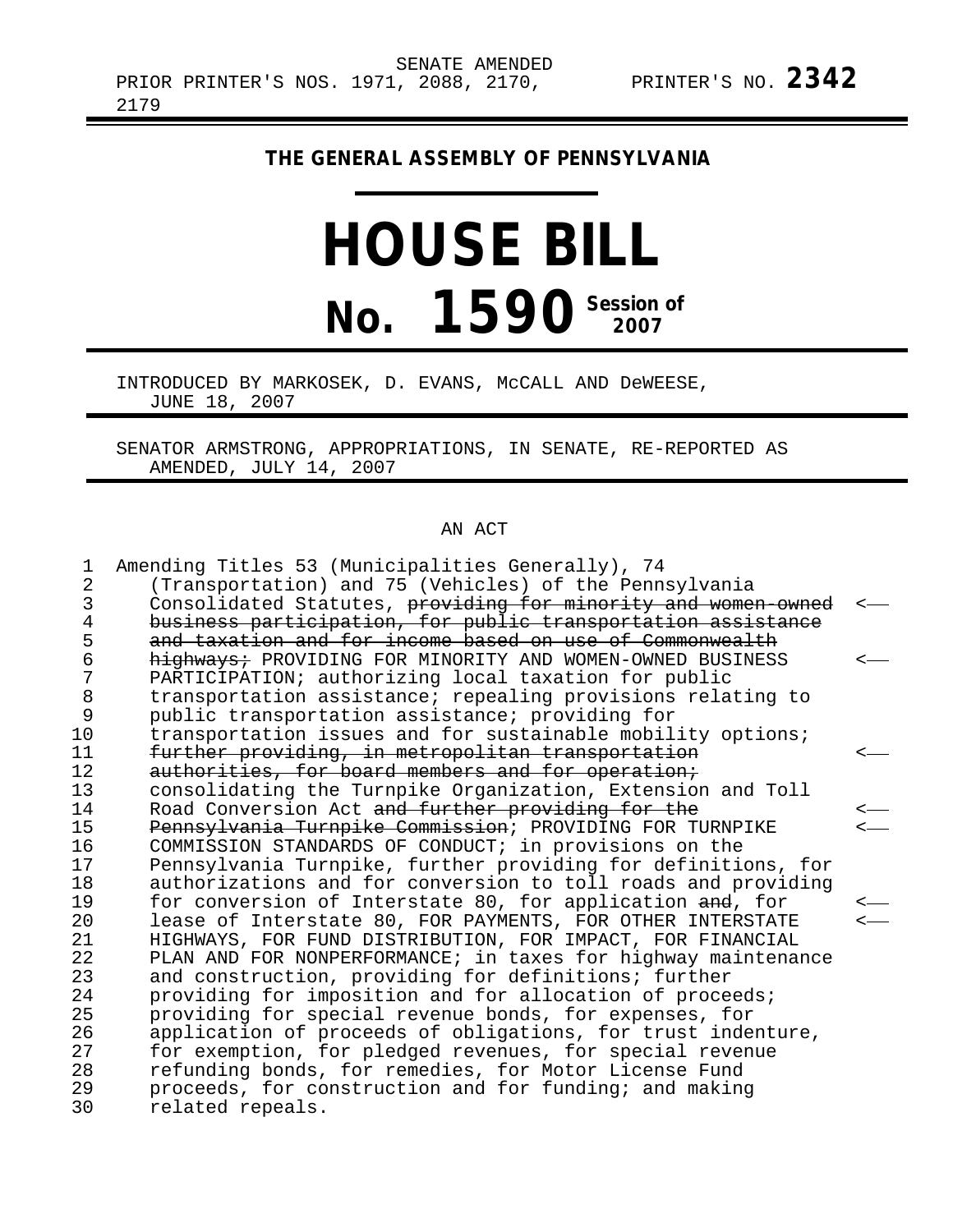| 1  | The General Assembly of the Commonwealth of Pennsylvania                   |
|----|----------------------------------------------------------------------------|
| 2  | hereby enacts as follows:                                                  |
| 3  | Section 1. Chapter 86 of Title 53 of the Pennsylvania<br><-                |
| 4  | Consolidated Statutes is amended to read:                                  |
| 5  | CHAPTER 86                                                                 |
| 6  | $+$ (RESERVED) $+$                                                         |
| 7  | TAXATION FOR PUBLIC TRANSPORTATION                                         |
| 8  | $\frac{\text{Sec.}}{\text{Sec.}}$                                          |
| 9  | 8601. Declaration of policy.                                               |
| 10 | 8602. Local financial support.                                             |
| 11 | 8 8601. Declaration of policy.                                             |
| 12 | The General Assembly finds and declares as follows:                        |
| 13 | <u>Programs under 74 Pa.C.S. Ch. 13A (relating to</u><br>$\leftrightarrow$ |
| 14 | sustainable mobility options) will require local funding.                  |
| 15 | <u>(2) Local funding under paragraph (1) will require new</u>              |
| 16 | or additional taxes by political subdivisions.                             |
| 17 | 8 8602. Local financial support.                                           |
| 18 | <u>(a) Imposition. Notwithstanding any other provision of law,</u>         |
| 19 | a municipality may obtain financial support for transit systems            |
| 20 | by imposing one or more of the taxes or surcharges under                   |
| 21 | subsection (b). Money obtained from the imposition shall be                |
| 22 | deposited into a restricted account of the municipality. The               |
| 23 | following apply:                                                           |
| 24 | (1) Money in the restricted account shall be used to                       |
| 25 | meet the requirements of 74 Pa.C.S. $\S$ 1513(d)(1) (relating              |
| 26 | to operating program), 1514(c) (relating to asset improvement              |
| 27 | program) and 1515(d) (relating to new initiatives program).                |
| 28 | (2) Money in the restricted account beyond that                            |
| 29 | necessary under paragraph (1) shall be used for public                     |
| 30 | passenger transportation, as defined in 74 Pa.C.S. § 1503                  |
|    | 20070H1590B2342<br>$-2 -$                                                  |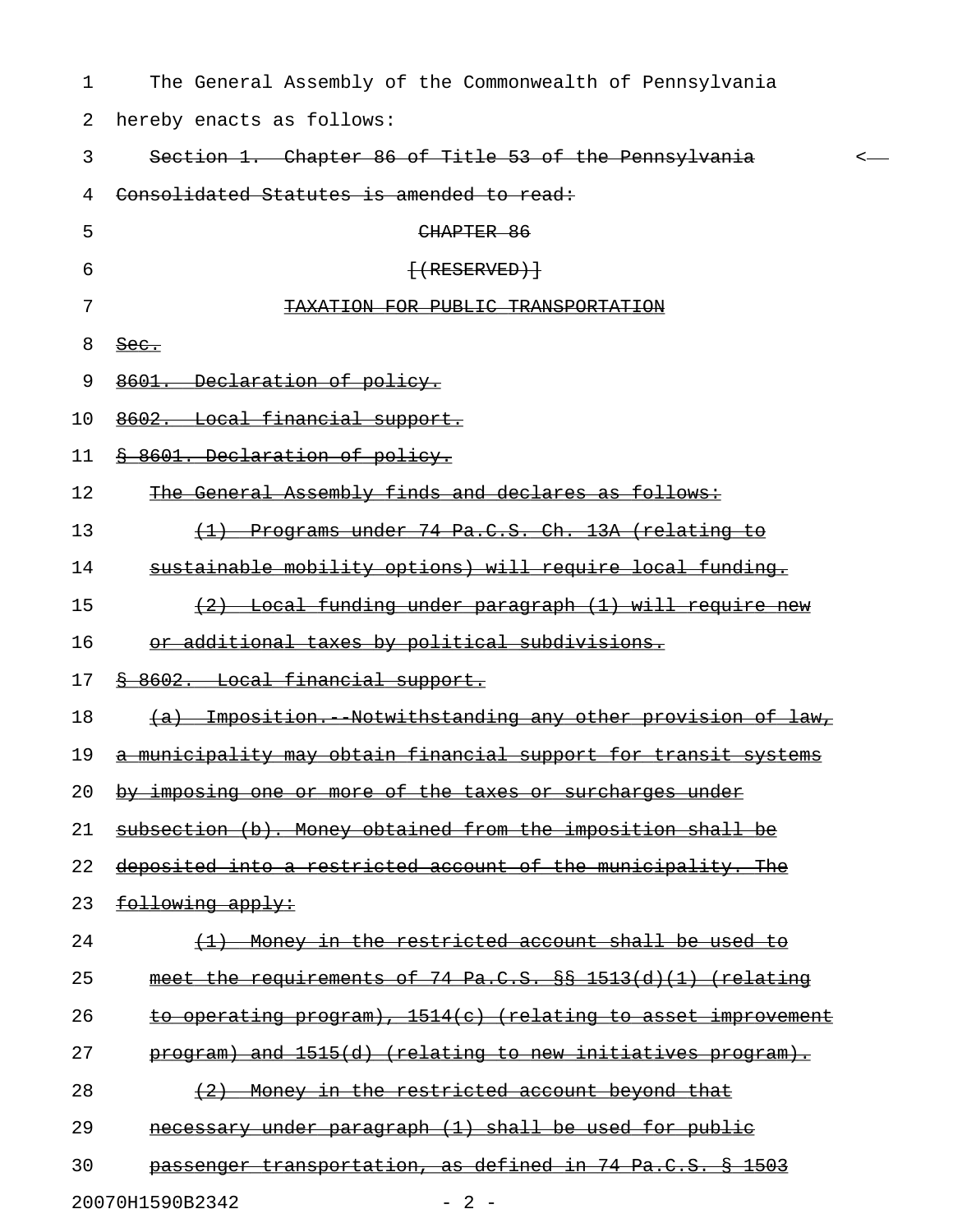| $\mathbf{1}$ | (relating to definitions) or for costs related to the            |
|--------------|------------------------------------------------------------------|
| 2            | maintenance, repair, restoration or replacement of local         |
| 3            | roads and bridges.                                               |
| 4            | $(b)$ Taxes.                                                     |
| 5            | A county may, by ordinance, impose all of the                    |
| 6            | following taxes:                                                 |
| 7            | A sales tax on each separate sale at retail of                   |
| 8            | tangible personal property or services within the county         |
| 9            | of either 0.25% or 0.5% of the purchase price. The               |
| 10           | Department of Revenue shall administer and collect the           |
| 11           | tax under this subparagraph in accordance with Article II        |
| 12           | of the act of March 4, 1971 (P.L.6, No.2), known as the          |
| 13           | Tax Reform Code of 1971, and shall distribute the money          |
| 14           | to the county. As used in this subparagraph, the terms           |
| 15           | "purchase price," "sale at retail" and "tangible personal        |
| 16           | property" shall have the meanings given to them under            |
| 17           | section 201 of the Tax Reform Code of 1971.                      |
| 18           | (ii) A use tax on each use within the county of                  |
| 19           | tangible personal property purchased at retail and on            |
| 20           | those services purchased at retail of either 0.25% or            |
| 21           | 0.5% of the purchase price. The ordinance shall provide          |
| 22           | that the tax shall not be paid if the person has paid the        |
| 23           | <u>tax imposed under subparagraph (i) or has paid the tax</u>    |
| 24           | <u>imposed under this subparagraph to the vendor with</u>        |
| 25           | respect to the use. The Department of Revenue shall              |
| 26           | <u>administer and collect the tax under this subparagraph in</u> |
| 27           | accordance with Article II of the Tax Reform Code of 1971        |
| 28           | and shall distribute the money to the county. As used in         |
| 29           | this subparagraph, the terms "purchase price," "tangible         |
| 30           | personal property" and "vendor" shall have the meanings          |
|              |                                                                  |

20070H1590B2342 - 3 -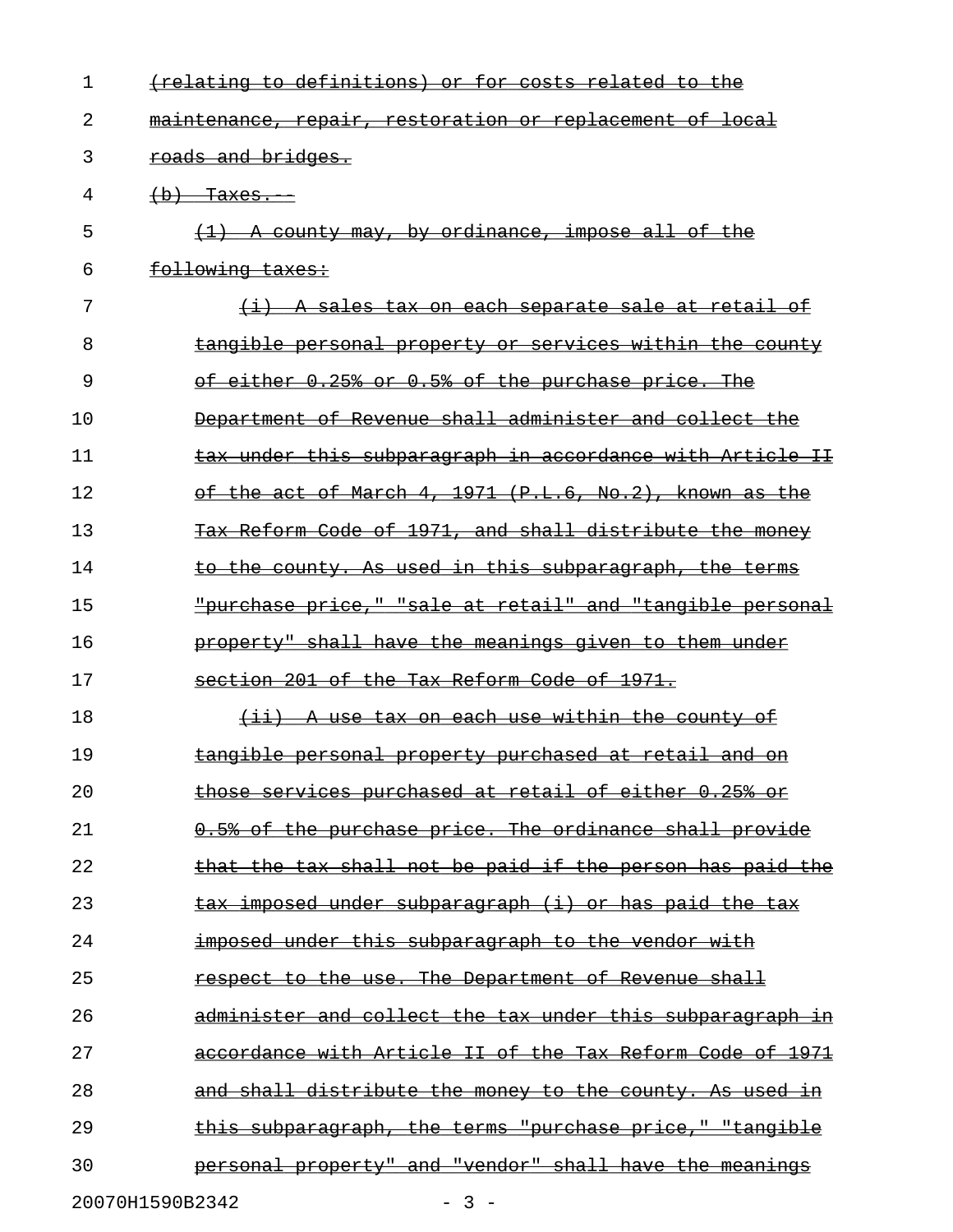- 1 given to them under section 201 of the Tax Reform Code of
- 2  $\frac{1971}{.}$

| 3<br>(iii) An excise tax of either 0.25% or 0.5% of the                    |
|----------------------------------------------------------------------------|
| rent upon the occupancy of each hotel room in the county.<br>4             |
| 5<br><del>As used in this subparagraph, the terms "hotel,"</del>           |
| "occupancy" and "rent" shall have the meanings given<br>6<br>-to           |
| 7<br>them under section 209(a) of the Tax Reform Code of 1971.             |
| 8<br>A municipality other than a county may,                               |
| 9<br>ordinance, impose a tax on earned income, as defined under            |
| 1 <sub>0</sub><br>section 13 of the act of December 31, 1965 (P.L.1257,    |
| 11<br>No.511), known as The Local Tax Enabling Act, of either 0.25%        |
| 12<br>or 0.5%. The tax under this paragraph shall be in addition to        |
| 13<br>the tax imposed under The Local Tax Enabling Act.                    |
| 14<br>(3) A municipality may, by ordinance, impose a tax of up             |
| 15<br>to \$2 per day on each rental vehicle. As used in this               |
| 16<br>paragraph, the term "rental vehicle" shall have the meaning          |
| given it in section 1601 A of the Tax Reform Code of 1971.<br>17           |
| 18<br>(4) A county may impose, under the statutory authority               |
| 19<br>of the county to levy an excise tax on the price of a hotel          |
| 2.0<br><u>room rental, an additional excise tax of up to 1% on the </u>    |
| 21<br>price of a hotel room rental.                                        |
| Section 1.1. Title 74 is amended by adding a section to<br>22              |
| 23<br>read:                                                                |
| \$ 303. Minority and women owned business participation.<br>24             |
| 25<br>(a) General rule. In administering the provisions of this            |
| 26<br>title, the department and any local transportation organization      |
| 27<br><u>shall:</u>                                                        |
| 28<br>(1) Be responsible for ensuring that all competitive                 |
| 29<br>contract opportunities issued by the department or local             |
| 30<br><u>transportation organization seek to maximize participation by</u> |
| 20070H1590B2342<br>$-4 -$                                                  |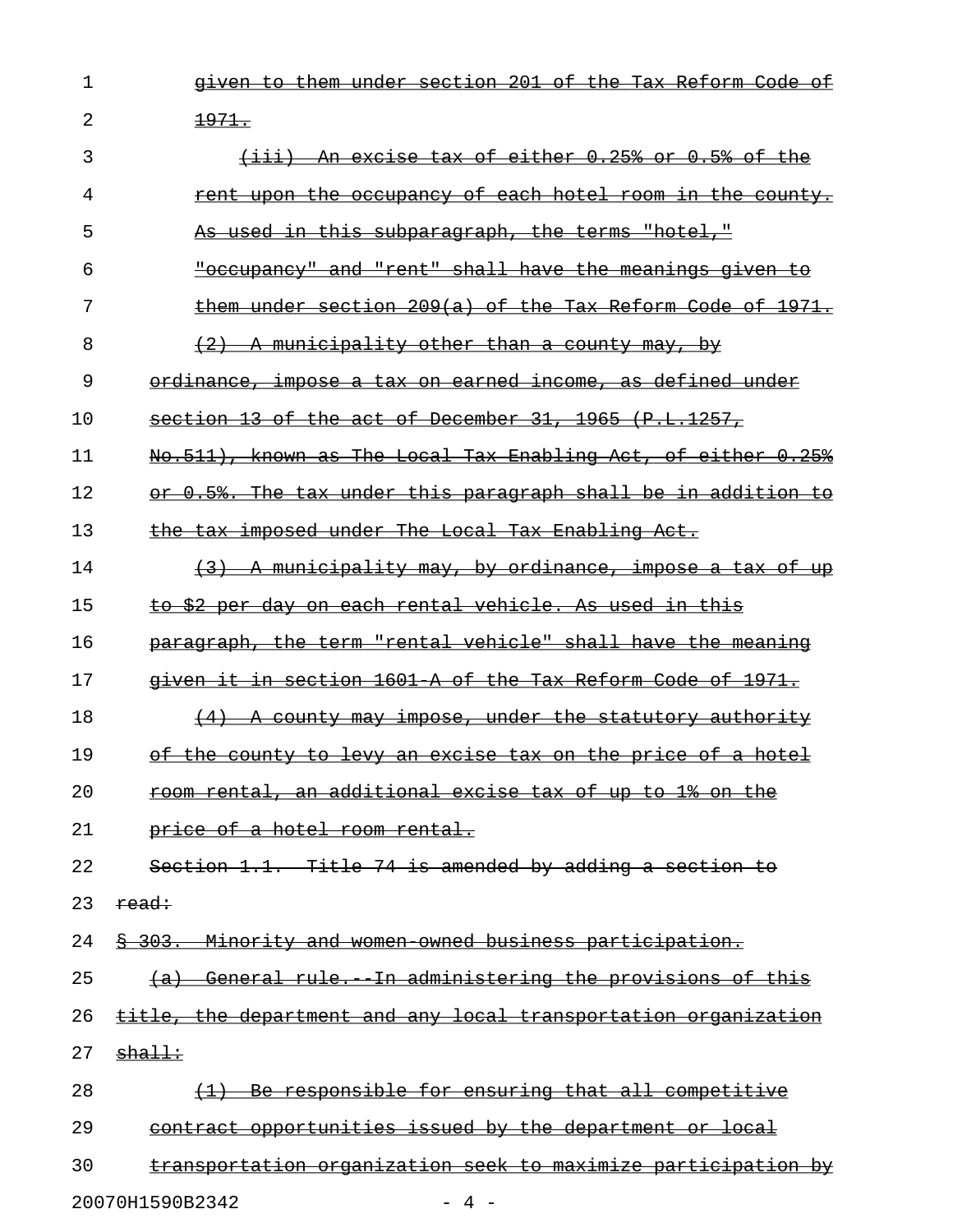1 minority and women owned businesses and other disadvantaged 2 businesses. 3 (2) Give consideration, when possible and cost 4 effective, to contractors offering to utilize minority and 5 women owned businesses and disadvantaged businesses in the 6 selection and award of contracts. 7 (3) Ensure that the department's and local 8 transportation organizations's commitment to the minority and 9 women owned business program is clearly understood and 10 appropriately implemented and enforced by all department and 11 local transportation organization employees. 12 (4) Designate a responsible official to supervise the 13 department and local transportation organization minority and 14 women owned business program and ensure compliance within the 15 department or local transportation organization. 16 (5) Furnish the Department of General Services, upon \_\_\_\_\_\_\_\_\_\_\_\_\_\_\_\_\_\_\_\_\_\_\_\_\_\_\_\_\_\_\_\_\_\_\_\_\_\_\_\_\_\_\_\_\_\_\_\_\_\_\_\_\_ 17 request, all requested information or assistance. 18 (6) Recommend sanctions to the Secretary of General 19 Services, as may be appropriate, against businesses that fail 20 to comply with the policies of the Commonwealth minority and 21 women-owned business program. 22 (b) Definitions. As used in this section, the following 23 words and phrases shall have the meanings given to them in this 24 subsection: 25 Pisadvantaged business." A business that is owned or 26 controlled by a majority of persons, not limited to members of 27 minority groups, who are subject to racial or ethnic prejudice 28 or cultural bias. 29 . The Total transportation organization." Any of the following: 30 (1) A political subdivision or a public transportation

20070H1590B2342 - 5 -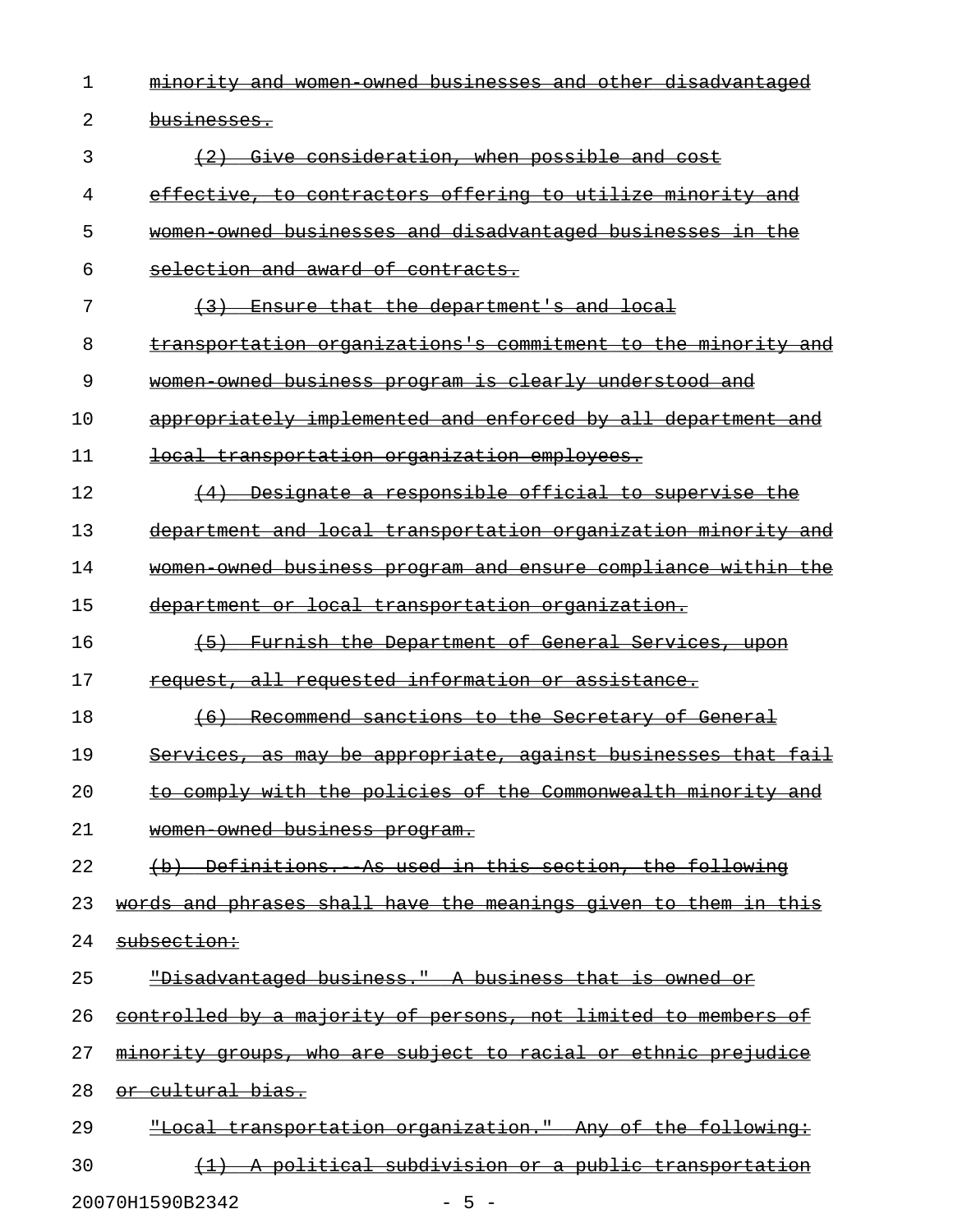| 1  | port or redevelopment authority organized under the laws of     |   |
|----|-----------------------------------------------------------------|---|
| 2  | this Commonwealth or pursuant to an interstate compact or       |   |
| 3  | otherwise empowered to render, contract for the rendering or    |   |
| 4  | assist in the rendering of transportation service in a          |   |
| 5  | limited area in this Commonwealth, even though it may also      |   |
| 6  | render or assist in rendering transportation service in         |   |
| 7  | <del>adjacent states.</del>                                     |   |
| 8  | (2) A nonprofit association that directly or indirectly         |   |
| 9  | provides public transportation service.                         |   |
| 10 | (3) A nonprofit association of public transportation            |   |
| 11 | providers operating within this Commonwealth.                   |   |
| 12 | "Minority owned business." A business owned and controlled      |   |
| 13 | by a majority of persons who are African Americans, Hispanic    |   |
| 14 | Americans, Native Americans, Asian Americans, Alaskans and      |   |
| 15 | Pacific Islanders.                                              |   |
| 16 | "Women owned business." A business owned and controlled by a    |   |
| 17 | majority of persons who are women.                              |   |
| 18 | Section 1.2. Chapter 13 of Title 74 is repealed:                |   |
| 19 | SECTION 1. TITLE 53 OF THE PENNSYLVANIA CONSOLIDATED            |   |
| 20 | STATUTES IS AMENDED BY ADDING A CHAPTER TO READ:                |   |
| 21 | SECTION 1. TITLE 53 OF THE PENNSYLVANIA CONSOLIDATED            | < |
| 22 | STATUTES IS AMENDED BY ADDING A SECTION TO READ:                |   |
| 23 | \$ 303. MINORITY AND WOMEN OWNED BUSINESS PARTICIPATION.        |   |
| 24 | (A) GENERAL RULE. IN ADMINISTERING THE PROVISIONS OF THIS       |   |
| 25 | TITLE, THE DEPARTMENT AND ANY LOCAL TRANSPORTATION ORGANIZATION |   |
| 26 | <del>SHALL:</del>                                               |   |
| 27 | (1) BE RESPONSIBLE FOR ENSURING THAT ALL COMPETITIVE            |   |
| 28 | CONTRACT OPPORTUNITIES ISSUED BY THE DEPARTMENT OR LOCAL        |   |
| 29 | TRANSPORTATION ORGANIZATION SEEK TO MAXIMIZE PARTICIPATION BY   |   |
| 30 | MINORITY OWNED AND WOMEN OWNED BUSINESSES AND OTHER             |   |

20070H1590B2342 - 6 -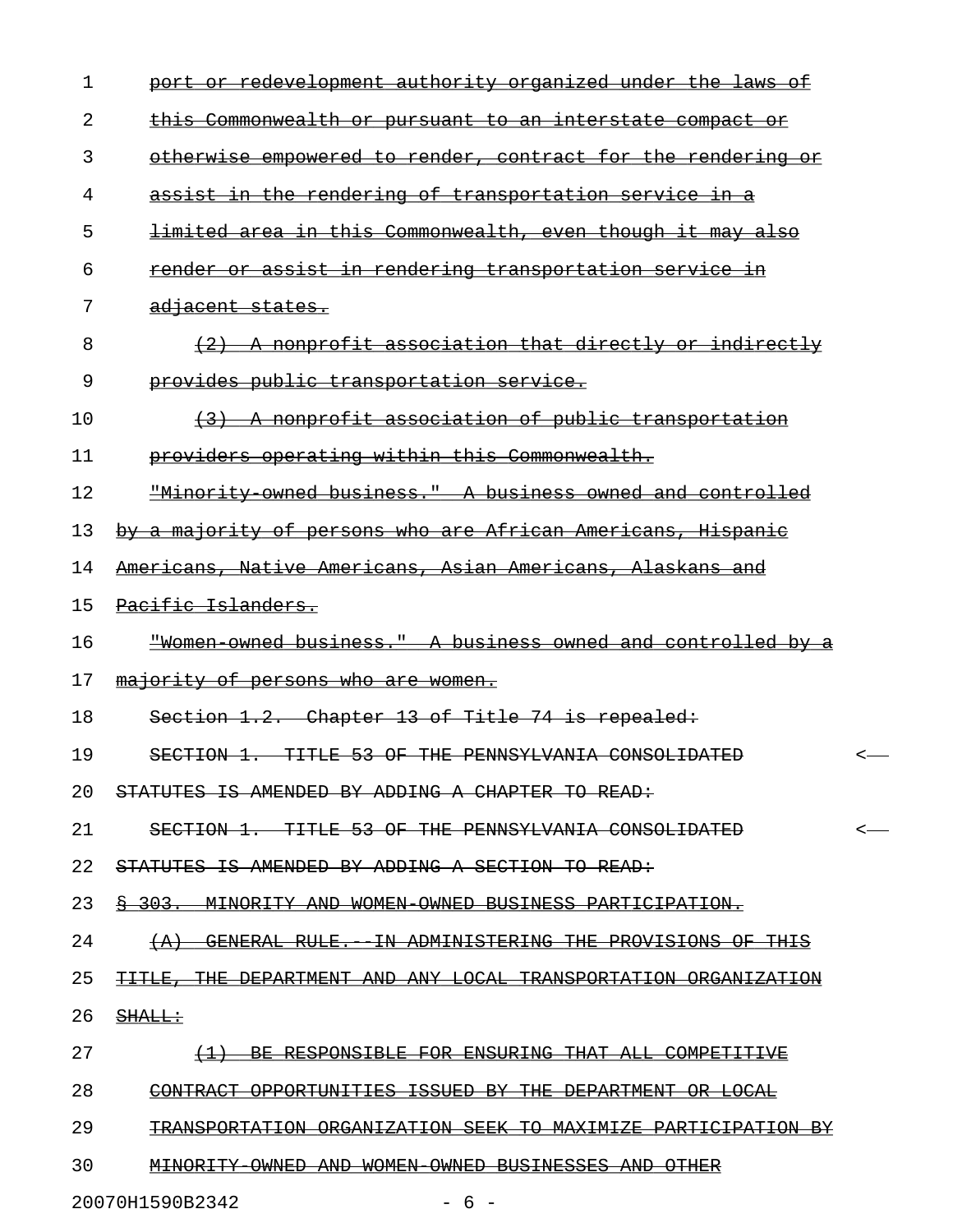1 DISADVANTAGED BUSINESSES.

| 2  | <del>GTVE</del>                                                                                                                                                             |
|----|-----------------------------------------------------------------------------------------------------------------------------------------------------------------------------|
| 3  | EFFECTIVE,<br>ŦА<br>CONTRACTORS<br><del>OFFERING</del><br>ŦА<br><del>UTILI ZE</del><br>MINORITY                                                                             |
| 4  | <del>WOMEN</del><br><del>OWNED</del><br><del>BUSINESSES</del><br>AND-<br>DISADVANTAGED<br><b>BUSINESSES</b><br>AND                                                          |
| 5  | CONTRACTS.<br><del>SELECTION</del><br><del>AND</del><br>AWARD.<br>AF-                                                                                                       |
| 6  | <del>FNSUR F.</del><br>平开展<br><del>DEPARTMENT'S</del><br><b>AND</b><br><del>LOCAL</del>                                                                                     |
| 7  | <del>TRANSPORTATION</del><br><del>ORGANIZATIONS'S</del><br>COMMITMENT<br>ŦО<br><del></del><br>MINORIT                                                                       |
| 8  | <del>WOMEN</del><br><del>BUSINESS</del><br><del>PROGRAM IS</del><br><del>CLEARLY</del><br><del>OWNED</del><br><del>AND</del><br><del>OWNED</del><br>IINDERSTOOD             |
| 9  | <del>APPROPRIATELY</del><br>TMPLEMENTED<br><b>ENFORCED</b><br>$\Delta$ T.T.<br><b>DEPARTME</b><br>AND<br>-RY                                                                |
| 10 | TRANSPORTATION ORGANIZATION<br><b>EMPLOYEES.</b>                                                                                                                            |
| 11 | DESIGNATE<br>RESPONSIBLE OFFICIAL<br>ŦО<br><i>SUPERVISE</i>                                                                                                                 |
| 12 | DEPARTMENT AND<br><del>I.OCAL</del><br>TRANSPORTATION ORGANIZATION<br>MINORIT                                                                                               |
| 13 | WOMEN-<br><b>OWNED</b><br>BUSINESS<br>PROGRAM AND<br><del>FNSURF.</del><br>COMPLIANCE<br><del>OWNED</del><br><del>AND</del>                                                 |
| 14 | DEPARTMENT<br><del>I.ACAI.</del><br><del>TRANSPORTATION</del><br>ORGANIZATION<br>AR—                                                                                        |
| 15 | FIIRNT SH<br>DEPARTMENT OF<br><del>GENERAL</del><br><del>SERVICES</del>                                                                                                     |
| 16 | ASSISTANCE.<br><b>REOUESTED</b><br><del>INFORMATION OR</del>                                                                                                                |
| 17 | <b>RECOMMEND</b><br>SANCTIONS<br>ŦА<br><del>THE.</del><br><b>SECRETARY</b><br>GENERAL<br>$+6$                                                                               |
| 18 | ERVICES<br>ᅀᇰᅌ<br>MAY .<br>APPROPRTATE<br>AGAINST<br><b>BUSINESSES</b><br>-RF                                                                                               |
| 19 | <del>POLICIES</del><br><b>THE</b><br>COMMONWEALTH<br>COMPLY<br>ΘE                                                                                                           |
| 20 | ∩WNED<br><b>OWNED</b><br>BUSINESS<br>PROGRAM.<br>M∩M⊡N                                                                                                                      |
| 21 | <b>DEFINITIONS</b><br>ΆS<br><del>USED</del><br><del>THT S</del><br><del>SECTION</del><br>ŦĦE<br><b>FOLLOWING</b><br><del>(В</del><br>ΤN                                     |
| 22 | <b>PHRASES</b><br><b>SHALI</b><br><b>HAVE</b><br><del>THE</del><br><b>MEANINGS</b><br><b>THEM</b><br>WORDS<br><del>AND</del><br><del>GIVEN</del><br>ŦΘ<br>ŦΉ<br><b>THIS</b> |
| 23 | SUBSECTION:                                                                                                                                                                 |
| 24 | "DISADVANTAGED<br>BUSINESS.<br><b>BUSINESS</b><br><del>THAT</del><br>ŦS<br><b>OWNED</b><br>θR                                                                               |
| 25 | <b>MAJORITY</b><br>PERSONS,<br>CONTROLLED<br>Β¥<br>θF<br><b>NOT</b><br><del>LIMITED</del><br>Ŧθ<br><b>MEMBERS</b><br>ΘF<br>Α                                                |
| 26 | <b>WHO</b><br><b>SUBJECT</b><br>Ŧθ<br>RACIAI<br><b>MINORITY</b><br><del>GROUPS .</del><br>ARE<br><del>ETHNIC</del><br><b>PREJUDICE</b><br>ΘR                                |
| 27 | <del>CULTURAL</del><br><del>BIAS.</del><br>θR                                                                                                                               |
| 28 | <b>"LOCAL</b><br><b>TRANSPORTATION</b><br>ORGANIZATION.<br><del>THE</del><br>θ₽<br><del>FOLLOWING:</del><br>ANY                                                             |
| 29 | <del>POLITICAL</del><br>SUBDIVISION<br><b>TRANSPORTATION</b><br>$\leftrightarrow$<br>θR<br><del>PUBLIC</del><br>Α                                                           |
| 30 | <b>PORT</b><br>REDEVELOPMENT<br><del>AUTHORITY</del><br><del>ORGANIZED</del><br><del>UNDER</del><br><del>THE</del><br><del>LAWS</del><br>θF<br>ΘR                           |
|    |                                                                                                                                                                             |

20070H1590B2342 - 7 -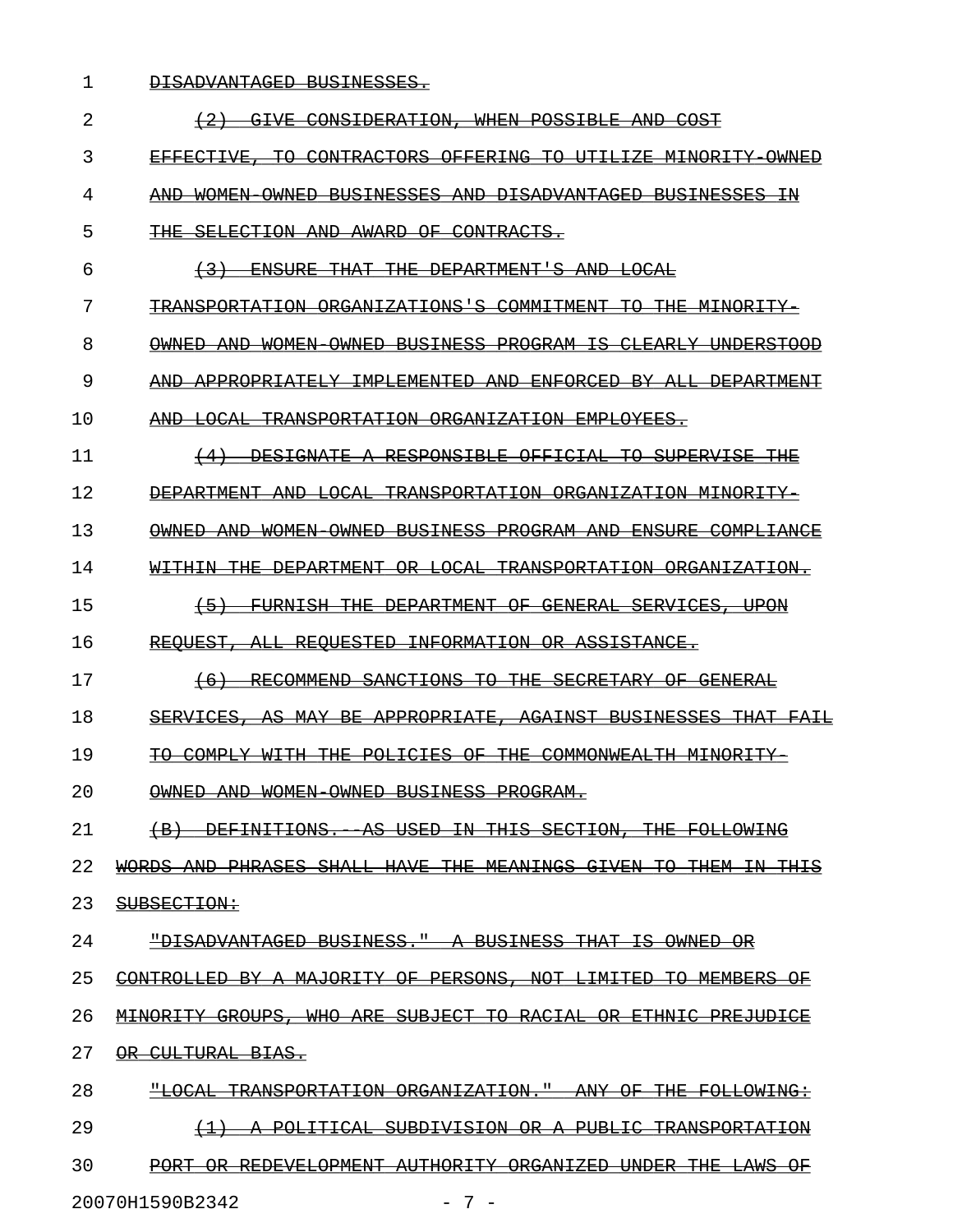| 1               | <del>COMMONWEALTH</del><br><del>PHR SHANT</del><br><del>TNTERSTATE</del><br><del>TO</del><br>-AN-<br>COMPACT |
|-----------------|--------------------------------------------------------------------------------------------------------------|
| 2               | OTHERWISE EMPOWERED<br><del>TO RENDER,</del><br><del>CONTRACT FOR</del><br><del>THE RENDERING</del>          |
| 3               | OR ASSIST IN THE RENDERING OF TRANSPORTATION SERVICE<br>−±N−                                                 |
| 4               | <del>LIMITED AREA IN THIS COMMONWEALTH. EVEN THOUGH IT MAY ALSO</del>                                        |
| 5               | <del>RENDER OR ASSIST IN RENDERING TRANSPORTATION SERVICE IN</del>                                           |
| 6               | ADJACENT STATES.                                                                                             |
| 7               | <del>A NONPROFIT ASSOCIATION THAT DIRECTLY OR INDIRECTI</del><br>$+2$                                        |
| 8               | PROVIDES PUBLIC TRANSPORTATION SERVICE.                                                                      |
| 9               | A NONPROFIT ASSOCIATION OF PUBLIC TRANSPORTATION<br>$\leftarrow$ 3 $\rightarrow$                             |
| 10              | PROVIDERS OPERATING WITHIN THIS COMMONWEALTH.                                                                |
| 11              | <u> "MINORITY OWNED BUSINESS." A BUSINESS OWNED AND CONTROLLED</u>                                           |
| 12              | BY A MAJORITY OF INDIVIDUALS WHO ARE AFRICAN AMERICANS.<br><del>HISPANT</del>                                |
| 13              | <u> AMERICANS, NATIVE AMERICANS, ASIAN AMERICANS, ALASKANS</u>                                               |
| 14              | PACIFIC ISLANDERS.                                                                                           |
| 15              | "WOMEN OWNED BUSINESS." A BUSINESS OWNED AND CONTROLLED<br>-BY                                               |
| 16              | <u> MAJORITY OF INDIVIDUALS WHO ARE WOMEN.</u>                                                               |
| 17              | SECTION 1.1. TITLE<br><u>53 IS AMENDED BY ADDING A CHAPTER</u><br>ŦА                                         |
| 18              | READ:                                                                                                        |
| 19              | SECTION 1. TITLE 53 OF THE PENNSYLVANIA CONSOLIDATED STATUTES<br><                                           |
| 20 <sub>o</sub> | IS AMENDED BY ADDING A CHAPTER TO READ:                                                                      |
| 21              | CHAPTER 86                                                                                                   |
| 22              | TAXATION FOR PUBLIC TRANSPORTATION                                                                           |
| 23              | SEC.                                                                                                         |
| 24              | 8601. SCOPE.                                                                                                 |
| 25              | 8602. LOCAL FINANCIAL SUPPORT.                                                                               |
| 26              | § 8601. SCOPE.                                                                                               |
| 27              | THIS CHAPTER RELATES TO LOCAL FUNDING FOR SUSTAINABLE                                                        |
| 28              | MOBILITY OPTIONS.                                                                                            |
| 29              | § 8602. LOCAL FINANCIAL SUPPORT.                                                                             |
| 30              | (A) IMPOSITION.--NOTWITHSTANDING ANY OTHER PROVISION OF LAW,                                                 |

20070H1590B2342 - 8 -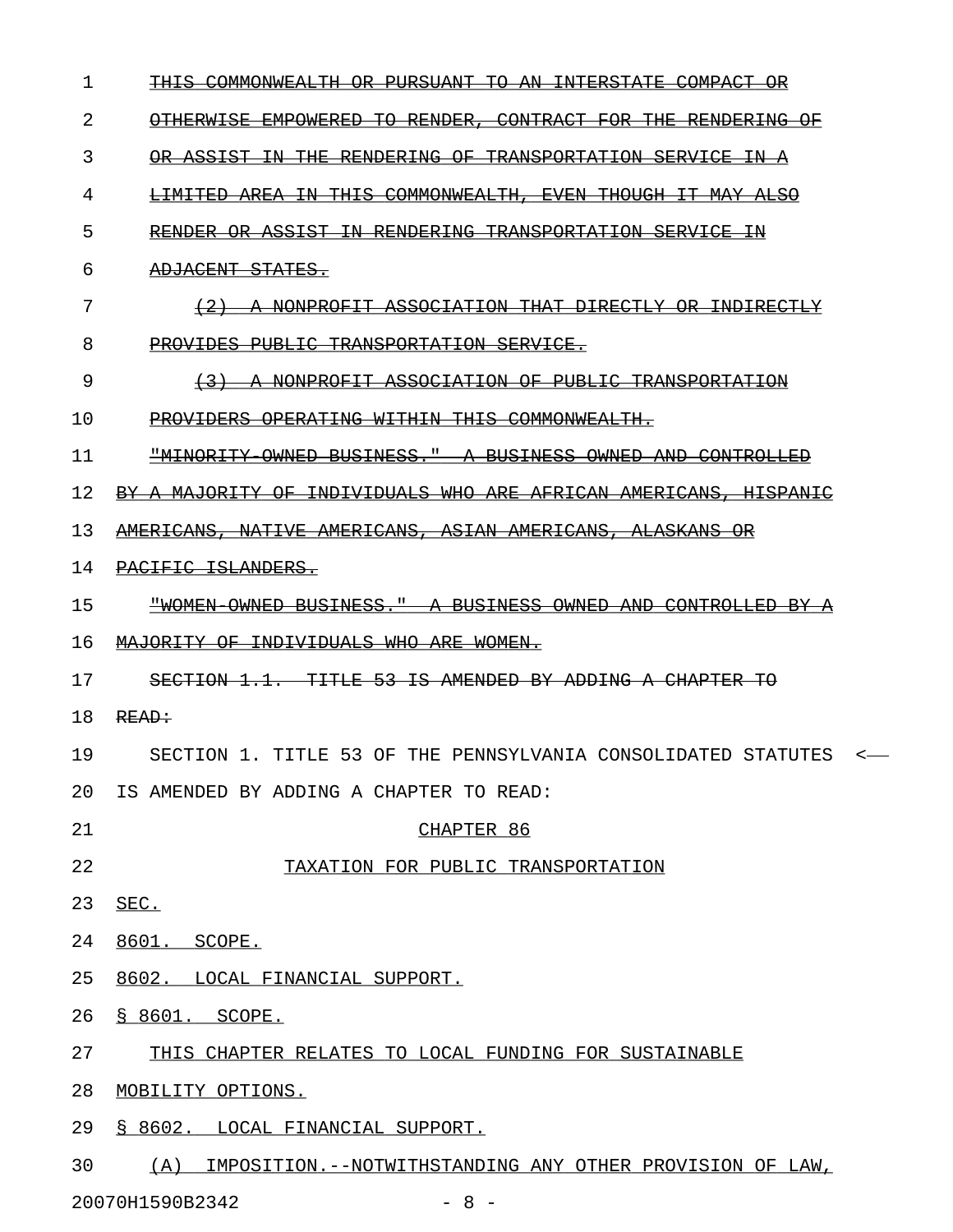| 1  | A COUNTY OF THE SECOND CLASS MAY OBTAIN FINANCIAL SUPPORT FOR              |              |
|----|----------------------------------------------------------------------------|--------------|
| 2  | TRANSIT SYSTEMS BY IMPOSING ONE OR MORE OF THE TAXES UNDER                 |              |
| 3  | SUBSECTION (B). MONEY OBTAINED FROM THE<br>IMPOSITION SHALL BE             |              |
| 4  | DEPOSITED INTO A RESTRICTED ACCOUNT OF THE <del>MUNICIPALITY</del> COUNTY. | $\leftarrow$ |
| 5  | (B)<br>$TAXES. --$                                                         |              |
| 6  | (1)<br>A COUNTY OF THE SECOND CLASS MAY, BY ORDINANCE,                     |              |
| 7  | IMPOSE ALL ANY OF THE FOLLOWING TAXES:                                     | $\leftarrow$ |
| 8  | ( I )<br>A TAX ON THE SALE AT RETAIL OF LIOUOR AND MALT                    |              |
| 9  | AND BREWED BEVERAGES WITHIN THE COUNTY. THE ORDINANCE                      |              |
| 10 | SHALL BE MODELED ON THE ACT OF JUNE 10, 1971 (P.L.153,                     |              |
| 11 | NO.7), KNOWN AS THE FIRST CLASS SCHOOL DISTRICT LIQUOR                     |              |
| 12 | SALES TAX ACT OF 1971; AND THE RATE OF TAX AUTHORIZED                      |              |
| 13 | UNDER THIS SUBPARAGRAPH MAY NOT EXCEED THE RATE                            |              |
| 14 | ESTABLISHED UNDER THAT ACT.                                                |              |
| 15 | (II)<br>AN EXCISE TAX ON EACH RENTING OF A RENTAL                          |              |
| 16 | VEHICLE IN THE COUNTY. THE RATE OF TAX AUTHORIZED UNDER                    |              |
| 17 | THIS SUBPARAGRAPH MAY NOT EXCEED THE RATE ESTABLISHED                      |              |
| 18 | UNDER SECTION $2301(E)$ OF THE ACT OF MARCH 4, 1971 (P.L.6,                |              |
| 19 | NO.2), KNOWN AS THE TAX REFORM CODE OF 1971. AS USED IN                    |              |
| 20 | THIS SUBPARAGRAPH, THE TERM "RENTAL VEHICLE" HAS THE                       |              |
| 21 | MEANING GIVEN TO IT IN SECTION 1601-A OF THE TAX REFORM                    |              |
| 22 | CODE OF 1971.                                                              |              |
| 23 | $(2)$ (RESERVED).                                                          |              |
| 24 | (C) DEFINITION. -- FOR PURPOSES OF THIS SECTION, THE TERM                  | $\leftarrow$ |
| 25 | "COUNTY OF THE SECOND CLASS" SHALL NOT INCLUDE A COUNTY OF THE             |              |
| 26 | SECOND CLASS A.                                                            |              |
| 27 | SECTION 1.1. TITLE 74 IS AMENDED BY ADDING A SECTION TO                    | $\leftarrow$ |
| 28 | READ:                                                                      |              |
| 29 | § 303. MINORITY AND WOMEN-OWNED BUSINESS PARTICIPATION.                    |              |
| 30 | (A) GENERAL RULE.--IN ADMINISTERING THE PROVISIONS OF THIS                 |              |
|    |                                                                            |              |

20070H1590B2342 - 9 -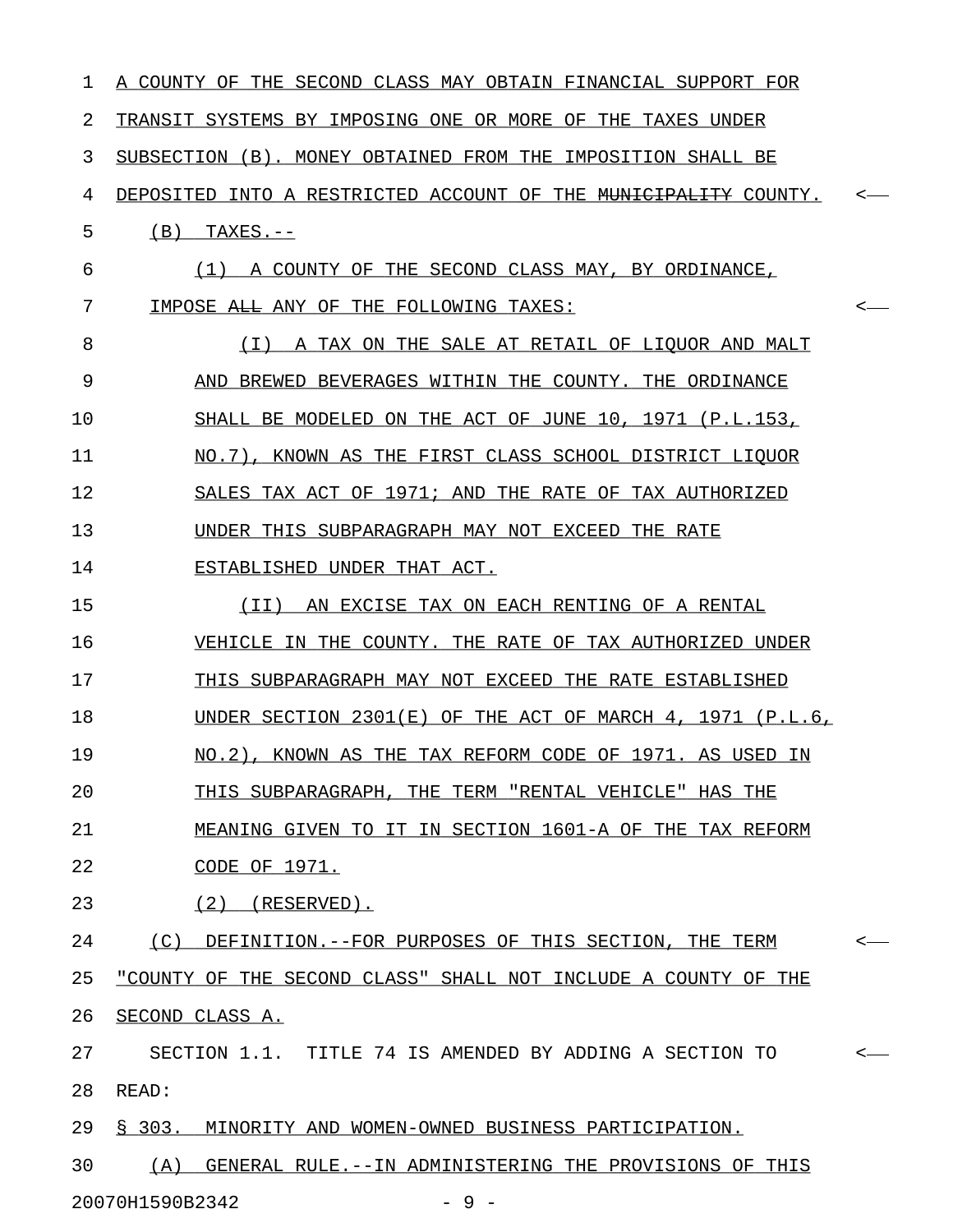$1$  TITLE, THE DEPARTMENT AND ANY LOCAL TRANSPORTATION ORGANIZATION 2 SHALL: 3 6 (1) BE RESPONSIBLE FOR ENSURING THAT ALL COMPETITIVE 4 CONTRACT OPPORTUNITIES ISSUED BY THE DEPARTMENT OR LOCAL 5 TRANSPORTATION ORGANIZATION SEEK TO MAXIMIZE PARTICIPATION BY 6 MINORITY-OWNED AND WOMEN-OWNED BUSINESSES AND OTHER 7 DISADVANTAGED BUSINESSES. 8 (2) GIVE CONSIDERATION, WHEN POSSIBLE AND COST 9 EFFECTIVE, TO CONTRACTORS OFFERING TO UTILIZE MINORITY-OWNED 10 AND WOMEN-OWNED BUSINESSES AND DISADVANTAGED BUSINESSES IN 11 THE SELECTION AND AWARD OF CONTRACTS. 12 (3) ENSURE THAT THE DEPARTMENT'S AND LOCAL 13 TRANSPORTATION ORGANIZATIONS'S COMMITMENT TO THE MINORITY-14 OWNED AND WOMEN-OWNED BUSINESS PROGRAM IS CLEARLY UNDERSTOOD 15 AND APPROPRIATELY IMPLEMENTED AND ENFORCED BY ALL DEPARTMENT 16 AND LOCAL TRANSPORTATION ORGANIZATION EMPLOYEES. 17 (4) DESIGNATE A RESPONSIBLE OFFICIAL TO SUPERVISE THE 18 DEPARTMENT AND LOCAL TRANSPORTATION ORGANIZATION MINORITY-19 OWNED AND WOMEN-OWNED BUSINESS PROGRAM AND ENSURE COMPLIANCE 20 WITHIN THE DEPARTMENT OR LOCAL TRANSPORTATION ORGANIZATION. 21 (5) FURNISH THE DEPARTMENT OF GENERAL SERVICES, UPON 22 REQUEST, ALL REQUESTED INFORMATION OR ASSISTANCE. 23 (6) RECOMMEND SANCTIONS TO THE SECRETARY OF GENERAL 24 SERVICES, AS MAY BE APPROPRIATE, AGAINST BUSINESSES THAT FAIL 25 TO COMPLY WITH THE POLICIES OF THE COMMONWEALTH MINORITY-26 OWNED AND WOMEN-OWNED BUSINESS PROGRAM. THIS PARAGRAPH SHALL 27 NOT APPLY TO A LOCAL TRANSPORTATION ORGANIZATION. 28 (B) DEFINITIONS.--AS USED IN THIS SECTION, THE FOLLOWING 29 WORDS AND PHRASES SHALL HAVE THE MEANINGS GIVEN TO THEM IN THIS 30 SUBSECTION:

20070H1590B2342 - 10 -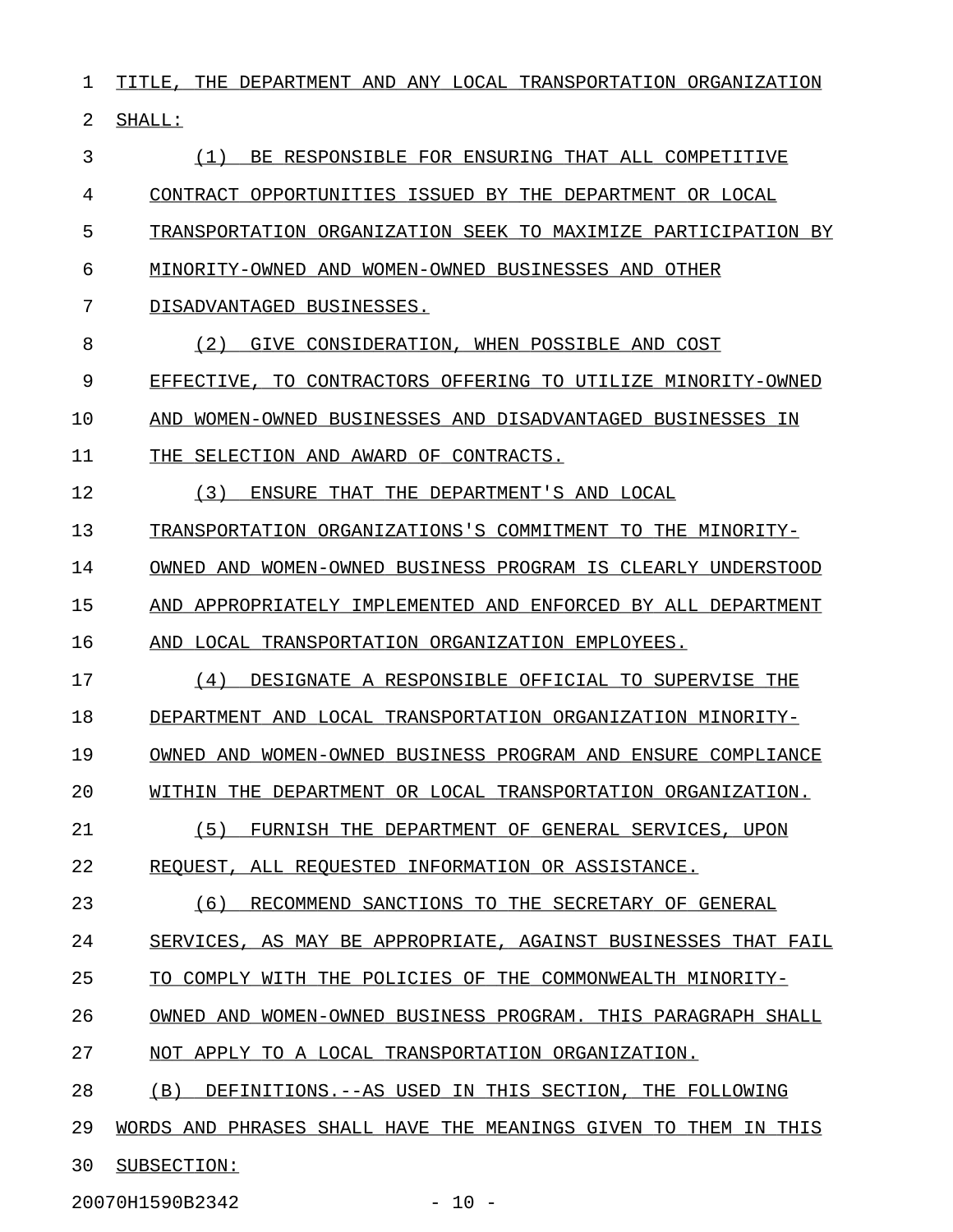| 1  | "DISADVANTAGED BUSINESS." A BUSINESS THAT IS OWNED OR                |  |
|----|----------------------------------------------------------------------|--|
| 2  | CONTROLLED BY A MAJORITY OF PERSONS, NOT LIMITED TO MEMBERS OF       |  |
| 3  | MINORITY GROUPS, WHO ARE SUBJECT TO RACIAL OR ETHNIC PREJUDICE       |  |
| 4  | <u>OR CULTURAL BIAS.</u>                                             |  |
| 5  | "LOCAL TRANSPORTATION ORGANIZATION." ANY OF THE FOLLOWING:           |  |
| 6  | (1) A POLITICAL SUBDIVISION OR A PUBLIC TRANSPORTATION               |  |
| 7  | AUTHORITY, PORT AUTHORITY OR REDEVELOPMENT AUTHORITY                 |  |
| 8  | ORGANIZED UNDER THE LAWS OF THIS COMMONWEALTH OR PURSUANT TO         |  |
| 9  | AN INTERSTATE COMPACT OR OTHERWISE EMPOWERED TO RENDER,              |  |
| 10 | CONTRACT FOR THE RENDERING OF OR ASSIST IN THE RENDERING OF          |  |
| 11 | TRANSPORTATION SERVICE IN A LIMITED AREA IN THIS                     |  |
| 12 | COMMONWEALTH, EVEN THOUGH IT MAY ALSO RENDER OR ASSIST IN            |  |
| 13 | RENDERING TRANSPORTATION SERVICE IN ADJACENT STATES.                 |  |
| 14 | (2)<br>A NONPROFIT ASSOCIATION THAT DIRECTLY OR INDIRECTLY           |  |
| 15 | PROVIDES PUBLIC TRANSPORTATION SERVICE.                              |  |
| 16 | A NONPROFIT ASSOCIATION OF PUBLIC TRANSPORTATION<br>(3)              |  |
| 17 | PROVIDERS OPERATING WITHIN THIS COMMONWEALTH.                        |  |
| 18 | "MINORITY-OWNED BUSINESS." A BUSINESS OWNED AND CONTROLLED           |  |
| 19 | BY A MAJORITY OF INDIVIDUALS WHO ARE AFRICAN AMERICANS, HISPANIC     |  |
| 20 | AMERICANS, NATIVE AMERICANS, ASIAN AMERICANS, ALASKANS OR            |  |
| 21 | PACIFIC ISLANDERS.                                                   |  |
| 22 | <u> "WOMEN-OWNED BUSINESS." A BUSINESS OWNED AND CONTROLLED BY A</u> |  |
| 23 | MAJORITY OF INDIVIDUALS WHO ARE WOMEN.                               |  |
| 24 | SECTION 2. SUBJECT TO SECTION $13.+1$ 9 OF THIS ACT, CHAPTER 13 <-   |  |
| 25 | OF TITLE 74 IS REPEALED:                                             |  |
| 26 | [CHAPTER 13                                                          |  |
| 27 | PUBLIC TRANSPORTATION ASSISTANCE                                     |  |
| 28 |                                                                      |  |
| 29 | § 1301. Definitions.                                                 |  |
| 30 | The following words and phrases when used in this chapter            |  |
|    | 20070H1590B2342<br>$-11 -$                                           |  |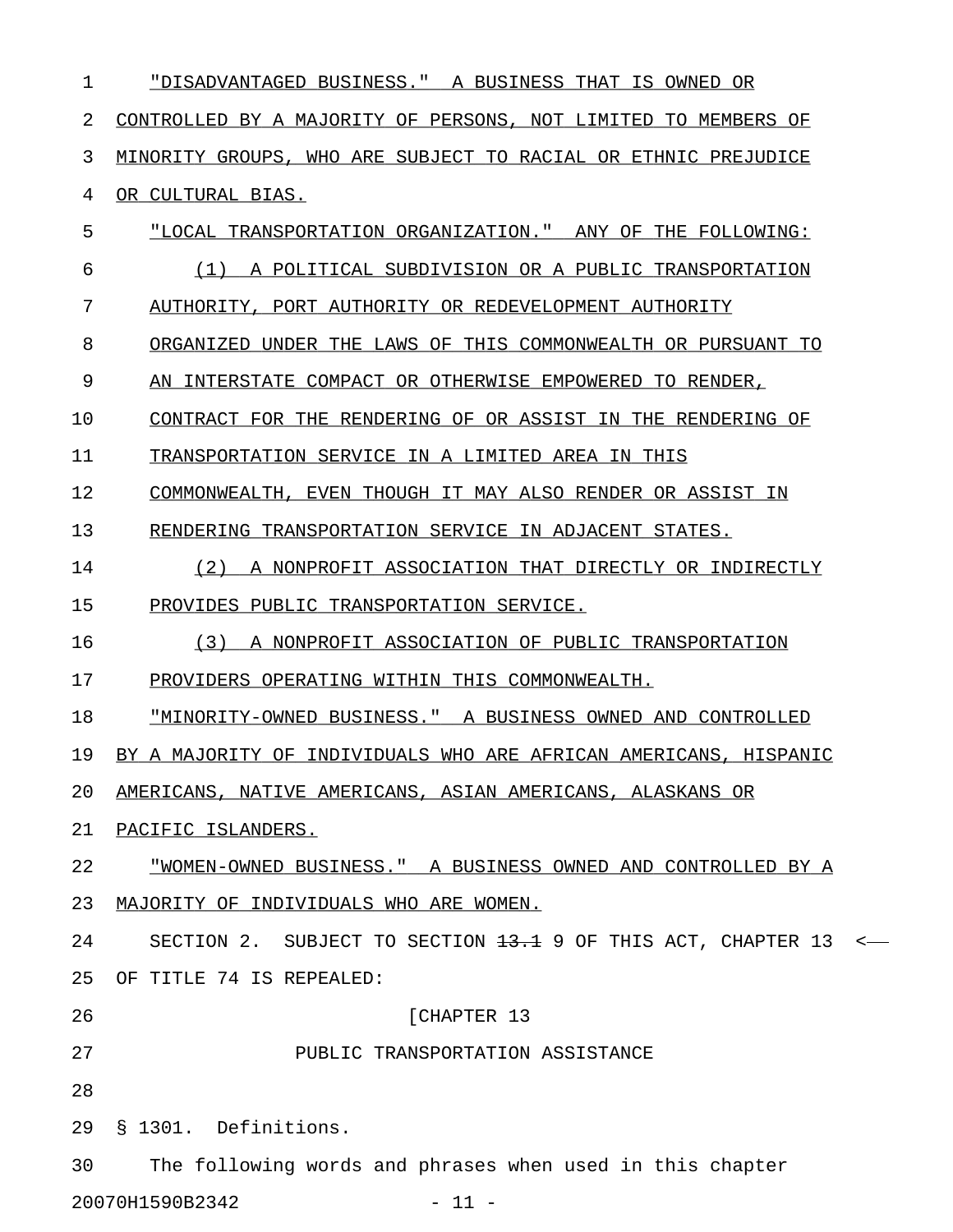1 shall have the meanings given to them in this section unless the 2 context clearly indicates otherwise:

3 "Asset maintenance costs." All vehicle maintenance expenses, 4 nonvehicle maintenance expenses and materials and supplies used 5 in the operation of local transportation organizations and 6 transportation companies.

7 "Average fare." Total passenger revenue divided by the total 8 number of fare-paying passengers. With regard to the calculation 9 of average fare or base fare for the reimbursement of losses 10 resulting from free service to senior citizens authorized by 11 this part, the Department of Transportation shall not 12 differentiate between bus services provided within an operating 13 unit or division of any transit agency for any reason. Services 14 funded under either the State urban or rural operating 15 assistance programs will be considered separate operating units. 16 "Bus." A motor vehicle designed for carrying 15 or more 17 passengers, exclusive of the driver, and used for the 18 transportation of persons, and a motor vehicle, other than a 19 taxicab, designed and used for the transportation of persons for 20 compensation.

21 "Capital project." Any system of public passenger or public 22 passenger and rail transportation, including, but not limited 23 to, any railway, street railway, subway, elevated and monorail 24 passenger or passenger and rail rolling stock, including self-25 propelled and gallery cars, locomotives, passenger buses and 26 wires, poles and equipment for the electrification of any of the 27 foregoing, rails, tracks, roadbeds, guideways, elevated 28 structures, buildings, stations, terminals, docks, shelters, 29 airports and parking areas for use in connection with public 30 passenger or public passenger and rail transportation systems, 20070H1590B2342 - 12 -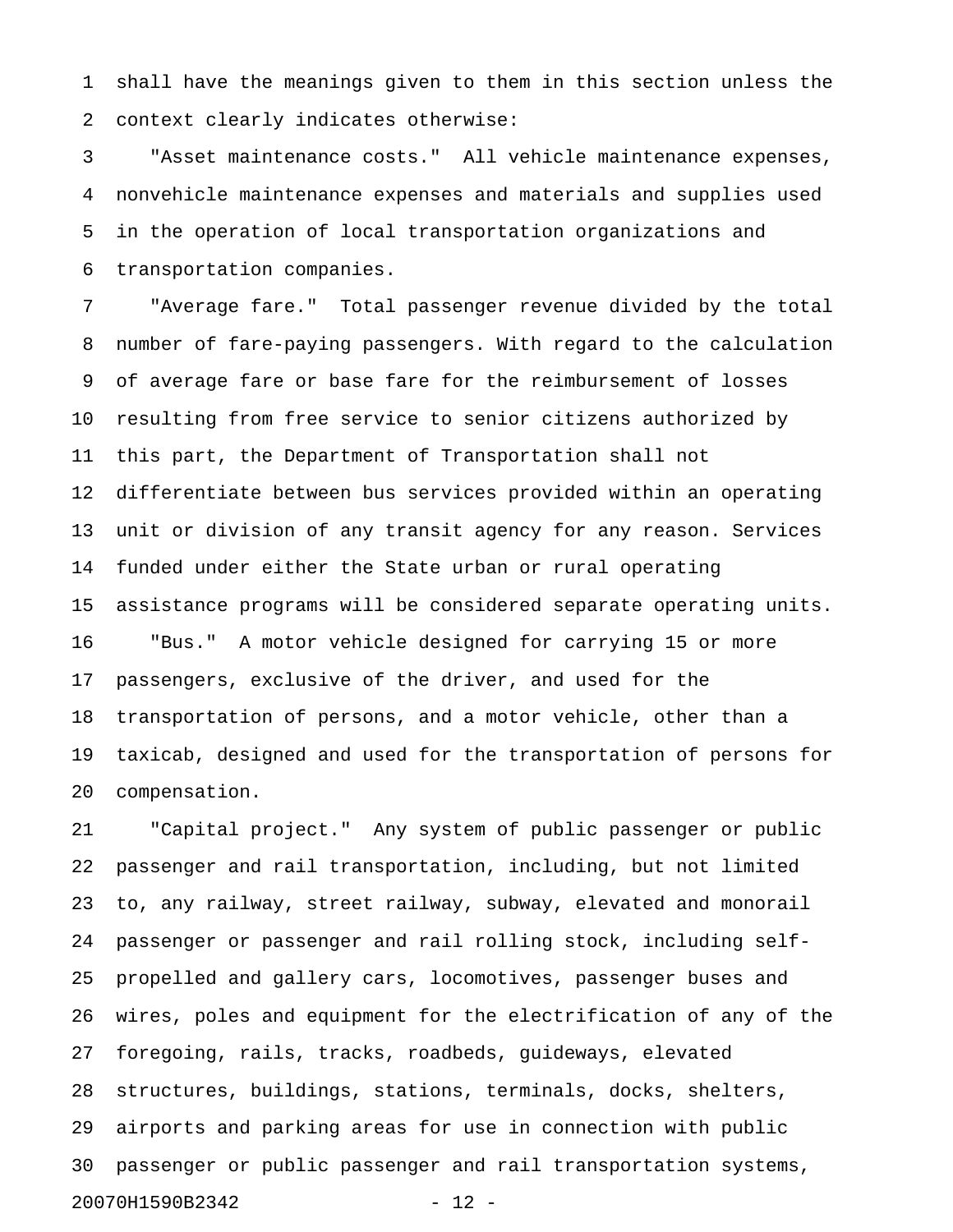1 interconnecting lines and tunnels to provide passenger or 2 passenger and rail service connections between transportation 3 systems, transportation routes, corridors, and rights-of-way for 4 any thereof (but not for public highways), signal and 5 communication systems necessary or desirable for the 6 construction, operation or improvement of the public passenger 7 or passenger and rail transportation system involved, or any 8 improvement of or overhaul of any vehicle, equipment or 9 furnishings for any of the foregoing or any part, or fractional 10 and undivided co-ownership or leasehold interest in any one or 11 combination of any of the foregoing, that may be designated as a 12 capital project by the secretary.

13 "Class 1 transit entity." A local transportation 14 organization or transportation company operating 1,000 or more 15 transit vehicles in the peak period.

16 "Class 2 transit entity." A local transportation 17 organization or transportation company operating more than 300 18 but less than 1,000 transit vehicles in the peak period. 19 "Class 3 transit entity." A local transportation 20 organization or transportation company operating 300 or less 21 fixed-route transit vehicles in the peak period serving an

22 urbanized area.

23 "Class 4 transit entity." Any local transportation 24 organization or transportation company which serves a 25 nonurbanized area and, during the 1990-1991 fiscal year, 26 received or was approved to receive funding under the act of 27 February 11, 1976 (P.L.14, No.10), known as the Pennsylvania 28 Rural and Intercity Common Carrier Surface Transportation 29 Assistance Act.

30 "Class 4 transit entity adjusted base grant." The State 20070H1590B2342 - 13 -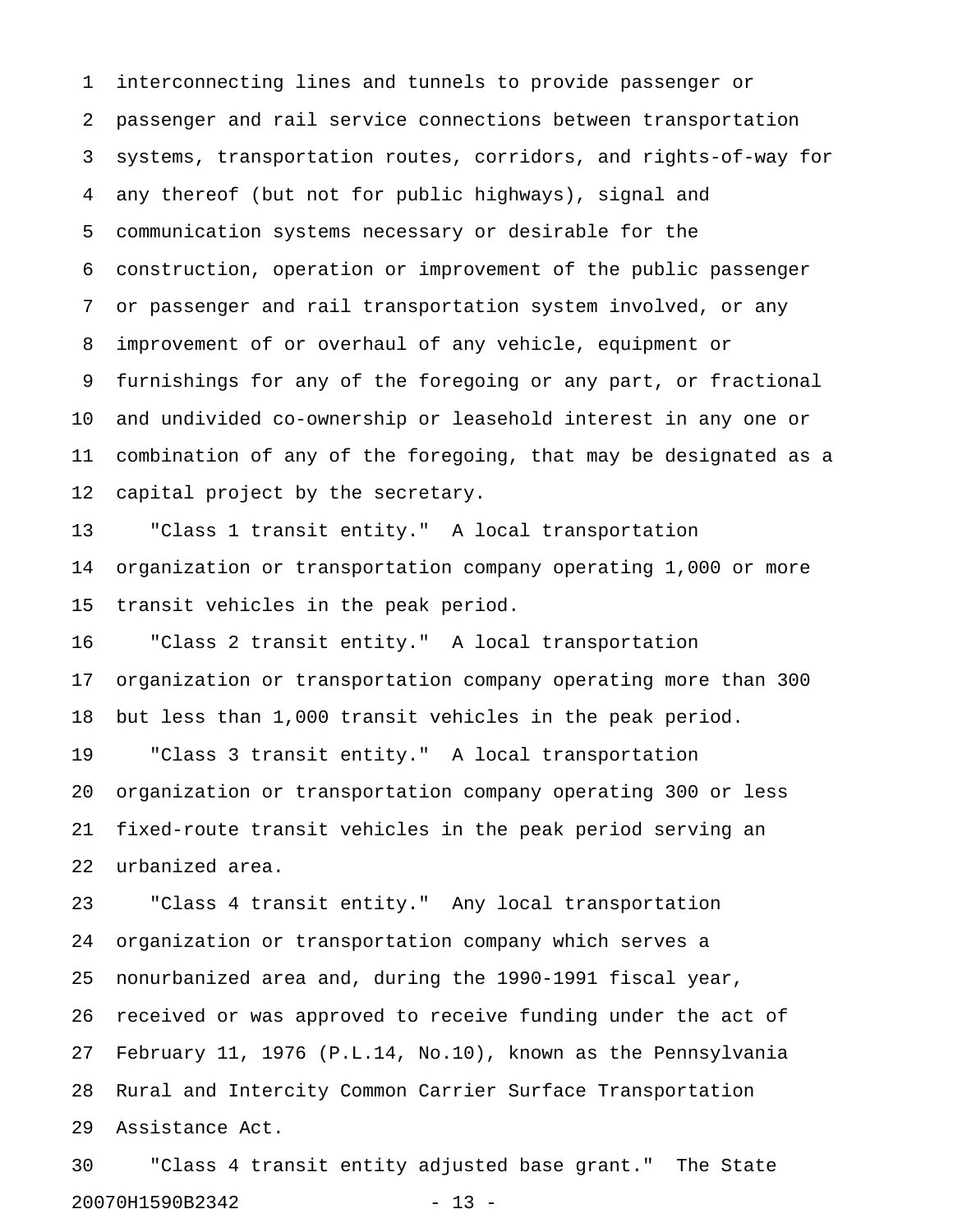1 subsidy for operating expenses a Class 4 transit entity received 2 during the 1990-1991 fiscal year, including any funds 3 appropriated under the act of February 11, 1976 (P.L.14, No.10), 4 known as the Pennsylvania Rural and Intercity Common Carrier 5 Surface Transportation Assistance Act; adjusted for factors 6 which, in the judgment of the department, caused significant 7 increases or decreases in the amount of State subsidy to a Class 8 4 transit entity during the 1990-1991 fiscal year; and further 9 adjusted, with respect to any Class 4 transit entity which 10 received a State subsidy for less than the entire 1990-1991 11 fiscal year, to reflect the annual subsidy that Class 4 transit 12 entity would have received during that fiscal year if it had 13 received a State subsidy for that entire fiscal year.

14 "Community transportation programs." Programs eligible to be 15 funded pursuant to section 1312 (relating to community 16 transportation programs).

17 "Construction." The term includes acquisition as well as 18 construction.

19 "Counties." The term includes any county.

20 "County transportation system." Buses, vans or other transit 21 vehicles purchased, maintained and operated by any county and 22 used to provide free or reduced rate transportation within the 23 county to persons 65 years of age or older.

24 "Department." The Department of Transportation of the 25 Commonwealth.

26 "Equipment" and "furnishings." Any equipment and furnishings 27 whatsoever as may be deemed desirable and required for a capital 28 project and approved by the Department of Transportation for the 29 use and occupancy of that capital project. The terms include the 30 installation of such equipment and furnishings.

20070H1590B2342 - 14 -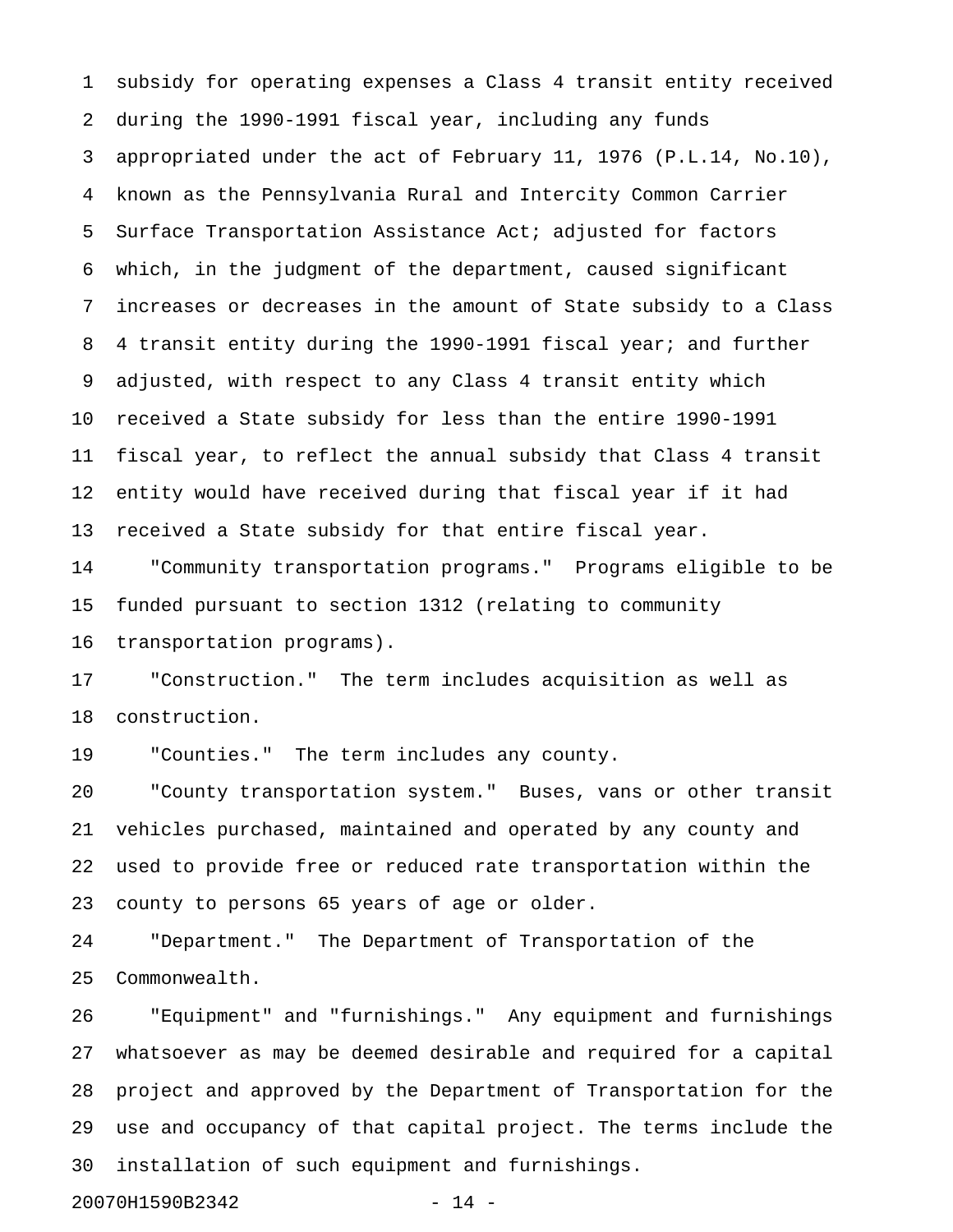1 "Federal agency." The United States of America, the 2 President of the United States of America and any department of, 3 or corporation, agency or instrumentality heretofore or 4 hereafter created, designated or established by, the United 5 States of America.

6 "Fixed-route public transportation services." Regularly 7 scheduled transportation that is available to the general public 8 and is provided according to published schedules along 9 designated published routes with specified stopping points for 10 the taking on and discharging of passengers, including public 11 bus and commuter rail systems. The term does not include 12 exclusive ride taxi service, charter or sightseeing services, 13 nonpublic transportation or school bus or limousine services. 14 "Fund." The Public Transportation Assistance Fund. 15 "Improvement." Any extension, enlargement, equipping, 16 furnishing, as well as any improvement.

17 "Local transportation organization." Any political 18 subdivision or any mass transportation, port, redevelopment or 19 airport authority now or hereafter organized under the Laws of 20 Pennsylvania or pursuant to an interstate compact or otherwise 21 empowered to render, contract for the rendering or assist in the 22 rendering of transportation service in a limited area in the 23 Commonwealth of Pennsylvania, even though it may also render or 24 assist in rendering transportation service in adjacent states, 25 or any nonprofit association of public transportation providers 26 within this Commonwealth.

27 "Materials and supplies." Those categories of expenses 28 contained in object class code 504 as specified in the National 29 Urban Mass Transportation Statistics, 1989 Section 15 Annual 30 Report, Report No. UMTA-IT-06-0352-90-1.

20070H1590B2342 - 15 -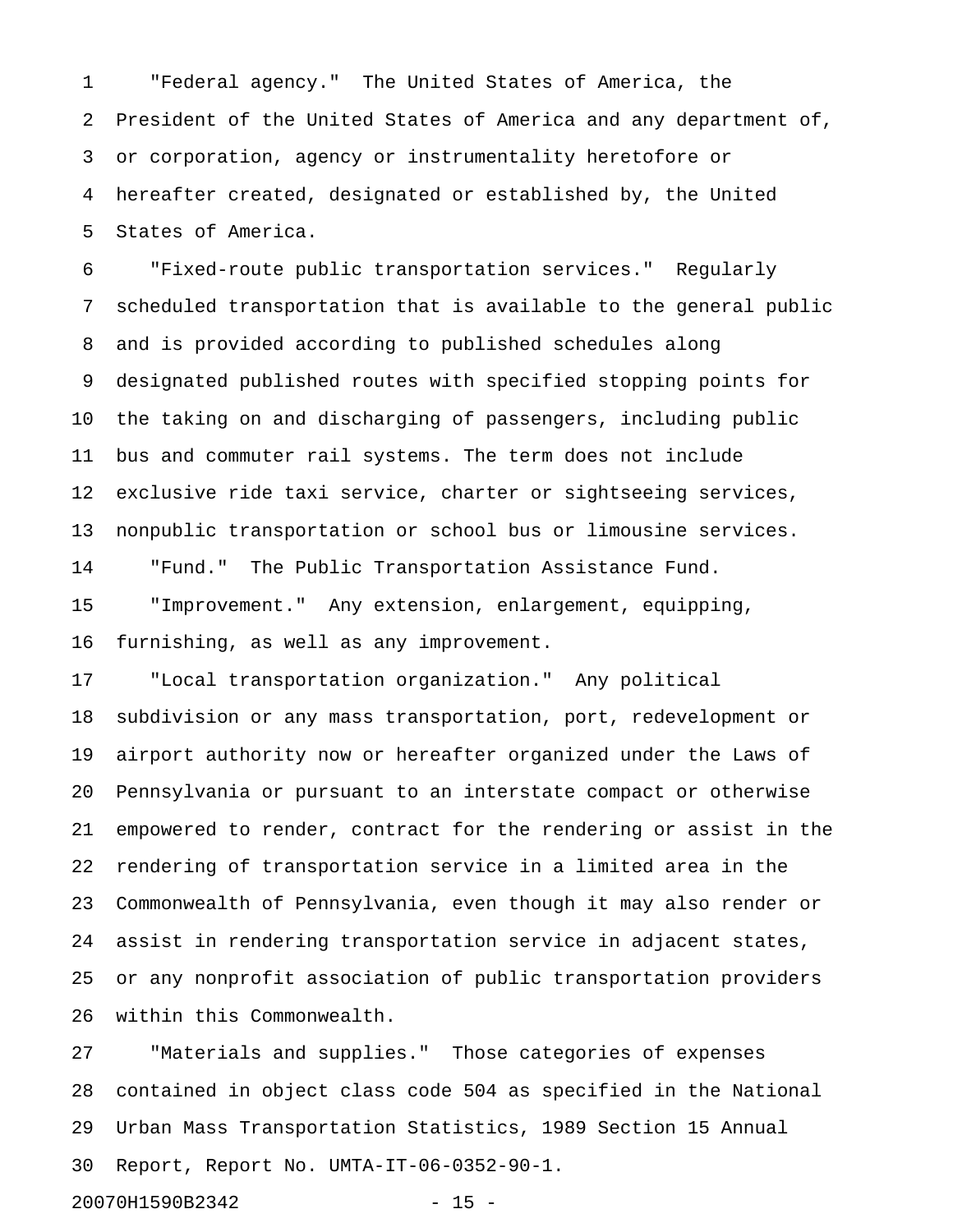1 "Municipality." Includes any city, borough, incorporated 2 town or township.

3 "Nonurbanized area." Any area in this Commonwealth which 4 does not fall within an area classified as "urbanized" by the 5 United States Bureau of the Census of the United States 6 Department of Commerce in the 1990 Census of Population or any 7 area in this Commonwealth not classified as "urbanized" in any 8 future decennial census of the United States.

9 "Nonvehicle maintenance expenses." The categories of costs 10 associated with the inspection, maintenance and repair of assets 11 other than vehicles, as specified in the National Urban Mass 12 Transportation Statistics, 1989 Section 15 Annual Report, Report 13 No. UMTA-IT-06-0352-90-1.

14 "Pennsylvania Mass Transit Statistical Report." The summary 15 of selected financial and operating data concerning local 16 transportation organizations and transportation companies for 17 services in urbanized areas published annually by the Department 18 of Transportation since the 1973-1974 fiscal year. The 19 department shall publish the Pennsylvania Mass Transit 20 Statistical Report on an annual basis, which report shall 21 contain statistics with respect to the prior fiscal year, 22 including those statistics needed for the department to make the 23 calculations required pursuant to sections 1303 (relating to 24 annual appropriation and computation of subsidy) and 1310 25 (relating to distribution of funding), and such other material 26 as the department shall determine.

27 "Pennsylvania Rural and Small Urban Public Transportation 28 Program Statistical Report." The summary of selected financial 29 and operating data concerning rural and small urban local 30 transportation organizations and transportation companies for 20070H1590B2342 - 16 -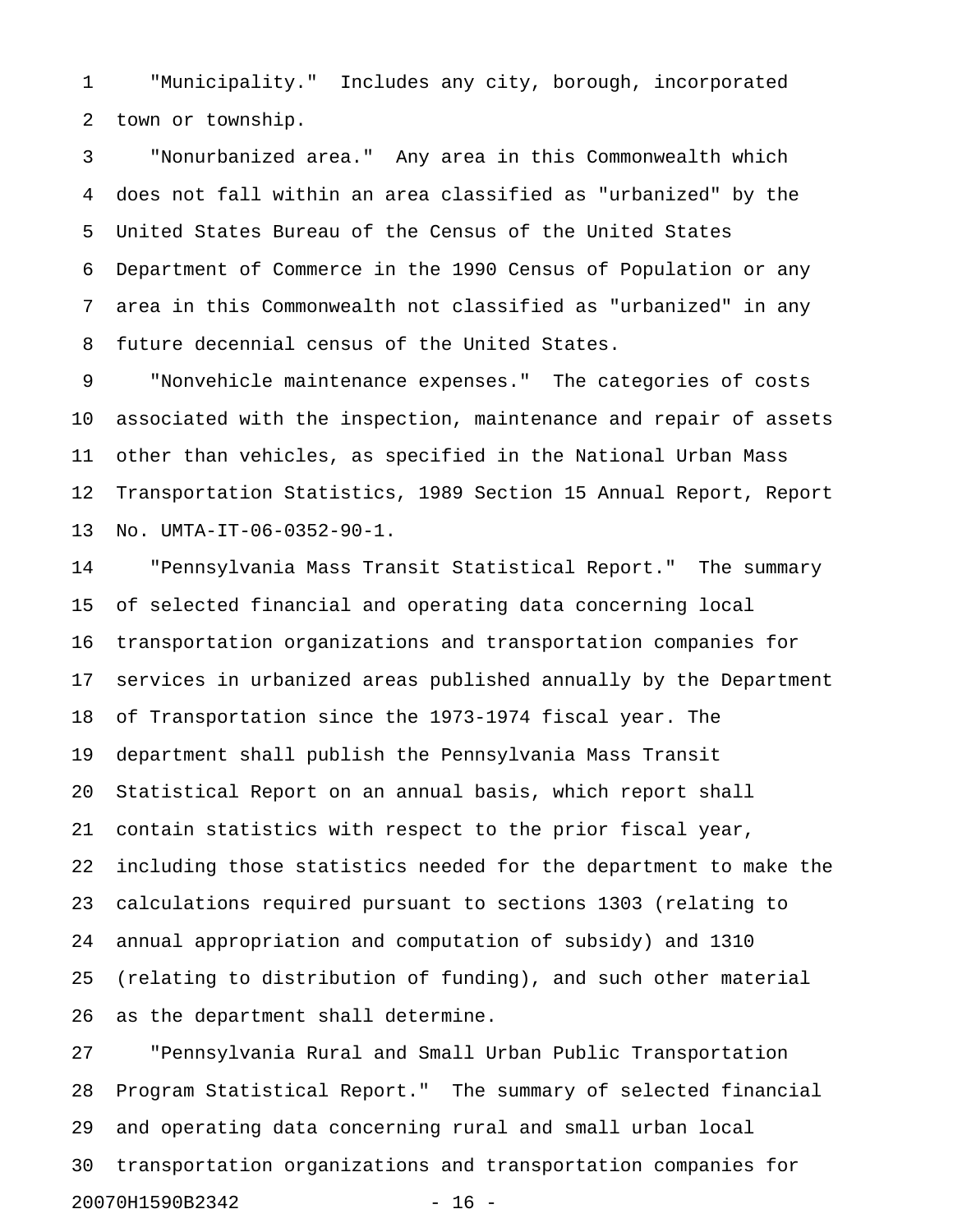1 services in nonurbanized areas published by the Department of 2 Transportation. The department shall publish the Pennsylvania 3 Rural and Small Urban Public Transportation Program Statistical 4 Report on an annual basis, which report shall contain statistics 5 with respect to the prior fiscal year, including those 6 statistics needed for the department to make the calculations 7 required pursuant to sections 1303 (relating to annual 8 appropriation and computation of subsidy) and 1310 (relating to 9 distribution of funding), and such other material as the 10 department shall determine.

11 "Person." The term includes natural persons, firms, 12 associations, corporations, business trusts, partnerships and 13 public bodies, including local transportation organizations. 14 "Planning, development, research, rural expansion and 15 department-initiated programs." Any program eligible to be 16 funded pursuant to section 1313 (relating to additional 17 programs).

18 "Project grant." The Commonwealth's share of the cost of 19 carrying out the particular project, which cost may include 20 costs incurred prior to the effective date of this part and 21 which cost shall include an appropriate allowance for the 22 administrative expenses involved in carrying out the project. 23 "Property." All property, real, personal or mixed, tangible 24 or intangible, or any interest therein, including fractional and 25 undivided co-ownership interests.

26 "Public highway." Every way or place, of whatever nature, 27 open to the use of the public as a matter of right for purposes 28 of vehicular travel. Solely for the purpose of administering 29 this part, the term shall not be deemed to include a bridge 30 located wholly within this Commonwealth which is open to the use 20070H1590B2342 - 17 -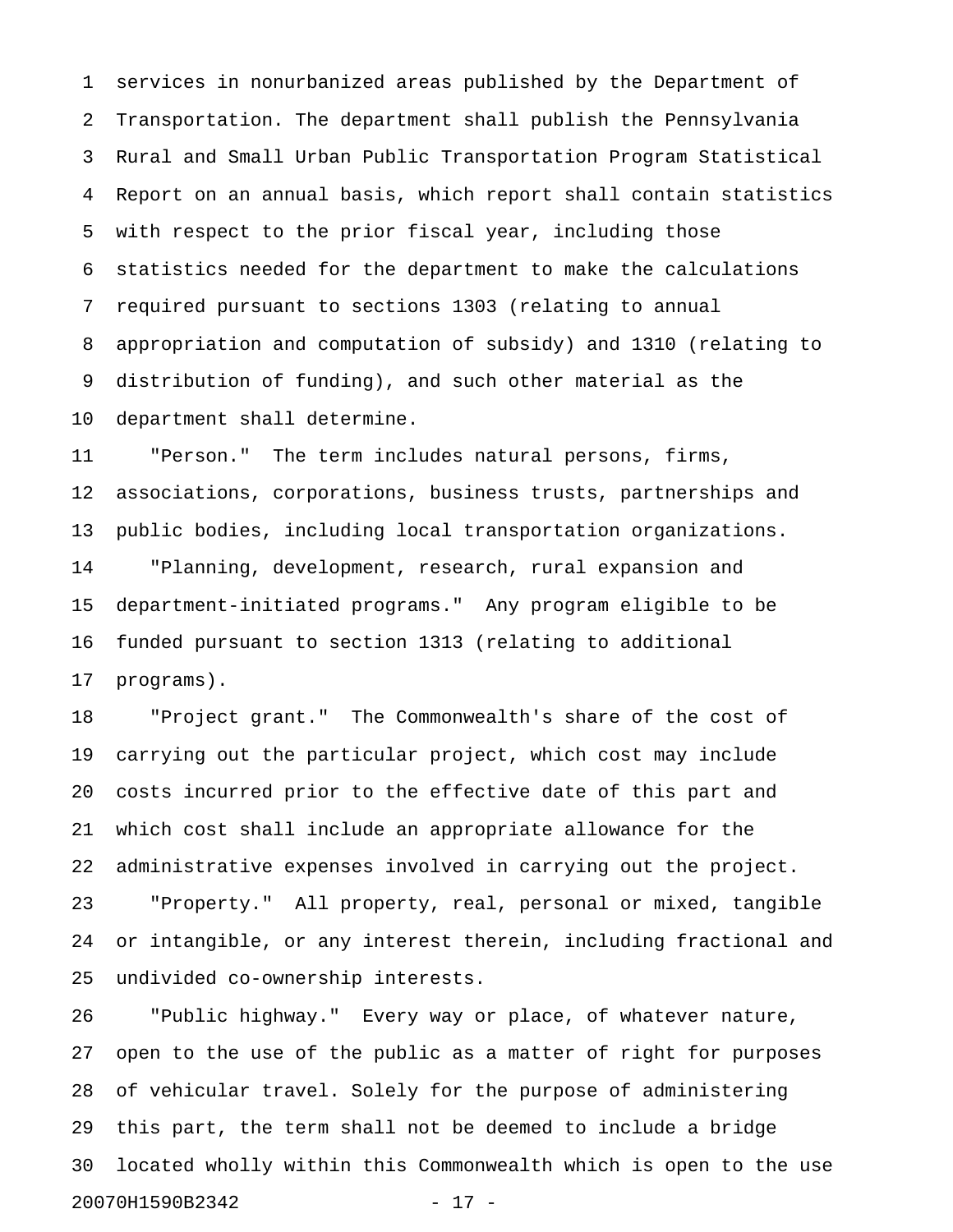1 of the public for the purpose of vehicular traffic but which on 2 March 15, 1964, was owned and maintained by a mass 3 transportation or port authority and which comprises a part of 4 the transportation system of the mass transportation or port 5 authority.

6 "Revenue hours." The total amount of time, calculated in 7 hours, during which vehicles of a Class 4 transit entity are in 8 service and available for public use as reported with respect to 9 the most recent fiscal year in the most recently issued 10 Pennsylvania Rural and Small Urban Public Transportation 11 Statistical Report.

12 "Revenue miles." The total number of in-service miles 13 traveled by vehicles of a Class 4 transit entity as reported 14 with respect to the most recent fiscal year in the most recently 15 issued Pennsylvania Rural and Small Urban Public Transportation 16 Statistical Report.

17 "Secretary." The Secretary of Transportation of the 18 Commonwealth.

19 "Shared-ride public transportation services." Demand-20 responsive transportation that is available to the general 21 public, operates on a nonfixed route basis and charges a fare to 22 all riders. For transportation to be included in this definition 23 the first fare-paying passengers to enter the public 24 transportation vehicle must not refuse to share the vehicle with 25 other passengers during a given trip. Services excluded under 26 this definition are: exclusive ride taxi service; charter and 27 sightseeing services; nonpublic transportation; school bus or 28 limousine services.

29 "Transit vehicle." A self-propelled or electrically 30 propelled vehicle designed for carrying 15 or more passengers, 20070H1590B2342 - 18 -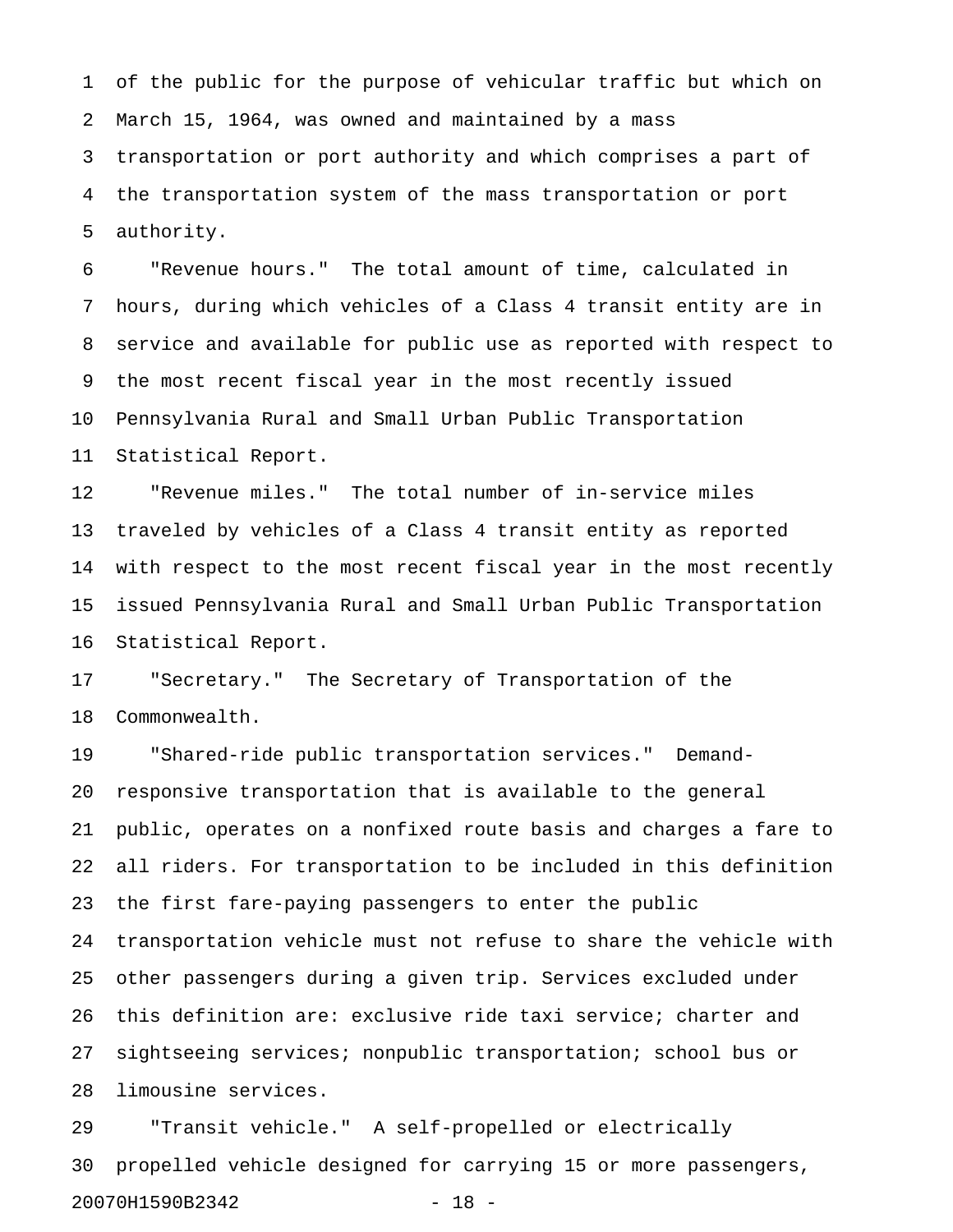1 exclusive of the driver, other than a taxicab, designed and used 2 for the transportation of persons for compensation, including, 3 but not limited to, subway cars, trolleys, trackless trolleys 4 and railroad passenger cars.

5 "Transportation company." Any person, firm or corporation 6 rendering public passenger or public passenger and rail 7 transportation service, with or without the rendering of other 8 service, in this Commonwealth pursuant to common carrier 9 authorization from the Pennsylvania Public Utility Commission or 10 the Interstate Commerce Commission.

11 "Urban common carrier mass transportation." Transportation 12 within an area that includes a municipality or other built-up 13 place which is appropriate, in the judgment of the Department of 14 Transportation, for a common carrier transportation system to 15 serve commuters or others in the locality, taking into 16 consideration the local patterns and trends of urban growth, by 17 bus or rail or other conveyance, either publicly or privately 18 owned, serving the general public. The term does not include 19 school buses or charter or sightseeing service.

20 "Urban Mass Transportation Act of 1964." Public Law 88-365, 21 49 U.S.C. § 1601 et seq.

22 "Urbanized area." A portion of this Commonwealth classified 23 as "urbanized" by the United States Bureau of the Census of the 24 United States Department of Commerce in the 1990 Census of 25 Population or any area in this Commonwealth classified as 26 "urbanized" in any future decennial census of the United States. 27 "Vehicle hours." The total amount of time, calculated in 28 hours, during which vehicles of a local transportation 29 organization or transportation company are in service and 30 available for public use, listed with respect to the most recent 20070H1590B2342 - 19 -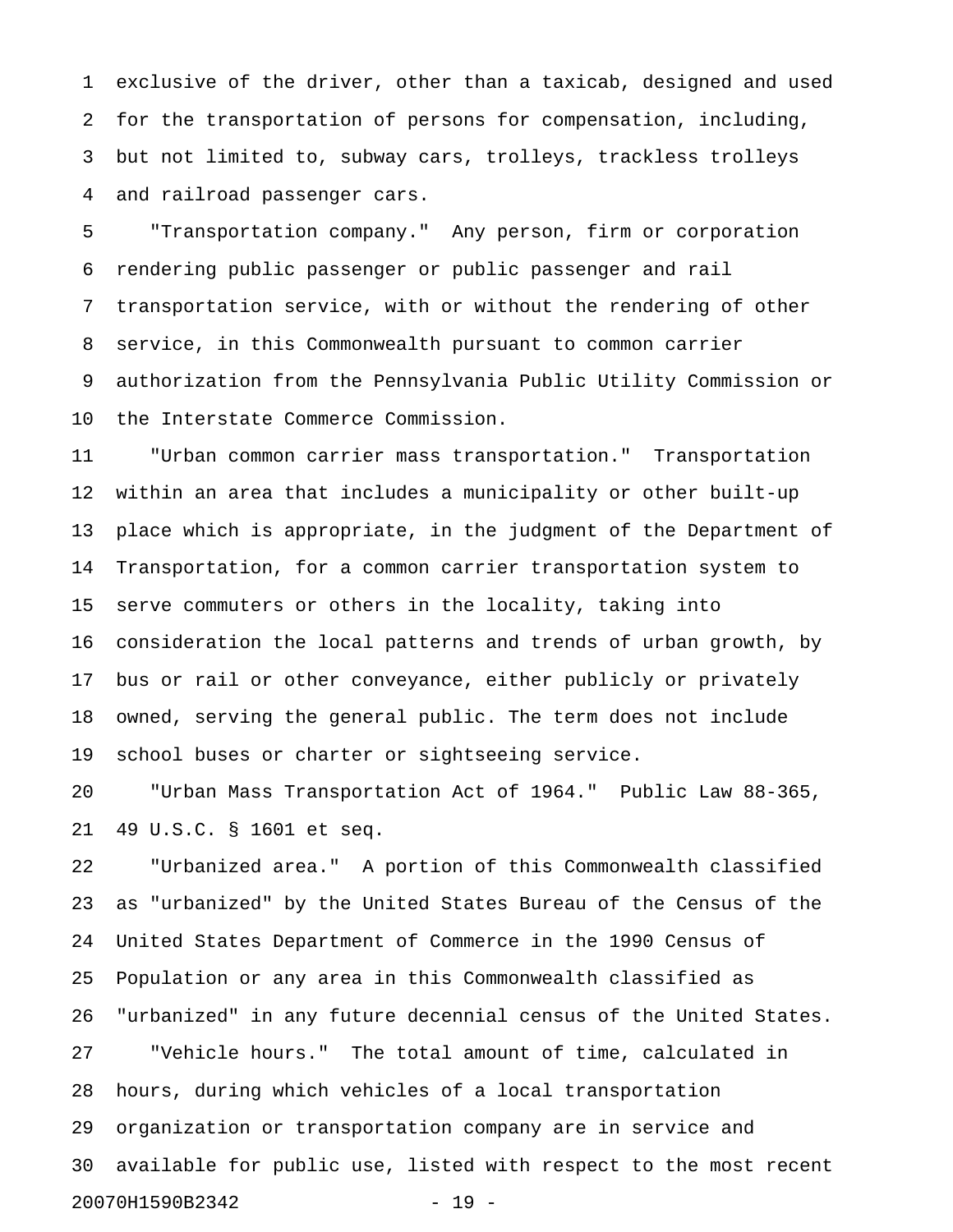1 fiscal year reported in the most recently issued Pennsylvania 2 Mass Transit Statistical Report.

3 "Vehicle maintenance expenses." The categories of costs 4 associated with the inspection, maintenance and repair of 5 vehicles as specified in the National Urban Mass Transportation 6 Statistics, 1989 Section 15 Annual Report, Report No. UMTA-IT-7 06-0352-90-1.

8 "Vehicle miles." The total distance, calculated in miles, 9 which is funded in whole or in part by this part, traveled by 10 vehicles of a local transportation organization or 11 transportation company listed with respect to the most recent 12 fiscal year reported in the most recently issued Pennsylvania 13 Mass Transit Statistical Report.

14 § 1302. Program authorizations.

15 The department is hereby authorized, within the limitations 16 hereinafter provided, and is required where the provisions of 17 section 1303 (relating to annual appropriation and computation 18 of subsidy) apply:

19 (1) To undertake and to provide financial support for 20 research, by contract or otherwise, concerning urban common 21 carrier mass transportation.

22 (2) To make grants to municipalities, counties, or their 23 instrumentalities, and to agencies and instrumentalities of 24 the Commonwealth to supplement Federal or local or Federal 25 and local funds for use:

26 (i) For the purpose of studies, analysis, planning 27 and development of programs for urban common carrier mass 28 transportation service and facilities, and for the 29 purpose of activities related to the planning, 30 engineering and designing of specific projects which are

20070H1590B2342 - 20 -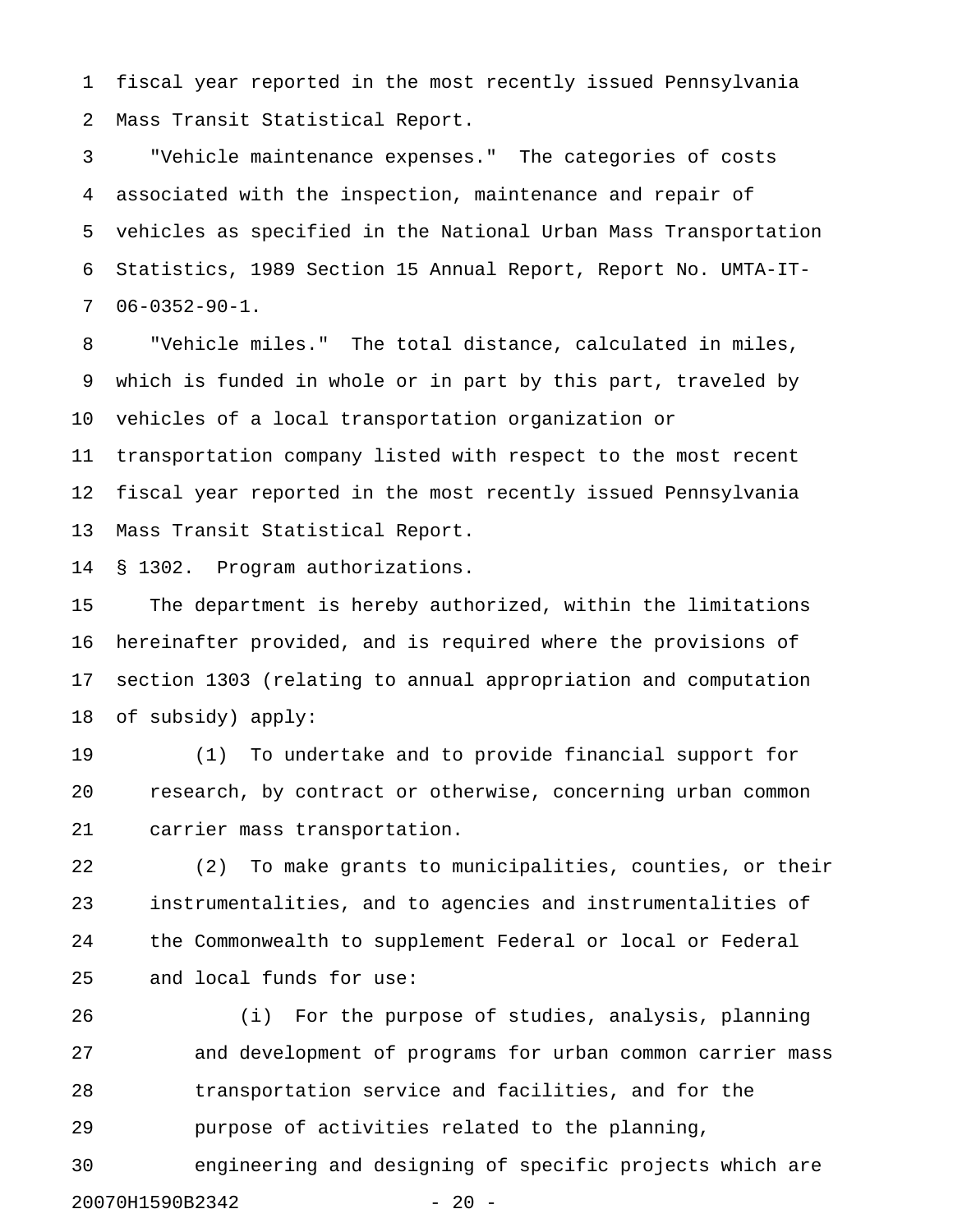1 a part of a comprehensive program, including, but not 2 limited to, activities such as studies related to 3 management, operations, capital requirements and economic 4 feasibility, to the preparation of engineering and 5 architectural surveys, plans and specifications and to 6 other similar or related activities preliminary to and in 7 preparation for the construction, acquisition or improved 8 operation of urban common carrier mass transportation 9 systems, facilities and equipment. State funding under 10 this subparagraph shall not exceed five-sixths of the 11 non-Federal share of the project costs.

12 (ii) To provide for research, development and 13 demonstration projects in all phases of urban common 14 carrier mass transportation, including the development, 15 testing and demonstration of new facilities, equipment, 16 techniques and methods, to assist in the solution of 17 urban transportation problems, in the improvement of mass 18 transportation service and the contribution of such 19 service toward meeting total urban transportation needs 20 at minimum cost. State funding under this subparagraph 21 shall not exceed five-sixths of the non-Federal share of 22 the project costs.

23 (iii) To assist in providing grants to continue 24 necessary service to the public, to permit needed 25 improvements in service which are not self-supporting, to 26 permit service which may be socially desirable but 27 economically unjustified, and otherwise for any purpose 28 in furtherance of urban common carrier mass 29 transportation. The methodology for calculating the 30 amount of the grant under this subparagraph shall be

20070H1590B2342 - 21 -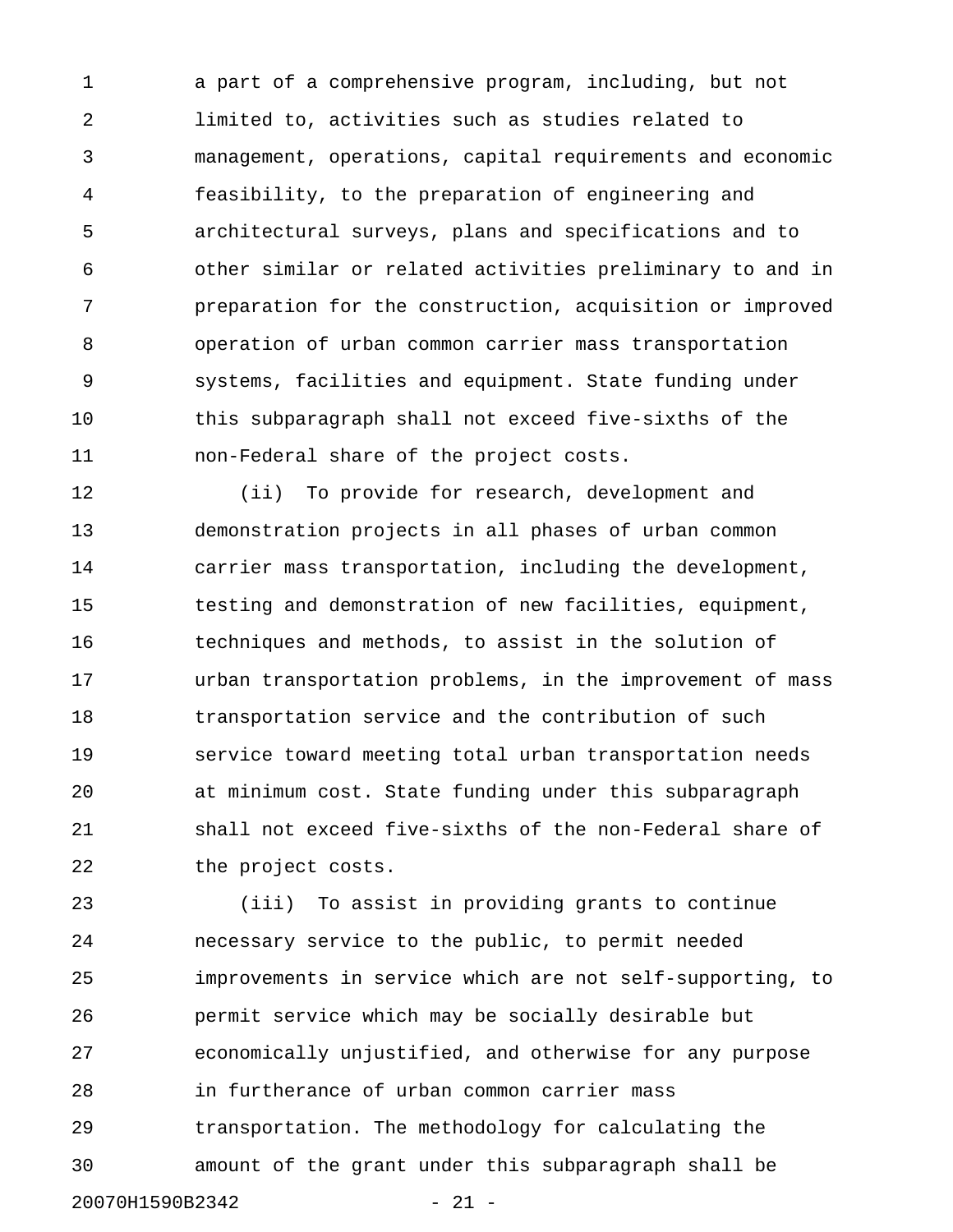1 determined in accordance with section 1303. Each grant to 2 a Class 1 transit entity, to a Class 2 transit entity or 3 to a Class 3 transit entity made pursuant to this 4 paragraph shall be matched by local or private funding in 5 an amount not less than one-third of the total State 6 grant made pursuant to section 1303(b). Any grants to 7 Class 3 transit entities may, however, be matched by an 8 amount not less than the amount of local or private 9 funding which is specified in the State contract for the 10 1990-1991 fiscal year if the department shall have 11 **11** received a certification from such Class 3 transit entity 12 that such lower level of local or private funding is 13 adequate to prevent significant service reductions or 14 passenger fare increases.

15 (3) To make grants to any transportation company or 16 companies for use in providing necessary service to the 17 public, to permit needed improvements in services which are 18 not self-supporting, to permit services which may be socially 19 desirable but economically unjustified, and otherwise for any 20 purpose in furtherance of urban common carrier mass 21 transportation. In view of the particular sensitivity of 22 special instrumentalities and agencies of the Commonwealth 23 created to serve or coordinate the local transportation needs 24 of substantial metropolitan areas, no grant moneys may be 25 used exclusively or principally in the local service area of 26 any such agency or instrumentality in which a city or county 27 of the first or second class has membership, except in 28 accordance with a system of priorities agreed upon by the 29 department and such agency or instrumentality. In the case of 30 a grant where the moneys granted will be used for an activity 20070H1590B2342 - 22 -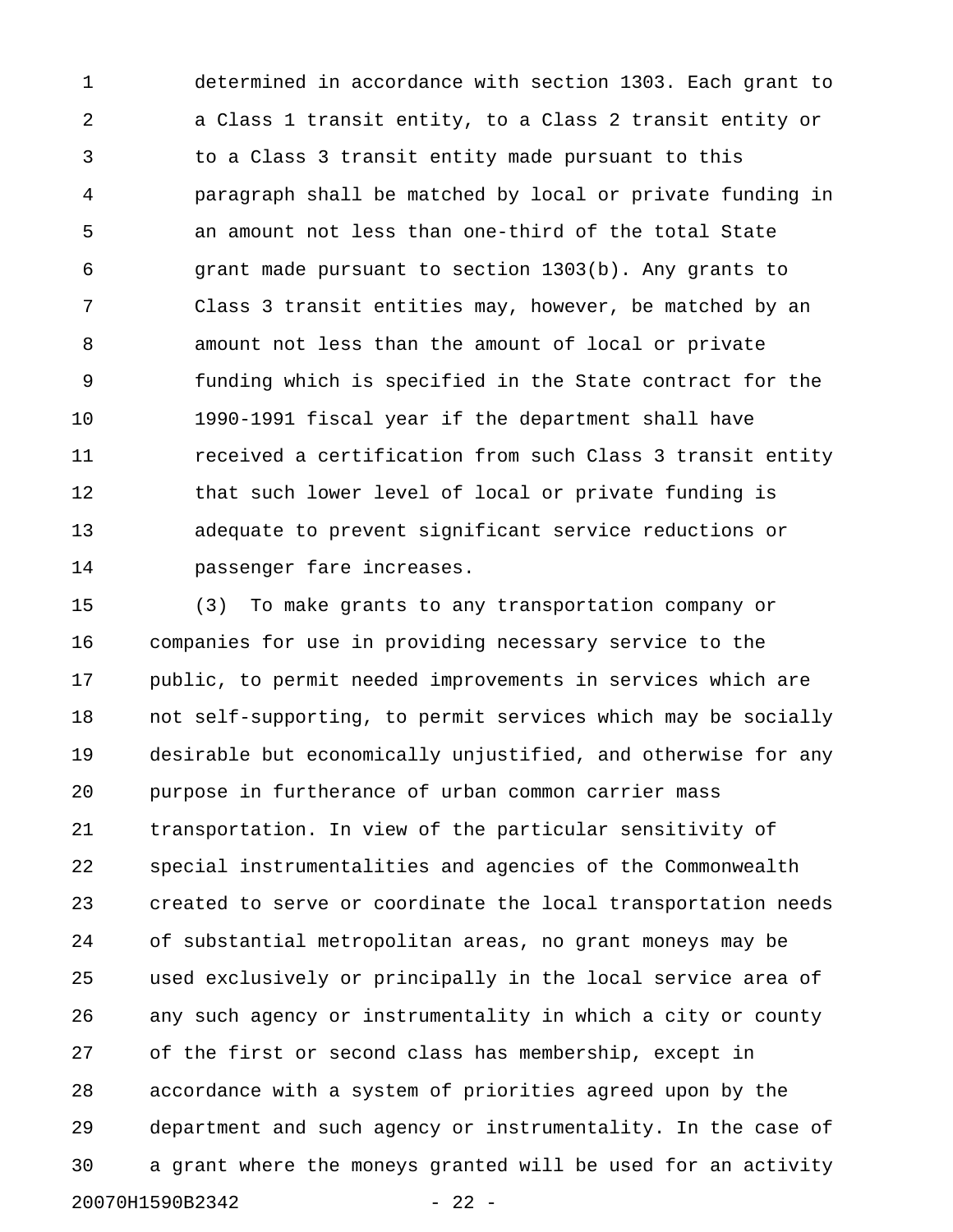1 to be conducted exclusively or principally within the local 2 service areas of such agency or instrumentality, no grant 3 moneys may be used except in accordance with agreements by 4 the department and such agency or instrumentality with 5 respect to such use. In the case of a grant not falling 6 within the scope of the preceding sentence but where moneys 7 granted will be used both within and without the local 8 service area of such agency or instrumentality, the grant 9 shall require that the routes, schedules and fares applicable 10 only within such service areas shall be those mutually agreed 11 upon by the department and such agency or instrumentality. No 12 agreement referred to in this paragraph shall impair, 13 suspend, reduce, enlarge or extend or affect in any manner 14 the powers of the Pennsylvania Public Utility Commission or 15 the Interstate Commerce Commission otherwise applicable by 16 law. Each grant to a Class 1 transit entity, to a Class 2 17 transit entity or to a Class 3 transit entity made pursuant 18 to this paragraph shall be matched by local or private 19 funding in an amount not less than one-third of the total 20 State grant made pursuant to section 1303(b). Any grants to 21 Class 3 transit entities may, however, be matched by an 22 amount not less than the amount of local or private funding 23 which is specified in the State contract for the 1990-1991 24 fiscal year if the department shall have received a 25 certification from such Class 3 transit entity that such 26 lower level of local or private funding is adequate to 27 prevent significant service reductions and/or passenger fare 28 increases.

29 (4) In connection with privately or locally assisted 30 capital projects or capital projects financed with private or 20070H1590B2342 - 23 -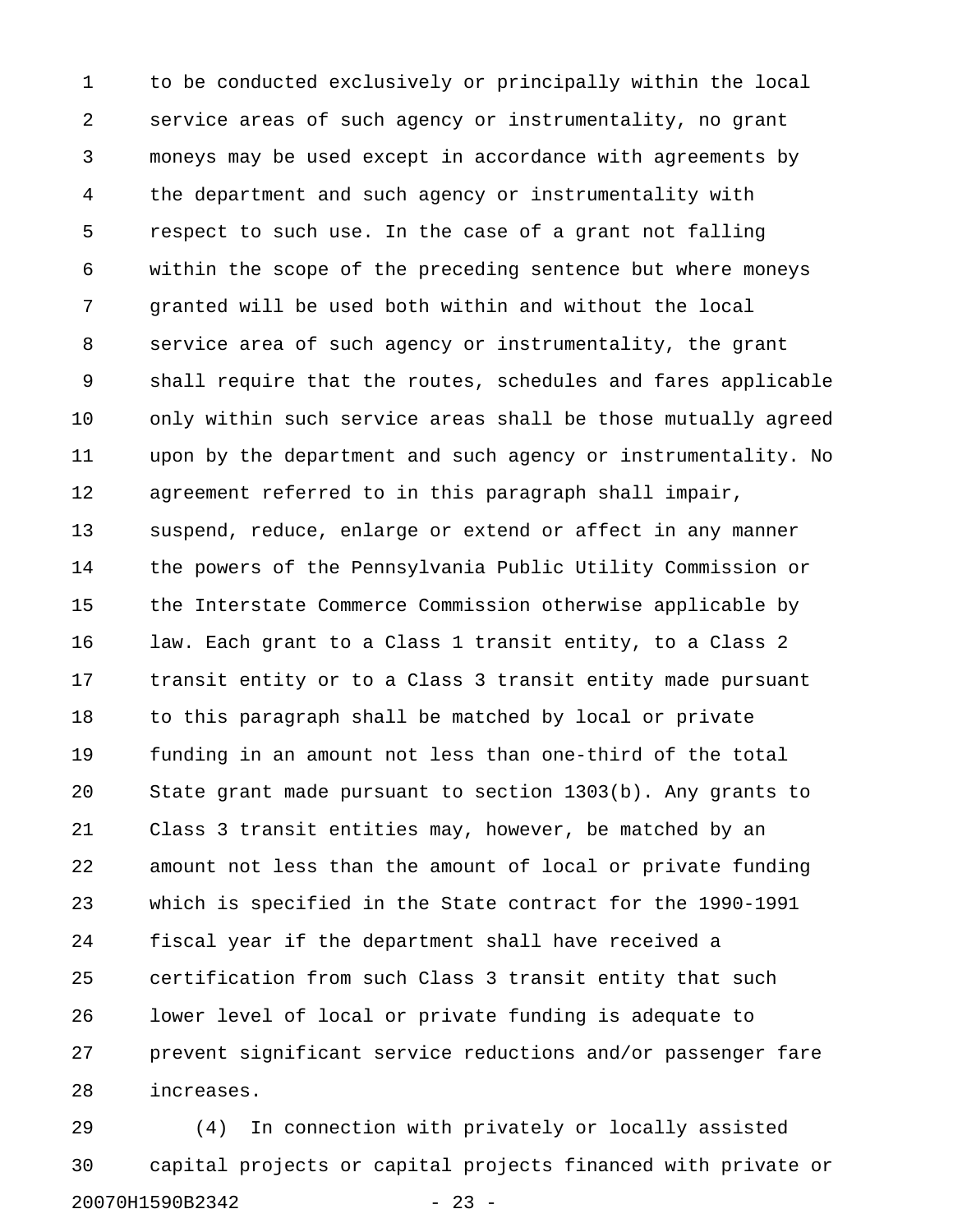1 local and Federal funds, to make grants for approved capital 2 projects to a local transportation organization or a 3 transportation company, including the acquisition, 4 construction, reconstruction and improvement of facilities 5 and equipment, buses and other rolling stock, and other real 6 or personal property, including land (but not public 7 highways), needed for an efficient and coordinated mass 8 transportation system for use, by operation, lease or 9 otherwise, in urban common carrier mass transportation 10 service and in coordinating such service with highway and 11 other transportation. No capital project grant shall be made 12 for the purpose of financing, directly or indirectly, the 13 acquisition of any interest in, or the purchase of any 14 facilities or other property of, a private urban common 15 carrier mass transportation company. Each capital project 16 shall be based on a program or plan approved by the 17 department. No capital project grant shall exceed five-sixths 18 of the non-Federal share, subject, however, to the following 19 specific exceptions:

20 (i) If two or more capital projects are combined for 21 financing purposes, the amount of department funds used 22 for any one of such projects may exceed five-sixths of 23 the non-Federal share, provided that the total amount of 24 department funds provided for all the projects so 25 combined does not exceed five-sixths of the total non-26 Federal share of all of the projects so combined.

27 (ii) If a capital project is eligible to receive 28 Federal financial assistance under the Urban Mass 29 Transportation Act of 1964 and if the project application 30 for such Federal financial assistance has been rejected 20070H1590B2342 - 24 -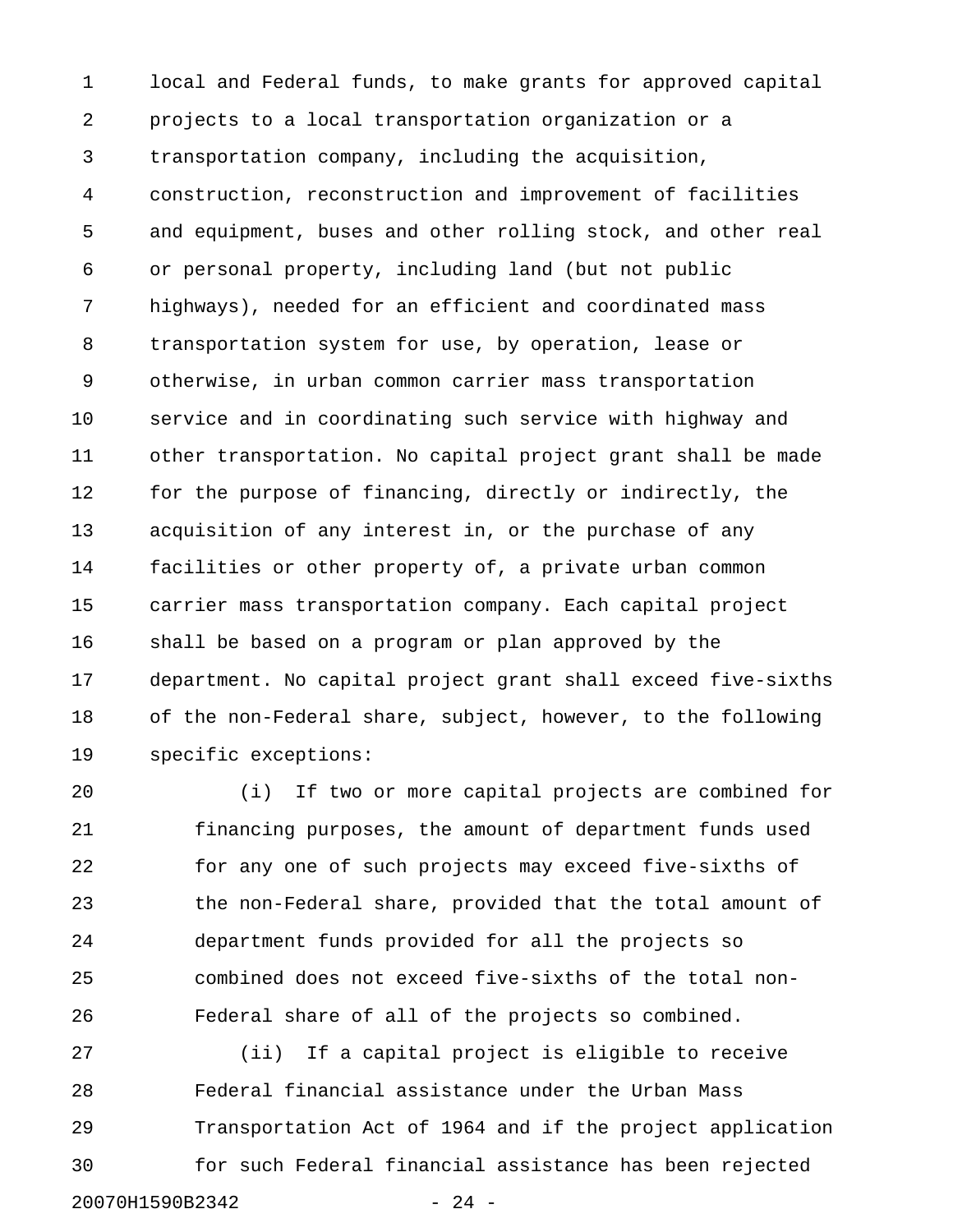1 or delayed because of a lack of Federal funds or if the 2 normal amount of Federal grant cannot be provided because 3 of a lack of Federal funds and if the department has 4 determined that the capital project is essential and 5 should proceed without delay, department funds for such 6 capital project may be increased temporarily to finance 7 the entire net project cost, with the requirement that, 8 upon the availability of additional Federal funds and the 9 making to the capital project of a new or an additional 10 Federal grant, the amount of department funds in excess 11 of five-sixths of the non-Federal share be refunded to 12 the department or be applied as the department may direct 13 to help meet the department's share of the cost of 14 another project in which the department is a participant.

15 (iii) If a project is ineligible to receive Federal 16 financial assistance under the Urban Mass Transportation 17 Act of 1964 and if the department has determined that the 18 project is essential and should proceed without delay, 19 the amount of department funds for such project shall be 20 limited to an amount not to exceed one-half of the net 21 project cost.

22 (5) To make grants from the State Lottery Fund in 23 accordance with Chapter 7 of the act of August 14, 1991 24 (P.L.342, No.36), known as the Lottery Fund Preservation Act.

25 (6) To participate in a pooled bus acquisition program 26 with transportation companies or local transportation 27 organizations and the Federal Government for the purpose of 28 making buses available to transportation companies or local 29 transportation organizations for use in urban common carrier 30 mass transportation service, in accordance with the following 20070H1590B2342 - 25 -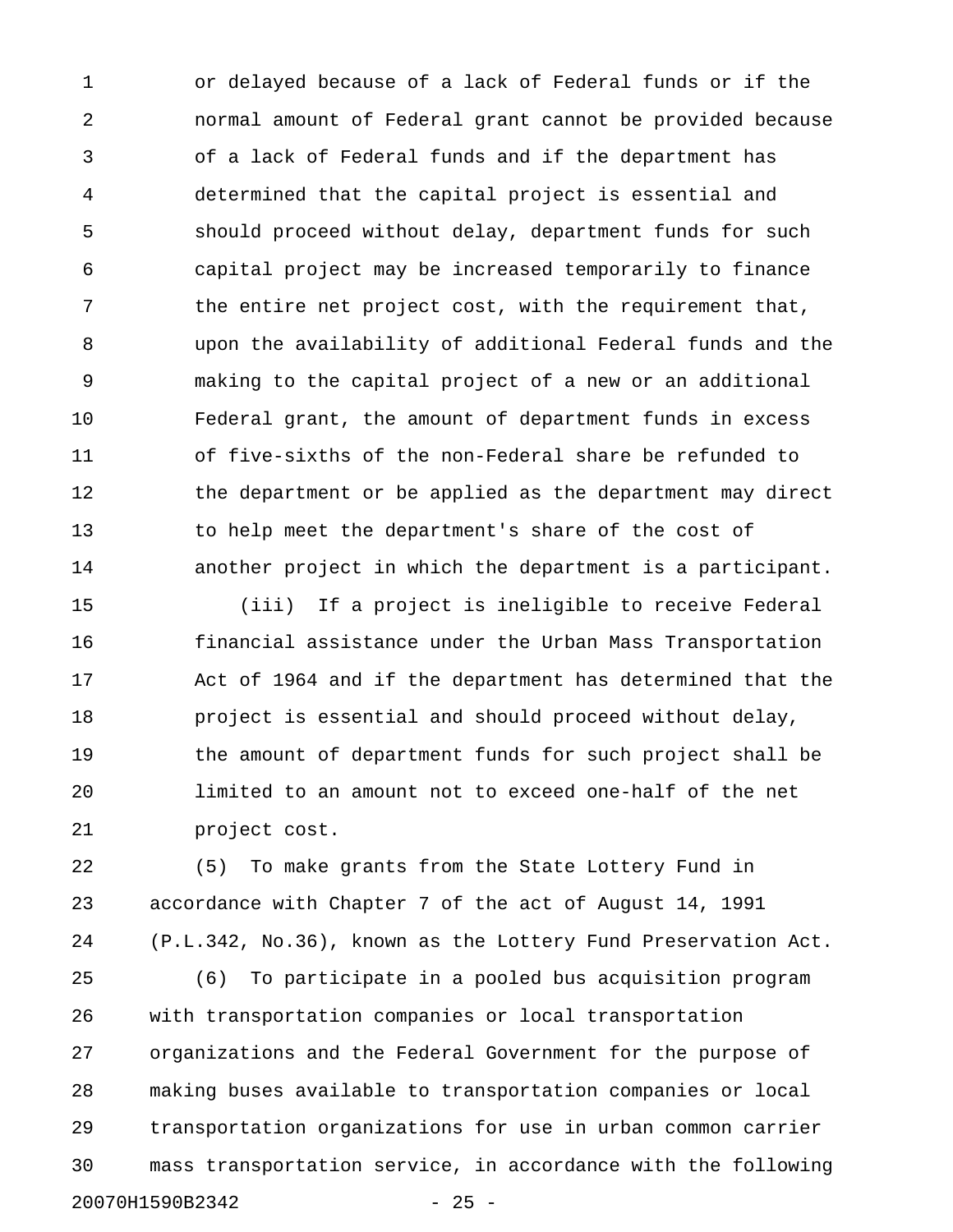1 procedures:

2 (i) The department may apply to the Urban Mass 3 Transportation Administration of the United States 4 Department of Transportation for the Federal share of any 5 pooled-bus acquisition project.

6 (ii) The department may, with the assistance of the 7 Department of General Services or a special group 8 comprised of representatives of the transportation 9 companies or local transportation organizations within 10 the Commonwealth, write specifications for and order 11 buses on behalf of any number of transportation companies 12 or local transportation organizations desiring bus 13 acquisition under this program.

14 (iii) Before any order for buses is placed by the 15 department with a manufacturer, the department shall 16 secure written assurance from the Federal Government of 17 the availability of Federal financial assistance for such 18 bus acquisitions. The department shall also secure 19 written obligations by the transportation companies or 20 local transportation organizations participating in such 21 bus acquisitions that they will accept delivery of such 22 buses at the appropriate time and will supply local 23 funding in accordance with subparagraph (iv).

24 (iv) Funding for this program shall be: four-fifths 25 Federal, one-sixth State and one-thirtieth from local 26 sources; however, the local share of program costs may be 27 advanced to the manufacturer by the Commonwealth at the 28 time of purchase. Repayments to the Commonwealth of such 29 advancements shall be considered as augmentations to the 30 fund from which the funds were advanced. No part of the 20070H1590B2342 - 26 -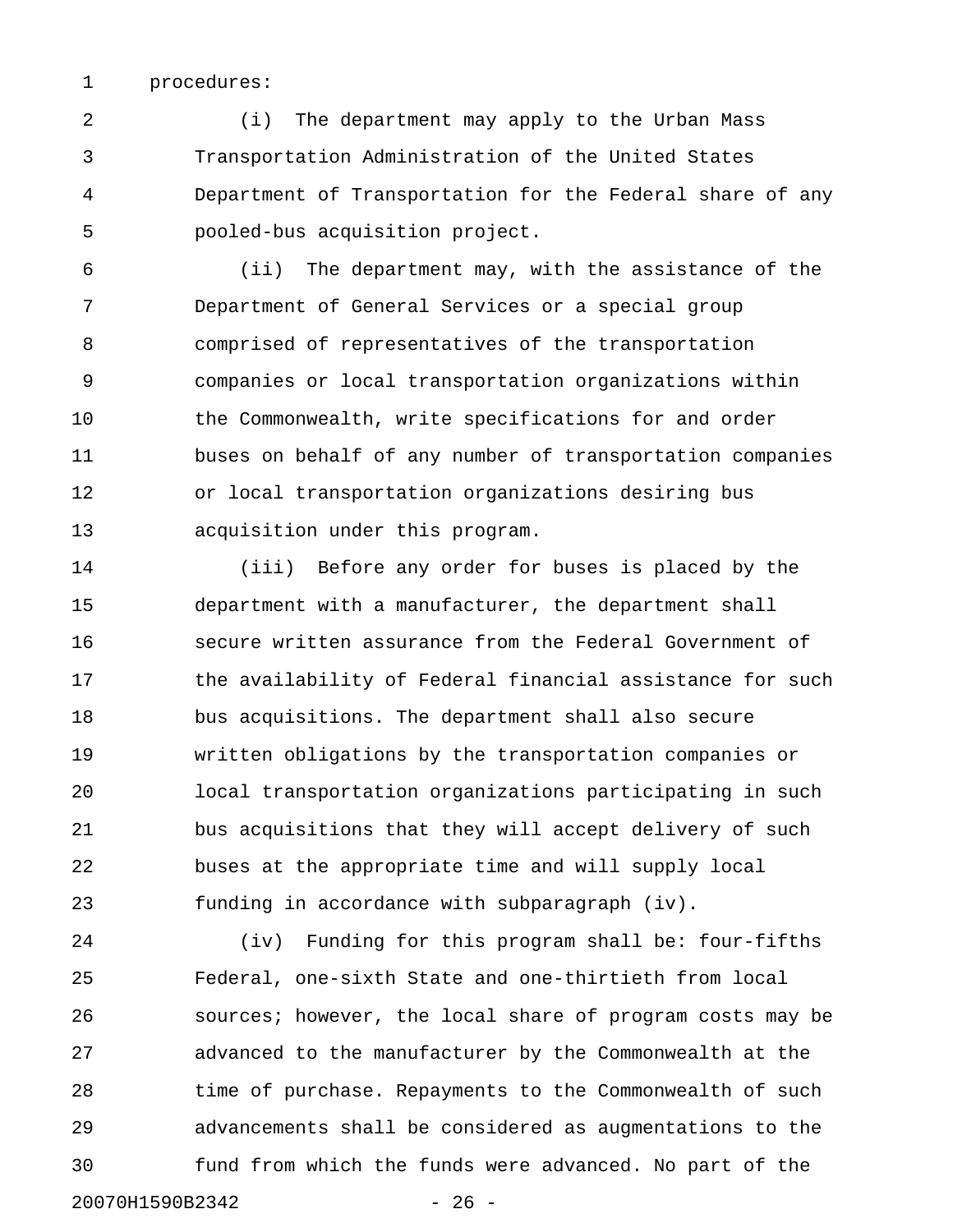1 Federal share shall be advanced by the Commonwealth in 2 anticipation of reimbursement.

3 (v) The Commonwealth may take title to and delivery 4 of vehicles acquired pursuant to this program for 5 eventual transfer to transportation companies or local 6 transportation organizations.

7 (vi) All bus acquisitions under this program shall 8 be made in accordance with a system of competitive 9 bidding.

10 (vii) At its discretion, the department may organize 11 and fund, with Commonwealth funds, postacquisition 12 studies reasonably related to any pooled-bus acquisition 13 made pursuant to this section, including, but not limited 14 to, a vehicle inspection study at an appropriate interval 15 or intervals following acquisition in order to monitor 16 the condition of any vehicle purchased pursuant to this 17 section.

18 § 1303. Annual appropriation and computation of subsidy. 19 (a) General rule.--Beginning with the 1991-1992 fiscal year,

20 the Commonwealth shall annually determine the level of

21 appropriation for public transportation assistance, using the 22 standards contained in this section, to sufficiently fund and to 23 make fully operative section 1302(2)(iii) and (3) (relating to 24 program authorizations).

25 (b) Distribution as grants.--The General Assembly shall 26 annually make an appropriation to the department for 27 distribution as grants to local transportation organizations and 28 transportation companies. The total amount of moneys 29 appropriated shall be distributed by the department as grants to 30 local transportation organizations and transportation companies 20070H1590B2342 - 27 -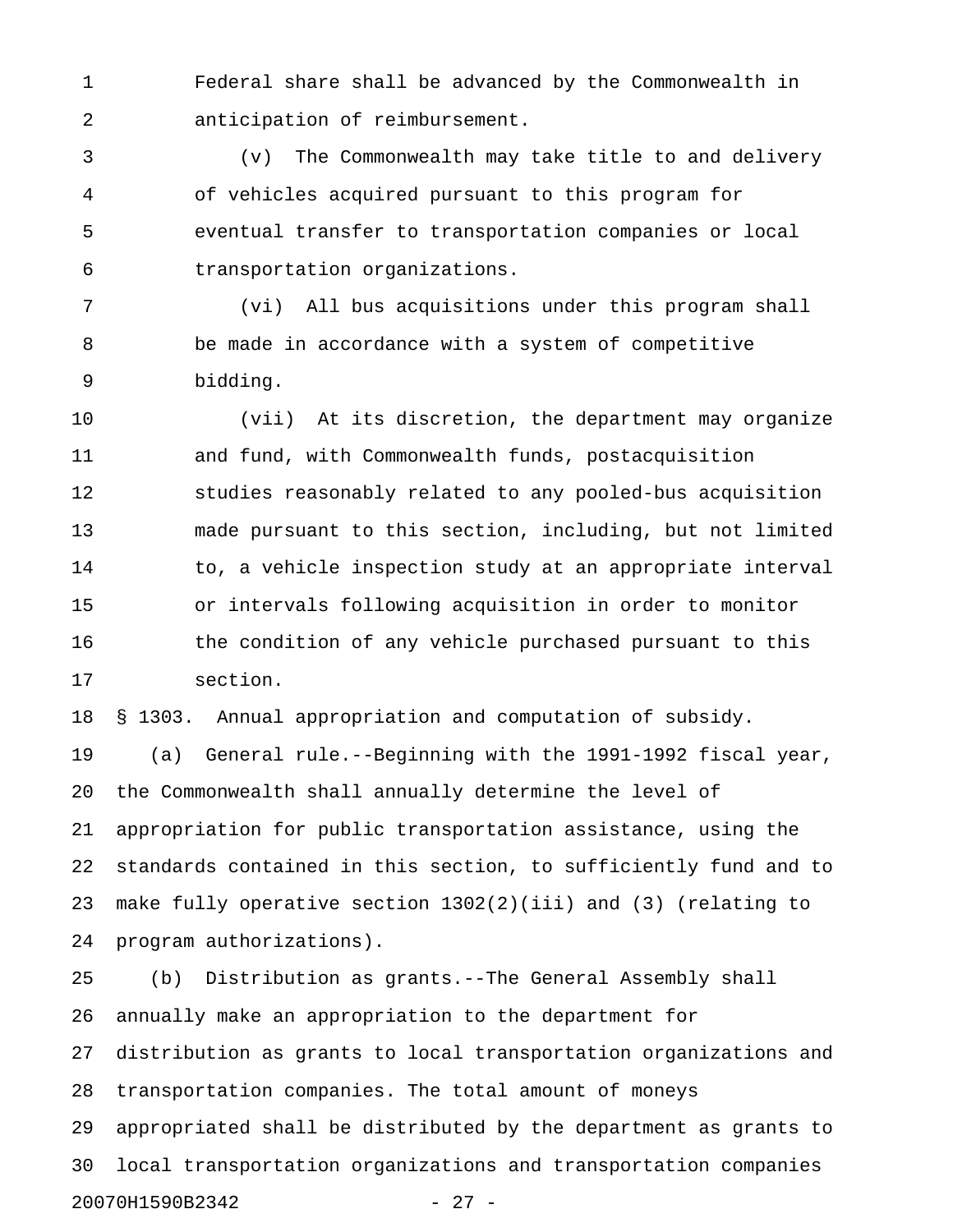1 in accordance with the provisions of this section.

2 (c) Distribution formula.--The department shall distribute 3 the total amount appropriated under subsection (b) in the 4 following manner:

5 (1) The department shall calculate the Class 4 transit 6 entity share for the fiscal year.

7 (2) The department shall then calculate the amount of 8 grant due to each Class 4 transit entity as follows:

9 (i) From the Class 4 transit entity share, each 10 Class 4 transit entity shall first receive an amount 11 equal to 100% of its Class 4 transit entity adjusted base 12 grant.

13 (ii) With respect to any portion of the Class 4 14 transit entity share remaining after each Class 4 transit 15 entity receives an amount equal to 100% of its Class 4 16 transit entity adjusted base grant:

17 (A) Fifty percent of such excess shall be 18 distributed to Class 4 transit entities based upon 19 the percentage of the total amount of all Class 4 20 transit entity adjusted base grants given to Class 4 21 transit entities which a particular Class 4 transit 22 entity received.

23 (B) Twenty-five percent of such excess shall be 24 distributed to Class 4 transit entities based upon 25 each transit entity's Class 4 revenue mile 26 percentage. The actual amount received by each Class 27 4 transit entity under this clause shall be 28 determined by multiplying a particular Class 4 29 transit entity's Class 4 revenue mile percentage 30 times 25% of such excess of the Class 4 transit

20070H1590B2342 - 28 -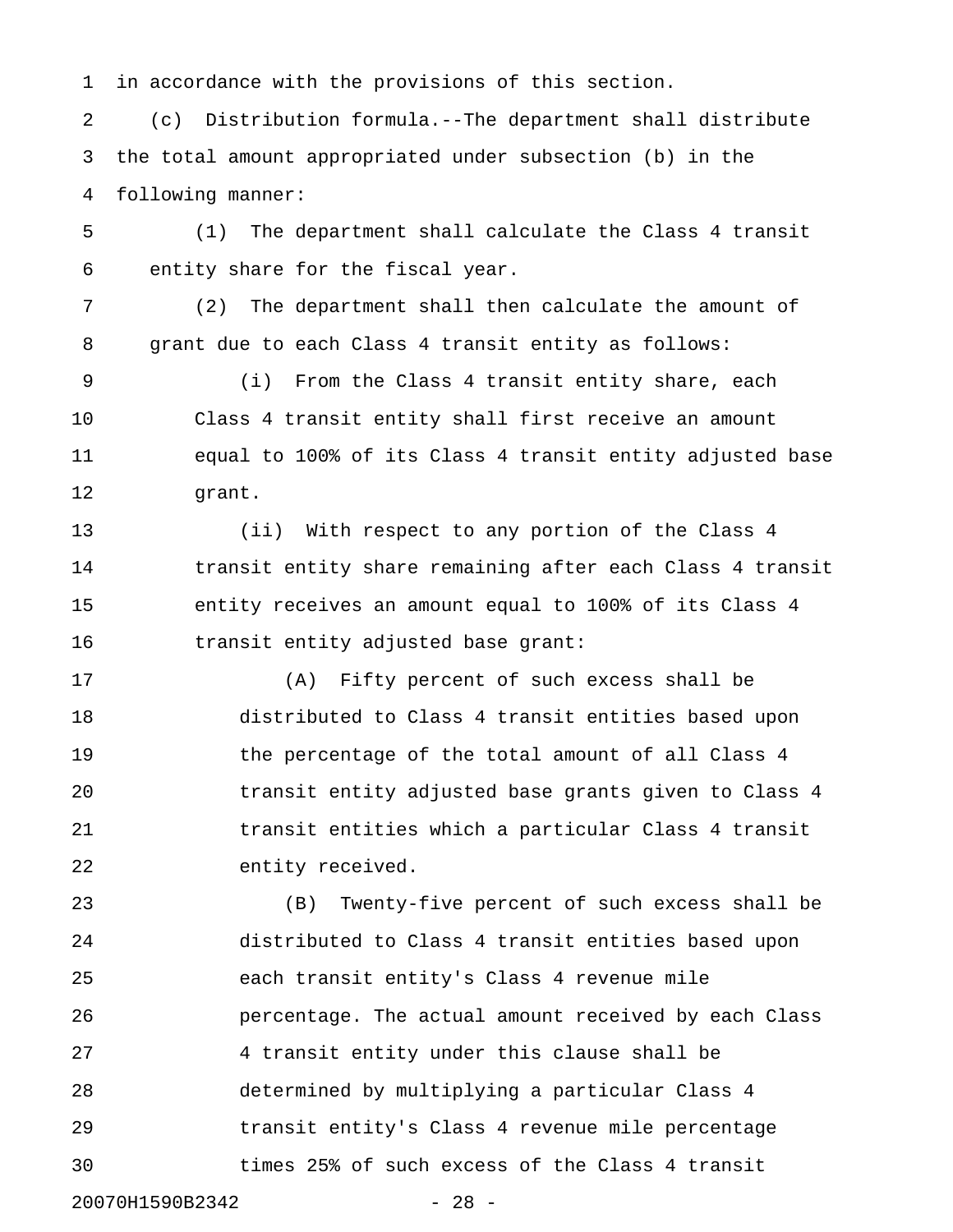1 entity share.

2 (C) Twenty-five percent of such excess shall be 3 distributed to Class 4 transit entities based upon 4 each transit entity's Class 4 revenue hour 5 percentage. The actual amount received by each Class 6 4 transit entity under this clause shall be 7 determined by multiplying a particular Class 4 8 transit entity's Class 4 revenue hour percentage 9 times 25% of such excess of the Class 4 transit 10 entity share.

11 (3) All Class 4 transit entities may utilize all of the 12 funds received pursuant to this section for any purpose in 13 furtherance of public transportation. Each grant made to a 14 Class 4 transit entity pursuant to this section shall, 15 however, be matched by local or private funding in an amount 16 not less than one-third of the total State grant made 17 pursuant to subsection (c). Additionally, any grants to Class 18 4 transit entities may be matched by an amount not less than 19 the amount of local or private funding which is specified in 20 the State contract for the 1990-1991 fiscal year if the 21 department shall have received a certification from such 22 Class 4 transit entity that such lower level of local or 23 private funding is adequate to prevent significant service 24 reductions or passenger fare increases.

25 (4) The department shall calculate the Class 1 transit 26 entity share, the Class 2 transit entity share and the Class 27 3 transit entity share for the fiscal year.

28 (5) The department shall then calculate the amount of 29 grant due to each local transportation organization and 30 transportation company as follows:

20070H1590B2342 - 29 -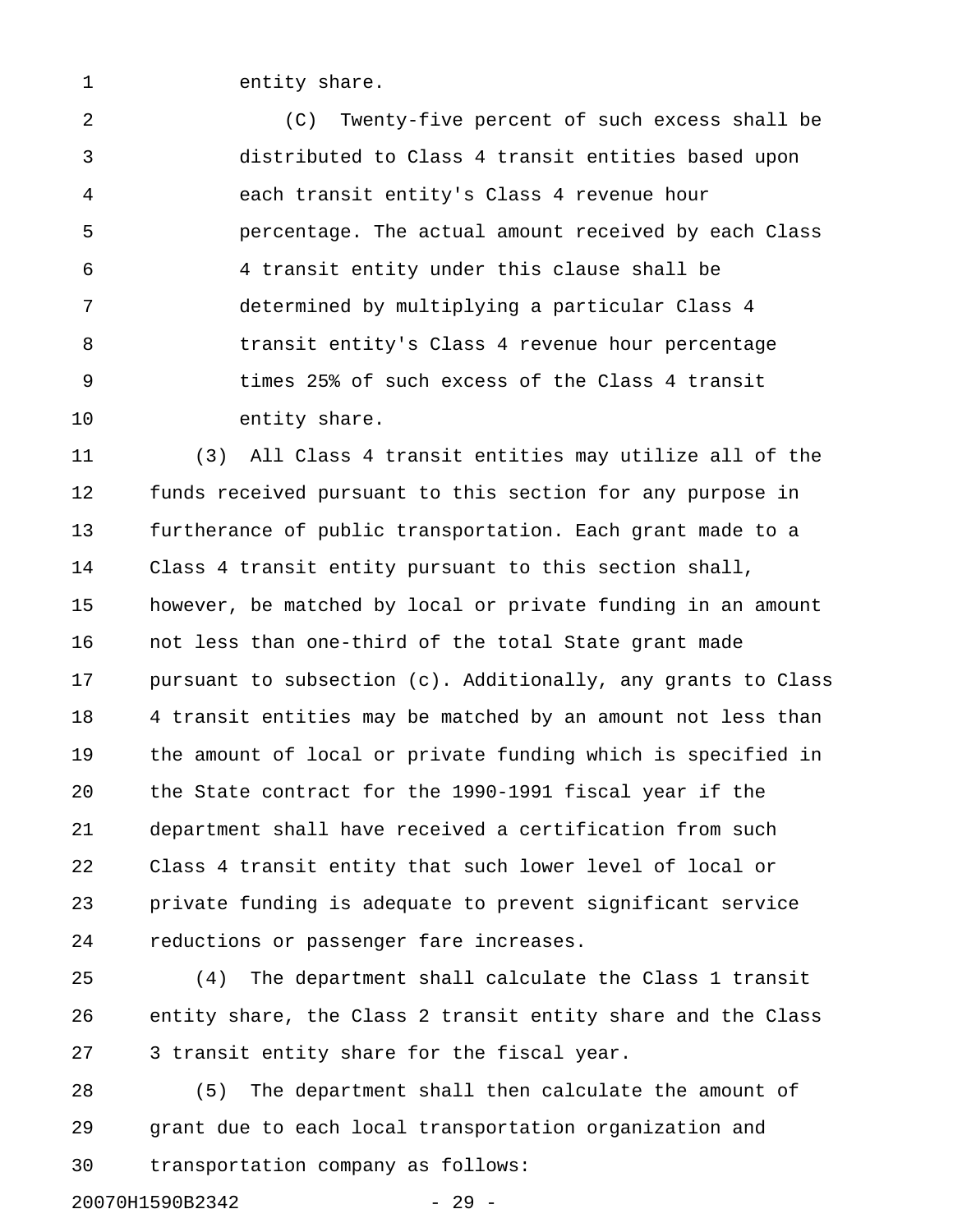1 (i) Each Class 1 transit entity shall receive a 2 prorata share of the Class 1 transit entity share. If 3 there is only one Class 1 transit entity, it shall 4 receive the entire Class 1 transit entity share.

5 (ii) Each Class 2 transit entity shall receive a 6 prorata share of the Class 2 transit entity share. If 7 there is only one Class 2 transit entity, it shall 8 receive the entire Class 2 transit entity share.

9 (iii) Each Class 3 transit entity shall receive a 10 portion of the Class 3 transit entity share calculated as 11 follows:

12 (A) From the Class 3 transit entity share, each 13 Class 3 transit entity shall first receive an amount 14 equal to 100% of its Class 3 transit entity adjusted 15 base grant.

16 (B) With respect to any portion of the Class 3 17 transit entity share remaining after each Class 3 18 transit entity receives an amount equal to 100% of 19 its Class 3 transit entity adjusted base grant:

20 (I) Fifty percent of such excess shall be 21 distributed to Class 3 transit entities based 22 upon the percentage of all Class 3 transit entity 23 adjusted base grants given to Class 3 transit 24 entities which a particular Class 3 transit 25 entity received.

26 (II) Twenty-five percent of such excess 27 shall be distributed to Class 3 transit entities 28 based upon each transit entity's Class 3 vehicle 29 mile percentage. The actual amount received by 30 each Class 3 transit entity under this subclause

20070H1590B2342 - 30 -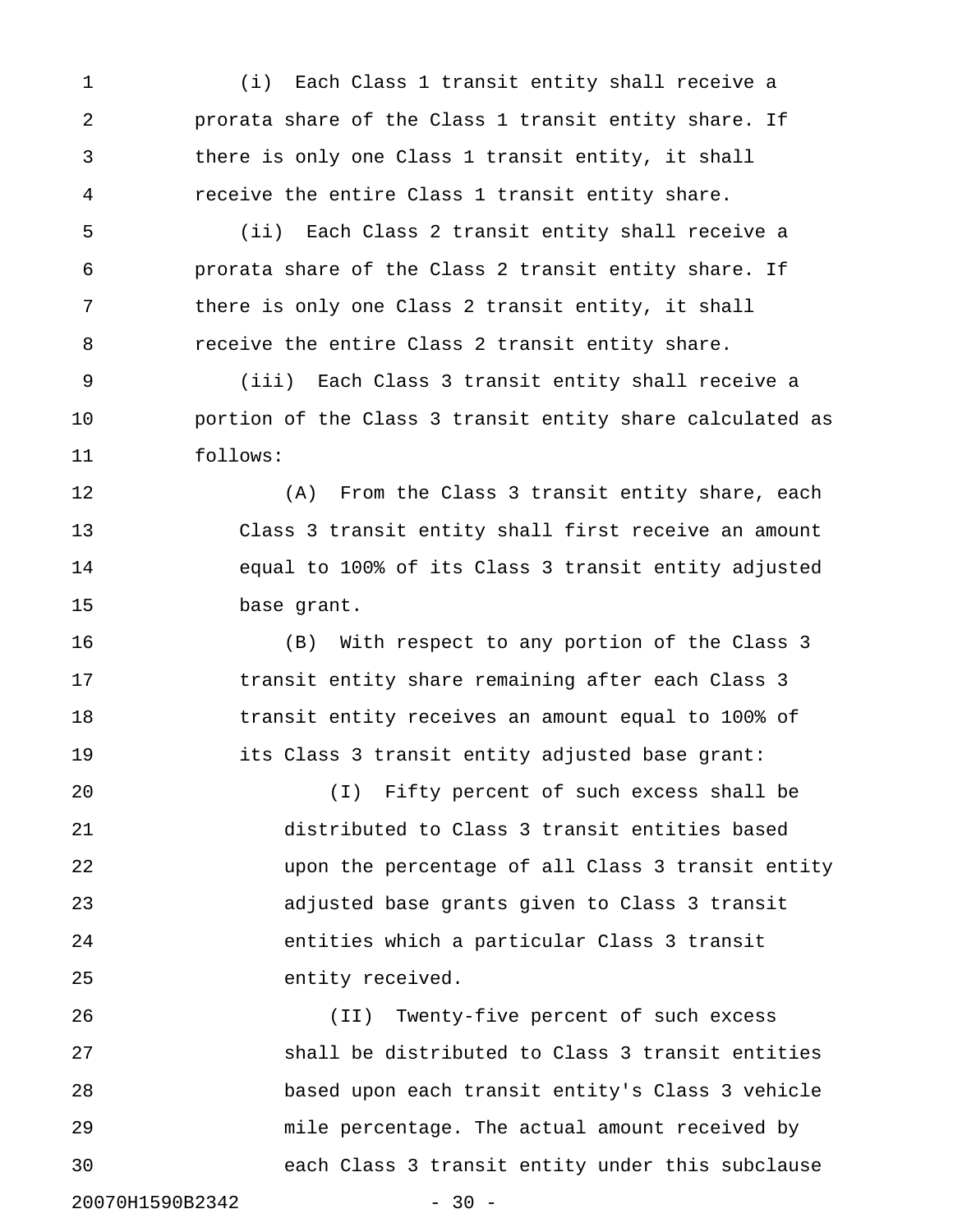1 shall be determined by multiplying a particular 2 Class 3 transit entity's Class 3 vehicle mile 3 percentage times 25% of such excess of the Class 4 3 transit entity share.

5 (III) Twenty-five percent of such excess 6 shall be distributed to Class 3 transit entities 7 based upon each Class 3 transit entity's Class 3 8 operating revenue percentage. The actual amount 9 received by each Class 3 transit entity under 10 this subclause shall be determined by multiplying 11 a particular Class 3 transit entity's Class 3 12 operating revenue percentage times 25% of such 13 excess of the Class 3 transit entity share.

14 (6) On or about each July 1, October 1, January 1 and 15 April 1 of each year commencing July 1, 1987, the department 16 shall disburse 25% of the total annual amount due to each 17 local transportation organization or transportation company 18 calculated in accordance with this section.

19 (d) New organizations.--Should a new local transportation 20 organization or transportation company be established and meet 21 the criteria of a Class 1 transit entity, Class 2 transit 22 entity, Class 3 transit entity or Class 4 transit entity as such 23 criteria are set forth in section 1301 (relating to 24 definitions), the department shall make an appropriate 25 determination as to the level of grant to which such local 26 transportation organization or transportation company shall be 27 entitled. This determination shall include, but shall not be 28 limited to, a determination as to an appropriate adjusted base 29 grant for that local transportation organization or 30 transportation company and a determination of appropriate 20070H1590B2342 - 31 -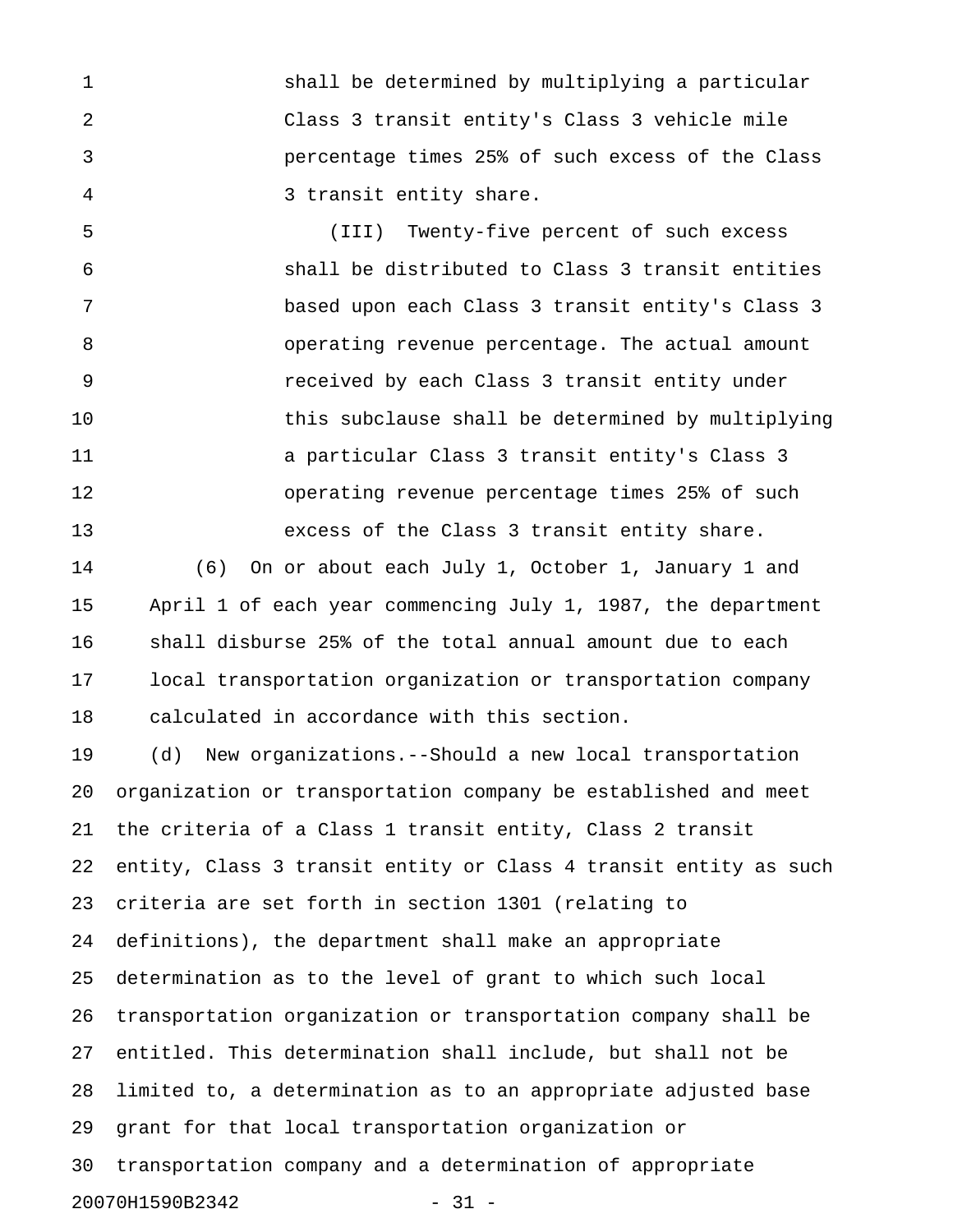1 adjustments to class percentages or transit entity shares.

2 (e) Change to different entity class.--If, during any fiscal 3 year, either the number of vehicles operated by a local 4 transportation organization or transportation company or the 5 area served by such a local transportation organization or 6 transportation company changes so that the local transportation 7 organization or transportation company meets the criteria for a 8 different transit entity class, as such criteria are set forth 9 in section 1301, on or before July 15 of the fiscal year which 10 follows such a change and in each fiscal year thereafter, the 11 department shall reflect any change in the transit entity class 12 of such a local transportation organization or transportation 13 company in its calculation of the transit entity shares for each 14 transit entity class for that and subsequent fiscal years. In 15 its calculation of the transit entity shares for each transit 16 entity class required by this section, for the fiscal year 17 following the change in a local transportation organization or 18 transportation company's transit entity class and thereafter, 19 the department shall include the amount of the transit entity 20 share allocated to such a local transportation organization or 21 transportation company for the fiscal year prior to the change 22 in the transit entity class, in the transit entity share for the 23 new transit entity class of such a local transportation 24 organization or transportation company, and shall delete an 25 equal amount from the transit entity share for the transit 26 entity class for which such a local transportation organization 27 or transportation company no longer meets the criteria in the 28 new fiscal year or thereafter.

29 (f) Rates, fares and charges.--

30 (1) Each local transportation organization or 20070H1590B2342 - 32 -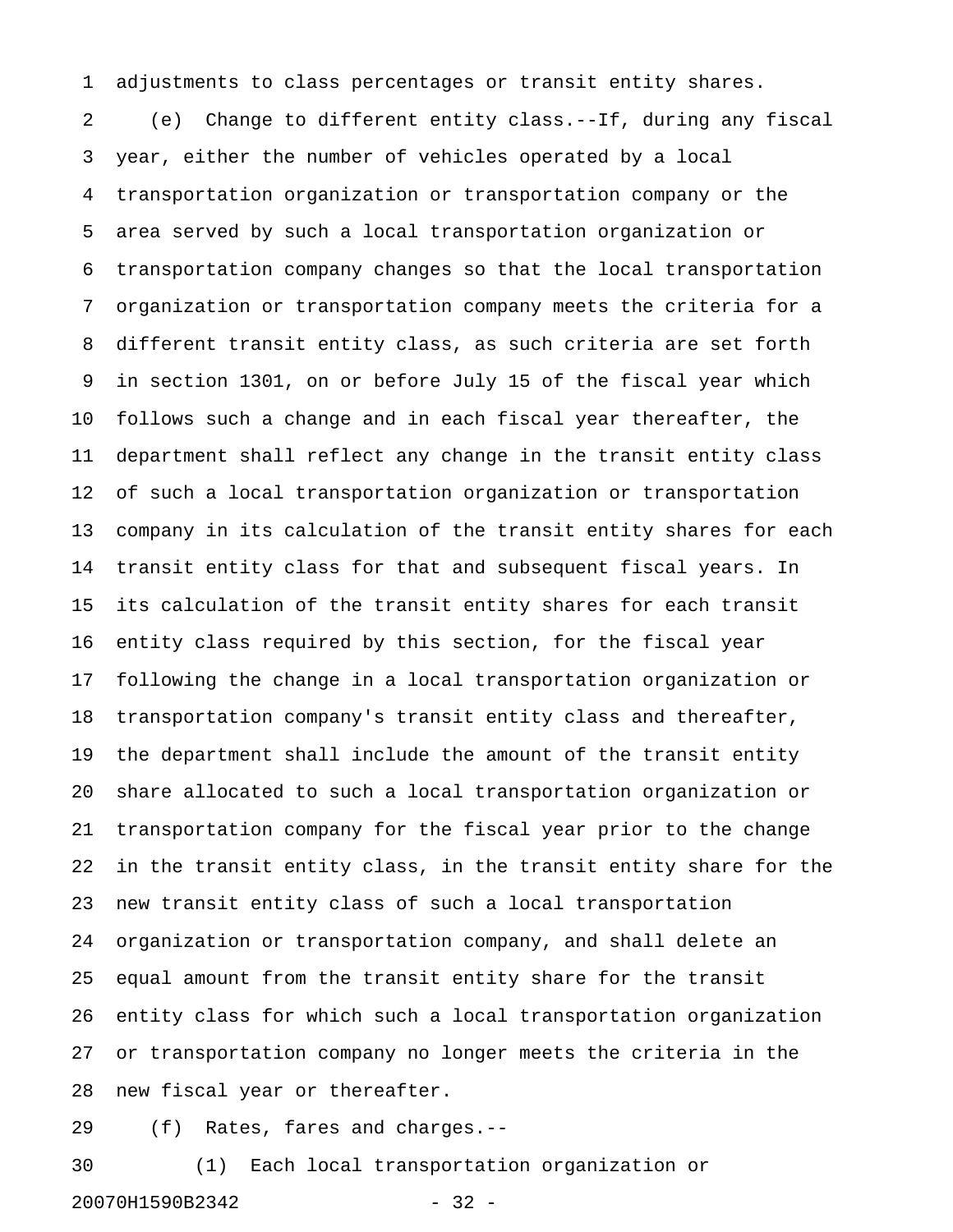1 transportation company receiving moneys pursuant to this 2 section shall annually fix such rates, fares and charges in 3 such manner that they shall be at all times sufficient in the 4 aggregate, and in conjunction with any moneys received from 5 Federal or other sources, and any other income available to 6 such organization or company, to provide funds for the 7 payment of all operating costs and expenses which shall be 8 incurred by such organization or company.

9 (2) In order to be eligible for the moneys described in 10 paragraph (1), each local transportation organization or 11 transportation company shall adopt an annual operating budget 12 for each fiscal year no later than the last day of the 13 preceding fiscal year. A copy of this operating budget shall 14 be submitted to the department within ten days after its 15 approval, along with a certification by the local 16 transportation organization or transportation company that 17 adequate revenues (including subsidies) are provided to 18 support operating costs and expenses.

19 (g) Standards and measures.--

20 (1) Within one year after the effective date of this 21 part and every year thereafter, each local transportation 22 organization or transportation company receiving moneys 23 pursuant to this section shall adopt a series of service 24 standards and performance evaluation measures. Such standards 25 and measures shall be in addition to the performance audits 26 required by section 1315 (relating to public transportation 27 grants management accountability) and shall consist of 28 objectives and specific numeric performance levels to be 29 achieved in meeting these standards and objectives. Those 30 standards and measures adopted shall include the following, 20070H1590B2342 - 33 -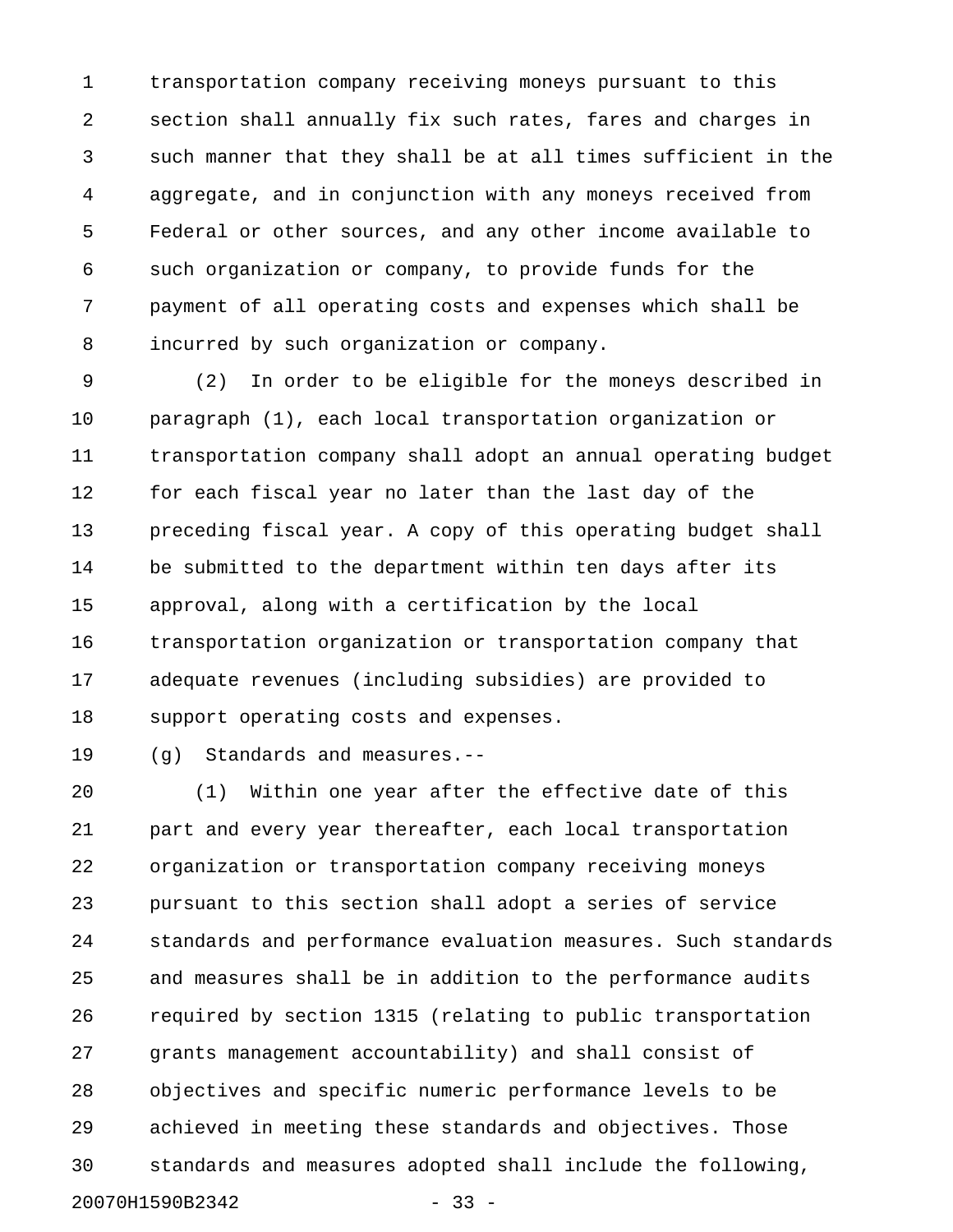1 in addition to others deemed appropriate by the local 2 transportation organization or transportation company:

3 (i) An automatic mechanism to review the utilization 4 of routes.

5 (ii) Staffing ratios (ratio of administrative 6 employees to operating employees; number of vehicles per 7 mechanic).

8 (iii) Productivity measures (vehicle miles per 9 employee; passenger and employee accidents per 100,000 10 vehicle miles; on-time performance; miles between road 11 calls).

12 (iv) Fiscal indicators (operating cost per 13 **passenger;** subsidy per passenger and operating ratio).

14 (iv.1) Reasonable minimum prequalification standards 15 for prospective transit service subcontractors.

16 (v) Any other matter desired by the governing body 17 of such local transportation organization or 18 transportation company.

19 (2) The service standards and performance evaluation 20 measures shall be established by formal action of the 21 governing body of such local transportation organization or 22 transportation company following an opportunity for comment 23 by the public and the department. Upon submission, the 24 department will review and may make recommendations to the 25 local transportation organization or transportation company 26 concerning the service standards and performance evaluation 27 measures.

28 (3) In the discretion of such governing body, the 29 service standards and performance evaluation measures may be 30 systemwide or based on a sampling.

20070H1590B2342 - 34 -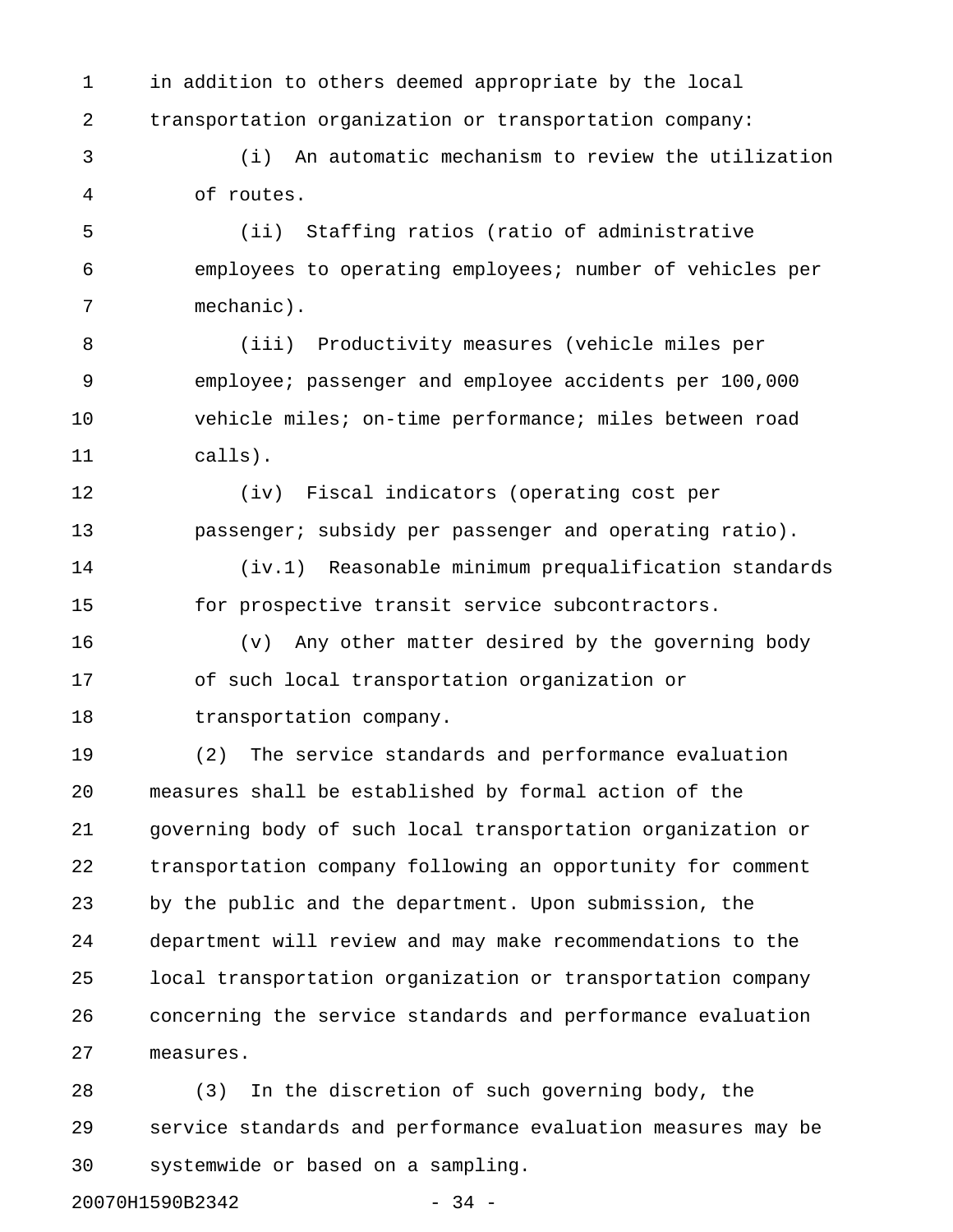1 (4) The service standards and performance evaluation 2 measures shall only constitute goals for such local 3 transportation organization or transportation company in 4 providing service in the year following their adoption. At 5 the end of such year, fiscal or calendar, as the case may be, 6 a report shall be transmitted to the department for its 7 consideration indicating the projected performance levels and 8 the performance levels actually achieved. Upon submission, 9 the department will review the report and may make 10 recommendations to such local transportation organization or 11 transportation company concerning the performance levels 12 actually achieved. Such report shall be released to the 13 public at the time of issuance.

14 (5) The department may suspend the eligibility for 15 future discretionary transit grant funds of any transit 16 entity which fails to comply with the provisions of this 17 section. The department shall restore the discretionary 18 funding eligibility of a suspended transit entity at such 19 time as the requirements of this section are met in an 20 amended application received by the department.

21 (h) Reduction of certain grants.--With respect to grants to 22 Class 1 transit entities and Class 2 transit entities in any 23 fiscal year, the department shall reduce the grant amount due to 24 such local transportation organization or transportation company 25 by an amount equal to 1% of such grant moneys otherwise due to 26 such local transportation organization or transportation company 27 for each percentage point such local transportation 28 organization's or transportation company's operating ratio is 29 less than 50% in the case of a Class 1 transit entity or less 30 than 46% in the case of a Class 2 transit entity. 20070H1590B2342 - 35 -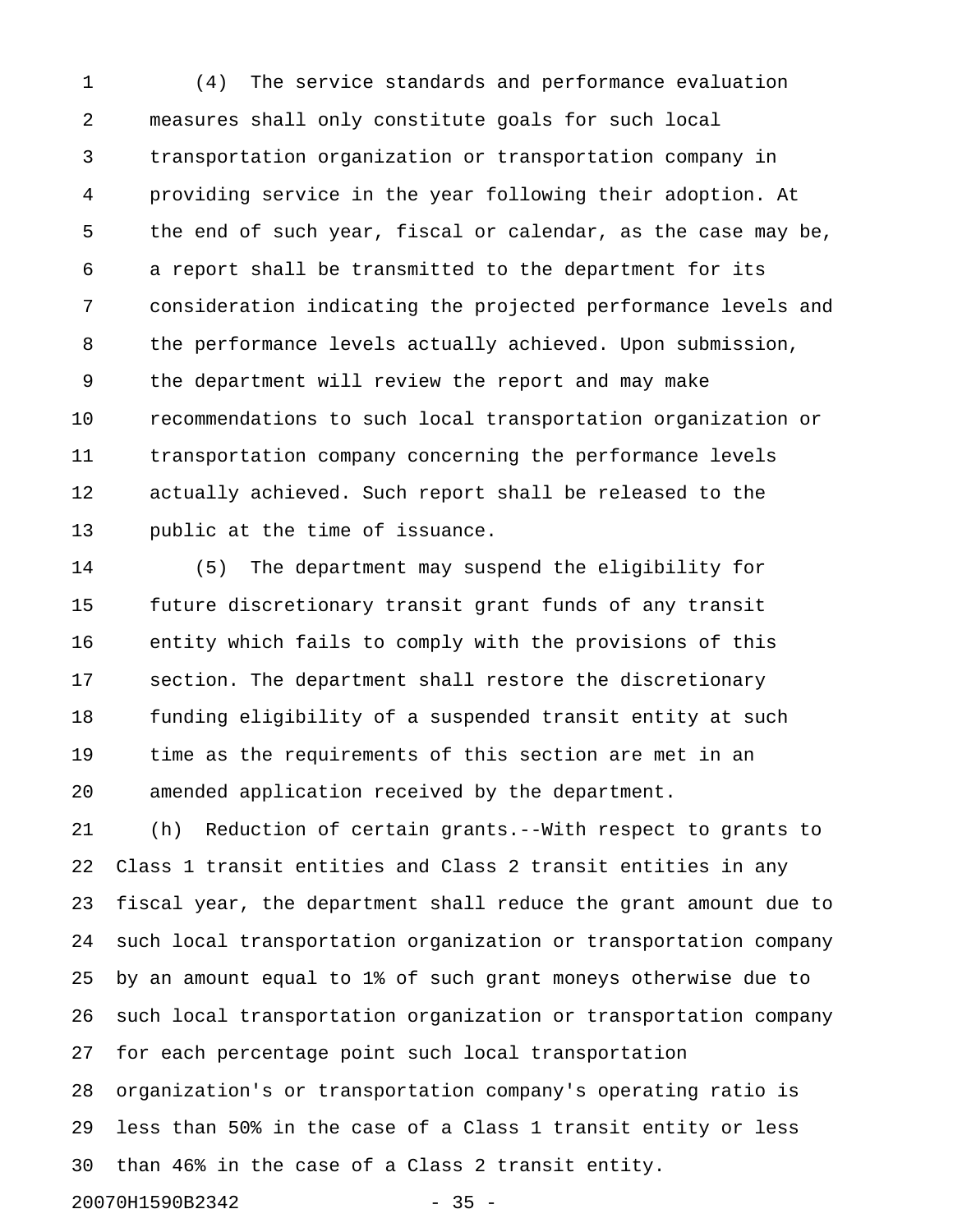1 (i) Audits.--The department is authorized to perform 2 independent financial audits of the financial statements of each 3 local transportation organization or transportation company 4 receiving moneys pursuant to this section. Such audits shall be 5 conducted in accordance with generally accepted auditing 6 standards. Any financial statements subject to such audit or 7 reports resulting from such audit shall be prepared and 8 presented in accordance with generally accepted accounting 9 principles, consistently applied with previous statements 10 rendered for or on behalf of such organization or company. The 11 department may coordinate such audits in conjunction with audits 12 undertaken by the Auditor General.

13 (j) Definitions.--As used in this section, the following 14 words and phrases shall have the meanings given to them in this 15 subsection:

16 "Class 1 percentage." Seventy percent.

17 "Class 2 percentage." Twenty-five and three-tenths percent. 18 "Class 3 percentage." Four and seven-tenths percent. 19 "Class 1 to 3 allocation." The total amount appropriated 20 under subsection (b) less the Class 4 transit entity share. 21 "Class 1 transit entity share." The product of the Class 1 22 percentage times the Class 1 to 3 allocation in a particular 23 fiscal year.

24 "Class 2 transit entity share." The product of the Class 2 25 percentage times the Class 1 to 3 allocation in a particular 26 fiscal year.

27 "Class 3 transit entity adjusted base grant." The State 28 subsidy which a Class 3 transit entity received during the 1990- 29 1991 fiscal year, including Federal funds transferred from other 30 local transportation organizations and transportation companies 20070H1590B2342 - 36 -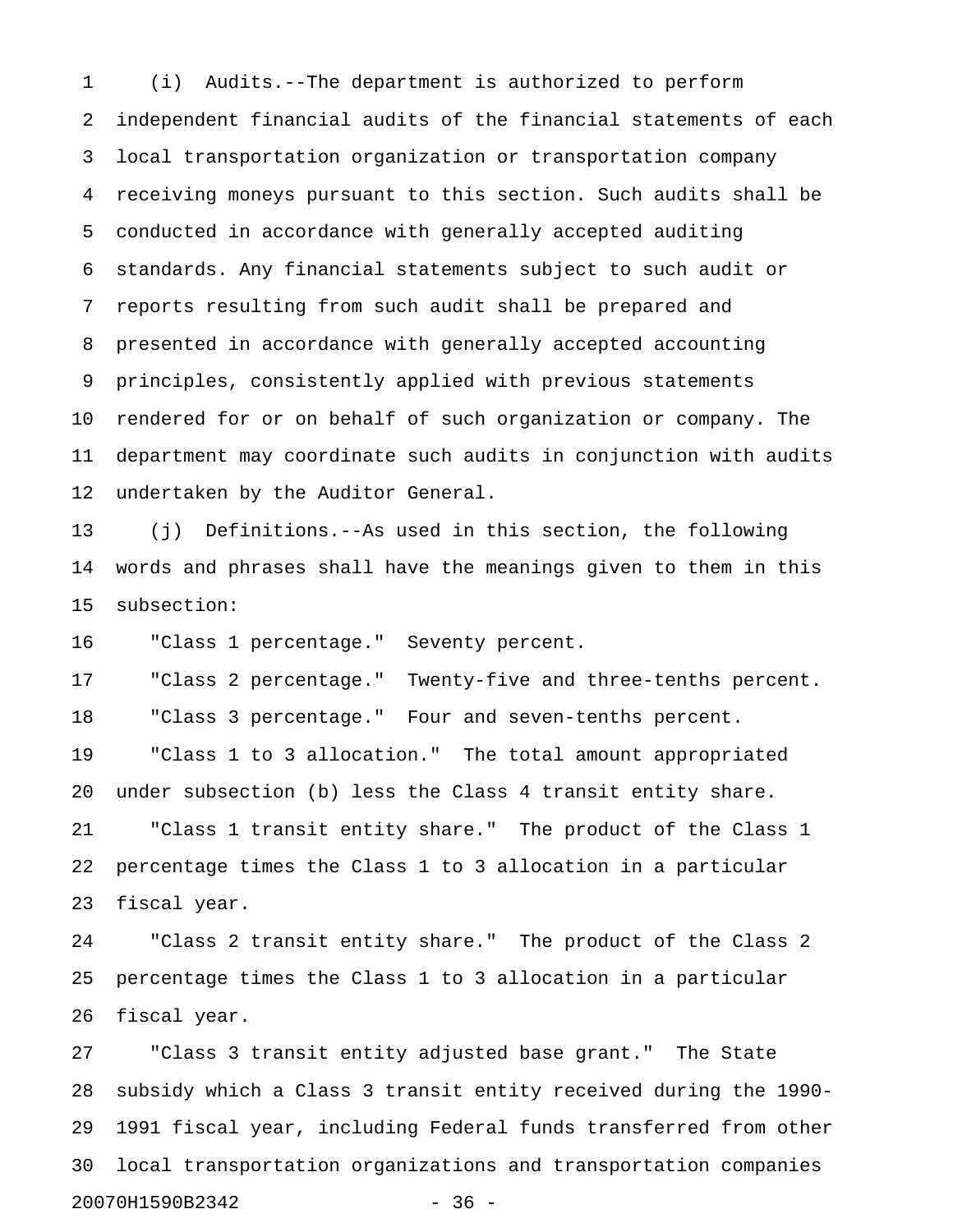1 from the Federal fiscal year 1989-1990 pursuant to the 2 Governor's apportionment allocation contained in the Urban Mass 3 Transportation Act of 1964.

4 "Class 3 transit entity share." The product of the Class 3 5 percentage times the Class 1 to 3 allocation in a particular 6 fiscal year.

7 "Class 3 vehicle mile percentage." The percentage determined 8 by dividing the vehicle miles of a Class 3 transit entity with 9 respect to the most recent fiscal year as reported in the most 10 recently issued Pennsylvania Mass Transit Statistical Report by 11 the total number of vehicle miles of all Class 3 transit 12 entities with respect to the most recent fiscal year as reported 13 in the most recently issued Pennsylvania Mass Transit 14 Statistical Report.

15 "Class 4 revenue hour percentage." The percentage determined 16 by dividing the revenue hours of a Class 4 transit entity as 17 reported with respect to the most recent fiscal year in the most 18 recently issued Pennsylvania Rural and Small Urban Public 19 Transportation Statistical Report by the total number of revenue 20 hours of all Class 4 transit entities as reported with respect 21 to the most recent fiscal year reported in the most recently 22 issued Pennsylvania Rural and Small Urban Public Transportation 23 Statistical Report.

24 "Class 4 revenue mile percentage." The percentage determined 25 by dividing the revenue miles of a Class 4 transit entity as 26 reported with respect to the most recent fiscal year in the most 27 recently issued Pennsylvania Rural and Small Urban Public 28 Transportation Statistical Report by the total revenue miles of 29 all Class 4 transit entities as reported with respect to the 30 most recent fiscal year reported in the most recently issued 20070H1590B2342 - 37 -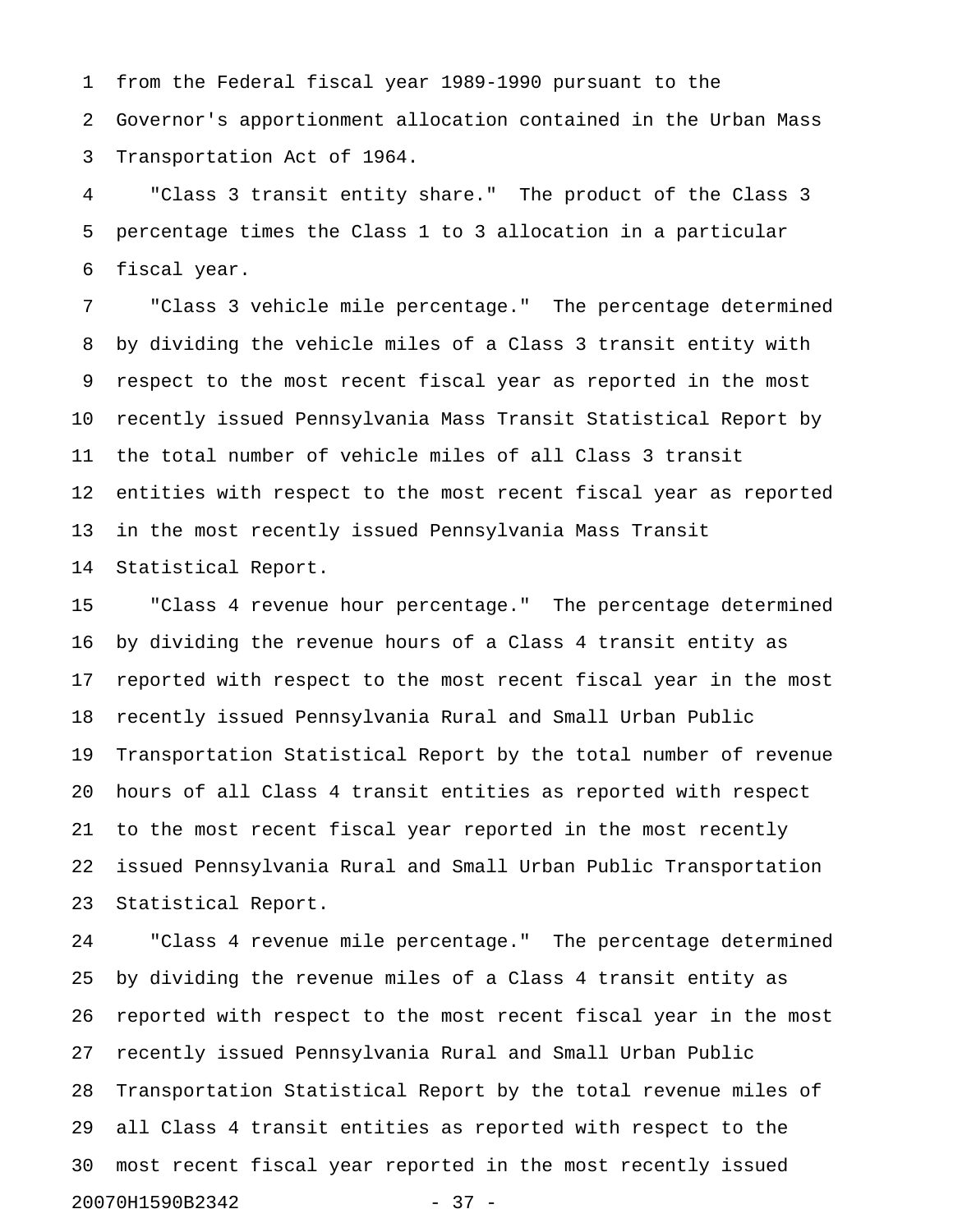1 Pennsylvania Rural and Small Urban Public Transportation 2 Statistical Report.

3 "Class 4 transit entity share." Two million three hundred 4 thirty-five thousand dollars for the 1991-1992 fiscal year and, 5 during the 1992-1993 fiscal year and each fiscal year 6 thereafter, shall mean the Class 4 transit entity share for the 7 prior fiscal year plus (or minus) the product of the Class 4 8 transit entity share for the prior fiscal year times the 9 percentage increase or decrease in the total operating 10 assistance made available to local transportation organizations 11 and transportation companies for that fiscal year as compared 12 with the most recently completed fiscal year.

13 "Operating ratio." The proportion of total operating revenue 14 (which shall include all passenger, charter and advertising 15 revenue, fare reimbursement received from the State Lottery Fund 16 and all other receipts associated with the delivery of transit 17 services, but shall exclude Federal grants provided to cover 18 operating losses and State grants made pursuant to subsection 19 (b)) divided by total operating expenses associated with day-to-20 day operation of the system (but excluding depreciation of 21 capital assets).

22 "Operating revenue." The total revenue earned by a local 23 transportation organization or transportation company through 24 its transit operations, including, but not limited to, passenger 25 revenue, senior citizen grant, charter revenue, school contract 26 revenue, advertising and other revenue listed with respect to 27 the most recent fiscal year reported in the most recently issued 28 Pennsylvania Mass Transit Statistical Report.

29 "Operating revenue percentage." The percentage determined by 30 dividing the operating revenues of a local transportation 20070H1590B2342 - 38 -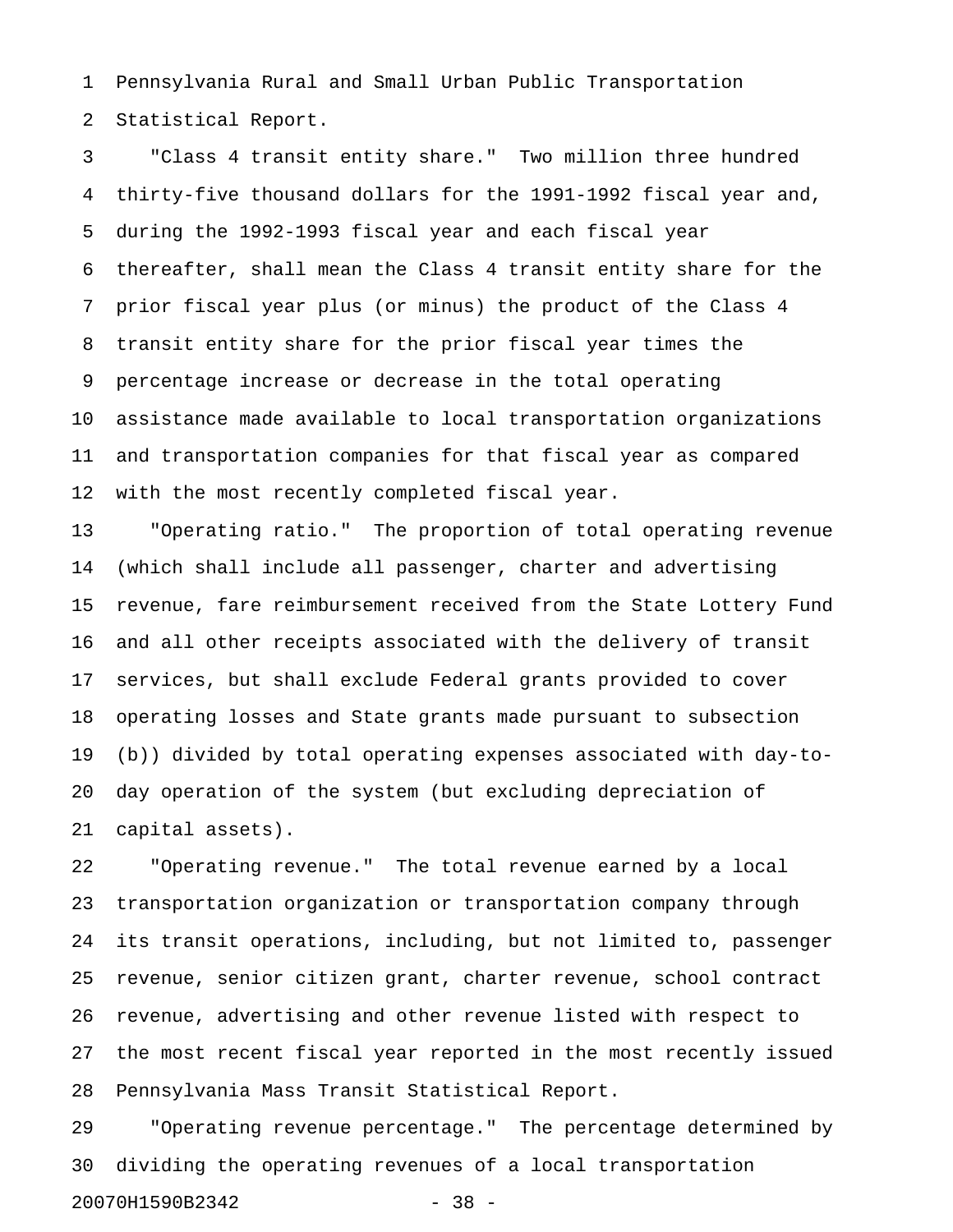1 organization or transportation company as reported in the most 2 recently issued Pennsylvania Mass Transit Statistical Report by 3 the total operating revenue of all local transportation 4 organizations or transportation companies as reported in the 5 most recently issued Pennsylvania Mass Transit Statistical 6 Report.

7 § 1304. Grant proposals.

8 (a) General rule.--Grants may be made hereunder with 9 reference to any appropriate project irrespective of when it was 10 first commenced or considered and regardless of whether costs 11 with respect thereto shall have been incurred prior to the time 12 the grant is applied for or made.

13 (b) Applications.--The governing bodies of municipalities, 14 counties or their instrumentalities, and agencies and 15 instrumentalities of the Commonwealth may, by formal resolution, 16 apply and transportation companies by application may apply to 17 the department for State grant funds provided by this chapter. 18 If the action is taken by a governing body, a certified copy of 19 the resolution and, in the case of transportation companies, an 20 application shall be forwarded to the department with a proposal 21 of the governing body or company, which shall set forth the use 22 to be made of State grant funds and the amount of funds required 23 or, in the case of grants under section 1303 (relating to annual 24 appropriation and computation of subsidy), which shall set forth 25 a request that the grant provided for under section 1303 be 26 made.

27 (c) Preference for coordinated systems.--The department 28 shall give preference to any proposal which will assist in 29 carrying out a plan, meeting criteria established by the 30 department, for a unified or officially coordinated urban 20070H1590B2342 - 39 -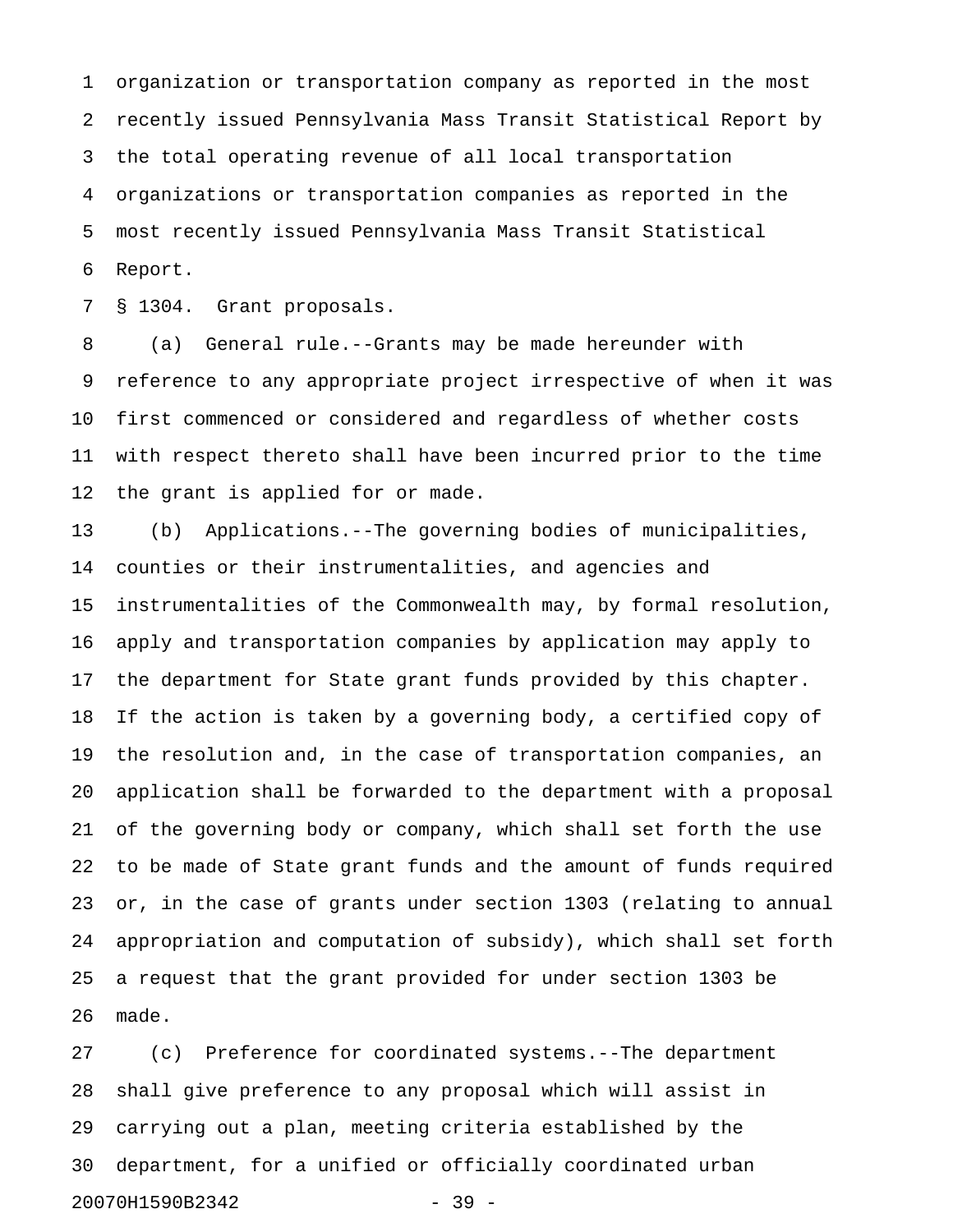1 transportation system as a part of the comprehensively planned 2 development of the urban area, which is necessary for the sound, 3 economic and desirable development of such area and which shall 4 encourage to the maximum extent feasible the participation of 5 private enterprise. This subsection shall not apply to grants 6 made pursuant to section 1303.

7 (d) Use of grants.--The use of the State grant funds shall 8 be for the purposes set forth in section 1302 (relating to 9 program authorizations) and, without limiting the generality of 10 the foregoing, may be used for local contributions required by 11 the Urban Mass Transportation Act of 1964 or other Federal law 12 concerning common carrier mass transportation.

13 (e) Grant agreement.--

14 (1) The department shall review the proposal and, if 15 satisfied that the proposal is in accordance with the 16 purposes of this chapter, shall enter into a grant agreement 17 subject to the condition that the grant be used in accordance 18 with the terms of the proposal. With respect to grants made 19 pursuant to section 1303, the department shall make such 20 grants subject to the condition that the grants be used for 21 the purposes set forth in section 1302 and, where applicable, 22 only after the certification required in section 1302(2)(iii) 23 and (3) shall have been made.

24 (2) The time of payment of the grant and any conditions 25 concerning such payment shall be set forth in the grant 26 agreement.

27 § 1305. Rules and regulations.

28 In order to effectuate and enforce the provisions of this 29 chapter, the department is authorized to promulgate necessary 30 rules and regulations and prescribe conditions and procedures in 20070H1590B2342 - 40 -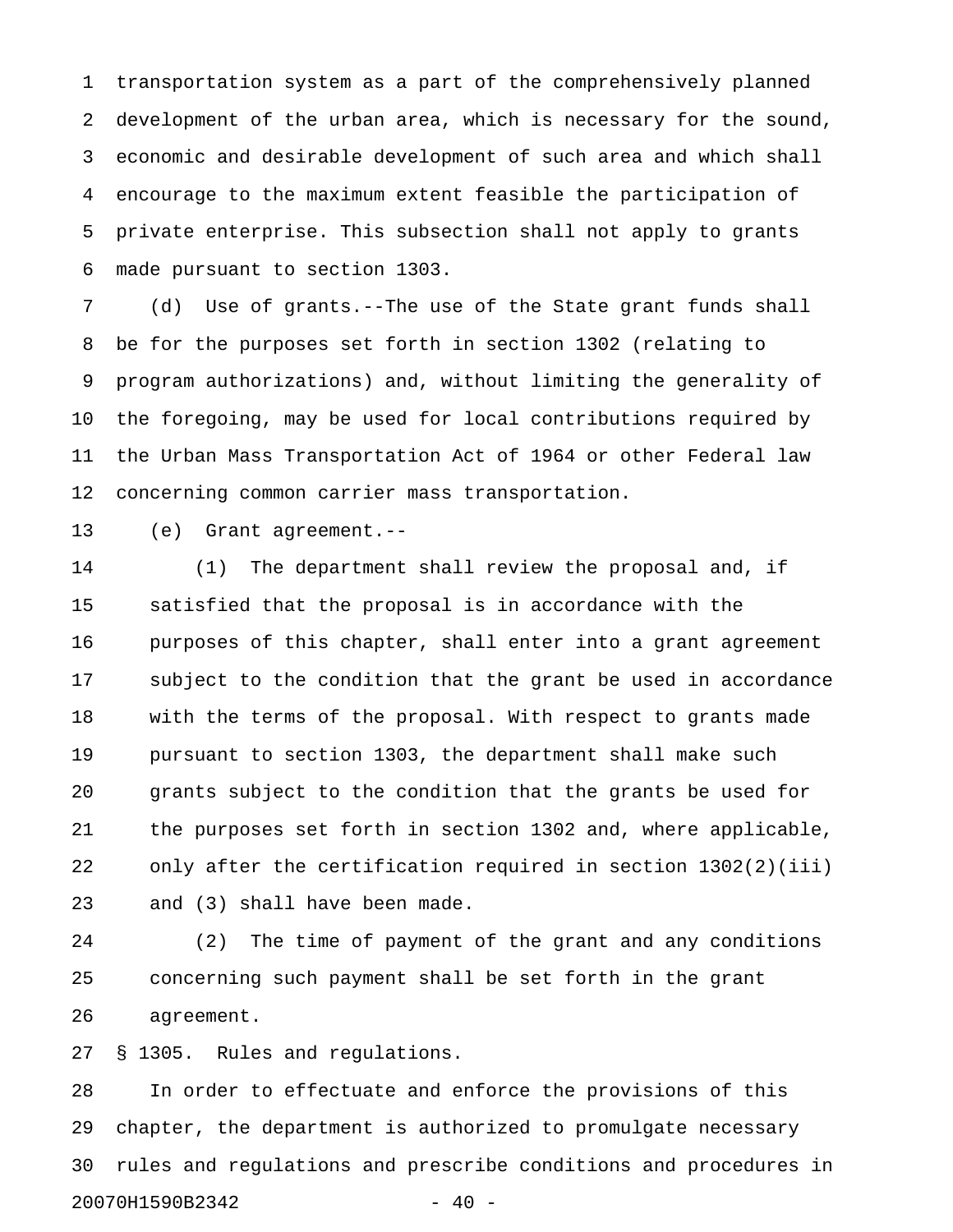1 order to assure compliance in carrying out the purposes for 2 which grants may be made hereunder.

3 § 1306. Cooperation with other governments and private 4 interests.

5 (a) General rule.--The department is directed to administer 6 this program with such flexibility as to permit full cooperation 7 between Federal, State and local governments, agencies and 8 instrumentalities, as well as private interests, so as to result 9 in as effective and economical a program as possible.

10 (b) Agreements.--The department is hereby authorized to 11 enter into agreements providing for mutual cooperation between 12 or among it and any Federal agency, local transportation 13 organization or transportation company concerning any or all 14 projects, including joint applications for Federal grants. 15 § 1307. General authority of department.

16 It is the purpose and intent of this chapter to authorize the 17 department to do any and all other things necessary or desirable 18 to secure the financial aid or cooperation of any Federal agency 19 in any of the department's projects and to do and perform all 20 things which may be required by any statute of the United States 21 of America or by the lawful requirements of any Federal agency 22 authorized to administer any program of Federal aid to 23 transportation. The department is expressly permitted to enter 24 into protective agreements with labor to the extent required 25 under 49 U.S.C. § 5333 (relating to labor standards) in order to 26 obtain Federal grant moneys for transportation assistance. Such 27 protective agreements shall be narrowly drawn and strictly 28 construed to provide no more than the minimum protections 29 required by the United States Department of Labor for such 30 agreements.

20070H1590B2342 - 41 -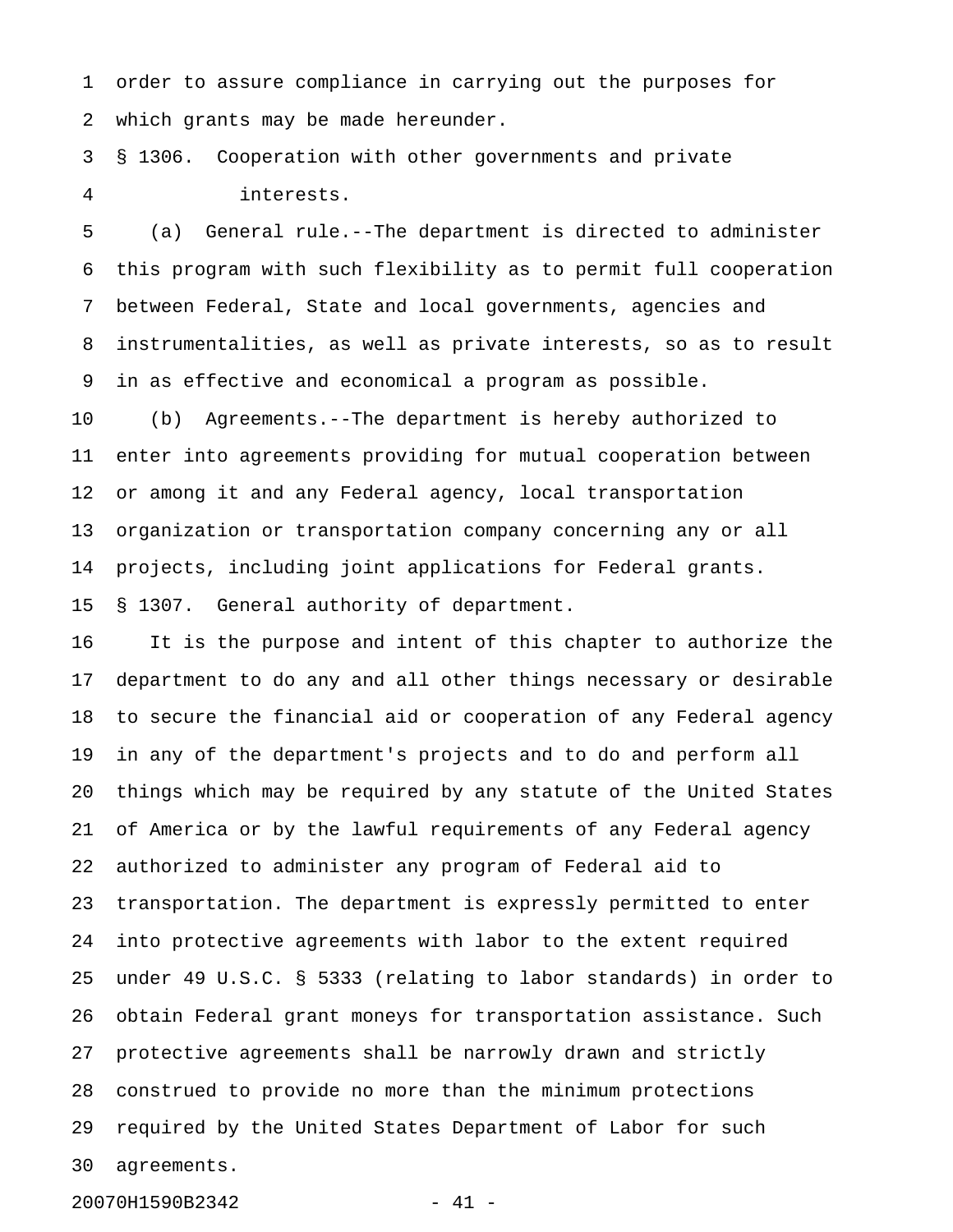1 § 1308. Grants by counties or municipalities.

2 Any county or municipality in any metropolitan area which is 3 a member of a local transportation organization is authorized to 4 make annual grants from current revenues to local transportation 5 organizations to assist in defraying the costs of operations, 6 maintenance and debt service of local transportation 7 organization or of a particular mass transportation project of a 8 local transportation organization and to enter into long-term 9 agreements providing for the payment of the same. The obligation 10 of a municipality or county under any such agreement shall not 11 be considered to be a part of its indebtedness, nor shall such 12 obligation be deemed to impair the status of any indebtedness of 13 such municipality or county which would otherwise be considered 14 as self-sustaining.

15 § 1309. Limitation on decisions, findings and regulations of 16 department.

17 All decisions, findings and regulations made by the 18 department pursuant to this chapter shall be for the purposes of 19 this chapter only and shall not constitute evidence before any 20 regulatory body of this Commonwealth or any other jurisdiction. 21 § 1310. Distribution of funding.

22 (a) General rule.--All moneys made available and required to 23 be used for capital projects, asset maintenance and other 24 programs specified in this section shall be distributed in 25 accordance with the formula specified in this section and used 26 strictly in accordance with section 1311 (relating to use of 27 funds distributed).

28 (b) Distribution procedure.--During each fiscal year, 29 capital project, asset maintenance and other program funds shall 30 be distributed as follows:

20070H1590B2342 - 42 -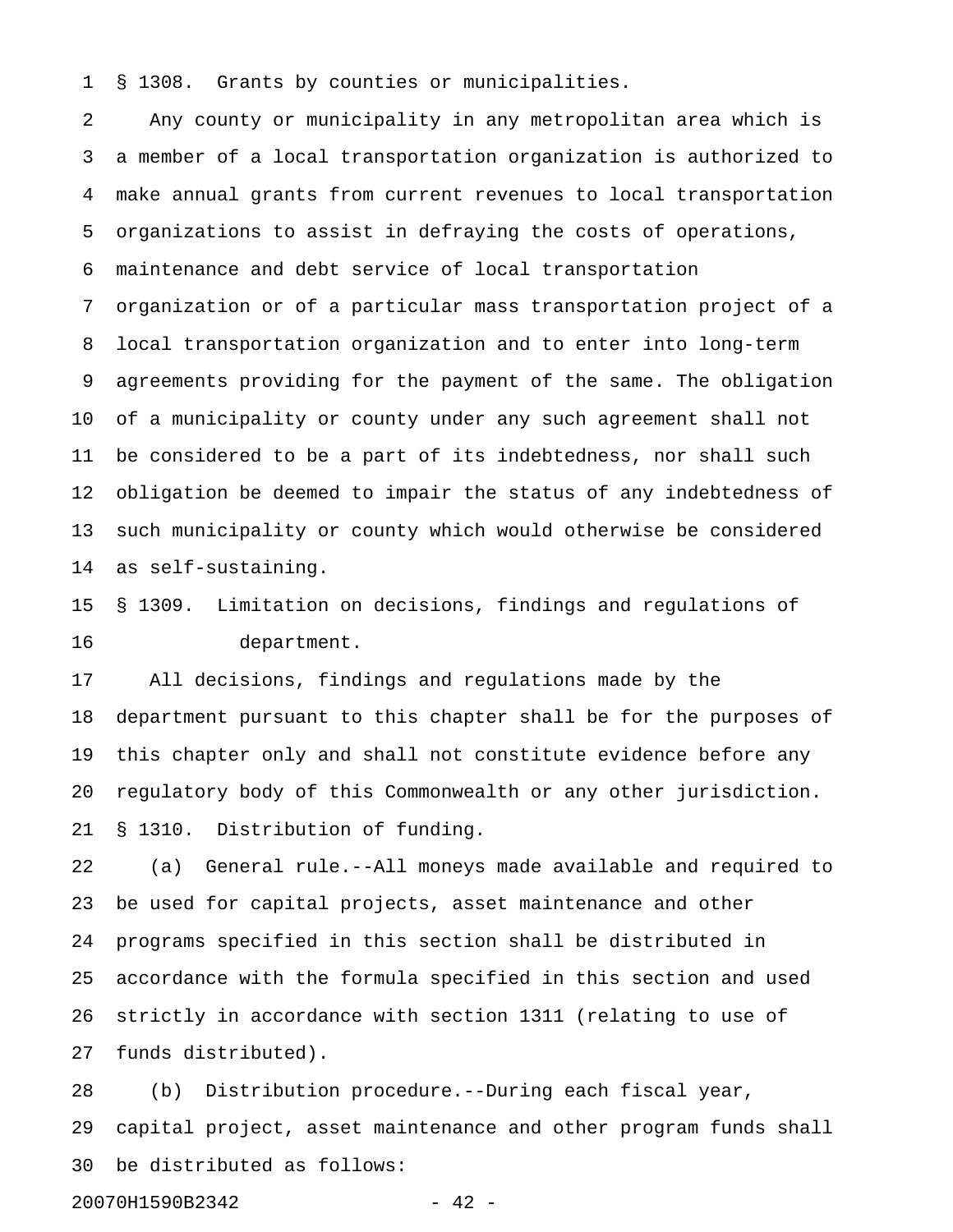1 (1) On or before the fifth day of each month, the 2 Treasury Department shall certify to the department the total 3 amount then available for distribution, and the department 4 shall make distribution of payments required under this 5 subsection on or before the 20th day of each month.

6 (2) Beginning in the 1991-1992 fiscal year, each month, 7 the Treasury Department shall pay one-twelfth of the 8 Department of Transportation project management oversight 9 share for that fiscal year into the General Fund. The moneys 10 so transferred are hereby appropriated to the Department of 11 Transportation for use by that department for expenses 12 related to project management and oversight of capital and 13 asset maintenance projects funded pursuant to this section.

14 (3) Each month, the Treasury Department shall pay one-15 twelfth of the community transportation program section 1310 16 share for that fiscal year into the General Fund. The funds 17 so transferred are hereby appropriated to the Department of 18 Transportation to make grants to counties, pursuant to 19 section 1312 (relating to community transportation programs), 20 for the purpose of funding capital projects of community 21 transportation programs.

22 (4) Each month, the Treasury Department shall pay the 23 planning, development, research, rural expansion and 24 department-initiated programs section 1310 share for that 25 month into the General Fund. The funds so transferred are 26 hereby appropriated to the Department of Transportation to 27 incur costs directly or to make grants to local 28 transportation organizations or transportation companies, or 29 entities which seek to become local transportation 30 organizations or transportation companies, pursuant to 20070H1590B2342 - 43 -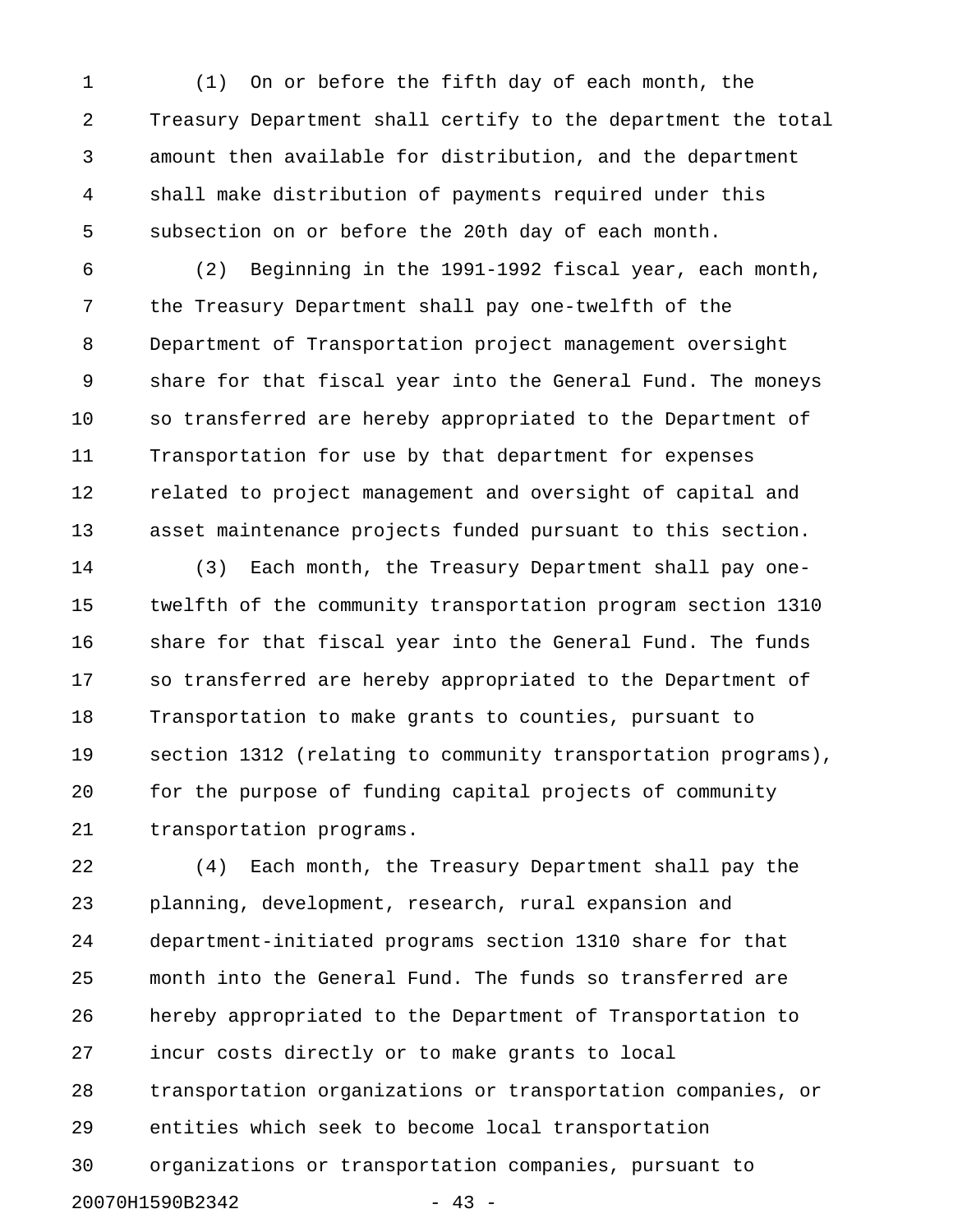1 section 1312, for the purpose of funding planning, 2 development, research, rural expansion and department-3 initiated programs.

4 (5) Each month, the department shall distribute one-5 twelfth of the Class 4 transit entity section 1310 share to 6 Class 4 transit entities in the manner provided in this 7 paragraph. Each Class 4 transit entity shall receive a 8 portion of each monthly distribution of the Class 4 transit 9 entity section 1310 share as follows:

10 (i) Fifty percent of the monthly distribution of the 11 Class 4 transit entity section 1310 share shall be 12 distributed to Class 4 transit entities based upon each 13 transit entity's Class 4 operating assistance grant 14 section 1310 percentage. The actual amount received by 15 each Class 4 transit entity under this subparagraph shall 16 be determined by multiplying a particular Class 4 transit 17 entity's Class 4 operating assistance grant section 1310 18 percentage times the total amount available for 19 distribution under this subparagraph.

20 (ii) Twenty-five percent of the monthly distribution 21 of the Class 4 transit entity section 1310 share shall be 22 distributed to Class 4 transit entities based upon each 23 transit entity's Class 4 revenue mile section 1310 24 percentage. The actual amount received by each Class 4 25 transit entity under this subparagraph shall be 26 determined by multiplying a particular Class 4 transit 27 entity's Class 4 revenue mile section 1310 percentage 28 times the total amount available for distribution under 29 this subparagraph.

30 (iii) Twenty-five percent of the monthly

20070H1590B2342 - 44 -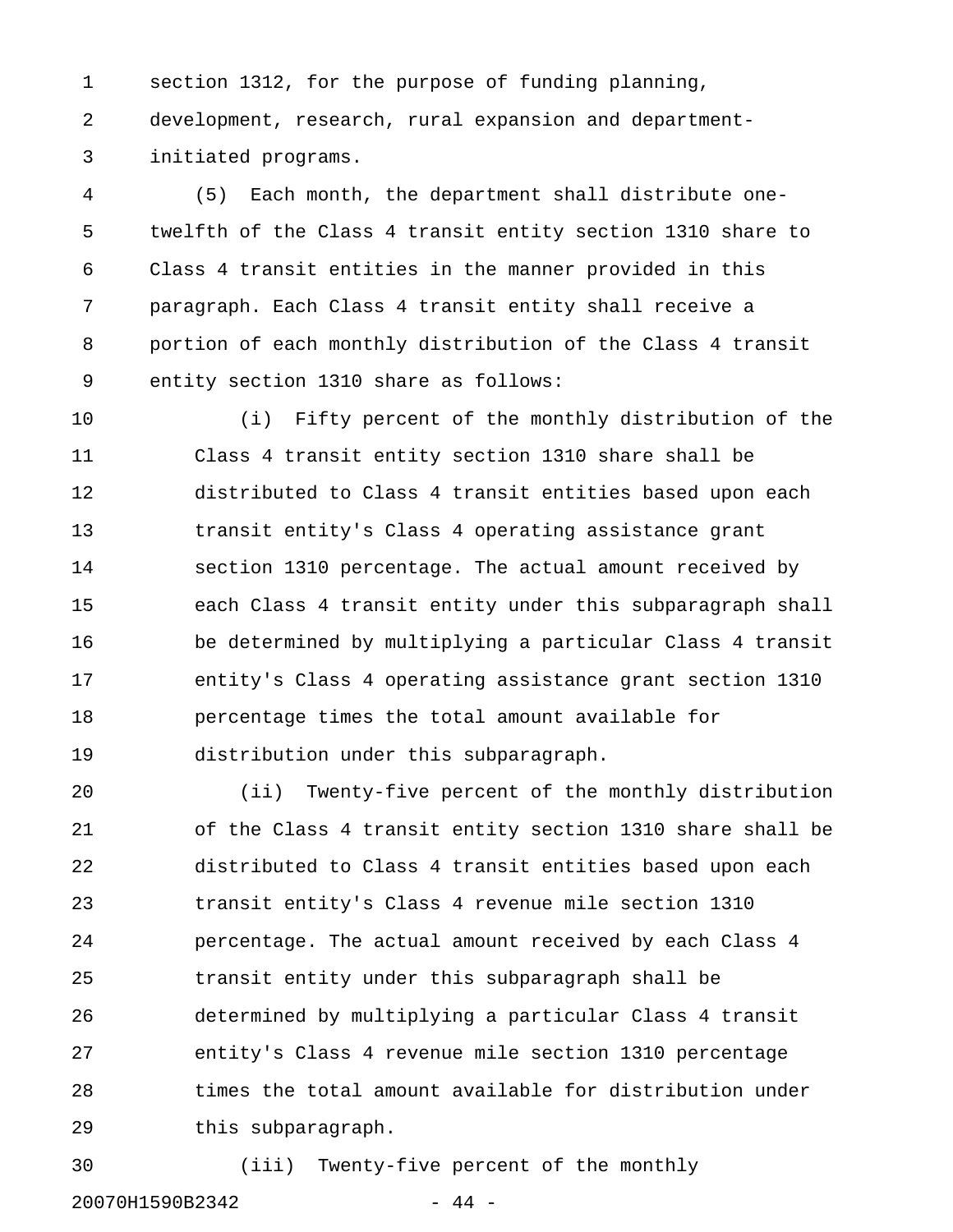1 distribution of the Class 4 transit entity section 1310 2 share shall be distributed to Class 4 transit entities 3 based upon each transit entity's Class 4 revenue hour 4 section 1310 percentage. The actual amount received by 5 each Class 4 transit entity under this subparagraph shall 6 be determined by multiplying a particular Class 4 transit 7 entity's Class 4 transit entity revenue hour section 1310 8 percentage times the total amount available for 9 distribution under this subparagraph.

10 (6) Each month, after providing for payment of the 11 portion of the Department of Transportation project 12 management oversight share, the community transportation 13 program section 1310 share, the planning, development, 14 research, rural expansion and department-initiated programs 15 section 1310 shares and the Class 4 transit entity section 16 1310 share to be distributed that month, the department shall 17 distribute all remaining capital project, asset maintenance 18 and other program funds as follows:

19 (i) Each Class 1 transit entity shall receive a 20 prorata share of the Class 1 transit entity section 1310 21 share. If there is only one Class 1 transit entity, it 22 shall receive the entire Class 1 transit entity section 23 1310 share.

24 (ii) Each Class 2 transit entity shall receive a 25 prorata share of the Class 2 transit entity section 1310 26 share. If there is only one Class 2 transit entity, it 27 shall receive the entire Class 2 transit entity section 28 1310 share.

29 (iii) Each Class 3 transit entity shall receive a 30 portion of the Class 3 transit entity section 1310 share 20070H1590B2342 - 45 -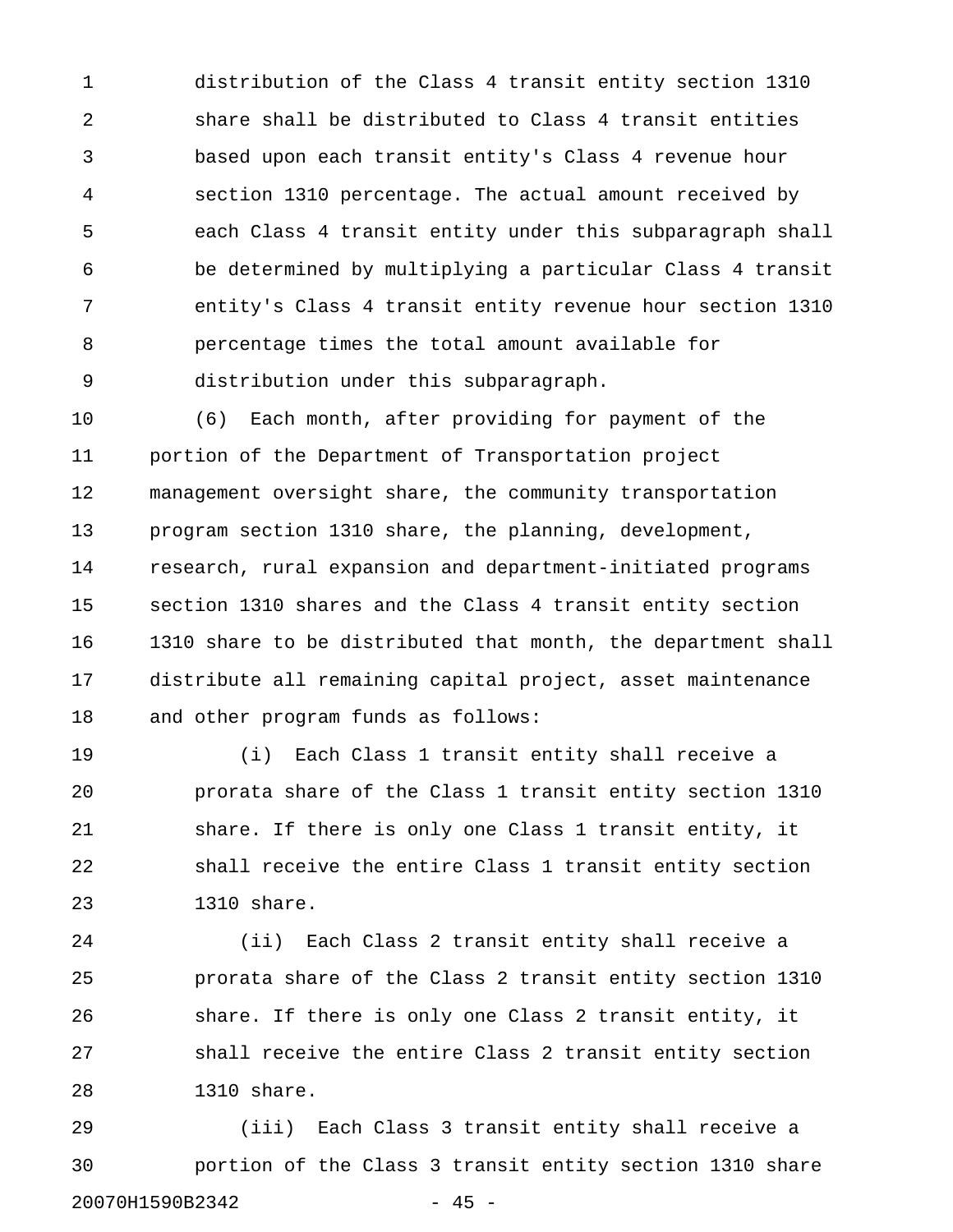1 as follows:

2 (A) Sixteen and sixty-seven hundredths percent 3 of the Class 3 transit entity section 1310 share 4 shall be distributed to Class 3 transit entities 5 based upon each transit entity's Class 3 vehicle mile 6 section 1310 percentage. The actual amount received 7 by each Class 3 transit entity under this clause 8 shall be determined by multiplying a particular Class 9 3 transit entity's Class 3 vehicle mile section 1310 10 percentage times the total amount available for 11 distribution under this clause.

12 (B) Sixteen and sixty-seven hundredths percent 13 of the Class 3 transit entity section 1310 share 14 shall be distributed to Class 3 transit entities 15 based upon each transit entity's Class 3 vehicle hour 16 section 1310 percentage. The actual amount received 17 by each Class 3 transit entity under this clause 18 shall be determined by multiplying a particular Class 19 3 transit entity's Class 3 vehicle hour section 1310 20 percentage times the total amount available for 21 distribution under this clause.

22 (C) Sixteen and sixty-six hundredths percent of 23 the Class 3 transit entity section 1310 share shall 24 be distributed to Class 3 transit entities based upon 25 each transit entity's Class 3 total passenger section 26 1310 percentage. The actual amount received by each 27 Class 3 transit entity under this clause shall be 28 determined by multiplying a particular Class 3 29 transit entity's Class 3 total passenger section 1310 30 percentage times the total amount available for

20070H1590B2342 - 46 -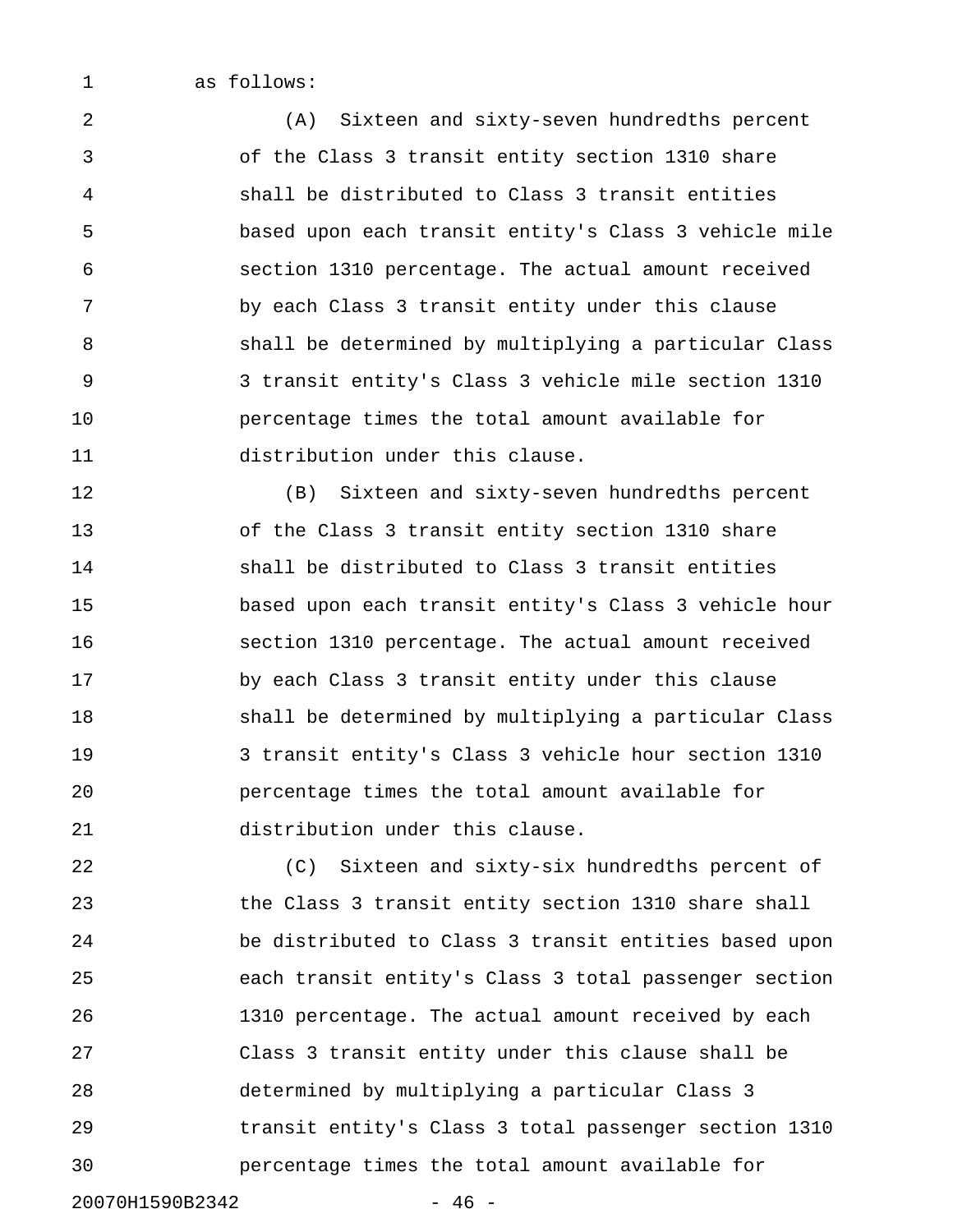1 distribution under this clause.

2 (D) Twenty-five percent of the Class 3 transit 3 entity section 1310 share shall be distributed to 4 Class 3 transit entities based upon each transit 5 entity's Class 3 Federal operating cap percentage. 6 The actual amount received by each Class 3 transit 7 entity under this clause shall be determined by 8 multiplying a particular Class 3 transit entity's 9 Class 3 Federal operating cap percentage times the 10 total amount available for distribution under this 11 clause.

12 (E) Twenty-five percent of the Class 3 transit 13 entity section 1310 share shall be distributed to 14 Class 3 transit entities based upon each transit 15 entity's Class 3 State operating grant percentage. 16 The actual amount received by each Class 3 transit 17 entity under this clause shall be determined by 18 multiplying a particular Class 3 transit entity's 19 Class 3 State operating grant percentage times the 20 total amount available for distribution under this 21 clause.

22 (c) Change of classification.--If, during any fiscal year, 23 either the number of vehicles operated by a local transportation 24 organization or transportation company or the area served by 25 such a local transportation organization or transportation 26 company changes so that the local transportation organization or 27 transportation company meets the criteria for a different 28 transit entity class, as such criteria are set forth in section 29 1301 (relating to definitions), on or before July 15 of the 30 fiscal year which follows such a change and in each fiscal year 20070H1590B2342 - 47 -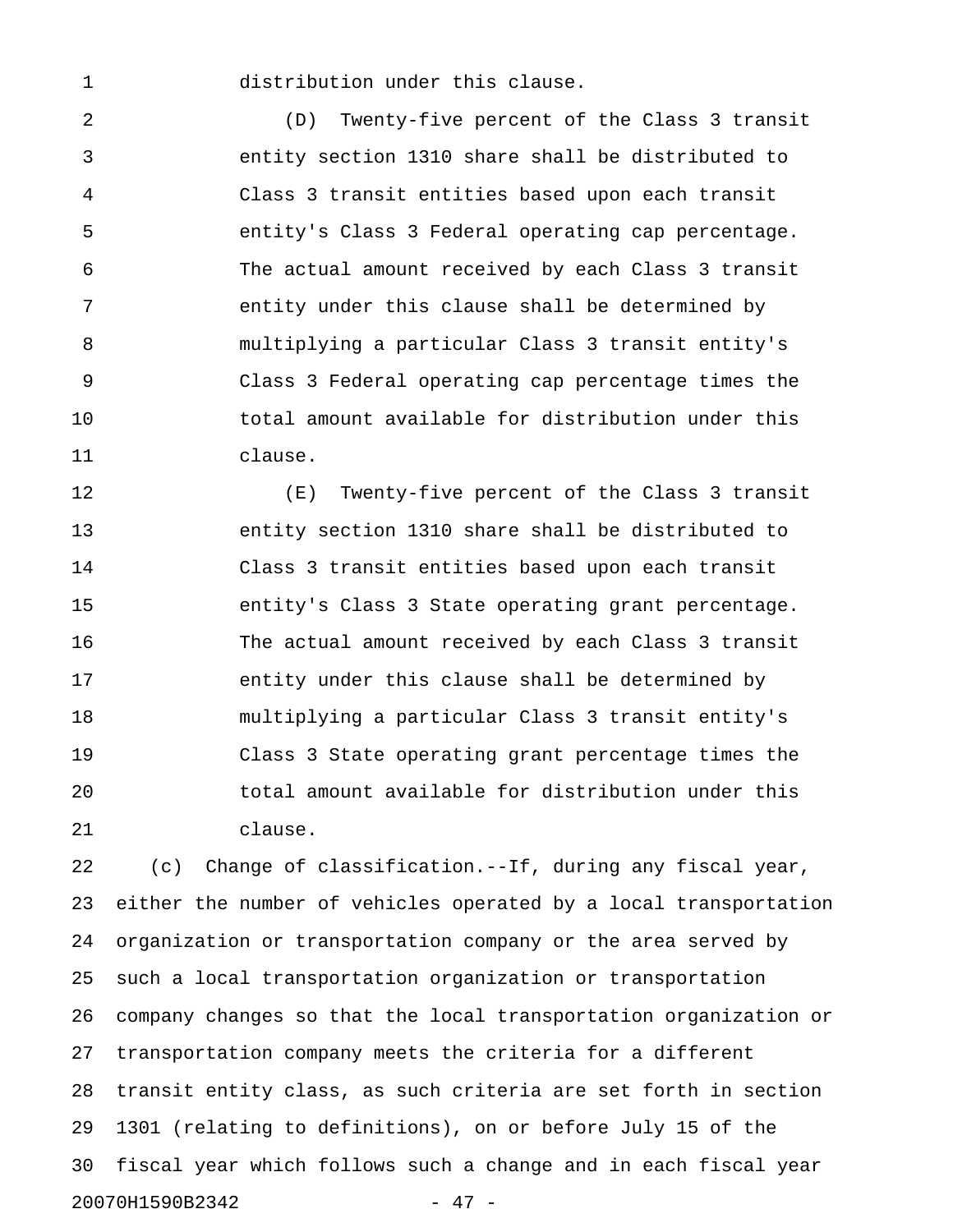1 thereafter, the department shall reflect any change in the 2 transit entity class of such a local transportation organization 3 or transportation company in the Department of Transportation 4 certification for that and subsequent fiscal years. In its 5 calculation of the transit entity section 1310 shares for each 6 transit entity class required by subsection (g)(1) and the 7 transit entity section 1310.1 shares for each transit entity 8 class required by subsection  $(g)(1)$  for the fiscal year 9 following the change in a local transportation organization or 10 transportation company's transit entity class and thereafter, 11 the department shall include the amount of the transit entity 12 sections 1310 and 1310.1 shares allocated to such a local 13 transportation organization or transportation company for the 14 fiscal year prior to the change in the transit entity class, in 15 the transit entity sections 1310 and 1310.1 shares for the new 16 transit entity class of such a local transportation organization 17 or transportation company, and shall delete an equal amount from 18 the transit entity sections 1310 and 1310.1 shares for the 19 transit entity class for which such a local transportation 20 organization or transportation company no longer meets the 21 criteria in the new fiscal year. No local transportation 22 organization or transportation company which has changed from 23 one transit entity class to another due to either an increase in 24 the number of vehicles operated or the United States Census 25 Bureau's declaring its service area an urbanized area shall 26 receive less than the amount transferred on its account by the 27 department pursuant to this section.

28 (d) Oversight.--The department shall initiate and maintain a 29 program of review and oversight for any projects receiving funds 30 distributed pursuant to this section and section 1310.1

20070H1590B2342 - 48 -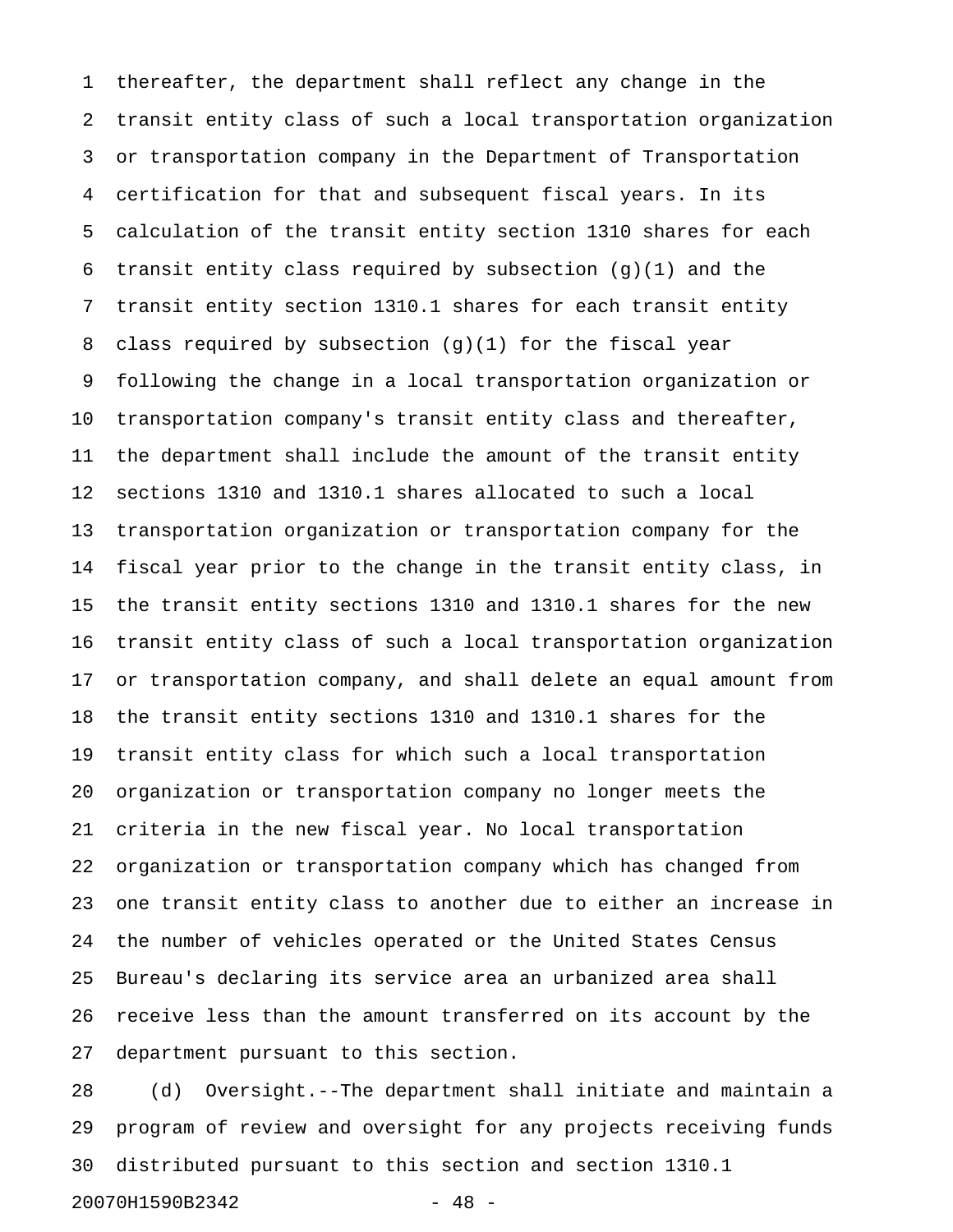1 (relating to supplemental public transportation assistance 2 funding). The department is authorized to perform independent 3 financial audits of the financial statements of each local 4 transportation organization, transportation company or community 5 transportation program receiving moneys pursuant to this 6 section. These audits shall be conducted in accordance with 7 generally accepted auditing standards. Any financial statements 8 subject to the audit or reports resulting from the audit shall 9 be prepared and presented in accordance with generally accepted 10 accounting principles, consistently applied with previous 11 statements rendered for or on behalf of such organization or 12 company. The department may coordinate such audits in 13 conjunction with audits undertaken by the Auditor General.

14 (e) Fiscal year and capital budget.--

15 (1) The governing body of each local transportation 16 organization or transportation company shall establish a 17 fiscal year for capital programs. No later than the last day 18 of each fiscal year for capital programs, each local 19 transportation organization or transportation company 20 receiving moneys pursuant to this section shall adopt a 21 capital budget and an asset maintenance spending plan for 22 submission to the department.

23 (2) The capital budget shall include the following:

24 (i) A description of any such project.

25 (ii) The projected cost of any project to be 26 undertaken, including supporting cash flow.

27 (iii) The duration of any such project, including 28 the projected starting date, completion date and 29 projected useful life of the project.

30 (iv) The proposed funding sources for any project. 20070H1590B2342 - 49 -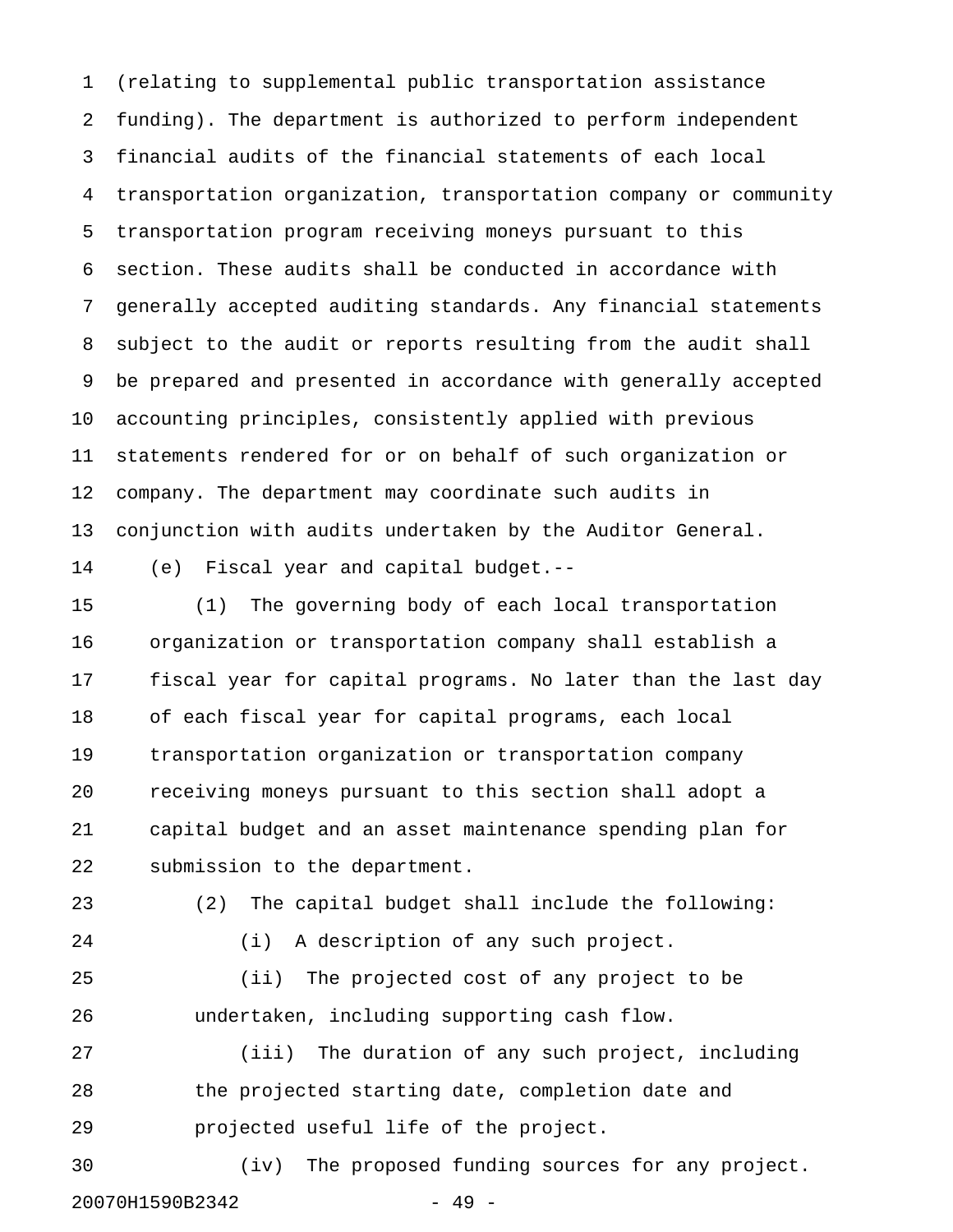1 (v) A description of projects completed in the prior 2 fiscal year and their impact on operations. 3 (vi) A description of progress to date on projects 4 initiated in the prior fiscal year but not yet completed. 5 (vii) An explanation of any significant project 6 delays. 7 (viii) The use of funds under this section in the 8 prior fiscal year, including projects for which they were 9 used. 10 (ix) A multiyear plan for future use of funds 11 **11** received under this section for a period of not less than 12 five years. 13 (x) Any other matter desired by the governing body 14 of such local transportation organization or 15 transportation company. 16 (3) The asset maintenance spending plan shall include: 17 (i) The amount of moneys expended for asset 18 maintenance costs. 19 (ii) The purposes for which such funds were 20 expended. 21 (iii) Those asset maintenance costs which are 22 projected to be funded during the subsequent twelve 23 months by the local transportation organization or 24 transportation company. 25 (iv) A multiyear plan for future use of funds 26 **received under this section for a period of not less than** 27 five years. 28 (4) The capital budget and the asset maintenance 29 spending plan shall be established by formal action of the 30 governing body of such local transportation organization or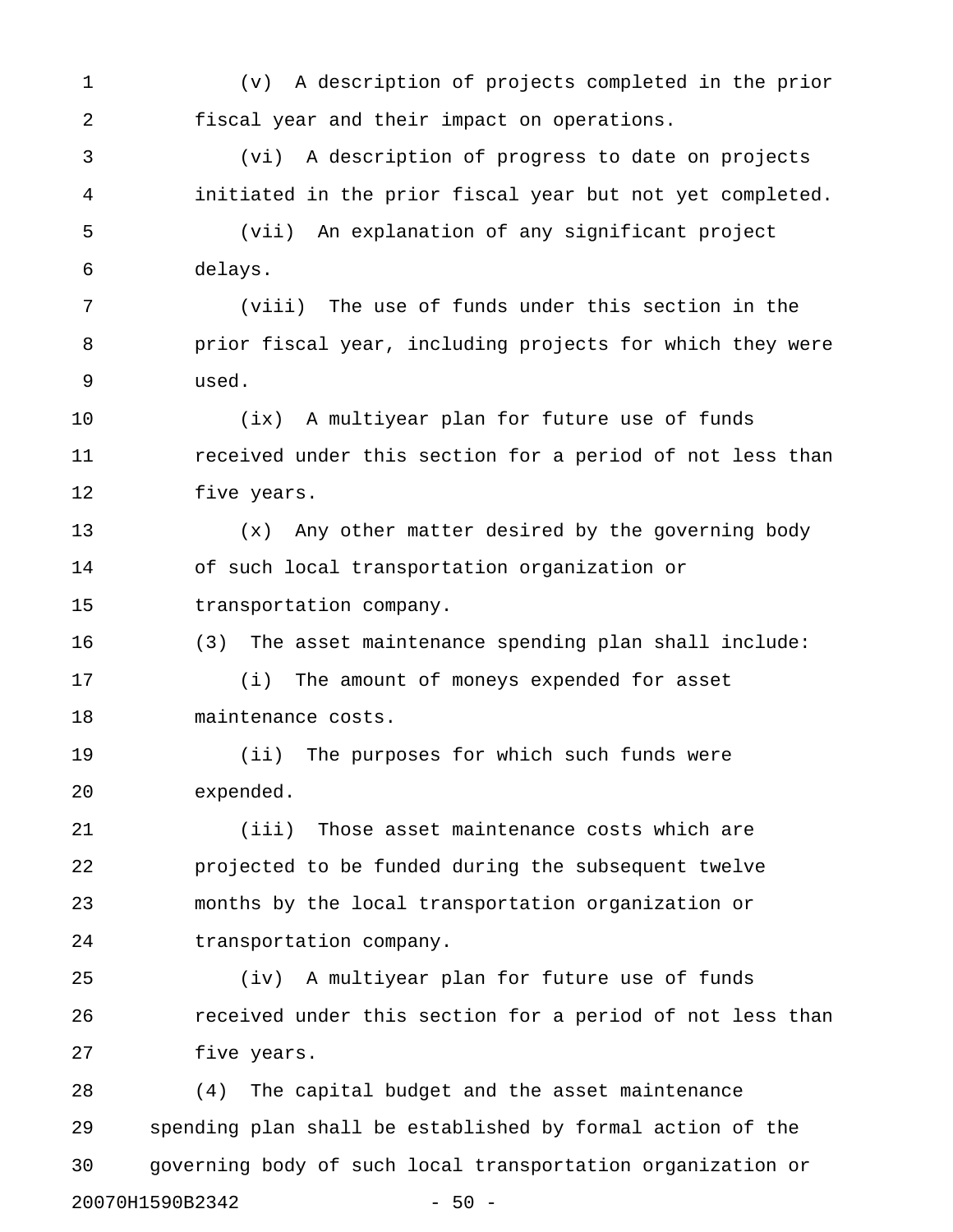1 transportation company following an opportunity for comment 2 by the public and the department. Upon submission, the 3 department will review and may make recommendations to the 4 local transportation organization or transportation company 5 concerning the capital budget and asset maintenance spending 6 plan.

7 (5) The capital budget and the asset maintenance 8 spending plan may be amended by formal action of the 9 governing body of such local transportation organization or 10 transportation company from time to time. Any amendments to 11 the capital budget and the asset maintenance spending plan 12 shall be transmitted to the department for its review, and 13 the department may make recommendations to the local 14 transportation organization or transportation company 15 concerning any amendments to the capital budget and the asset 16 maintenance spending plan.

17 (f) Definitions.--As used in this section, the following 18 words and phrases shall have the meanings given to them in this 19 subsection:

20 "Capital project, asset maintenance and other program funds." 21 Moneys made available to finance capital projects and asset 22 maintenance costs of local transportation organizations, 23 transportation companies or community transportation programs or 24 to fund other programs specified in this section from:

25 (1) any fund of the Commonwealth where the legislation 26 creating such fund references this part and states that some 27 or all of the moneys in such fund are to be used to finance 28 capital projects and asset maintenance costs of local 29 transportation organizations, transportation companies or 30 community transportation programs and to fund certain other 20070H1590B2342 - 51 -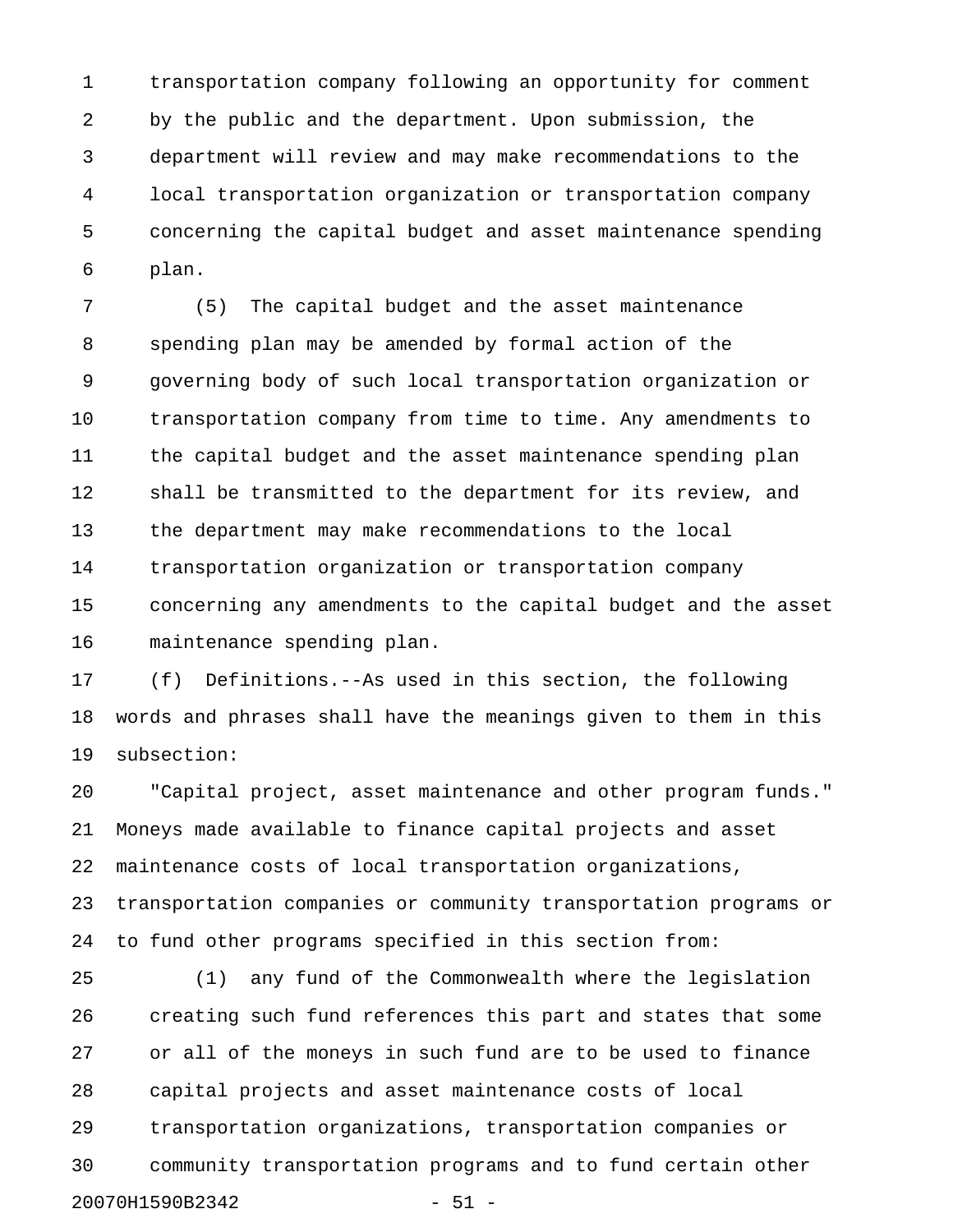1 programs; or

2 (2) any other source, where such moneys are made 3 available specifically to finance capital projects and asset 4 maintenance costs of local transportation organizations, 5 transportation companies or community transportation programs 6 in accordance with this section.

7 "Class 1 section 1310 percentage." Seventy and three-tenths 8 percent.

9 "Class 2 section 1310 percentage." Twenty-five and four-10 tenths percent.

11 "Class 3 section 1310 percentage." Four and three-tenths 12 percent.

13 "Class 1 to 3 section 1310 allocation." The total amount of 14 capital project, asset maintenance and other program funds 15 available for distribution by the Treasury Department during a 16 particular month, less:

17 (1) the amount of the Department of Transportation 18 project management oversight share to be paid each month 19 under subsection (b)(2);

20 (2) the amount of the community transportation program 21 section 1310 share to be paid each month under subsection 22 (b)(3);

23 (3) the amount of the planning, development, research, 24 rural expansion and department-initiated programs section 25 1310 share; and

26 (4) the amount of the Class 4 transit entity section 27 1310 share to be paid each month under subsection (b)(5). 28 "Class 1 transit entity section 1310 share." The product of 29 the Class 1 section 1310 percentage times the Class 1 to 3 30 section 1310 allocation.

20070H1590B2342 - 52 -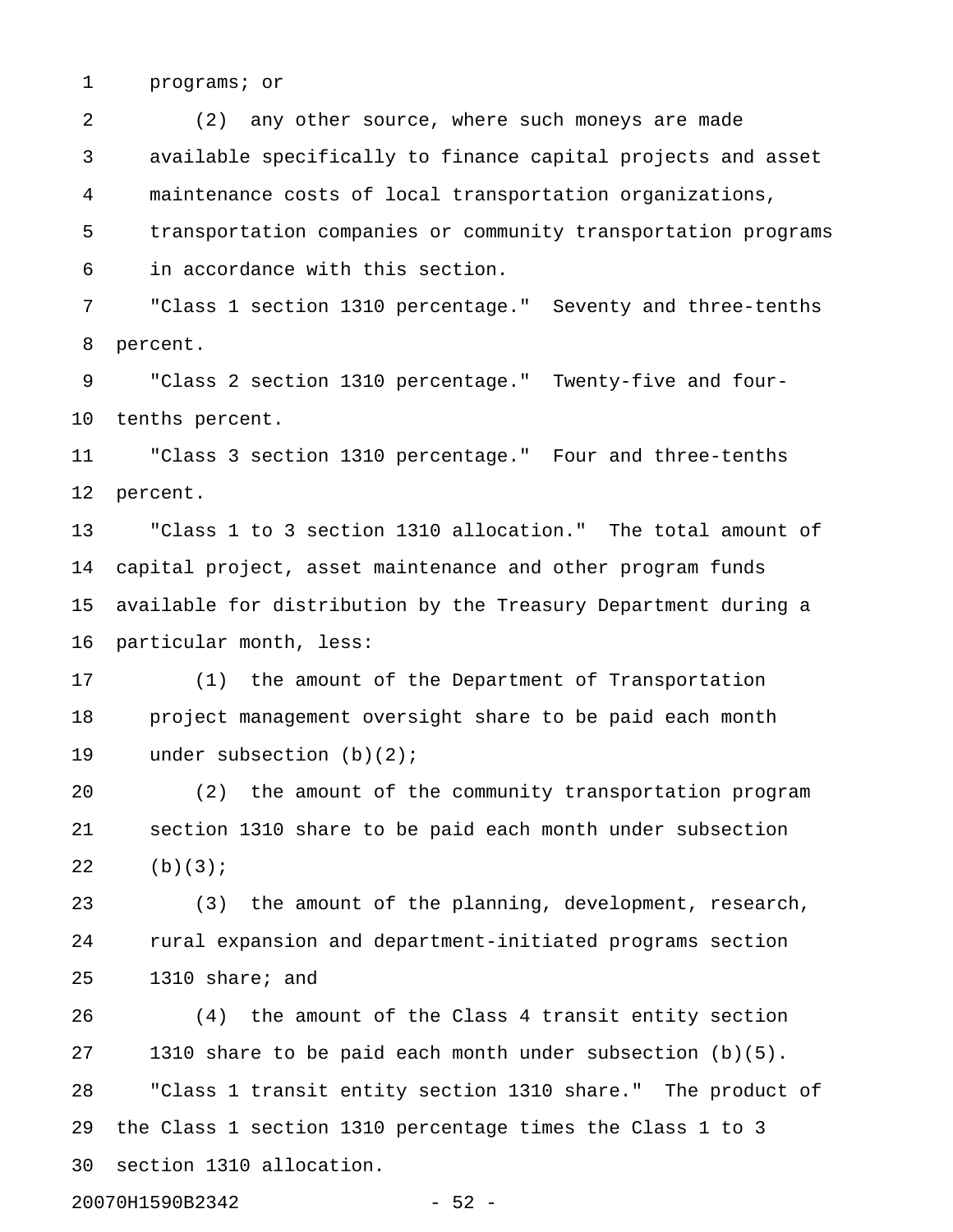1 "Class 2 transit entity section 1310 share." The product of 2 the Class 2 section 1310 percentage times the monthly Class 1 to 3 3 allocation.

4 "Class 3 transit entity section 1310 share." The product of 5 the Class 3 section 1310 percentage times the monthly Class 1 to 6 3 allocation.

7 "Class 4 transit entity section 1310 share." Four million 8 dollars during the 1991-1992 fiscal year and \$4,160,000 during 9 the 1992-1993 fiscal year. During the 1993-1994 through 1996- 10 1997 fiscal years, the term shall mean the Class 4 transit 11 entity section 1310 share for the prior fiscal year plus (or 12 minus) the product of the Class 4 transit entity section 1310 13 share for the prior fiscal year times the percentage increase or 14 decrease in the total funds available for distribution pursuant 15 to this section received by the Treasury Department in the most 16 recently completed fiscal year as compared with the prior fiscal 17 year. For the 1997-1998 fiscal year and each fiscal year 18 thereafter, the term shall mean 2.8% of the total amount of 19 capital project, asset maintenance and other program funds 20 projected by the department to be available under this section 21 for distribution during the subject fiscal year.

22 "Class 3 Federal operating cap percentage." The percentage 23 determined by dividing the Federal operating ceiling for a Class 24 3 transit entity by the total Federal operating ceilings for all 25 Class 3 transit entities.

26 "Class 3 State operating grant percentage." The percentage 27 determined by dividing the State subsidy received pursuant to 28 section 1303 (relating to annual appropriation and computation 29 of subsidy) during fiscal year 1990-1991 by a Class 3 transit 30 entity as stated in the latest Department of Transportation 20070H1590B2342 - 53 -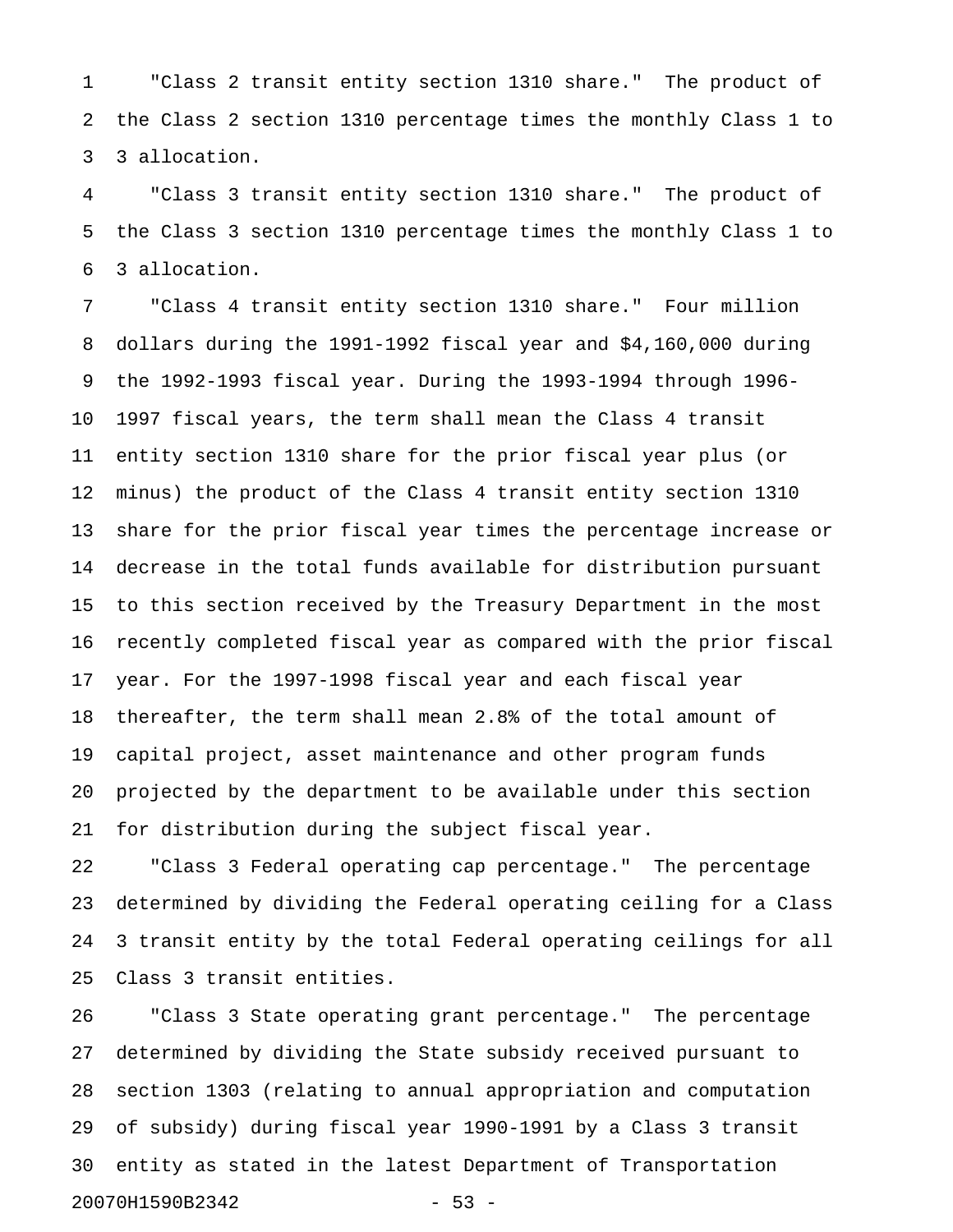1 certification by the total State subsidies received pursuant to 2 section 1303 during fiscal year 1990-1991 by all Class 3 transit 3 entities as stated in the latest Department of Transportation 4 certification. For purposes of calculating the amount received 5 by a Class 3 transit entity pursuant to section 1303, any 6 Federal funds transferred from other local transportation 7 organizations and transportation companies from the Federal 8 fiscal year 1990-1991 Governor's apportionment allocation, 9 contained in the Urban Mass Transportation Act of 1964, shall be 10 considered to be amounts received pursuant to section 1303. 11 "Class 3 total passenger section 1310 percentage." The 12 percentage determined by dividing the total passengers 13 transported by a Class 3 transit entity as stated in the latest 14 Department of Transportation certification by the total number 15 of passengers transported by all Class 3 transit entities as 16 stated in the latest Department of Transportation certification. 17 "Class 3 vehicle hour section 1310 percentage." The 18 percentage determined by dividing the vehicle hours of a Class 3 19 transit entity as stated in the latest Department of 20 Transportation certification by the total number of vehicle 21 hours of all Class 3 transit entities as stated in the latest 22 Department of Transportation certification. 23 "Class 3 vehicle mile section 1310 percentage." The 24 percentage determined by dividing the vehicle miles of a Class 3 25 transit entity as stated in the latest Department of 26 Transportation certification by the total number of vehicle 27 miles of all Class 3 transit entities as stated in the latest 28 Department of Transportation certification.

29 "Class 4 operating assistance grant section 1310 percentage." 30 The percentage determined by dividing the Class 4 transit entity 20070H1590B2342 - 54 -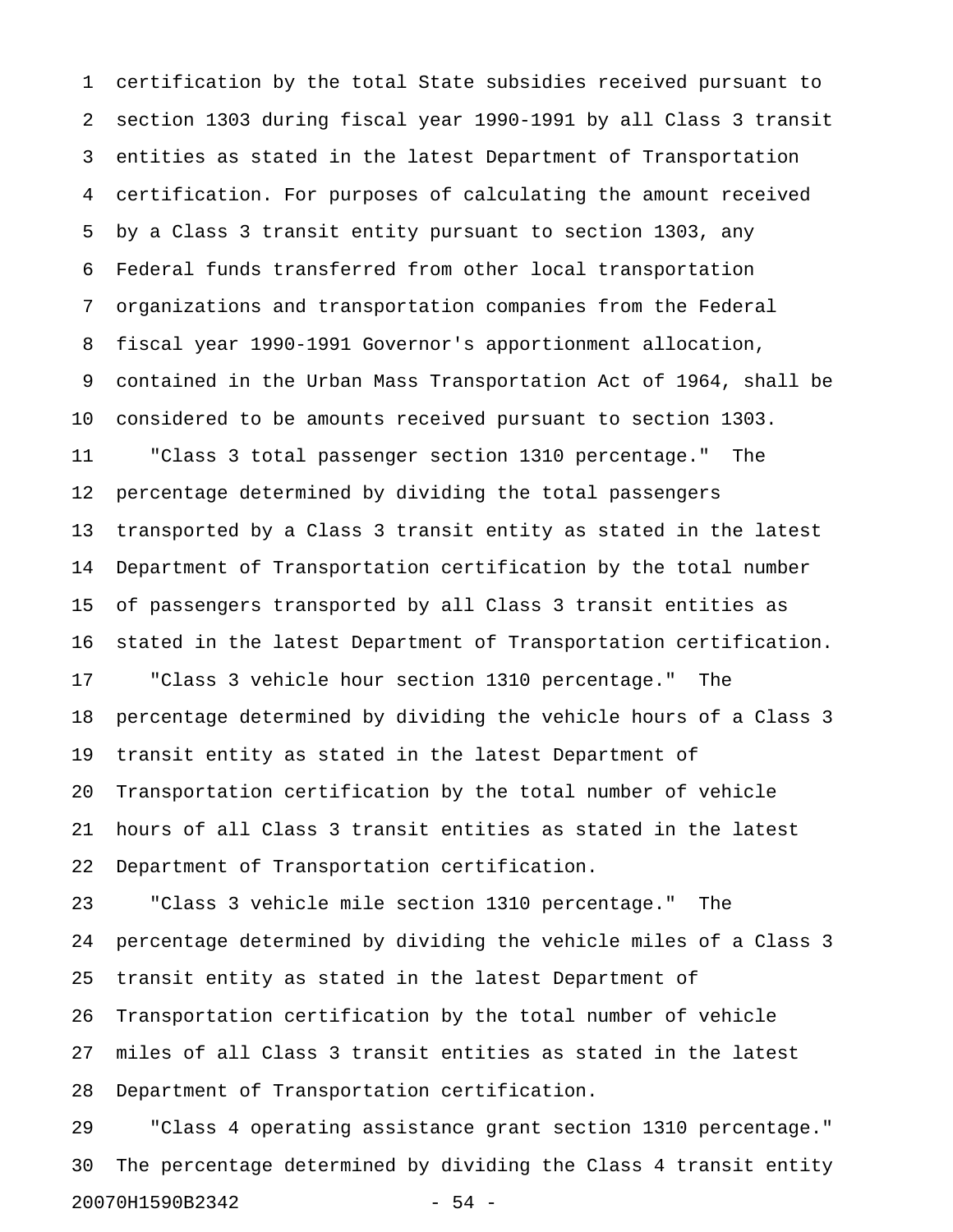1 adjusted base grant received by a Class 4 transit entity by the 2 total Class 4 transit entity adjusted base grants received 3 pursuant to such act by all Class 4 transit entities during 4 fiscal year 1990-1991 as stated in the Department of 5 Transportation certification.

6 "Class 4 revenue hour section 1310 percentage." The 7 percentage determined by dividing the revenue hours of a Class 4 8 transit entity as stated in the latest Department of 9 Transportation certification by the total number of revenue 10 hours of all Class 4 transit entities as stated in the latest 11 Department of Transportation certification.

12 "Class 4 revenue mile section 1310 percentage." The 13 percentage determined by dividing the revenue miles of a Class 4 14 transit entity as stated in the latest Department of 15 Transportation certification by the total number of revenue 16 miles of all Class 4 transit entities as stated in the latest 17 Department of Transportation certification.

18 "Community transportation program section 1310 share." One 19 million seven hundred thousand dollars during the 1991-1992 20 fiscal year, \$1,768,000 during the 1992-1993 fiscal year and, 21 during the 1993-1994 fiscal year and each fiscal year 22 thereafter, shall mean the community transportation program 23 section 1310 share for the prior fiscal year plus (or minus) the 24 product of the community transportation program section 1310 25 share for the prior fiscal year times the percentage increase or 26 decrease in the total funds available for distribution pursuant 27 to this section received by the Treasury Department in the most 28 recently completed fiscal year as compared with the prior fiscal 29 year. However, in any fiscal year in which the total funds 30 authorized to be expended from the State Lottery Fund for 20070H1590B2342 - 55 -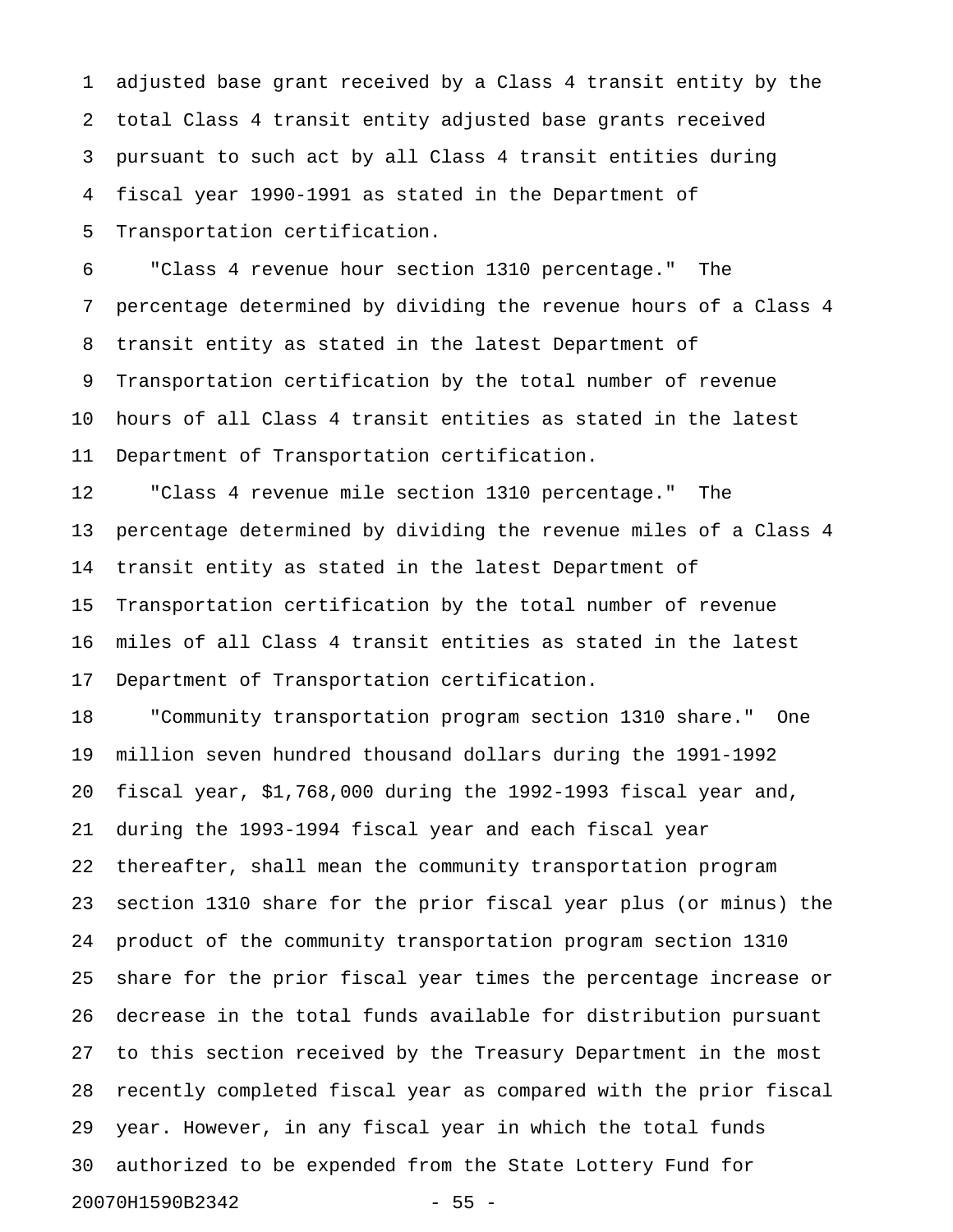1 purposes enumerated in section 1312 (relating to community 2 transportation programs) is less than \$600,000, the community 3 transportation program section 1310 share shall be increased so 4 that the sum of the community transportation program section 5 1310 share plus the total amount of such moneys paid from the 6 State Lottery Fund for purposes enumerated in section 1312 shall 7 equal \$2,300,000. The combined funding to any county for 8 community transportation under sections 1310 and 1312 shall not 9 exceed \$250,000 in any fiscal year.

10 "Department of Transportation project management oversight 11 share." One million dollars during the 1991-1992 fiscal year 12 and, during the 1992-1993 fiscal year and each fiscal year 13 thereafter, shall mean \$1,000,000 or 0.25% of the total amount 14 of capital project, asset maintenance and other program funds 15 available for distribution pursuant to this section received by 16 the Treasury Department during the prior fiscal year, whichever 17 is greater.

18 "Department of Transportation certification." The 19 certification by the Department of Transportation to the 20 Treasury Department under subsection (g).

21 "Department-initiated programs." Mass transportation 22 programs with a regional or Statewide application, including, 23 without limitation, capital projects in support of intercity 24 rail passenger service, capital projects in support of intercity 25 bus service, transit safety initiatives, public-private 26 transportation partnerships, ridersharing incentive programs, 27 transportation management associations and other multimodal 28 transportation management projects.

29 "Federal operating ceiling." The maximum amount of Federal 30 funds permitted to be used by a Class 3 transit entity to 20070H1590B2342 - 56 -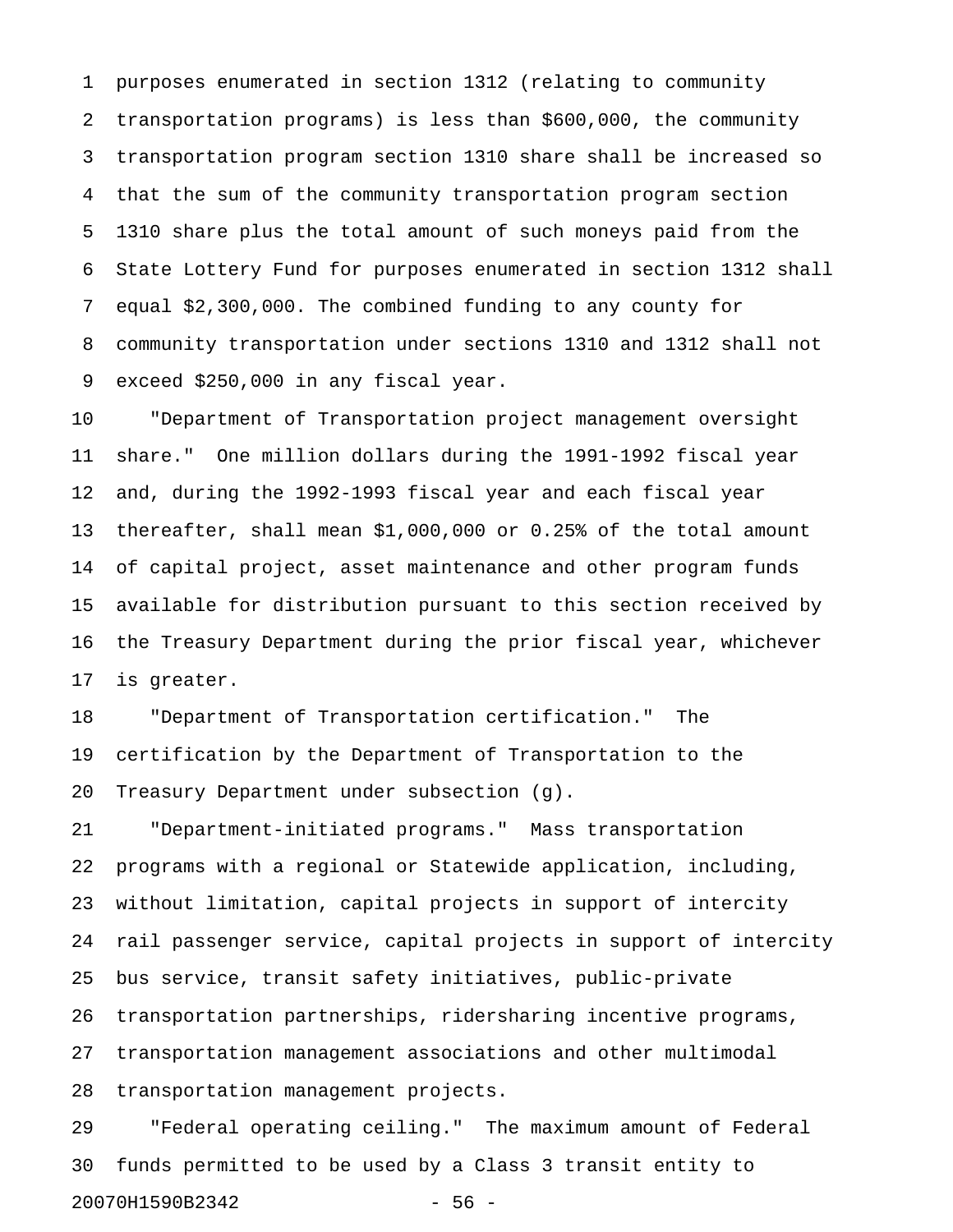1 subsidize transit operations, as published in the November 23, 2 1990, Federal Register (or, where there is more than one transit 3 entity in a region, the maximum amount of Federal funds which 4 such Class 3 transit entity could have utilized to subsidize 5 transit operations pursuant to the subregional allocation as 6 specified in the applicable transportation improvement program) 7 for fiscal year 1990-1991.

8 "Planning, development, research, rural expansion and 9 department-initiated programs section 1310 shares." The sum of 10 \$83,333.33 plus 0.25% of the total capital project, asset 11 maintenance and other program funds available for distribution 12 by the Treasury Department during a particular month.

13 "Total passengers." The total of all revenue passengers plus 14 transfer passengers on second and successive rides of a local 15 transportation organization or transportation company, which are 16 funded in whole or in part by this part, with respect to the 17 most recent fiscal year reported in the most recently issued 18 Pennsylvania Mass Transit Statistical Report.

19 "Treasury Department." The State Treasurer and the Treasury 20 Department of the Commonwealth.

21 (g) Certification to Treasury Department.--On or before July 22 15 of each fiscal year, the Department of Transportation shall 23 calculate and certify to the Treasury Department the following:

24 (1) The Department of Transportation project management 25 oversight share, the community transportation program 26 sections 1310 and 1310.1 shares, the Class 1 transit entity 27 sections 1310 and 1310.1 shares, the Class 2 transit entity 28 sections 1310 and 1310.1 shares, the Class 3 transit entity 29 sections 1310 and 1310.1 shares and the Class 4 transit 30 entity sections 1310 and 1310.1 shares and the planning, 20070H1590B2342 - 57 -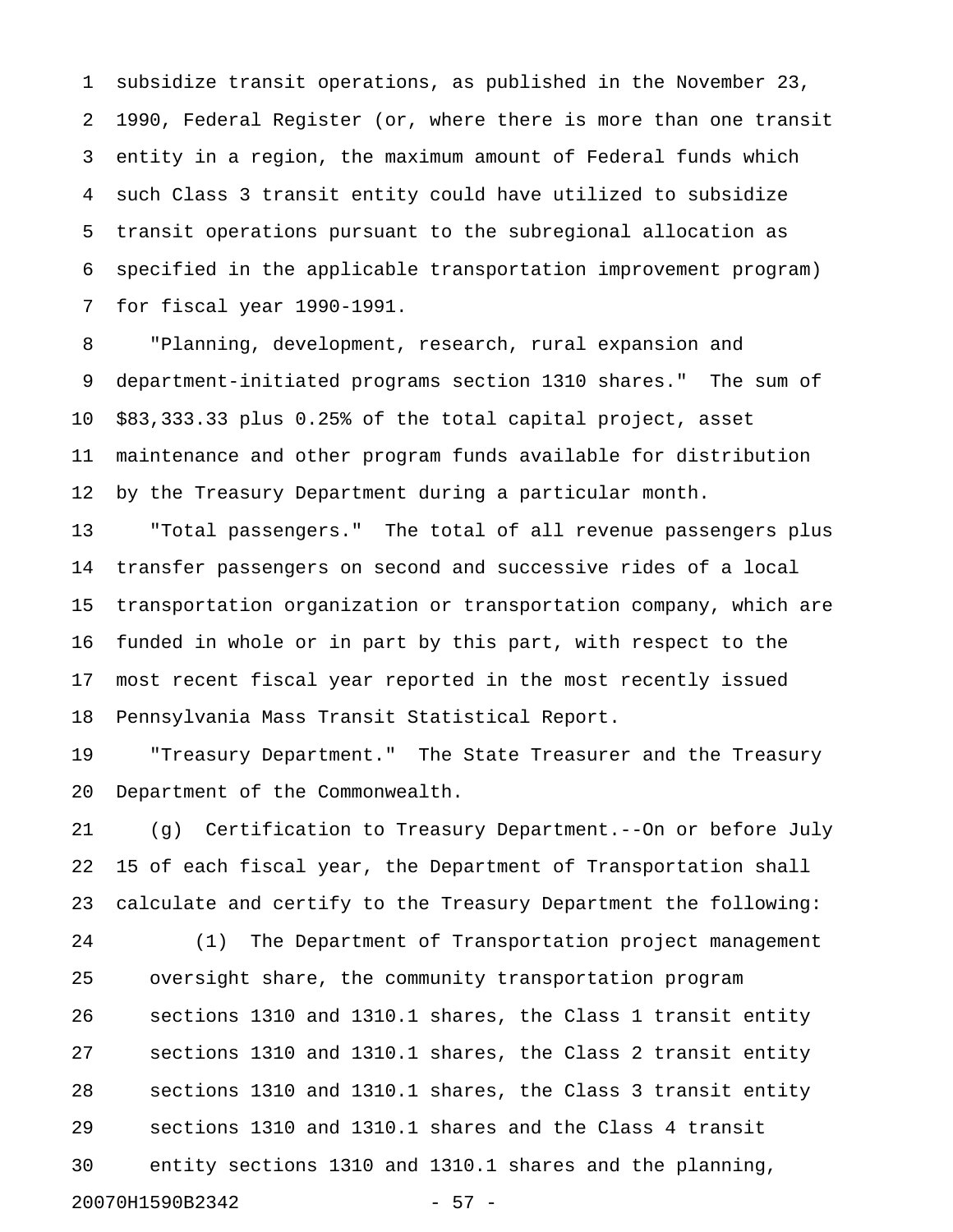1 development, research, rural expansion and department-2 initiated programs sections 1310 and 1310.1 shares.

3 (2) The names and addresses of each Class 1 transit 4 entity, Class 2 transit entity, Class 3 transit entity and 5 Class 4 transit entity and whether such program or entity is 6 a Class 1 transit entity, Class 2 transit entity, Class 3 7 transit entity or Class 4 transit entity.

8 (3) The vehicle miles of each Class 3 transit entity, 9 the total vehicle miles of all Class 3 transit entities, the 10 Class 3 vehicle mile sections 1310 and 1310.1 percentages for 11 each Class 3 transit entity, the vehicle hours of each Class 12 3 transit entity, total vehicle hours of all Class 3 transit 13 entities, the Class 3 vehicle hour sections 1310 and 1310.1 14 percentages for each Class 3 transit entity, total passengers 15 for each Class 3 transit entity, the total passengers for all 16 Class 3 transit entities, the Class 3 total passenger 17 sections 1310 and 1310.1 percentages for each Class 3 transit 18 entity, the Federal operating ceiling for each Class 3 19 transit entity, the Federal operating ceiling for all Class 3 20 transit entities, the Federal operating cap percentage for 21 each Class 3 transit entity, the State subsidy received 22 pursuant to section 1303 (relating to annual appropriation 23 and computation of subsidy) as described in the definition of 24 "Class 3 State operating grant percentage" for each Class 3 25 transit entity, the State subsidy received pursuant to 26 section 1303 as described in the definition of "Class 3 State 27 operating grant percentage" for all Class 3 transit entities, 28 and the Class 3 State grant percentage for each Class 3 29 transit entity.

30 (4) The operating assistance grant received by each 20070H1590B2342 - 58 -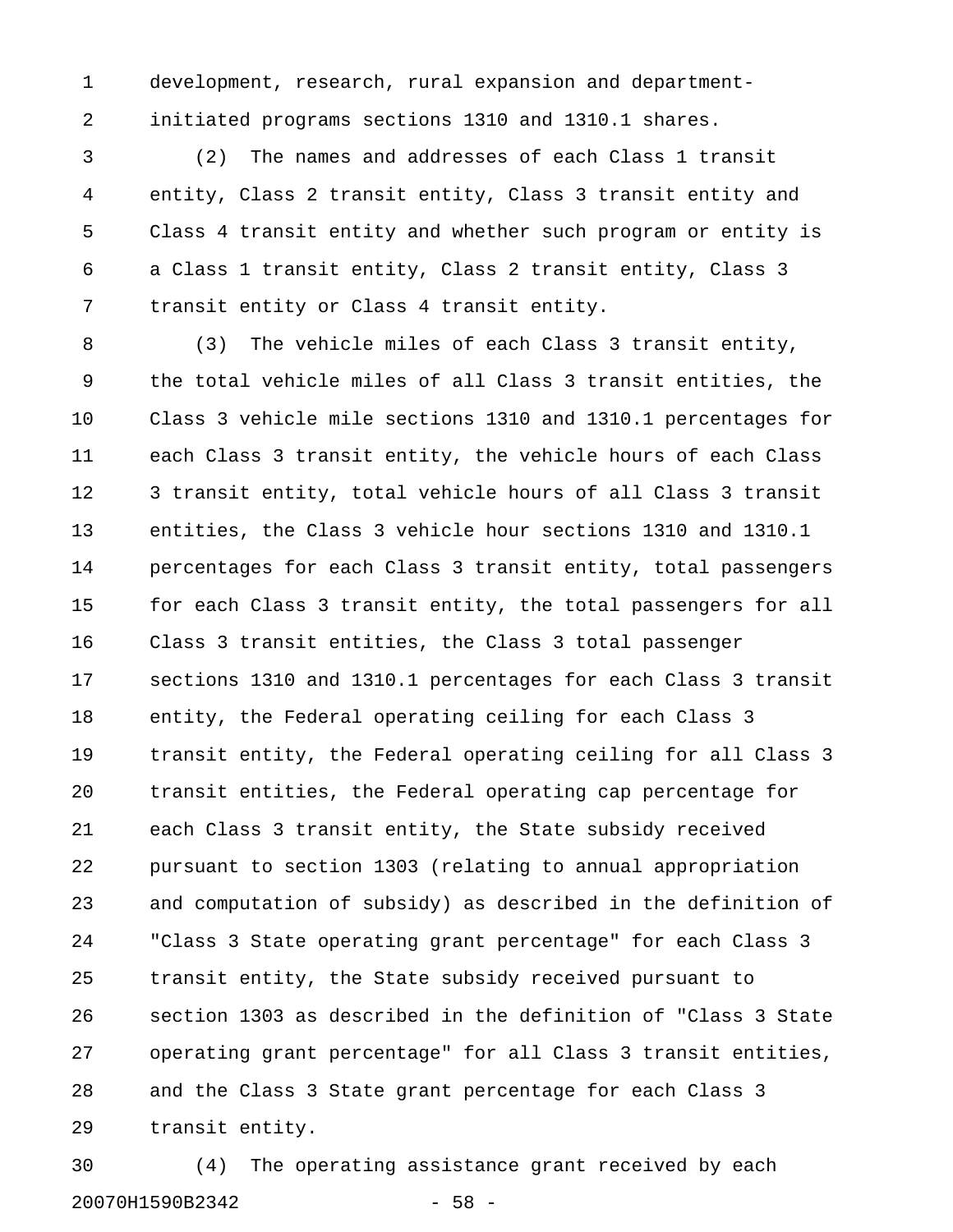1 Class 4 transit entity during fiscal year 1990-1991 pursuant 2 to the act of February 11, 1976 (P.L.14, No.10), known as the 3 Pennsylvania Rural and Intercity Common Carrier Surface 4 Transportation Assistance Act, the operating assistance grant 5 received by all Class 4 transit entities during fiscal year 6 1990-1991 pursuant to that act, the Class 4 operating 7 assistance grant sections 1310 and 1310.1 percentages for 8 each Class 4 transit entity, the revenue miles of each Class 9 4 transit entity, the revenue miles of all Class 4 transit 10 entities, the Class 4 revenue mile sections 1310 and 1310.1 11 percentages of each Class 4 transit entity, the revenue hours 12 for each Class 4 transit entity, the revenue hours for all 13 Class 4 transit entities and the Class 4 revenue hour 14 sections 1310 and 1310.1 percentages for each Class 4 transit 15 entity.

## 16 § 1310.1. Supplemental public transportation assistance 17 funding.

18 (a) General rule.--Beginning July 1, 1997, 1.22% of the 19 money collected from the tax imposed under Article II of the act 20 of March 4, 1971 (P.L.6, No.2), known as the Tax Reform Code of 21 1971, up to a maximum of \$75,000,000, shall be deposited in the 22 Supplemental Public Transportation Account, which is established 23 in the State Treasury. Within 30 days of the close of a calendar 24 month, 1.22% of the taxes received in the prior calendar month 25 shall be transferred to the account. No funds in excess of 26 \$75,000,000 may be transferred to the account in any one fiscal 27 year. The money in the account shall be used by the department 28 for supplemental public transportation assistance, to be 29 distributed under this section. Transit entities may use 30 supplemental assistance moneys for any of the purposes 20070H1590B2342 - 59 -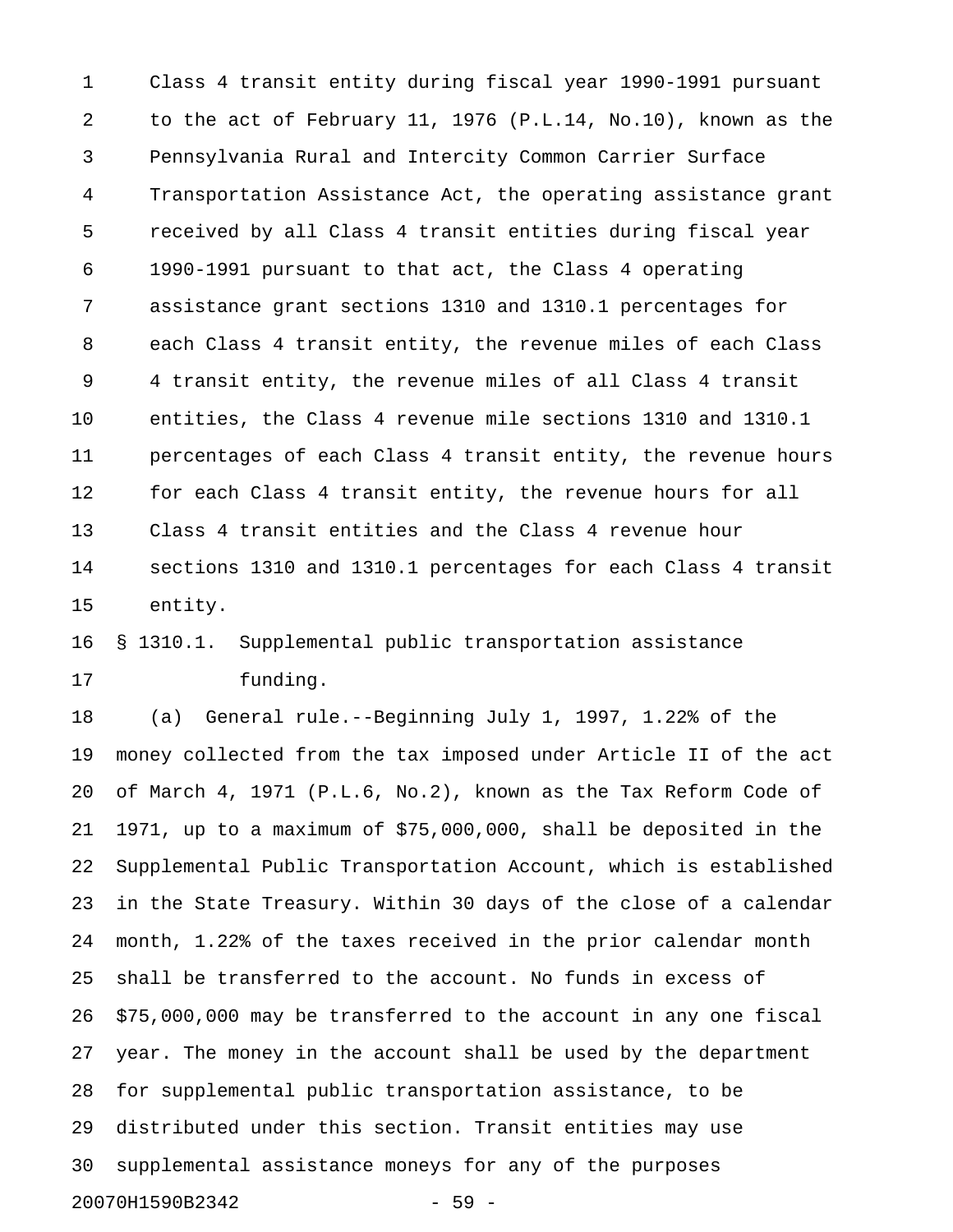1 enumerated in section 1311 (relating to use of funds 2 distributed). In addition to those enumerated purposes, Class 1, 3 2 and 3 transit entities also may use the base supplemental 4 assistance share for general operations. Class 4 transit 5 entities may use all supplemental assistance moneys for general 6 operations.

7 (b) Distribution.--During each fiscal year, capital project, 8 asset maintenance and other program funds designated as 9 supplemental public transportation assistance funding to be 10 distributed pursuant to this section shall be distributed as 11 follows:

12 (1) On or before the fifth day of each month, the 13 Treasury Department shall certify to the department the total 14 amount of money then available for distribution, and the 15 department shall disburse the money on or before the 20th day 16 of each month.

17 (2) Each month the department shall distribute to each 18 local transportation organization or transportation company 19 1/12 of the base supplemental assistance share of that local 20 transportation organization or transportation company.

21 (3) Each month the Treasury Department shall pay 1/12 of 22 the community transportation program section 1310.1 share for 23 that fiscal year to the Department of Transportation to make 24 grants to counties pursuant to section 1312 (relating to 25 community transportation programs) for the purpose of funding 26 capital projects of community transportation programs.

27 (4) Each month the department shall distribute 1/12 of 28 the Class 4 transit entity section 1310.1 share to Class 4 29 transit entities according to the same formula as provided 30 for distribution of funds under section 1310(b)(5) (relating 20070H1590B2342 - 60 -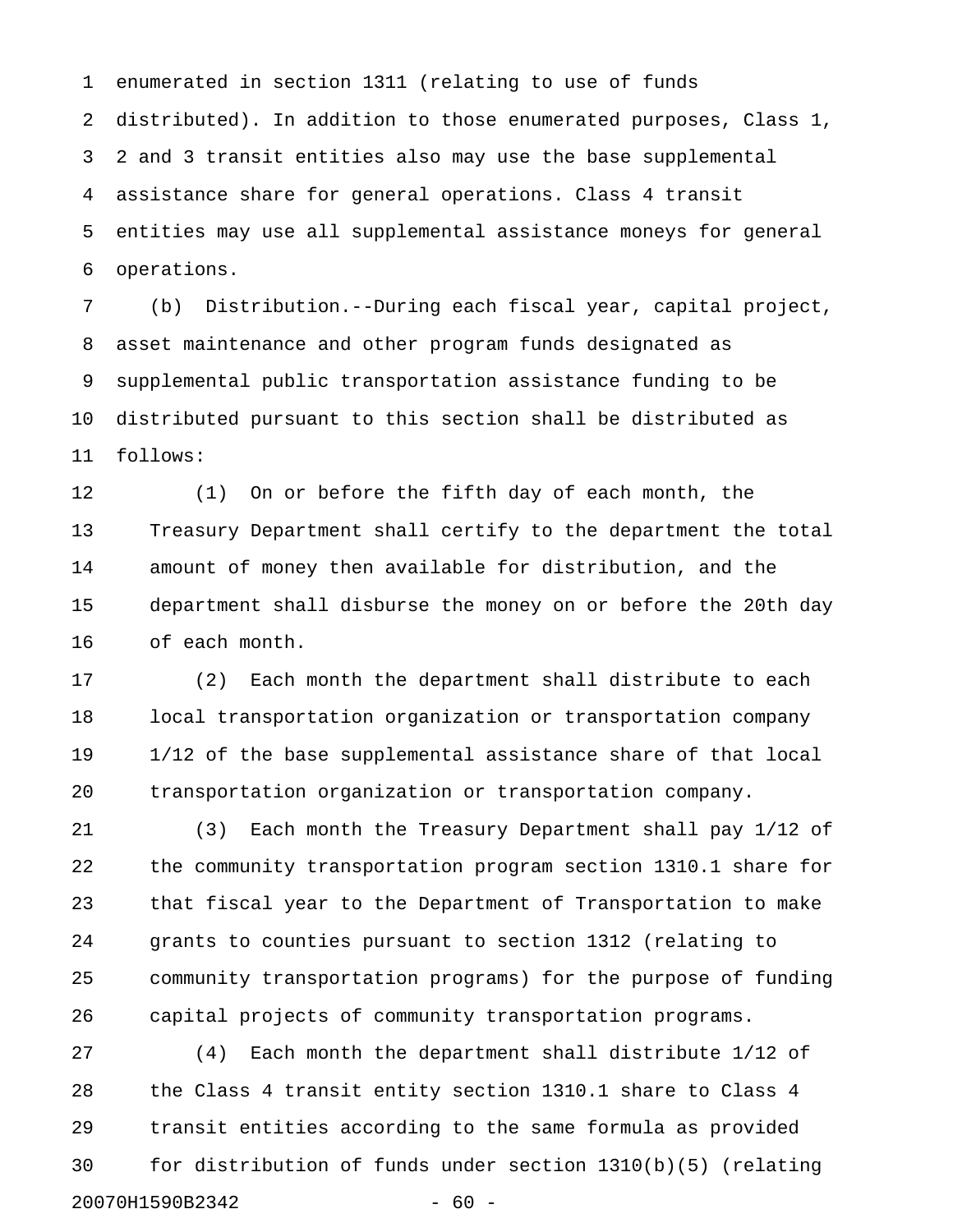1 to distribution of funding), using the Class 4 transit entity 2 section 1310.1 share in place of the Class 4 transit entity 3 section 1310 share.

4 (5) Each month, after providing for payment of the 5 portion of the base supplemental assistance share, the 6 community transportation program section 1310.1 share and the 7 Class 4 transit entity section 1310.1 share to be distributed 8 that month, the department shall distribute all remaining 9 capital project, asset maintenance and other program funds 10 required to be distributed pursuant to this section according 11 to the same formula as provided for distribution of funds in 12 section 1310(b)(6), using the transit entity's section 1310.1 13 share in place of the transit entity's section 1310 share. 14 (c) Definitions.--As used in this section, the following 15 words and phrases shall have the meanings given to them in this 16 subsection. Any term used in this section but not defined in 17 this subsection shall have the meaning given in section 1310(f): 18 "Base supplemental assistance share." The P.L. 103-122 19 percentage for each local transportation organization or 20 transportation company multiplied by \$54,616,000.

21 "Capital project, asset maintenance and other program funds." 22 Moneys made available under this section to finance capital 23 projects and asset maintenance costs of local transportation 24 organizations, transportation companies or community 25 transportation programs or to fund other programs specified in 26 this section.

27 "Class 1 section 1310.1 percentage." 70.3%.

28 "Class 2 section 1310.1 percentage." 25.4%.

29 "Class 3 section 1310.1 percentage." 4.3%.

30 "Class 1 to 3 section 1310.1 allocation." The total amount 20070H1590B2342 - 61 -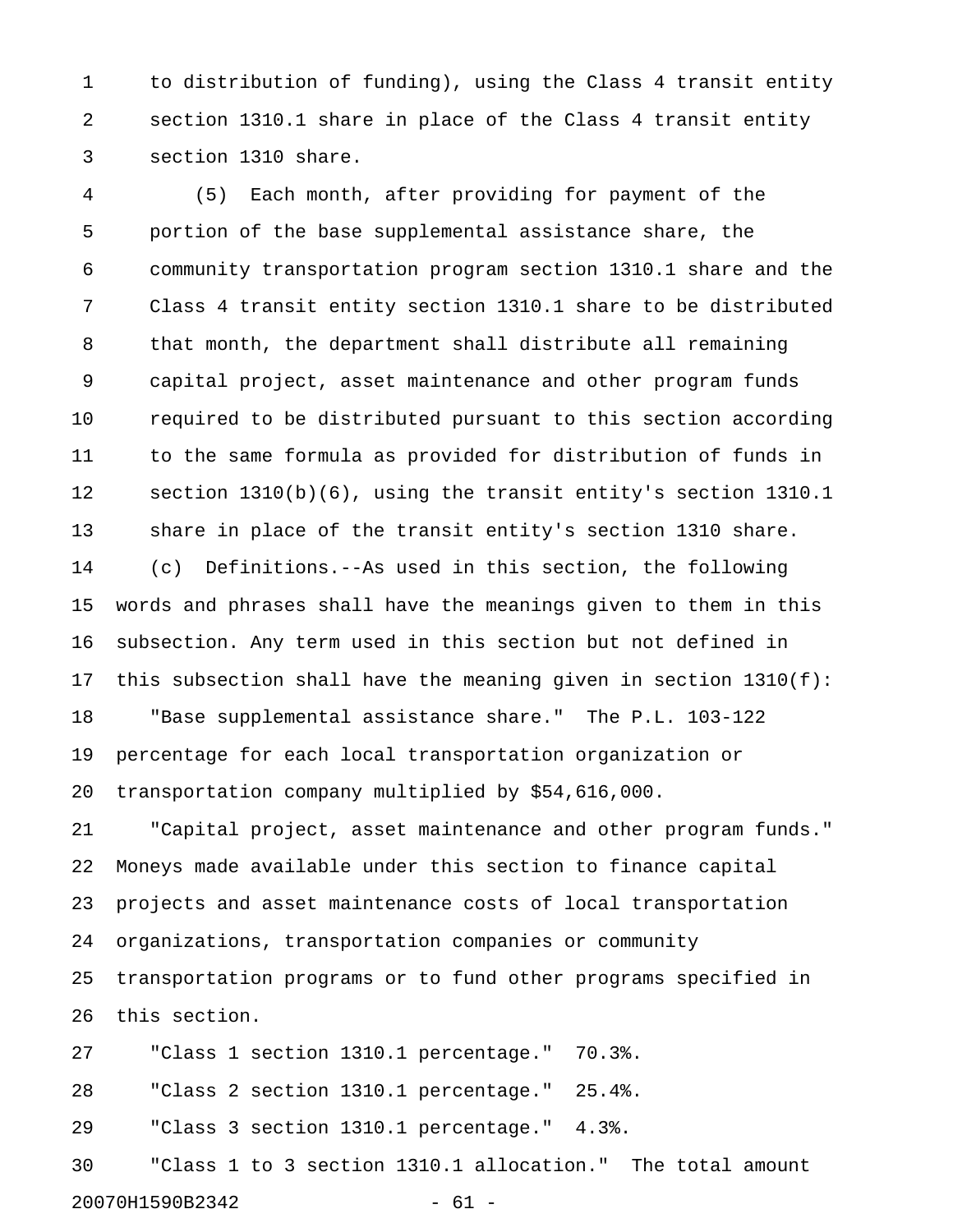1 of capital project, asset maintenance and other program funds 2 available for distribution by the Treasury Department during a 3 particular month less:

4 (1) the amount of the base supplemental assistance share 5 to be paid each month under subsection (b)(2);

6 (2) the amount of the community transportation program 7 section 1310.1 share to be paid each month under subsection 8 (b)(3); and

9 (3) the amount of the Class 4 transit entity section 10 1310.1 share to be paid each month under subsection (b)(4). 11 "Class 1 transit entity section 1310.1 share." The product 12 of the Class 1 section 1310.1 percentage times the Class 1 to 3 13 section 1310.1 allocation.

14 "Class 2 transit entity section 1310.1 share." The product 15 of the Class 2 section 1310.1 percentage times the monthly Class 16 1 to 3 allocation.

17 "Class 3 transit entity section 1310.1 share." The product 18 of the Class 3 section 1310.1 percentage times the monthly Class 19 1 to 3 allocation.

20 "Class 4 transit entity section 1310.1 share." For each 21 fiscal year, the total amount projected by the department to be 22 available for distribution in the fiscal year in accordance with 23 this section, less \$54,616,000, times 2.8%.

24 "Class 3 Federal operating cap percentage." The percentage 25 determined by dividing the Federal operating ceiling for a Class 26 3 transit entity by the total of all Federal operating ceilings 27 for Class 3 transit entities.

28 "Class 3 total passenger section 1310.1 percentage." The 29 percentage determined by dividing the total passengers 30 transported by a Class 3 transit entity, as stated in the latest 20070H1590B2342 - 62 -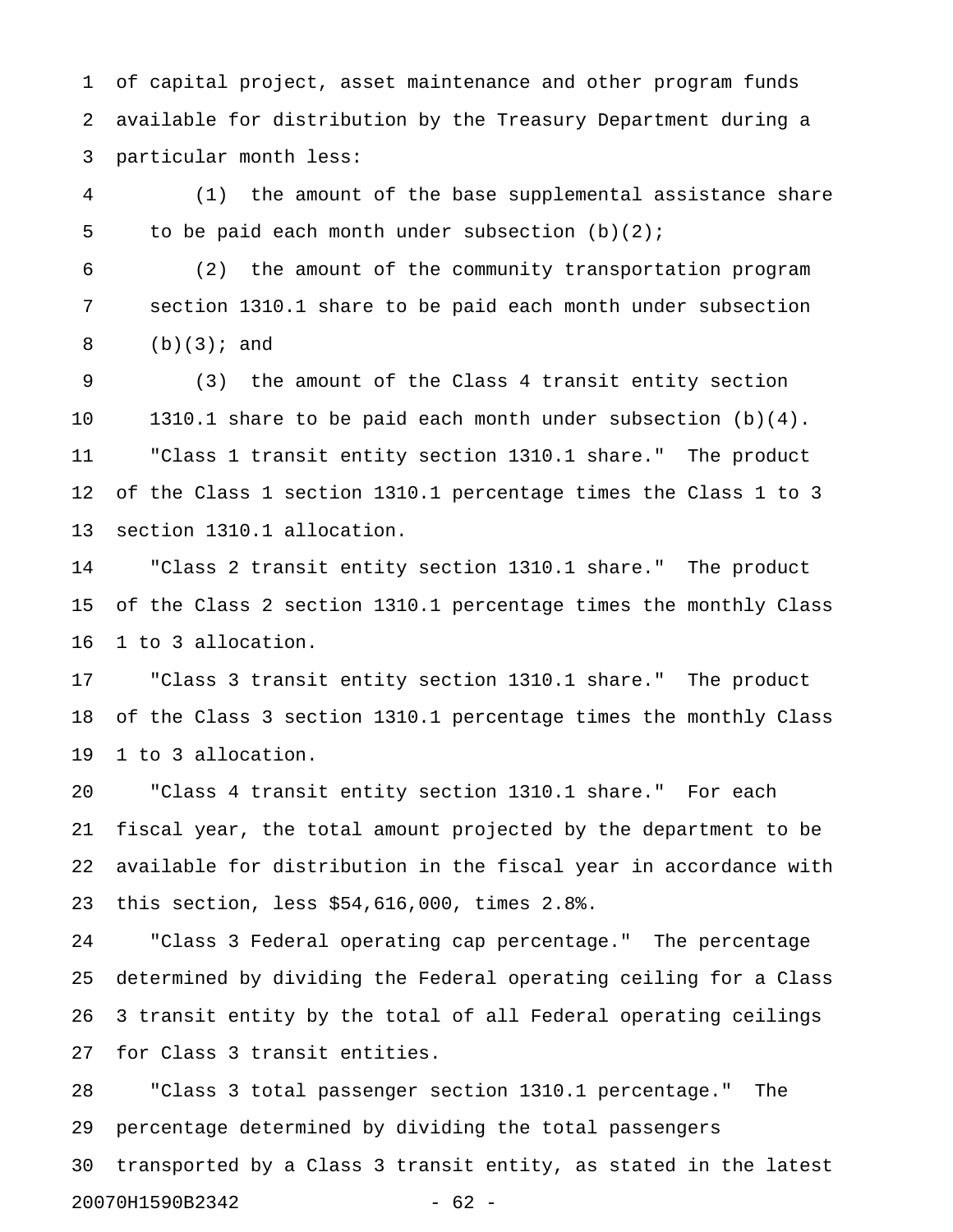1 Department of Transportation certification, by the total number 2 of passengers transported by all Class 3 transit entities, as 3 stated in the latest Department of Transportation certification. 4 "Class 3 vehicle hour section 1310.1 percentage." The 5 percentage determined by dividing the vehicle hours of a Class 3 6 transit entity, as stated in the latest Department of 7 Transportation certification, by the total number of vehicle 8 hours of all Class 3 transit entities, as stated in the latest 9 Department of Transportation certification.

10 "Class 3 vehicle mile section 1310.1 percentage." The 11 percentage determined by dividing the vehicle miles of a Class 3 12 transit entity, as stated in the latest Department of 13 Transportation certification, by the total number of vehicle 14 miles of all Class 3 transit entities, as stated in the latest 15 Department of Transportation certification.

16 "Class 4 operating assistance grant section 1310.1 17 percentage." The percentage determined by dividing the Class 4 18 transit entity adjusted base grant received by a Class 4 transit 19 entity, as stated in the latest Department of Transportation 20 certification, by the total Class 4 transit entity adjusted base 21 grants received by all Class 4 transit entities during fiscal 22 year 1990-1991, as stated in the latest Department of 23 Transportation certification.

24 "Class 4 revenue hour section 1310.1 percentage." The 25 percentage determined by dividing the revenue hours of a Class 4 26 transit entity, as stated in the latest Department of 27 Transportation certification, by the total number of revenue 28 hours of all Class 4 transit entities, as stated in the latest 29 Department of Transportation certification.

30 "Class 4 revenue mile section 1310.1 percentage." The 20070H1590B2342 - 63 -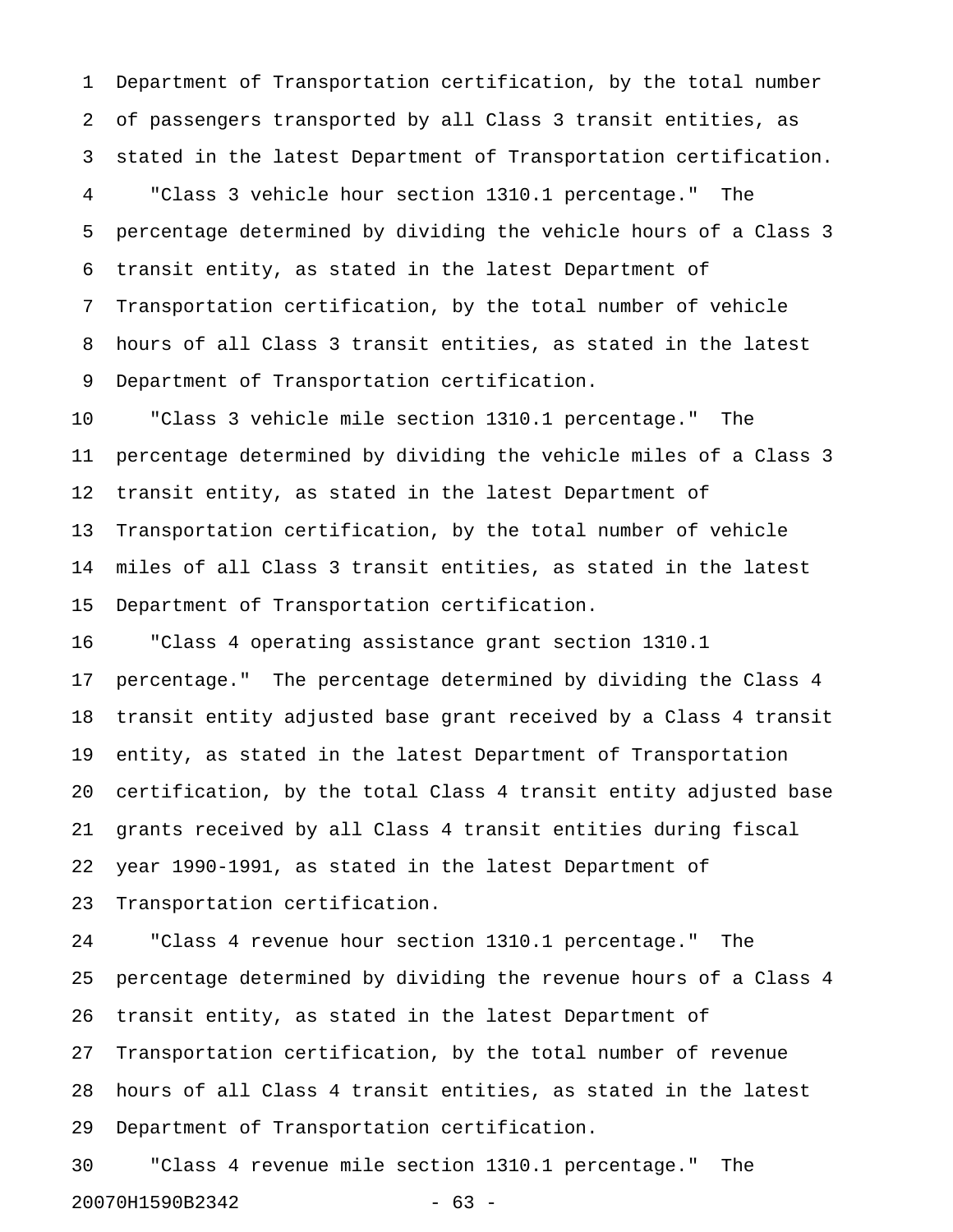1 percentage determined by dividing the revenue miles of a Class 4 2 transit entity, as stated in the latest Department of 3 Transportation certification, by the total number of revenue 4 miles of all Class 4 transit entities, as stated in the latest 5 Department of Transportation certification.

6 "Community transportation program section 1310.1 share." The 7 greater of:

8 (1) \$1,200,000; or

9 (2) the total amount projected by the Department of 10 Transportation to be available for distribution in the 11 subject fiscal year in accordance with this section, less 12 \$54,616,000, times 2.5%.

13 "P.L. 103-122 percentage." The percentage determined by 14 dividing the operating assistance grant or operating assistance 15 limitation, whichever is greater, but not to exceed the total 16 apportionment of funds made available to a particular local 17 transportation organization or transportation company in this 18 Commonwealth for each Class 1 transit entity, Class 2 transit 19 entity and Class 3 transit entity and the base grants approved 20 for each Class 4 transit entity pursuant to Public Law 103-122, 21 107 Stat. 1199, for the Federal fiscal year ending September 30, 22 1994, by the total of such amounts for all Commonwealth local 23 transportation organizations and transportation companies 24 pursuant to Public Law 103-122 for the fiscal year as determined 25 by the Department of Transportation.

26 § 1311. Use of funds distributed.

27 (a) Approval of department.--

28 (1) No money made available pursuant to section 1310 29 (relating to distribution of funding) shall be expended on 30 any capital project by any local transportation organization 20070H1590B2342 - 64 -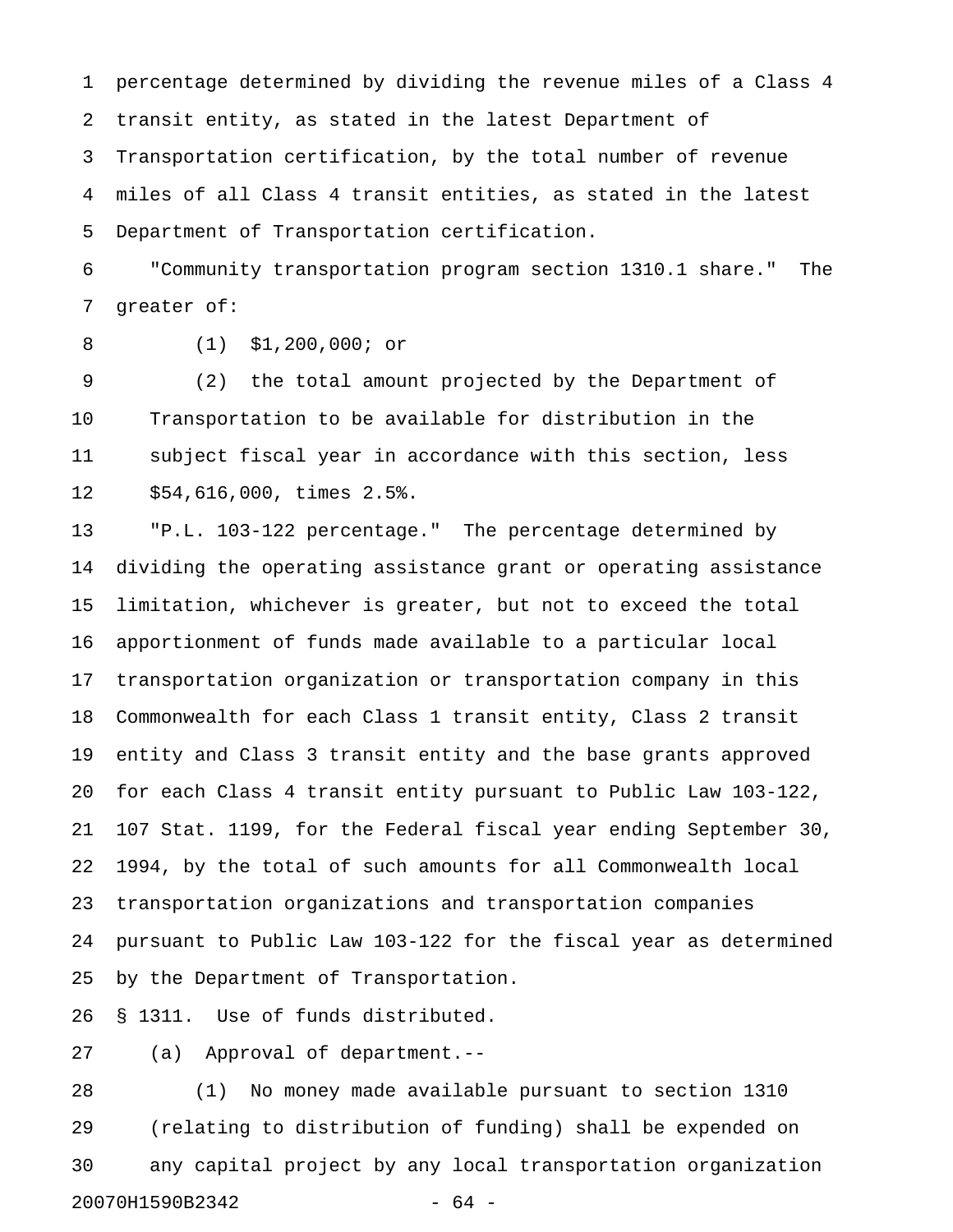1 or transportation company until after the local 2 transportation organization or transportation company submits 3 the project to the department for approval and the department 4 approves the project. At the option of the local 5 transportation organization or transportation company, 6 capital projects may be submitted to the department on an 7 annual basis at the time the local transportation 8 organization or transportation company submits its capital 9 budget to the department or at another time chosen by the 10 local transportation organization or transportation company.

11 (2) The department shall establish criteria for approval 12 of capital projects pursuant to this subsection, including, 13 but not limited to, consideration of estimated useful life, 14 demonstration of need and reasonableness of cost.

15 (3) Amendments to capital projects may be submitted at 16 any time to the department for its review and approval in 17 accordance with the procedures specified by the department.

18 (4) The department shall prescribe, under the authority 19 of this chapter, reasonable procedures, including deadlines, 20 for the department to review, comment and approve the capital 21 project or projects submitted by a local transportation 22 organization or transportation company.

23 (b) Funding purposes enumerated.--Moneys distributed 24 pursuant to section 1310 shall be used by local transportation 25 organizations and transportation companies for purposes of 26 paying:

27 (1) all costs of capital projects, including, without 28 limitation, the costs of acquisition, construction, 29 installation, start-up costs of operations, improvement and 30 all work and materials incident thereto, provided that funds 20070H1590B2342 - 65 -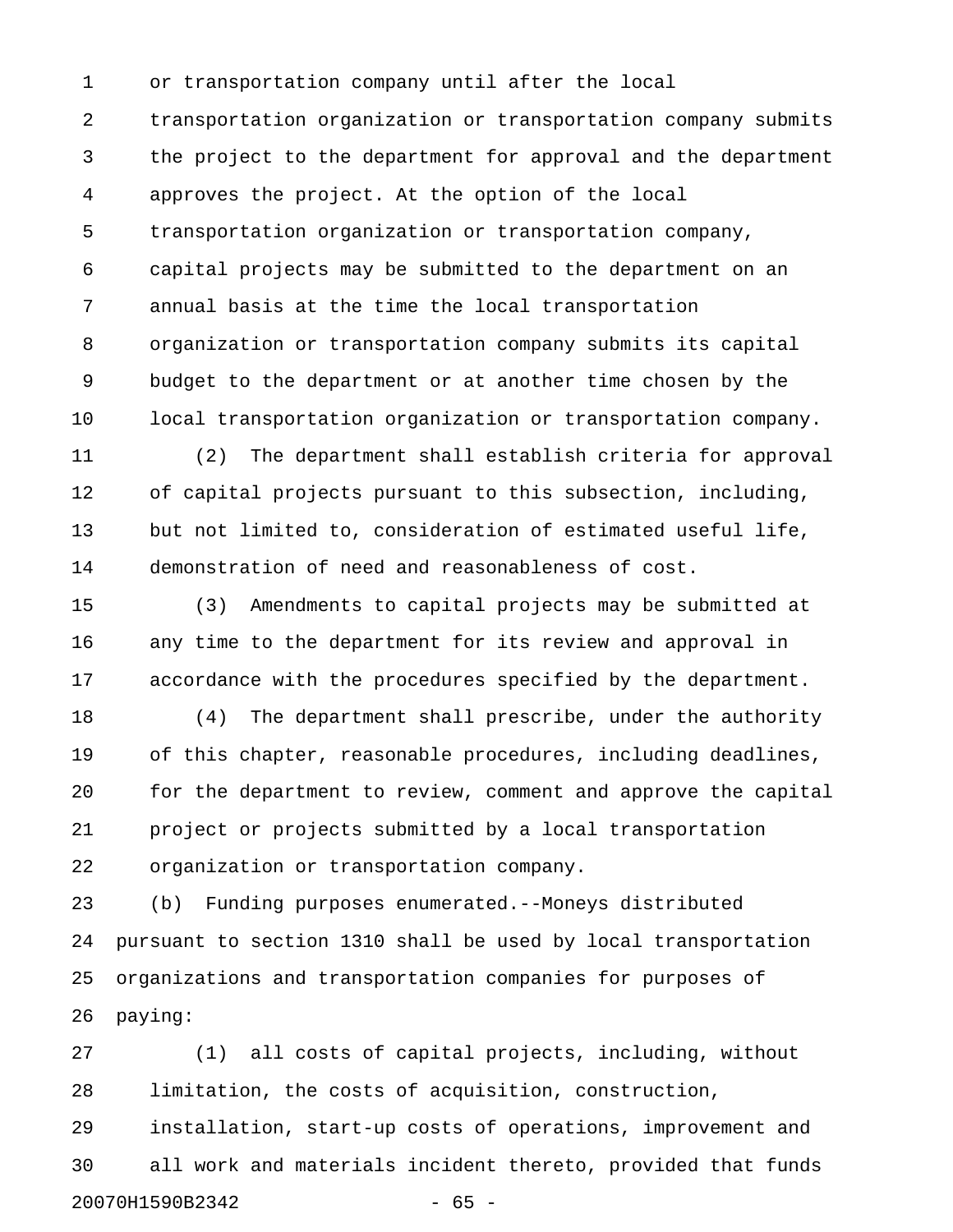1 expended for capital projects pursuant to section 1310 shall 2 be matched by local or private funding in an amount equal to 3 at least one-thirtieth of the project cost;

4 (2) debt service and the cost of issuance of bonds, 5 notes and other evidences of indebtedness which a local 6 transportation organization or transportation company is 7 permitted to issue under any law of this Commonwealth; and

8 (3) to the extent permitted by this section, asset 9 maintenance costs. Community transportation programs shall 10 use moneys distributed pursuant to this section only for 11 purposes enumerated in section 1312 (relating to community 12 transportation programs).

13 (c) Certain capital projects.--Notwithstanding any other 14 provision of law, each local transportation organization or 15 transportation company receiving moneys pursuant to section 1310 16 may use such moneys, in the discretion of such local 17 transportation organization or transportation company, to fund 18 all or a portion of capital projects listed in the program 19 prepared pursuant to section 2002(a)(13) of the act of April 9, 20 1929 (P.L.177, No.175), known as The Administrative Code of 21 1929.

22 (d) Management of funds.--

23 (1) Each local transportation organization or 24 transportation company receiving moneys pursuant to sections 25 1310 and 1310.1 (relating to supplemental public 26 transportation assistance funding) shall hold such moneys in 27 an account separate from other funds of the local 28 transportation organization or transportation company and 29 shall invest such moneys until such funds are used in 30 accordance with this section, with such funds being invested 20070H1590B2342 - 66 -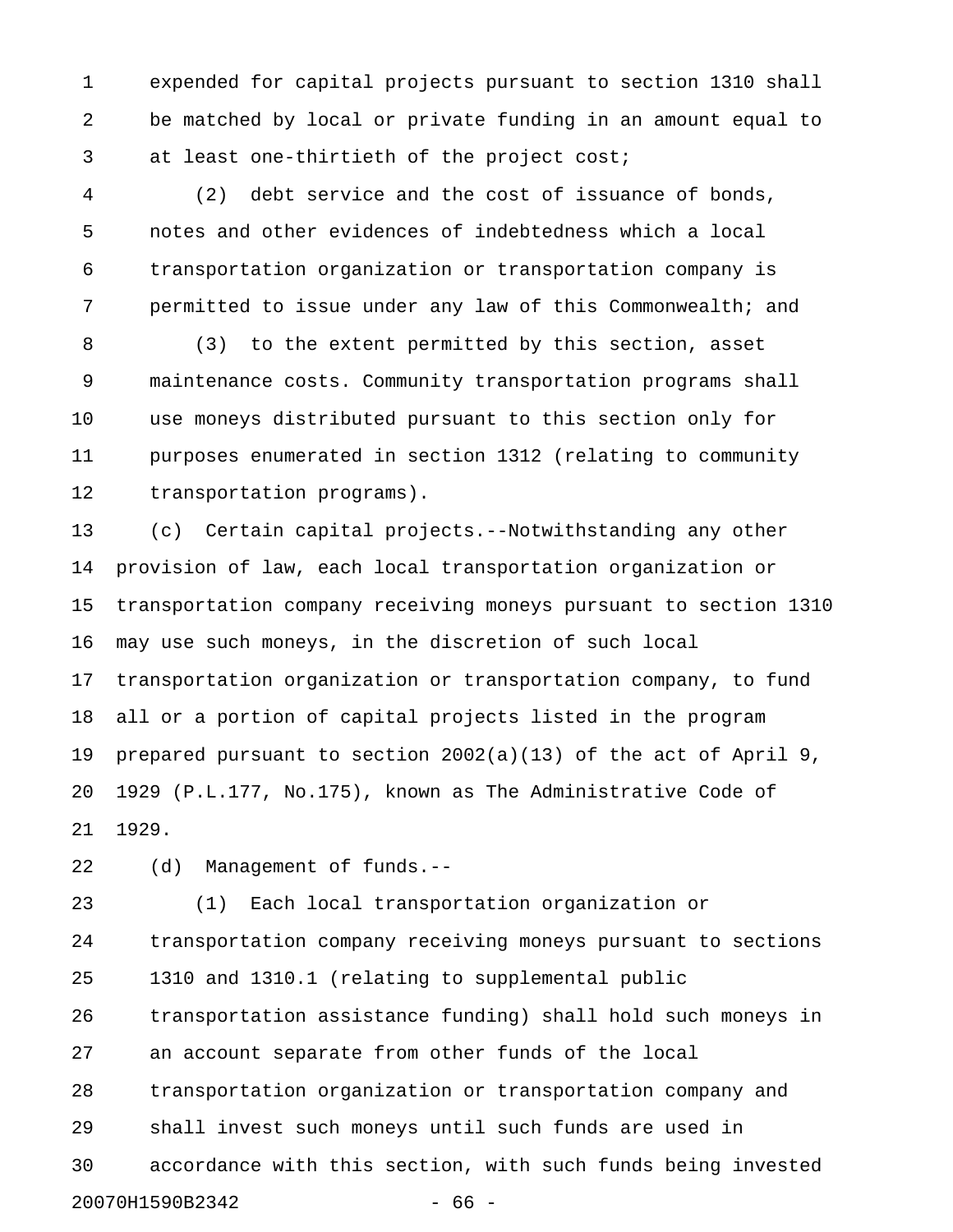1 in accordance with the limits on investment of the local 2 transportation organization or transportation company. 3 Notwithstanding any other provisions of this chapter, any 4 interest earned shall be used for capital projects and asset 5 maintenance costs during any period as determined by the 6 local transportation organization or transportation company.

7 (2) All moneys distributed pursuant to section 1310 and 8 utilized for asset maintenance under subsection (e) shall be 9 matched by local or private funding in an amount equal to at 10 least 1/30 of the amount expended for such purposes, except 11 that, in the case of Class 3 and 4 transit entities, no 12 matching funds shall be required if the department shall have 13 received from the local governmental funding source which 14 would otherwise provide the matching funds a certification 15 that compliance with the matching requirement would create an 16 undue financial burden upon the local governmental funding 17 source such that a curtailment of government services 18 endangering public health and safety would ensue.

19 (3) All moneys distributed pursuant to section 1310.1 20 and utilized under this section shall be matched by local or 21 private funding in an amount equal to at least 1/30 of the 22 amount expended for such purposes, except that, in the case 23 of Class 3 and 4 transit entities, no funds utilized for 24 asset maintenance under subsection (e) shall require a local 25 match if the department shall have received from the local 26 governmental funding source which would otherwise provide the 27 matching funds a certification that compliance with the 28 matching requirement would create an undue financial burden 29 upon the local governmental funding source such that a 30 curtailment of government services endangering public health 20070H1590B2342 - 67 -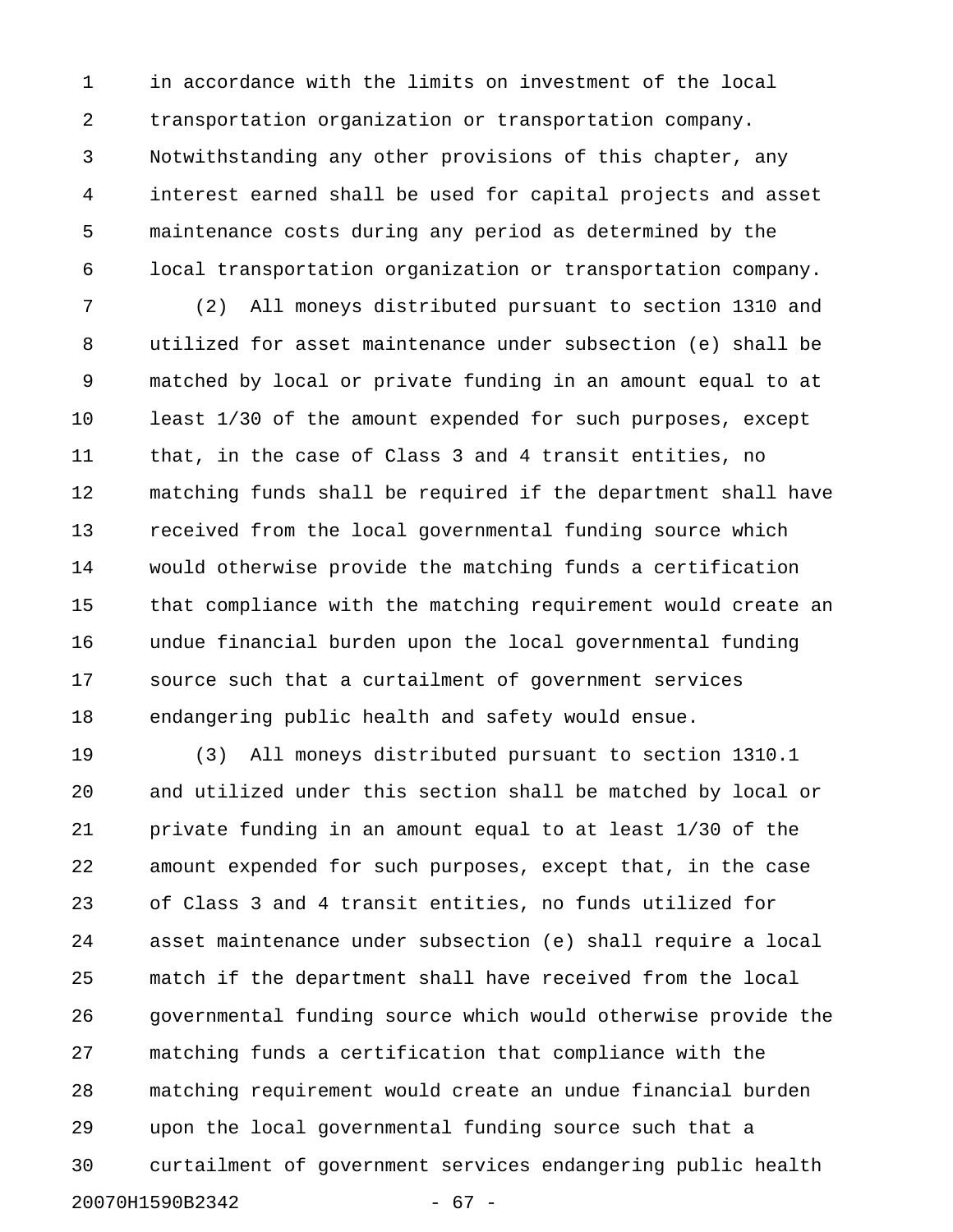1 and safety would ensue.

2 (e) Asset maintenance.--

3 (1) Each local transportation organization or 4 transportation company may expend moneys distributed pursuant 5 to sections 1310 and 1310.1 shares to fund asset maintenance 6 costs as provided in this subsection.

7 (2) Moneys distributed pursuant to sections 1310 and 8 1310.1 may only be used to fund asset maintenance costs 9 incurred during the fiscal year in which such moneys are 10 allocated. Thereafter, such funds may only be used to fund 11 capital projects.

12 (3) On or before March 1 of each year, the department 13 shall certify to each local transportation organization or 14 transportation company the amount of capital project, asset 15 maintenance, base supplemental assistance and other program 16 funds which the department estimates each local 17 transportation organization or transportation company will be 18 entitled to receive during the ensuing fiscal year. Each 19 local transportation organization or transportation company 20 may expend moneys distributed pursuant to sections 1310 and 21 1310.1 shares to fund asset maintenance costs up to the 22 following maximum percentages of the estimate from the 23 department, including accrued interest, the amount received 24 during the prior fiscal year or the amount actually received 25 in the current fiscal year, whichever is greater:

26 (i) Class 1 transit entities may utilize for asset 27 maintenance costs up to a maximum of 30% of the funds 28 received pursuant to sections 1310 and 1310.1 shares. 29 (ii) Class 2 and 3 transit entities may utilize for

30 asset maintenance costs up to a maximum of 50% of the 20070H1590B2342 - 68 -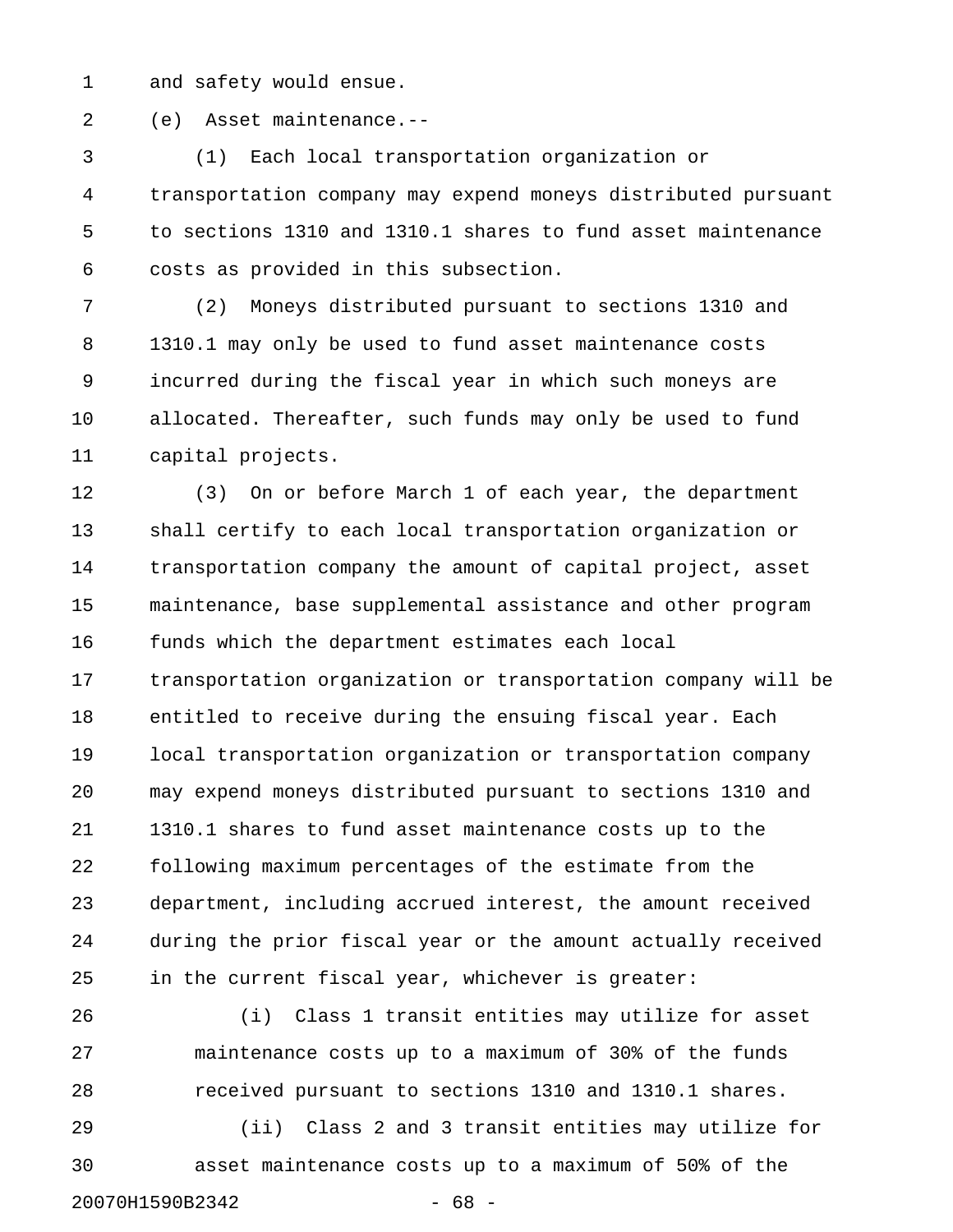1 funds received pursuant to sections 1310 and 1310.1.

2 (iii) (Deleted by amendment).

3 (iv) Class 4 transit entities may utilize for asset 4 maintenance costs up to a maximum of 50% of the funds 5 received pursuant to sections 1310 and 1310.1.

6 (f) Eligible projects.--Notwithstanding any other provision 7 of this chapter, moneys provided under section 1310 to community 8 transportation programs may be expended only in accordance with 9 section 1312 and only to fund all or a portion of eligible 10 projects of such entities as enumerated in section 1312. 11 (g) Matching funds.--The moneys provided to local 12 transportation organizations, transportation companies or 13 community transportation programs pursuant to section 1310 may 14 be used as matching funds to obtain Federal aid for capital 15 projects.

16 (h) Use by department.--Funds appropriated to the department 17 pursuant to section 1310(b)(2) and (4) may be utilized by the 18 department for the purposes provided in either of such 19 paragraphs.

20 (i) Accounting.--Within 120 days after the end of each 21 fiscal year for capital programs established by the local 22 transportation organization or transportation company pursuant 23 to section 1310(e), each local transportation organization and 24 transportation company receiving moneys pursuant to sections 25 1310 and 1310.1 shares shall transmit to the department an 26 accounting of all funds received pursuant to sections 1310 and 27 1310.1 shares in that fiscal year. The accounting shall be in a 28 form prescribed by the department and shall include a listing of 29 all expenditures on a project by project basis and the status of 30 all unspent funds. The local transportation organization or 20070H1590B2342 - 69 -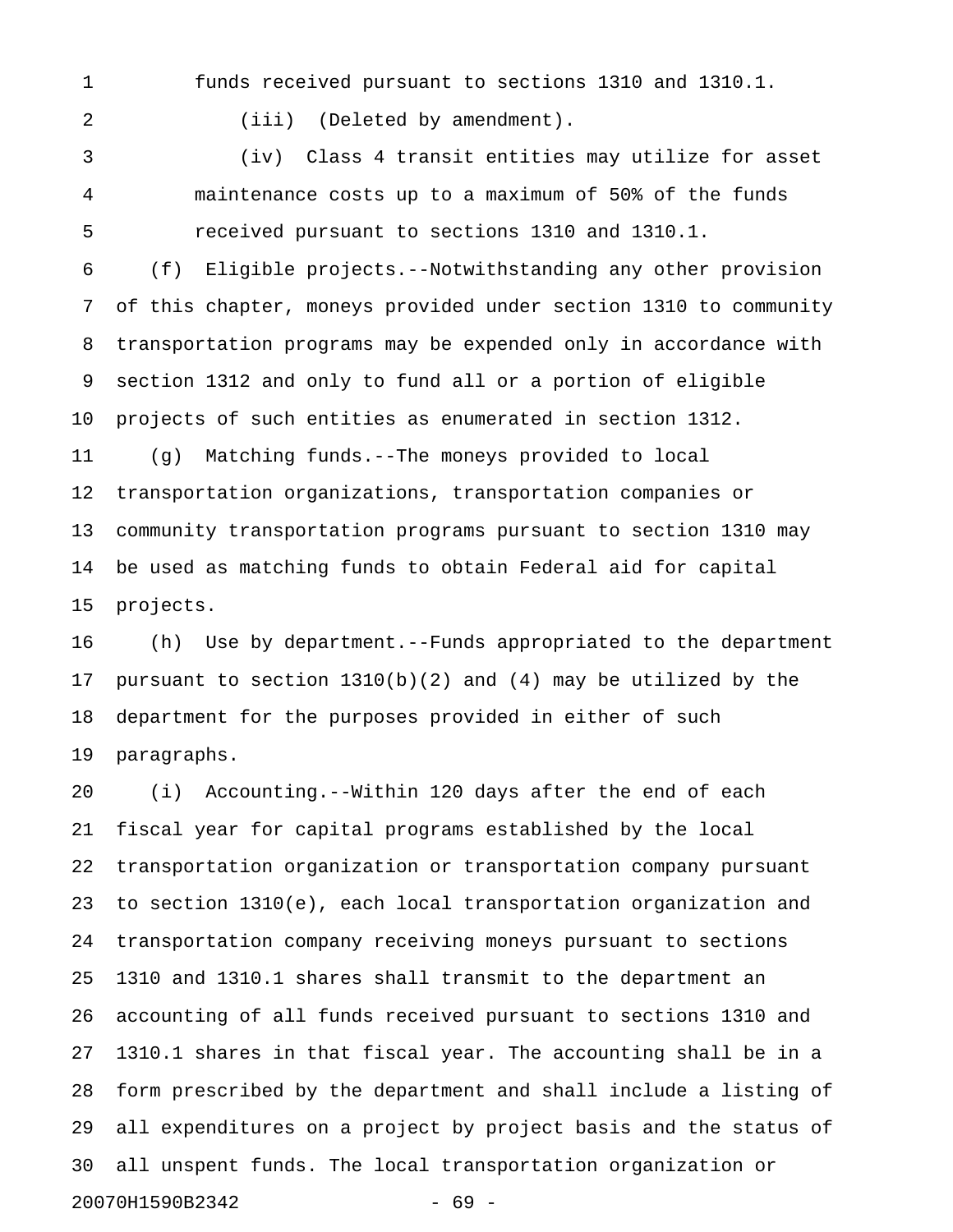1 transportation company shall grant access to the department or 2 its duly authorized representatives to any and all records 3 pertaining to funds received pursuant to sections 1310 and 4 1310.1 shares.

5 (j) Limit on certain amounts expended.--Notwithstanding any 6 law to the contrary and except as provided in subsection (a) for 7 Class 4 transit entities, local transportation organizations and 8 transportation companies are authorized to expend moneys 9 distributed pursuant to sections 1310 and 1310.1 shares for 10 asset maintenance costs in an amount not to exceed the greater 11 of:

12 (1) the maximum amount of asset maintenance expenditures 13 which could have been approved by the department for 14 expenditure by that local transportation organization or 15 transportation company for the 1991-1992 fiscal year pursuant 16 to section 17(a) of the act of August 5, 1991 (P.L.238, 17 No.26), entitled "An act amending Titles 74 (Transportation) 18 and 75 (Vehicles) of the Pennsylvania Consolidated Statutes, 19 codifying provisions relating to public transportation; 20 imposing certain fees and taxes; further providing for 21 certain Pennsylvania Turnpike projects; defining 'farm 22 equipment'; further providing for the responsibilities of 23 vehicle transferees, for exemptions from registration and 24 certificates of title and for the use of dealer plates, 25 multipurpose dealer plates and farm equipment plates; further 26 providing for funeral processions; further providing for a 27 restricted receipts fund and for registration for snowmobiles 28 and ATV's; establishing the Snowmobile Trail Advisory 29 Committee; further providing for the highway maintenance and 30 construction tax; and making repeals," based upon a 20070H1590B2342 - 70 -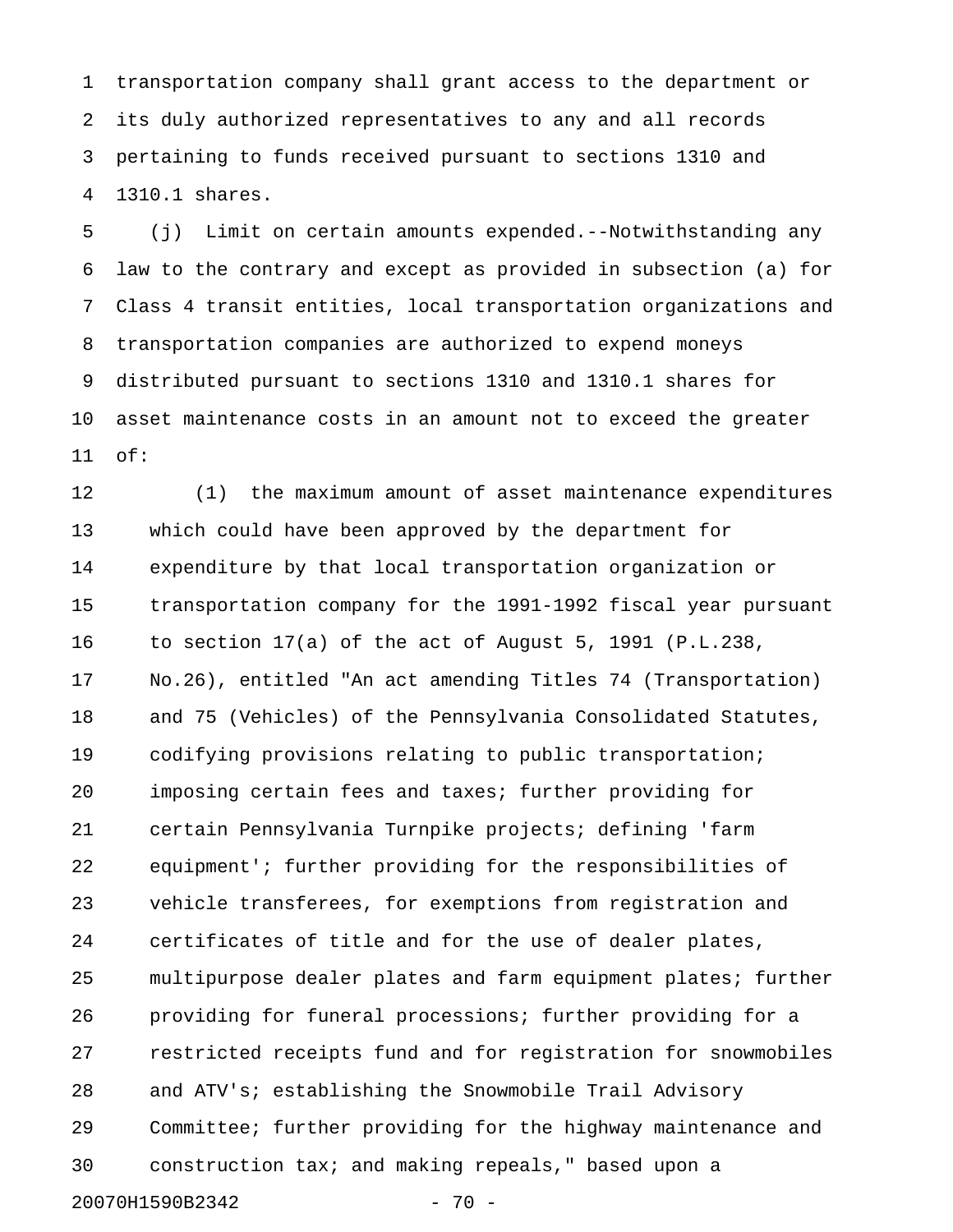1 projection of \$200,000,000 in total dedicated capital 2 assistance funds plus estimated amounts of supplemental 3 public transportation assistance funding available for 4 distribution pursuant to section 1310.1 in that fiscal year, 5 which estimate shall not be less than \$75,000,000 in any 6 fiscal year; or

7 (2) the amount permitted to be expended for such 8 purposes under subsection (e).

9 § 1312. Community transportation programs.

10 (a) Grants from lottery fund.--All counties except counties 11 of the first and second class shall be entitled to grants from 12 the State Lottery Fund for the purpose of adding, replacing, 13 upgrading and overhauling equipment and purchasing, constructing 14 or renovating facilities to serve as office and maintenance 15 sites for the provision of reduced fare demand-response service. 16 Equipment that may be purchased shall include, but shall not be 17 limited to, vehicles, vehicle rehabilitation, major drivetrain 18 components, communication equipment, computer equipment and 19 software and office equipment and furnishings. The amount 20 entitled to all counties and to be granted by the department 21 shall not exceed \$2,300,000. The department may require the 22 counties to coordinate the acquisition of equipment through a 23 Statewide purchase program should the department find such a 24 program to be cost efficient.

25 (b) Procedure.--

26 (1) The department is hereby authorized to make grants 27 to all counties, except those of the first and second class, 28 or to entities designated by such counties to coordinate 29 services under this section in such county, for the purpose 30 of adding, replacing, upgrading and overhauling equipment for 20070H1590B2342 - 71 -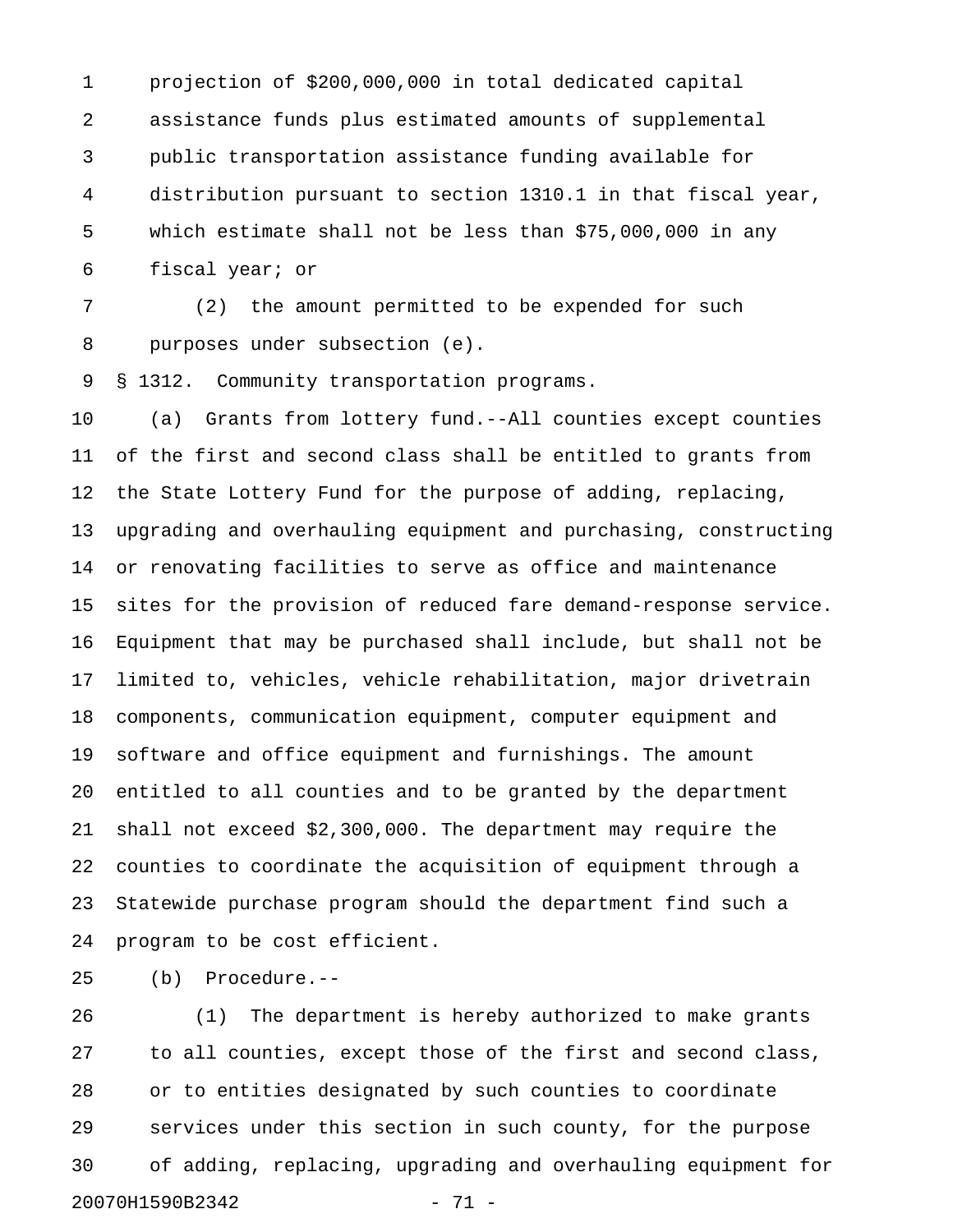1 the provision of shared-ride transit services responsive to 2 and accessible by the general public as well as the elderly 3 and disabled. If sufficient funds remain after all department 4 approvals for such equipment projects have been fully funded, 5 the department is hereby authorized to make grants for the 6 purchase, construction or renovation of facilities to serve 7 as office and maintenance sites for the provision of shared-8 ride transit services responsive to and accessible by the 9 general public as well as the elderly and disabled. Equipment 10 that may be purchased shall include, but shall not be limited 11 to, vehicles, vehicle rehabilitation, major drivetrain 12 components, communication equipment, computer equipment and 13 software and office equipment and furnishings.

14 (2) Counties other than counties of the first and second 15 class may obtain grants pursuant to this subsection by filing 16 with the department an application in a form prescribed by 17 it. The department shall require with such application a 18 transportation plan plus such other information as the 19 department may require.

20 (3) The applicant shall certify that all efforts 21 possible have been made to coordinate local service for the 22 elderly and disabled and the services to be offered with 23 these capital assets do not duplicate existing fixed route 24 services, as provided under the act of February 11, 1976 25 (P.L.14, No.10), known as the Pennsylvania Rural and 26 Intercity Common Carrier Surface Transportation Assistance 27 Act, and under other provisions of this part. The applicant 28 shall solicit comments from the local public body fixed route 29 provider and include any such comments as part of the 30 application.

20070H1590B2342 - 72 -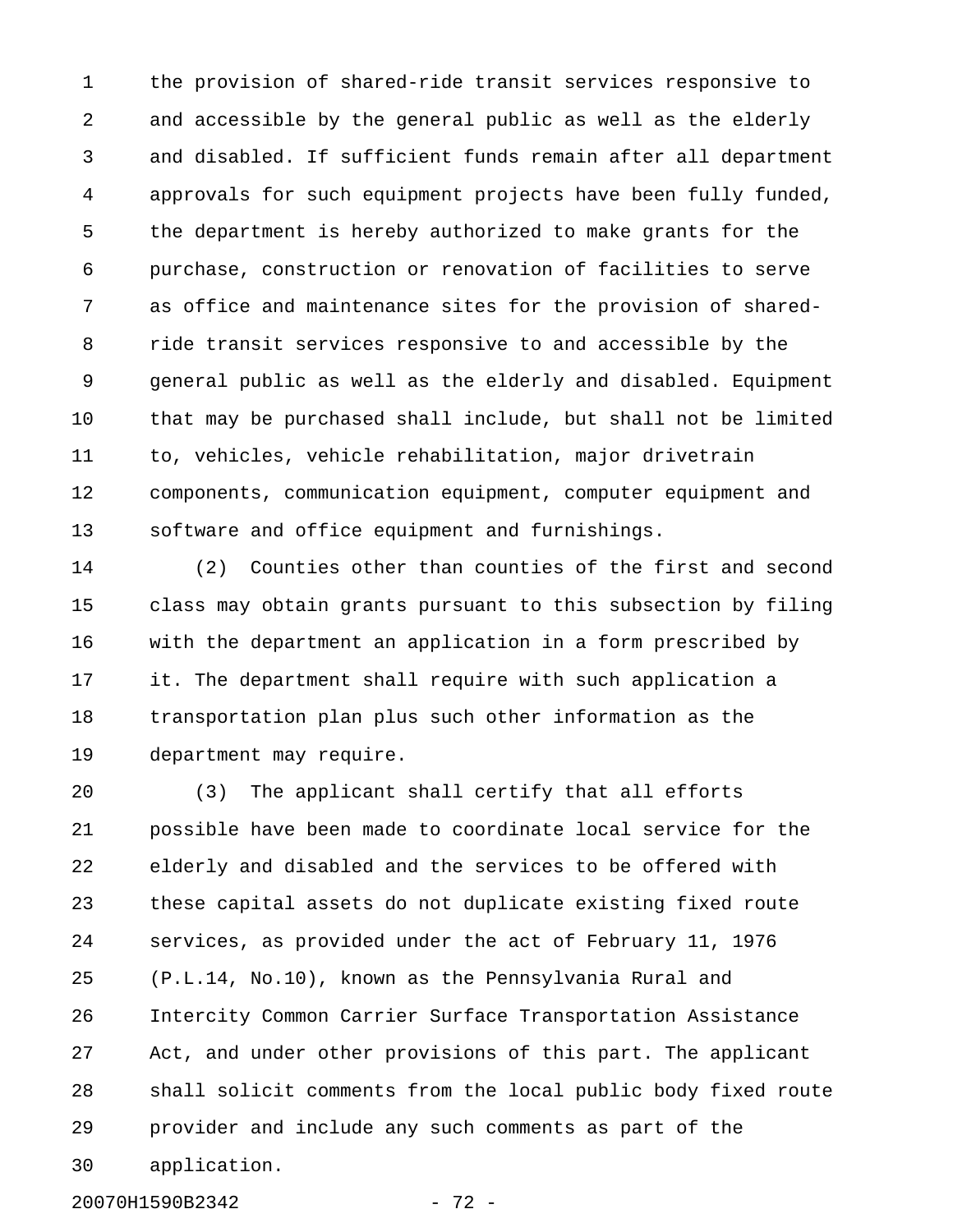1 (4) All purchases pursuant to this subsection shall be 2 made in accordance with bidding procedures established under 3 the act of May 2, 1945 (P.L.382, No.164), known as the 4 Municipality Authorities Act of 1945, or the act of August 9, 5 1955 (P.L.323, No.130), known as The County Code, whichever 6 is applicable.

7 (c) Availability of funds.--Funds not expended under this 8 section in the fiscal year in which they were made available 9 shall not lapse and shall be available for use pursuant to this 10 section in the next succeeding fiscal years.

11 § 1313. Additional programs.

12 (a) Projects and programs enumerated.--The department is 13 hereby authorized to incur costs directly or to make grants, 14 undertake and provide financial support:

15 (1) To new rural transportation systems for the purpose 16 of funding capital, asset maintenance and operating costs of 17 new rural transportation systems. New rural transportation 18 systems may obtain grants under this section by filing for 19 each fiscal year with the department an application in a form 20 prescribed by it. The department shall require with the 21 application a transportation plan plus such other information 22 as the department may require to establish to the 23 satisfaction of the department that the new rural 24 transportation system is deserving of a grant under this 25 section.

26 (2) For the purpose of funding studies, analysis, 27 planning and development of programs for public 28 transportation assistance, services and facilities.

29 (3) To incur costs directly or to make grants for 30 department-initiated programs.

20070H1590B2342 - 73 -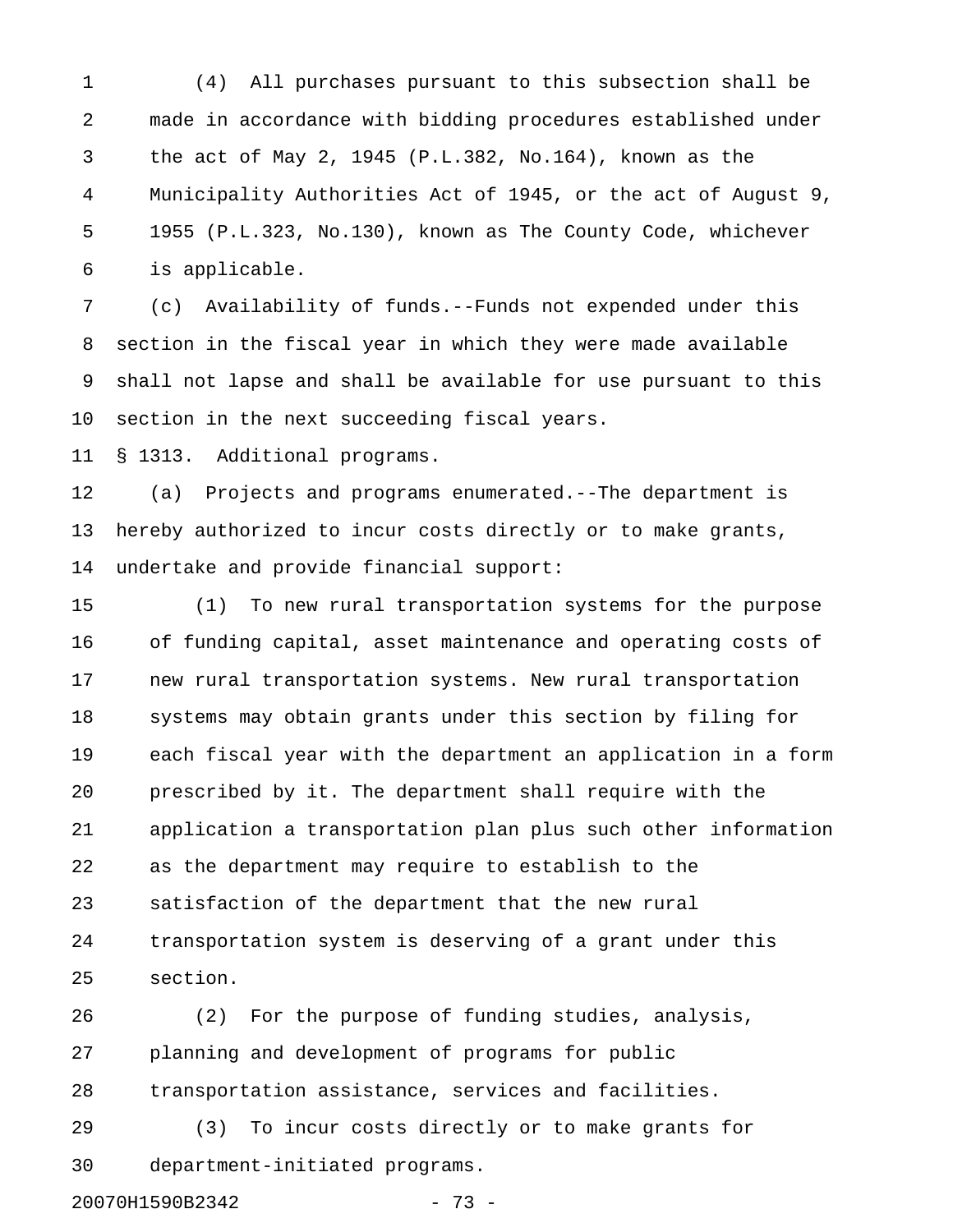1 (4) To make grants to Class 4 transit entities for the 2 significant expansion of services by such entities from funds 3 remaining in the development, planning and rural expansion 4 share after all grants have been made for the fiscal year 5 pursuant to paragraphs (1) and (2). Grants from the 6 development, planning and rural expansion share shall be used 7 by the Class 4 transit entity for the construction, 8 acquisition, capital projects, asset maintenance and 9 operating costs of the expansion of such entity. Class 4 10 transit entities may obtain grants by filing for each fiscal 11 year with the department an application in a form prescribed 12 by it. The department shall require with the application a 13 transportation plan plus such other information as the 14 department may require to establish to the satisfaction of 15 the department that the Class 4 transit entity is deserving 16 of a grant under this section.

17 (b) Availability of funds.--Funds not expended under this 18 section in the fiscal year in which they were made available 19 shall not lapse and shall be available for use pursuant to this 20 section in the next succeeding fiscal years.

21 § 1315. Public transportation grants management accountability. 22 (a) Performance audits.--All classes of transit entities 23 shall complete periodic management performance audits which 24 shall encompass all public transportation programs and services 25 financed in whole or in part by grants provided by the 26 department as follows:

27 (1) The department shall establish criteria to be 28 included in a performance audit performed pursuant to this 29 section. The criteria shall be published in the Pennsylvania 30 Bulletin. Separate criteria may be established for each class 20070H1590B2342 - 74 -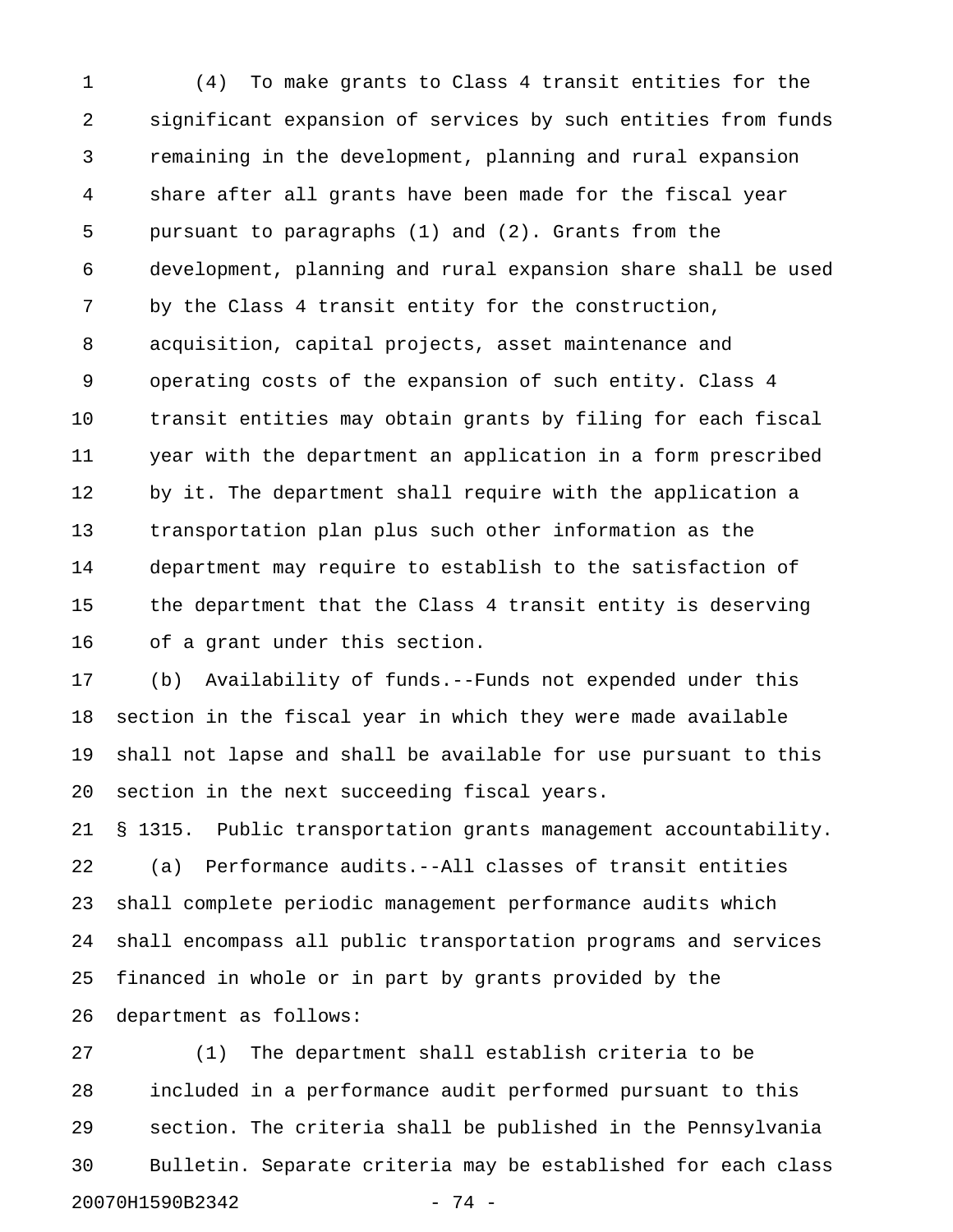1 of transit entity.

2 (2) Management performance audits shall be completed 3 within ten months of their initiation and shall be performed 4 as follows:

5 (i) Class 1 transit entities shall begin the initial 6 management performance audit required pursuant to this 7 section no later than July 1, 1999, or, with the written 8 approval of the department, within five years of the 9 completion of the most recent performance audit. 10 Thereafter, Class 1 transit entities shall complete a 11 management performance audit at least once every five 12 years.

13 (ii) Class 2 transit entities shall begin the 14 initial management performance audit required by this 15 section no later than July 1, 2000, or, with the written 16 approval of the department, within five years of the most 17 recent performance audit. The department may extend the 18 initiation date for a period of up to five years. 19 Thereafter, Class 1 transit entities shall complete a 20 management performance audit at least once every five 21 years.

22 (iii) Class 3 transit entities in urbanized areas 23 with a population of 200,000 or greater shall begin the 24 initial management performance audit required by this 25 section no later than July 1, 2001. Class 3 transit 26 entities in urbanized areas with a population of less 27 than 200,000 shall begin the first management performance 28 audit required by this section no later than July 1, 29 2002. Thereafter, Class 3 transit entities shall perform 30 a management performance audit at least once every seven 20070H1590B2342 - 75 -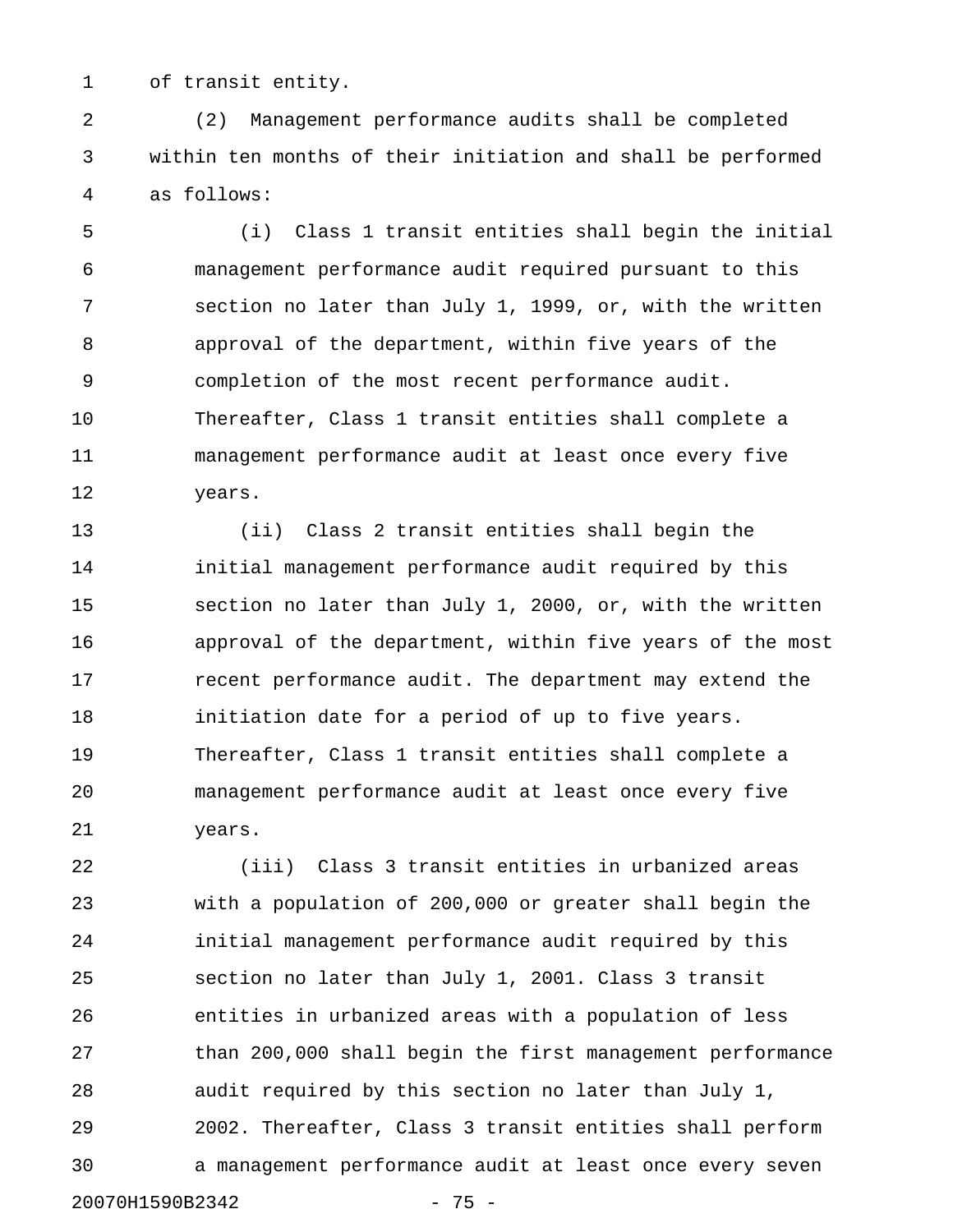1 years.

2 (iv) Class 4 transit entities shall begin the first 3 initial management performance audit required by this 4 section no later than July 1, 2002. Thereafter, Class 4 5 transit entities shall perform a management performance 6 audit at least once every ten years. The department shall 7 perform management performance audits for Class 4 8 entities through qualified independent contractors unless 9 written notice is provided to the department by the Class 10 4 transit entity that the transit entity wishes to 11 perform its own audit. The notice shall be provided no 12 later than one year prior to the initiation date of the 13 next scheduled audit.

14 (3) Class 1, 2 and 3 transit entities shall bear all 15 costs of performing management performance audits pursuant to 16 this section. The cost of such management performance audits 17 for Class 4 transit entities shall be paid by the department 18 from funds made available under section 1310(d) (relating to 19 distribution of funding).

20 (4) For Class 1, 2 and 3 transit entities, the 21 management performance audit shall be conducted by a 22 qualified independent auditor selected by competitive 23 procurement. Procurement documents shall specify the scope of 24 the audit, comply with department criteria and be submitted 25 to the department for written approval prior to procurement. 26 (b) Submission of audit report; transit entity response.--

27 (1) Upon receipt of a final audit report from the 28 auditor or, in the case of Class 4 transit entities, from the 29 department, each transit entity shall prepare an action plan 30 addressing the findings and recommendations of the audit 20070H1590B2342 - 76 -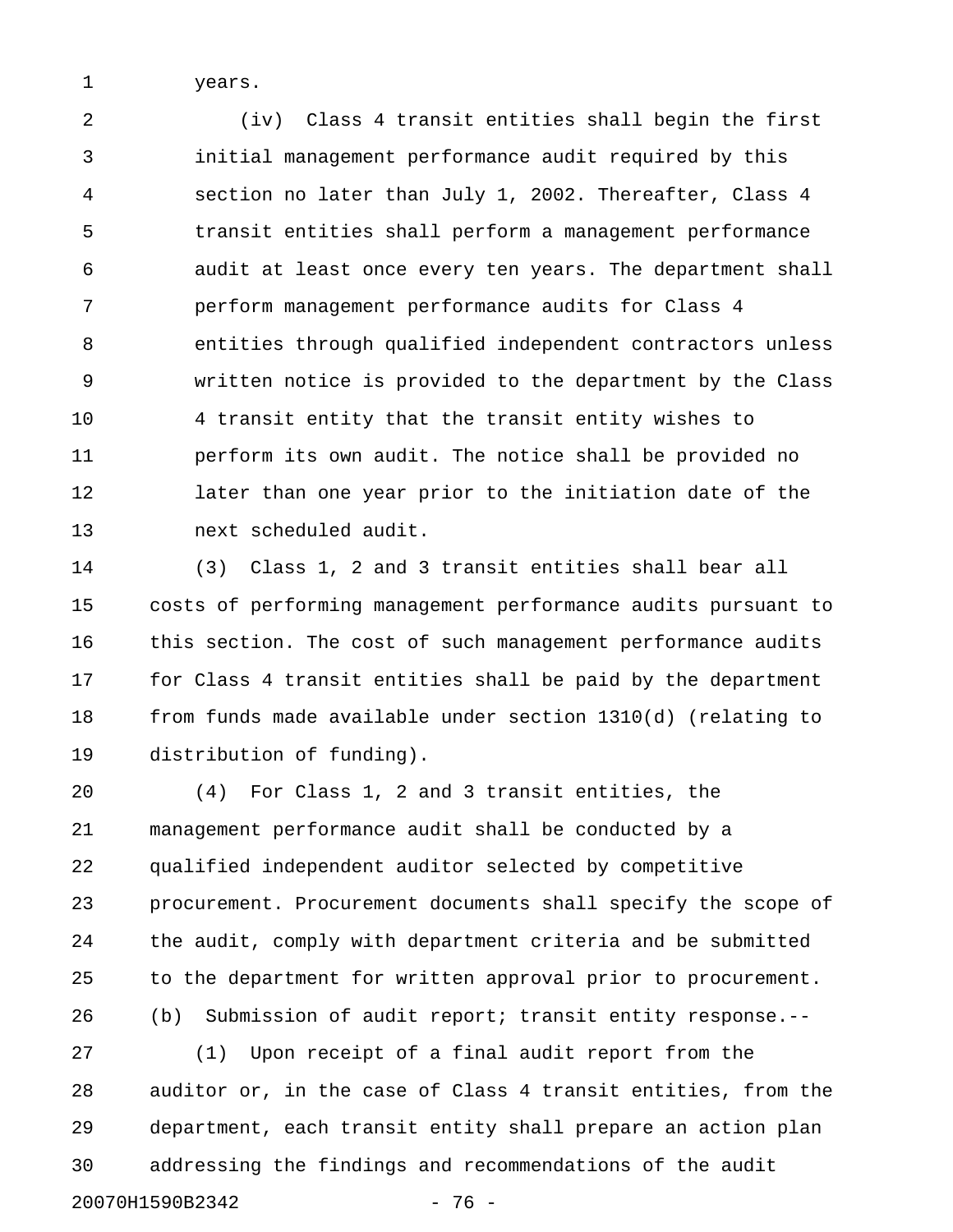1 report. The action plan shall be completed and approved by 2 the transit entity's governing body within two months of 3 receipt of the final audit report. The transit entity shall 4 implement its action plan in accordance with the time frames 5 specified in the plan.

6 (2) Upon approval of the action plan by the entity's 7 governing body, the transit entity shall submit the plan and 8 the auditor's report to the department. Class 1 and 2 transit 9 entities shall also submit their action plans to the 10 Legislative Budget and Finance Committee, the chairman and 11 minority chairman of the Transportation Committee of the 12 Senate and the chairman and minority chairman of the 13 Transportation Committee of the House of Representatives. 14 (c) Customer satisfaction surveys.--Customer satisfaction 15 surveys shall be conducted as follows:

16 (1) All Class 1 and 2 entities shall conduct customer 17 satisfaction surveys at least once every two years. Class 3 18 and 4 transit entities shall conduct customer satisfaction 19 surveys at least once every three years. An initial customer 20 satisfaction survey for each transit entity shall be 21 completed and submitted to the department no later than 22 December 31, 1998.

23 (2) The department shall provide guidelines regarding 24 the scope of the surveys and suggested questions which may be 25 included in the surveys.

26 (3) Upon completion of the survey, the transit entity 27 shall submit a report to the department containing survey 28 methodology, survey results, relevant trends in the level of 29 customer satisfaction and actions taken or planned to improve 30 customer satisfaction.

20070H1590B2342 - 77 -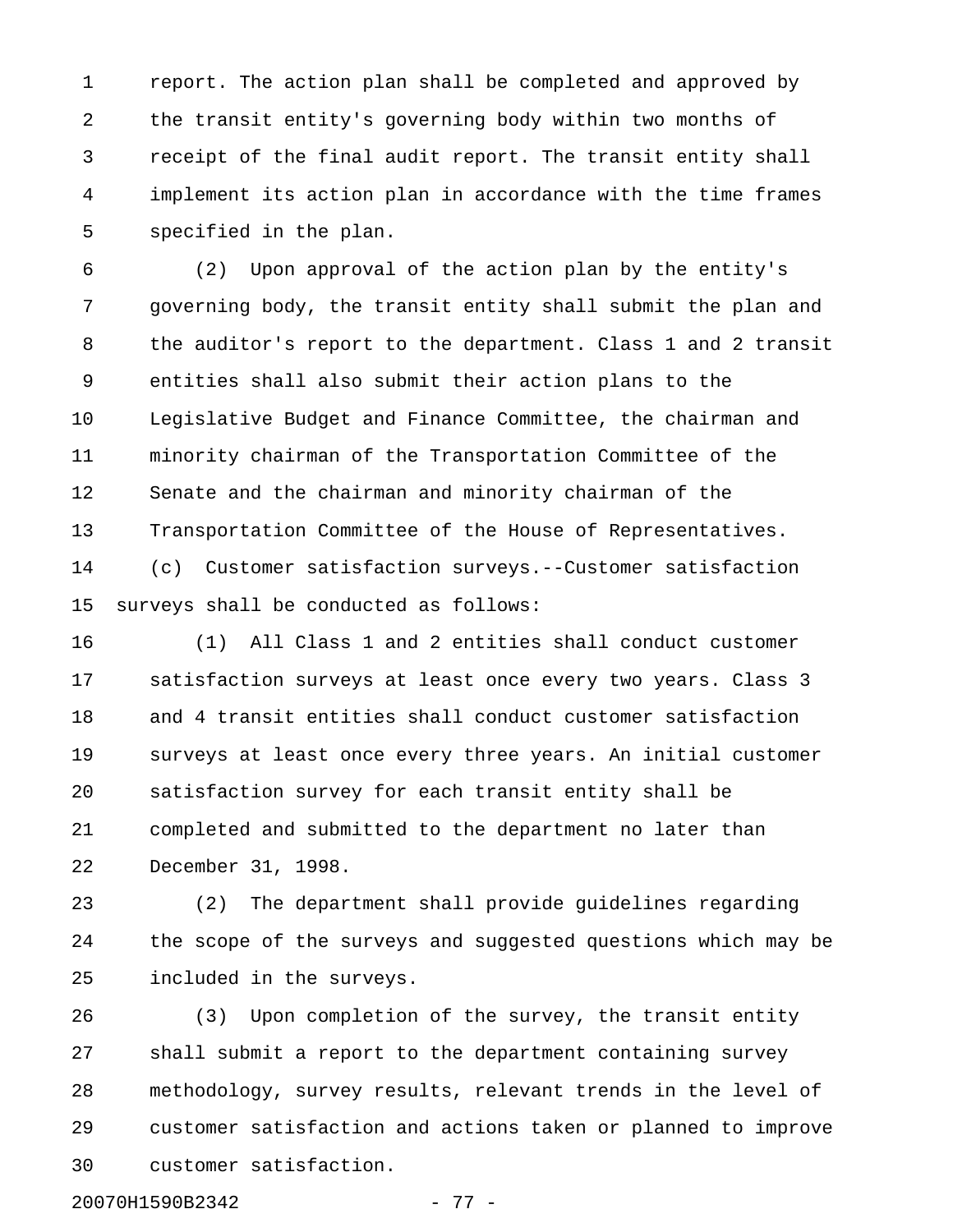1 (d) Suspension of grant funds.--The department may suspend 2 eligibility for grants under section 1303 (relating to annual 3 appropriation and computation of subsidy) for any transit entity 4 which fails to comply with any of the provisions of this 5 section.

6 (e) Restoration or continuation of funding.--The department 7 shall continue eligibility of a transit entity for grants under 8 section 1303 if the entity has initiated its audit or survey in 9 a timely manner and the delay in completion of the audit or 10 survey is not the fault of the transit entity. The department 11 shall restore eligibility of a suspended transit entity at such 12 time as the audit or survey is completed in accordance with the 13 requirements of this section.

14 (f) Cost reduction and productivity improvement.--As part of 15 its annual application for funding under section 1303, Class 1, 16 2, 3 and 4 transit entities shall include a report outlining 17 initiatives it has undertaken to reduce costs and improve 18 productivity.]

| 19 | Section 2. Title 74 is amended by adding chapters to read: |                        |  |  |
|----|------------------------------------------------------------|------------------------|--|--|
| 20 |                                                            | <del>CHAPTER 13A</del> |  |  |
| 21 |                                                            | TRANSPORTATION ISSUES  |  |  |

- $22$  Sec.
- 23 13A01. Declaration of policy.
- 24 <u>§ 13A01. Declaration of policy.</u>
- 25 The General Assembly finds and declares as follows:
- 26 (1) This Commonwealth and the nation are facing serious
- 27 transportation funding problems related to gasoline and
- 28 energy.
- 29  $(2)$  Public transportation is a major component of
- $30$  solving the problems referred to in paragraph  $(1)$ .

20070H1590B2342 - 78 -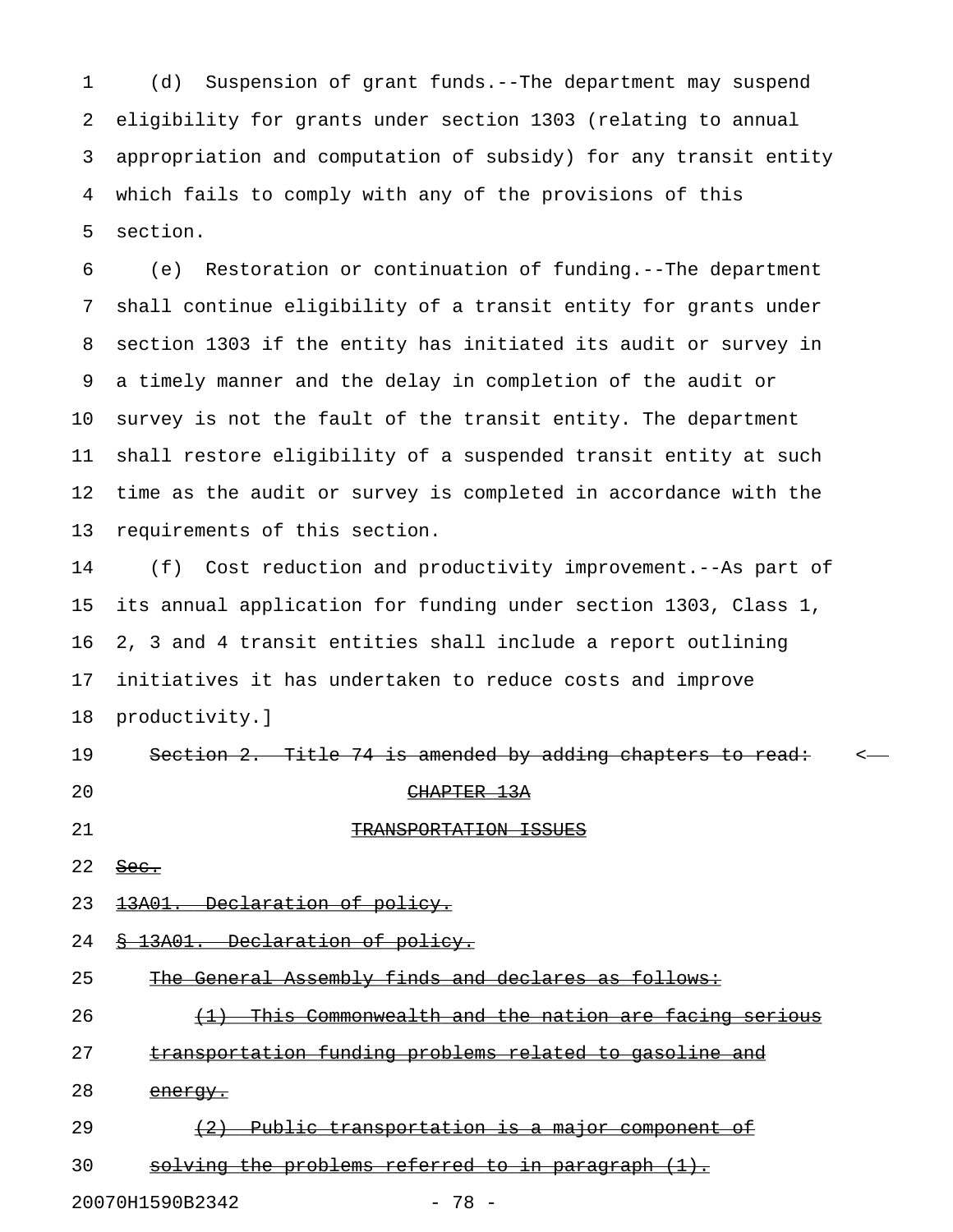| $\mathbf 1$ | (3) It is necessary to reconsider public transportation    |
|-------------|------------------------------------------------------------|
| 2           | options in this Commonwealth.                              |
| 3           | CHAPTER 15                                                 |
| 4           | SUSTAINABLE MOBILITY OPTIONS                               |
| 5           | $\frac{\text{Sec.}}{\text{Sec.}}$                          |
| 6           | 1501. Scope of chapter.                                    |
| 7           | $1502.$ (Reserved).                                        |
| 8           | 1503. Definitions.                                         |
| 9           | 1504. Program authorization.                               |
| 10          | 1505. Regulations.                                         |
| 11          | <del>1506. Fund.</del>                                     |
| 12          | 1507. Application and approval process.                    |
| 13          | 1508. Federal funding.                                     |
| 14          | 1509. Limitation on decisions, findings and regulations of |
| 15          | department.                                                |
| 16          | 1510. Program oversight and administration.                |
| 17          | 1511. Report to Governor and General Assembly.             |
| 18          | 1512. Coordination.                                        |
| 19          | <u> 1513. Operating program.</u>                           |
| 20          | 1514. Asset improvement program.                           |
| 21          | 1515. New initiatives program.                             |
| 22          | 1516. Programs of Statewide significance.                  |
| 23          | 1517. Program oversight and administration.                |
| 24          | 1518. Retroactive authority.                               |
| 25          | \$ 1501. Scope of chapter.                                 |
| 26          | This chapter relates to sustainable mobility options.      |
| 27          | $\frac{8}{8}$ 1502. (Reserved).                            |
| 28          | 8 1503. Definitions.                                       |
| 29          | The following words and phrases when used in this chapter  |
|             |                                                            |

30 shall have the meanings given to them in this section unless the

20070H1590B2342 - 79 -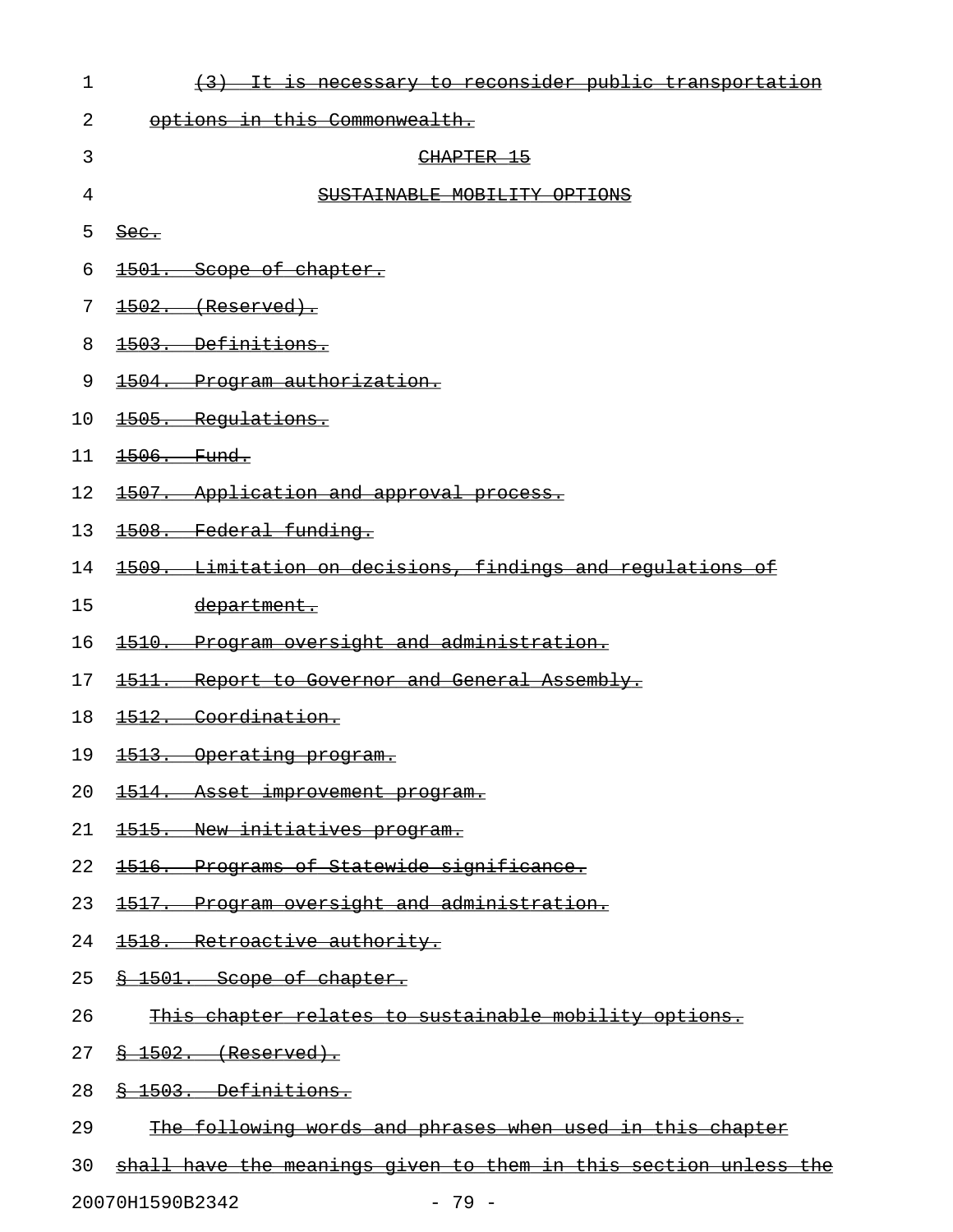| 1  | context clearly indicates otherwise:                                 |
|----|----------------------------------------------------------------------|
| 2  | "Access to jobs project." A project relating to the                  |
| 3  | development and maintenance of transportation services designed      |
| 4  | to transport welfare recipients and eligible low income              |
| 5  | individuals to and from jobs and activities related to their         |
| 6  | employment as defined under 49 U.S.C. § 5316 (relating to job        |
| 7  | access and reverse commute formula grants).                          |
| 8  | "Americans with Disabilities Act." The Americans with                |
| 9  | Disabilities Act of 1990 (Public Law 101 336, 104 Stat. 327).        |
| 10 | <u> "Asset maintenance costs." All vehicle maintenance expenses,</u> |
| 11 | nonvehicle maintenance and materials expenses and the cost of        |
| 12 | supplies used in the operation of local transportation               |
| 13 | <u>organizations and transportation companies.</u>                   |
| 14 | <u> "Award recipient." A recipient of financial assistance under</u> |
| 15 | <del>this chapter.</del>                                             |
| 16 | <u>"Capital expenditures." All costs of capital projects,</u>        |
| 17 | including, but not limited to, the costs of acquisition,             |
| 18 | construction, installation, start up of operations, improvements     |
| 19 | and all work and materials incident thereto.                         |
| 20 | <u>"Capital project."</u>                                            |
| 21 | (1) A system of public passenger transportation,                     |
| 22 | including rail transportation facilities used for public             |
| 23 | passenger transportation, which facilities may include the           |
| 24 | following:                                                           |
| 25 | <u>(i) railway, street railway, subway, elevated and</u>             |
| 26 | monorail passenger or passenger and rail rolling stock,              |
| 27 | including self propelled and gallery cars, locomotives,              |
| 28 | passenger buses and wires, poles and equipment for the               |
| 29 | electrification of any of such rails, tracks and                     |
| 30 | roadbeds, quideways, elevated structures, buildings,                 |
|    | 20070H1590B2342<br>$-80 -$                                           |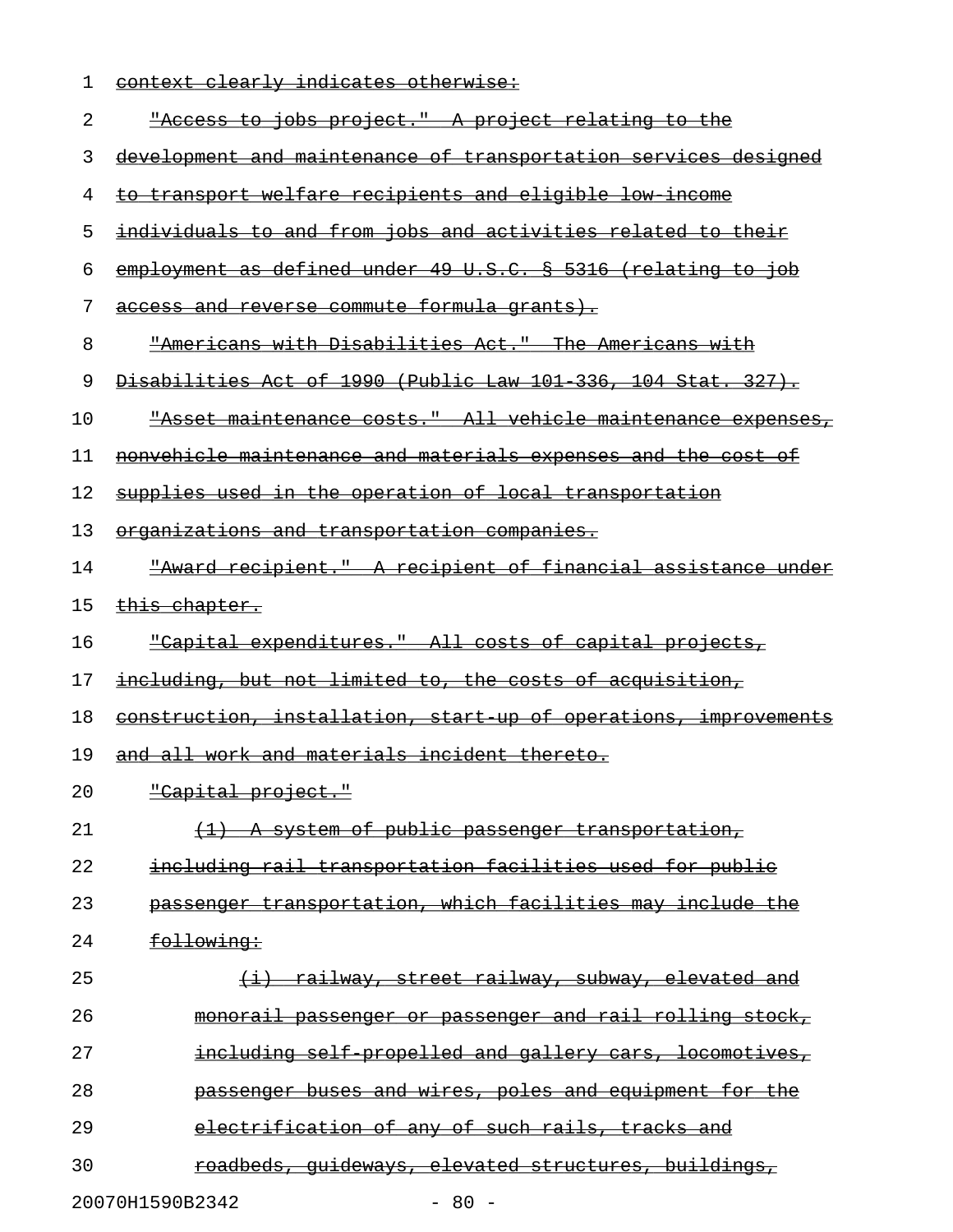| 1  | stations, terminals, docks, shelters and parking areas                                                                              |
|----|-------------------------------------------------------------------------------------------------------------------------------------|
| 2  | for use in connection with the rail transportation                                                                                  |
| 3  | systems, interconnecting lines and tunnels to provide                                                                               |
| 4  | passenger or passenger and rail service connections                                                                                 |
| 5  | between transportation systems, transportation routes,                                                                              |
| 6  | corridors and rights of way therefor, but not for public                                                                            |
| 7  | highways;                                                                                                                           |
| 8  | (ii) signal and communication systems necessary or                                                                                  |
| 9  | desirable for the construction, operation or improvement                                                                            |
| 10 | of a public passenger system; or                                                                                                    |
| 11 | (iii) any improvement or overhaul of any vehicle                                                                                    |
| 12 | equipment or furnishings of any of the items specified                                                                              |
| 13 | under subparagraphs $(i)$ and $(ii)$ or any part or                                                                                 |
| 14 | fractional and undivided co ownership or leasehold                                                                                  |
| 15 | interest in any one or combination of any of the items                                                                              |
| 16 | specified under subparagraphs (i) and (ii) that may be                                                                              |
| 17 | designated as a capital project by the Secretary of                                                                                 |
| 18 | <del>Transportation.</del>                                                                                                          |
| 19 | (2) The term shall include the acquisition of land                                                                                  |
| 20 | necessary for the construction of a new project and debt                                                                            |
| 21 | <del>issuance of bond</del><br><del>cost of</del><br><del>and the</del><br><del>and -</del><br><del>other</del><br><del>notes</del> |
| 22 | <u>evidences of indebtedness which a local transportation</u>                                                                       |
| 23 | <del>organization or transportation company is permitted to issue</del>                                                             |
| 24 | <del>under anv law of this Commonwealth.</del>                                                                                      |
| 25 | <u> "Commonwealth capital bonds." Evidence of debt incurred</u><br>-b∻                                                              |
| 26 | <del>of Februarv</del><br><u>the Commonwealth under the </u><br>-1999<br><del>-act</del><br>-9 -                                    |
| 27 | <del>known as the Capital Facilities Debt Enabling Act.</del>                                                                       |
| 28 | <u> "Community transportation service" or "shared ride service."</u>                                                                |
| 29 | <del>transportation that</del><br><del>is available</del><br><del>demand</del><br><del>door</del>                                   |
| 30 | <u>general public on a nonexclusive basis, operates on a nonfixed</u>                                                               |
|    |                                                                                                                                     |

20070H1590B2342 - 81 -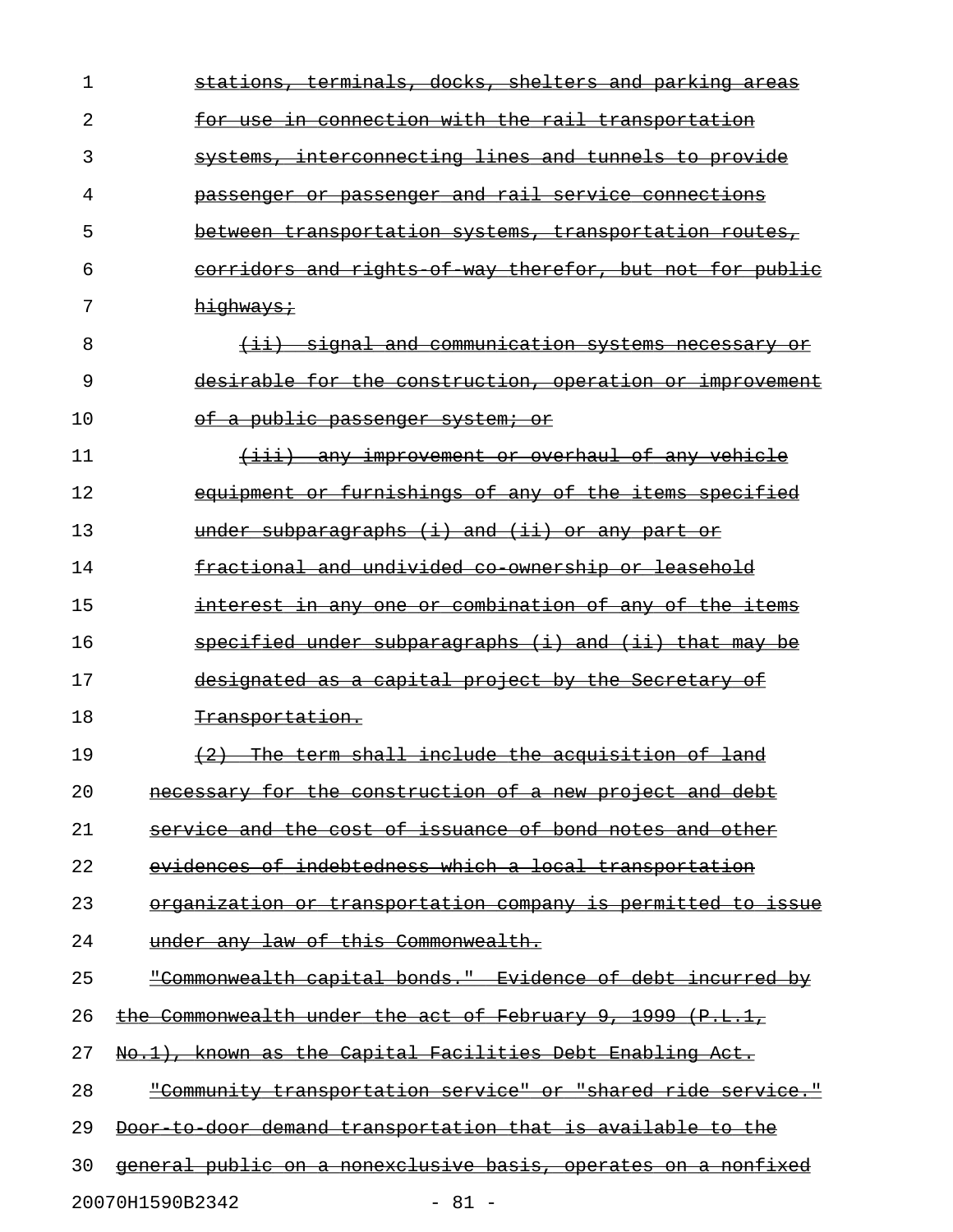| 1  | route basis and charges a fare to all riders. The term does not         |
|----|-------------------------------------------------------------------------|
| 2  | include exclusive ride taxi service, charter and sightseeing            |
| 3  | service, nonpublic transportation, school bus and limousine             |
| 4  | service.                                                                |
| 5  | "Community transportation system." A person that provides               |
| 6  | community transportation service and contracts with the                 |
| 7  | Department of Transportation to receive revenue replacement             |
| 8  | <del>funds.</del>                                                       |
| 9  | "Department." The Department of Transportation of the                   |
| 10 | <del>Commonwealth.</del>                                                |
| 11 | "Financial assistance." Grants or other types of financial              |
| 12 | support provided by the Department of Transportation under this         |
| 13 | chapter.                                                                |
| 14 | "Fixed quideway system." A fixed route public transportation            |
| 15 | service that uses and occupies a separate right of way or rail          |
| 16 | line for the exclusive use of public transportation and other           |
| 17 | high occupancy vehicles or uses a fixed catenary system and a           |
| 18 | right of way usable by other forms of transportation. The term          |
| 19 | <u>includes light rail, commuter rail, automated guideway transit,</u>  |
| 20 | people movers, ferry boat service and fixed quideway facilities         |
| 21 | for buses such as bus rapid transit and high occupancy vehicles.        |
| 22 | "Fixed route public transportation service." Reqularly                  |
| 23 | scheduled general public transportation that is provided                |
| 24 | according to published schedules along designated routes, but           |
| 25 | <u>that allows for route deviation within the published schedule,</u>   |
| 26 | with specified stopping points for the taking on and discharging        |
| 27 | <u>passengers, including public bus and commuter rail systems</u><br>Θŧ |
| 28 | and other department approved service. The term does not include        |
| 29 | exclusive ride taxi service, charter or sightseeing service,            |
| 30 | nonpublic transportation, school bus and limousine service.             |
|    | 20070H1590B2342<br>$-82 -$                                              |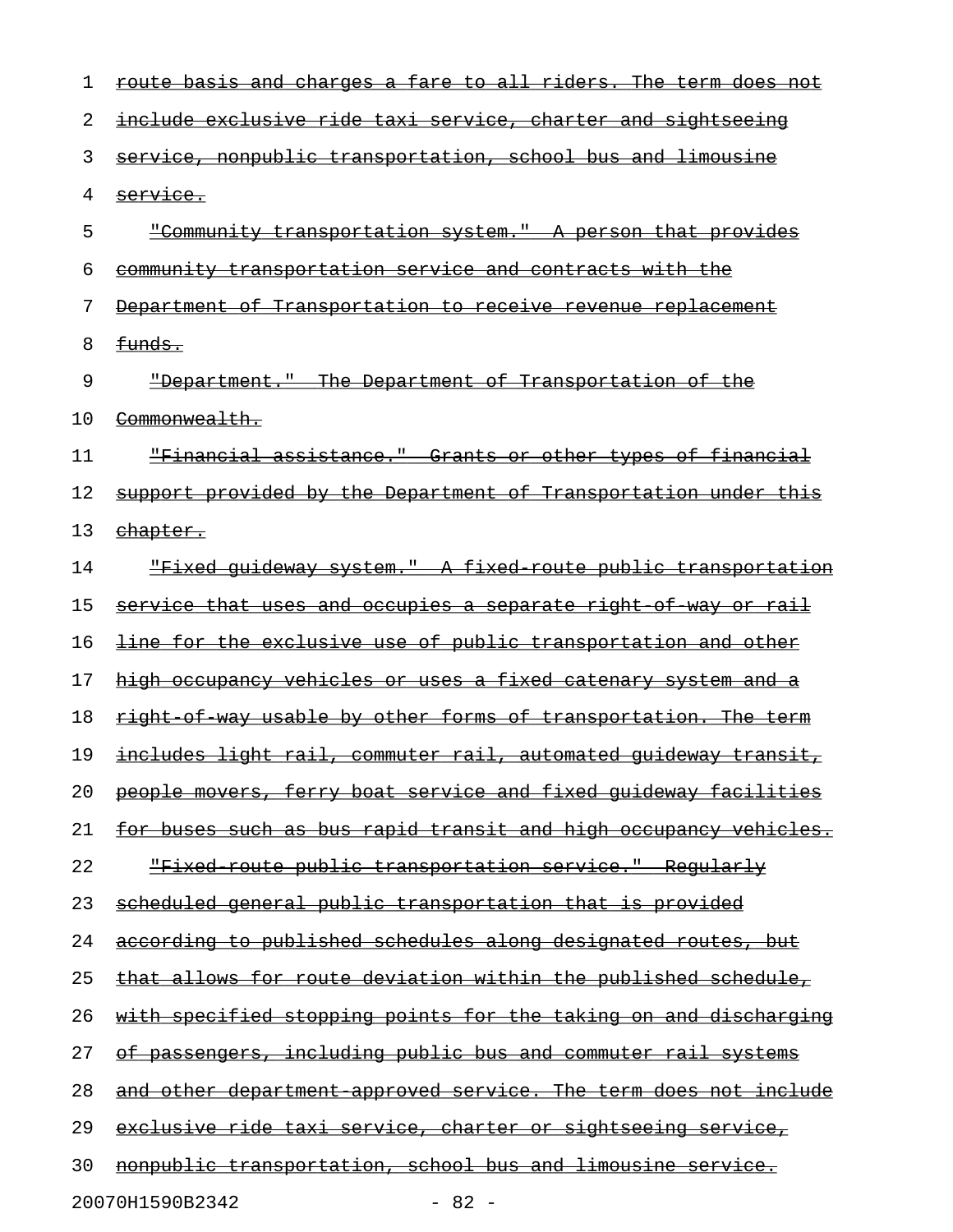| 1  | The Public Transportation Trust Fund established<br><del>"Fund."</del> |
|----|------------------------------------------------------------------------|
| 2  | under section 1506 (relating to fund).                                 |
| 3  | "Inflation index." An index established by the Department of           |
| 4  | Transportation that is inflation sensitive.                            |
| 5  | "Intercity bus service." Passenger bus service of 35 miles             |
| 6  | or more in length that is provided with an over the road bus and       |
| 7  | operated between two noncontiquous urbanized areas, between an         |
| 8  | urbanized area located in one county and rural communities             |
| 9  | located in another county or between rural communities located         |
| 10 | in different counties and contains all of the following                |
| 11 | elements:                                                              |
| 12 | (1) Service that is operated for a fare on a regularly                 |
| 13 | scheduled fixed route basis.                                           |
| 14 | (2) Service that is offered to and utilized by the                     |
| 15 | general public without preconditions of advance reservation            |
| 16 | or membership in a particular organization.                            |
| 17 | "Intercity passenger rail service." Passenger railroad                 |
| 18 | service that connects two or more urbanized areas and is               |
| 19 | determined by the Department of Transportation to qualify as           |
| 20 | intercity service, including commuter rail service.                    |
| 21 | "Job access and reverse commute project." A project funded             |
| 22 | by the Federal Transit Administration under Federal law.               |
| 23 | "Local transportation organization." Any of the following:             |
| 24 | (1) A political subdivision or a public transportation                 |
| 25 | port or redevelopment authority organized under the laws of            |
| 26 | <u>this Commonwealth or pursuant to an interstate compact or</u>       |
| 27 | otherwise empowered to render, contract for the rendering or           |
| 28 | assist in the rendering of transportation service in a                 |
| 29 | <u>limited area in this Commonwealth, even though it may also</u>      |
| 30 | render or assist in rendering transportation service in                |
|    | 20070H1590B2342<br>$-83 -$                                             |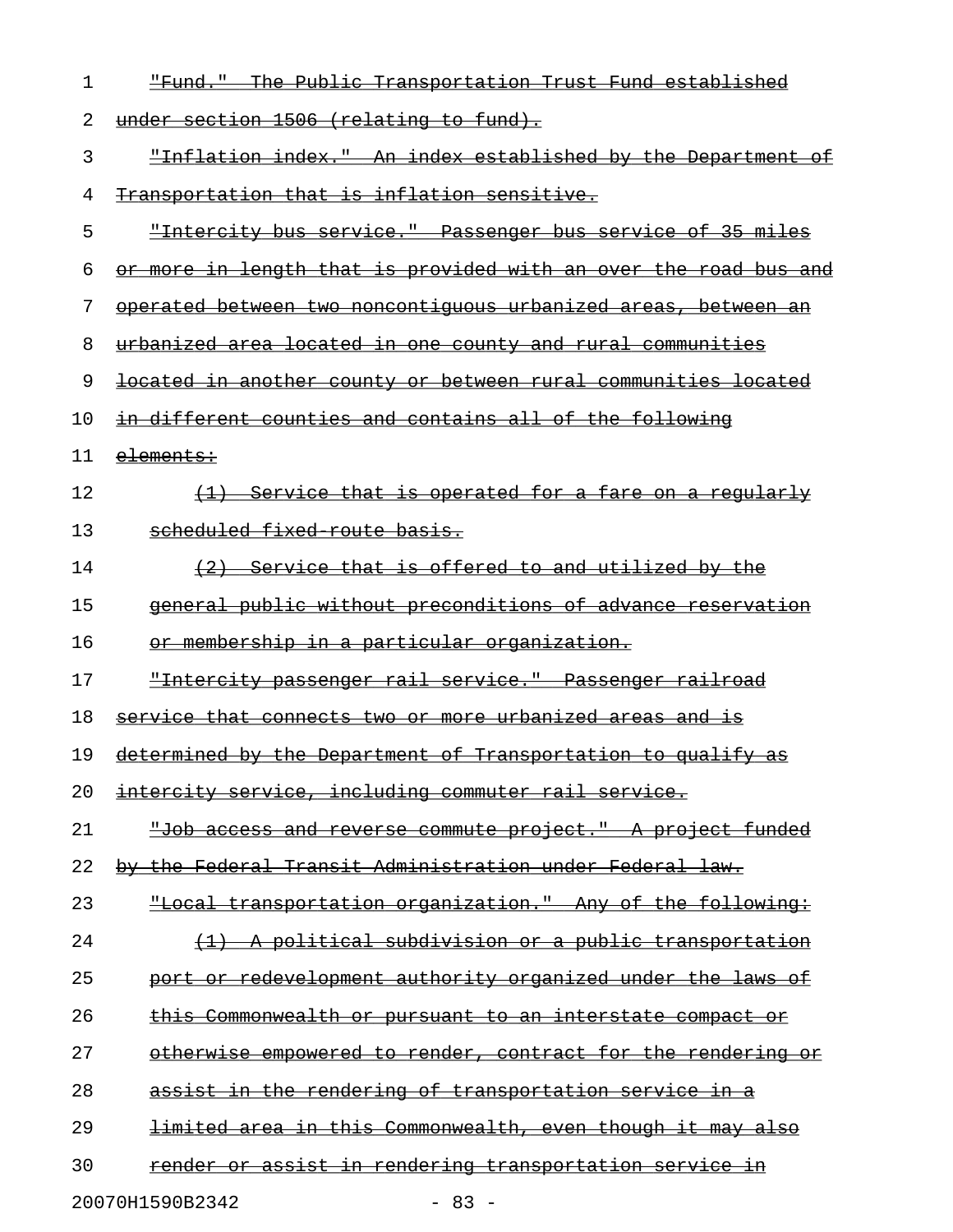- 
- 1 adjacent states.

| 2  | A nonprofit association that directly or indirectly                 |
|----|---------------------------------------------------------------------|
| 3  | provides public transportation service.                             |
| 4  | (3) A nonprofit association of public transportation                |
| 5  | providers operating within this Commonwealth.                       |
| 6  | "Materials and supplies." Those categories of expenses as           |
| 7  | specified in Uniform System of Accounts expense object class        |
| 8  | 504, National Transit Database operating expenses form F 30,        |
| 9  | National Transit Database, Final Rule, Federal Transit              |
| 10 | Administration, dated January 15, 1993, or any successor.           |
| 11 | "Municipality." A city, borough, incorporated town or               |
| 12 | township.                                                           |
| 13 | "New fixed quideway system." A newly constructed fixed              |
| 14 | quideway system in a corridor or alignment where no such system     |
| 15 | previously existed.                                                 |
| 16 | "New freedom program." A public transportation program              |
| 17 | designed to provide funds to recipients for new public              |
| 18 | transportation services and public transportation alternatives      |
| 19 | beyond those required by the Americans with Disabilities Act<br>−o± |
| 20 | 1990 (Public Law 101 336, 104 Stat. 327) that assist individuals    |
| 21 | with disabilities with transportation, including transportation     |
| 22 | to and from jobs and employment support services administered       |
| 23 | under the provisions of 49 U.S.C. § 5317 (relating to new           |
| 24 | freedom program.)                                                   |
| 25 | <u>"New start." The term shall have the same meaning given it</u>   |
| 26 | in 49 CFR § 611.5 (relating to definitions).                        |
| 27 | "Nonurbanized area." An area within this Commonwealth that          |
| 28 | does not fall within an area classified as "urbanized" by the       |
| 29 | United States Bureau of the Census of the United States             |
| 30 | Department of Commerce in the most recent Census of Population.     |
|    |                                                                     |

20070H1590B2342 - 84 -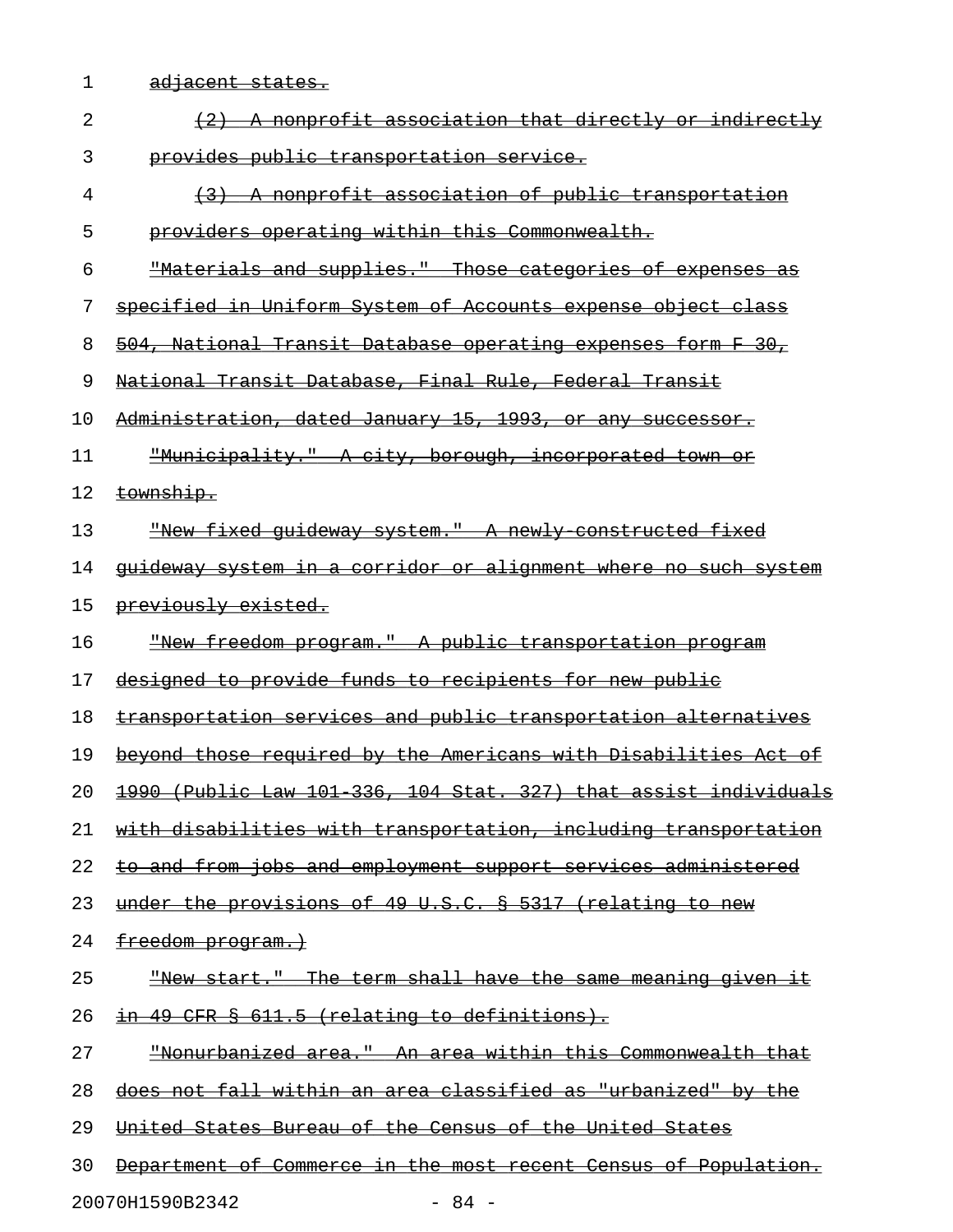| 1  | "Nonvehicle maintenance expenses."<br><del>categories of costs</del>       |
|----|----------------------------------------------------------------------------|
| 2  | associated with the inspection, maintenance and repair of                  |
| 3  | assets, other than vehicles, as specified in Uniform System of             |
| 4  | Accounts, expense function 042, National Transit Database                  |
| 5  | operating expenses form, F 30, National Transit Database, Final            |
| 6  | <u>Rule, Federal Transit Administration, dated January 15, 1993,</u><br>or |
| 7  | any successor.                                                             |
| 8  | <u> "Operating expenses." Total expenses required to continue</u>          |
| 9  | service to the public and to permit needed improvements in                 |
| 10 | service which are not self supporting and otherwise for any                |
| 11 | purpose in furtherance of public passenger transportation,                 |
| 12 | including all State asset maintenance costs. The term does not             |
| 13 | include expenditures for capital projects unless specific                  |
| 14 | approval is provided by the Department of Transportation.                  |
| 15 | <u> "Operating revenue." The total revenue earned by a local</u>           |
| 16 | transportation organization or a transportation company through            |
| 17 | its transit operations. The term includes all of the following:            |
| 18 | (1) Passenger fares.                                                       |
| 19 | (2) Reimbursements provided in lieu of fares for senior                    |
| 20 | <del>passenqers.</del>                                                     |
| 21 | Charter, school bus and advertising revenue.<br>$+3+$                      |
| 22 | Other miscellaneous revenue such as public and<br>(4)                      |
| 23 | private route quarantee funds.                                             |
| 24 | "Paratransit service." Transit service operating on a                      |
| 25 | nonfixed route basis in order to provide complementary                     |
| 26 | transportation service to persons who are functionally unable to           |
| 27 | use fixed route transportation, as required by the Americans               |
| 28 | with Disabilities Act of 1990 (Public Law 101 336, 104 Stat.               |
| 29 | $327 +$                                                                    |
| 30 | "Passengers." The total of all originating passengers plus                 |

20070H1590B2342 - 85 -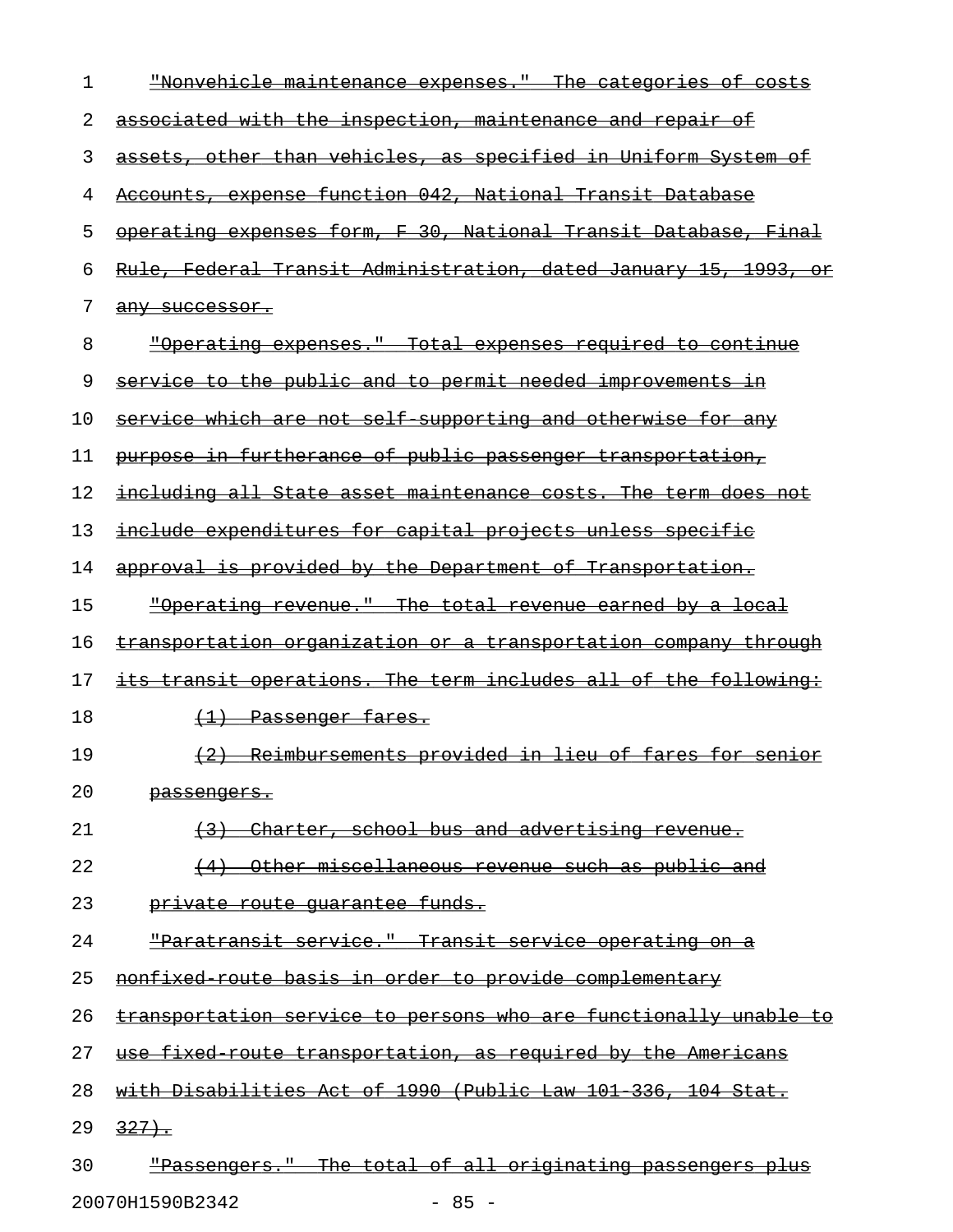| 1  | transfer passengers carried on fixed route service and                 |
|----|------------------------------------------------------------------------|
| 2  | <del>paratransit service.</del>                                        |
| 3  | <u> "Public passenger transportation."  Transportation within an</u>   |
| 4  | <u>area that includes a municipality or other built up place that</u>  |
| 5  | <u>is appropriate in the judgment of the Department of </u>            |
| 6  | <u>Transportation to serve commuters or others in the locality,</u>    |
| 7  | <u>taking into consideration the local patterns and trends of</u>      |
| 8  | growth by bus or rail or other conveyance, either publicly or          |
| 9  | privately owned, serving the general public. The term does not         |
| 10 | <u>include school buses, charter or sightseeing services.</u>          |
| 11 | "Revenue replacement funds." Payments made to local                    |
| 12 | <u>transportation organizations and transportation companies to</u>    |
| 13 | offset or partially offset fares.                                      |
| 14 | <u> "Revenue vehicle hours." The total amount of time calculated</u>   |
| 15 | <u>in hours during which vehicles are in service and available for</u> |
| 16 | <u>public use in fixed route service or paratransit service. The </u>  |
| 17 | term does not include deadhead hours.                                  |
| 18 | <u> "Revenue vehicle miles." The total amount of distance</u>          |
| 19 | <u>calculated in miles during which vehicles are in service and</u>    |
| 20 | available for public use in fixed route service or paratransit         |
| 21 | service. The term does not include deadhead miles.                     |
| 22 | <u> "Reverse commute project." A public transportation project</u>     |
| 23 | designed to transport residents of urbanized and nonurbanized          |
| 24 | areas to suburban employment opportunities as defined under 49         |
| 25 | U.S.C. § 5316 (relating to job access and reverse commute              |
| 26 | <del>formula grants).</del>                                            |
| 27 | "Secretary." The Secretary of Transportation of the                    |
| 28 | <del>Commonwealth.</del>                                               |
| 29 | <u> "Senior citizen." A person who is at least 65 years of age.</u>    |
| 30 | "Senior passenger." A senior citizen who rides on fixed                |

20070H1590B2342 - 86 -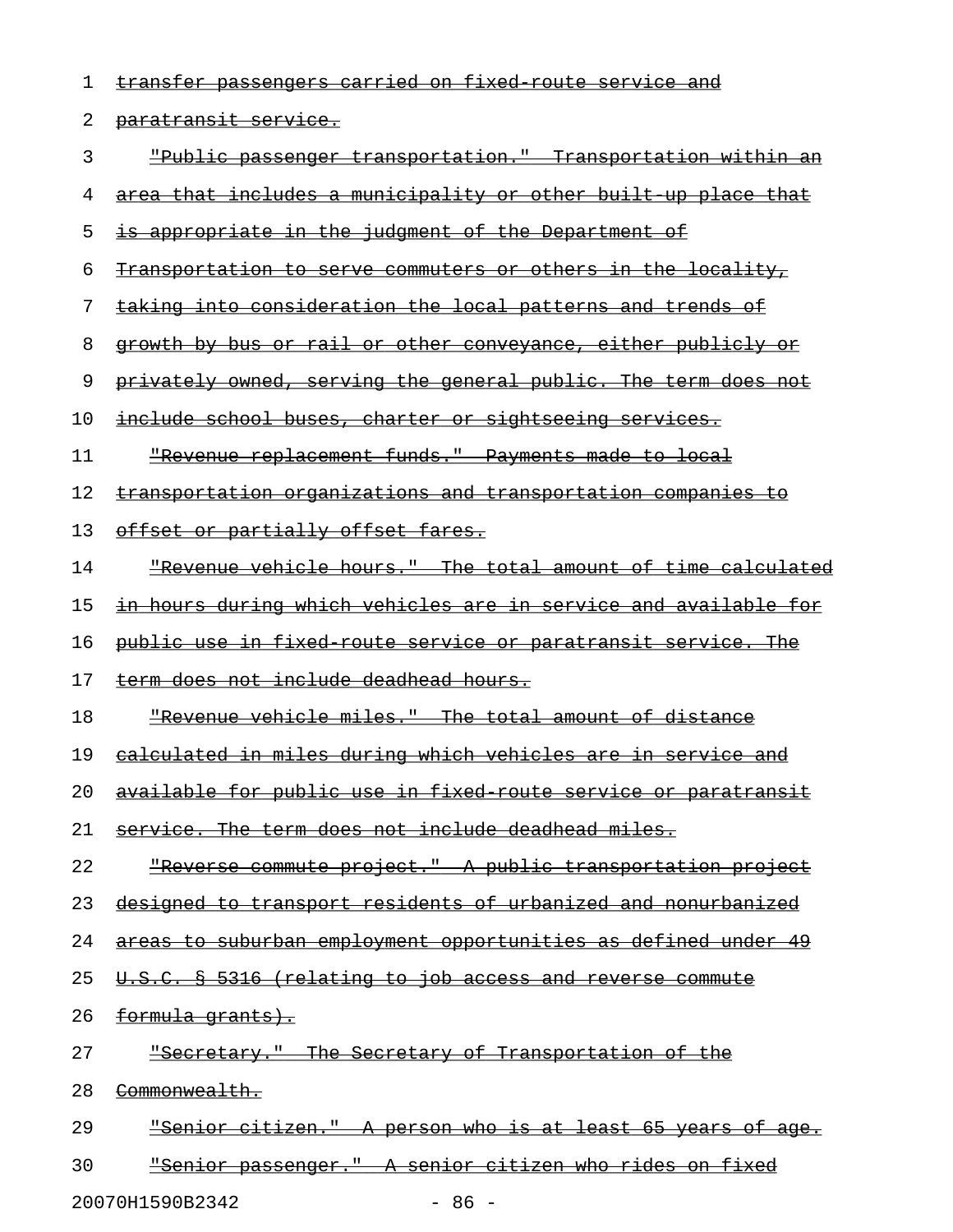| 1  | <u>route service.</u>                                                  |
|----|------------------------------------------------------------------------|
| 2  | "Tax Reform Code." The act of March 4, 1971 (P.L.6, No.2),             |
| 3  | known as the Tax Reform Code of 1971.                                  |
| 4  | <u> "Transportation company." A person that renders public</u>         |
| 5  | passenger transportation service.                                      |
| 6  | <u> "Urbanized area." A portion of this Commonwealth classified</u>    |
| 7  | as urbanized by the United States Bureau of the Census of the          |
| 8  | United States Department of Commerce in the most recent Census         |
| 9  | of Population.                                                         |
| 10 | "Vehicle maintenance expenses." The categories of costs                |
| 11 | associated with the inspection, maintenance and repair of              |
| 12 | vehicles as specified in Uniform System of Accounts, expense           |
| 13 | <u>function 041, National Transit Database operating expenses form</u> |
| 14 | F 30, National Transit Database, Final Rule, Federal Transit           |
| 15 | Administration, dated January 15, 1993, or any successor.              |
| 16 | <u>"Welfare to work." Any Federal or State program designed to</u>     |
| 17 | move individuals from dependency on public welfare programs to         |
| 18 | self sufficiency through paid work.                                    |
| 19 | <u> § 1504. Program authorization.</u>                                 |
| 20 | (a) General. The department may, within the limitations                |
| 21 | provided in this chapter, incur costs directly or otherwise            |
| 22 | provide financial assistance for the purposes and activities           |
| 23 | enumerated in this chapter.                                            |
| 24 | (b) Supplementation of Federal and local funds. The                    |
| 25 | authority conferred on the department by this section includes,        |
| 26 | but is not limited to, providing financial assistance for public       |
| 27 | passenger transportation purposes and to supplement Federal            |
| 28 | funding, local funding, or both.                                       |
| 29 | \$ 1505. Requlations.                                                  |
| 30 | (a) General rule. To effectuate and enforce the provisions             |

20070H1590B2342 - 87 -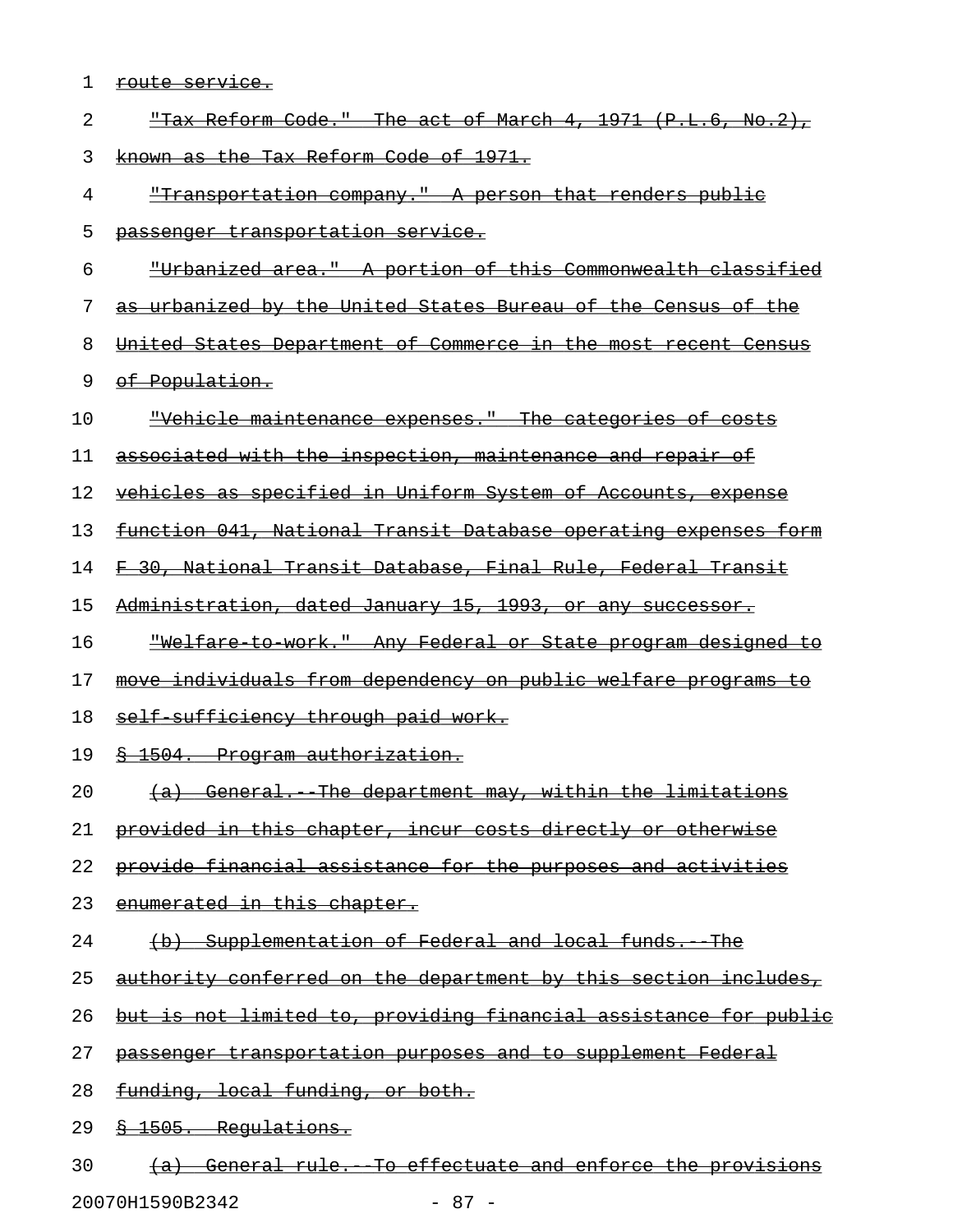| 1  | of this chapter, the department shall promulgate necessary rules     |
|----|----------------------------------------------------------------------|
| 2  | and requlations and prescribe conditions and procedures in order     |
| 3  | to assure compliance in carrying out the purposes for which          |
| 4  | financial assistance may be made under this chapter.                 |
| 5  | (b) Temporary requlations. During the two year period                |
| 6  | <u>following the effective date of this section, the department</u>  |
| 7  | shall promulgate temporary regulations, which regulations shall      |
| 8  | be exempt from the following:                                        |
| 9  | $\{1\}$ The act of October 15, 1980 (P.L.950, No.164), known         |
| 10 | as the Commonwealth Attorneys Act.                                   |
| 11 | $(2)$ Section 205 of the act of July 31, 1968 $(P.L.769, p.1)$       |
| 12 | No.240), referred to as the Commonwealth Documents Law.              |
| 13 | $\{3\}$ The act of June 25, 1982 $(P.L.633, No.181)$ , known as      |
| 14 | the Regulatory Review Act.                                           |
| 15 | Temporary regulations promulgated by the department under this       |
| 16 | subsection shall expire four years following the effective date      |
| 17 | of this section.                                                     |
| 18 | $$-1506.$ Fund.                                                      |
| 19 | (a) Establishment and deposits. A special fund is                    |
| 20 | established within the State Treasury to be known as the Public      |
| 21 | Transportation Trust Fund. The following shall be deposited into     |
| 22 | the fund annually:                                                   |
| 23 | Funds under 75 Pa.C.S. § 8915.3(8) (relating to                      |
| 24 | lease of Interstate 80).                                             |
| 25 | The amounts made available to the department as an                   |
| 26 | <u>executive authorization and an appropriation for the 2007-</u>    |
| 27 | <del>2008 fiscal year and each fiscal year thereafter from the</del> |
| 28 | State Lottery Fund for the Free Transit Program for Senior           |
| 29 | Citizens established under the act of August 26, 1971                |
| 30 | (P.L.351, No.91), known as the State Lottery Law. These              |
|    | $-88 -$<br>20070H1590B2342                                           |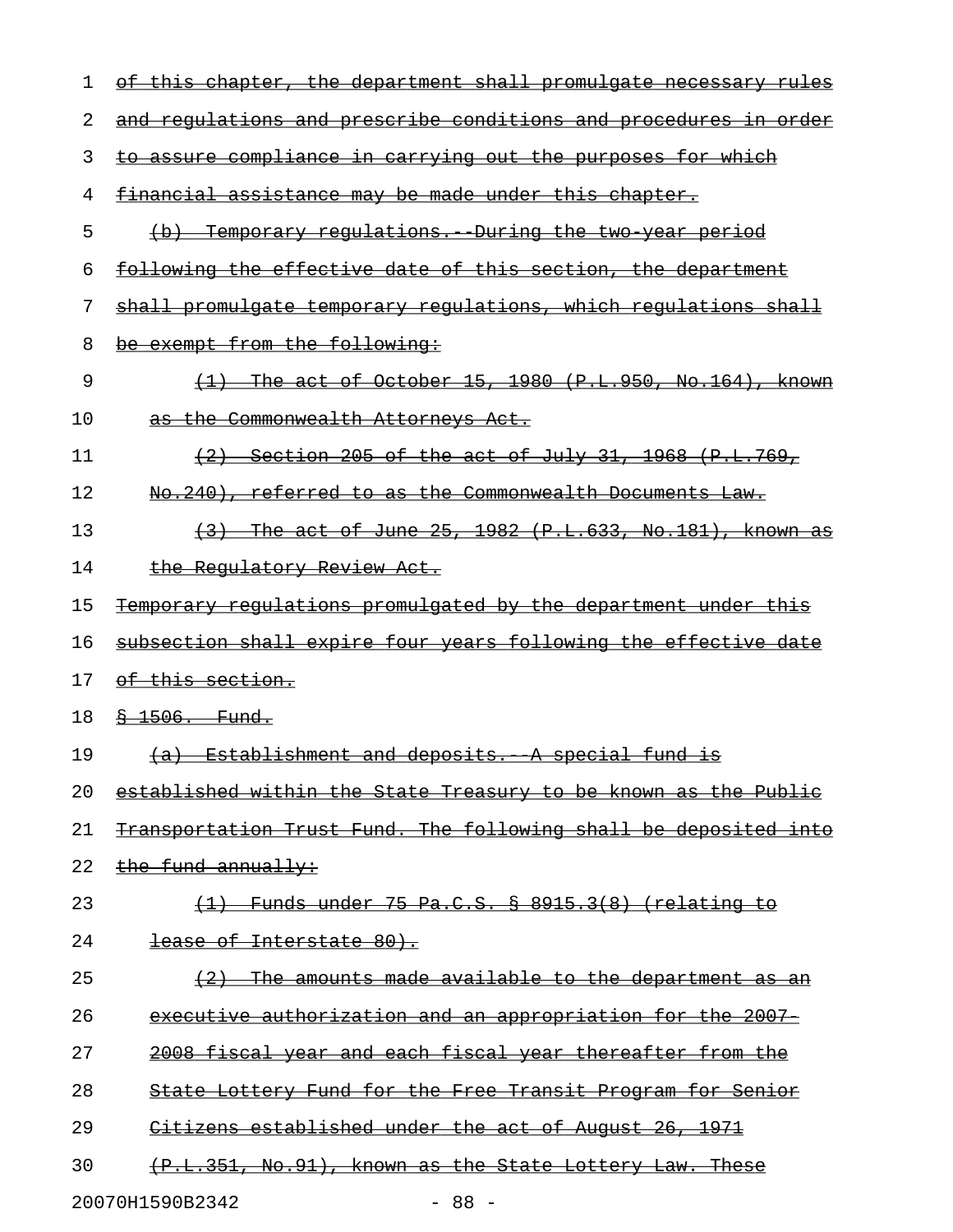| 1  | revenues shall be used to provide free public transportation  |
|----|---------------------------------------------------------------|
| 2  | service to senior citizens when passage is on fixed route     |
| 3  | public transportation services, as authorized by Chapter 9 of |
| 4  | the State Lottery Law and the free service shall be available |
| 5  | to senior citizens at any time during the service provider's  |
| 6  | reqular hours of service. With regard to passage on commuter  |
| 7  | rail service provided to senior citizens, the fare shall      |
| 8  | continue to be limited to \$1 per trip as provided under      |
| 9  | Chapter 9 of the State Lottery Law, but the limitation shall  |
| 10 | be extended to all hours of commuter rail service.            |
| 11 | $\{3\}$ Commencing July 1, 2007, 1.22% of the money           |
| 12 | collected from the tax imposed under Article II of the Tax    |
| 13 | Reform Code, up to a maximum of \$75,000,000.                 |
| 14 | (4) Commencing July 1, 2007, revenues deposited into the      |
| 15 | Public Transportation Assistance Fund established under       |
| 16 | Article XXIII of the Tax Reform Code to be used in accordance |
| 17 | with subsection $(b)$ .                                       |
| 18 | $(5)$ Commencing July 1, 2007, 3.03% of the money             |
| 19 | collected from the tax imposed under Article III of the Tax   |
| 20 | Reform Code. Within 30 days of the close of a calendar month, |
| 21 | 3.03% of the taxes received under Article III of the Tax      |
| 22 | Reform Code in the prior calendar month shall be transferred  |
| 23 | to the fund.                                                  |
| 24 | (6) Any other appropriations to the fund.                     |
| 25 | $(b)$ Use of revenues.                                        |
| 26 | (1) Money in the fund shall be used by the department to      |
| 27 | provide financial assistance to local transportation          |
| 28 | organizations, transportation companies and agencies and      |
| 29 | instrumentalities of the Commonwealth under this chapter, for |
| 30 | costs incurred directly by the department in the              |
|    | 20070H1590B2342<br>$-89 -$                                    |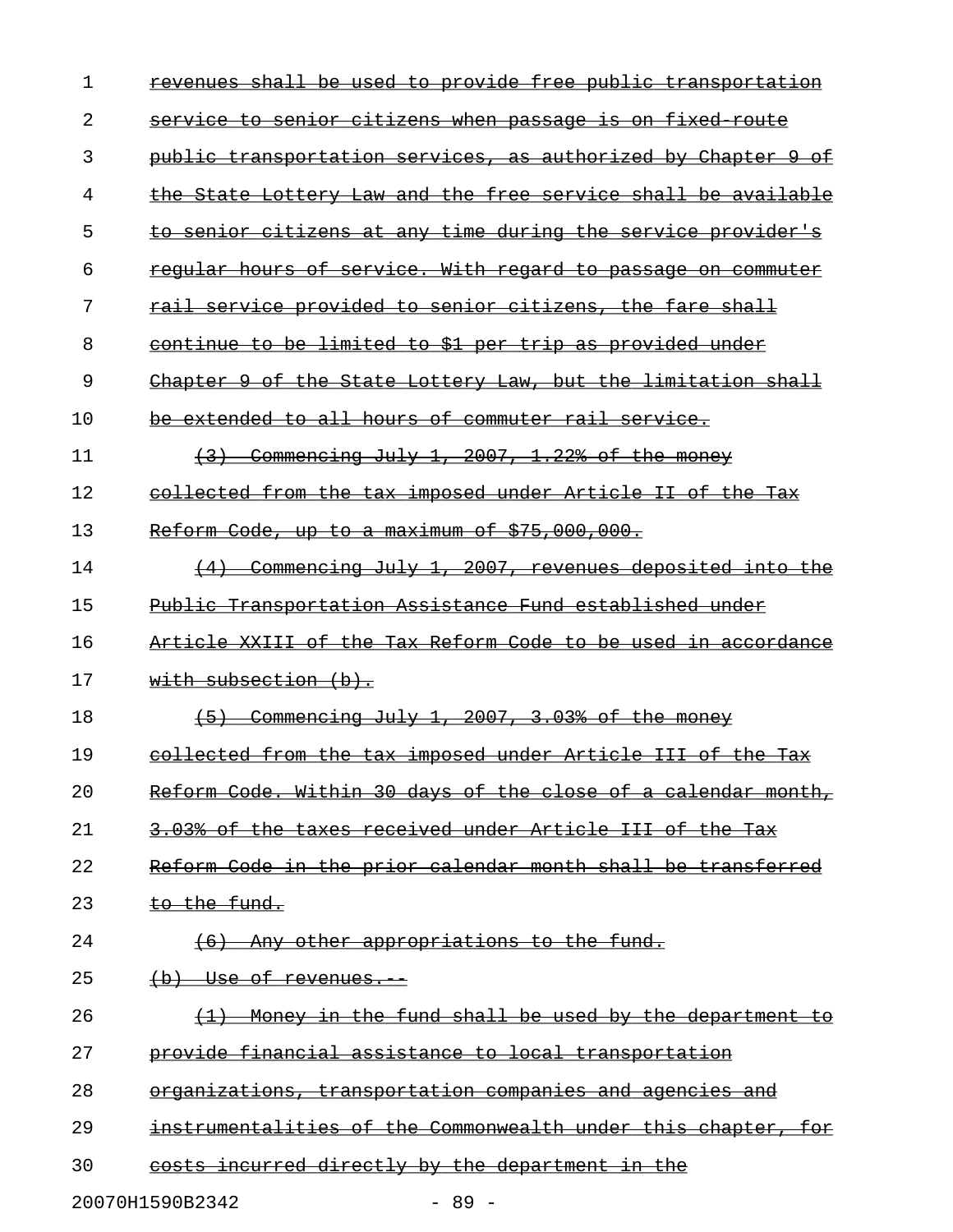| 1  | administration of public passenger transportation programs,         |
|----|---------------------------------------------------------------------|
| 2  | including under this chapter, and for all other purposes            |
| 3  | enumerated in this chapter.                                         |
| 4  | (2) Money in the fund is appropriated on a continuing               |
| 5  | basis, upon approval of the Governor, to the department to be       |
| 6  | used as provided in this chapter. Money in the fund shall not       |
| 7  | $\frac{1}{2}$                                                       |
| 8  | (e) Programs. The fund is authorized to provide the                 |
| 9  | following:                                                          |
| 10 | (1) Financial assistance related to operating expenses              |
| 11 | to be known as the "operating program." To the extent funds         |
| 12 | are available, an amount not less than \$810,000,000 of the         |
| 13 | fund shall be allocated to this program in the first fiscal         |
| 14 | year following the effective date of this section. Money in         |
| 15 | the fund allocated to the operating program shall not be            |
| 16 | increased by more than the inflation index in any year.             |
| 17 | (2) Financial assistance for improvements to capital                |
| 18 | assets, replacement of capital assets and expansion of              |
| 19 | capital assets to be known as the "asset improvement                |
| 20 | program." An amount equal to the remaining money in the fund,       |
| 21 | <u>less the allocations under paragraphs (1), (3) and (4) shall</u> |
| 22 | <u>be allocated to this program in the first fiscal year</u>        |
| 23 | following the effective date of this section. Money in the          |
| 24 | <u>fund for this program may include proceeds of Commonwealth</u>   |
| 25 | capital bonds.                                                      |
| 26 | (3) Financial assistance to fund new or expansions of               |
| 27 | fixed quideway systems, to be known as the "new initiatives         |
| 28 | program." An amount not greater than \$50,000,000 of the fund       |
| 29 | <u>shall be allocated to this program in the first fiscal year</u>  |
| 30 | following the effective date of this section.                       |
|    | 20070H1590B2342<br>$-90 -$                                          |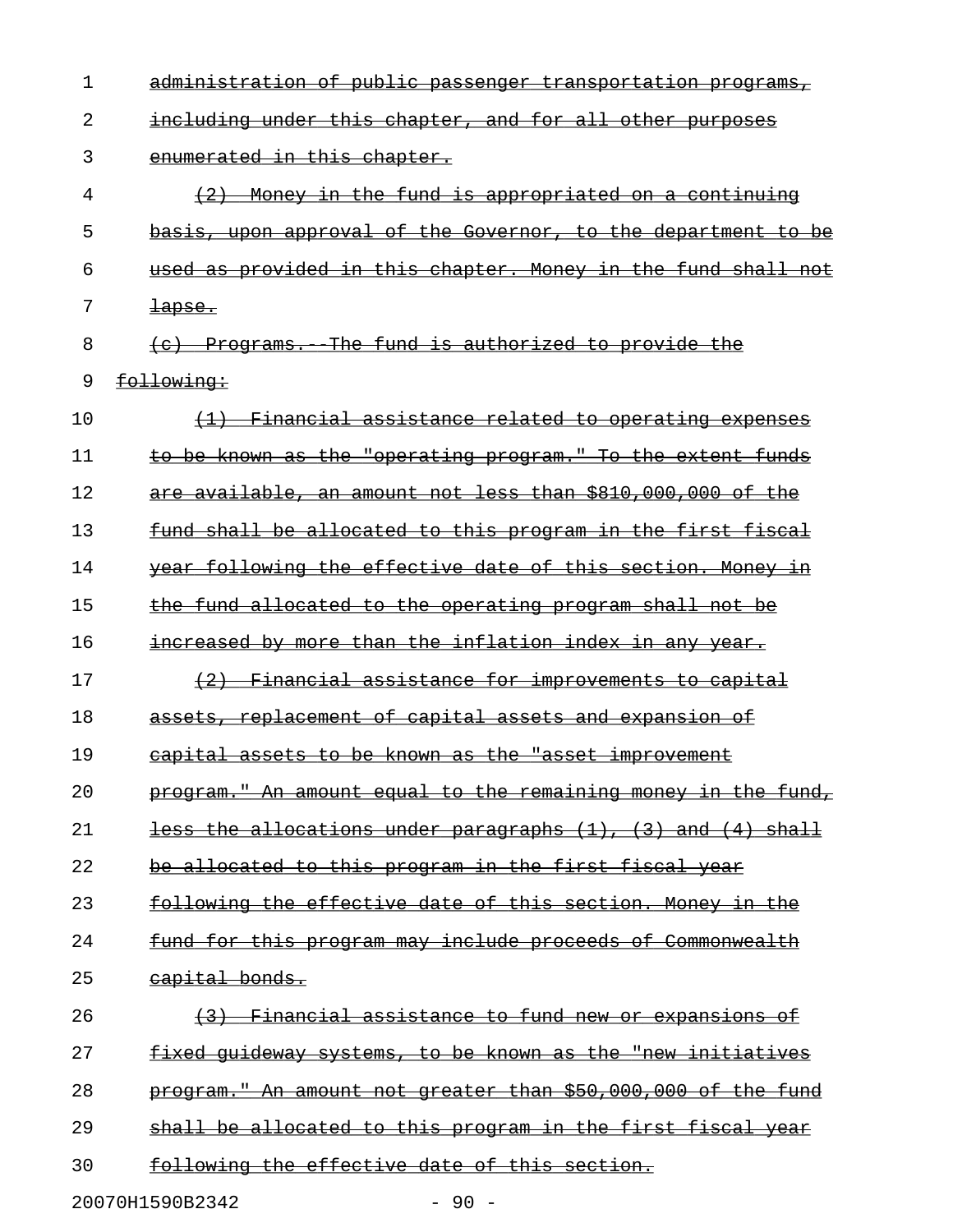| 1  | (4) Financial assistance related to programs of                |
|----|----------------------------------------------------------------|
| 2  | Statewide significance as described in section 1516 (relating  |
| 3  | to programs of Statewide significance) to be known as the      |
| 4  | "programs of Statewide significance program." To the extent    |
| 5  | funds are available, an amount not less than \$52,000,000 of   |
| 6  | the fund shall be allocated to this program in the first       |
| 7  | fiscal year following the effective date of this section.      |
| 8  | <u>&amp; 1507. Application and approval process.</u>           |
| 9  | (a) Application. An eligible applicant that wishes to          |
| 10 | receive financial assistance under this chapter shall submit a |
| 11 | written application to the department, on a form developed by  |
| 12 | the department, which shall include the following:             |
| 13 | $\{1\}$ The name and address of the applicant.                 |
| 14 | $(2)$ The name and telephone number of a contact person        |
| 15 | for the applicant.                                             |
| 16 | (3) The amount and type of financial assistance                |
| 17 | <del>requested and the proposed use of the funds.</del>        |
| 18 | $(4)$ A statement as to the particular need for the            |
| 19 | <del>financial assistance.</del>                               |
| 20 | (5) A certified copy of a current resolution authorizing       |
| 21 | submission of the application if the applicant is a governing  |
| 22 | <del>body.</del>                                               |
| 23 | (6) Evidence satisfactory to the department of the             |
| 24 | commitment for matching funds required under this chapter      |
| 25 | sufficient to match the projected financial assistance         |
| 26 | payments at the same times that the financial assistance       |
| 27 | payments are to be provided.                                   |
| 28 | (7) Any other information the department deems necessary       |
| 29 | or desirable.                                                  |
| 30 | (b) Approval and award. Upon determining that an applicant     |

20070H1590B2342 - 91 -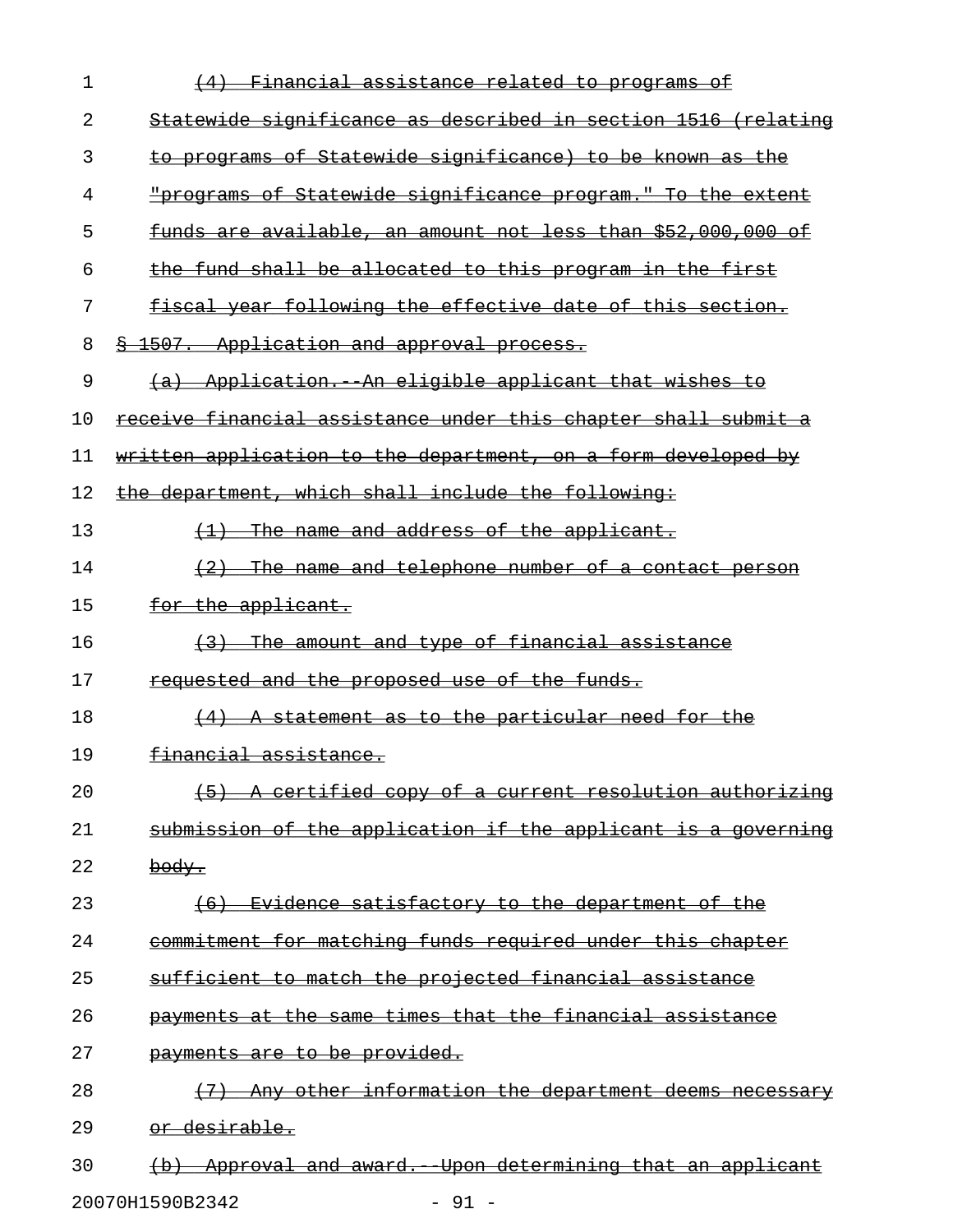| 1  | has complied with this chapter, applicable rules and regulations |
|----|------------------------------------------------------------------|
| 2  | and any other requirement with respect to the financial          |
| 3  | assistance requested, the department may award financial         |
| 4  | assistance to the applicant, in which case the department and    |
| 5  | the applicant shall enter into a financial assistance agreement  |
| 6  | setting forth the terms and conditions upon which the financial  |
| 7  | assistance shall be used and the timing of payment of the funds. |
| 8  | (c) Restriction on use of funds. Financial assistance under      |
| 9  | this chapter shall be used only for activities authorized        |
| 10 | originally unless the department grants a waiver to the award    |
| 11 | recipient for a different use of the funds. The department's     |
| 12 | requlations shall describe circumstances under which it will     |
| 13 | consider the waivers and information to be included in a request |
| 14 | for a waiver. The maximum duration of a waiver shall be one      |
| 15 | year, and a request for a waiver shall include a plan of         |
| 16 | corrective action to demonstrate that the award recipient does   |
| 17 | not have an ongoing need to use financial assistance funds for   |
| 18 | activities other than those for which funds were originally      |
| 19 | awarded.                                                         |
| 20 | \$ 1508. Federal funding.                                        |
| 21 | (a) General rule. The department shall administer the            |
| 22 | program in this chapter with such flexibility as to permit full  |
| 23 | cooperation between Federal, State and local governments,        |
| 24 | agencies and instrumentalities, local transportation             |
| 25 | organizations and private interests, so as to result in as       |
| 26 | effective and economical a program as possible.                  |
| 27 | (b) Agreements. The department may enter into agreements         |
| 28 | for mutual cooperation between or among the department and a     |
| 29 | Federal agency, local transportation organization or             |
| 30 | transportation company concerning a project to be funded with    |

20070H1590B2342 - 92 -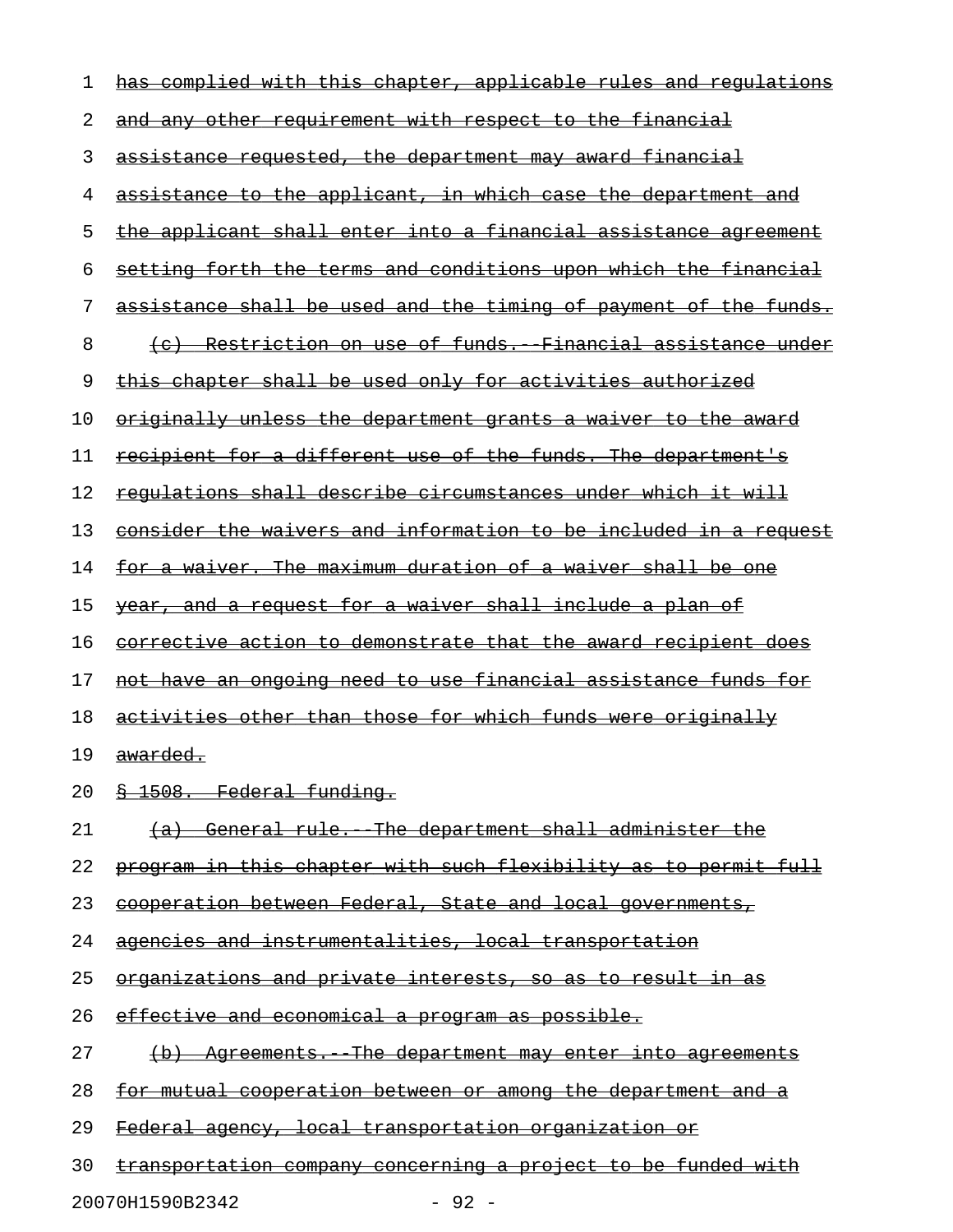| 1  | financial assistance under this chapter,<br><del>including</del>         |
|----|--------------------------------------------------------------------------|
| 2  | applications for Federal grants.                                         |
| 3  | (c) General authority of department. The department may<br><del>do</del> |
| 4  | anything necessary or desirable to secure financial aid or               |
| 5  | cooperation of a Federal agency in a project funded with                 |
| 6  | financial assistance under this chapter and to comply with a             |
| 7  | Federal statute or lawful requirement of a Federal agency                |
| 8  | <u>authorized to administer a program of Federal aid to</u>              |
| 9  | transportation. The department may enter into a protective               |
| 10 | agreement with organized labor to the extent required under 49           |
| 11 | <u> U.S.C. § 5333 (relating to labor standards) in order to obtain</u>   |
| 12 | Federal grant money for transportation assistance. Protective            |
| 13 | agreements shall be narrowly drawn and strictly construed to             |
| 14 | provide no more than the minimum protections required by the             |
| 15 | United States Department of Labor for the agreements.                    |
| 16 | (d) Direct recipients. Local transportation organizations                |
| 17 | that are direct recipients of Federal funding shall be under no          |
| 18 | obligation to enter into contracts with the department for               |
| 19 | expenditure of those funds, except that the department may               |
| 20 | require a contract for expenditure of the State portion of the           |
| 21 | project assisted by those Federal funds.                                 |
| 22 | \$ 1509. Limitation on decisions, findings and regulations of            |
| 23 | <del>department.</del>                                                   |
| 24 | All decisions, findings and requlations made by the                      |
| 25 | department pursuant to this chapter shall be for the purposes of         |
| 26 | this chapter only and shall not constitute evidence before a             |
| 27 | regulatory body of this Commonwealth or any other jurisdiction.          |
| 28 | § 1510. Program oversight and administration.                            |
| 29 | (a) Review and oversight. The department shall initiate and              |
| 30 | maintain a program of financial and performance review and               |

20070H1590B2342 - 93 -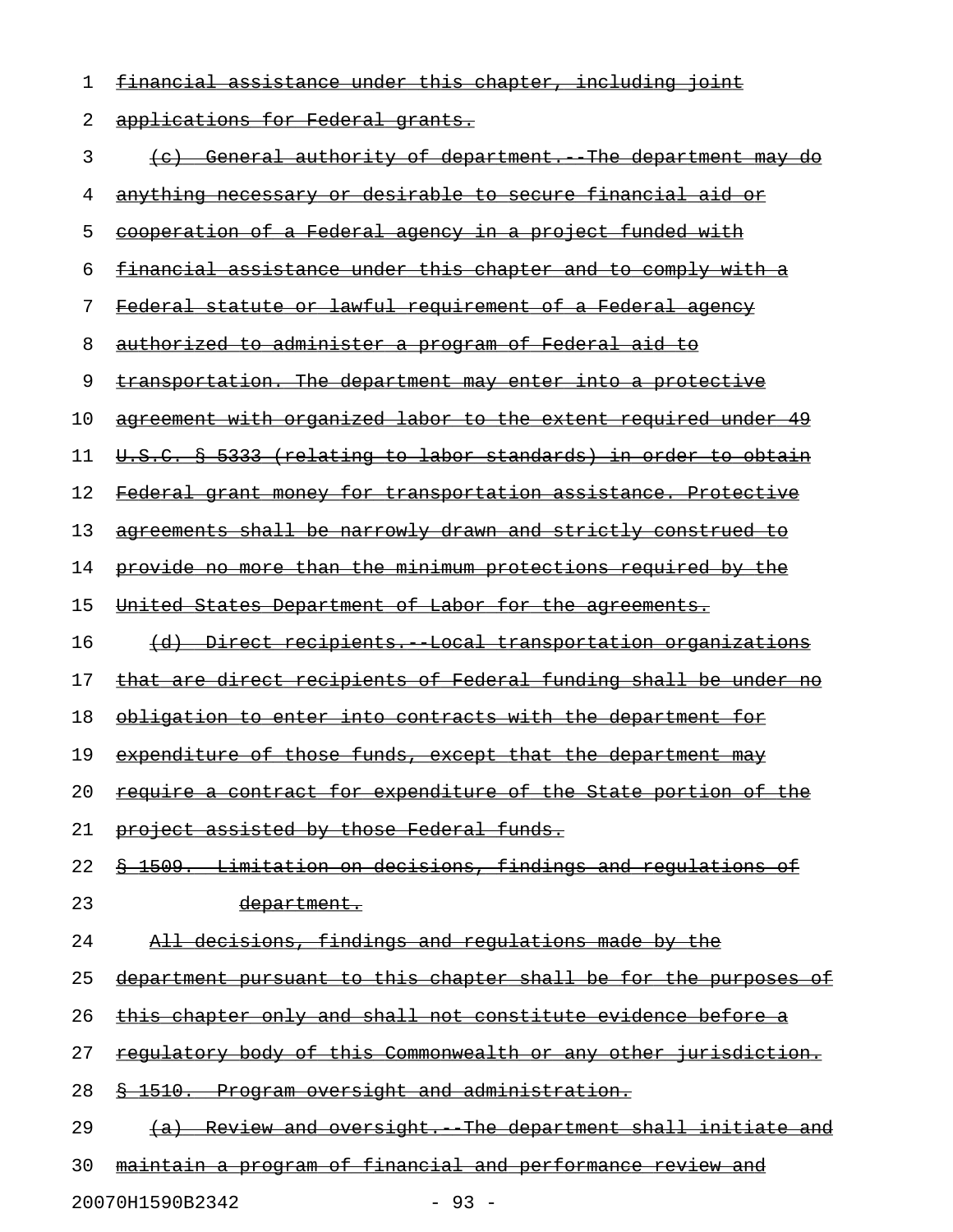| 1  | oversight for all public transportation programs receiving                                                    |
|----|---------------------------------------------------------------------------------------------------------------|
| 2  | financial assistance under this chapter. The department may                                                   |
| 3  | perform independent financial audits of each award recipient.                                                 |
| 4  | Audits shall be conducted in accordance with generally accepted                                               |
| 5  | auditing standards and shall ensure compliance by award                                                       |
| 6  | recipients with this chapter, department requlations and                                                      |
| 7  | policies and financial assistance agreements.                                                                 |
| 8  | (b) State Rail Transit Safety Inspection Program. The                                                         |
| 9  | department may conduct a State Rail Transit Safety Inspection                                                 |
| 10 | Program, as may be defined from time to time by the Federal                                                   |
| 11 | Transit Administration, to meet oversight requirements of the                                                 |
| 12 | Federal Transit Administration. The public transportation modes                                               |
| 13 | covered shall include heavy rail, light rail, trackless trolley                                               |
| 14 | <u>bus and inclined plane services and related facilities.</u>                                                |
| 15 | \$ 1511. Report to Governor and General Assembly.                                                             |
| 16 | The department shall file a public passenger transportation                                                   |
|    |                                                                                                               |
| 17 | performance report with the Governor and the General Assembly by                                              |
| 18 | April 30 of each year, covering the prior fiscal year.                                                        |
| 19 | 8 1512. Coordination.                                                                                         |
| 20 | <u>Coordination is required in regions where</u><br><del>two</del><br><del>or more</del><br><del>-award</del> |
| 21 | recipients have services or activities for which financial                                                    |
| 22 | assistance is being provided under this chapter to assure that                                                |
| 23 | the services or activities are provided efficiently and                                                       |
| 24 | effectively.                                                                                                  |
| 25 | 1513. Operating program.                                                                                      |
| 26 | The governing body of<br><del>Eligible applicants.</del><br><del>(a)</del>                                    |
| 27 | <u>instrumentality of either,</u><br><del>municipality,</del><br><del>county</del><br>⊖£                      |
| 28 | <del>Commonwealth agency</del><br><u>instrumentality or a local transportation</u><br>−O£                     |
| 29 | organization may apply for financial assistance under                                                         |

20070H1590B2342 - 94 -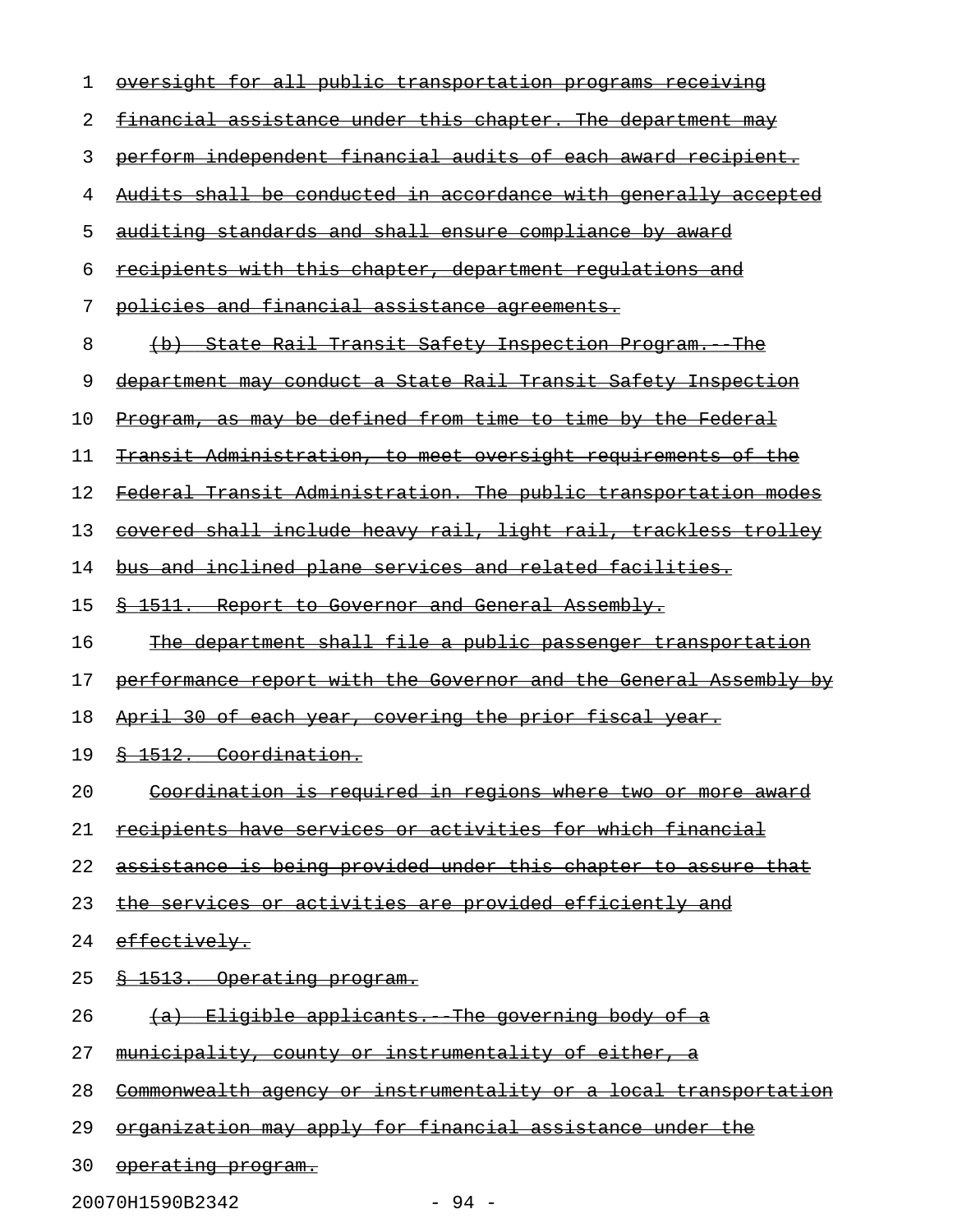| 1  | Applications. In addition to information required under<br><del>(d)</del> |
|----|---------------------------------------------------------------------------|
| 2  | section 1507 (relating to application and approval process), an           |
| 3  | application for financial assistance under this section shall             |
| 4  | include the applicant's reasonable estimates of operating                 |
| 5  | revenue and government subsidies sufficient to cover all                  |
| 6  | projected operating expenses.                                             |
| 7  | (c) Distribution formula. The following distribution                      |
| 8  | formula shall be applied by the department with respect to the            |
| 9  | award of an operating grant:                                              |
| 10 | (1) Twenty five percent of the award amount shall be                      |
| 11 | based on passengers;                                                      |
| 12 | (2) Ten percent of the award amount shall be based on                     |
| 13 | senior passengers to offset free fares for senior passengers;             |
| 14 | (3) Thirty five percent of the award amount shall be                      |
| 15 | <del>based on revenue vehicle hours;</del>                                |
| 16 | (4) Thirty percent of the award amount shall be based on                  |
| 17 | revenue vehicle miles.                                                    |
| 18 | <del>(d) Local match requirements. -</del>                                |
| 19 | (1) Local or private cash funding shall be provided as a                  |
| 20 | match in the amount of 20% of the financial assistance being              |
| 21 | provided. The following apply:                                            |
| 22 | (i) For the Fiscal Year 2007 2008, the minimum of                         |
| 23 | local or private cash funding required under this                         |
| 24 | paragraph shall be:                                                       |
| 25 | (A) the match required for Fiscal Year 2006-                              |
| 26 | $2007 - and$                                                              |
| 27 | $(B)$ 5% of the amount under clause $(A)$ .                               |
| 28 | (ii) For each fiscal year after Fiscal Year 2007                          |
| 29 | 2008 until the match required under this paragraph is                     |
| 30 | reached, the minimum of local or private cash funding                     |
|    | 20070H1590B2342<br>$-95 -$                                                |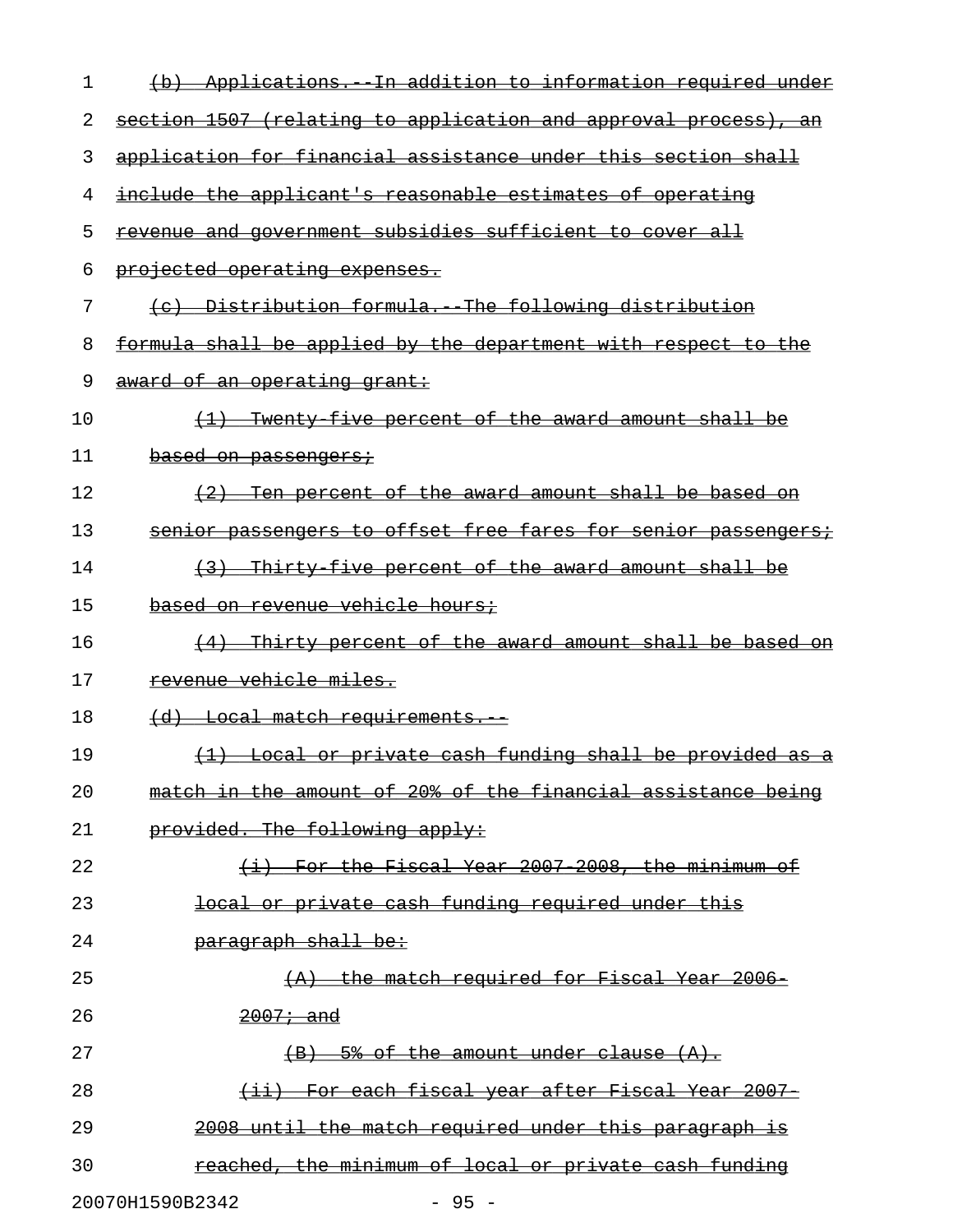| 1              | required under this paragraph shall be:                      |
|----------------|--------------------------------------------------------------|
| $\mathfrak{D}$ | the match required for the immediately                       |
| 3              | preceding fiscal year; and                                   |
| 4              | 5% of the amount under clause (A).                           |
| 5              | <u>(iii) There is no maximum on the local or private</u>     |
| 6              | cash funding required under this paragraph.                  |
| 7              | (2) For financial assistance to a local transportation       |
| 8              | organization, eligible local matching funds shall consist    |
| 9              | only of cash contributions provided by one or more           |
| 10             | municipalities or counties that are members of the local     |
| 11             | transportation organization. The amount of the match and the |
| 12             | time period during which the match must continue to be       |
| 13             | available shall be specified in the financial assistance     |
| 14             | agreement. Funding provided by local and private entities,   |
| 15             | including advertising or naming rights, may be eligible for  |
| 16             | the match to the extent they provide for the cost of transit |
| 17             | service that is open to the public. The following shall not  |
| 18             | be eligible for a local match:                               |
| 19             | (i) Any form of transit operating revenue or other           |
| 20             | forms of transit income provided by the local                |
| 21             | transportation organization.                                 |
| 22             | (ii) Funds used to replace fares.                            |
| 23             | (3) A county or municipality in a metropolitan area          |
| 24             | which is a member of a local transportation organization is  |
| 25             | authorized to provide annual financial assistance from       |
| 26             | current revenues to the local transportation organization of |
| 27             | which it is a member or enter into a long term agreement for |
| 28             | payment of money to assist in defraying the costs of         |
| 29             | operation, maintenance and debt service of the local         |
| 30             | transportation organization or of a particular public        |
|                | 20070H1590B2342<br>- 96 -                                    |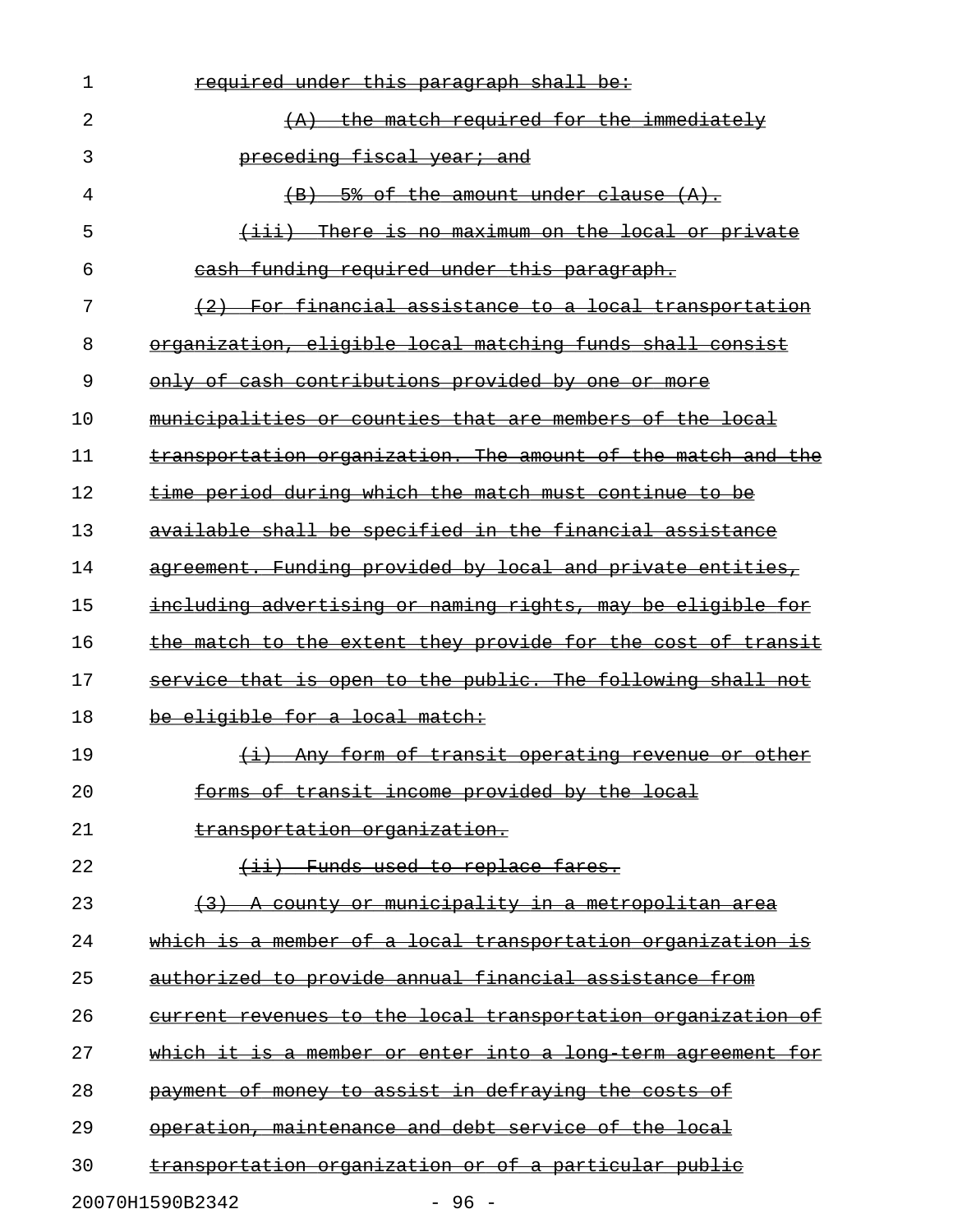| 1  | transportation project of a local transportation                                 |
|----|----------------------------------------------------------------------------------|
| 2  | organization. The obligation of a municipality or county                         |
| 3  | under an agreement pursuant to this paragraph shall not be                       |
| 4  | considered to be a part of the indebtedness of the county or                     |
| 5  | municipality, nor shall the obligation be deemed to impair                       |
| 6  | the status of any indebtedness of the county or municipality                     |
| 7  | which would otherwise be considered self sustaining.                             |
| 8  | (4) The following shall apply to the Southeastern                                |
| 9  | Pennsylvania Transportation Authority:                                           |
| 10 | (i) The local match provided by each jurisdiction                                |
| 11 | shall be calculated by multiplying the total match                               |
| 12 | required for State funding by the total of route miles                           |
| 13 | provided in that jurisdiction as a percentage of the                             |
| 14 | total route miles operated in all jurisdictions. Where                           |
| 15 | appropriate, a transportation system may calculate the                           |
| 16 | local match by mode or division, or both.                                        |
| 17 | $(i)$ The department shall suspend funding of any                                |
| 18 | capital project within any county that fails to meet its                         |
| 19 | required matching funds requirement under this                                   |
| 20 | subsection, and a transportation system shall not expand                         |
| 21 | service into any county that fails to meet its required                          |
| 22 | matching funds under this subsection. During any time in                         |
| 23 | which a county fails to meet its required matching funds                         |
| 24 | under this subsection the county's representative on the                         |
| 25 | governing body of the transporting organization shall                            |
| 26 | become a nonvoting member of the governing body until                            |
| 27 | such time that the county meets its local matching                               |
| 28 | requirements.                                                                    |
| 29 | <del>(e) Performance reviews.</del>                                              |
| 30 | <u>The department may conduct performance reviews of an</u><br>$\leftrightarrow$ |

20070H1590B2342 - 97 -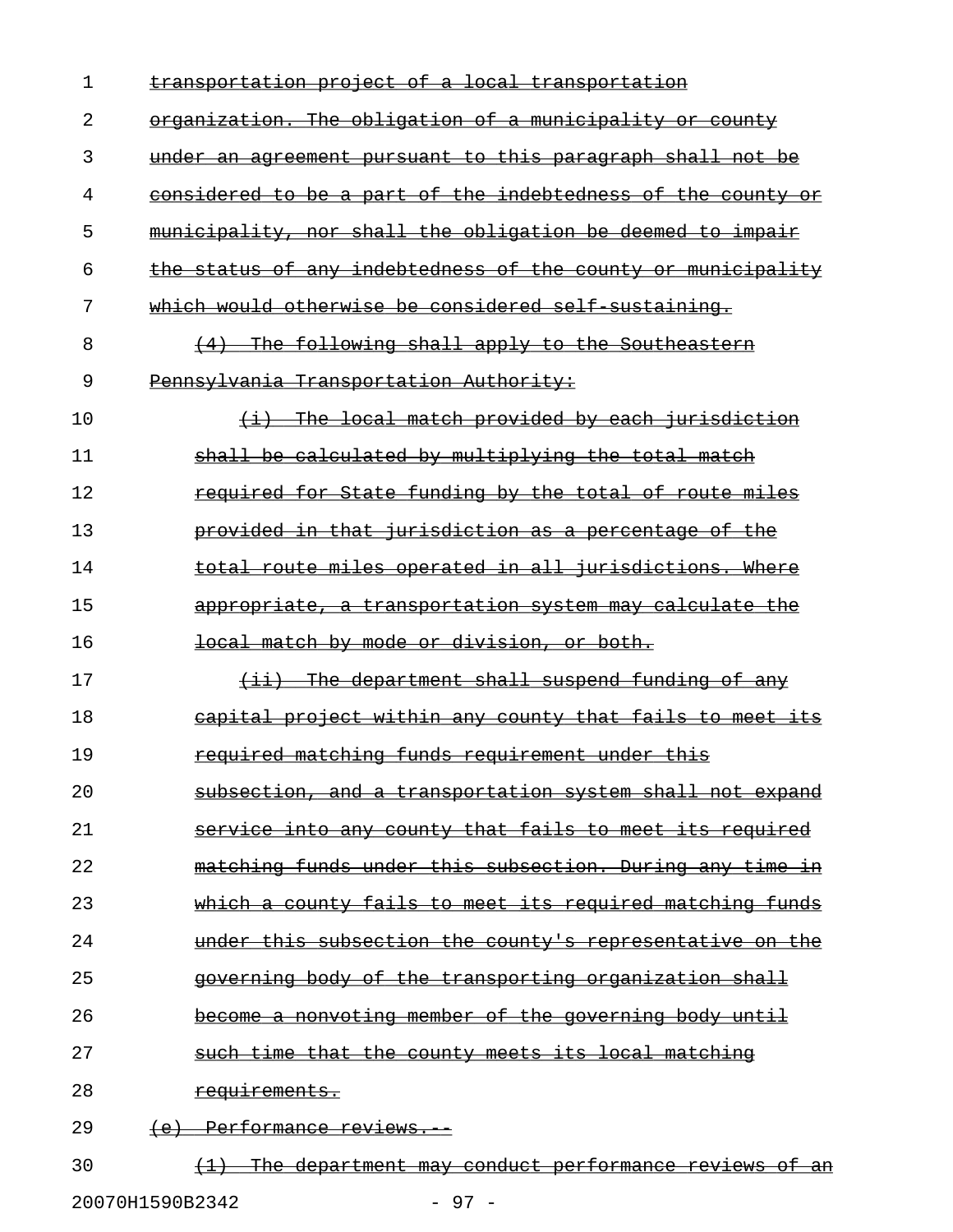| $\mathbf 1$ | award recipient that receives financial assistance under this          |
|-------------|------------------------------------------------------------------------|
| 2           | section to determine the efficiency and effectiveness of the           |
| 3           | financial assistance. Reviews shall be conducted at regular            |
| 4           | intervals as established by the department in consultation             |
| 5           | with the management of the award recipient. After completion           |
| 6           | of a review, the department shall issue a report that:                 |
| 7           | $(i)$ highlights exceptional performance and                           |
| 8           | identifies any problems that need to be resolved;                      |
| 9           | <u>(ii) assesses performance, efficiency and</u>                       |
| 10          | effectiveness of the use of the funds;                                 |
| 11          | (iii) makes recommendations on what follow up                          |
| 12          | actions are required to remedy each problem; and                       |
| 13          | (iv) provides an action plan documenting who should                    |
| 14          | perform the recommended actions and a time frame within                |
| 15          | which they should be performed.                                        |
| 16          | (2) The department shall deliver the report to the                     |
| 17          | Governor, to the Transportation Committee of the Senate and            |
| 18          | to the Transportation Committee of the House of                        |
| 19          | Representatives. The department's requiations shall contain a          |
| 20          | description of the impact on both the amount of, and future            |
| 21          | eligibility for, receipt of financial assistance under this            |
| 22          | chapter based upon the degree to which the local                       |
| 23          | transportation organization complies with the recommendations          |
| 24          | in the report. The department shall develop a list of best             |
| 25          | practices revealed by the reports issued under this                    |
| 26          | subsection and shall post them on the department's Internet            |
| 27          | website.                                                               |
| 28          | (f) Performance criteria. Criteria used for the reviews                |
| 29          | conducted under subsection (e) shall consist of passengers per         |
| 30          | <u>revenue vehicle hour, operating costs per revenue vehicle hour,</u> |
|             |                                                                        |

20070H1590B2342 - 98 -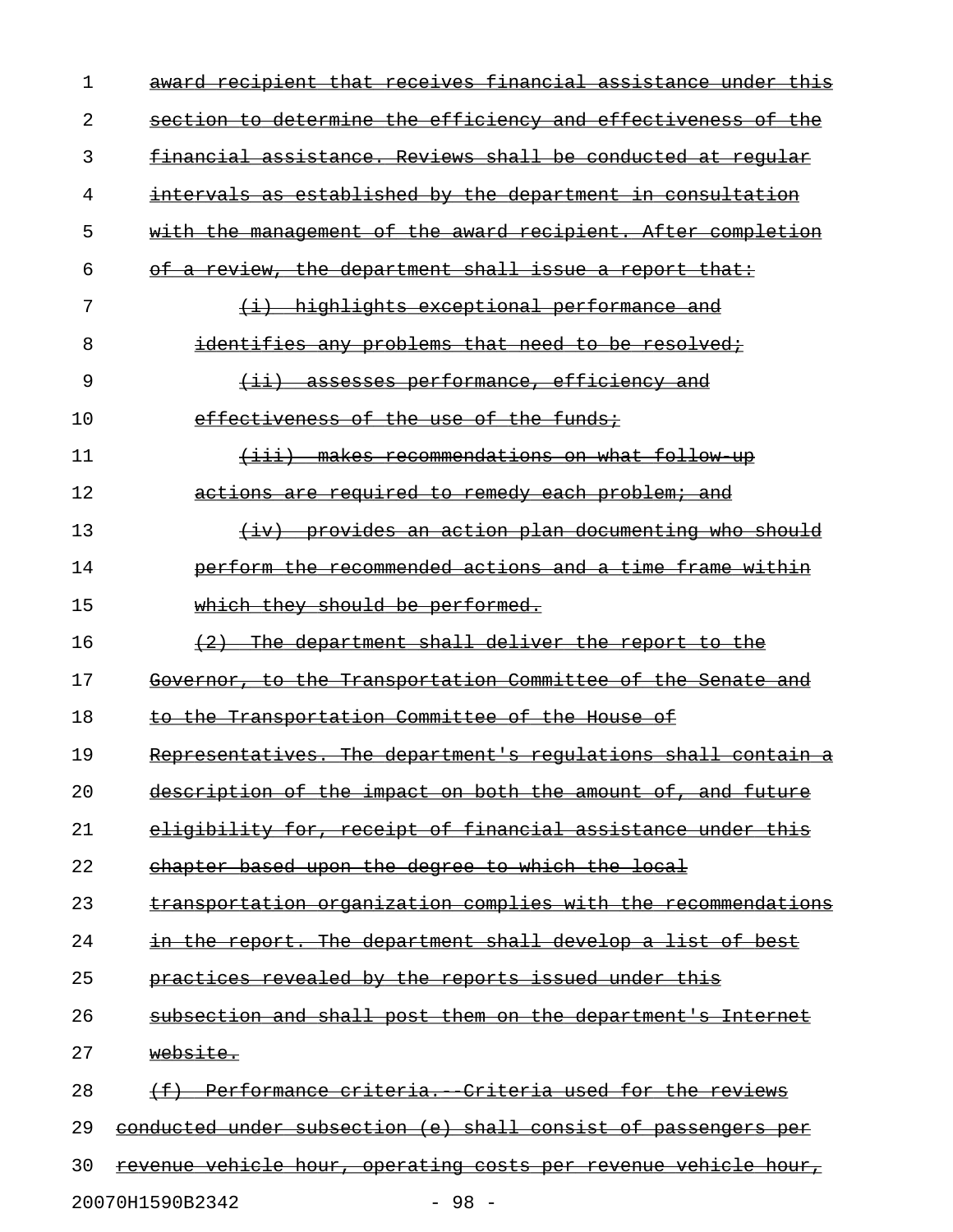| 1  | hour, operating<br><del>vehicle</del><br><del>operatıng</del><br><del>revenuc</del><br><del>costs</del><br><del>venue</del> |
|----|-----------------------------------------------------------------------------------------------------------------------------|
| 2  | passenger and other items as the department may establish. The                                                              |
| 3  | department's requlations shall set forth the minimum system                                                                 |
| 4  | performance criteria that an award recipient must satisfy.                                                                  |
| 5  | Failure to satisfy minimum performance criteria.<br>$\leftarrow \dashv$                                                     |
| 6  | performance review conducted under subsection (e) reveals:                                                                  |
| 7  | that the performance of an award recipient's                                                                                |
| 8  | transportation system has decreased compared to performance                                                                 |
| 9  | <u>determined through a prior review, the department may, upon</u>                                                          |
| 10 | the written request of an award recipient, waive any                                                                        |
| 11 | requirement for a reduction in the amount of financial                                                                      |
| 12 | assistance to be awarded under this section for a reasonable                                                                |
| 13 | time period to allow the award recipient to bring the system                                                                |
| 14 | back to the required performance level. The award recipient                                                                 |
| 15 | shall provide written justification for providing a time                                                                    |
| 16 | period longer than two years. In order to obtain the waiver                                                                 |
| 17 | the period requested, the award recipient must do all<br><del>for</del><br>⊖ŧ                                               |
| 18 | the following:                                                                                                              |
| 19 | Develop an action plan to improve system<br>$\leftrightarrow$                                                               |
| 20 | performance that contains key measurable milestones. The                                                                    |
| 21 | action plan must be acceptable to the department and must                                                                   |
| 22 | be approved by the department in writing.                                                                                   |
| 23 | Submit quarterly progress reports on the action<br>$\overline{\phantom{0}}$                                                 |
| 24 | plan to the department.                                                                                                     |
| 25 | The department shall review and evaluate the award<br>$+2$                                                                  |
| 26 | recipient's progress to determine if the system has improved.                                                               |
| 27 | If the system has improved, funding will be determined by the                                                               |
| 28 | formula under subsection (c), and the award recipient will be                                                               |
| 29 | eligible for full formula funding. If the system has not                                                                    |
| 30 | improved at the end of the time period established for                                                                      |
|    | 20070H1590B2342<br>$-99 -$                                                                                                  |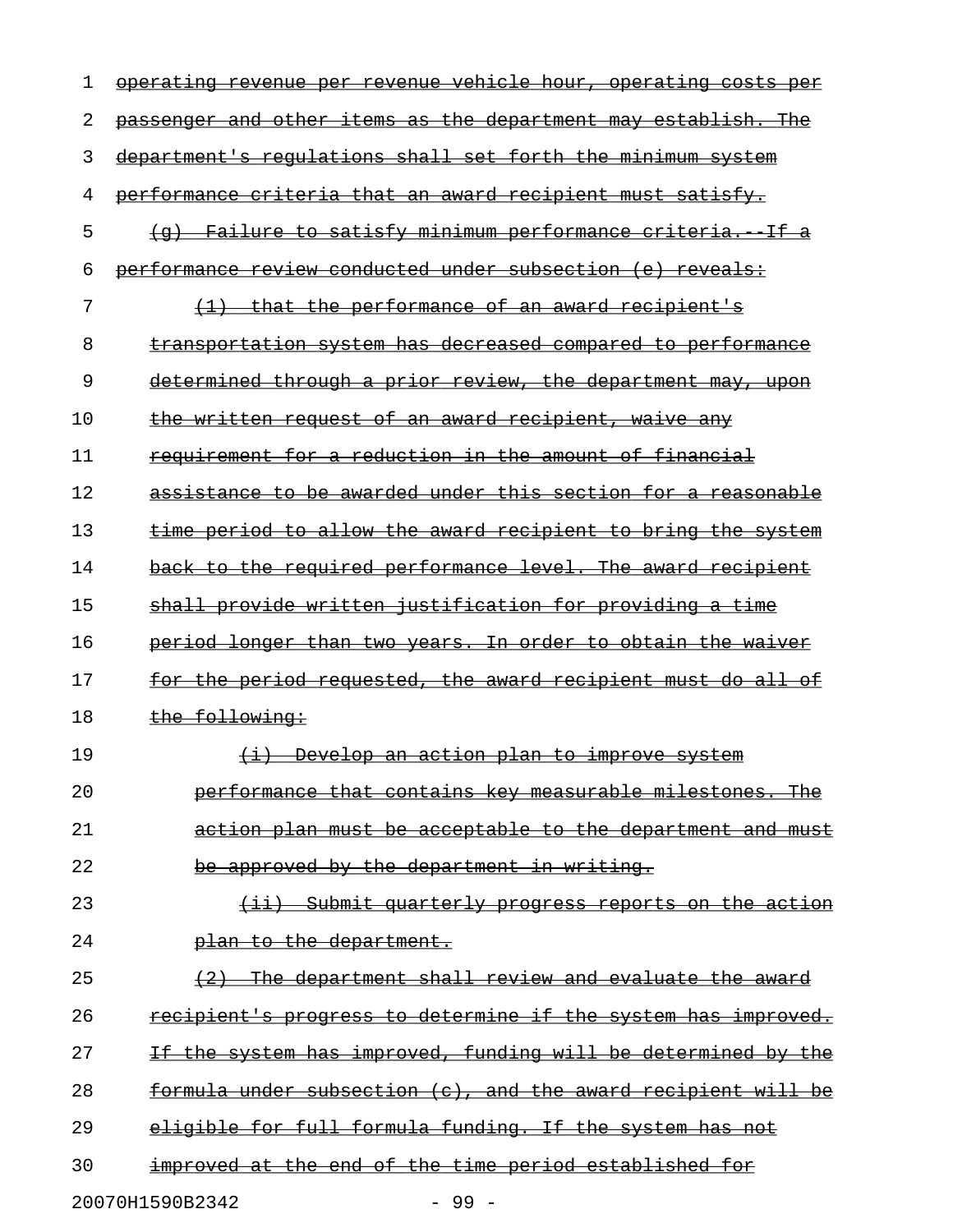| 1  | improvement, the waiver will be withdrawn. Expenses incurred           |
|----|------------------------------------------------------------------------|
| 2  | by the award recipient as a result of the failure of the               |
| 3  | award recipient's system to meet the minimum performance               |
| 4  | eriteria shall be borne by the award recipient.                        |
| 5  | (h) Adjustments to minimum performance criteria. Upon                  |
| 6  | written request of a recipient of financial assistance under           |
| 7  | this section, the department may approve adjustments to the            |
| 8  | minimum performance criteria described in subsection (q) in a          |
| 9  | <u>given year if situations arise that affect performance of the</u>   |
| 10 | award recipient's system and are out of the award recipient's          |
| 11 | control. Examples are labor strikes, infrastructure failures and       |
| 12 | natural disasters. The request must include the award                  |
| 13 | <u>recipient's justification for the adjustment.</u>                   |
| 14 | (i) Periodic review of formula. The department, in                     |
| 15 | consultation with all award recipients, shall review the               |
| 16 | distribution formula established under subsection (c) at least         |
| 17 | once every three years and, prior to the start of the next             |
| 18 | succeeding fiscal year, shall recommend adjustments it deems           |
| 19 | appropriate. If an adjustment results in a change of five              |
| 20 | percentage points or less in any category, the department shall        |
| 21 | <u>forward a notice of the change to the Legislative Reference</u>     |
| 22 | Bureau for publication in the Pennsylvania Bulletin, and the           |
| 23 | change shall take effect at the commencement of the next fiscal        |
| 24 | year. If an adjustment results in a change in excess of five           |
| 25 | percentage points in any category, the change shall be                 |
| 26 | <u>incorporated into the department's regulations by amendment and</u> |
| 27 | <u>shall take effect at the commencement of the next fiscal year</u>   |
| 28 | following promulgation of the amendment.                               |
| 29 | (i) Needs based adjustment. In order to allow an award                 |
| 30 | <u>recipient that was receiving financial assistance under former</u>  |
|    |                                                                        |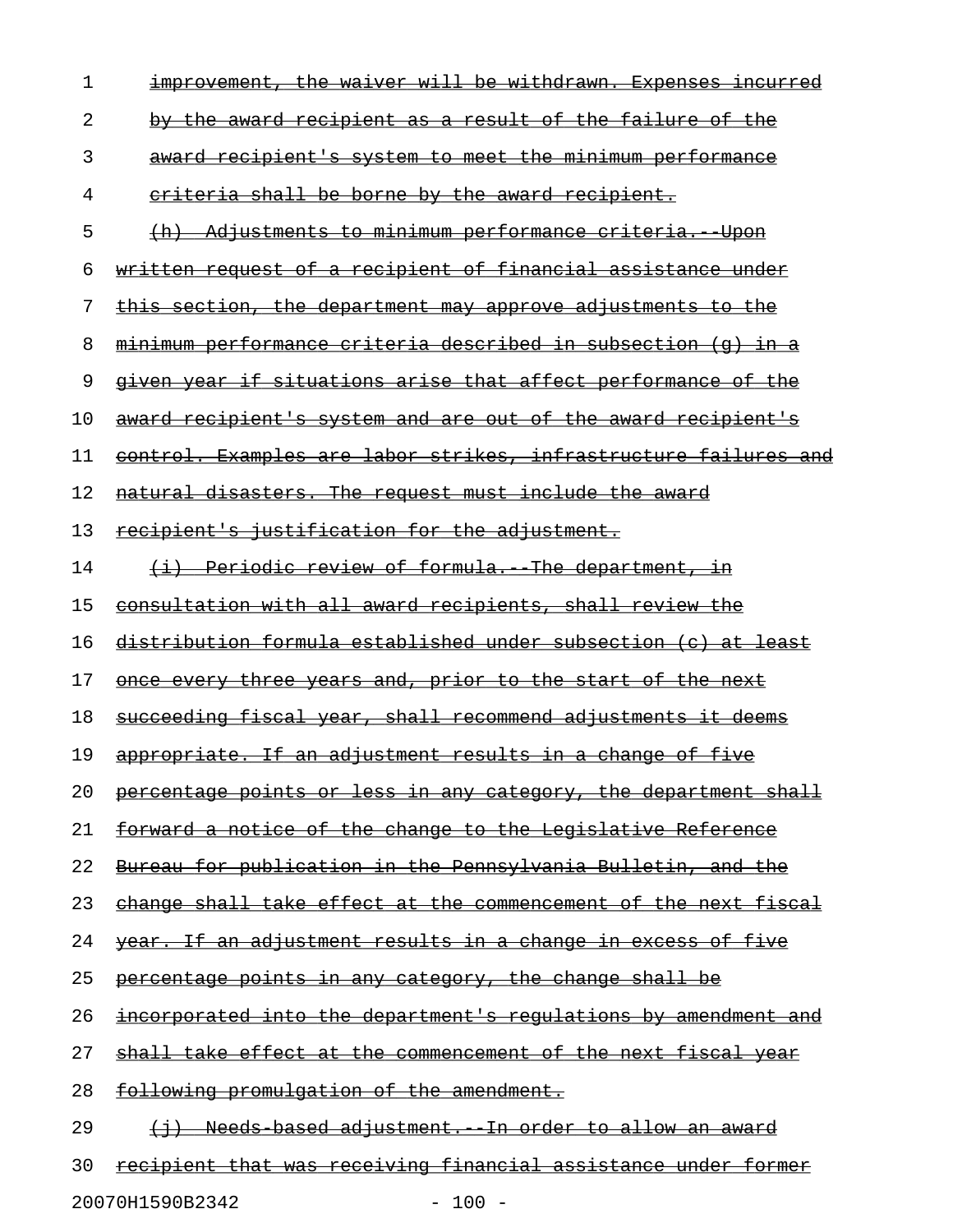| 1  | Chapter 13 (relating to public transportation assistance) prior          |
|----|--------------------------------------------------------------------------|
| 2  | <u>to the effective date of this section to transition into the </u>     |
| 3  | funding formula established under subsection (c), the department         |
| 4  | <u>shall provide the award recipient, as part of the award under</u>     |
| 5  | <u>this section, with a needs based adjustment. The needs based</u>      |
| 6  | adjustment shall be calculated by increasing the amount that the         |
| 7  | <u>award recipient received under Chapter 13 for operating expenses</u>  |
| 8  | and asset maintenance costs in the 2005 2006 fiscal year and             |
| 9  | <u>increasing the resulting amount by an adjustment factor to</u>        |
| 10 | assure a funding level consistent with the operating funding             |
| 11 | needs as identified by the department. Funds remaining after the         |
| 12 | needs based adjustment is applied shall be set aside in an               |
| 13 | <u>operating reserve account to be used at the department's</u>          |
| 14 | <u>discretion for short term public passenger transportation needs.</u>  |
| 15 | The department's regulations shall establish the manner in which         |
| 16 | <u>the funds in the reserve account may be used.</u>                     |
| 17 | (k) Growth caps. Each fiscal year after the fiscal year in               |
| 18 | <u>which the department provides a needs based adjustment under </u>     |
| 19 | subsection (i), the department shall determine the maximum               |
| 20 | <u>percentage increase that an award recipient shall be eligible to</u>  |
| 21 | receive for operating expenses in addition to an increase tied           |
| 22 | to the inflation index amount. The maximum percentage increase           |
| 23 | shall be capped at the inflation index rate of the award                 |
| 24 | <u>recipient's transportation system's passengers per revenue hour, </u> |
| 25 | <u>or revenue per revenue vehicle hour performance, falls below</u>      |
| 26 | peer system average or if the operating cost per revenue hour or         |
| 27 | <u>operating cost per passenger exceeds the peer system average.</u>     |
| 28 | Notwithstanding the provisions of this subsection, money                 |
| 29 | available for financial assistance under this section shall at           |
| 30 | <u>all times be capped by the amount of money in the fund allocated</u>  |
|    |                                                                          |

20070H1590B2342 - 101 -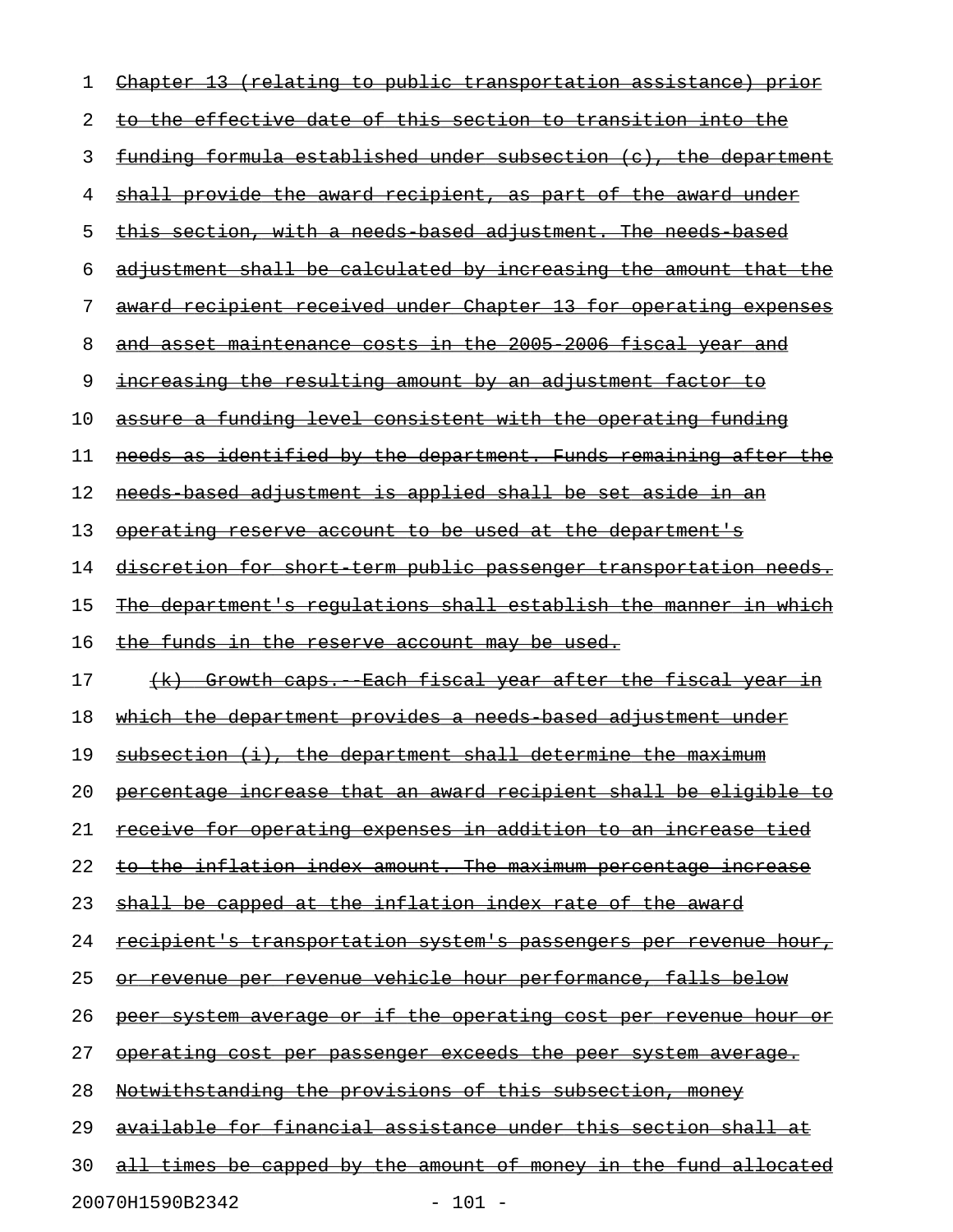1 for the operating program.

| 2                           | (1) Operating reserve. The department may establish a                 |
|-----------------------------|-----------------------------------------------------------------------|
| 3                           | <u>limitation on the amount of financial assistance awarded under</u> |
| 4                           | this section that may be carried over for use in subsequent           |
| 5                           | fiscal years.                                                         |
| 6                           | (m) Certification. The Commonwealth shall not provide                 |
| 7                           | financial assistance to a municipality under this section unless      |
| 8                           | the municipality certifies the amount of its local match under        |
| 9                           | subsection (d).                                                       |
| 10                          | <u>§ 1514. Asset improvement program.</u>                             |
| 11                          | (a) Eligible applicants. A local transportation                       |
| 12                          | organization, an agency or instrumentality of the Commonwealth,       |
| 13                          | an entity responsible for coordinating community transportation       |
| 14                          | program services, or any other person the department deems to be      |
| 15                          | <u>eligible may apply to the department for financial assistance</u>  |
| 16                          | under the asset improvement program. The department shall             |
| 17                          | <u>develop and maintain four year and twelve year plans that</u>      |
| 18                          | summarize the capital projects and financial assistance for           |
| 19                          | capital projects based upon cash flow and revenue projections         |
| 20                          | for the fund.                                                         |
| 21                          | (b) Applications. In addition to information required under           |
| 22                          | section 1507 (relating to application and approval process), an       |
| 23                          | application for financial assistance under this section shall         |
| 24                          | include the following:                                                |
| 25                          | Evidence satisfactory to the department that the                      |
| 26                          | proposed capital project is included in the first year of the         |
| 27                          | applicant's four year capital program and its federally               |
| 28                          | approved Transportation Improvement Program.                          |
| 29                          | (2) If an applicant is requesting financial assistance                |
| 30                          | for replacement of capital assets, evidence satisfactory to           |
| 20070H1590B2342<br>$-102 -$ |                                                                       |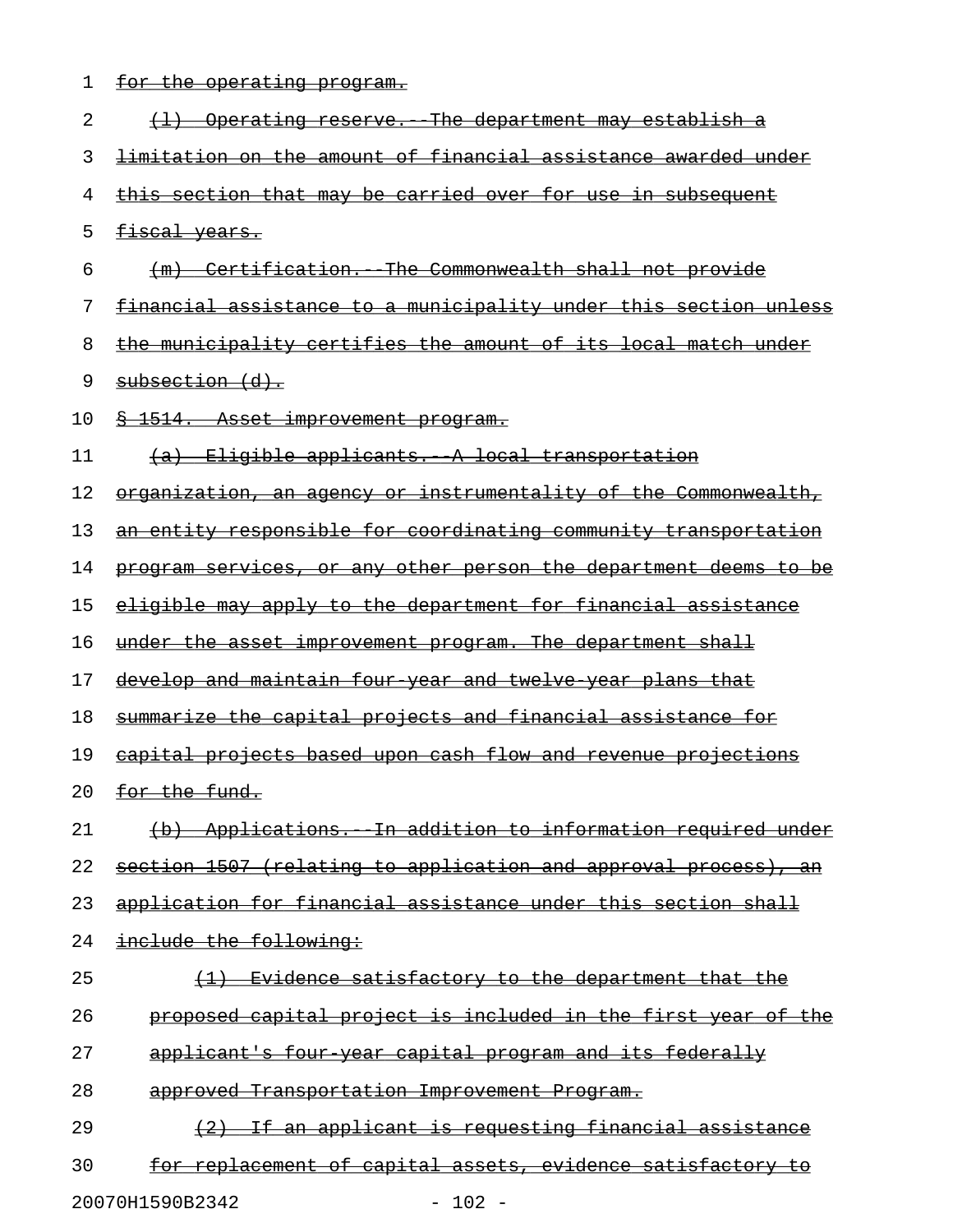| 1  | the department that the capital assets to be replaced have           |
|----|----------------------------------------------------------------------|
| 2  | exceeded the useful life criteria as defined by the                  |
| 3  | department. At its discretion, the department may approve            |
| 4  | <u>funding to replace capital assets that do not exceed the</u>      |
| 5  | useful life criteria if the applicant provides documentation         |
| 6  | acceptable to the department to justify the early replacement        |
| 7  | of the capital assets.                                               |
| 8  | (3) If the applicant is requesting financial assistance              |
| 9  | <u>for expansion of capital assets, evidence satisfactory to the</u> |
| 10 | department that the applicant will have sufficient future            |
| 11 | annual operating funds to support the proposed expansion of          |
| 12 | the assets.                                                          |
| 13 | $(4)$ Any other information required by the department,              |
| 14 | <u>including a return on investment analysis or a life cycle</u>     |
| 15 | cost analysis, or both.                                              |
| 16 | (c) Local match requirements. Financial assistance under             |
| 17 | this section shall be matched by local or private cash funding       |
| 18 | in an amount not less than 20% of the amount of the financial        |
| 19 | assistance. The source of funds for the local match shall be         |
| 20 | subject to the requirements of section 1513(d) (relating to          |
| 21 | operating program). Each capital project shall be based on the       |
| 22 | plan approved by the department.                                     |
| 23 | (d) Conditions for receipt of bond funding. An applicant             |
| 24 | may receive proceeds of Commonwealth capital bonds from the fund     |
| 25 | <u>for financial assistance under this section if all of the </u>    |
| 26 | following conditions are met:                                        |
| 27 | (1) The applicant's project has been authorized by a                 |
| 28 | capital budget project itemization act.                              |
| 29 | $(2)$ The applicant's project shall have been included in            |
| 30 | the department's approved annual release request approving           |

20070H1590B2342 - 103 -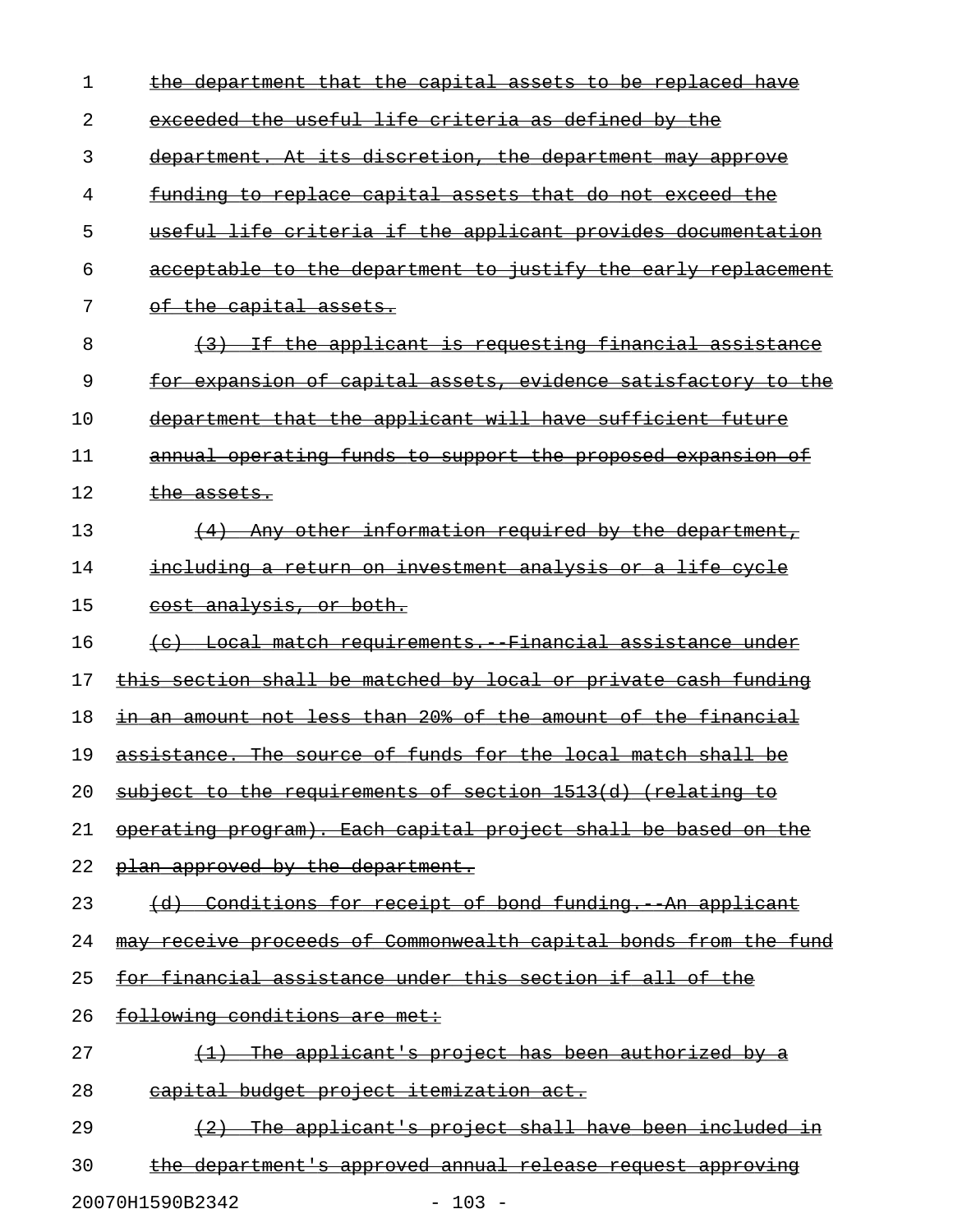| 1  | the use of the funds for the proposed capital project in the                             |
|----|------------------------------------------------------------------------------------------|
| 2  | fiscal year in which the funds are expected to be expended.                              |
| 3  | (3) The department shall have approved the underlying                                    |
| 4  | application for the capital project.                                                     |
| 5  | The project has a 20 year or longer useful life.<br>(4)                                  |
| 6  | (e) Priorities. The award of financial assistance under                                  |
| 7  | this section shall be subject to the following set of priorities                         |
| 8  | in descending order of significance unless a compelling return                           |
| 9  | on investment analysis for a project in a lower significant                              |
| 10 | category is provided to and approved by the department:                                  |
| 11 | (1) Funds required to support existing local bond issues                                 |
| 12 | currently supported with State revenue sources, such as debt                             |
| 13 | service and asset leases. The Commonwealth pledges to and                                |
| 14 | agrees with any person, firm or corporation holding any bonds                            |
| 15 | previously issued by, or any other debt incurred by, a local                             |
| 16 | transportation organization, and secured in whole or part by                             |
| 17 | a pledge of the funds provided to the local transportation                               |
| 18 | organization from the Public Transportation Assistance Fund                              |
| 19 | established under Article XXIII of the Tax Reform Code, that                             |
| 20 | the Commonwealth will not limit or alter rights vested in a                              |
| 21 | transportation organization in any manner<br><del>inconsistent</del><br><del>local</del> |
| 22 | <u>with obligations of the local transportation organization to</u>                      |
| 23 | obligees of the local transportation organization until                                  |
| 24 | all bonds previously issued or other debt incurred, together                             |
| 25 | with the interest thereon, is fully paid or provided for.                                |
| 26 | Funds required to match federally approved capital                                       |
| 27 | projects funded under 49 U.S.C. §§ 5307 (relating to                                     |
| 28 | urbanized area formula grants) and 5309 (relating to capital                             |
| 29 | investment grants and loans) and other federally approved                                |
| 30 | capital projects.                                                                        |
|    |                                                                                          |

20070H1590B2342 - 104 -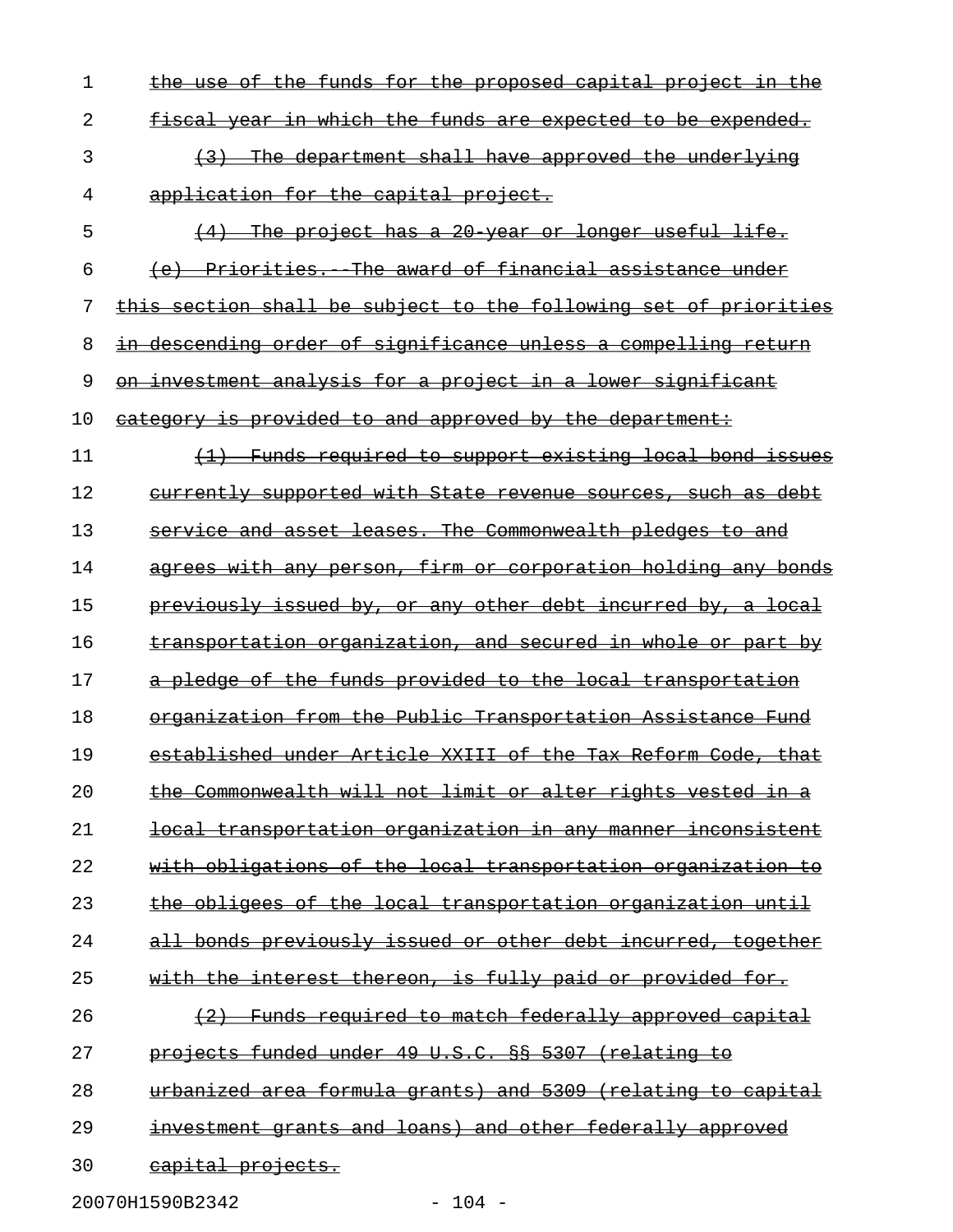| 1  | (3) Other non Federal capital projects as determined by          |
|----|------------------------------------------------------------------|
| 2  | the department, which shall be further subject to the            |
| 3  | following set of priorities in descending order of               |
| 4  | significance:                                                    |
| 5  | <del>(i) Essential emergency asset improvement projects.</del>   |
| 6  | (ii) Standard replacement of existing assets that                |
| 7  | have exceeded their useful life.                                 |
| 8  | <u>(iii) Asset improvement projects to extend the</u>            |
| 9  | useful life of the affected assets.                              |
| 10 | (iv) Acquisition of new assets and other acceptable              |
| 11 | purposes, other than projects to be funded under the new         |
| 12 | initiatives program, as determined by the department.            |
| 13 | (f) Bonding by award recipients. With the approval of the        |
| 14 | department, an award recipient that is allowed by its enabling   |
| 15 | statute to issue bonds may do so for the purpose of financing a  |
| 16 | multiyear capital project. The bonds shall be issued in          |
| 17 | accordance with the provisions of the award recipient's enabling |
| 18 | statute. The department shall enter into an agreement with the   |
| 19 | award recipient providing that payments of the capital funds     |
| 20 | sufficient to satisfy requirements of the bonds issued be made   |
| 21 | directly to the trustee and bond holders until such time as the  |
| 22 | <del>bonds are retired.</del>                                    |
| 23 | (g) Certification. The Commonwealth shall not provide            |
| 24 | financial assistance to a municipality under this section unless |
| 25 | the municipality certifies the amount of its local match under   |
| 26 | subsection (c).                                                  |
| 27 | § 1515. New initiatives program.                                 |
| 28 | <u>(a) Eligible applicants. Persons eligible to apply for</u>    |
| 29 | financial assistance under the asset improvement program shall   |
| 30 | also be eligible to apply for financial assistance under the new |
|    |                                                                  |

20070H1590B2342 - 105 -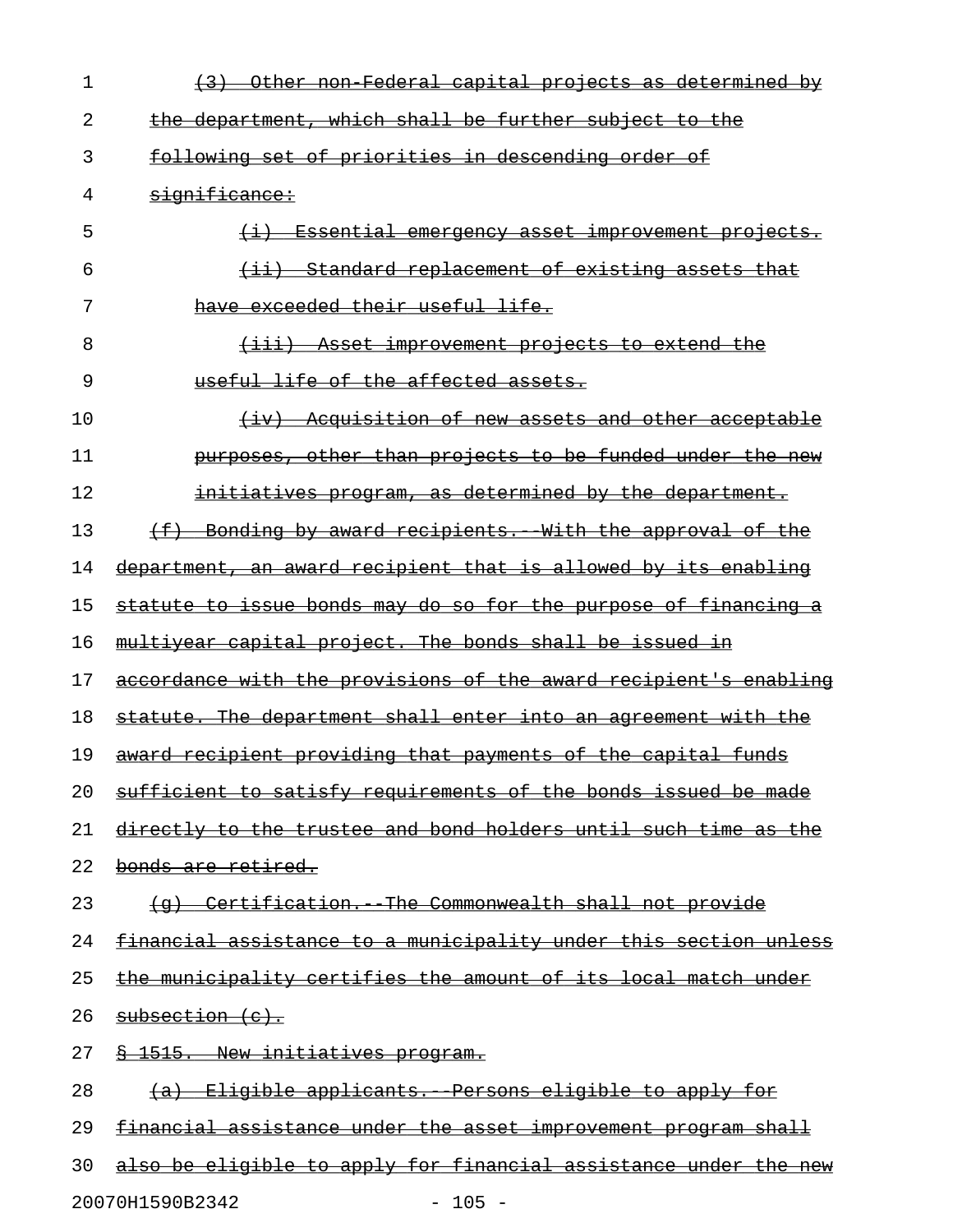1 initiatives program.

| 2  | (b) Applications. In addition to the information required                           |
|----|-------------------------------------------------------------------------------------|
| 3  | under section 1507 (relating to application and approval                            |
| 4  | process), an application for financial assistance under this                        |
| 5  | section shall include all of the information required in an                         |
| 6  | application for financial assistance under section 1514                             |
| 7  | <u> {relating to asset improvement program}. If the application is</u>              |
| 8  | <u>for a proposed expansion of a capital asset, the application</u>                 |
| 9  | shall also contain evidence satisfactory to the department that                     |
| 10 | the applicant will have sufficient future annual operating funds                    |
| 11 | <u>to support the proposed expansion.</u>                                           |
| 12 | (c) Limitation. In making awards of financial assistance                            |
| 13 | under this section, the department shall give priority to                           |
| 14 | applicants that intend to use the funds in satisfaction of the                      |
| 15 | <u>local matching portion of federally approved projects funded</u>                 |
| 16 | pursuant to 49 U.S.C. § 5309 (relating to capital investment                        |
| 17 | grants and loans). The department may fund projects that do not                     |
| 18 | receive funding from the Federal New Starts Program if the                          |
| 19 | applicant can provide sufficient justification that the project                     |
| 20 | can meet all of the following requirements:                                         |
| 21 | (1) Investments in existing service areas have been                                 |
| 22 | optimized.                                                                          |
| 23 | (2) An analysis reveals a reasonable return on                                      |
| 24 | investment.                                                                         |
| 25 | Identification of the public benefit of the project.<br>$\leftarrow$ 3 $\leftarrow$ |
| 26 | (4) Required local funds are available to pay any                                   |
| 27 | required local match for the project and ongoing operating                          |
| 28 | <del>costs.</del>                                                                   |
| 29 | There exists local technical ability and capacity to<br>$\left(5\right)$            |
| 30 | manage, construct and operate the project.                                          |

20070H1590B2342 - 106 -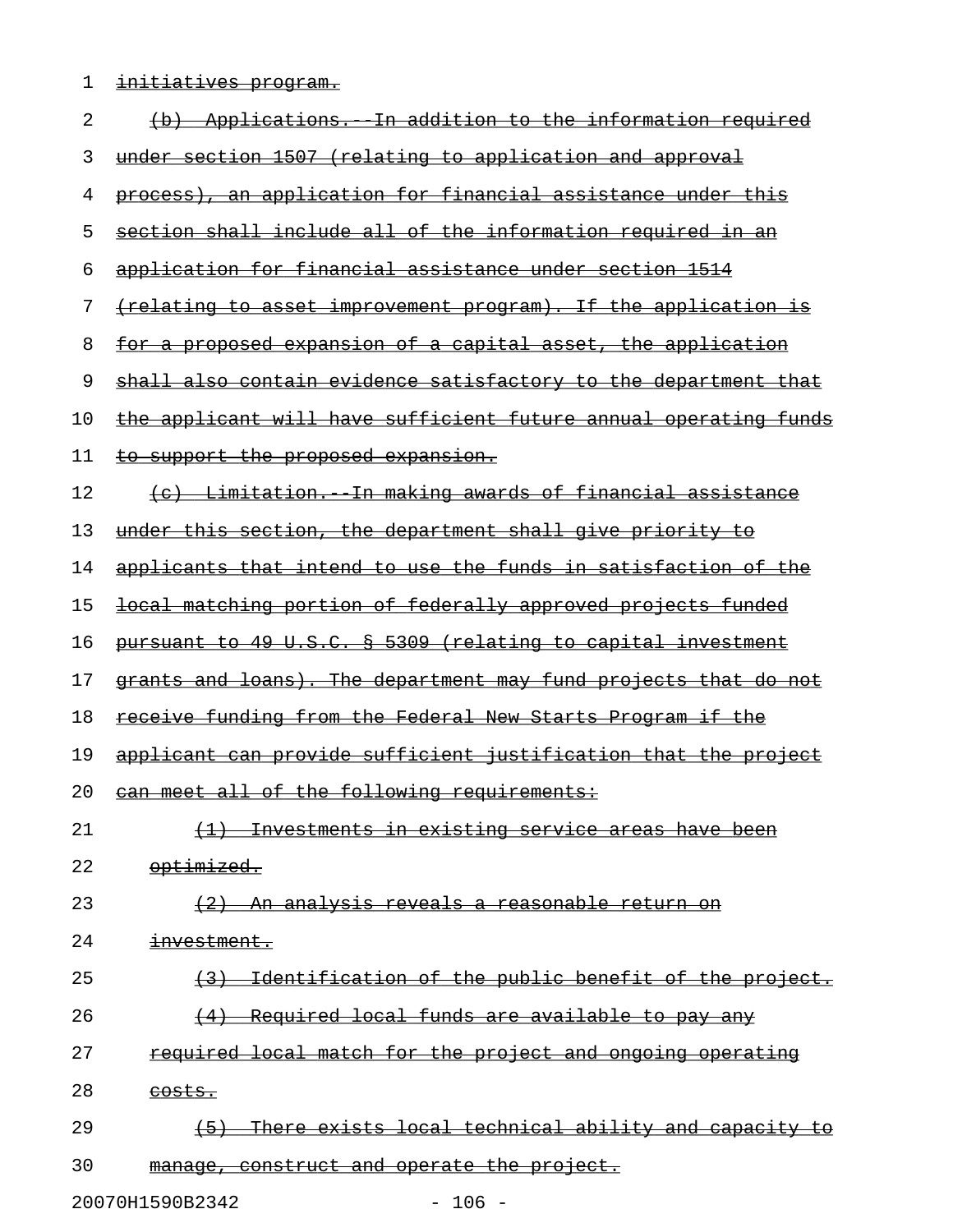| 1  | (6) The project is supported by the adoption of an                      |
|----|-------------------------------------------------------------------------|
| 2  | integrated land use plan by local municipalities.                       |
| 3  | (d) Local match requirements. Financial assistance under                |
| 4  | this section shall be matched by local or private cash funding          |
| 5  | in an amount not less than 100% of the amount of the grant. The         |
| 6  | source of funds for the local match shall be subject to the             |
| 7  | <u>requirements of section 1513(d) (relating to operating program).</u> |
| 8  | (e) Certification. The Commonwealth shall not provide                   |
| 9  | financial assistance to a municipality under this section unless        |
| 10 | the municipality certifies the amount of its local match under          |
| 11 | subsection (d).                                                         |
| 12 | <del>§ 1516.  Programs of Statewide significance.</del>                 |
| 13 | (a) General rule. Money in the fund allocated for programs              |
| 14 | of Statewide significance shall be used by the department to            |
| 15 | support public transportation programs, activities and services         |
| 16 | not otherwise fully funded through the operating program,               |
| 17 | capital program or asset improvement program. These include the         |
| 18 | <del>following:</del>                                                   |
| 19 | (1) The Persons with Disabilities Program.                              |
| 20 | (2) Intercity and commuter rail and bus services.                       |
| 21 | (3) Community transportation capital and service                        |
| 22 | stabilization.                                                          |
| 23 | (4) The Welfare to Work Program and matching funds for                  |
| 24 | Federal programs with similar intent.                                   |
| 25 | (5) Demonstration and research projects.                                |
| 26 | $(6)$ Technical assistance.                                             |
| 27 | $(7)$ (Reserved).                                                       |
| 28 | $(8)$ (Reserved).                                                       |
| 29 | $(9)$ (Reserved).                                                       |
| 30 | $(10)$ (Reserved).                                                      |

20070H1590B2342 - 107 -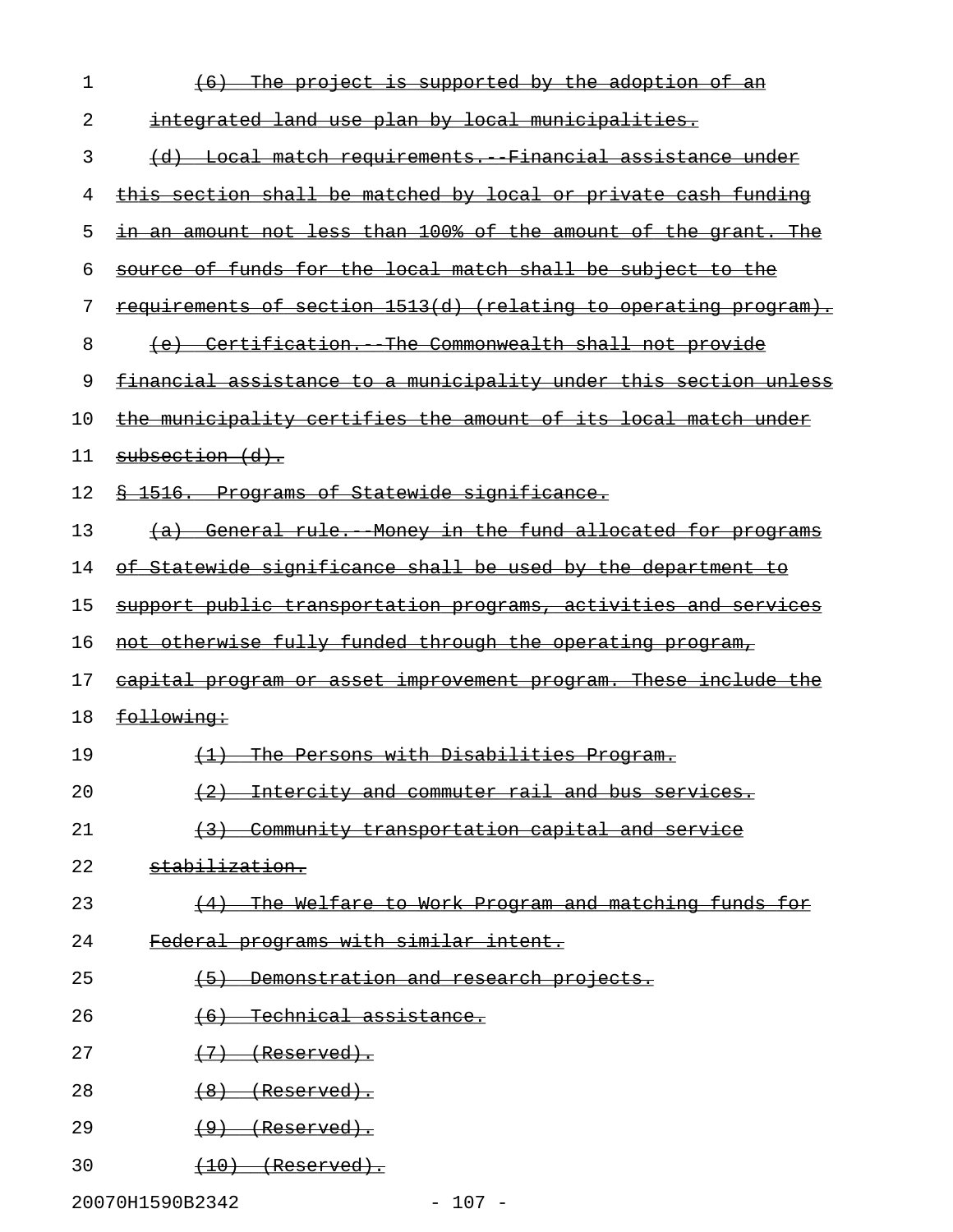| 1  | $\left(11\right)$<br><u>Other public passenger transportation programs</u> |
|----|----------------------------------------------------------------------------|
| 2  | initiated by the department.                                               |
| 3  | (b) Persons with disabilities. The department shall                        |
| 4  | <u>establish and administer a program providing reduced fares to</u>       |
| 5  | persons with disabilities on community transportation services             |
| 6  | and to provide financial assistance for start up, administrative           |
| 7  | and capital expenses related to reduced fares for persons with             |
| 8  | disabilities. All of the following shall apply:                            |
| 9  | $(1)$ A community transportation system operating in the                   |
| 10 | Commonwealth other than in counties of the first and second                |
| 11 | class may apply for financial assistance under this                        |
| 12 | subsection.                                                                |
| 13 | (2) The department may award financial assistance under                    |
| 14 | this subsection for program start up and for continuing                    |
| 15 | capital expenses to offset administrative and capital                      |
| 16 | expenses. For community transportation trips made by eligible              |
| 17 | persons with disabilities, financial assistance may be                     |
| 18 | awarded to an eligible community transportation system to                  |
| 19 | reimburse the system for up to 85% of the fare established                 |
| 20 | for the general public for each trip which is outside of a                 |
| 21 | fixed route and paratransit service areas and not eligible                 |
| 22 | for funding from any other program or funding source. The                  |
| 23 | person making the trip or an approved third party sponsor                  |
| 24 | shall contribute the greater of 15% of the fare established                |
| 25 | for the general public or the Americans with Disabilities Act              |
| 26 | complementary paratransit fare.                                            |
| 27 | Intercity transportation. The department is authorized                     |
| 28 | to provide financial support for an efficient and coordinated              |
| 29 | intercity common carrier surface transportation program,                   |
| 30 | consisting of both intercity rail and intercity bus                        |

20070H1590B2342 - 108 -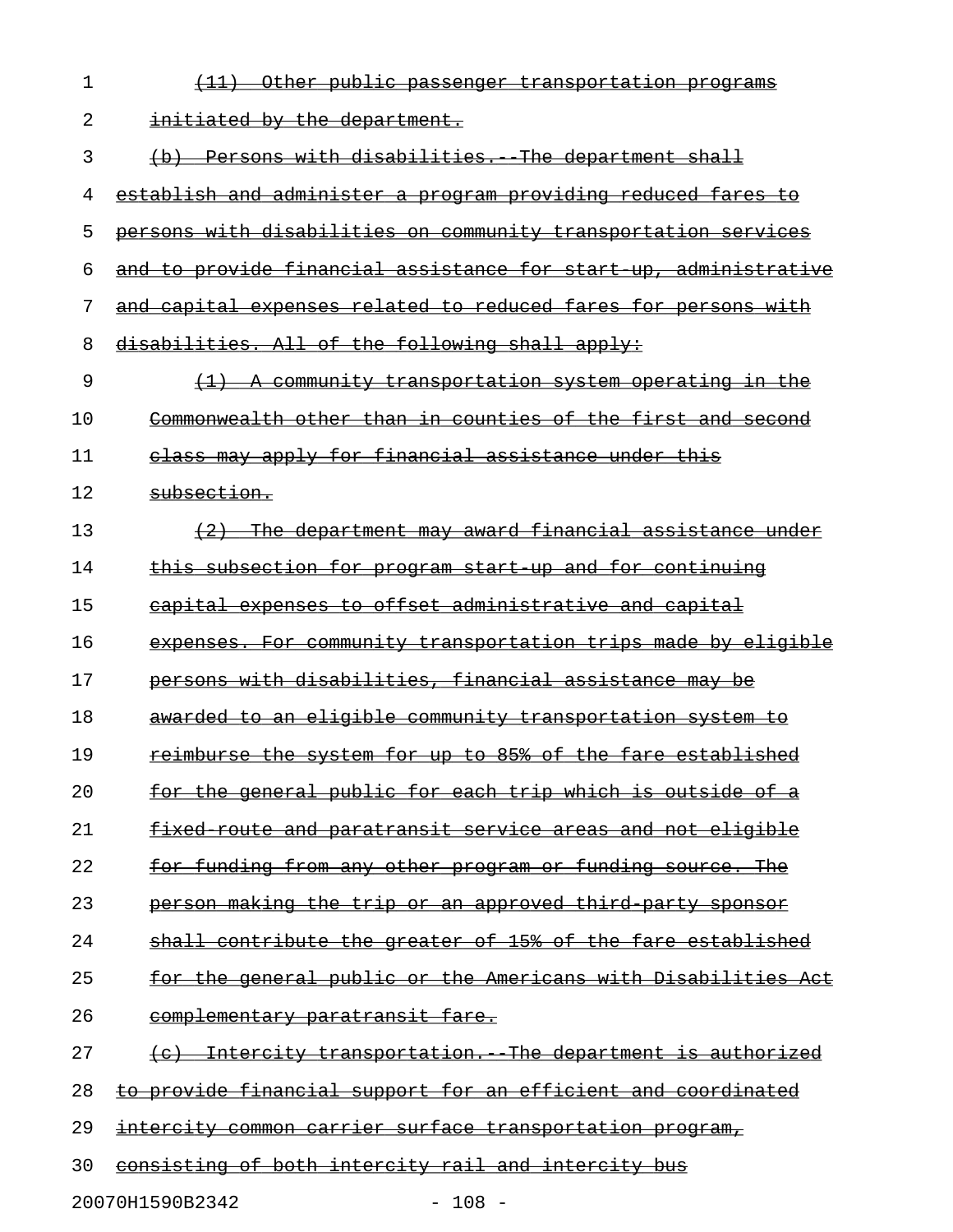| 1  | transportation, with the intent of sustaining strong intercity |
|----|----------------------------------------------------------------|
| 2  | connections. All of the following shall apply:                 |
| 3  | <u>(1) An intercity passenger rail service provider, a</u>     |
| 4  | <del>local transportation organization, an agency or</del>     |
| 5  | instrumentality of the Commonwealth and a transportation       |
| 6  | company that provides intercity public transportation service  |
| 7  | may apply for financial assistance under this subsection. The  |
| 8  | department is authorized to enter into joint service           |
| 9  | agreements with a railroad company, any other agency or        |
| 10 | instrumentality of the Commonwealth, a Federal agency or an    |
| 11 | agency or instrumentality of any other jurisdiction relating   |
| 12 | to property, buildings, structures, facilities, services,      |
| 13 | rates, fares, classifications, dividends, allowances or        |
| 14 | charges, including charges between intercity rail passenger    |
| 15 | service facilities, or rules or regulations pertaining         |
| 16 | thereto, for or in connection with or incidental to            |
| 17 | transportation in whole or in part upon intercity rail         |
| 18 | passenger service facilities.                                  |
| 19 | (2) Operating assistance and capital assistance may be         |
| 20 | provided for intercity bus and rail services as determined by  |
| 21 | the department.                                                |
| 22 | (3) For financial assistance to a transportation               |
| 23 | company, eligible matching funds shall consist only of cash    |
| 24 | income generated by the transportation company from its        |
| 25 | activities, other than the provision of public passenger       |
| 26 | transportation service, and contributed by the transportation  |
| 27 | company in the amount and for the time period specified in     |
| 28 | the financial assistance agreement.                            |
| 29 | (4) Local match requirements are as follows:                   |
| 30 | (i) For intercity bus operating and capital                    |

20070H1590B2342 - 109 -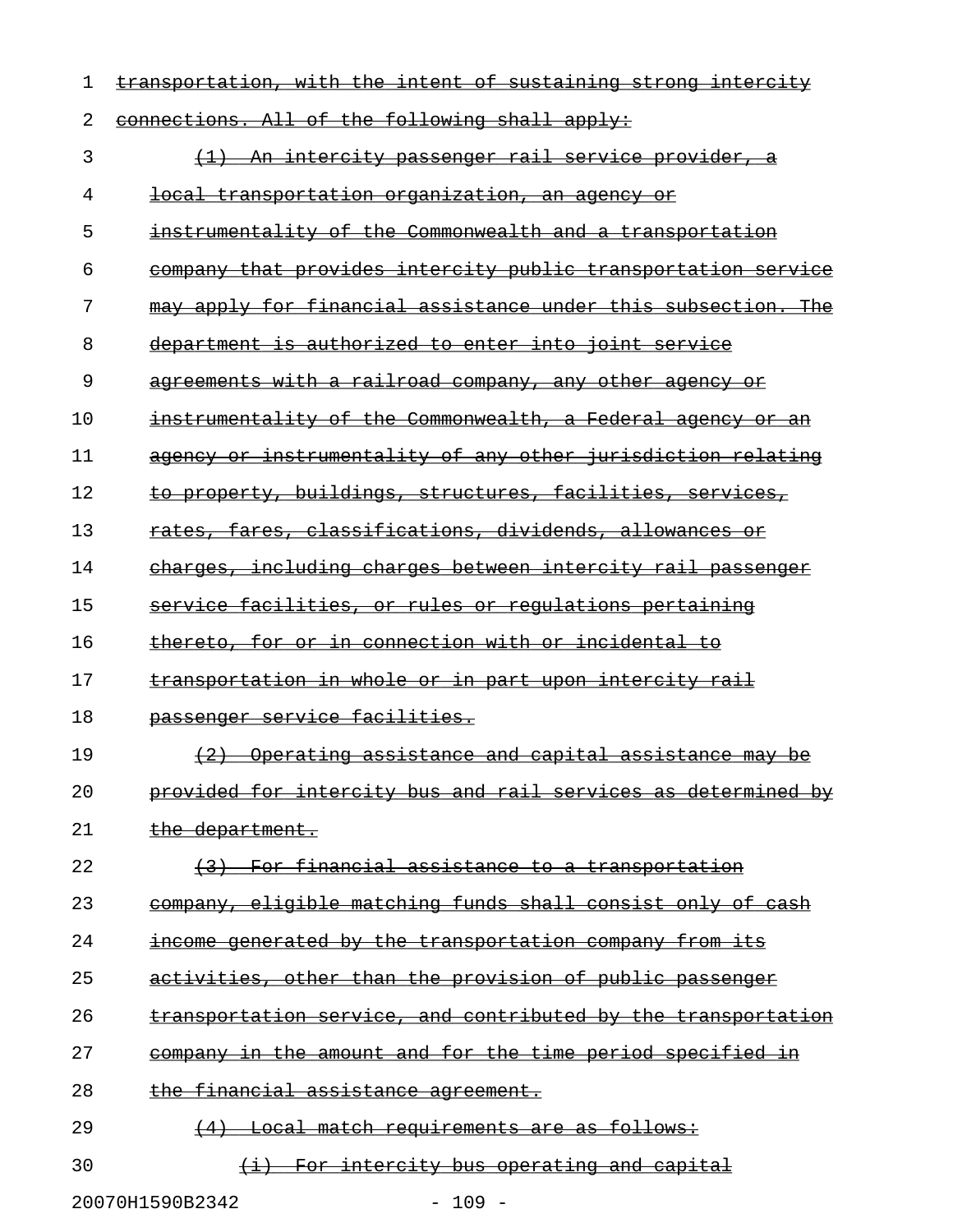| 1  | assistance, the department shall require a local match by                       |
|----|---------------------------------------------------------------------------------|
| 2  | local or private cash funding in an amount equal to 100%                        |
| 3  | of the amount of the financial assistance being provided.                       |
| 4  | (ii) For intercity rail operating and capital                                   |
| 5  | assistance, the department shall require a local match on                       |
| 6  | a case by case basis, taking into account the best                              |
| 7  | interests of the Commonwealth.                                                  |
| 8  | (5) For purposes of this subsection, "local match" is                           |
| 9  | defined as local revenue obtained from other nonsubsidized                      |
| 10 | services, such as charter, school bus or profits realized                       |
| 11 | from other intercity bus services. Local match shall not                        |
| 12 | include any funds received from Federal or State sources.                       |
| 13 | (d) Community transportation.                                                   |
| 14 | (1) The department is authorized to provide financial                           |
| 15 | assistance under this section for all of the following:                         |
| 16 | (i) Capital expenditures for the provision of                                   |
| 17 | community transportation service.                                               |
| 18 | (ii) To stabilize current service and fares.                                    |
| 19 | (iii) To provide advice or technical assistance to                              |
| 20 | analyze and enhance community transportation system                             |
| 21 | resources and services.                                                         |
| 22 | To maximize available funding including Federal<br>$\leftarrow$ iv $\leftarrow$ |
| 23 | dollars.                                                                        |
| 24 | To ensure equitable cost sharing.<br>$\leftarrow$                               |
| 25 | $(2)$ The governing body of a county, other than a county                       |
| 26 | of the first or second class, or a transportation company                       |
| 27 | designated by the governing body of the county as the                           |
| 28 | coordinator of community transportation service, and an                         |
| 29 | or instrumentality of the Commonwealth may apply for<br><del>agency -</del>     |
| 30 | financial assistance under this subsection subject to all of                    |
|    | 20070H1590B2342<br>$-110 -$                                                     |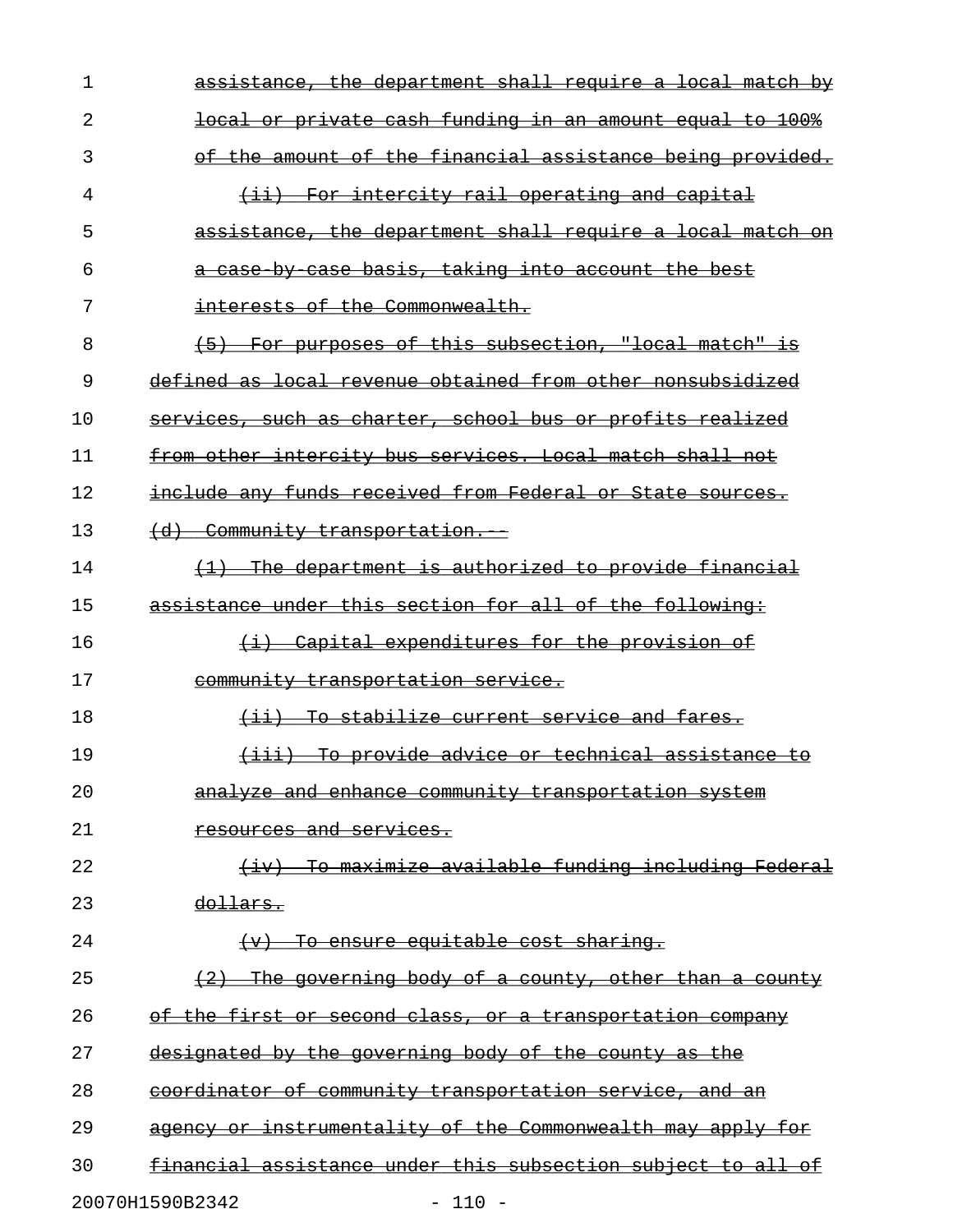1 the following: 2  $\leftarrow$   $\leftarrow$   $\leftarrow$   $\leftarrow$   $\leftarrow$   $\leftarrow$   $\leftarrow$   $\leftarrow$   $\leftarrow$   $\leftarrow$   $\leftarrow$   $\leftarrow$   $\leftarrow$   $\leftarrow$   $\leftarrow$   $\leftarrow$   $\leftarrow$   $\leftarrow$   $\leftarrow$   $\leftarrow$   $\leftarrow$   $\leftarrow$   $\leftarrow$   $\leftarrow$   $\leftarrow$   $\leftarrow$   $\leftarrow$   $\leftarrow$   $\leftarrow$   $\leftarrow$   $\leftarrow$   $\leftarrow$   $\leftarrow$   $\leftarrow$   $\leftarrow$   $\leftarrow$   $\left$ 3 capital expenditures for the provision of public 4 community transportation service shall certify to the 5 department that it has taken all reasonable steps to 6 coordinate local service for the elderly and persons with 7 disabilities and that the services to be offered with the 8 capital assets do not duplicate existing fixed route 9 services. 10  $\overline{\text{+ii}}$  The governing body of a county or the 11 coordinator described under this paragraph shall not be 12 eligible for financial assistance for service 13 stabilization if any of the following apply: 14 (A) The coordinator receives financial 15 assistance under the operating program established 16 ander this chapter. 17 The coordinator is a private for profit  $(B)$  The coordinator is a private for profit 18 **provider.** 19 (3) Financial assistance for service stabilization may 20 only be provided for the following purposes: 21 (i) Short-term, long-term and strategic planning. 22 (ii) Technology investment. 23 (iii) Training programs designed to enhance 24 transportation management and staff expertise. 25 (iv) Offsetting operating expenses that cannot be \_\_\_\_\_\_\_\_\_\_\_\_\_\_\_\_\_\_\_\_\_\_\_\_\_\_\_\_\_\_\_\_\_\_\_\_\_\_\_\_\_\_\_\_\_\_\_\_\_\_ 26 covered by fare revenue due to emergencies. 27 (v) Marketing activities. 28 (vi) Other stabilization purposes approved by the 29 department. 30 (4) The department shall give high priority to providing

20070H1590B2342 - 111 -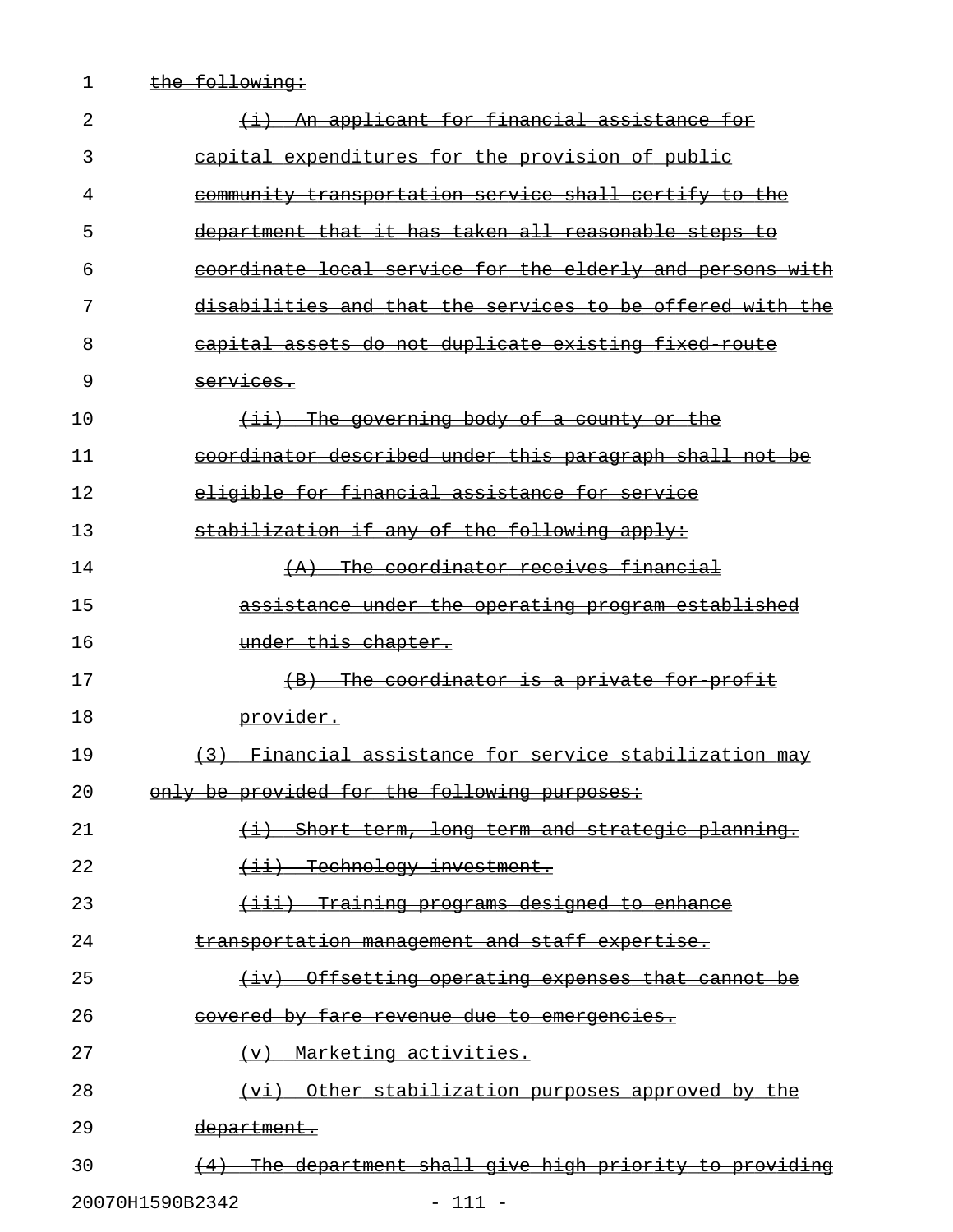1 financial assistance under this subsection as match for 2 Federal funding to support capital projects for community

3 transportation systems.

 $4$   $\longleftrightarrow$  The department shall conduct a study to evaluate the 5 effectiveness and efficiency of community transportation 6 service delivery as it relates to human service programs. The 7 Department of Public Welfare, the Office of the Budget and 8 the Department of Aging and other appropriate Commonwealth 9 agencies identified by the department shall participate and 10 fully support the study to achieve the intended purposes. 11 Within two years following the effective date of this 12 section, these agencies shall make recommendations to the 13 Governor and the Majority and Minority chairpersons of the 14 Transportation Committee of the Senate and the Majority and 15 Minority chairpersons of the Transportation Committee of the 16 House of Representatives for improving coordination and 17 efficiency of human services and community transportation. 18 (e) Welfare to work and Federal programs match. The 19 department is authorized to provide financial assistance under 20 this section to design and implement projects and services and 21 to reimburse award recipients for the expenses associated with 22 the projects and services that identify and address public 23 passenger transportation and related barriers preventing 24 individuals eligible for participation in the Federal welfare 25 to work program from securing and maintaining employment and 26 from accessing community services and facilities. All of the 27 following shall apply: 28  $(1)$  A local transportation organization, a 29 transportation company designated by a county as the 30 coordinator of community transportation services and any

20070H1590B2342 - 112 -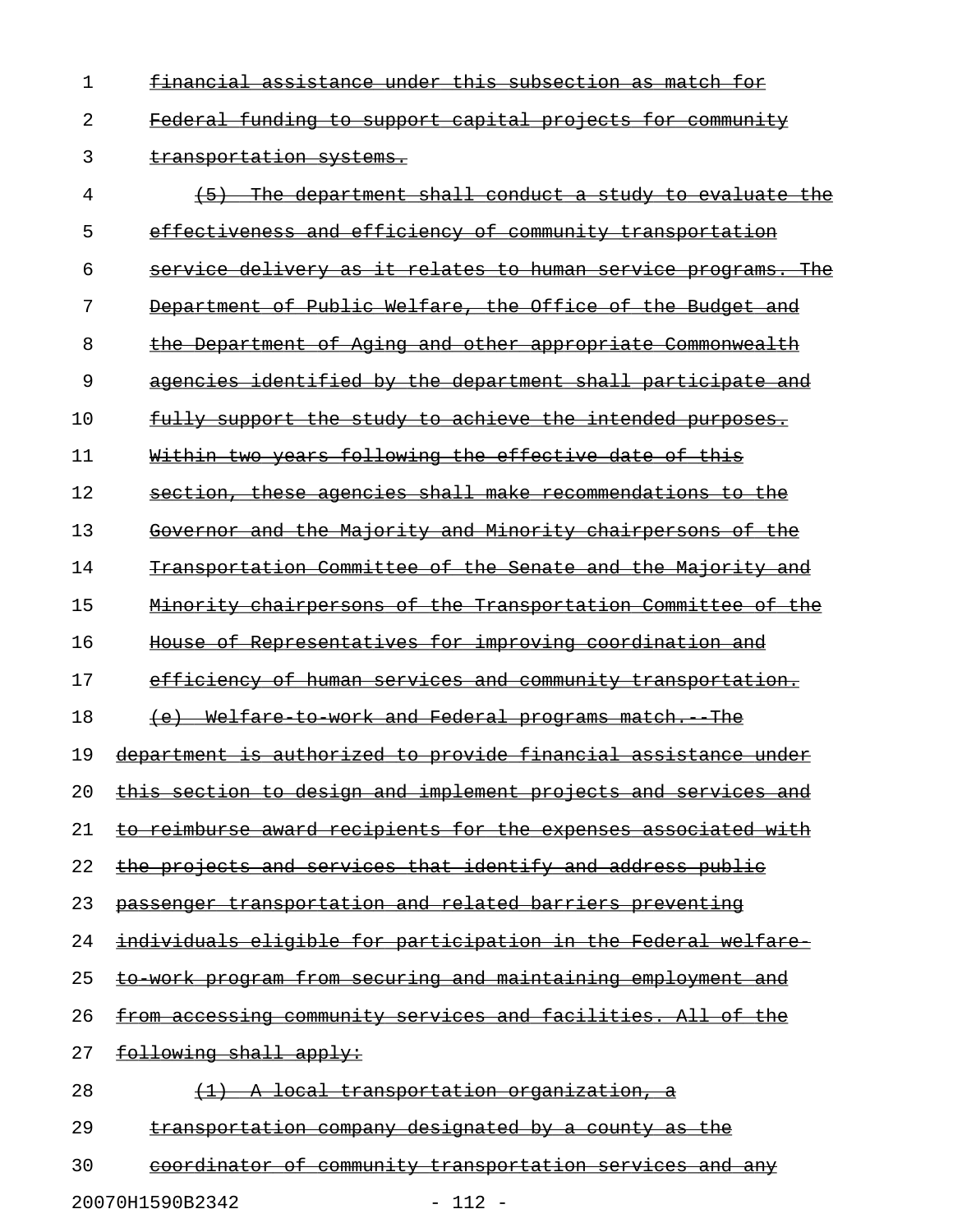| 1  | other person approved by the department may apply to the                    |
|----|-----------------------------------------------------------------------------|
| 2  | department for financial assistance under this subsection.                  |
| 3  | (2) Financial assistance awarded under this subsection                      |
| 4  | shall be used for any of the following purposes:                            |
| 5  | (i) Fixed route service subsidy.                                            |
| 6  | Contracted transportation services.<br>$\overline{ \leftrightarrow}$        |
| 7  | (iii) Fixed route fare discounts.                                           |
| 8  | Community transportation fare discounts.<br>$\left( \pm \mathrm{v} \right)$ |
| 9  | <del>Taxi fare discounts.</del><br>$\left(\mathbf{v}\right)$                |
| 10 | - Mileage reimbursement.<br>$(v_i)$                                         |
| 11 | (vii) Vehicle purchase, insurance, maintenance and                          |
| 12 | repair.                                                                     |
| 13 | <del>(viii) Driver education classes.</del>                                 |
| 14 | (ix) Administrative expenses.                                               |
| 15 | <del>(x)</del><br><del>Case management expenses.</del>                      |
| 16 | (xi) Any other activities consistent with the                               |
| 17 | transportation related elements of the welfare to work                      |
| 18 | program.                                                                    |
| 19 | (3) The department shall give high priority to providing                    |
| 20 | <u>financial assistance under this subsection as match for</u>              |
| 21 | Federal funding to support projects with similar purposes and               |
| 22 | eligible uses, including the Federal Job Access Reverse                     |
| 23 | Commute and New Freedoms programs.                                          |
| 24 | (f) Technical assistance and demonstration. The department                  |
| 25 | is authorized to provide financial assistance under this section            |
| 26 | for technical assistance, research and short term demonstration             |
| 27 | projects. All of the following shall apply:                                 |
| 28 | <u>(1) A local transportation organization or an agency or</u>              |
| 29 | instrumentality of the Commonwealth may apply to the                        |
| 30 | department for financial assistance under this subsection.                  |
|    |                                                                             |

20070H1590B2342 - 113 -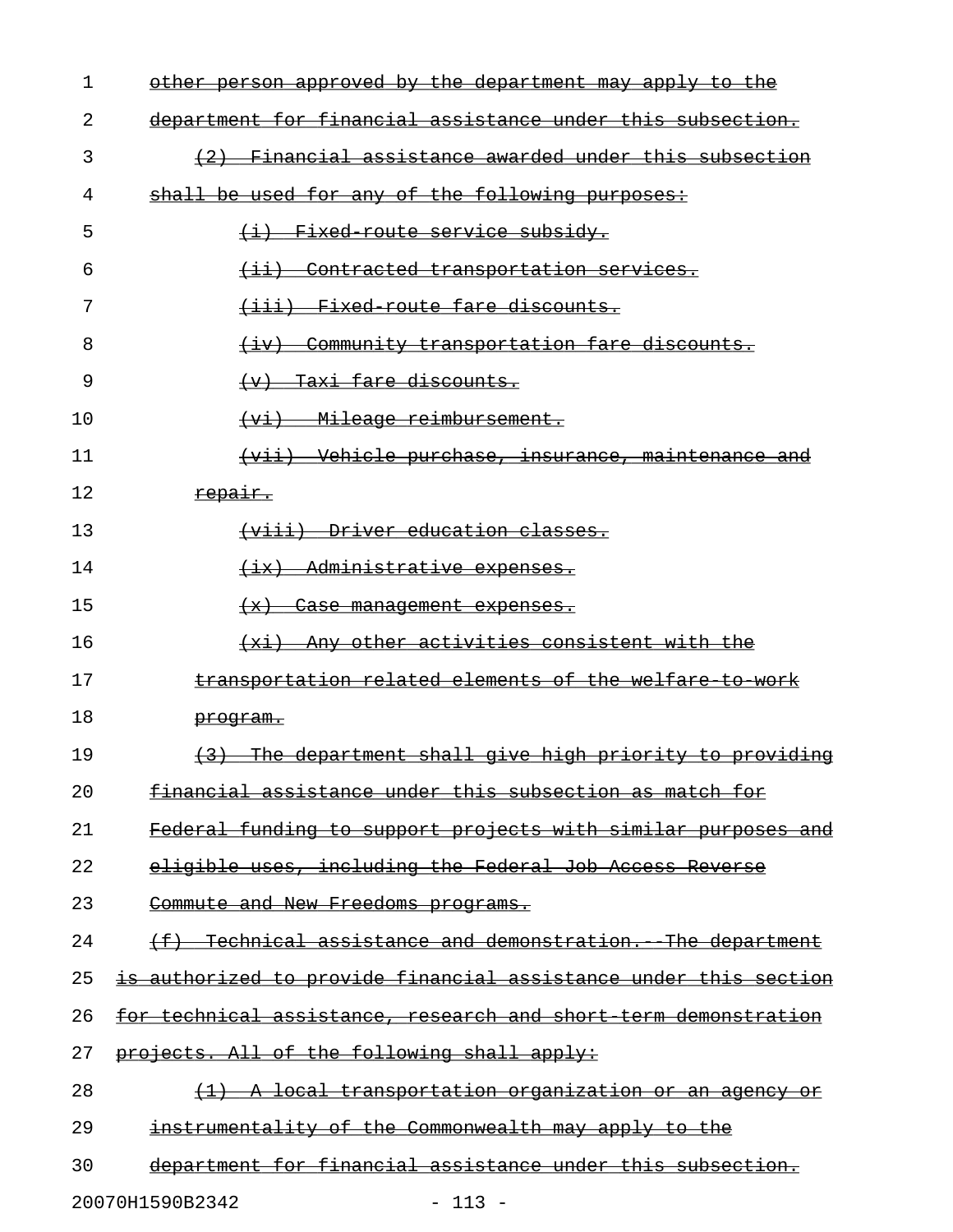| 1  | <u>Financial assistance provided under this subsection</u>       |
|----|------------------------------------------------------------------|
| 2  | may be used for reimbursement for any approved operating or      |
| 3  | capital costs related to technical assistance and                |
| 4  | demonstration program projects. Financial assistance for         |
| 5  | short term demonstration projects may be provided at the         |
| 6  | department's discretion on an annual basis based on the level    |
| 7  | of financial commitment provided by the award recipient to       |
| 8  | provide ongoing future funding for the project as soon as the    |
| 9  | project meets the criteria established by the department and     |
| 10 | the award recipient. Financial assistance for this purpose       |
| 11 | shall not be provided for more than three fiscal years.          |
| 12 | Financial assistance may be provided to meet any short term      |
| 13 | emergency need that requires immediate attention and cannot      |
| 14 | be funded through other sources.                                 |
| 15 | (3) Financial assistance under this subsection provided          |
| 16 | to a local transportation organization shall be matched by       |
| 17 | local or private cash funding in an amount not less than 3       |
| 18 | 1/3% of the amount of the financial assistance being             |
| 19 | provided. The sources of funds for the local match shall be      |
| 20 | subject to the requirements of section 1513(d) (relating to      |
| 21 | <u>operating program).</u>                                       |
| 22 | \$ 1517. Program oversight and administration.                   |
| 23 | The department is authorized to use available money in the       |
| 24 | fund to cover the costs incurred by the department in            |
| 25 | administering all of its public passenger transportation funding |
| 26 | programs, including those established under this chapter, and    |
| 27 | incurred in the carrying out of its responsibilities with        |
| 28 | respect to the programs.                                         |
| 29 | § 1518. Retroactive authority.                                   |
| 30 | (a) Date of project. Financial assistance may be awarded         |

20070H1590B2342 - 114 -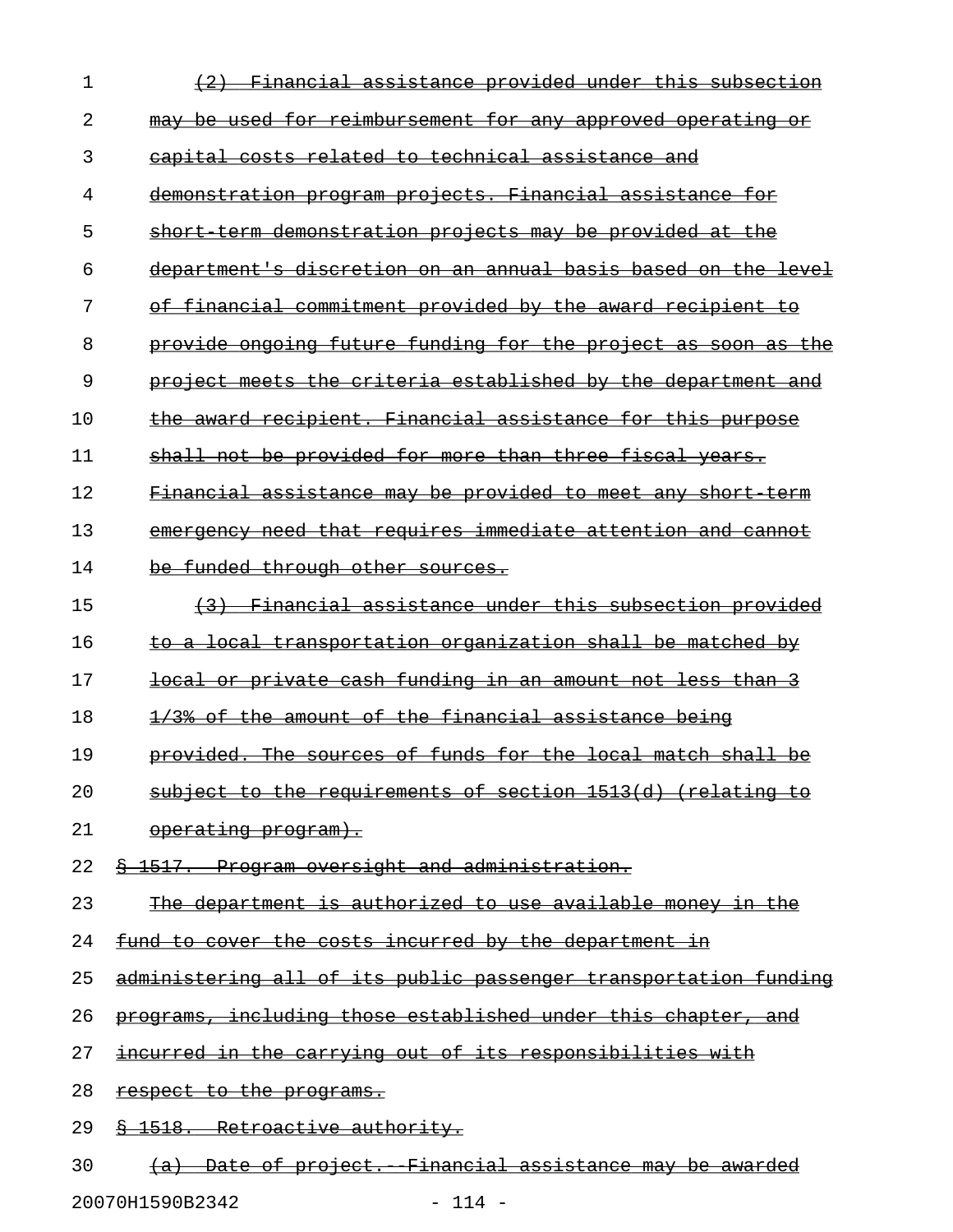| 1  | under this chapter by the department with reference to an        |
|----|------------------------------------------------------------------|
| 2  | appropriate project irrespective of when it was first commenced  |
| 3  | or considered and regardless of whether costs with respect to    |
| 4  | the project were incurred prior to the time the financial        |
| 5  | assistance is applied for or provided.                           |
| 6  | $(b)$ Capital projects.                                          |
| 7  | (1) For capital projects, the applicant must obtain              |
| 8  | approval in writing from the department prior to incurring       |
| 9  | any expenses for which the applicant may later seek              |
| 10 | <del>reimbursement.</del>                                        |
| 11 | $(2)$ Notwithstanding paragraph $(1)$ , approval by the          |
| 12 | department shall not constitute an approval of the               |
| 13 | applicant's underlying request for financial assistance.         |
| 14 | (3) By providing preapproval under this subsection, the          |
| 15 | department may recognize any local funds already expended as     |
| 16 | satisfying the local match requirement if and when the           |
| 17 | applicant's application is approved.                             |
| 18 | Section $2.1.$ Sections $1713(a)$ and $1715(a)$ of Title 74 are  |
| 19 | $amed +c +c$                                                     |
| 20 | § 1713. Appointment of board members.                            |
| 21 | (a) Appointment. Except as provided in subsection (d) with       |
| 22 | respect to the continuation in office of members of the board of |
| 23 | any authority established under the former provisions of Article |
| 24 | III of the act of January 22, 1968 (P.L.42, No.8), known as the  |
| 25 | Pennsylvania Urban Mass Transportation Law, or the former        |
| 26 | provisions of Chapter 15 (relating to metropolitan               |
| 27 | transportation authorities), at any time after the effective     |
| 28 | date of this chapter:                                            |
| 29 | $(1)$ The Governor may appoint as a member of the board          |
| 30 | one person who may be an ex officio appointee from among the     |

20070H1590B2342 - 115 -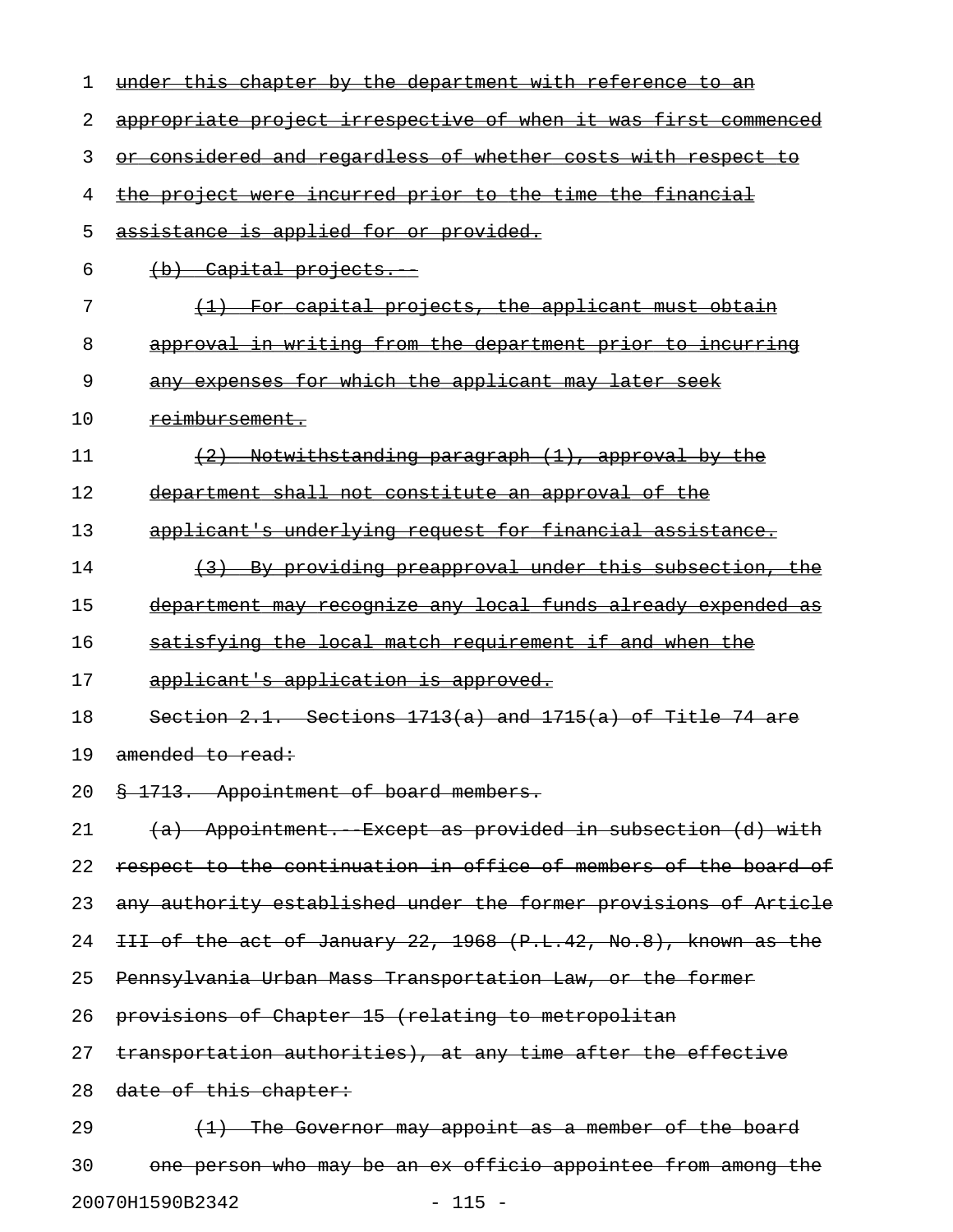1 various officials in this Commonwealth and whose term as a 2 board member shall run concurrently with that of his 3 Commonwealth position, if any, or the term of the appointing 4 Governor, whichever is shorter. 5 (2) The Majority Leader and the Minority Leader of the 6 Senate and the Majority Leader and the Minority Leader of the 7 House of Representatives may each appoint one person to serve 8 as a board member, whose term shall be concurrent with the 9 term and who shall serve at the pleasure of the appointing 10 <del>legislative leader.</del>  $11$  (3) The county commissioners or the county council in 12 each county and, in any county of the first class containing 13 a city of the first class, the mayor, with the approval of 14 the city council, may appoint [two] persons from each county 15 to serve as board members[.] as follows: 16  $\longleftrightarrow$   $\longleftrightarrow$  Two members for counties which contribute less 17 than 7.5% of total local match required for State 18 operating financial assistance. 19 (ii) Three members for counties which contribute at 20 **least 7.5% but less than 25% of total local match** 21 required for State operating financial assistance. 22 (iii) Four members for counties which contribute at 23 least 25% of total local match required for State 24 operating financial assistance. 25 (4) On the effective date of this paragraph, any county 26 which has a member of the board in excess of the number 27 allotted under paragraph (3) will lose an appointment to the 28 board upon the expiration of the term of the member whose 29 term expires next, or if there is a vacancy, may not appoint 30 a person to fill the vacancy.

20070H1590B2342 - 116 -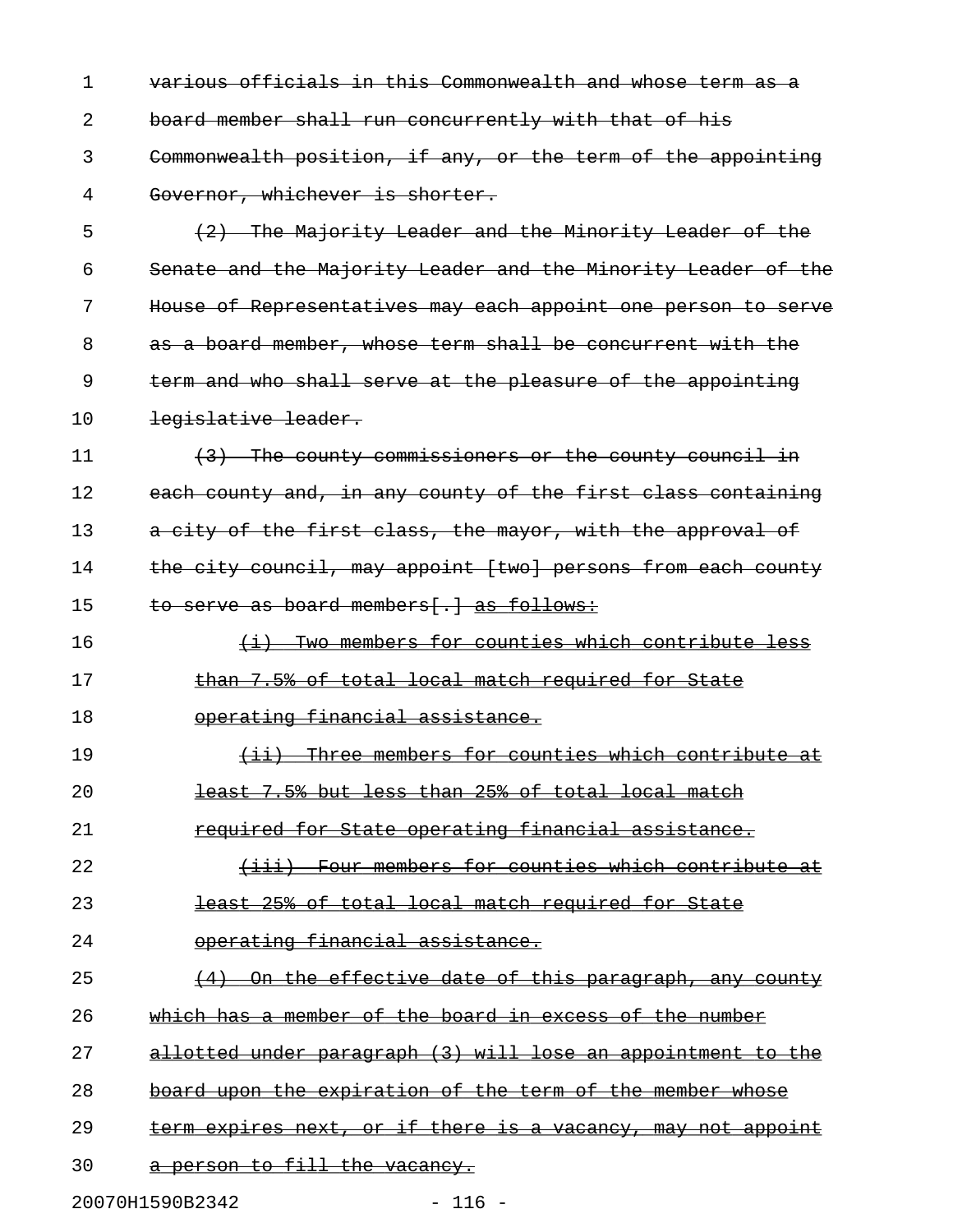| 1  | (5) The Secretary of Budget shall be a nonvoting member.                                                                                                                                                                                                                                                                                                                                                                                                                       |
|----|--------------------------------------------------------------------------------------------------------------------------------------------------------------------------------------------------------------------------------------------------------------------------------------------------------------------------------------------------------------------------------------------------------------------------------------------------------------------------------|
| 2  | (6) The Secretary of Transportation or his deputy                                                                                                                                                                                                                                                                                                                                                                                                                              |
| 3  | secretary shall be a nonvoting member.                                                                                                                                                                                                                                                                                                                                                                                                                                         |
| 4  | (7) Each member appointed by a county shall have a                                                                                                                                                                                                                                                                                                                                                                                                                             |
| 5  | professional background expertise or substantial experience                                                                                                                                                                                                                                                                                                                                                                                                                    |
| 6  | in one or more of the following areas:                                                                                                                                                                                                                                                                                                                                                                                                                                         |
| 7  | (i) Transportation.                                                                                                                                                                                                                                                                                                                                                                                                                                                            |
| 8  | $\overline{\text{+}i\text{+}}$ $\overline{\text{}}$ $\overline{\text{}}$ $\overline{\text{}}$ $\overline{\text{}}$ $\overline{\text{}}$ $\overline{\text{}}$ $\overline{\text{}}$ $\overline{\text{}}$ $\overline{\text{}}$ $\overline{\text{}}$ $\overline{\text{}}$ $\overline{\text{}}$ $\overline{\text{}}$ $\overline{\text{}}$ $\overline{\text{}}$ $\overline{\text{}}$ $\overline{\text{}}$ $\overline{\text{}}$ $\overline{\text{}}$ $\overline{\text{}}$ $\overline$ |
| 9  | $\overline{\texttt{+iii}}$ Law.                                                                                                                                                                                                                                                                                                                                                                                                                                                |
| 10 | $\overline{fiv}$ Tourism.                                                                                                                                                                                                                                                                                                                                                                                                                                                      |
| 11 | (v) Ridership community groups.                                                                                                                                                                                                                                                                                                                                                                                                                                                |
| 12 | (vi) Land use and urban planning.                                                                                                                                                                                                                                                                                                                                                                                                                                              |
| 13 | * * *                                                                                                                                                                                                                                                                                                                                                                                                                                                                          |
| 14 | § 1715. Meetings, quorum, officers and records.                                                                                                                                                                                                                                                                                                                                                                                                                                |
| 15 | (a) Meetings. Regular meetings of the board shall be held                                                                                                                                                                                                                                                                                                                                                                                                                      |
| 16 | in the metropolitan area at least once in each calendar month                                                                                                                                                                                                                                                                                                                                                                                                                  |
| 17 | except July or August, the time and place of the meetings to be                                                                                                                                                                                                                                                                                                                                                                                                                |
| 18 | fixed by the board. A majority of the board shall constitute a                                                                                                                                                                                                                                                                                                                                                                                                                 |
| 19 | quorum for the transaction of business. All action of the board                                                                                                                                                                                                                                                                                                                                                                                                                |
| 20 | shall be by resolution, and the affirmative vote of a majority                                                                                                                                                                                                                                                                                                                                                                                                                 |
| 21 | of all the members shall be necessary for the adoption of any                                                                                                                                                                                                                                                                                                                                                                                                                  |
| 22 | resolution. No action by the board to which an express objection                                                                                                                                                                                                                                                                                                                                                                                                               |
| 23 | has been made, under this section, by a board member or members                                                                                                                                                                                                                                                                                                                                                                                                                |
| 24 | representing a county or counties having one third or more of                                                                                                                                                                                                                                                                                                                                                                                                                  |
| 25 | the population of the metropolitan area, as determined by the                                                                                                                                                                                                                                                                                                                                                                                                                  |
| 26 | most recent decennial census, shall be carried unless supported                                                                                                                                                                                                                                                                                                                                                                                                                |
| 27 | at a subsequent regular meeting of the board by the votes of at                                                                                                                                                                                                                                                                                                                                                                                                                |
| 28 | least [three quarters] 70% of the voting membership of the                                                                                                                                                                                                                                                                                                                                                                                                                     |
| 29 | board. In case of disagreement between members representing the                                                                                                                                                                                                                                                                                                                                                                                                                |
| 30 | same county, each member shall be deemed to represent [one half]                                                                                                                                                                                                                                                                                                                                                                                                               |
|    | 20070H1590B2342<br>$-117 -$                                                                                                                                                                                                                                                                                                                                                                                                                                                    |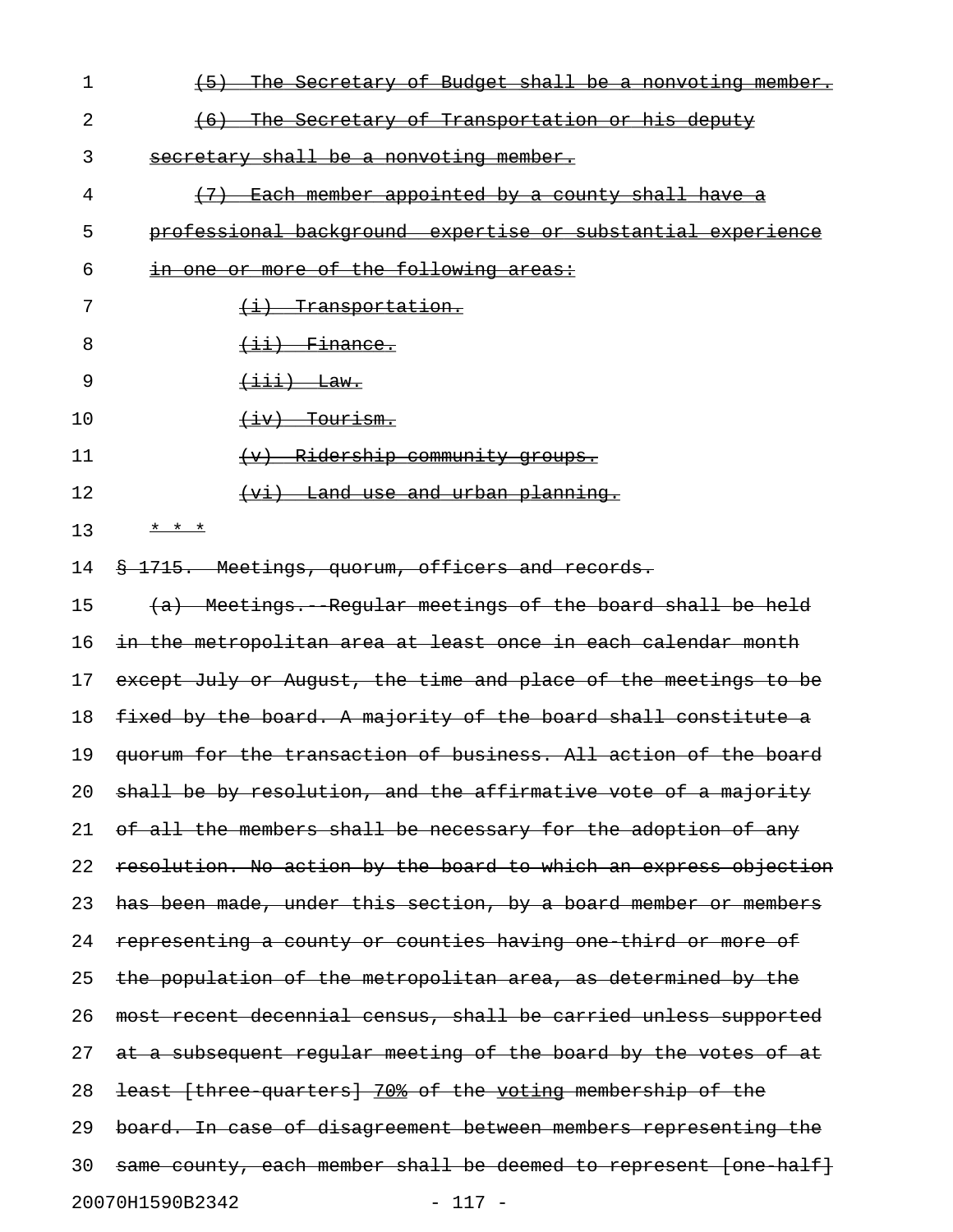| 1              | an equal proportion of the population of that county.        |
|----------------|--------------------------------------------------------------|
| $\overline{2}$ | * * *                                                        |
| 3              | Section 2.2. Title 74 is amended by adding a chapter to      |
| 4              | read:                                                        |
| 5              | CHAPTER 81                                                   |
| 6              | TURNPIKE                                                     |
| 7              | Sec.                                                         |
| 8              | 8101. Scope of chapter.                                      |
| 9              | 8102. Definitions.                                           |
| 10             | $8103.$ (Reserved).                                          |
| 11             | 8104. Status of turnpike revenue bonds, notes or other       |
| 12             | obligations.                                                 |
| 13             | 8105. Commission.                                            |
| 14             | 8106. Exercise of commission powers.                         |
| 15             | 8107. Commission powers and duties.                          |
| 16             | 8108. Expenses and bonding of commission members.            |
| 17             | 8109. Acquisition of property rights by commission.          |
| 18             | 8110. Procedural requirements of acquisition.                |
| 19             | 8111. Entry and possession of property condemned.            |
| 20             | 8112. Issuance of turnpike revenue bonds or other            |
| 21             | obligations.                                                 |
| 22             | 8113. Obligation proceeds restricted and lien created.       |
| 23             | 8114. Trust indenture authorized.                            |
| 24             | 8115. Commission and obligations tax exempt.                 |
| 25             | 8116. Collection and disposition of tolls and other revenue. |
| 26             | 8116.1. Electronic toll collection.                          |
| 27             | 8117. Refunding bonds.                                       |
| 28             | 8118. Rights of obligation holders and trustees.             |
| 29             | 8119. Authority granted to secretary.                        |
| 30             | 8120. Construction of chapter.                               |

20070H1590B2342 - 118 -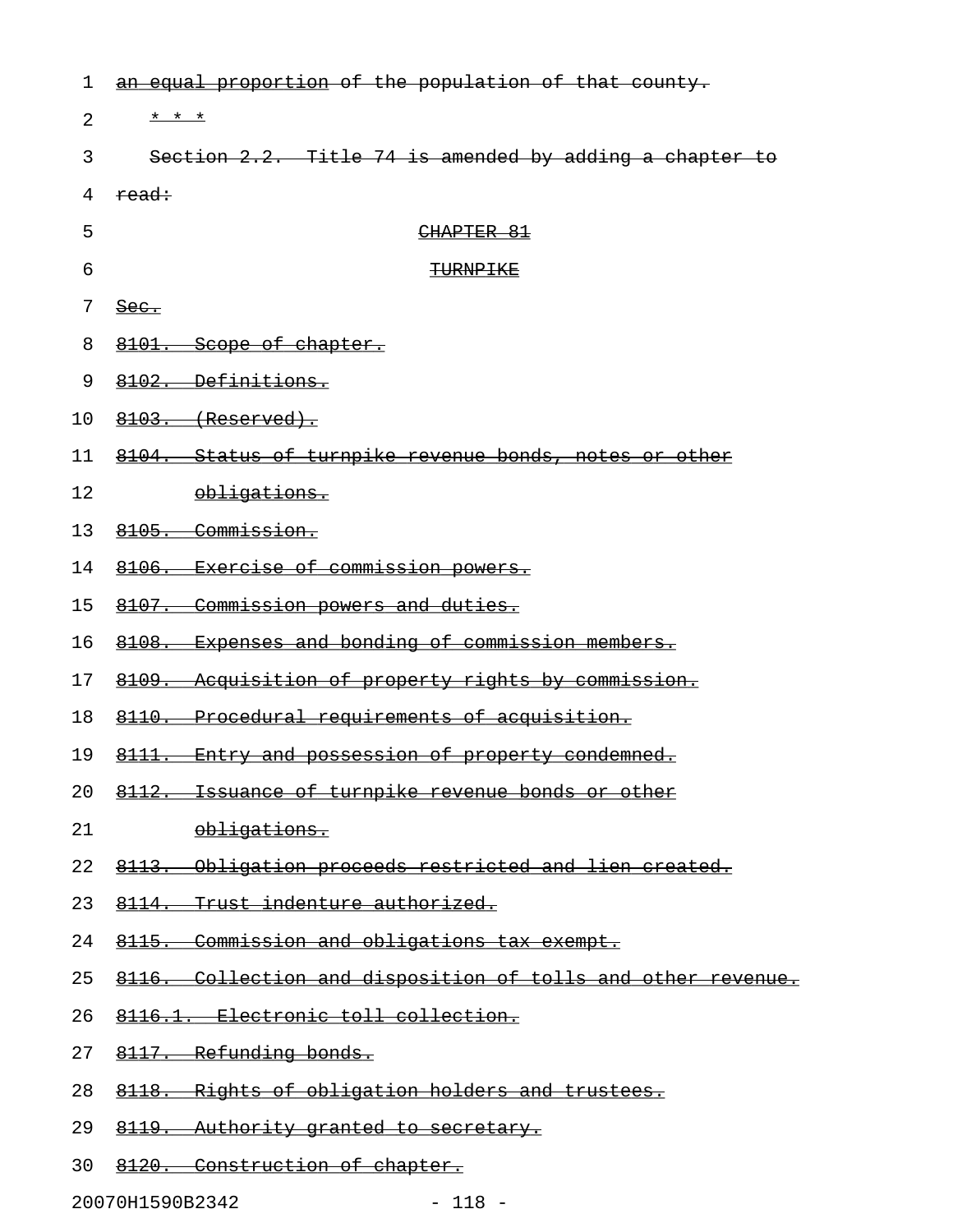1 & 8101. Scope of chapter. 2 This chapter relates to turnpike organization, extension and 3 toll road conversion. 4 § 8102. Definitions. 5 The following words and phrases when used in this chapter 6 shall have the meanings given to them in this section unless the 7 context clearly indicates otherwise: 8 "Commission." The Pennsylvania Turnpike Commission. 9 "Cost of the turnpikes." The term includes the cost of: \_\_\_\_\_\_\_\_\_\_\_\_\_\_\_\_\_\_\_\_\_\_\_\_\_\_\_\_\_\_\_\_\_\_\_\_\_\_\_\_\_\_\_\_\_\_\_\_\_\_\_\_\_\_\_\_ 10 (1) Constructing turnpikes, connecting roads, storm 11 water management systems, tunnels and bridges. 12 (2) Lands, property rights, rights of way, easements and 13 franchises acquired by purchase or other means deemed 14 mecessary or convenient for construction. 15  $(3)$  Machinery and equipment, financing charges and 16 interest prior to construction, during construction and for 17 one year after completion of construction. 18 (4) Traffic estimates, engineering and legal expenses, 19 plans, specifications, surveys, cost and revenue estimates, 20 other expenses necessary or incident to determining the 21 feasibility or practicability of the enterprise, 22 administrative and legal expense and other expenses as may be 23 mecessary or incident to financing authorized in this 24 chapter. 25 <del>(5)</del> Condemnation or other means of acquisition of 26 property necessary for the construction and operation. 27 (6) An obligation or expense contracted for by the 28 commission with the department or with the United States or a 29 Federal agency for any of the following: 30 (i) Traffic surveys, preparation of plans and

20070H1590B2342 - 119 -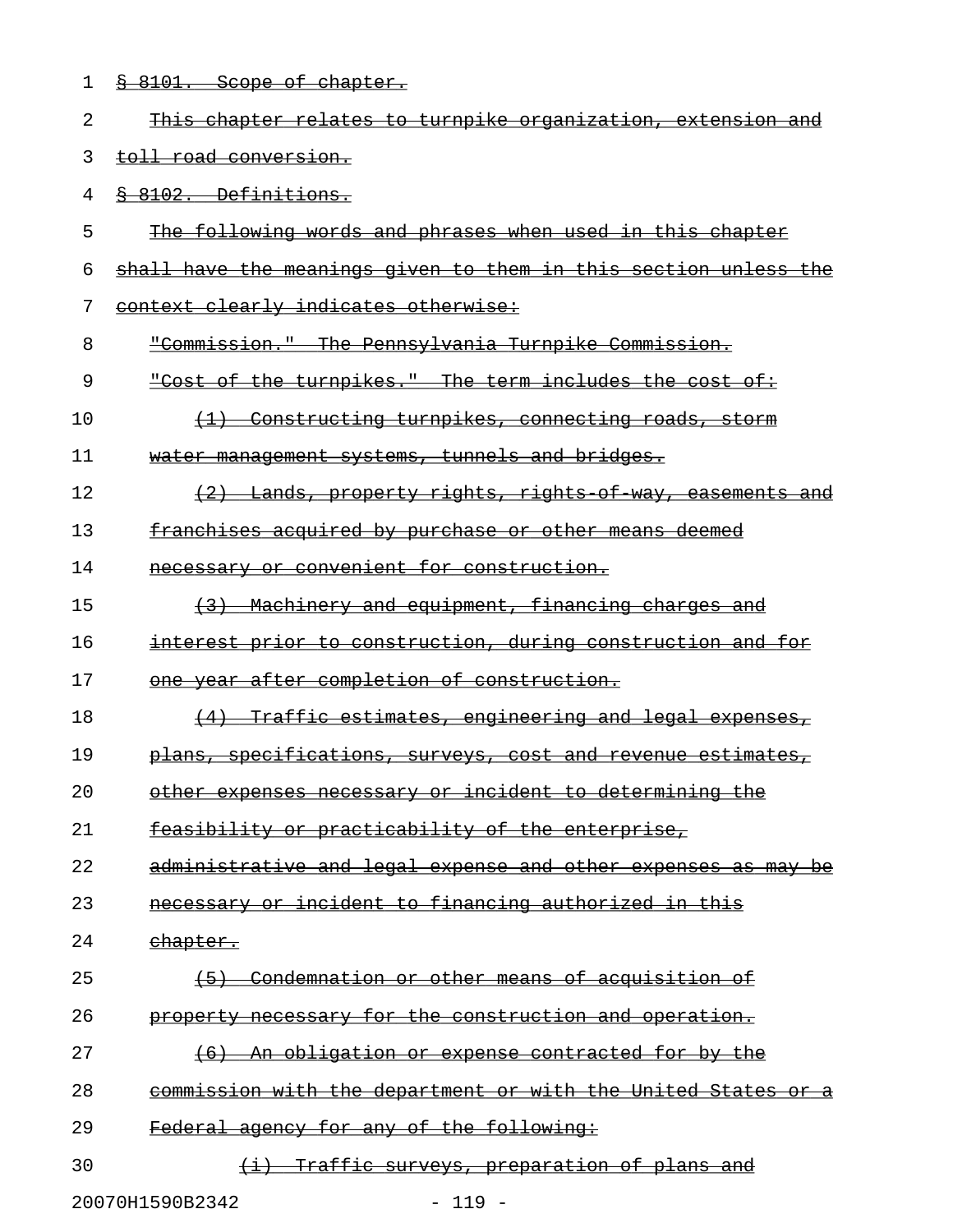| 1  | specifications, supervision of construction and other                   |
|----|-------------------------------------------------------------------------|
| 2  | engineering and administrative and legal services and                   |
| 3  | expenses in connection with the construction of the                     |
| 4  | <u>turnpike or any of the connecting roads, storm water</u>             |
| 5  | management systems, tunnels and bridges.                                |
| 6  | (ii) Costs of reimbursing the Federal Government                        |
| 7  | pursuant to the mandates of the Federal law for Federal                 |
| 8  | <u>funds expended for interstate or other highways which are</u>        |
| 9  | to be made part of the turnpike system pursuant to this                 |
| 10 | chapter.                                                                |
| 11 | "Department." The Department of Transportation of the                   |
| 12 | Commonwealth.                                                           |
| 13 | "Electronic toll collection." A system of collecting tolls              |
| 14 | <u>or charges that is capable of charging an account holder for the</u> |
| 15 | prescribed toll by electronic transmission of information               |
| 16 | between a device on a vehicle and a device in a toll lane at a          |
| 17 | toll collection facility.                                               |
| 18 | "Lessee." A person, corporation, firm, partnership, agency,             |
| 19 | association or organization that rents, leases or contracts for         |
| 20 | <u>the use of a vehicle and has exclusive use of the vehicle for</u>    |
|    |                                                                         |
| 21 | <del>any period of time.</del>                                          |
| 22 | "Lessor." A person, corporation, firm, partnership, agency,             |
| 23 | association or organization engaged in the business of renting          |
| 24 | <u>or leasing vehicles to any lessee under a rental agreement,</u>      |
| 25 | <u>lease or other agreement under which the lessee has the </u>         |
| 26 | exclusive use of the vehicle for any period of time.                    |
| 27 | "Operator." An individual that uses or operates a vehicle               |
| 28 | with or without permission of the owner.                                |
| 29 | "Owner." Except as provided under section 8116.1(e)                     |

20070H1590B2342 - 120 -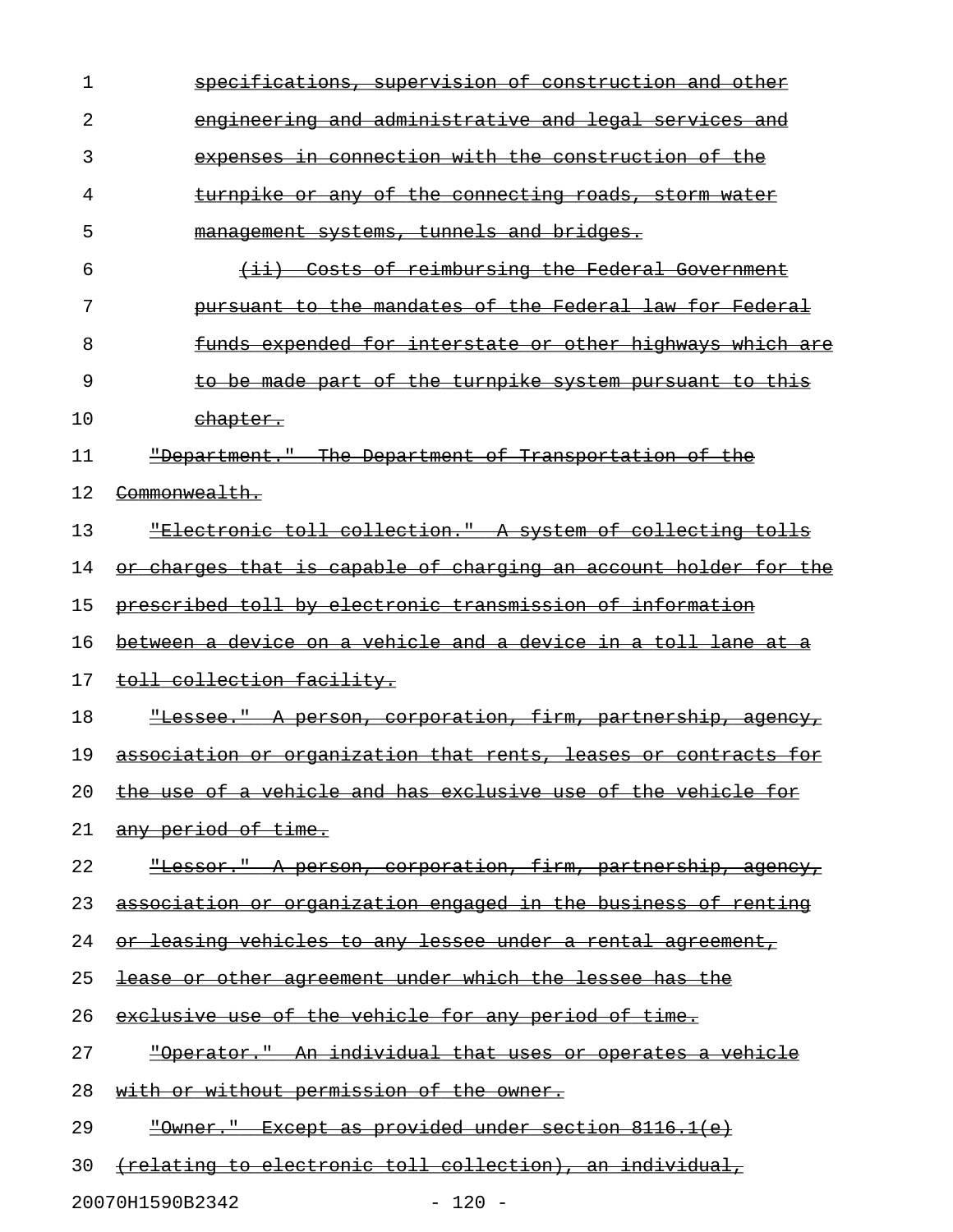| 1  | <u>copartnership, association or corporation having title or</u>        |
|----|-------------------------------------------------------------------------|
| 2  | <u>interest in a property right, easement or franchise authorized</u>   |
| 3  | to be acquired under this chapter.                                      |
| 4  | "Secretary." The Secretary of Transportation of the                     |
| 5  | <del>Commonwealth.</del>                                                |
| 6  | "Toll road conversion." The inclusion within the turnpike               |
| 7  | system and the imposition of tolls on the system of a highway           |
| 8  | that is presently toll free.                                            |
| 9  | "Turnpikes." Any of the following:                                      |
| 10 | (1) The turnpike, turnpike extensions and turnpike                      |
| 11 | <del>improvements.</del>                                                |
| 12 | (2) Toll free roads to be converted to toll roads under                 |
| 13 | <del>this chapter.</del>                                                |
| 14 | (3) Related storm water management systems, tunnels and                 |
| 15 | <u>bridges, property rights, casements and franchises deemed</u>        |
| 16 | necessary or convenient for the construction or the operation           |
| 17 | of the turnpike, turnpike extension, turnpike improvement and           |
| 18 | <del>toll free roads.</del>                                             |
| 19 | "Vehicle." The term as it is defined under 75 Pa.C.S. § 102             |
| 20 | (relating to definitions).                                              |
| 21 | <u> "Violation enforcement system." A vehicle sensor, placed in</u>     |
| 22 | <u>a location to work in conjunction with a toll collection</u>         |
| 23 | <u>facility, which automatically produces a videotape or</u>            |
| 24 | <u>photograph, microphotograph or other recorded image of the rear</u>  |
| 25 | <u>portion of each vehicle at the time the vehicle is used or</u>       |
| 26 | operated in violation of the toll collection requlations. The           |
| 27 | <u>term includes any other technology which identifies a vehicle by</u> |
| 28 | photographic, electronic or other method.                               |
| 29 | <u>§ 8103. (Reserved).</u>                                              |
| 30 | § 8104. Status of turnpike revenue bonds, notes or other                |

20070H1590B2342 - 121 -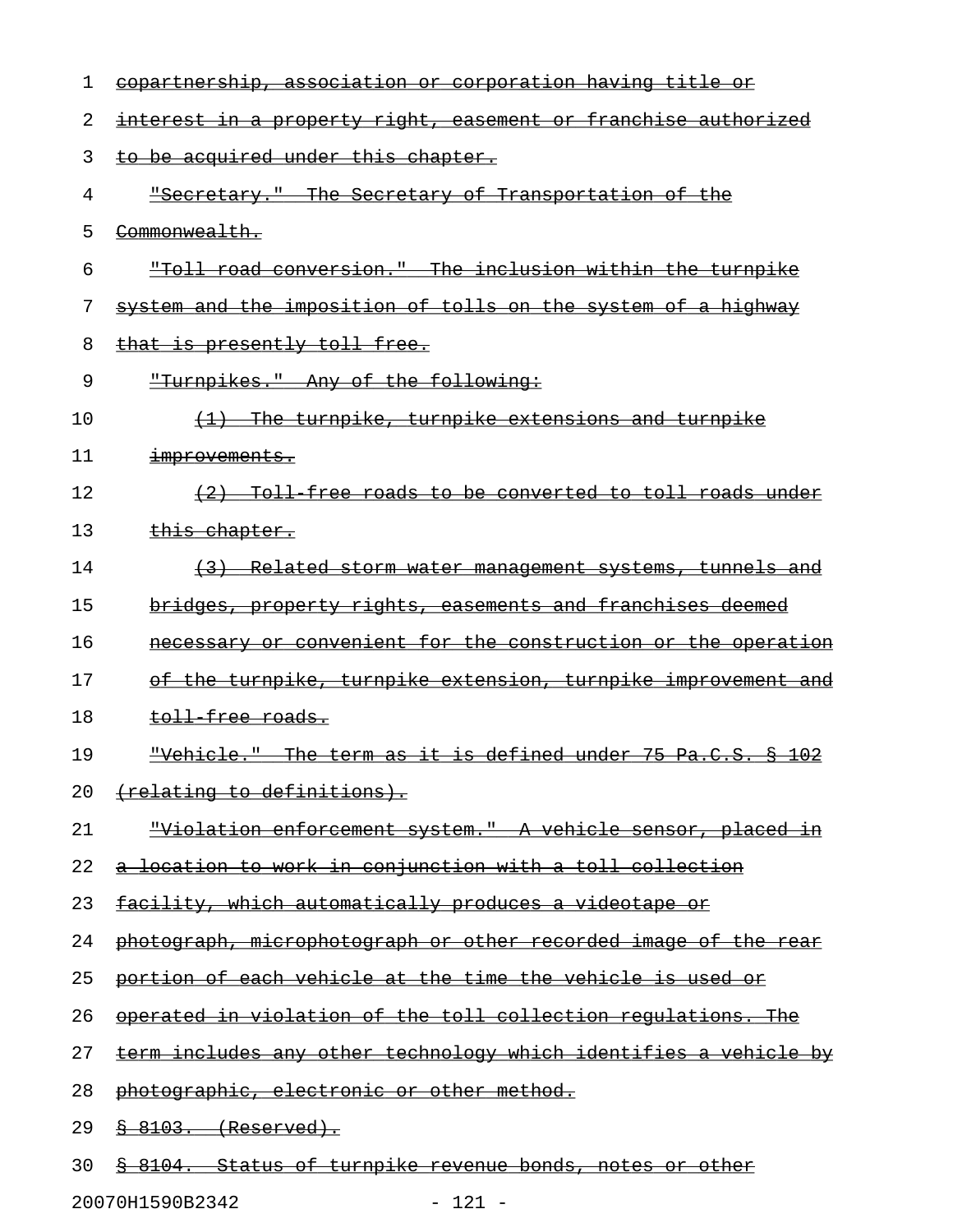| 1  | <u>obligations.</u>                                                  |
|----|----------------------------------------------------------------------|
| 2  | General rule. The turnpike revenue bonds, notes or<br><del>(a)</del> |
| 3  | other obligations issued under the provisions of this chapter        |
| 4  | shall not be deemed to be a debt of the Commonwealth or a pledge     |
| 5  | the faith and credit of the Commonwealth, but bonds, notes or        |
| 6  | other obligations shall be payable solely from the revenues          |
| 7  | the commission, including tolls, or from funds as may be             |
| 8  | available to the commission for that purpose.                        |
| 9  | (b) Statement required. All bonds, notes or other                    |
| 10 | obligations shall contain a statement on their face that the         |
| 11 | Commonwealth is not obligated to pay the same or the interest        |
| 12 | thereon except from revenues of the commission, including tolls,     |
| 13 | or from funds as may be available to the commission for that         |
| 14 | purpose and that the faith and credit of the Commonwealth is not     |
| 15 | pledged to the payment of the principal or interest of the           |
|    | bonds, notes or other obligations.                                   |
| 16 |                                                                      |
| 17 | (c) Pledge of Commonwealth prohibited. The issuance of               |
| 18 | turnpike revenue bonds, notes or other obligations under             |
| 19 | provisions of this chapter shall not directly or indirectly or       |
| 20 | contingently obligate the Commonwealth to levy or to pledge any      |
| 21 | form of taxation or to make any appropriation for their payment.     |
| 22 | <del>§ 8105. Commission.</del>                                       |
| 23 | $(a)$ Members.                                                       |
| 24 | Notwithstanding any other law to the contrary,                       |
| 25 | vacancies in the membership of the commission on or after the        |
| 26 | effective date of this subsection shall be filled as follows:        |
| 27 | (i) The first vacancy shall be filled by a member to                 |
| 28 | be appointed by the Majority Leader of the Senate.                   |
| 29 | $(i)$ The second vacancy shall be filled by a member                 |

20070H1590B2342 - 122 -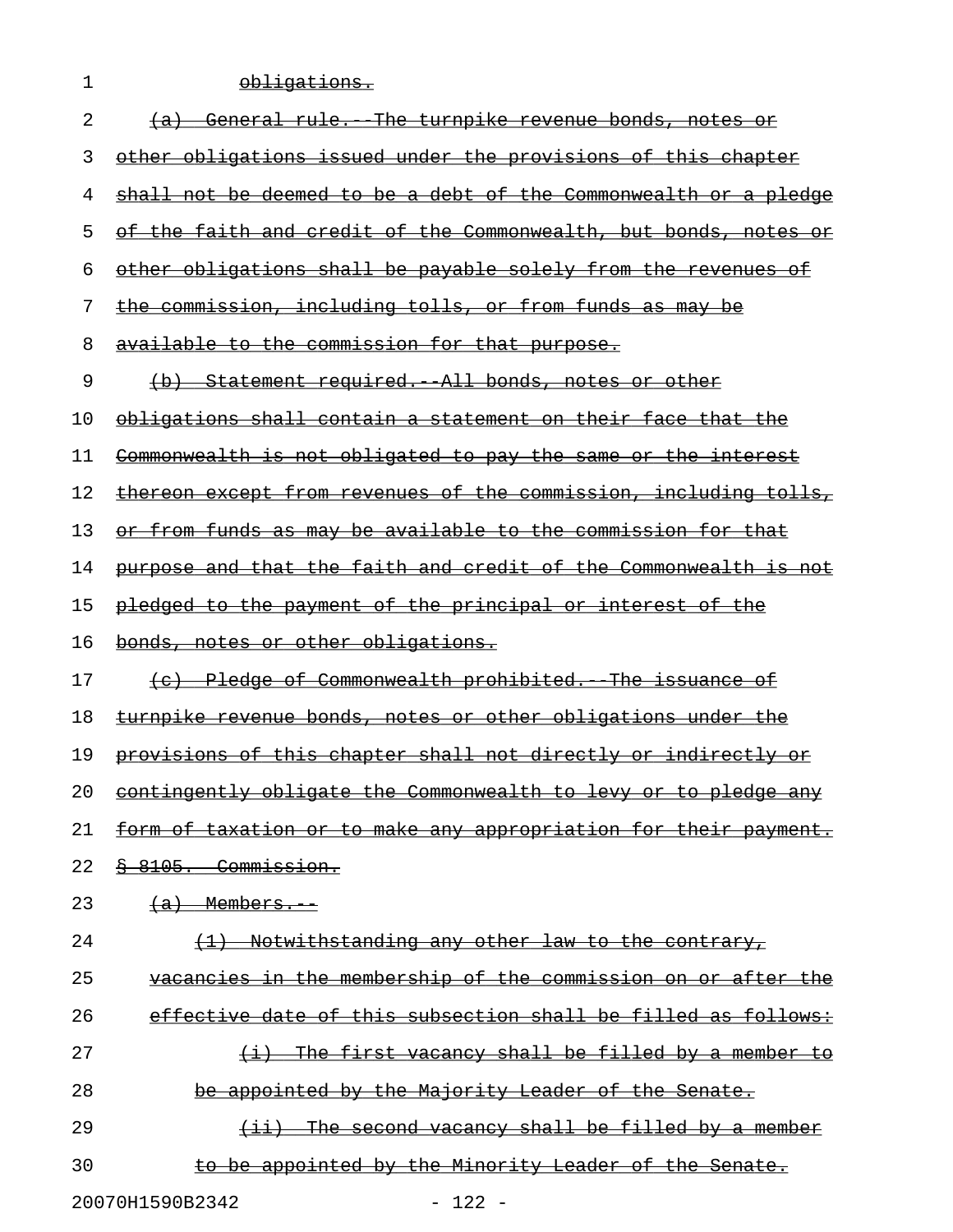| 1  | <del>succeeding two vacancies shall</del><br>-be                |
|----|-----------------------------------------------------------------|
| 2  | to be appointed by the Governor.<br><del>by members</del>       |
| 3  | Paragraph (1) shall apply to a vacancy on the                   |
| 4  | commission which has occurred for any reason, but only as<br>ŧΘ |
| 5  | a member serving on the effective date of this subsection.      |
| 6  | Notwithstanding any other law to the contrary, the              |
| 7  | Majority Leader of the House of Representatives and the         |
| 8  | Minority Leader of the House of Representatives shall each      |
| 9  | appoint one additional member to serve on the commission.       |
| 10 | A vacancy occurring during the term of a member                 |
| 11 | appointed in accordance with this subsection shall be filled    |
| 12 | in a like manner only for the unexpired appointive term of      |
| 13 | the member whose office has become vacant.                      |
| 14 | - Members appointed under the provisions of this<br>$+5$        |
| 15 | subsection shall serve for a term of four years. Upon the       |
| 16 | expiration of this term, an appointed member may continue<br>€o |
| 17 | hold office for 90 days or until a successor shall be duly      |
| 18 | appointed and qualified, whichever period is shorter, but       |
| 19 | shall not continue to hold office thereafter unless             |
| 20 | reappointed in accordance with law.                             |
| 21 | (6) Vacancies filled under paragraph (1) and subsequent         |
| 22 | appointments made to the commission shall be without the        |
| 23 | advice and consent of the Senate.                               |
| 24 | $(a,1)$ Advisory committee.                                     |
| 25 | There is hereby established a Pennsylvania Turnpike             |
| 26 | Advisory Committee, which shall be composed of the following    |
| 27 | members:                                                        |
| 28 | $(i)$ The Secretary of Community and Economic                   |
| 29 | <del>Development.</del>                                         |
| 30 | The Secretary of Revenue.                                       |
|    | 20070H1590B2342<br>$-123 -$                                     |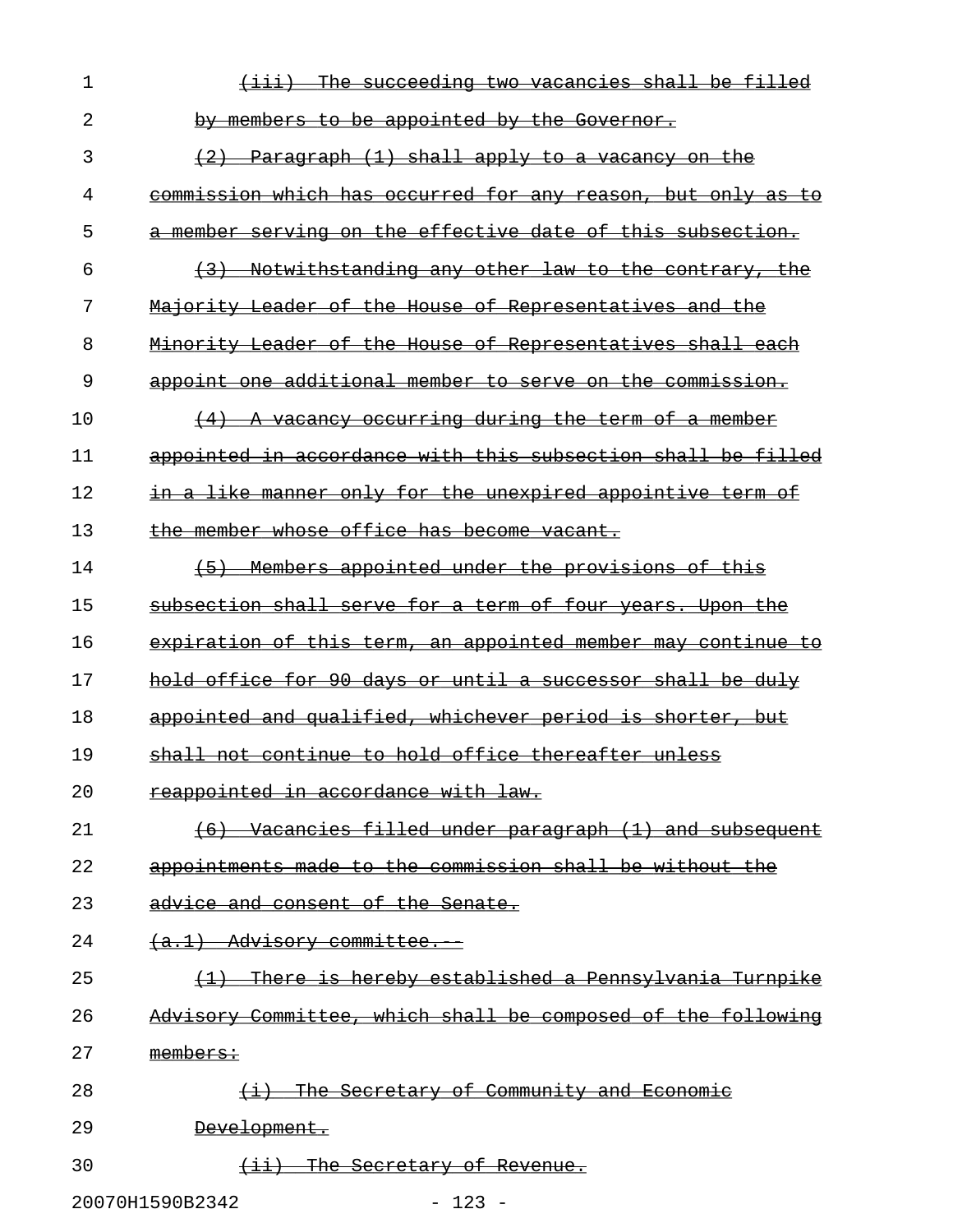| 1  | $\overline{$ +iii) The State Treasurer.                                  |
|----|--------------------------------------------------------------------------|
| 2  | (iv) The chairman and minority chairman of the                           |
| 3  | Transportation Committee of the Senate.                                  |
| 4  | The chairman and minority chairman of the<br>$\leftarrow$                |
| 5  | Transportation Committee of the House of Representatives.                |
| 6  | (vi) Eight members of the public representing the                        |
| 7  | area of concern specified who shall have extensive                       |
| 8  | experience and knowledge of transportation activities                    |
| 9  | throughout this Commonwealth to be appointed by the                      |
| 10 | Governor as follows:                                                     |
| 11 | <del>Two representatives of the engineering</del><br>$\left( -A \right)$ |
| 12 | community who are licensed and registered pursuant to                    |
| 13 | the act of May 23, 1945 (P.L.913, No.367), known as                      |
| 14 | the Engineer, Land Surveyor and Geologist                                |
| 15 | Registration Law.                                                        |
| 16 | (B) Two representatives from the highway                                 |
| 17 | construction industry who have at least five years of                    |
| 18 | highway construction and planning experience.                            |
| 19 | (C) Two representatives from organized labor                             |
| 20 | unions.                                                                  |
| 21 | (D) One member who shall be a certified public                           |
| 22 | accountant.                                                              |
| 23 | (E) One member from the general public with at                           |
| 24 | least five years of experience in transportation                         |
| 25 | finance and infrastructure.                                              |
| 26 | (2) Each of the members of the committee may designate a                 |
| 27 | representative to serve in his stead. A member who designates            |
| 28 | a representative shall notify the chairman in writing of the             |
| 29 | designation.                                                             |
| 30 | (3) The term of all members of the committee appointed                   |
|    | 20070H1590B2342<br>$-124 -$                                              |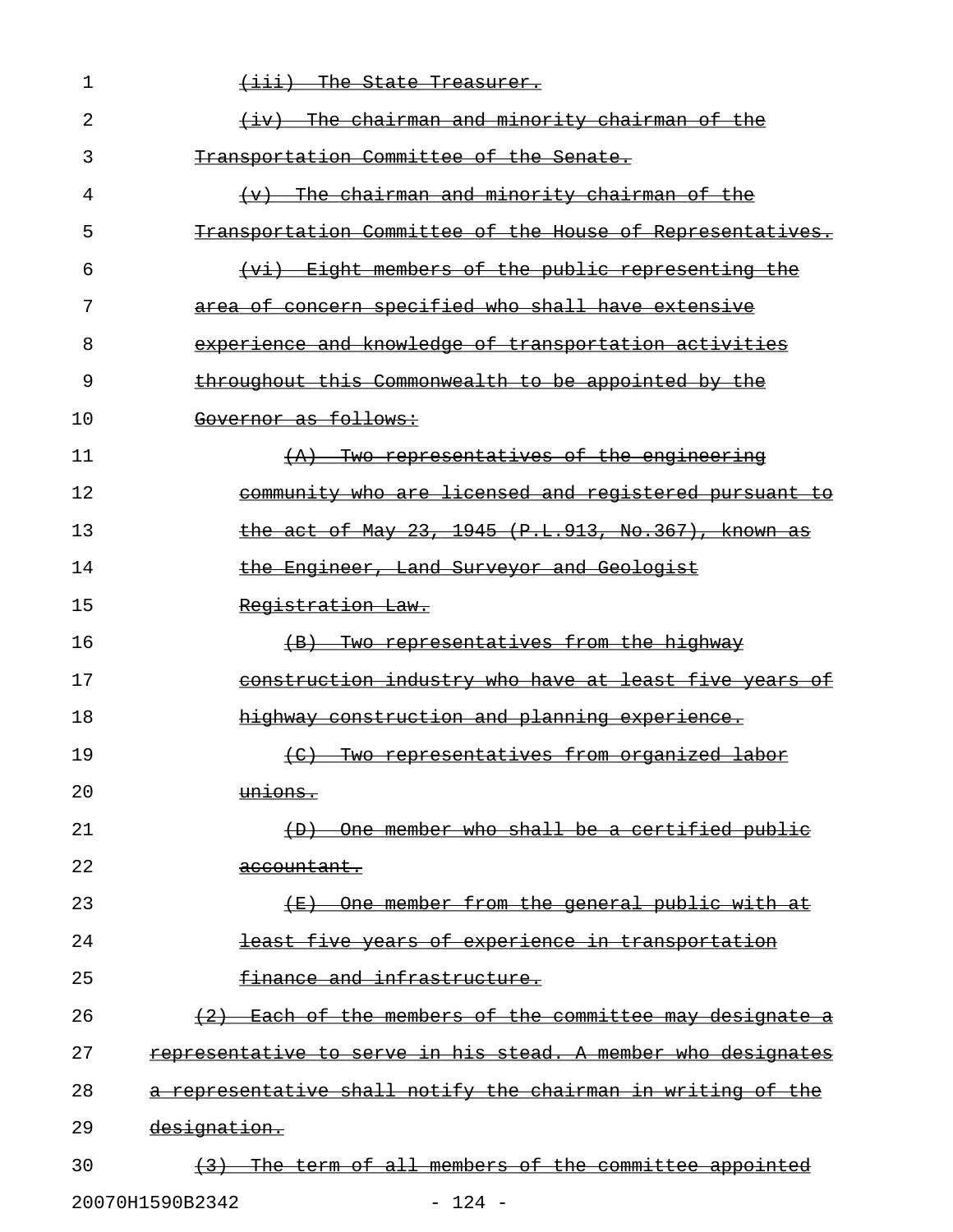| 1  | Governor shall be for three years. Any member of the<br><del>the</del>                    |
|----|-------------------------------------------------------------------------------------------|
| 2  | committee may be reappointed for no more than two full                                    |
| 3  | successive terms. Any person appointed to fill a vacancy                                  |
| 4  | occurring prior to the expiration of the term to which his                                |
| 5  | predecessor was appointed shall serve only for the unexpired                              |
| 6  | term. Each member shall serve until the appointment of a                                  |
| 7  | <del>successor.</del>                                                                     |
| 8  | (i) The committee shall meet at least four times                                          |
| 9  | 12 months, but may hold such additional meetings<br><del>every</del><br>-as               |
| 10 | are called by the chairman. The chairman shall provide                                    |
| 11 | notice at least 14 days in advance for regular meetings                                   |
| 12 | and provide a minimum of three days' notice for special                                   |
| 13 | meetings. A majority of the appointed members shall                                       |
| 14 | constitute a quorum for the conduct of business.                                          |
| 15 | Minutes of meetings shall be prepared by the<br>$\overline{+i+}$                          |
| 16 | secretary and filed with the committee and distributed to                                 |
| 17 | all members. All records shall be a matter of public                                      |
| 18 | record.                                                                                   |
| 19 | The public members of the committee shall be<br>$\leftrightarrow$ $\leftrightarrow$ $\to$ |
| 20 | allowed reasonable per diem expenses as established and                                   |
| 21 | paid for by the commission. The commission shall provide                                  |
| 22 | appropriate staff support to enable the committee to                                      |
| 23 | properly carry out its functions.                                                         |
| 24 | The committee shall have the power and duty to<br>$+5+$                                   |
| 25 | consult and advise the Pennsylvania Turnpike Commission in                                |
| 26 | assisting in developing, operating and financing tolled                                   |
| 27 | interstate systems within this Commonwealth in a timely,                                  |
| 28 | efficient and cost effective manner. Specifically, the                                    |
| 29 | committee shall have the authority to conduct a study on the                              |
| 30 | feasibility of instituting toll collections on major                                      |
|    | 20070H1590B2342<br>$125 -$                                                                |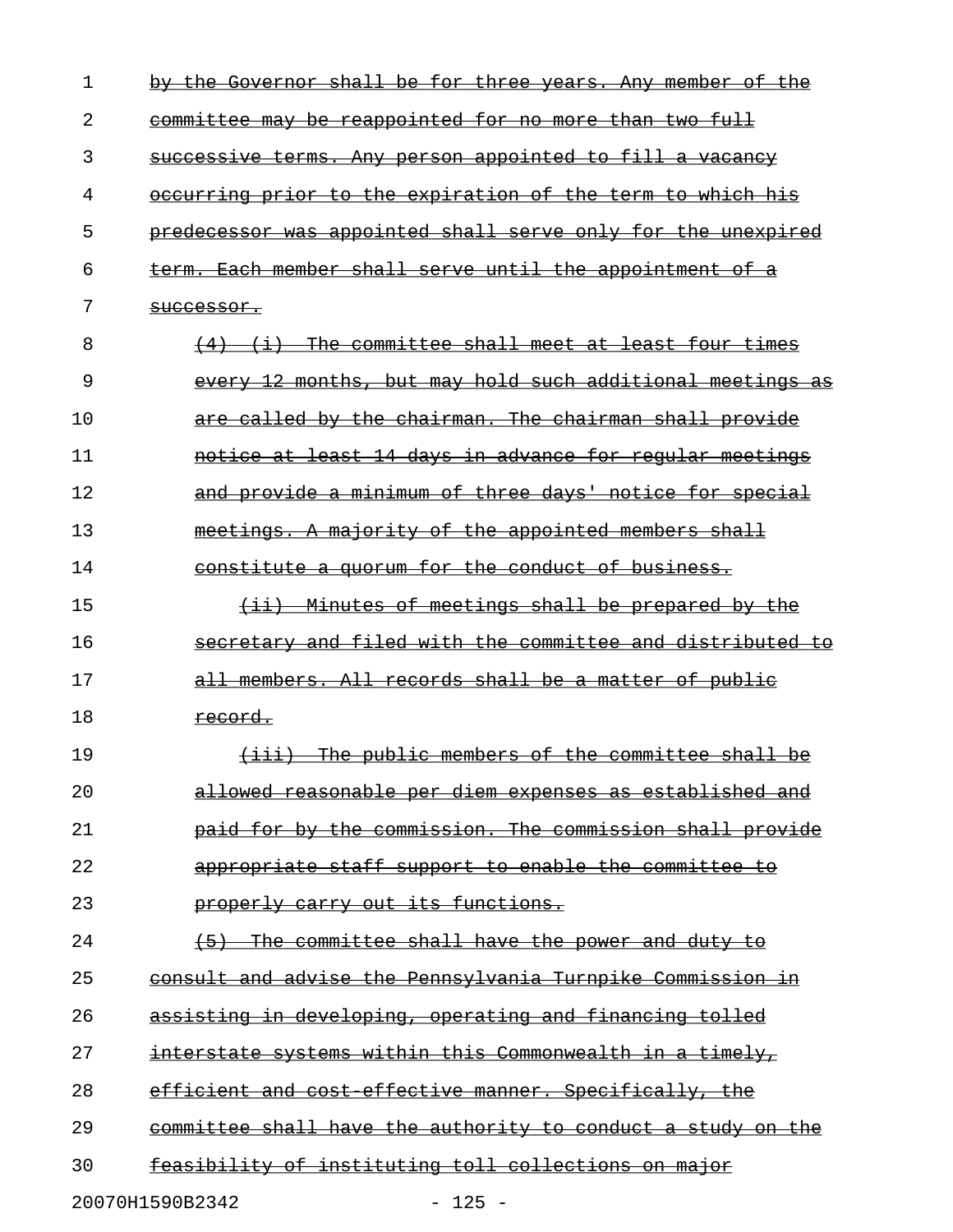| 1  | interstates that pass through the State.                               |
|----|------------------------------------------------------------------------|
| 2  | The committee shall submit an annual report of its<br>$+6$             |
| 3  | deliberations and conclusions to the Governor and members of           |
| 4  | the General Assembly by November 30 of each year.                      |
| 5  | The Governor shall appoint one member of the                           |
| 6  | committee as chairperson. The members of the committee shall           |
| 7  | annually elect a vice chairperson, a secretary and a                   |
| 8  | treasurer from among the members appointed to the committee.           |
| 9  | Secretary of Transportation. The provisions of                         |
| 10 | subsection (a.1) shall not apply to the appointment of the             |
| 11 | secretary who shall continue to be appointed and to serve as           |
| 12 | member of the commission ex officio in accordance with law.            |
| 13 | (c) Chairman. A majority of the members of the commission              |
| 14 | shall elect a member of the commission to serve as chairman.           |
| 15 | Upon the appointment and qualification of any new member to            |
| 16 | serve on the commission, the office of chairman, and the               |
| 17 | positions of all other officers created by law, shall be deemed        |
| 18 | vacant and a new chairman and other officers shall be elected by       |
| 19 | a majority of the members of the commission.                           |
| 20 | <u>(d) Actions by the commission. Notwithstanding any other</u>        |
| 21 | <u>law, court decision, precedent or practice to the contrary, any</u> |
| 22 | and all actions by or on behalf of the commission shall be taken       |
| 23 | solely upon the approval of a majority of the members to the           |
| 24 | commission. A majority of the members of the commission shall          |
| 25 | mean five members of the commission. The term "actions by or on        |
| 26 | <u>behalf of the commission" means any action whatsoever of the </u>   |
| 27 | <u>commission, including, but not limited to, the hiring, </u>         |
| 28 | appointment, removal, transfer, promotion or demotion of any           |
| 29 | officers and employees; the retention, use or remuneration of          |
| 30 | <u>any advisors, counsel, auditors, architects, engineers or</u>       |

20070H1590B2342 - 126 -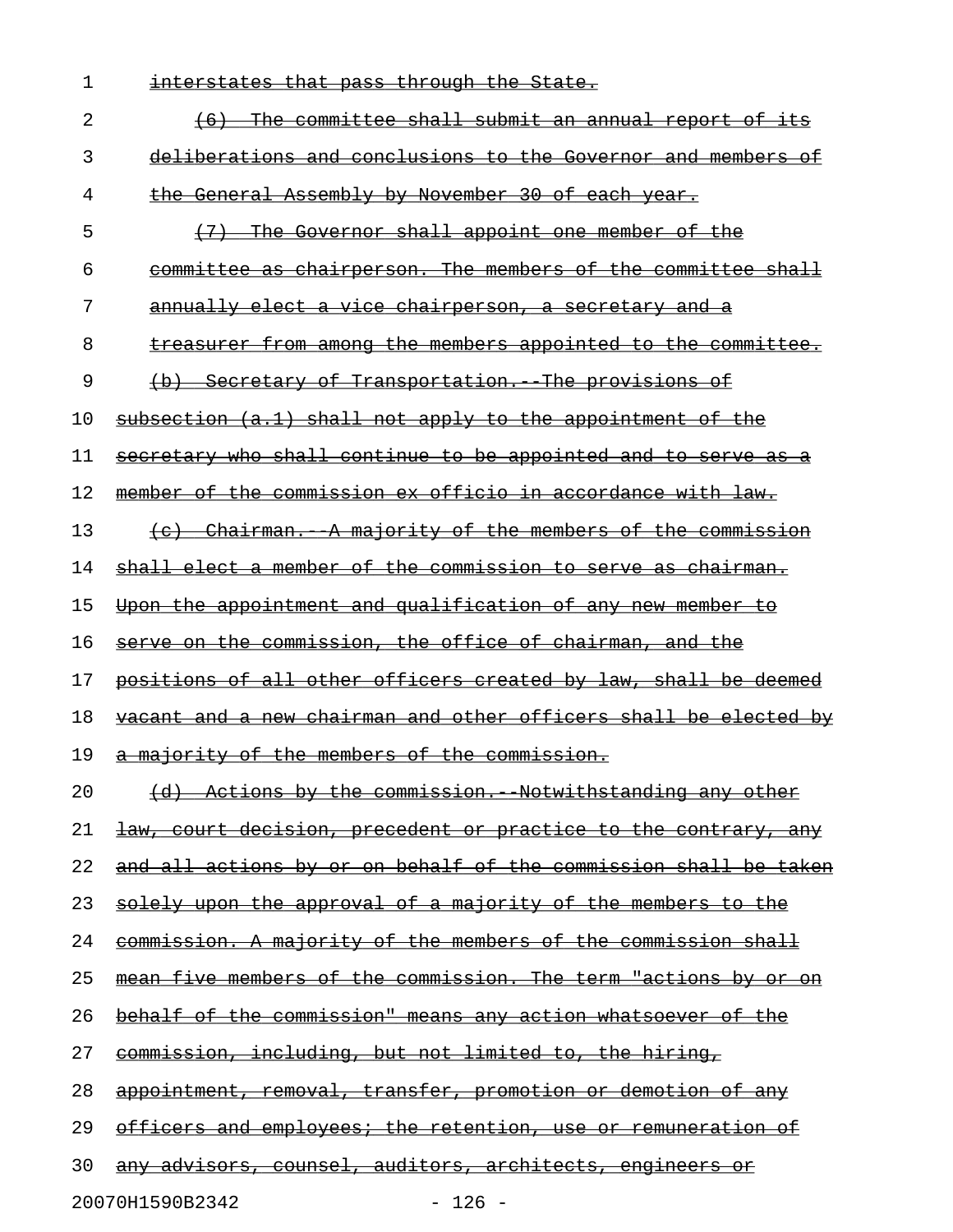| 1  | consultants; the initiation of any legal action; the making of          |
|----|-------------------------------------------------------------------------|
| 2  | any contracts, leases, agreements, bonds, notes or covenants;           |
| 3  | <u>the approval of requisitions, purchase orders, investments and </u>  |
| 4  | <u>reinvestments; and the adoption, amendment, revision or</u>          |
| 5  | <u>rescission of any rules and regulations, orders or other</u>         |
| 6  | directives. The chairman, vice chairman or any other officer or         |
| 7  | <u>employee of the commission may take no action by or on behalf of</u> |
| 8  | <u>the commission except as expressly authorized by a majority of</u>   |
| 9  | the members of the commission.                                          |
| 10 | (e) Compensation. The annual salary of the Chairman of the              |
| 11 | Pennsylvania Turnpike Commission shall be \$28,500, and the             |
| 12 | annual salary of the remaining members of the Pennsylvania              |
| 13 | Turnpike Commission shall be \$26,000. These salaries shall be          |
| 14 | paid in equal installments every other week.                            |
| 15 | <u>&amp; 8106. Exercise of commission powers.</u>                       |
| 16 | <u>The exercise by the commission of the powers conferred by</u>        |
| 17 | <u>this chapter in the construction, operation and maintenance of</u>   |
| 18 | the turnpikes and in effecting toll road conversions shall be           |
| 19 | deemed and held to be an essential governmental function of the         |
| 20 | <del>Commonwealth.</del>                                                |
| 21 | § 8107. Commission powers and duties.                                   |
| 22 | (a) Powers and duties of commission. The commission may:                |
| 23 | (1) Maintain a principal office at a place designated by                |
| 24 | the commission.                                                         |
| 25 | (2) Contract and be contracted within its own name.                     |
| 26 | (3) Sue and be sued in its own name, plead and be                       |
| 27 | impleaded. Any civil action against the commission shall be             |
| 28 | brought only in the courts in which actions may be brought              |
| 29 | against the Commonwealth.                                               |
| 30 | (4) Have an official seal.                                              |
|    |                                                                         |

20070H1590B2342 - 127 -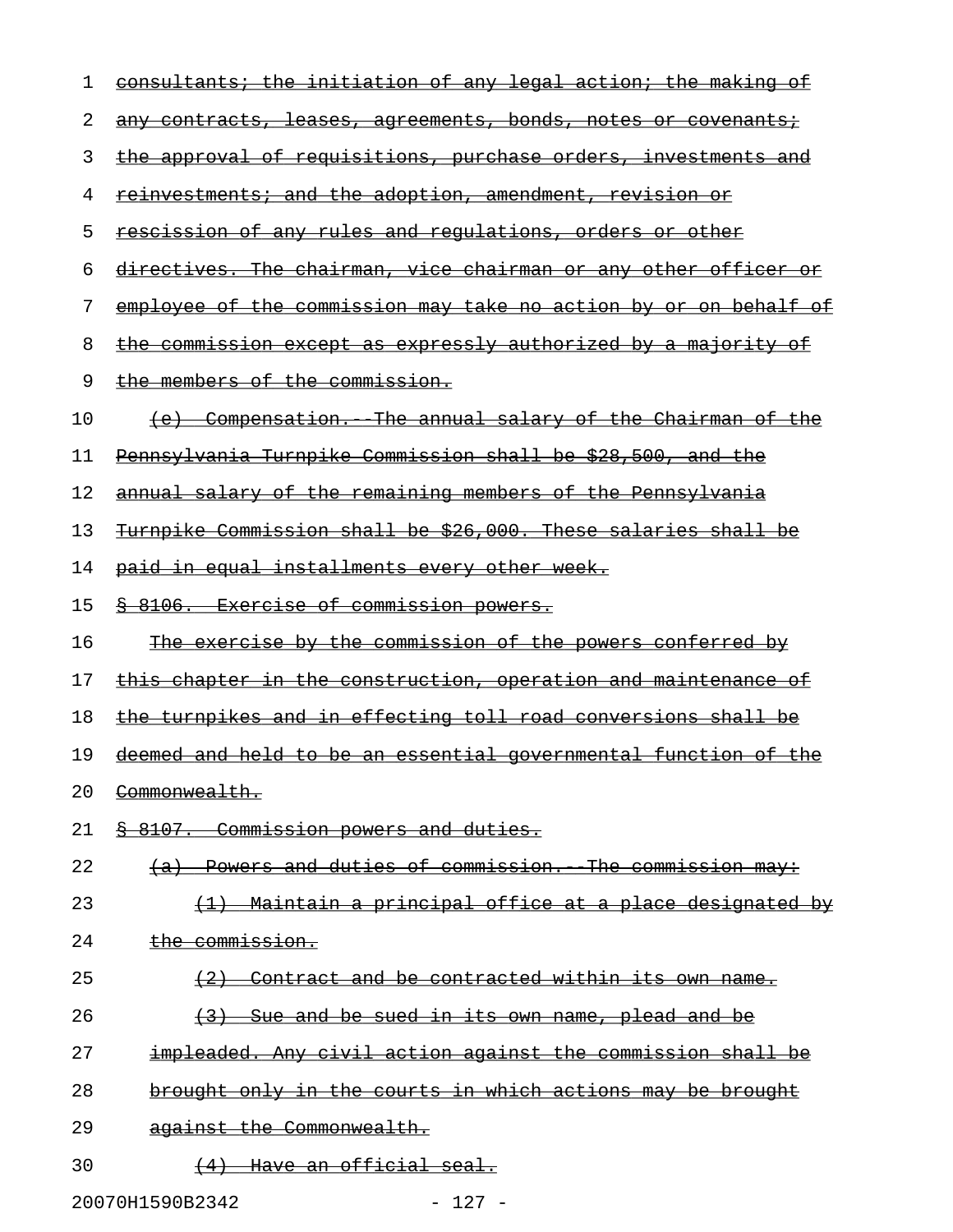| 1  | (5) Make necessary rules and regulations for its own                |
|----|---------------------------------------------------------------------|
| 2  | government and in control of traffic.                               |
| 3  | <del>(6) Acquire, hold, accept, own, use, hire, lease,</del>        |
| 4  | exchange, operate and dispose of personal property, real            |
| 5  | property and interests in real property and make and enter          |
| 6  | <u>into all contracts and agreements necessary or incidental to</u> |
| 7  | the performance of its duties and the execution of its powers       |
| 8  | under this chapter and employ engineering, traffic,                 |
| 9  | architectural and construction experts and inspectors,              |
| 10 | attorneys and other employees as may in its judgment be             |
| 11 | necessary and fix their compensation.                               |
| 12 | (7) (i) Provide grade separations at its own expense                |
| 13 | with respect to all public roads, State highways and                |
| 14 | interstate highways intersected by the turnpikes and to             |
| 15 | change and adjust the lines and grades thereof so as to             |
| 16 | accommodate the same to the design for grade separation.            |
| 17 | $(i)$ The damages incurred in changing and adjusting                |
| 18 | the lines and grades of public roads, State highways and            |
| 19 | interstate highways shall be ascertained and paid by the            |
| 20 | commission in accordance with 26 Pa.C.S. (relating to               |
| 21 | eminent domain).                                                    |
| 22 | (iii) If the commission shall find it necessary to                  |
| 23 | provide a grade separation or change the site of any                |
| 24 | portion of any interstate highway, State highway or                 |
| 25 | public road, or vacate the same, the commission shall               |
| 26 | cause it to be reconstructed and restored at the                    |
| 27 | commission's expense on the most favorable location and             |
| 28 | in as satisfactory a manner as the original road or                 |
| 29 | vacate it as the case may be.                                       |
| 30 | The method of acquiring the right of way and<br>$+1$ v $+$          |

20070H1590B2342 - 128 -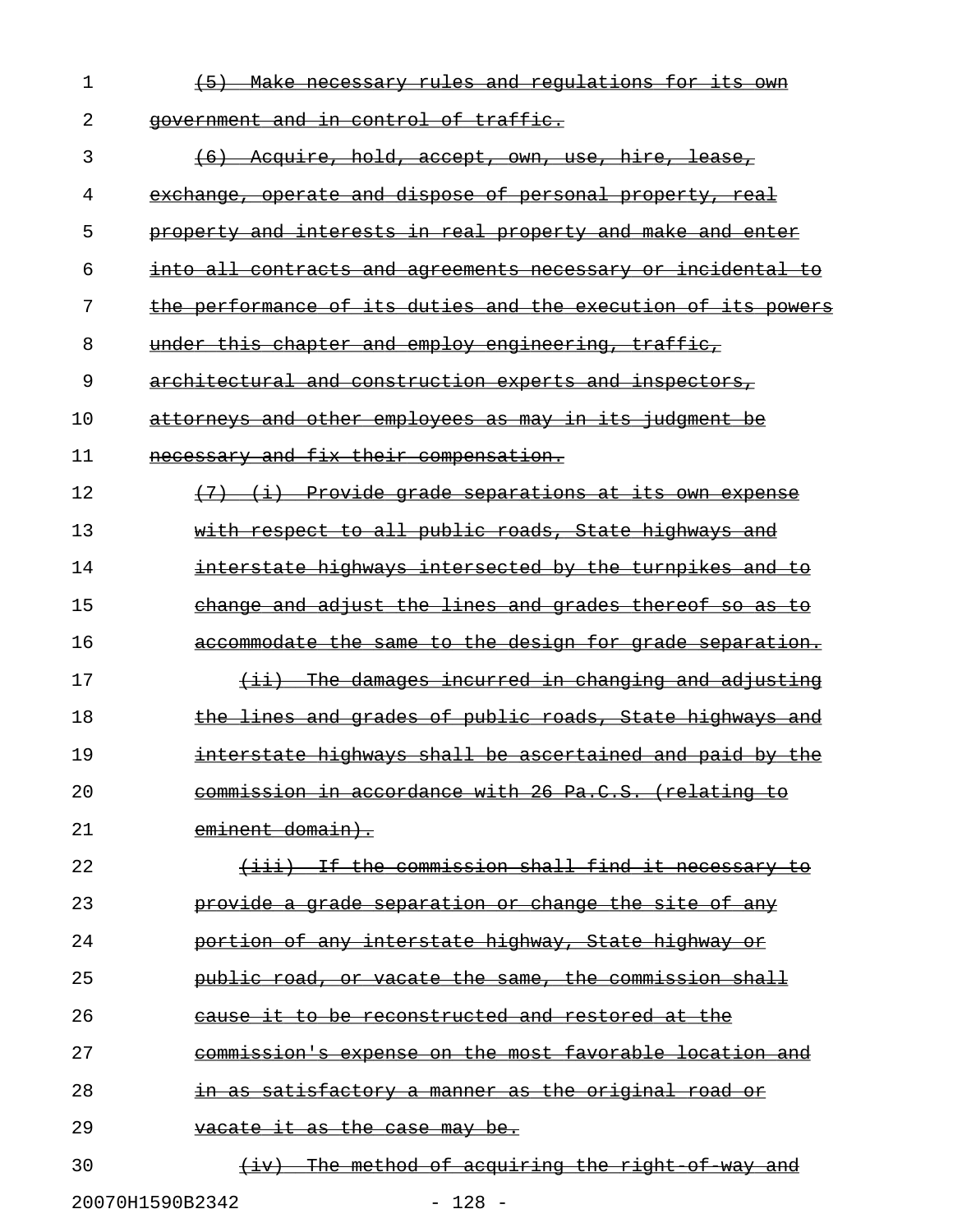| 1  | determining damages incurred in changing the location of      |
|----|---------------------------------------------------------------|
| 2  | or vacating the road, State highway or interstate highway     |
| 3  | shall be ascertained and paid for in accordance with 26       |
| 4  | Pa.C.S.                                                       |
| 5  | (8) Petition the court of common pleas of the county in       |
| 6  | which any public road or part thereof is located and affected |
| 7  | by the location of the turnpikes, for the vacation,           |
| 8  | relocation or supply of the same or any part thereof with the |
| 9  | same force and effect as is now given by existing laws to the |
| 10 | <u>inhabitants of any township or the county, and the</u>     |
| 11 | proceedings upon petition, whether for the appointment of     |
| 12 | viewers or otherwise, shall be the same as provided by        |
| 13 | existing law for similar proceedings upon the petitions.      |
| 14 | (9) Have all of the powers and perform all the duties         |
| 15 | prescribed by the act of May 21, 1937 (P.L.774, No.211),      |
| 16 | referred to as the Pennsylvania Turnpike Commission Act.      |
| 17 | (b) Maintenance to be paid out of tolls.                      |
| 18 | (1) The turnpike extensions and improvements and the          |
| 19 | conversion of toll free roads to toll roads when completed    |
| 20 | and open to traffic shall be maintained and repaired by and   |
| 21 | under the control of the commission.                          |
| 22 | (2) All charges and costs for the maintenance and             |
| 23 | repairs actually expended by the commission shall be paid out |
| 24 | <del>of tolls.</del>                                          |
| 25 | (3) The turnpike, the turnpike extensions and                 |
| 26 | improvements and the toll free roads converted to toll roads  |
| 27 | shall also be policed and operated by a force of police, toll |
| 28 | takers and other operating employees as the commission may in |
| 29 | its discretion employ.                                        |
| 30 | \$ 8108. Expenses and bonding of commission members.          |

20070H1590B2342 - 129 -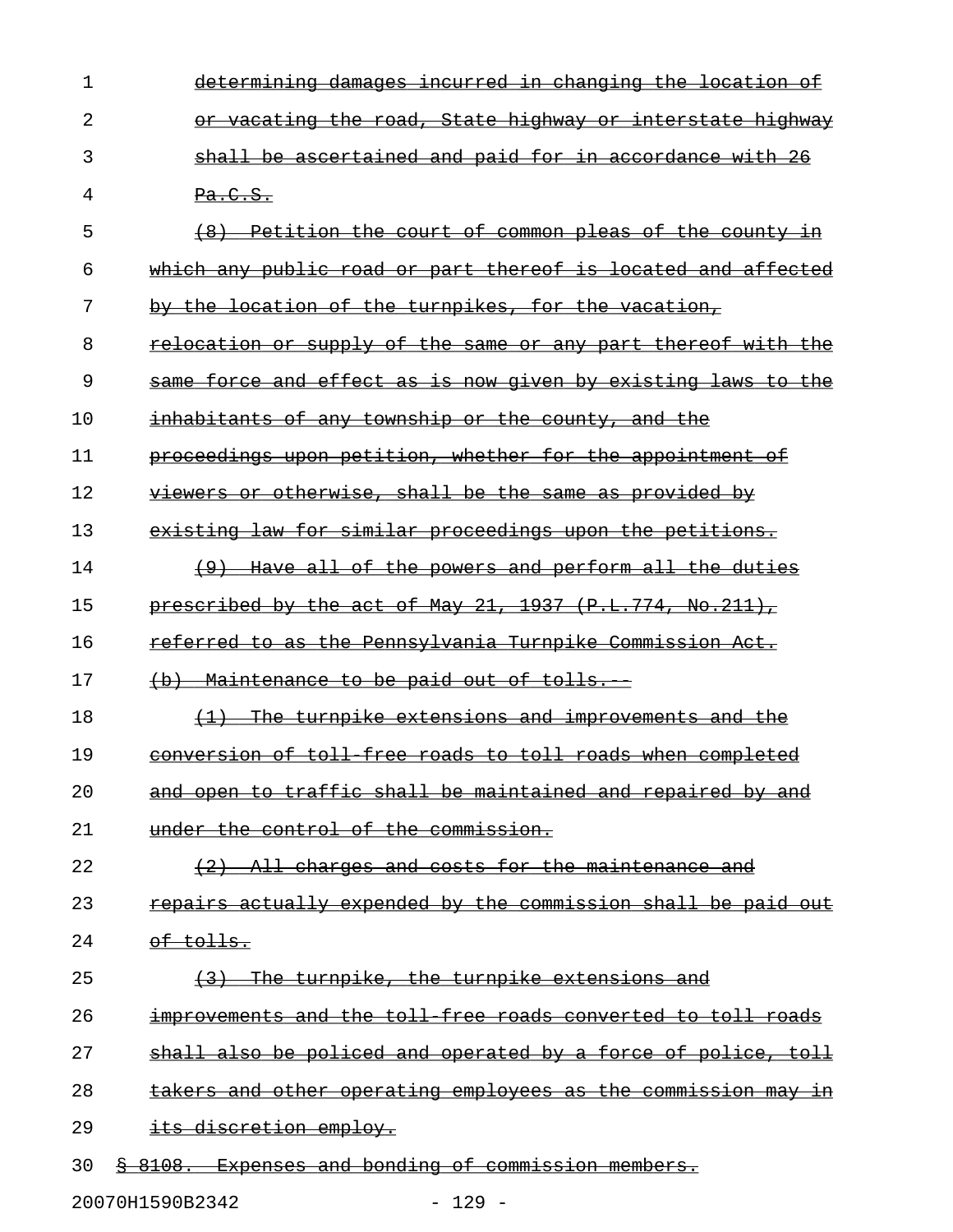| 1  | (a) Payment of expenses. All compensation and salaries and              |
|----|-------------------------------------------------------------------------|
| 2  | all expenses incurred in carrying out the provisions of this            |
| 3  | chapter shall be paid solely from funds provided under the              |
| 4  | authority of this chapter, and no liability or obligation shall         |
| 5  | be incurred under this chapter beyond the extent to which money         |
| 6  | shall have been provided under the authority of this chapter.           |
| 7  | (b) No additional bond required. The issuance of any                    |
| 8  | turnpike revenue bonds, notes or other obligations under the            |
| 9  | provisions of this chapter shall not cause any member of the            |
| 10 | <u>commission to be required to execute a bond that a member of the</u> |
| 11 | <u>commission is not otherwise required to execute.</u>                 |
| 12 | <u> § 8109. Acquisition of property rights by commission.</u>           |
| 13 | (a) Condemnation. The commission may condemn, pursuant to               |
| 14 | 26 Pa.C.S. (relating to eminent domain), any lands, interests in        |
| 15 | <u>lands, property rights, rights of way, franchises, easements and</u> |
| 16 | other property deemed necessary or convenient for the                   |
| 17 | construction and efficient operation of the turnpikes and the           |
| 18 | <u>toll road conversions or necessary in the restoration or </u>        |
| 19 | <u>relocation of public or private property damaged or destroyed.</u>   |
| 20 | $(b)$ Purchase.                                                         |
| 21 | The commission may acquire by purchase, whenever it                     |
| 22 | shall deem the purchase expedient, or otherwise accept if               |
| 23 | dedicated to it, any lands, interests in lands, property                |
| 24 | rights, rights of way, franchises, easements and other                  |
| 25 | property deemed necessary or convenient for the construction            |
| 26 | and efficient operation of the turnpikes and toll road                  |
| 27 | conversions or necessary in the restoration of public or                |
| 28 | private property damaged or destroyed, whether the property             |
| 29 | has been previously condemned or otherwise, upon terms and at           |
| 30 | price as may be considered by the commission to be                      |
|    |                                                                         |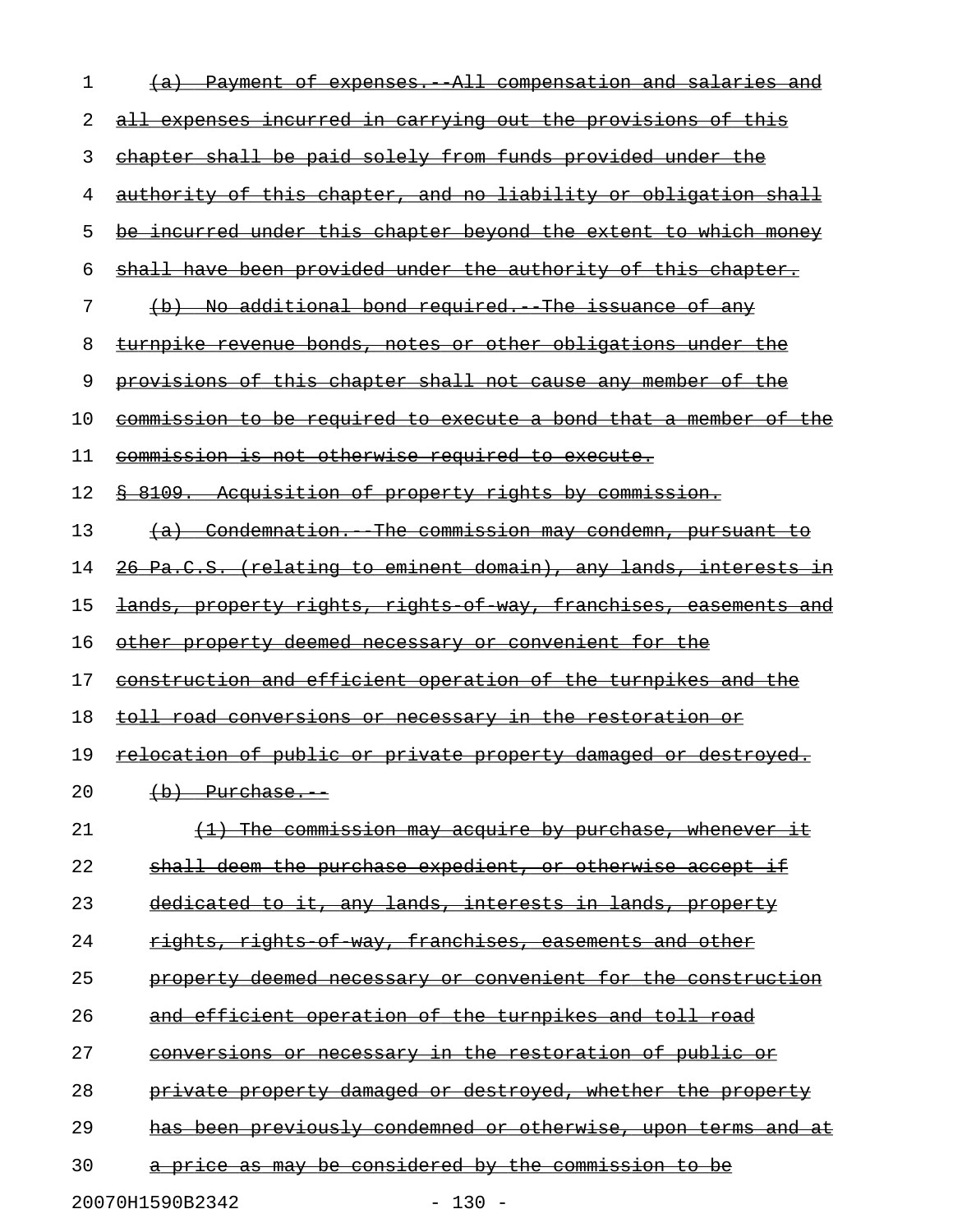| 1  | <del>reasonable and can be agreed upon between the commission and</del>                                      |
|----|--------------------------------------------------------------------------------------------------------------|
| 2  | the owner thereof and to take title thereto in the name of                                                   |
| 3  | the commission.                                                                                              |
| 4  | $(2)$ The net proceeds of the purchase price payable to a                                                    |
| 5  | municipality or the department for any real property or                                                      |
| 6  | interest therein obtained by the commission pursuant to this                                                 |
| 7  | chapter, less the cost of retiring any bonded indebtedness on                                                |
| 8  | the property or interest, shall be used exclusively, in the                                                  |
| 9  | case of a municipality, for road related and bridge related                                                  |
| 10 | expenses and, in the case of the department, for highway and                                                 |
| 11 | bridge construction, reconstruction and maintenance in the                                                   |
| 12 | <u>same engineering and maintenance district in which the </u>                                               |
| 13 | property is located.                                                                                         |
| 14 | <u>§ 8110. Procedural requirements of acquisition.</u>                                                       |
| 15 | (a) Title. Title to any property condemned by the                                                            |
| 16 | <u>commission shall be taken in the name of the commission.</u>                                              |
| 17 | $(b)$ Entry.                                                                                                 |
| 18 | (1) In addition to any others powers set forth in this                                                       |
| 19 | chapter, the commission and its authorized agents and                                                        |
| 20 | employees may enter upon any lands, waters and premises in                                                   |
| 21 | Commonwealth for the purpose of making surveys,                                                              |
| 22 | <u>soundings, drillings and examinations, as it may</u>                                                      |
| 23 | or convenient for the purpose of this chapter.<br><del>necessarv</del>                                       |
| 24 | <del>The</del><br><del>entry shall not be deemed</del><br><del>a trespass,</del><br><del>shall</del><br>-nor |
| 25 | <del>an entry for the purposes be deemed an entry under any</del>                                            |
| 26 | condemnation proceedings which may be then pending.                                                          |
| 27 | commission shall make reimbursement for any                                                                  |
| 28 | <u>damages resulting to the lands, waters and premises as</u><br><del>actual</del>                           |
| 29 | <del>a result of the activities.</del>                                                                       |
| 30 | <u>Restoration of property. Any public or private property</u>                                               |
|    |                                                                                                              |

20070H1590B2342 - 131 -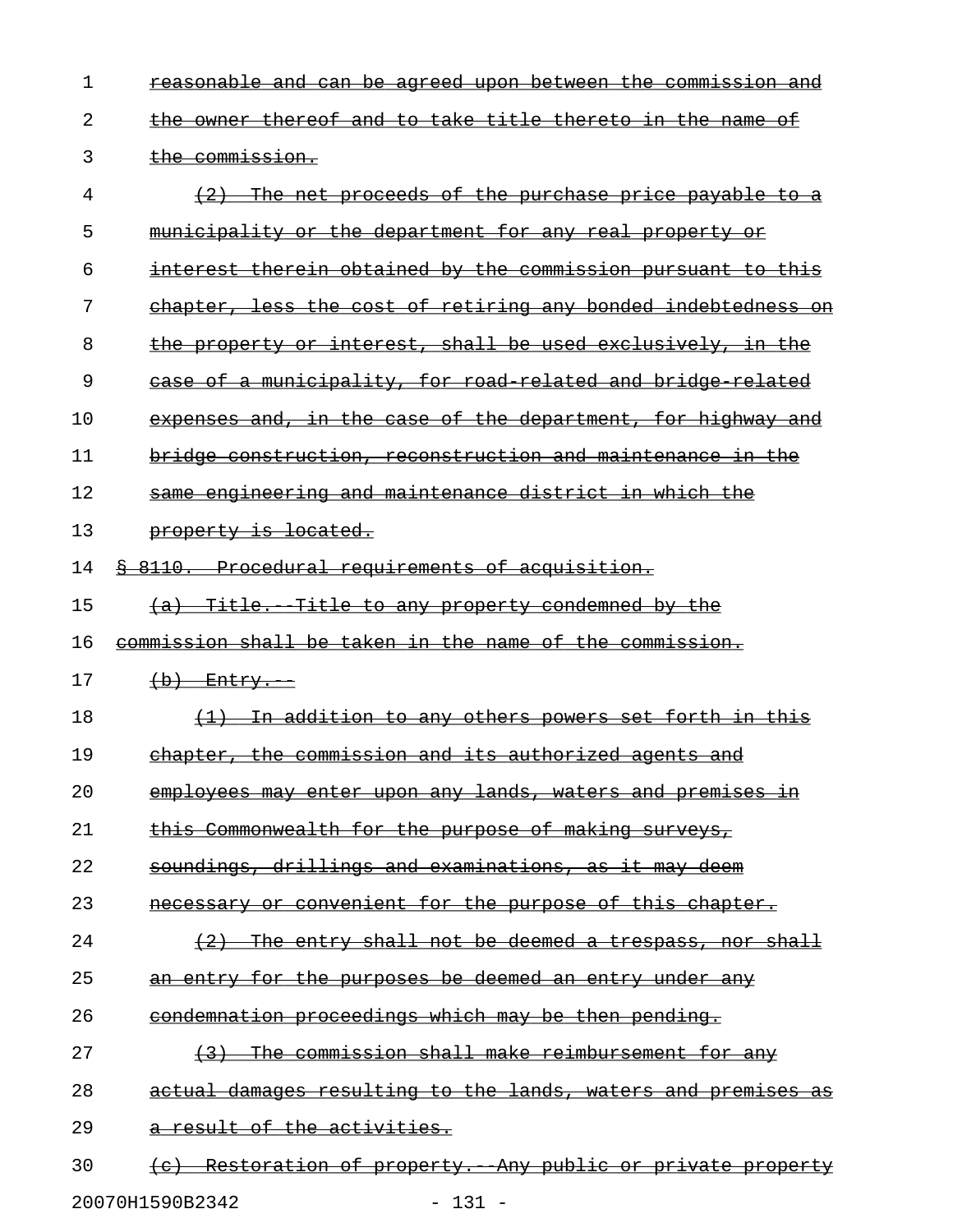| 1  | damaged or destroyed in carrying out the powers granted by this         |
|----|-------------------------------------------------------------------------|
| 2  | <u>chapter shall be restored or repaired and placed in its original</u> |
| 3  | condition as nearly as practicable or adequate compensation made        |
| 4  | for the property out of funds provided under the authority of           |
| 5  | this chapter.                                                           |
| 6  | (d) Powers of public bodies. Notwithstanding any other                  |
| 7  | <u>provision of law to the contrary, a political subdivision and a</u>  |
| 8  | public agency and commission of the Commonwealth may lease,             |
| 9  | lend, dedicate, grant, convey or otherwise transfer to the              |
| 10 | <u>commission, upon its request, upon terms and conditions as the</u>   |
| 11 | proper authorities of the political subdivisions or public              |
| 12 | agencies and commissions of the Commonwealth may deem reasonable        |
| 13 | and fair and without the necessity for any advertisement, order         |
| 14 | of court or other action or formality, other than the regular           |
| 15 | and formal action of the authorities concerned, any real                |
| 16 | property which may be necessary or convenient to the                    |
| 17 | effectuation of the authorized purposes of the commission,              |
| 18 | <u>including public roads and other real property already devoted</u>   |
| 19 | to public use.                                                          |
| 20 | \$ 8111. Entry and possession of property condemned.                    |
| 21 | Whenever the commission has condemned any lands, rights,                |
| 22 | rights of way, easements and franchises, or interests therein,          |
| 23 | as provided in this chapter, the commission may proceed to              |
| 24 | obtain possession in the manner provided by 26 Pa.C.S. (relating        |
| 25 | to the eminent domain).                                                 |
| 26 | \$ 8112. Issuance of turnpike revenue bonds or other                    |
| 27 | obligations.                                                            |
| 28 | (a) Authorization.                                                      |
| 29 | (1) A bond must be authorized by resolution of the                      |
| 30 | commission. The resolution may specify all of the following:            |
|    |                                                                         |

20070H1590B2342 - 132 -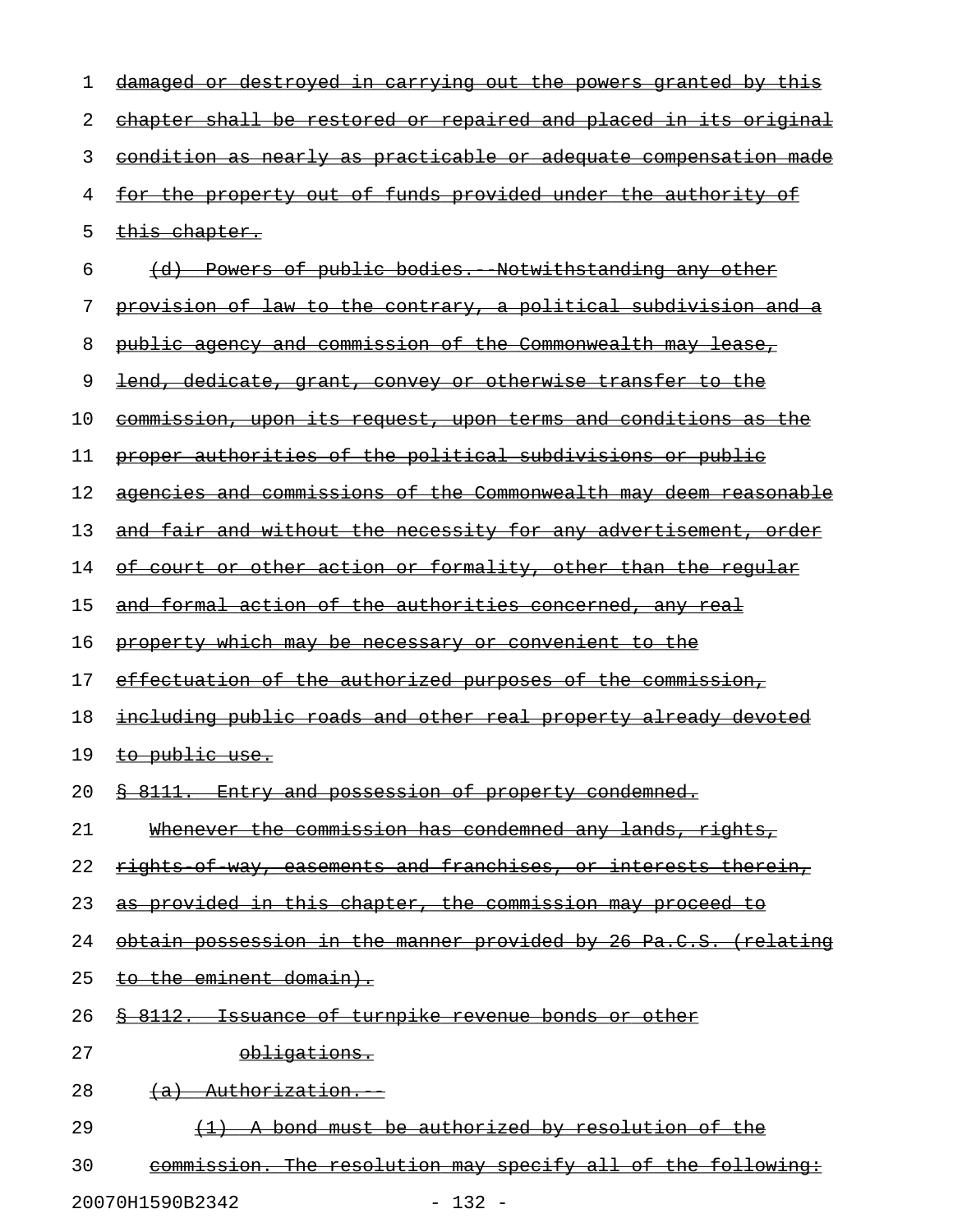| 1  | <del>(i) Series.</del>                                        |
|----|---------------------------------------------------------------|
| 2  | <u>(ii) Date of maturity not exceeding 40 years from</u>      |
| 3  | <del>date of issue.</del>                                     |
| 4  | <del>(iii) Interest.</del>                                    |
| 5  | $\overline{(+iv)}$ Denomination.                              |
| 6  | <u>Form, either coupon or fully registered without</u>        |
| 7  | <del>coupons.</del>                                           |
| 8  | (vi) Registration, exchangeability and                        |
| 9  | interchangeability privileges.                                |
| 10 | <u>(vii) Medium of payment and place of payment.</u>          |
| 11 | (viii) Terms of redemption not exceeding 105% of the          |
| 12 | principal amount of the bond.                                 |
| 13 | (ix) Priorities in the revenues or receipts of the            |
| 14 | commission.                                                   |
| 15 | $(2)$ A bond must be signed by or shall bear the facsimile    |
| 16 | signature of such officers as the commission determines.      |
| 17 | Coupon bonds must have attached interest coupons bearing the  |
| 18 | facsimile signature of the treasurer of the commission as     |
| 19 | prescribed in the authorizing resolution. A bond may be       |
| 20 | issued and delivered notwithstanding that one or more of the  |
| 21 | signing officers or the treasurer has ceased to be an officer |
| 22 | when the bond is actually delivered. A bond must be           |
| 23 | authenticated by an authenticating agent, a fiscal agent or a |
| 24 | trustee, if required by the authorizing resolution.           |
| 25 | $(3)$ A bond may be sold at public or private sale for a      |
| 26 | price determined by the commission.                           |
| 27 | (4) Pending the preparation of a definitive bond,             |
| 28 | interim receipts or temporary bonds with or without coupons   |
| 29 | may be issued to the purchaser and may contain terms and      |
| 30 | conditions as the commission determines.                      |
|    | 20070H1590B2342<br>$-133 -$                                   |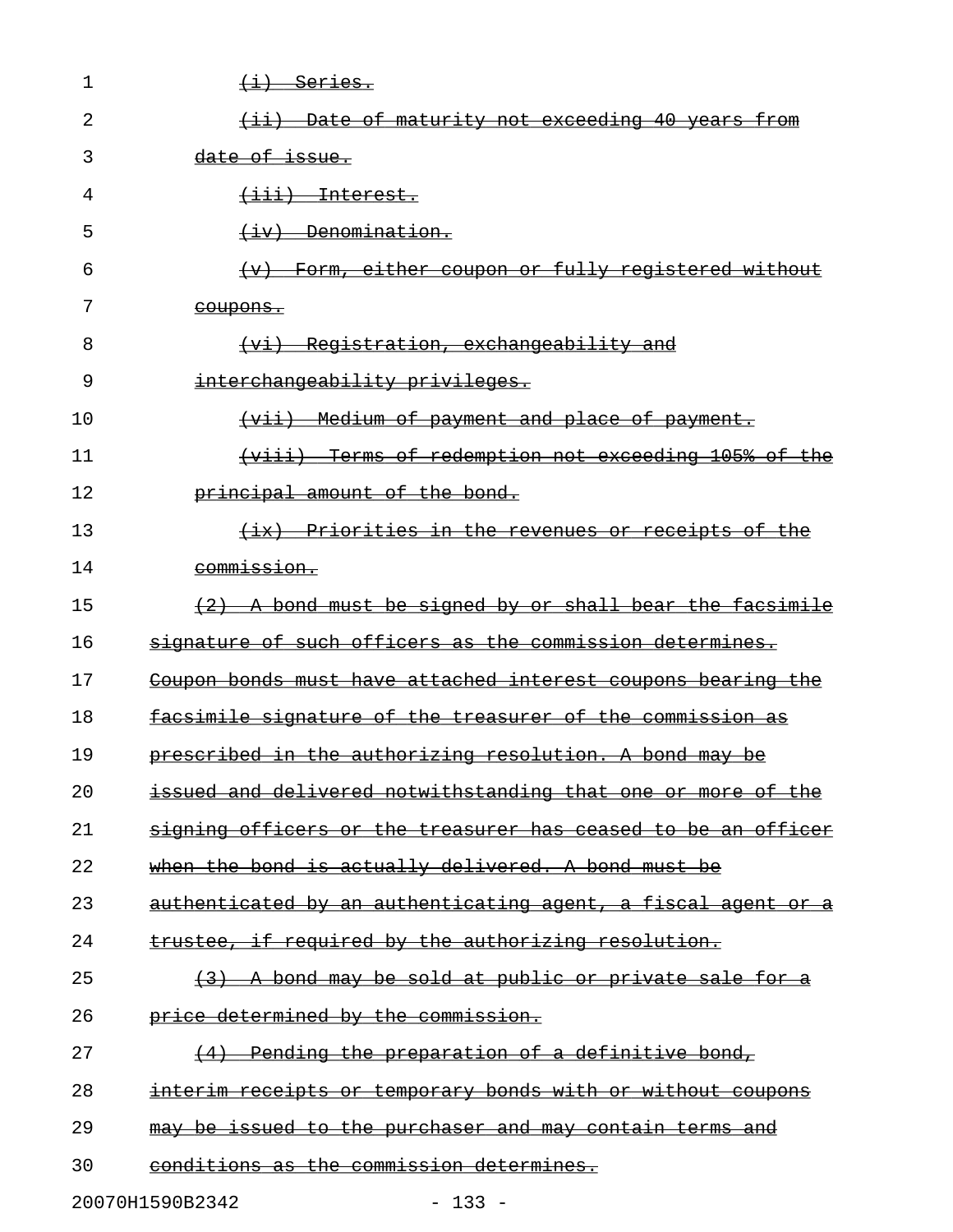1 (b) Provisions. A resolution authorizing a bond may contain

2 provisions which shall be part of the contract with the

3 bondholder as to the following:

4 (1) Pledging the full faith and credit of the commission 5 but not of the Commonwealth or any political subdivision for 6 the bond or restricting the obligation of the commission to 7 all or any of the revenue of the commission from all or any 8 projects or properties. 9 (2) The construction, financing, improvement, operation, 10 extension, enlargement, maintenance and repair for the 11 payment of the costs of the turnpikes and the toll road 12 conversions, including the reconstruction of the converted 13 roads as provided for in this chapter and the repayment to 14 the Federal Treasury of any funds so required to be repaid 15 pursuant to any special legislation passed by the Congress of 16 the United States authorizing the conversion of toll free 17 roads to toll roads, the financing for insurance reserves and 18 the duties of the commission with reference to these matters. 19  $(3)$  Terms and provisions of the bond.  $20$   $(4)$  Limitations on the purposes to which the proceeds of 21 the bond or other financing may be applied. 22 (5) Rate of tolls and other charges for use of the 23 facilities of or for the services rendered by the commission. 24 (6) The setting aside, regulation and disposition of 25 reserves and sinking funds.  $26$   $\longleftrightarrow$   $\overline{47}$  Limitations on the issuance of additional bonds. 27 (8) Terms and provisions of any deed of trust or 28 indenture securing the bond or under which any deed of trust 29 or indenture may be issued. 30 (9) Other additional agreements with the holder of

20070H1590B2342 - 134 -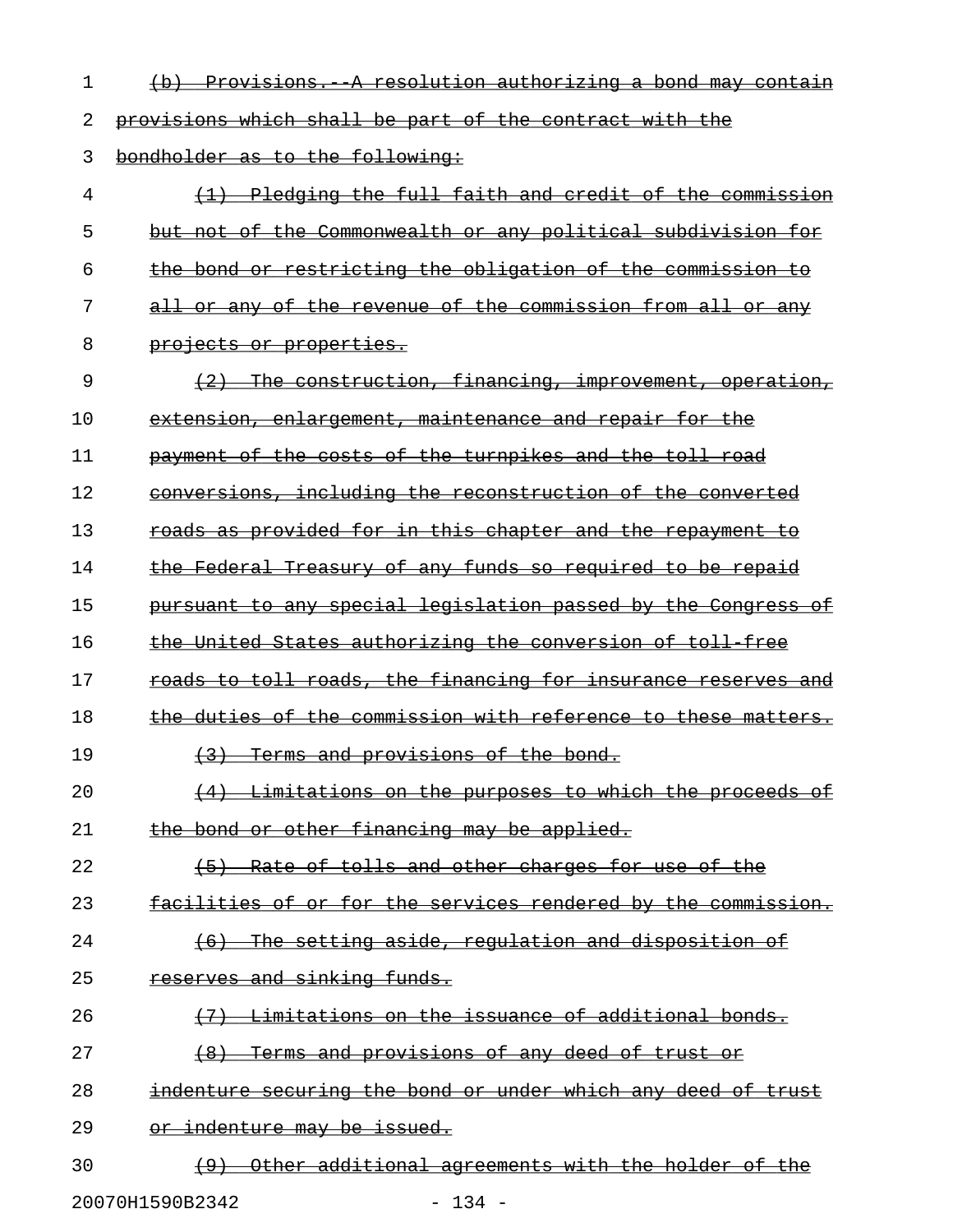| 1  | <del>bond.</del>                                                        |
|----|-------------------------------------------------------------------------|
| 2  | (c) Deeds of trust. The commission may enter into any deed              |
| 3  | of trust, indenture or other agreement with any bank or trust           |
| 4  | company or other person in the United States having power to            |
| 5  | enter into such an arrangement, including any Federal agency, as        |
| 6  | security for a bond and may assign and pledge all or any of the         |
| 7  | revenues or receipts of the commission under such deed,                 |
| 8  | indenture or agreement. The deed of trust, indenture or other           |
| 9  | <u>agreement may contain provisions as may be customary in such</u>     |
| 10 | instruments or as the commission may authorize, including               |
| 11 | provisions as to the following:                                         |
| 12 | (1) Construction, financing, improvement, operation,                    |
| 13 | maintenance and repair for the payment of the costs of the              |
| 14 | turnpikes and the toll road conversions, including the                  |
| 15 | reconstruction of the converted roads as provided for in this           |
| 16 | chapter and the repayment to the Federal Treasury of any                |
| 17 | funds so required to be repaid pursuant to any special                  |
| 18 | legislation passed by the Congress of the United States                 |
| 19 | authorizing the conversion of toll free roads to toll roads,            |
| 20 | financing for insurance reserves and the duties of the                  |
| 21 | commission with reference to these matters.                             |
| 22 | Application of funds and the safequarding of funds                      |
| 23 | on hand or on deposit.                                                  |
| 24 | (3) Rights and remedies of trustees and bondholders,                    |
| 25 | including restrictions upon the individual right of action of           |
| 26 | <del>a bondholder.</del>                                                |
| 27 | Terms and provisions of the bond or the resolution                      |
| 28 | authorizing the issuance of the bond.                                   |
| 29 | Negotiability. A bond shall have all the qualities of<br>$\overline{a}$ |
| 30 | negotiable instruments under 13 Pa.C.S. Div. 3 (relating to             |
|    |                                                                         |

20070H1590B2342 - 135 -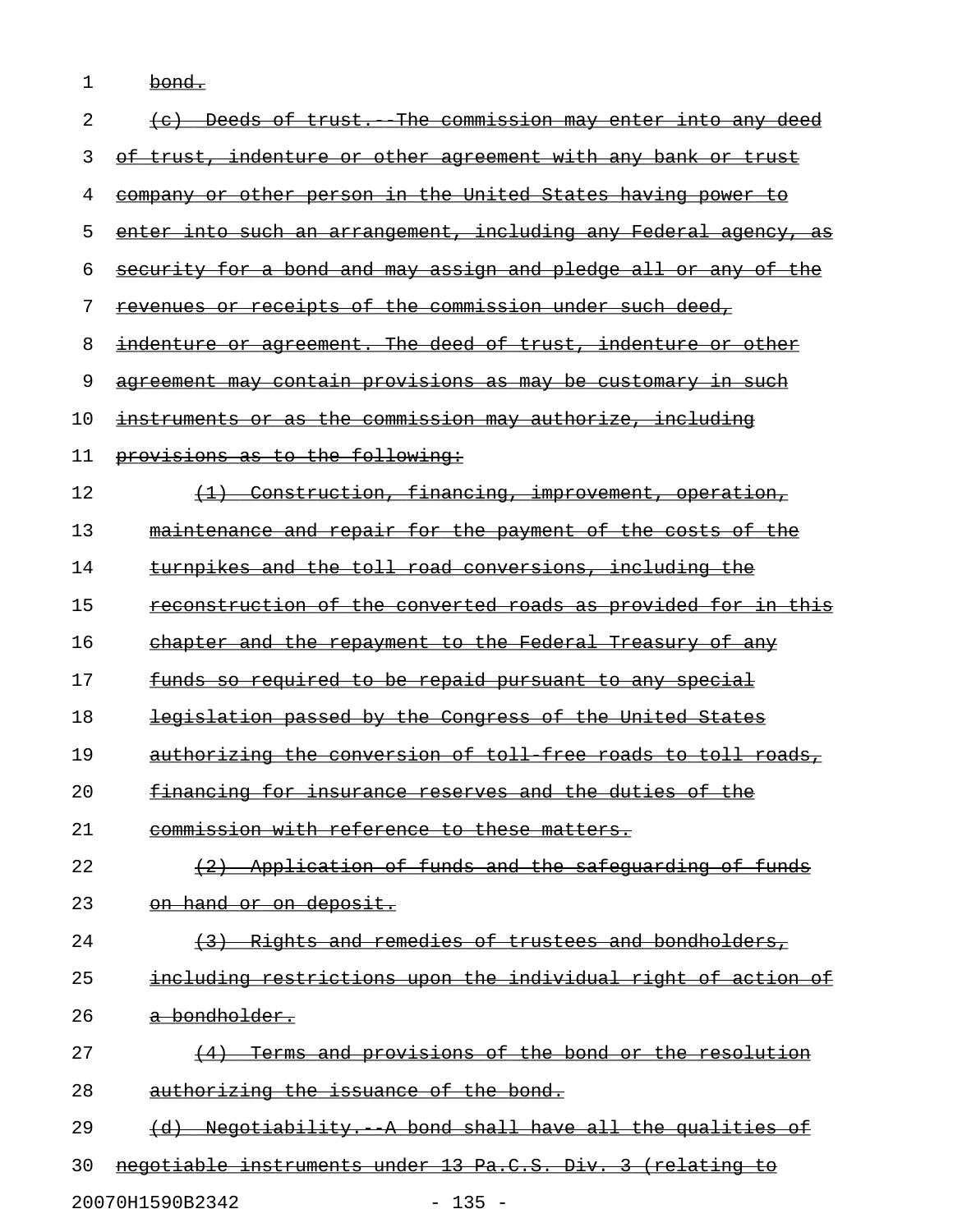1 negotiable instruments).

| 2  | <u>§ 8113. Obligation proceeds restricted and lien created.</u>         |
|----|-------------------------------------------------------------------------|
| 3  | All money received from any bonds, notes or other obligations           |
| 4  | issued under this chapter shall be applied solely to the payment        |
| 5  | of the cost of the turnpike, the turnpike extensions and                |
| 6  | improvements and the toll road conversions, including the               |
| 7  | reconstruction of the converted roads as provided for in this           |
| 8  | chapter and the repayment to the Federal Treasury of any funds          |
| 9  | so required to be repaid pursuant to any special legislation            |
| 10 | passed by the Congress of the United States authorizing the             |
| 11 | conversion of toll free roads to toll roads or to the                   |
| 12 | appurtenant fund. There is created and granted a lien upon the          |
| 13 | money, until so applied, in favor of holders of the bonds, notes        |
| 14 | <u>or other obligations or the trustee provided for in this chapter</u> |
| 15 | in respect of the bonds, notes or other obligations.                    |
| 16 | § 8114. Trust indenture authorized.                                     |
|    | (a) Security for bonds. In the discretion of the                        |
| 17 |                                                                         |
| 18 | commission, the bonds, notes or other obligations may be secured        |
| 19 | by a trust indenture by and between the commission and a                |
| 20 | <u>corporate trustee, which may be any trust company or bank having</u> |
| 21 | the powers of a trust company, within this Commonwealth. The            |
| 22 | trust indenture may pledge or assign tolls and revenue to be            |
| 23 | <u>received but shall not convey or mortgage the Pennsylvania</u>       |
| 24 | Turnpike System, including the turnpikes and toll road                  |
| 25 | conversions provided for by this chapter.                               |
| 26 | (b) Rights of bondholders. Either the resolution providing              |
| 27 | for the issuance of the bonds, notes or other obligations or the        |
| 28 | trust indenture may contain provisions for protecting and               |
| 29 | enforcing the rights and remedies of the bondholders or holders         |
| 30 | of notes or other obligations as may be reasonable and proper           |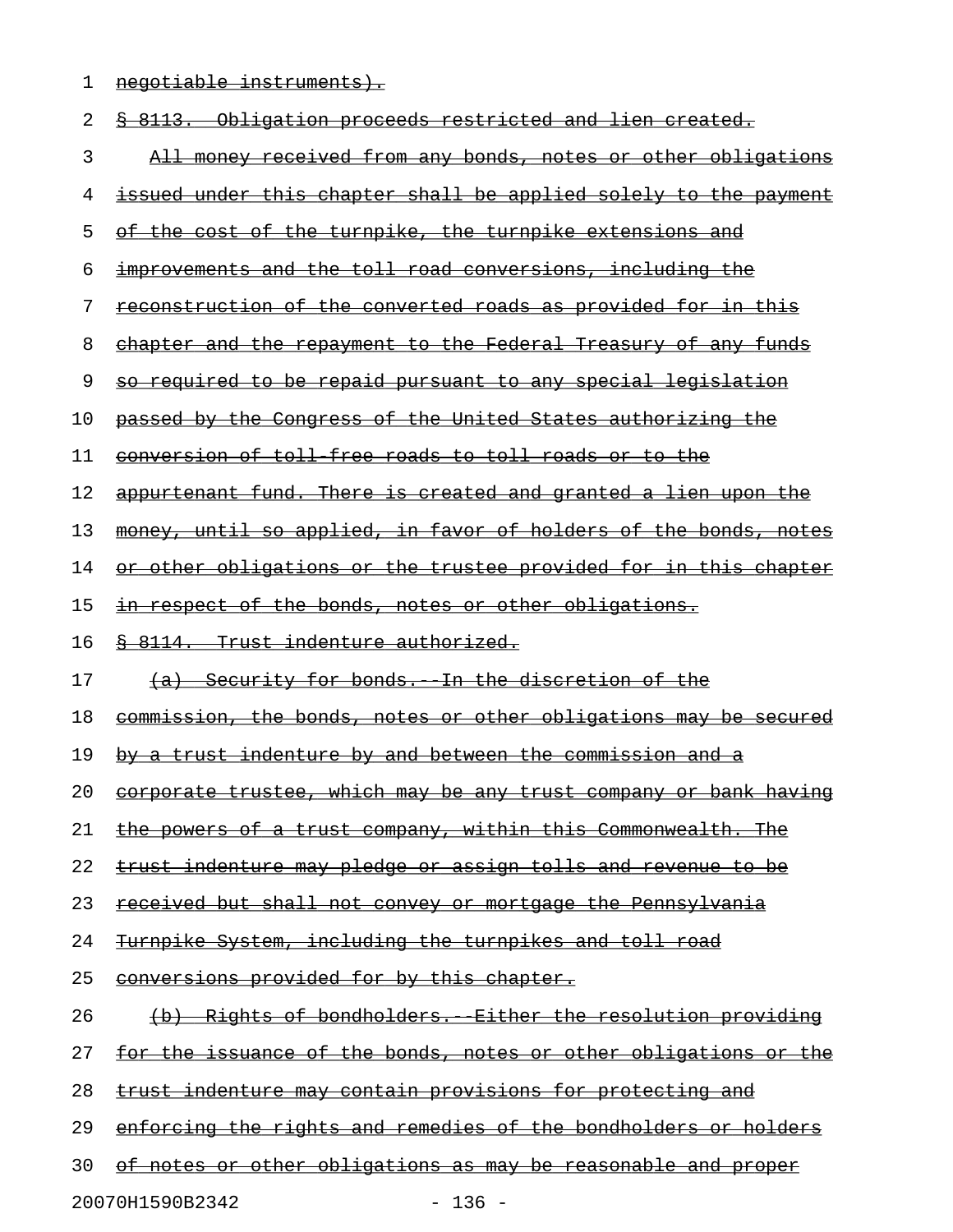| ı  | and not in violation of law, including covenants setting forth          |
|----|-------------------------------------------------------------------------|
| 2  | the duties of the commission in relation to the acquisition of          |
| 3  | properties and the construction, maintenance, operation and             |
| 4  | <u>repair and insurance of the turnpikes, and the custody,</u>          |
| 5  | safequarding and application of all money. It shall be lawful           |
| 6  | <u>for any bank or trust company incorporated under the laws of</u>     |
| 7  | <u>this Commonwealth to act as a depository of the proceeds of</u>      |
| 8  | bonds, notes or other obligations or revenues and to furnish the        |
| 9  | indemnity bonds or to pledge the securities as may be required          |
| 10 | by the commission. The trust indenture may set forth the rights         |
| 11 | and remedies of the bondholders or holders of notes or other            |
| 12 | obligations and of the trustee and may restrict the individual          |
| 13 | <u>right of action of bondholders or holders of notes or other</u>      |
| 14 | <u>obligations as is customary in trust indentures securing bonds,</u>  |
| 15 | debentures of corporations, notes or other obligations. In              |
| 16 | <u>addition to the foregoing, the trust indenture may contain other</u> |
| 17 | <u>provisions as the commission may deem reasonable and proper for</u>  |
| 18 | the security of bondholders or holders of notes or other                |
| 19 | obligations. All expenses incurred in carrying out the trust            |
| 20 | <u>indenture may be treated as part of the cost of maintenance,</u>     |
| 21 | operation and repair of the turnpikes and toll road conversions         |
| 22 | provided for by this chapter.                                           |
| 23 | § 8115. Commission and obligations tax exempt.                          |
| 24 | The accomplishment by the commission of the authorized                  |
| 25 | purposes stated in this chapter being for the benefit of the            |
| 26 | people of this Commonwealth and for the improvement of their            |
| 27 | commerce and prosperity, in which accomplishment the commission         |
| 28 | will be performing essential governmental functions, the                |
| 29 | <u>commission shall not be required to pay any taxes or assessments</u> |
| 30 | <u>on any property acquired or used by it for the purposes provided</u> |
|    | 20070H1590B2342<br>$-137 -$                                             |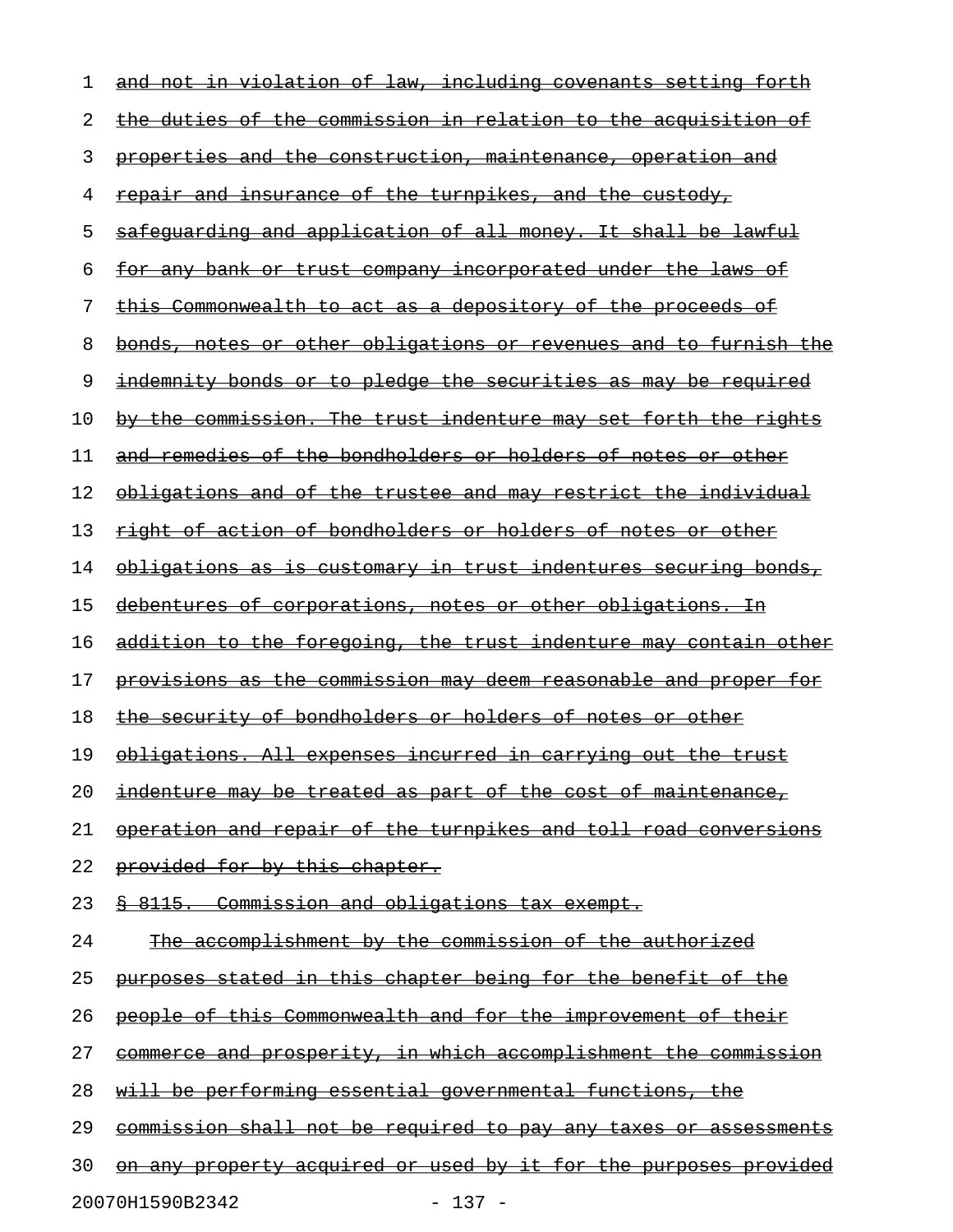| 1  | <u>in this chapter, and the bonds, notes or other obligations </u>         |
|----|----------------------------------------------------------------------------|
| 2  | issued by the commission, their transfer and the income                    |
| 3  | therefrom, including any profits made on the sale thereof, shall           |
| 4  | at all times be free from taxation within this Commonwealth.               |
| 5  | \$ 8116. Collection and disposition of tolls and other revenue.            |
| 6  | <u>(a) Establishment and changes in toll amounts. Subject to</u>           |
| 7  | the terms of any trust indenture entered into by the commission,           |
| 8  | <u>any resolution authorizing the issuance of any bonds, notes or</u>      |
| 9  | other obligations of the commission, the commission is                     |
| 10 | authorized: to fix and to revise tolls for the use of the                  |
| 11 | Pennsylvania Turnpike System and the different parts or sections           |
| 12 | of the system, including the turnpike, the turnpike extensions             |
| 13 | <u>and improvements and the toll road conversions authorized by</u>        |
| 14 | this chapter: to charge and collect the tolls; to contract with            |
| 15 | <u>any person, partnership, association or corporation desiring the</u>    |
| 16 | <u>use of any part thereof, including the right of way adjoining</u>       |
| 17 | the paved portion, for placing thereon telephone, telegraph,               |
| 18 | <u>electric light or power lines, gas stations, garages, stores, </u>      |
| 19 | hotels, restaurants and advertising signs, or for any other                |
| 20 | purpose, except for tracks for railroad or railway use; and to             |
| 21 | fix the terms, conditions, rents and rates of charges for use.             |
| 22 | Tolls shall be fixed and adjusted as to provide funds at least             |
| 23 | sufficient with other revenues of the Pennsylvania Turnpike                |
| 24 | System, if any, to pay:                                                    |
| 25 | the cost of constructing, maintaining, repairing and                       |
| 26 | operating the Pennsylvania Turnpike System and the different               |
| 27 | parts and sections of the system; and                                      |
| 28 | any bonds, notes or other obligations and the<br>$\leftarrow$ $\leftarrow$ |
| 29 | interest thereon of the commission, and all sinking fund                   |
| 30 | requirements of the commission, and other requirements                     |
|    |                                                                            |

20070H1590B2342 - 138 -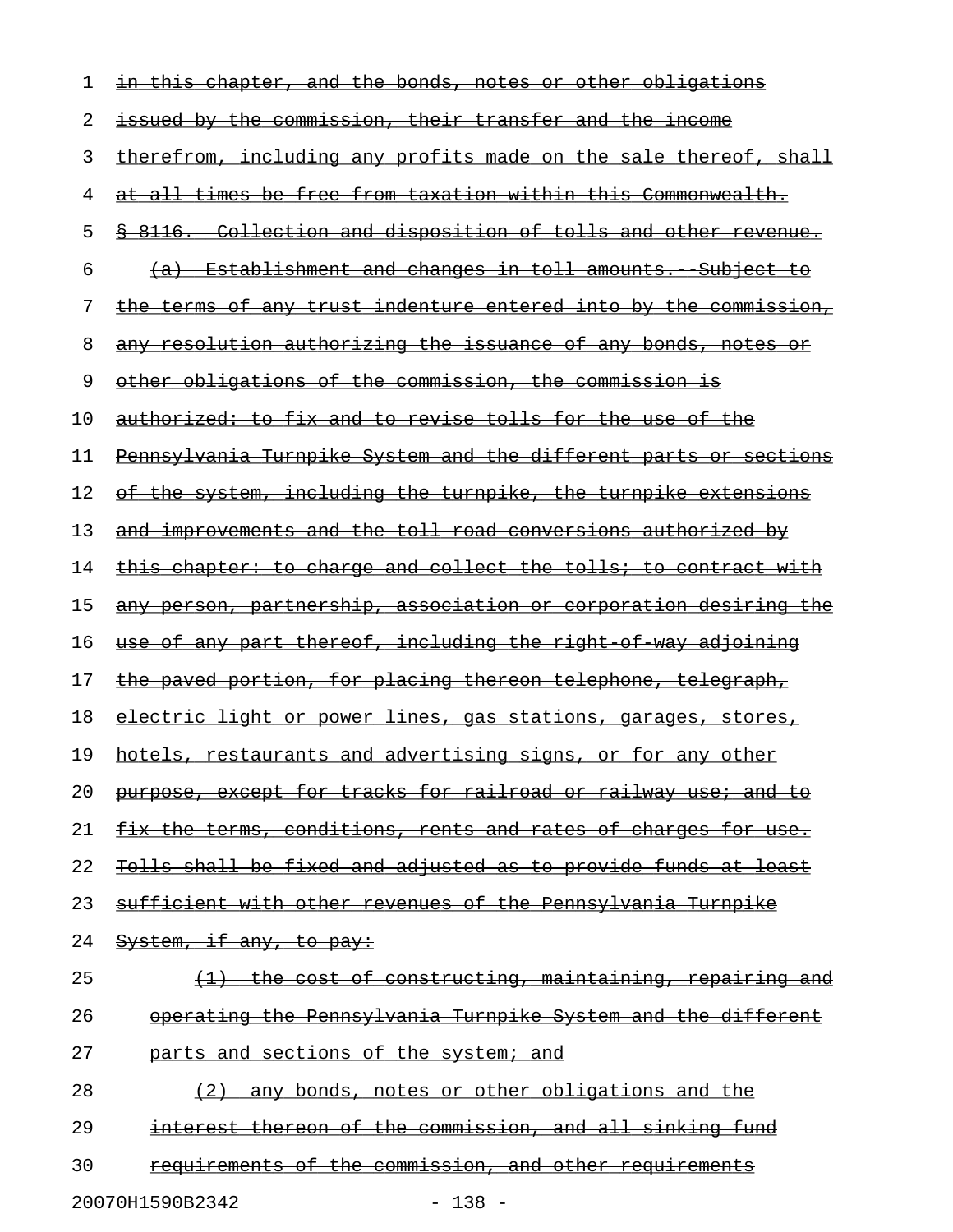| 1  | provided for by any resolution authorizing the issuance of                                         |
|----|----------------------------------------------------------------------------------------------------|
| 2  | the bonds, notes or other obligations by the commission, or                                        |
| 3  | by any trust indenture to which the commission is a party, as                                      |
| 4  | the same shall become due.                                                                         |
| 5  | (b) Restrictions on toll revenue. Tolls shall not be                                               |
| 6  | subject to supervision or requlation by any other State                                            |
| 7  | commission, board, bureau or agency. Subject to the terms of any                                   |
| 8  | presently existing trust indenture entered into by the                                             |
| 9  | commission and any presently existing resolution authorizing the                                   |
| 10 | issuance of any bonds, notes or other obligations of the                                           |
| 11 | commission, the tolls and all other revenue derived from the                                       |
| 12 | Pennsylvania Turnpike System shall be set aside and pledged as                                     |
| 13 | may be provided in any resolutions, trust indentures or any                                        |
| 14 | other agreements that the commission may hereafter adopt or                                        |
| 15 | hereafter enter into with respect to the issuance of bonds,                                        |
| 16 | notes or other obligations of the commission.                                                      |
| 17 | 8 8116.1. Electronic toll collection.                                                              |
| 18 | (a) Liability of owner.                                                                            |
| 19 | (1) If an operator of a vehicle fails to pay the                                                   |
| 20 | prescribed toll at any location where tolls are collected by                                       |
| 21 | electronic toll collection, the owner of the vehicle<br>⊖£                                         |
| 22 | to the commission for failure of the<br><del>liable</del><br><del>operator</del>                   |
| 23 | <u>to comply with this section if the violation</u><br><del>vehicle</del><br><del>the</del>        |
| 24 | <u>evidenced by information obtained from a violation</u>                                          |
| 25 | <del>enforcement system.</del>                                                                     |
| 26 | <u>a violation of this section is committed, the </u>                                              |
| 27 | registration plate number of the<br><del>vehicle</del><br><del>as recorded</del><br><del>lov</del> |
| 28 | <del>system shall establish an</del><br>violation enforcement<br><del>inference</del>              |
| 29 | <del>vehicle was then operating the</del><br><del>of the</del><br><del>vehicle.</del><br>owner     |
| 30 | <del>inference shall be overcome if the owner does all of</del>                                    |
|    | $-139 -$<br>20070H1590B2342                                                                        |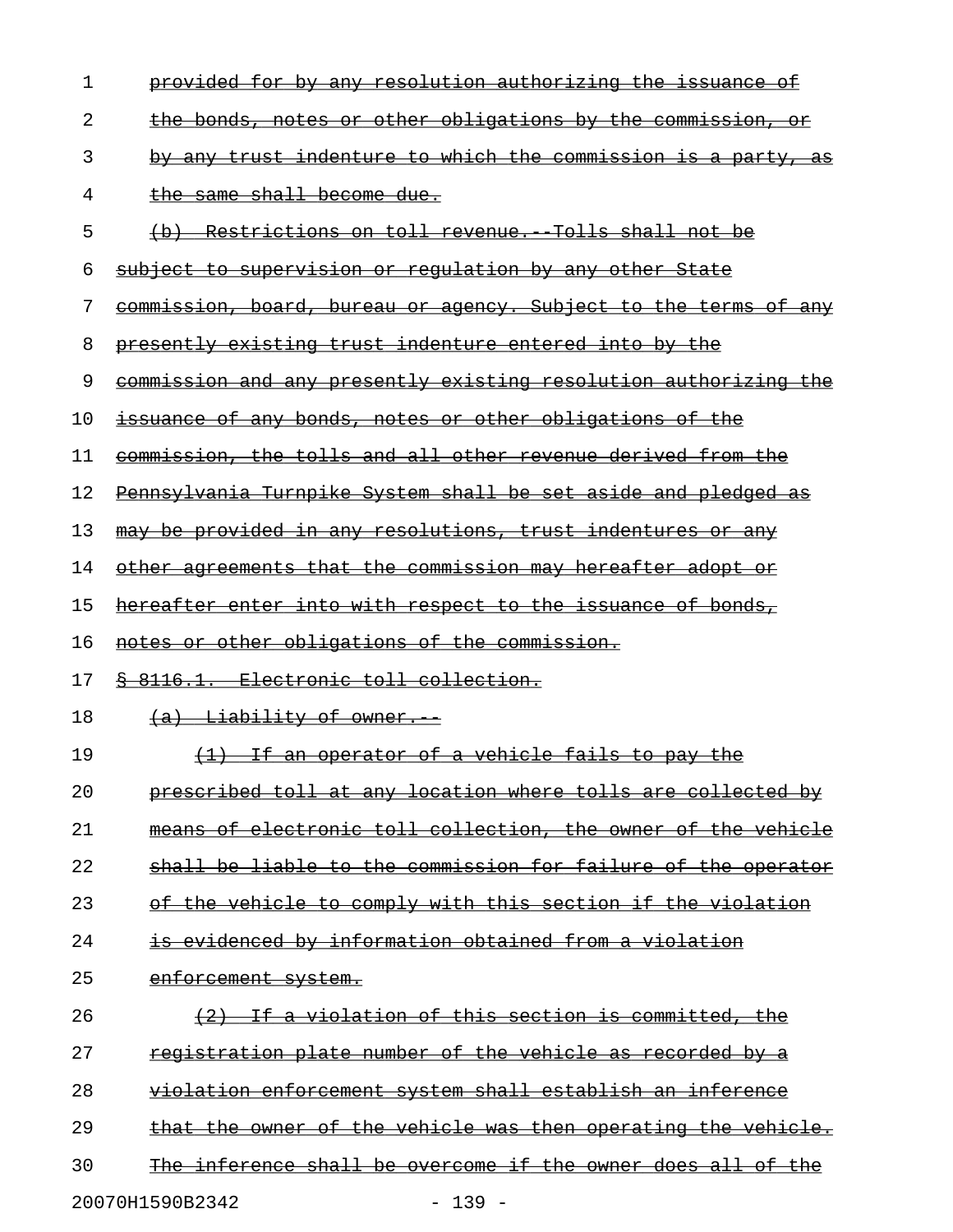1 <u>following:</u>

| 2                           | Testifies that the owner was not operating the                                             |  |
|-----------------------------|--------------------------------------------------------------------------------------------|--|
| 3                           | vehicle at the time of the violation.                                                      |  |
| 4                           | <u>(ii) Submits to an examination as to who at the time</u>                                |  |
| 5                           | was operating the vehicle.                                                                 |  |
| 6                           | $\{$ iii) Reveals the name and residence address, if                                       |  |
| 7                           | known, of the operator of the vehicle.                                                     |  |
| 8                           | $\left\langle 3\right\rangle$ If an action or proceeding is commenced in a county          |  |
| 9                           | other than that of the residence of the owner, a verified                                  |  |
| 10                          | written statement setting forth the facts prescribed under                                 |  |
| 11                          | $\frac{\text{parameter}}{\text{average}}$ (2)(i), (ii) and (iii) shall suffice to overcome |  |
| 12                          | the inference.                                                                             |  |
| 13                          | (4) If the inference is overcome, the operator of the                                      |  |
| 14                          | <u>vehicle may be held liable under this section for failure to</u>                        |  |
| 15                          | pay the prescribed toll in the same manner as if the operator                              |  |
| 16                          | were the owner of the vehicle.                                                             |  |
| 17                          | (b) Imposition of liability. Liability under this section                                  |  |
| 18                          | shall be imposed upon an owner for a violation of this section                             |  |
| 19                          | or the regulations of the commission occurring within the                                  |  |
| 20                          | territorial limits of this Commonwealth. If a violation is                                 |  |
| 21                          | committed as evidenced by a violation enforcement system, the                              |  |
| 22                          | following shall apply:                                                                     |  |
| 23                          | <u>commission or an authorized agent or employee</u>                                       |  |
| 24                          | must prepare and mail a notice of violation as follows:                                    |  |
| 25                          | The notice of violation must be sent by first                                              |  |
| 26                          | class mail to each person alleged to be liable as an                                       |  |
| 27                          | owner for a violation of this section.                                                     |  |
| 28                          | The notice must be mailed at the address shown                                             |  |
| 29                          | <u>on the vehicle registration or at the address of the </u>                               |  |
| 30                          | operator, as applicable. Notice must be mailed no later                                    |  |
| 20070H1590B2342<br>$-140 -$ |                                                                                            |  |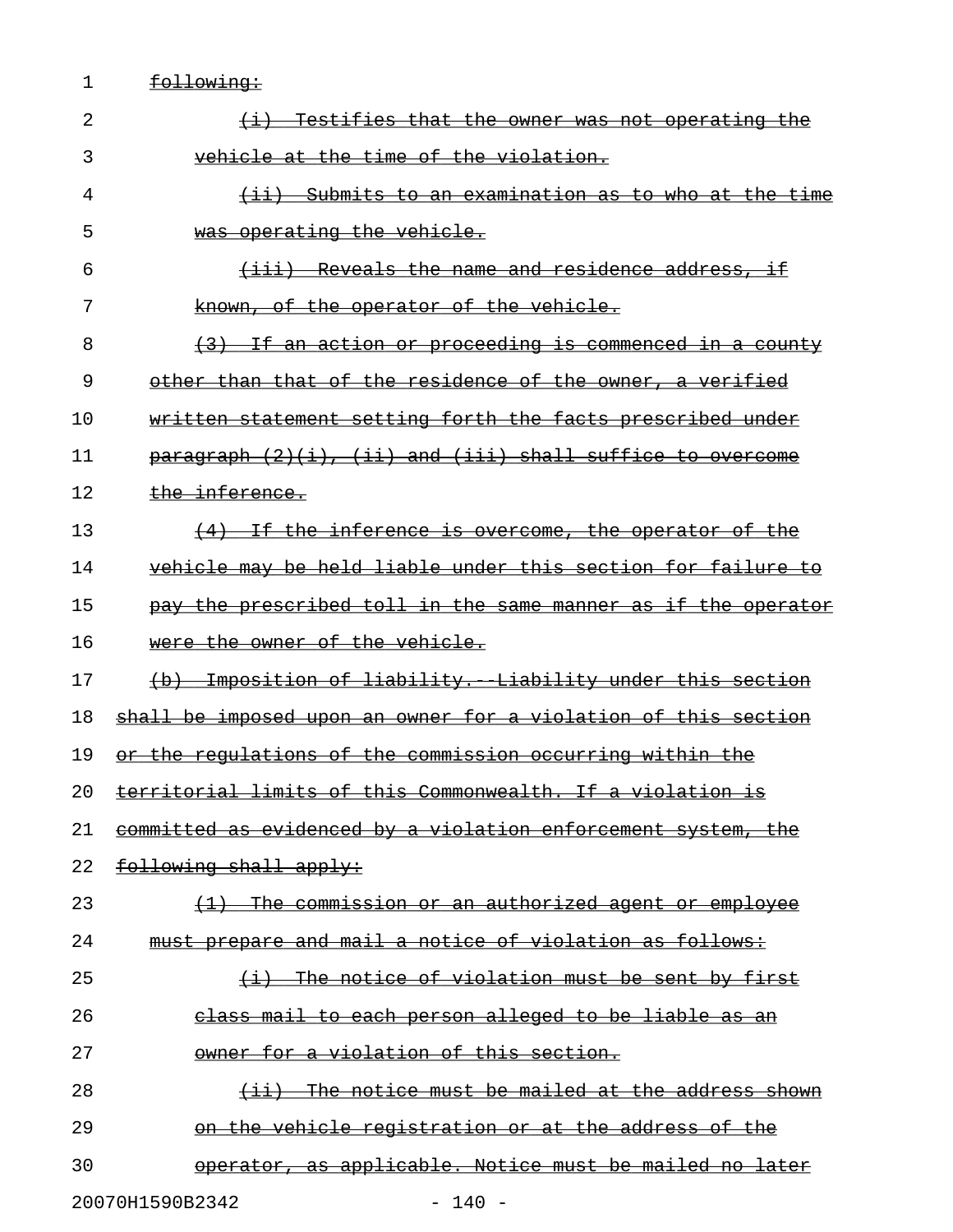| 1  | than 60 days after:                                           |
|----|---------------------------------------------------------------|
| 2  | $(A)$ the alleged conduct; or                                 |
| 3  | (B) the date the inference is overcome under                  |
| 4  | subsection (a)(2).                                            |
| 5  | (iii) Personal service is not required.                       |
| 6  | $(iv)$ The notice must contain all of the following:          |
| 7  | (A) Information advising the person charged of                |
| 8  | the manner and time in which the liability alleged in         |
| 9  | the notice may be contested.                                  |
| 10 | (B) A warning advising the person charged that                |
| 11 | failure to contest in the manner and time provided            |
| 12 | shall be deemed an admission of liability and that a          |
| 13 | default judgment may be entered on the notice.                |
| 14 | (1.1) A manual or automatic record of mailing prepared        |
| 15 | in the ordinary course of business shall be prima facie       |
| 16 | evidence of the mailing of notice.                            |
| 17 | (2) If an owner of a vehicle or an owner that is a            |
| 18 | lessor of a vehicle receives a notice of violation under this |
| 19 | section for any time period during which the vehicle was      |
| 20 | reported to a police department as having been stolen, it     |
| 21 | shall be a defense to the allegation of liability that the    |
| 22 | vehicle had been reported to the police as having been stolen |
| 23 | prior to the time the violation occurred and that the vehicle |
| 24 | had not been recovered by the time of the violation. For      |
| 25 | purposes of asserting the defense under this paragraph, it    |
| 26 | shall be sufficient that a certified copy of the police       |
| 27 | report on the stolen vehicle be sent by first class mail to   |
| 28 | the commission within 30 days after receiving the original    |
| 29 | notice of violation. Failure to send the information within   |
| 30 | the time limit under this paragraph shall render the owner or |
|    | 20070H1590B2342<br>$-141 -$                                   |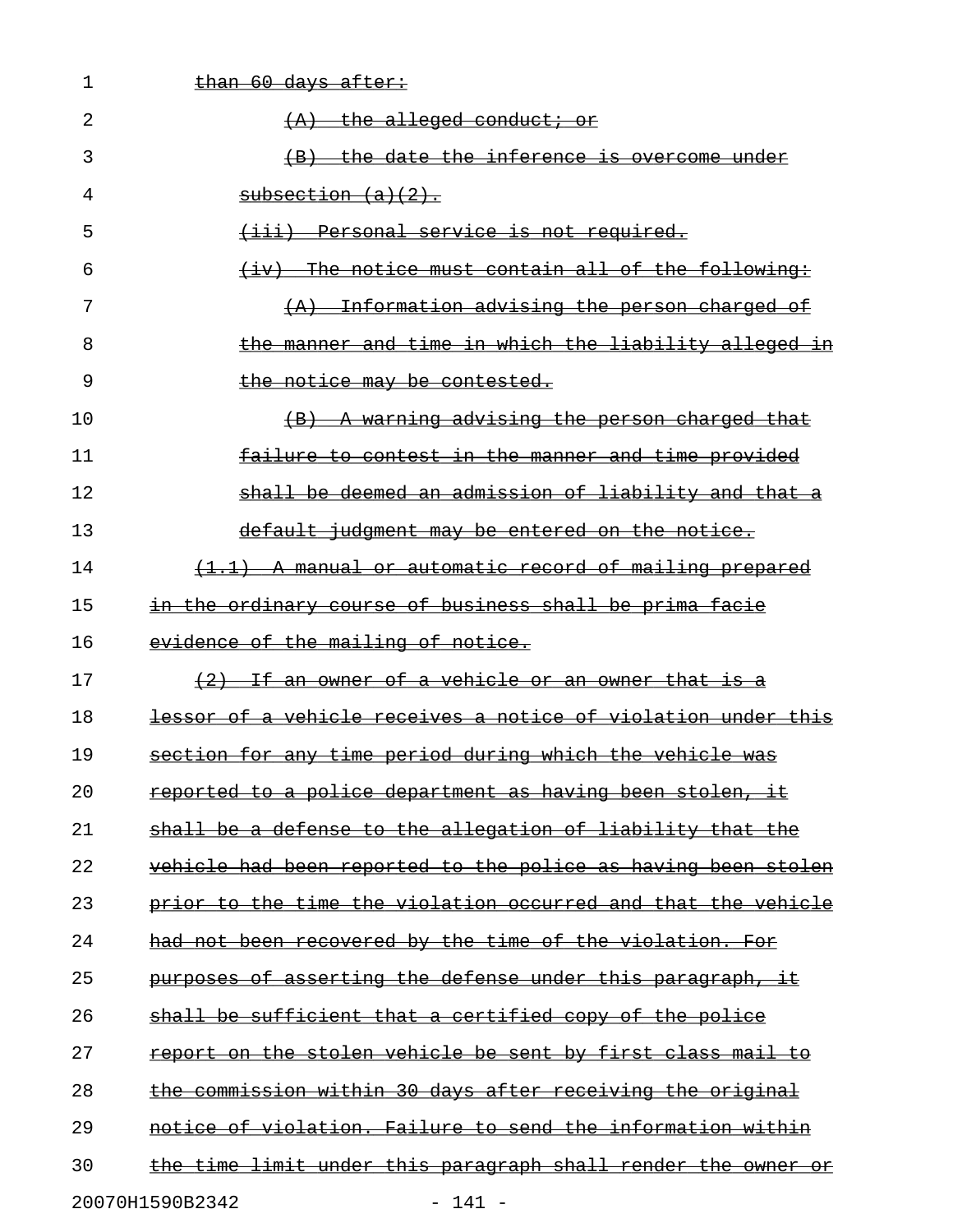| 1  | the penalty prescribed by this section.<br><del>liable for</del><br><del>lessor</del> |
|----|---------------------------------------------------------------------------------------|
| 2  | An owner that is a lessor of a vehicle as to which a                                  |
| 3  | notice of violation was issued under paragraph (1) shall not                          |
| 4  | <del>liable for a violation if the owner sends to the</del><br><del>be-</del>         |
| 5  | commission a copy of the rental, lease or other contract                              |
| 6  | document covering the vehicle on the date of the violation,                           |
| 7  | with the name and address of the lessee clearly legible to                            |
| 8  | the commission, within 30 days after receiving the original                           |
| 9  | notice of violation. Failure to send the information within                           |
| 10 | the time limit under this paragraph shall render the lessor                           |
| 11 | liable for the penalty prescribed by this section. If the                             |
| 12 | lessor complies with the provisions of this section, the                              |
| 13 | lessee of the vehicle on the date of the violation shall be                           |
| 14 | deemed to be the owner of the vehicle for purposes of this                            |
| 15 | section and shall be subject to liability for the penalty                             |
| 16 | under this section.                                                                   |
| 17 | (4) A certified report or a facsimile report of an                                    |
| 18 | authorized agent or employee of the commission reporting a                            |
| 19 | violation of this section or requlations of the commission                            |
| 20 | based upon the recorded information obtained from a violation                         |
| 21 | enforcement system shall be prima facie evidence of the facts                         |
| 22 | contained in the report and shall be admissible as an                                 |
| 23 | official record kept in the ordinary course of business in                            |
| 24 | any proceeding charging a violation of this section or the                            |
| 25 | toll collection regulations of the commission.                                        |
| 26 | Notwithstanding any other provision of law,<br>$+5$                                   |
| 27 | videotapes, photographs, microphotographs, other recorded                             |
| 28 | images, written records, reports or facsimiles prepared                               |
| 29 | pursuant to this section shall be for the exclusive use of                            |
| 30 | the commission, its authorized agents, its employees and law                          |
|    | 20070H1590B2342<br>$142 -$                                                            |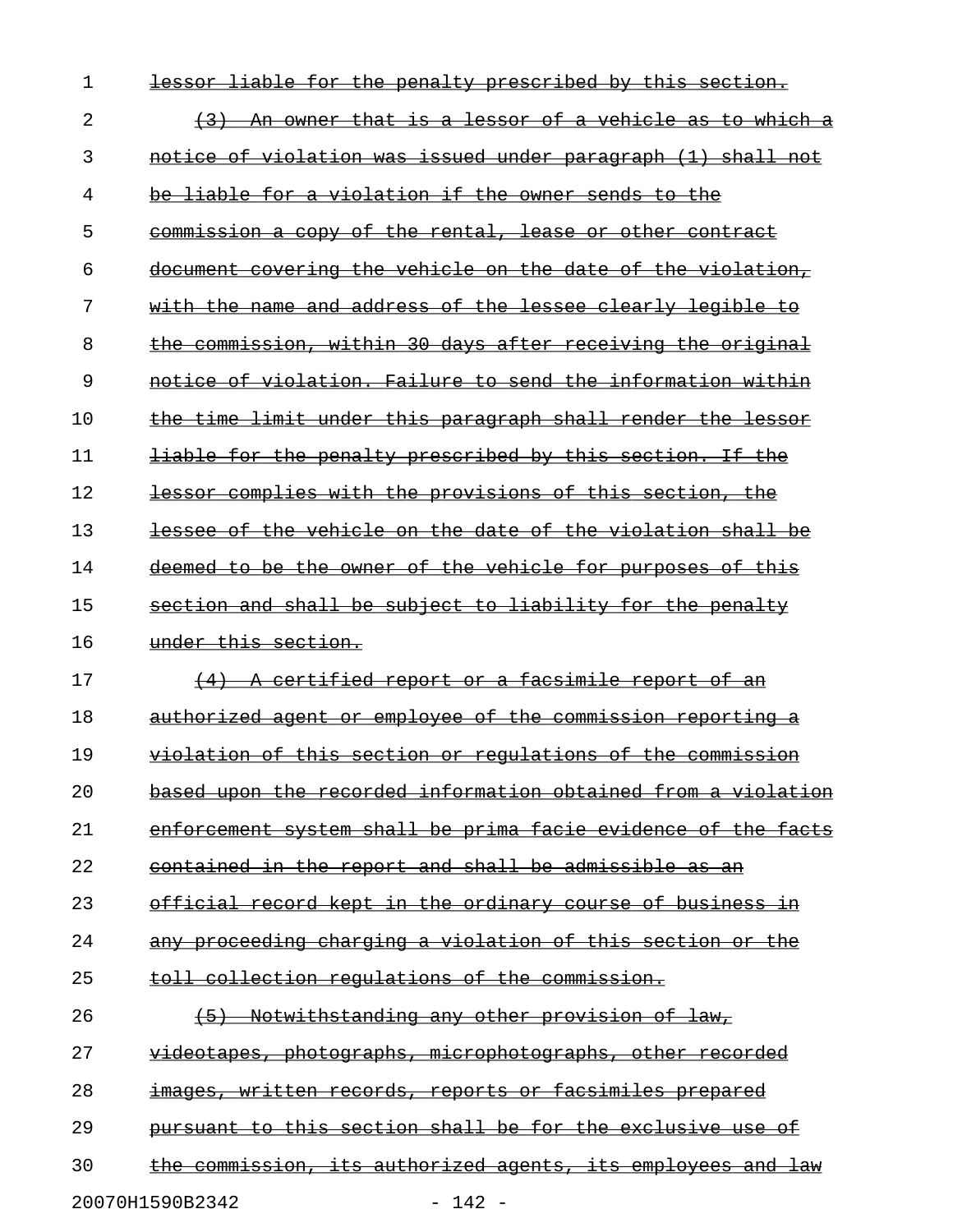| 1  | enforcement officials for the purpose of discharging duties              |
|----|--------------------------------------------------------------------------|
| 2  | under this section and the regulations of the commission. The            |
| 3  | information shall not be deemed a public record under the act            |
| 4  | of June 21, 1957 (P.L.390, No.212), referred to as the Right             |
| 5  | to Know Law. The information shall not be discoverable by                |
| 6  | court order or otherwise; nor shall it be offered in evidence            |
| 7  | in any action or proceeding which is not directly related<br>ŧө          |
| 8  | a violation of this section, the regulations of the                      |
| 9  | commission or indemnification for liability imposed pursuant             |
| 10 | to this section. The restrictions set forth in this                      |
| 11 | <del>paragraph:</del>                                                    |
| 12 | (i) shall not be deemed to preclude a court of                           |
| 13 | competent jurisdiction from issuing an order directing                   |
| 14 | that the information be provided to law enforcement                      |
| 15 | officials if the information is reasonably described and                 |
| 16 | <del>is requested solely in connection with a criminal law</del>         |
| 17 | enforcement action;                                                      |
| 18 | shall not be deemed to preclude the exchange<br>$\leftrightarrow$<br>−o± |
| 19 | the information between any entities with jurisdiction                   |
| 20 | over or which operate an electronic toll collection                      |
| 21 | system in this Commonwealth or any other jurisdiction;                   |
| 22 | and                                                                      |
| 23 | (iii) shall not be deemed to prohibit the use of                         |
| 24 | information exclusively for the purpose of billing                       |
| 25 | electronic toll collection account holders, deducting                    |
| 26 | toll charges from the account of an account holder,                      |
| 27 | enforcing toll collection laws and related regulations or                |
| 28 | enforcing the provisions of an account holder agreement.                 |
| 29 | (6) An imposition of liability under this section must                   |
| 30 | be based upon a preponderance of evidence.                               |
|    |                                                                          |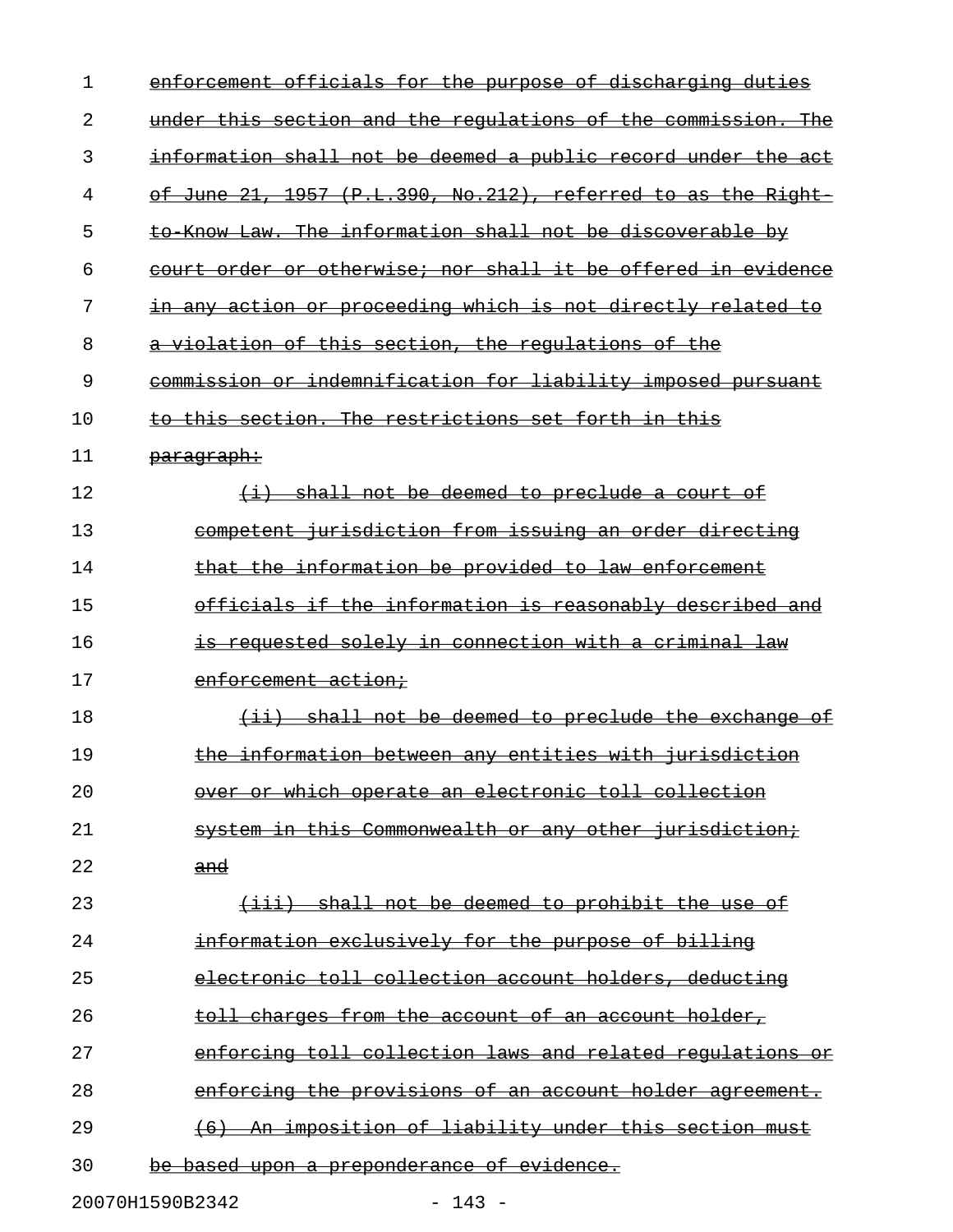| 1  | An imposition of liability pursuant to this section                        |
|----|----------------------------------------------------------------------------|
| 2  | shall not be deemed a conviction of an owner and shall not be              |
| 3  | made part of the motor vehicle operating record of the person              |
| 4  | upon whom the liability is imposed, nor shall it be                        |
| 5  | considered in the provision of motor vehicle insurance                     |
| 6  | <del>coverage.</del>                                                       |
| 7  | An owner that admits, is found liable or fails to<br>(8)                   |
| 8  | respond to the notice of violation for a violation of this                 |
| 9  | section shall be civilly liable to the commission for all of               |
| 10 | the following:                                                             |
| 11 | $\leftarrow$ $\leftarrow$ $\frac{E\texttt{ither}}{}$                       |
| 12 | (A) the amount of the toll evaded or attempted                             |
| 13 | to be evaded if the amount can be determined; or                           |
| 14 | the maximum toll from the farthest point of<br>$\left( \mathrm{B} \right)$ |
| 15 | entry on the Pennsylvania Turnpike to the actual                           |
| 16 | point of exit if the amount of the toll evaded or                          |
| 17 | attempted to be evaded cannot be determined.                               |
| 18 | (ii) A reasonable administrative fee not to exceed                         |
| 19 | \$35 per notification.                                                     |
| 20 | (9) Nothing in this section shall be construed to limit                    |
| 21 | the liability of the operator of a vehicle for a violation of              |
| 22 | this section or of the regulations of the commission.                      |
| 23 | (e) Placement of electronic toll collection device. An                     |
| 24 | electronic toll collection device which is affixed to the front            |
| 25 | windshield of a vehicle in accordance with the requlations of              |
| 26 | the commission shall not be deemed to constitute a violation of            |
| 27 | 75 Pa.C.S. § 4524 (relating to windshield obstructions and                 |
| 28 | wipers).                                                                   |
| 29 | (d) Privacy of electronic toll collection account holder                   |
| 30 | <del>information.</del>                                                    |

20070H1590B2342 - 144 -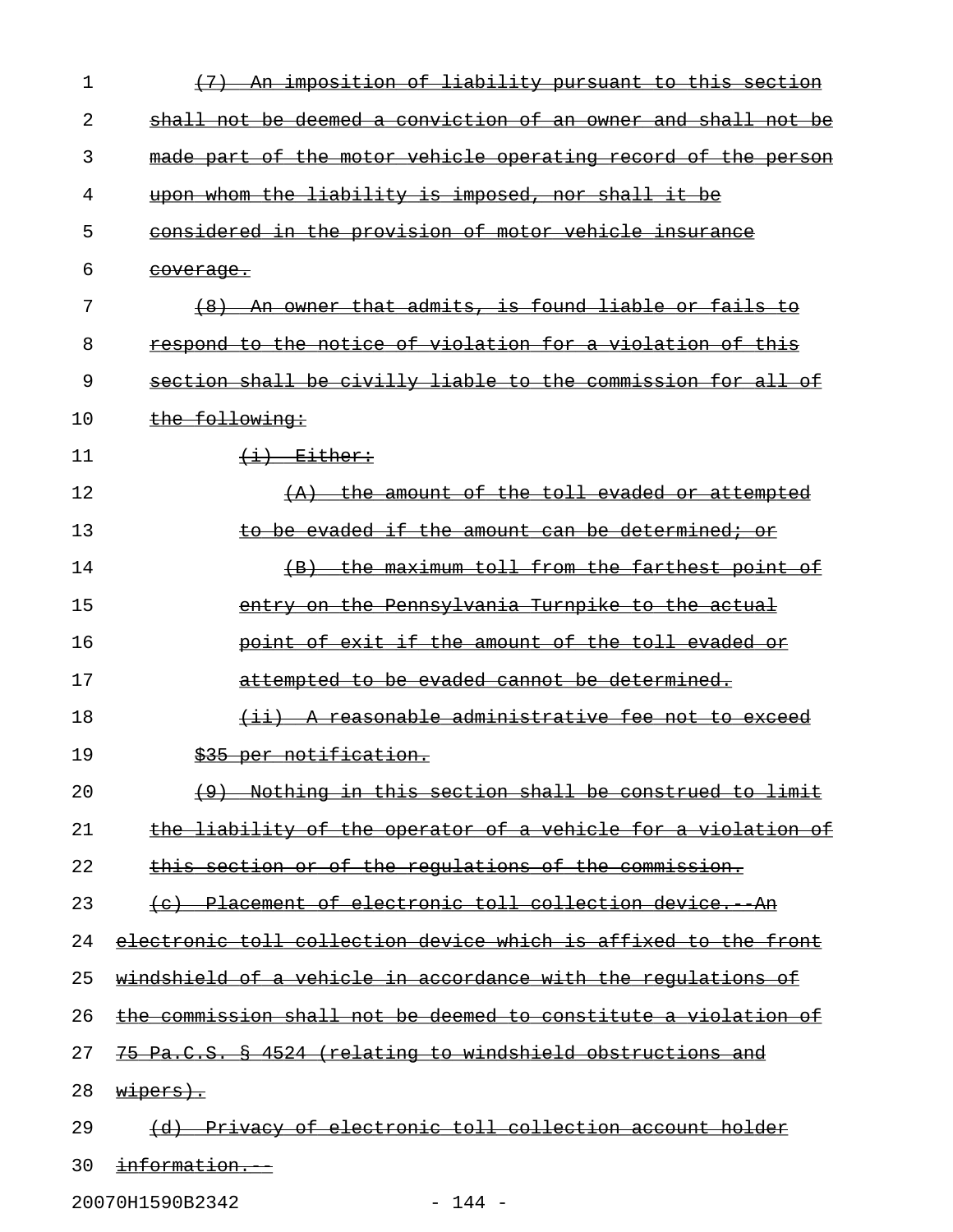| 1  | $(1)$ Except as set forth paragraph $(2)$ , notwithstanding  |
|----|--------------------------------------------------------------|
| 2  | any other provision of law, all of the following apply to    |
| 3  | information kept by the commission, its authorized agents or |
| 4  | its employees which is related to the account of an          |
| 5  | electronic toll collection system account holder:            |
| 6  | $(i)$ The information shall be for the exclusive use         |
| 7  | of the commission, its authorized agents, its employees      |
| 8  | and law enforcement officials for the purpose of             |
| 9  | discharging their duties pursuant to this section and the    |
| 10 | regulations of the commission. This subparagraph includes    |
| 11 | names, addresses, account numbers, account balances,         |
| 12 | personal financial information, vehicle movement records     |
| 13 | and other information compiled from transactions with the    |
| 14 | account holders.                                             |
| 15 | (ii) The information shall not be deemed a public            |
| 16 | record under the Right to Know Law, nor shall it be          |
| 17 | discoverable by court order or otherwise or be offered in    |
| 18 | evidence in any action or proceeding which is not            |
| 19 | directly related to the discharge of duties under this       |
| 20 | section, the regulations of the commission or a violation    |
| 21 | <del>of an account holder agreement.</del>                   |
| 22 | (2) Paragraph (1) shall not be deemed to do any of the       |
| 23 | following:                                                   |
| 24 | (i) Preclude a court of competent jurisdiction from          |
| 25 | issuing an order directing that the information be           |
| 26 | provided to law enforcement officials if the information     |
| 27 | is reasonably described and is requested solely in           |
| 28 | connection with a criminal law enforcement action.           |
| 29 | (ii) Preclude the exchange of the information                |
| 30 | between any entities with jurisdiction over or which         |
|    | 20070H1590B2342<br>$-145 -$                                  |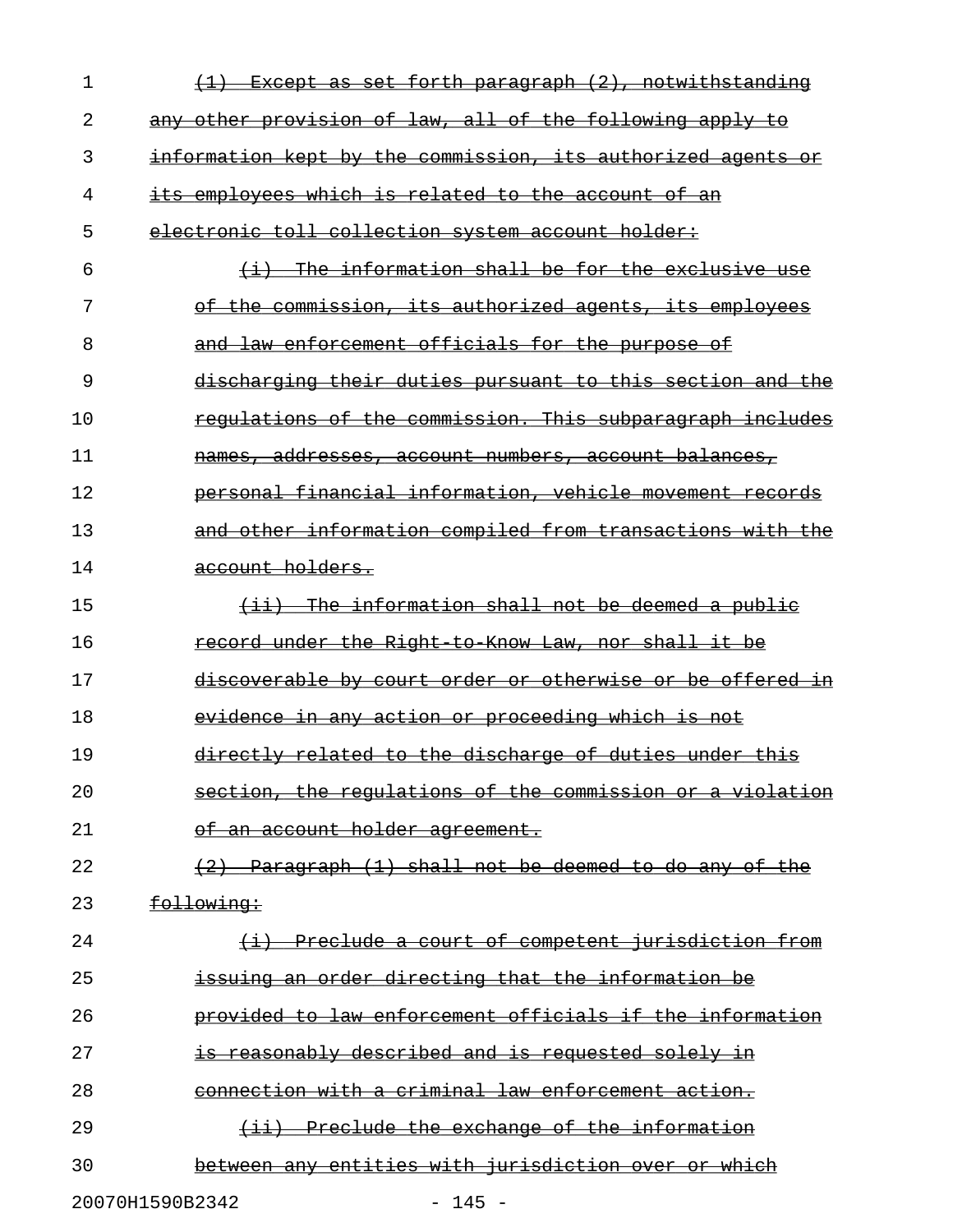| 1  | <u>operate an electronic toll collection system in this </u>     |
|----|------------------------------------------------------------------|
| 2  | Commonwealth or any other jurisdiction.                          |
| 3  | (iii) Prohibit the use of the information                        |
| 4  | exclusively for the purpose of billing electronic toll           |
| 5  | collection account holders, deducting toll charges from          |
| 6  | the account of an account holder, enforcing toll                 |
| 7  | collection laws and related requlations or enforcing the         |
| 8  | provisions of an account holder agreement.                       |
| 9  | (e) Definition. As used in this section, the term "owner"        |
| 10 | means any person, corporation, firm, partnership, agency,        |
| 11 | association, organization or lessor that, at the time a vehicle  |
| 12 | is operated in violation of this section or regulations of the   |
| 13 | <del>commission:</del>                                           |
| 14 | (1) is the beneficial or equitable owner of the vehicle;         |
| 15 | (2) has title to the vehicle; or                                 |
| 16 | (3) is the registrant or coregistrant of the vehicle             |
| 17 | registered with the department or a comparable agency of         |
| 18 | another jurisdiction or uses the vehicle in its vehicle          |
| 19 | renting or leasing business. The term includes a person          |
| 20 | entitled to the use and possession of a vehicle subject to a     |
| 21 | security interest in another person.                             |
| 22 | 8 8117. Refunding bonds.                                         |
| 23 | The commission is authorized to provide, by resolution, for      |
| 24 | the issuance of turnpike revenue refunding bonds for the purpose |
| 25 | of refunding issued and outstanding turnpike revenue bonds,      |
| 26 | notes or other obligations. Applicable provisions of this        |
| 27 | chapter govern all of the following:                             |
| 28 | Issuance of the turnpike revenue refunding bonds.                |
| 29 | Maturities and other details of the refunding bonds.<br>$+2$     |
| 30 | (3) Rights of the holders of the bonds.                          |

20070H1590B2342 - 146 -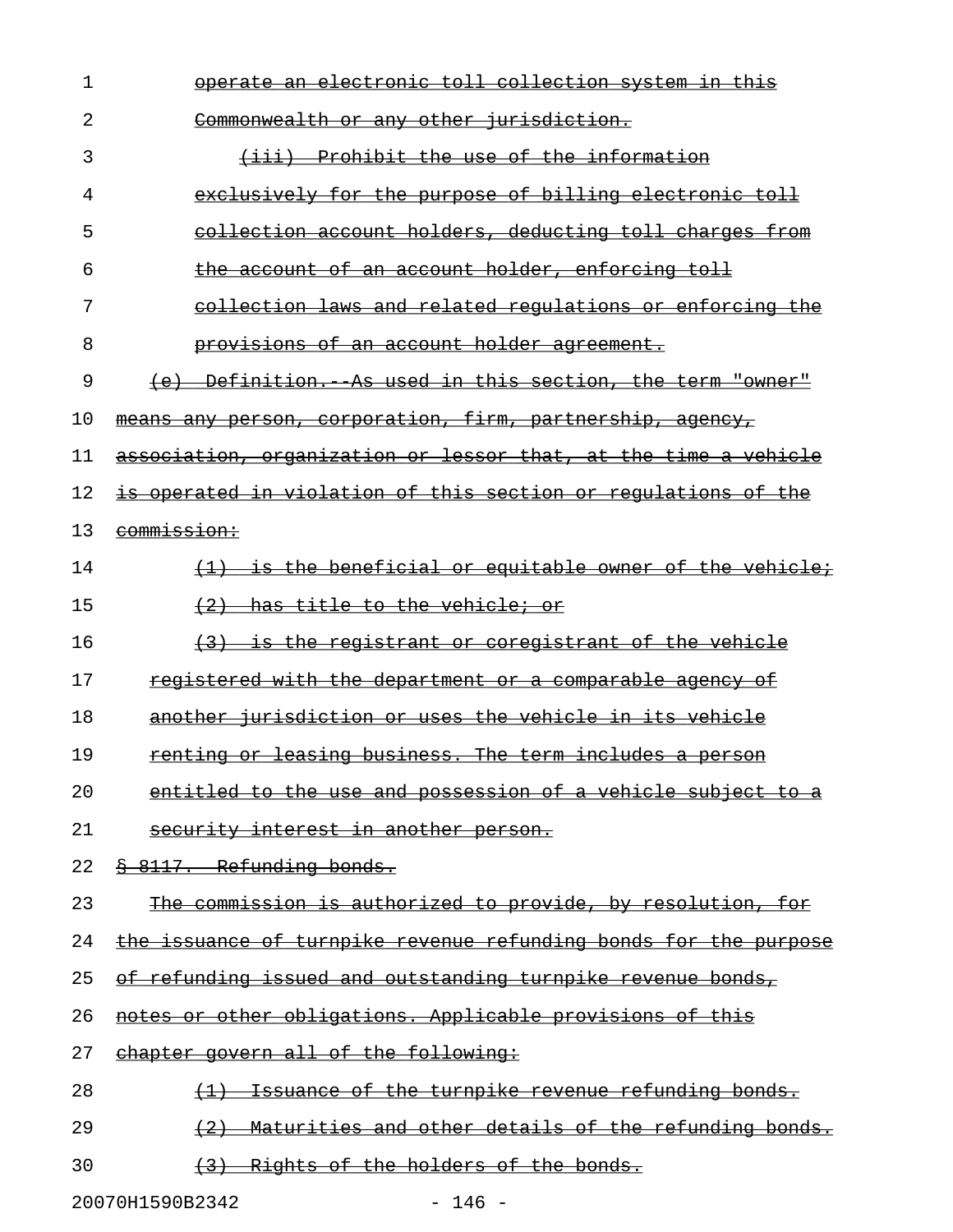| 1  | <u>Duties of the Commonwealth and of the commission in</u><br>$\left(4\right)$ |
|----|--------------------------------------------------------------------------------|
| 2  | respect to the bonds.                                                          |
| 3  | \$ 8118. Rights of obligation holders and trustees.                            |
| 4  | (a) Scope. This section applies to all of the following:                       |
| 5  | $(1)$ A holder of:                                                             |
| 6  | $(i)$ a bond, note or other obligation issued under                            |
| 7  | <del>this chapter; or</del>                                                    |
| 8  | $(i)$ a coupon attached to the bond, note or other                             |
| 9  | obligation.                                                                    |
| 10 | (2) The trustee under an applicable trust indenture.                           |
| 11 | $(b)$ Enforcement. Subject to subsection $(c)$ , a person                      |
| 12 | referred to in subsection (a) may, by an action at law or in                   |
| 13 | equity, do all of the following:                                               |
| 14 | (1) Protect and enforce rights granted under this                              |
| 15 | chapter or under the resolution or trust indenture.                            |
| 16 | (2) Enforce and compel performance of all duties                               |
| 17 | required by this chapter or by the resolution or trust                         |
| 18 | indenture to be performed by the commission or an officer of                   |
| 19 | the commission. This paragraph includes fixing, charging and                   |
| 20 | collecting of tolls for the use of the turnpikes.                              |
| 21 | (e) Restriction. Rights under this chapter may be                              |
| 22 | restricted by resolution passed before the issuance of the bond,               |
| 23 | note or other obligation or by the trust indenture.                            |
| 24 | <u>&amp; 8119. Authority granted to secretary.</u>                             |
| 25 | (a) Agreement with Federal Government.                                         |
| 26 | The secretary is authorized to enter into an                                   |
| 27 | agreement with the United States Department of                                 |
| 28 | Transportation, the Federal Highway Administration and any                     |
| 29 | other Federal agency to obtain Federal funds for projects for                  |
| 30 | resurfacing, restoring and rehabilitating toll roads in this                   |
|    |                                                                                |

20070H1590B2342 - 147 -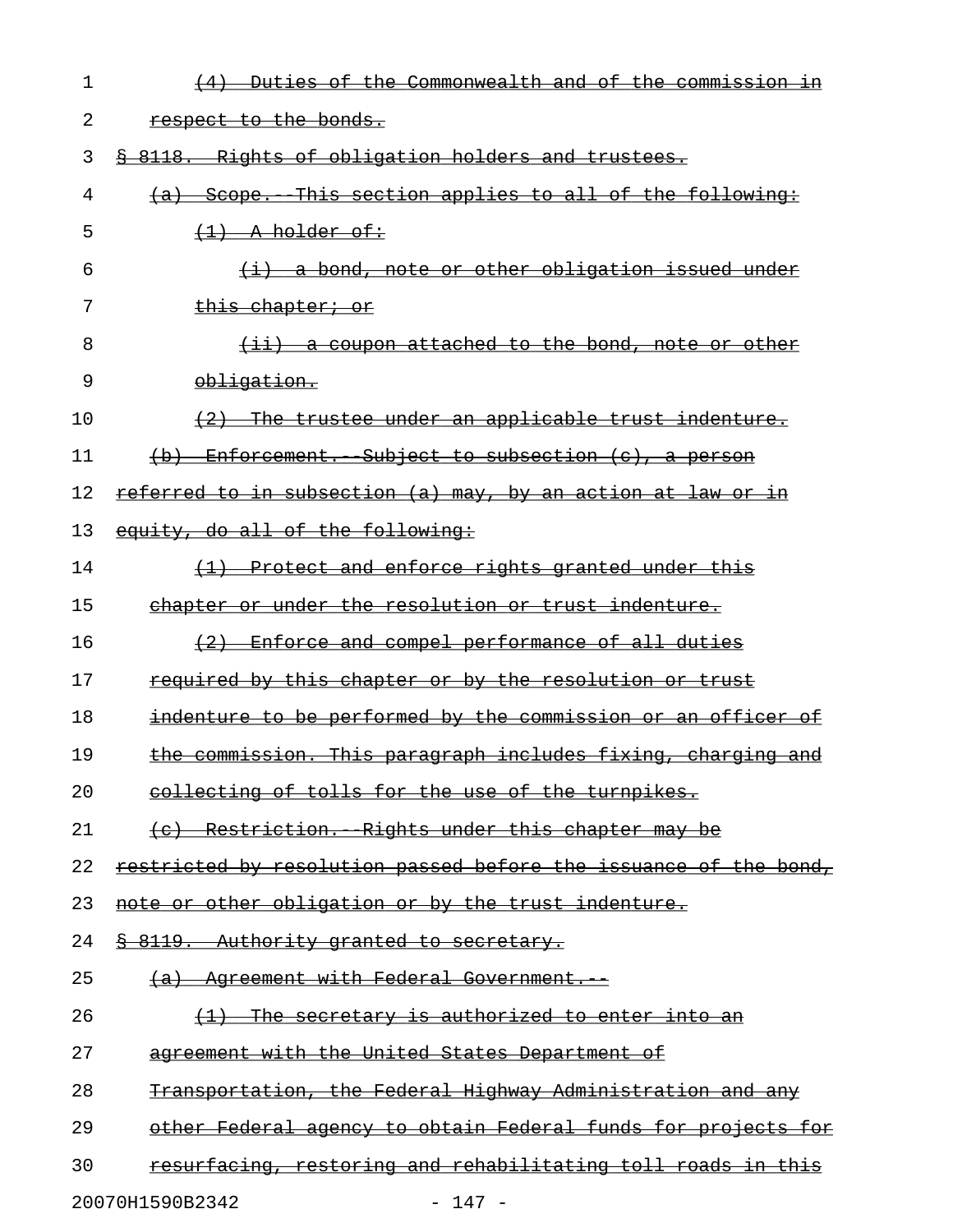| 1  | Commonwealth. The commission is authorized to use Federal        |
|----|------------------------------------------------------------------|
| 2  | funds which may be available for toll roads only upon            |
| 3  | approval of the secretary and only under the authority           |
| 4  | granted under this section.                                      |
| 5  | $(2)$ (Reserved).                                                |
| 6  | (b) Approval by department. Contracts and agreements             |
| 7  | relating to the construction of the turnpikes and connecting     |
| 8  | tunnels and bridges must be approved by the department.          |
| 9  | § 8120. Construction of chapter.                                 |
| 10 | This chapter shall be regarded as supplemental and additional    |
| 11 | to powers conferred by other statutes and shall not be regarded  |
| 12 | as in derogation of any powers now existing and shall be         |
| 13 | liberally construed to effect its purposes.                      |
| 14 | Section 2.3. Section 8901 of Title 75 is amended to read:        |
| 15 | § 8901. Definitions.                                             |
| 16 | The following words and phrases when used in this chapter        |
| 17 | shall have the meanings given to them in this section unless the |
| 18 | context clearly indicates otherwise:                             |
| 19 | "Annual additional rent." That portion of the rent payable       |
| 20 | the Department of Transportation under section 8915.3(5)         |
| 21 | <del>(relating to lease of Interstate 80).</del>                 |
| 22 | "Annual base rent." That portion of the rent payable to the      |
| 23 | Department of Transportation under section 8915.3(4) (relating   |
| 24 | <del>to lease of Interstate 80).</del>                           |
| 25 | "Annual surplus rent." That portion of the rent payable to       |
| 26 | the Department of Transportation under section 8915.3(6)         |
| 27 | (relating to lease of Interstate 80).                            |
| 28 | "Auditor General's certificate." The certificate issued by       |
| 29 | the Auditor General within 180 days after the end of each fiscal |
| 30 | year of the Pennsylvania Turnpike Commission certifying all of   |
|    | 20070H1590B2342<br>$-148 -$                                      |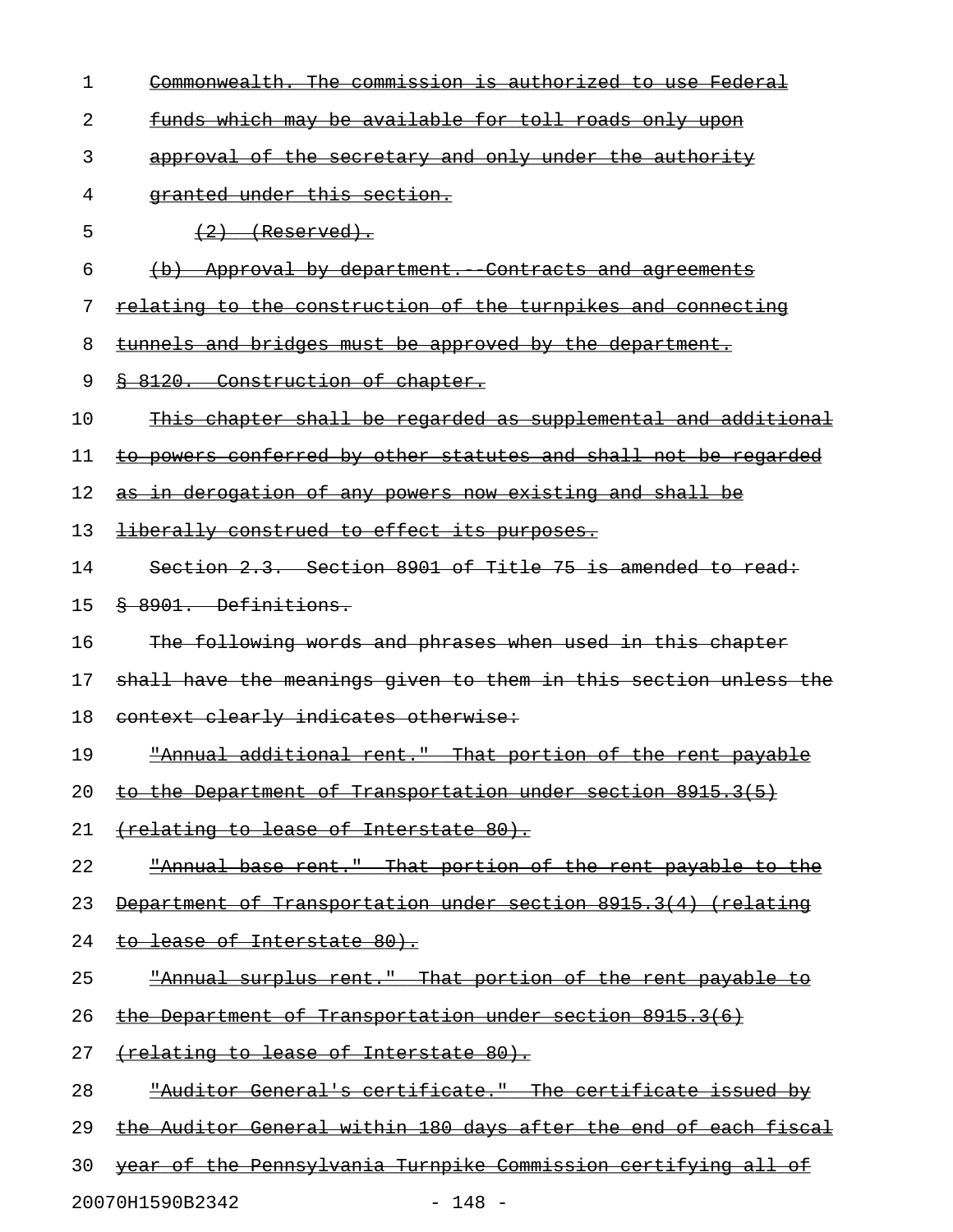1 the following:

| 2  | amount of the general reserve fund surplus for                   |
|----|------------------------------------------------------------------|
| 3  | the fiscal year.                                                 |
| 4  | Interstate 80 savings for the fiscal year.<br>(2)                |
| 5  | After review of the commission's current ten year                |
| 6  | eapital plan, that the transfer of the general reserve fund      |
| 7  | surplus under section 8915.3 (relating to lease of Interstate    |
| 8  | 80) shall not impair the ability of the commission to meet       |
| 9  | its obligations under the lease agreement or the commission's    |
| 10 | ten year capital plan.                                           |
| 11 | "Commission." The Pennsylvania Turnpike Commission.              |
| 12 | "Conversion date." The date the Pennsylvania Turnpike            |
| 13 | Commission intends to assume control over Interstate 80 as set   |
| 14 | forth in the conversion notice.                                  |
| 15 | "Conversion notice." Written notice to the Secretary of          |
| 16 | Transportation from the Pennsylvania Turnpike Commission         |
| 17 | providing notice of its intent to assume control over Interstate |
| 18 | 80 under section 8915.3(3) (relating to lease of Interstate 80). |
| 19 | "Conversion period." A period of three years:                    |
| 20 | (1) which begins on the date of execution of the lease           |
| 21 | <del>agreement; and</del>                                        |
| 22 | during which the Pennsylvania Turnpike Commission                |
| 23 | may give the Department of Transportation conversion notice      |
| 24 | or notice that the commission has exercised its option to        |
| 25 | extend the conversion period pursuant to section $8915.3(2)$     |
| 26 | (relating to lease of Interstate 80).                            |
| 27 | "Fiscal year." The fiscal year of the Pennsylvania Turnpike      |
| 28 | Commission.                                                      |
| 29 | "General reserve fund surplus." The amount which:                |
| 30 | is certified by the Auditor General in the Auditor               |
|    |                                                                  |

20070H1590B2342 - 149 -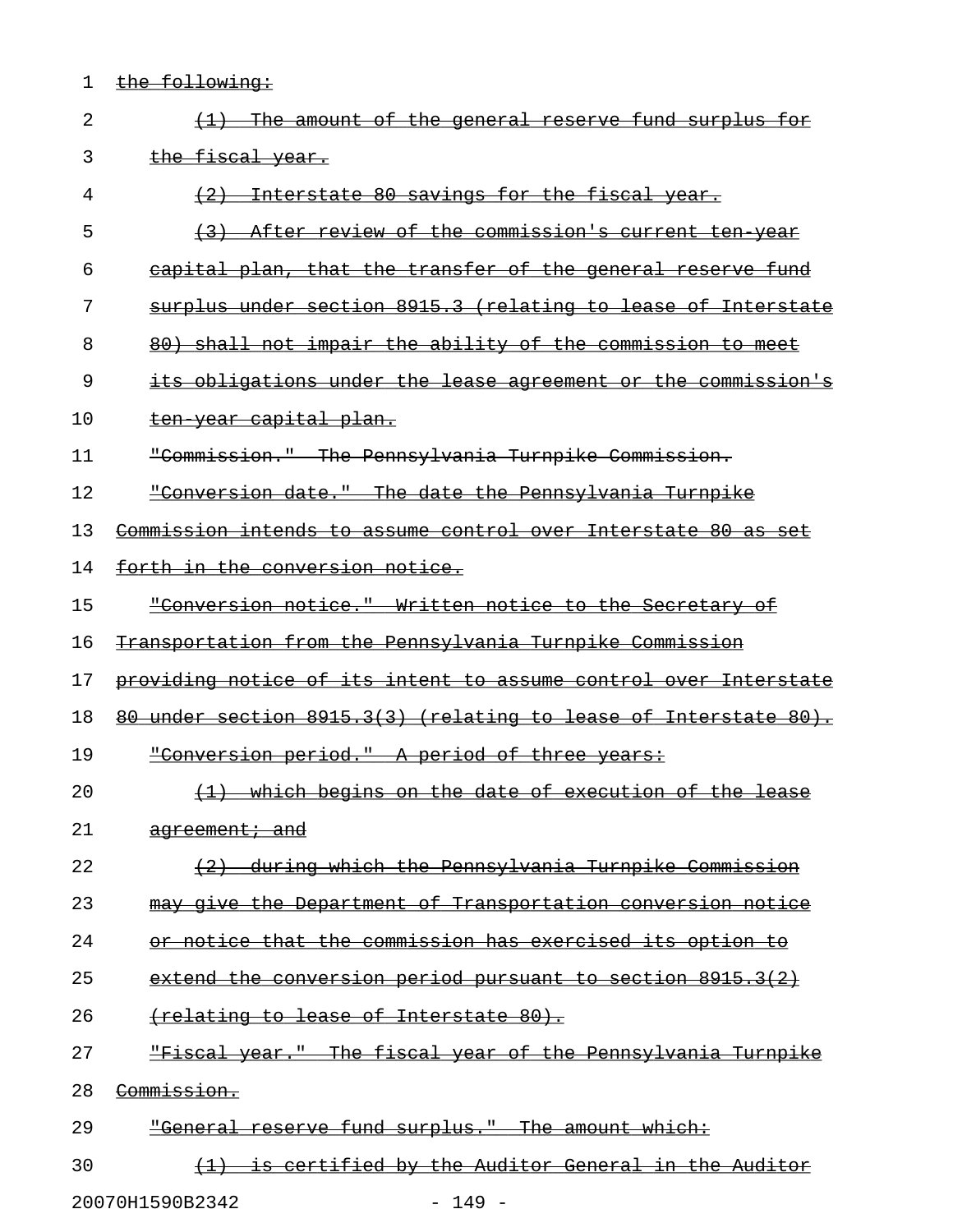| 1  | General's certificate as existing in the Pennsylvania               |
|----|---------------------------------------------------------------------|
| 2  | Turnpike Commission's general reserve fund on the last day of       |
| 3  | the fiscal year; and                                                |
| 4  | $(2)$ is not required to be retained in the general                 |
| 5  | reserve fund pursuant to any financial documents, financial         |
| 6  | covenants, insurance policies, liquidity policies or                |
| 7  | agreements, swap agreements or rating agency requirements in        |
| 8  | effect at the commission.                                           |
| 9  | "Interstate 80 savings." An amount equal to the following:          |
| 10 | (1) Prior to the conversion date, the amount shall be               |
| 11 | <del>zero.</del>                                                    |
| 12 | (2) After the conversion date, the amount certified in              |
| 13 | the Auditor General's certificate equal to \$100,000,000,           |
| 14 | increased by 4% for each year after the year of execution of        |
| 15 | the lease agreement.                                                |
| 16 | <u> "Lease agreement." A lease agreement between the Department</u> |
| 17 | of Transportation and the Pennsylvania Turnpike Commission which    |
| 18 | shall include provisions setting forth the terms of the             |
| 19 | <u>conversion of Interstate 80 to a toll road.</u>                  |
| 20 | "Scheduled annual commission contribution." The following           |
| 21 | amounts:                                                            |
| 22 | <u>(1) \$700,000,000 in fiscal year 2007-2008.</u>                  |
| 23 | (2) \$750,000,000 in fiscal year 2008 2009.                         |
| 24 | (3) \$800,000,000 in fiscal year 2009 2010.                         |
| 25 | $(4)$ \$800,000,000 increased by 2.5% for each fiscal year          |
| 26 | after fiscal year 2009 2010.                                        |
| 27 | Section 2.4. Section 8911 introductory paragraph of Title 75        |
| 28 | is amended and the section is amended by adding a paragraph to      |
| 29 | read:                                                               |
| 30 | § 8911. Improvement and extension authorizations.                   |

20070H1590B2342 - 150 -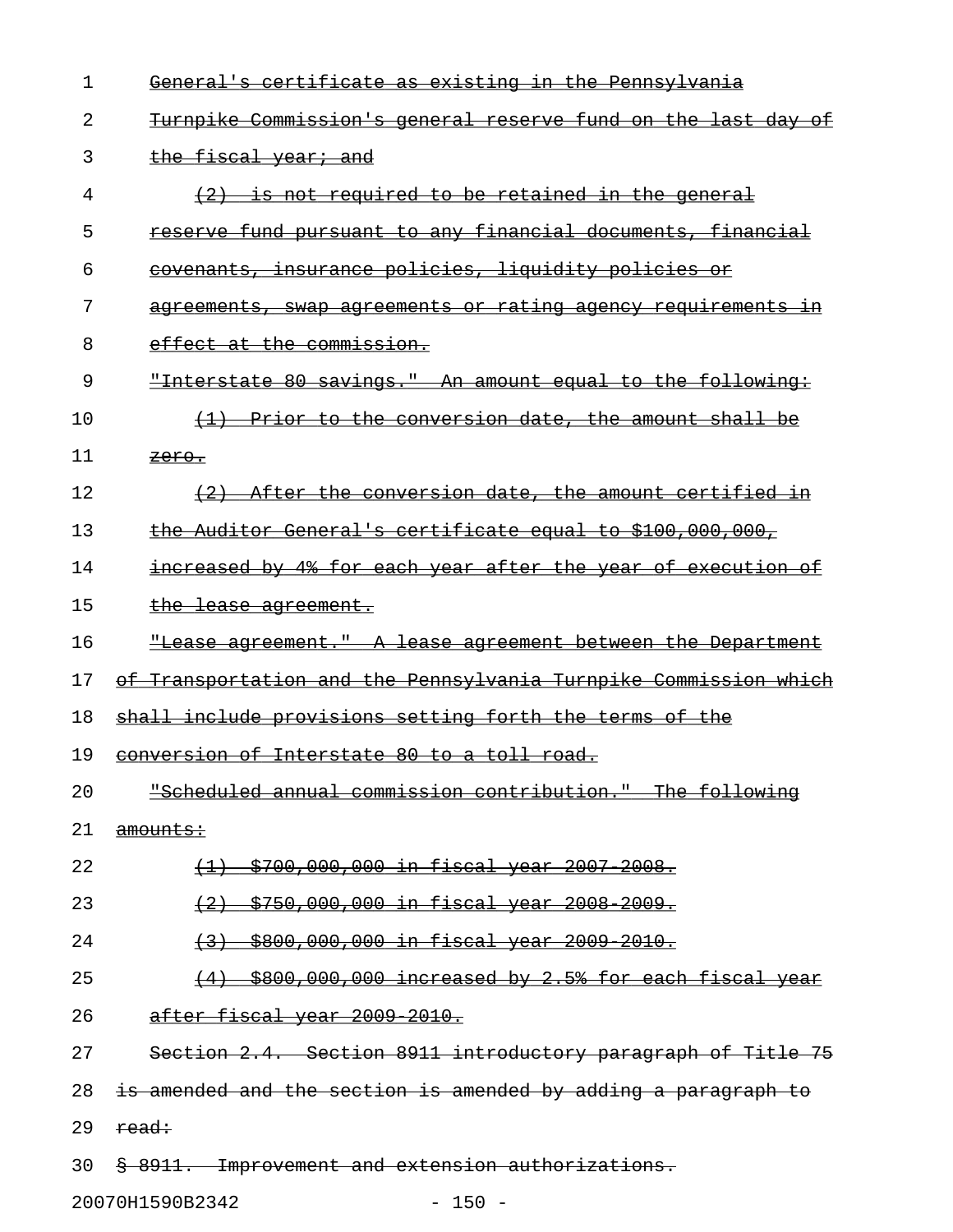| 1  | In order to facilitate vehicular traffic within and across       |
|----|------------------------------------------------------------------|
| 2  | this Commonwealth, the commission is hereby authorized and       |
| 3  | empowered to construct, reconstruct, widen, expand, extend,      |
| 4  | operate and maintain turnpike extensions and turnpike            |
| 5  | improvements at such specific locations and according to such    |
| 6  | schedule as shall be deemed feasible and approved by the         |
| 7  | commission, together with connecting roads, storm water          |
| 8  | management systems, interchanges, slip ramps, tunnels and        |
| 9  | bridges, subject to the waiver of the Federal toll prohibition   |
| 10 | provisions where applicable, as follows:                         |
| 11 | * * *                                                            |
| 12 | (10) Other slip ramps and interchanges as the commission         |
| 13 | may determine.                                                   |
| 14 | Section 2.5. Sections 8912 introductory paragraph, 8913,         |
| 15 | 8914 introductory paragraph and 8915 introductory paragraph of   |
| 16 | Title 75 are amended to read:                                    |
| 17 | § 8912. Subsequent extension authorizations.                     |
| 18 | The commission is also hereby authorized and empowered to        |
| 19 | construct, reconstruct, widen, expand, extend, operate and       |
| 20 | maintain further extensions and improvements of the turnpike at  |
| 21 | such specific locations and according to such schedules as shall |
| 22 | be deemed feasible and which shall be approved by the            |
| 23 | commission, subject to the waiver of the Federal toll            |
| 24 | prohibition provisions where applicable, as follows:             |
| 25 | * * *                                                            |
| 26 | \$ 8913. Additional subsequent extension authorizations.         |
| 27 | Upon substantial completion of the turnpike extensions and       |
| 28 | improvements set forth in sections 8911 (relating to improvement |
| 29 | and extension authorizations) and 8912 (relating to subsequent   |
| 30 | extension authorizations), the commission is hereby authorized   |
|    | 20070H1590B2342<br>$-151 -$                                      |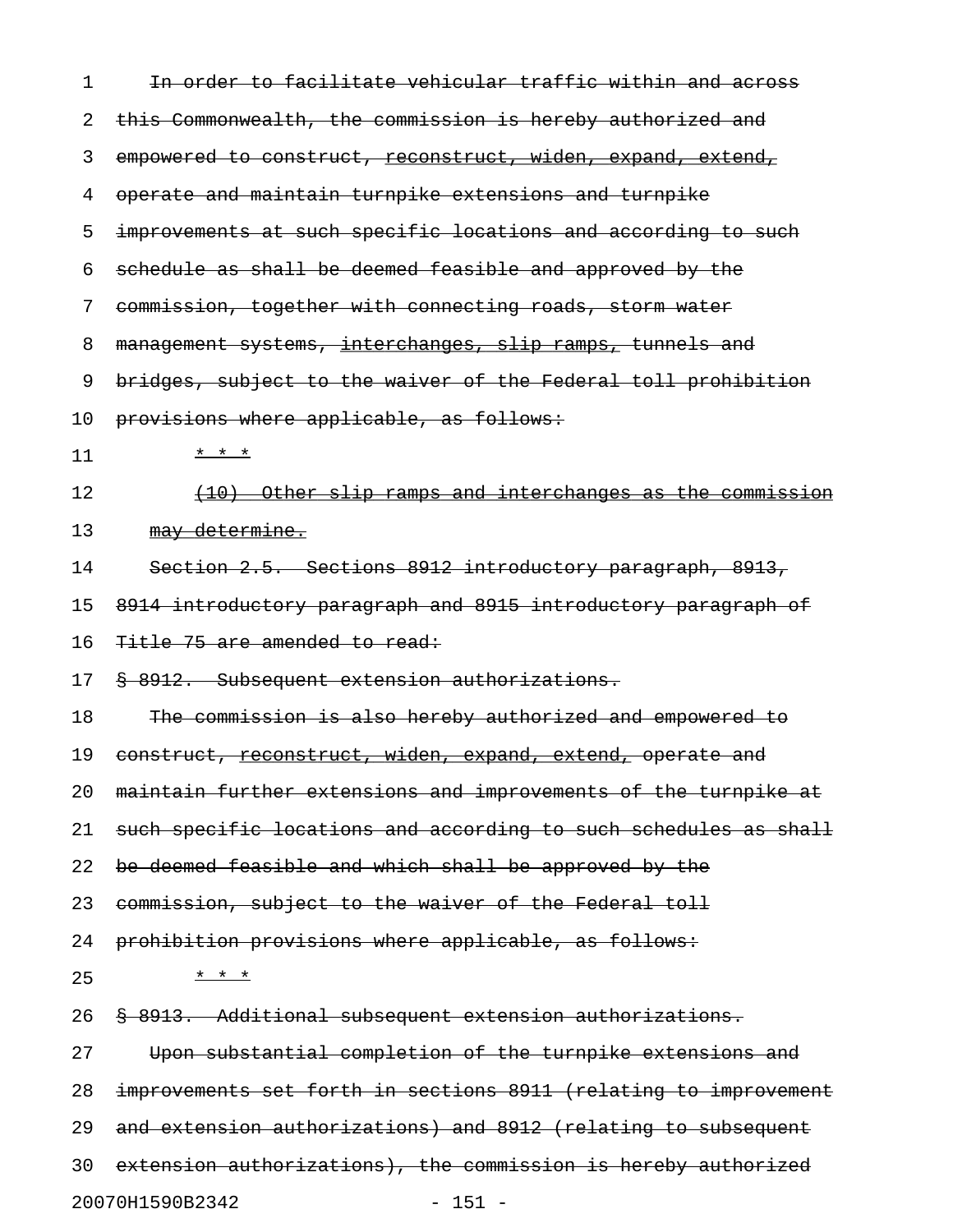| 1  | and empowered to construct, <u>reconstruct, widen, expand, extend,</u> |
|----|------------------------------------------------------------------------|
| 2  | operate and maintain further extensions and improvements of the        |
| 3  | turnpike at such specific locations and according to such              |
| 4  | schedules as shall be deemed feasible and which shall be               |
| 5  | approved by the commission, subject to the waiver of the Federal       |
| 6  | toll prohibition provisions where applicable, as follows:              |
| 7  | construct from a point at or near Interstate Route 80                  |
| 8  | Interchange 23 at Milesburg southwesterly generally along U.S.         |
| 9  | Route 220 to a connection with the existing U.S. Route 220             |
| 10 | Expressway south of Bald Eagle.                                        |
| 11 | § 8914. Further subsequent authorizations.                             |
| 12 | Upon completion of the turnpike extensions and improvements            |
| 13 | set forth in sections 8911 (relating to improvement and                |
| 14 | extension authorizations), 8912 (relating to subsequent                |
| 15 | extension authorizations) and 8913 (relating to additional             |
| 16 | subsequent extension authorizations), the commission is hereby         |
| 17 | authorized and empowered to construct, reconstruct, widen,             |
| 18 | expand, extend, operate and maintain further extensions and            |
| 19 | improvements of the turnpike at such specific locations and            |
| 20 | according to such schedules as shall be deemed feasible and            |
| 21 | which shall be approved by the commission, subject to the waiver       |
| 22 | of the Federal toll prohibition provisions where applicable, as        |
| 23 | follows:                                                               |
| 24 | * * *                                                                  |
| 25 | § 8915. Conversion to toll roads.                                      |
| 26 | In order to facilitate vehicular traffic within and across             |
| 27 | this Commonwealth, and [after] to facilitate the completion of         |
| 28 | the turnpike extensions and improvements authorized in section         |
| 29 | 8911 (relating to improvement and extension authorizations), and       |
| 30 | subject to prior legislative approval by the General Assembly          |
|    | 20070H1590B2342<br>$-152 -$                                            |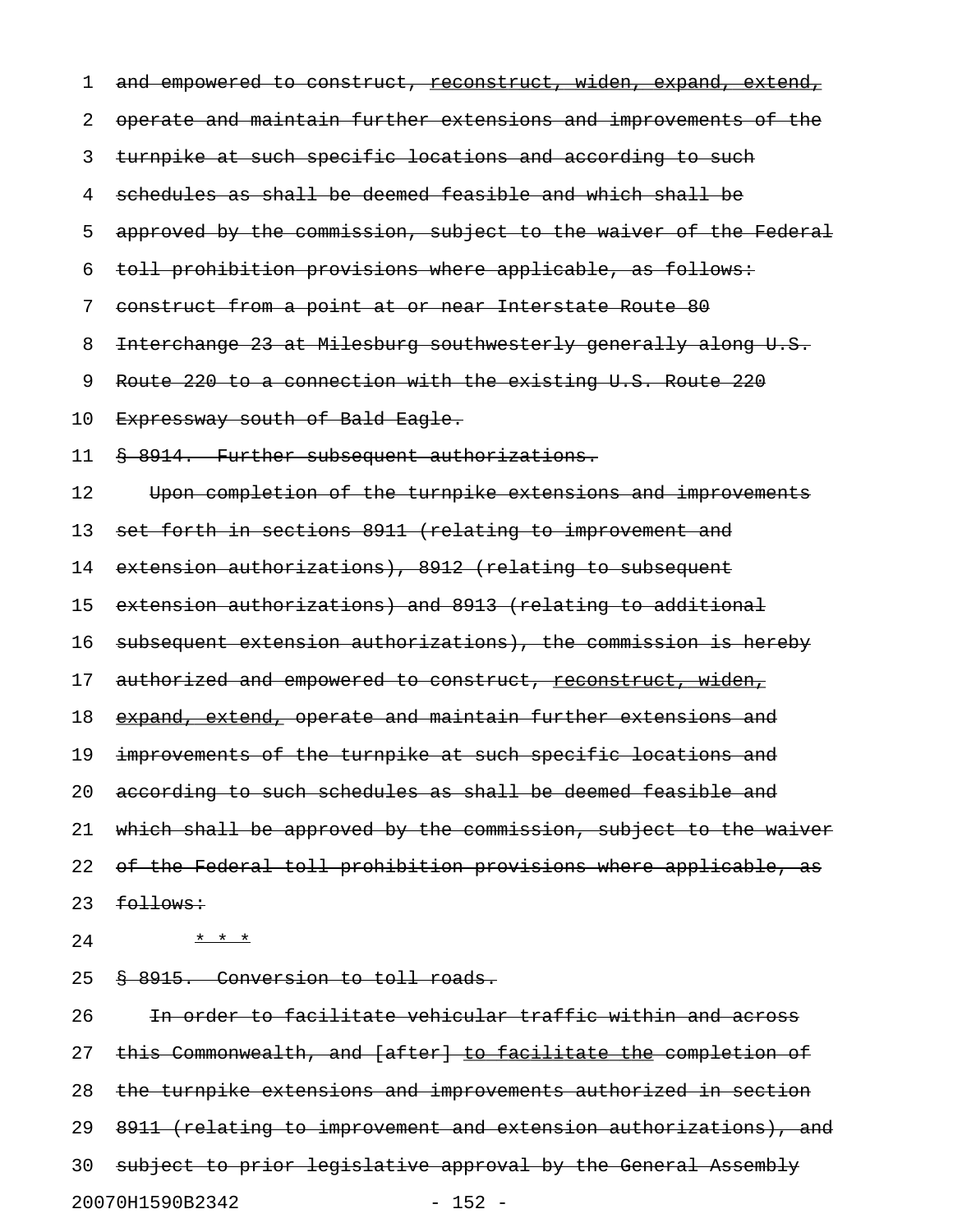| 1  | and the United States Congress, the commission is hereby         |
|----|------------------------------------------------------------------|
| 2  | authorized and empowered to convert to toll roads such portions  |
| 3  | of Pennsylvania's interstate highway system as may (be required  |
| 4  | in order to} facilitate the completion of the turnpike           |
| 5  | extensions and improvements authorized in sections 8912          |
| 6  | (relating to subsequent extension authorizations), 8913          |
| 7  | (relating to additional subsequent extension authorizations) and |
| 8  | 8914 (relating to further subsequent authorizations) and to      |
| 9  | operate and maintain such converted interstates as toll roads    |
| 10 | upon the approval by the Congress of the United States of        |
| 11 | America and the General Assembly of this Commonwealth of         |
| 12 | legislation expressly permitting the conversion of such          |
| 13 | interstates to toll roads. Such conversions shall take place at  |
| 14 | a time and manner set forth in the plan for the conversion       |
| 15 | prepared by the commission with the cooperation of the           |
|    |                                                                  |
| 16 | department. The provisions authorizing the commission to         |
| 17 | construct, operate and maintain the turnpike routes in sections  |
| 18 | $8911, 8912$ and $8913$ shall be subject to:                     |
| 19 | * * *                                                            |
| 20 | Section 2.6. Title 75 is amended by adding sections to read:     |
| 21 | § 8915.1. Conversion of Interstate 80.                           |
| 22 | In order to facilitate vehicular traffic across this             |
| 23 | Commonwealth, the commission is authorized and empowered to do   |
| 24 | all of the following:                                            |
| 25 | (1) Construct, reconstruct, widen, expand, extend,               |
| 26 | operate, maintain and maintain and operate Interstate 80 from    |
| 27 | a point at or near the Ohio border to a point at or near the     |
| 28 | New Jersey border, together with connecting roads,               |
| 29 | interchanges, slip ramps, tunnels and bridges.                   |

20070H1590B2342 - 153 -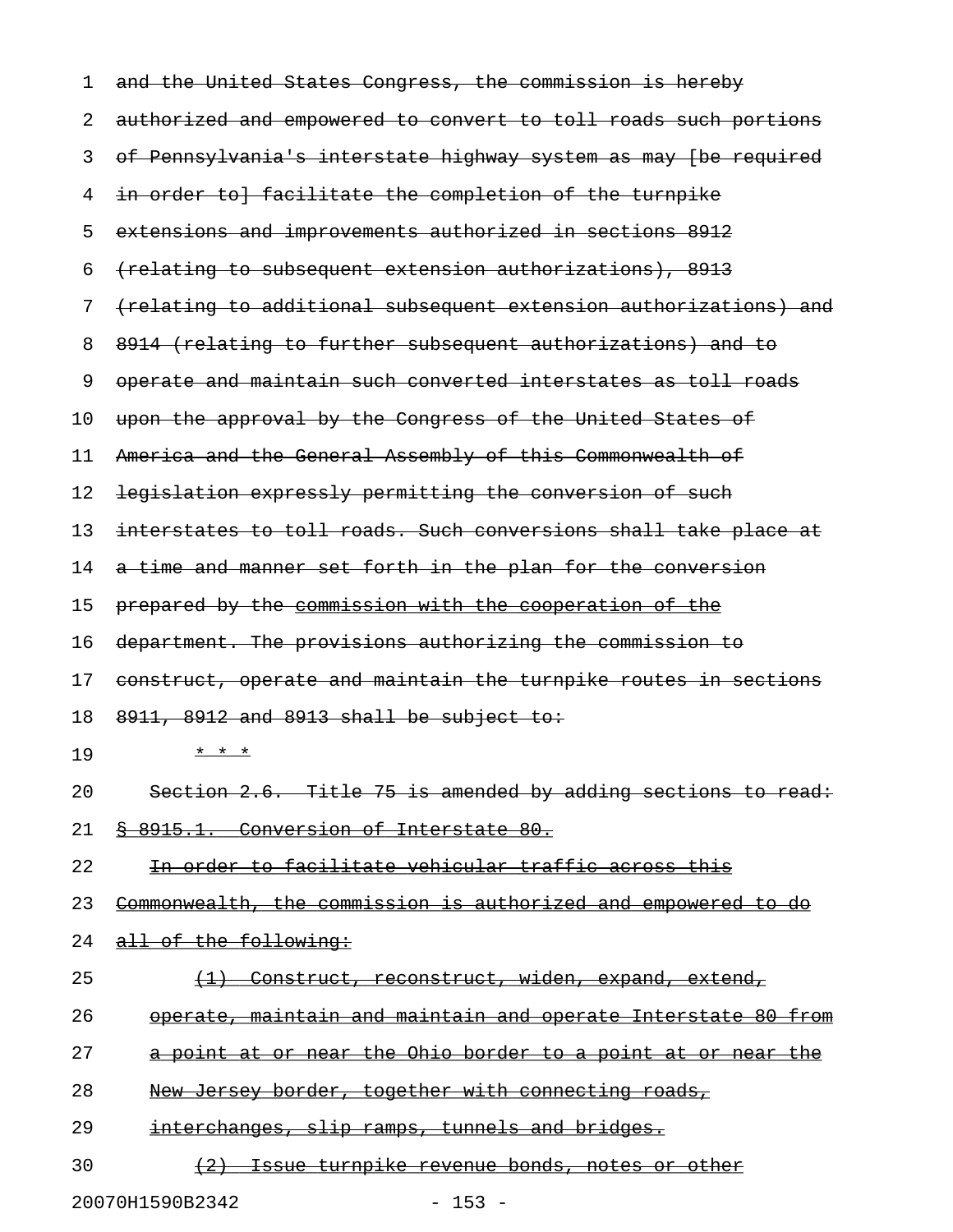| 1  | obligations, payable solely from revenues of the commission,         |
|----|----------------------------------------------------------------------|
| 2  | including tolls, or from funds as may be available to the            |
| 3  | <u>commission for that purpose, to pay the cost of construction,</u> |
| 4  | <u>reconstructing, widening, expanding or extending or any other</u> |
| 5  | costs of the Pennsylvania Turnpike.                                  |
| 6  | (3) Convert to a toll road Interstate 80 and to operate              |
| 7  | <u>and maintain the converted interstate as a toll road.</u>         |
| 8  | \$ 8915.2. Application to United States Department of                |
| 9  | Transportation.                                                      |
| 10 | (a) Application. The commission, in consultation with the            |
| 11 | department and at its own expense, is authorized to prepare and      |
| 12 | submit an application to the United States Department of             |
| 13 | Transportation in accordance with 23 U.S.C. § 129 (relating to       |
| 14 | toll roads, bridges, tunnels, and ferries) for the conversion of     |
| 15 | Interstate 80 to a toll road under the Interstate Reconstruction     |
| 16 | and Rehabilitation Pilot Program or in accordance with any other     |
| 17 | applicable Federal program or provision of law. The secretary        |
| 18 | shall ensure that all information required for the application       |
| 19 | is made available to the commission as soon as practicable after     |
| 20 | the effective date of this section. If the application is            |
| 21 | submitted pursuant to the Interstate Reconstruction and              |
| 22 | Rehabilitation Pilot Program, it shall contain all of the            |
| 23 | following:                                                           |
| 24 | (1) A consulting civil engineer's report assessing the               |
| 25 | current physical conditions of the roadbed, pavement, bridges        |
| 26 | and interchanges and projecting the costs to upgrade                 |
| 27 | Interstate 80, the costs for additional improvements and             |
| 28 | implementation of the tolling facilities and existing funds          |
| 29 | available for Interstate 80, absent tolling and concluding           |
| 30 | that the facility would not be maintained or improved to meet        |
|    | 20070H1590B2342<br>$-154 -$                                          |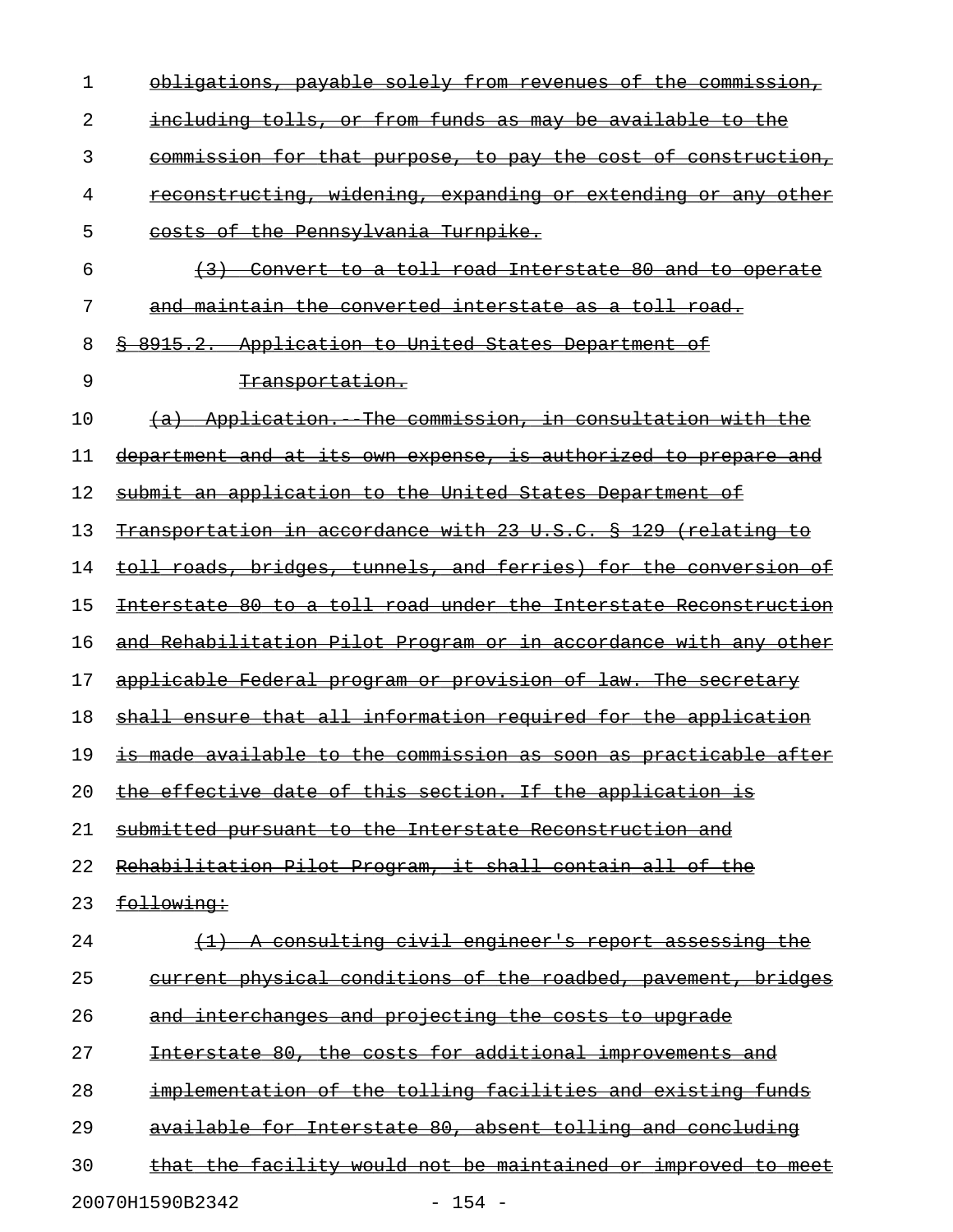| 1  | current or future needs from the Commonwealth's                |
|----|----------------------------------------------------------------|
| 2  | apportionments and allocations and from revenues for highways  |
| 3  | from any other source without toll revenues.                   |
| 4  | (2) A traffic and revenue report completed by a third          |
| 5  | party consultant forecasting future traffic and revenue over   |
| 6  | a minimum of 20 years.                                         |
| 7  | (3) An environmental scoping analysis assessing the            |
| 8  | <u>fiscal impact, any air and water quality issues and the</u> |
| 9  | involvement of local metropolitan planning organizations.      |
| 10 | (4) A construction and operational plan for the                |
| 11 | implementation of the Toll Pilot Program for Interstate 80     |
| 12 | which:                                                         |
| 13 | (i) assumes completion no later than five years                |
| 14 | after financing;                                               |
| 15 | $(i)$ includes a plan for implementing the imposition          |
| 16 | of tolls on use of Interstate 80, a schedule and finance       |
| 17 | plan for the reconstruction and rehabilitation of              |
| 18 | Interstate 80 using toll revenues and a description of         |
| 19 | the public transportation agency that will be responsible      |
| 20 | for implementation and administration of the toll pilot        |
| 21 | program.                                                       |
| 22 | (5) A financial analysis demonstrating that tolling            |
| 23 | Interstate 80 will produce sufficient revenue to pay debt      |
| 24 | service on any bonds and loans incurred with respect to the    |
| 25 | Toll Pilot Program.                                            |
| 26 | (b) Open system. A toll system shall consist of what is        |
| 27 | commonly referred to as an open system.                        |
| 28 | § 8915.3. Lease of Interstate 80.                              |
| 29 | The department and the commission shall enter into a lease     |
| 30 | agreement relating to Interstate 80. The lease agreement shall |
|    |                                                                |

20070H1590B2342 - 155 -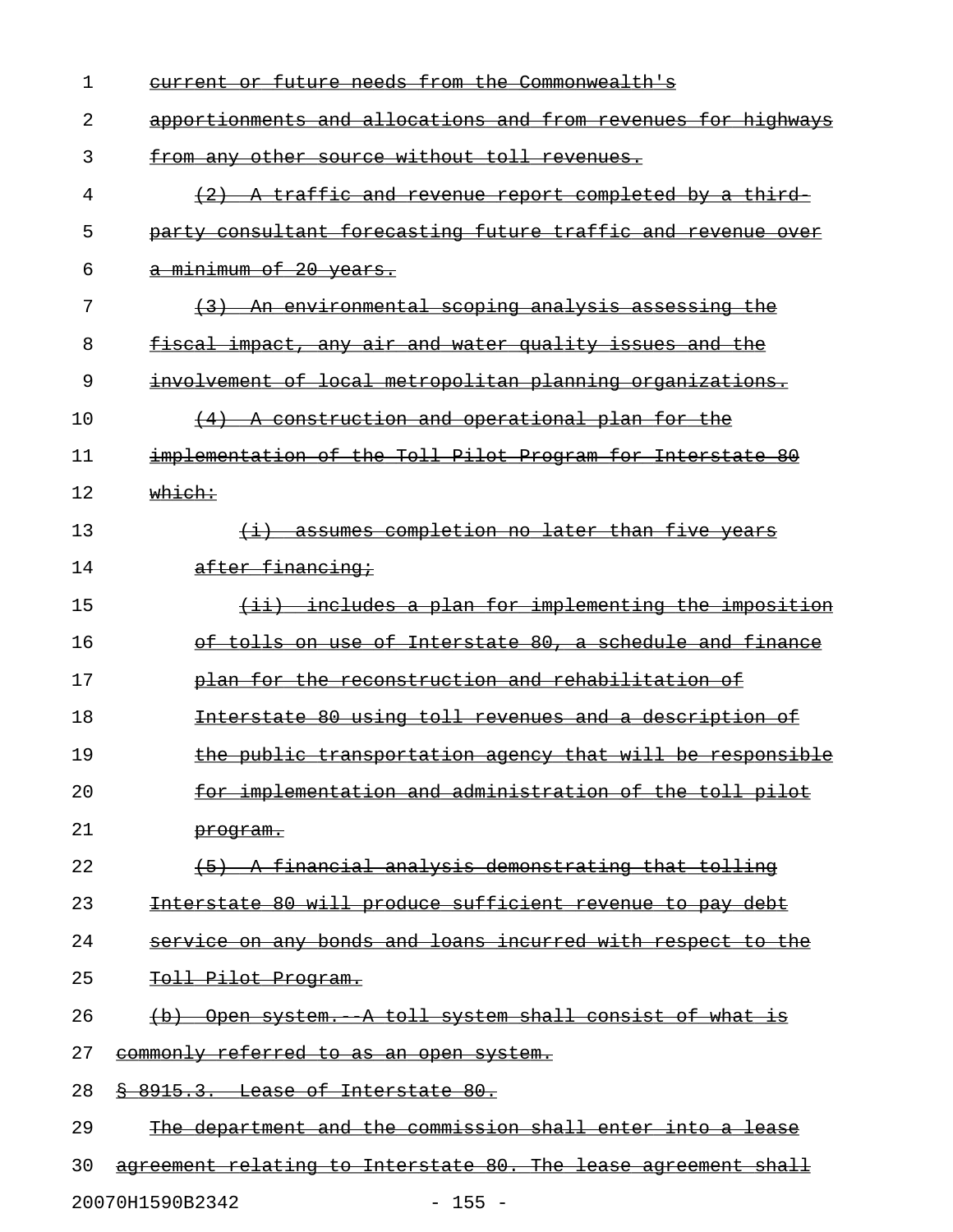| 1  | include provisions setting forth the terms and condit<br><del>10ns</del>       |
|----|--------------------------------------------------------------------------------|
| 2  | conversion of Interstate 80 to a toll road. The lease<br><del>agreement,</del> |
| 3  | minimum, shall include the following:                                          |
| 4  | provision that the term of the lease<br>$\mathbf{A}$<br><del>agreement</del>   |
| 5  | be 50 years, unless extended upon mutual agreement<br><del>shall</del>         |
| 6  | the parties to the lease agreement.                                            |
| 7  | provision establishing a conversion period and                                 |
| 8  | authorizing extension of the conversion period at<br><del>the sole</del>       |
| 9  | option of the commission for three one year extension<br><del>periods</del>    |
| 10 | after consultation with the secretary. The commission shall                    |
| 11 | notify the secretary of its intent to extend the conversion                    |
| 12 | period not less than 90 days before the scheduled expiration                   |
| 13 | conversion period. During the conversion period, all<br><del>the-</del><br>⊖£  |
| 14 | legal, financial and operational responsibility for                            |
| 15 | Interstate 80 shall remain with the department. All                            |
| 16 | operations and programmed rehabilitation shall be maintained                   |
| 17 | levels no less favorable than those set forth in the<br>at                     |
| 18 | department's 12 year plan at the time of the execution of the                  |
| 19 | lease, with modifications as are approved in writing by the                    |
| 20 | chairman of the commission.                                                    |
| 21 | A provision permitting the commission to exercise                              |
| 22 | its option to convert Interstate 80 to a toll road prior to                    |
| 23 | the expiration of the conversion period by providing the                       |
| 24 | conversion notice to the secretary. Beginning on the                           |
| 25 | conversion date, all legal, financial and operational                          |
| 26 | responsibility for Interstate 80, as well as all toll                          |
| 27 | revenues collected with respect to its use, shall be                           |
| 28 | transferred from the department to the commission. The                         |
| 29 | commission shall contract with the department for any portion                  |
| 30 | of the maintenance of Interstate 80 at cost levels no less                     |
|    |                                                                                |

20070H1590B2342 - 156 -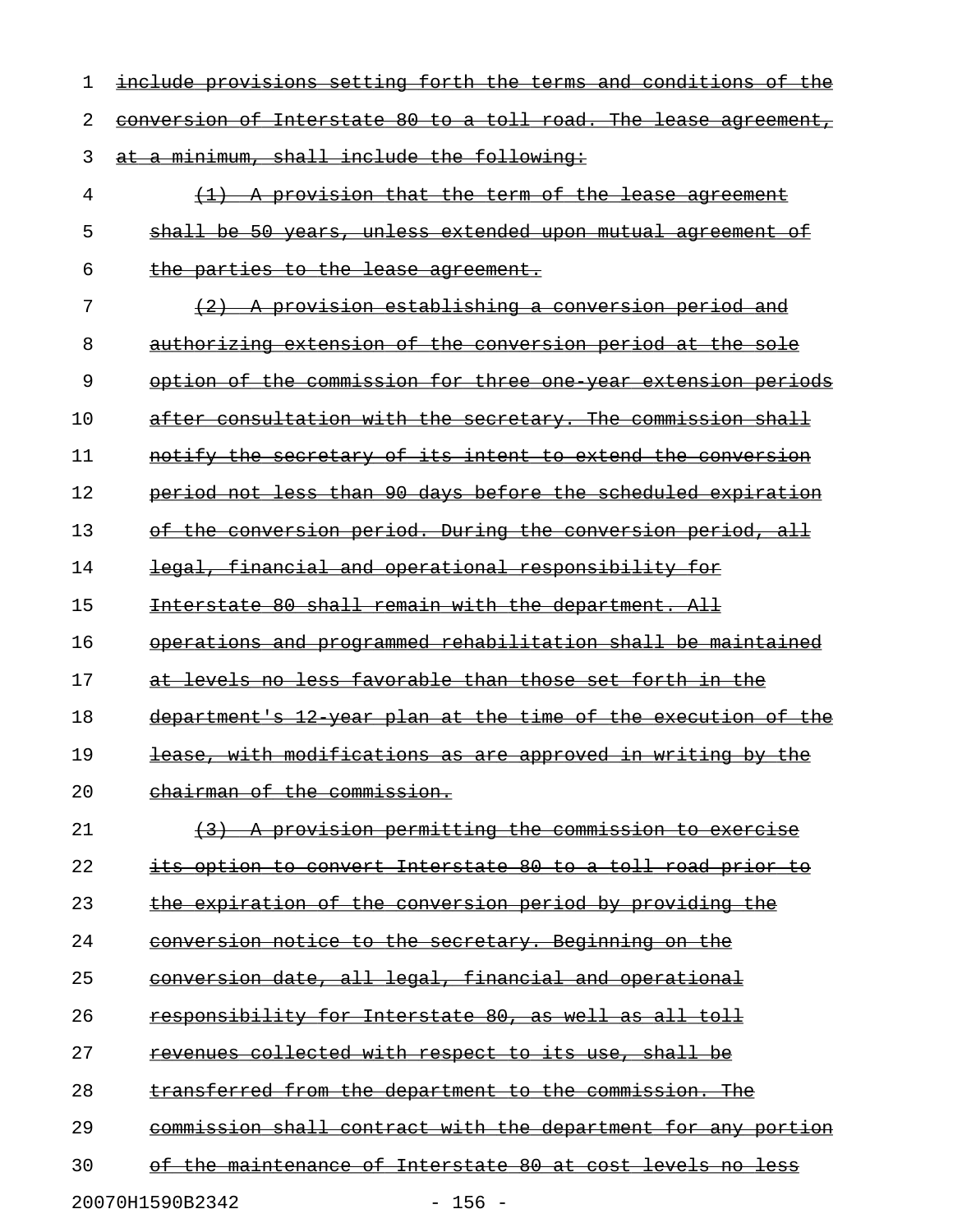| 1  | <u>than</u><br><del>tavorable</del><br>Θŧ<br>the<br><del>department on the</del><br><del>those</del> |
|----|------------------------------------------------------------------------------------------------------|
| 2  | <del>date.</del>                                                                                     |
| 3  | A provision requiring the commission to pay annual                                                   |
| 4  | base rent to the department during the term of the lease                                             |
| 5  | agreement in the following manner and equal to the following                                         |
| 6  | <del>amounts:</del>                                                                                  |
| 7  | Annual debt service on outstanding bonds issued<br>$\overline{+}$                                    |
| 8  | under section 9511.2 (relating to special revenue bonds                                              |
| 9  | payable solely from pledged revenues of Motor License                                                |
| 10 | Fund) payable as required pursuant to bonds.                                                         |
| 11 | (ii) \$200,000,000 payable annually in four equal                                                    |
| 12 | installments each due the first business day of each                                                 |
| 13 | July, October, January and April.                                                                    |
| 14 | A provision requiring the commission to pay annual                                                   |
| 15 | additional rent to the department as follows:                                                        |
| 16 | (i) During the conversion period and after the                                                       |
| 17 | conversion of Interstate 80 to a toll road, the annual                                               |
| 18 | additional rent shall be equal to the scheduled annual                                               |
| 19 | commission contribution, minus any amounts paid under                                                |
| 20 | paragraph (4) less the proceeds of bonds allocable to the                                            |
| 21 | fiscal year in question issued under section 9511.2 and                                              |
| 22 | any Interstate 80 savings for that fiscal year as set                                                |
| 23 | <u>forth in the Auditor General's certificate.</u>                                                   |
| 24 | (ii) If conversion notice is not received by the                                                     |
| 25 | secretary prior to the expiration of the conversion                                                  |
| 26 | period, the annual additional rent shall be equal to                                                 |
| 27 | \$250,000,000.                                                                                       |
| 28 | The annual additional rent provided under this paragraph is                                          |
| 29 | deemed to be equal to the fair market value of Interstate 80                                         |
| 30 | and shall be payable in four equal installments due the first                                        |
|    | 20070H1590B2342<br>$157 -$                                                                           |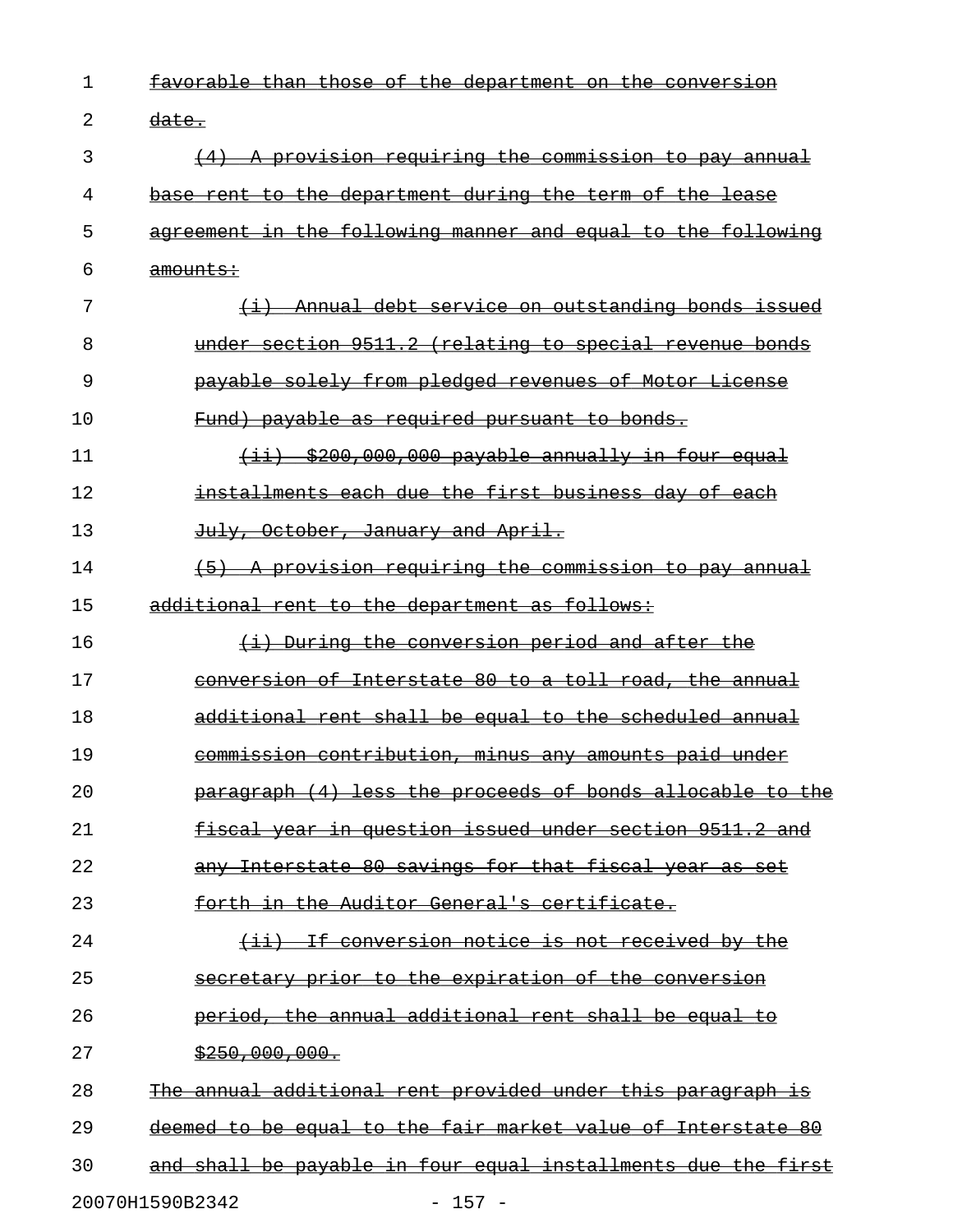| 1  | business day of each July, October, January and April of each    |
|----|------------------------------------------------------------------|
| 2  | year during the term of the lease agreement.                     |
| 3  | (6) A provision requiring the commission to pay,                 |
| 4  | commencing on the conversion date, annual surplus rent to the    |
| 5  | department equal to the general reserve fund surplus payable     |
| 6  | for each fiscal year from the conversion date until the end      |
| 7  | of the term of the lease agreement. The surplus rent shall be    |
| 8  | payable by the commission within 30 days of receipt by the       |
| 9  | commission of the Auditor General's certificate. If the          |
| 10 | conversion period expires before the conversion date, no         |
| 11 | annual surplus rent shall be payable.                            |
| 12 | (7) A provision stating that the obligation of the               |
| 13 | commission to pay the annual base rent, the annual additional    |
| 14 | rent and annual surplus rent shall be a subordinate              |
| 15 | obligation of the commission payable from amounts in the         |
| 16 | general reserve fund of the commission only as permitted by      |
| 17 | any financing documents, financial covenants, liquidity          |
| 18 | <u>policies or agreements, swap agreements or rating agency</u>  |
| 19 | requirements in effect at the commission.                        |
| 20 | A provision authorizing the department to receive                |
| 21 | the annual base rent, annual additional rent and annual          |
| 22 | surplus rent, and to deposit amounts so received as follows,     |
| 23 | to the degree permitted by applicable Federal laws and           |
| 24 | <u>requlations:</u>                                              |
| 25 | <u>proceeds of bonds issued under section 9511.2</u>             |
| 26 | shall be spent consistent with sections 9511.4(h)                |
| 27 | <u>(relating to special revenue bonds and preliminary or</u>     |
| 28 | interim financing) and 9511.5 (relating to application of        |
| 29 | <u>proceeds of obligations, lien of holders of obligations, </u> |
| 30 | <u>design build requirement and projects approved by the</u>     |
|    | $-158 -$<br>20070H1590B2342                                      |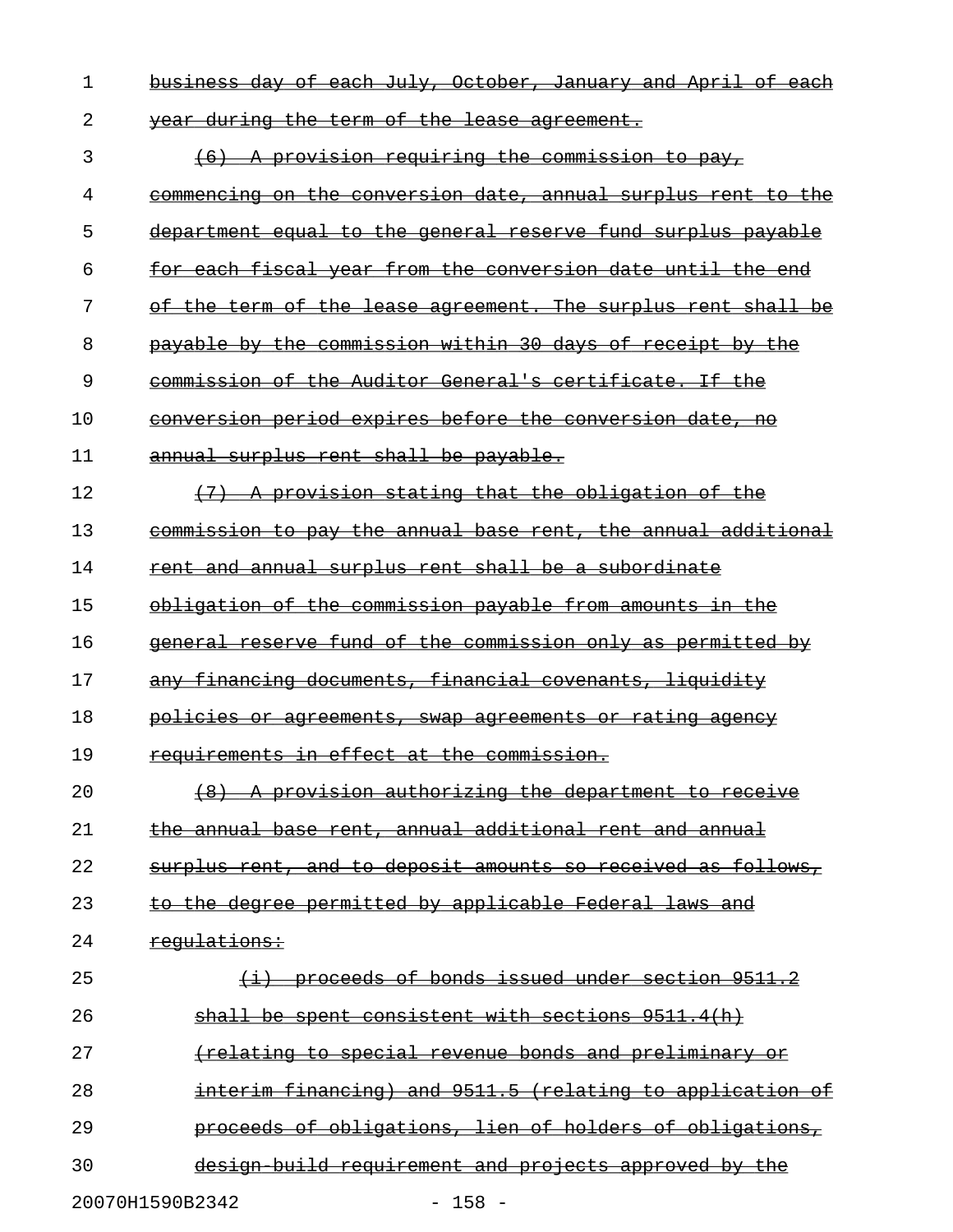| 1  | <del>General Assembly);</del>                                                   |
|----|---------------------------------------------------------------------------------|
| 2  | (ii) be deposited in the Public Transportation Trust                            |
| 3  | Fund as follows:                                                                |
| 4  | $(A)$ \$250,000,000 for fiscal year 2007-2008;                                  |
| 5  | \$300,000,000 for fiscal year 2008 2009;<br>$\left( \mathrm{B} \right)$         |
| 6  | \$350,000,000 for fiscal year 2009 2010; and<br>$\left( \right)$                |
| 7  | \$400,000,000 for fiscal year 2010 2011 and<br>$\leftrightarrow$                |
| 8  | increased by 2.5% for each fiscal year thereafter;                              |
| 9  | and                                                                             |
| 10 | (iii) any balance received from the department shall                            |
| 11 | be deposited in the Motor License Fund. For any year in                         |
| 12 | which there are no bond proceeds under this paragraph,                          |
| 13 | \$5,000,000 of the money deposited shall be for county                          |
| 14 | roads and bridges and \$30,000,000 of the money deposited                       |
| 15 | shall be for municipal roads and bridges to be allocated                        |
| 16 | under the act of June 1, 1956 (1955 P.L.1944, No.655),                          |
| 17 | referred to the Liguid Fuels Tax Municipal Allocation                           |
| 18 | <del>Law.</del>                                                                 |
| 19 | § 8915.4. Other interstate highways.                                            |
| 20 | In order to facilitate vehicular traffic across this                            |
| 21 | <u>Commonwealth and pursuant to the authority granted under this</u>            |
| 22 | chapter, the commission is hereby authorized and empowered to:                  |
| 23 | $(1)$ at its own expense and in consultation with the                           |
| 24 | department, prepare a consulting civil engineer report and                      |
| 25 | financial analysis with respect to the feasibility of                           |
| 26 | converting Interstate 95 to a toll road and operating and                       |
| 27 | <u>maintaining the converted interstate as a toll road, </u><br><del>upon</del> |
| 28 | approval of the General Assembly and the United States                          |
| 29 | Department of Transportation; and                                               |
| 30 | (2) at its own expense, and in consultation with the                            |

20070H1590B2342 - 159 -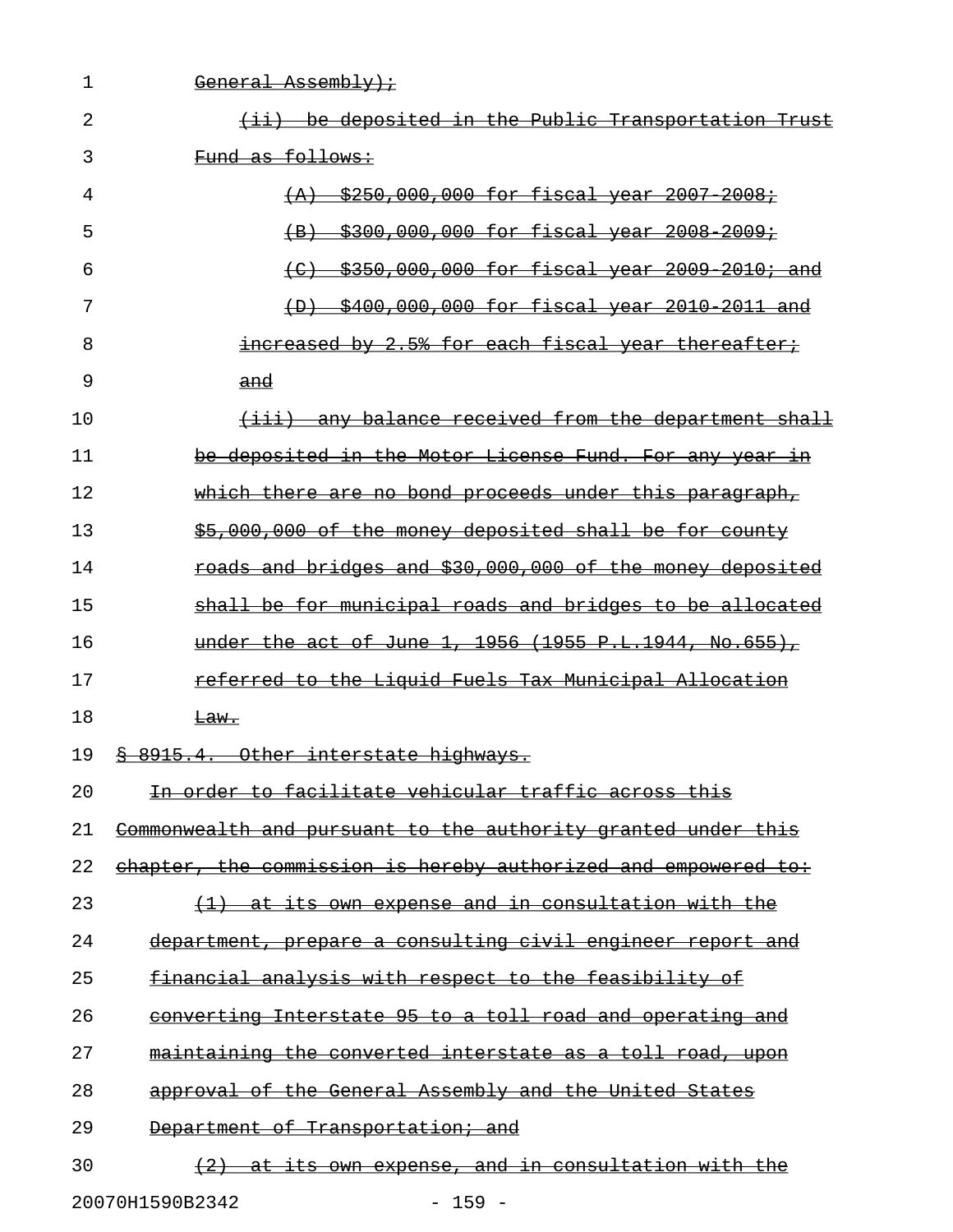| 1  | department, prepare and submit an application to the United                                       |
|----|---------------------------------------------------------------------------------------------------|
| 2  | States Department of Transportation for the conversion of                                         |
| 3  | Interstate 95 to a toll road pursuant to any Federal program                                      |
| 4  | for which it may be eligible.                                                                     |
| 5  | Section 3. Section 8916 of Title 75 is amended to read:                                           |
| 6  | 8 8916. Turnpike system.                                                                          |
| 7  | The turnpikes and the future toll road conversions authorized                                     |
| 8  | by this chapter are hereby or shall be made part of the                                           |
| 9  | Pennsylvania Turnpike System, as provided in the act of August                                    |
| 10 | 14, 1951 (P.L.1232, No.282), referred to as the Pennsylvania                                      |
| 11 | Turnpike System Financing Act. A Public Public Partnership of                                     |
| 12 | the Pennsylvania Turnpike System is integral to solving                                           |
| 13 | transportation problems referred to in 74 Pa.C.S. § 13A01                                         |
| 14 | (relating to declaration of policy).                                                              |
| 15 | Section 4. Title 75 is amended by adding a section to read:                                       |
| 16 | § 9501. Definitions.                                                                              |
| 17 | The following words and terms when used in this chapter shall                                     |
| 18 | have the meanings given to them in this section, unless the                                       |
| 19 | context clearly indicates otherwise:                                                              |
| 20 | "Bond related expenses." The term shall include all of the                                        |
| 21 | following:                                                                                        |
| 22 | Printing, publication or advertising expenses with<br>$\leftarrow \rightarrow$                    |
| 23 | respect to the sale and issuance of bonds.                                                        |
| 24 | expenses and costs of registrars.<br>(2)<br><del>Fees. --</del>                                   |
| 25 | expenses and costs of attorneys, accountants,<br>$\leftarrow$ 3 $\leftarrow$<br><del>Fees .</del> |
| 26 | feasibility consultants, computer programmers or other                                            |
| 27 | experts employed to aid in the sale and issuance of the                                           |
| 28 | bonds.                                                                                            |
| 29 | Other costs, fees and expenses incurred or<br>(4)                                                 |
| 30 | reasonably related to the issuance and sale of the bonds.                                         |
|    | 20070H1590B2342<br>$-160 -$                                                                       |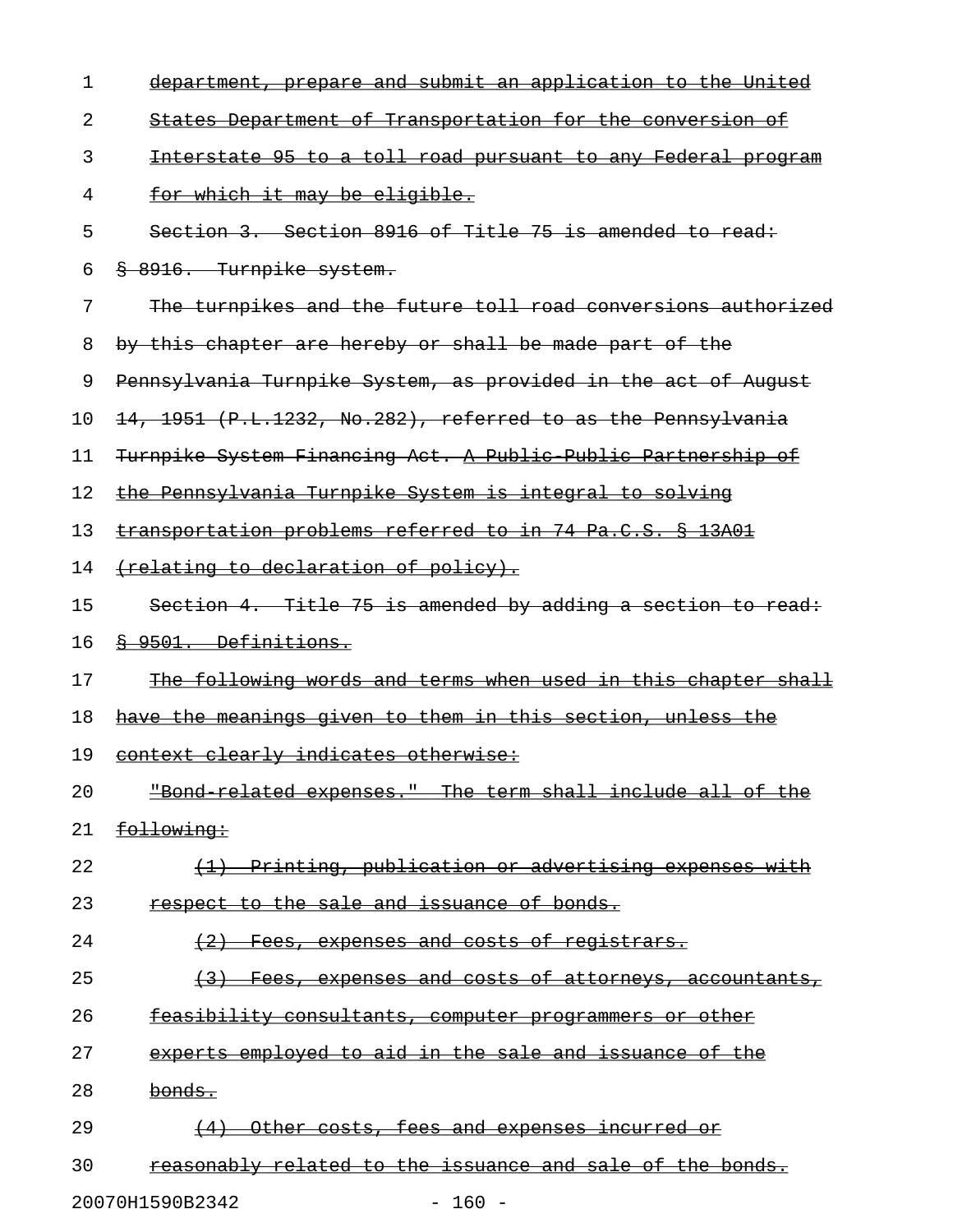| 1  | "Bond related obligation." An agreement or contractual          |
|----|-----------------------------------------------------------------|
| 2  | relationship between the Pennsylvania Turnpike Commission and a |
| 3  | bank, trust company, insurance company, swap counterparty,      |
| 4  | surety bonding company, pension fund or other financial         |
| 5  | institution providing increased credit on or security for the   |
| 6  | bonds or liquidity for secondary market transactions.           |
| 7  | "Commission." The Pennsylvania Turnpike Commission or any       |
| 8  | successor organization.                                         |
| 9  | "Cost of the department."                                       |
| 10 | Any of the following, which shall be reimbursed or              |
| 11 | paid out of the proceeds of the special revenue bonds, notes    |
| 12 | or other obligations authorized under this chapter:             |
| 13 | $\{\pm\}$ The cost of constructing, reconstructing,             |
| 14 | widening, expanding or extending the State highway and          |
| 15 | <u>rural State highway system and all connecting roads,</u>     |
| 16 | tunnels and bridges.                                            |
| 17 | (ii) The cost of all lands, property rights, rights             |
| 18 | of way, easements and franchises acquired, which are            |
| 19 | deemed necessary or convenient for the construction,            |
| 20 | reconstruction, widening, expanding or extending under          |
| 21 | $subparamant$ $(i)$ .                                           |
| 22 | $(iii)$ The cost of all machinery and equipment,                |
| 23 | financing charges, interest prior to and during                 |
| 24 | construction and for one year after completion of               |
| 25 | construction.                                                   |
| 26 | (iv) The cost of traffic estimates and of                       |
| 27 | engineering and legal expenses, plans, specifications,          |
| 28 | surveys, estimates of cost and of revenues, other               |
| 29 | expenses necessary or incident to determining the               |
| 30 | feasibility or practicability of the enterprise,                |
|    | 20070H1590B2342<br>$-161 -$                                     |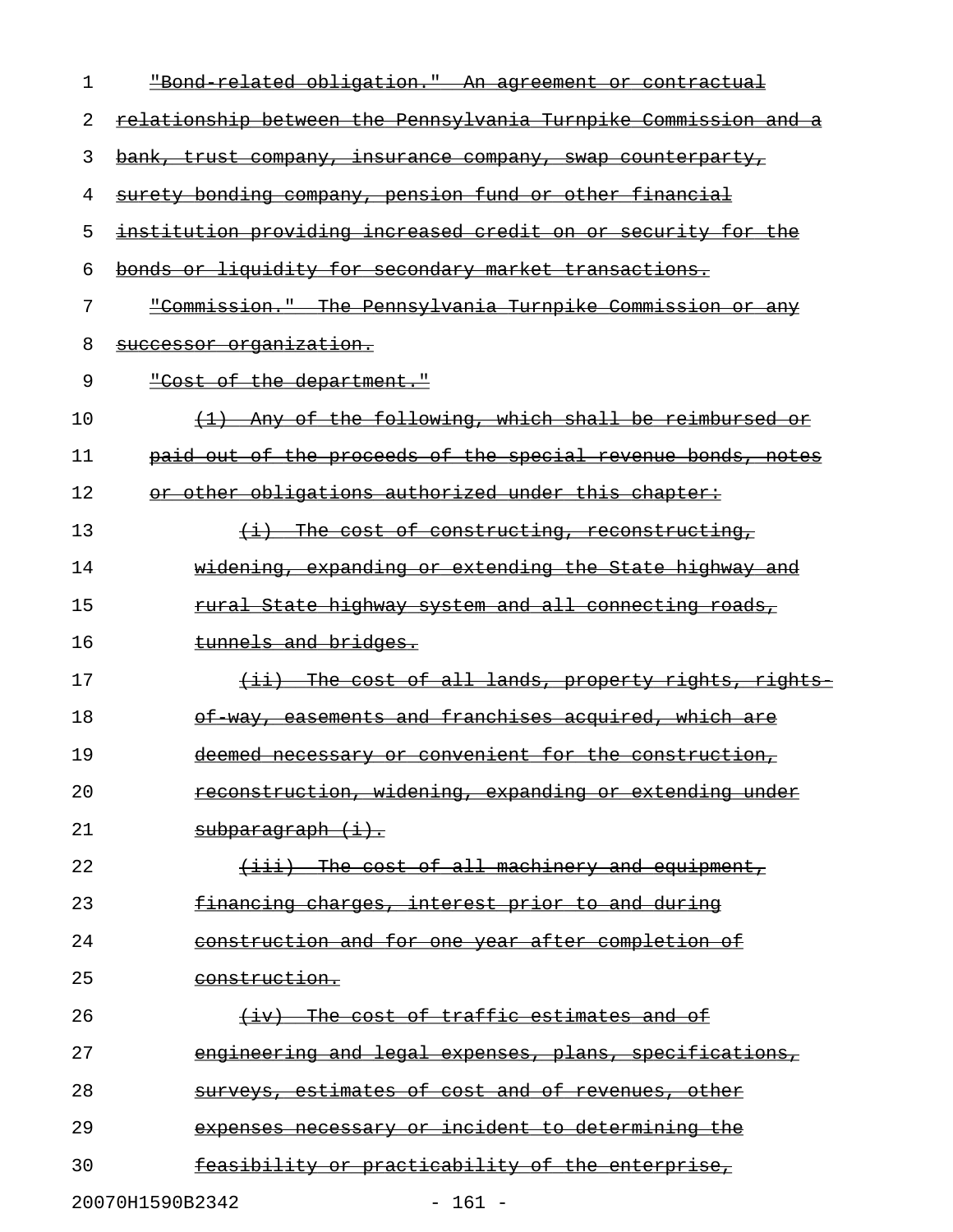| ı  | administrative and legal expenses and other expenses                         |
|----|------------------------------------------------------------------------------|
| 2  | incident to the financing authorized<br><del>necessary or</del>              |
| 3  | this chapter, the construction, reconstruction,<br><del>under</del>          |
| 4  | widening, expanding or extending of the State highway and                    |
| 5  | the rural State highway system and connecting roads,                         |
| 6  | tunnels and bridges, the placing of the same in operation                    |
| 7  | and the condemnation of property necessary for                               |
| 8  | construction and operation.                                                  |
| 9  | Any obligation or expense contracted for by the<br>$\left(\mathbf{v}\right)$ |
| 10 | Department of Transportation or with the United States or                    |
| 11 | any agency of the United States, for traffic surveys,                        |
| 12 | preparation of plans and specifications, supervision of                      |
| 13 | construction, and other engineering, administrative and                      |
| 14 | legal services and expenses in connection with the                           |
| 15 | construction, reconstruction, widening, expanding or                         |
| 16 | extending of the State highway and the rural State                           |
| 17 | highway system or any of the connecting roads, tunnels                       |
| 18 | and bridges.                                                                 |
| 19 | Payment of any notes or other obligations if the                             |
| 20 | notes or other obligations were issued for the payment of a                  |
| 21 | <del>cost.</del>                                                             |
| 22 | "Design build arrangement." A procurement or project                         |
| 23 | delivery arrangement whereby a single entity, which may be a                 |
| 24 | single contractor or a consortium comprised of multiple                      |
| 25 | contractors, engineers and other subconsultants, is responsible              |
| 26 | for both the design and construction of a transportation project             |
| 27 | with a quaranteed completion date and quaranteed maximum price.              |
| 28 | "Owner." The term shall include all individuals,                             |
| 29 | copartnerships, associations or corporations having any title or             |
| 30 | interest in any property rights, easements or franchises                     |
|    | 20070H1590B2342<br>$-162 -$                                                  |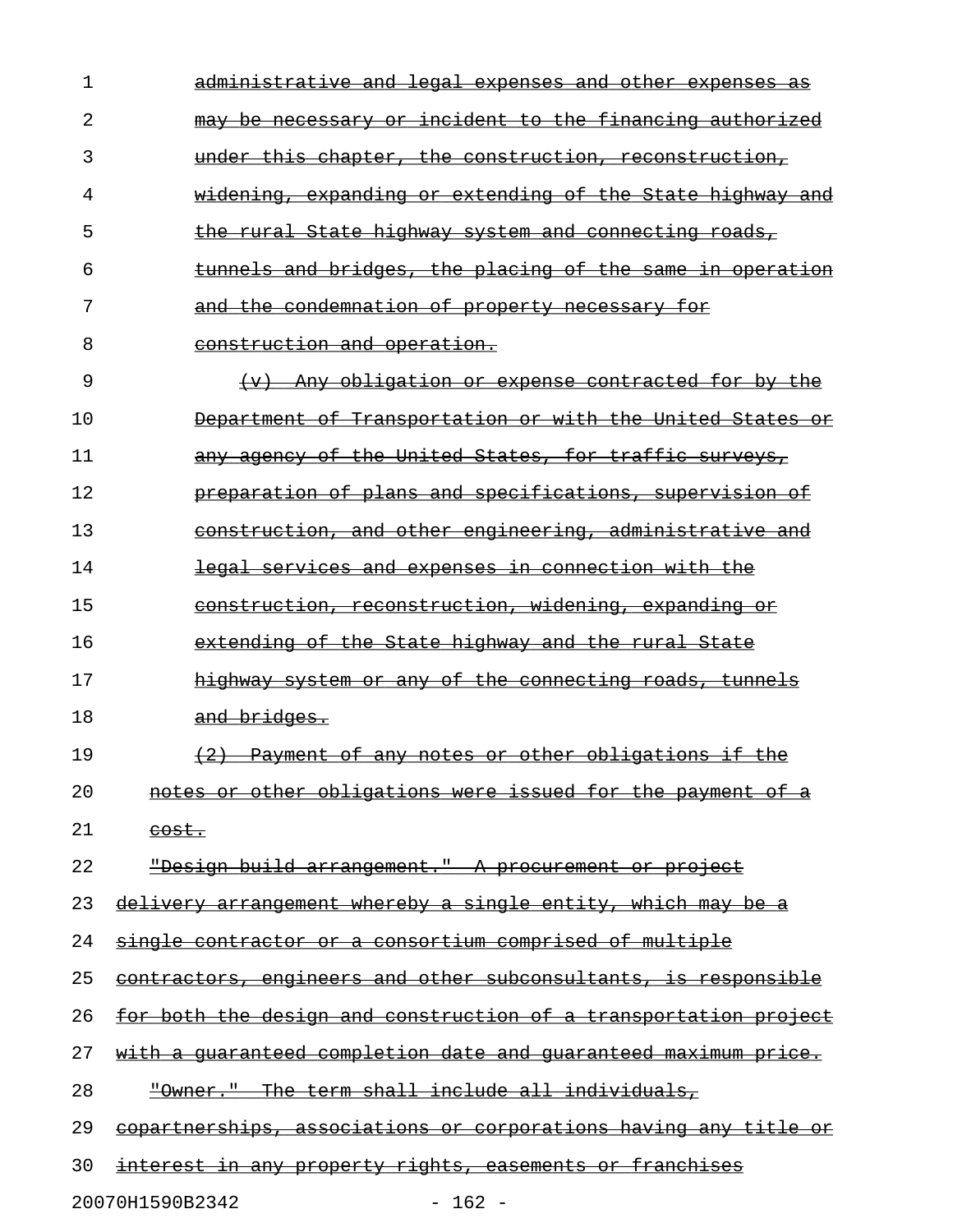| authorized to be acquired by this chapter. |  |  |  |
|--------------------------------------------|--|--|--|

| 2  | "Pledged revenues." Revenues of the Motor License Fund                |
|----|-----------------------------------------------------------------------|
| 3  | pledged to the Pennsylvania Turnpike Commission under sections        |
| 4  | 9010 (relating to disposition and use of tax), 9511(i) (relating      |
| 5  | to allocation of proceeds) and 9511.11 (relating to Motor             |
| 6  | License Fund proceeds) and amounts payable by the commission          |
| 7  | under section $8915.3(4)(i)$ (relating to lease of Interstate $80$ ). |
| 8  | "Rural State Highway System." All roads and highways taken            |
| 9  | over by the Commonwealth as State highways under the provisions       |
| 10 | of the act of June 22, 1931 (P.L.594, No.203), referred to as         |
| 11 | the Township State Highway Law and all other roads and highways       |
| 12 | specifically designated by the Secretary of Transportation as         |
| 13 | Rural State Highways.                                                 |
| 14 | "State highway." All roads and highways taken over by the             |
| 15 | Commonwealth as State highways under the provisions of any            |
| 16 | statute. Unless clearly intended, the term shall not include any      |
| 17 | street in any city, borough or incorporated town, even though         |
| 18 | the same may have been taken over as a State highway.                 |
| 19 | Section 5. Title 75 is amended by adding sections to read:            |
| 20 | Special revenue bonds payable solely from pledged<br>$8 - 9511.2.$    |
| 21 | <del>of Motor License Fund.</del><br><del>revenues</del>              |
| 22 | Payment source. A special revenue bond, note or other                 |
| 23 | obligation issued under this chapter:                                 |
| 24 | shall not be deemed to be a debt or liability of the                  |
| 25 | Commonwealth;                                                         |
| 26 | (2) shall not create or constitute any indebtedness,                  |
| 27 | <del>liability or obligation of the Commonwealth; and</del>           |
| 28 | shall be payable solely from revenues of the Motor                    |
| 29 | License Fund pledged to the commission for that purpose               |
| 30 | combination with amounts transferred under section                    |

20070H1590B2342 - 163 -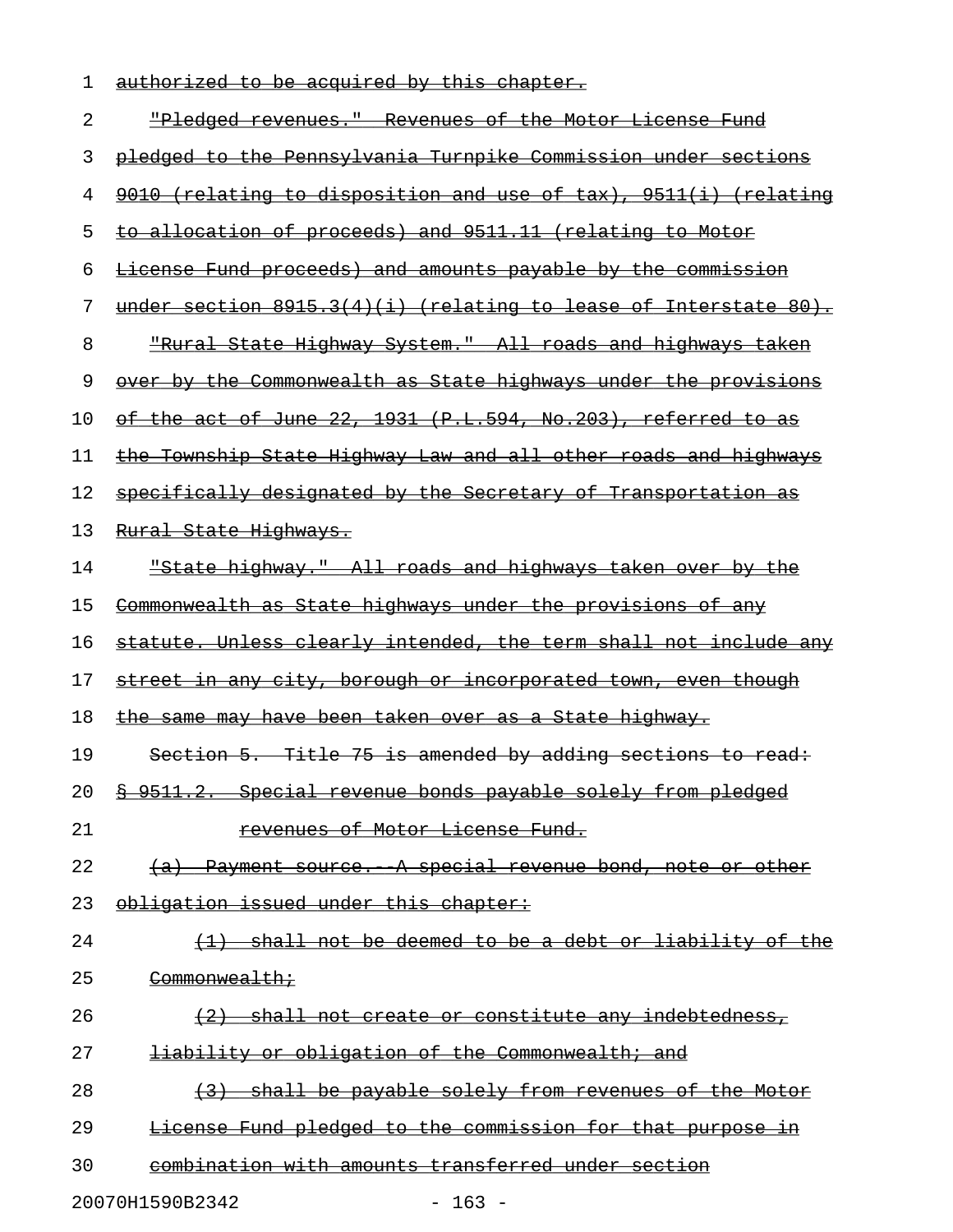| ı  | $8915.3(4)(i)$ (relating to lease of Interstate 80).             |
|----|------------------------------------------------------------------|
| 2  | (b) Statement. A special revenue bond, note or other             |
| 3  | obligation issued under this chapter must contain a statement on |
| 4  | its face that:                                                   |
| 5  | the Commonwealth is not obligated to pay the bond,               |
| 6  | note or obligation or the interest on it except from revenues    |
| 7  | the Motor License Fund pledged for that purpose in<br>ΘĖ         |
| 8  | combination with amounts transferred under section               |
| 9  | $8915.3(4)(i)$ ; and                                             |
| 10 | neither the faith and credit nor the taxing power of             |
| 11 | the Commonwealth is pledged to the payment of the principal      |
| 12 | interest of the bond, note or obligation.<br>⊖r                  |
| 13 | (c) Taxation. The issuance of a special revenue bond, note       |
| 14 | or other obligation under this chapter shall not directly,       |
| 15 | indirectly or contingently obligate the Commonwealth to levy     |
| 16 | tax or to make an appropriation for payment.                     |
| 17 | 8 9511.3. Expenses.                                              |
| 18 | (a) Reimbursement. The commission shall be reimbursed for        |
| 19 | the necessary expenses incurred in the performance of the duties |
| 20 | performed under the provisions of this chapter.                  |
| 21 | (b) Source. All expenses incurred in carrying out the            |
| 22 | provisions of this chapter shall be paid solely from funds       |
| 23 | provided under the authority of this chapter, and sufficient     |
| 24 | funds shall be provided under the authority of this chapter to   |
| 25 | meet any liability or obligation incurred in carrying out the    |
| 26 | provisions of this chapter.                                      |
| 27 | \$ 9511.4. Special revenue bonds and preliminary or interim      |
| 28 | financing.                                                       |
| 29 | (a) Authorization. The commission is authorized to provide,      |
| 30 | by resolution, for the issuance of special revenue bonds of the  |
|    |                                                                  |

20070H1590B2342 - 164 -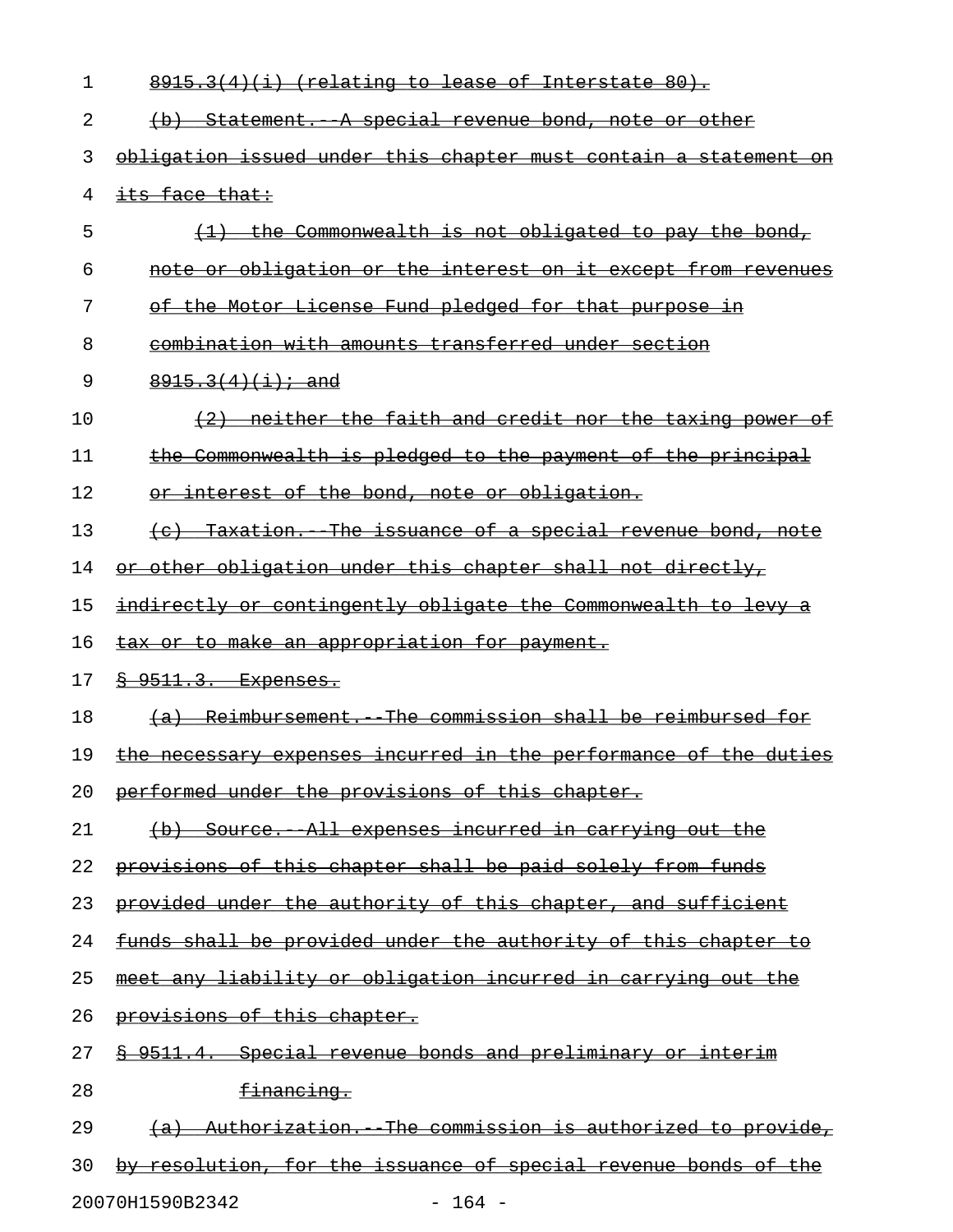| 1  | commission up to an amount not exceeding \$4,000,000,000 for the             |
|----|------------------------------------------------------------------------------|
| 2  | purpose of paying the cost of the department and bond related                |
| 3  | expenses. The resolution must recite an estimate of the cost of              |
| 4  | the department. No more than \$600,000,000 of special revenue                |
| 5  | bonds may be issued in any calendar year. No bond may be issued              |
| 6  | under this section unless the lease agreement authorized under               |
| 7  | section 8915.3 (relating to lease of Interstate 80) is in effect             |
| 8  | as of the date of issuance. Special revenue refunding bonds as               |
| 9  | set forth in section 9511.9 (relating to special revenue                     |
| 10 | refunding bonds) shall not be deemed to count against the total              |
| 11 | or annual maximum issuance volume. The principal and interest of             |
| 12 | the bond shall be payable solely from revenues of the Motor                  |
| 13 | License Fund pledged for that purpose to the commission in                   |
| 14 | combination with the amounts transferred under section                       |
| 15 | $8915.3(4)(1)$ .                                                             |
| 16 | $(b)$ Form.                                                                  |
| 17 | A bond may be issued in registered form.<br>$\leftrightarrow$                |
| 18 | $\left(2\right)$ A bond:                                                     |
| 19 | $(i)$ must be dated;                                                         |
| 20 | <del>bear interest at a rate not exceeding the</del><br><del>must</del>      |
| 21 | rate permitted under applicable law;                                         |
| 22 | must be pavable semiannually;<br><del>(iii) -</del>                          |
| 23 | -must mature, as determined by the commission,<br>$\leftarrow$ iv)           |
| 24 | <u>not exceeding 40 years from the date of the bond; and </u>                |
| 25 | may be made redeemable before maturity, at<br>$\leftarrow$<br><del>the</del> |
| 26 | option of the commission, at a price and under terms and                     |
| 27 | conditions fixed by the commission prior to the<br><del>issuance</del>       |
| 28 | <del>of the bonds.</del>                                                     |
| 29 | <u>The amount of premium on a bond shall not cause the </u>                  |
| 30 | yield to be more than permitted by applicable law from the                   |

20070H1590B2342 - 165 -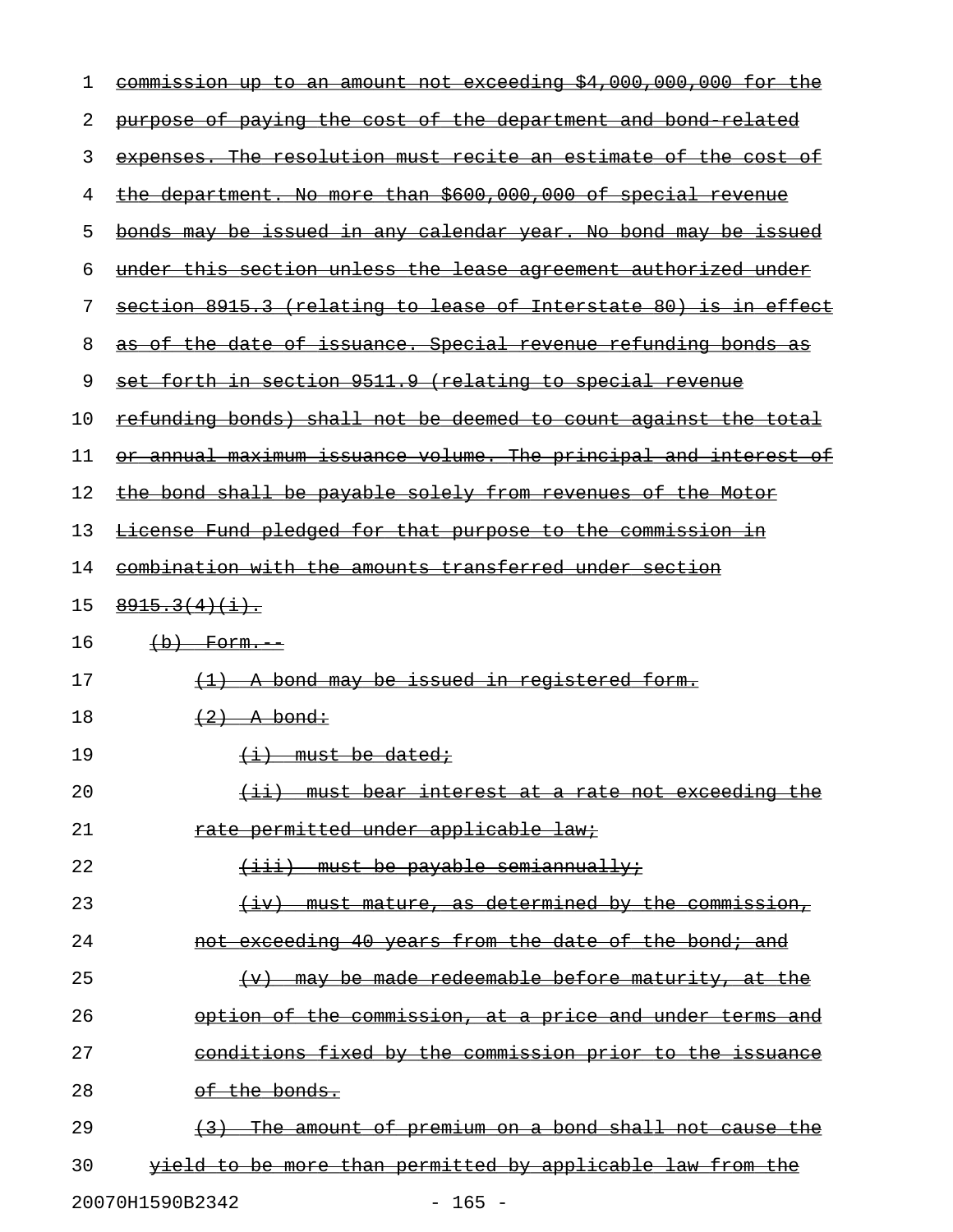|  |  |  |  | $det \circ f$ the bend to the date of redemption |
|--|--|--|--|--------------------------------------------------|
|  |  |  |  | date of the bond to the date of fedemption.      |

## 2  $(e)$  Issuance.

| 3  | (1) The bond may be issued in registered form. The                      |
|----|-------------------------------------------------------------------------|
| 4  | commission may sell a bond in registered form at public or              |
| 5  | private sale and for a price it determines to be in the best            |
| 6  | interest of the Commonwealth, but no sale shall be made at a            |
| 7  | price so low as to require the payment of interest on the               |
| 8  | money received for the bond at more than the rate permitted             |
| 9  | by applicable law, computed with relation to the absolute               |
| 10 | maturity of the bond in accordance with standard tables of              |
| 11 | bond values.                                                            |
| 12 | $(2)$ A bond may be issued at public or private sale in                 |
| 13 | series with varying provisions as to all of the following:              |
| 14 | (i) Rates of interest, which may be fixed or                            |
| 15 | variable.                                                               |
| 16 | $(i)$ Maturity.                                                         |
| 17 | Other provisions not inconsistent with this<br>$\overline{+}$           |
| 18 | <del>chapter.</del>                                                     |
| 19 | (d) Revenue share. All bonds, of whatever series, shall                 |
| 20 | share ratably in the revenues pledged under this chapter as             |
| 21 | security for the bonds, although one series of bonds may have           |
| 22 | <u>lien on pledged revenues senior to the lien of another series of</u> |
| 23 | bonds.                                                                  |
| 24 | $(e)$ Payment.                                                          |
| 25 | The principal and interest of the bonds may be made                     |
| 26 | payable in any lawful medium.                                           |
| 27 | The commission shall:                                                   |
| 28 | (i) determine the form of bonds; and                                    |
| 29 | $\overbrace{\texttt{iii}}$                                              |
| 30 | $(A)$ the denomination of the bond; and                                 |
|    |                                                                         |

20070H1590B2342 - 166 -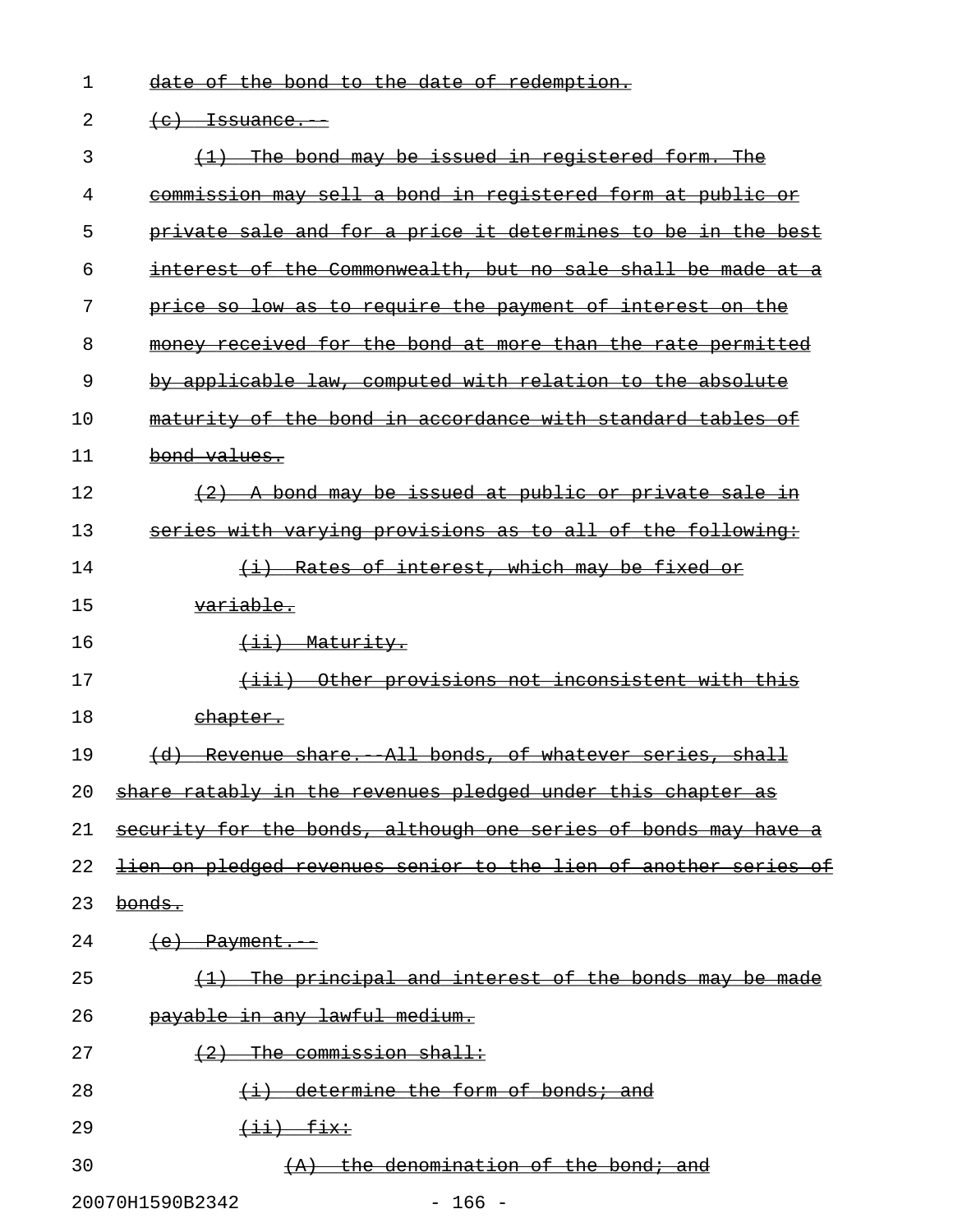| 1  | the place of payment of principal and                            |
|----|------------------------------------------------------------------|
| 2  | interest of the bond, which may be at any bank or                |
| 3  | trust company within or without this Commonwealth.               |
| 4  | (f) Signature. The bond must bear the facsimile signature        |
| 5  | of the Governor and of the chairman of the commission. The       |
| 6  | facsimile of the official seal of the commission shall be        |
| 7  | affixed to the bond and attested by the secretary and treasurer  |
| 8  | of the commission. If an officer whose signature or facsimile of |
| 9  | a signature appears on a bond ceases to be an officer before the |
| 10 | delivery of the bond, the signature or facsimile shall           |
| 11 | nevertheless be valid and sufficient for all purposes, as if the |
| 12 | officer remained in office until delivery.                       |
| 13 | (g) Negotiability. A special revenue bond issued under this      |
| 14 | chapter shall have all the qualities and incidents of a          |
| 15 | negotiable instrument under 13 Pa.C.S. Div. 3 (relating to       |
| 16 | negotiable instruments).                                         |
| 17 | $(h)$ Proceeds.                                                  |
| 18 | (1) The proceeds of a bond shall be used solely for the          |
| 19 | <del>following:</del>                                            |
| 20 | (i) Payment of the cost of the department.                       |
| 21 | $(i)$ Bond related expenses.                                     |
| 22 | $\{$ iii) $$5,000,000$ in the aggregate of the proceeds of       |
| 23 | bonds issued in any fiscal year, other than a refunding          |
| 24 | issue, shall be used for county roads and bridges and            |
| 25 | \$30,000,000 of the proceeds in the aggregate of the bonds       |
| 26 | issued in any fiscal year, other than a refunding issue,         |
| 27 | shall be used for local roads and bridges to be allocated        |
| 28 | under the act of June 1, 1956 (1955 P.L.1944, No.655),           |
| 29 | referred to as the Liquid Fuels Tax Municipal Allocation         |
| 30 | <del>Law.</del>                                                  |

20070H1590B2342 - 167 -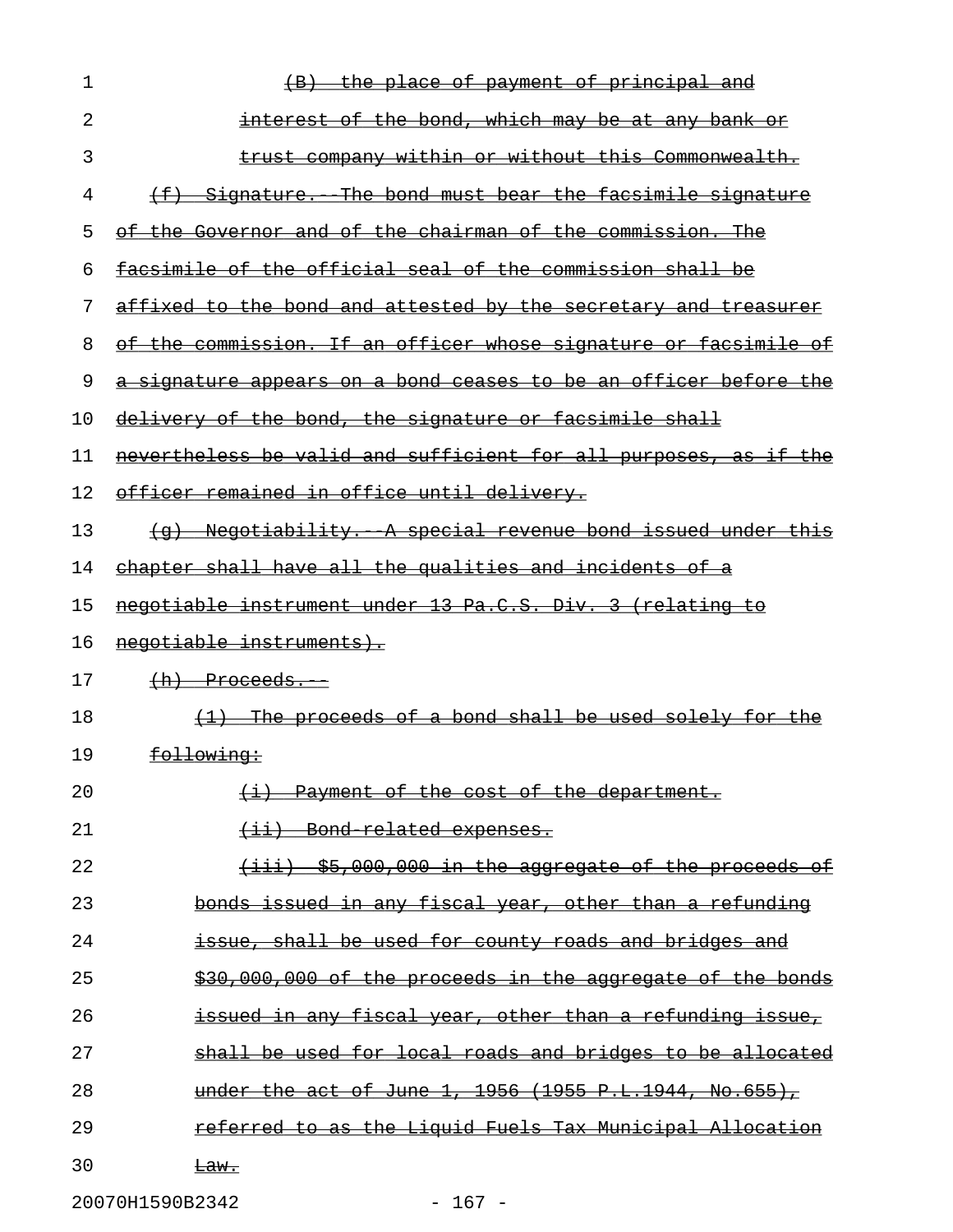| 1  | <del>proceeds of a bond shall be disbursed upon</del>            |
|----|------------------------------------------------------------------|
| 2  | requisition of the secretary under restrictions set forth in     |
| 3  | the resolution authorizing the issuance of the bond or the       |
| 4  | trust indenture under section 9511.6 (relating to trust          |
| 5  | indenture, protection of holders of obligations and              |
| 6  | depositories).                                                   |
| 7  | If the proceeds of a bond, by error of calculation               |
| 8  | otherwise, shall be less than the cost of the department,        |
| 9  | additional bonds may be issued to provide the amount of the      |
| 10 | deficit and, unless otherwise provided in the resolution         |
| 11 | authorizing the issuance of the bonds or in the trust            |
| 12 | indenture, shall be deemed to be of the same issue and shall     |
| 13 | be entitled to payment from the same fund, without preference    |
| 14 | or priority of the bonds first issued.                           |
| 15 | <u> Temporary bonds. Prior to the preparation of definitive</u>  |
| 16 | bonds, the commission may, under similar restrictions as those   |
|    |                                                                  |
| 17 | applicable to the definitive bonds, issue temporary bonds,       |
| 18 | exchangeable for definitive bonds upon the issuance of           |
| 19 | definitive bonds.                                                |
| 20 | (i) Replacement bonds. The commission may provide for the        |
| 21 | replacement of a bond which becomes mutilated or is destroyed or |
| 22 | lost. A replacement revenue bond may be issued without any other |
| 23 | proceedings or the happening of any other condition than those   |
| 24 | proceedings and conditions required by this chapter.             |
| 25 | <del>(k) Status as securities.</del>                             |
| 26 | A bond is made a security in which any of the                    |
| 27 | following may properly and legally invest funds, including       |
| 28 | capital, belonging to them or within their control:              |
| 29 | Commonwealth and municipal officers.                             |

20070H1590B2342 - 168 -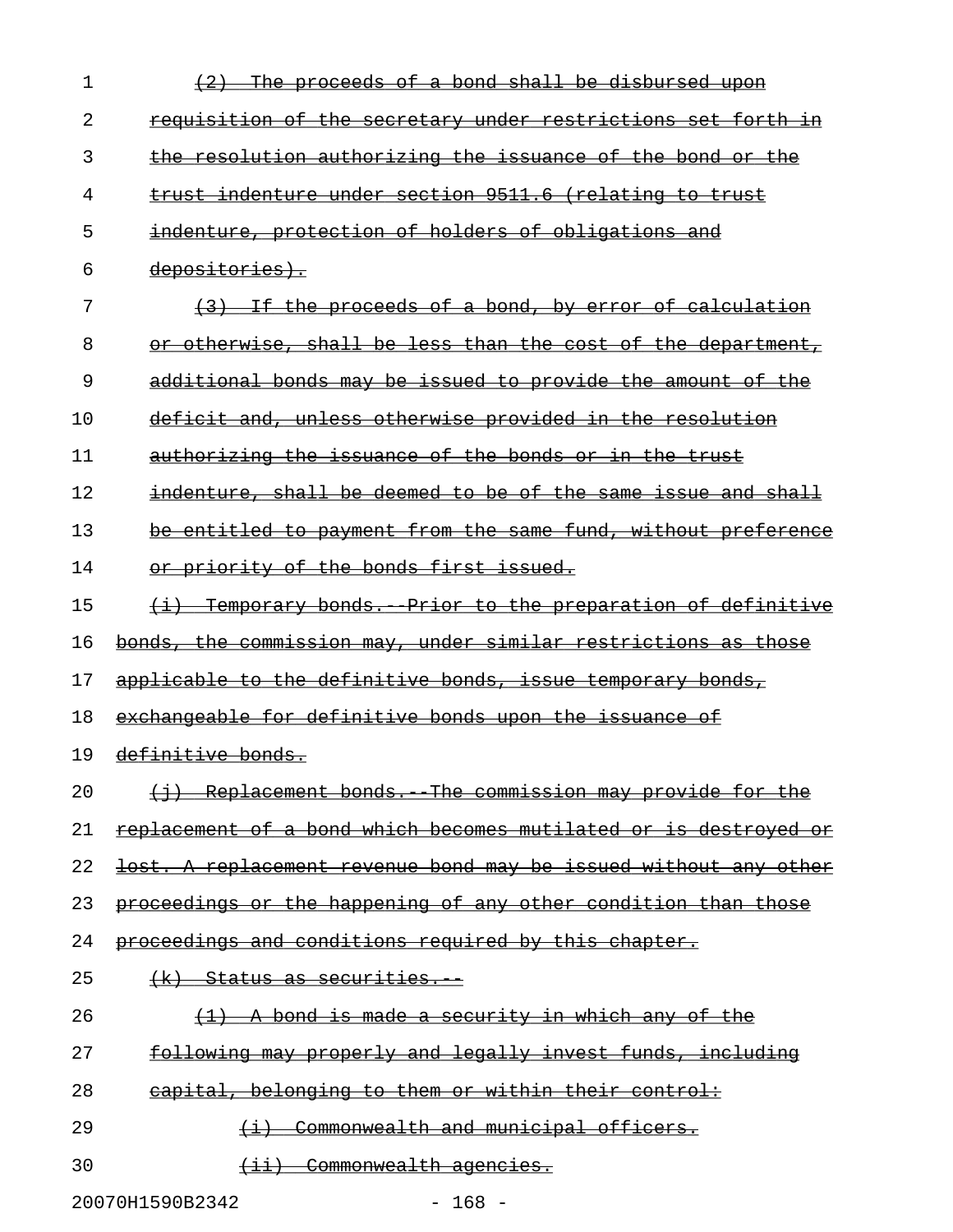| 1  | (iii) Banks, bankers, savings banks, trust                  |
|----|-------------------------------------------------------------|
| 2  | companies, saving and loan associations, investment         |
| 3  | <u>companies and other persons carrying on a banking</u>    |
| 4  | business.                                                   |
| 5  | (iv) Insurance companies, insurance associations and        |
| 6  | other persons carrying on an insurance business.            |
| 7  | $(v)$ Fiduciaries.                                          |
| 8  | (vi) Other persons that are authorized to invest in         |
| 9  | bonds or other obligations of the Commonwealth.             |
| 10 | (2) A bond is made a security which may properly and        |
| 11 | legally be deposited with and received by a Commonwealth or |
| 12 | municipal officer or a Commonwealth agency for any purpose  |
| 13 | for which the deposit of bonds or other obligations of the  |
| 14 | Commonwealth is authorized by law.                          |
| 15 | (1) Borrowing. The following shall apply:                   |
| 16 | <u>The commission is authorized to do all of the </u>       |
| 17 | following:                                                  |
| 18 | <u>(i) Borrow money at an interest rate not exceeding</u>   |
| 19 | the rate permitted by law.                                  |
| 20 | (ii) Provide for preliminary or interim financing,          |
| 21 | up to but not exceeding the estimated total cost of the     |
| 22 | department and bond related expenses and to evidence the    |
| 23 | borrowing by the issuance of special revenue notes and,     |
| 24 | in its discretion, to pledge as collateral for the note     |
| 25 | or other obligation, a special revenue bond issued under    |
| 26 | the provisions of this chapter. The commission may renew    |
| 27 | the note or obligation and the payment or retirement of     |
| 28 | the note or obligation shall be considered to be payment    |
| 29 | of the cost of the project.                                 |
| 30 | (2) A note or obligation issued under this subsection       |

20070H1590B2342 - 169 -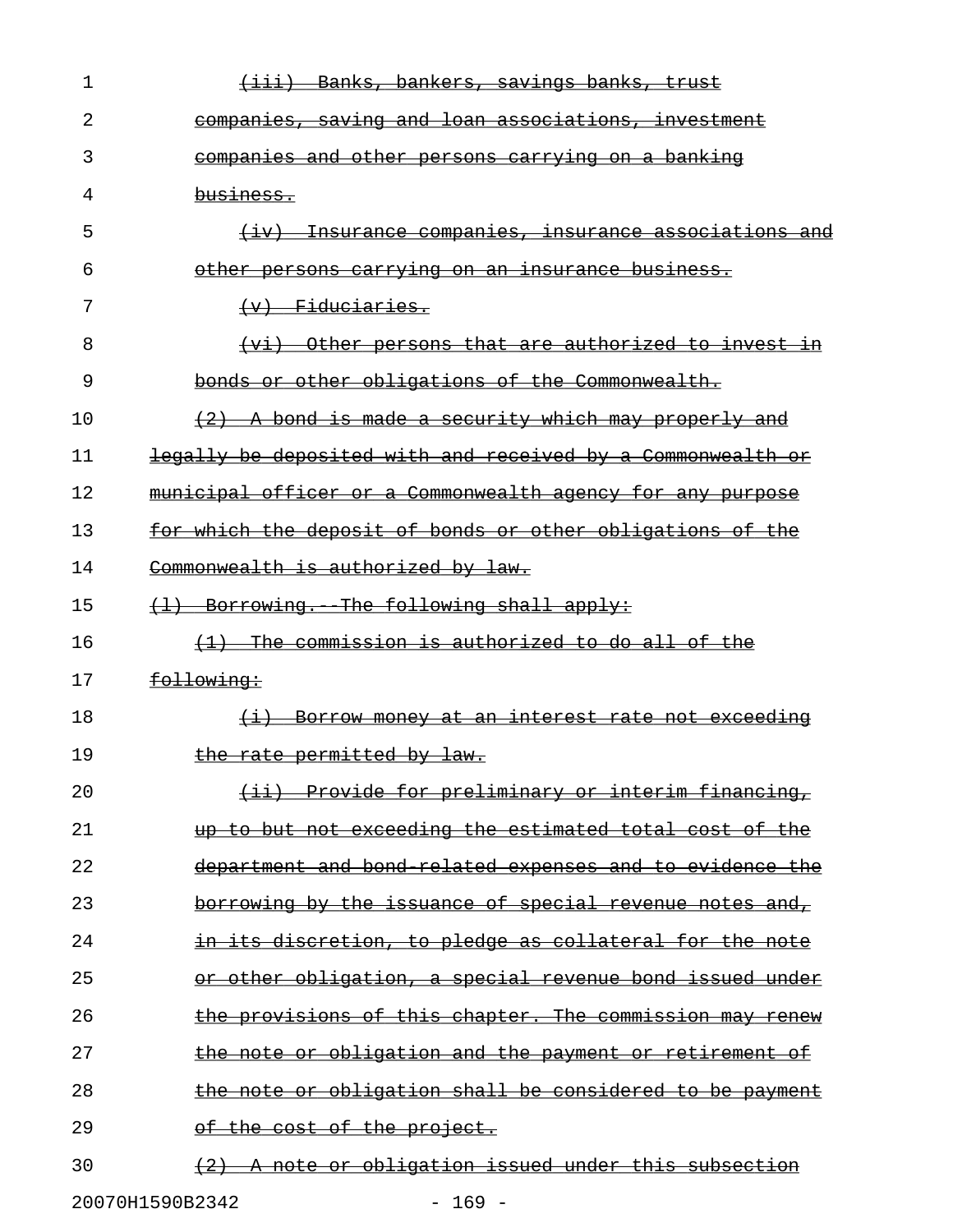| 1  | comply with the following:<br><del>must.</del>                             |
|----|----------------------------------------------------------------------------|
| 2  | Be executed by the same persons in the same                                |
| 3  | manner and with the same effect as provided in this                        |
| 4  | section for the execution of a special revenue bond.                       |
| 5  | Contain a statement on its face that:<br>$\leftarrow$ ii)                  |
| 6  | the Commonwealth is not obligated to pay the<br>$\left( A \right)$         |
| 7  | note or obligation or interest on it, except from                          |
| 8  | pledged revenues of the Motor License Fund; and                            |
| 9  | neither the faith and credit nor the taxing<br>$\left( \mathrm{B} \right)$ |
| 10 | power of the Commonwealth is pledged to the payment                        |
| 11 | of its principal or interest.                                              |
| 12 | The issuance of a special revenue note or other<br>$+3$                    |
| 13 | obligation under this chapter shall not directly or                        |
| 14 | indirectly or contingently obligate the Commonwealth to levy               |
| 15 | a tax or make an appropriation for payment.                                |
| 16 | A note or other obligation issued under this<br>$+4+$                      |
| 17 | subsection shall have all the qualities and incidents of a                 |
| 18 | negotiable instrument under 13 Pa.C.S. (relating to                        |
| 19 | commercial code).                                                          |
| 20 | \$ 9511.5. Application of proceeds of obligations, lien of                 |
| 21 | holders of obligations, design build requirement and                       |
| 22 | projects approved by General Assembly.                                     |
| 23 | (a) Application. The following shall apply:                                |
| 24 | (1) All money received from any bonds, notes or other                      |
| 25 | obligations issued under this chapter shall be applied solely              |
| 26 | to the payment of the cost of the department or to the                     |
| 27 | appurtenant fund.                                                          |
| 28 | (2) Until money received from any bonds, notes or other                    |
| 29 | obligations issued under this chapter is applied under                     |
| 30 | paragraph (1), a lien shall exist upon the money in favor of               |
|    |                                                                            |

20070H1590B2342 - 170 -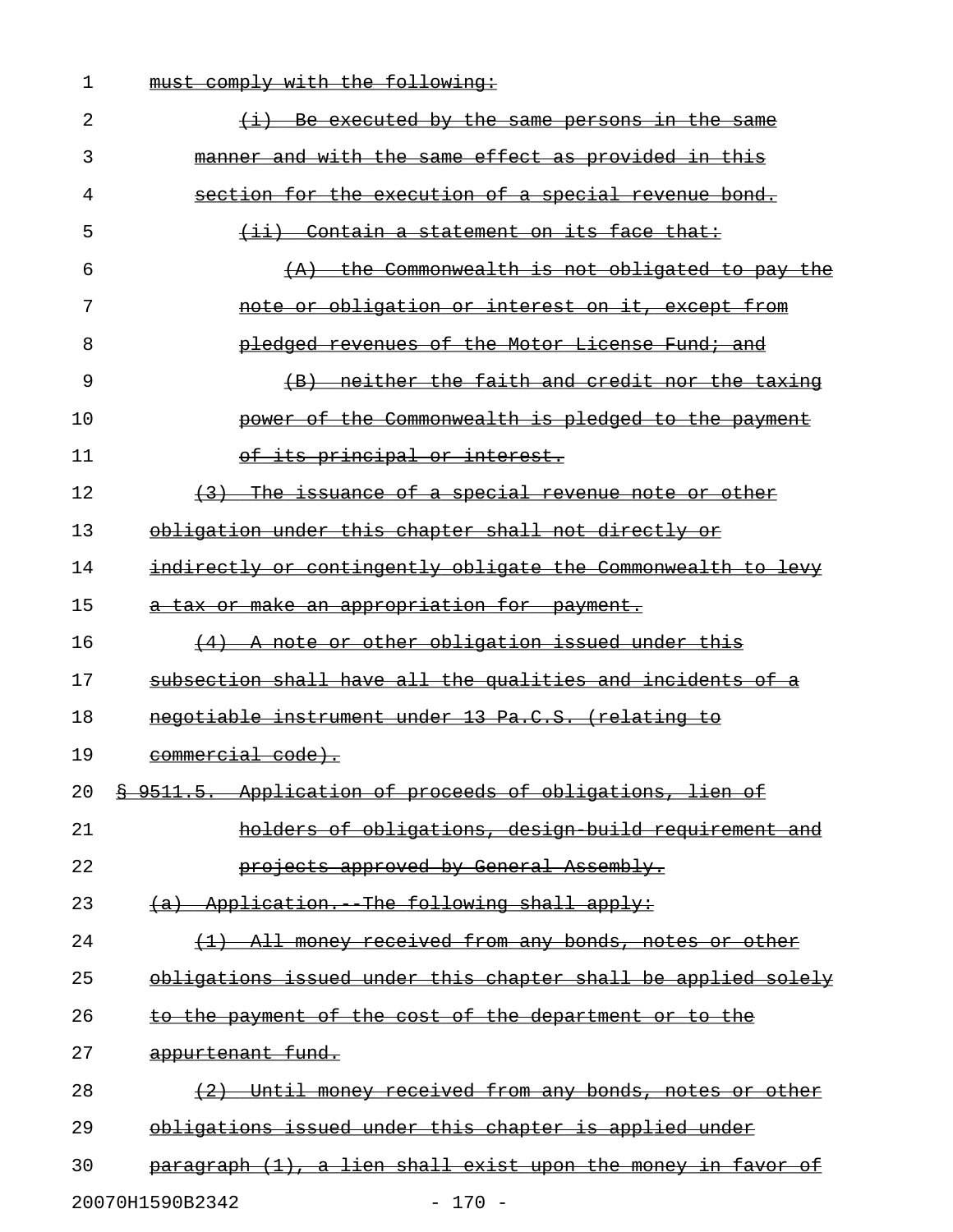| 1  | holders of the bonds, notes or other obligations or a trustee          |
|----|------------------------------------------------------------------------|
| 2  | <u>provided for in respect to the bonds, notes or other</u>            |
| 3  | obligations.                                                           |
| 4  | (b) Design build arrangements. To facilitate the timely                |
| 5  | completion of projects to be financed by the department with           |
| 6  | bond proceeds, the department shall be required to utilize             |
| 7  | design build arrangements for each project estimated by the            |
| 8  | department to have a value in excess of \$100,000,000. The             |
| 9  | selection of the party for the design build arrangement must be        |
| 10 | conducted in a manner consistent with the procurement and public       |
| 11 | bidding laws applicable to the department.                             |
| 12 | (c) Capital plan. All projects financed by the department              |
| 13 | with bond proceeds must be set forth in the department's capital       |
| 14 | plan current at the time of the financing and budget which             |
| 15 | capital plan and budget shall be submitted to the General              |
| 16 | Assembly on or before March 31 of each year commencing March 31,       |
| 17 | 2008.                                                                  |
| 18 | (d) Investment. Pending the application of proceeds to                 |
| 19 | costs of the department and bond related expenses, the                 |
| 20 | commission may invest the funds in permitted investments as            |
| 21 | defined under any trust indenture if the investment is not             |
| 22 | inconsistent with existing fiduciary obligations of the                |
| 23 | commission.                                                            |
| 24 | <u>§ 9511.6. Trust indenture, protection of holders of obligations</u> |
| 25 | and depositories.                                                      |
| 26 | (a) Indenture. In the discretion of the commission, a bond,            |
| 27 | note or other obligation may be secured by a trust indenture by        |
| 28 | and between the commission and a corporate trustee, which may be       |
| 29 | any trust company or bank having the powers of a trust company,        |
| 30 | within or without this Commonwealth.                                   |

20070H1590B2342 - 171 -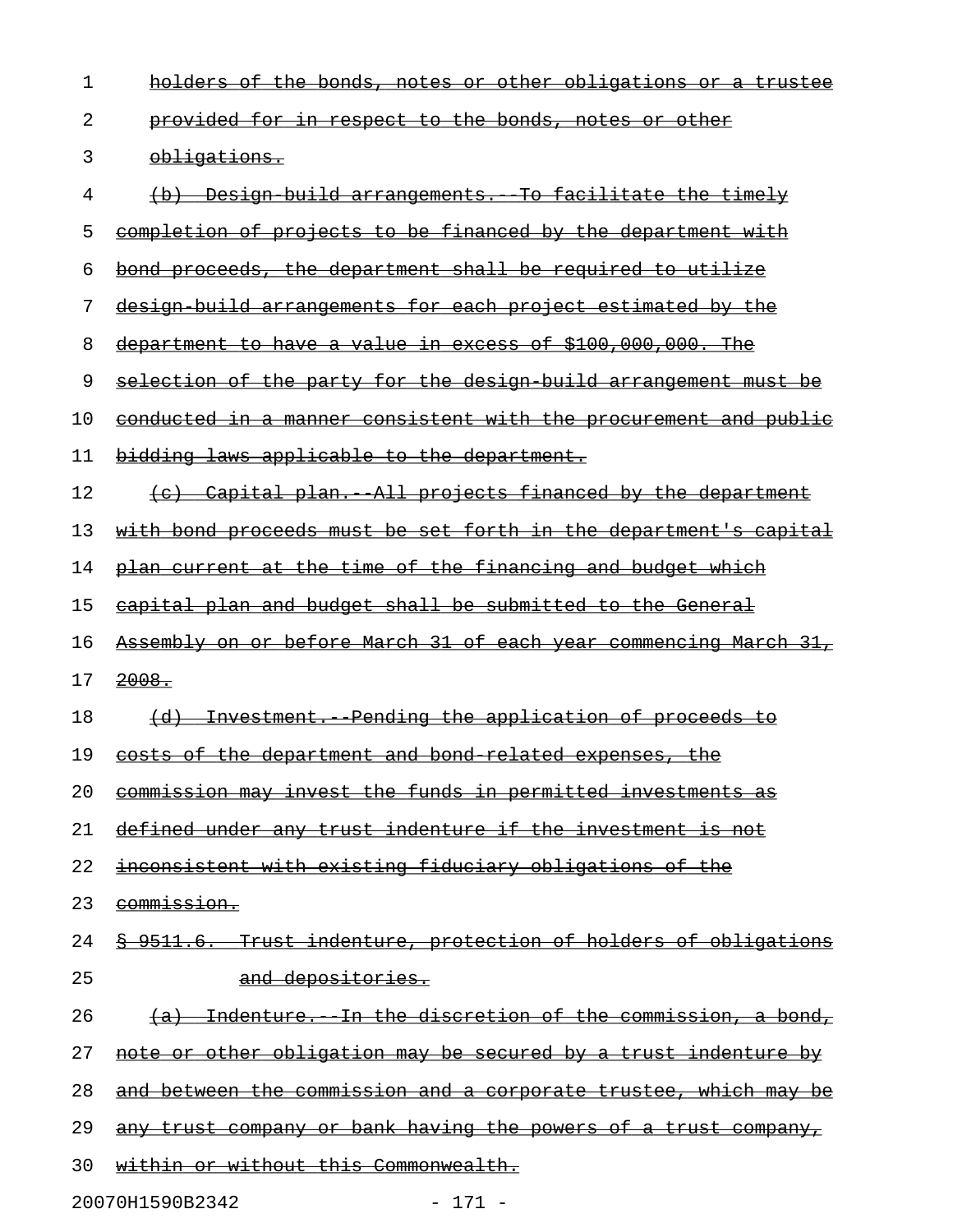| 1  | <del>Pledae</del><br><del>indenture</del><br><del>under</del><br><del>assıqnment. -</del><br>ЮŁ |
|----|-------------------------------------------------------------------------------------------------|
| 2  | subsection (a) may pledge or assign revenue to be received, but                                 |
| 3  | shall not convey or mortgage the turnpike or any part of the                                    |
| 4  | turnpike.                                                                                       |
| 5  | Rights and remedies. The resolution providing for the                                           |
| 6  | issuance of the bond, note or other obligation of the trust                                     |
| 7  | indenture may contain provisions for protecting and enforcing                                   |
| 8  | the rights and remedies of the bondholders or holders of notes                                  |
| 9  | <u>other obligations as may be reasonable and proper and not in</u>                             |
| 10 | violation of law, including covenants setting forth the duties                                  |
| 11 | the department in relation to the acquisition of properties,<br>θŦ                              |
| 12 | <u>the construction, maintenance, operation, repair and insurance</u>                           |
| 13 | the State highway and rural State highway system and the<br>θŧ                                  |
| 14 | eustody, safequarding and application of all money.                                             |
| 15 | (d) Depository. It shall be lawful for any bank or trust                                        |
| 16 | company incorporated under the laws of this Commonwealth to act                                 |
| 17 | as depository of the proceeds of the bond, note or other                                        |
| 18 | obligation or revenue, to furnish indemnity bonds or to pledge                                  |
| 19 | securities as may be required by the commission.                                                |
| 20 | (e) Indenture. The trust indenture may set forth the rights                                     |
| 21 | and remedies of the bondholders or holders of notes or other                                    |
| 22 | obligations and of the trustee and may restrict the individual                                  |
| 23 | right of action of bondholders or holders of notes or other                                     |
| 24 | obligations as is customary in trust indentures securing bonds,                                 |
| 25 | debentures of corporations, notes or other obligations. The                                     |
| 26 | trust indenture may contain other provisions as the commission                                  |
| 27 | may deem reasonable and proper for the security of bondholders                                  |
| 28 | or holders of notes or other obligations.                                                       |
| 29 | \$ 9511.7. Exemption from Commonwealth taxation.                                                |
| 30 | <u>The effectuation of the purposes of this chapter is for the </u>                             |

20070H1590B2342 - 172 -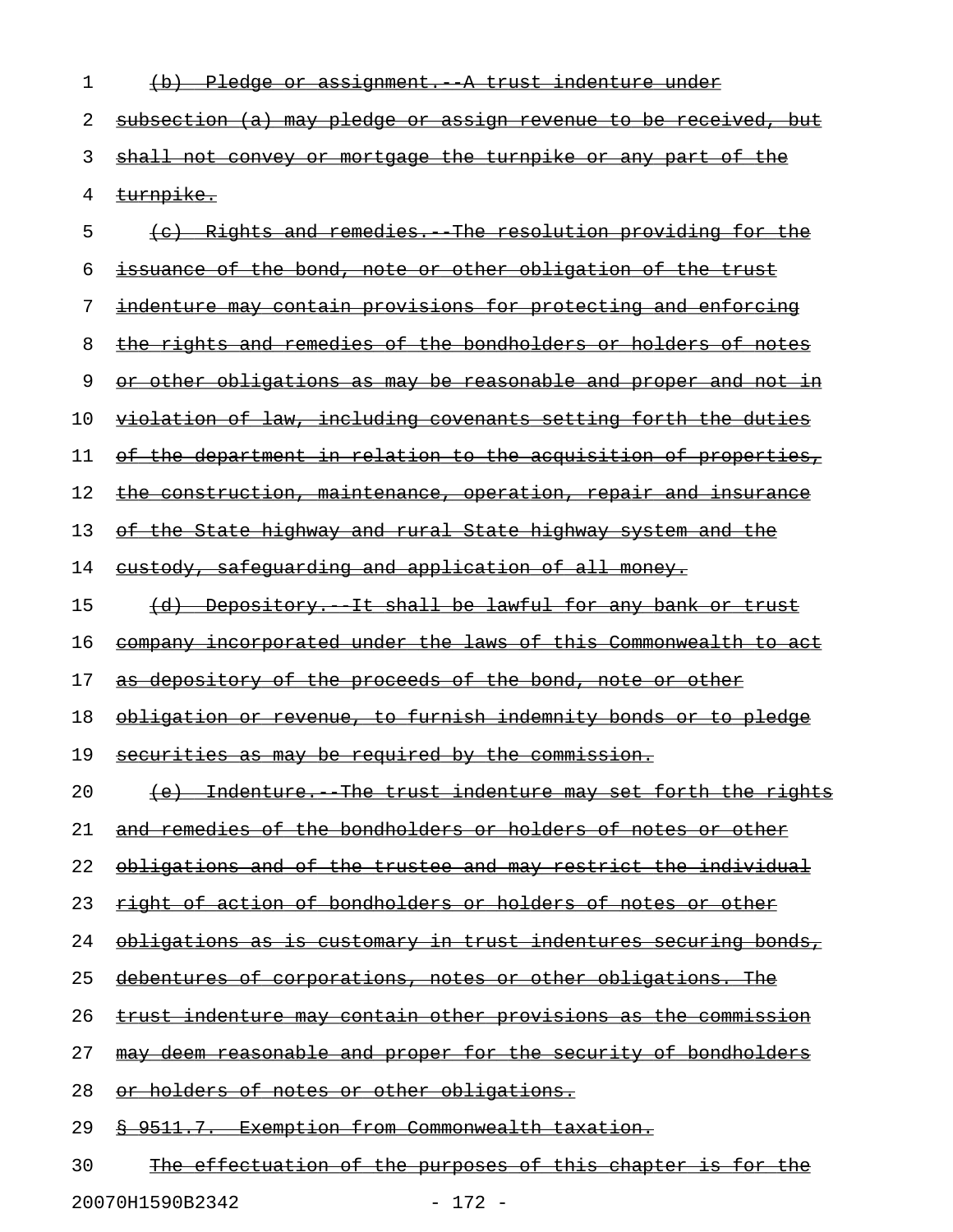| 1  | benefit of the citizens of the Commonwealth and for the                 |
|----|-------------------------------------------------------------------------|
| 2  | <u>improvement of their commerce and prosperity. Since the</u>          |
| 3  | commission will be performing essential government functions in         |
| 4  | <u>effectuating these purposes, the commission shall not be</u>         |
| 5  | <u>required to pay any tax or assessment on any property acquired</u>   |
| 6  | <u>or used by it for the purposes provided under this chapter. A</u>    |
| 7  | bond, note or other obligation issued by the commission, its            |
| 8  | transfer and the income from its issuance and transfer,                 |
| 9  | including any profits made on the sale of the bond, note or             |
| 10 | other obligation, shall be free from taxation within the                |
| 11 | <del>Commonwealth.</del>                                                |
| 12 | \$ 9511.8. Pledged revenues, contracts for use of turnpike,             |
| 13 | sinking fund and purchase or redemption of                              |
| 14 | <del>obligations.</del>                                                 |
| 15 | (a) Authorization. The commission is authorized to collect              |
| 16 | the pledged revenues. The pledged revenues shall be fixed and           |
| 17 | <u>adjusted as to provide funds at least sufficient to pay the </u>     |
| 18 | bonds, notes or other obligations and the interest on the bonds,        |
| 19 | notes or other obligations. All sinking fund requirements and           |
| 20 | other requirements provided by the resolution authorizing the           |
| 21 | issuance of the bonds, notes or other obligations, or by the            |
| 22 | trust indenture, shall be fixed and adjusted as the bonds, notes        |
| 23 | or other obligations become due.                                        |
| 24 | (b) Supervision. The pledged revenues shall not be subject              |
| 25 | <u>to supervision or regulation by any Commonwealth agency other</u>    |
| 26 | than the commission.                                                    |
| 27 | <u>(c) Set aside. Except for the portion of the pledged</u>             |
| 28 | <u>revenues required to provide reserves as set forth in the </u>       |
| 29 | <u>resolution authorizing the issuance of the bonds, notes or other</u> |
| 30 | <u>obligations or in the trust indenture, pledged revenues, to the</u>  |
|    | 20070H1590B2342<br>$-173 -$                                             |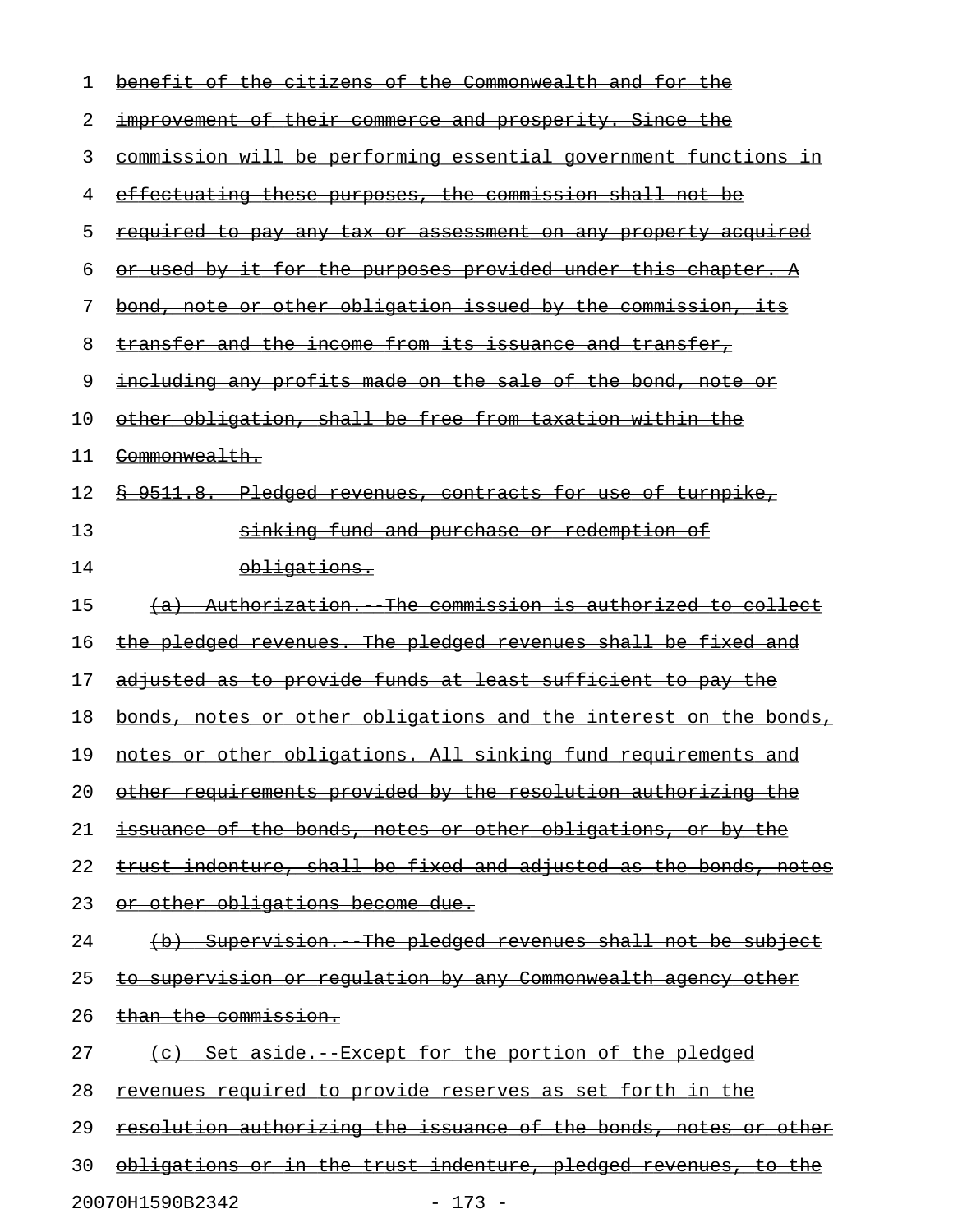| ı  | degree amounts transferred under section 8915.3(4)(i) (relating        |
|----|------------------------------------------------------------------------|
| 2  | to lease of Interstate 80) are not sufficient, shall be set            |
| 3  | aside at regular intervals as may be provided in the resolution        |
| 4  | or trust indenture, in one or more accounts, which are pledged         |
| 5  | to and charged with the payment of all of the following:               |
| 6  | (1) The interest upon a bond, note or other obligation,                |
| 7  | as it shall become due and payable.                                    |
| 8  | (2) The principal of a bond, note or other obligation,                 |
| 9  | as it shall become due and payable.                                    |
| 10 | The necessary fiscal agency charges for paying<br>$\left(3\right)$     |
| 11 | principal and interest.                                                |
| 12 | (4) A premium upon a bond retired by call or purchase.                 |
| 13 | (d) Sinking fund. The use and disposition of the sinking               |
| 14 | fund shall be subject to regulations as may be provided in the         |
| 15 | resolution authorizing the issuance of bonds, notes or other           |
| 16 | obligations or in the trust indenture, but, except as may              |
| 17 | otherwise be provided in the resolution or trust indenture, the        |
| 18 | sinking fund shall be a fund for the benefit of all bonds, notes       |
| 19 | or other obligations issued under this chapter, without                |
| 20 | distinction or priority of one over another.                           |
| 21 | (e) Application of money. Subject to the provisions of the             |
| 22 | resolutions authorizing the issuance of bonds, notes or other          |
| 23 | obligations or of the trust indenture, any money in the sinking        |
| 24 | <u>fund in excess of an amount equal to one year's interest on all</u> |
| 25 | <u>bonds, notes or other obligations then outstanding may be</u>       |
| 26 | applied to the purchase or redemption of bonds, notes or other         |
| 27 | <u>obligations. All bonds, notes or other obligations purchased or</u> |
| 28 | <u>redeemed under this subsection shall be canceled and shall not</u>  |
| 29 | <del>again be issued.</del>                                            |
| 30 | <u> § 9511.9. Special revenue refunding bonds.</u>                     |

20070H1590B2342 - 174 -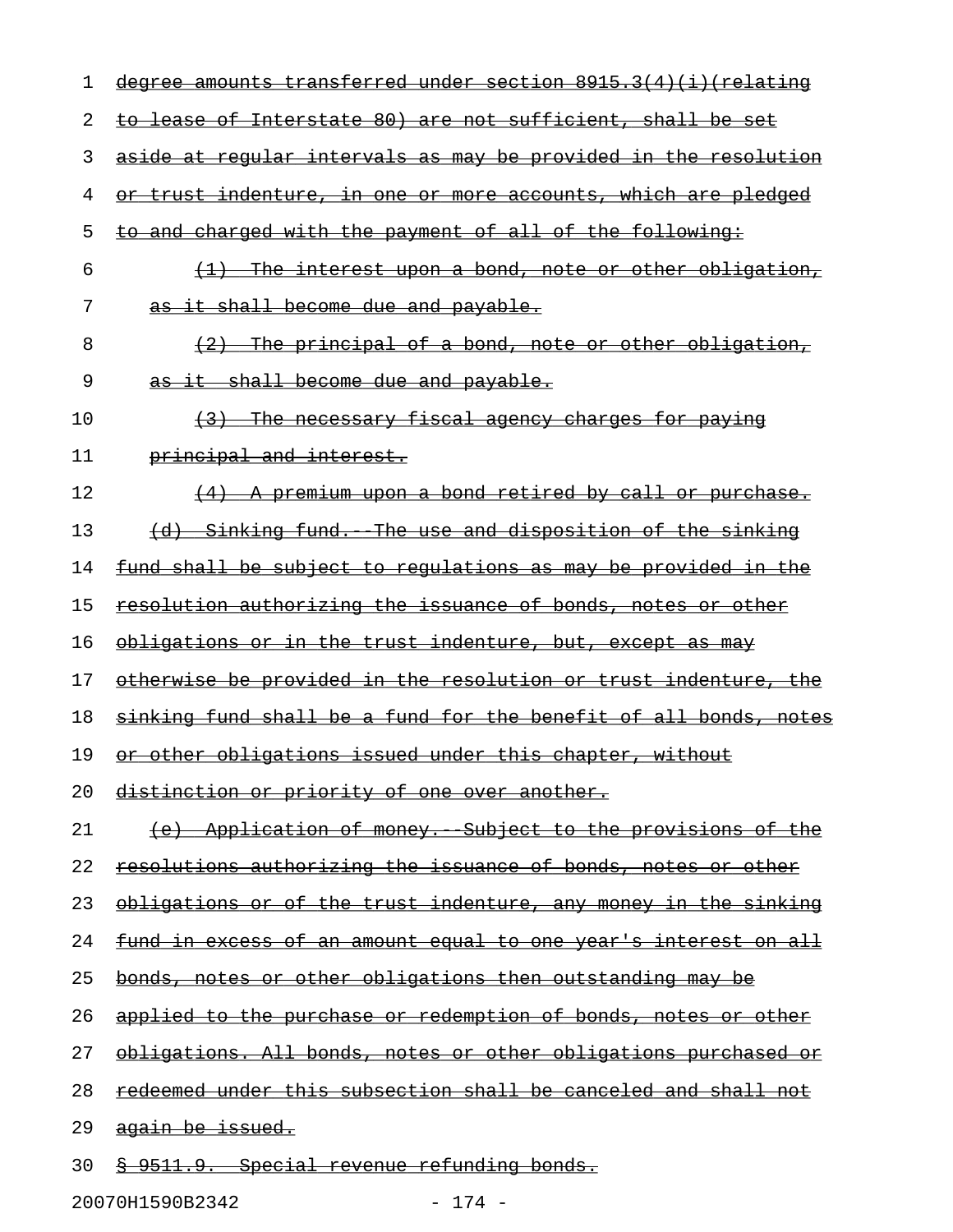| 1  | authorized to provide, by resolution,<br><del>commission is</del>    |
|----|----------------------------------------------------------------------|
| 2  | the issuance of special revenue refunding bonds of the               |
| 3  | commission for the purpose of refunding any special revenue          |
| 4  | bonds, notes or other obligations issued under the provisions of     |
| 5  | this chapter and then outstanding. The issuance of the special       |
| 6  | revenue refunding bonds, the maturities and other details of the     |
| 7  | bonds, the rights of the holders of the bonds and the duties of      |
| 8  | the department and of the commission with respect to the bonds       |
| 9  | shall be governed by the provisions of this chapter.                 |
| 10 | 9511.10. Remedies of trustees and of holders of obligations.         |
| 11 | Grant of rights. A holder of a bond, note or other<br><del>(a)</del> |
| 12 | obligation issued under this chapter and the trustee under the       |
| 13 | trust indenture may, either at law or in equity, by suit,            |
| 14 | action, mandamus or other proceeding, do all of the following:       |
| 15 | Protect and enforce any right granted under this<br>$\left(1\right)$ |
| 16 | chapter or under the resolution or trust indenture.                  |
| 17 | Enforce and compel performance of all duties<br>$\left(2\right)$     |
| 18 | <del>required under this chapter or by resolution or trust</del>     |
| 19 | indenture to be performed by the commission or any officer<br>—o ±   |
| 20 | its officers, including the collection of the pledged                |
| 21 | reserves or amounts transferred under section 8915.3(4)(i)           |
| 22 | (relating to lease of Interstate 80).                                |
| 23 | (b) Exception. Rights given under this chapter may be                |
| 24 | restricted by resolution passed before the issuance of the           |
| 25 | bonds, notes or other obligations, or by the trust indenture.        |
| 26 | § 9511.11. Motor License Fund proceeds.                              |
| 27 | The balance of the proceeds deposited in the Motor License           |
| 28 | Fund under section 20 of the act of April 17, 1997 (P.L.6,           |
| 29 | No.3), entitled, "An act amending Titles 74 (Transportation) and     |
| 30 | 75 (Vehicles) of the Pennsylvania Consolidated Statutes, further     |

20070H1590B2342 - 175 -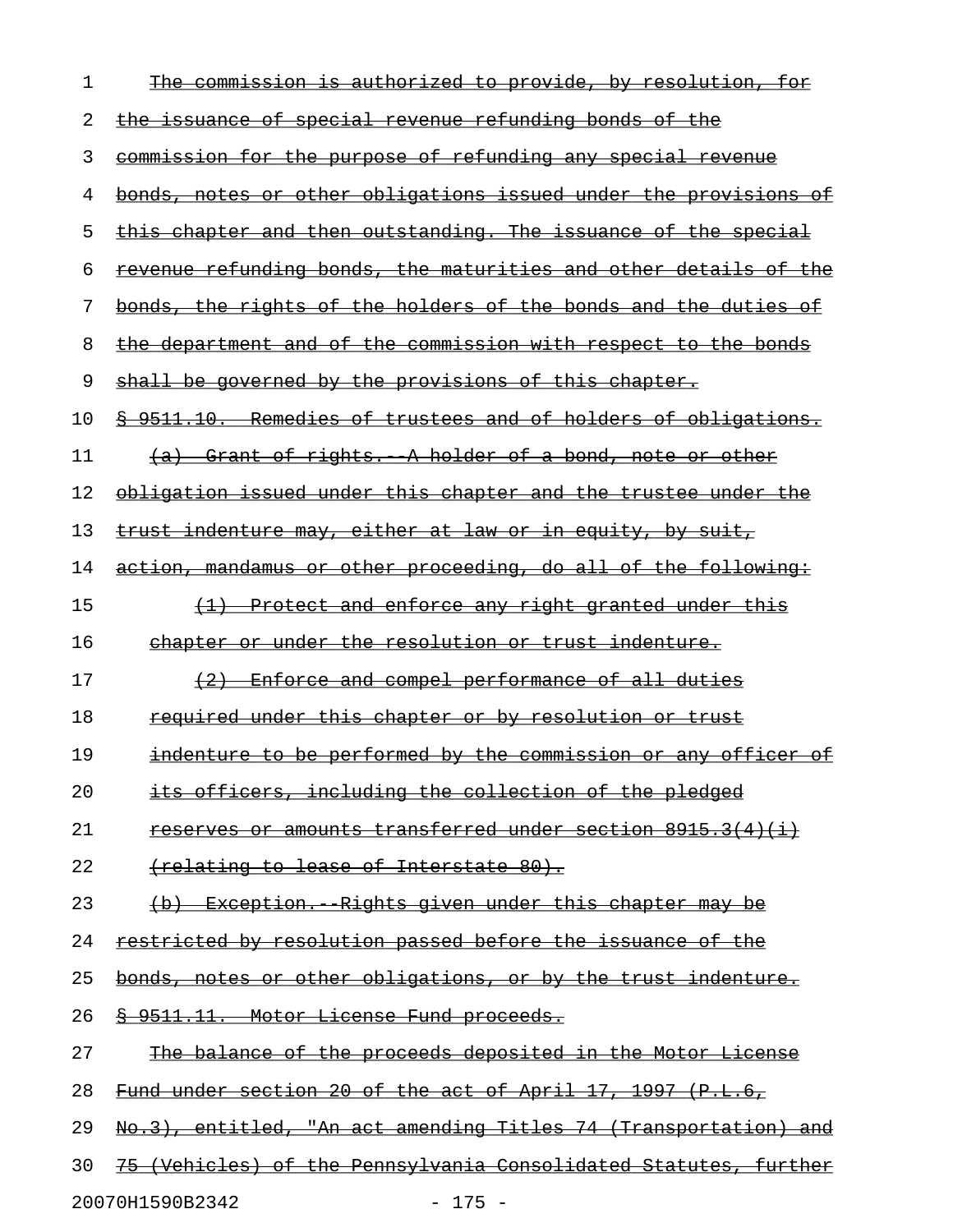| 1  | providing for annual appropriation and computation of subsidy           |
|----|-------------------------------------------------------------------------|
| 2  | and for distribution of funding; providing for distribution of          |
| 3  | supplemental funding; further providing for use of funds                |
| 4  | distributed; providing for public transportation grants                 |
| 5  | management accountability, for competitive procurement and for          |
| 6  | the Public Transportation Assistance Fund; further providing for        |
| 7  | <u>period of registration, for duties of agents, for registration</u>   |
| 8  | and other fees, for requirements for periodic inspection of             |
| 9  | <u>vehicles, for limits on number of towed vehicles, for operation</u>  |
| 10 | <u>of certain combinations on interstate and other highways and for</u> |
| 11 | width and length of vehicles; providing for liquid fuels and            |
| 12 | fuels permits and bond or deposit of securities, for imposition         |
| 13 | <u>of liquid fuels and fuels tax, for taxpayer, for distributor's </u>  |
| 14 | report and payment of tax, for determination of tax, penalties          |
| 15 | and interest, for examination of records and equipment, for             |
| 16 | retention of records by distributors and dealers, for                   |
| 17 | disposition and use of tax, for discontinuance or transfer of           |
| 18 | <u>business, for suspension or revocation of permits, for lien of</u>   |
| 19 | taxes, penalties and interest, for collection of unpaid taxes,          |
| 20 | <u>for reports from common carriers, for violations and reward for </u> |
| 21 | detection of violations, for refunds, for diesel fuel importers         |
| 22 | and transporters, for prohibiting use of dyed diesel fuel, for          |
| 23 | disposition of fees, fines and forfeitures, for certified copies        |
| 24 | of records and for uncollectible checks; further providing for          |
| 25 | distribution of State highway maintenance funds and for                 |
| 26 | standards and methodology for data collection; providing for            |
| 27 | dirt and gravel road maintenance; further providing for                 |
| 28 | <u>imposition of tax and additional tax; providing for tax on</u>       |
| 29 | alternative fuels; further providing for disposition of tax             |
| 30 | <u>revenue; making an appropriation; and making repeals," is</u>        |
|    |                                                                         |

20070H1590B2342 - 176 -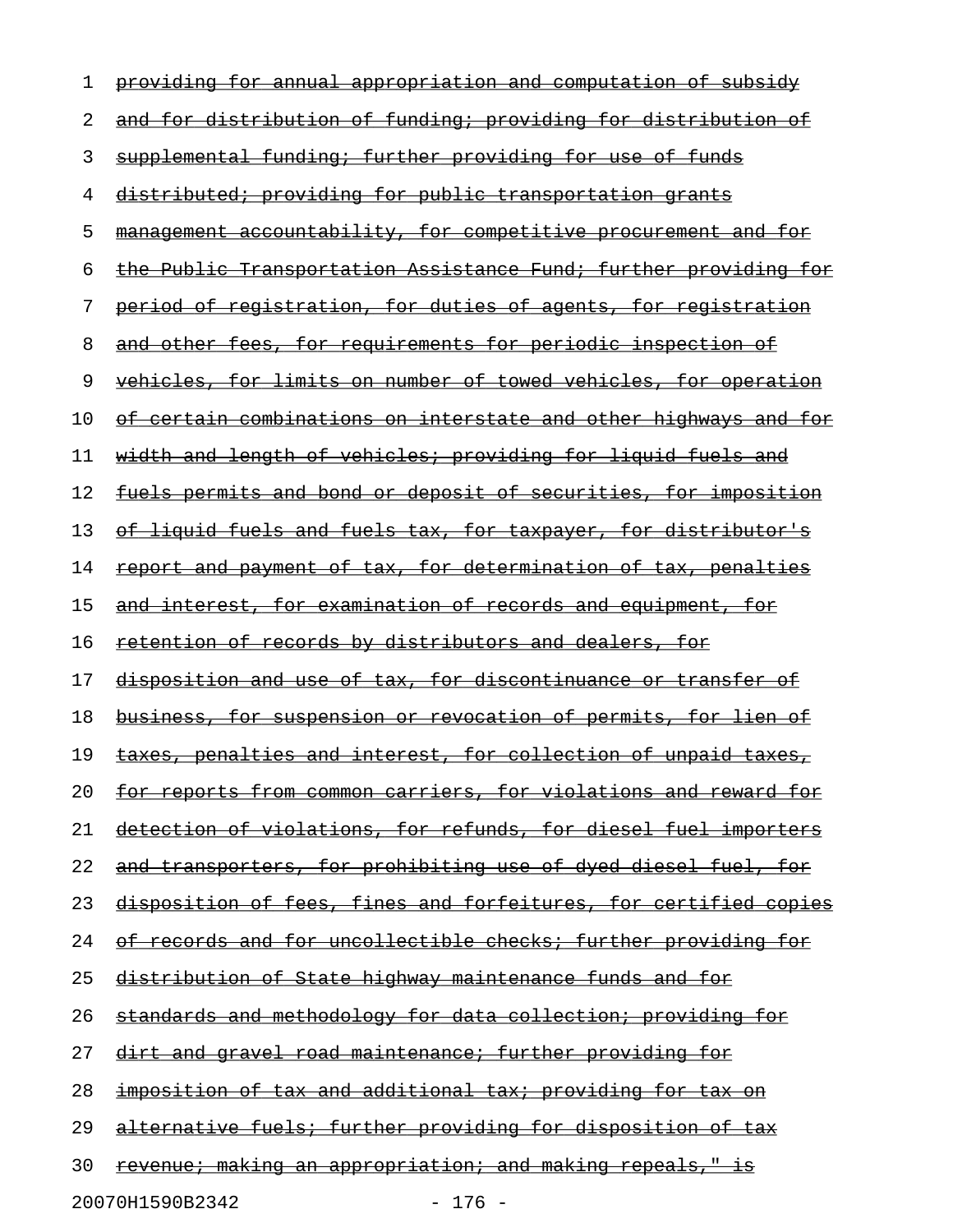| ı  | pledged to secure bonds issued by the commission. The proceeds          |
|----|-------------------------------------------------------------------------|
| 2  | may be pledged to secure bonds to be issued by the commission on        |
| 3  | behalf of the department for the construction, reconstruction,          |
| 4  | <u>widening, expansion, extension, maintenance and repair of and</u>    |
| 5  | <u>safety on bridges and costs and expenses incident to those tasks</u> |
| 6  | <u>and fees and expenses of the commission related to the issuance</u>  |
| 7  | <u>of the bonds, including bond related expenses. Each month, the </u>  |
| 8  | State Treasurer shall transfer amounts as are necessary, in             |
| 9  | combination with amounts transferred under sections                     |
| 10 | $8915.3(4)(i)$ (relating to lease of Interstate 80) and 9511            |
| 11 | (relating to allocation of proceeds) to satisfy the provisions          |
| 12 | <u>of the bond indenture relating to bonds issued under this</u>        |
| 13 | section and those amounts are authorized to be appropriated.            |
| 14 | \$ 9511.12. Supplement to other laws and liberal construction.          |
| 15 | <u>This chapter shall be regarded as supplemental and additional</u>    |
| 16 | to powers conferred by other statutes and shall not be regarded         |
| 17 | as in derogation of any powers existing on the effective date of        |
| 18 | this section. The provisions of this chapter, being necessary           |
| 19 | for the welfare of the Commonwealth and its citizens shall be           |
| 20 | <i>liberally construed to effect the purposes of this chapter.</i>      |
| 21 | Section 6. (a) Financial assistance made by the Department              |
| 22 | of Transportation to an award recipient under 74 Pa.C.S. Ch. 13         |
| 23 | prior to the effective date of this section may continue to be          |
| 24 | used by award recipients for operating or capital expenses upon         |
| 25 | the same terms and conditions as are contained in the notice of         |
| 26 | grant award or grant agreement executed in connection with the          |
| 27 | award, if the funds are expended within five years following the        |
| 28 | effective date of this section.                                         |
| 29 | (b) The Department of Transportation may continue to use all            |
| 30 | funds appropriated or otherwise made available to it for public         |

20070H1590B2342 - 177 -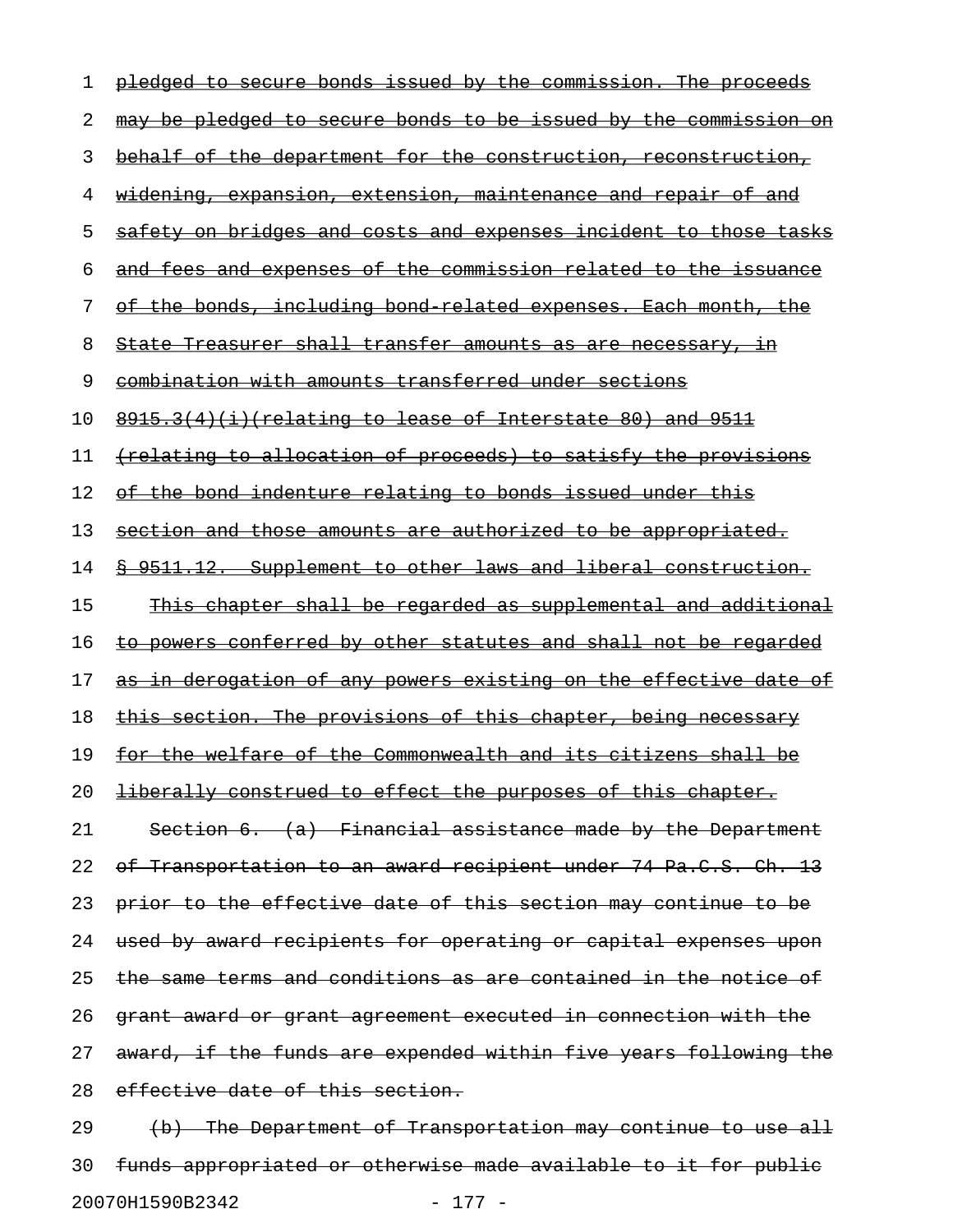1 transportation purposes prior to the effective date of this 2 section in accordance with the laws under which the funds were 3 made available. 4 Section 7. The following shall apply: 5 (1) The General Assembly declares that the repeal under 6 paragraph (2) is necessary to effectuate the addition of 74 7 Pa.C.S. Ch. 81. 8 (2) The act of September 30, 1985 (P.L.240, No.61), 9 known as the Turnpike Organization, Extension and Toll Road 10 Conversion Act is repealed. 11 (3) Section 207.1(c)(2) of the act of April 9, 1929 12 (P.L.177, No.175), known as The Administrative Code of 1929, 13 is repealed insofar as it is inconsistent with the addition 14 of 74 Pa.C.S. § 8105. 15  $(4)$  Sections 2301 $(a)$  and  $(b)$  of the act of March 4, 1971 16 (P.L.6, No.2), known as the Tax Reform Code of 1971, insofar 17 as they relate to the establishment and existence of the 18 Public Transportation Assistance Fund are repealed. 19 (5) All other acts and parts of acts are repealed 20 **insofar as they are inconsistent with this act.** 21 Section 8. The addition of 74 Pa.C.S. Ch. 81 is a 22 continuation of the act of September 30, 1985 (P.L.240, No.61), 23 known as the Turnpike Organization, Extension and Toll Road 24 Conversion Act. The following shall apply: 25 (1) Except as otherwise provided under 74 Pa.C.S. Ch. 26 81, all activities initiated under the Turnpike Organization, 27 Extension and Toll Road Conversion Act shall continue and 28 remain in full force and effect and may be completed under 74 29 Pa.C.S. Ch. 81. Orders, regulations, rules and decisions 30 which were made under the Turnpike Organization, Extension

20070H1590B2342 - 178 -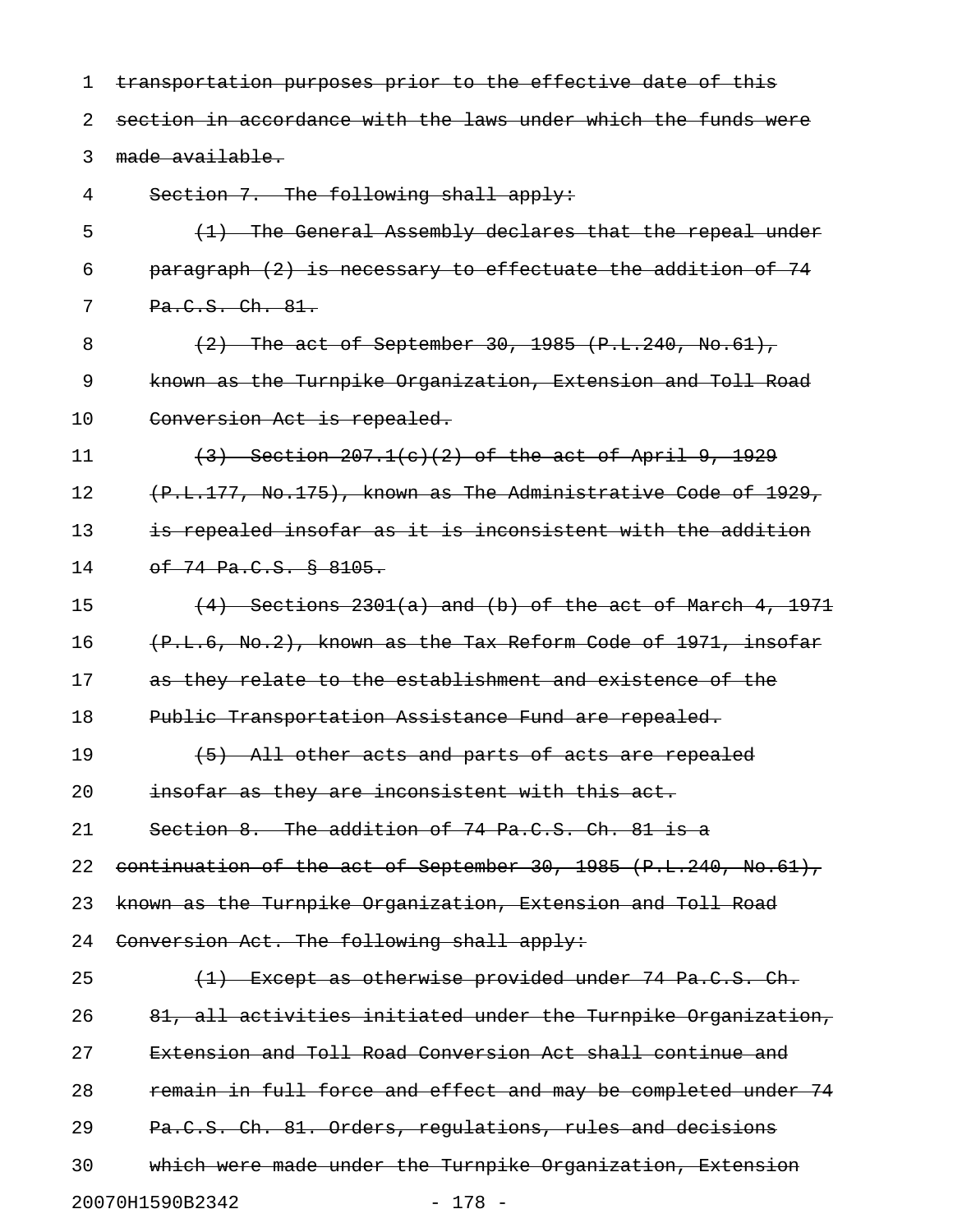| $\mathbf 1$<br>and Toll Road Conversion Act and which are in effect on the |  |
|----------------------------------------------------------------------------|--|
| effective date of section 7(2) of this act shall remain in<br>2            |  |
| full force and effect until revoked, vacated or modified<br>3              |  |
| under 74 Pa.C.S. Ch. 81. Contracts, obligations and<br>4                   |  |
| 5<br>collective bargaining agreements entered into under the               |  |
| Turnpike Organization, Extension and Toll Road Conversion Act<br>6         |  |
| 7<br>are not affected nor impaired by the repeal of the Turnpike           |  |
| 8<br>Organization, Extension and Toll Road Conversion Act.                 |  |
| 9<br>(2) Except as set forth in paragraph (3), any difference              |  |
| in language between 74 Pa.C.S. Ch. 81 and the Turnpike<br>10               |  |
| Organization, Extension and Toll Road Conversion Act is<br>11              |  |
| intended only to conform to the style of the Pennsylvania<br>12            |  |
| Consolidated Statutes and is not intended to change or affect<br>13        |  |
| the legislative intent, judicial construction or<br>14                     |  |
| administration and implementation of the Turnpike<br>15                    |  |
| Organization, Extension and Toll Road Conversion Act.<br>16                |  |
| 17<br>(3) Paragraph (2) does not apply to the addition of 74               |  |
| Pa.C.S. § 8105.<br>18                                                      |  |
| Section 9. This act shall take effect as follows:<br>19                    |  |
| (1) The following provisions shall take effect<br>20                       |  |
| 21<br>immediately:                                                         |  |
| $(i)$ The addition of 74 Pa.C.S. § 8105.<br>22                             |  |
| $(iii)$ Section 7(3) of this act.<br>23                                    |  |
| $\overline{$ iii) This section.<br>24                                      |  |
| (2) The remainder of this act shall take effect in 60<br>25                |  |
| 26<br><del>days.</del>                                                     |  |
| 27<br>SECTION 3. TITLE 74 IS AMENDED BY ADDING A CHAPTER CHAPTERS <        |  |
| TO READ:<br>28                                                             |  |
| 29<br>CHAPTER 15                                                           |  |
| 30<br>SUSTAINABLE MOBILITY OPTIONS                                         |  |
| 20070H1590B2342<br>$-179 -$                                                |  |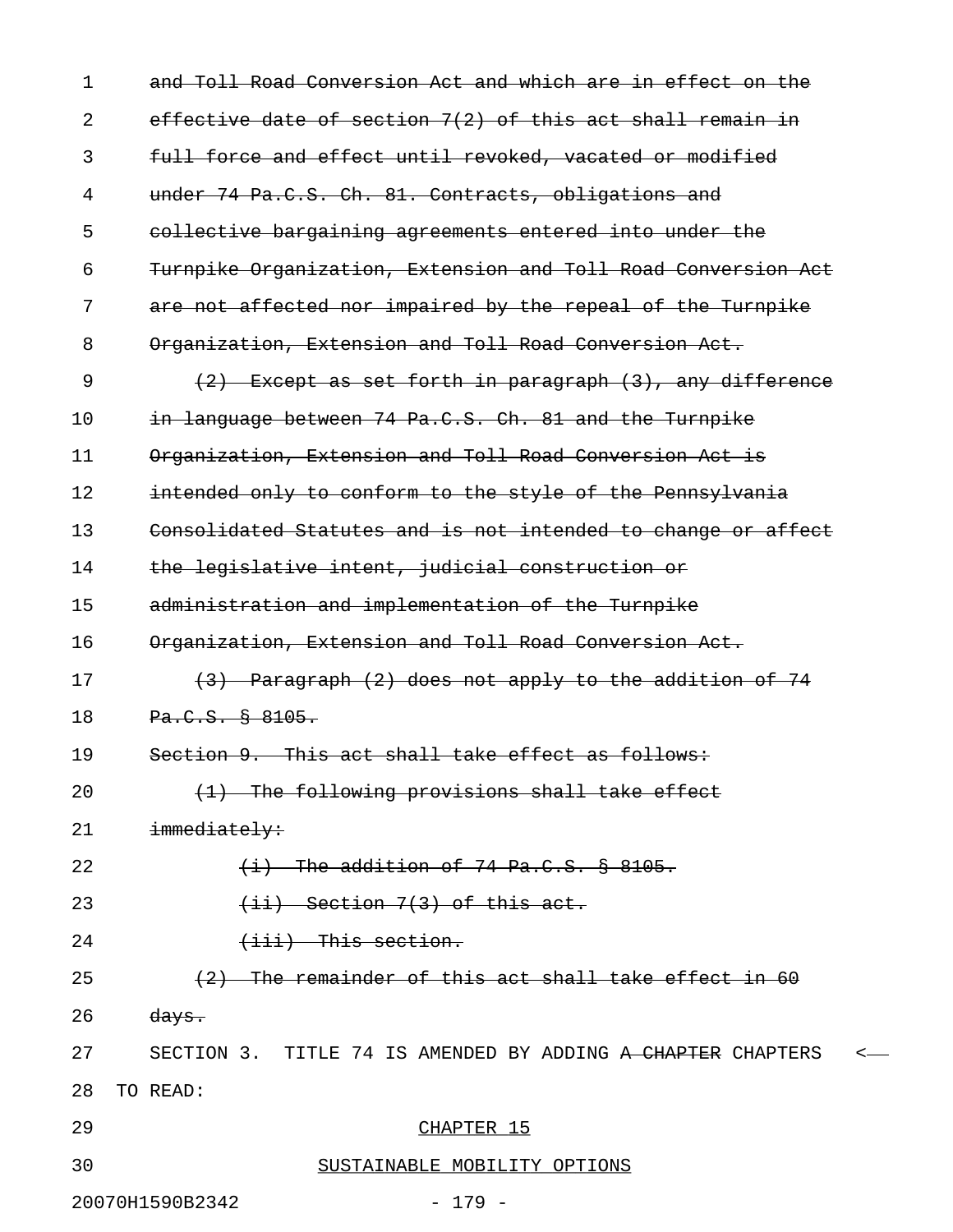- 1 SEC. \_\_\_\_
- 2 1501. SCOPE OF CHAPTER.
- 3 1502. (RESERVED).
- 4 1503. DEFINITIONS.
- 5 1504. DEPARTMENT AUTHORIZATION.
- 6 1505. REGULATIONS.
- 7 1506. FUND. \_\_\_\_\_\_\_\_\_\_\_\_
- 8 1507. APPLICATION AND APPROVAL PROCESS.
- 9 1508. FEDERAL FUNDING. \_\_\_\_\_\_\_\_\_\_\_\_\_\_\_\_\_\_\_\_\_\_\_
- 10 1509. LIMITATION ON DECISIONS, FINDINGS AND REGULATIONS OF
- 11 DEPARTMENT.
- 12 1510. PROGRAM OVERSIGHT AND ADMINISTRATION.
- 13 1511. REPORT TO GOVERNOR AND GENERAL ASSEMBLY.
- 14 1512. COORDINATION.
- 15 1513. OPERATING PROGRAM.
- 16 1514. ASSET IMPROVEMENT PROGRAM.
- 17 1515. NEW INITIATIVES PROGRAM.
- 18 1516. PROGRAMS OF STATEWIDE SIGNIFICANCE.
- 19 1517. CAPITAL IMPROVEMENTS PROGRAM.
- 20 1518. PROGRAM OVERSIGHT AND ADMINISTRATION.
- 21 1519. RETROACTIVE AUTHORITY.
- 22 1520. EVALUATION OF PRIVATE INVESTMENT OPPORTUNITIES.
- 23 § 1501. SCOPE OF CHAPTER.
- 24 THIS CHAPTER RELATES TO SUSTAINABLE MOBILITY OPTIONS.
- 25 § 1502. (RESERVED).
- 26 <u>§ 1503. DEFINITIONS.</u>
- 27 THE FOLLOWING WORDS AND PHRASES WHEN USED IN THIS CHAPTER
- 28 SHALL HAVE THE MEANINGS GIVEN TO THEM IN THIS SECTION UNLESS THE
- 29 CONTEXT CLEARLY INDICATES OTHERWISE:
- 30 "ACCESS TO JOBS PROJECT." A PROJECT RELATING TO THE

20070H1590B2342 - 180 -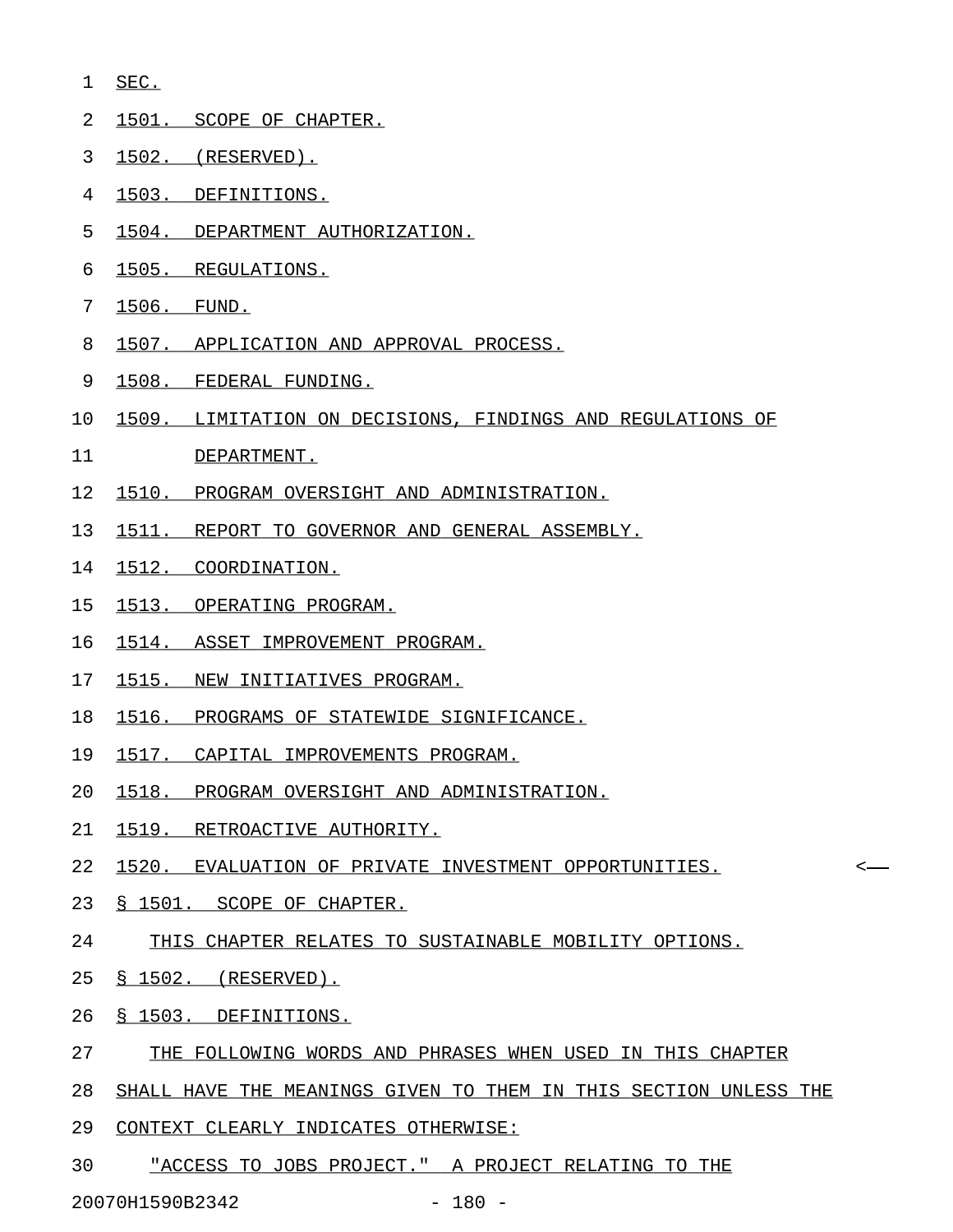1 DEVELOPMENT AND MAINTENANCE OF TRANSPORTATION SERVICES DESIGNED 2 TO TRANSPORT WELFARE RECIPIENTS AND ELIGIBLE LOW-INCOME 3 INDIVIDUALS TO AND FROM JOBS AND ACTIVITIES RELATED TO THEIR 4 EMPLOYMENT AS DEFINED UNDER 49 U.S.C. § 5316 (RELATING TO JOB 5 ACCESS AND REVERSE COMMUTE FORMULA GRANTS). 6 "AMERICANS WITH DISABILITIES ACT." THE AMERICANS WITH 7 DISABILITIES ACT OF 1990 (PUBLIC LAW 101-336, 104 STAT. 327). 8 "ASSET MAINTENANCE COSTS." ALL VEHICLE MAINTENANCE EXPENSES, 9 NONVEHICLE MAINTENANCE AND MATERIALS EXPENSES AND THE COST OF 10 SUPPLIES USED IN THE OPERATION OF LOCAL TRANSPORTATION 11 ORGANIZATIONS AND TRANSPORTATION COMPANIES. 12 "AWARD RECIPIENT." A RECIPIENT OF FINANCIAL ASSISTANCE UNDER \_\_\_\_\_\_\_\_\_\_\_\_\_\_\_\_\_\_\_\_\_\_\_\_\_\_\_\_\_\_\_\_\_\_\_\_\_\_\_\_\_\_\_\_\_\_\_\_\_\_\_\_\_\_\_\_\_\_\_\_\_ 13 THIS CHAPTER. 14 "BASE OPERATING ALLOCATION." THE TOTAL AMOUNT OF STATE 15 OPERATING ASSISTANCE, REIMBURSEMENT IN LIEU OF FARES FOR SENIOR 16 PASSENGERS AND OTHER ASSISTANCE WHICH WAS USED FOR OPERATING 17 ASSISTANCE AS DETERMINED BY THE DEPARTMENT IN FISCAL YEAR 2005-18 2006. \_\_\_\_\_ 19 "CAPITAL EXPENDITURES." ALL COSTS OF CAPITAL PROJECTS, 20 INCLUDING, BUT NOT LIMITED TO, THE COSTS OF ACQUISITION, 21 CONSTRUCTION, INSTALLATION, START-UP OF OPERATIONS, IMPROVEMENTS 22 AND ALL WORK AND MATERIALS INCIDENT THERETO. 23 "CAPITAL PROJECT." A SYSTEM OR COMPONENT OF THE A SYSTEM FOR <-24 THE PROVISION OF PUBLIC PASSENGER TRANSPORTATION. THE TERM 25 INCLUDES VEHICLES; INFRASTRUCTURE POWER; PASSENGER AMENITIES; 26 STORAGE AND MAINTENANCE BUILDINGS; PARKING FACILITIES; THE LAND 27 ON WHICH ANY CAPITAL PROJECT IS SITUATED AND THE LAND NEEDED TO 28 SUPPORT IT, WHETHER OWNED IN WHOLE OR IN PART; OVERHAUL OF 29 VEHICLES; DEBT SERVICE AND THE COST OF ISSUANCE OF BONDS, NOTES 30 AND OTHER EVIDENCES OF INDEBTEDNESS WHICH A LOCAL TRANSPORTATION 20070H1590B2342 - 181 -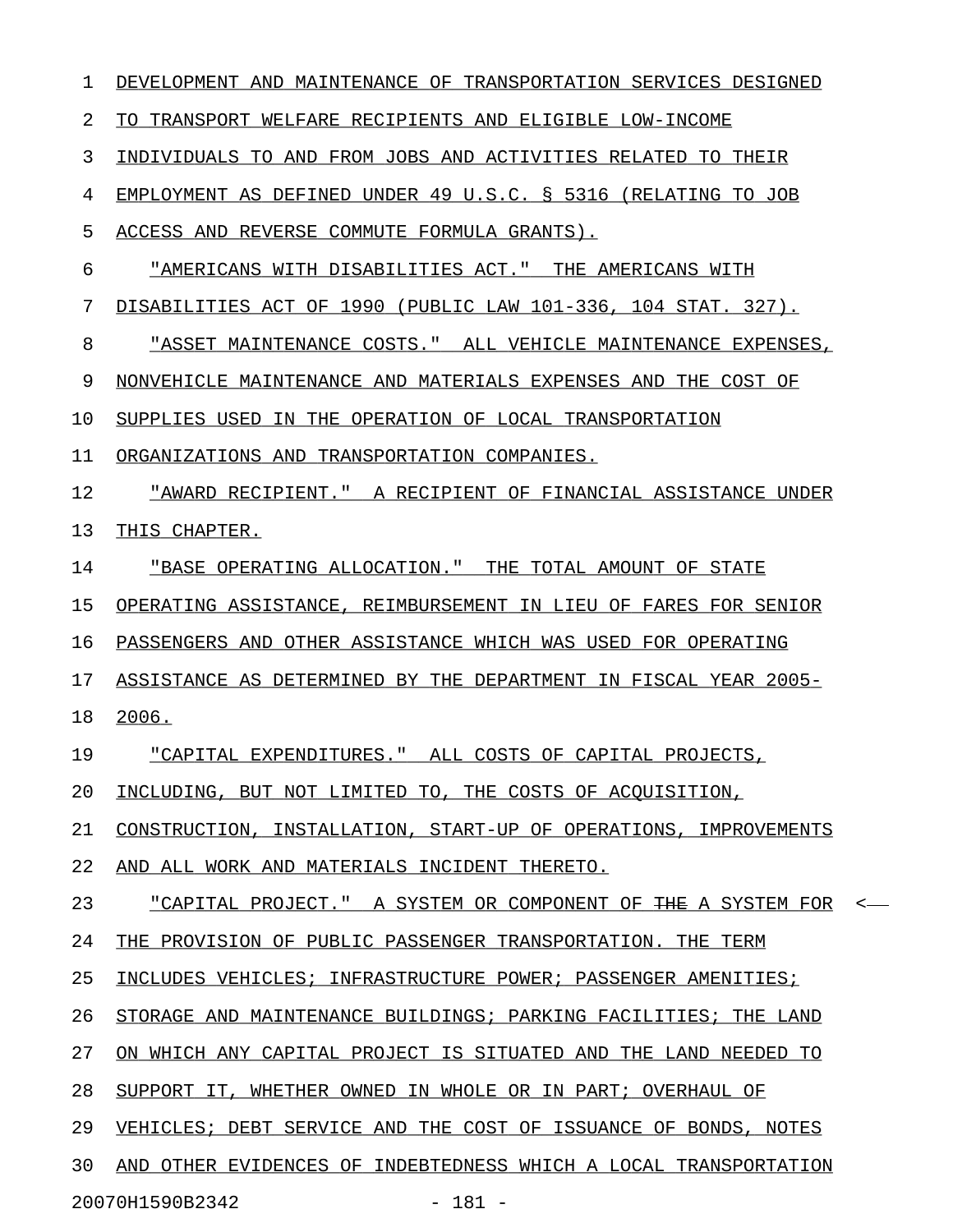1 ORGANIZATION OR TRANSPORTATION COMPANY IS PERMITTED TO ISSUE 2 UNDER ANY LAW OF THIS COMMONWEALTH. 3 "COMMONWEALTH CAPITAL BONDS." EVIDENCE OF DEBT INCURRED BY 4 THE COMMONWEALTH UNDER THE ACT OF FEBRUARY 9, 1999 (P.L.1, 5 NO.1), KNOWN AS THE CAPITAL FACILITIES DEBT ENABLING ACT. 6 "COMMUNITY TRANSPORTATION SERVICE" OR "SHARED RIDE SERVICE." 7 DOOR-TO-DOOR DEMAND TRANSPORTATION THAT IS AVAILABLE TO THE 8 GENERAL PUBLIC ON A NONEXCLUSIVE BASIS, OPERATES ON A NONFIXED 9 ROUTE BASIS AND CHARGES A FARE TO ALL RIDERS. THE TERM DOES NOT 10 INCLUDE EXCLUSIVE RIDE TAXI SERVICE, CHARTER AND SIGHTSEEING 11 SERVICE, NONPUBLIC TRANSPORTATION, SCHOOL BUS AND LIMOUSINE 12 SERVICE. 13 "COMMUNITY TRANSPORTATION SYSTEM." A PERSON THAT PROVIDES 14 COMMUNITY TRANSPORTATION SERVICE AND CONTRACTS WITH THE 15 DEPARTMENT OF TRANSPORTATION TO RECEIVE REVENUE REPLACEMENT 16 FUNDS. 17 "DEPARTMENT." THE DEPARTMENT OF TRANSPORTATION OF THE 18 COMMONWEALTH. 19 • FINANCIAL ASSISTANCE." GRANTS OR OTHER TYPES OF FINANCIAL 20 SUPPORT PROVIDED BY THE DEPARTMENT OF TRANSPORTATION UNDER THIS 21 CHAPTER. 22 "FIXED GUIDEWAY SYSTEM." A FIXED-ROUTE PUBLIC TRANSPORTATION 23 SERVICE THAT USES AND OCCUPIES A SEPARATE RIGHT-OF-WAY OR RAIL 24 LINE FOR THE EXCLUSIVE USE OF PUBLIC TRANSPORTATION AND OTHER 25 HIGH OCCUPANCY VEHICLES OR USES A FIXED CATENARY SYSTEM AND A 26 RIGHT-OF-WAY USABLE BY OTHER FORMS OF TRANSPORTATION. THE TERM 27 INCLUDES LIGHT RAIL, COMMUTER RAIL, AUTOMATED GUIDEWAY TRANSIT, 28 PEOPLE MOVERS, FERRY BOAT SERVICE AND FIXED GUIDEWAY FACILITIES 29 FOR BUSES SUCH AS BUS RAPID TRANSIT AND HIGH OCCUPANCY VEHICLES. 30 FIXED-ROUTE PUBLIC TRANSPORTATION SERVICE." REGULARLY

20070H1590B2342 - 182 -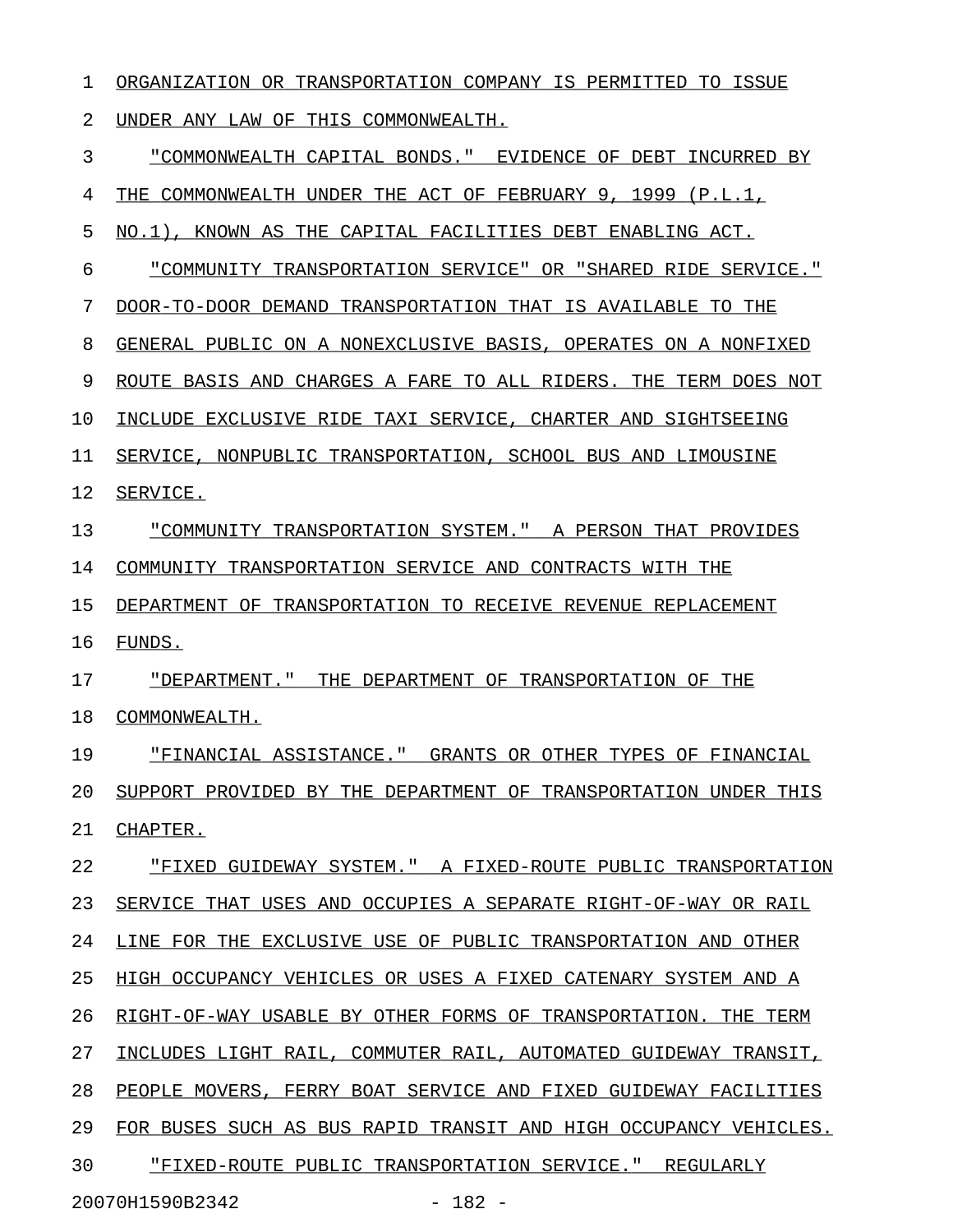1 SCHEDULED GENERAL PUBLIC TRANSPORTATION THAT IS PROVIDED 2 ACCORDING TO PUBLISHED SCHEDULES ALONG DESIGNATED ROUTES, WITH 3 SPECIFIED STOPPING POINTS FOR THE TAKING ON AND DISCHARGING OF 4 PASSENGERS, INCLUDING PUBLIC BUS AND COMMUTER RAIL SYSTEMS AND 5 OTHER DEPARTMENT-APPROVED SERVICE. THE TERM DOES NOT INCLUDE 6 EXCLUSIVE RIDE TAXI SERVICE, CHARTER OR SIGHTSEEING SERVICE, 7 NONPUBLIC TRANSPORTATION, SCHOOL BUS AND LIMOUSINE SERVICE. 8 FUND." THE PUBLIC TRANSPORTATION TRUST FUND ESTABLISHED 9 UNDER SECTION 1506 (RELATING TO FUND). 10 "INTERCITY BUS SERVICE." PASSENGER BUS SERVICE OF 35 MILES \_\_\_\_\_\_\_\_\_\_\_\_\_\_\_\_\_\_\_\_\_\_\_\_\_\_\_\_\_\_\_\_\_\_\_\_\_\_\_\_\_\_\_\_\_\_\_\_\_\_\_\_\_\_\_\_\_\_\_ 11 OR MORE IN LENGTH THAT IS PROVIDED WITH AN OVER-THE-ROAD BUS AND 12 OPERATED BETWEEN TWO NONCONTIGUOUS URBANIZED AREAS, BETWEEN AN 13 URBANIZED AREA LOCATED IN ONE COUNTY AND RURAL COMMUNITIES 14 LOCATED IN ANOTHER COUNTY OR BETWEEN RURAL COMMUNITIES LOCATED 15 IN DIFFERENT COUNTIES AND CONTAINS ALL OF THE FOLLOWING 16 ELEMENTS: 17 (1) SERVICE THAT IS OPERATED FOR A FARE ON A REGULARLY 18 SCHEDULED FIXED-ROUTE BASIS. 19 (2) SERVICE THAT IS OFFERED TO AND UTILIZED BY THE 20 GENERAL PUBLIC WITHOUT PRECONDITIONS OF ADVANCE RESERVATION 21 OR MEMBERSHIP IN A PARTICULAR ORGANIZATION. 22 "INTERCITY PASSENGER RAIL SERVICE." PASSENGER RAILROAD 23 SERVICE THAT CONNECTS TWO OR MORE URBANIZED AREAS AND IS 24 DETERMINED BY THE DEPARTMENT OF TRANSPORTATION TO QUALIFY AS 25 INTERCITY SERVICE RATHER THAN COMMUTER RAIL SERVICE. 26 "JOB ACCESS AND REVERSE COMMUTE PROJECT." A PROJECT FUNDED 27 BY THE FEDERAL TRANSIT ADMINISTRATION UNDER FEDERAL LAW. 28 "LOCAL TRANSPORTATION ORGANIZATION." ANY OF THE FOLLOWING: 29 (1) A POLITICAL SUBDIVISION OR A PUBLIC TRANSPORTATION 30 PORT AUTHORITY, PORT AUTHORITY OR REDEVELOPMENT AUTHORITY,  $\sim$ 

20070H1590B2342 - 183 -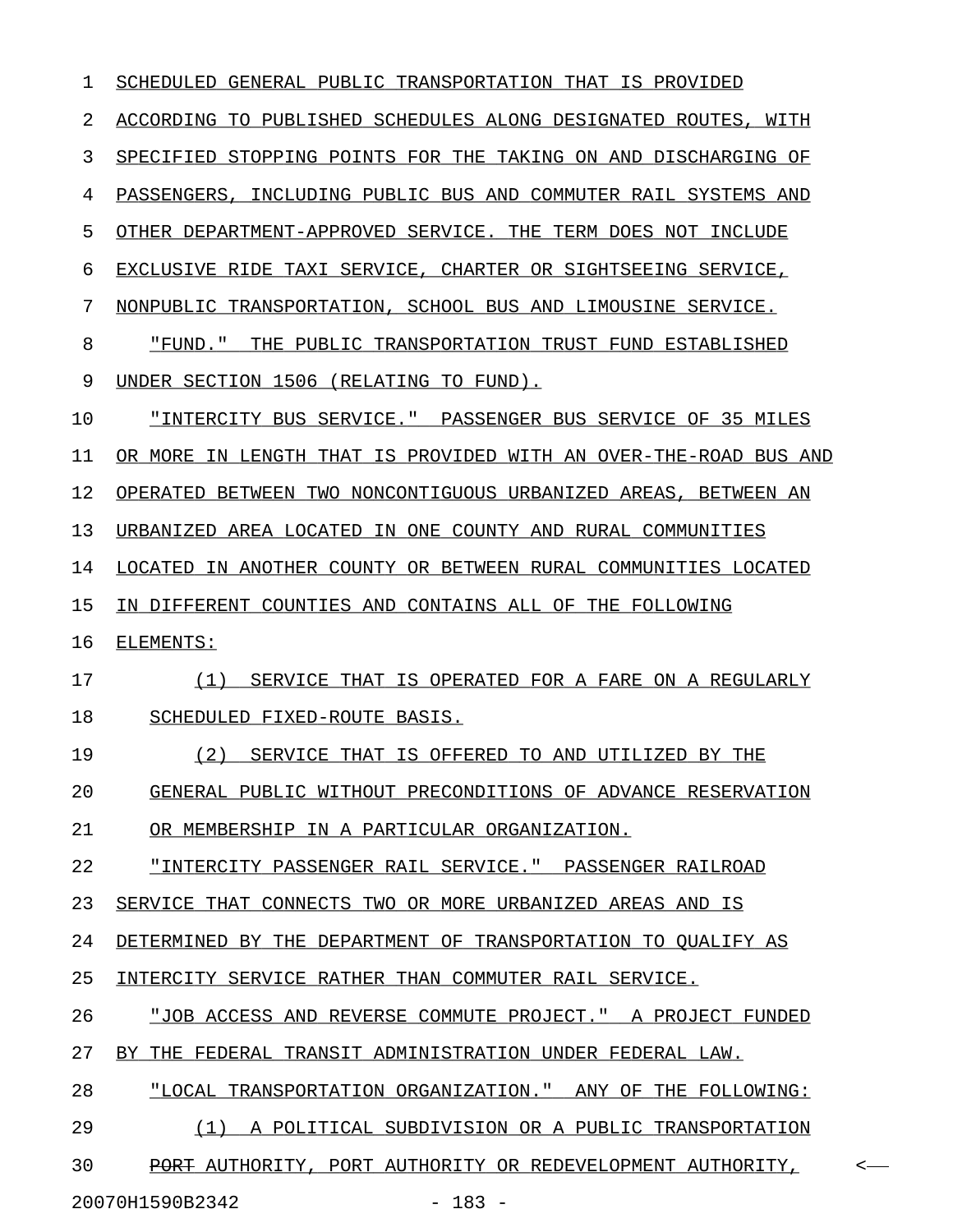1 ORGANIZED UNDER THE LAWS OF THIS COMMONWEALTH OR PURSUANT TO 2 AN INTERSTATE COMPACT OR OTHERWISE EMPOWERED TO RENDER, 3 CONTRACT FOR THE RENDERING OR ASSIST IN THE RENDERING OF 4 TRANSPORTATION SERVICE IN A LIMITED AREA IN THIS 5 COMMONWEALTH, EVEN THOUGH IT MAY ALSO RENDER OR ASSIST IN 6 RENDERING TRANSPORTATION SERVICE IN ADJACENT STATES. 7 (2) A NONPROFIT ASSOCIATION THAT DIRECTLY OR INDIRECTLY 8 PROVIDES PUBLIC TRANSPORTATION SERVICE. 9 (3) A NONPROFIT ASSOCIATION OF PUBLIC TRANSPORTATION 10 PROVIDERS OPERATING WITHIN THIS COMMONWEALTH. 11 "MATERIALS AND SUPPLIES." THOSE CATEGORIES OF EXPENSES AS 12 SPECIFIED IN UNIFORM SYSTEM OF ACCOUNTS EXPENSE OBJECT CLASS 13 504, NATIONAL TRANSIT DATABASE OPERATING EXPENSES FORM F 30, 14 NATIONAL TRANSIT DATABASE, FINAL RULE, FEDERAL TRANSIT 15 ADMINISTRATION, DATED JANUARY 15, 1993, OR ANY SUCCESSOR. 16 "NEW FIXED GUIDEWAY SYSTEM." A NEWLY CONSTRUCTED FIXED 17 GUIDEWAY SYSTEM IN A CORRIDOR OR ALIGNMENT WHERE NO SUCH SYSTEM 18 PREVIOUSLY EXISTED. 19 • "NEW FREEDOM PROGRAM." A PUBLIC TRANSPORTATION PROGRAM 20 DESIGNED TO PROVIDE FUNDS TO RECIPIENTS FOR NEW PUBLIC 21 TRANSPORTATION SERVICES AND PUBLIC TRANSPORTATION ALTERNATIVES 22 BEYOND THOSE REQUIRED BY THE AMERICANS WITH DISABILITIES ACT OF 23 1990 (PUBLIC LAW 101-336, 104 STAT. 327) THAT ASSIST INDIVIDUALS 24 WITH DISABILITIES WITH TRANSPORTATION, INCLUDING TRANSPORTATION 25 TO AND FROM JOBS AND EMPLOYMENT SUPPORT SERVICES ADMINISTERED 26 UNDER THE PROVISIONS OF 49 U.S.C. § 5317 (RELATING TO NEW 27 FREEDOM PROGRAM). 28 "NEW START." THE TERM SHALL HAVE THE SAME MEANING GIVEN IT 29 IN 49 CFR § 611.5 (RELATING TO DEFINITIONS).

30 "NONURBANIZED AREA." AN AREA WITHIN THIS COMMONWEALTH THAT 20070H1590B2342 - 184 -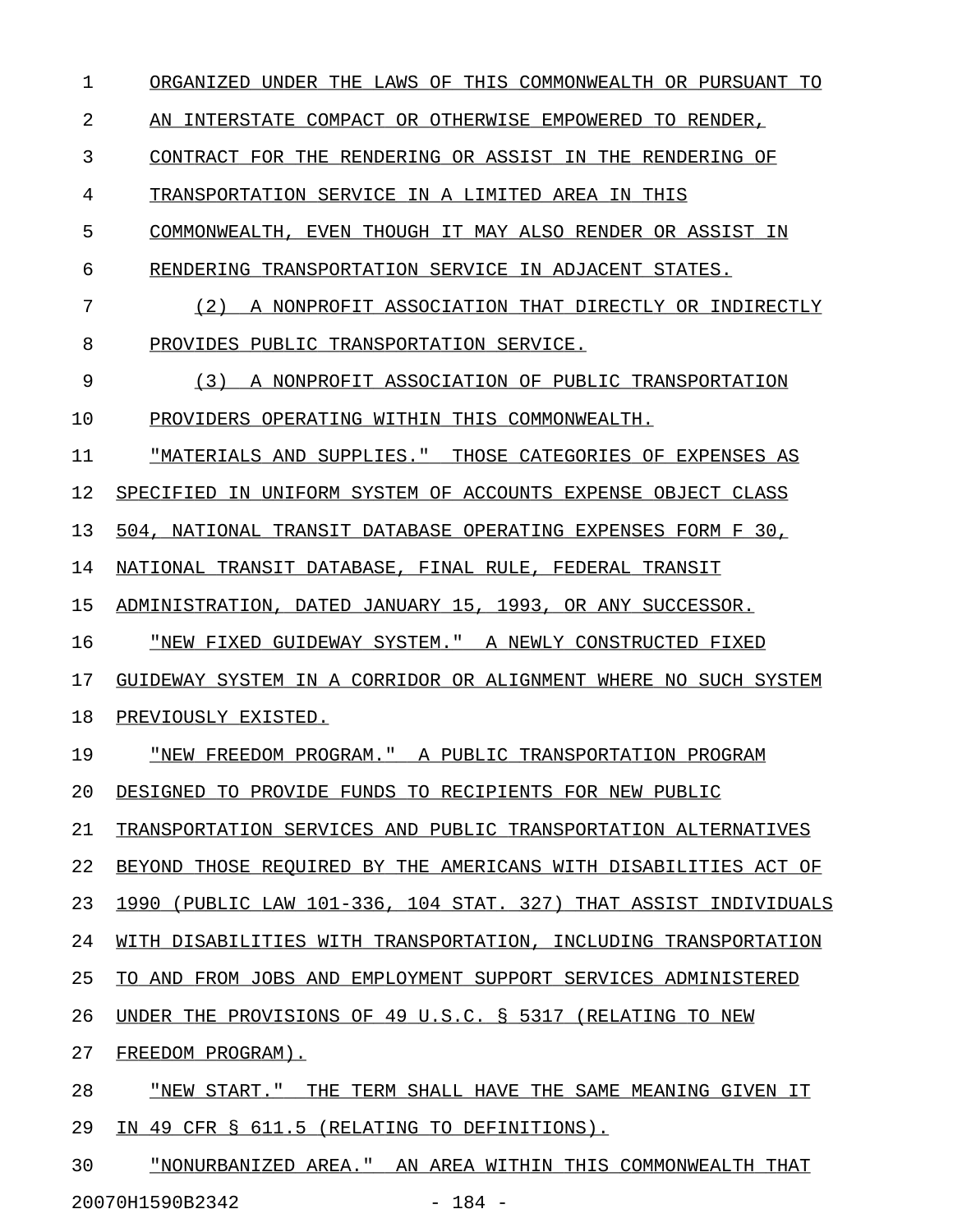| 1  | DOES NOT FALL WITHIN AN AREA CLASSIFIED AS "URBANIZED" BY THE               |
|----|-----------------------------------------------------------------------------|
| 2  | UNITED STATES BUREAU OF THE CENSUS OF THE UNITED STATES                     |
| 3  | DEPARTMENT OF COMMERCE IN THE MOST RECENT CENSUS OF POPULATION.             |
| 4  | <u>"NONVEHICLE MAINTENANCE EXPENSES." THE CATEGORIES OF COSTS</u>           |
| 5  | ASSOCIATED WITH THE INSPECTION, MAINTENANCE AND REPAIR OF                   |
| 6  | ASSETS, OTHER THAN VEHICLES, AS SPECIFIED IN UNIFORM SYSTEM OF              |
| 7  | ACCOUNTS, EXPENSE FUNCTION 042, NATIONAL TRANSIT DATABASE                   |
| 8  | OPERATING EXPENSES FORM, F 30, NATIONAL TRANSIT DATABASE, FINAL             |
| 9  | RULE, FEDERAL TRANSIT ADMINISTRATION, DATED JANUARY 15, 1993, OR            |
| 10 | ANY SUCCESSOR.                                                              |
| 11 | "OPERATING EXPENSES." TOTAL EXPENSES REQUIRED TO CONTINUE                   |
| 12 | SERVICE TO THE PUBLIC AND TO PERMIT NEEDED IMPROVEMENTS IN                  |
| 13 | SERVICE WHICH ARE NOT SELF-SUPPORTING AND OTHERWISE FOR ANY                 |
| 14 | PURPOSE IN FURTHERANCE OF PUBLIC PASSENGER TRANSPORTATION,                  |
| 15 | INCLUDING ALL STATE ASSET MAINTENANCE COSTS. THE TERM DOES NOT              |
| 16 | INCLUDE EXPENDITURES FOR CAPITAL PROJECTS UNLESS SPECIFIC                   |
| 17 | APPROVAL IS PROVIDED BY THE DEPARTMENT OF TRANSPORTATION.                   |
| 18 | "OPERATING REVENUE." THE TOTAL REVENUE EARNED BY A LOCAL                    |
| 19 | TRANSPORTATION ORGANIZATION OR A TRANSPORTATION COMPANY THROUGH             |
| 20 | ITS TRANSIT OPERATIONS. THE TERM INCLUDES ALL OF THE FOLLOWING:             |
| 21 | (1) PASSENGER FARES.                                                        |
| 22 | (2) REIMBURSEMENTS PROVIDED IN LIEU OF FARES FOR SENIOR                     |
| 23 | PASSENGERS.                                                                 |
| 24 | (3)<br>CHARTER, SCHOOL BUS AND ADVERTISING REVENUE.                         |
| 25 | (4) OTHER MISCELLANEOUS REVENUE SUCH AS PUBLIC AND                          |
| 26 | PRIVATE ROUTE GUARANTEE FUNDS.                                              |
| 27 | <u> "PARATRANSIT SERVICE." TRANSIT SERVICE OPERATING ON A</u>               |
| 28 | NONFIXED-ROUTE BASIS IN ORDER TO PROVIDE COMPLEMENTARY                      |
| 29 | TRANSPORTATION SERVICE TO PERSONS WHO ARE FUNCTIONALLY UNABLE TO            |
| 30 | USE FIXED-ROUTE TRANSPORTATION PUBLIC TRANSPORTATION SERVICE, AS<br>$\prec$ |

20070H1590B2342 - 185 -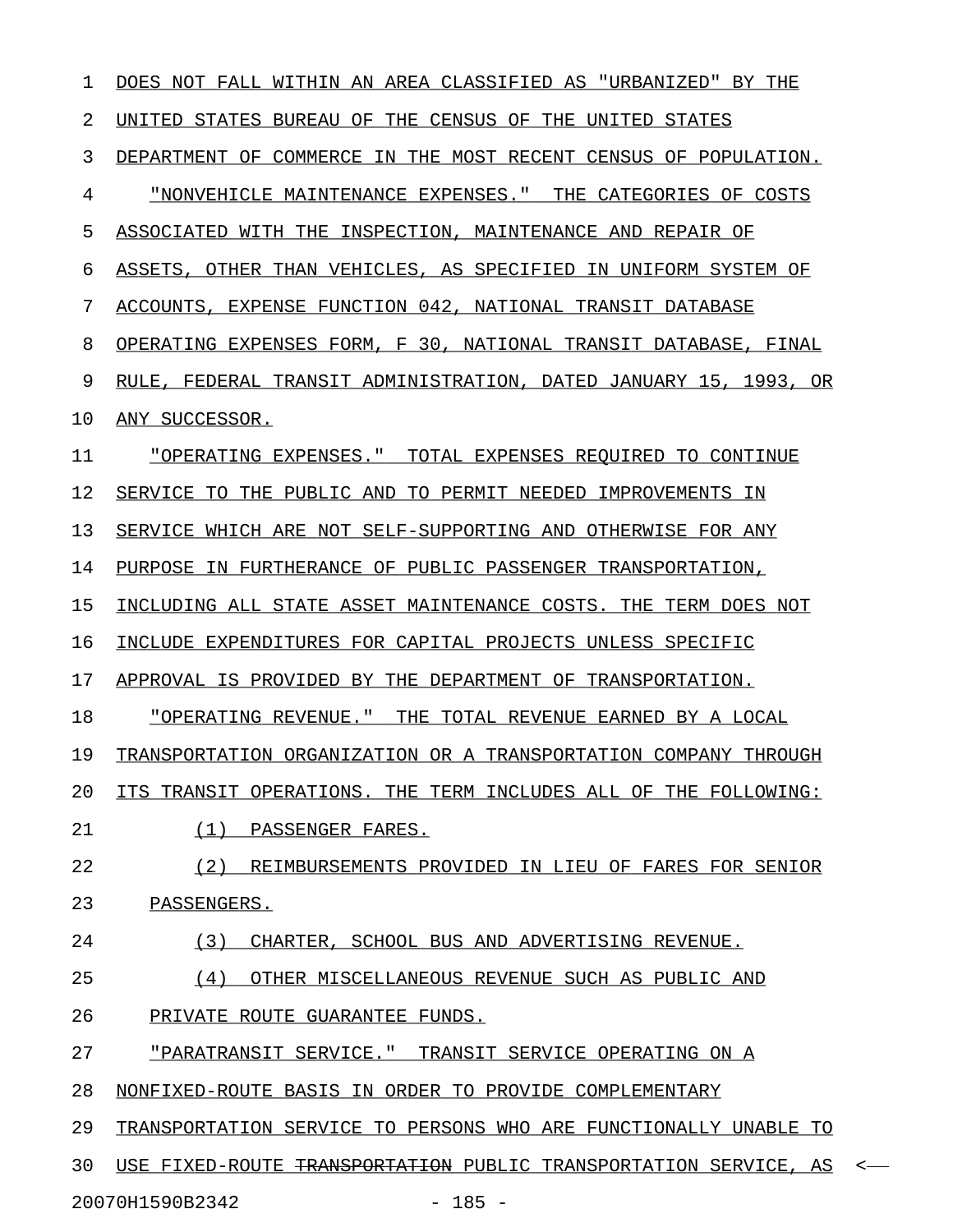1 REQUIRED BY THE AMERICANS WITH DISABILITIES ACT OF 1990 (PUBLIC 2 LAW 101-336, 104 STAT. 327).

3 "PASSENGERS." THE TOTAL OF ALL ORIGINATING PASSENGERS PLUS 4 TRANSFER PASSENGERS CARRIED ON <del>FIXED ROUTE</del> FIXED-ROUTE PUBLIC <-5 TRANSPORTATION SERVICE AND PARATRANSIT SERVICE WITH RESPECT TO 6 THE MOST RECENT FISCAL YEAR AS REPORTED IN THE MOST RECENTLY  $\sim$ 7 PUBLISHED RECENT PUBLIC PASSENGER TRANSPORTATION PERFORMANCE <-8 REPORT.

9 "PUBLIC PASSENGER TRANSPORTATION." TRANSPORTATION WITHIN AN \_\_\_\_\_\_\_\_\_\_\_\_\_\_\_\_\_\_\_\_\_\_\_\_\_\_\_\_\_\_\_\_\_\_\_\_\_\_\_\_\_\_\_\_\_\_\_\_\_\_\_\_\_\_\_\_\_\_\_\_ 10 AREA THAT INCLUDES A MUNICIPALITY OR OTHER BUILT-UP PLACE THAT 11 IS APPROPRIATE IN THE JUDGMENT OF THE DEPARTMENT OF 12 TRANSPORTATION TO SERVE COMMUTERS OR OTHERS IN THE LOCALITY,

13 TAKING INTO CONSIDERATION THE LOCAL PATTERNS AND TRENDS OF

14 GROWTH BY BUS OR RAIL OR OTHER CONVEYANCE, EITHER PUBLICLY OR

15 PRIVATELY OWNED, SERVING THE GENERAL PUBLIC. THE TERM DOES NOT

16 INCLUDE SCHOOL BUSES, CHARTER OR SIGHTSEEING SERVICES.

17 "PUBLIC PASSENGER TRANSPORTATION PERFORMANCE REPORT." AN

18 ANNUAL REPORT COMPLETED BY THE DEPARTMENT OF TRANSPORTATION

19 WHICH SHALL INCLUDE ALL OF THE FOLLOWING:

20  $(1)$  EACH LOCAL TRANSPORTATION ORGANIZATION'S PASSENGERS,

21 REVENUE VEHICLE MILES, REVENUE VEHICLE HOURS, AND SENIOR

22 PASSENGERS STATISTICS FOR THE MOST RECENTLY AVAILABLE FISCAL

23 YEAR.

24 (2) ANY OTHER STATISTICAL INFORMATION THAT THE

25 DEPARTMENT OF TRANSPORTATION DEEMS NECESSARY <del>OR USEFUL</del>.  $\sim$ 

26 TREVENUE REPLACEMENT FUNDS. " PAYMENTS MADE TO LOCAL

27 TRANSPORTATION ORGANIZATIONS AND TRANSPORTATION COMPANIES TO

28 OFFSET OR PARTIALLY OFFSET FARES.

29 "REVENUE VEHICLE HOURS." THE TOTAL AMOUNT OF TIME CALCULATED 30 IN HOURS DURING WHICH VEHICLES ARE IN SERVICE AND AVAILABLE FOR 20070H1590B2342 - 186 -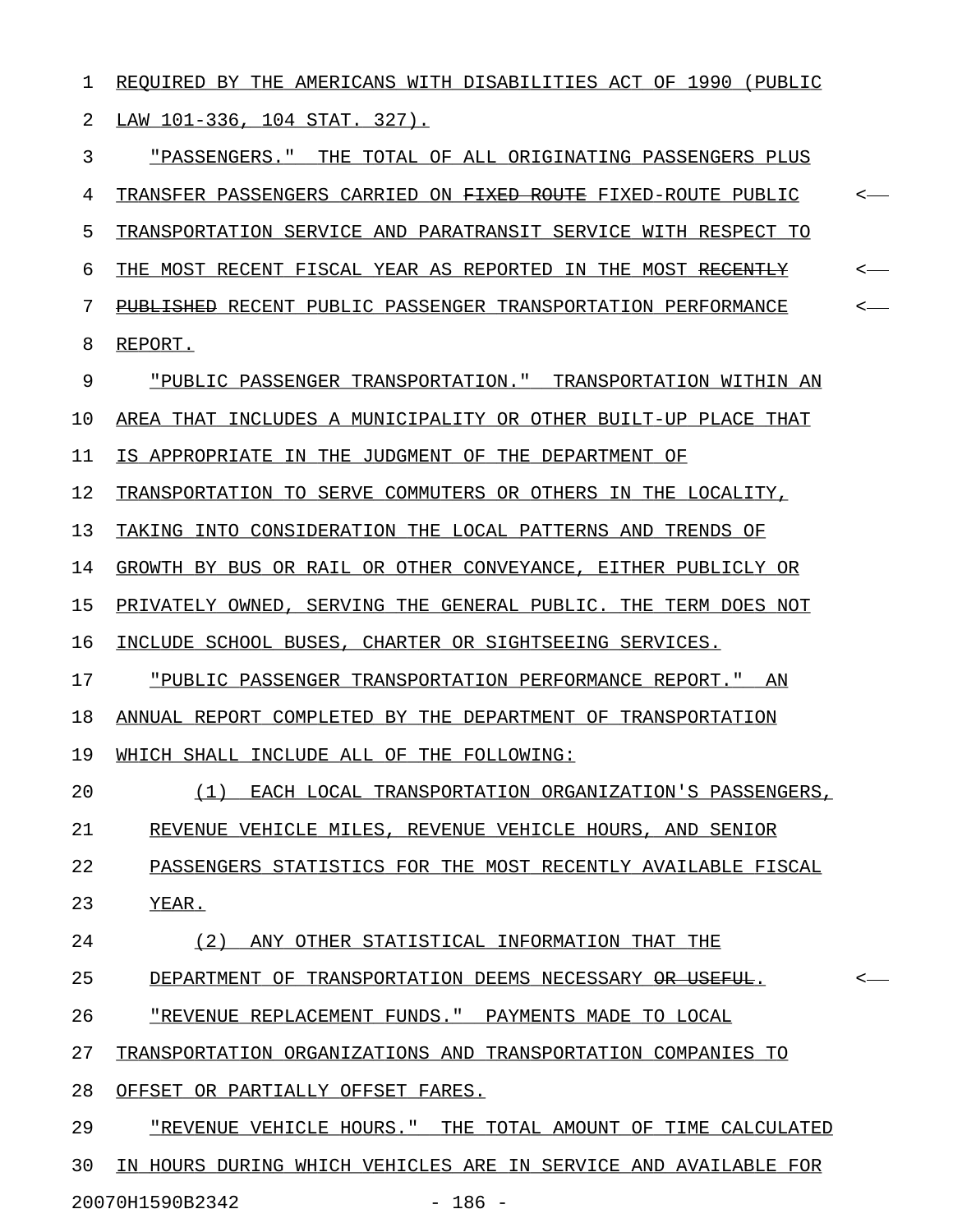| 1  | PUBLIC USE IN FIXED-ROUTE PUBLIC TRANSPORTATION SERVICE OR        | <—           |
|----|-------------------------------------------------------------------|--------------|
| 2  | PARATRANSIT SERVICE WITH RESPECT TO THE MOST RECENT FISCAL YEAR   |              |
| 3  | IN THE MOST RECENT PUBLIC PASSENGER TRANSPORTATION<br>AS REPORTED |              |
| 4  | PERFORMANCE REPORT. THE TERM DOES NOT INCLUDE DEADHEAD HOURS.     |              |
| 5  | "REVENUE VEHICLE MILES."<br>THE TOTAL AMOUNT OF DISTANCE          |              |
| 6  | CALCULATED IN MILES DURING WHICH VEHICLES ARE IN SERVICE AND      |              |
| 7  | AVAILABLE FOR PUBLIC USE IN FIXED-ROUTE PUBLIC TRANSPORTATION     | $\leftarrow$ |
| 8  | SERVICE OR PARATRANSIT SERVICE WITH RESPECT TO THE MOST RECENT    |              |
| 9  | FISCAL YEAR AS REPORTED IN THE MOST RECENT PUBLIC PASSENGER       |              |
| 10 | TRANSPORTATION PERFORMANCE REPORT. THE TERM DOES NOT INCLUDE      |              |
| 11 | DEADHEAD MILES.                                                   |              |
| 12 | "REVERSE COMMUTE PROJECT." A PUBLIC TRANSPORTATION PROJECT        |              |
| 13 | DESIGNED TO TRANSPORT RESIDENTS OF URBANIZED AND NONURBANIZED     |              |
| 14 | AREAS TO SUBURBAN EMPLOYMENT OPPORTUNITIES AS DEFINED UNDER 49    |              |
| 15 | U.S.C. § 5316 (RELATING TO JOB ACCESS AND REVERSE COMMUTE         |              |
| 16 | FORMULA GRANTS).                                                  |              |
| 17 | "SECRETARY."<br>THE SECRETARY OF TRANSPORTATION OF THE            |              |
| 18 | COMMONWEALTH.                                                     |              |
| 19 | "SENIOR CITIZEN." A PERSON WHO IS AT LEAST 65 YEARS OF AGE.       |              |
| 20 | "SENIOR PASSENGER." A SENIOR CITIZEN WHO RIDES ON FIXED-          |              |
| 21 | ROUTE SERVICE.                                                    |              |
| 22 | "SENIOR PASSENGERS." THE NUMBER OF SENIOR PASSENGERS              |              |
| 23 | TRANSPORTED BY A LOCAL TRANSPORTATION ORGANIZATION WITH RESPECT   |              |
| 24 | TO THE MOST RECENT FISCAL YEAR AS REPORTED IN THE MOST RECENTLY   | $\leftarrow$ |
| 25 | PUBLISHED RECENT PUBLIC PASSENGER TRANSPORTATION PERFORMANCE      | $\leftarrow$ |
| 26 | REPORT.                                                           |              |
| 27 | "TAX REFORM CODE." THE ACT OF MARCH 4, 1971 (P.L.6, NO.2),        |              |
| 28 | KNOWN AS THE TAX REFORM CODE OF 1971.                             |              |
| 29 | "TRANSPORTATION COMPANY." A PERSON THAT RENDERS PUBLIC            |              |
| 30 | PASSENGER TRANSPORTATION SERVICE.                                 |              |

20070H1590B2342 - 187 -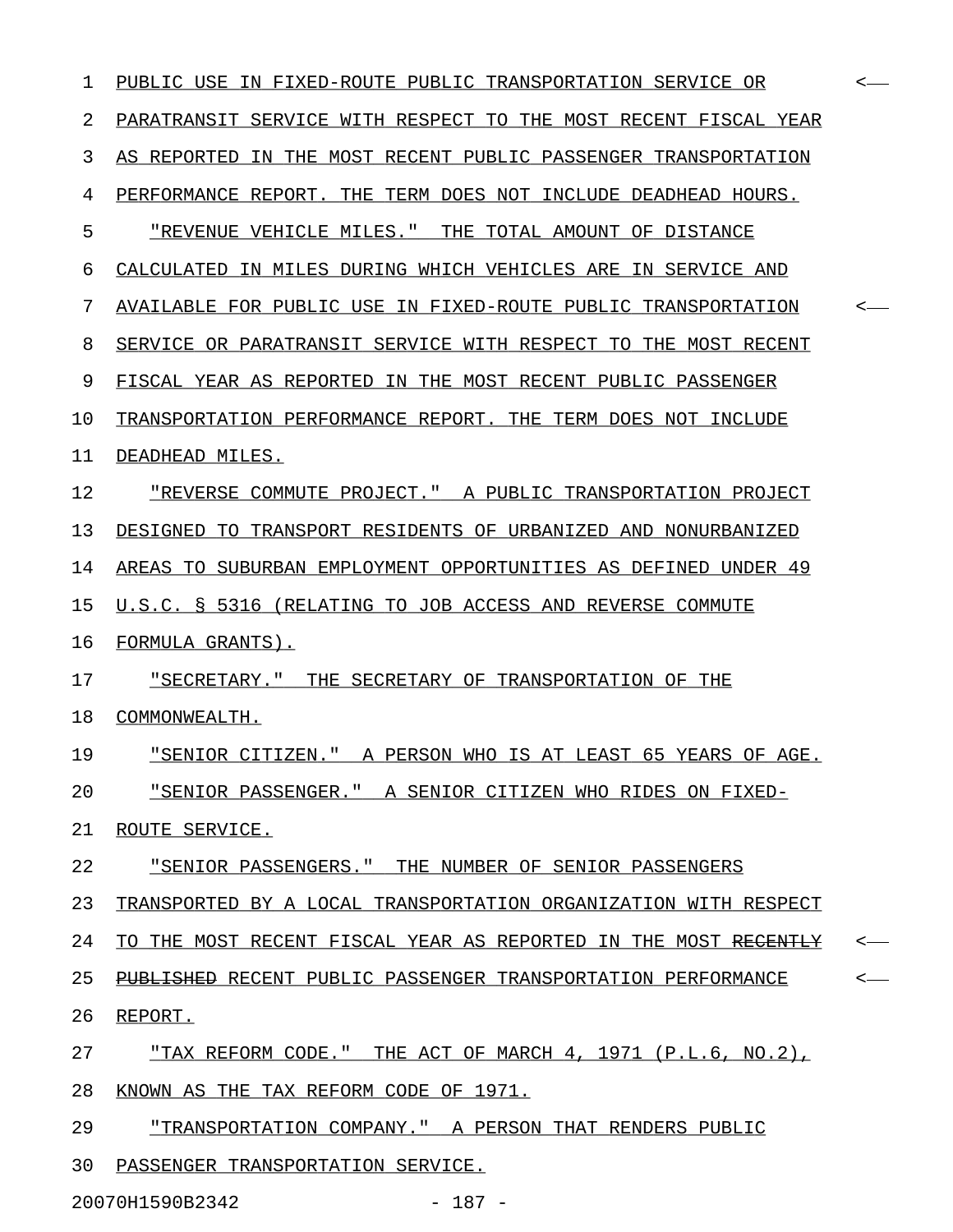1 "URBANIZED AREA." A PORTION OF THIS COMMONWEALTH CLASSIFIED 2 AS URBANIZED BY THE UNITED STATES BUREAU OF THE CENSUS OF THE 3 UNITED STATES DEPARTMENT OF COMMERCE IN THE MOST RECENT CENSUS 4 OF POPULATION. 5 "VEHICLE MAINTENANCE EXPENSES." THE CATEGORIES OF COSTS \_\_\_\_\_\_\_\_\_\_\_\_\_\_\_\_\_\_\_\_\_\_\_\_\_\_\_\_\_\_\_\_\_\_\_\_\_\_\_\_\_\_\_\_\_\_\_\_\_\_\_\_\_\_\_\_ 6 ASSOCIATED WITH THE INSPECTION, MAINTENANCE AND REPAIR OF 7 VEHICLES AS SPECIFIED IN UNIFORM SYSTEM OF ACCOUNTS, EXPENSE 8 FUNCTION 041, NATIONAL TRANSIT DATABASE OPERATING EXPENSES FORM 9 F 30, NATIONAL TRANSIT DATABASE, FINAL RULE, FEDERAL TRANSIT 10 ADMINISTRATION, DATED JANUARY 15, 1993, OR ANY SUCCESSOR. 11 "WELFARE-TO-WORK." ANY FEDERAL OR STATE PROGRAM DESIGNED TO \_\_\_\_\_\_\_\_\_\_\_\_\_\_\_\_\_\_\_\_\_\_\_\_\_\_\_\_\_\_\_\_\_\_\_\_\_\_\_\_\_\_\_\_\_\_\_\_\_\_\_\_\_\_\_\_\_\_\_\_ 12 MOVE INDIVIDUALS FROM DEPENDENCY ON PUBLIC WELFARE PROGRAMS TO 13 SELF-SUFFICIENCY THROUGH PAID WORK. 14 § 1504. DEPARTMENT AUTHORIZATION. 15 (A) GENERAL.--THE DEPARTMENT MAY, WITHIN THE LIMITATIONS 16 PROVIDED IN THIS CHAPTER, INCUR COSTS DIRECTLY AND PROVIDE 17 FINANCIAL ASSISTANCE FOR THE PURPOSES AND ACTIVITIES ENUMERATED 18 IN THIS CHAPTER. 19 (B) SUPPLEMENTATION OF FEDERAL AND LOCAL FUNDS.--THE 20 AUTHORITY CONFERRED ON THE DEPARTMENT BY THIS CHAPTER INCLUDES-  $\sim$ 21 BUT IS NOT LIMITED TO, PROVIDING FINANCIAL ASSISTANCE FOR PUBLIC 22 PASSENGER TRANSPORTATION PURPOSES AND <del>TO SUPPLEMENT</del>  $\sim$ 23 SUPPLEMENTING FEDERAL FUNDING OR LOCAL FUNDING OR BOTH. 24 § 1505. REGULATIONS. 25 (A) GENERAL RULE.--TO EFFECTUATE AND ENFORCE THE PROVISIONS 26 OF THIS CHAPTER, THE DEPARTMENT SHALL PROMULGATE NECESSARY RULES 27 AND REGULATIONS AND PRESCRIBE CONDITIONS AND PROCEDURES IN ORDER 28 TO ASSURE COMPLIANCE IN CARRYING OUT THE PURPOSES FOR WHICH 29 FINANCIAL ASSISTANCE MAY BE PROVIDED UNDER THIS CHAPTER. 30 (B) TEMPORARY REGULATIONS.--

20070H1590B2342 - 188 -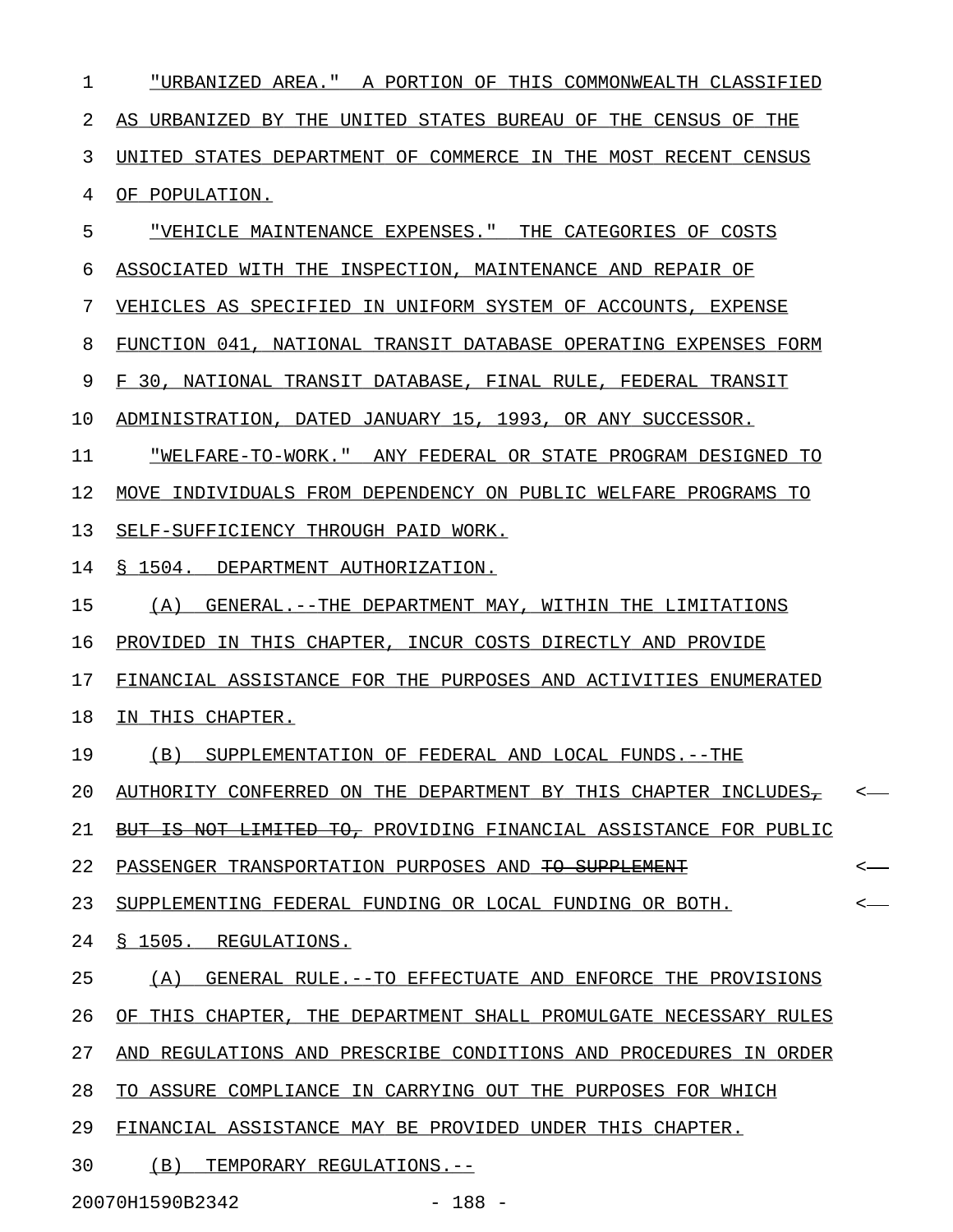| 1  | UNLESS OTHERWISE PROVIDED IN THIS CHAPTER, IN ORDER<br>(1)                                           |         |
|----|------------------------------------------------------------------------------------------------------|---------|
| 2  | TO FACILITATE THE PROMPT IMPLEMENTATION OF THIS CHAPTER,                                             |         |
| 3  | DURING THE TWO-YEAR PERIOD FOLLOWING THE EFFECTIVE DATE OF                                           |         |
| 4  | THIS SECTION, THE DEPARTMENT SHALL PROMULGATE TEMPORARY                                              |         |
| 5  | REGULATIONS WHICH SHALL EXPIRE FOUR YEARS FROM THE EFFECTIVE                                         |         |
| 6  | DATE OF THIS SECTION. THE TEMPORARY REGULATIONS SHALL BE                                             |         |
| 7  | EXEMPT FROM THE FOLLOWING:                                                                           |         |
| 8  | <del>-15. -1980</del><br>(P.L.950, NO.164<br>$\leftarrow$ $\rightarrow$<br>−OF<br><del>OCTOBER</del> | <       |
| 9  | <del>COMMONWEALTH</del><br>KNOWN-                                                                    |         |
| 10 | $+1$<br><del>SECTION</del><br>-205<br>−OF                                                            |         |
| 11 | <del>T. 769</del><br><del>. NO. 240)</del><br><del>REFERRED</del><br>ŦО<br>平开采<br>COMMONWEA          |         |
| 12 | DOCUMENTS LAW.                                                                                       |         |
| 13 | SECTIONS 201, 202, 203 AND 204 OF THE ACT OF<br>(T)                                                  | $\,<\,$ |
| 14 | JULY 31, 1968 (P.L.769, NO.240), REFERRED TO AS THE                                                  |         |
| 15 | COMMONWEALTH DOCUMENTS LAW.                                                                          |         |
| 16 | THE ACT OF JUNE 25, 1982 (P.L.633,<br>$\overline{+I++}$ (II)                                         | $\,<\,$ |
| 17 | NO.181), KNOWN AS THE REGULATORY REVIEW ACT.                                                         |         |
| 18 | (2)<br>THE AUTHORITY OF THE DEPARTMENT TO PROMULGATE                                                 |         |
| 19 | TEMPORARY REGULATIONS UNDER THIS SUBSECTION SHALL EXPIRE TWO                                         |         |
| 20 | YEARS FROM THE EFFECTIVE DATE OF THIS SECTION. REGULATIONS                                           |         |
| 21 | ADOPTED AFTER THE TWO-YEAR PERIOD SHALL BE PROMULGATED AS                                            |         |
| 22 | PROVIDED BY STATUTE.                                                                                 |         |
| 23 | § 1506. FUND.                                                                                        |         |
| 24 | (A) ESTABLISHMENT.--A SPECIAL FUND IS ESTABLISHED WITHIN THE                                         |         |
| 25 | STATE TREASURY TO BE KNOWN AS THE PUBLIC TRANSPORTATION TRUST                                        |         |
| 26 | FUND. MONEY IN THE FUND IS HEREBY APPROPRIATED, UPON APPROVAL OF                                     |         |
| 27 | THE GOVERNOR, TO THE DEPARTMENT FOR THE PURPOSES SET FORTH UNDER                                     |         |
| 28 | THIS CHAPTER.                                                                                        |         |
| 29 | (B) DEPOSITS TO FUND BY DEPARTMENT. --                                                               |         |
| 30 | (1) THE FOLLOWING APPLY:                                                                             |         |

20070H1590B2342 - 189 -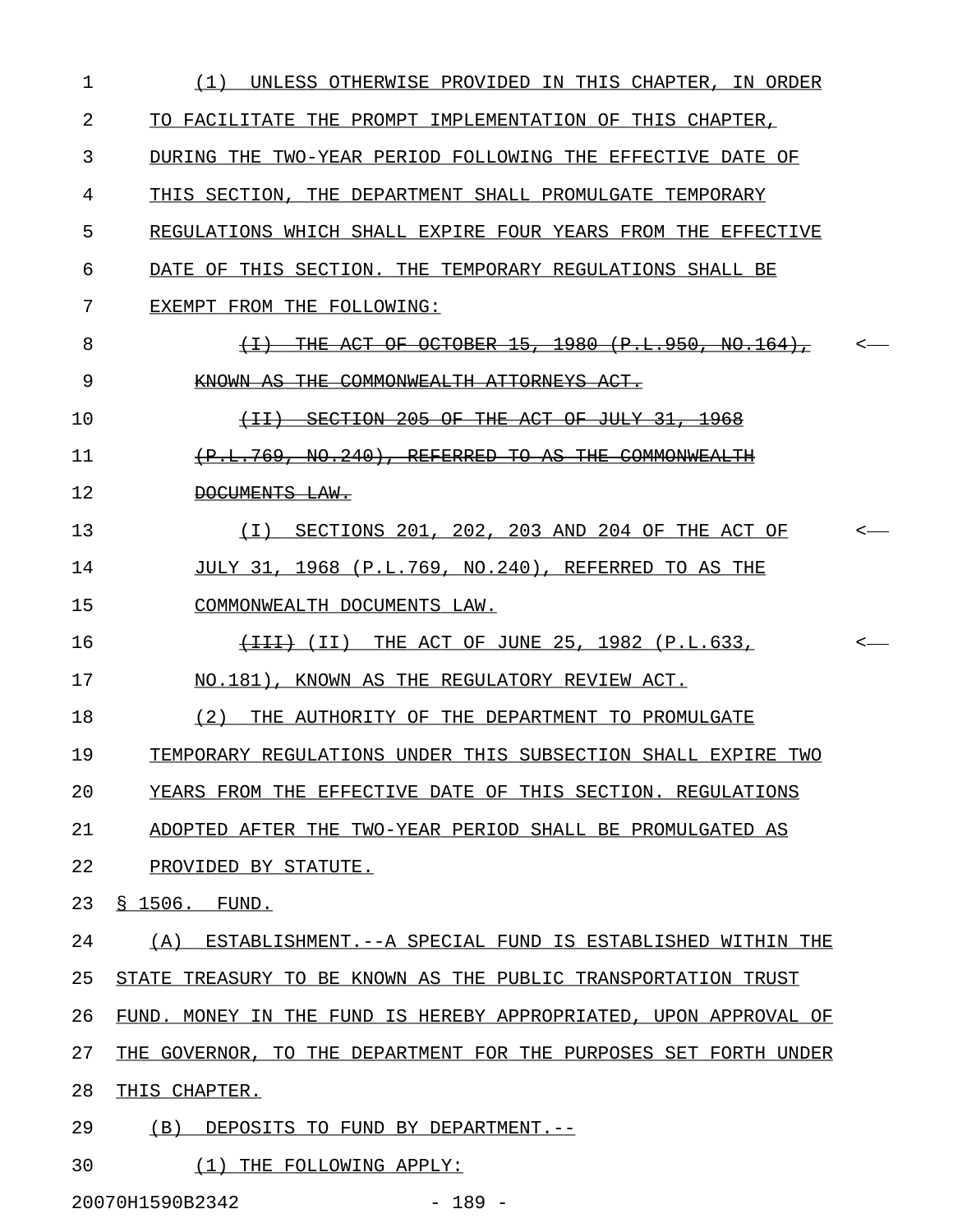| 1  | EXCEPT AS PROVIDED UNDER SUBPARAGRAPH (II), UPON<br>( I )     |
|----|---------------------------------------------------------------|
| 2  | RECEIPT, THE DEPARTMENT SHALL DEPOSIT INTO THE FUND THE       |
| 3  | REVENUES RECEIVED BY THE DEPARTMENT UNDER 75 PA.C.S. CH.      |
| 4  | 89 (RELATING TO PENNSYLVANIA TURNPIKE) AND THE LEASE          |
| 5  | AGREEMENT EXECUTED BETWEEN THE DEPARTMENT AND THE             |
| 6  | PENNSYLVANIA TURNPIKE COMMISSION UNDER 75 PA.C.S. §           |
| 7  | 8915.3 (RELATING TO LEASE OF INTERSTATE 80) AS FOLLOWS:       |
| 8  | FOR FISCAL YEAR 2007-2008, \$250,000,000.<br>(A)              |
| 9  | FOR FISCAL YEAR 2008-2009, \$250,000,000.<br>(B)              |
| 10 | FOR FISCAL YEAR 2009-2010, \$250,000,000.<br>(C)              |
| 11 | FOR FISCAL YEAR 2010-2011 AND EACH FISCAL<br>(D)              |
| 12 | YEAR THEREAFTER, THE AMOUNT CALCULATED FOR THE                |
| 13 | PREVIOUS FISCAL YEAR, INCREASED ANNUALLY BY 2.5%.             |
| 14 | THE DEPOSITS MADE TO THE FUND UNDER THIS<br>( I I )           |
| 15 | SUBSECTION SHALL EQUAL \$250,000,000 ANNUALLY FOR EACH        |
| 16 | FISCAL YEAR COMMENCING AFTER THE EXPIRATION OF THE            |
| 17 | CONVERSION PERIOD IF THE CONVERSION NOTICE IS NOT             |
| 18 | RECEIVED BY THE SECRETARY PRIOR TO EXPIRATION OF THE          |
| 19 | CONVERSION PERIOD AS SET FORTH UNDER 75 PA.C.S. §             |
| 20 | $8915.3(3)$ .                                                 |
| 21 | (2) UPON RECEIPT, THE DEPARTMENT SHALL DEPOSIT THE            |
| 22 | AMOUNT MADE AVAILABLE TO THE DEPARTMENT AS AN EXECUTIVE       |
| 23 | AUTHORIZATION AND ANY APPROPRIATION FOR THE 2007-2008 FISCAL  |
| 24 | YEAR AND EACH FISCAL YEAR THEREAFTER FROM THE STATE LOTTERY   |
| 25 | FUND FOR FIXED ROUTE TRANSIT AND FOR THE FREE TRANSIT PROGRAM |
| 26 | FOR SENIOR CITIZENS ESTABLISHED UNDER THE ACT OF AUGUST 26,   |
| 27 | 1971 (P.L.351, NO.91), KNOWN AS THE STATE LOTTERY LAW. THE    |
| 28 | FUNDS DEPOSITED UNDER THIS PARAGRAPH SHALL ONLY BE USED AS    |
| 29 | PERMITTED BY THE STATE LOTTERY LAW, EXCEPT THAT:              |
| 30 | ( I )<br>FUNDS MAY BE USED TO PAY ESTIMATED TRANSIT           |
|    |                                                               |

20070H1590B2342 - 190 -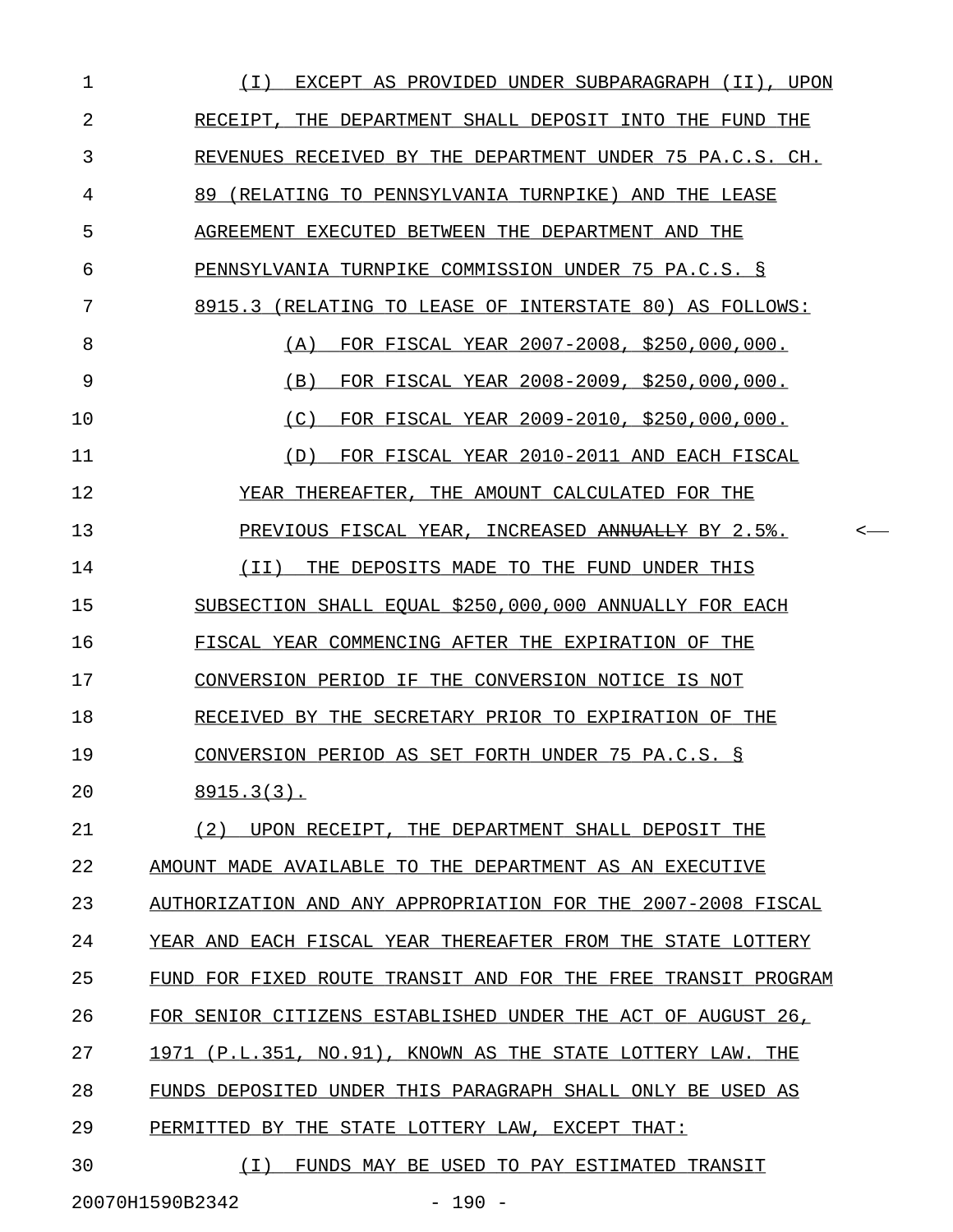1 LOSSES RESULTING FROM PROVIDING FREE SERVICE FOR SENIOR 2 PASSENGERS DURING THE PROVIDER'S REGULAR HOURS OF 3 SERVICE; AND 4 (II) FARES FOR SENIOR CITIZENS ON COMMUTER RAIL \_\_\_\_\_\_\_\_\_\_\_\_\_\_\_\_\_\_\_\_\_\_\_\_\_\_\_\_\_\_\_\_\_\_\_\_\_\_\_\_\_\_\_\_\_\_\_\_ 5 SERVICE SHALL BE LIMITED TO \$1 PER TRIP AND SHALL BE 6 EXTENDED TO ALL HOURS OF COMMUTER RAIL SERVICE. 7 (C) OTHER DEPOSITS.--THE FOLLOWING SHALL BE DEPOSITED INTO 8 THE FUND ANNUALLY:  $\sim$ 9 (1) 4.4% OF THE AMOUNT COLLECTED UNDER ARTICLE II OF THE 10 TAX REFORM CODE <del>INTO THE FUND</del>. REVENUES UNDER THIS PARAGRAPH 11 SHALL BE DEPOSITED INTO THE FUND BY THE 20TH DAY OF EACH 12 MONTH FOR THE PRECEDING MONTH. THE AMOUNT DEPOSITED UNDER 13 THIS PARAGRAPH IS ESTIMATED TO BE EQUIVALENT OF THE MONEY 14 AVAILABLE TO THE DEPARTMENT FROM THE FOLLOWING SOURCES:  $\sim$ 15 (I) THE SUPPLEMENTAL PUBLIC TRANSPORTATION ACCOUNT \_\_\_\_\_\_\_\_\_\_\_\_\_\_\_\_\_\_\_\_\_\_\_\_\_\_\_\_\_\_\_\_\_\_\_\_\_\_\_\_\_\_\_\_\_\_\_\_\_\_\_ 16 ESTABLISHED UNDER FORMER SECTION 1310.1 (RELATING TO 17 SUPPLEMENTAL PUBLIC TRANSPORTATION ASSISTANCE FUNDING). 18 (II) THE AMOUNT APPROPRIATED ANNUALLY BY THE \_\_\_\_\_\_\_\_\_\_\_\_\_\_\_\_\_\_\_\_\_\_\_\_\_\_\_\_\_\_\_\_\_\_\_\_\_\_\_\_\_\_\_\_\_ 19 COMMONWEALTH FROM THE GENERAL FUND FOR MASS TRANSIT 20 PROGRAMS PURSUANT TO A GENERAL APPROPRIATIONS ACT. 21  $(2)$  PROCEEDS OF COMMONWEALTH CAPITAL BONDS. 22 (2) AN AMOUNT OF PROCEEDS OF COMMONWEALTH CAPITAL BONDS, 23 AS DETERMINED ANNUALLY BY THE SECRETARY OF THE BUDGET. 24 (3) REVENUE IN THE PUBLIC TRANSPORTATION ASSISTANCE FUND 25 ESTABLISHED UNDER ARTICLE XXIII OF THE TAX REFORM CODE NOT 26 OTHERWISE <del>DEDUCTED</del> DEDICATED PURSUANT TO LAW. 27 (4) OTHER APPROPRIATIONS, DEPOSITS OR TRANSFERS TO THE  $\sim$ 28 FUND. 29 (D) USE OF REVENUES.--MONEY IN THE FUND SHALL BE USED BY THE 30 DEPARTMENT AS FOLLOWS:

20070H1590B2342 - 191 -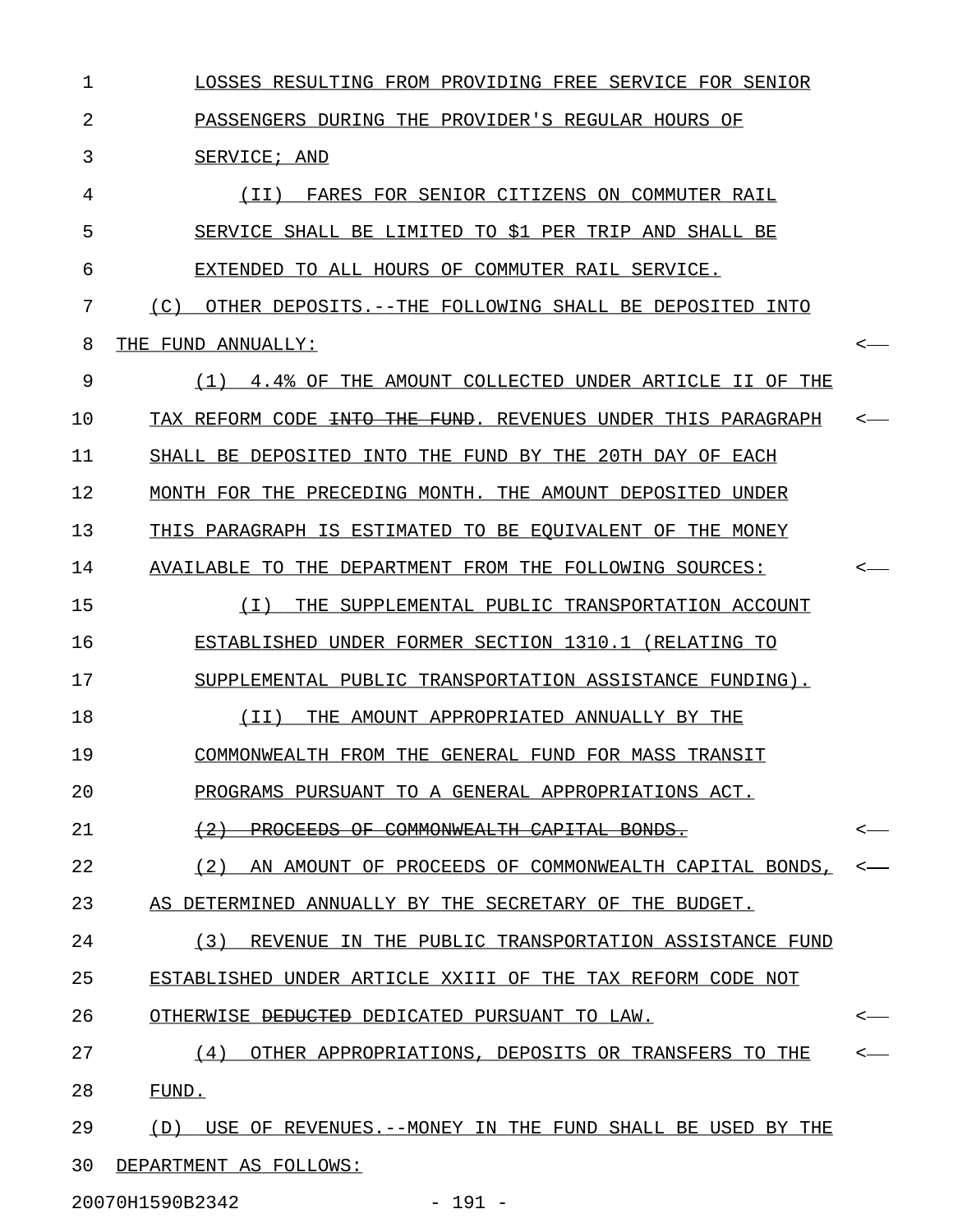| 1  | TO PROVIDE FINANCIAL ASSISTANCE THROUGH THE PROGRAMS<br>(1)   |              |
|----|---------------------------------------------------------------|--------------|
| 2  | ESTABLISHED UNDER THIS CHAPTER;                               |              |
| 3  | (2)<br>FOR COSTS INCURRED DIRECTLY BY THE DEPARTMENT IN THE   |              |
| 4  | ADMINISTRATION OF PUBLIC PASSENGER TRANSPORTATION PROGRAMS,   |              |
| 5  | INCLUDING UNDER THIS CHAPTER; AND                             |              |
| 6  | (3) FOR ALL OTHER PURPOSES ENUMERATED UNDER THIS              |              |
| 7  | CHAPTER.                                                      |              |
| 8  | (E) PROGRAM FUNDING AMOUNTS.--SUBJECT TO AVAILABLE FUNDS,     |              |
| 9  | THE PROGRAMS ESTABLISHED UNDER THIS CHAPTER SHALL BE FUNDED   |              |
| 10 | ANNUALLY AS FOLLOWS:                                          |              |
| 11 | FOR THE PROGRAM ESTABLISHED UNDER SECTION 1513<br>(1)         |              |
| 12 | (RELATING TO OPERATING PROGRAM), THE FOLLOWING AMOUNTS SHALL  |              |
| 13 | BE ALLOCATED FROM THE FUND:                                   |              |
| 14 | ALL REVENUES DEPOSITED IN THE FUND UNDER<br>( I )             |              |
| 15 | SUBSECTION $(B)(1)$ .                                         |              |
| 16 | ALL REVENUES DEPOSITED IN THE FUND UNDER<br>( I I )           |              |
| 17 | SUBSECTION $(B)(2)$ .                                         |              |
| 18 | 69.99% OF THE REVENUES DEPOSITED IN THE FUND<br>(III)         |              |
| 19 | UNDER SUBSECTION (C)(1).                                      |              |
| 20 | (IV)<br>ALL REVENUES DEPOSITED INTO THE FUND UNDER            | $\leftarrow$ |
| 21 | SUBSECTION $(C)(3)$ .                                         |              |
| 22 | (2) (I) EXCEPT AS PROVIDED UNDER SUBPARAGRAPH (II), FOR       |              |
| 23 | THE PROGRAM ESTABLISHED UNDER SECTION 1514 (RELATING TO ASSET |              |
| 24 | IMPROVEMENT PROGRAM):                                         |              |
| 25 | (A)<br>BY THE PROCEEDS OF COMMONWEALTH CAPITAL                |              |
| 26 | BONDS DEPOSITED INTO THE FUND UNDER SUBSECTION                | $\leftarrow$ |
| 27 | $(C)(2)$ .                                                    |              |
| 28 | (A.1) FOR FISCAL YEAR 2007-2008, \$50,000,000                 | $\leftarrow$ |
| 29 | FROM THE REVENUES RECEIVED BY THE DEPARTMENT UNDER 75         |              |
| 30 | PA.C.S. CH. 89 AND THE LEASE AGREEMENT EXECUTED               |              |
|    | 20070H1590B2342<br>$-192 -$                                   |              |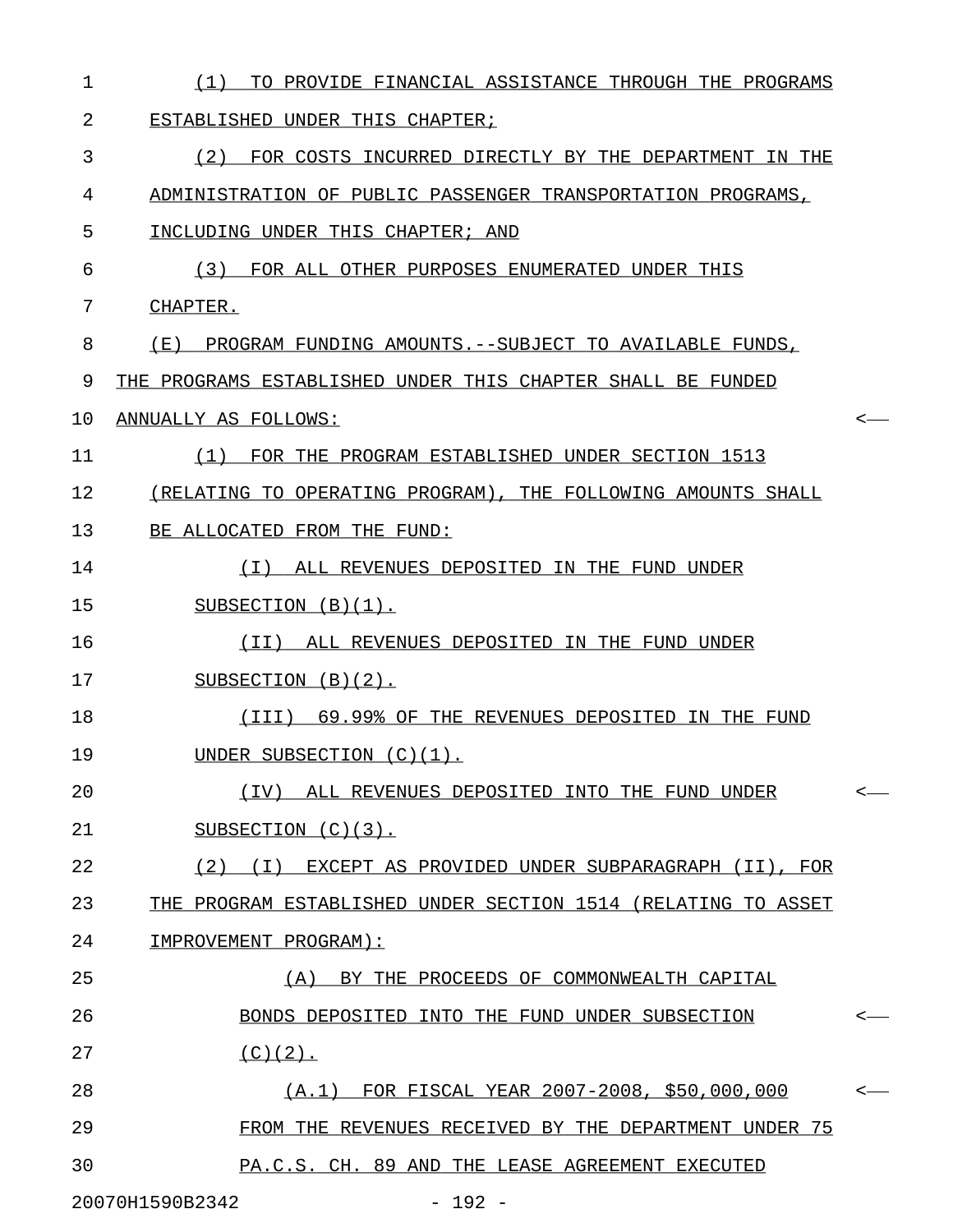1 BETWEEN THE DEPARTMENT AND THE PENNSYLVANIA TURNPIKE 2 COMMISSION UNDER 75 PA.C.S. § 8915.3. THE AMOUNT 3 RECEIVED BY THE DEPARTMENT UNDER THIS SECTION SHALL 4 BE DEPOSITED INTO THE FUND PRIOR TO DISTRIBUTION AND 5 SHALL BE IN ADDITION TO THE AMOUNTS RECEIVED UNDER  $6$  SUBSECTION  $(B)(1)$ . 7 (B) FOR FISCAL YEAR 2008-2009, \$100,000,000 FROM \_\_\_\_\_\_\_\_\_\_\_\_\_\_\_\_\_\_\_\_\_\_\_\_\_\_\_\_\_\_\_\_\_\_\_\_\_\_\_\_\_\_\_\_\_\_\_\_\_ 8 THE REVENUES RECEIVED BY THE DEPARTMENT UNDER 75 9 PA.C.S. CH. 89 AND THE LEASE AGREEMENT EXECUTED 10 BETWEEN THE DEPARTMENT AND THE PENNSYLVANIA TURNPIKE 11 COMMISSION UNDER 75 PA.C.S. § 8915.3. THE AMOUNT 12 RECEIVED BY THE DEPARTMENT UNDER THIS SECTION SHALL 13 BE DEPOSITED INTO THE FUND PRIOR TO DISTRIBUTION AND 14 SHALL BE IN ADDITION TO THE AMOUNTS RECEIVED UNDER 15 SUBSECTION (B)(1). 16 (C) FOR FISCAL YEAR 2009-2010, \$150,000,000 FROM 17 THE REVENUES RECEIVED BY THE DEPARTMENT UNDER 75 18 PA.C.S. CH. 89 AND THE LEASE AGREEMENT EXECUTED 19 BETWEEN THE DEPARTMENT AND THE PENNSYLVANIA TURNPIKE 20 COMMISSION UNDER 75 PA.C.S. § 8915.3. THE AMOUNT 21 RECEIVED BY THE DEPARTMENT UNDER THIS SECTION SHALL 22 BE DEPOSITED INTO THE FUND PRIOR TO DISTRIBUTION AND 23 SHALL BE IN ADDITION TO THE AMOUNTS RECEIVED UNDER 24 SUBSECTION (B)(1). 25 (D) FOR FISCAL YEAR 2010-2011 AND EACH FISCAL \_\_\_\_\_\_\_\_\_\_\_\_\_\_\_\_\_\_\_\_\_\_\_\_\_\_\_\_\_\_\_\_\_\_\_\_\_\_\_\_\_\_\_\_\_\_ 26 YEAR THEREAFTER, \$150,000,000, INCREASED ANNUALLY THE 27 AMOUNT CALCULATED FOR THE PRIOR FISCAL YEAR, 28 INCREASED BY 2.5% FROM THE REVENUES RECEIVED BY THE 29 DEPARTMENT UNDER 75 PA.C.S. CH. 89 AND THE LEASE 30 AGREEMENT EXECUTED BETWEEN THE DEPARTMENT AND THE

20070H1590B2342 - 193 -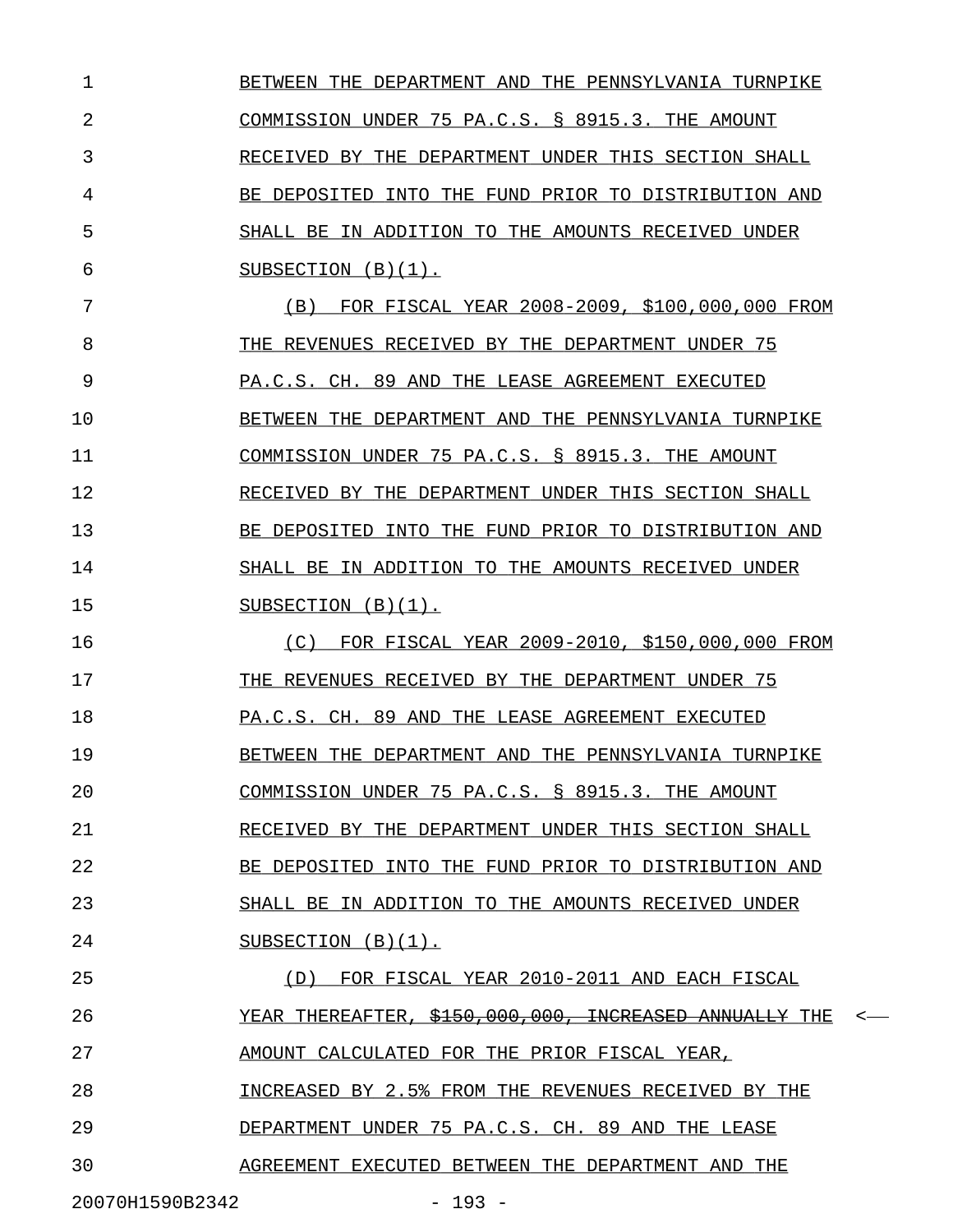| 1  | PENNSYLVANIA TURNPIKE COMMISSION UNDER 75 PA.C.S. S            |  |  |  |
|----|----------------------------------------------------------------|--|--|--|
| 2  | 8915.3. THE AMOUNT RECEIVED BY THE DEPARTMENT UNDER            |  |  |  |
| 3  | THIS SECTION SHALL BE DEPOSITED INTO THE FUND PRIOR            |  |  |  |
| 4  | TO DISTRIBUTION AND SHALL BE IN ADDITION TO THE                |  |  |  |
| 5  | AMOUNTS RECEIVED UNDER SUBSECTION (B)(1).                      |  |  |  |
| 6  | IF THE CONVERSION NOTICE IS NOT RECEIVED BY THE<br>( I I )     |  |  |  |
| 7  | SECRETARY PRIOR TO THE END OF THE CONVERSION PERIOD AS         |  |  |  |
| 8  | SET FORTH IN 75 PA.C.S. § 8915.3(3), NO PAYMENT                |  |  |  |
| 9  | ADDITIONAL ALLOCATION SHALL BE REQUIRED UNDER THIS             |  |  |  |
| 10 | SUBPARAGRAPH MADE UNDER SUBPARAGRAPH (I).                      |  |  |  |
| 11 | (3) FOR THE PROGRAM ESTABLISHED UNDER SECTION 1516             |  |  |  |
| 12 | (RELATING TO PROGRAMS OF STATEWIDE SIGNIFICANCE), 5.5% 13.24%  |  |  |  |
| 13 | OF THE REVENUES DEPOSITED IN THE FUND UNDER SUBSECTION (C)(1)  |  |  |  |
| 14 | SHALL BE ALLOCATED FROM THE FUND.                              |  |  |  |
| 15 | FOR THE PROGRAM ESTABLISHED UNDER SECTION 1517<br>(4)          |  |  |  |
| 16 | (RELATING TO CAPITAL IMPROVEMENTS PROGRAM), 16.77% OF THE      |  |  |  |
| 17 | REVENUES DEPOSITED IN THE FUND UNDER SUBSECTION $(C)(1)$ .     |  |  |  |
| 18 | ADDITIONAL FUNDS FOR THIS PROGRAM MAY BE PROVIDED FROM THE     |  |  |  |
| 19 | FUNDS ALLOCATED BUT NOT DISTRIBUTED BASED ON THE LIMITATION    |  |  |  |
| 20 | SET FORTH UNDER SECTION $\frac{1513(c)}{1513(c)}$ (3).         |  |  |  |
| 21 | § 1507.<br>APPLICATION AND APPROVAL PROCESS.                   |  |  |  |
| 22 | (A)<br>APPLICATION.--AN ELIGIBLE APPLICANT THAT WISHES TO      |  |  |  |
| 23 | RECEIVE FINANCIAL ASSISTANCE UNDER THIS CHAPTER SHALL SUBMIT A |  |  |  |
| 24 | WRITTEN APPLICATION TO THE DEPARTMENT, ON A FORM DEVELOPED BY  |  |  |  |
| 25 | THE DEPARTMENT, WHICH SHALL INCLUDE THE FOLLOWING:             |  |  |  |
| 26 | (1)<br>THE NAME AND ADDRESS OF THE APPLICANT.                  |  |  |  |
| 27 | (2)<br>THE NAME AND TELEPHONE NUMBER OF A CONTACT PERSON       |  |  |  |
| 28 | FOR THE APPLICANT.                                             |  |  |  |
| 29 | (3)<br>THE AMOUNT AND TYPE OF FINANCIAL ASSISTANCE             |  |  |  |
| 30 | REOUESTED AND THE PROPOSED USE OF THE FUNDS.                   |  |  |  |
|    | 20070H1590B2342<br>$-194 -$                                    |  |  |  |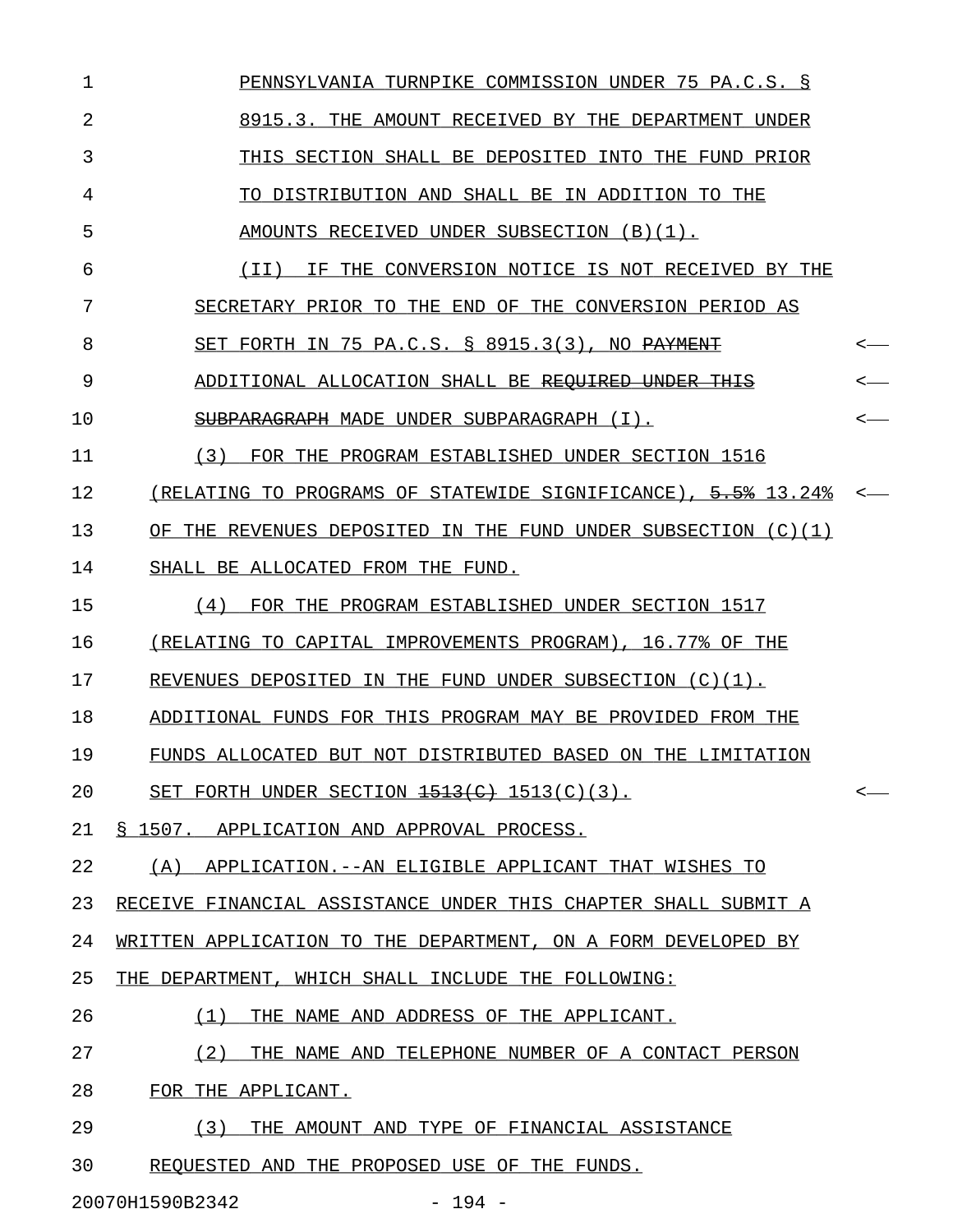| 1  | A STATEMENT AS TO THE PARTICULAR NEED FOR THE<br>(4)                       |
|----|----------------------------------------------------------------------------|
| 2  | FINANCIAL ASSISTANCE.                                                      |
| 3  | (5)<br>A CERTIFIED COPY OF A CURRENT RESOLUTION AUTHORIZING                |
| 4  | SUBMISSION OF THE APPLICATION IF THE APPLICANT IS A GOVERNING              |
| 5  | BODY.                                                                      |
| 6  | EVIDENCE SATISFACTORY TO THE DEPARTMENT OF THE<br>(6)                      |
| 7  | COMMITMENT FOR MATCHING FUNDS REQUIRED UNDER THIS CHAPTER                  |
| 8  | SUFFICIENT TO MATCH THE PROJECTED FINANCIAL ASSISTANCE                     |
| 9  | PAYMENTS AT THE SAME TIMES THAT THE FINANCIAL ASSISTANCE                   |
| 10 | PAYMENTS ARE TO BE PROVIDED.                                               |
| 11 | (7)<br>ANY OTHER INFORMATION THE DEPARTMENT DEEMS NECESSARY                |
| 12 | OR DESIRABLE.                                                              |
| 13 | APPROVAL AND AWARD. -- UPON DETERMINING THAT AN APPLICANT<br>(B)           |
| 14 | HAS COMPLIED WITH THIS CHAPTER, APPLICABLE RULES AND REGULATIONS           |
| 15 | AND ANY OTHER REQUIREMENT WITH RESPECT TO THE FINANCIAL                    |
| 16 | ASSISTANCE REQUESTED, THE DEPARTMENT MAY AWARD FINANCIAL                   |
| 17 | ASSISTANCE TO THE APPLICANT. IF THE DEPARTMENT AWARDS FINANCIAL            |
| 18 | ASSISTANCE TO THE APPLICANT, THE DEPARTMENT AND THE APPLICANT              |
| 19 | SHALL ENTER INTO A FINANCIAL ASSISTANCE AGREEMENT SETTING FORTH            |
| 20 | THE TERMS AND CONDITIONS GOVERNING THE USE OF THE FINANCIAL                |
| 21 | ASSISTANCE AND THE TIMING OF PAYMENT OF THE FUNDS. THE                     |
| 22 | DEPARTMENT SHALL DEVELOP GUIDELINES FOR THE APPLICATION FOR AND            |
| 23 | AWARDING OF FINANCIAL ASSISTANCE UNDER THIS CHAPTER AND SHALL              |
| 24 | FORWARD THEM TO THE LEGISLATIVE REFERENCE BUREAU FOR PUBLICATION           |
| 25 | IN THE PENNSYLVANIA BULLETIN.                                              |
| 26 | (C) RESTRICTION ON USE OF FUNDS.--FINANCIAL ASSISTANCE UNDER               |
| 27 | THIS CHAPTER SHALL BE USED ONLY FOR ACTIVITIES SET FORTH UNDER             |
| 28 | THE FINANCIAL ASSISTANCE AGREEMENT UNLESS THE DEPARTMENT GRANTS<br>$\,<\,$ |
| 29 | THE AWARD RECIPIENT A WAIVER ALLOWING THE FUNDS TO BE USED FOR A           |
| 30 | DIFFERENT PURPOSE. THE DEPARTMENT'S REGULATIONS SHALL DESCRIBE             |
|    | 20070H1590B2342<br>$-195 -$                                                |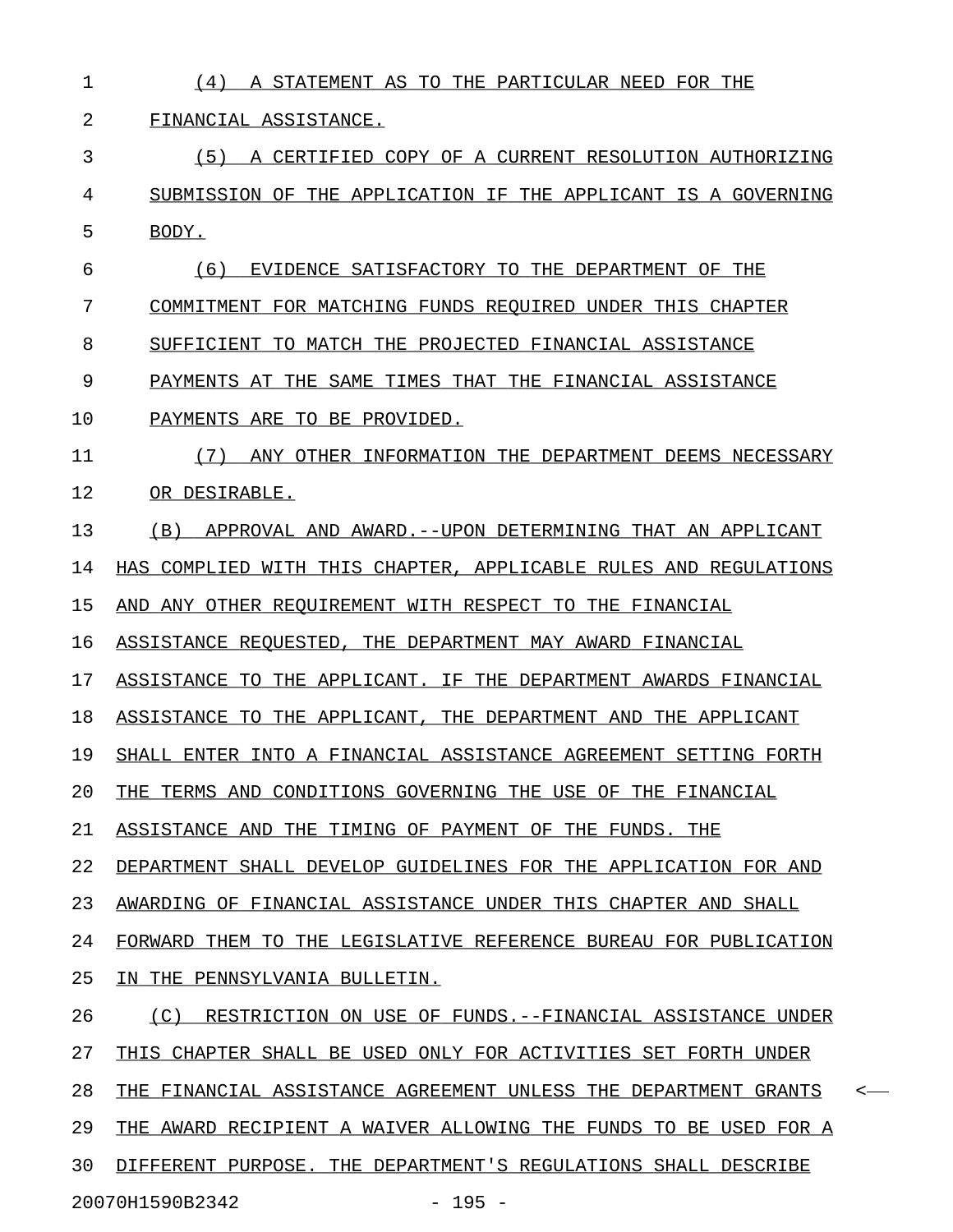1 CIRCUMSTANCES UNDER WHICH IT WILL CONSIDER WAIVER REQUESTS AND 2 SHALL SET FORTH ALL INFORMATION TO BE INCLUDED IN A WAIVER 3 REQUEST. THE MAXIMUM DURATION OF A WAIVER SHALL BE ONE YEAR, AND 4 A WAIVER REQUEST SHALL INCLUDE A PLAN OF CORRECTIVE ACTION TO 5 DEMONSTRATE THAT THE AWARD RECIPIENT DOES NOT HAVE AN ONGOING 6 NEED TO USE FINANCIAL ASSISTANCE FUNDS FOR ACTIVITIES OTHER THAN 7 THOSE FOR WHICH FUNDS WERE ORIGINALLY AWARDED. 8 § 1508. FEDERAL FUNDING. 9 (A) GENERAL RULE.--THE DEPARTMENT SHALL ADMINISTER THE 10 PROGRAM PROGRAMS ESTABLISHED UNDER THIS CHAPTER IN A MANNER THAT <-11 PERMITS FULL COOPERATION BETWEEN FEDERAL, STATE AND LOCAL 12 GOVERNMENTS, AGENCIES AND INSTRUMENTALITIES, LOCAL 13 TRANSPORTATION ORGANIZATIONS AND PRIVATE INTERESTS, SO AS TO 14 RESULT IN AS EFFECTIVE AND ECONOMICAL A PROGRAM AS POSSIBLE. 15 (B) AGREEMENTS. --THE DEPARTMENT MAY ENTER INTO AGREEMENTS 16 FOR MUTUAL COOPERATION BETWEEN OR AMONG THE DEPARTMENT AND A 17 FEDERAL AGENCY, LOCAL TRANSPORTATION ORGANIZATION OR 18 TRANSPORTATION COMPANY CONCERNING A PROJECT TO BE FUNDED WITH 19 FINANCIAL ASSISTANCE UNDER THIS CHAPTER, INCLUDING JOINT 20 APPLICATIONS FOR FEDERAL GRANTS. 21 (C) GENERAL AUTHORITY OF DEPARTMENT. --THE DEPARTMENT MAY DO 22 ANYTHING NECESSARY OR DESIRABLE TO SECURE FINANCIAL AID OR 23 COOPERATION OF A FEDERAL AGENCY FOR A PROJECT FUNDED WITH 24 FINANCIAL ASSISTANCE UNDER THIS CHAPTER AND TO COMPLY WITH A 25 FEDERAL STATUTE OR LAWFUL REQUIREMENT OF A FEDERAL AGENCY 26 AUTHORIZED TO ADMINISTER A PROGRAM OF FEDERAL AID TO 27 TRANSPORTATION. THE DEPARTMENT MAY ENTER INTO A PROTECTIVE 28 AGREEMENT WITH ORGANIZED LABOR TO THE EXTENT REQUIRED UNDER 49 29 U.S.C. § 5333 (RELATING TO LABOR STANDARDS) IN ORDER TO OBTAIN 30 FEDERAL GRANT MONEY FOR TRANSPORTATION ASSISTANCE. PROTECTIVE 20070H1590B2342 - 196 -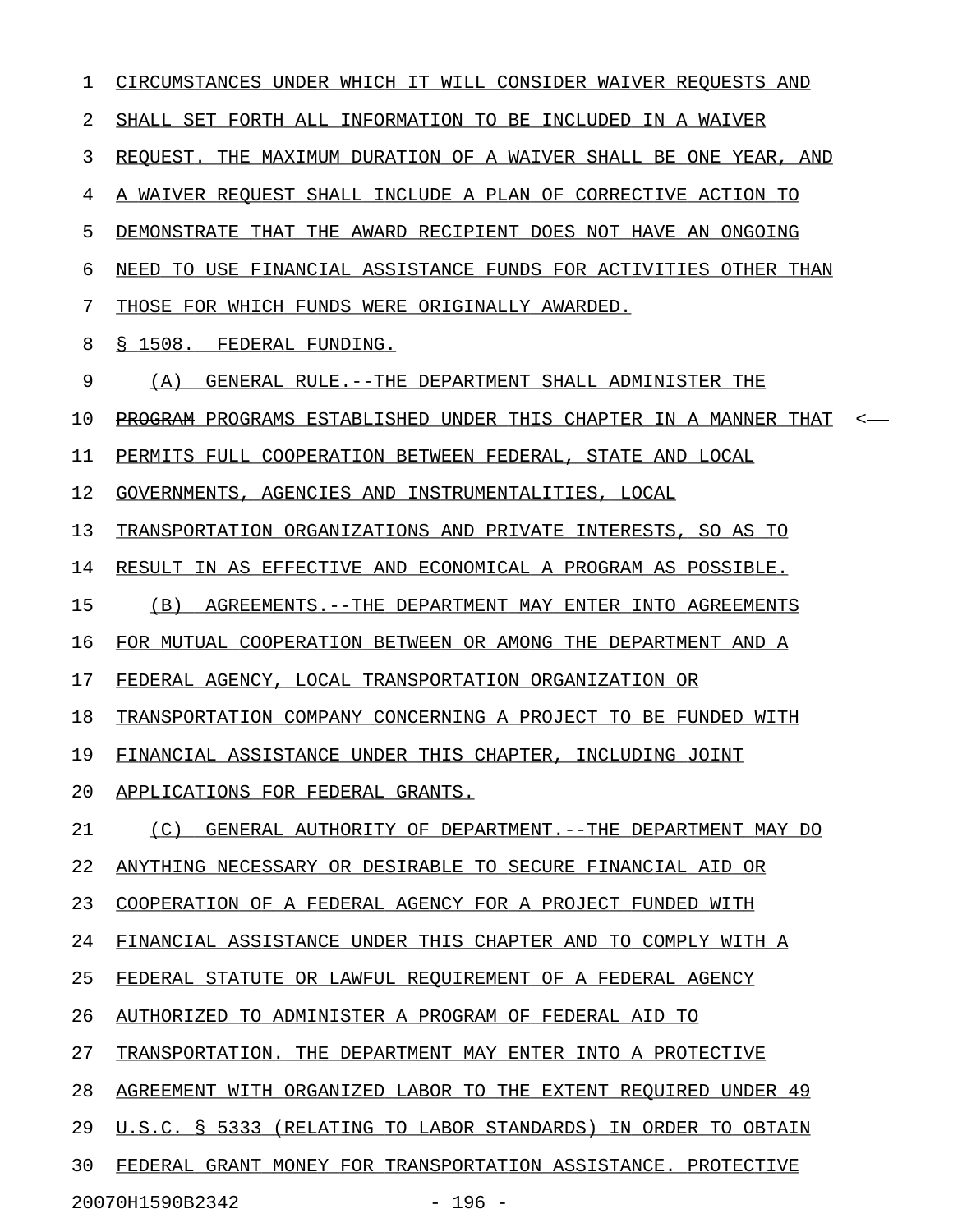| 1  | AGREEMENTS SHALL BE NARROWLY DRAWN AND STRICTLY CONSTRUED<br>TO    |
|----|--------------------------------------------------------------------|
| 2  | PROVIDE NO MORE THAN THE MINIMUM PROTECTIONS REOUIRED BY THE       |
| 3  | STATES DEPARTMENT OF LABOR FOR THE AGREEMENTS.<br>UNITED           |
| 4  | DIRECT RECIPIENTS.--LOCAL TRANSPORTATION ORGANIZATIONS<br>(D)      |
| 5  | THAT ARE DIRECT RECIPIENTS OF FEDERAL FUNDING SHALL BE UNDER NO    |
| 6  | OBLIGATION TO ENTER INTO CONTRACTS WITH THE DEPARTMENT FOR         |
| 7  | EXPENDITURE OF THOSE FUNDS, EXCEPT THAT THE<br>DEPARTMENT MAY      |
| 8  | REQUIRE A CONTRACT FOR EXPENDITURE OF THE STATE PORTION OF<br>THE  |
| 9  | PROJECT ASSISTED BY THOSE FEDERAL FUNDS.                           |
| 10 | S 1509.<br>LIMITATION ON DECISIONS, FINDINGS AND REGULATIONS OF    |
| 11 | DEPARTMENT.                                                        |
| 12 | ALL DECISIONS, FINDINGS AND REGULATIONS MADE BY THE                |
| 13 | DEPARTMENT PURSUANT TO THIS CHAPTER SHALL BE FOR THE PURPOSES OF   |
| 14 | THIS CHAPTER ONLY AND SHALL NOT CONSTITUTE EVIDENCE BEFORE A       |
| 15 | REGULATORY BODY OF THIS COMMONWEALTH OR ANY OTHER JURISDICTION.    |
| 16 | S 1510.<br>PROGRAM OVERSIGHT AND ADMINISTRATION.                   |
| 17 | OVERSIGHT.--THE DEPARTMENT SHALL INITIATE AND<br>(A)<br>REVIEW AND |
| 18 | MAINTAIN A PROGRAM OF FINANCIAL AND PERFORMANCE REVIEW AND         |
| 19 | OVERSIGHT FOR ALL PROGRAMS RECEIVING FINANCIAL ASSISTANCE UNDER    |
| 20 | THIS CHAPTER. THE DEPARTMENT MAY PERFORM INDEPENDENT FINANCIAL     |
| 21 | AUDITS OF EACH AWARD RECIPIENT TO ENSURE COMPLIANCE BY AWARD       |
| 22 | RECIPIENTS WITH THIS CHAPTER, DEPARTMENT REGULATIONS AND           |
| 23 | POLICIES AND FINANCIAL ASSISTANCE AGREEMENTS. AUDITS SHALL BE      |
| 24 | CONDUCTED IN ACCORDANCE WITH GENERALLY ACCEPTED AUDITING           |
| 25 | STANDARDS.                                                         |
| 26 | STATE RAIL TRANSIT SAFETY INSPECTION PROGRAM. -- THE<br>(B)        |
| 27 | DEPARTMENT MAY CONDUCT A STATE RAIL TRANSIT SAFETY INSPECTION      |
| 28 | PROGRAM, AS MAY BE DEFINED FROM TIME TO TIME BY THE FEDERAL        |
| 29 | TRANSIT ADMINISTRATION, TO MEET OVERSIGHT REQUIREMENTS OF THE      |
| 30 | FEDERAL TRANSIT ADMINISTRATION. THE PUBLIC TRANSPORTATION MODES    |
|    | 20070H1590B2342<br>$-197 -$                                        |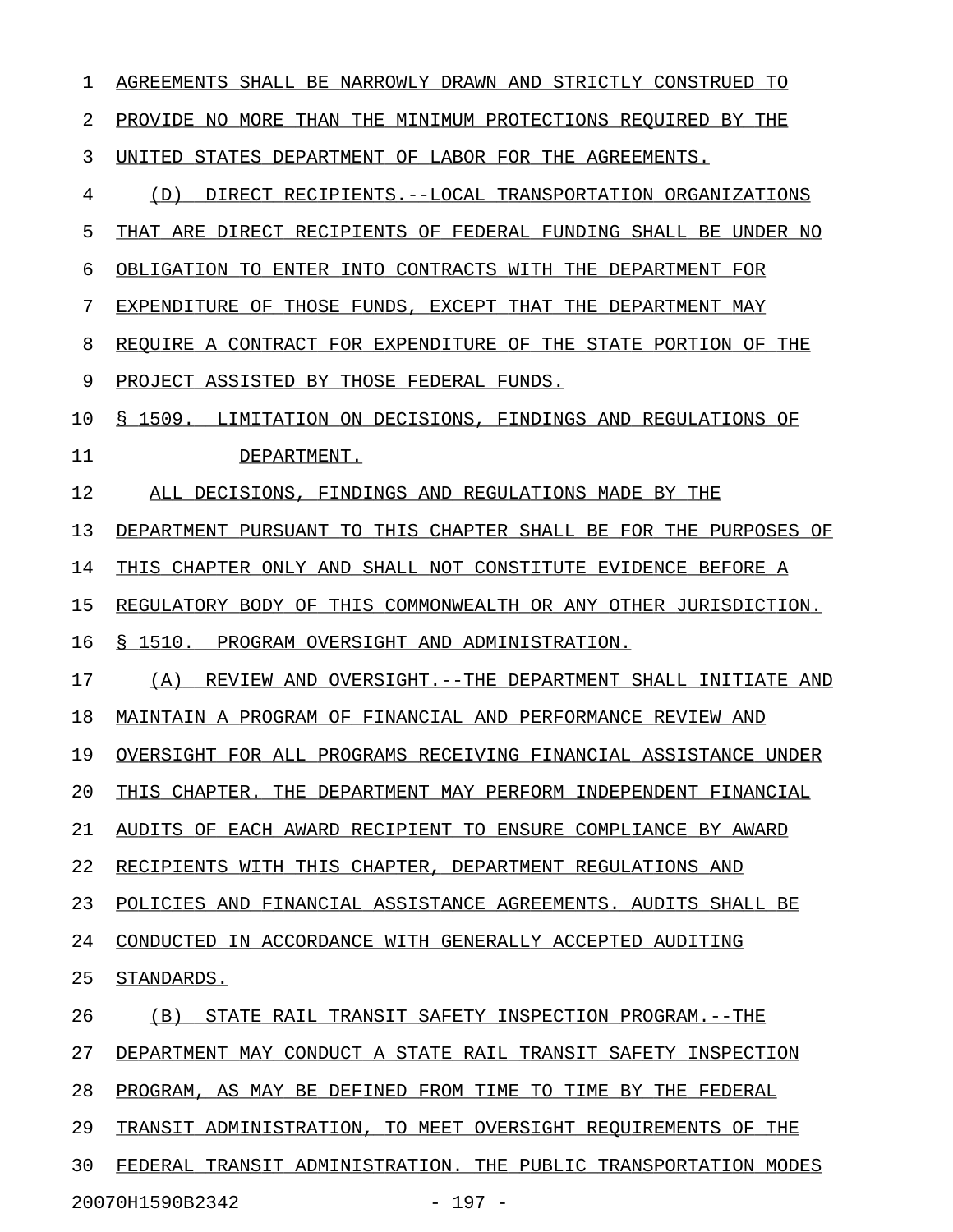| 1  | COVERED SHALL INCLUDE HEAVY RAIL, LIGHT RAIL, TRACKLESS TROLLEY     |                                         |
|----|---------------------------------------------------------------------|-----------------------------------------|
| 2  | BUS AND INCLINED PLANE SERVICES AND RELATED FACILITIES.             |                                         |
| 3  | § 1511. REPORT TO GOVERNOR AND GENERAL ASSEMBLY.                    |                                         |
| 4  | THE FOLLOWING SHALL APPLY:                                          |                                         |
| 5  | (1) EXCEPT AS PROVIDED IN PARAGRAPH (2), THE DEPARTMENT             |                                         |
| 6  | SHALL FILE SUBMIT A PUBLIC PASSENGER TRANSPORTATION                 | $\longleftarrow$                        |
| 7  | PERFORMANCE REPORT W <del>ITH</del> TO THE GOVERNOR AND THE GENERAL | $\hspace{0.1em} <\hspace{0.1em} \cdots$ |
| 8  | ASSEMBLY BY APRIL 30 OF EACH YEAR, COVERING THE PRIOR FISCAL        |                                         |
| 9  | YEAR.                                                               |                                         |
| 10 | (2) THE REPORT COVERING THE 2005-2006 FISCAL YEAR SHALL             |                                         |
| 11 | BE PUBLISHED SUBMITTED BY JULY 31, 2007.                            | $\longleftarrow$                        |
| 12 | § 1512. COORDINATION.                                               |                                         |
| 13 | COORDINATION IS REQUIRED IN REGIONS WHERE TWO OR MORE AWARD         |                                         |
| 14 | RECIPIENTS HAVE SERVICES OR ACTIVITIES FOR WHICH FINANCIAL          |                                         |
| 15 | ASSISTANCE IS BEING PROVIDED UNDER THIS CHAPTER TO ASSURE THAT      |                                         |
| 16 | THE SERVICES OR ACTIVITIES ARE PROVIDED EFFICIENTLY AND             |                                         |
| 17 | EFFECTIVELY.                                                        |                                         |
| 18 | § 1513. OPERATING PROGRAM.                                          |                                         |
| 19 | (A) ELIGIBLE APPLICANTS.--THE FOLLOWING MAY APPLY FOR               |                                         |
| 20 | FINANCIAL ASSISTANCE FOR OPERATING EXPENSES UNDER THIS SECTION:     |                                         |
| 21 | (1)<br>THE GOVERNING BODY OF A MUNICIPALITY OR AN                   |                                         |
| 22 | INSTRUMENTALITY OF A MUNICIPALITY.                                  |                                         |
| 23 | (2)<br>A COMMONWEALTH AGENCY OR INSTRUMENTALITY.                    |                                         |
| 24 | (3)<br>A LOCAL TRANSPORTATION ORGANIZATION.                         |                                         |
| 25 | (B)<br>APPLICATIONS.--IN ADDITION TO INFORMATION REOUIRED UNDER     |                                         |
| 26 | SECTION 1507 (RELATING TO APPLICATION AND APPROVAL PROCESS), AN     |                                         |
| 27 | APPLICATION FOR FINANCIAL ASSISTANCE UNDER THIS SECTION SHALL       |                                         |
| 28 | INCLUDE THE APPLICANT'S REASONABLE ESTIMATES OF OPERATING           |                                         |
| 29 | REVENUE AND GOVERNMENT SUBSIDIES SUFFICIENT TO COVER ALL            |                                         |
| 30 | PROJECTED OPERATING EXPENSES.                                       |                                         |

20070H1590B2342 - 198 -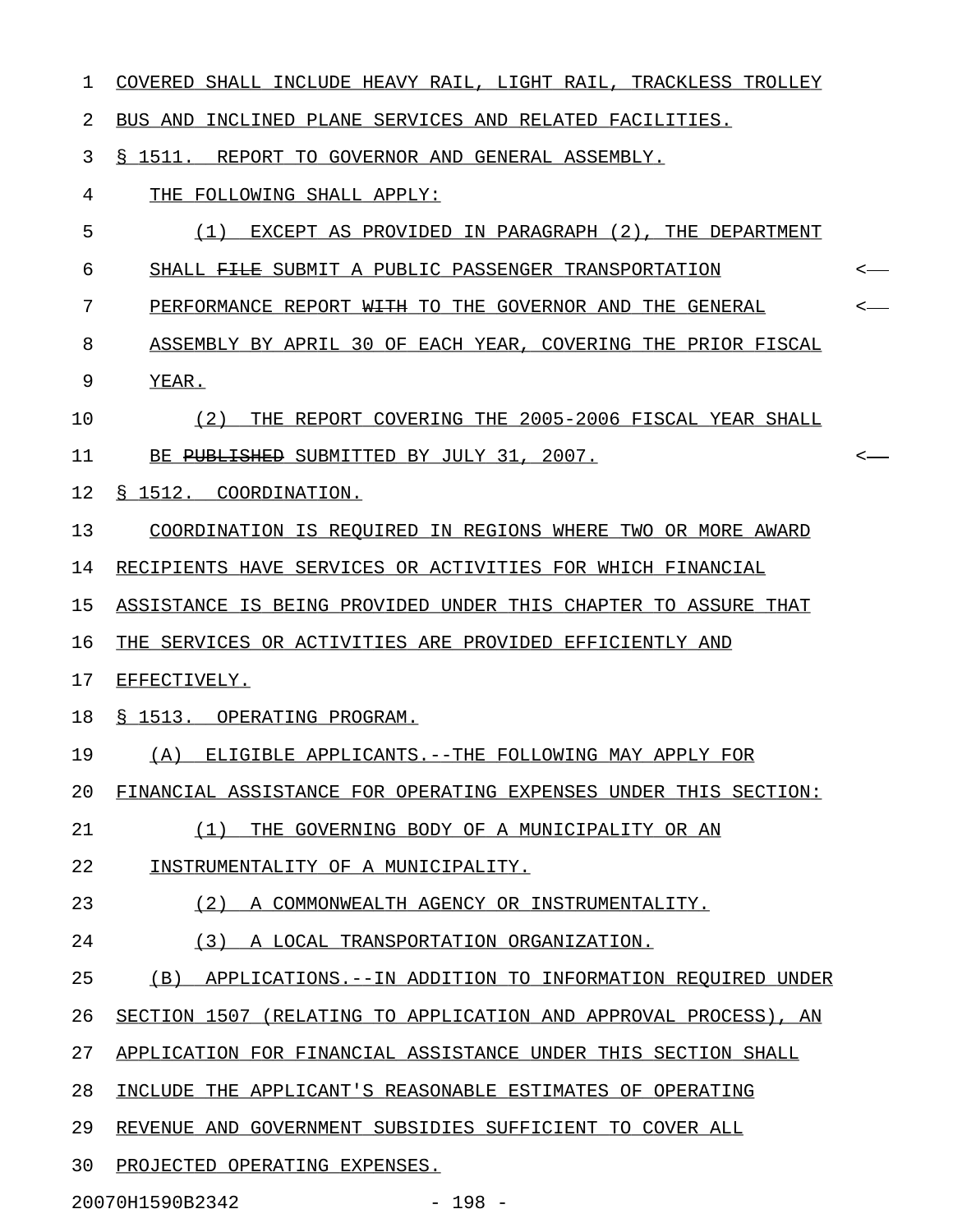| 1  | (C)<br>DISTRIBUTION FORMULA.--                                         |  |
|----|------------------------------------------------------------------------|--|
| 2  | NO LATER THAN 15 BUSINESS DAYS AFTER THE EFFECTIVE<br>(1)              |  |
| 3  | DATE OF THIS SECTION THE DEPARTMENT SHALL FORWARD TO THE               |  |
| 4  | LEGISLATIVE REFERENCE BUREAU FOR PUBLICATION IN THE                    |  |
| 5  | PENNSYLVANIA BULLETIN THE BASE OPERATING ALLOCATION FOR EACH           |  |
| 6  | LOCAL TRANSPORTATION ORGANIZATION.                                     |  |
| 7  | FOR PURPOSES OF DETERMINING THE AMOUNT OF<br>(1.1)                     |  |
| 8  | ASSISTANCE AVAILABLE FOR DISTRIBUTION UNDER THIS SUBSECTION,           |  |
| 9  | IN ADDITION TO THE AMOUNTS ALLOCATED UNDER SECTION                     |  |
| 10 | 1506(E)(1)(RELATING TO FUND), AN AMOUNT EOUAL TO THE REVENUE           |  |
| 11 | IN THE PUBLIC TRANSPORTATION ASSISTANCE FUND DEDICATED                 |  |
| 12 | PURSUANT TO LAW SHALL BE INCLUDED.                                     |  |
| 13 | FOR FISCAL YEAR 2007-2008 AND <del>EVERY</del> EACH FISCAL YEAR<br>(2) |  |
| 14 | THEREAFTER EACH OUALIFYING LOCAL TRANSPORTATION ORGANIZATION           |  |
| 15 | SHALL RECEIVE FINANCIAL ASSISTANCE WHICH SHALL CONSIST OF THE          |  |
| 16 | <b>FOLLOWING:</b>                                                      |  |
| 17 | ITS BASE OPERATING ALLOCATION MULTIPLIED BY<br>(T)                     |  |
| 18 | 1.0506.                                                                |  |
| 19 | AN ADDITIONAL AMOUNT WHICH SHALL BE ALLOCATED<br>(TI)                  |  |
| 20 | BASED ON THE FOLLOWING DISTRIBUTION FORMULA:                           |  |
| 21 | TWENTY-FIVE PERCENT OF THE AWARD AMOUNT<br>(A)                         |  |
| 22 | SHALL BE BASED ON THE NUMBER OF PASSENGERS. THE                        |  |
| 23 | ACTUAL AMOUNT RECEIVED BY EACH LOCAL TRANSPORTATION                    |  |
| 24 | ORGANIZATION UNDER THIS CLAUSE SHALL BE CALCULATED AS                  |  |
| 25 | <b>FOLLOWS:</b>                                                        |  |
| 26 | MULTIPLY THE TOTAL AMOUNT OF FUNDING<br>( I )                          |  |
| 27 | AVAILABLE FOR DISTRIBUTION UNDER THIS PARAGRAPH                        |  |
| 28 | BY 0.25.                                                               |  |
| 29 | MULTIPLY THE PRODUCT UNDER SUBCLAUSE<br>(II)                           |  |
| 30 | (I) BY THE LOCAL TRANSPORTATION ORGANIZATION'S                         |  |
|    | 20070H1590B2342<br>$-199 -$                                            |  |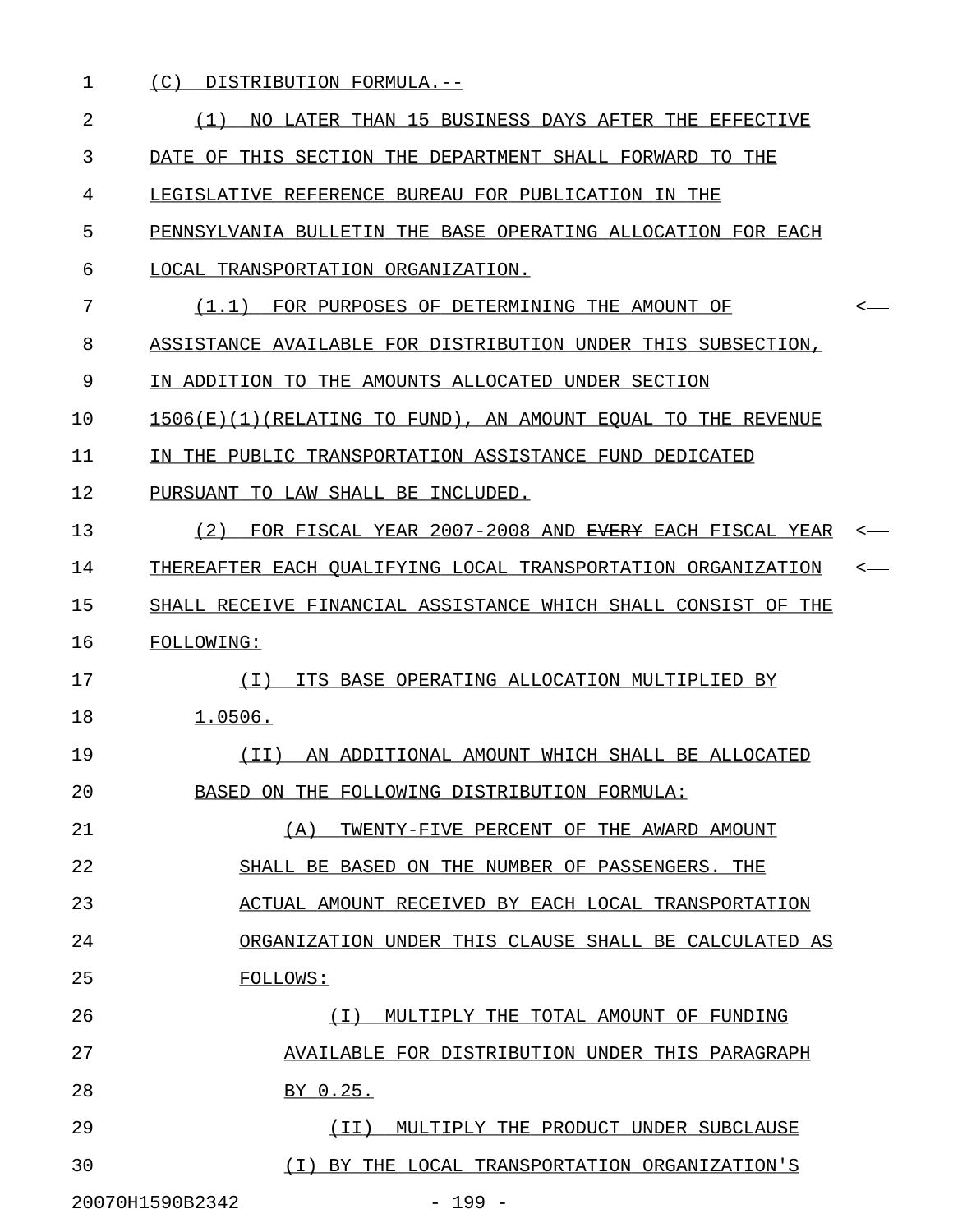1 NUMBER OF PASSENGERS. 2 (III) DIVIDE THE PRODUCT UNDER SUBCLAUSE 3 THE TOTAL NUMBER OF PASSENGERS FOR ALL 4 QUALIFYING LOCAL TRANSPORTATION ORGANIZATIONS. < \_\_\_\_\_\_\_\_\_\_\_\_\_\_\_\_\_\_\_\_\_\_\_\_\_\_\_\_\_\_\_\_\_\_\_\_\_\_\_\_\_\_\_\_\_\_ 5 (B) TEN PERCENT OF THE AWARD AMOUNT SHALL BE 6 BASED ON THE NUMBER OF SENIOR PASSENGERS TO OFFSET 7 FREE FARES FOR SENIOR PASSENGERS. THE ACTUAL AMOUNT 8 RECEIVED BY EACH LOCAL TRANSPORTATION ORGANIZATION 9 UNDER THIS CLAUSE SHALL BE CALCULATED AS FOLLOWS: 10  $(I)$  MULTIPLY THE TOTAL AMOUNT OF FUNDING 11 AVAILABLE FOR DISTRIBUTION UNDER THIS PARAGRAPH \_\_\_\_\_\_\_\_\_\_\_\_\_\_\_\_\_\_\_\_\_\_\_\_\_\_\_\_\_\_\_\_\_\_\_\_\_\_\_\_\_\_\_\_\_\_\_ 12 BY 0.10. 13 (II) MULTIPLY THE PRODUCT UNDER SUBCLAUSE 14 (I) BY THE LOCAL TRANSPORTATION ORGANIZATION'S \_\_\_\_\_\_\_\_\_\_\_\_\_\_\_\_\_\_\_\_\_\_\_\_\_\_\_\_\_\_\_\_\_\_\_\_\_\_\_\_\_\_\_\_\_\_ 15 NUMBER OF SENIOR PASSENGERS. 16 (III) DIVIDE THE PRODUCT UNDER SUBCLAUSE 17 (II) BY THE TOTAL NUMBER OF SENIOR PASSENGERS FOR \_\_\_\_\_\_\_\_\_\_\_\_\_\_\_\_\_\_\_\_\_\_\_\_\_\_\_\_\_\_\_\_\_\_\_\_\_\_\_\_\_\_\_\_\_\_\_\_\_ 18 ALL QUALIFYING LOCAL TRANSPORTATION < \_\_\_\_\_\_\_\_\_\_\_\_\_\_\_\_\_\_\_\_\_\_\_\_\_\_\_\_\_\_\_\_\_\_\_ 19 ORGANIZATIONS. 20  $(C)$  THIRTY-FIVE PERCENT OF THE AWARD AMOUNT 21 SHALL BE BASED ON THE NUMBER OF REVENUE VEHICLE 22 **HOURS. THE ACTUAL AMOUNT RECEIVED BY EACH LOCAL** 23 TRANSPORTATION ORGANIZATION UNDER THIS CLAUSE SHALL 24 BE CALCULATED AS FOLLOWS: 25 (I) MULTIPLY THE TOTAL AMOUNT OF FUNDING \_\_\_\_\_\_\_\_\_\_\_\_\_\_\_\_\_\_\_\_\_\_\_\_\_\_\_\_\_\_\_\_\_\_\_\_\_\_\_\_\_ 26 AVAILABLE FOR DISTRIBUTION UNDER THIS PARAGRAPH 27 BY 0.35. 28 (II) MULTIPLY THE PRODUCT UNDER SUBCLAUSE 29 (I) BY THE LOCAL TRANSPORTATION ORGANIZATION'S \_\_\_\_\_\_\_\_\_\_\_\_\_\_\_\_\_\_\_\_\_\_\_\_\_\_\_\_\_\_\_\_\_\_\_\_\_\_\_\_\_\_\_\_\_\_ 30 NUMBER OF REVENUE VEHICLE HOURS.

20070H1590B2342 - 200 -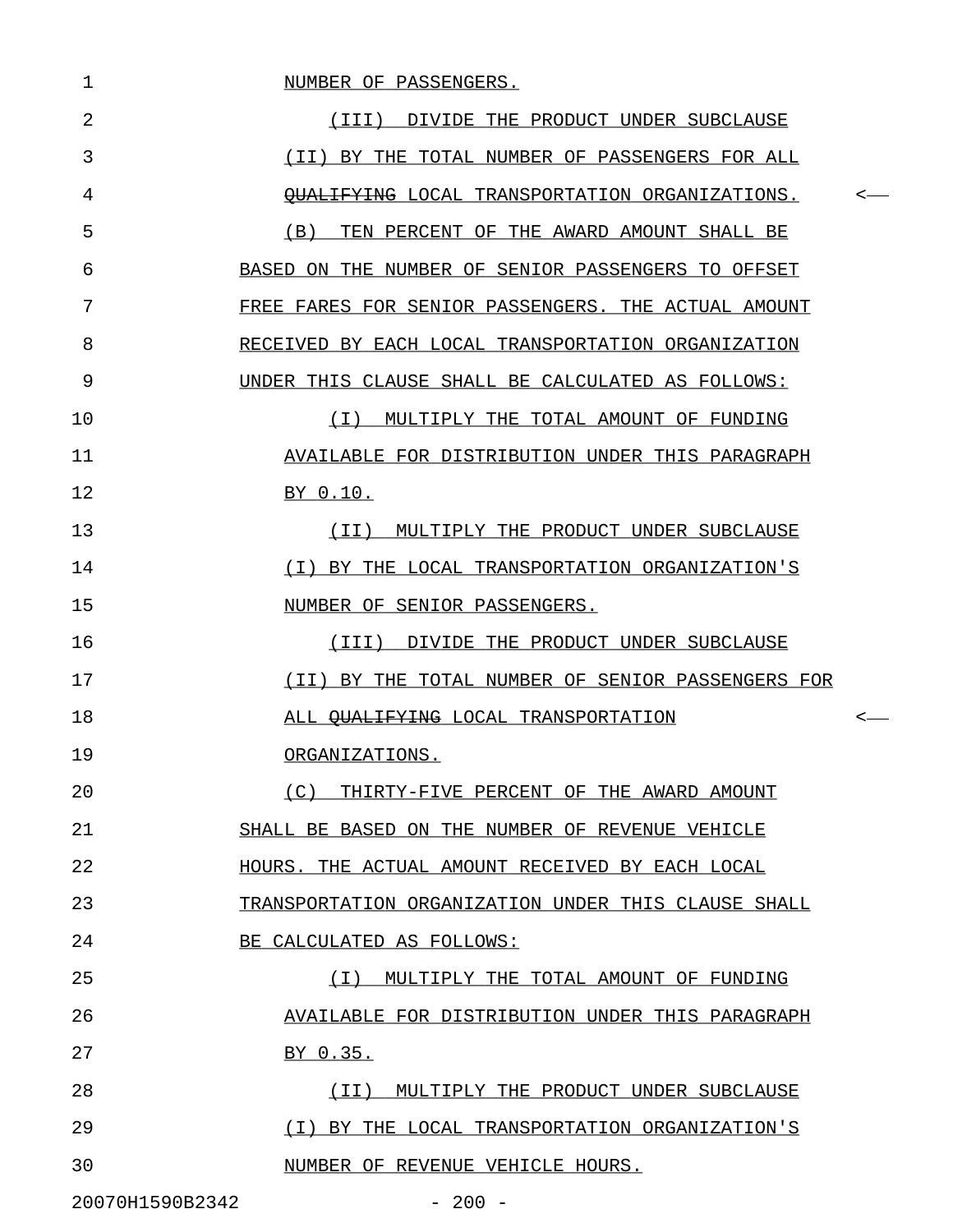| $\mathbf{1}$   | (III) DIVIDE THE PRODUCT UNDER SUBCLAUSE                         |                  |
|----------------|------------------------------------------------------------------|------------------|
| $\overline{2}$ | (II) BY THE TOTAL OF THE REVENUE VEHICLE HOURS                   |                  |
| 3              | FOR ALL <del>OUALIFYING</del> LOCAL TRANSPORTATION               | $\leftarrow$     |
| 4              | ORGANIZATIONS.                                                   |                  |
| 5              | (D) THIRTY PERCENT OF THE AWARD AMOUNT SHALL BE                  |                  |
| 6              | BASED ON THE NUMBER OF REVENUE VEHICLE MILES. THE                |                  |
| 7              | ACTUAL AMOUNT RECEIVED BY EACH LOCAL TRANSPORTATION              |                  |
| 8              | ORGANIZATION UNDER THIS CLAUSE SHALL BE CALCULATED AS            |                  |
| 9              | <b>FOLLOWS:</b>                                                  |                  |
| 10             | (I) MULTIPLY THE TOTAL AMOUNT OF FUNDING                         |                  |
| 11             | AVAILABLE FOR DISTRIBUTION UNDER THIS PARAGRAPH                  |                  |
| 12             | BY 0.30.                                                         |                  |
| 13             | (II) MULTIPLY THE PRODUCT UNDER SUBCLAUSE                        |                  |
| 14             | (I) BY THE LOCAL TRANSPORTATION ORGANIZATION'S                   |                  |
| 15             | NUMBER OF REVENUE VEHICLE MILES.                                 |                  |
| 16             | (III) DIVIDE THE PRODUCT UNDER SUBCLAUSE                         |                  |
| 17             | (II) BY THE TOTAL NUMBER OF REVENUE VEHICLE MILES                |                  |
| 18             | FOR ALL OUALIFYING LOCAL TRANSPORTATION                          | $\longleftarrow$ |
| 19             | ORGANIZATIONS.                                                   |                  |
| 20             | FOR THE 2007-2008 FISCAL YEAR, NO LOCAL<br>(3)                   |                  |
| 21             | TRANSPORTATION ORGANIZATION SHALL RECEIVE TOTAL FINANCIAL        |                  |
| 22             | ASSISTANCE UNDER THIS SUBSECTION THAT WOULD BE MORE THAN 50%     |                  |
| 23             | HIGHER THAN THE AMOUNT IT RECEIVES UNDER PARAGRAPH $(2)(1)$ .    |                  |
| 24             | FOR EACH SUBSEOUENT FISCAL YEAR, THE INCREASE IN THE TOTAL       |                  |
| 25             | FINANCIAL ASSISTANCE PROVIDED TO EACH <del>APPLICANT</del> LOCAL |                  |
| 26             | TRANSPORTATION ORGANIZATION SHALL NOT EXCEED 20% OF THE PRIOR    |                  |
| 27             | YEAR ALLOCATION.                                                 |                  |
| 28             | (C,1)<br>MINIMUM.--NO LOCAL TRANSPORTATION ORGANIZATION SHALL    |                  |
| 29             | RECEIVE FINANCIAL ASSISTANCE UNDER THIS SECTION IN AN AMOUNT     |                  |
| 30             | LESS THAN THE AMOUNT RECEIVED IN THE PREVIOUS FISCAL YEAR.       |                  |
|                | 20070H1590B2342<br>$-201 -$                                      |                  |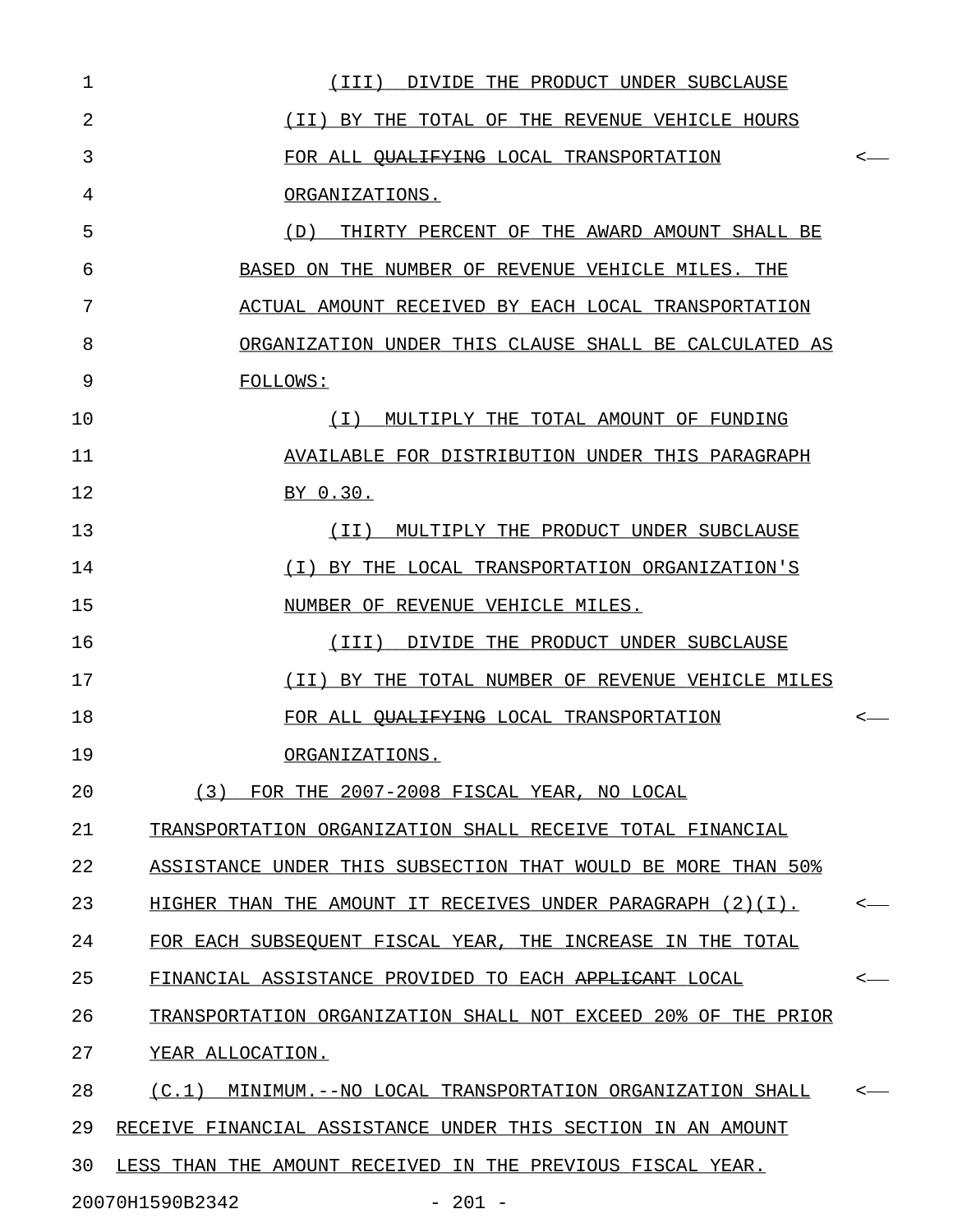| 1  | LOCAL MATCH REQUIREMENTS.--<br>(D)                                                                                               |                  |
|----|----------------------------------------------------------------------------------------------------------------------------------|------------------|
| 2  | FOR FISCAL YEAR 2007-2008 AND EACH FISCAL YEAR<br>(1)                                                                            |                  |
| 3  | THEREAFTER, EXCEPT AS PROVIDED UNDER PARAGRAPH (2), FINANCIAL                                                                    |                  |
| 4  | ASSISTANCE PROVIDED UNDER THIS SECTION SHALL BE MATCHED BY                                                                       |                  |
| 5  | LOCAL OR PRIVATE CASH FUNDING IN AN AMOUNT NOT LESS THAN THE                                                                     |                  |
| 6  | GREATER OF:                                                                                                                      |                  |
| 7  | 15% OF THE AMOUNT OF THE FINANCIAL ASSISTANCE<br>(T)                                                                             |                  |
| 8  | BEING PROVIDED; OR                                                                                                               |                  |
| 9  | THE AMOUNT REOUIRED UNDER FORMER SECTION<br>( I I )                                                                              |                  |
| 10 | (RELATING TO USE OF FUNDS DISTRIBUTED) FOR FISCAL<br>1311(D)                                                                     |                  |
| 11 | YEAR 2006-2007.                                                                                                                  |                  |
| 12 | 2007<br><del>2008</del><br><b>AND</b><br><del>FISCAL</del><br><del>-FACH</del><br>ΞN                                             | <—               |
| 13 | <del>I.OCAL.</del><br>-MATCH<br><del>-REOUIRED</del><br><del>UNDER</del>                                                         |                  |
| 14 | <del>15%,</del><br><del>THE</del><br>-NOT<br>-EOUAL<br><del>LOCAL MATCH</del><br><del>SHALL</del><br>-BE<br><del>TNCREASED</del> |                  |
| 15 | ANNUALLY IN AN AMOUNT NOT TO EXCEED<br>-5*<br><del>UNTIL</del><br><del>THE.</del><br><del>LOCAL.</del><br>-MATCH                 |                  |
| 16 | <del>EQUALS 15%.</del>                                                                                                           |                  |
| 17 | BEGINNING IN FISCAL YEAR 2007-2008 AND EACH FISCAL<br>(2)                                                                        |                  |
| 18 | YEAR THEREAFTER, IF THE LOCAL MATCHING FUNDS PROVIDED ARE                                                                        |                  |
| 19 | LESS THAN 15% OF THE AMOUNT OF FINANCIAL ASSISTANCE RECEIVED,                                                                    |                  |
| 20 | THE LOCAL TRANSPORTATION ORGANIZATION'S REQUIRED LOCAL                                                                           |                  |
| 21 | MATCHING FUNDS SHALL INCREASE ANNUALLY IN ORDER TO MEET THE                                                                      |                  |
| 22 | 15% REQUIREMENT SET FORTH UNDER PARAGRAPH (1)(I). THE LOCAL                                                                      |                  |
| 23 | MATCHING FUNDS SHALL BE INCREASED ANNUALLY BY A MINIMUM OF 5%                                                                    |                  |
| 24 | ABOVE THE AMOUNT OF LOCAL MATCHING FUNDS PROVIDED IN THE                                                                         |                  |
| 25 | PREVIOUS FISCAL YEAR UNLESS A LESSER AMOUNT IS NECESSARY TO                                                                      |                  |
| 26 | MEET THE 15% REQUIREMENT SET FORTH UNDER PARAGRAPH (1)(I).                                                                       |                  |
| 27 | FOR FINANCIAL ASSISTANCE TO A LOCAL TRANSPORTATION<br>(3)                                                                        | $\longleftarrow$ |
| 28 | ORGANIZATION, ELIGIBLE ELIGIBLE LOCAL MATCHING FUNDS SHALL                                                                       | $\longleftarrow$ |
| 29 | CONSIST ONLY OF CASH CONTRIBUTIONS PROVIDED BY ONE OR MORE                                                                       |                  |
| 30 | MUNICIPALITIES OR COUNTIES THAT ARE MEMBERS OF THE LOCAL                                                                         | $\leftarrow$     |
|    | 20070H1590B2342<br>$-202 -$                                                                                                      |                  |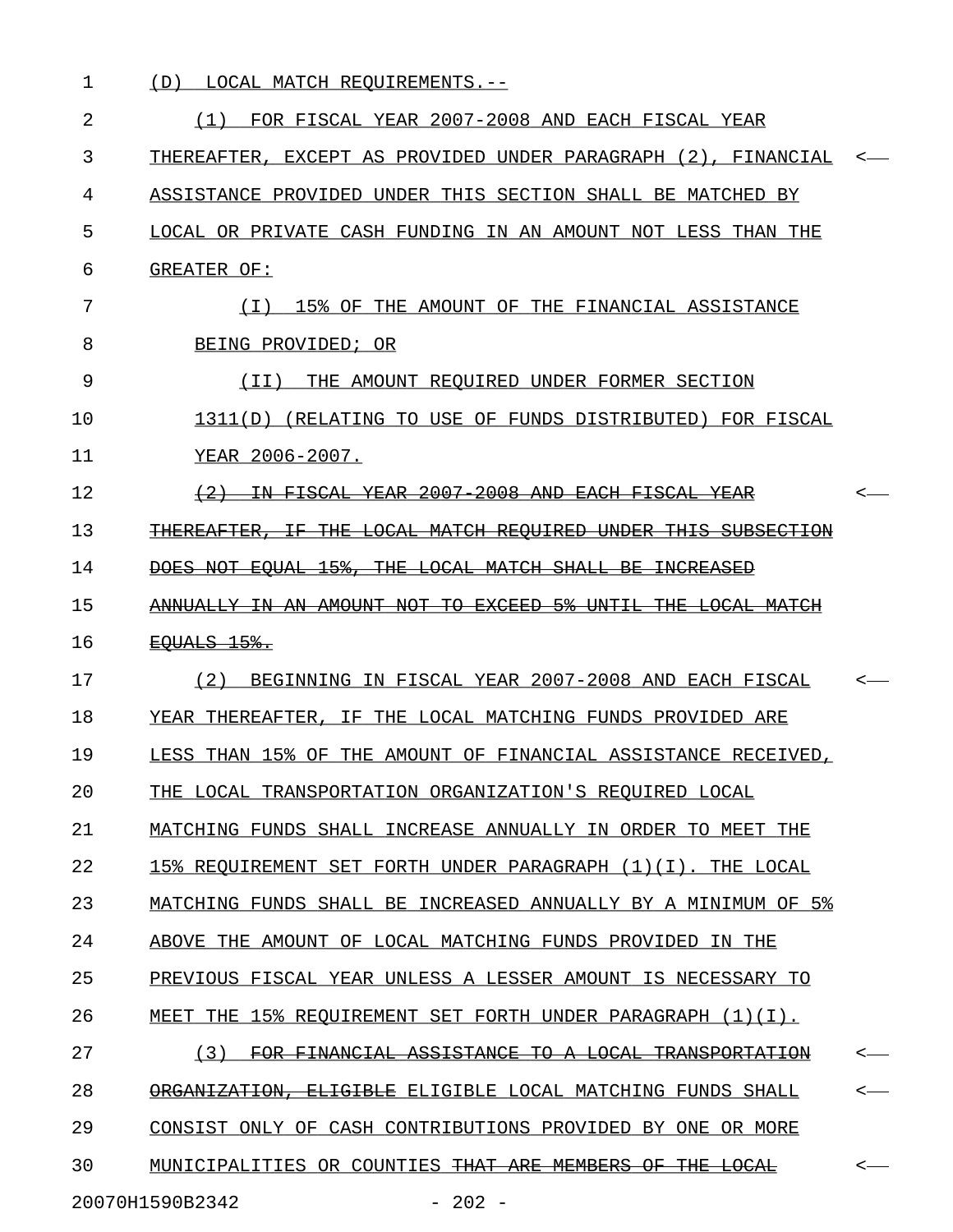| $\mathbf{1}$ | TRANSPORTATION ORGANIZATION. THE AMOUNT OF THE MATCH AND THE             |                          |
|--------------|--------------------------------------------------------------------------|--------------------------|
| 2            | TIME PERIOD DURING WHICH THE MATCH MUST CONTINUE TO BE                   |                          |
| 3            | AVAILABLE SHALL BE SPECIFIED IN THE FINANCIAL ASSISTANCE                 |                          |
| 4            | AGREEMENT. FUNDING PROVIDED BY LOCAL AND PRIVATE ENTITIES,               |                          |
| 5            | INCLUDING ADVERTISING OR NAMING RIGHTS, MAY <del>BE ELIGIBLE FOR</del>   | <—                       |
| 6            | THE MATCH QUALIFY AS LOCAL MATCHING FUNDS TO THE EXTENT THEY             | <—                       |
| 7            | PROVIDE FOR THE COST OF TRANSIT SERVICE THAT IS OPEN TO THE              |                          |
| 8            | PUBLIC. THE FOLLOWING SHALL NOT BE <del>ELIGIBLE FOR A LOCAL MATCH</del> |                          |
| 9            | CONSIDERED LOCAL MATCHING FUNDS:                                         | $\overline{\phantom{a}}$ |
| 10           | (T)<br>ANY FORM OF TRANSIT OPERATING REVENUE OR OTHER                    |                          |
| 11           | FORMS OF TRANSIT INCOME PROVIDED BY THE LOCAL                            |                          |
| 12           | TRANSPORTATION ORGANIZATION.                                             |                          |
| 13           | (II) FUNDS USED TO REPLACE FARES.                                        |                          |
| 14           | (4) A MUNICIPALITY IN A METROPOLITAN AREA WHICH IS A                     |                          |
| 15           | MEMBER OF A LOCAL TRANSPORTATION ORGANIZATION IS AUTHORIZED              |                          |
| 16           | TO PROVIDE ANNUAL FINANCIAL ASSISTANCE FROM CURRENT REVENUES             |                          |
| 17           | TO THE LOCAL TRANSPORTATION ORGANIZATION OF WHICH IT IS A                |                          |
| 18           | MEMBER OR ENTER INTO A LONG-TERM AGREEMENT FOR PAYMENT OF                |                          |
| 19           | MONEY TO ASSIST IN DEFRAYING THE COSTS OF OPERATION,                     |                          |
| 20           | MAINTENANCE AND DEBT SERVICE OF THE LOCAL TRANSPORTATION                 |                          |
| 21           | ORGANIZATION OR OF A PARTICULAR PUBLIC TRANSPORTATION PROJECT            |                          |
| 22           | OF A LOCAL TRANSPORTATION ORGANIZATION. THE OBLIGATION OF A              |                          |
| 23           | MUNICIPALITY UNDER AN AGREEMENT PURSUANT TO<br>THIS PARAGRAPH            |                          |
| 24           | SHALL NOT BE CONSIDERED TO BE A PART OF THE<br>INDEBTEDNESS OF           |                          |
| 25           | THE MUNICIPALITY, NOR SHALL THE OBLIGATION BE DEEMED TO                  |                          |
| 26           | IMPAIR THE STATUS OF ANY INDEBTEDNESS OF THE MUNICIPALITY                |                          |
| 27           | WHICH WOULD OTHERWISE BE CONSIDERED SELF-SUSTAINING.                     |                          |
| 28           | ( E )<br>PERFORMANCE REVIEWS.--                                          |                          |
| 29           | (1)<br>THE DEPARTMENT MAY CONDUCT PERFORMANCE REVIEWS OF AN              |                          |
|              |                                                                          |                          |

30 AWARD RECIPIENT UNDER THIS SECTION TO DETERMINE THE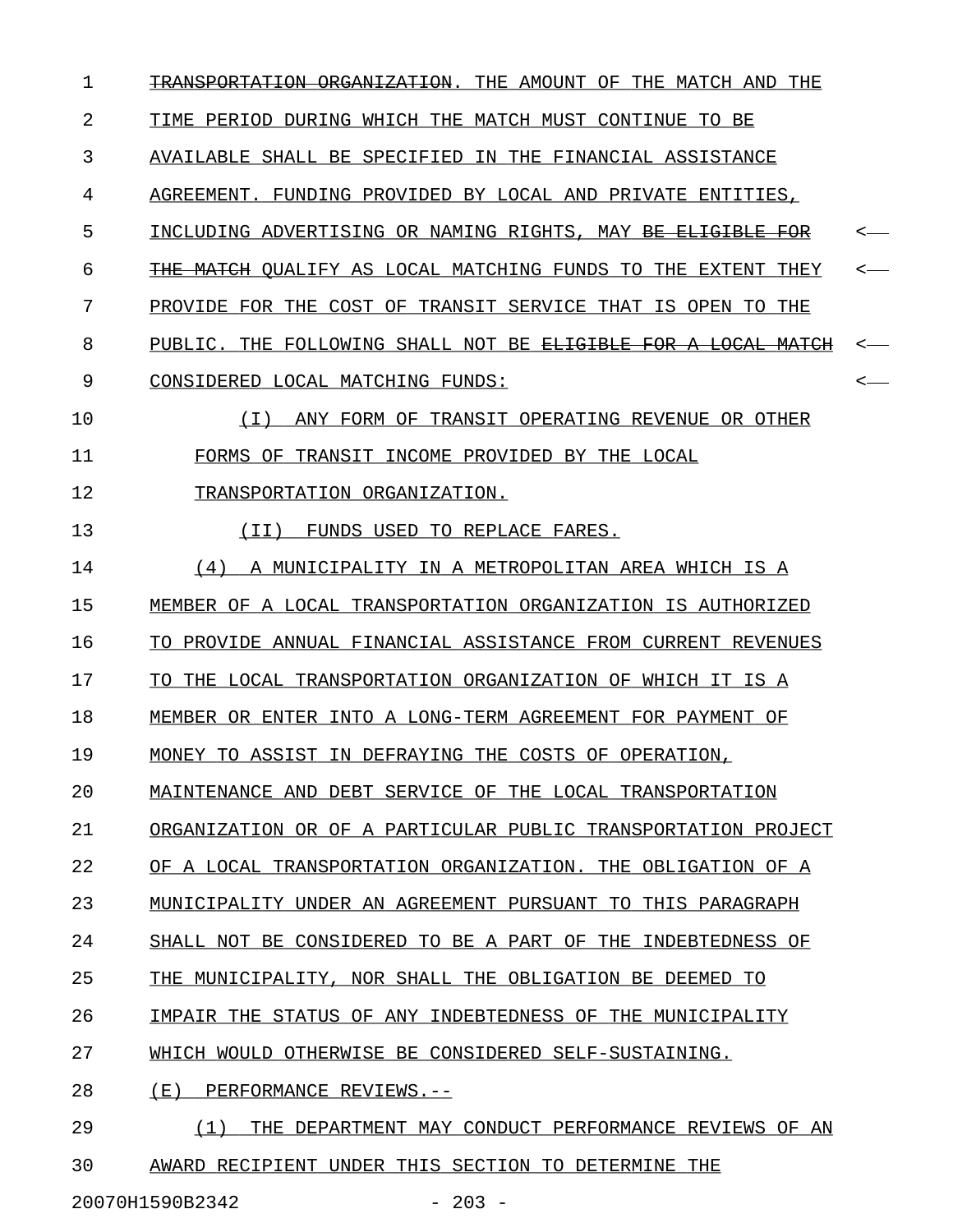1 EFFICIENCY AND EFFECTIVENESS OF THE FINANCIAL ASSISTANCE. 2 REVIEWS SHALL BE CONDUCTED AT REGULAR INTERVALS AS 3 ESTABLISHED BY THE DEPARTMENT IN CONSULTATION WITH THE 4 MANAGEMENT OF THE AWARD RECIPIENT. AFTER COMPLETION OF A 5 REVIEW, THE DEPARTMENT SHALL ISSUE A REPORT THAT: 6 (I) HIGHLIGHTS EXCEPTIONAL PERFORMANCE AND \_\_\_\_\_\_\_\_\_\_\_\_\_\_\_\_\_\_\_\_\_\_\_\_\_\_\_\_\_\_\_\_\_\_\_\_\_\_\_\_\_\_\_ 7 IDENTIFIES ANY PROBLEMS THAT NEED TO BE RESOLVED; 8 (II) ASSESSES PERFORMANCE, EFFICIENCY AND 9 EFFECTIVENESS OF THE USE OF THE FINANCIAL ASSISTANCE; 10 (III) MAKES RECOMMENDATIONS ON FOLLOW-UP ACTIONS \_\_\_\_\_\_\_\_\_\_\_\_\_\_\_\_\_\_\_\_\_\_\_\_\_\_\_\_\_\_\_\_\_\_\_\_\_\_\_\_\_\_\_\_\_\_\_\_\_ 11 REQUIRED TO REMEDY ANY PROBLEM IDENTIFIED; AND 12 (IV) PROVIDES AN ACTION PLAN DOCUMENTING WHO SHOULD \_\_\_\_\_\_\_\_\_\_\_\_\_\_\_\_\_\_\_\_\_\_\_\_\_\_\_\_\_\_\_\_\_\_\_\_\_\_\_\_\_\_\_\_\_\_\_\_\_\_\_\_ 13 PERFORM THE RECOMMENDED ACTIONS AND A TIME FRAME WITHIN 14 WHICH THEY SHOULD BE PERFORMED. 15  $(2)$  THE DEPARTMENT SHALL DELIVER THE REPORT TO THE 16 GOVERNOR, TO THE CHAIRMAN AND MINORITY CHAIRMAN OF THE 17 TRANSPORTATION COMMITTEE OF THE SENATE AND TO THE CHAIRMAN 18 AND MINORITY CHAIRMAN OF THE TRANSPORTATION COMMITTEE OF THE 19 HOUSE OF REPRESENTATIVES. THE DEPARTMENT'S REGULATIONS SHALL 20 CONTAIN A DESCRIPTION OF THE IMPACT ON BOTH THE AMOUNT OF, 21 AND FUTURE ELIGIBILITY FOR, FINANCIAL ASSISTANCE UNDER THIS 22 CHAPTER BASED UPON THE DEGREE TO WHICH THE LOCAL 23 TRANSPORTATION ORGANIZATION COMPLIES WITH THE RECOMMENDATIONS 24 IN THE REPORT. THE DEPARTMENT SHALL DEVELOP A LIST OF BEST 25 PRACTICES REVEALED BY THE REPORTS ISSUED UNDER THIS 26 SUBSECTION AND SHALL POST THEM ON THE DEPARTMENT'S INTERNET 27 WEBSITE. 28 (F) PERFORMANCE CRITERIA.--CRITERIA USED FOR THE REVIEWS 29 CONDUCTED UNDER SUBSECTION (E) SHALL CONSIST OF PASSENGERS PER 30 REVENUE VEHICLE HOUR, OPERATING COSTS PER REVENUE VEHICLE HOUR,

20070H1590B2342 - 204 -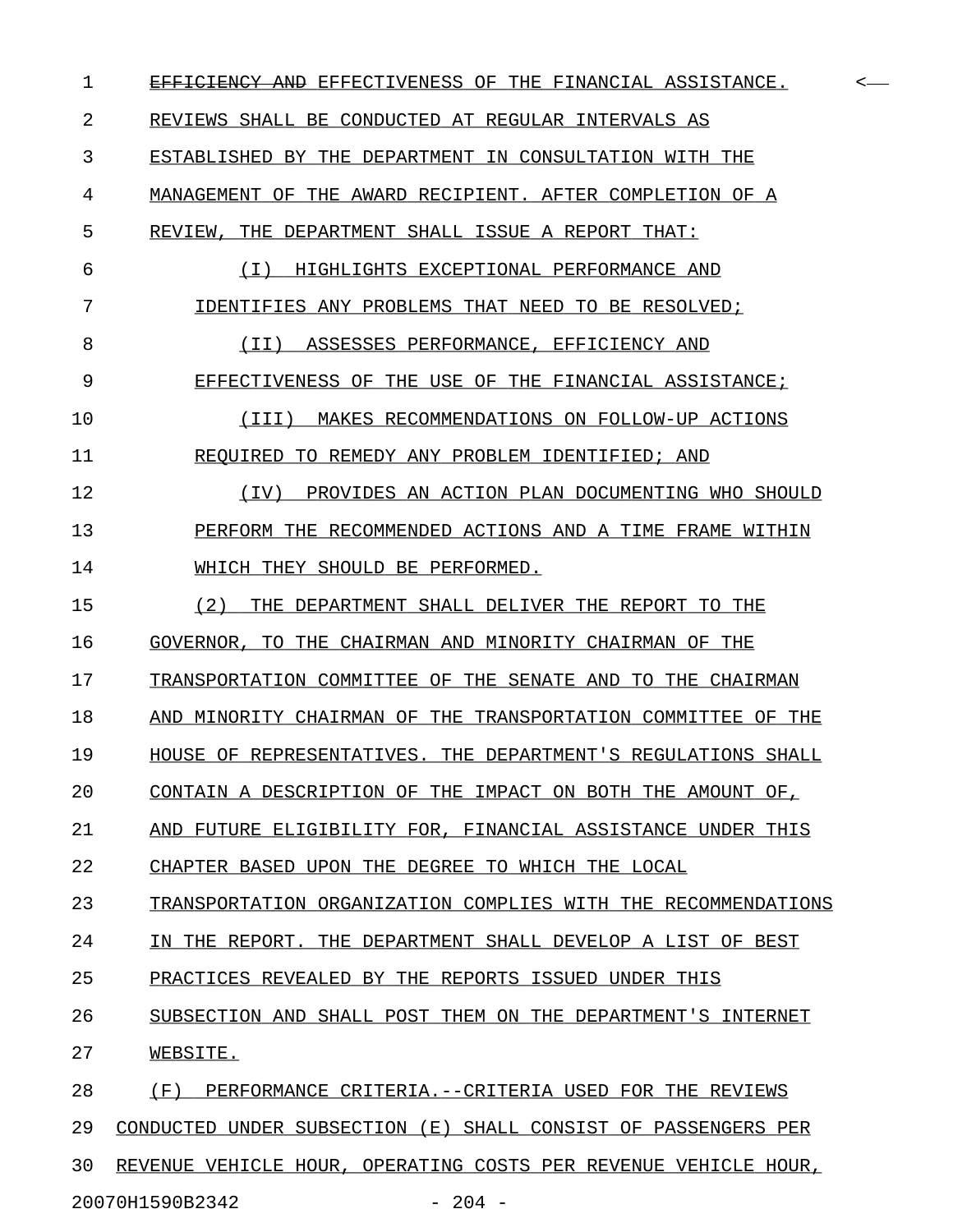| 1  | OPERATING REVENUE PER REVENUE VEHICLE HOUR, OPERATING COSTS PER |
|----|-----------------------------------------------------------------|
| 2  | PASSENGER AND OTHER ITEMS AS THE DEPARTMENT MAY ESTABLISH. THE  |
| 3  | DEPARTMENT'S REGULATIONS SHALL SET FORTH THE MINIMUM SYSTEM     |
| 4  | PERFORMANCE CRITERIA, BASED UPON COMPARISON OF THE AWARD        |
| 5  | RECIPIENT TO ITS PAST PERFORMANCE AND TO ITS PEERS, THAT AN     |
| 6  | AWARD RECIPIENT MUST SATISFY.                                   |
| 7  | (G)<br>FAILURE TO SATISFY MINIMUM PERFORMANCE CRITERIA.--       |
| 8  | IF A PERFORMANCE REVIEW CONDUCTED UNDER SUBSECTION<br>(1)       |
| 9  | (E)<br>REVEALS THAT THE PERFORMANCE OF AN AWARD RECIPIENT'S     |
| 10 | TRANSPORTATION SYSTEM HAS DECREASED COMPARED TO PERFORMANCE     |
| 11 | THROUGH A PRIOR REVIEW, THE DEPARTMENT MAY, UPON<br>DETERMINED  |
| 12 | THE WRITTEN REOUEST OF AN AWARD RECIPIENT, WAIVE ANY            |
| 13 | REOUIREMENT FOR A REDUCTION IN THE AMOUNT OF FINANCIAL          |
| 14 | ASSISTANCE TO BE AWARDED UNDER THIS SECTION FOR A REASONABLE    |
| 15 | TIME PERIOD TO ALLOW THE AWARD RECIPIENT TO BRING THE SYSTEM    |
| 16 | BACK TO THE REQUIRED PERFORMANCE LEVEL. THE AWARD RECIPIENT     |
| 17 | SHALL PROVIDE WRITTEN JUSTIFICATION FOR PROVIDING A TIME        |
| 18 | PERIOD LONGER THAN TWO YEARS. IN ORDER TO OBTAIN THE WAIVER     |
| 19 | FOR THE PERIOD REQUESTED, THE AWARD RECIPIENT MUST DO ALL OF    |
| 20 | THE FOLLOWING:                                                  |
| 21 | (I) DEVELOP AN ACTION PLAN TO IMPROVE SYSTEM                    |
| 22 | PERFORMANCE THAT CONTAINS KEY MEASURABLE MILESTONES. THE        |
| 23 | ACTION PLAN MUST BE ACCEPTABLE TO THE DEPARTMENT AND MUST       |
| 24 | BE APPROVED BY THE DEPARTMENT IN WRITING.                       |
| 25 | (II) SUBMIT QUARTERLY PROGRESS REPORTS ON THE ACTION            |
| 26 | PLAN TO THE DEPARTMENT.                                         |
| 27 | (2)<br>THE DEPARTMENT SHALL REVIEW AND EVALUATE THE AWARD       |
| 28 | RECIPIENT'S PROGRESS TO DETERMINE IF THE SYSTEM HAS IMPROVED.   |
| 29 | IF THE SYSTEM HAS IMPROVED, THE AWARD RECIPIENT WILL REMAIN     |
| 30 | ELIGIBLE FOR FULL FORMULA FUNDING AS DETERMINED UNDER           |
|    |                                                                 |

20070H1590B2342 - 205 -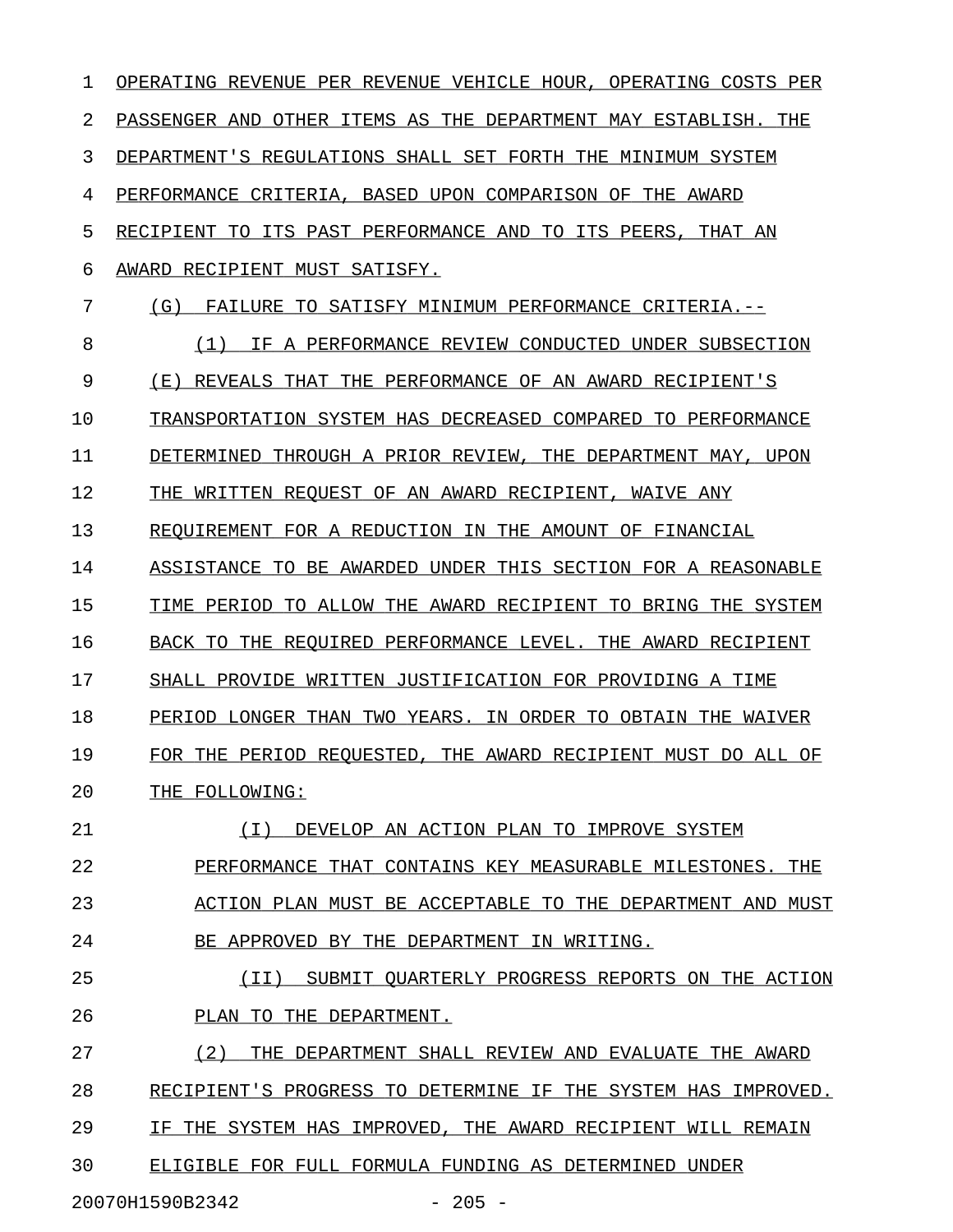| $\mathbf 1$ | SUBSECTION (C). IF THE SYSTEM HAS NOT IMPROVED BY THE END OF     |
|-------------|------------------------------------------------------------------|
| 2           | THE WAIVER PERIOD, THE WAIVER WILL BE WITHDRAWN. EXPENSES        |
| 3           | INCURRED BY THE AWARD RECIPIENT AS A RESULT OF THE FAILURE OF    |
| 4           | THE AWARD RECIPIENT'S SYSTEM TO MEET THE MINIMUM PERFORMANCE     |
| 5           | CRITERIA SHALL BE BORNE BY THE AWARD RECIPIENT.                  |
| 6           | (H) ADJUSTMENTS TO MINIMUM PERFORMANCE CRITERIA.--UPON           |
| 7           | WRITTEN REQUEST OF AN AWARD RECIPIENT, THE DEPARTMENT MAY ADJUST |
| 8           | THE MINIMUM PERFORMANCE CRITERIA DESCRIBED IN SUBSECTION (G) IN  |
| 9           | A GIVEN YEAR IF THE PERFORMANCE OF THE AWARD RECIPIENT'S SYSTEM  |
| 10          | IS ADVERSELY AFFECTED BY CIRCUMSTANCES WHICH ARE BEYOND THE      |
| 11          | AWARD RECIPIENT'S CONTROL. EXAMPLES ARE LABOR STRIKES,           |
| 12          | INFRASTRUCTURE FAILURES AND NATURAL DISASTERS. THE REQUEST MUST  |
| 13          | INCLUDE THE AWARD RECIPIENT'S REASONS FOR SEEKING THE            |
| 14          | ADJUSTMENT.                                                      |
| 15          | § 1514. ASSET IMPROVEMENT PROGRAM.                               |
| 16          | ELIGIBLE APPLICANTS.--<br>(A)                                    |
| 17          | THE FOLLOWING MAY APPLY FOR FINANCIAL ASSISTANCE FOR<br>(1)      |
| 18          | IMPROVEMENT, REPLACEMENT OR EXPANSION OF CAPITAL PROJECTS        |
| 19          | UNDER THIS SECTION:                                              |
| 20          | (T)<br>A LOCAL TRANSPORTATION ORGANIZATION.                      |
| 21          | (II)<br>AN AGENCY OR INSTRUMENTALITY OF THE                      |
| 22          | COMMONWEALTH.                                                    |
| 23          | A PERSON RESPONSIBLE FOR COORDINATING<br>(TTT)                   |
| 24          | COMMUNITY TRANSPORTATION PROGRAM SERVICES.                       |
| 25          | ANY OTHER PERSON THE DEPARTMENT DEEMS TO BE<br>(IV)              |
| 26          | ELIGIBLE.                                                        |
| 27          | (2)<br>THE DEPARTMENT SHALL DEVELOP AND MAINTAIN FOUR-YEAR       |
| 28          | AND 12-YEAR PLANS THAT SUMMARIZE THE CAPITAL PROJECTS AND        |
| 29          | FINANCIAL ASSISTANCE COMMITMENTS FOR EACH APPLICANT. THE         |
| 30          | DEPARTMENT MAY ENTER INTO MULTIYEAR AGREEMENTS TO PROVIDE        |
|             | 20070H1590B2342<br>$-206 -$                                      |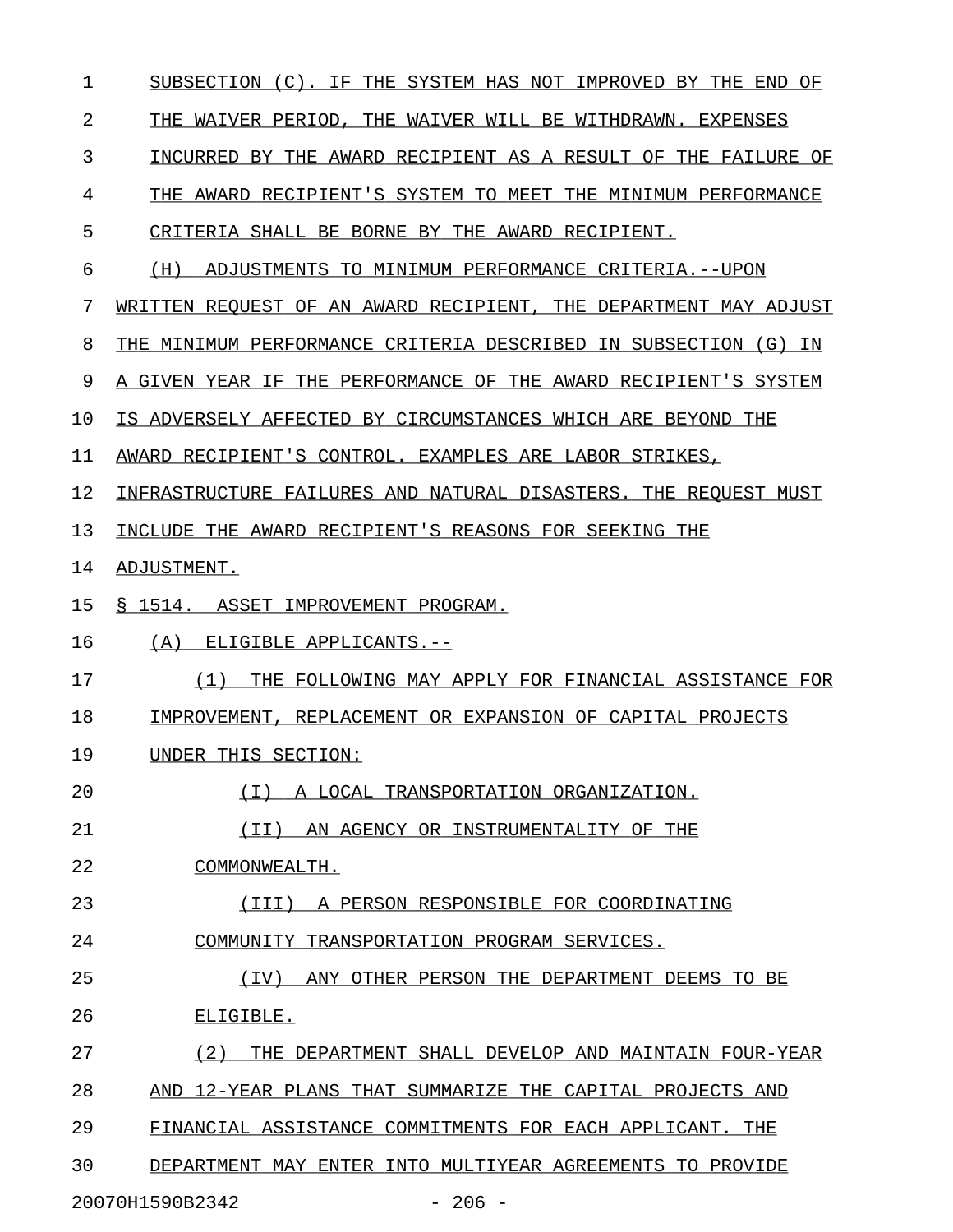1 FINANCIAL ASSISTANCE FOR CAPITAL PROJECTS BASED UPON CASH 2 FLOW AND REVENUE PROJECTIONS FOR THE FUND. EACH CAPITAL 3 PROJECT SHALL BE BASED ON THE PLAN DEVELOPED BY THE 4 DEPARTMENT. 5 (B) APPLICATIONS.--IN ADDITION TO INFORMATION REQUIRED UNDER 6 SECTION 1507 (RELATING TO APPLICATION AND APPROVAL PROCESS), AN 7 APPLICATION FOR FINANCIAL ASSISTANCE UNDER THIS SECTION SHALL 8 INCLUDE THE FOLLOWING: 9 (1) EVIDENCE SATISFACTORY TO THE DEPARTMENT THAT THE \_\_\_\_\_\_\_\_\_\_\_\_\_\_\_\_\_\_\_\_\_\_\_\_\_\_\_\_\_\_\_\_\_\_\_\_\_\_\_\_\_\_\_\_\_\_\_\_\_\_\_\_\_ 10 PROPOSED CAPITAL PROJECT IS INCLUDED IN THE FIRST YEAR OF THE 11 APPLICANT'S FOUR-YEAR CAPITAL PLAN AND ITS FEDERALLY APPROVED 12 TRANSPORTATION IMPROVEMENT PROGRAM. 13 (2) IF AN APPLICANT IS REQUESTING FINANCIAL ASSISTANCE 14 FOR REPLACEMENT OF A CAPITAL PROJECT, EVIDENCE SATISFACTORY 15 TO THE DEPARTMENT THAT THE CAPITAL PROJECT TO BE REPLACED HAS 16 EXCEEDED THE USEFUL LIFE CRITERIA AS DEFINED BY THE 17 DEPARTMENT. AT ITS DISCRETION, THE DEPARTMENT MAY APPROVE 18 FUNDING TO REPLACE A CAPITAL PROJECT THAT DOES NOT EXCEED THE 19 USEFUL LIFE CRITERIA IF THE APPLICANT PROVIDES DOCUMENTATION 20 ACCEPTABLE TO THE DEPARTMENT TO JUSTIFY THE EARLY REPLACEMENT 21 OF THE CAPITAL PROJECT. 22 (3) IF THE APPLICANT IS REQUESTING FINANCIAL ASSISTANCE \_\_\_\_\_\_\_\_\_\_\_\_\_\_\_\_\_\_\_\_\_\_\_\_\_\_\_\_\_\_\_\_\_\_\_\_\_\_\_\_\_\_\_\_\_\_\_\_\_\_\_\_\_\_\_\_ 23 FOR EXPANSION OF A CAPITAL PROJECT, EVIDENCE SATISFACTORY TO 24 THE DEPARTMENT THAT THE APPLICANT WILL HAVE SUFFICIENT FUTURE 25 ANNUAL OPERATING FUNDS TO SUPPORT THE PROPOSED EXPANSION. 26 (4) ANY OTHER INFORMATION REQUIRED BY THE DEPARTMENT, 27 INCLUDING A RETURN ON INVESTMENT ANALYSIS OR A LIFE CYCLE 28 COST ANALYSIS, OR BOTH. 29 (C) LOCAL MATCH REQUIREMENTS.--FINANCIAL ASSISTANCE UNDER 30 THIS SECTION SHALL BE MATCHED BY LOCAL OR PRIVATE CASH FUNDING

20070H1590B2342 - 207 -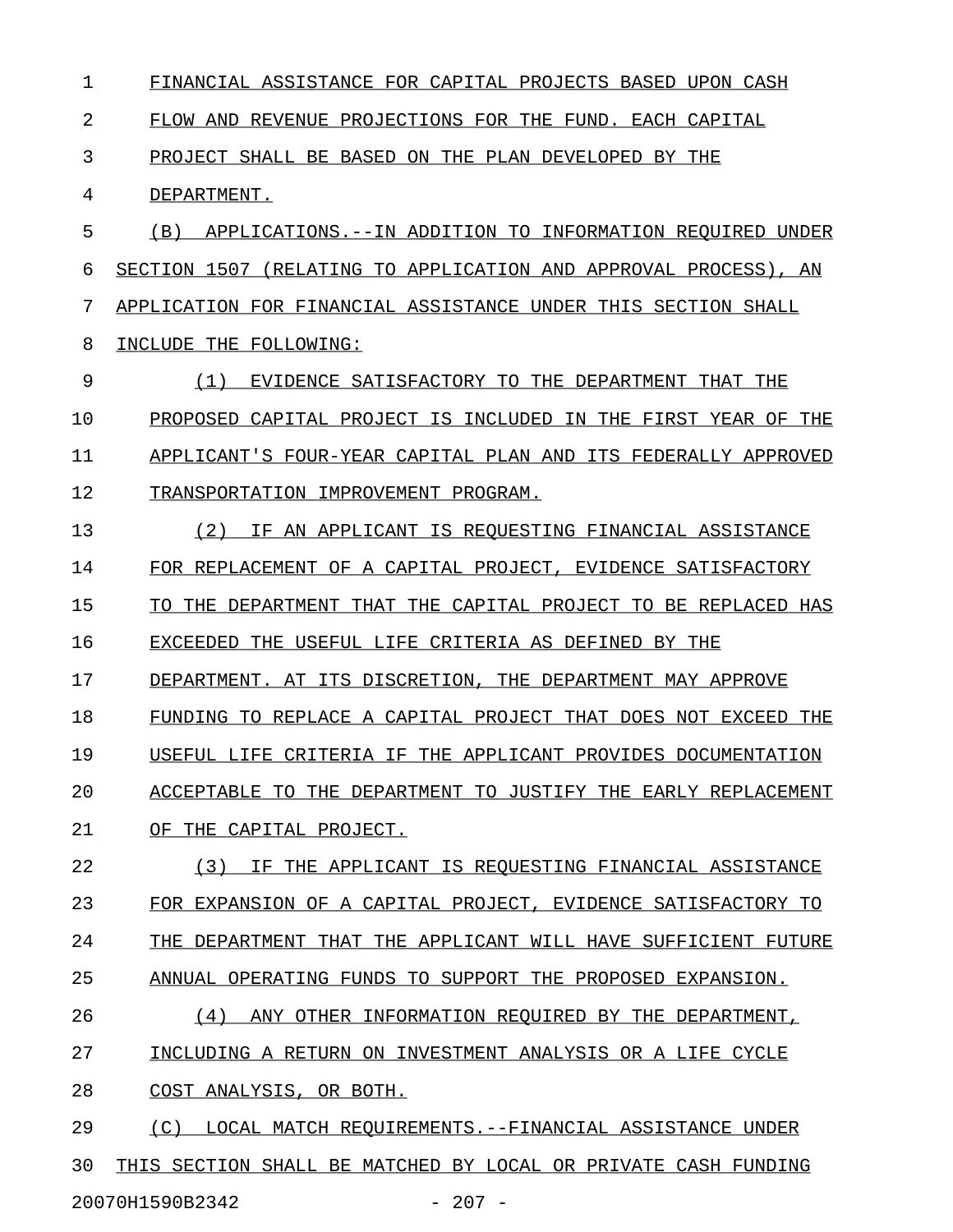| 1  | IN AN AMOUNT NOT LESS THAN 3.33% OF THE AMOUNT OF THE FINANCIAL                                      |     |
|----|------------------------------------------------------------------------------------------------------|-----|
| 2  | ASSISTANCE BEING PROVIDED. THE SOURCE OF FUNDS FOR THE LOCAL                                         |     |
| 3  | MATCH SHALL BE SUBJECT TO THE REOUIREMENTS OF SECTION <del>1513(D)</del>                             |     |
| 4  | 1513(D)(3) (RELATING TO OPERATING PROGRAM).                                                          | < — |
| 5  | CONDITIONS FOR RECEIPT OF BOND FUNDING.--FINANCIAL<br>(D)                                            |     |
| 6  | ASSISTANCE THAT IS FUNDED BY PROCEEDS OF COMMONWEALTH CAPITAL                                        |     |
| 7  | BONDS MAY BE PROVIDED TO AN APPLICANT IF ALL OF THE FOLLOWING                                        |     |
| 8  | CONDITIONS ARE MET:                                                                                  |     |
| 9  | THE APPLICANT'S CAPITAL PROJECT HAS BEEN AUTHORIZED<br>(1)                                           |     |
| 10 | BY A CAPITAL BUDGET PROJECT ITEMIZATION ACT.                                                         |     |
| 11 | (2)<br>THE APPLICANT'S CAPITAL PROJECT WAS INCLUDED IN THE                                           |     |
| 12 | DEPARTMENT'S APPROVED ANNUAL RELEASE REOUEST APPROVING THE                                           |     |
| 13 | USE OF THE FUNDS FOR THE PROPOSED CAPITAL PROJECT IN THE                                             |     |
| 14 | FISCAL YEAR IN WHICH THE FUNDS ARE EXPECTED TO BE EXPENDED.                                          |     |
| 15 | (3)<br>THE DEPARTMENT HAS APPROVED THE UNDERLYING                                                    |     |
| 16 | APPLICATION FOR THE CAPITAL PROJECT.                                                                 |     |
| 17 | 2Α<br>꾸표표<br><del>- PROJECT HAS A</del><br><del>-USEFUL</del><br>CAPTTAT<br>AF-<br>$\leftrightarrow$ |     |
| 18 | LONGER.                                                                                              |     |
| 19 | (E)<br>PRIORITIES.--THE AWARD OF FINANCIAL ASSISTANCE UNDER                                          |     |
| 20 | THIS SECTION SHALL BE SUBJECT TO THE FOLLOWING SET OF PRIORITIES                                     |     |
| 21 | IN DESCENDING ORDER OF SIGNIFICANCE UNLESS A COMPELLING RETURN                                       |     |
| 22 | ON INVESTMENT ANALYSIS FOR A PROJECT IN A LOWER CATEGORY IS                                          |     |
| 23 | PROVIDED TO AND APPROVED BY THE DEPARTMENT:                                                          |     |
| 24 | (1) REQUESTS FOR FUNDS REQUIRED TO SUPPORT EXISTING                                                  |     |
| 25 | LOCAL BOND ISSUES CURRENTLY SUPPORTED WITH STATE REVENUE                                             |     |
| 26 | SOURCES, SUCH AS DEBT SERVICE AND ASSET LEASES. THE                                                  |     |
| 27 | COMMONWEALTH PLEDGES TO AND AGREES WITH ANY PERSON, FIRM OR                                          |     |
| 28 | CORPORATION HOLDING ANY BONDS PREVIOUSLY ISSUED BY, OR ANY                                           |     |
| 29 | OTHER DEBT INCURRED BY, A LOCAL TRANSPORTATION ORGANIZATION,                                         |     |
| 30 | AND SECURED IN WHOLE OR PART BY A PLEDGE OF THE FUNDS                                                |     |
|    | 20070H1590B2342<br>$-208 -$                                                                          |     |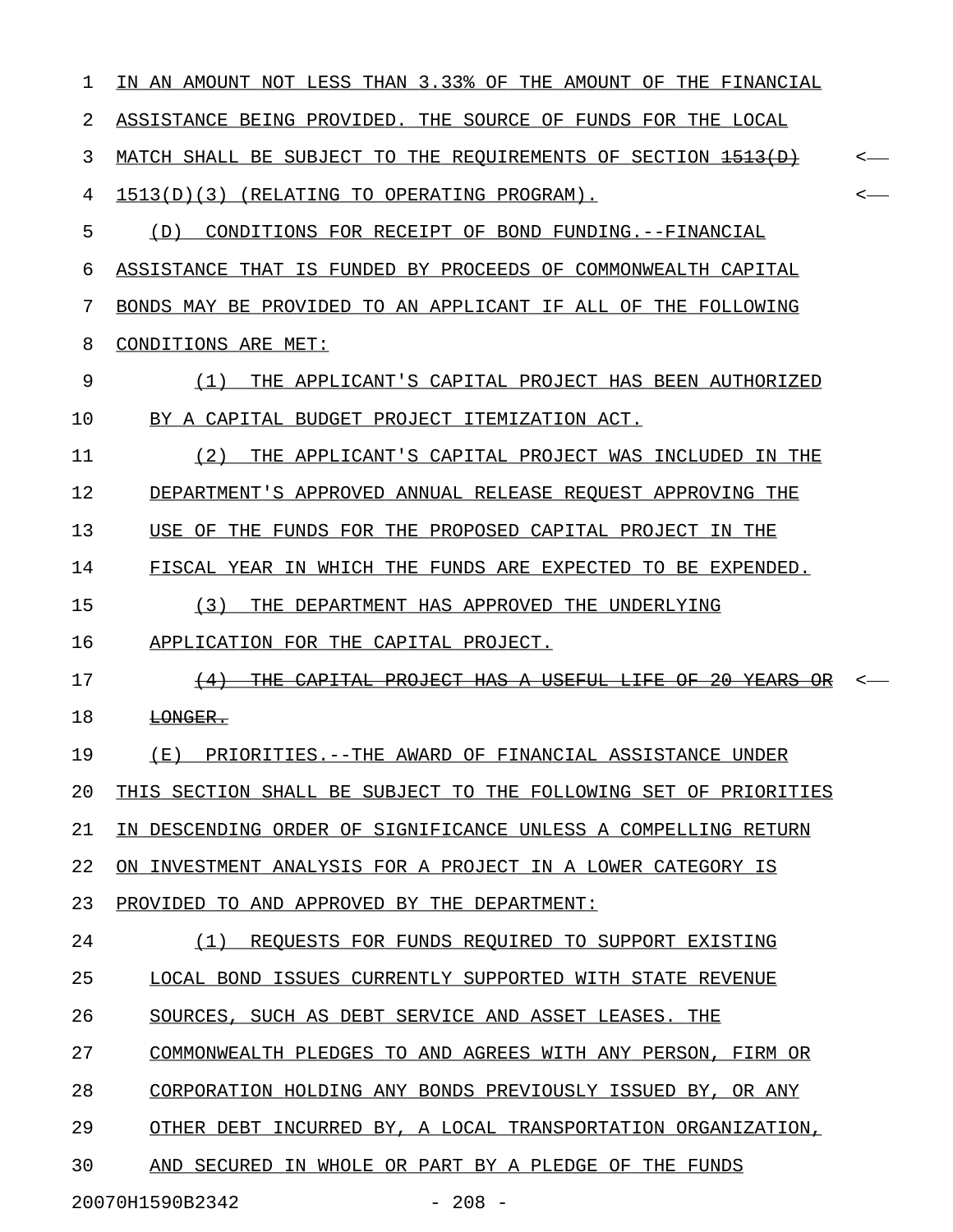| 1  | PROVIDED TO THE LOCAL TRANSPORTATION ORGANIZATION FROM THE       |         |
|----|------------------------------------------------------------------|---------|
| 2  | FUND THAT THE COMMONWEALTH WILL NOT LIMIT OR ALTER RIGHTS        |         |
| 3  | VESTED IN A LOCAL TRANSPORTATION ORGANIZATION IN ANY MANNER      |         |
| 4  | INCONSISTENT WITH OBLIGATIONS OF THE LOCAL TRANSPORTATION        |         |
| 5  | ORGANIZATION TO THE OBLIGEES OF THE LOCAL TRANSPORTATION         |         |
| 6  | ORGANIZATION UNTIL ALL BONDS PREVIOUSLY ISSUED OR OTHER DEBT     |         |
| 7  | INCURRED, TOGETHER WITH THE INTEREST THEREON, IS FULLY PAID      |         |
| 8  | OR PROVIDED FOR.                                                 |         |
| 9  | (2)<br>REQUESTS FOR FUNDS REQUIRED TO MATCH FEDERALLY            |         |
| 10 | APPROVED CAPITAL PROJECTS FUNDED UNDER 49 U.S.C. §§ 5307         |         |
| 11 | (RELATING TO URBANIZED AREA FORMULA GRANTS) AND 5309             |         |
| 12 | (RELATING TO CAPITAL INVESTMENT GRANTS AND LOANS) AND OTHER      |         |
| 13 | FEDERALLY APPROVED CAPITAL PROJECTS.                             |         |
| 14 | (3)<br>OTHER NON-FEDERAL CAPITAL PROJECTS AS DETERMINED BY       |         |
| 15 | THE DEPARTMENT, WHICH SHALL BE FURTHER SUBJECT TO THE            |         |
| 16 | FOLLOWING SET OF PRIORITIES IN DESCENDING ORDER OF               |         |
| 17 | SIGNIFICANCE:                                                    |         |
| 18 | ESSENTIAL EMERGENCY ASSET IMPROVEMENT PROJECTS.<br>( I )         |         |
| 19 | (II)<br>STANDARD REPLACEMENT OF EXISTING ASSETS THAT             |         |
| 20 | HAVE EXCEEDED THEIR USEFUL LIFE.                                 |         |
| 21 | (III) ASSET IMPROVEMENT PROJECTS TO EXTEND THE                   |         |
| 22 | USEFUL LIFE OF THE AFFECTED ASSETS.                              |         |
| 23 | ACOUISITION OF NEW ASSETS AND OTHER ACCEPTABLE<br>(IV)           |         |
| 24 | PURPOSES, OTHER THAN PROJECTS TO BE FUNDED UNDER THE NEW         |         |
| 25 | INITIATIVES PROGRAM DESCRIBED IN SECTION 1515 (RELATING          |         |
| 26 | TO NEW INITIATIVES PROGRAM), AS DETERMINED BY THE                | $\,<\,$ |
| 27 | DEPARTMENT.                                                      |         |
| 28 | (F)<br>BONDING BY AWARD RECIPIENTS. -- WITH THE APPROVAL OF THE  |         |
| 29 | DEPARTMENT, AN AWARD RECIPIENT THAT IS PERMITTED BY LAW TO ISSUE |         |
| 30 | BONDS MAY DO SO FOR THE PURPOSE OF FINANCING A MULTIYEAR CAPITAL |         |
|    | 20070H1590B2342<br>$-209 -$                                      |         |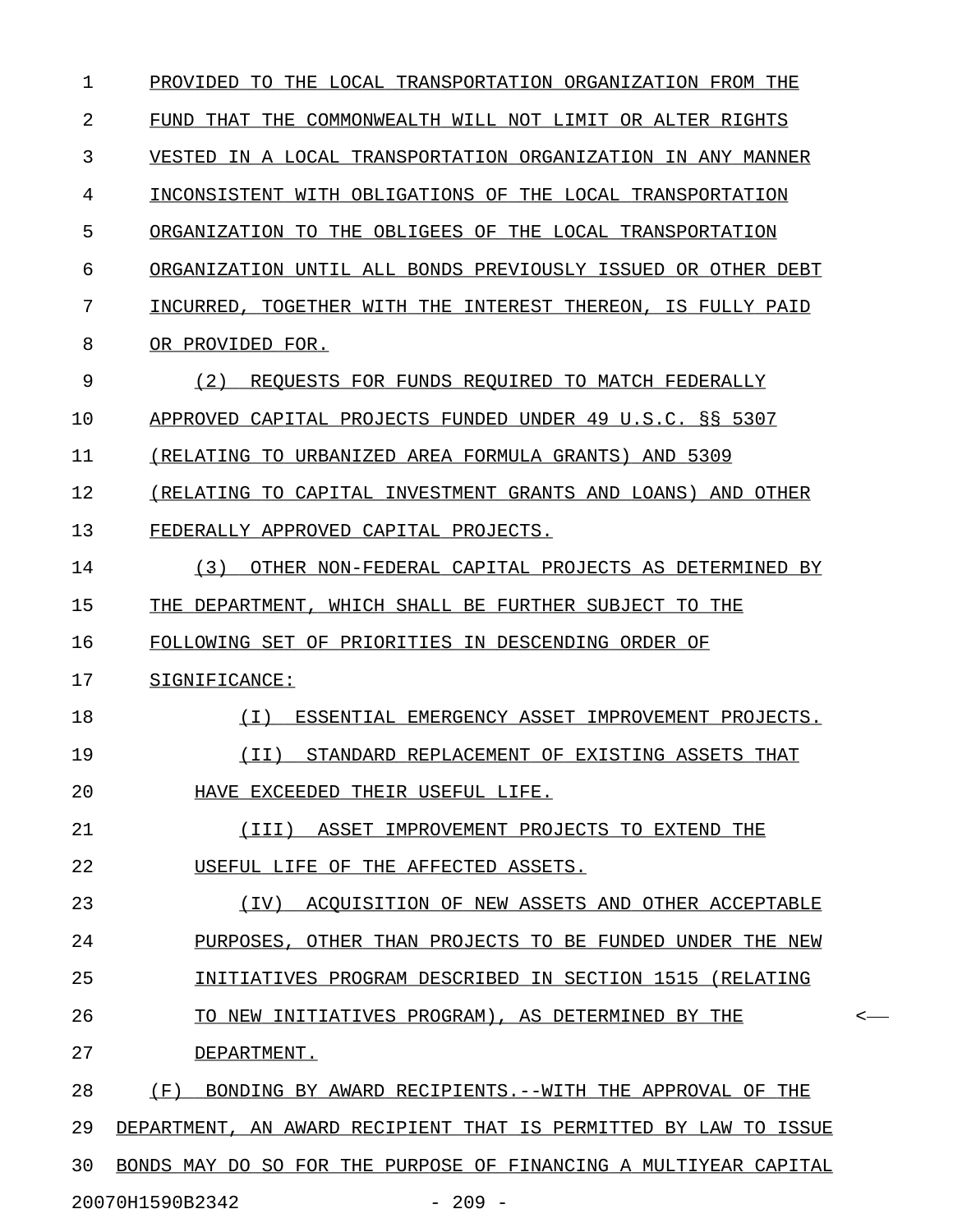1 PROJECT. THE DEPARTMENT SHALL ENTER INTO AN AGREEMENT WITH THE 2 AWARD RECIPIENT PROVIDING THAT PAYMENTS OF THE AWARDED FUNDS 3 SUFFICIENT TO SATISFY REQUIREMENTS OF THE BONDS ISSUED BE MADE 4 DIRECTLY TO THE TRUSTEE OF THE BOND HOLDERS UNTIL SUCH TIME AS 5 THE BONDS ARE RETIRED. 6 § 1515. NEW INITIATIVES PROGRAM. 7 (A) ELIGIBLE APPLICANTS.--PERSONS ELIGIBLE TO APPLY FOR 8 FINANCIAL ASSISTANCE UNDER SECTION 1514 (RELATING TO ASSET 9 IMPROVEMENT PROGRAM) SHALL ALSO BE ELIGIBLE TO APPLY FOR 10 FINANCIAL ASSISTANCE FOR NEW OR EXPANSIONS OF FIXED GUIDEWAY 11 SYSTEMS UNDER THIS SECTION. 12 (B) APPLICATIONS.--IN ADDITION TO THE INFORMATION REQUIRED 13 UNDER SECTION 1507 (RELATING TO APPLICATION AND APPROVAL 14 PROCESS), AN APPLICATION FOR FINANCIAL ASSISTANCE UNDER THIS 15 SECTION SHALL INCLUDE ALL OF THE INFORMATION REQUIRED IN AN 16 APPLICATION FOR FINANCIAL ASSISTANCE UNDER SECTION 1514 17 (RELATING TO ASSET IMPROVEMENT PROGRAM). IF THE APPLICATION IS 18 FOR A PROPOSED EXPANSION OF A CAPITAL PROJECT, THE APPLICATION 19 SHALL ALSO INCLUDE EVIDENCE SATISFACTORY TO THE DEPARTMENT THAT 20 THE APPLICANT WILL HAVE SUFFICIENT FUTURE ANNUAL OPERATING FUNDS 21 TO SUPPORT THE PROPOSED EXPANSION. 22 (C) SOURCE OF FUNDS AND PRIORITIES.--23 (1) SUMS ALLOCATED FOR THE ASSET IMPROVEMENT PROGRAM 24 UNDER SECTION 1506(E)(2) (RELATING TO FUND), UP TO A MAXIMUM 25 OF \$50,000,000 ANNUALLY, MAY BE USED BY THE DEPARTMENT TO 26 PROVIDE FINANCIAL ASSISTANCE UNDER THIS SECTION. 27 (2) IN AWARDING FINANCIAL ASSISTANCE UNDER THIS SECTION, 28 THE DEPARTMENT SHALL GIVE PRIORITY TO APPLICANTS THAT INTEND 29 TO USE THE FUNDS TO SATISFY THE LOCAL MATCHING PORTION OF 30 FEDERALLY APPROVED NEW STARTS PROJECTS FUNDED PURSUANT TO 49 20070H1590B2342 - 210 -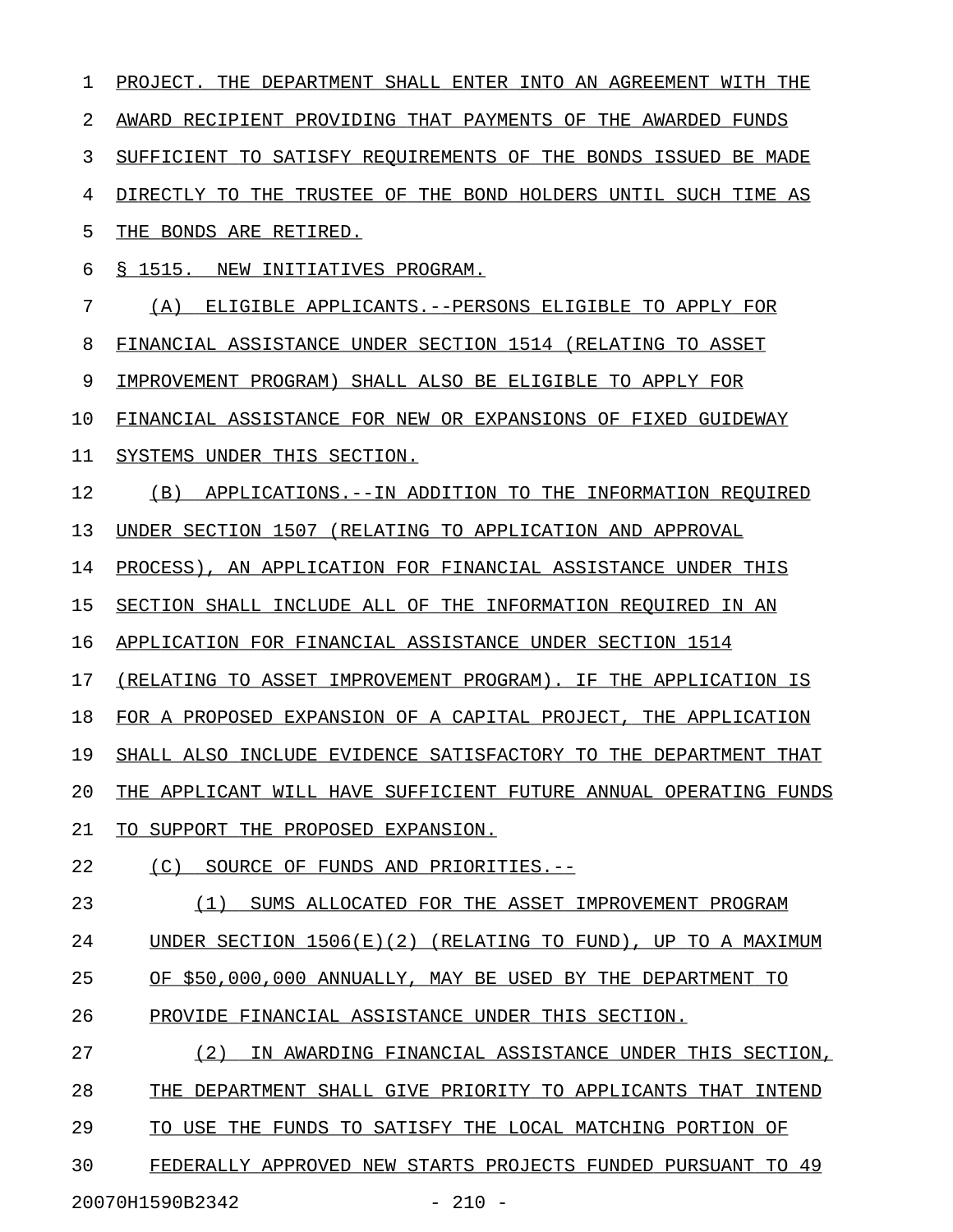| $\mathbf{1}$ | U.S.C. § 5309 (RELATING TO CAPITAL INVESTMENT GRANTS AND         |         |
|--------------|------------------------------------------------------------------|---------|
| 2            | LOANS). THE DEPARTMENT MAY FUND PROJECTS THAT DO NOT RECEIVE     |         |
| 3            | FUNDING FROM THE FEDERAL NEW STARTS PROGRAM IF THE APPLICANT     |         |
| 4            | CAN PROVIDE SUFFICIENT EVIDENCE THAT THE PROJECT CAN MEET ALL    |         |
| 5            | OF THE FOLLOWING REOUIREMENTS:                                   |         |
| 6            | INVESTMENTS IN EXISTING SERVICE AREAS HAVE BEEN<br>( I )         |         |
| 7            | OPTIMIZED.                                                       |         |
| 8            | AN ANALYSIS REVEALS A REASONABLE RETURN ON<br>( I I )            |         |
| 9            | INVESTMENT.                                                      |         |
| 10           | THE PUBLIC BENEFIT OF THE PROJECT HAS BEEN<br>(III)              |         |
| 11           | IDENTIFIED.                                                      |         |
| 12           | THERE EXISTS A LOCAL DEDICATED FUNDING COMMITMENT<br>(IV)        |         |
| 13           | TO PAY ANY REQUIRED LOCAL MATCH FOR THE PROJECT AND ONGOING      |         |
| 14           | OPERATING COSTS.                                                 |         |
| 15           | (V)<br>THERE EXISTS LOCAL TECHNICAL ABILITY AND CAPACITY TO      |         |
| 16           | MANAGE, CONSTRUCT AND OPERATE THE PROJECT.                       |         |
| 17           | THE PROJECT IS SUPPORTED BY THE ADOPTION OF AN<br>(VI)           |         |
| 18           | INTEGRATED LAND USE PLAN BY LOCAL MUNICIPALITIES.                |         |
| 19           | LOCAL MATCH REOUIREMENT.--FINANCIAL ASSISTANCE UNDER<br>(D)      |         |
| 20           | THIS SECTION SHALL BE MATCHED BY LOCAL OR PRIVATE CASH FUNDING   |         |
| 21           | IN AN AMOUNT NOT LESS THAN 3.33% OF THE AMOUNT OF THE FINANCIAL  |         |
| 22           | ASSISTANCE BEING PROVIDED. THE SOURCE OF FUNDS FOR THIS LOCAL    | $\,<\,$ |
| 23           | MATCH SHALL BE SUBJECT TO THE REQUIREMENTS OF SECTION 1513(D)(3) |         |
| 24           | (RELATING TO OPERATING PROGRAM).                                 |         |
| 25           | § 1516. PROGRAMS OF STATEWIDE SIGNIFICANCE.                      |         |
| 26           | GENERAL RULE. -- MONEY IN THE FUND ALLOCATED FOR PROGRAMS<br>(A) |         |
| 27           | OF STATEWIDE SIGNIFICANCE SHALL BE USED BY THE DEPARTMENT TO     |         |
| 28           | SUPPORT PUBLIC TRANSPORTATION PROGRAMS, ACTIVITIES AND SERVICES  |         |
| 29           | NOT OTHERWISE FULLY FUNDED THROUGH THE OPERATING PROGRAM,        |         |
| 30           | CAPITAL PROGRAM OR ASSET IMPROVEMENT PROGRAM. IN ADDITION TO ANY |         |
|              | 20070H1590B2342<br>$-211 -$                                      |         |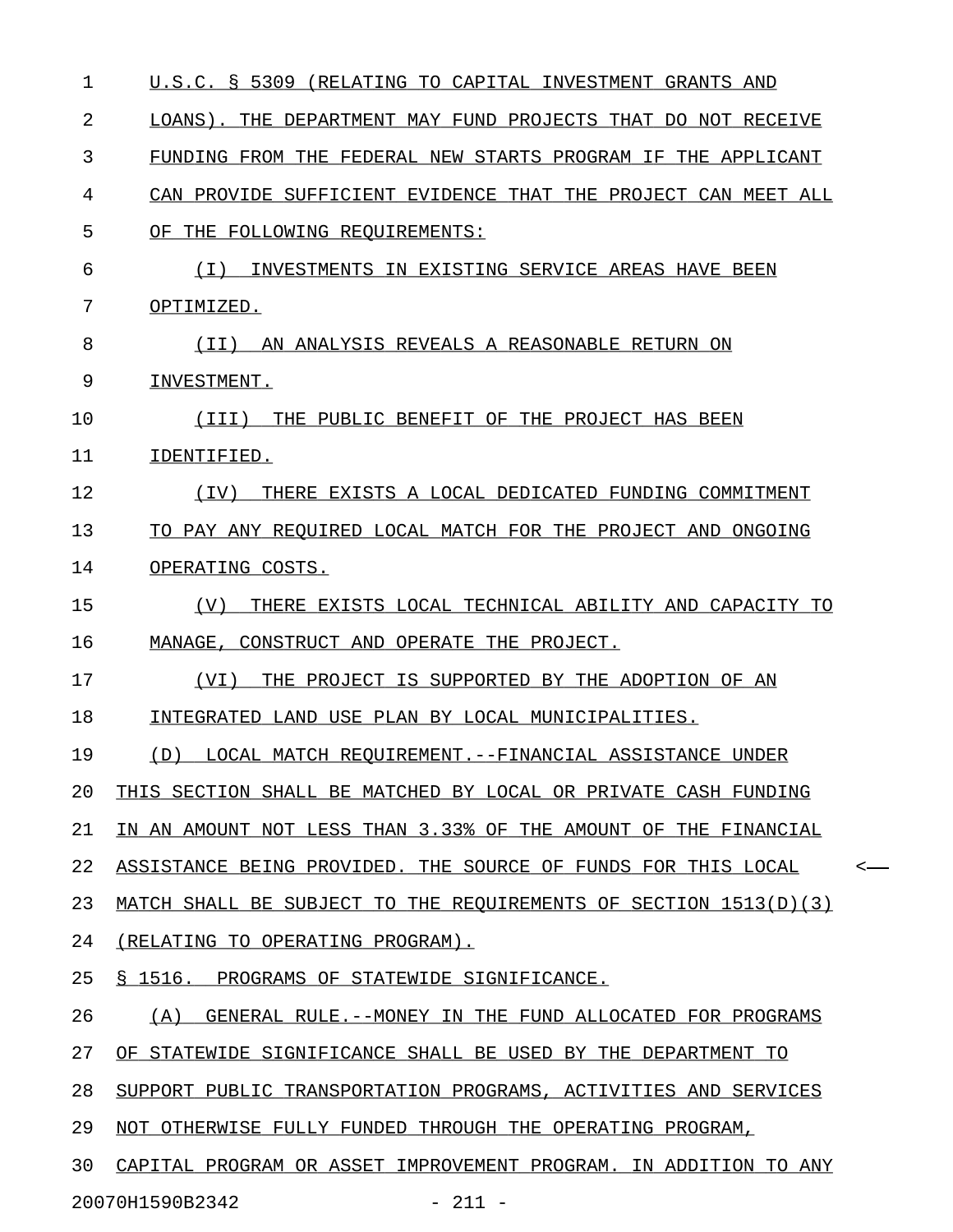| 1  | REQUIREMENTS CONTAINED IN THIS SECTION, APPLICATIONS MUST COMPLY             |
|----|------------------------------------------------------------------------------|
| 2  | WITH <del>THE</del> SECTION 1507 (RELATING TO APPLICATION AND APPROVAL<br><- |
| 3  | PROCESS). PROGRAMS OF STATEWIDE SIGNIFICANCE SHALL INCLUDE:                  |
| 4  | (1)<br>THE PERSONS WITH DISABILITIES PROGRAM.                                |
| 5  | (2)<br>INTERCITY PASSENGER RAIL AND BUS SERVICES.<br><-                      |
| 6  | (3)<br>COMMUNITY TRANSPORTATION CAPITAL AND SERVICE                          |
| 7  | STABILIZATION.                                                               |
| 8  | (4)<br>THE WELFARE TO WORK PROGRAM AND MATCHING FUNDS FOR                    |
| 9  | FEDERAL PROGRAMS WITH SIMILAR INTENT.                                        |
| 10 | (5)<br>DEMONSTRATION AND RESEARCH PROJECTS.                                  |
| 11 | (6)<br>TECHNICAL ASSISTANCE.                                                 |
| 12 | (7)<br>OTHER PROGRAMS AS DETERMINED BY THE DEPARTMENT.                       |
| 13 | (8)<br>THE DEPARTMENT'S COSTS UNDER SECTION 1510(B)                          |
| 14 | (RELATING TO PROGRAM OVERSIGHT AND ADMINISTRATION) AND                       |
| 15 | SECTION 1518 (RELATING TO PROGRAM OVERSIGHT AND                              |
| 16 | ADMINISTRATION).                                                             |
| 17 | (B)<br>PERSONS WITH DISABILITIES. -- THE DEPARTMENT SHALL                    |
| 18 | ESTABLISH AND ADMINISTER A PROGRAM PROVIDING REDUCED FARES TO                |
| 19 | PERSONS WITH DISABILITIES ON COMMUNITY TRANSPORTATION SERVICES               |
| 20 | AND TO PROVIDE FINANCIAL ASSISTANCE FOR START-UP, ADMINISTRATIVE             |
| 21 | AND CAPITAL EXPENSES RELATED TO REDUCED FARES FOR PERSONS WITH               |
| 22 | DISABILITIES. ALL OF THE FOLLOWING SHALL APPLY:                              |
| 23 | (1) A COMMUNITY TRANSPORTATION SYSTEM OPERATING IN THE                       |
| 24 | COMMONWEALTH OTHER THAN IN COUNTIES OF THE FIRST AND SECOND                  |
| 25 | CLASS MAY APPLY FOR FINANCIAL ASSISTANCE UNDER THIS                          |
| 26 | SUBSECTION.                                                                  |
| 27 | THE DEPARTMENT MAY AWARD FINANCIAL ASSISTANCE UNDER<br>(2)                   |
| 28 | THIS SUBSECTION FOR PROGRAM START-UP AND FOR CONTINUING                      |
| 29 | CAPITAL EXPENSES TO OFFSET ADMINISTRATIVE AND CAPITAL                        |
| 30 | EXPENSES. FOR COMMUNITY TRANSPORTATION TRIPS MADE BY ELIGIBLE                |
|    | 20070H1590B2342<br>$-212 -$                                                  |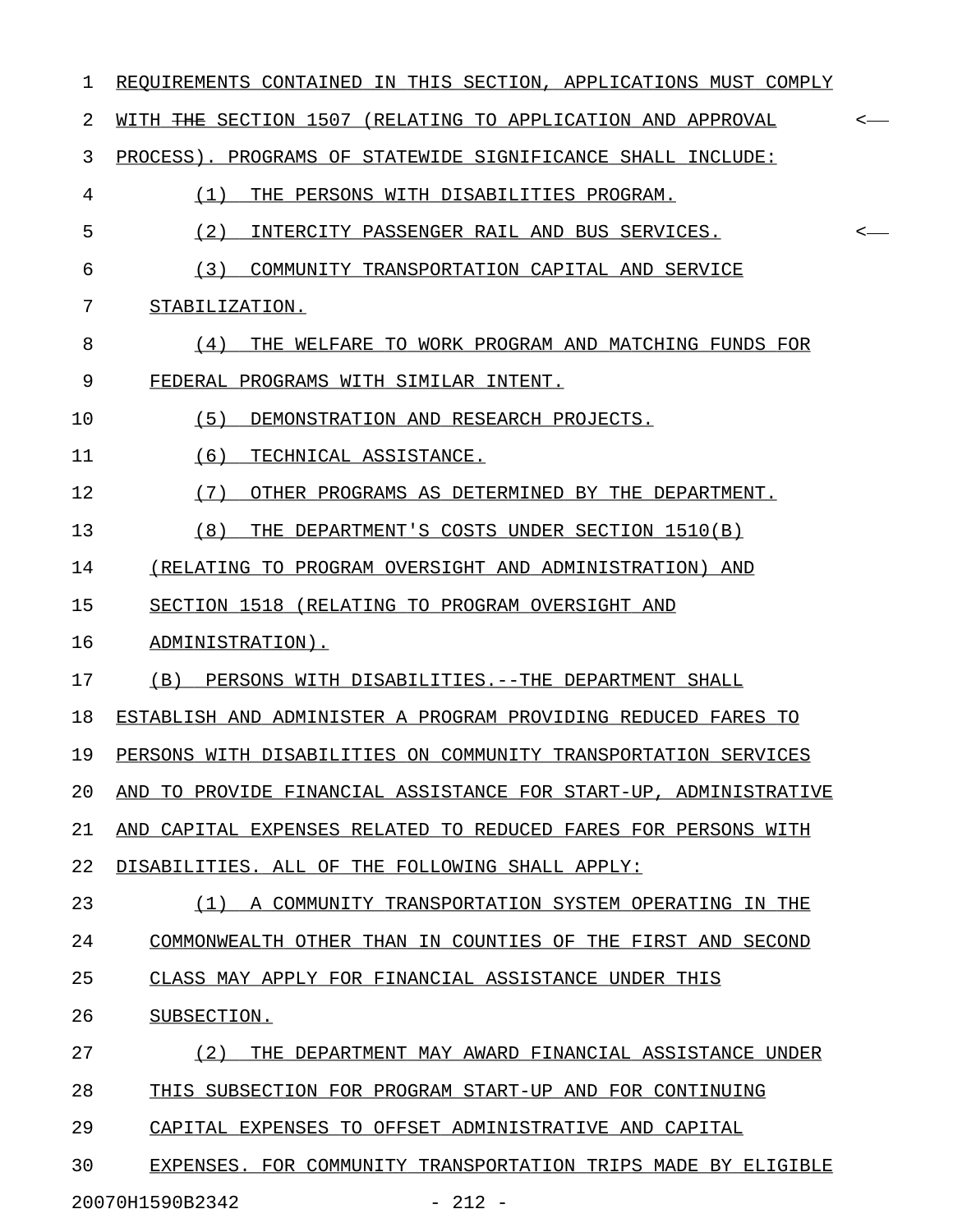| 1  | PERSONS WITH DISABILITIES, FINANCIAL ASSISTANCE MAY BE           |       |
|----|------------------------------------------------------------------|-------|
| 2  | AWARDED TO AN ELIGIBLE COMMUNITY TRANSPORTATION SYSTEM TO        |       |
| 3  | REIMBURSE THE SYSTEM FOR UP TO 85% OF THE FARE ESTABLISHED       |       |
| 4  | FOR THE GENERAL PUBLIC FOR EACH TRIP WHICH IS OUTSIDE OF A       |       |
| 5  | FIXED-ROUTE AND PARATRANSIT SERVICE AREAS AND NOT ELIGIBLE       |       |
| 6  | FOR FUNDING FROM ANY OTHER PROGRAM OR FUNDING SOURCE. THE        |       |
| 7  | PERSON MAKING THE TRIP OR AN APPROVED THIRD-PARTY SPONSOR        |       |
| 8  | SHALL CONTRIBUTE THE GREATER OF 15% OF THE FARE ESTABLISHED      |       |
| 9  | FOR THE GENERAL PUBLIC OR THE AMERICANS WITH DISABILITIES ACT    |       |
| 10 | COMPLEMENTARY PARATRANSIT FARE.                                  |       |
| 11 | (C)<br>INTERCITY TRANSPORTATION.--THE DEPARTMENT IS AUTHORIZED   |       |
| 12 | TO PROVIDE FINANCIAL ASSISTANCE FOR AN EFFICIENT AND COORDINATED |       |
| 13 | INTERCITY COMMON CARRIER SURFACE TRANSPORTATION PROGRAM,         |       |
| 14 | CONSISTING OF BOTH INTERCITY RAIL PASSENGER RAIL SERVICE AND     | <     |
| 15 | INTERCITY BUS SERVICE TRANSPORTATION, WITH THE INTENT OF         | $\,<$ |
| 16 | SUSTAINING STRONG INTERCITY CONNECTIONS. ALL OF THE FOLLOWING    |       |
| 17 | SHALL APPLY:                                                     |       |
| 18 | INTERCITY PASSENGER RAIL SERVICE PROVIDER, A<br>(1)<br>AN        |       |
| 19 | LOCAL TRANSPORTATION ORGANIZATION, AN AGENCY OR                  |       |
| 20 | INSTRUMENTALITY OF THE COMMONWEALTH OR A TRANSPORTATION          |       |
| 21 | COMPANY THAT PROVIDES INTERCITY PUBLIC TRANSPORTATION SERVICE    |       |
| 22 | MAY APPLY FOR FINANCIAL ASSISTANCE UNDER THIS SUBSECTION. THE    |       |
| 23 | DEPARTMENT IS AUTHORIZED TO ENTER INTO JOINT SERVICE             |       |
| 24 | AGREEMENTS WITH A RAILROAD COMPANY, ANY OTHER AGENCY OR          |       |
| 25 | INSTRUMENTALITY OF THE COMMONWEALTH, A FEDERAL AGENCY OR AN      |       |
| 26 | AGENCY OR INSTRUMENTALITY OF ANY OTHER JURISDICTION RELATING     |       |
| 27 | TO PROPERTY, BUILDINGS, STRUCTURES, FACILITIES, SERVICES,        |       |
| 28 | RATES, FARES, CLASSIFICATIONS, DIVIDENDS, ALLOWANCES OR          |       |
| 29 | CHARGES, INCLUDING CHARGES BETWEEN INTERCITY RAIL PASSENGER      |       |
| 30 | SERVICE FACILITIES, OR RULES OR REGULATIONS PERTAINING           |       |
|    |                                                                  |       |

20070H1590B2342 - 213 -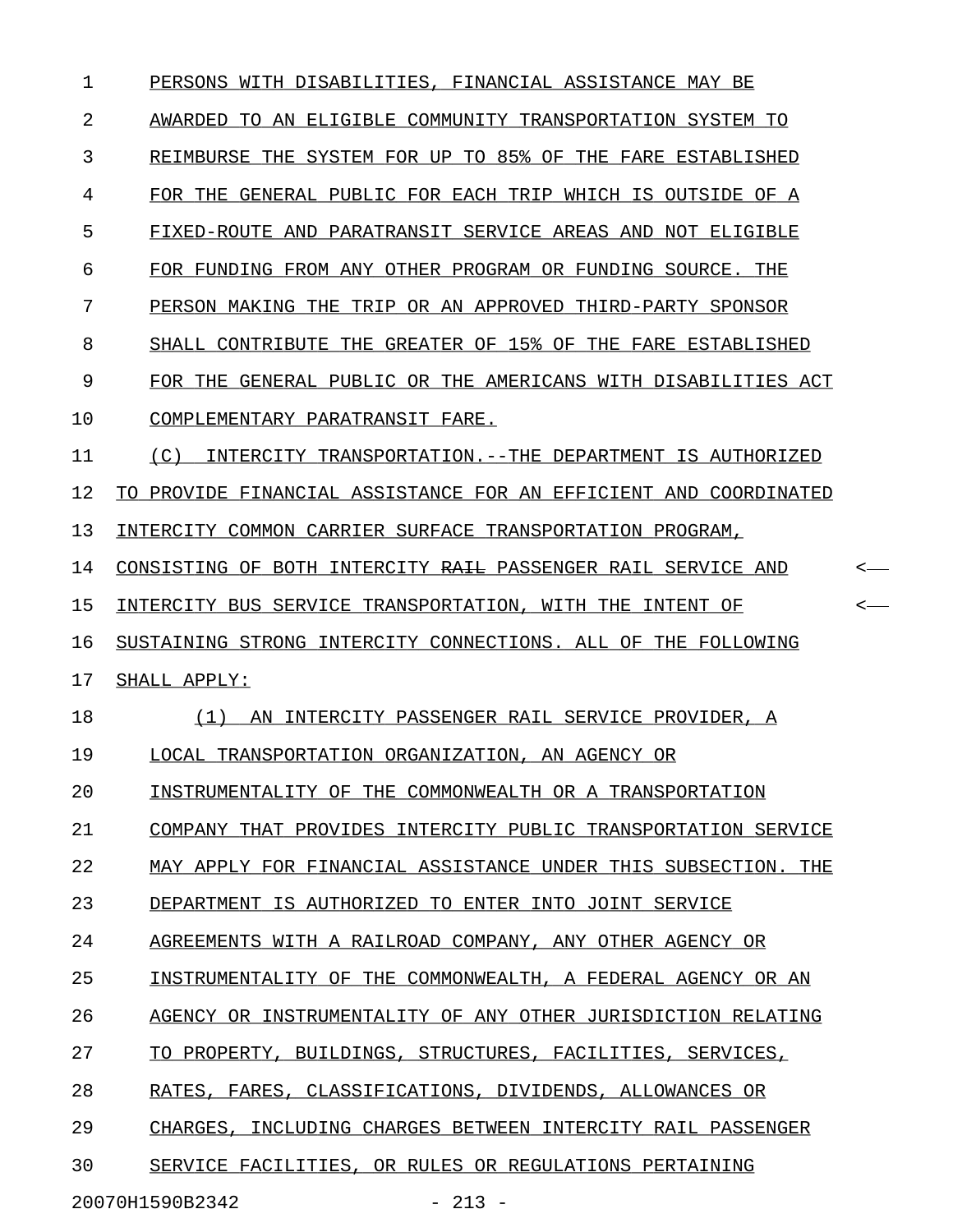| 1  | FOR OR IN CONNECTION WITH OR INCIDENTAL<br>THERETO .<br>TО     |         |
|----|----------------------------------------------------------------|---------|
| 2  | TRANSPORTATION IN WHOLE OR IN PART UPON INTERCITY RAIL         |         |
| 3  | PASSENGER SERVICE FACILITIES.                                  |         |
| 4  | (2)<br>OPERATING ASSISTANCE AND CAPITAL ASSISTANCE MAY BE      |         |
| 5  | PROVIDED FOR INTERCITY BUS AND RAIL SERVICES SERVICE AND       | $\,<\,$ |
| 6  | INTERCITY PASSENGER RAIL SERVICE AS DETERMINED BY THE          |         |
| 7  | DEPARTMENT.                                                    |         |
| 8  | (3)<br>FOR FINANCIAL ASSISTANCE TO A TRANSPORTATION            |         |
| 9  | COMPANY,<br>ELIGIBLE MATCHING FUNDS SHALL CONSIST ONLY OF CASH |         |
| 10 | INCOME GENERATED BY THE TRANSPORTATION COMPANY FROM ITS        |         |
| 11 | ACTIVITIES, OTHER THAN THE PROVISION OF SUBSIDIZED PUBLIC      |         |
| 12 | PASSENGER TRANSPORTATION SERVICE, AND CONTRIBUTED BY THE       |         |
| 13 | TRANSPORTATION COMPANY IN THE AMOUNT AND FOR THE TIME PERIOD   |         |
| 14 | SPECIFIED<br>IN THE FINANCIAL ASSISTANCE AGREEMENT.            |         |
| 15 | (4)<br>LOCAL MATCH REQUIREMENTS ARE AS FOLLOWS:                |         |
| 16 | ( I )<br>FOR INTERCITY BUS SERVICE OPERATING AND CAPITAL       | $\,<\,$ |
| 17 | ASSISTANCE, FINANCIAL ASSISTANCE SHALL REQUIRE A LOCAL         |         |
| 18 | MATCH BY LOCAL OR PRIVATE CASH FUNDING IN AN AMOUNT EQUAL      |         |
| 19 | TO AT LEAST 100% OF THE AMOUNT OF THE FINANCIAL                |         |
| 20 | ASSISTANCE BEING PROVIDED.                                     |         |
| 21 | (II) FOR INTERCITY RAIL PASSENGER RAIL SERVICE                 | $\,<$   |
| 22 | OPERATING AND CAPITAL ASSISTANCE, FINANCIAL ASSISTANCE         |         |
| 23 | SHALL REQUIRE A LOCAL MATCH ON A CASE-BY-CASE BASIS,           |         |
| 24 | TAKING INTO ACCOUNT THE BEST INTERESTS OF THE                  |         |
| 25 | COMMONWEALTH.                                                  |         |
| 26 | (5) FOR PURPOSES OF THIS SUBSECTION, "LOCAL MATCH" IS          |         |
| 27 | DEFINED AS LOCAL REVENUE OBTAINED FROM OTHER NONSUBSIDIZED     |         |
| 28 | SERVICES, SUCH AS CHARTER, SCHOOL BUS OR PROFITS REALIZED      |         |
| 29 | FROM OTHER INTERCITY BUS SERVICES. LOCAL MATCH SHALL NOT       |         |
|    |                                                                |         |

## 30 INCLUDE ANY FUNDS RECEIVED FROM FEDERAL OR STATE SOURCES.

20070H1590B2342 - 214 -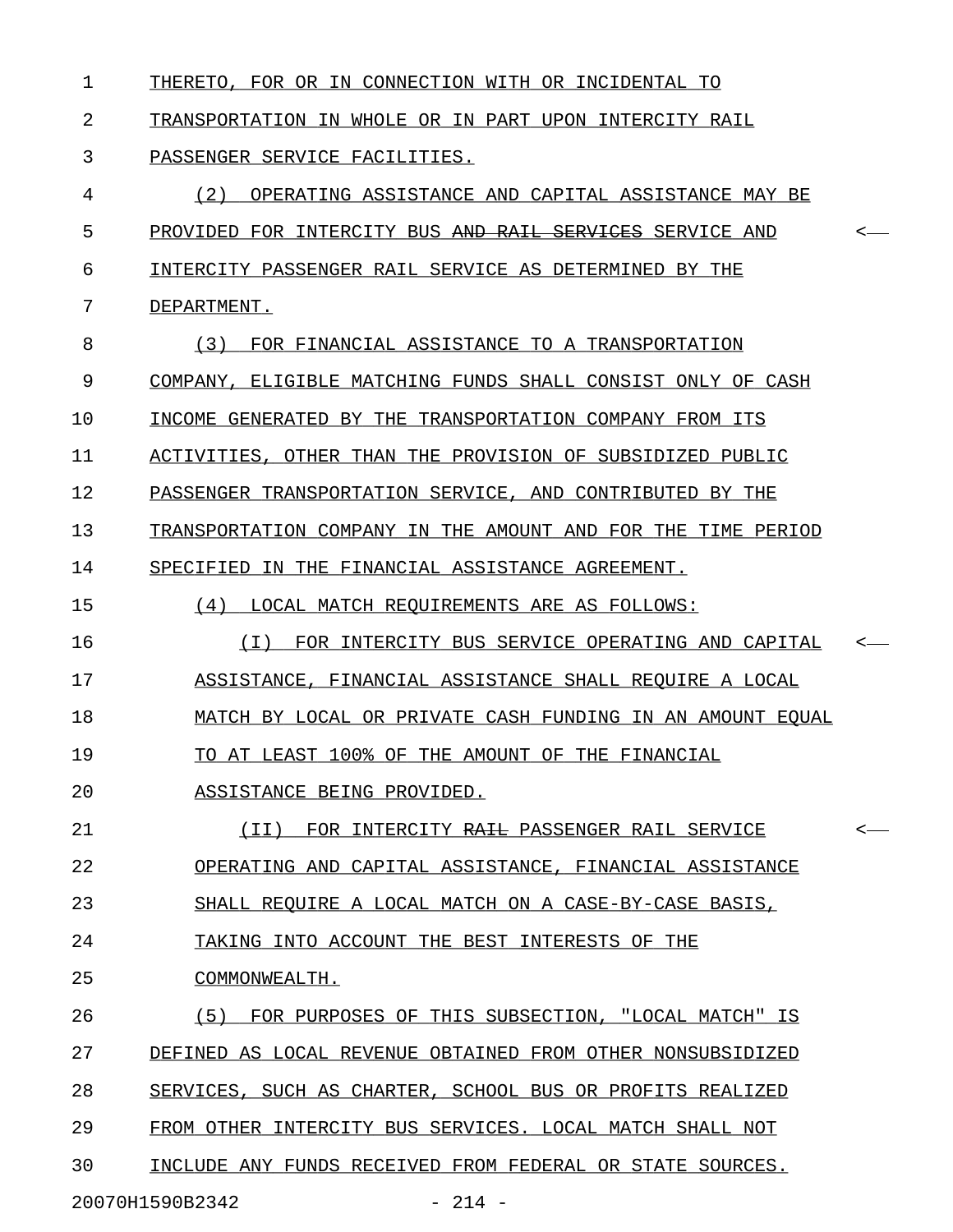| 1  | COMMUNITY TRANSPORTATION.--<br>(D)                          |    |
|----|-------------------------------------------------------------|----|
| 2  | THE DEPARTMENT IS AUTHORIZED TO PROVIDE FINANCIAL<br>(1)    |    |
| 3  | ASSISTANCE UNDER THIS SECTION FOR ALL OF THE FOLLOWING:     |    |
| 4  | (T)<br>CAPITAL EXPENDITURES FOR THE PROVISION OF            |    |
| 5  | COMMUNITY TRANSPORTATION SERVICE; AND                       |    |
| 6  | (II)<br>SERVICE STABILIZATION, INCLUDING:                   |    |
| 7  | STABILIZING CURRENT SERVICE AND FARES.<br>(A)               |    |
| 8  | PROVIDING ADVICE OR TECHNICAL ASSISTANCE TO<br>(B)          |    |
| 9  | ANALYZE AND ENHANCE COMMUNITY TRANSPORTATION SYSTEM         |    |
| 10 | RESOURCES AND SERVICES.                                     |    |
| 11 | MAXIMIZING AVAILABLE FUNDING INCLUDING<br>(C)               |    |
| 12 | FEDERAL DOLLARS.                                            |    |
| 13 | ENSURING EQUITABLE COST SHARING.<br>(D)                     |    |
| 14 | (2) SUBJECT TO THE LIMITATIONS OF THIS SUBSECTION, THE      |    |
| 15 | FOLLOWING MAY APPLY FOR FINANCIAL ASSISTANCE UNDER THIS     |    |
| 16 | SUBSECTION:                                                 |    |
| 17 | ( I )<br>THE GOVERNING BODY OF A COUNTY, OTHER THAN A       |    |
| 18 | COUNTY OF THE FIRST OR SECOND CLASS.                        |    |
| 19 | (II) A TRANSPORTATION COMPANY DESIGNATED BY THE             |    |
| 20 | GOVERNING BODY OF THE COUNTY AS THE COORDINATOR OF          |    |
| 21 | COMMUNITY TRANSPORTATION SERVICE.                           |    |
| 22 | (III)<br>AN AGENCY OR INSTRUMENTALITY OF THE                |    |
| 23 | COMMONWEALTH.                                               | <- |
| 24 | (2.1)<br>EACH ELIGIBLE APPLICANT SHALL BE SUBJECT TO ALL OF |    |
| 25 | THE FOLLOWING REQUIREMENTS:                                 |    |
| 26 | AN APPLICANT FOR FINANCIAL ASSISTANCE FOR<br>( I )          |    |
| 27 | CAPITAL EXPENDITURES FOR THE PROVISION OF PUBLIC            |    |
| 28 | COMMUNITY TRANSPORTATION SERVICE SHALL CERTIFY TO THE       |    |
| 29 | DEPARTMENT THAT IT HAS TAKEN ALL REASONABLE STEPS TO        |    |
| 30 | COORDINATE LOCAL SERVICE FOR THE ELDERLY AND PERSONS WITH   |    |
|    | 20070H1590B2342<br>$-215 -$                                 |    |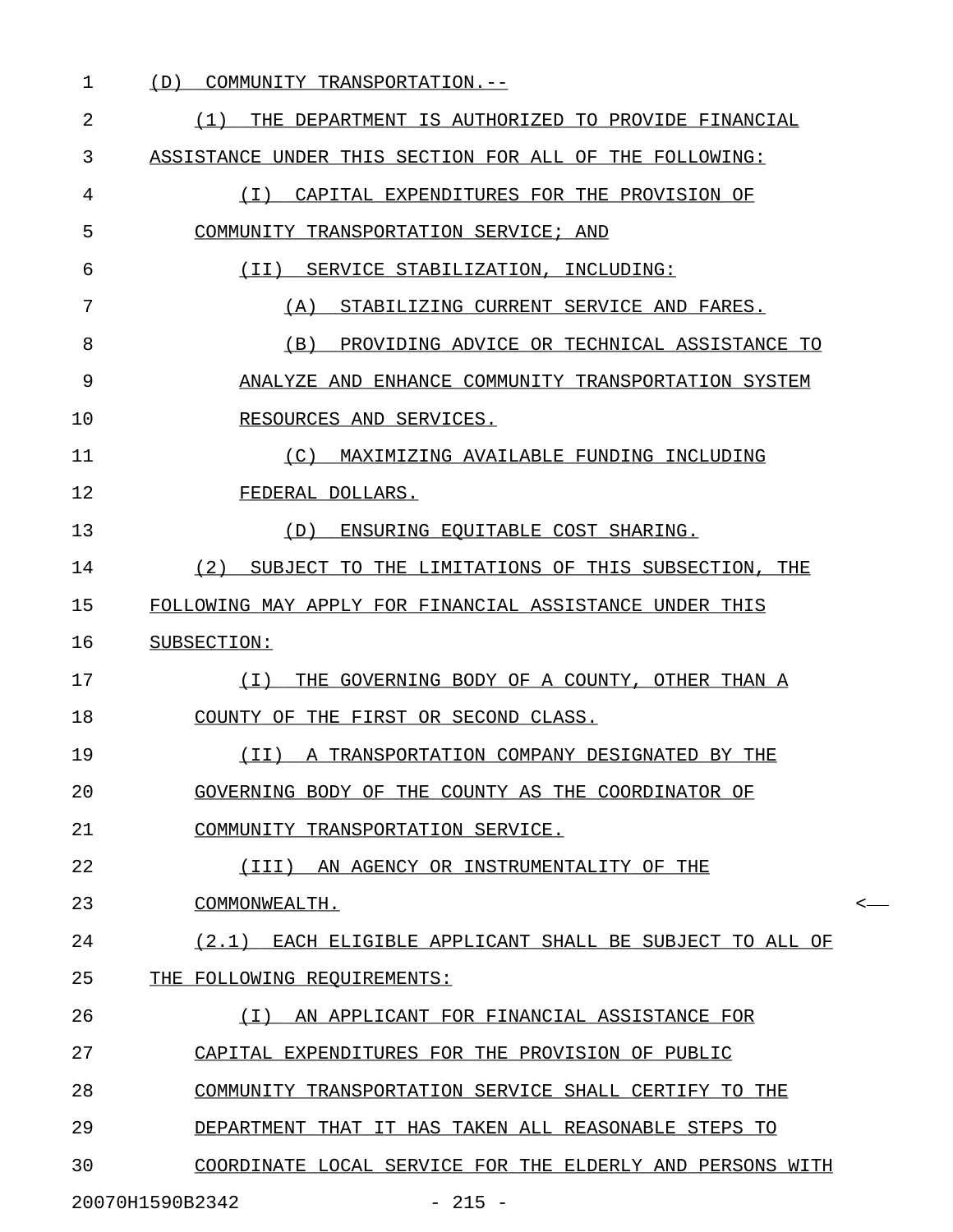1 DISABILITIES AND THAT THE SERVICES TO BE OFFERED WITH THE 2 CAPITAL ASSETS DO NOT DUPLICATE EXISTING FIXED-ROUTE 3 SERVICES. 4  $(II)$  THE GOVERNING BODY OF A COUNTY OR THE 5 COORDINATOR DESCRIBED UNDER THIS PARAGRAPH SHALL NOT BE 6 ELIGIBLE FOR FINANCIAL ASSISTANCE FOR SERVICE 7 STABILIZATION IF ANY OF THE FOLLOWING APPLY: 8 (A) THE COORDINATOR RECEIVES FINANCIAL 9 ASSISTANCE UNDER THE OPERATING PROGRAM ESTABLISHED 10 UNDER THIS CHAPTER. 11 (B) THE COORDINATOR IS A PRIVATE FOR-PROFIT 12 PROVIDER. 13 (3) FINANCIAL ASSISTANCE FOR SERVICE STABILIZATION MAY 14 ONLY BE PROVIDED FOR THE FOLLOWING PURPOSES: 15 (I) SHORT-TERM, LONG-TERM AND STRATEGIC PLANNING. \_\_\_\_\_\_\_\_\_\_\_\_\_\_\_\_\_\_\_\_\_\_\_\_\_\_\_\_\_\_\_\_\_\_\_\_\_\_\_\_\_\_\_\_\_\_\_\_\_\_ 16 (II) TECHNOLOGY INVESTMENT. 17 (III) TRAINING PROGRAMS DESIGNED TO ENHANCE 18 TRANSPORTATION MANAGEMENT AND STAFF EXPERTISE. 19 (IV) OFFSETTING OPERATING EXPENSES THAT CANNOT BE \_\_\_\_\_\_\_\_\_\_\_\_\_\_\_\_\_\_\_\_\_\_\_\_\_\_\_\_\_\_\_\_\_\_\_\_\_\_\_\_\_\_\_\_\_\_\_\_\_\_ 20 COVERED BY FARE REVENUE DUE TO EMERGENCIES. 21 (V) MARKETING ACTIVITIES. 22 (VI) OTHER STABILIZATION PURPOSES APPROVED BY THE 23 DEPARTMENT. 24  $(4)$  THE DEPARTMENT SHALL GIVE HIGH PRIORITY TO PROVIDING 25 FINANCIAL ASSISTANCE UNDER THIS SUBSECTION AS MATCH FOR 26 FEDERAL FUNDING TO SUPPORT CAPITAL PROJECTS FOR COMMUNITY 27 TRANSPORTATION SYSTEMS. 28 (5) THE DEPARTMENT SHALL CONDUCT A STUDY TO EVALUATE THE 29 EFFECTIVENESS AND EFFICIENCY OF COMMUNITY TRANSPORTATION 30 SERVICE DELIVERY AS IT RELATES TO HUMAN SERVICE PROGRAMS. THE

20070H1590B2342 - 216 -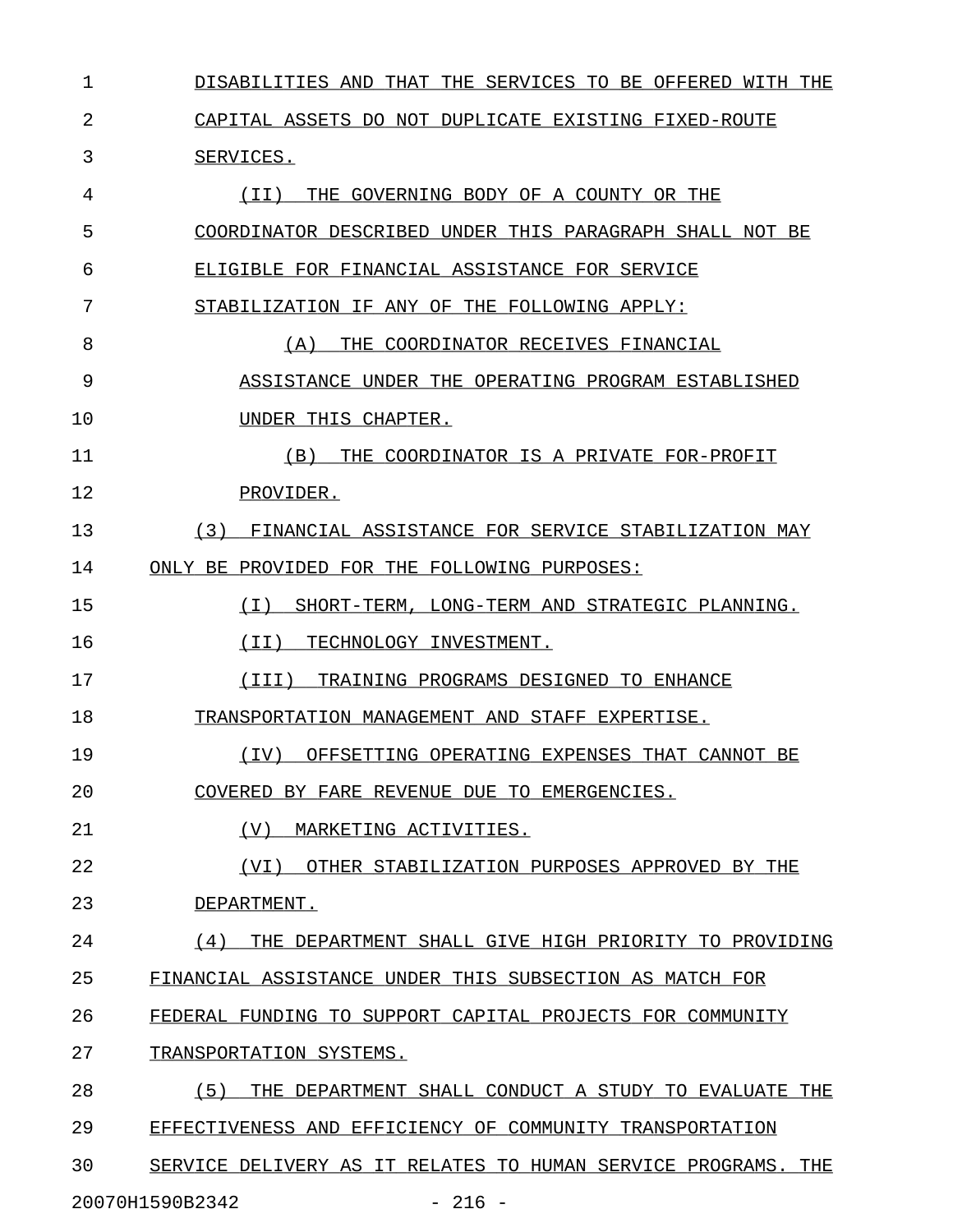1 DEPARTMENT OF PUBLIC WELFARE, THE OFFICE OF THE BUDGET AND 2 THE DEPARTMENT OF AGING AND OTHER APPROPRIATE COMMONWEALTH 3 AGENCIES IDENTIFIED BY THE DEPARTMENT SHALL PARTICIPATE IN 4 THE STUDY. WITHIN TWO YEARS FOLLOWING THE EFFECTIVE DATE OF 5 THIS SECTION, THESE AGENCIES SHALL MAKE RECOMMENDATIONS TO 6 THE GOVERNOR AND THE MAJORITY AND MINORITY CHAIRPERSONS OF 7 THE TRANSPORTATION COMMITTEE OF THE SENATE AND THE MAJORITY 8 AND MINORITY CHAIRPERSONS OF THE TRANSPORTATION COMMITTEE OF 9 THE HOUSE OF REPRESENTATIVES FOR IMPROVING COORDINATION AND 10 EFFICIENCY OF HUMAN SERVICES AND COMMUNITY TRANSPORTATION. 11 (D.1) WELFARE-TO-WORK AND FEDERAL PROGRAMS MATCH.--THE 12 DEPARTMENT IS AUTHORIZED TO PROVIDE FINANCIAL ASSISTANCE UNDER 13 THIS SECTION TO DESIGN AND IMPLEMENT PROJECTS AND SERVICES AND 14 TO REIMBURSE AWARD RECIPIENTS FOR THE EXPENSES ASSOCIATED WITH 15 THE PROJECTS AND SERVICES THAT IDENTIFY AND ADDRESS PUBLIC 16 PASSENGER TRANSPORTATION AND RELATED BARRIERS PREVENTING 17 INDIVIDUALS ELIGIBLE FOR PARTICIPATION IN THE FEDERAL WELFARE-18 TO-WORK PROGRAM FROM SECURING AND MAINTAINING EMPLOYMENT AND 19 FROM ACCESSING COMMUNITY SERVICES AND FACILITIES. ALL OF THE 20 FOLLOWING SHALL APPLY: 21 (1) A LOCAL TRANSPORTATION ORGANIZATION, A 22 TRANSPORTATION COMPANY DESIGNATED BY A COUNTY AS THE 23 COORDINATOR OF COMMUNITY TRANSPORTATION SERVICES OR ANY OTHER 24 PERSON APPROVED BY THE DEPARTMENT MAY APPLY TO THE DEPARTMENT 25 FOR FINANCIAL ASSISTANCE UNDER THIS SUBSECTION. 26 (2) FINANCIAL ASSISTANCE AWARDED UNDER THIS SUBSECTION 27 SHALL BE USED FOR ANY OF THE FOLLOWING PURPOSES: 28 (I) FIXED-ROUTE SERVICE SUBSIDY. 29 (II) CONTRACTED TRANSPORTATION SERVICES. 30  $(III)$  FIXED-ROUTE FARE DISCOUNTS.

20070H1590B2342 - 217 -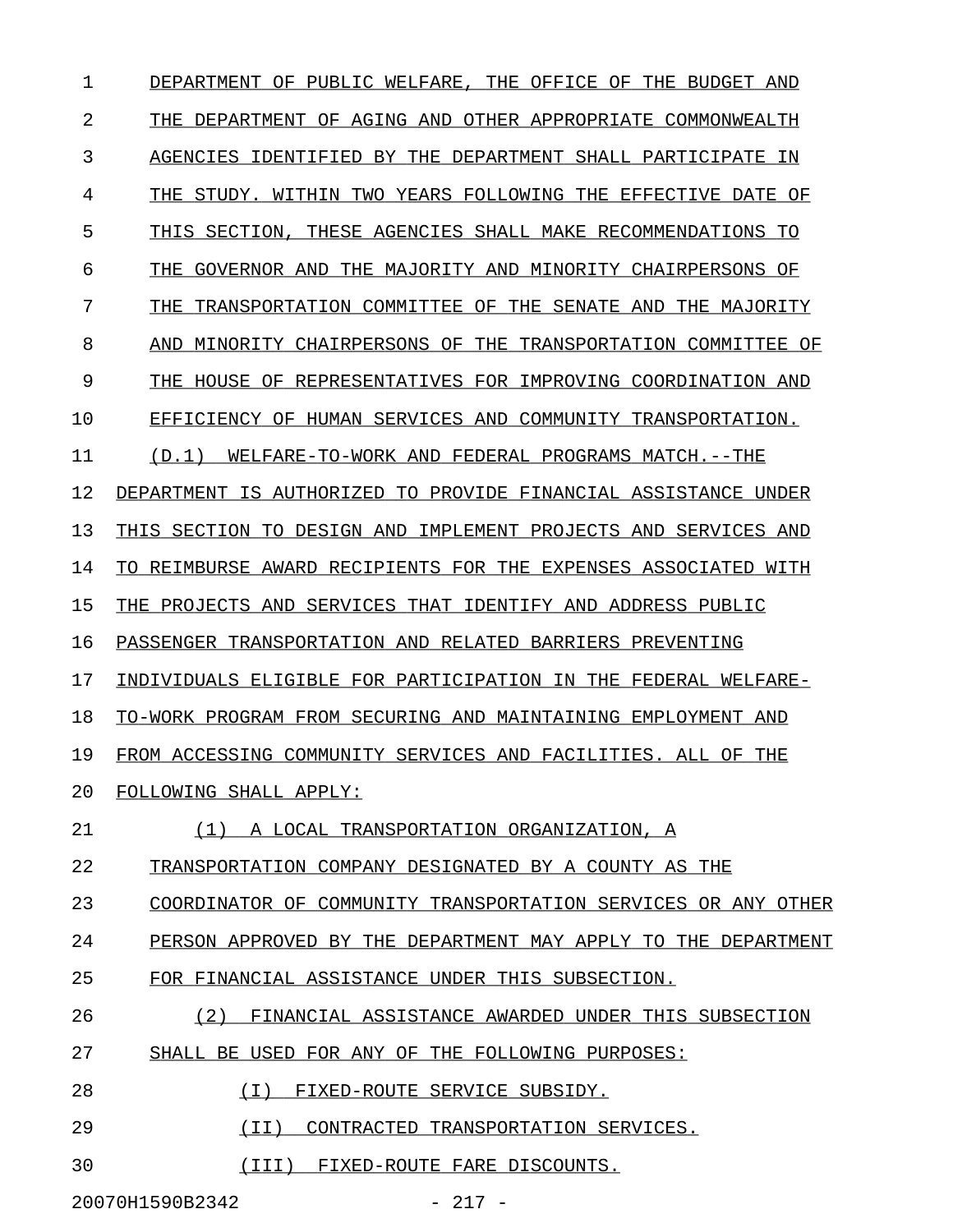| 1  | COMMUNITY TRANSPORTATION FARE DISCOUNTS.<br>(IV)                 |
|----|------------------------------------------------------------------|
| 2  | (V)<br>TAXI FARE DISCOUNTS.                                      |
| 3  | (VI)<br>MILEAGE REIMBURSEMENT.                                   |
| 4  | (VII) VEHICLE PURCHASE, INSURANCE, MAINTENANCE AND               |
| 5  | REPAIR.                                                          |
| 6  | (VIII) DRIVER EDUCATION CLASSES.                                 |
| 7  | (TX)<br>ADMINISTRATIVE EXPENSES.                                 |
| 8  | (X)<br>CASE MANAGEMENT EXPENSES.                                 |
| 9  | ANY OTHER ACTIVITIES CONSISTENT WITH THE<br>(XI)                 |
| 10 | TRANSPORTATION RELATED ELEMENTS OF THE WELFARE-TO-WORK           |
| 11 | PROGRAM.                                                         |
| 12 | THE DEPARTMENT SHALL GIVE HIGH PRIORITY TO PROVIDING<br>(3)      |
| 13 | FINANCIAL ASSISTANCE UNDER THIS SUBSECTION AS MATCH FOR          |
| 14 | FEDERAL FUNDING TO SUPPORT PROJECTS WITH SIMILAR PURPOSES AND    |
| 15 | ELIGIBLE USES, INCLUDING THE FEDERAL JOB ACCESS REVERSE          |
| 16 | COMMUTE AND NEW FREEDOMS PROGRAMS.                               |
| 17 | TECHNICAL ASSISTANCE AND DEMONSTRATION.--THE DEPARTMENT<br>(E)   |
| 18 | IS AUTHORIZED TO PROVIDE FINANCIAL ASSISTANCE UNDER THIS SECTION |
| 19 | FOR TECHNICAL ASSISTANCE, RESEARCH AND SHORT-TERM DEMONSTRATION  |
| 20 | PROJECTS. ALL OF THE FOLLOWING SHALL APPLY:                      |
| 21 | (1) A LOCAL TRANSPORTATION ORGANIZATION OR AN AGENCY OR          |
| 22 | INSTRUMENTALITY OF THE COMMONWEALTH MAY APPLY TO THE             |
| 23 | DEPARTMENT FOR FINANCIAL ASSISTANCE UNDER THIS SUBSECTION.       |
| 24 | FINANCIAL ASSISTANCE PROVIDED UNDER THIS SUBSECTION<br>(2)       |
| 25 | MAY BE USED FOR REIMBURSEMENT FOR ANY APPROVED OPERATING OR      |
| 26 | CAPITAL COSTS RELATED TO TECHNICAL ASSISTANCE AND                |
| 27 | DEMONSTRATION PROGRAM PROJECTS. FINANCIAL ASSISTANCE FOR         |
| 28 | SHORT-TERM DEMONSTRATION PROJECTS MAY BE PROVIDED AT THE         |
| 29 | DEPARTMENT'S DISCRETION ON AN ANNUAL BASIS BASED ON THE LEVEL    |
| 30 | OF FINANCIAL COMMITMENT PROVIDED BY THE AWARD RECIPIENT TO       |
|    | 20070H1590B2342<br>$-218 -$                                      |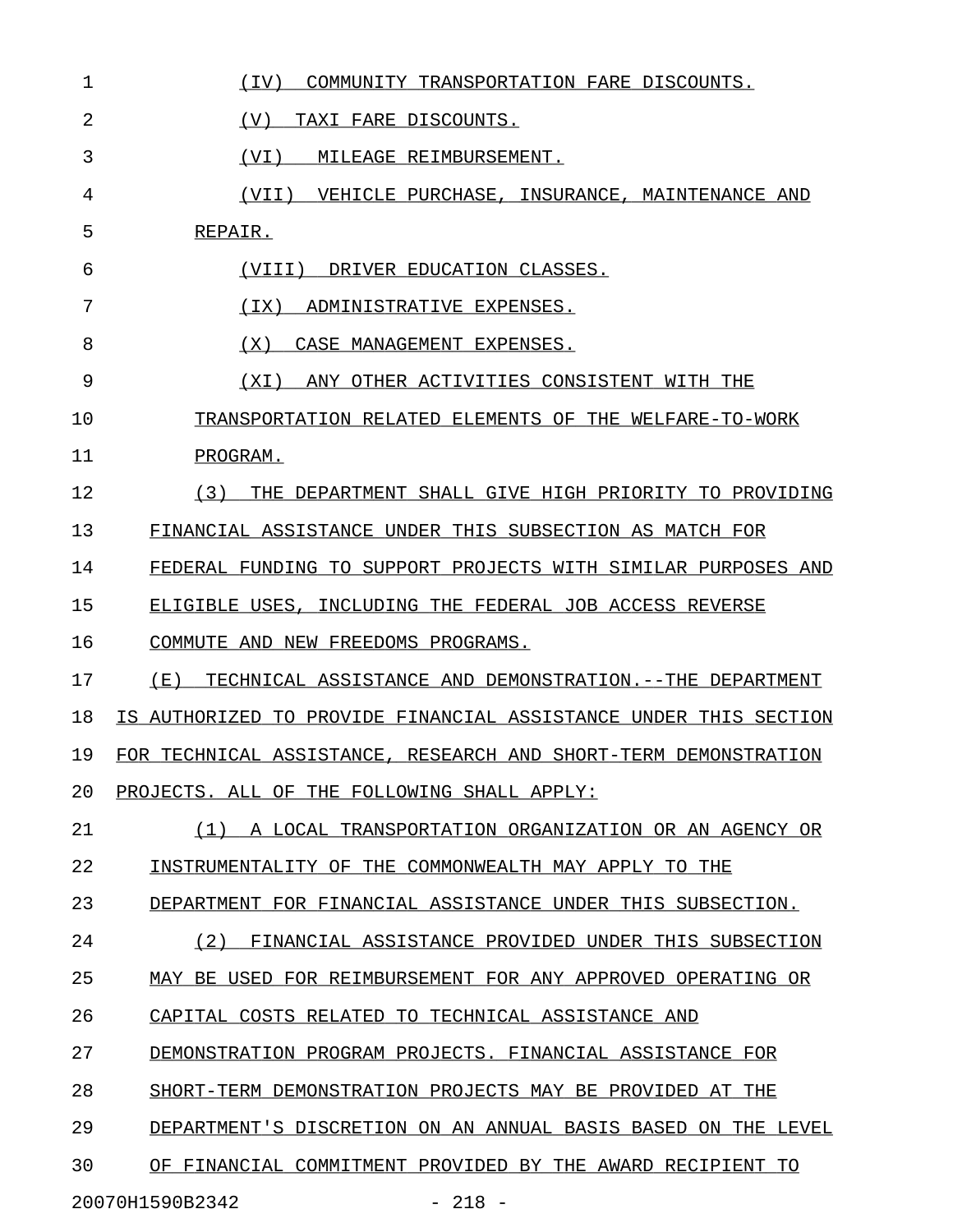1 PROVIDE ONGOING FUTURE FUNDING FOR THE PROJECT AS SOON AS THE 2 PROJECT MEETS THE CRITERIA ESTABLISHED BY THE DEPARTMENT AND 3 THE AWARD RECIPIENT. FINANCIAL ASSISTANCE FOR THIS PURPOSE 4 SHALL NOT BE PROVIDED FOR MORE THAN THREE FISCAL YEARS. 5 FINANCIAL ASSISTANCE MAY BE PROVIDED TO MEET ANY SHORT-TERM 6 EMERGENCY NEED THAT REQUIRES IMMEDIATE ATTENTION AND CANNOT 7 BE FUNDED THROUGH OTHER SOURCES. 8 (3) FINANCIAL ASSISTANCE UNDER THIS SUBSECTION PROVIDED 9 TO A LOCAL TRANSPORTATION ORGANIZATION SHALL BE MATCHED BY 10 LOCAL OR PRIVATE CASH FUNDING IN AN AMOUNT NOT LESS THAN 11 3.33% OF THE AMOUNT OF THE FINANCIAL ASSISTANCE BEING 12 PROVIDED. THE SOURCES OF FUNDS FOR THE LOCAL MATCH SHALL BE 13 SUBJECT TO THE REQUIREMENTS OF SECTION  $\overline{1513(D)(3)}$  <-14 (RELATING TO OPERATING PROGRAM). 15 § 1517. CAPITAL IMPROVEMENTS PROGRAM. 16 (A) ELIGIBILITY.--A LOCAL TRANSPORTATION ORGANIZATION MAY 17 APPLY FOR FINANCIAL ASSISTANCE UNDER THIS SECTION. 18 (B) APPLICATIONS.--THE DEPARTMENT SHALL ESTABLISH THE 19 CONTENTS OF THE APPLICATION FOR THE PROGRAM ESTABLISHED UNDER 20 THIS SECTION. THE INFORMATION SHALL BE IN ADDITION TO 21 INFORMATION REQUIRED UNDER SECTION 1507 (RELATING TO APPLICATION 22 AND APPROVAL PROCESS). 23 (C) DISTRIBUTION FORMULA. --THE DEPARTMENT SHALL AWARD 24 FINANCIAL ASSISTANCE UNDER THIS PROGRAM SECTION BASED ON THE  $\sim$ 25 NUMBER OF PASSENGERS. THE ACTUAL AMOUNT AWARDED TO A LOCAL 26 TRANSPORTATION ORGANIZATION UNDER THIS SUBSECTION SHALL BE 27 CALCULATED AS FOLLOWS: 28 (1) MULTIPLY THE LOCAL TRANSPORTATION ORGANIZATION'S 29 PASSENGERS BY THE TOTAL AMOUNT OF FUNDING AVAILABLE UNDER 30 THIS SECTION.

20070H1590B2342 - 219 -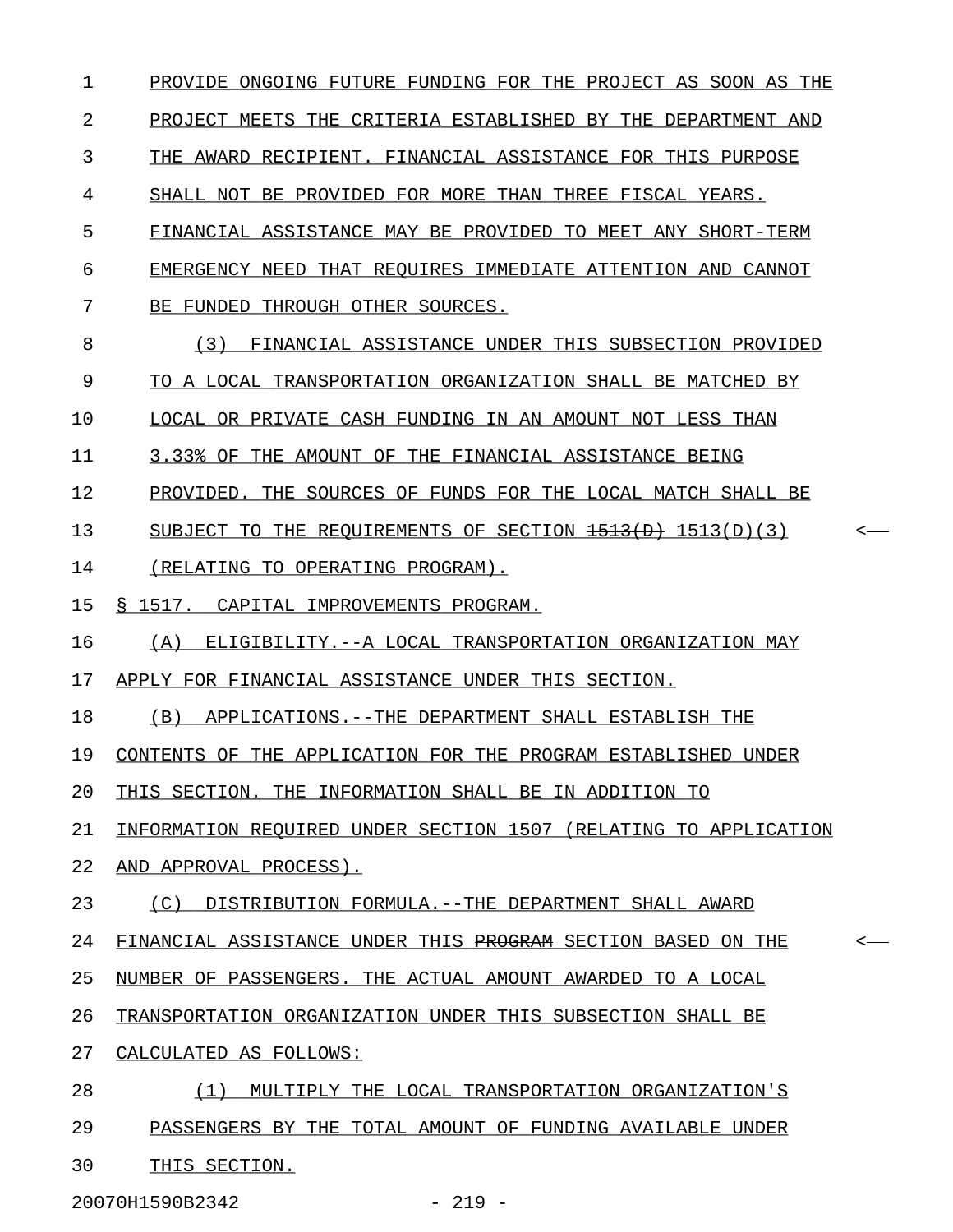| 1  | (2)<br>DIVIDE THE PRODUCT UNDER PARAGRAPH (1) BY THE SUM OF               |  |
|----|---------------------------------------------------------------------------|--|
| 2  | THE PASSENGERS FOR ALL OUALIFYING LOCAL TRANSPORTATION                    |  |
| 3  | ORGANIZATIONS.                                                            |  |
| 4  | PAYMENTS.--FINANCIAL ASSISTANCE UNDER THIS SECTION SHALL<br>(D)           |  |
| 5  | BE PAID TO LOCAL TRANSPORTATION ORGANIZATIONS AT LEAST                    |  |
| 6  | OUARTERLY.                                                                |  |
| 7  |                                                                           |  |
| 8  | <del>FINANCIAL ASSISTANCE</del>                                           |  |
| 9  | THEIR FINANCIAL ASSISTANCE FROM                                           |  |
| 10 | <del>BY AN AMOUNT EOUAL TO</del>                                          |  |
| 11 | (E)<br>REDUCTION IN FINANCIAL ASSISTANCE.--FINANCIAL ASSISTANCE           |  |
| 12 | PROVIDED TO A LOCAL TRANSPORTATION ORGANIZATION UNDER THIS                |  |
| 13 | SECTION SHALL BE REDUCED BY ANY FINANCIAL ASSISTANCE RECEIVED             |  |
| 14 | PREVIOUSLY UNDER THIS <del>PROGRAM</del> SECTION WHICH HAS NOT BEEN SPENT |  |
| 15 | OR COMMITTED IN A CONTRACT WITHIN THREE YEARS OF ITS RECEIPT.             |  |
| 16 | § 1518. PROGRAM OVERSIGHT AND ADMINISTRATION.                             |  |
| 17 | THE DEPARTMENT IS AUTHORIZED TO USE AVAILABLE MONEY IN THE                |  |
| 18 | FUND TO COVER THE COSTS INCURRED BY THE DEPARTMENT IN                     |  |
| 19 | ADMINISTERING ALL OF ITS PUBLIC PASSENGER TRANSPORTATION FUNDING          |  |
| 20 | PROGRAMS, INCLUDING THOSE ESTABLISHED UNDER THIS CHAPTER, AND             |  |
| 21 | INCURRED IN THE CARRYING OUT OF ITS RESPONSIBILITIES WITH                 |  |
| 22 | RESPECT TO THE PROGRAMS.                                                  |  |
| 23 | S 1519. RETROACTIVE AUTHORITY.                                            |  |
| 24 | (A) DATE OF PROJECT.--FINANCIAL ASSISTANCE MAY BE AWARDED                 |  |
| 25 | UNDER THIS CHAPTER BY THE DEPARTMENT WITH REFERENCE TO AN                 |  |
| 26 | APPROPRIATE PROJECT IRRESPECTIVE OF WHEN IT WAS FIRST COMMENCED           |  |
| 27 | OR CONSIDERED AND REGARDLESS OF WHETHER COSTS WITH RESPECT TO             |  |
| 28 | THE PROJECT WERE INCURRED PRIOR TO THE TIME THE FINANCIAL                 |  |
| 29 | ASSISTANCE IS APPLIED FOR OR PROVIDED.                                    |  |
| 30 | (B) CAPITAL PROJECTS.--                                                   |  |

20070H1590B2342 - 220 -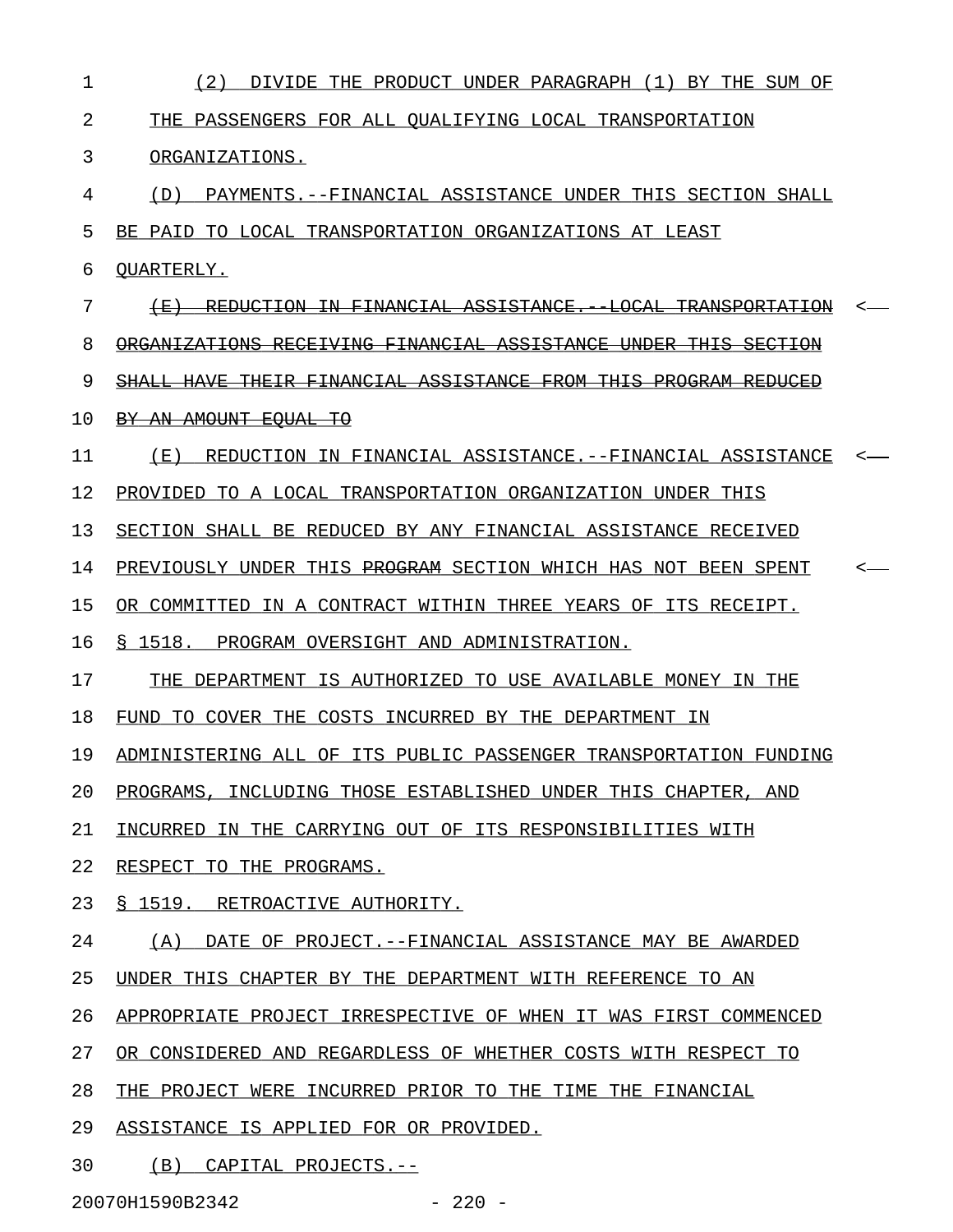| 1  | FOR CAPITAL PROJECTS, THE APPLICANT MUST OBTAIN<br>(1)            |
|----|-------------------------------------------------------------------|
| 2  | WRITTEN APPROVAL FROM THE DEPARTMENT PRIOR TO INCURRING ANY       |
| 3  | EXPENSES FOR WHICH THE APPLICANT MAY LATER SEEK                   |
| 4  | REIMBURSEMENT.                                                    |
| 5  | (2)<br>NOTWITHSTANDING PARAGRAPH (1), APPROVAL BY THE             |
| 6  | DEPARTMENT SHALL NOT CONSTITUTE AN APPROVAL OF THE                |
| 7  | APPLICANT'S UNDERLYING REQUEST FOR FINANCIAL ASSISTANCE.          |
| 8  | (3)<br>BY PROVIDING PREAPPROVAL UNDER THIS SUBSECTION, THE        |
| 9  | DEPARTMENT MAY RECOGNIZE ANY LOCAL FUNDS ALREADY EXPENDED AS      |
| 10 | SATISFYING THE LOCAL MATCH REOUIREMENT IF AND WHEN THE            |
| 11 | APPLICANT'S APPLICATION IS APPROVED.                              |
| 12 | § 1520. EVALUATION OF PRIVATE INVESTMENT OPPORTUNITIES.<br><-     |
| 13 | STUDY.--A LOCAL TRANSPORTATION ORGANIZATION RECEIVING<br>(A)      |
| 14 | FUNDING IN AN AMOUNT GREATER THAN \$5,000,000 ANNUALLY UNDER THIS |
| 15 | CHAPTER SHALL UNDERTAKE A STUDY TO EVALUATE THE FEASIBILITY OF    |
| 16 | UTILIZING PARTNERSHIPS WITH PRIVATE SERVICE PROVIDERS AND         |
| 17 | FINANCIAL PARTNERS AS A METHOD TO OPERATE AND FINANCE NEW OR      |
| 18 | EXISTING SERVICES. WITHIN ONE YEAR FOLLOWING THE EFFECTIVE DATE   |
| 19 | OF THIS SECTION, EACH LOCAL TRANSPORTATION ORGANIZATION REQUIRED  |
| 20 | TO EVALUATE PRIVATE PARTICIPATION UNDER THIS SECTION SHALL        |
| 21 | SUBMIT A REPORT TO THE SECRETARY AND THE MAJORITY CHAIRPERSON     |
| 22 | AND MINORITY CHAIRPERSON OF THE TRANSPORTATION COMMITTEE OF THE   |
| 23 | SENATE AND THE MAJORITY CHAIRPERSON AND MINORITY CHAIRPERSON OF   |
| 24 | THE TRANSPORTATION COMMITTEE OF THE HOUSE OF REPRESENTATIVES.     |
| 25 | (B) REPORT.--THE REPORT SHALL, AT A MINIMUM, INCLUDE THE          |
| 26 | RESULTS OF THE EVALUATION, A DETERMINATION OF THE VIABILITY OF    |
| 27 | GREATER PRIVATE PARTNERING AND ANY RECOMMENDATIONS ABOUT HOW TO   |
| 28 | ACHIEVE GREATER PARTICIPATION FROM THE PRIVATE SECTOR.            |
| 29 | PRECLUSION.--NOTHING IN THIS SECTION SHALL PRECLUDE A<br>(C)      |
| 30 | LOCAL TRANSPORTATION ORGANIZATION RECEIVING LESS THAN \$5,000,000 |
|    | 20070H1590B2342<br>$-221 -$                                       |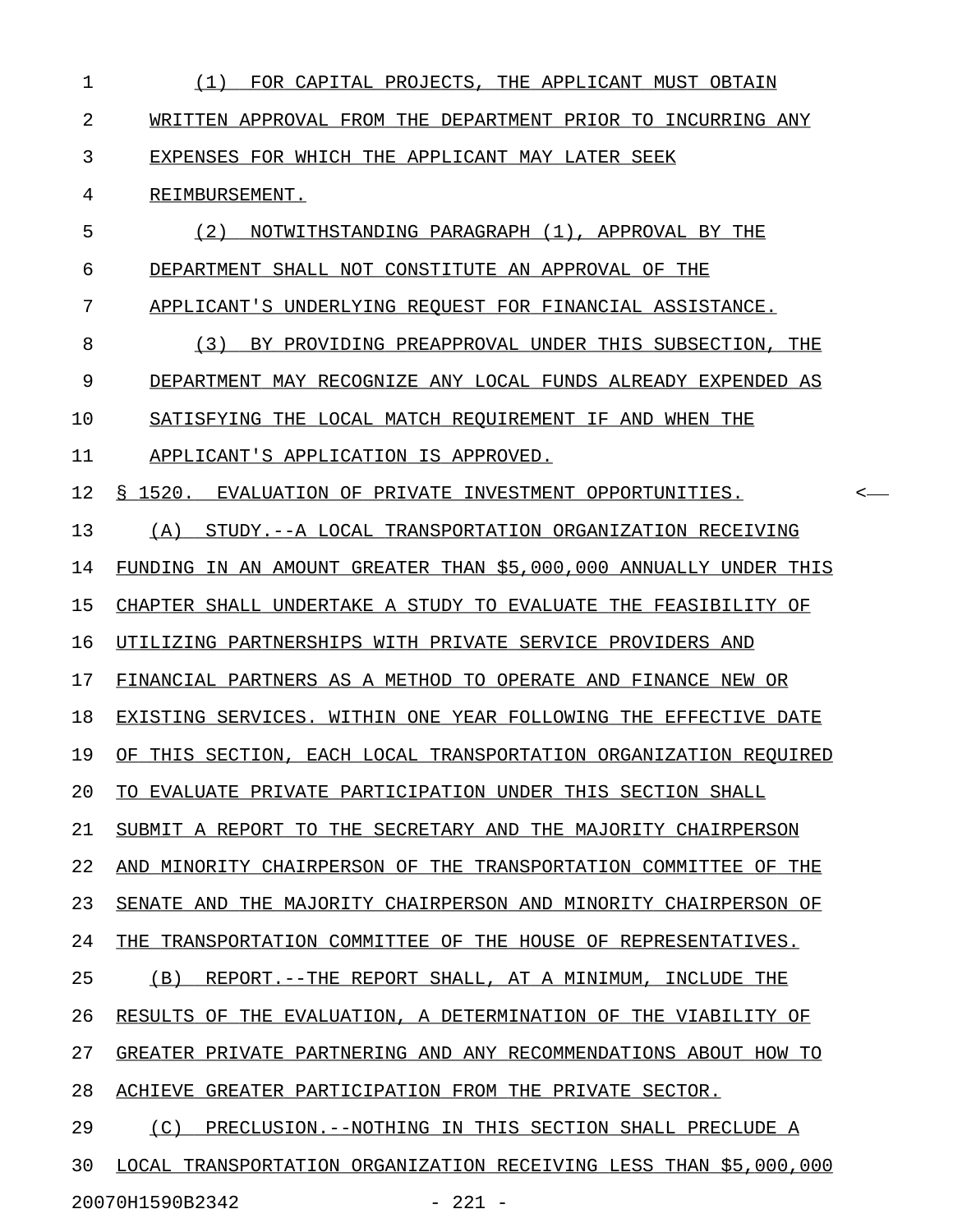| 1  |       | ANNUALLY UNDER THIS CHAPTER FROM MAKING AN EVALUATION OF GREATER |
|----|-------|------------------------------------------------------------------|
| 2  |       | PRIVATE INVOLVEMENT IN THEIR OPERATIONS.                         |
| 3  |       | TITLE 74 IS AMENDED BY ADDING CHAPTERS TO<br>SECTION 4.          |
| 4  |       | CHAPTER 81                                                       |
| 5  |       | TURNPIKE                                                         |
| 6  | SEC.  |                                                                  |
| 7  |       | 8101. SCOPE OF CHAPTER.                                          |
| 8  |       | 8102. DEFINITIONS.                                               |
| 9  |       | 8103. (RESERVED).                                                |
| 10 |       | 8104. STATUS OF TURNPIKE REVENUE BONDS, NOTES OR OTHER           |
| 11 |       | OBLIGATIONS.                                                     |
| 12 |       | 8105. COMMISSION.                                                |
| 13 |       | 8106. EXERCISE OF COMMISSION POWERS.                             |
| 14 |       | 8107. COMMISSION POWERS AND DUTIES.                              |
| 15 |       | 8108. EXPENSES AND BONDING OF COMMISSION MEMBERS.                |
| 16 |       | 8109. ACQUISITION OF PROPERTY RIGHTS BY COMMISSION.              |
| 17 |       | 8110. PROCEDURAL REQUIREMENTS OF ACQUISITION.                    |
| 18 |       | 8111. ENTRY AND POSSESSION OF PROPERTY CONDEMNED.                |
| 19 |       | 8112. ISSUANCE OF TURNPIKE REVENUE BONDS OR OTHER                |
| 20 |       | OBLIGATIONS.                                                     |
| 21 |       | 8113. OBLIGATION PROCEEDS RESTRICTED AND LIEN CREATED.           |
| 22 |       | 8114. TRUST INDENTURE AUTHORIZED.                                |
| 23 | 8115. | COMMISSION AND OBLIGATIONS TAX EXEMPT.                           |
| 24 |       | 8116. COLLECTION AND DISPOSITION OF TOLLS AND OTHER REVENUE.     |
| 25 |       | 8117. ELECTRONIC TOLL COLLECTION.                                |
| 26 |       | 8118. REFUNDING BONDS.                                           |
| 27 |       | 8119. RIGHTS OF OBLIGATION HOLDERS AND TRUSTEES.                 |
| 28 |       | 8120. AUTHORITY GRANTED TO SECRETARY.                            |

- 29 8121. (RESERVED).
- 30 8122. (RESERVED).

20070H1590B2342 - 222 -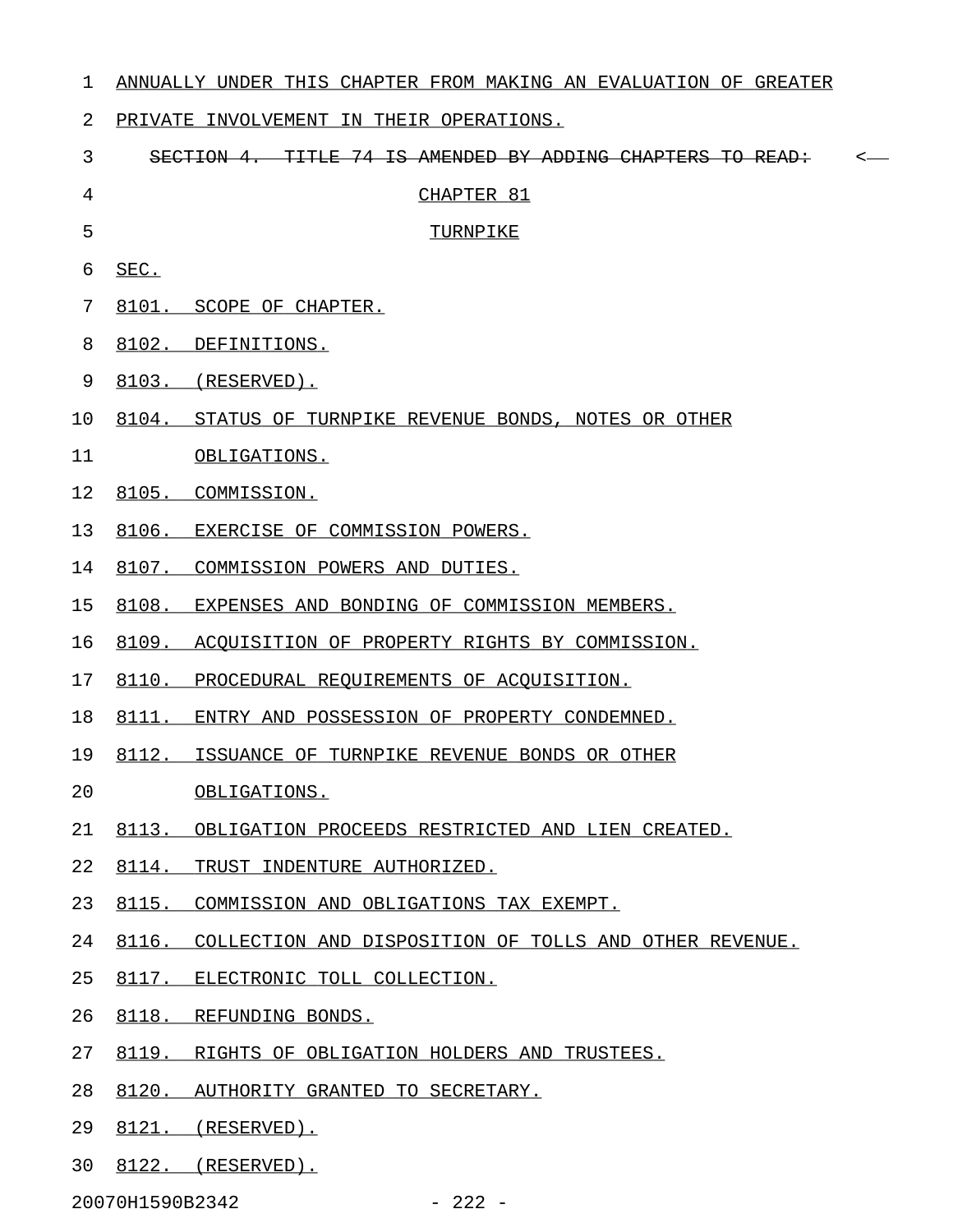1 8123. CONSTRUCTION OF CHAPTER.

2 § 8101. SCOPE OF CHAPTER.

3 THIS CHAPTER RELATES TO TURNPIKE ORGANIZATION, EXTENSION AND 4 TOLL ROAD CONVERSION.

5 § 8102. DEFINITIONS.

6 THE FOLLOWING WORDS AND PHRASES WHEN USED IN THIS CHAPTER

7 SHALL HAVE THE MEANINGS GIVEN TO THEM IN THIS SECTION UNLESS THE

8 CONTEXT CLEARLY INDICATES OTHERWISE:

9 "COMMISSION." THE PENNSYLVANIA TURNPIKE COMMISSION.

10 "COST OF THE DEPARTMENT." THE TERM INCLUDES THE COSTS OF ALL \_\_\_\_\_\_\_\_\_\_\_\_\_\_\_\_\_\_\_\_\_\_\_\_\_\_\_\_\_\_\_\_\_\_\_\_\_\_\_\_\_\_\_\_\_\_\_\_\_\_\_\_\_\_\_\_\_\_\_\_\_

11 OF THE FOLLOWING:

12 (1) CONSTRUCTING, RECONSTRUCTING, WIDENING, EXPANDING OR \_\_\_\_\_\_\_\_\_\_\_\_\_\_\_\_\_\_\_\_\_\_\_\_\_\_\_\_\_\_\_\_\_\_\_\_\_\_\_\_\_\_\_\_\_\_\_\_\_\_\_\_\_\_\_\_\_

13 EXTENDING THE STATE HIGHWAY AND RURAL STATE HIGHWAY SYSTEM

14 AND CONNECTING ROADS, TUNNELS AND BRIDGES.

15 (2) SYSTEMS OF PUBLIC PASSENGER TRANSPORTATION OR

16 PORTIONS OF THE SYSTEMS, THE PLACING OF THE SYSTEMS IN  $\sim$ 

17 OPERATION AND THE CONDEMNATION OF PROPERTY NECESSARY FOR

18 CONSTRUCTION AND OPERATION OF THE SYSTEMS.

19 (3) LANDS, PROPERTY RIGHTS, RIGHTS-OF-WAY, EASEMENTS AND 20 FRANCHISES ACOUIRED, WHICH ARE DEEMED NECESSARY OR CONVENIENT 21 FOR THE CONSTRUCTION, RECONSTRUCTION, WIDENING, EXPANDING OR

22 EXTENDING UNDER PARAGRAPH (1) OR (2).

23 (4) MACHINERY AND EQUIPMENT, FINANCING CHARGES, INTEREST 24 PRIOR TO AND DURING CONSTRUCTION AND FOR ONE YEAR AFTER

25 COMPLETION OF CONSTRUCTION.

26 (5) ANY OF THE FOLLOWING:

27 (I) TRAFFIC ESTIMATES AND OF, ENGINEERING AND LEGAL < \_\_\_\_\_\_\_\_\_\_\_\_\_\_\_\_\_\_\_\_\_\_\_\_\_\_\_\_\_\_\_\_\_\_\_\_\_\_\_\_\_\_\_\_\_\_\_\_\_\_\_\_

28 EXPENSES, PLANS, SPECIFICATIONS, SURVEYS, ESTIMATES OF

29 COST AND OF REVENUES.

30  $(II)$  OTHER EXPENSES NECESSARY OR INCIDENT TO

20070H1590B2342 - 223 -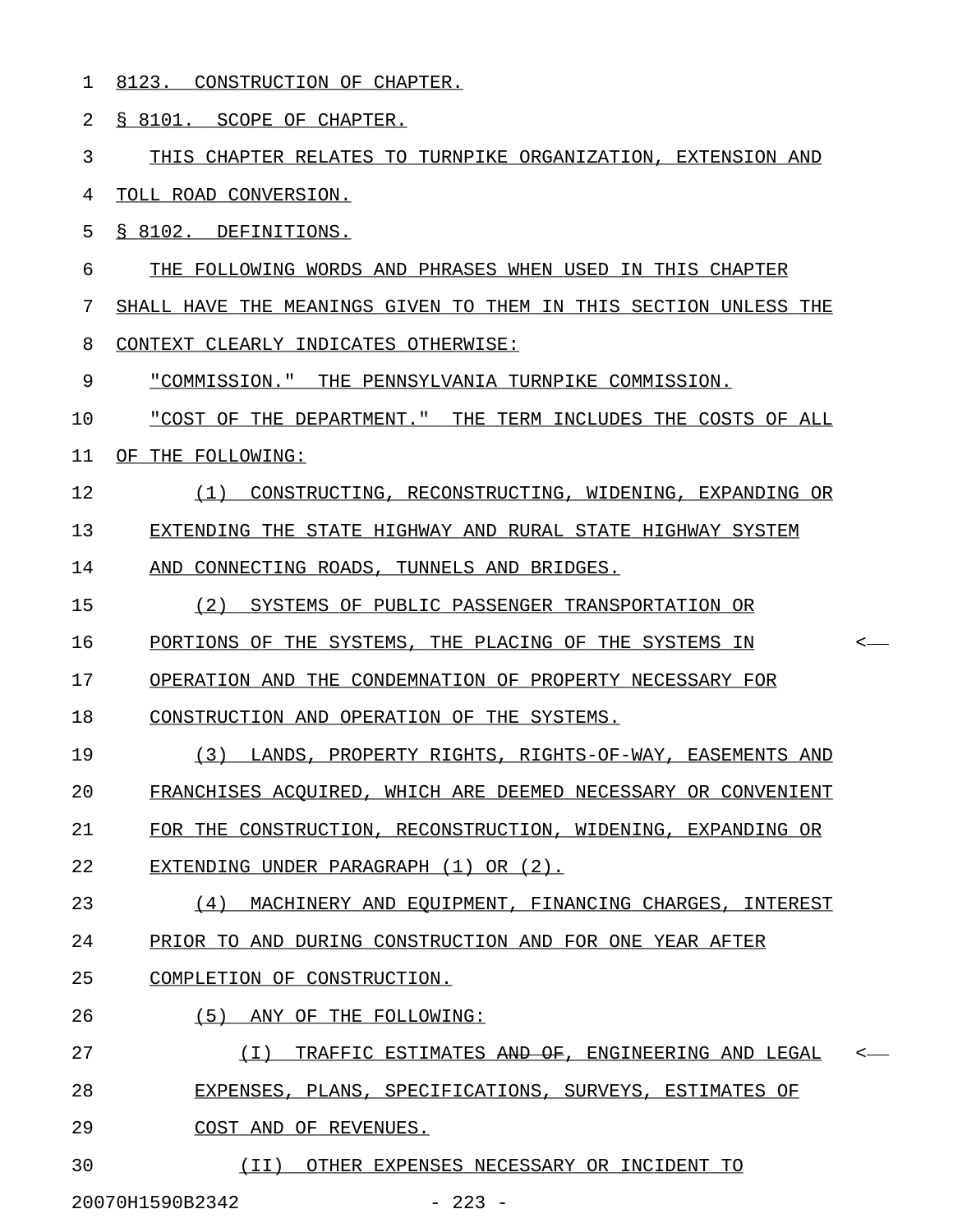1 DETERMINING THE FEASIBILITY OR PRACTICABILITY OF THE 2 ENTERPRISE. THIS SUBPARAGRAPH INCLUDES ADMINISTRATIVE AND 3 LEGAL EXPENSES.

4 (III) OTHER EXPENSES AS MAY BE NECESSARY OR INCIDENT 5 TO THE FINANCING AUTHORIZED UNDER THIS CHAPTER, THE 6 CONSTRUCTION, RECONSTRUCTION, WIDENING, EXPANDING OR 7 EXTENDING OF THE STATE HIGHWAY AND THE RURAL STATE 8 HIGHWAY SYSTEM AND CONNECTING ROADS, TUNNELS AND BRIDGES. 9 (IV) THE COSTS OF SYSTEMS OF PUBLIC PASSENGER < \_\_\_\_\_\_\_\_\_\_\_\_\_\_\_\_\_\_\_\_\_\_\_\_\_\_\_\_\_\_\_\_\_\_\_\_\_\_\_\_\_\_\_\_\_\_ 10 TRANSPORTATION OR PORTIONS OF THE SYSTEMS AND THE PLACING 11 OF THE SYSTEMS IN OPERATION AND THE CONDEMNATION OF 12 PROPERTY NECESSARY FOR CONSTRUCTION AND OPERATION OF THE 13 TURNPIKES. 14 (6) ANY OBLIGATION OR EXPENSE CONTRACTED FOR BY THE 15 DEPARTMENT OR WITH THE UNITED STATES OR AN AGENCY OF THE 16 UNITED STATES, FOR TRAFFIC SURVEYS, PREPARATION OF PLANS AND 17 SPECIFICATIONS, SUPERVISION OF CONSTRUCTION AND OTHER 18 ENGINEERING, ADMINISTRATIVE AND LEGAL SERVICES AND EXPENSES 19 IN CONNECTION WITH THE CONSTRUCTION, RECONSTRUCTION, 20 WIDENING, EXPANDING OR EXTENDING OF THE STATE HIGHWAY AND 21 RURAL STATE HIGHWAY SYSTEM OR ANY OF THE CONNECTING ROADS, 22 TUNNELS AND BRIDGES OR THE COSTS OF THE SYSTEMS OF PUBLIC 23 PASSENGER TRANSPORTATION OR PORTIONS OF THE SYSTEMS. 24 (7) PAYMENT OF ANY NOTES OR OTHER OBLIGATIONS IF THE 25 NOTES OR OTHER OBLIGATIONS WERE ISSUED FOR THE PAYMENT OF A 26 COST OF THE DEPARTMENT. 27 "COST OF THE TURNPIKES." THE TERM INCLUDES THE COST OF: 28 (1) CONSTRUCTING, RECONSTRUCTING, WIDENING, EXPANDING OR 29 EXTENDING TURNPIKES, CONNECTING ROADS, STORM WATER MANAGEMENT 30 SYSTEMS, BUILDINGS, INTERCHANGES, SLIP RAMPS, TUNNELS AND  $\sim$ 

20070H1590B2342 - 224 -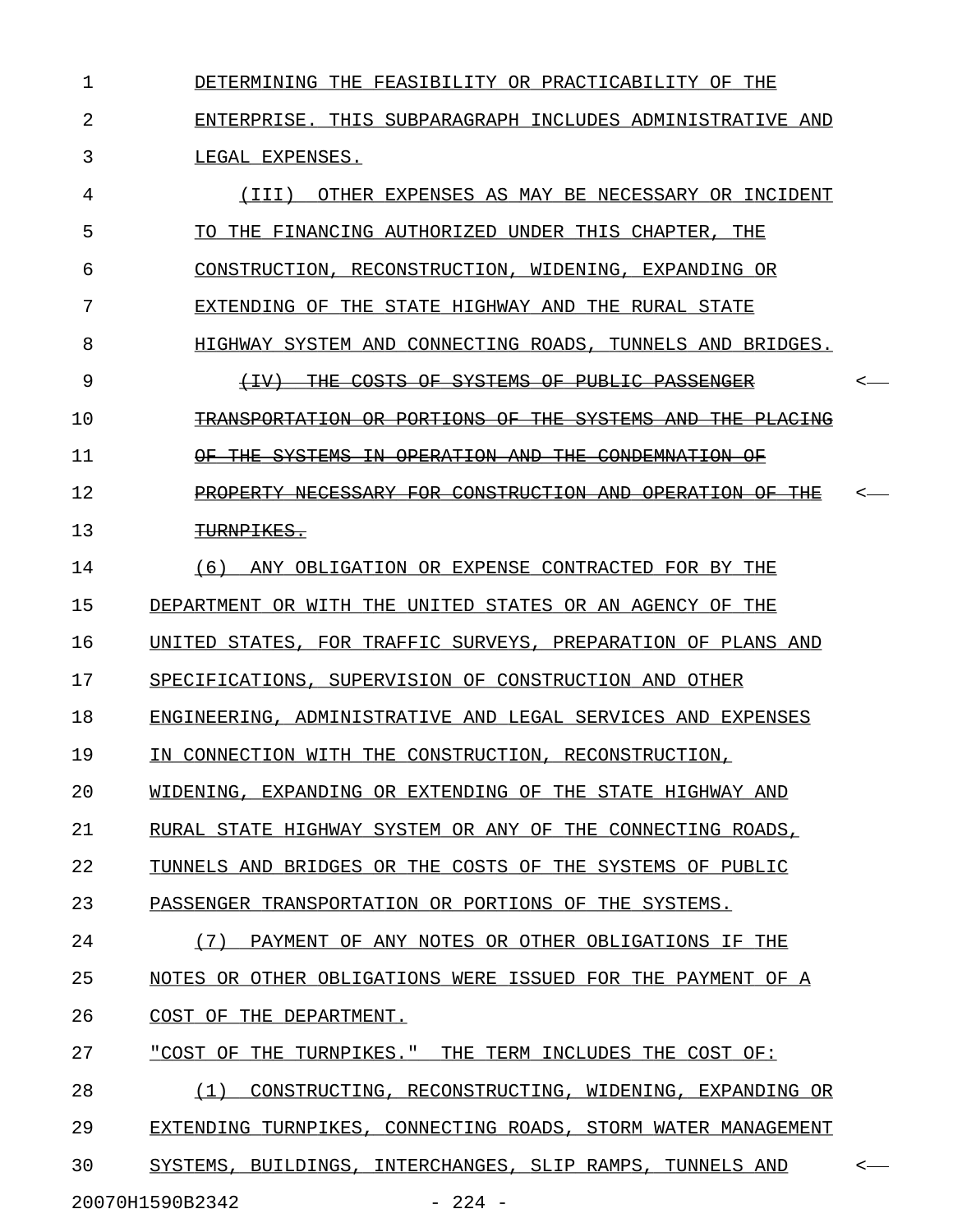1 BRIDGES.

| 2  | LANDS, PROPERTY RIGHTS, RIGHTS-OF-WAY, EASEMENTS AND<br>(2)   |
|----|---------------------------------------------------------------|
| 3  | FRANCHISES ACOUIRED BY PURCHASE OR OTHER MEANS DEEMED         |
| 4  | NECESSARY OR CONVENIENT FOR CONSTRUCTION.                     |
| 5  | MACHINERY AND EQUIPMENT, FINANCING CHARGES AND<br>(3)         |
| 6  | INTEREST.                                                     |
| 7  | TRAFFIC ESTIMATES, ENGINEERING AND LEGAL EXPENSES,<br>(4)     |
| 8  | PLANS, SPECIFICATIONS, SURVEYS, COST AND REVENUE ESTIMATES,   |
| 9  | OTHER EXPENSES NECESSARY OR INCIDENT TO DETERMINING THE       |
| 10 | FEASIBILITY OR PRACTICABILITY OF THE ENTERPRISE,              |
| 11 | ADMINISTRATIVE AND LEGAL EXPENSE AND OTHER EXPENSES AS MAY BE |
| 12 | NECESSARY OR INCIDENT TO THE FINANCING AUTHORIZED IN THIS     |
| 13 | CHAPTER.                                                      |
| 14 | (5)<br>CONDEMNATION OR OTHER MEANS OF ACQUISITION OF          |
| 15 | PROPERTY NECESSARY FOR THE CONSTRUCTION AND OPERATION OF THE  |
| 16 | TURNPIKES.                                                    |
| 17 | AN OBLIGATION OR EXPENSE CONTRACTED FOR BY THE<br>(6)         |
| 18 | COMMISSION WITH THE DEPARTMENT OR WITH THE UNITED STATES OR A |
| 19 | FEDERAL AGENCY FOR ANY OF THE FOLLOWING:                      |
| 20 | ( I )<br>TRAFFIC SURVEYS, PREPARATION OF PLANS AND            |
| 21 | SPECIFICATIONS, SUPERVISION OF CONSTRUCTION AND OTHER         |
| 22 | ENGINEERING AND ADMINISTRATIVE AND LEGAL SERVICES AND         |
| 23 | EXPENSES IN CONNECTION WITH THE CONSTRUCTION,                 |
| 24 | RECONSTRUCTION, WIDENING, EXPANSION OR EXTENSION OF THE       |
| 25 | TURNPIKE OR ANY OF THE CONNECTING ROADS, STORM WATER          |
| 26 | MANAGEMENT SYSTEMS, INTERCHANGES, SLIP RAMPS, TUNNELS AND     |
| 27 | BRIDGES.                                                      |
| 28 | (II)<br>COSTS OF REIMBURSING THE FEDERAL GOVERNMENT           |
| 29 | PURSUANT TO THE MANDATES OF THE FEDERAL LAW FOR FEDERAL       |
| 30 | FUNDS EXPENDED FOR INTERSTATE OR OTHER HIGHWAYS WHICH ARE     |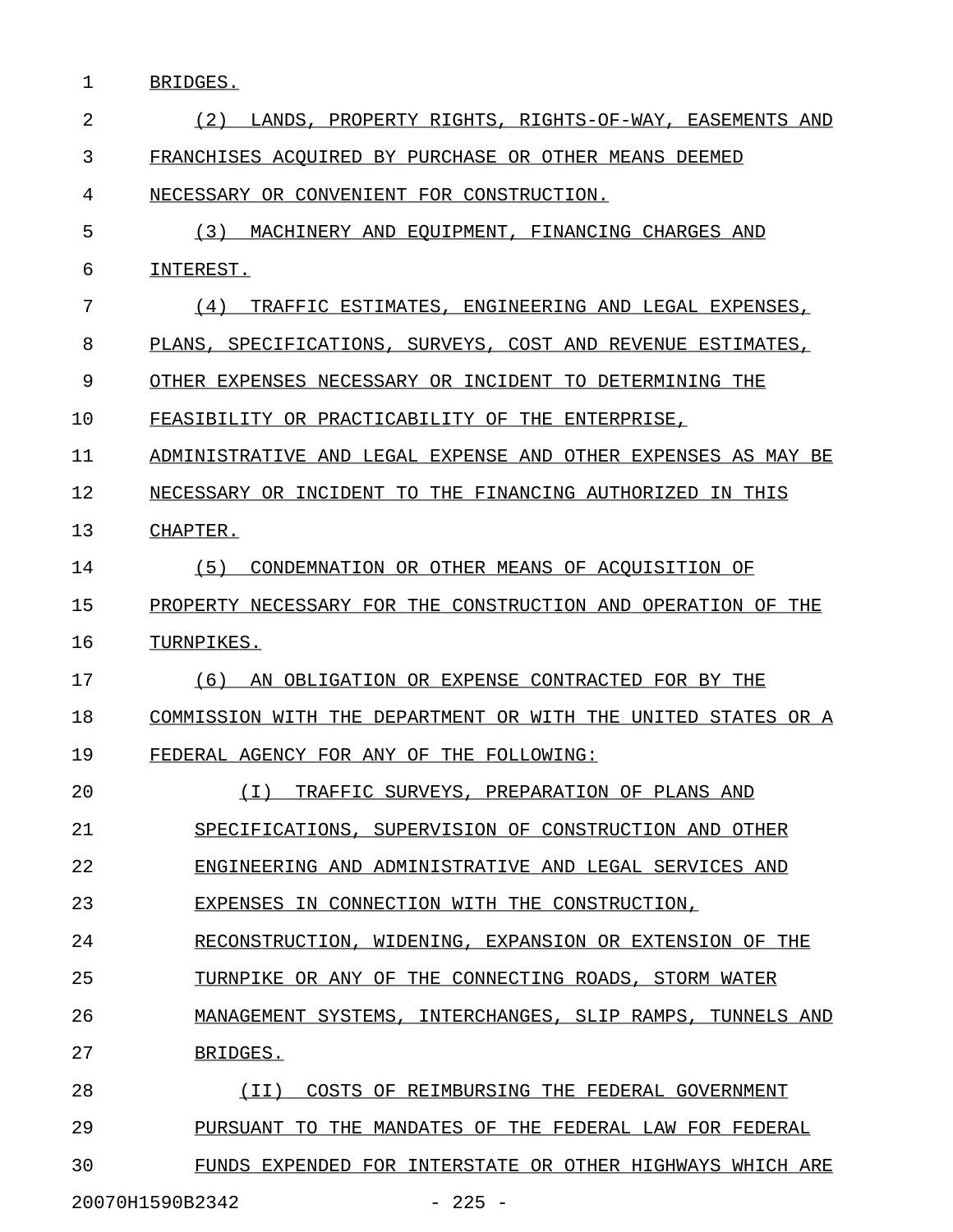| $\mathbf{1}$ | TO BE MADE PART OF THE TURNPIKE SYSTEM PURSUANT TO THIS                            |              |
|--------------|------------------------------------------------------------------------------------|--------------|
| 2            | CHAPTER.                                                                           |              |
| 3            | (7) ANY PORTION OF THE SCHEDULED ANNUAL COMMISSION                                 | $\leftarrow$ |
| 4            | CONTRIBUTION REQUIRED TO BE PAID BY THE COMMISSION UNDER 75                        |              |
| 5            | PA.C.S. CH. 89 (RELATING TO PENNSYLVANIA TURNPIKE).                                |              |
| 6            | "DEPARTMENT." THE DEPARTMENT OF TRANSPORTATION OF THE                              |              |
| 7            | COMMONWEALTH.                                                                      |              |
| 8            | "ELECTRONIC TOLL COLLECTION." A SYSTEM OF COLLECTING TOLLS                         |              |
| 9            | OR CHARGES THAT IS CAPABLE OF CHARGING AN ACCOUNT HOLDER FOR THE                   |              |
| 10           | PRESCRIBED TOLL BY ELECTRONIC TRANSMISSION OF INFORMATION                          |              |
| 11           | BETWEEN A DEVICE ON A VEHICLE AND A DEVICE IN A TOLL LANE AT A                     |              |
| 12           | TOLL COLLECTION FACILITY.                                                          |              |
| 13           | "LESSEE." A PERSON, CORPORATION, FIRM, PARTNERSHIP, AGENCY,                        |              |
| 14           | ASSOCIATION OR ORGANIZATION THAT RENTS, LEASES OR CONTRACTS FOR                    |              |
| 15           | THE USE OF A VEHICLE AND HAS EXCLUSIVE USE OF THE VEHICLE FOR                      |              |
| 16           | ANY PERIOD OF TIME.                                                                |              |
| 17           | "LESSOR." A PERSON, CORPORATION, FIRM, PARTNERSHIP, AGENCY,                        |              |
| 18           | ASSOCIATION OR ORGANIZATION ENGAGED IN THE BUSINESS OF RENTING                     |              |
| 19           | OR LEASING VEHICLES TO ANY LESSEE UNDER A RENTAL AGREEMENT,                        |              |
| 20           | LEASE OR OTHER AGREEMENT UNDER WHICH THE LESSEE HAS THE                            |              |
| 21           | EXCLUSIVE USE OF THE VEHICLE FOR ANY PERIOD OF TIME.                               |              |
| 22           | "OPERATOR."<br>AN INDIVIDUAL THAT USES OR OPERATES A VEHICLE                       |              |
| 23           | WITH OR WITHOUT PERMISSION OF THE OWNER.                                           |              |
| 24           | "OWNER."<br>EXCEPT AS PROVIDED UNDER SECTION $\frac{0.116}{0.116}$ (E) $0.117$ (E) |              |
| 25           | (RELATING TO ELECTRONIC TOLL COLLECTION), AN INDIVIDUAL,                           |              |
| 26           | COPARTNERSHIP, ASSOCIATION OR CORPORATION HAVING TITLE OR                          |              |
| 27           | INTEREST IN A PROPERTY RIGHT, EASEMENT OR FRANCHISE AUTHORIZED                     |              |
| 28           | TO BE ACOUIRED UNDER THIS CHAPTER.                                                 |              |
| 29           | "PUBLIC PASSENGER TRANSPORTATION." TRANSPORTATION WITHIN AN                        |              |
| 30           | AREA THAT INCLUDES A MUNICIPALITY OR OTHER BUILT UP PLACE THAT                     |              |
|              | 20070H1590B2342<br>$-226 -$                                                        |              |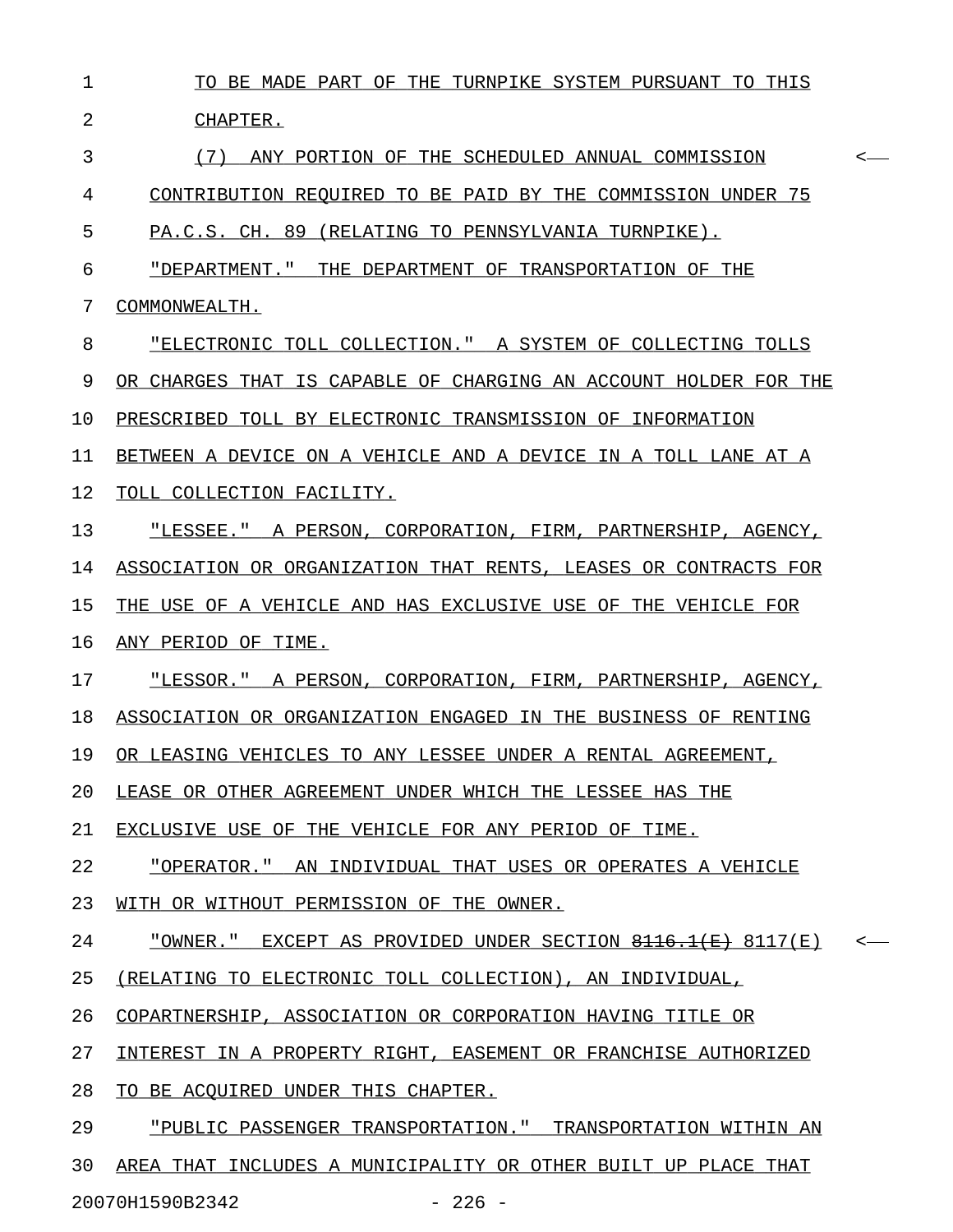1 IS APPROPRIATE IN THE JUDGMENT OF THE DEPARTMENT OF 2 TRANSPORTATION TO SERVE COMMUTERS OR OTHERS IN THE LOCALITY 3 TAKING INTO CONSIDERATION THE LOCAL PATTERNS AND TRENDS OF 4 GROWTH BY BUS OR RAIL OR OTHER CONVEYANCE, EITHER PUBLICLY OR 5 PRIVATELY OWNED, SERVING THE GENERAL PUBLIC. THE TERM DOES NOT 6 INCLUDE SCHOOL BUSES, CHARTER OR SIGHTSEEING SERVICES. 7 "RURAL STATE HIGHWAY SYSTEM." ALL ROADS AND HIGHWAYS TAKEN 8 OVER BY THE COMMONWEALTH AS STATE HIGHWAYS UNDER THE PROVISIONS 9 OF THE ACT OF JUNE 22, 1931 (P.L.594, NO.203), REFERRED TO AS 10 THE TOWNSHIP STATE HIGHWAY LAW, AND ALL OTHER ROADS AND HIGHWAYS 11 SPECIFICALLY DESIGNATED BY THE SECRETARY OF THE COMMONWEALTH AS 12 RURAL STATE HIGHWAYS. 13 "SECRETARY." THE SECRETARY OF TRANSPORTATION OF THE 14 COMMONWEALTH. 15 "STATE HIGHWAY." ALL ROADS AND HIGHWAYS TAKEN OVER BY THE 16 COMMONWEALTH AS STATE HIGHWAYS UNDER THE PROVISIONS OF ANY 17 STATUTE OTHER THAN THE ACT OF JUNE 22, 1931 (P.L.594, NO.203), 18 REFERRED TO AS THE TOWNSHIP STATE HIGHWAY LAW. UNLESS CLEARLY 19 INTENDED, THE TERM SHALL NOT INCLUDE ANY STREET IN ANY CITY, 20 BOROUGH OR INCORPORATED TOWN, EVEN THOUGH THE STREET MAY HAVE 21 BEEN TAKEN OVER AS A STATE HIGHWAY. 22 "SYSTEM OF PUBLIC PASSENGER TRANSPORTATION." A SYSTEM OF 23 PUBLIC PASSENGER TRANSPORTATION, INCLUDING RAIL TRANSPORTATION 24 FACILITIES USED FOR PUBLIC PASSENGER TRANSPORTATION, WHICH MAY 25 INCLUDE THE ANY OF FOLLOWING: 26 (1) RAILWAY, STREET RAILWAY, SUBWAY, ELEVATED AND 27 MONORAIL PASSENGER OR PASSENGER AND RAIL ROLLING STOCK, 28 INCLUDING SELF-PROPELLED AND GALLERY CARS, LOCOMOTIVES, 29 PASSENGER BUSES AND WIRES, POLES AND EQUIPMENT FOR THE 30 ELECTRIFICATION OF ANY OF THE RAILS, TRACKS AND ROADBEDS,

20070H1590B2342 - 227 -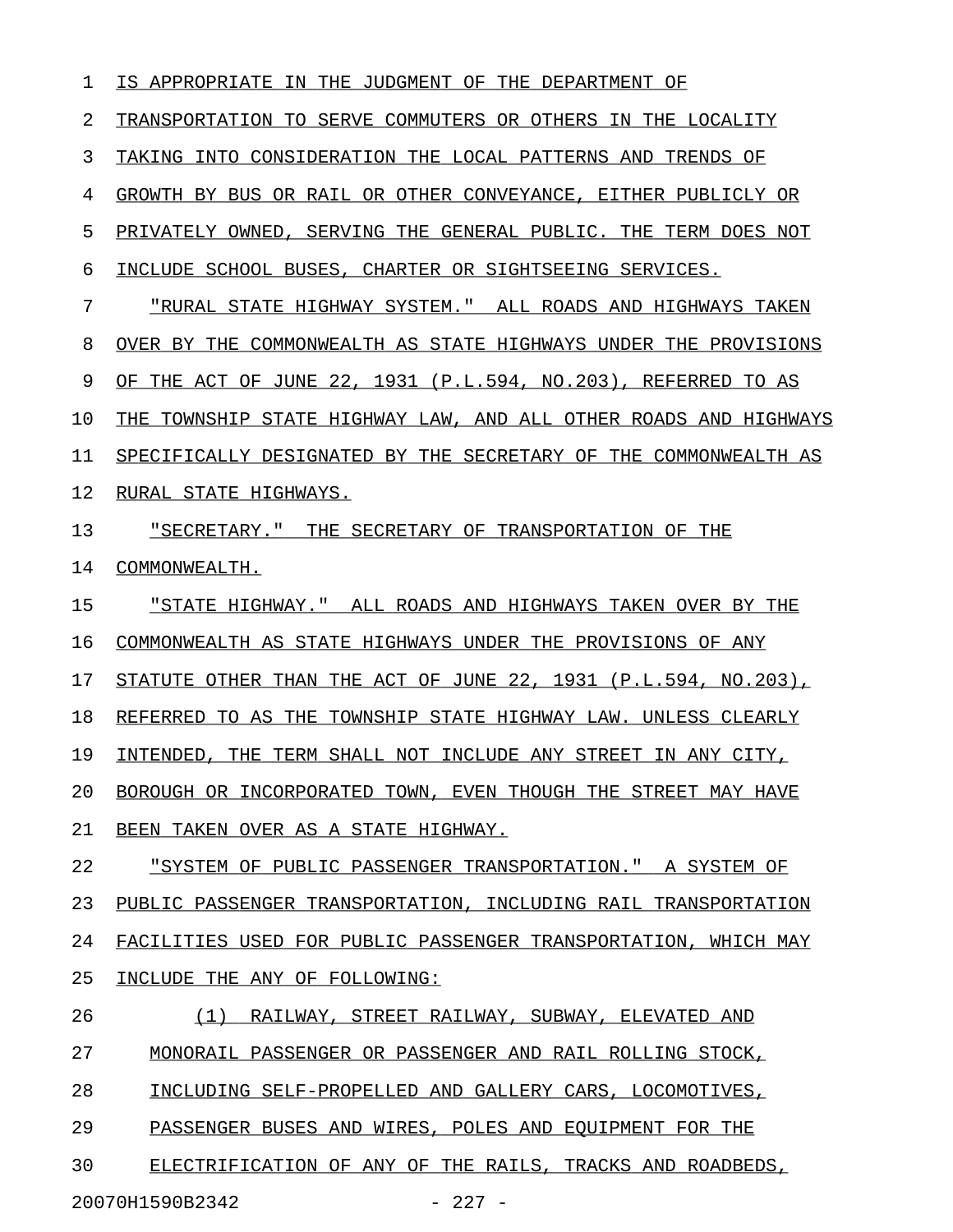1 GUIDEWAYS, ELEVATED STRUCTURES, BUILDINGS, STATIONS,

2 TERMINALS, DOCKS, SHELTERS AND PARKING AREAS FOR USE IN

3 CONNECTION WITH THE RAIL TRANSPORTATION SYSTEMS,

4 INTERCONNECTING LINES AND TUNNELS TO PROVIDE PASSENGER OR

5 PASSENGER AND RAIL SERVICE CONNECTIONS BETWEEN TRANSPORTATION

6 SYSTEMS, TRANSPORTATION ROUTES, CORRIDORS AND RIGHTS-OF-WAY

7 THEREFOR, BUT NOT FOR PUBLIC HIGHWAYS.

8 (2) SIGNAL AND COMMUNICATION SYSTEMS NECESSARY OR

9 DESIRABLE FOR THE CONSTRUCTION, OPERATION OR IMPROVEMENT OF A

10 PUBLIC PASSENGER TRANSPORTATION SYSTEM.

11 (3) ANY IMPROVEMENT OR OVERHAUL OF ANY VEHICLE EOUIPMENT 12 OR FURNISHINGS OF ANY OF THE ITEMS SPECIFIED UNDER PARAGRAPHS

13 (1) AND (2) OR ANY PART OR FRACTIONAL AND UNDIVIDED CO-

14 OWNERSHIP OR LEASEHOLD INTEREST IN ANY ONE OR COMBINATION OF

15 ANY OF THE ITEMS SPECIFIED UNDER PARAGRAPHS (1) AND (2) THAT

16 MAY BE DESIGNATED AS A SYSTEM OF PUBLIC PASSENGER

17 TRANSPORTATION BY THE SECRETARY OF TRANSPORTATION.

18 "TOLL ROAD CONVERSION." THE INCLUSION WITHIN THE TURNPIKE

19 SYSTEM AND THE IMPOSITION OF TOLLS ON THE SYSTEM OF A HIGHWAY

20 THAT IS PRESENTLY TOLL FREE.

21 TURNPIKES. " ANY OF THE FOLLOWING:

22 (1) THE TURNPIKE, TURNPIKE EXTENSIONS AND TURNPIKE

23 IMPROVEMENTS.

24 (2) TOLL-FREE ROADS CONVERTED OR TO BE CONVERTED TO TOLL 25 ROADS UNDER THIS CHAPTER.

26 (3) RELATED STORM WATER MANAGEMENT SYSTEMS,

27 INTERCHANGES, SLIP RAMPS, TUNNELS AND BRIDGES, PROPERTY

28 RIGHTS, EASEMENTS AND FRANCHISES DEEMED NECESSARY OR

29 CONVENIENT FOR THE CONSTRUCTION, RECONSTRUCTION, WIDENING,

30 EXPANSION, EXTENSION OR THE OPERATION OF THE TURNPIKE,

20070H1590B2342 - 228 -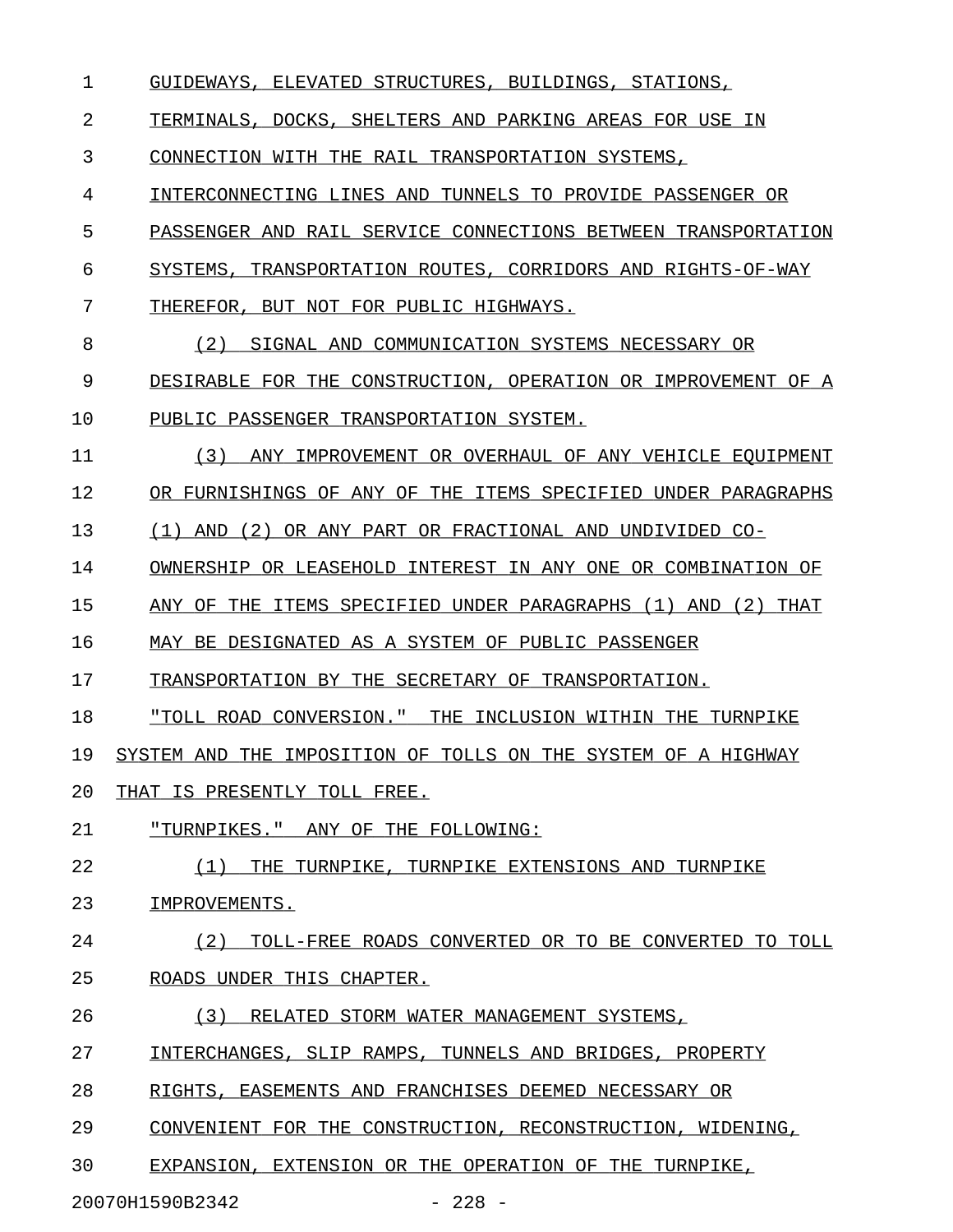1 TURNPIKE EXTENSION, TURNPIKE IMPROVEMENT AND TOLL-FREE ROADS. 2 "VEHICLE." THE TERM AS IT IS DEFINED UNDER 75 PA.C.S. § 102 \_\_\_\_\_\_\_\_\_\_\_\_\_\_\_\_\_\_\_\_\_\_\_\_\_\_\_\_\_\_\_\_\_\_\_\_\_\_\_\_\_\_\_\_\_\_\_\_\_\_\_\_\_\_\_\_\_\_\_\_ 3 (RELATING TO DEFINITIONS). 4 "VIOLATION ENFORCEMENT SYSTEM." A VEHICLE SENSOR, PLACED IN \_\_\_\_\_\_\_\_\_\_\_\_\_\_\_\_\_\_\_\_\_\_\_\_\_\_\_\_\_\_\_\_\_\_\_\_\_\_\_\_\_\_\_\_\_\_\_\_\_\_\_\_\_\_\_\_\_\_\_\_ 5 A LOCATION TO WORK IN CONJUNCTION WITH A TOLL COLLECTION 6 FACILITY, WHICH AUTOMATICALLY PRODUCES A VIDEOTAPE OR 7 PHOTOGRAPH, MICROPHOTOGRAPH OR OTHER RECORDED IMAGE OF THE REAR 8 PORTION OF EACH VEHICLE AT THE TIME THE VEHICLE IS USED OR 9 OPERATED IN VIOLATION OF THE TOLL COLLECTION REGULATIONS. THE 10 TERM INCLUDES ANY OTHER TECHNOLOGY WHICH IDENTIFIES A VEHICLE BY 11 PHOTOGRAPHIC, ELECTRONIC OR OTHER METHOD. 12 <u>§ 8103. (RESERVED).</u> 13 § 8104. STATUS OF TURNPIKE REVENUE BONDS, NOTES OR OTHER 14 OBLIGATIONS. 15 (A) GENERAL RULE.--THE TURNPIKE REVENUE BONDS, NOTES OR 16 OTHER OBLIGATIONS ISSUED UNDER THE PROVISIONS OF THIS CHAPTER 17 SHALL NOT BE DEEMED TO BE A DEBT OF THE COMMONWEALTH OR A PLEDGE 18 OF THE FAITH AND CREDIT OF THE COMMONWEALTH, BUT BONDS, NOTES OR 19 OTHER OBLIGATIONS SHALL BE PAYABLE SOLELY FROM THE REVENUES OF 20 THE COMMISSION, INCLUDING TOLLS, OR FROM FUNDS AS MAY BE 21 AVAILABLE TO THE COMMISSION FOR THAT PURPOSE. 22 (B) STATEMENT REQUIRED. --ALL BONDS, NOTES OR OTHER 23 OBLIGATIONS SHALL CONTAIN A STATEMENT ON THEIR FACE THAT THE 24 COMMONWEALTH IS NOT OBLIGATED TO PAY THE SAME OR THE INTEREST 25 THEREON EXCEPT FROM REVENUES OF THE COMMISSION, INCLUDING TOLLS, 26 OR FROM FUNDS AS MAY BE AVAILABLE TO THE COMMISSION FOR THAT 27 PURPOSE AND THAT THE FAITH AND CREDIT OF THE COMMONWEALTH IS NOT 28 PLEDGED TO THE PAYMENT OF THE PRINCIPAL OR INTEREST OF THE 29 BONDS, NOTES OR OTHER OBLIGATIONS.

30 (C) PLEDGE OF COMMONWEALTH PROHIBITED.--THE ISSUANCE OF

20070H1590B2342 - 229 -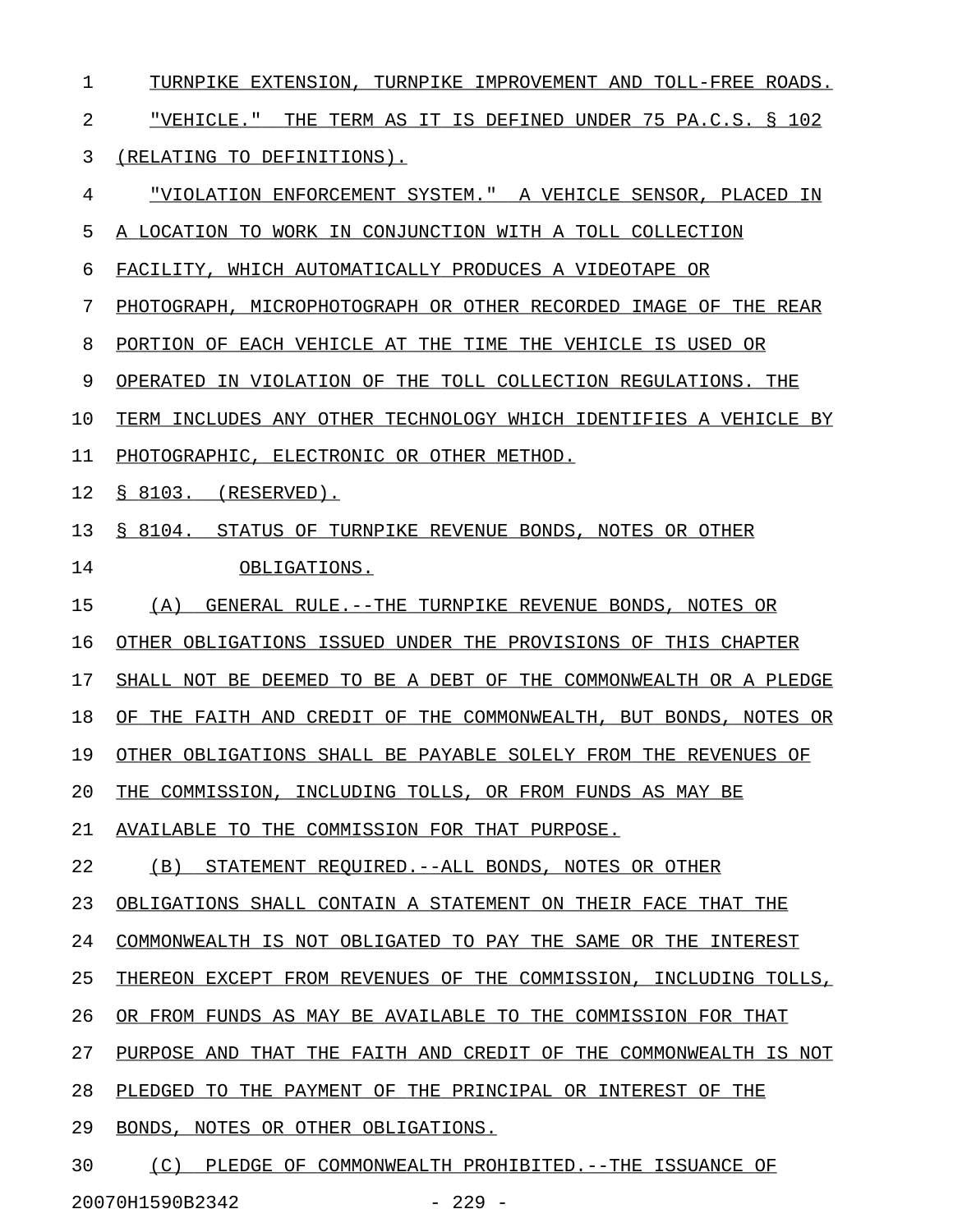| 1  | TURNPIKE REVENUE BONDS, NOTES OR OTHER OBLIGATIONS UNDER THE               |
|----|----------------------------------------------------------------------------|
| 2  | PROVISIONS OF THIS CHAPTER SHALL NOT DIRECTLY OR INDIRECTLY OR             |
| 3  | CONTINGENTLY OBLIGATE THE COMMONWEALTH TO LEVY OR TO PLEDGE ANY            |
| 4  | FORM OF TAXATION OR TO MAKE ANY APPROPRIATION FOR THEIR PAYMENT.           |
| 5  | § 8105.<br>COMMISSION.                                                     |
| 6  | (A)<br>(RESERVED).                                                         |
| 7  | (B)<br>VACANCIES AND TERMS.--                                              |
| 8  | (1)<br>NOTWITHSTANDING ANY OTHER LAW, ANY VACANCY IN THE                   |
| 9  | MEMBERSHIP OF THE COMMISSION SHALL BE FILLED BY APPOINTMENT                |
| 10 | OF THE GOVERNOR BY AND WITH THE ADVICE AND CONSENT OF TWO-                 |
| 11 | THIRDS OF THE MEMBERS ELECTED TO THE SENATE.                               |
| 12 | (2)<br>THE APPOINTED MEMBER SHALL SERVE FOR A TERM OF FOUR                 |
| 13 | YEARS. UPON                                                                |
| 14 | THE EXPIRATION OF THIS TERM, THE APPOINTED MEMBER MAY                      |
| 15 | CONTINUE TO HOLD OFFICE FOR 90 DAYS OR UNTIL HIS SUCCESSOR SHALL           |
| 16 | BE DULY APPOINTED AND QUALIFIED. <del>, WHICHEVER PERIOD IS SHORTER,</del> |
| 17 | BUT SHALL NOT CONTINUE TO HOLD OFFICE THEREAFTER UNLESS                    |
| 18 | REAPPOINTED IN ACCORDANCE WITH LAW.                                        |
| 19 | (C)<br>(RESERVED).                                                         |
| 20 | (D) SECRETARY.--THE PROVISIONS OF SUBSECTION (A) SHALL NOT                 |
| 21 | APPLY TO THE APPOINTMENT OF THE SECRETARY WHO SHALL CONTINUE TO            |
| 22 | BE APPOINTED AND TO SERVE AS A MEMBER OF THE COMMISSION EX                 |
| 23 | OFFICIO IN ACCORDANCE WITH LAW.                                            |
| 24 | (E) CHAIRMAN. -- A MAJORITY OF THE MEMBERS OF THE COMMISSION               |
| 25 | SHALL ELECT A MEMBER OF THE COMMISSION TO SERVE AS CHAIRMAN.               |
| 26 | UPON THE APPOINTMENT AND QUALIFICATION OF ANY NEW MEMBER TO                |
| 27 | SERVE ON THE COMMISSION, THE OFFICE OF CHAIRMAN, AND THE                   |
| 28 | POSITIONS OF ALL OTHER OFFICERS CREATED BY LAW, SHALL BE DEEMED            |
| 29 | VACANT, AND A NEW CHAIRMAN AND OTHER OFFICERS SHALL BE ELECTED             |
| 30 | BY A MAJORITY OF THE MEMBERS OF THE COMMISSION.                            |
|    | 20070H1590B2342<br>$-230 -$                                                |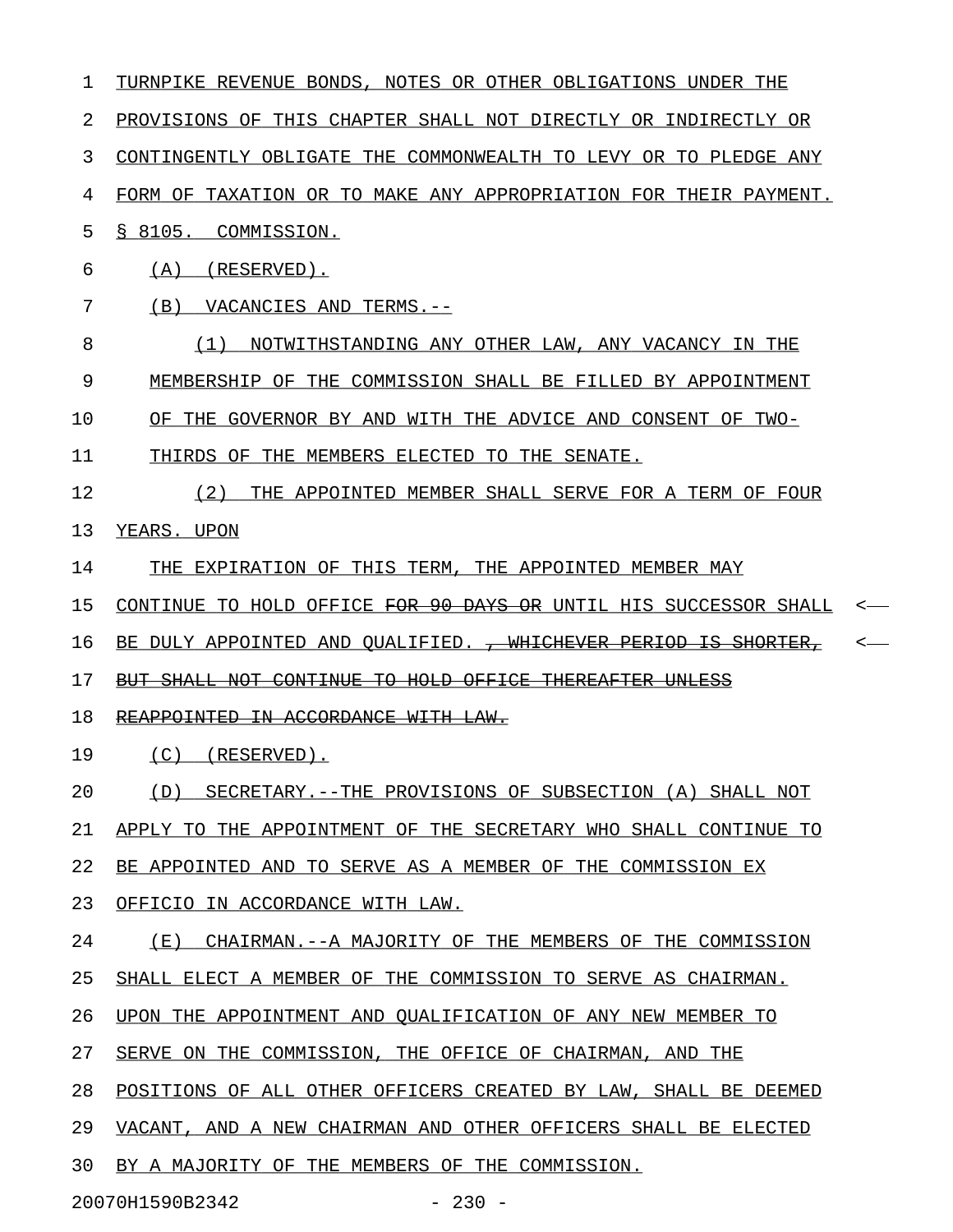1 (F) ACTIONS BY THE COMMISSION.--NOTWITHSTANDING ANY OTHER 2 LAW, COURT DECISION, PRECEDENT OR PRACTICE TO THE CONTRARY, ANY 3 AND ALL ACTIONS BY OR ON BEHALF OF THE COMMISSION SHALL BE TAKEN 4 SOLELY UPON THE APPROVAL OF A MAJORITY OF THE MEMBERS TO THE 5 COMMISSION. THE TERM "ACTIONS BY OR ON BEHALF OF THE COMMISSION" <-6 COMMISSION," AS USED IN THIS SUBSECTION, MEANS ANY ACTION  $\longleftarrow$ 7 WHATSOEVER OF THE COMMISSION, INCLUDING, BUT NOT LIMITED TO, THE 8 HIRING, APPOINTMENT, REMOVAL, TRANSFER, PROMOTION OR DEMOTION OF 9 ANY OFFICERS AND EMPLOYEES; THE RETENTION, USE OR REMUNERATION 10 OF ANY ADVISORS, COUNSEL, AUDITORS, ARCHITECTS, ENGINEERS OR 11 CONSULTANTS; THE INITIATION OF ANY LEGAL ACTION; THE MAKING OF 12 ANY CONTRACTS, LEASES, AGREEMENTS, BONDS, NOTES OR COVENANTS; 13 THE APPROVAL OF REQUISITIONS, PURCHASE ORDERS, INVESTMENTS AND 14 REINVESTMENTS; AND THE ADOPTION, AMENDMENT, REVISION OR 15 RESCISSION OF ANY RULES AND REGULATIONS, ORDERS OR OTHER 16 DIRECTIVES. THE CHAIRMAN, VICE CHAIRMAN OR ANY OTHER OFFICER OR 17 EMPLOYEE OF THE COMMISSION MAY TAKE NO ACTION BY OR ON BEHALF OF 18 THE COMMISSION EXCEPT AS EXPRESSLY AUTHORIZED BY A MAJORITY OF 19 THE MEMBERS OF THE COMMISSION. 20 (G) COMPENSATION.--THE ANNUAL SALARY OF THE CHAIRMAN OF THE 21 PENNSYLVANIA TURNPIKE COMMISSION SHALL BE \$28,500, AND THE 22 ANNUAL SALARY OF THE REMAINING MEMBERS OF THE PENNSYLVANIA 23 TURNPIKE COMMISSION SHALL BE \$26,000. THESE SALARIES SHALL BE 24 PAID IN EQUAL INSTALLMENTS EVERY OTHER WEEK. 25 § 8106. EXERCISE OF COMMISSION POWERS. 26 THE EXERCISE BY THE COMMISSION OF THE POWERS CONFERRED BY 27 THIS CHAPTER IN THE CONSTRUCTION, OPERATION AND MAINTENANCE OF 28 THE TURNPIKES AND IN EFFECTING TOLL ROAD CONVERSIONS SHALL BE 29 DEEMED AND HELD TO BE AN ESSENTIAL GOVERNMENTAL FUNCTION OF THE 30 COMMONWEALTH.

20070H1590B2342 - 231 -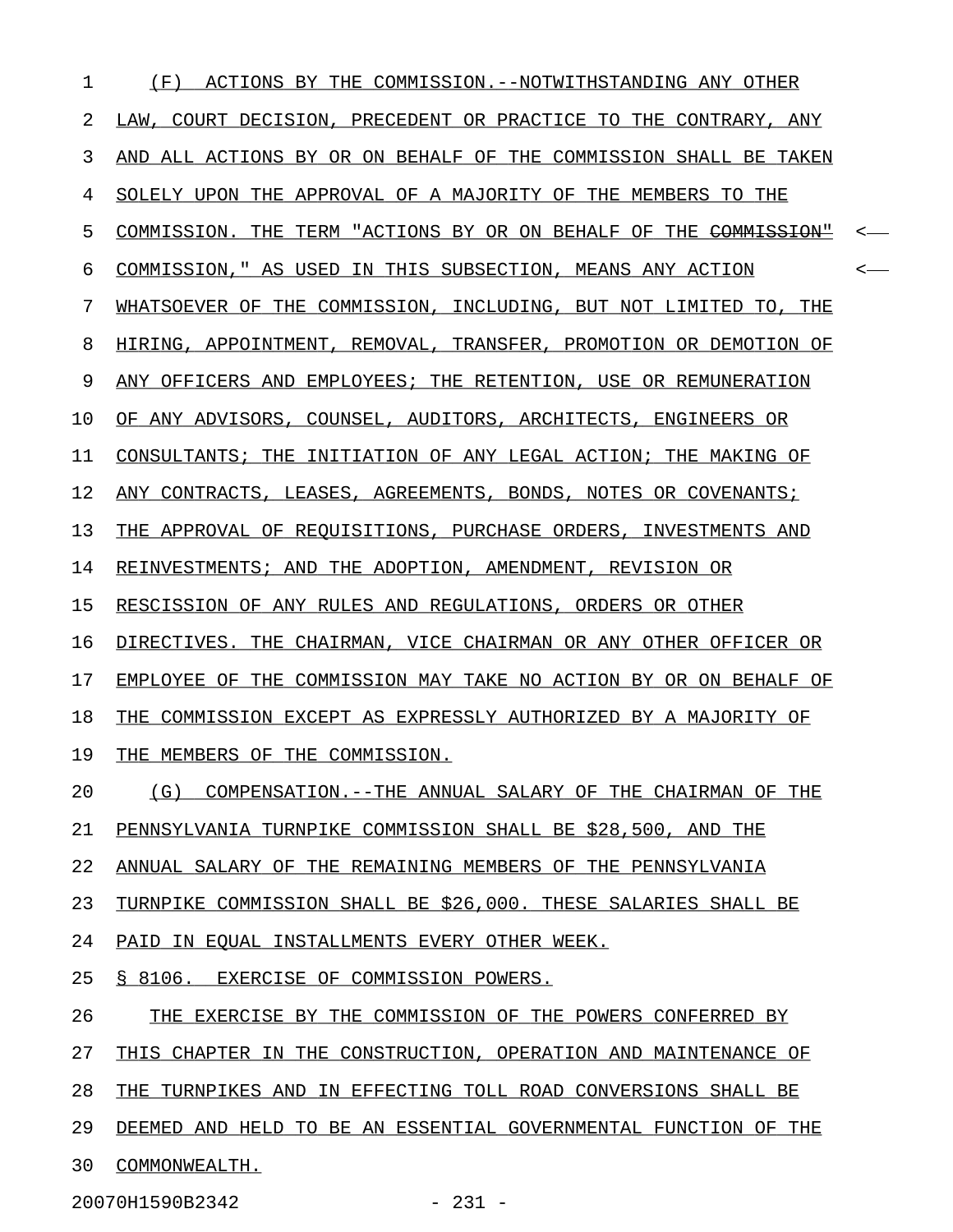1 § 8107. COMMISSION POWERS AND DUTIES.

2 (A) POWERS AND DUTIES OF COMMISSION.--THE COMMISSION MAY: 3 (1) MAINTAIN A PRINCIPAL OFFICE AT A PLACE DESIGNATED BY 4 THE COMMISSION. 5 (2) CONTRACT AND BE CONTRACTED WITH IN ITS OWN NAME. 6 (3) SUE AND BE SUED IN ITS OWN NAME, PLEAD AND BE 7 IMPLEADED. ANY CIVIL ACTION AGAINST THE COMMISSION SHALL BE 8 BROUGHT ONLY IN THE COURTS IN WHICH ACTIONS MAY BE BROUGHT 9 AGAINST THE COMMONWEALTH. 10 (4) HAVE AN OFFICIAL SEAL. 11 (5) MAKE NECESSARY RULES AND REGULATIONS FOR ITS OWN 12 GOVERNANCE AND IN CONTROL OF TRAFFIC. 13 (6) ACQUIRE, HOLD, ACCEPT, OWN, USE, HIRE, LEASE, 14 EXCHANGE, OPERATE AND DISPOSE OF PERSONAL PROPERTY, REAL 15 PROPERTY AND INTERESTS IN REAL PROPERTY AND MAKE AND ENTER 16 INTO ALL CONTRACTS AND AGREEMENTS NECESSARY OR INCIDENTAL TO 17 THE PERFORMANCE OF ITS DUTIES AND THE EXECUTION OF ITS POWERS 18 UNDER THIS CHAPTER AND EMPLOY ENGINEERING, TRAFFIC, 19 ARCHITECTURAL AND CONSTRUCTION EXPERTS AND INSPECTORS, 20 ATTORNEYS AND OTHER EMPLOYEES AS MAY IN ITS JUDGMENT BE 21 NECESSARY AND FIX THEIR COMPENSATION. 22 (7) PROVIDE GRADE SEPARATIONS AT ITS OWN EXPENSE WITH 23 RESPECT TO ALL PUBLIC ROADS, STATE HIGHWAYS AND INTERSTATE 24 HIGHWAYS INTERSECTED BY THE TURNPIKES AND TO CHANGE AND 25 ADJUST THE LINES AND GRADES THEREOF SO AS TO ACCOMMODATE THE 26 SAME TO THE DESIGN FOR GRADE SEPARATION. 27 (I) THE DAMAGES INCURRED IN CHANGING AND ADJUSTING \_\_\_\_\_\_\_\_\_\_\_\_\_\_\_\_\_\_\_\_\_\_\_\_\_\_\_\_\_\_\_\_\_\_\_\_\_\_\_\_\_\_\_\_\_\_\_\_\_\_\_ 28 THE LINES AND GRADES OF PUBLIC ROADS, STATE HIGHWAYS AND 29 INTERSTATE HIGHWAYS SHALL BE ASCERTAINED AND PAID BY THE

30 COMMISSION IN ACCORDANCE WITH 26 PA.C.S. (RELATING TO

20070H1590B2342 - 232 -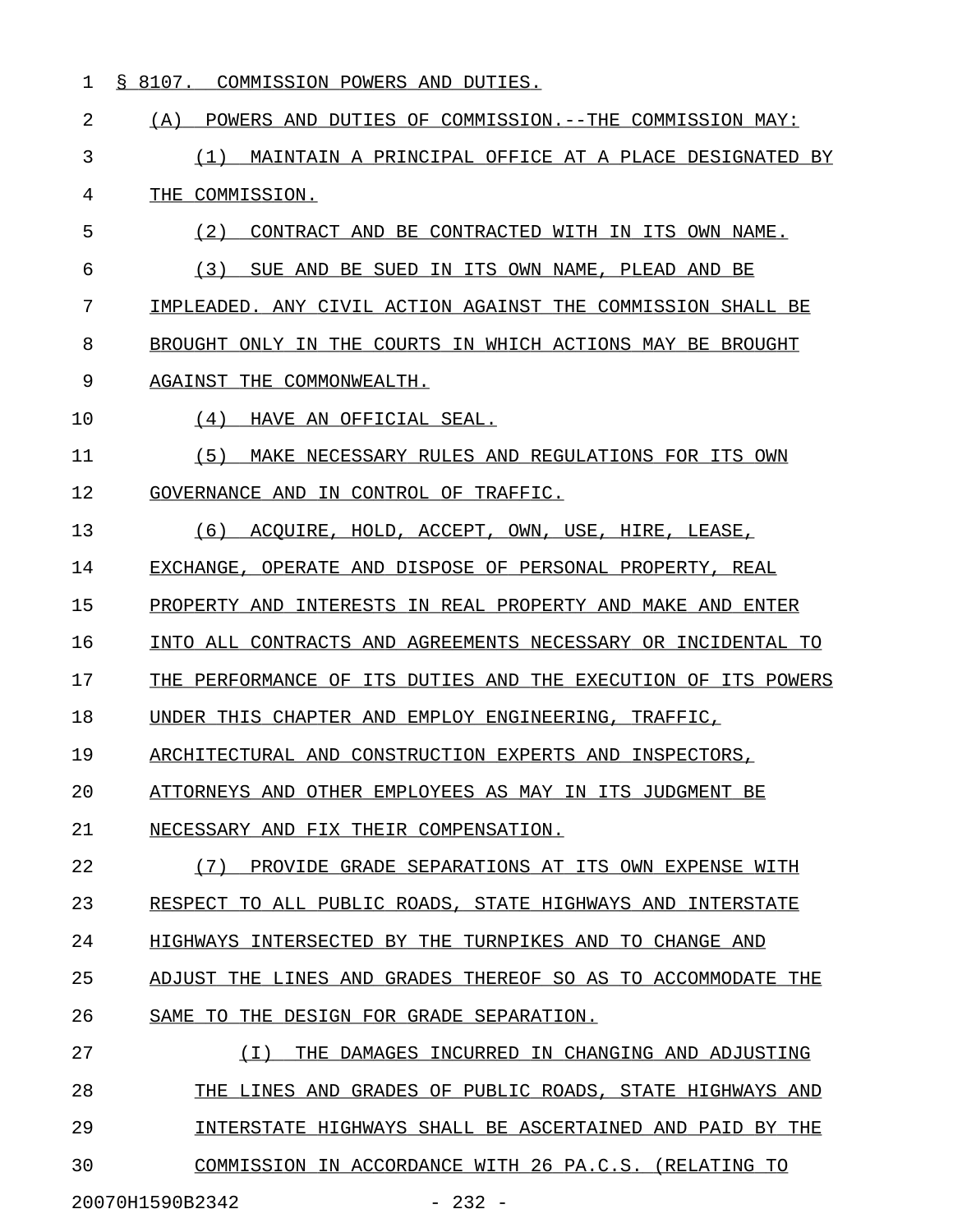1 EMINENT DOMAIN). 2 1I) IF THE COMMISSION SHALL FIND IT NECESSARY TO 3 PROVIDE A GRADE SEPARATION OR CHANGE THE SITE OF ANY 4 PORTION OF ANY INTERSTATE HIGHWAY, STATE HIGHWAY OR 5 PUBLIC ROAD, OR VACATE THE SAME, THE COMMISSION SHALL 6 CAUSE IT TO BE RECONSTRUCTED AND RESTORED AT THE 7 COMMISSION'S EXPENSE ON THE MOST FAVORABLE LOCATION AND 8 IN AS SATISFACTORY A MANNER AS THE ORIGINAL ROAD OR 9 VACATE IT AS THE CASE MAY BE. \_\_\_\_\_\_\_\_\_\_\_\_\_\_\_\_\_\_\_\_\_\_\_\_\_\_\_\_\_ 10  $(III)$  THE METHOD OF ACQUIRING THE RIGHT-OF-WAY AND 11 DETERMINING DAMAGES INCURRED IN CHANGING THE LOCATION OF 12 OR VACATING THE ROAD, STATE HIGHWAY OR INTERSTATE HIGHWAY \_\_\_\_\_\_\_\_\_\_\_\_\_\_\_\_\_\_\_\_\_\_\_\_\_\_\_\_\_\_\_\_\_\_\_\_\_\_\_\_\_\_\_\_\_\_\_\_\_\_\_\_\_\_\_\_\_ 13 SHALL BE ASCERTAINED AND PAID FOR IN ACCORDANCE WITH 26 14 PA.C.S. 15 (8) PETITION THE COURT OF COMMON PLEAS OF THE COUNTY IN 16 WHICH ANY PUBLIC ROAD OR PART THEREOF IS LOCATED AND AFFECTED 17 BY THE LOCATION OF THE TURNPIKES, FOR THE VACATION, 18 RELOCATION OR SUPPLY OF THE SAME OR ANY PART THEREOF WITH THE 19 SAME FORCE AND EFFECT AS IS NOW GIVEN BY EXISTING LAWS TO THE 20 INHABITANTS OF ANY TOWNSHIP OR THE COUNTY, AND THE 21 PROCEEDINGS UPON PETITION, WHETHER FOR THE APPOINTMENT OF 22 VIEWERS OR OTHERWISE, SHALL BE THE SAME AS PROVIDED BY 23 EXISTING LAW FOR SIMILAR PROCEEDINGS UPON THE PETITIONS. 24 (9) NEGOTIATE AND ENTER INTO INTEREST RATE SWAPS AND 25 OTHER INTEREST RATE HEDGES TO ASSIST THE COMMISSION IN 26 MANAGING INTEREST COST AND RATE RISK IN CONNECTION WITH ITS 27 DEBT. 28 (10) PROVIDE FOR COSTS OF THE DEPARTMENT.

29 (11) HAVE ALL OF THE POWERS AND PERFORM ALL THE DUTIES \_\_\_\_\_\_\_\_\_\_\_\_\_\_\_\_\_\_\_\_\_\_\_\_\_\_\_\_\_\_\_\_\_\_\_\_\_\_\_\_\_\_\_\_\_\_\_\_\_\_\_\_\_\_\_ 30 PRESCRIBED BY THE ACT OF MAY 21, 1937 (P.L.774, NO.211),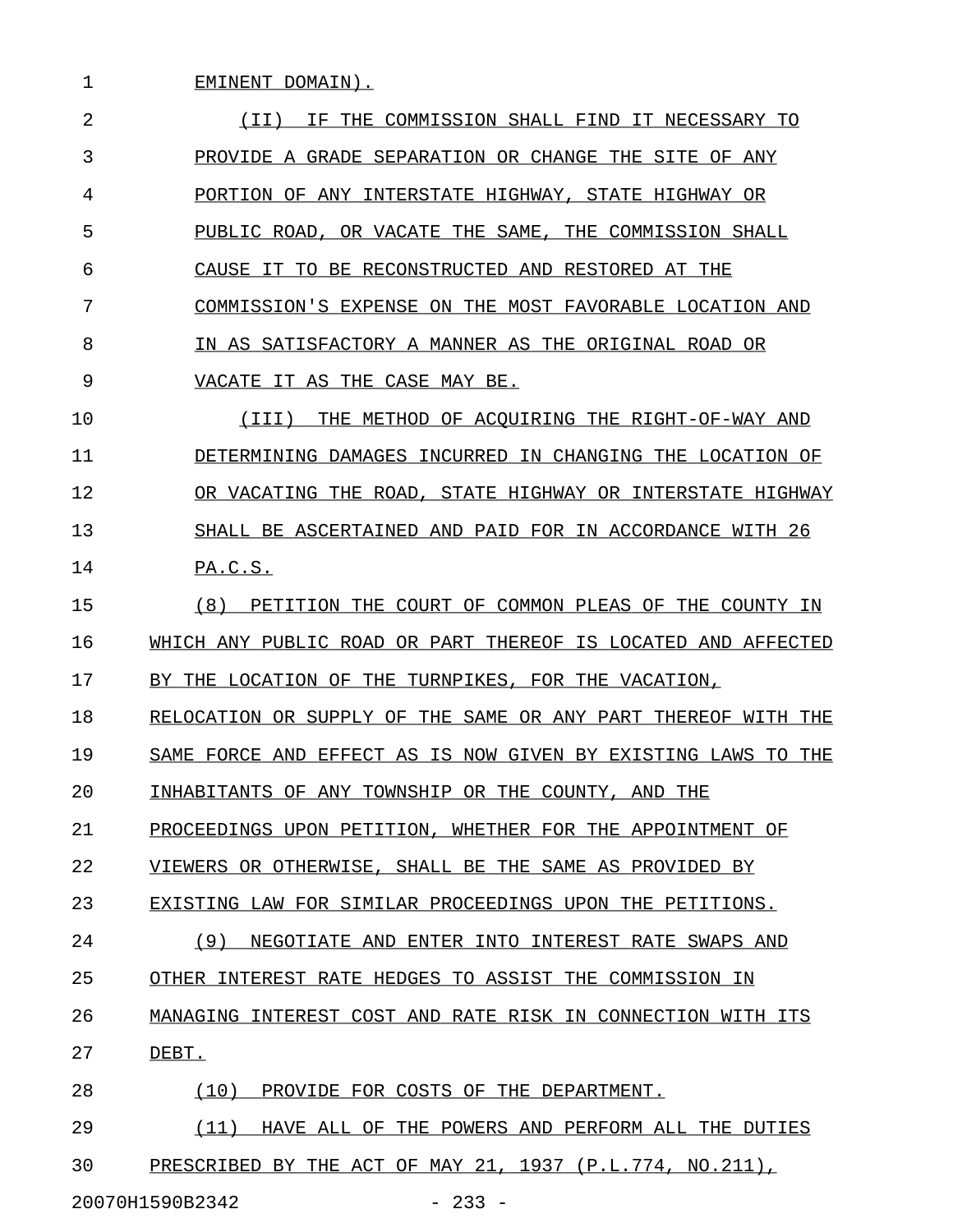1 REFERRED TO AS THE PENNSYLVANIA TURNPIKE COMMISSION ACT.

2 (B) MAINTENANCE TO BE PAID OUT OF TOLLS.--

3 (1) THE TURNPIKE EXTENSIONS AND IMPROVEMENTS AND TOLL-4 FREE ROADS CONVERTED TO TOLL ROADS WHEN COMPLETED AND OPEN TO 5 TRAFFIC SHALL BE MAINTAINED AND REPAIRED BY AND UNDER THE 6 CONTROL OF THE COMMISSION. 7 (2) ALL CHARGES AND COSTS FOR THE MAINTENANCE AND 8 REPAIRS ACTUALLY EXPENDED BY THE COMMISSION SHALL BE PAID OUT 9 OF TOLLS.

10  $(3)$  THE TURNPIKE, THE TURNPIKE EXTENSIONS AND

11 IMPROVEMENTS AND THE TOLL-FREE ROADS CONVERTED TO TOLL ROADS 12 SHALL ALSO BE POLICED AND OPERATED BY A FORCE OF POLICE, TOLL

13 TAKERS AND OTHER OPERATING EMPLOYEES AS THE COMMISSION MAY IN

14 ITS DISCRETION EMPLOY.

15 § 8108. EXPENSES AND BONDING OF COMMISSION MEMBERS.

16 (A) PAYMENT OF EXPENSES.--ALL COMPENSATION AND SALARIES AND

17 ALL EXPENSES INCURRED IN CARRYING OUT THE PROVISIONS OF THIS

18 CHAPTER SHALL BE PAID SOLELY FROM FUNDS PROVIDED UNDER THE

19 AUTHORITY OF THIS CHAPTER, AND NO LIABILITY OR OBLIGATION SHALL

20 BE INCURRED UNDER THIS CHAPTER BEYOND THE EXTENT TO WHICH MONEY

21 SHALL HAVE BEEN PROVIDED UNDER THE AUTHORITY OF THIS CHAPTER.

22 (B) NO ADDITIONAL BOND REQUIRED.--THE ISSUANCE OF ANY

23 TURNPIKE REVENUE BONDS, NOTES OR OTHER OBLIGATIONS UNDER THE

24 PROVISIONS OF THIS CHAPTER SHALL NOT CAUSE ANY MEMBER OF THE

25 COMMISSION TO BE REQUIRED TO EXECUTE A BOND THAT A MEMBER OF THE

26 COMMISSION IS NOT OTHERWISE REQUIRED TO EXECUTE.

27 § 8109. ACOUISITION OF PROPERTY RIGHTS BY COMMISSION.

28 (A) CONDEMNATION.--THE COMMISSION MAY CONDEMN, PURSUANT TO 29 26 PA.C.S. (RELATING TO EMINENT DOMAIN), ANY LANDS, INTERESTS IN 30 LANDS, PROPERTY RIGHTS, RIGHTS-OF-WAY, FRANCHISES, EASEMENTS AND 20070H1590B2342 - 234 -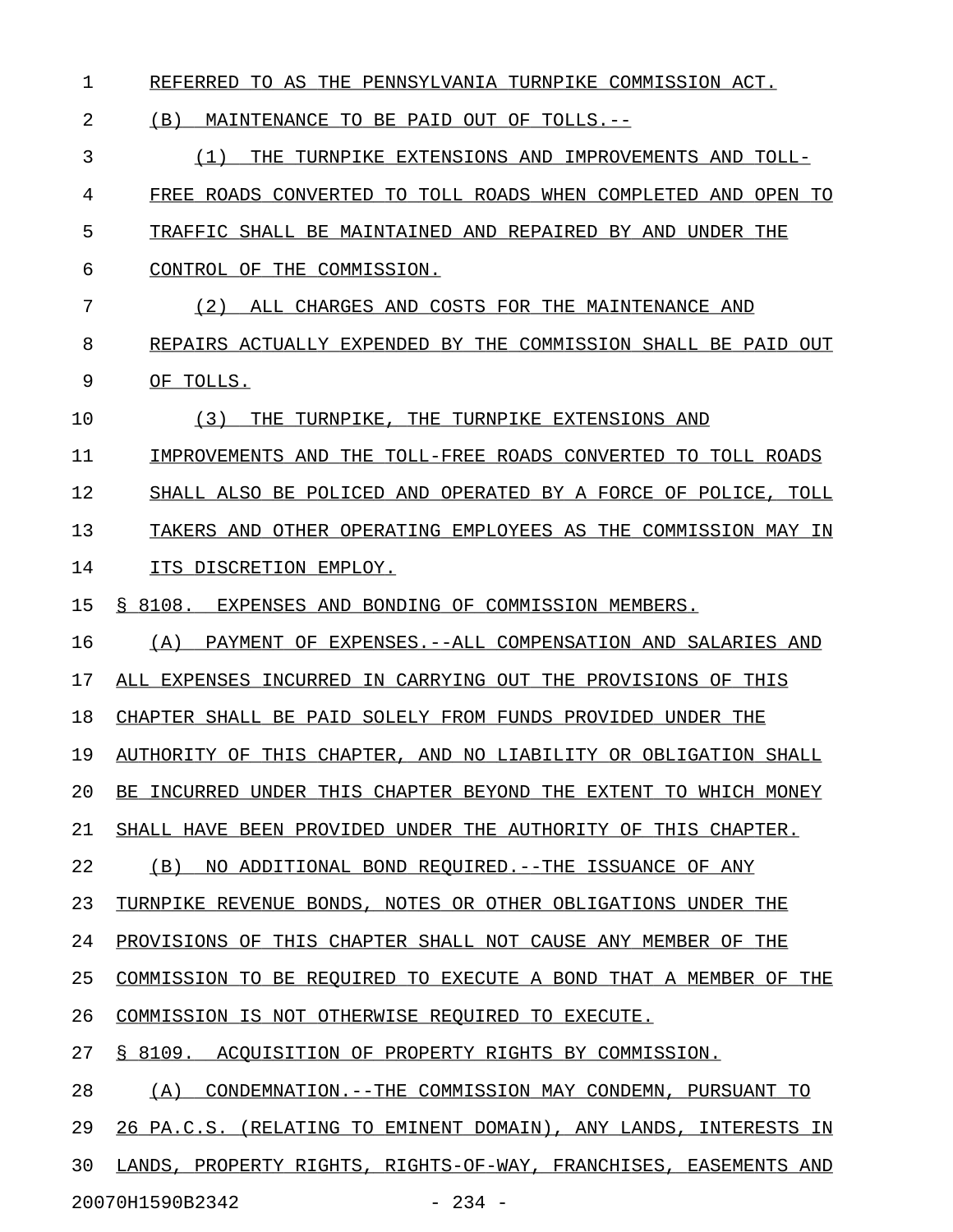| 1  | OTHER PROPERTY DEEMED NECESSARY OR CONVENIENT FOR THE                        |
|----|------------------------------------------------------------------------------|
| 2  | THE<br>CONSTRUCTION AND<br>EFFICIENT OPERATION OF<br>TURNPIKES<br>AND<br>THE |
| 3  | TOLL ROAD CONVERSIONS OR NECESSARY IN THE<br>RESTORATION OR                  |
| 4  | RELOCATION OF PUBLIC OR PRIVATE PROPERTY DAMAGED OR DESTROYED.               |
| 5  | (B)<br>PURCHASE.--                                                           |
| 6  | COMMISSION MAY ACOUIRE BY PURCHASE.<br>(1)<br>THE<br>WHENEVER IT             |
| 7  | SHALL DEEM THE PURCHASE EXPEDIENT,<br>OR OTHERWISE<br>ACCEPT IF              |
| 8  | ANY LANDS, INTERESTS IN LANDS,<br>DEDICATED<br>TO.<br>TT.<br>PROPERTY        |
| 9  | RIGHTS-OF-WAY, FRANCHISES,<br>RIGHTS.<br>EASEMENTS AND<br>OTHER              |
| 10 | PROPERTY DEEMED NECESSARY OR CONVENIENT FOR THE CONSTRUCTION                 |
| 11 | EFFICIENT OPERATION OF<br>THE<br>TURNPIKES AND<br>TOLL ROAD<br>AND           |
| 12 | CONVERSIONS OR NECESSARY IN THE RESTORATION OF PUBLIC OR                     |
| 13 | PRIVATE PROPERTY DAMAGED OR DESTROYED, WHETHER<br><b>THEIR</b><br>PROPERTY   |
| 14 | HAS BEEN PREVIOUSLY CONDEMNED OR OTHERWISE, UPON<br>TERMS AND<br>AT          |
| 15 | A PRICE AS MAY BE CONSIDERED BY THE COMMISSION TO BE                         |
| 16 | UPON BETWEEN THE<br>COMMISSION AND<br>REASONABLE AND<br>CAN BE AGREED        |
| 17 | TAKE TITLE THERETO IN<br>THE<br>OWNER<br>THEREOF AND<br>TO<br>THE NAME<br>ΟF |
| 18 | COMMISSION.<br>THE                                                           |
| 19 | (2)<br>THE NET PROCEEDS OF THE PURCHASE PRICE PAYABLE<br>TO A                |
| 20 | MUNICIPALITY OR THE DEPARTMENT FOR ANY REAL PROPERTY OR                      |
| 21 | INTEREST THEREIN OBTAINED BY THE COMMISSION PURSUANT TO THIS                 |
| 22 | CHAPTER, LESS THE COST OF RETIRING ANY BONDED INDEBTEDNESS ON                |
| 23 | THE PROPERTY OR INTEREST, SHALL BE USED EXCLUSIVELY, IN THE                  |
| 24 | CASE OF A MUNICIPALITY, FOR ROAD-RELATED AND BRIDGE-RELATED                  |
| 25 | EXPENSES AND, IN THE CASE OF THE DEPARTMENT, FOR HIGHWAY AND                 |
| 26 | BRIDGE CONSTRUCTION, RECONSTRUCTION AND MAINTENANCE IN THE                   |
| 27 | SAME ENGINEERING AND MAINTENANCE DISTRICT IN WHICH THE                       |
| 28 | PROPERTY IS LOCATED.                                                         |
| 29 | § 8110. PROCEDURAL REQUIREMENTS OF ACOUISITION.                              |
|    |                                                                              |

30 (A) TITLE.--TITLE TO ANY PROPERTY CONDEMNED BY THE

20070H1590B2342 - 235 -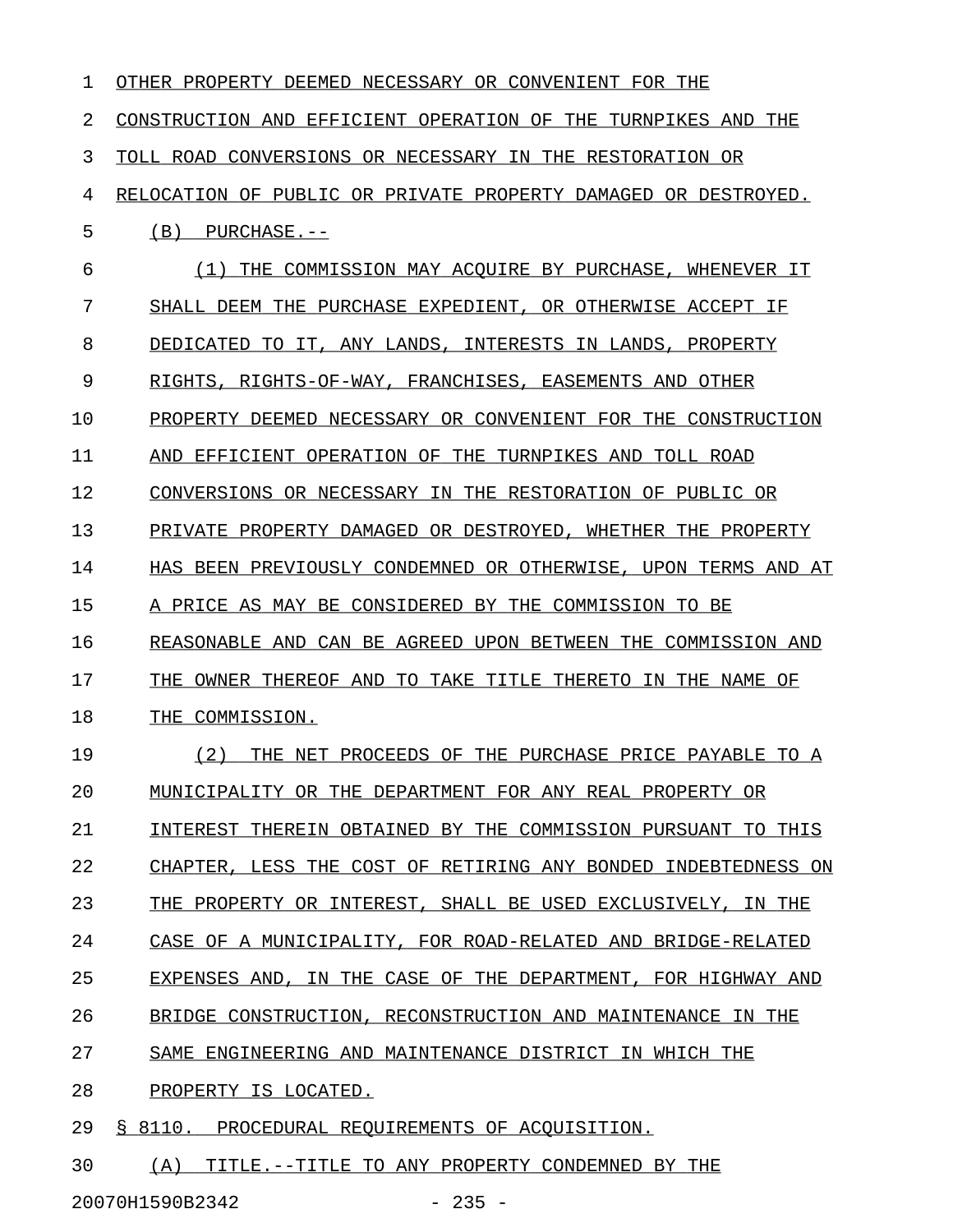1 COMMISSION SHALL BE TAKEN IN THE NAME OF THE COMMISSION.

2 (B) ENTRY.--

3 (1) IN ADDITION TO ANY OTHERS POWERS SET FORTH IN THIS 4 CHAPTER, THE COMMISSION AND ITS AUTHORIZED AGENTS AND 5 EMPLOYEES MAY ENTER UPON ANY LANDS, WATERS AND PREMISES IN 6 THIS COMMONWEALTH FOR THE PURPOSE OF MAKING SURVEYS, 7 SOUNDINGS, DRILLINGS AND EXAMINATIONS, AS IT MAY DEEM 8 NECESSARY OR CONVENIENT FOR THE PURPOSE OF THIS CHAPTER. 9 (2) THE ENTRY SHALL NOT BE DEEMED A TRESPASS, NOR SHALL 10 AN ENTRY FOR THE PURPOSES BE DEEMED AN ENTRY UNDER ANY 11 CONDEMNATION PROCEEDINGS WHICH MAY BE THEN PENDING. 12 (3) THE COMMISSION SHALL MAKE REIMBURSEMENT FOR ANY 13 ACTUAL DAMAGES RESULTING TO THE LANDS, WATERS AND PREMISES AS 14 A RESULT OF THE ACTIVITIES. 15 (C) RESTORATION OF PROPERTY.--ANY PUBLIC OR PRIVATE PROPERTY 16 DAMAGED OR DESTROYED IN CARRYING OUT THE POWERS GRANTED BY THIS 17 CHAPTER SHALL BE RESTORED OR REPAIRED AND PLACED IN ITS ORIGINAL 18 CONDITION AS NEARLY AS PRACTICABLE OR ADEQUATE COMPENSATION MADE 19 FOR THE PROPERTY OUT OF FUNDS PROVIDED UNDER THE AUTHORITY OF 20 THIS CHAPTER. 21 (D) POWERS OF PUBLIC BODIES. --NOTWITHSTANDING ANY OTHER 22 PROVISION OF LAW TO THE CONTRARY, A POLITICAL SUBDIVISION OR A 23 PUBLIC AGENCY OR COMMISSION OF THE COMMONWEALTH MAY LEASE, LEND, 24 DEDICATE, GRANT, CONVEY OR OTHERWISE TRANSFER TO THE COMMISSION, 25 UPON ITS REQUEST, UPON TERMS AND CONDITIONS AS THE PROPER 26 AUTHORITIES OF THE POLITICAL SUBDIVISION OR PUBLIC AGENCY OR 27 COMMISSION OF THE COMMONWEALTH DEEMS REASONABLE AND FAIR AND 28 WITHOUT THE NECESSITY FOR ANY ADVERTISEMENT, ORDER OF COURT OR 29 OTHER ACTION OR FORMALITY, OTHER THAN THE REGULAR AND FORMAL 30 ACTION OF THE AUTHORITIES CONCERNED, ANY REAL PROPERTY WHICH MAY 20070H1590B2342 - 236 -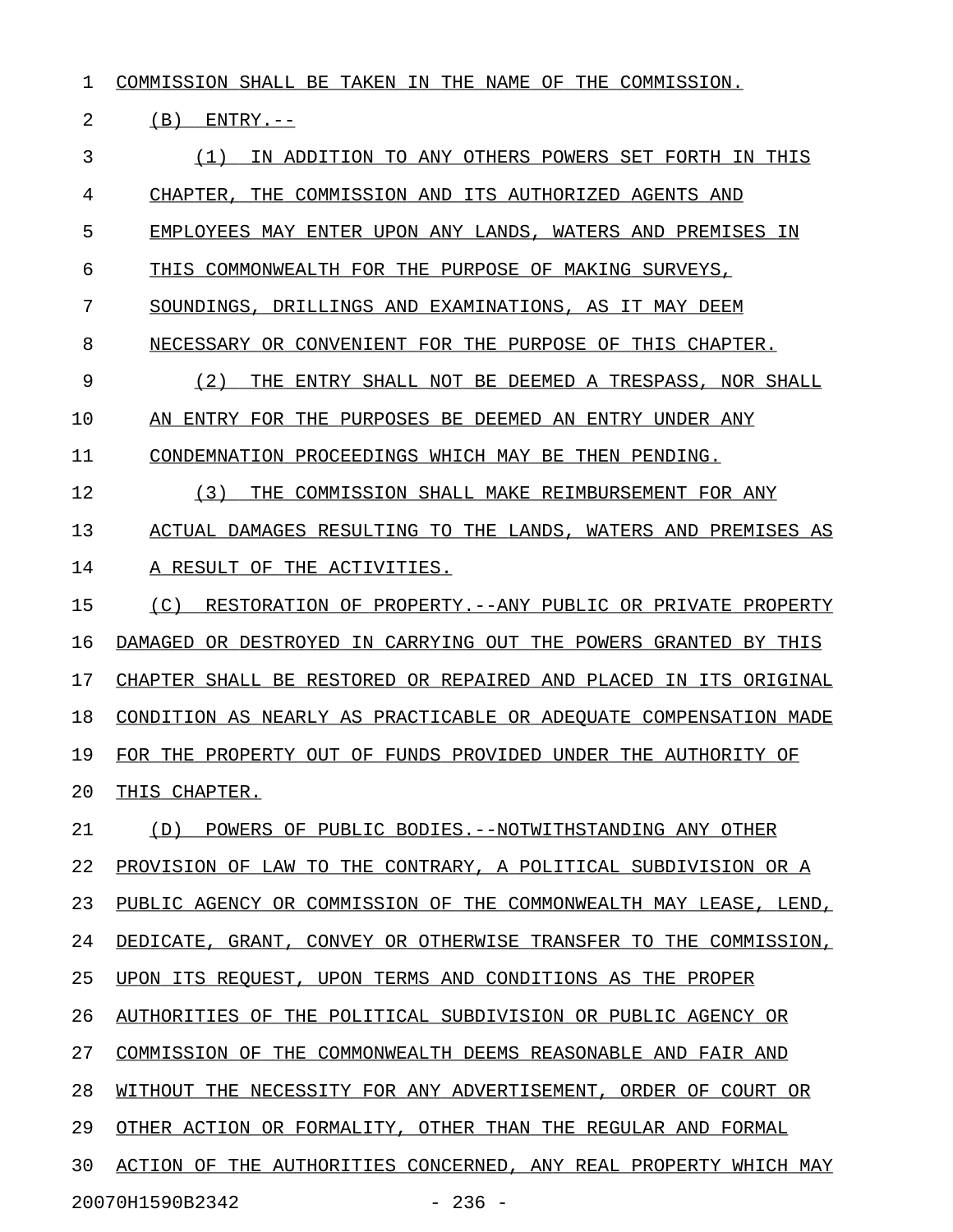| 1  | BE NECESSARY OR CONVENIENT TO THE EFFECTUATION OF THE AUTHORIZED |
|----|------------------------------------------------------------------|
| 2  | PURPOSES OF THE COMMISSION, INCLUDING PUBLIC ROADS AND OTHER     |
| 3  | REAL PROPERTY ALREADY DEVOTED TO PUBLIC USE.                     |
| 4  | S 8111.<br>ENTRY AND POSSESSION OF PROPERTY CONDEMNED.           |
| 5  | WHENEVER THE COMMISSION HAS CONDEMNED ANY LANDS, RIGHTS,         |
| 6  | RIGHTS-OF-WAY, EASEMENTS AND FRANCHISES, OR INTERESTS THEREIN,   |
| 7  | AS PROVIDED IN THIS CHAPTER, THE COMMISSION MAY PROCEED TO       |
| 8  | OBTAIN POSSESSION IN THE MANNER PROVIDED BY 26 PA.C.S. (RELATING |
| 9  | TO THE EMINENT DOMAIN).                                          |
| 10 | \$ 8112. ISSUANCE OF TURNPIKE REVENUE BONDS OR OTHER             |
| 11 | OBLIGATIONS.                                                     |
| 12 | (A)<br>AUTHORIZATION.--                                          |
| 13 | (1)<br>A BOND MUST BE AUTHORIZED BY RESOLUTION OF THE            |
| 14 | COMMISSION. THE RESOLUTION MAY SPECIFY ALL OF THE FOLLOWING:     |
| 15 | ( I )<br>SERIES.                                                 |
| 16 | DATE OF MATURITY NOT EXCEEDING 40 YEARS FROM<br>(II)             |
| 17 | DATE OF ISSUE.                                                   |
| 18 | (III)<br>INTEREST.                                               |
| 19 | (TV)<br>DENOMINATION.                                            |
| 20 | (V) FORM, EITHER COUPON OR FULLY REGISTERED WITHOUT              |
| 21 | COUPONS.                                                         |
| 22 | (VI) REGISTRATION, EXCHANGEABILITY AND                           |
| 23 | INTERCHANGEABILITY PRIVILEGES.                                   |
| 24 | (VII) MEDIUM OF PAYMENT AND PLACE OF PAYMENT.                    |
| 25 | TERMS OF REDEMPTION NOT EXCEEDING 105% OF THE<br>(VIII)          |
| 26 | PRINCIPAL AMOUNT OF THE BOND.                                    |
| 27 | (IX) PRIORITIES IN THE REVENUES OR RECEIPTS OF THE               |
| 28 | COMMISSION.                                                      |
| 29 | (2) A BOND MUST BE SIGNED BY OR SHALL BEAR THE FACSIMILE         |
| 30 | SIGNATURE OF SUCH OFFICERS AS THE COMMISSION DETERMINES. A       |
|    |                                                                  |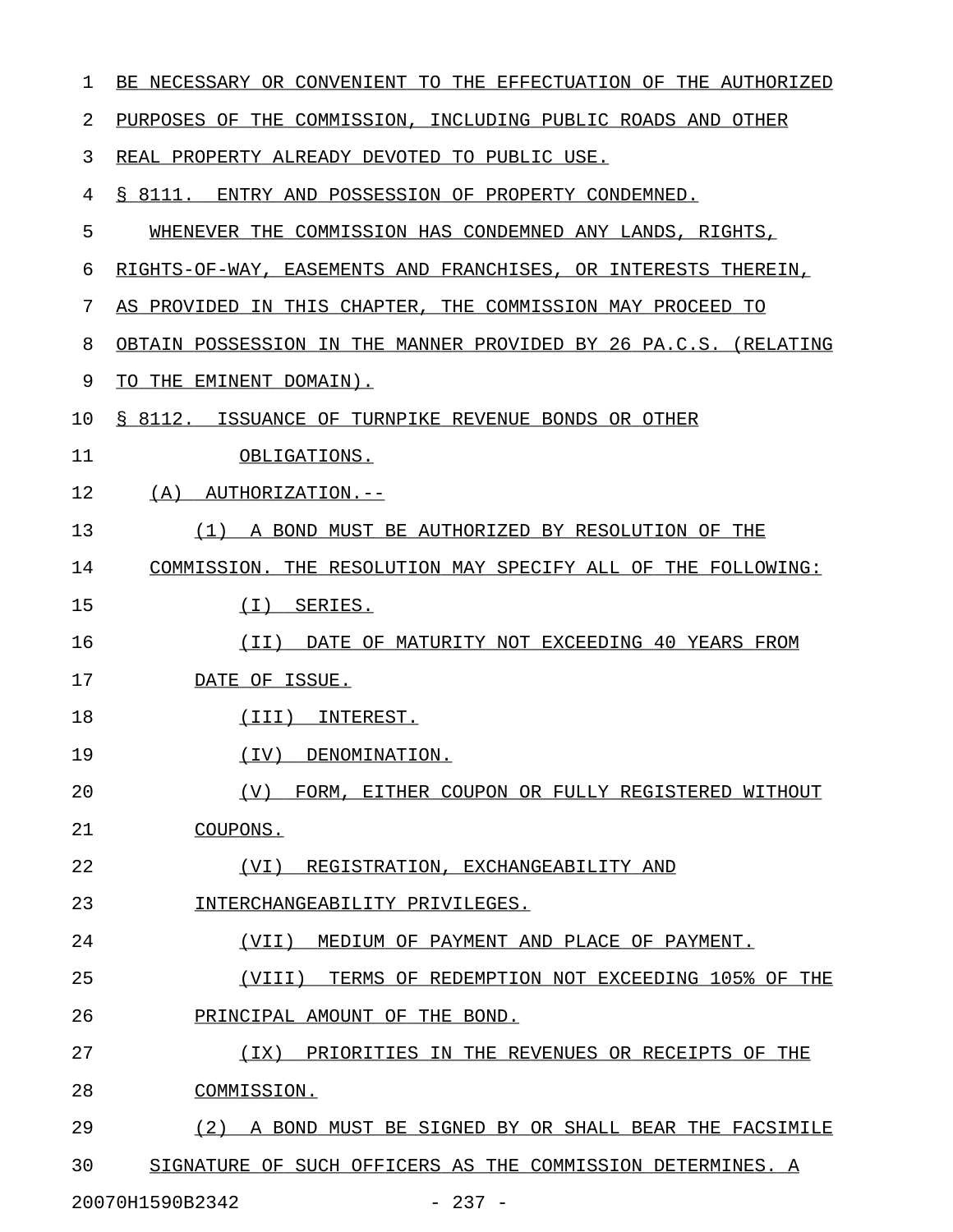1 BOND MAY BE ISSUED AND DELIVERED NOTWITHSTANDING THAT ONE OR 2 MORE OF THE SIGNING OFFICERS OR THE TREASURER HAS CEASED TO 3 BE AN OFFICER WHEN THE BOND IS ACTUALLY DELIVERED. A BOND 4 MUST BE AUTHENTICATED BY AN AUTHENTICATING AGENT, A FISCAL 5 AGENT OR A TRUSTEE, IF REQUIRED BY THE AUTHORIZING 6 RESOLUTION. 7 (3) A BOND MAY BE SOLD AT PUBLIC OR PRIVATE SALE FOR A 8 PRICE DETERMINED BY THE COMMISSION. 9 (4) PENDING THE PREPARATION OF A DEFINITIVE BOND, 10 INTERIM RECEIPTS OR TEMPORARY BONDS WITHOUT COUPONS MAY BE 11 ISSUED TO THE PURCHASER AND MAY CONTAIN TERMS AND CONDITIONS 12 AS THE COMMISSION DETERMINES. 13 (B) PROVISIONS.--A RESOLUTION AUTHORIZING A BOND MAY CONTAIN 14 PROVISIONS WHICH SHALL BE PART OF THE CONTRACT WITH THE 15 BONDHOLDER AS TO THE FOLLOWING: 16 (1) PLEDGING THE FULL FAITH AND CREDIT OF THE COMMISSION \_\_\_\_\_\_\_\_\_\_\_\_\_\_\_\_\_\_\_\_\_\_\_\_\_\_\_\_\_\_\_\_\_\_\_\_\_\_\_\_\_\_\_\_\_\_\_\_\_\_\_\_\_\_\_\_\_ 17 BUT NOT OF THE COMMONWEALTH OR ANY POLITICAL SUBDIVISION FOR 18 THE BOND OR RESTRICTING THE OBLIGATION OF THE COMMISSION TO 19 ALL OR ANY OF THE REVENUE OF THE COMMISSION FROM ALL OR ANY 20 PROJECTS OR PROPERTIES. 21 (2) THE PAYMENT OF THE COSTS OF THE DEPARTMENT, THE 22 COSTS OF THE TURNPIKES AND THE TOLL ROAD CONVERSIONS, 23 INCLUDING THE RECONSTRUCTION OF THE CONVERTED ROADS AS 24 PROVIDED FOR IN THIS CHAPTER AND THE REPAYMENT TO THE FEDERAL 25 TREASURY OF ANY FUNDS SO REQUIRED TO BE REPAID PURSUANT TO 26 ANY SPECIAL LEGISLATION PASSED BY THE CONGRESS OF THE UNITED 27 STATES AUTHORIZING THE CONVERSION OF TOLL-FREE ROADS TO TOLL 28 ROADS, THE FINANCING FOR INSURANCE RESERVES AND THE DUTIES OF 29 THE COMMISSION WITH REFERENCE TO THESE MATTERS. 30 (3) TERMS AND PROVISIONS OF THE BOND.

20070H1590B2342 - 238 -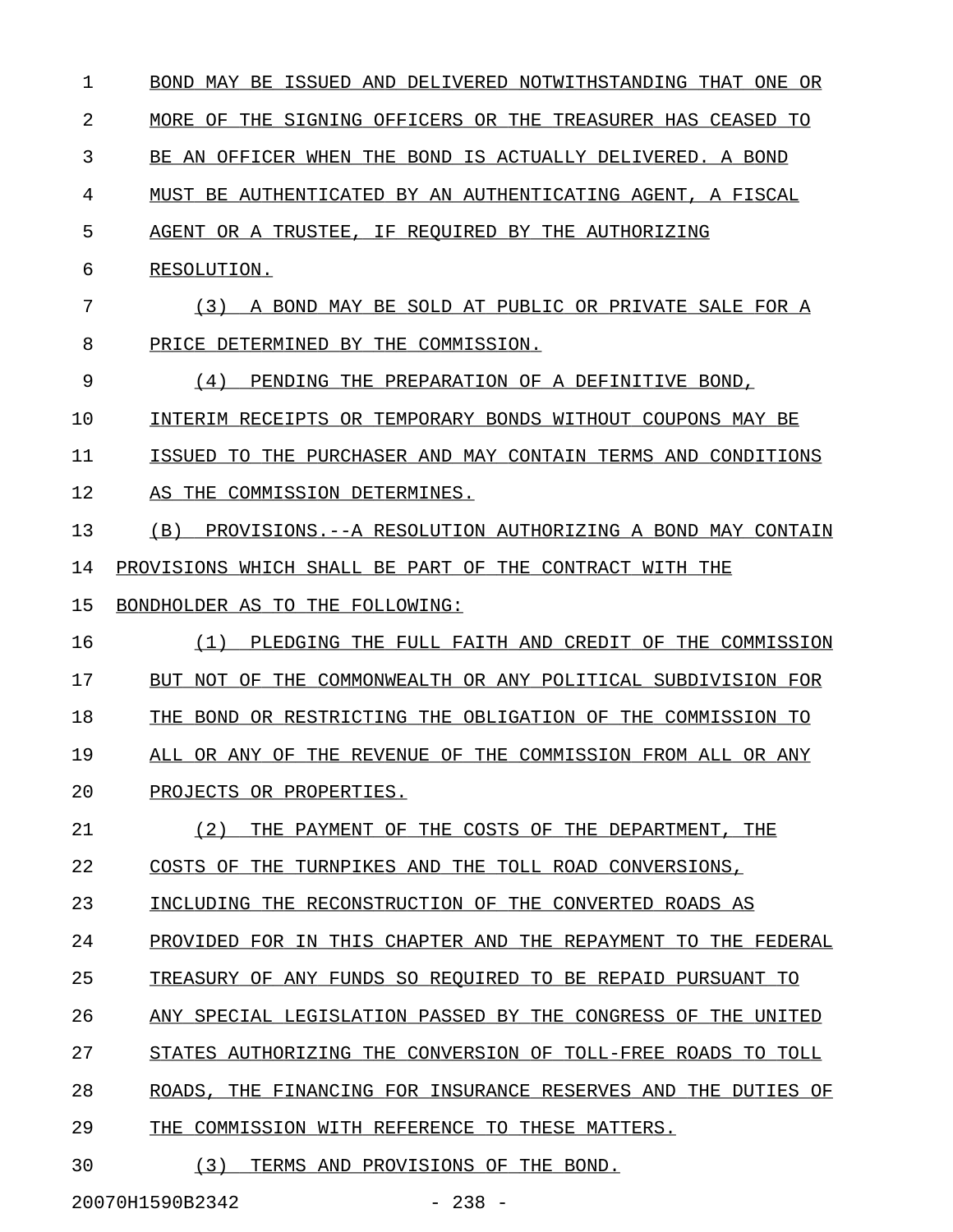| 1  | LIMITATIONS ON THE PURPOSES TO WHICH THE PROCEEDS OF<br>(4)      |
|----|------------------------------------------------------------------|
| 2  | THE<br>BOND OR OTHER FINANCING MAY BE APPLIED.                   |
| 3  | (5)<br>RATE OF TOLLS AND OTHER CHARGES FOR USE OF THE            |
| 4  | FACILITIES OF OR FOR THE SERVICES RENDERED BY THE COMMISSION.    |
| 5  | THE SETTING ASIDE, REGULATION AND DISPOSITION OF<br>(6)          |
| 6  | RESERVES AND SINKING FUNDS.                                      |
| 7  | (7)<br>LIMITATIONS ON THE ISSUANCE OF ADDITIONAL BONDS.          |
| 8  | (8)<br>TERMS AND PROVISIONS OF ANY DEED OF TRUST OR              |
| 9  | INDENTURE SECURING THE BOND OR UNDER WHICH ANY DEED OF TRUST     |
| 10 | OR INDENTURE MAY BE ISSUED.                                      |
| 11 | (9)<br>OTHER ADDITIONAL AGREEMENTS WITH THE HOLDER OF THE        |
| 12 | BOND.                                                            |
| 13 | DEEDS OF TRUST. --THE COMMISSION MAY ENTER INTO ANY DEED<br>(C)  |
| 14 | OF TRUST, INDENTURE OR OTHER AGREEMENT WITH ANY BANK OR TRUST    |
| 15 | COMPANY OR OTHER PERSON IN THE UNITED STATES HAVING POWER TO     |
| 16 | ENTER INTO SUCH AN ARRANGEMENT, INCLUDING ANY FEDERAL AGENCY, AS |
| 17 | SECURITY FOR A BOND AND MAY ASSIGN AND PLEDGE ALL OR ANY OF THE  |
| 18 | REVENUES OR RECEIPTS OF THE COMMISSION UNDER SUCH DEED,          |
| 19 | INDENTURE OR AGREEMENT. THE DEED OF TRUST, INDENTURE OR OTHER    |
| 20 | AGREEMENT MAY CONTAIN PROVISIONS AS MAY BE CUSTOMARY IN SUCH     |
| 21 | INSTRUMENTS OR AS THE COMMISSION MAY AUTHORIZE, INCLUDING        |
| 22 | PROVISIONS AS TO THE FOLLOWING:                                  |
| 23 | FOR THE PAYMENT OF THE COSTS OF THE DEPARTMENT, THE<br>(1)       |
| 24 | COSTS OF THE TURNPIKES AND THE TOLL ROAD CONVERSIONS,            |
| 25 | INCLUDING THE RECONSTRUCTION OF THE CONVERTED ROADS AS           |
| 26 | PROVIDED FOR IN THIS CHAPTER AND THE REPAYMENT TO THE FEDERAL    |
| 27 | TREASURY OF ANY FUNDS SO REQUIRED TO BE REPAID PURSUANT TO       |
| 28 | ANY SPECIAL LEGISLATION PASSED BY THE CONGRESS OF THE UNITED     |
| 29 | STATES AUTHORIZING THE CONVERSION OF TOLL-FREE ROADS TO TOLL     |
| 30 | ROADS, FINANCING FOR INSURANCE RESERVES AND THE DUTIES OF THE    |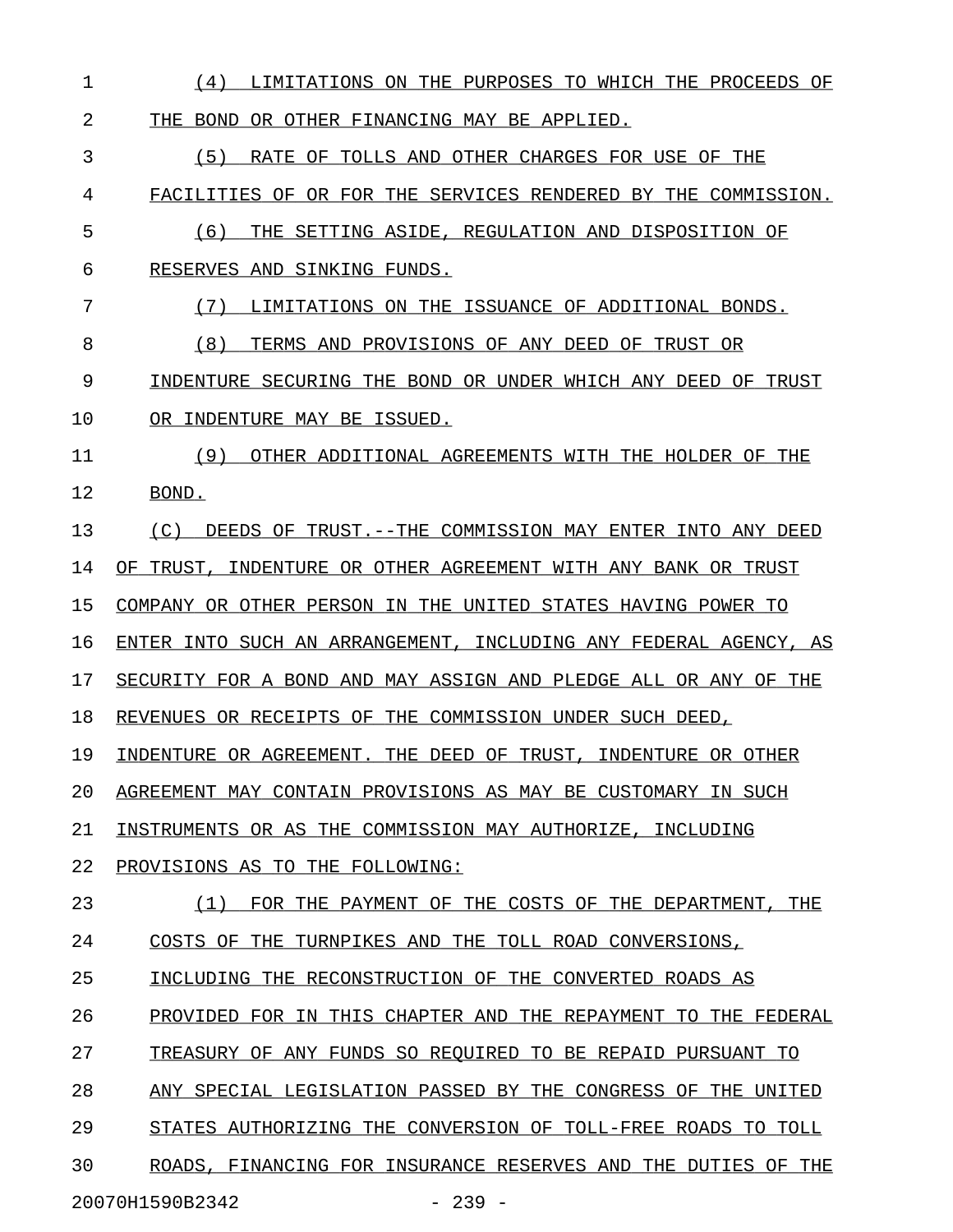- 1 COMMISSION WITH REFERENCE TO THESE MATTERS.
- 2 (2) APPLICATION OF FUNDS AND THE SAFEGUARDING OF FUNDS 3 ON HAND OR ON DEPOSIT.
- 4 (3) RIGHTS AND REMEDIES OF TRUSTEES AND BONDHOLDERS, 5 INCLUDING RESTRICTIONS UPON THE INDIVIDUAL RIGHT OF ACTION OF 6 A BONDHOLDER.
- 7 (4) TERMS AND PROVISIONS OF THE BOND OR THE RESOLUTION \_\_\_\_\_\_\_\_\_\_\_\_\_\_\_\_\_\_\_\_\_\_\_\_\_\_\_\_\_\_\_\_\_\_\_\_\_\_\_\_\_\_\_\_\_\_\_\_\_\_\_\_\_\_\_ 8 AUTHORIZING THE ISSUANCE OF THE BOND.
- 9 (D) NEGOTIABILITY.--A BOND SHALL HAVE ALL THE QUALITIES OF
- 10 NEGOTIABLE INSTRUMENTS UNDER 13 PA.C.S. DIV. 3 (RELATING TO
- 11 NEGOTIABLE INSTRUMENTS).
- 12 § 8113. OBLIGATION PROCEEDS RESTRICTED AND LIEN CREATED.
- 13 ALL MONEY RECEIVED FROM ANY BONDS, NOTES OR OTHER OBLIGATIONS
- 14 ISSUED UNDER THIS CHAPTER SHALL BE APPLIED SOLELY TO THE PAYMENT
- 15 OF THE COSTS OF THE DEPARTMENT, THE COSTS OF THE TURNPIKES, THE
- 16 TURNPIKE EXTENSIONS AND IMPROVEMENTS AND THE TOLL ROAD
- 17 CONVERSIONS, INCLUDING THE RECONSTRUCTION OF THE CONVERTED ROADS
- 18 AS PROVIDED FOR IN THIS CHAPTER AND THE REPAYMENT TO THE FEDERAL
- 19 TREASURY OF ANY FUNDS SO REQUIRED TO BE REPAID PURSUANT TO ANY
- 20 SPECIAL LEGISLATION PASSED BY THE CONGRESS OF THE UNITED STATES
- 21 AUTHORIZING THE CONVERSION OF TOLL-FREE ROADS TO TOLL ROADS OR
- 22 TO THE APPURTENANT FUND. THERE IS CREATED AND GRANTED A LIEN
- 23 UPON THE MONEY, UNTIL SO APPLIED, IN FAVOR OF HOLDERS OF THE
- 24 BONDS, NOTES OR OTHER OBLIGATIONS OR THE TRUSTEE PROVIDED FOR IN
- 25 THIS CHAPTER IN RESPECT OF THE BONDS, NOTES OR OTHER
- 26 OBLIGATIONS.
- 27 § 8114. TRUST INDENTURE AUTHORIZED.
- 28 (A) SECURITY FOR BONDS.--IN THE DISCRETION OF THE
- 29 COMMISSION, THE BONDS, NOTES OR OTHER OBLIGATIONS MAY BE SECURED
- 30 BY A TRUST INDENTURE BY AND BETWEEN THE COMMISSION AND A

20070H1590B2342 - 240 -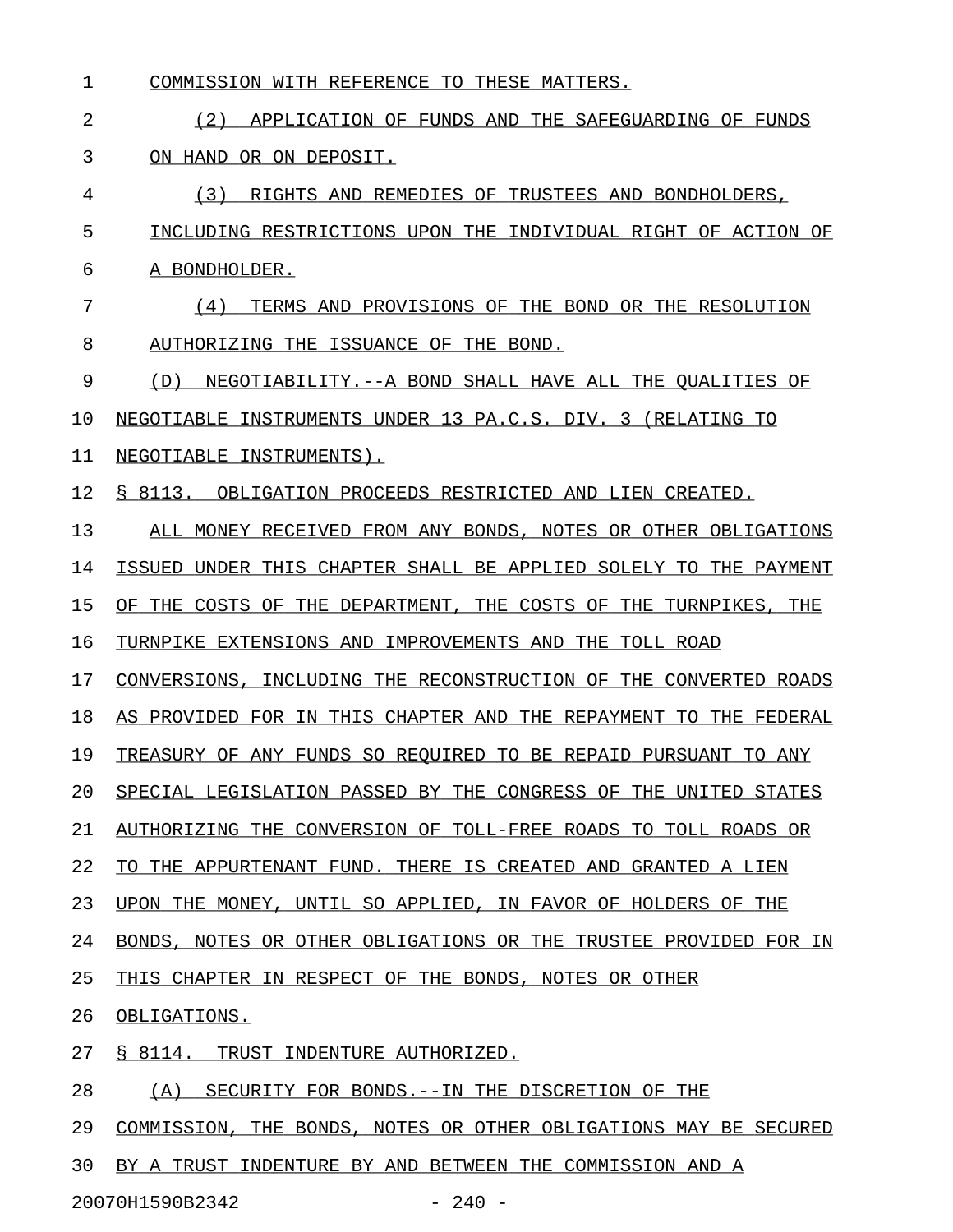1 CORPORATE TRUSTEE, WHICH MAY BE ANY TRUST COMPANY OR BANK HAVING 2 THE POWERS OF A TRUST COMPANY, WITHIN THIS COMMONWEALTH. THE 3 TRUST INDENTURE MAY PLEDGE OR ASSIGN TOLLS AND REVENUE TO BE 4 RECEIVED BUT SHALL NOT CONVEY OR MORTGAGE THE PENNSYLVANIA 5 TURNPIKE SYSTEM, INCLUDING THE TURNPIKES AND TOLL ROAD 6 CONVERSIONS PROVIDED FOR BY THIS CHAPTER. 7 (B) RIGHTS OF BONDHOLDERS. --EITHER THE RESOLUTION PROVIDING 8 FOR THE ISSUANCE OF THE BONDS, NOTES OR OTHER OBLIGATIONS OR THE 9 TRUST INDENTURE MAY CONTAIN PROVISIONS FOR PROTECTING AND 10 ENFORCING THE RIGHTS AND REMEDIES OF THE BONDHOLDERS OR HOLDERS 11 OF NOTES OR OTHER OBLIGATIONS AS MAY BE REASONABLE AND PROPER 12 AND NOT IN VIOLATION OF LAW, INCLUDING COVENANTS SETTING FORTH 13 THE DUTIES OF THE COMMISSION IN RELATION TO THE ACQUISITION OF 14 PROPERTIES AND THE CONSTRUCTION, MAINTENANCE, OPERATION AND 15 REPAIR AND INSURANCE OF THE TURNPIKES, AND THE CUSTODY, 16 SAFEGUARDING AND APPLICATION OF ALL MONEY. IT SHALL BE LAWFUL 17 FOR ANY BANK OR TRUST COMPANY INCORPORATED UNDER THE LAWS OF 18 THIS COMMONWEALTH TO ACT AS A DEPOSITORY OF THE PROCEEDS OF 19 BONDS, NOTES OR OTHER OBLIGATIONS OR REVENUES AND TO FURNISH THE 20 INDEMNITY BONDS OR TO PLEDGE THE SECURITIES AS MAY BE REQUIRED 21 BY THE COMMISSION. THE TRUST INDENTURE MAY SET FORTH THE RIGHTS 22 AND REMEDIES OF THE BONDHOLDERS OR HOLDERS OF NOTES OR OTHER 23 OBLIGATIONS AND OF THE TRUSTEE AND MAY RESTRICT THE INDIVIDUAL 24 RIGHT OF ACTION OF BONDHOLDERS OR HOLDERS OF NOTES OR OTHER 25 OBLIGATIONS AS IS CUSTOMARY IN TRUST INDENTURES SECURING BONDS, 26 DEBENTURES OF CORPORATIONS, NOTES OR OTHER OBLIGATIONS. IN 27 ADDITION TO THE FOREGOING, THE TRUST INDENTURE MAY CONTAIN OTHER 28 PROVISIONS AS THE COMMISSION MAY DEEM REASONABLE AND PROPER FOR 29 THE SECURITY OF BONDHOLDERS OR HOLDERS OF NOTES OR OTHER 30 OBLIGATIONS. ALL EXPENSES INCURRED IN CARRYING OUT THE TRUST 20070H1590B2342 - 241 -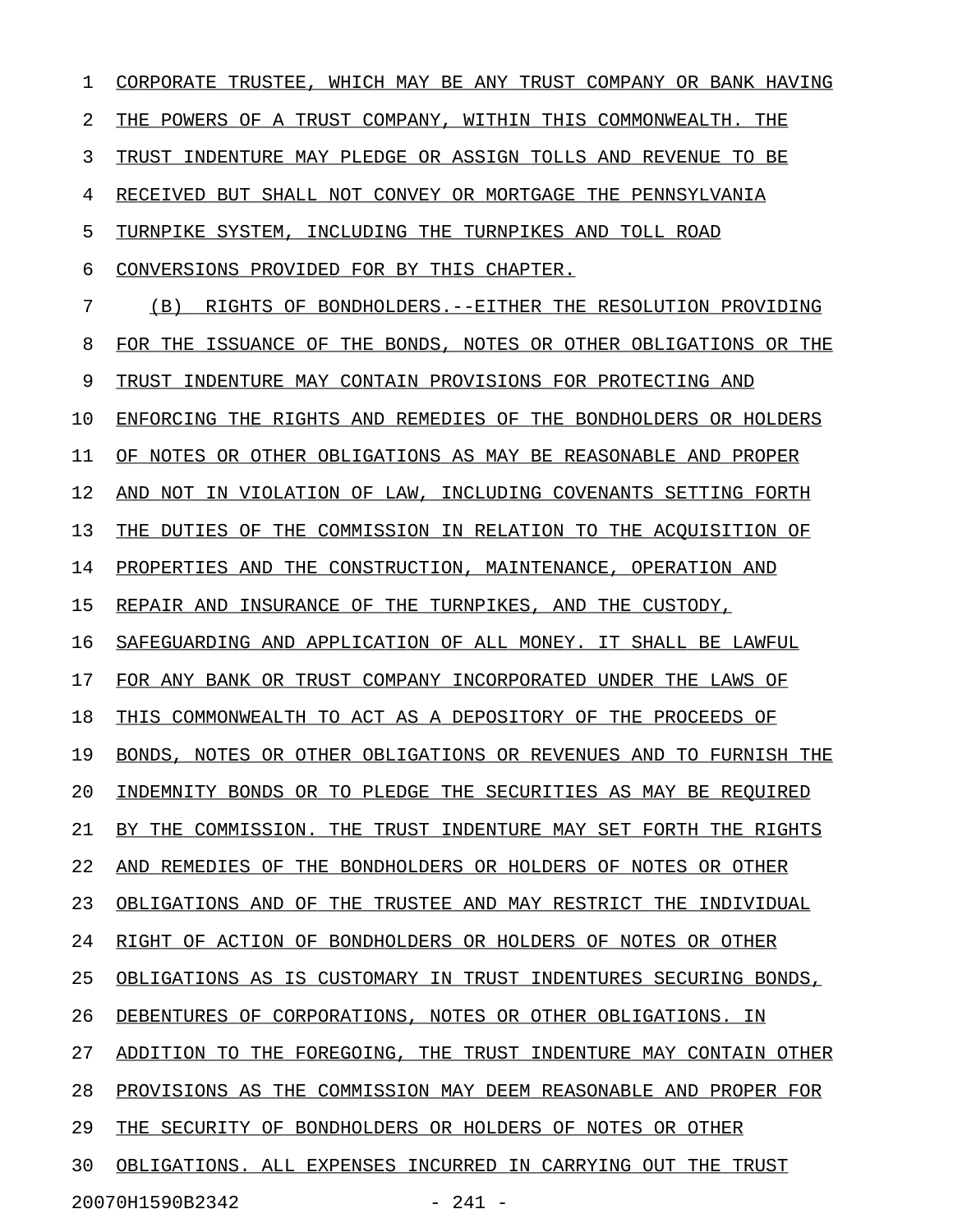1 INDENTURE MAY BE TREATED AS PART OF THE COST OF MAINTENANCE, 2 OPERATION AND REPAIR OF THE TURNPIKES AND TOLL ROAD CONVERSIONS 3 PROVIDED FOR BY THIS CHAPTER. 4 § 8115. COMMISSION AND OBLIGATIONS TAX EXEMPT. 5 THE ACCOMPLISHMENT BY THE COMMISSION OF THE AUTHORIZED 6 PURPOSES STATED IN THIS CHAPTER BEING FOR THE BENEFIT OF THE 7 PEOPLE OF THIS COMMONWEALTH AND FOR THE IMPROVEMENT OF THEIR 8 COMMERCE AND PROSPERITY, IN WHICH ACCOMPLISHMENT THE COMMISSION 9 WILL BE PERFORMING ESSENTIAL GOVERNMENTAL FUNCTIONS, THE 10 COMMISSION SHALL NOT BE REQUIRED TO PAY ANY TAXES OR ASSESSMENTS 11 ON ANY PROPERTY ACOUIRED OR USED BY IT FOR THE PURPOSES PROVIDED 12 IN THIS CHAPTER, AND THE BONDS, NOTES OR OTHER OBLIGATIONS 13 ISSUED BY THE COMMISSION, THEIR TRANSFER AND THE INCOME 14 THEREFROM, INCLUDING ANY PROFITS MADE ON THE SALE THEREOF, SHALL 15 AT ALL TIMES BE FREE FROM TAXATION WITHIN THIS COMMONWEALTH. 16 § 8116. COLLECTION AND DISPOSITION OF TOLLS AND OTHER REVENUE. 17 (A) ESTABLISHMENT AND CHANGES IN TOLL AMOUNTS. --SUBJECT TO 18 THE TERMS OF ANY TRUST INDENTURE ENTERED INTO BY THE COMMISSION 19 OR ANY RESOLUTION AUTHORIZING THE ISSUANCE OF ANY BONDS, NOTES 20 OR OTHER OBLIGATIONS OF THE COMMISSION, THE COMMISSION IS 21 AUTHORIZED: TO FIX AND TO REVISE TOLLS FOR THE USE OF THE 22 PENNSYLVANIA TURNPIKE SYSTEM AND THE DIFFERENT PARTS OR SECTIONS 23 OF THE SYSTEM, INCLUDING THE TURNPIKE, THE TURNPIKE EXTENSIONS 24 AND IMPROVEMENTS AND THE TOLL ROAD CONVERSIONS AUTHORIZED BY 25 THIS CHAPTER. THE COMMISSION IS FURTHER AUTHORIZED TO CHARGE AND 26 COLLECT TOLLS; TO CONTRACT WITH ANY PERSON, PARTNERSHIP, 27 ASSOCIATION OR CORPORATION DESIRING THE USE OF ANY PART THEREOF, 28 INCLUDING THE RIGHT-OF-WAY ADJOINING THE PAVED PORTION, FOR 29 PLACING THEREON TELEPHONE, TELEGRAPH, ELECTRIC LIGHT OR POWER 30 LINES, GAS STATIONS, GARAGES, STORES, HOTELS, RESTAURANTS AND

20070H1590B2342 - 242 -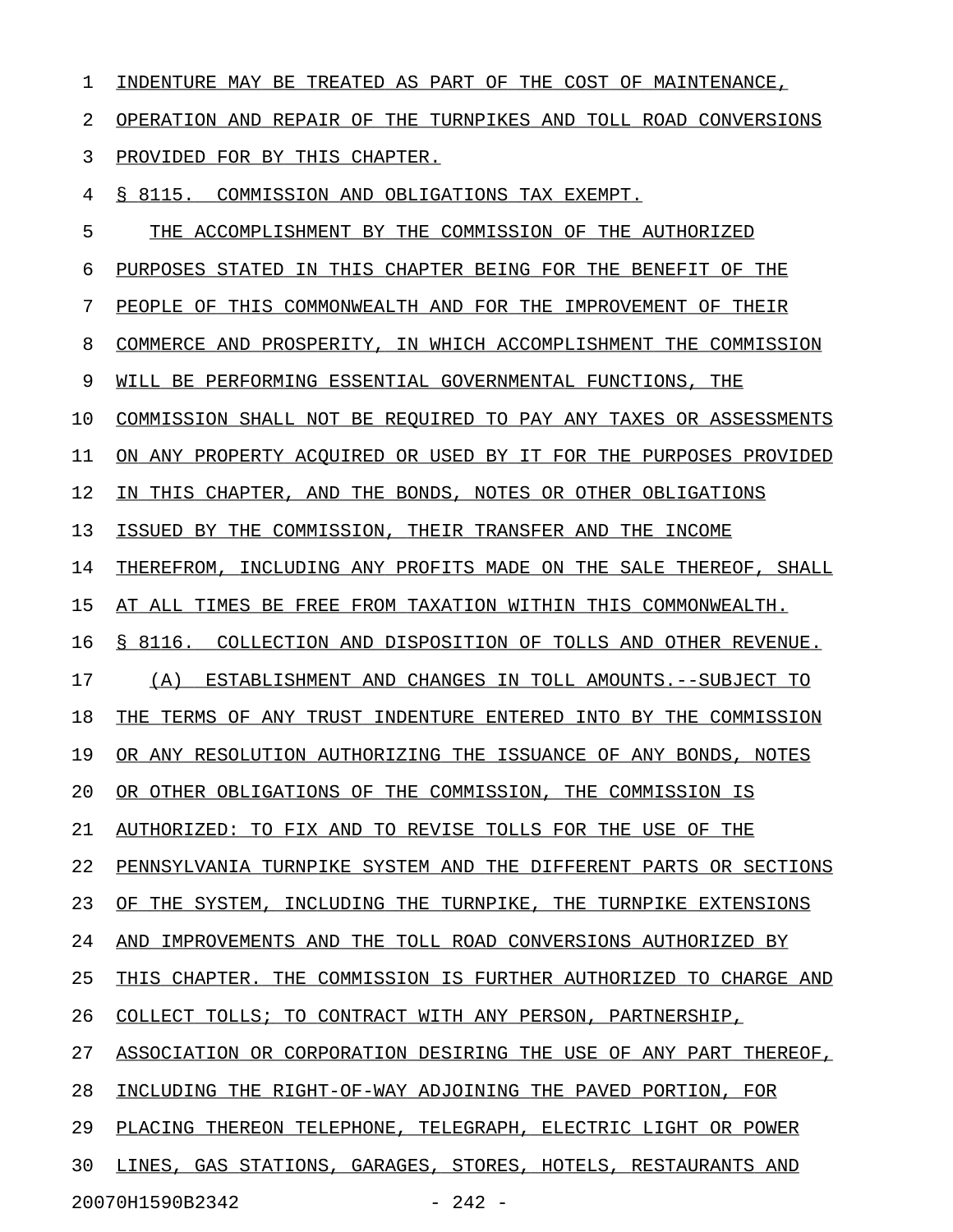| ı  | ADVERTISING SIGNS, OR FOR ANY OTHER PURPOSE, EXCEPT FOR SERVICE<br>< |
|----|----------------------------------------------------------------------|
| 2  | PLAZAS IN THE RIGHT-OF-WAY ALONG INTERSTATE 80 AND FOR TRACKS        |
| 3  | FOR RAILROAD OR RAILWAY USE; AND TO FIX THE TERMS, CONDITIONS,       |
| 4  | RENTS AND RATES OF CHARGES FOR USE. TOLLS SHALL BE FIXED AND         |
| 5  | ADJUSTED AS TO PROVIDE FUNDS AT LEAST SUFFICIENT WITH OTHER          |
| 6  | REVENUES OF THE PENNSYLVANIA TURNPIKE SYSTEM, IF ANY, TO PAY ALL     |
| 7  | OF THE FOLLOWING:                                                    |
| 8  | THE COST OF THE TURNPIKES. THIS PARAGRAPH INCLUDES<br>(1)            |
| 9  | THE COST OF CONSTRUCTING, RECONSTRUCTING, WIDENING,                  |
| 10 | EXPANDING, EXTENDING, MAINTAINING, REPAIRING AND OPERATING           |
| 11 | THE PENNSYLVANIA TURNPIKE SYSTEM AND THE DIFFERENT PARTS AND         |
| 12 | SECTIONS OF THE SYSTEM.                                              |
| 13 | (2)<br>ANY OF THE FOLLOWING:                                         |
| 14 | THE COMMISSION'S BONDS, NOTES OR OTHER<br>( I )                      |
| 15 | OBLIGATIONS AND THE INTEREST ON THEM.                                |
| 16 | SINKING FUND REQUIREMENTS OF THE COMMISSION.<br>(TI)                 |
| 17 | OTHER REOUIREMENTS PROVIDED FOR BY ANY<br>(III)                      |
| 18 | RESOLUTION AUTHORIZING THE ISSUANCE OF THE BONDS, NOTES              |
| 19 | OR OTHER OBLIGATIONS BY THE COMMISSION, OR BY ANY TRUST              |
| 20 | INDENTURE TO WHICH THE COMMISSION IS A PARTY, AS THEY                |
| 21 | BECOME DUE.                                                          |
| 22 | (3)<br>AMOUNTS DUE TO THE DEPARTMENT UNDER 75 PA.C.S. CH.            |
| 23 | 89 (RELATING TO PENNSYLVANIA TURNPIKE) AND PURSUANT TO THE           |
| 24 | LEASE AGREEMENT UNDER 75 PA.C.S. § 8915.3 (RELATING TO LEASE         |
| 25 | OF INTERSTATE 80).                                                   |
| 26 | THE COST OF REPAYMENT TO THE FEDERAL GOVERNMENT OF<br>(4)            |
| 27 | FUNDS REQUIRED TO BE REPAID PURSUANT TO FEDERAL LEGISLATION          |
| 28 | AUTHORIZING THE CONVERSION OF TOLL-FREE ROADS TO TOLL ROADS.         |
| 29 | (5)<br>ANY OTHER AMOUNTS PAYABLE TO THE COMMONWEALTH OR TO           |
| 30 | THE DEPARTMENT.                                                      |
|    | 20070H1590B2342<br>$-243 -$                                          |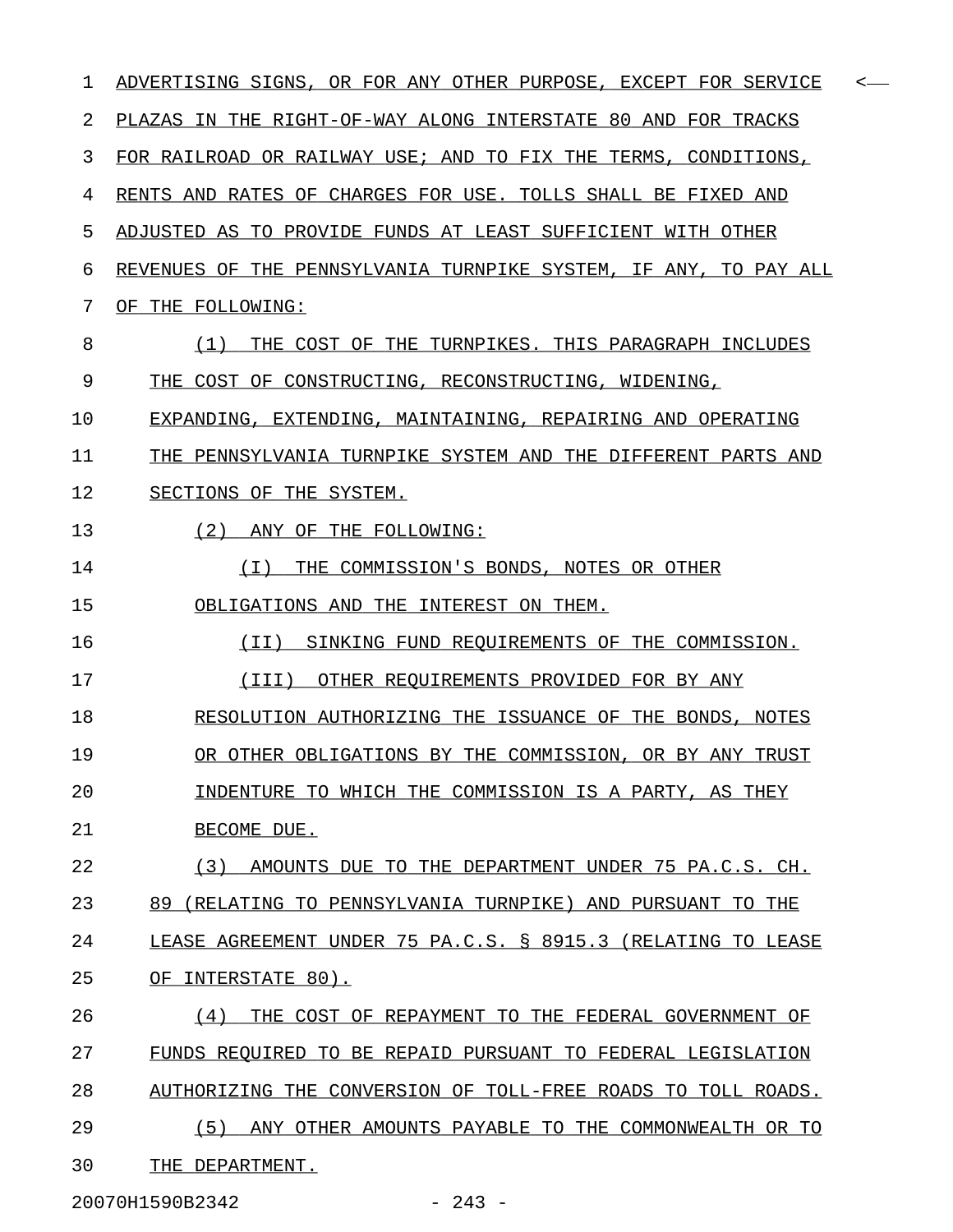| $\mathbf 1$ | (B)<br>RESTRICTIONS ON TOLL REVENUE.--TOLLS SHALL NOT BE         |
|-------------|------------------------------------------------------------------|
| 2           | SUBJECT TO SUPERVISION OR REGULATION BY ANY OTHER STATE          |
| 3           | COMMISSION, BOARD, BUREAU OR AGENCY. SUBJECT TO THE TERMS OF ANY |
| 4           | PRESENTLY EXISTING TRUST INDENTURE ENTERED INTO BY THE           |
| 5           | COMMISSION AND ANY PRESENTLY EXISTING RESOLUTION AUTHORIZING THE |
| 6           | ISSUANCE OF ANY BONDS, NOTES OR OTHER OBLIGATIONS OF THE         |
| 7           | COMMISSION, THE TOLLS AND ALL OTHER REVENUE DERIVED FROM THE     |
| 8           | PENNSYLVANIA TURNPIKE SYSTEM SHALL BE SET ASIDE AND PLEDGED AS   |
| 9           | MAY BE PROVIDED IN ANY RESOLUTIONS, TRUST INDENTURES OR ANY      |
| 10          | OTHER AGREEMENTS THAT THE COMMISSION MAY HEREAFTER ADOPT OR      |
| 11          | HEREAFTER ENTER INTO WITH RESPECT TO THE ISSUANCE OF BONDS,      |
| 12          | NOTES OR OTHER OBLIGATIONS OF THE COMMISSION.                    |
| 13          | S 8117.<br>ELECTRONIC TOLL COLLECTION.                           |
| 14          | LIABILITY OF OWNER.--<br>(A)                                     |
| 15          | IF AN OPERATOR OF A VEHICLE FAILS TO PAY THE<br>(1)              |
| 16          | PRESCRIBED TOLL AT ANY LOCATION WHERE TOLLS ARE COLLECTED BY     |
| 17          | MEANS OF ELECTRONIC TOLL COLLECTION, THE OWNER OF THE VEHICLE    |
| 18          | SHALL BE LIABLE TO THE COMMISSION FOR FAILURE OF THE OPERATOR    |
| 19          | OF THE VEHICLE TO COMPLY WITH THIS SECTION IF THE VIOLATION      |
| 20          | IS EVIDENCED BY INFORMATION OBTAINED FROM A VIOLATION            |
| 21          | ENFORCEMENT SYSTEM.                                              |
| 22          | (2)<br>IF A VIOLATION OF THIS SECTION IS COMMITTED, THE          |
| 23          | REGISTRATION PLATE NUMBER OF THE VEHICLE AS RECORDED BY A        |
| 24          | VIOLATION ENFORCEMENT SYSTEM SHALL ESTABLISH AN INFERENCE        |
| 25          | THAT THE OWNER OF THE VEHICLE WAS THEN OPERATING THE VEHICLE.    |
| 26          | THE INFERENCE SHALL BE OVERCOME IF THE OWNER DOES ALL OF THE     |
| 27          | FOLLOWING:                                                       |
| 28          | ( I )<br>TESTIFIES THAT THE OWNER WAS NOT OPERATING THE          |
| 29          | VEHICLE AT THE TIME OF THE VIOLATION.                            |
|             |                                                                  |

30 (II) SUBMITS TO AN EXAMINATION AS TO WHO AT THE TIME 20070H1590B2342 - 244 -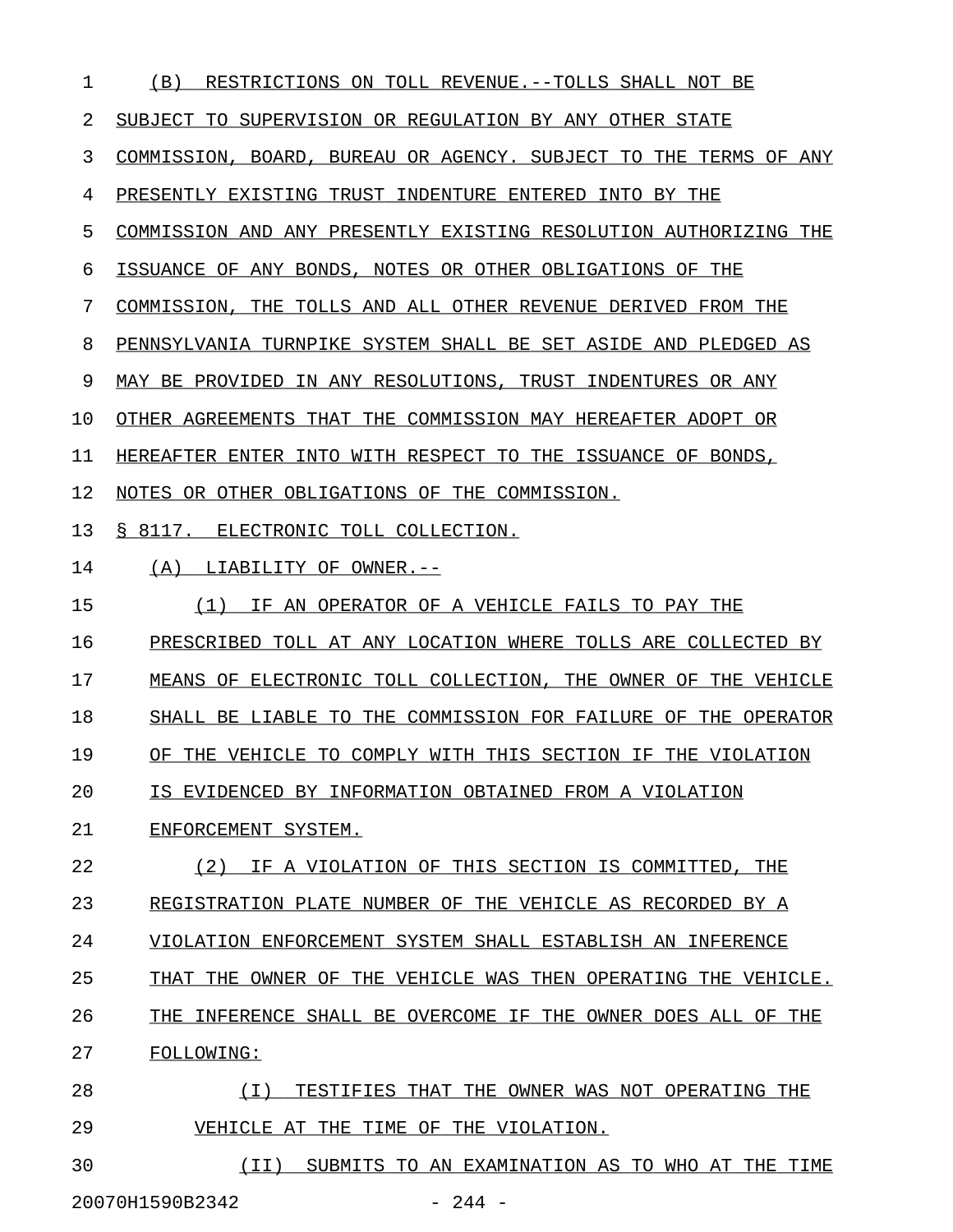| $\mathbf 1$                 | WAS OPERATING THE VEHICLE.                                        |  |
|-----------------------------|-------------------------------------------------------------------|--|
| 2                           | REVEALS THE NAME AND RESIDENCE ADDRESS, IF<br>(TTT)               |  |
| 3                           | KNOWN.<br>OF.<br>THE OPERATOR OF THE VEHICLE.                     |  |
| 4                           | (3)<br>AN ACTION OR PROCEEDING IS COMMENCED IN A COUNTY<br>TF.    |  |
| 5                           | OTHER THAN THAT OF THE RESIDENCE OF THE OWNER, A VERIFIED         |  |
| 6                           | WRITTEN STATEMENT SETTING FORTH THE FACTS PRESCRIBED UNDER        |  |
| 7                           | PARAGRAPH (2)(I), (II) AND<br>(III)<br>SHALL SUFFICE TO OVERCOME  |  |
| 8                           | THE<br>INFERENCE.                                                 |  |
| 9                           | (4)<br>INFERENCE IS OVERCOME.<br>THE OPERATOR OF THE<br>ΤF<br>THE |  |
| 10                          | VEHICLE MAY BE HELD LIABLE UNDER THIS SECTION FOR FAILURE TO      |  |
| 11                          | PAY THE PRESCRIBED TOLL IN THE SAME MANNER AS IF<br>THE OPERATOR  |  |
| 12                          | WERE<br>THE OWNER OF THE VEHICLE.                                 |  |
| 13                          | (B)<br>IMPOSITION OF LIABILITY.--LIABILITY UNDER THIS SECTION     |  |
| 14                          | SHALL BE IMPOSED UPON AN OWNER FOR A VIOLATION OF THIS SECTION    |  |
| 15                          | OR THE REGULATIONS OF THE COMMISSION OCCURRING WITHIN THE         |  |
| 16                          | TERRITORIAL LIMITS OF THIS COMMONWEALTH. IF A VIOLATION IS        |  |
| 17                          | COMMITTED AS EVIDENCED BY A VIOLATION ENFORCEMENT SYSTEM.<br>THE  |  |
| 18                          | FOLLOWING SHALL APPLY:                                            |  |
| 19                          | (1)<br>THE COMMISSION OR AN AUTHORIZED AGENT OR EMPLOYEE          |  |
| 20                          | MUST PREPARE AND MAIL A NOTICE OF VIOLATION AS FOLLOWS:           |  |
| 21                          | (T)<br>THE NOTICE OF VIOLATION MUST BE SENT BY FIRST              |  |
| 22                          | CLASS MAIL TO EACH PERSON ALLEGED TO BE LIABLE AS AN              |  |
| 23                          | OWNER FOR A VIOLATION OF THIS SECTION.                            |  |
| 24                          | (II)<br>THE NOTICE MUST BE MAILED AT THE ADDRESS SHOWN            |  |
| 25                          | ON THE VEHICLE REGISTRATION OR AT THE ADDRESS OF THE              |  |
| 26                          | OPERATOR, AS APPLICABLE. NOTICE MUST BE MAILED NO LATER           |  |
| 27                          | THAN 60 DAYS AFTER:                                               |  |
| 28                          | (A)<br>THE ALLEGED CONDUCT; OR                                    |  |
| 29                          | (B)<br>THE DATE THE INFERENCE IS OVERCOME UNDER                   |  |
| 30                          | SUBSECTION $(A)(2)$ .                                             |  |
| 20070H1590B2342<br>$-245 -$ |                                                                   |  |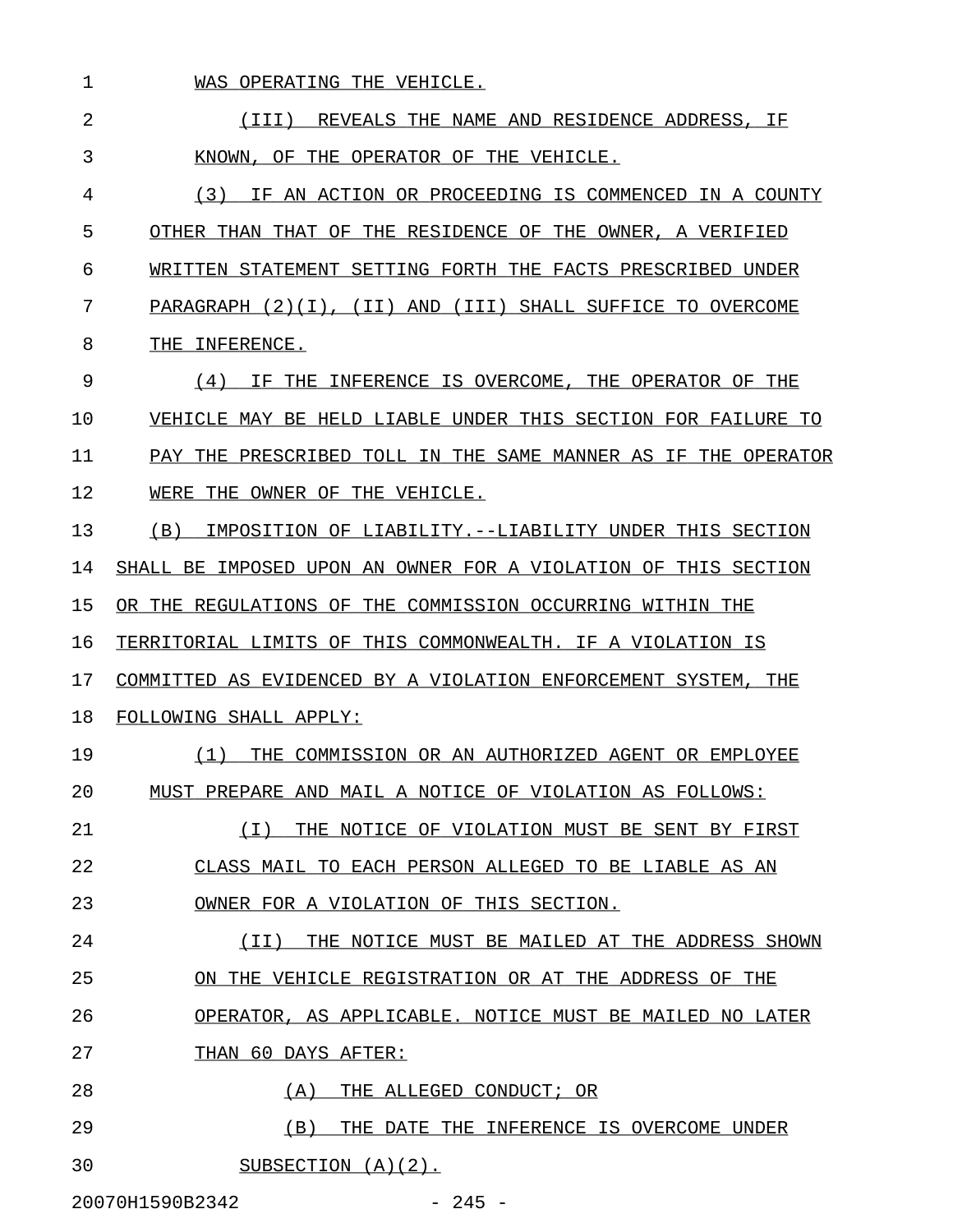1 (III) PERSONAL SERVICE IS NOT REQUIRED. 2 1 (IV) THE NOTICE MUST CONTAIN ALL OF THE FOLLOWING: 3 (A) INFORMATION ADVISING THE PERSON CHARGED OF 4 THE MANNER AND TIME IN WHICH THE LIABILITY ALLEGED IN 5 THE NOTICE MAY BE CONTESTED. 6 (B) A WARNING ADVISING THE PERSON CHARGED THAT \_\_\_\_\_\_\_\_\_\_\_\_\_\_\_\_\_\_\_\_\_\_\_\_\_\_\_\_\_\_\_\_\_\_\_\_\_\_\_\_\_\_\_\_\_\_\_ 7 FAILURE TO CONTEST IN THE MANNER AND TIME PROVIDED 8 SHALL BE DEEMED AN ADMISSION OF LIABILITY AND THAT A 9 DEFAULT JUDGMENT MAY BE ENTERED ON THE NOTICE. 10  $(1.1)$  A MANUAL OR AUTOMATIC RECORD OF MAILING PREPARED 11 IN THE ORDINARY COURSE OF BUSINESS SHALL BE PRIMA FACIE 12 EVIDENCE OF THE MAILING OF NOTICE. 13 (2) IF AN OWNER OF A VEHICLE OR AN OWNER THAT IS A 14 LESSOR OF A VEHICLE RECEIVES A NOTICE OF VIOLATION UNDER THIS 15 SECTION FOR ANY TIME PERIOD DURING WHICH THE VEHICLE WAS 16 REPORTED TO A POLICE DEPARTMENT AS HAVING BEEN STOLEN, IT 17 SHALL BE A DEFENSE TO THE ALLEGATION OF LIABILITY THAT THE 18 VEHICLE HAD BEEN REPORTED TO THE POLICE AS HAVING BEEN STOLEN 19 PRIOR TO THE TIME THE VIOLATION OCCURRED AND THAT THE VEHICLE 20 HAD NOT BEEN RECOVERED BY THE TIME OF THE VIOLATION. FOR 21 PURPOSES OF ASSERTING THE DEFENSE UNDER THIS PARAGRAPH, IT 22 SHALL BE SUFFICIENT THAT A CERTIFIED COPY OF THE POLICE 23 REPORT ON THE STOLEN VEHICLE BE SENT BY FIRST CLASS MAIL TO 24 THE COMMISSION WITHIN 30 DAYS AFTER RECEIVING THE ORIGINAL 25 NOTICE OF VIOLATION. FAILURE TO SEND THE INFORMATION WITHIN 26 THE TIME LIMIT UNDER THIS PARAGRAPH SHALL RENDER THE OWNER OR 27 LESSOR LIABLE FOR THE PENALTY PRESCRIBED BY THIS SECTION. 28 (3) AN OWNER THAT IS A LESSOR OF A VEHICLE AS TO WHICH A 29 NOTICE OF VIOLATION WAS ISSUED UNDER PARAGRAPH (1) SHALL NOT 30 BE LIABLE FOR A VIOLATION IF THE OWNER SENDS TO THE 20070H1590B2342 - 246 -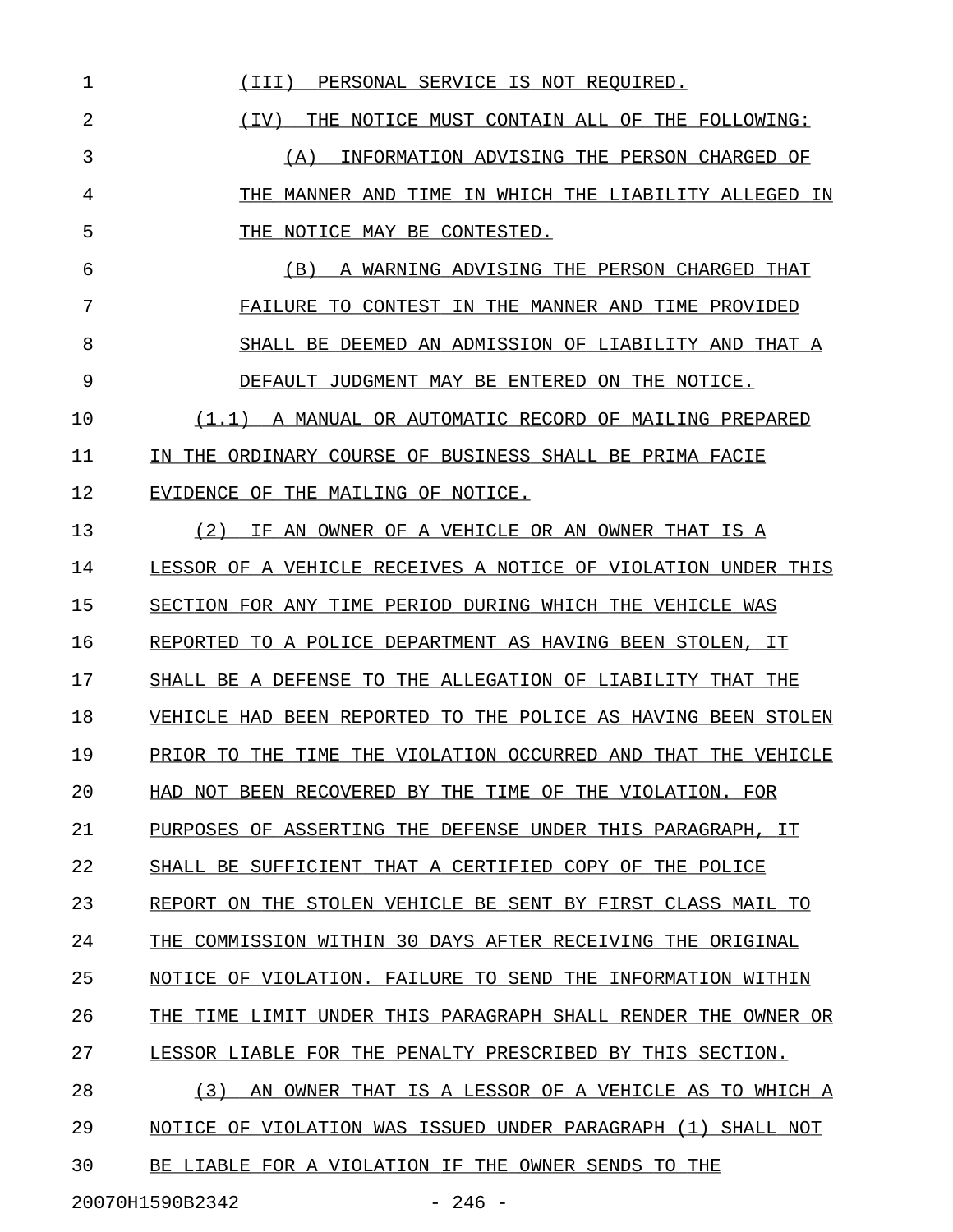1 COMMISSION A COPY OF THE RENTAL, LEASE OR OTHER CONTRACT 2 DOCUMENT COVERING THE VEHICLE ON THE DATE OF THE VIOLATION, 3 WITH THE NAME AND ADDRESS OF THE LESSEE CLEARLY LEGIBLE TO 4 THE COMMISSION, WITHIN 30 DAYS AFTER RECEIVING THE ORIGINAL 5 NOTICE OF VIOLATION. FAILURE TO SEND THE INFORMATION WITHIN 6 THE TIME LIMIT UNDER THIS PARAGRAPH SHALL RENDER THE LESSOR 7 LIABLE FOR THE PENALTY PRESCRIBED BY THIS SECTION. IF THE 8 LESSOR COMPLIES WITH THE PROVISIONS OF THIS SECTION, THE 9 LESSEE OF THE VEHICLE ON THE DATE OF THE VIOLATION SHALL BE 10 DEEMED TO BE THE OWNER OF THE VEHICLE FOR PURPOSES OF THIS 11 SECTION AND SHALL BE SUBJECT TO LIABILITY FOR THE PENALTY 12 UNDER THIS SECTION. 13 (4) A CERTIFIED REPORT OR A FACSIMILE REPORT OF AN 14 AUTHORIZED AGENT OR EMPLOYEE OF THE COMMISSION REPORTING A 15 VIOLATION OF THIS SECTION OR REGULATIONS OF THE COMMISSION 16 BASED UPON THE RECORDED INFORMATION OBTAINED FROM A VIOLATION 17 ENFORCEMENT SYSTEM SHALL BE PRIMA FACIE EVIDENCE OF THE FACTS 18 CONTAINED IN THE REPORT AND SHALL BE ADMISSIBLE AS AN 19 OFFICIAL RECORD KEPT IN THE ORDINARY COURSE OF BUSINESS IN 20 ANY PROCEEDING CHARGING A VIOLATION OF THIS SECTION OR THE 21 TOLL COLLECTION REGULATIONS OF THE COMMISSION. 22 (5) NOTWITHSTANDING ANY OTHER PROVISION OF LAW, 23 VIDEOTAPES, PHOTOGRAPHS, MICROPHOTOGRAPHS, OTHER RECORDED 24 IMAGES, WRITTEN RECORDS, REPORTS OR FACSIMILES PREPARED 25 PURSUANT TO THIS SECTION SHALL BE FOR THE EXCLUSIVE USE OF 26 THE COMMISSION, ITS AUTHORIZED AGENTS, ITS EMPLOYEES AND LAW 27 ENFORCEMENT OFFICIALS FOR THE PURPOSE OF DISCHARGING DUTIES 28 UNDER THIS SECTION AND THE REGULATIONS OF THE COMMISSION. THE 29 INFORMATION SHALL NOT BE DEEMED A PUBLIC RECORD UNDER THE ACT 30 OF JUNE 21, 1957 (P.L.390, NO.212), REFERRED TO AS THE RIGHT-20070H1590B2342 - 247 -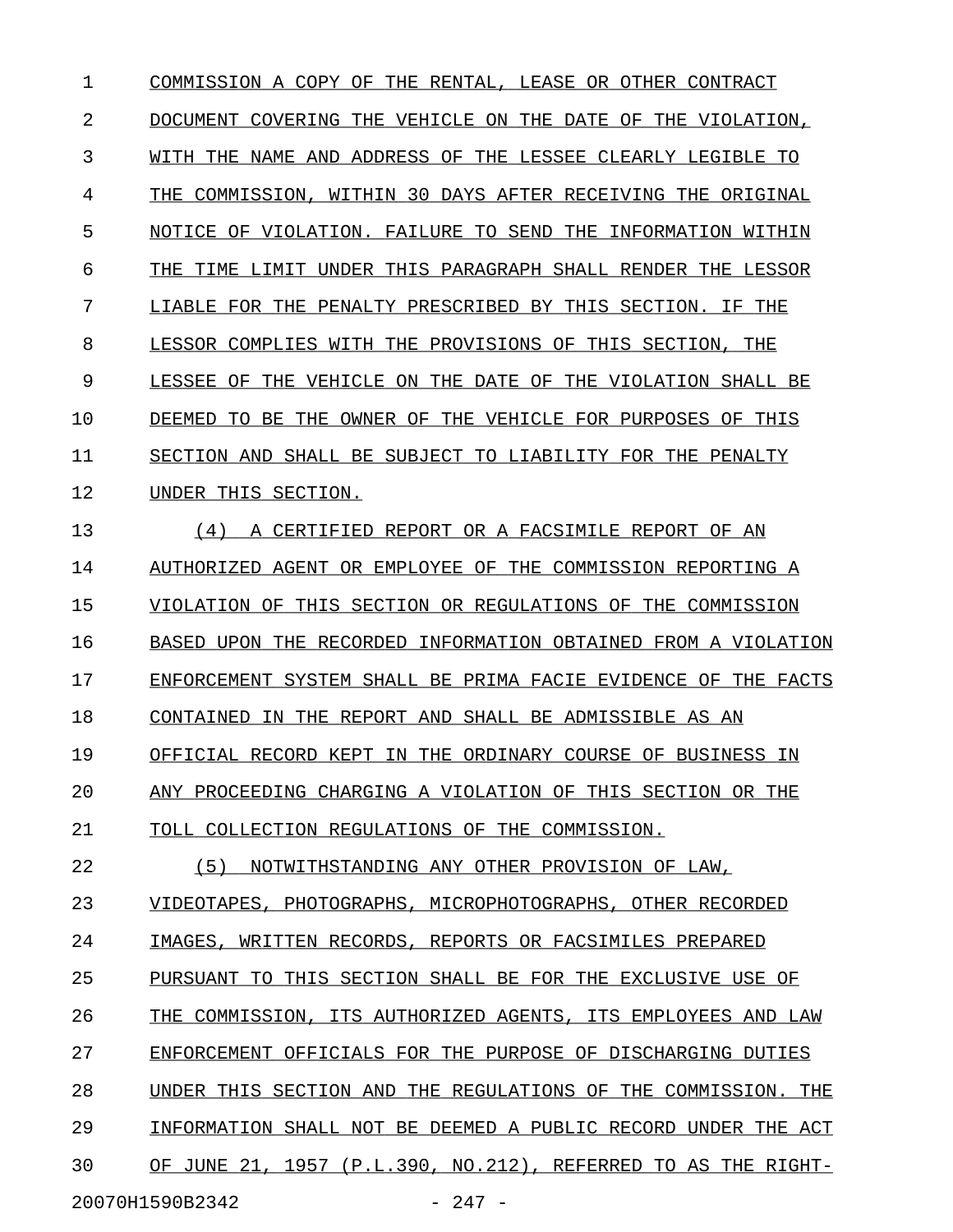$1$  TO-KNOW LAW. THE INFORMATION SHALL NOT BE DISCOVERABLE BY 2 COURT ORDER OR OTHERWISE; NOR SHALL IT BE OFFERED IN EVIDENCE 3 IN ANY ACTION OR PROCEEDING WHICH IS NOT DIRECTLY RELATED TO 4 A VIOLATION OF THIS SECTION, THE REGULATIONS OF THE 5 COMMISSION OR INDEMNIFICATION FOR LIABILITY IMPOSED PURSUANT 6 TO THIS SECTION. THE RESTRICTIONS SET FORTH IN THIS 7 PARAGRAPH: 8 (I) SHALL NOT BE DEEMED TO PRECLUDE A COURT OF \_\_\_\_\_\_\_\_\_\_\_\_\_\_\_\_\_\_\_\_\_\_\_\_\_\_\_\_\_\_\_\_\_\_\_\_\_\_\_\_\_\_\_\_\_\_\_ 9 COMPETENT JURISDICTION FROM ISSUING AN ORDER DIRECTING 10 THAT THE INFORMATION BE PROVIDED TO LAW ENFORCEMENT 11 OFFICIALS IF THE INFORMATION IS REASONABLY DESCRIBED AND \_\_\_\_\_\_\_\_\_\_\_\_\_\_\_\_\_\_\_\_\_\_\_\_\_\_\_\_\_\_\_\_\_\_\_\_\_\_\_\_\_\_\_\_\_\_\_\_\_\_\_\_\_\_\_\_ 12 **IS REQUESTED SOLELY IN CONNECTION WITH A CRIMINAL LAW** 13 ENFORCEMENT ACTION; 14 (II) SHALL NOT BE DEEMED TO PRECLUDE THE EXCHANGE OF 15 THE INFORMATION BETWEEN ANY ENTITIES WITH JURISDICTION 16 OVER OR WHICH OPERATE AN ELECTRONIC TOLL COLLECTION 17 SYSTEM IN THIS COMMONWEALTH OR ANY OTHER JURISDICTION; 18 AND \_\_\_ 19 (III) SHALL NOT BE DEEMED TO PROHIBIT THE USE OF \_\_\_\_\_\_\_\_\_\_\_\_\_\_\_\_\_\_\_\_\_\_\_\_\_\_\_\_\_\_\_\_\_\_\_\_\_\_\_\_\_\_\_\_\_\_\_\_\_ 20 INFORMATION EXCLUSIVELY FOR THE PURPOSE OF BILLING 21 ELECTRONIC TOLL COLLECTION ACCOUNT HOLDERS, DEDUCTING 22 TOLL CHARGES FROM THE ACCOUNT OF AN ACCOUNT HOLDER, 23 ENFORCING TOLL COLLECTION LAWS AND RELATED REGULATIONS OR 24 ENFORCING THE PROVISIONS OF AN ACCOUNT HOLDER AGREEMENT. 25 (6) AN IMPOSITION OF LIABILITY UNDER THIS SECTION MUST 26 BE BASED UPON A PREPONDERANCE OF EVIDENCE. 27 (7) AN IMPOSITION OF LIABILITY PURSUANT TO THIS SECTION 28 SHALL NOT BE DEEMED A CONVICTION OF AN OWNER AND SHALL NOT BE 29 MADE PART OF THE MOTOR VEHICLE OPERATING RECORD OF THE PERSON 30 UPON WHOM THE LIABILITY IS IMPOSED, NOR SHALL IT BE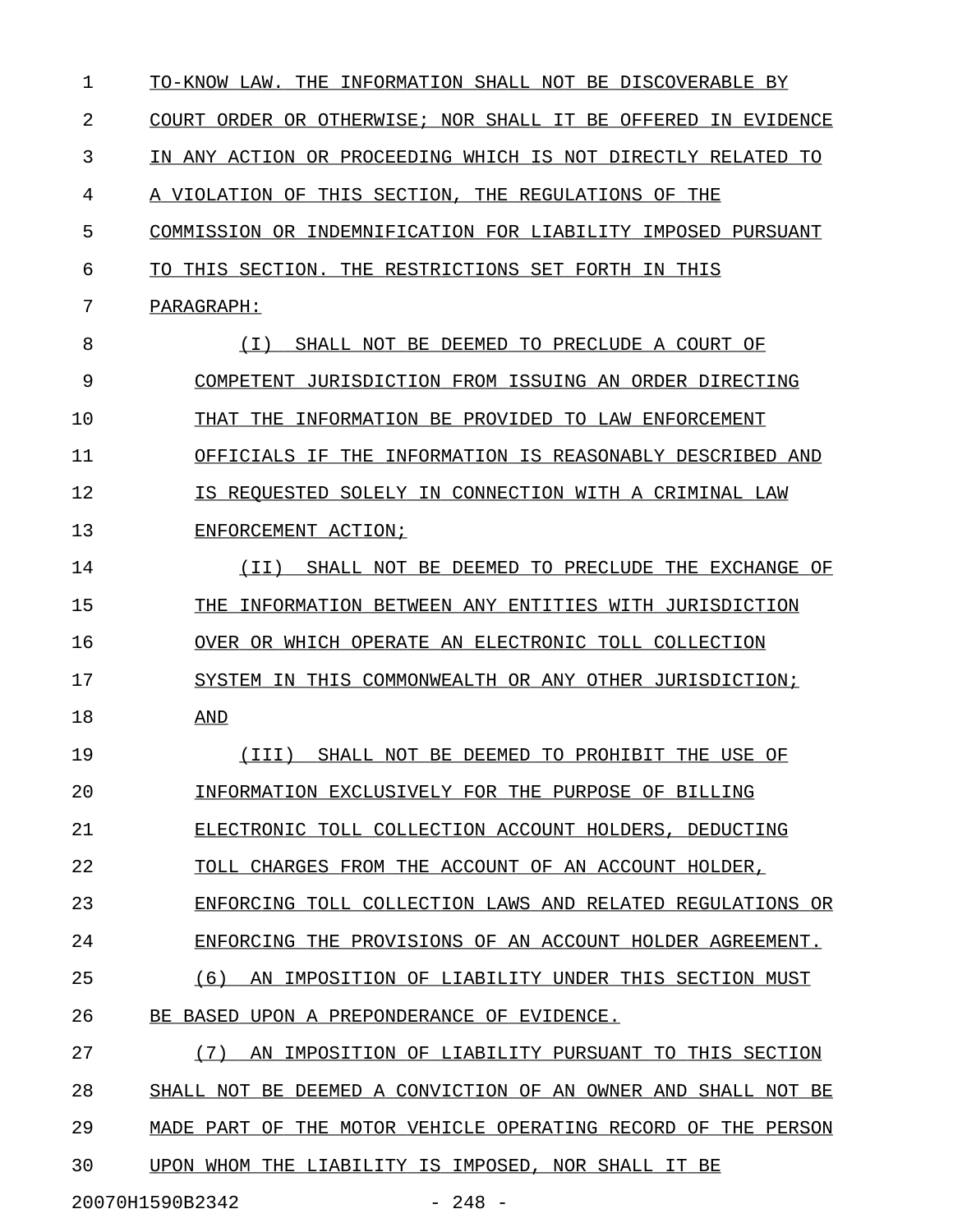1 CONSIDERED IN THE PROVISION OF MOTOR VEHICLE INSURANCE 2 COVERAGE. 3 6 (8) AN OWNER THAT ADMITS, IS FOUND LIABLE OR FAILS TO 4 RESPOND TO THE NOTICE OF VIOLATION FOR A VIOLATION OF THIS 5 SECTION SHALL BE CIVILLY LIABLE TO THE COMMISSION FOR ALL OF 6 THE FOLLOWING: 7 (I) EITHER: 8 (A) THE AMOUNT OF THE TOLL EVADED OR ATTEMPTED 9 TO BE EVADED IF THE AMOUNT CAN BE DETERMINED; OR 10 (B) THE MAXIMUM TOLL FROM THE FARTHEST POINT OF 11 ENTRY ON THE PENNSYLVANIA TURNPIKE TO THE ACTUAL \_\_\_\_\_\_\_\_\_\_\_\_\_\_\_\_\_\_\_\_\_\_\_\_\_\_\_\_\_\_\_\_\_\_\_\_\_\_\_\_\_\_\_\_\_\_\_\_ 12 POINT OF EXIT IF THE AMOUNT OF THE TOLL EVADED OR 13 ATTEMPTED TO BE EVADED CANNOT BE DETERMINED. 14 (II) A REASONABLE ADMINISTRATIVE FEE NOT TO EXCEED \_\_\_\_\_\_\_\_\_\_\_\_\_\_\_\_\_\_\_\_\_\_\_\_\_\_\_\_\_\_\_\_\_\_\_\_\_\_\_\_\_\_\_\_\_\_\_\_\_\_\_ 15 \$35 PER NOTIFICATION. 16 (9) NOTHING IN THIS SECTION SHALL BE CONSTRUED TO LIMIT 17 THE LIABILITY OF THE OPERATOR OF A VEHICLE FOR A VIOLATION OF 18 THIS SECTION OR OF THE REGULATIONS OF THE COMMISSION. 19 (C) PLACEMENT OF ELECTRONIC TOLL COLLECTION DEVICE.--AN 20 ELECTRONIC TOLL COLLECTION DEVICE WHICH IS AFFIXED TO THE FRONT 21 WINDSHIELD OF A VEHICLE IN ACCORDANCE WITH THE REGULATIONS OF 22 THE COMMISSION SHALL NOT BE DEEMED TO CONSTITUTE A VIOLATION OF 23 75 PA.C.S. § 4524 (RELATING TO WINDSHIELD OBSTRUCTIONS AND 24 WIPERS). 25 (D) PRIVACY OF ELECTRONIC TOLL COLLECTION ACCOUNT HOLDER 26 INFORMATION.--27 (1) EXCEPT AS SET FORTH PARAGRAPH (2), NOTWITHSTANDING \_\_\_\_\_\_\_\_\_\_\_\_\_\_\_\_\_\_\_\_\_\_\_\_\_\_\_\_\_\_\_\_\_\_\_\_\_\_\_\_\_\_\_\_\_\_\_\_\_\_\_\_\_\_\_ 28 ANY OTHER PROVISION OF LAW, ALL OF THE FOLLOWING APPLY TO 29 INFORMATION KEPT BY THE COMMISSION, ITS AUTHORIZED AGENTS OR 30 ITS EMPLOYEES WHICH IS RELATED TO THE ACCOUNT OF AN

20070H1590B2342 - 249 -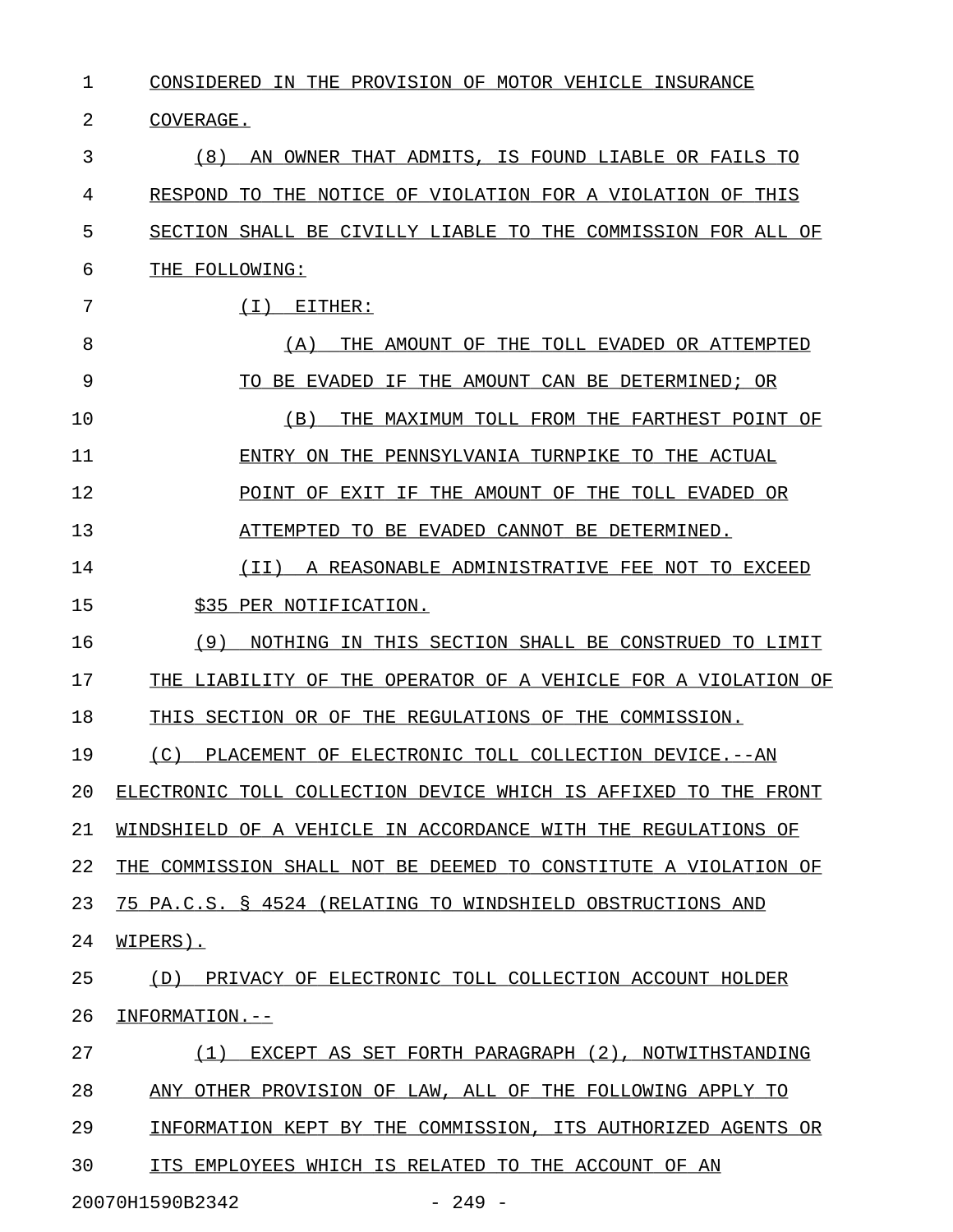| 1  | ELECTRONIC TOLL COLLECTION SYSTEM ACCOUNT HOLDER:               |
|----|-----------------------------------------------------------------|
| 2  | ( I )<br>INFORMATION SHALL BE FOR THE EXCLUSIVE USE<br>THE.     |
| 3  | OF THE COMMISSION, ITS AUTHORIZED AGENTS,<br>ITS EMPLOYEES      |
| 4  | ENFORCEMENT OFFICIALS FOR THE PURPOSE OF<br>AND LAW             |
| 5  | DISCHARGING THEIR DUTIES PURSUANT TO THIS SECTION AND THE       |
| 6  | REGULATIONS OF<br>COMMISSION. THIS SUBPARAGRAPH INCLUDES<br>THE |
| 7  | NAMES, ADDRESSES, ACCOUNT NUMBERS, ACCOUNT BALANCES,            |
| 8  | PERSONAL FINANCIAL INFORMATION, VEHICLE MOVEMENT RECORDS        |
| 9  | OTHER INFORMATION COMPILED FROM TRANSACTIONS WITH THE<br>AND    |
| 10 | ACCOUNT HOLDERS.                                                |
| 11 | INFORMATION SHALL NOT BE DEEMED A PUBLIC<br>(TT)<br>THE         |
| 12 | RECORD UNDER THE RIGHT-TO-KNOW LAW, NOR SHALL IT BE             |
| 13 | DISCOVERABLE BY COURT ORDER OR OTHERWISE OR BE OFFERED IN       |
| 14 | EVIDENCE IN ANY ACTION OR PROCEEDING WHICH IS NOT               |
| 15 | THE DISCHARGE OF DUTIES UNDER THIS<br>DIRECTLY RELATED<br>TO.   |
| 16 | REGULATIONS OF THE COMMISSION OR A VIOLATION<br>SECTION.<br>THE |
| 17 | OF AN ACCOUNT HOLDER AGREEMENT.                                 |
| 18 | (2)<br>PARAGRAPH (1) SHALL NOT BE DEEMED TO DO ANY OF THE       |
| 19 | FOLLOWING:                                                      |
| 20 | PRECLUDE A COURT OF COMPETENT JURISDICTION FROM<br>(T)          |
| 21 | ISSUING AN ORDER DIRECTING THAT THE INFORMATION BE              |
| 22 | PROVIDED TO LAW ENFORCEMENT OFFICIALS IF THE INFORMATION        |
| 23 | IS REASONABLY DESCRIBED AND IS REQUESTED SOLELY IN              |
| 24 | CONNECTION WITH A CRIMINAL LAW ENFORCEMENT ACTION.              |
| 25 | (II) PRECLUDE THE EXCHANGE OF THE INFORMATION                   |
| 26 | BETWEEN ANY ENTITIES WITH JURISDICTION OVER OR WHICH            |
| 27 | OPERATE AN ELECTRONIC TOLL COLLECTION SYSTEM IN THIS            |
| 28 | COMMONWEALTH OR ANY OTHER JURISDICTION.                         |
| 29 | (III) PROHIBIT THE USE OF THE INFORMATION                       |
| 30 | EXCLUSIVELY FOR THE PURPOSE OF BILLING ELECTRONIC TOLL          |
|    | 20070H1590B2342<br>$-250 -$                                     |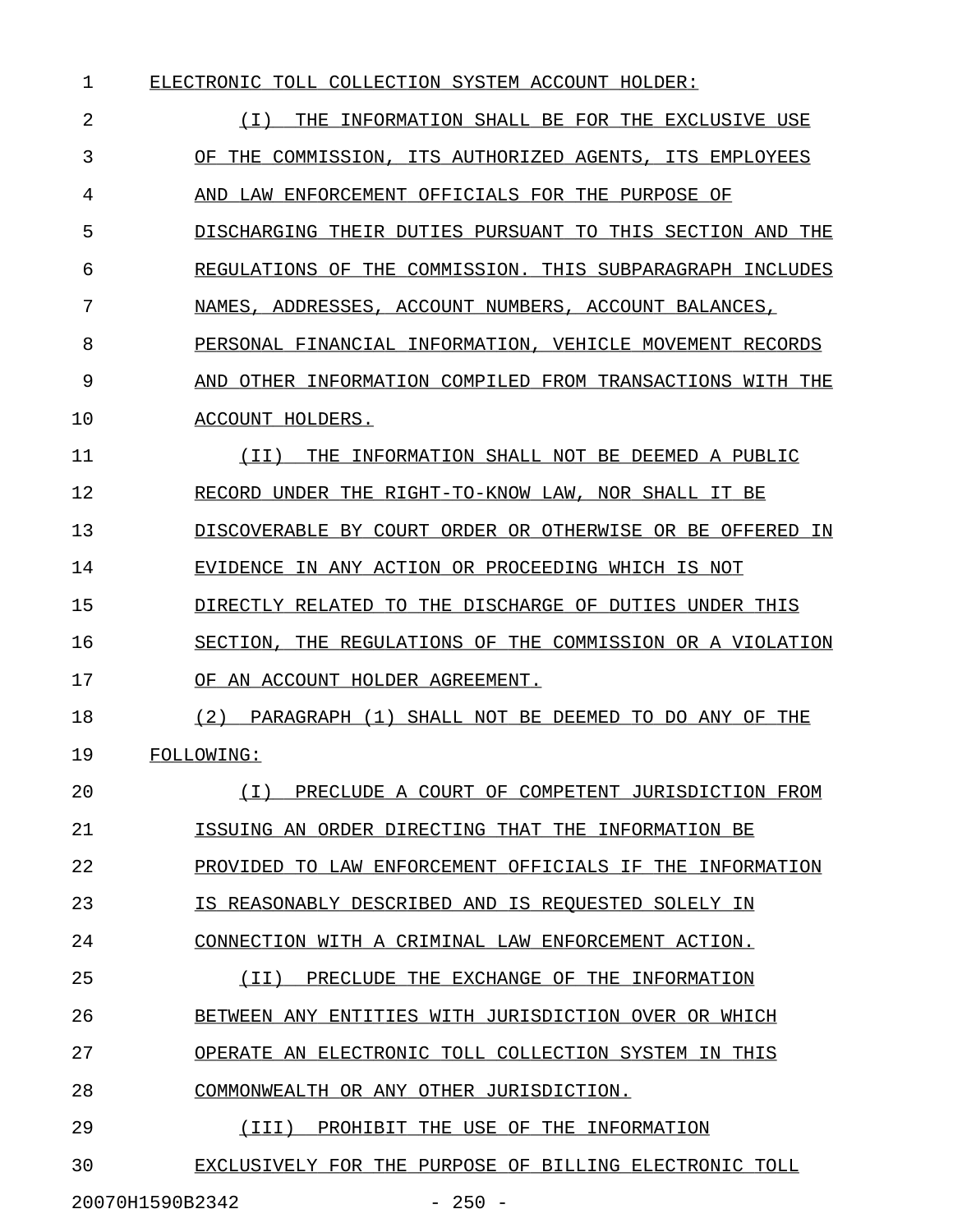1 COLLECTION ACCOUNT HOLDERS, DEDUCTING TOLL CHARGES FROM 2 THE ACCOUNT OF AN ACCOUNT HOLDER, ENFORCING TOLL 3 COLLECTION LAWS AND RELATED REGULATIONS OR ENFORCING THE 4 PROVISIONS OF AN ACCOUNT HOLDER AGREEMENT. 5 (E) DEFINITION.--AS USED IN THIS SECTION, THE TERM "OWNER" 6 MEANS ANY PERSON, CORPORATION, FIRM, PARTNERSHIP, AGENCY, 7 ASSOCIATION, ORGANIZATION OR LESSOR THAT, AT THE TIME A VEHICLE 8 IS OPERATED IN VIOLATION OF THIS SECTION OR REGULATIONS OF THE 9 COMMISSION: 10 (1) IS THE BENEFICIAL OR EQUITABLE OWNER OF THE VEHICLE; \_\_\_\_\_\_\_\_\_\_\_\_\_\_\_\_\_\_\_\_\_\_\_\_\_\_\_\_\_\_\_\_\_\_\_\_\_\_\_\_\_\_\_\_\_\_\_\_\_\_\_\_\_\_\_\_\_ 11 (2) HAS TITLE TO THE VEHICLE; OR 12 (3) IS THE REGISTRANT OR COREGISTRANT OF THE VEHICLE 13 REGISTERED WITH THE DEPARTMENT OR A COMPARABLE AGENCY OF 14 ANOTHER JURISDICTION OR USES THE VEHICLE IN ITS VEHICLE 15 RENTING OR LEASING BUSINESS. THE TERM INCLUDES A PERSON 16 ENTITLED TO THE USE AND POSSESSION OF A VEHICLE SUBJECT TO A 17 SECURITY INTEREST IN ANOTHER PERSON. 18 § 8118. REFUNDING BONDS. 19 THE COMMISSION IS AUTHORIZED TO PROVIDE, BY RESOLUTION, FOR 20 THE ISSUANCE OF TURNPIKE REVENUE REFUNDING BONDS FOR THE PURPOSE 21 OF REFUNDING ISSUED AND OUTSTANDING TURNPIKE REVENUE BONDS, 22 NOTES OR OTHER OBLIGATIONS. APPLICABLE PROVISIONS OF THIS 23 CHAPTER GOVERN ALL OF THE FOLLOWING: 24 (1) ISSUANCE OF THE TURNPIKE REVENUE REFUNDING BONDS. 25 (2) MATURITIES AND OTHER DETAILS OF THE REFUNDING BONDS. 26 (3) RIGHTS OF THE HOLDERS OF THE BONDS. 27 (4) DUTIES OF THE COMMONWEALTH AND OF THE COMMISSION IN 28 RESPECT TO THE BONDS. 29 § 8119. RIGHTS OF OBLIGATION HOLDERS AND TRUSTEES. 30 (A) SCOPE.--THIS SECTION APPLIES TO ALL OF THE FOLLOWING:

20070H1590B2342 - 251 -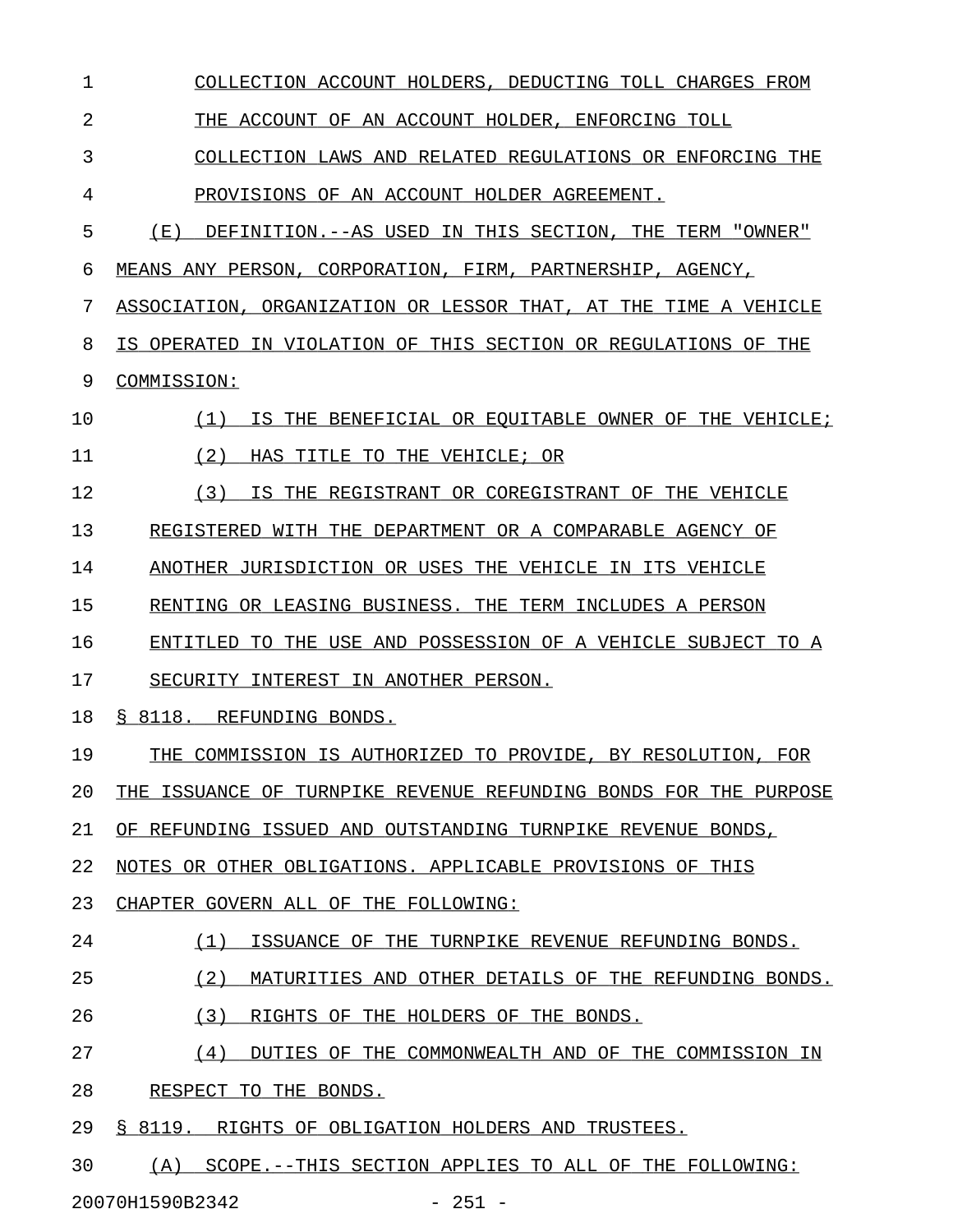| 1  | (1)<br>A HOLDER OF:                                              |
|----|------------------------------------------------------------------|
| 2  | A BOND, NOTE OR OTHER OBLIGATION ISSUED UNDER<br>( I )           |
| 3  | THIS CHAPTER; OR                                                 |
| 4  | (II) A COUPON ATTACHED TO THE BOND, NOTE OR OTHER                |
| 5  | OBLIGATION.                                                      |
| 6  | (2)<br>TRUSTEE UNDER AN APPLICABLE TRUST INDENTURE.<br>THE       |
| 7  | (B)<br>ENFORCEMENT.--SUBJECT TO SUBSECTION (C), A PERSON         |
| 8  | REFERRED TO IN SUBSECTION (A) MAY, BY AN ACTION AT LAW OR IN     |
| 9  | EOUITY, DO ALL OF THE FOLLOWING:                                 |
| 10 | PROTECT AND ENFORCE RIGHTS GRANTED UNDER THIS<br>(1)             |
| 11 | CHAPTER OR UNDER THE RESOLUTION OR TRUST INDENTURE.              |
| 12 | (2)<br>ENFORCE AND COMPEL PERFORMANCE OF ALL DUTIES              |
| 13 | REOUIRED BY THIS CHAPTER OR BY THE RESOLUTION OR TRUST           |
| 14 | INDENTURE TO BE PERFORMED BY THE COMMISSION OR AN OFFICER OF     |
| 15 | THE COMMISSION. THIS PARAGRAPH INCLUDES FIXING, CHARGING AND     |
| 16 | COLLECTING OF TOLLS FOR THE USE OF THE TURNPIKES.                |
| 17 | (C) RESTRICTION.--RIGHTS UNDER THIS CHAPTER MAY BE               |
| 18 | RESTRICTED BY RESOLUTION PASSED BEFORE THE ISSUANCE OF THE BOND, |
| 19 | NOTE OR OTHER OBLIGATION OR BY THE TRUST INDENTURE.              |
| 20 | § 8120. AUTHORITY GRANTED TO SECRETARY.                          |
| 21 | (A) AGREEMENT WITH FEDERAL GOVERNMENT.--                         |
| 22 | (1)<br>THE SECRETARY IS AUTHORIZED TO ENTER INTO AN              |
| 23 | AGREEMENT WITH THE UNITED STATES DEPARTMENT OF                   |
| 24 | TRANSPORTATION, THE FEDERAL HIGHWAY ADMINISTRATION AND ANY       |
| 25 | OTHER FEDERAL AGENCY TO OBTAIN FEDERAL FUNDS FOR PROJECTS FOR    |
| 26 | RESURFACING, RESTORING AND REHABILITATING TOLL ROADS IN THIS     |
| 27 | COMMONWEALTH. THE COMMISSION IS AUTHORIZED TO USE FEDERAL        |
| 28 | FUNDS WHICH MAY BE AVAILABLE FOR TOLL ROADS ONLY UPON            |
| 29 | APPROVAL OF THE SECRETARY AND ONLY UNDER THE AUTHORITY           |
| 30 | GRANTED UNDER THIS SECTION.                                      |
|    |                                                                  |

20070H1590B2342 - 252 -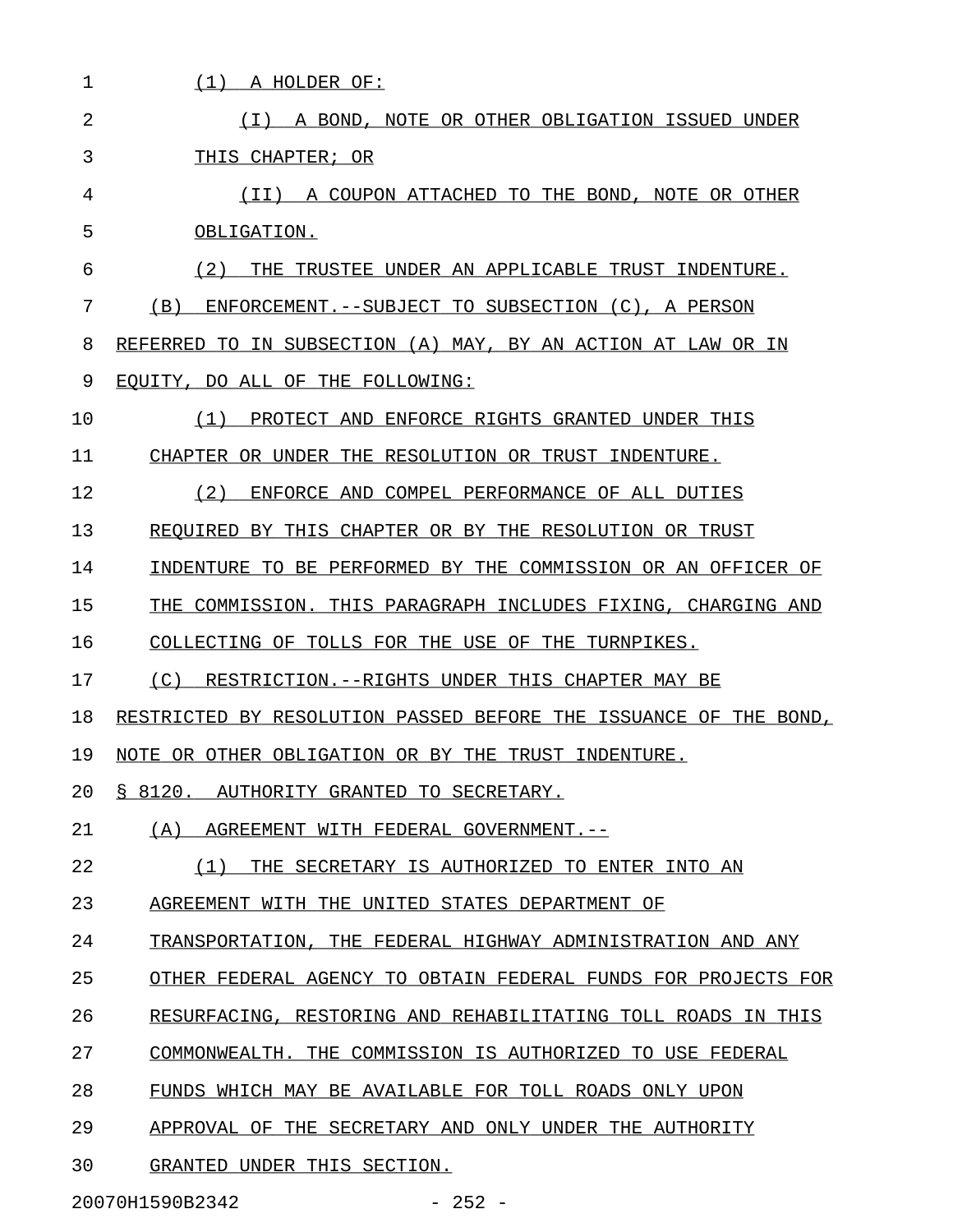| $\mathbf{1}$ | $(2)$ (RESERVED).                                                           |
|--------------|-----------------------------------------------------------------------------|
| 2            | APPROVAL BY DEPARTMENT. -- A COPY OF EACH CONTRACT AND<br>(B)               |
| 3            | AGREEMENT RELATING TO THE CONSTRUCTION OF THE TURNPIKES AND                 |
| 4            | CONNECTING TUNNELS, BRIDGES, SLIP INTERCHANGES AND SLIP RAMPS               |
| 5            | SHALL BE PROVIDED TO THE DEPARTMENT FOR REVIEW AND COMMENT PRIOR            |
| 6            | TO EXECUTION OF THIS CONTRACT OR AGREEMENT.                                 |
| 7            | $\S$ 8121. (RESERVED).                                                      |
| 8            | \$8122. (RESERVED).                                                         |
| 9            | S 8123. CONSTRUCTION OF CHAPTER.                                            |
| 10           | THIS CHAPTER SHALL BE REGARDED AS SUPPLEMENTAL AND ADDITIONAL               |
| 11           | TO POWERS CONFERRED BY OTHER STATUTES AND SHALL NOT BE REGARDED             |
| 12           | AS IN DEROGATION OF ANY POWERS NOW EXISTING AND SHALL BE                    |
| 13           | LIBERALLY CONSTRUED TO EFFECT ITS PURPOSES.                                 |
| 14           | CHAPTER 82                                                                  |
| 15           | TURNPIKE COMMISSION STANDARDS OF CONDUCT                                    |
| 16           | SEC.                                                                        |
| 17           | 8201. SCOPE.                                                                |
| 18           | 8202. DEFINITIONS.                                                          |
| 19           | 8203. QUALIFICATIONS, RESTRICTIONS AND DUTIES OF COMMISSION                 |
| 20           | MEMBERS AND EMPLOYEES.                                                      |
| 21           | 8204. CODE OF CONDUCT.                                                      |
| 22           | 8205. APPLICABILITY OF OTHER STATUTES.                                      |
| 23           | S 8201. SCOPE.                                                              |
| 24           | THIS CHAPTER SHALL APPLY TO THE PENNSYLVANIA TURNPIKE                       |
| 25           | COMMISSION FORMED OR MAINTAINED UNDER AUTHORITY OF THE ACT OF               |
| 26           | MAY 21, 1937 (P.L.774, NO.211), REFERRED TO AS THE PENNSYLVANIA             |
| 27           | TURNPIKE COMMISSION ACT AND THE FORMER ACT OF SEPTEMBER 30, 1985<br>$\,<\,$ |
| 28           | (P.L.240, NO.61), KNOWN AS THE TURNPIKE ORGANIZATION, EXTENSION             |
| 29           | AND TOLL ROAD CONVERSION ACT, OR ANY SUCCESSOR ENTITY.                      |
| 30           | § 8202. DEFINITIONS.                                                        |

20070H1590B2342 - 253 -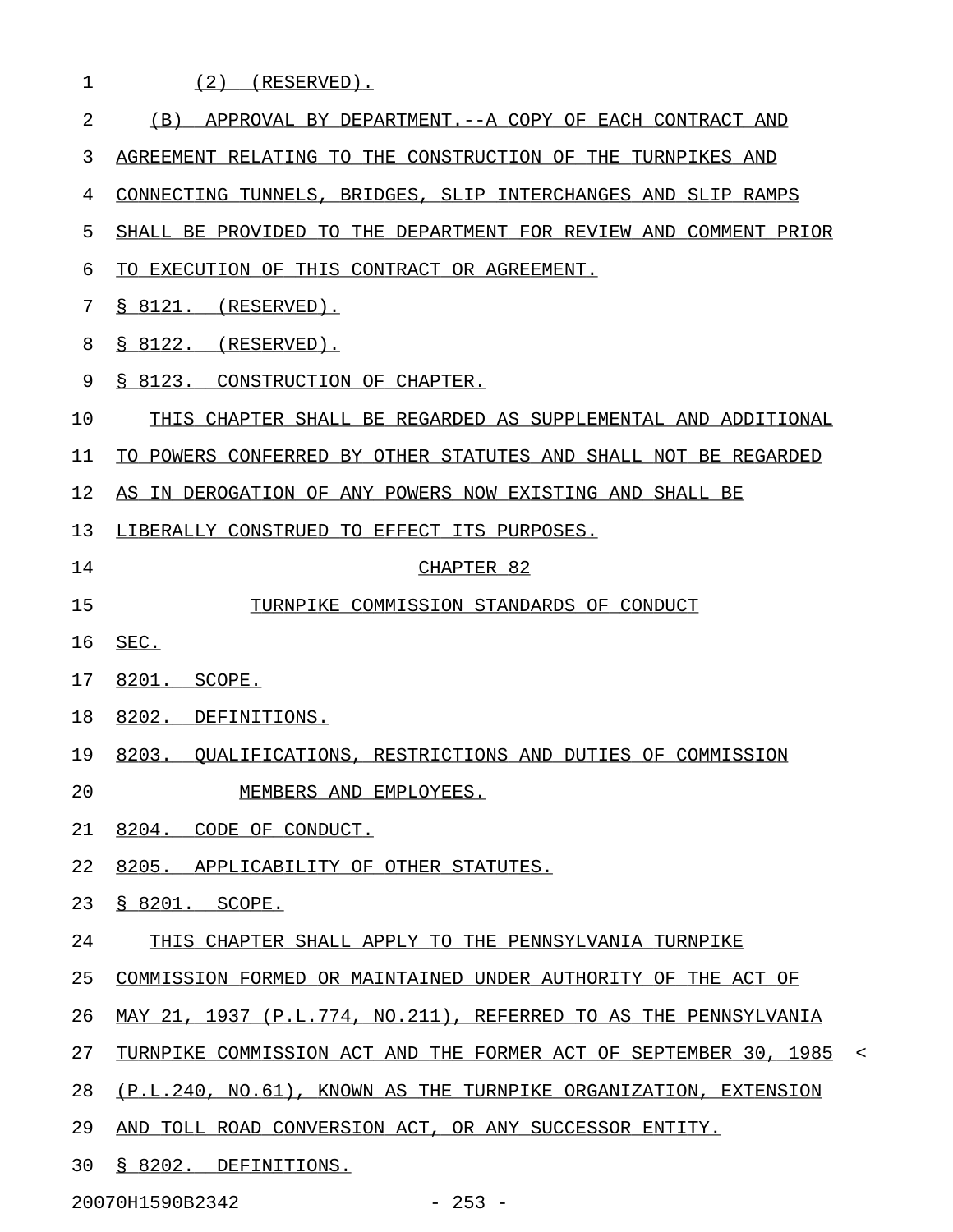| 1  | THE FOLLOWING WORDS AND PHRASES WHEN USED IN THIS CHAPTER        |         |
|----|------------------------------------------------------------------|---------|
| 2  | SHALL HAVE THE MEANINGS GIVEN TO THEM IN THIS SECTION UNLESS THE |         |
| 3  | CONTEXT CLEARLY INDICATES OTHERWISE:                             |         |
| 4  | "BUSINESS." ANY CORPORATION, PARTNERSHIP, SOLE                   |         |
| 5  | PROPRIETORSHIP, FIRM, ENTERPRISE, FRANCHISE, ASSOCIATION,        |         |
| 6  | ORGANIZATION, SELF-EMPLOYED INDIVIDUAL, HOLDING COMPANY, JOINT   |         |
| 7  | STOCK COMPANY, RECEIVERSHIP, TRUST OR ANY LEGAL ENTITY ORGANIZED |         |
| 8  | FOR PROFIT.                                                      |         |
| 9  | "COMMISSION." THE PENNSYLVANIA TURNPIKE COMMISSION.              |         |
| 10 | "EXECUTIVE-LEVEL EMPLOYEE." THE CHIEF EXECUTIVE OFFICER,         |         |
| 11 | CHIEF FINANCIAL OFFICER, CHIEF OPERATING OFFICER, CHIEF COUNSEL  |         |
| 12 | OR ANY OTHER SENIOR MANAGEMENT EMPLOYEE WITH DISCRETIONARY       |         |
| 13 | POWERS WHICH MAY AFFECT THE OUTCOME OF A PENNSYLVANIA TURNPIKE   |         |
| 14 | COMMISSION ACTION OR DECISION OR WHO FUNCTIONS IN PRESS OR       |         |
| 15 | PUBLIC RELATIONS, LEGISLATIVE LIAISON OR DEVELOPMENT OF          |         |
| 16 | EXECUTIVE POLICY.                                                |         |
| 17 | "FACILITY." REST AREAS, SERVICE PLAZAS, RESTAURANTS, FUELING     |         |
| 18 | STATIONS, TRAFFIC ADVISORY SYSTEMS, CALL BOXES OR OTHER SERVICES |         |
| 19 | PROVIDED BY THE COMMISSION TO PERSONS USING TOLL ROADS OR        | <       |
| 20 | HIGHWAYS OPERATED BY THE PENNSYLVANIA TURNPIKE COMMISSION        | $\,<\,$ |
| 21 | COMMISSION.                                                      | $\,<\,$ |
| 22 | "IMMEDIATE FAMILY." A SPOUSE, PARENT, BROTHER, SISTER OR         |         |
| 23 | CHILD.                                                           |         |
| 24 | "MEMBER." A COMMISSIONER APPOINTED TO THE PENNSYLVANIA           |         |
| 25 | TURNPIKE COMMISSION, INCLUDING THE SECRETARY OF TRANSPORTATION,  |         |
| 26 | AND ANY SUCCESSOR ENTITY THERETO.                                |         |
| 27 | "OWNERSHIP INTEREST." OWNING OR HOLDING, OR BEING DEEMED TO      |         |
| 28 | HOLD, DEBT OR EQUITY SECURITIES OR OTHER OWNERSHIP INTEREST OR   |         |
| 29 | PROFIT INTEREST.                                                 |         |
| 30 | "PARTY OFFICER." A MEMBER OF A NATIONAL COMMITTEE OF A           | $\,<\,$ |

20070H1590B2342 - 254 -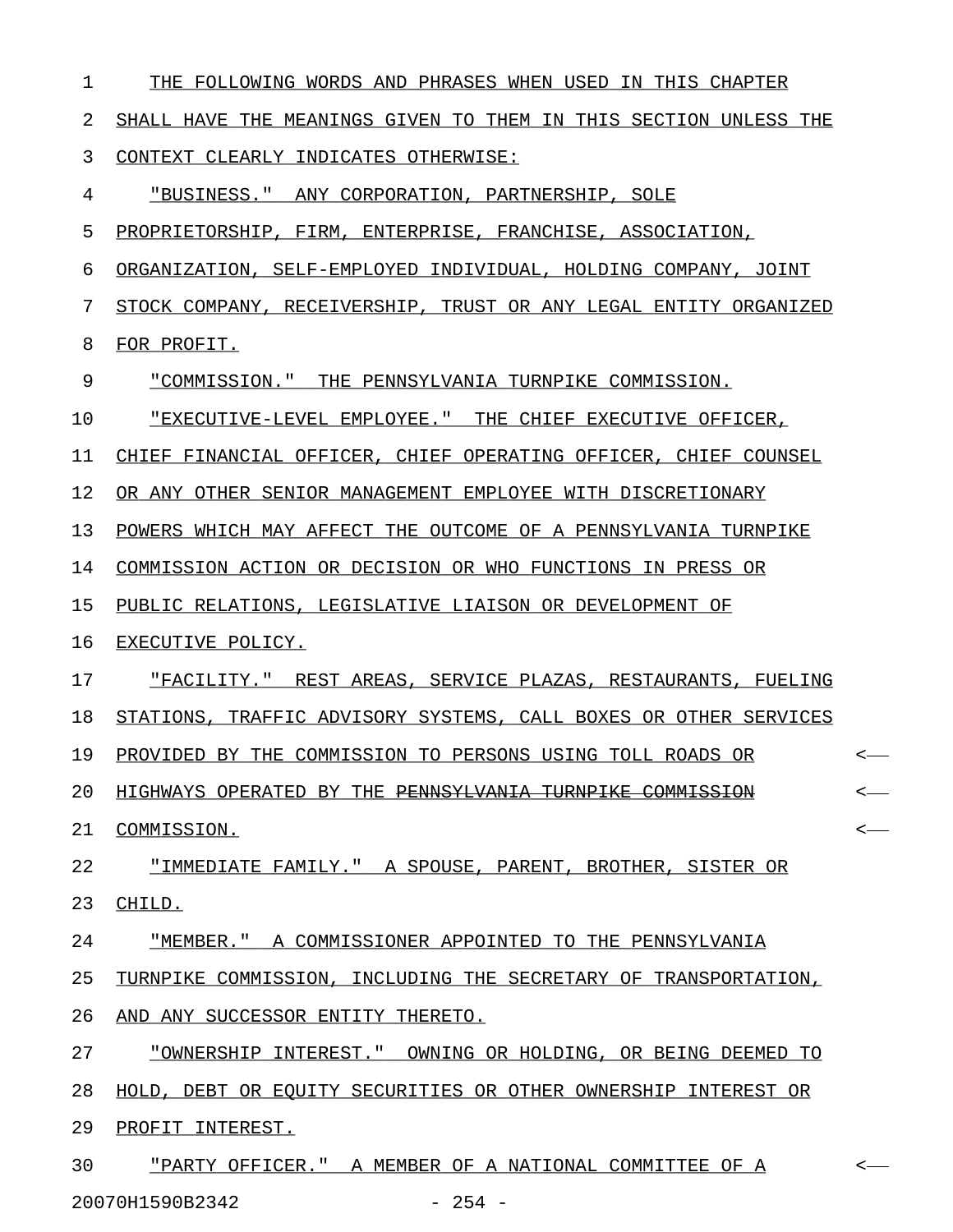| 1  | POLITICAL PARTY; A CHAIRMAN, VICE CHAIRMAN, SECRETARY, TREASURER |                  |
|----|------------------------------------------------------------------|------------------|
| 2  | OR COUNSEL OF A STATE COMMITTEE OR MEMBER OF THE EXECUTIVE       |                  |
| 3  | COMMITTEE OF A STATE COMMITTEE OF A POLITICAL PARTY; OR A COUNTY |                  |
| 4  | CHAIRMAN, VICE CHAIRMAN, COUNSEL, SECRETARY OR TREASURER OF A    |                  |
| 5  | COUNTY COMMITTEE OR A CITY CHAIRMAN, VICE CHAIRMAN, COUNSEL,     |                  |
| 6  | SECRETARY OR TREASURER OF A CITY COMMITTEE OF A POLITICAL PARTY. |                  |
| 7  | <u> "PENNSYLVANIA TURNPIKE COMMISSION." AN ENTITY FORMED OR</u>  |                  |
| 8  | MAINTAINED UNDER AUTHORITY OF THE ACT OF MAY 21, 1937 (P.L.774,  |                  |
| 9  | NO.211), REFERRED TO AS THE PENNSYLVANIA TURNPIKE COMMISSION     |                  |
| 10 | ACT, AND THE ACT OF SEPTEMBER 30, 1985 (P.L.240, NO.61), KNOWN   |                  |
| 11 | AS THE TURNPIKE ORGANIZATION, EXTENSION AND TOLL ROAD CONVERSION |                  |
| 12 | ACT, OR ANY SUCCESSOR ENTITY.                                    |                  |
| 13 | "PUBLIC OFFICIAL." ANY OFFICIAL ELECTED TO A FEDERAL, STATE      |                  |
| 14 | OR COUNTY OFFICE.                                                |                  |
| 15 | § 8203. QUALIFICATIONS, RESTRICTIONS AND DUTIES OF COMMISSION    |                  |
| 16 | MEMBERS AND EMPLOYEES.                                           |                  |
| 17 | GENERAL RULE. -- THE FOLLOWING OUALIFICATIONS AND<br>(A)         |                  |
| 18 | RESTRICTIONS SHALL APPLY TO MEMBERS AND EXECUTIVE-LEVEL          |                  |
| 19 | EMPLOYEES:                                                       |                  |
| 20 | (1) A MEMBER SHALL BE AT LEAST 25 YEARS OF AGE AND SHALL         |                  |
| 21 | HAVE BEEN A RESIDENT OF THIS COMMONWEALTH FOR A PERIOD OF AT     |                  |
| 22 | LEAST ONE YEAR IMMEDIATELY PRECEDING APPOINTMENT. EACH MEMBER    |                  |
| 23 | SHALL CONTINUE TO REMAIN A RESIDENT OF THIS COMMONWEALTH         |                  |
| 24 | DURING THE TERM OF MEMBERSHIP ON THE COMMISSION.                 |                  |
| 25 | (2) EXCEPT FOR THE SECRETARY OF TRANSPORTATION, NO               |                  |
| 26 | PERSON SHALL BE APPOINTED OR SERVE AS A MEMBER OR HOLD AN        |                  |
| 27 | EXECUTIVE LEVEL POSITION IF THAT PERSON HOLDS ANY OTHER          |                  |
| 28 | ELECTED OFFICE OR PARTY OFFICE.                                  |                  |
| 29 | $\left(3\right)$ NO                                              |                  |
| 30 | (2)<br>EXCEPT FOR THE SECRETARY OF TRANSPORTATION, NO            | $\longleftarrow$ |

20070H1590B2342 - 255 -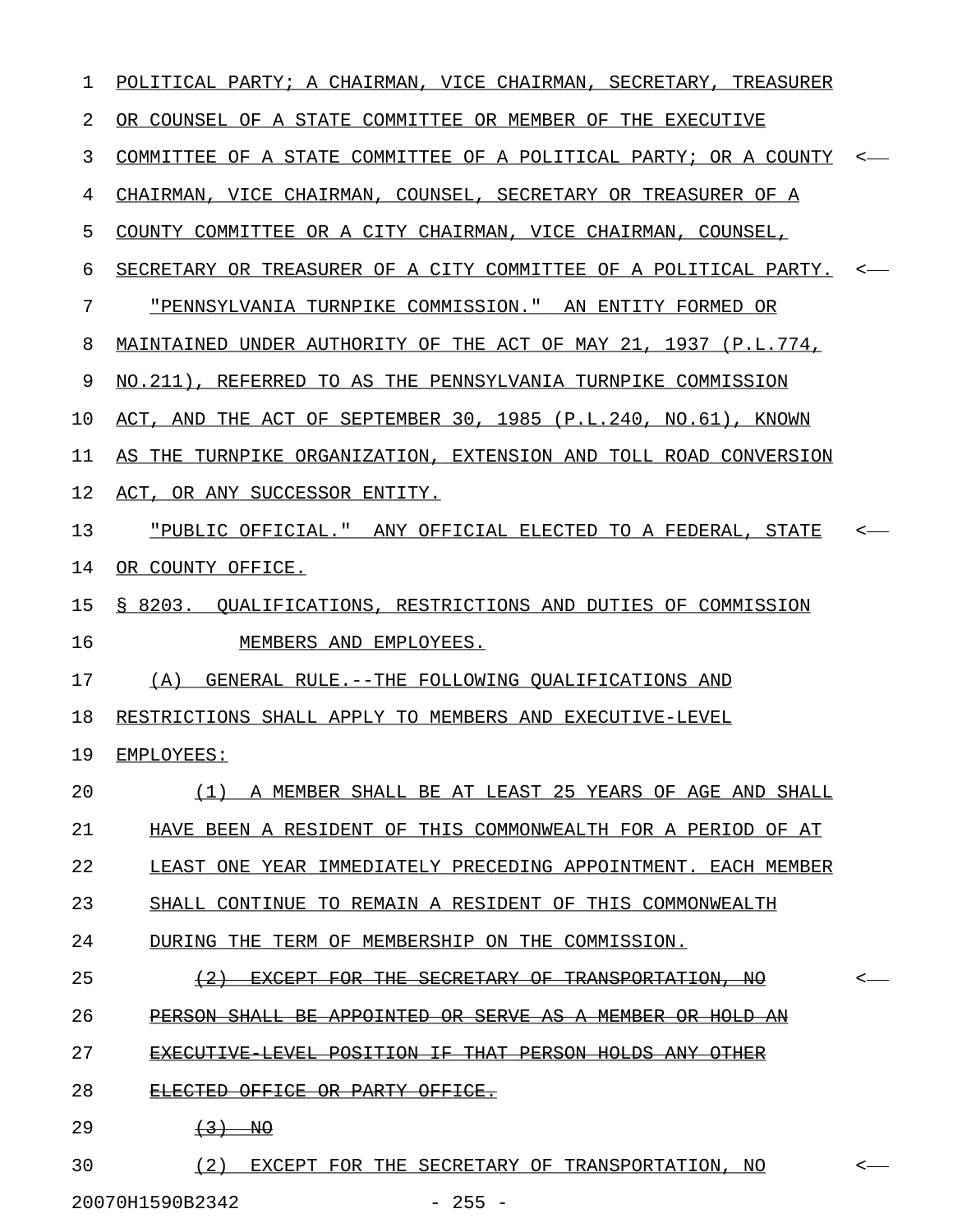1 MEMBER OR EXECUTIVE-LEVEL EMPLOYEE SHALL BE A PUBLIC OFFICIAL

2 OR PARTY OFFICER IN THIS COMMONWEALTH. OR ANY OF ITS  $\sim$ 

## 3 POLITICAL SUBDIVISIONS.

| 4  | <del>(4)</del> (3)<br>(T)<br>NO MEMBER OR EXECUTIVE-LEVEL EMPLOYEE SHALL |                  |
|----|--------------------------------------------------------------------------|------------------|
| 5  | BE PAID OR RECEIVE ANY FEE OR OTHER COMPENSATION OTHER                   |                  |
| 6  | THAN SALARY AND EXPENSES PROVIDED BY LAW FOR ANY ACTIVITY                |                  |
| 7  | DIRECTLY PERTAINING TO THE DUTIES OF THE COMMISSION.                     |                  |
| 8  | NOTHING IN THIS CHAPTER SHALL BE CONSTRUED TO<br>( I I )                 |                  |
| 9  | PROHIBIT A MEMBER OR EXECUTIVE-LEVEL EMPLOYEE FROM                       |                  |
| 10 | ENGAGING IN ANY EMPLOYMENT OR VOCATION THAT IS NOT                       |                  |
| 11 | INCOMPATIBLE WITH SERVICE AS A MEMBER OR EXECUTIVE-LEVEL                 |                  |
| 12 | EMPLOYEE.                                                                |                  |
| 13 | $\overline{5}$ (4) (I) AT THE TIME OF APPOINTMENT AND ANNUALLY           | $\longleftarrow$ |
| 14 | THEREAFTER, EACH MEMBER SHALL DISCLOSE THE EXISTENCE OF                  |                  |
| 15 | ALL OWNERSHIP INTERESTS IN ANY FACILITY OR BUSINESS WITH                 |                  |
| 16 | WHICH THE COMMISSION HAS CONTRACTED FOR ROADWAY                          |                  |
| 17 | CONSTRUCTION OR MAINTENANCE OR SERVICES OF ANY KIND.                     |                  |
| 18 | THE DISCLOSURE STATEMENT SHALL BE FILED WITH<br>( I I )                  |                  |
| 19 | THE CHIEF EXECUTIVE OFFICER OF THE COMMISSION AND SHALL                  |                  |
| 20 | BE OPEN TO INSPECTION BY THE PUBLIC AT THE OFFICE OF THE                 |                  |
| 21 | COMMISSION DURING NORMAL BUSINESS HOURS OF THE COMMISSION                |                  |
| 22 | DURING THE TENURE OF THE MEMBER.                                         |                  |
| 23 | (B) FIDUCIARY RELATIONSHIP.--EACH MEMBER AND EXECUTIVE-LEVEL             |                  |
| 24 | EMPLOYEE OF THE COMMISSION SHALL SERVE AS A FIDUCIARY OF THE             | $\longleftarrow$ |
| 25 | COMMONWEALTH COMMISSION.                                                 | $\leftarrow$     |
| 26 | § 8204. CODE OF CONDUCT.                                                 |                  |
| 27 | (A)<br>CONTENTS. -- THE COMMISSION SHALL ADOPT A COMPREHENSIVE           |                  |
| 28 | CODE OF CONDUCT WITHIN 90 DAYS OF THE EFFECTIVE DATE OF THIS             | $\leftarrow$     |
| 29 | SECTION. THE CODE OF CONDUCT SHALL SUPPLEMENT ALL OTHER                  |                  |
| 30 | REQUIREMENTS UNDER THIS CHAPTER AND SHALL PROVIDE GUIDELINES             |                  |
|    | $-256 -$<br>20070H1590B2342                                              |                  |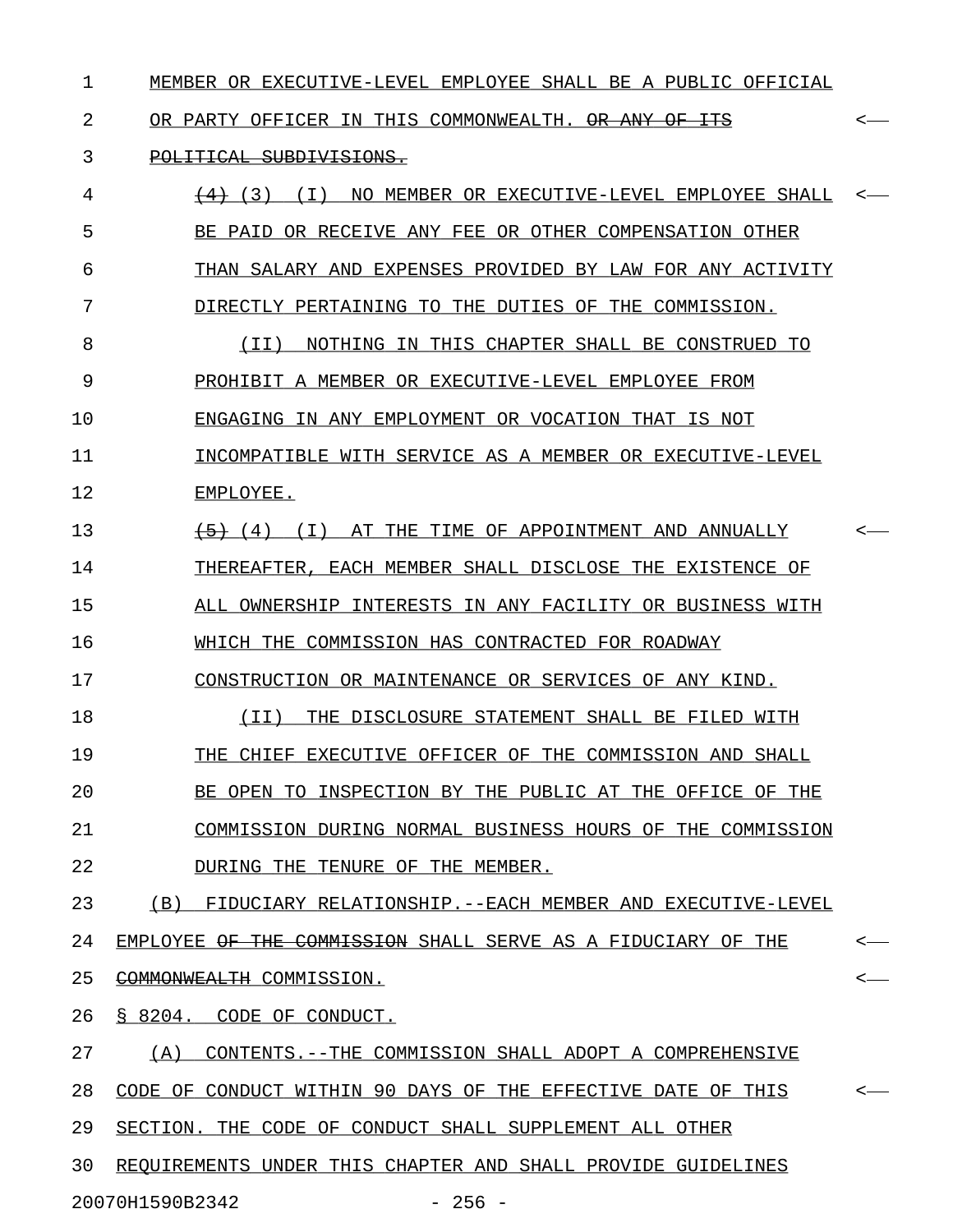1 APPLICABLE TO MEMBERS AND EXECUTIVE-LEVEL EMPLOYEES <del>OF THE</del>  $\sim$ 2 COMMISSION AND THE IMMEDIATE FAMILIES OF THE MEMBERS AND 3 EXECUTIVE-LEVEL EMPLOYEES <del>OF THE COMMISSION</del> TO ENABLE THEM TO  $\sim$ 4 AVOID ANY PERCEIVED OR ACTUAL CONFLICT OF INTEREST AND TO 5 PROMOTE PUBLIC CONFIDENCE IN THE INTEGRITY AND IMPARTIALITY OF 6 THE COMMISSION. AT A MINIMUM, THE CODE OF CONDUCT ADOPTED UNDER 7 THIS SECTION SHALL PROVIDE THAT: 8 (1) NO MEMBER OR EXECUTIVE-LEVEL EMPLOYEE <del>OF THE</del> <-9 COMMISSION MAY ACCEPT ANY DISCOUNT, GIFT, GRATUITY, 10 COMPENSATION, TRAVEL, LODGING OR OTHER THING OF VALUE, IN <-11 EXCESS OF THE LIMITS UNDER 65 PA.C.S. § 1105(B)(6) AND (7) 12 (RELATING TO STATEMENT OF FINANCIAL INTERESTS) DIRECTLY OR 13 INDIRECTLY, FROM ANY FACILITY OR BUSINESS WITH WHICH THE 14 COMMISSION HAS A CONTRACTUAL RELATIONSHIP. 15 (2) MEMBERS AND EXECUTIVE-LEVEL EMPLOYEES  $\overline{\text{OF\_THE}}$ 16 COMMISSION SHALL REFRAIN FROM ANY FINANCIAL OR BUSINESS 17 DEALING WHICH WOULD REFLECT ADVERSELY ON AFFECT THE MEMBER'S 18 OBJECTIVITY, IMPARTIALITY OR INDEPENDENCE OF JUDGMENT. 19 (3) (I) NO MEMBER OR EXECUTIVE-LEVEL EMPLOYEE MAY USE 20 THE PROMISE OF BUSINESS WITH THE COMMISSION TO SOLICIT 21 FUNDS FOR ANY CHARITABLE, EDUCATIONAL, RELIGIOUS, HEALTH, 22 FRATERNAL, CIVIC OR OTHER NONPROFIT ENTITY. 23 (II) A MEMBER OR EXECUTIVE-LEVEL EMPLOYEE MAY SERVE 24 AS AN OFFICER, EMPLOYEE OR MEMBER OF THE GOVERNING BODY 25 OF A NONPROFIT ENTITY AND MAY ATTEND, MAKE PERSONAL 26 CONTRIBUTIONS TO AND PLAN OR PRESIDE OVER THE ENTITY'S 27 FUNDRAISING EVENTS. 28 (III) A MEMBER OR EXECUTIVE-LEVEL EMPLOYEE MAY \_\_\_\_\_\_\_\_\_\_\_\_\_\_\_\_\_\_\_\_\_\_\_\_\_\_\_\_\_\_\_\_\_\_\_\_\_\_\_\_\_\_\_\_\_\_\_ 29 PERMIT HIS NAME TO APPEAR ON THE LETTERHEAD USED FOR 30 FUNDRAISING EVENTS IF THE LETTERHEAD CONTAINS ONLY THE

20070H1590B2342 - 257 -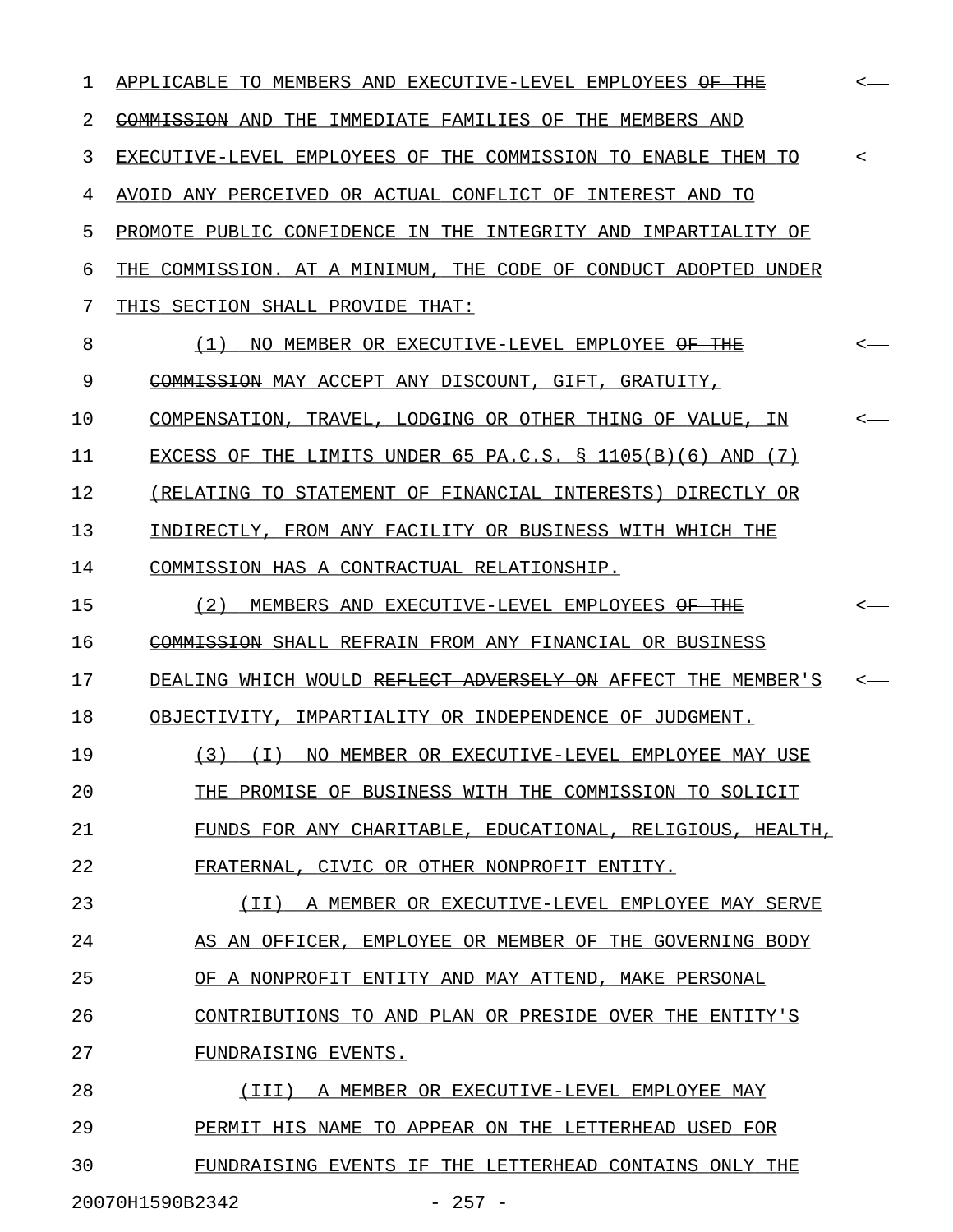| 1  | MEMBER'S NAME AND POSITION WITH THE NONPROFIT ENTITY.         |              |
|----|---------------------------------------------------------------|--------------|
| 2  | (4)<br>NO MEMBER OR EXECUTIVE-LEVEL EMPLOYEE NOR THE          |              |
| 3  | IMMEDIATE FAMILY OF SUCH PERSON, SHALL PARTICIPATE IN ANY     |              |
| 4  | HEARING OR PROCEEDING DELIBERATIONS OR VOTE OF THE COMMISSION |              |
| 5  | IN WHICH THAT PERSON MAY HAVE A DIRECT OR INDIRECT PECUNIARY  |              |
| 6  | INTEREST.                                                     |              |
| 7  | (5) (I) A MEMBER SHALL ABSTAIN FROM ANY VOTE OR               |              |
| 8  | DECISION WHICH AUTHORIZES A CONTRACT IN WHICH THE MEMBER      |              |
| 9  | HAS ANY PECUNIARY INTEREST. THE MEMBER SHALL DISCLOSE THE     |              |
| 10 | INTEREST IN A PUBLIC MEETING PRIOR TO THE VOTE OR             |              |
| 11 | DECISION.                                                     |              |
| 12 | FAILURE TO COMPLY WITH THIS PARAGRAPH SHALL<br>( I I )        |              |
| 13 | MAKE THE CONTRACT NULL AND VOID.                              |              |
| 14 | (6)<br>NO FORMER MEMBER OR EXECUTIVE-LEVEL EMPLOYEE MAY       |              |
| 15 | ACCEPT EMPLOYMENT WITH ANY FACILITY OR BUSINESS WITH WHICH    |              |
| 16 | THE COMMISSION DOES BUSINESS FOR A PERIOD OF ONE YEAR FROM    |              |
| 17 | THE TERMINATION OF EMPLOYMENT OR SERVICE WITH THE COMMISSION. |              |
| 18 | RECEIVE ANY PECUNIARY BENEFIT FROM A CONTRACT BETWEEN THE     | <—           |
| 19 | COMMISSION AND THE EMPLOYER OF THE FORMER MEMBER OR           |              |
| 20 | EXECUTIVE-LEVEL EMPLOYEE FOR A PERIOD OF ONE YEAR FROM THE    |              |
| 21 | TERMINATION OF EMPLOYMENT OR SERVICE WITH THE COMMISSION. NO  |              |
| 22 | FORMER MEMBER OR EXECUTIVE-LEVEL EMPLOYEE MAY SOLICIT ANY     |              |
| 23 | CONTRACTS WITH THE COMMISSION FOR A PERIOD OF ONE YEAR FROM   |              |
| 24 | THE TERMINATION OF EMPLOYMENT OR SERVICE WITH THE COMMISSION. |              |
| 25 | (7)<br>A MEMBER OF THE COMMISSION WHO HAS BEEN CONVICTED      |              |
| 26 | DURING HIS TERM IN ANY DOMESTIC OR FOREIGN JURISDICTION OF A  |              |
| 27 | FELONY OR A CRIME OF MORAL TURPITUDE SHALL, UPON CONVICTION,  | $\leftarrow$ |
| 28 | BE AUTOMATICALLY REMOVED FROM THE COMMISSION AND SHALL BE     |              |
| 29 | INELIGIBLE TO BECOME A COMMISSION MEMBER IN THE FUTURE.       |              |
| 30 | (8)<br>NO MEMBER MAY SOLICIT, REQUEST, SUGGEST OR RECOMMEND   |              |
|    |                                                               |              |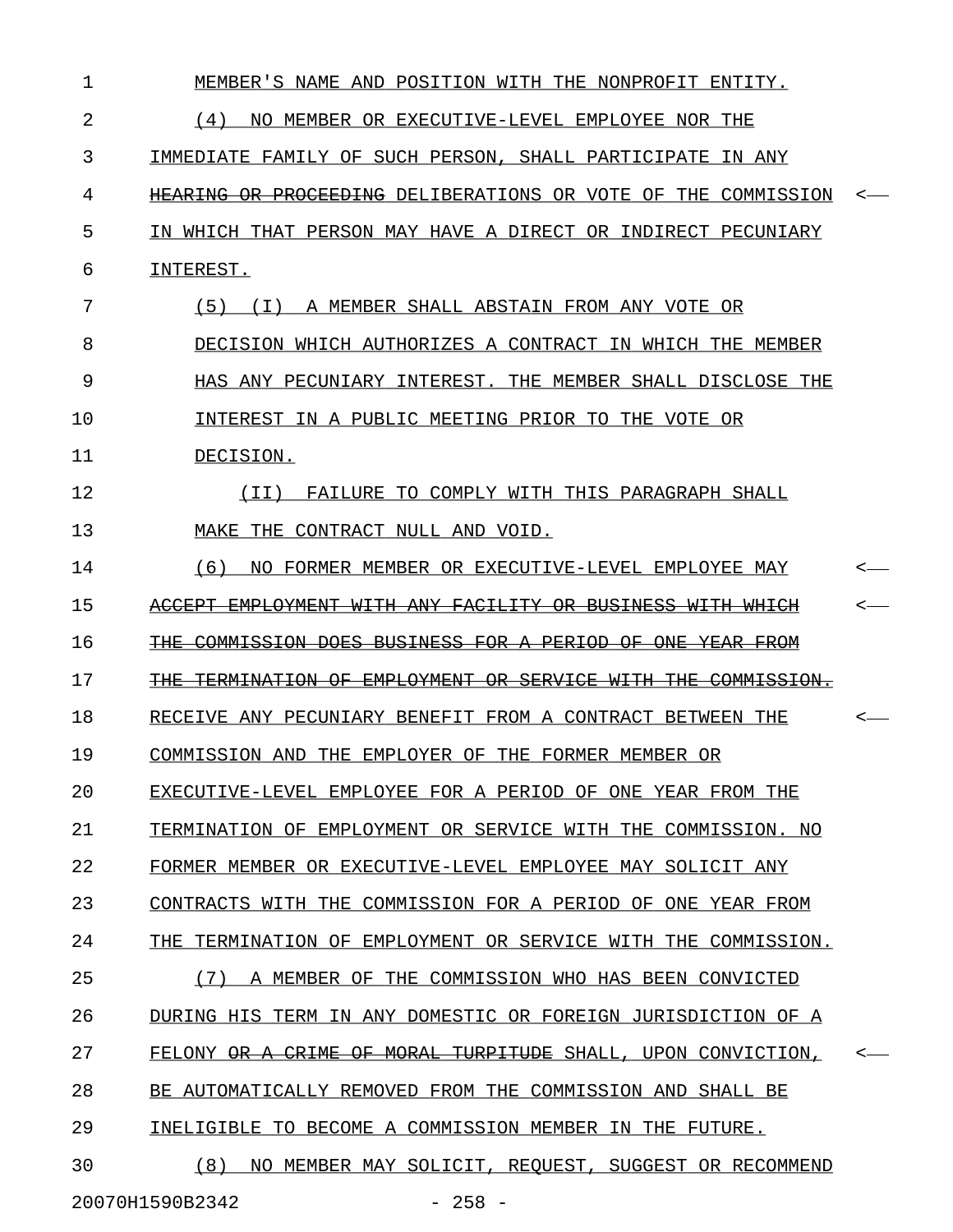| ı  | THE EMPLOYMENT, BY EITHER THE COMMISSION OR A CONTRACTOR WITH      |  |
|----|--------------------------------------------------------------------|--|
| 2  | THE COMMISSION, OF ANY INDIVIDUAL RELATED WITHIN THE FIRST         |  |
| 3  | DEGREE OF CONSANGUINITY TO THE MEMBER AS SET FORTH IN 23           |  |
| 4  | PA.C.S. § 1304(E) (RELATING TO RESTRICTIONS ON ISSUANCE OF         |  |
| 5  | LICENSE) OR THE SPOUSE OF THE INDIVIDUAL.                          |  |
| 6  | $(B)$ AUDIT.--                                                     |  |
| 7  | (1) AT LEAST ONCE EVERY FOUR YEARS, THE DEPARTMENT OF              |  |
| 8  | THE AUDITOR GENERAL SHALL REVIEW THE PERFORMANCE, PROCEDURES,      |  |
| 9  | OPERATING BUDGET, CAPITAL BUDGET AND DEBT OF THE COMMISSION        |  |
| 10 | AND SHALL AUDIT <del>, SETTLE AND ADJUST</del> THE ACCOUNTS OF THE |  |
| 11 | COMMISSION.                                                        |  |
| 12 | THE AUDITOR GENERAL SHALL BE ENTITLED TO GO BEYOND<br>(2)          |  |
| 13 | MERE FINANCIAL STATEMENTS, AND SHALL BE ENTITLED TO EXAMINE        |  |
| 14 | ORIGINAL SOURCE DOCUMENTS AT SUCH TIME AS IS BELIEVED              |  |
| 15 | NECESSARY OR MAY OTHERWISE EXAMINE ORIGINAL DOCUMENTS ON A         |  |
| 16 | RANDOM BASIS DESIGNED TO ENSURE THE INTEGRITY OF THE AUDIT.        |  |
| 17 | (3)<br>THE PROVISIONS OF SECTION 706(D) OF THE ACT OF APRIL        |  |
| 18 | 9, 1929 (P.L.177, NO.175), KNOWN AS THE ADMINISTRATIVE CODE        |  |
| 19 | OF 1929, SHALL APPLY TO ANY AUDIT CONDUCTED UNDER THIS             |  |
| 20 | SUBSECTION.                                                        |  |
| 21 | § 8205. APPLICABILITY OF OTHER STATUTES.                           |  |
| 22 | (A) GENERAL RULE. -- NOTWITHSTANDING ANY OTHER PROVISION OF        |  |
| 23 | LAW, THE FOLLOWING ACTS SHALL APPLY TO THE COMMISSION UNDER THIS   |  |
| 24 | CHAPTER:                                                           |  |
| 25 | THE ACT OF JUNE 21, 1957 (P.L.390, NO.212), REFERRED<br>(1)        |  |
| 26 | TO AS THE RIGHT-TO-KNOW LAW.                                       |  |
| 27 | THE ACT OF JULY 19, 1957 (P.L.1017, NO.451), KNOWN<br>(2)          |  |
| 28 | AS THE STATE ADVERSE INTEREST ACT.                                 |  |
| 29 | THE PROVISIONS OF 65 PA.C.S. CHS. 7 (RELATING TO<br>(3)            |  |
| 30 | OPEN MEETINGS) AND 11 (RELATING TO ETHICS STANDARDS AND            |  |
|    |                                                                    |  |

20070H1590B2342 - 259 -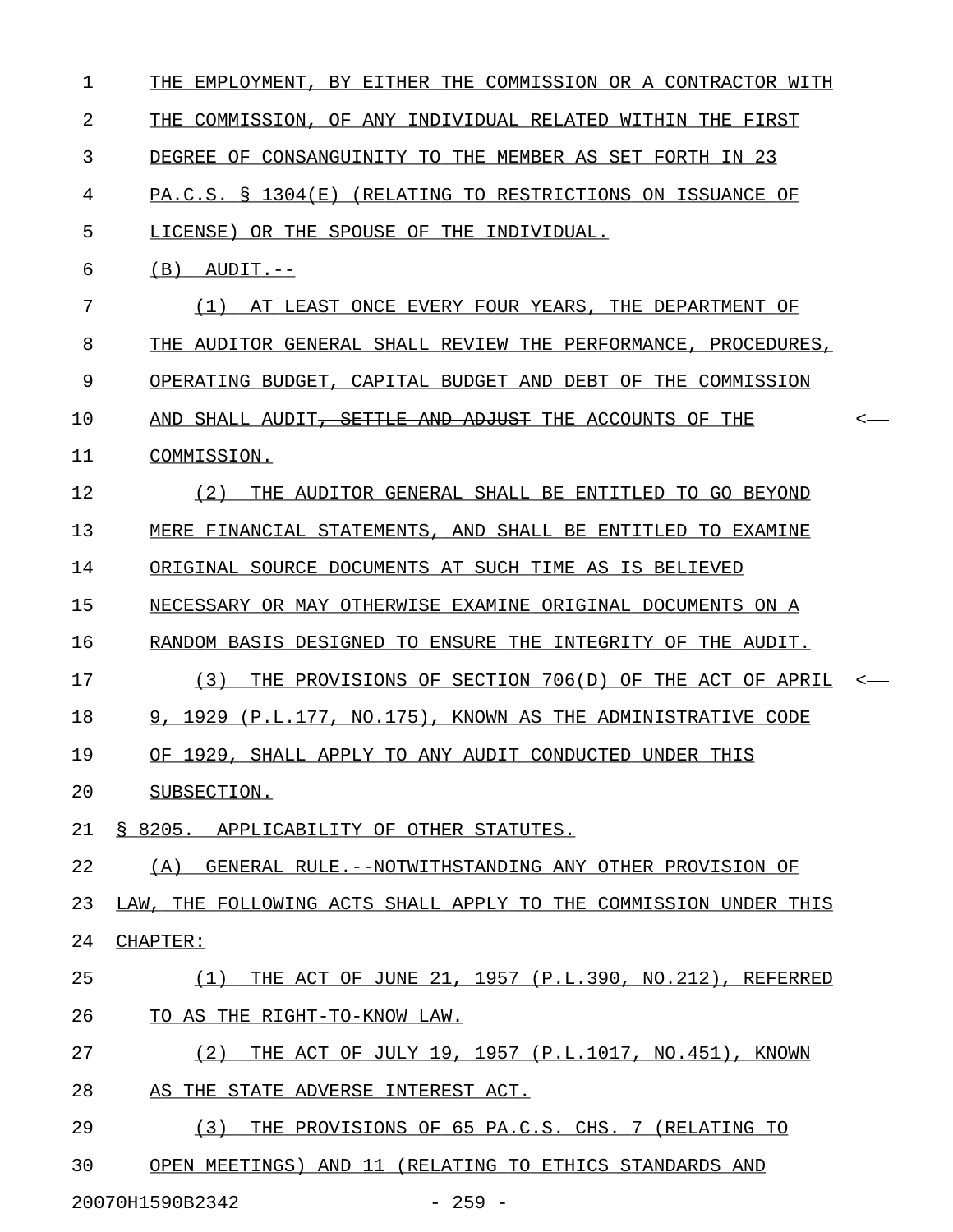1 FINANCIAL DISCLOSURE).

|  |  |  |  |  | (B) STATUS OF COMMISSION.--THE COMMISSION SHALL BE |  |  |  |  |
|--|--|--|--|--|----------------------------------------------------|--|--|--|--|
|--|--|--|--|--|----------------------------------------------------|--|--|--|--|

3 CONSIDERED AN "AGENCY" FOR THE PURPOSES OF THE FOLLOWING:

- 4 (1) THE ACT OF JULY 31, 1968 (P.L.769, NO.240), REFERRED 5 TO AS THE COMMONWEALTH DOCUMENTS LAW.
- 6 (2) THE ACT OF JUNE 25, 1982 (P.L.633, NO.181), KNOWN AS 7 THE REGULATORY REVIEW ACT.
- 8 SECTION 5 4. SECTION 8901 OF TITLE 75 IS AMENDED TO READ: < 9 § 8901. DEFINITIONS.

10 THE FOLLOWING WORDS AND PHRASES WHEN USED IN THIS CHAPTER 11 SHALL HAVE THE MEANINGS GIVEN TO THEM IN THIS SECTION UNLESS THE 12 CONTEXT CLEARLY INDICATES OTHERWISE:

13 "<u>ANNUAL ADDITIONAL <del>RENT</del> PAYMENTS." AS FOLLOWS:</u> <-

- 14 (1) DURING THE CONVERSION PERIOD AND AFTER THE \_\_\_\_\_\_\_\_\_\_\_\_\_\_\_\_\_\_\_\_\_\_\_\_\_\_\_\_\_\_\_\_\_\_\_\_\_\_\_\_\_\_\_\_\_\_\_
- 15 CONVERSION DATE, A SUM AN AMOUNT EQUAL TO THE SCHEDULED

16 ANNUAL COMMISSION CONTRIBUTION, MINUS THE SUM OF:

- 17 (I) \$200,000,000 PAID AS ANNUAL BASE PAYMENTS; \_\_\_\_\_\_\_\_\_\_\_\_\_\_\_\_\_\_\_\_\_\_\_\_\_\_\_\_\_\_\_\_\_\_\_\_\_\_\_\_\_\_\_\_\_\_\_
- 18 (II) ANY INTERSTATE 80 SAVINGS FOR THAT FISCAL YEAR.
- 19 (2) IF THE CONVERSION PERIOD HAS EXPIRED AND A
- 20 CONVERSION NOTICE HAS NOT BEEN RECEIVED BY THE SECRETARY, IN
- 21 EACH SUBSEQUENT FISCAL YEAR UNTIL THE END OF THE TERM OF THE
- 22 LEASE AGREEMENT THE ANNUAL ADDITIONAL PAYMENTS SHALL BE
- 23 \$250,000,000.
- 24 **MEX ANNUAL BASE PAYMENTS." AN AMOUNT EQUAL TO THE SUM OF THE** 25 FOLLOWING: \_\_\_\_\_\_\_\_\_\_
- 26 (1) ANNUAL DEBT SERVICE ON OUTSTANDING BONDS ISSUED
- 27 UNDER SECTION 9511.2 (RELATING TO SPECIAL REVENUE BONDS)
- 28 PAYABLE AS REQUIRED PURSUANT TO THE BONDS.
- 29 (2) TWO HUNDRED MILLION DOLLARS PAYABLE ANNUALLY IN FOUR 30 EQUAL INSTALLMENTS EACH DUE THE LAST BUSINESS DAY OF EACH

20070H1590B2342 - 260 -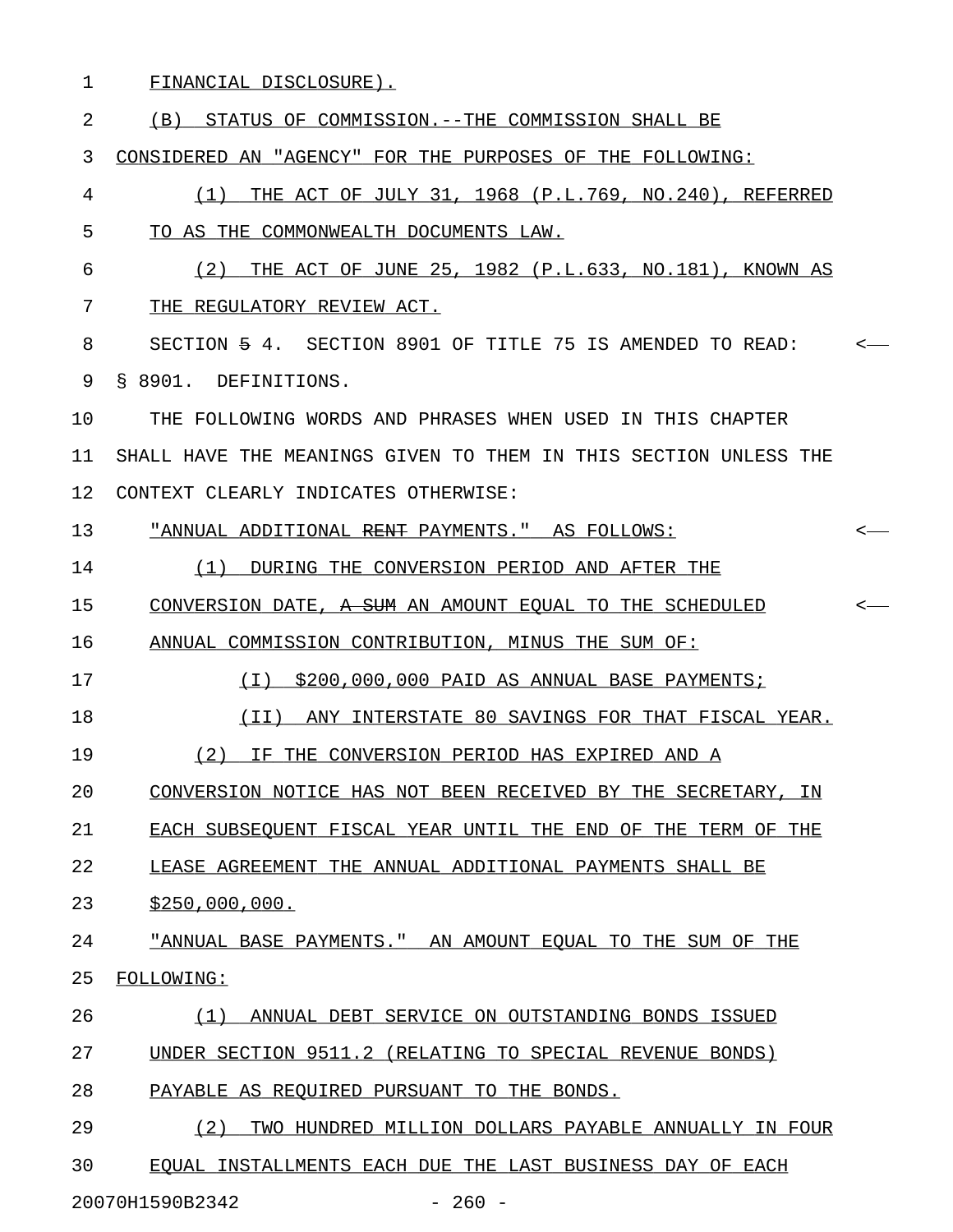1 JULY, OCTOBER, JANUARY AND APRIL.

2 "ANNUAL SURPLUS PAYMENTS." AN AMOUNT EQUAL TO THE GENERAL \_\_\_\_\_\_\_\_\_\_\_\_\_\_\_\_\_\_\_\_\_\_\_\_\_\_\_\_\_\_\_\_\_\_\_\_\_\_\_\_\_\_\_\_\_\_\_\_\_\_\_\_\_\_\_\_\_\_ 3 RESERVE FUND SURPLUS PAYABLE FOR EACH FISCAL YEAR UNTIL THE END 4 OF THE TERM OF THE LEASE AGREEMENT. 5 "AUDITOR GENERAL'S CERTIFICATE." THE CERTIFICATE ISSUED BY 6 THE AUDITOR GENERAL WITHIN 180 DAYS AFTER THE END OF EACH FISCAL

7 YEAR OF THE PENNSYLVANIA TURNPIKE COMMISSION CERTIFYING ALL OF 8 THE FOLLOWING:

9 (1) THE AMOUNT OF THE GENERAL RESERVE FUND SURPLUS FOR \_\_\_\_\_\_\_\_\_\_\_\_\_\_\_\_\_\_\_\_\_\_\_\_\_\_\_\_\_\_\_\_\_\_\_\_\_\_\_\_\_\_\_\_\_\_\_\_\_\_\_\_\_\_\_ 10 THE FISCAL YEAR.

11 (2) AFTER REVIEW OF THE COMMISSION'S CURRENT TEN-YEAR 12 CAPITAL PLAN, THAT THE TRANSFER OF THE GENERAL RESERVE FUND

13 SURPLUS UNDER SECTION 8915.3 (RELATING TO LEASE OF INTERSTATE

14 60; RELATED AGREEMENTS) SHALL NOT IMPAIR THE ABILITY OF  $\sim$ 

15 THE COMMISSION TO MEET ITS OBLIGATIONS UNDER THE LEASE

16 AGREEMENT OR THE COMMISSION'S TEN-YEAR CAPITAL PLAN.

17 "COMMISSION." THE PENNSYLVANIA TURNPIKE COMMISSION.

18 "CONVERSION DATE." THE DATE SET FORTH IN THE CONVERSION

19 NOTICE WHEN THE PENNSYLVANIA TURNPIKE COMMISSION INTENDS TO

20 EXERCISE ITS OPTION TO CONVERT INTERSTATE 80 TO A TOLL ROAD.

21 "CONVERSION NOTICE." WRITTEN NOTICE TO THE SECRETARY OF \_\_\_\_\_\_\_\_\_\_\_\_\_\_\_\_\_\_\_\_\_\_\_\_\_\_\_\_\_\_\_\_\_\_\_\_\_\_\_\_\_\_\_\_\_\_\_\_\_\_\_\_\_\_\_\_

22 TRANSPORTATION FROM THE PENNSYLVANIA TURNPIKE COMMISSION

23 PROVIDING NOTICE OF ITS INTENT TO <del>ASSUME CONTROL OVER</del> EXERCISE

24 ITS OPTIONS TO CONVERT INTERSTATE 80 UNDER SECTION 8915.3(3)

25 (RELATING TO LEASE OF INTERSTATE 80).

26 "CONVERSION PERIOD." A PERIOD OF THREE YEARS:

27 (1) WHICH BEGINS ON THE DATE OF EXECUTION OF THE LEASE \_\_\_\_\_\_\_\_\_\_\_\_\_\_\_\_\_\_\_\_\_\_\_\_\_\_\_\_\_\_\_\_\_\_\_\_\_\_\_\_\_\_\_\_\_\_\_\_\_\_\_\_\_\_\_

28 AGREEMENT; AND

29 (2) DURING WHICH THE PENNSYLVANIA TURNPIKE COMMISSION 30 MAY GIVE THE DEPARTMENT OF TRANSPORTATION CONVERSION NOTICE 20070H1590B2342 - 261 -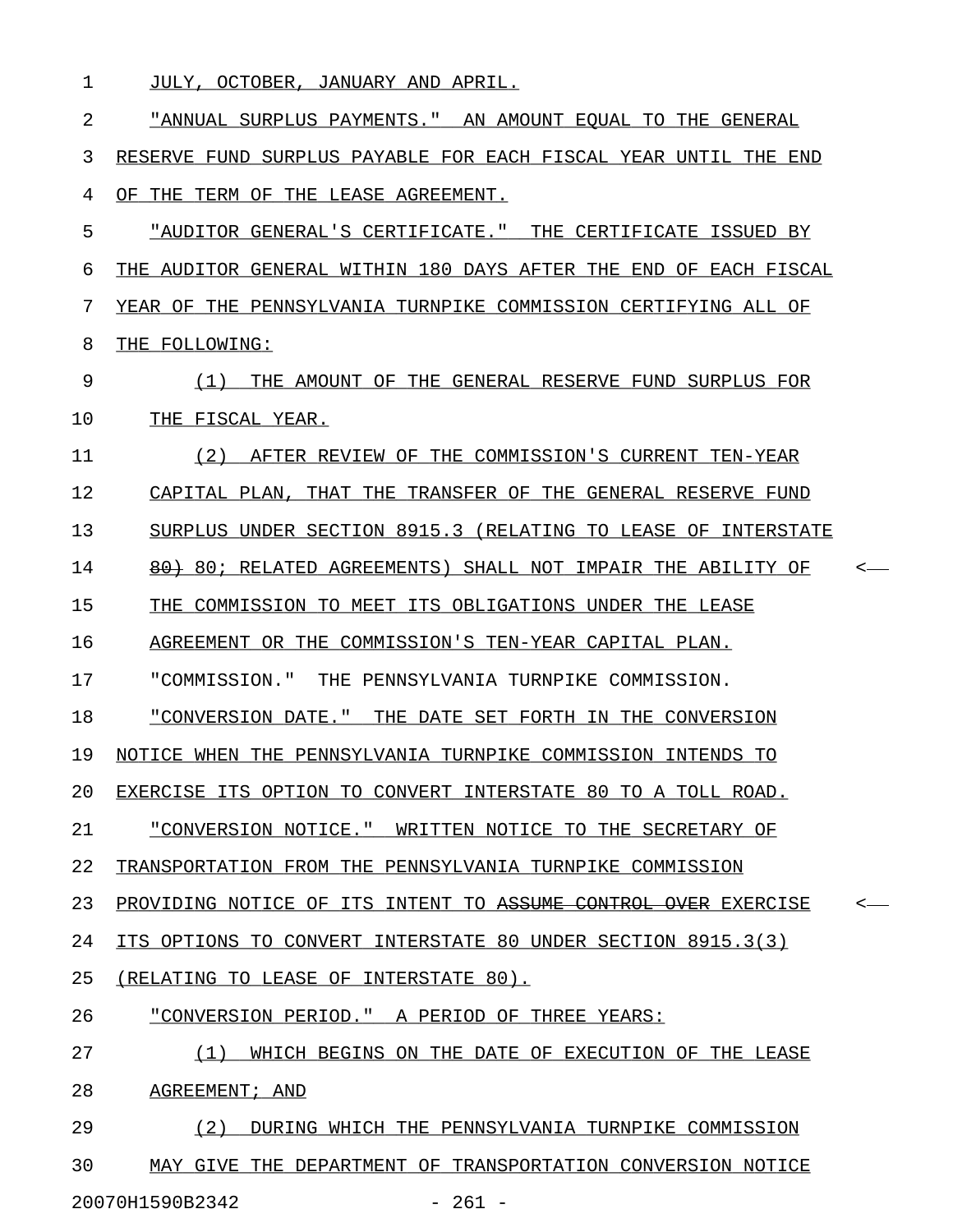- 1 OR NOTICE THAT THE COMMISSION HAS EXERCISED ITS OPTION TO
- 2 EXTEND THE CONVERSION PERIOD PURSUANT TO SECTION 8915.3(2)

3 (RELATING TO LEASE OF INTERSTATE 80).

4 "FISCAL YEAR." THE FISCAL YEAR OF THE COMMONWEALTH.

- 5 "GENERAL RESERVE FUND SURPLUS." THE AMOUNT WHICH:
- 6 (1) IS CERTIFIED BY THE AUDITOR GENERAL IN THE AUDITOR 7 GENERAL'S CERTIFICATE AS EXISTING IN THE PENNSYLVANIA
- 8 TURNPIKE COMMISSION'S GENERAL RESERVE FUND ON THE LAST DAY OF

9 THE FISCAL YEAR OF THE COMMISSION; AND  $\leftarrow$ 

10 (2) IS NOT REQUIRED TO BE RETAINED IN THE GENERAL

11 RESERVE FUND PURSUANT TO ANY FINANCIAL DOCUMENTS, FINANCIAL

12 COVENANTS, INSURANCE POLICIES, LIQUIDITY POLICIES OR

13 AGREEMENTS IN EFFECT AT THE COMMISSION.

- 14 "INTERSTATE 80 SAVINGS." AN AMOUNT EQUAL TO THE FOLLOWING:
- 15  $(1)$  PRIOR TO THE CONVERSION DATE, THE AMOUNT SHALL BE 16 ZERO.
- 17 (2) IN THE FIRST FISCAL YEAR INCLUDING THE CONVERSION

18 DATE, THE AMOUNT SHALL BE A PRO RATA SHARE OF \$116,985,856

19 CALCULATED USING THE NUMBER OF CALENDAR DAYS IN THE YEAR

20 AFTER THE CONVERSION DATE DIVIDED BY 365 DAYS.

21 (3) IN THE FISCAL YEAR SUCCEEDING THE YEAR INCLUDING THE 22 CONVERSION DATE, THE AMOUNT SHALL BE \$121,665,290.

23 (4) IN SUBSEQUENT FISCAL YEARS, THE AMOUNT SHALL BE THE \_\_\_\_\_\_\_\_\_\_\_\_\_\_\_\_\_\_\_\_\_\_\_\_\_\_\_\_\_\_\_\_\_\_\_\_\_\_\_\_\_\_\_\_\_\_\_\_\_\_\_\_\_\_\_\_ 24 AMOUNT CALCULATED FOR THE PREVIOUS YEAR INCREASED BY 4%.

25 "LEASE AGREEMENT." A LEASE AGREEMENT BETWEEN THE DEPARTMENT

26 OF TRANSPORTATION AND THE PENNSYLVANIA TURNPIKE COMMISSION WHICH

27 SHALL INCLUDE PROVISIONS SETTING FORTH THE TERMS OF THE

28 CONVERSION OF INTERSTATE 80 TO A TOLL ROAD.

29 "SCHEDULED ANNUAL COMMISSION CONTRIBUTION." THE FOLLOWING

30 AMOUNTS: \_\_\_\_\_\_\_\_

20070H1590B2342 - 262 -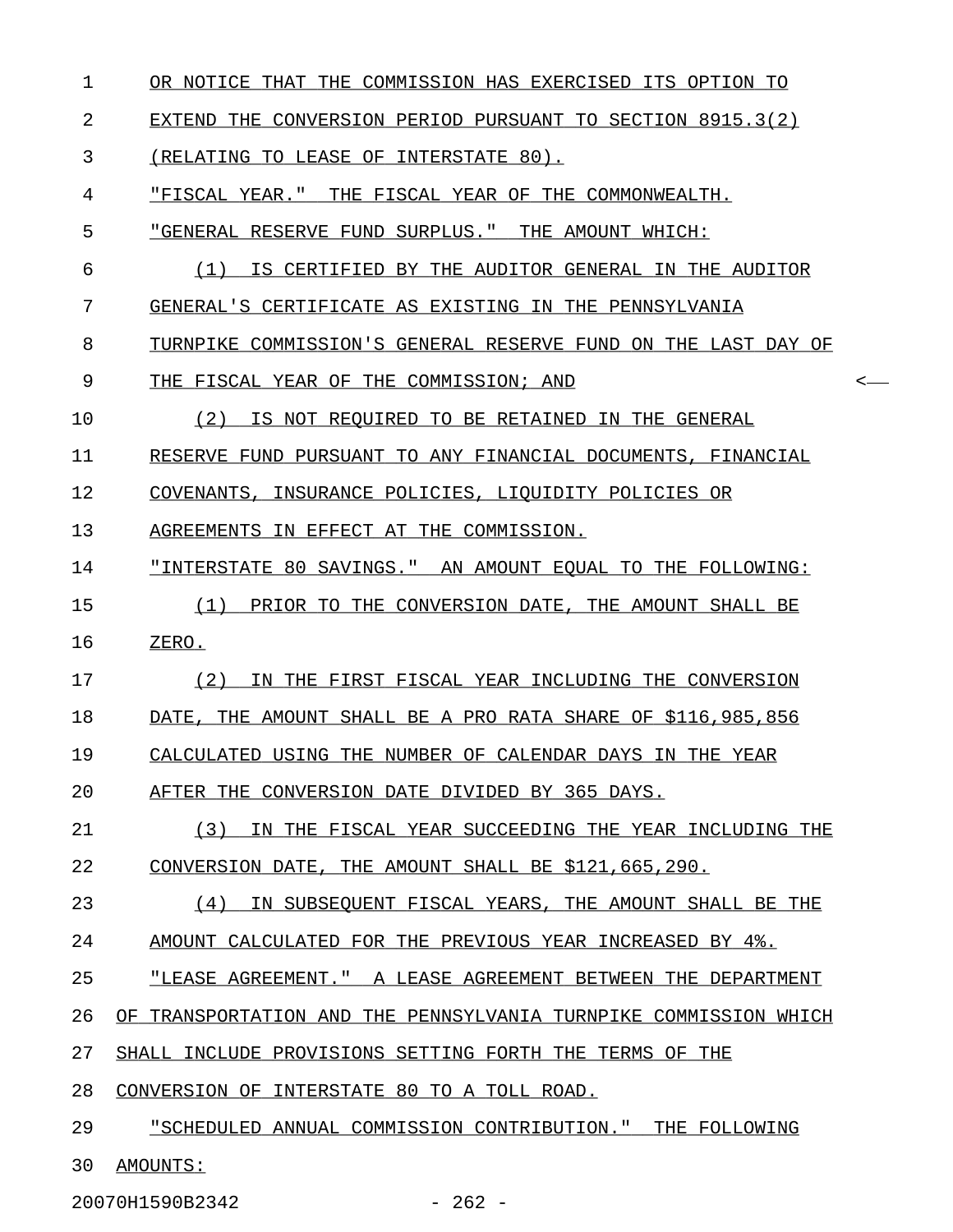1 (1) \$700,000,000 \$750,000,000 IN FISCAL YEAR 2007-2008. < \_\_\_\_\_\_\_\_\_\_\_\_\_\_\_\_\_\_\_\_\_\_\_\_\_\_\_\_\_\_\_\_\_\_\_\_\_\_\_\_\_\_\_\_\_\_\_\_\_\_\_\_\_\_\_\_

2 (2) \$850,000,000 IN FISCAL YEAR 2008-2009.

3 (3) \$900,000,000 IN FISCAL YEAR 2009-2010.

4 (4) FOR FISCAL YEAR 2010-2011, AND EACH FISCAL YEAR

5 THEREAFTER, THE AMOUNT SHALL BE THE AMOUNT CALCULATED FOR THE

6 PREVIOUS YEAR INCREASED BY 2.5%, EXCEPT THAT THE AMOUNT SHALL

7 BE EQUAL TO THE ANNUAL BASE PAYMENTS PLUS \$250,000,000 IF THE

8 CONVERSION NOTICE IS NOT RECEIVED BY THE SECRETARY PRIOR TO

9 THE EXPIRATION OF THE CONVERSION PERIOD.

10 SECTION 6 5. SECTION 8911 INTRODUCTORY PARAGRAPH OF TITLE 75 < 11 IS AMENDED AND THE SECTION IS AMENDED BY ADDING A PARAGRAPH TO 12 READ:

13 § 8911. IMPROVEMENT AND EXTENSION AUTHORIZATIONS.

14 IN ORDER TO FACILITATE VEHICULAR TRAFFIC WITHIN AND ACROSS 15 THIS COMMONWEALTH, THE COMMISSION IS HEREBY AUTHORIZED AND 16 EMPOWERED TO CONSTRUCT, OPERATE AND MAINTAIN TURNPIKE EXTENSIONS 17 AND TURNPIKE IMPROVEMENTS AT SUCH SPECIFIC LOCATIONS AND 18 ACCORDING TO SUCH SCHEDULE AS SHALL BE DEEMED FEASIBLE AND 19 APPROVED BY THE COMMISSION, TOGETHER WITH CONNECTING ROADS, 20 STORM WATER MANAGEMENT SYSTEMS, INTERCHANGES, SLIP RAMPS, 21 TUNNELS AND BRIDGES, SUBJECT TO THE WAIVER OF THE FEDERAL TOLL

22 PROHIBITION PROVISIONS WHERE APPLICABLE, AS FOLLOWS:

23 \* \* \*

24 (10) OTHER SLIP RAMPS AND INTERCHANGES AS THE COMMISSION 25 MAY DETERMINE.

26 SECTION 7 6. SECTION 8915 INTRODUCTORY PARAGRAPH OF TITLE 75 < 27 IS AMENDED TO READ:

28 § 8915. CONVERSION TO TOLL ROADS.

29 IN ORDER TO FACILITATE VEHICULAR TRAFFIC WITHIN AND ACROSS 30 THIS COMMONWEALTH, AND [AFTER] TO FACILITATE THE COMPLETION OF 20070H1590B2342 - 263 -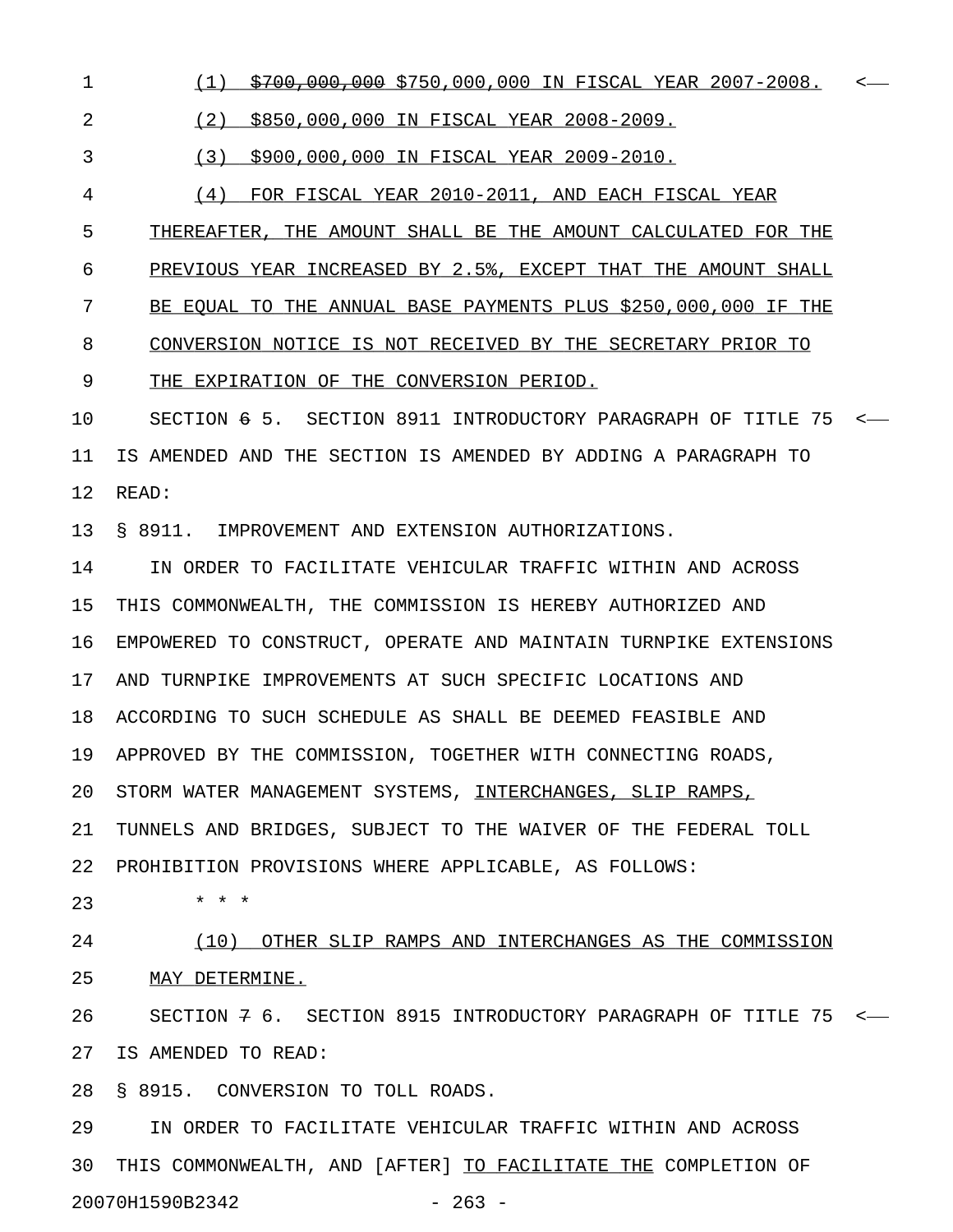1 THE TURNPIKE EXTENSIONS AND IMPROVEMENTS AUTHORIZED IN SECTION 2 8911 (RELATING TO IMPROVEMENT AND EXTENSION AUTHORIZATIONS), AND 3 SUBJECT TO PRIOR LEGISLATIVE APPROVAL BY THE GENERAL ASSEMBLY 4 AND THE UNITED STATES CONGRESS, THE COMMISSION IS HEREBY 5 AUTHORIZED AND EMPOWERED TO CONVERT TO TOLL ROADS SUCH PORTIONS 6 OF PENNSYLVANIA'S INTERSTATE HIGHWAY SYSTEM AS MAY [BE REQUIRED 7 IN ORDER TO] FACILITATE THE COMPLETION OF THE TURNPIKE 8 EXTENSIONS AND IMPROVEMENTS AUTHORIZED IN SECTIONS 8912 9 (RELATING TO SUBSEQUENT EXTENSION AUTHORIZATIONS), 8913 10 (RELATING TO ADDITIONAL SUBSEQUENT EXTENSION AUTHORIZATIONS) AND 11 8914 (RELATING TO FURTHER SUBSEQUENT AUTHORIZATIONS) AND TO 12 OPERATE AND MAINTAIN SUCH CONVERTED INTERSTATES AS TOLL ROADS 13 UPON THE APPROVAL BY THE CONGRESS OF THE UNITED STATES OF 14 AMERICA AND THE GENERAL ASSEMBLY OF THIS COMMONWEALTH OF 15 LEGISLATION EXPRESSLY PERMITTING THE CONVERSION OF SUCH 16 INTERSTATES TO TOLL ROADS. SUCH CONVERSIONS SHALL TAKE PLACE AT 17 A TIME AND MANNER SET FORTH IN THE PLAN FOR THE CONVERSION 18 PREPARED BY THE COMMISSION WITH THE COOPERATION OF THE 19 DEPARTMENT. THE PROVISIONS AUTHORIZING THE COMMISSION TO 20 CONSTRUCT, OPERATE AND MAINTAIN THE TURNPIKE ROUTES IN SECTIONS 21 8911, 8912 AND 8913 SHALL BE SUBJECT TO: 22 \* \* \*

23 SECTION 8 7. TITLE 75 IS AMENDED BY ADDING SECTIONS TO READ: < 24 § 8915.1. CONVERSION OF INTERSTATE 80.

25 IN ORDER TO FACILITATE VEHICULAR TRAFFIC ACROSS THIS

26 COMMONWEALTH, THE COMMISSION IS AUTHORIZED AND EMPOWERED TO DO

27 ALL OF THE FOLLOWING:

28 (1) CONVERT INTERSTATE 80 TO A TOLL ROAD AND MAINTAIN 29 AND OPERATE IT AS A TOLL ROAD.

30 (2) CONSTRUCT, RECONSTRUCT, WIDEN, EXPAND, EXTEND, 20070H1590B2342 - 264 -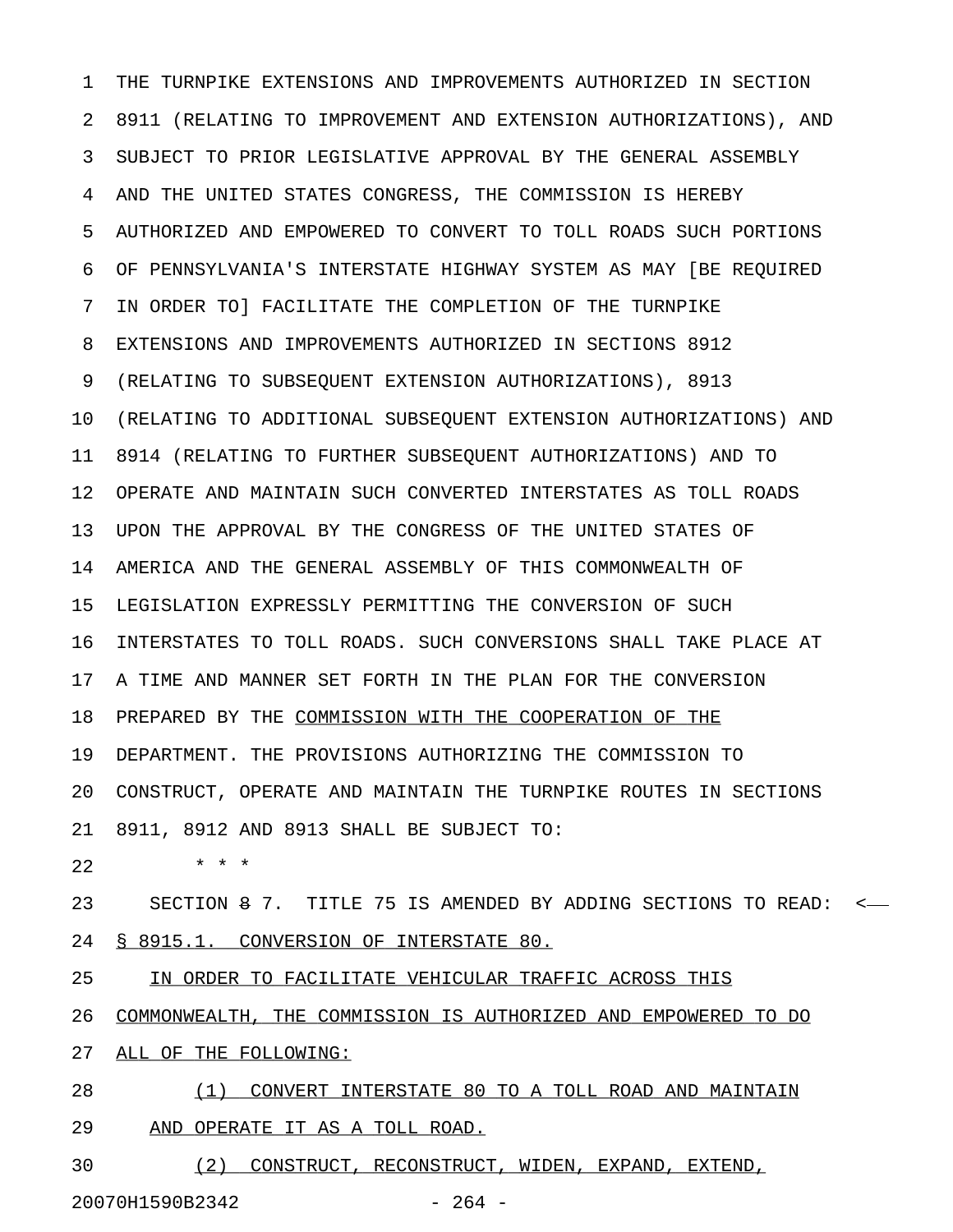| 1  | <del>- MAINTAIN AND</del> MAINTAIN AND OPERATE INTERSTATE 80 FROM | $\leftarrow$ |
|----|-------------------------------------------------------------------|--------------|
| 2  | A POINT AT OR NEAR THE OHIO BORDER TO A POINT AT OR NEAR THE      |              |
| 3  | NEW JERSEY BORDER, TOGETHER WITH CONNECTING ROADS,                |              |
| 4  | INTERCHANGES, SLIP RAMPS, TUNNELS AND BRIDGES.                    |              |
| 5  | ISSUE TURNPIKE REVENUE BONDS, NOTES OR OTHER<br>(3)               |              |
| 6  | OBLIGATIONS, PAYABLE SOLELY FROM REVENUES OF THE COMMISSION,      |              |
| 7  | INCLUDING TOLLS, OR FROM FUNDS AS MAY BE AVAILABLE TO THE         |              |
| 8  | COMMISSION FOR THAT PURPOSE, TO PAY THE COST OF CONSTRUCTION,     |              |
| 9  | RECONSTRUCTING, WIDENING, EXPANDING OR EXTENDING INTERSTATE       | $\leftarrow$ |
| 10 | 80 OR ANY OTHER COSTS OF INTERSTATE 80 AND THE PENNSYLVANIA       |              |
| 11 | TURNPIKE.                                                         |              |
| 12 | PROVIDE QUARTERLY REPORTS AND PERIODIC UPDATES<br>(4)             | $\leftarrow$ |
| 13 | REGARDING SIGNIFICANT DEVELOPMENTS WITH RESPECT TO THE            |              |
| 14 | CONVERSION OF INTERSTATE 80 TO THE CHAIRMAN AND MINORITY          |              |
| 15 | CHAIRMAN OF THE TRANSPORTATION COMMITTEE OF THE SENATE AND        |              |
| 16 | THE CHAIRMAN AND MINORITY CHAIRMAN OF THE TRANSPORTATION          |              |
| 17 | COMMITTEE OF THE HOUSE OF REPRESENTATIVES. THESE REPORTS          |              |
| 18 | SHALL INCLUDE, AT A MINIMUM, THE STATUS OF OUTSTANDING            |              |
| 19 | DISCUSSIONS WITH THE UNITED STATES DEPARTMENT OF                  |              |
| 20 | TRANSPORTATION REGARDING INTERSTATE 80, THE LOCATION AND          |              |
| 21 | CONSTRUCTION OF TOLLING-RELATED EQUIPMENT FOR INTERSTATE 80,      |              |
| 22 | PLANNED CAPITAL IMPROVEMENTS FOR INTERSTATE 80 AND OTHER          |              |
| 23 | INFORMATION IMPORTANT TO IMPLEMENTATION OF THIS SECTION.          |              |
| 24 | § 8915.2. APPLICATION TO UNITED STATES DEPARTMENT OF              |              |
| 25 | TRANSPORTATION.                                                   |              |
| 26 | (A) APPLICATION. -- THE COMMISSION, IN CONSULTATION WITH THE      |              |
| 27 | DEPARTMENT AND AT ITS OWN EXPENSE, IS AUTHORIZED TO PREPARE AND   |              |
| 28 | SUBMIT AN APPLICATION TO THE UNITED STATES DEPARTMENT OF          |              |
| 29 | TRANSPORTATION FOR THE CONVERSION OF INTERSTATE 80 TO A TOLL      |              |
| 30 | ROAD. THE SECRETARY SHALL ENSURE THAT ALL INFORMATION REQUIRED    |              |
|    | 20070H1590B2342<br>$-265 -$                                       |              |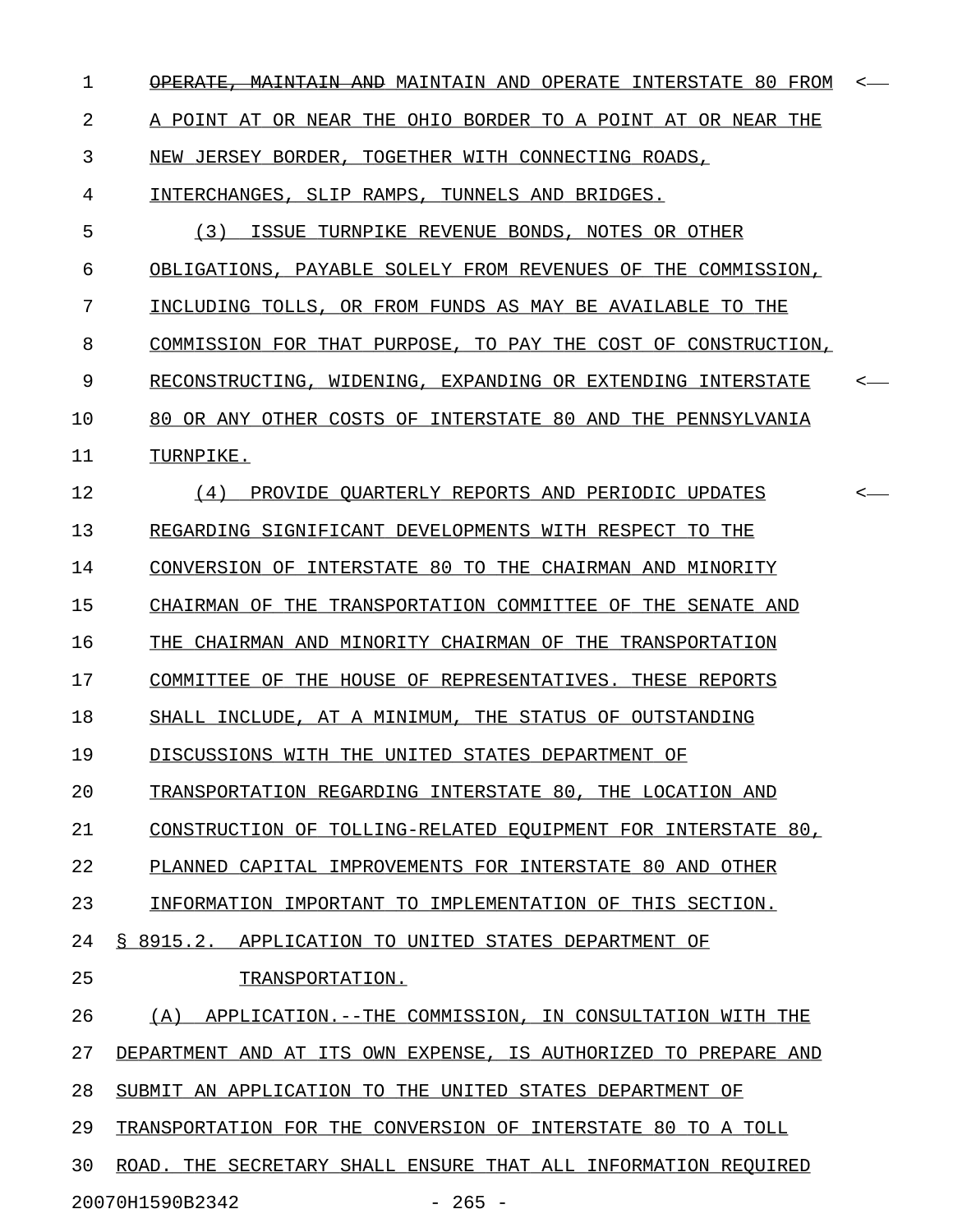| ı  | FOR THE APPLICATION IS MADE AVAILABLE TO THE COMMISSION AS SOON |         |
|----|-----------------------------------------------------------------|---------|
| 2  | AS PRACTICABLE AFTER THE EFFECTIVE DATE OF THIS SECTION.        |         |
| 3  | (B)<br>OPEN SYSTEM.--A TOLL SYSTEM SHALL CONSIST OF WHAT IS     |         |
| 4  | COMMONLY REFERRED TO AS AN OPEN SYSTEM WITH NO MORE THAN TEN    |         |
| 5  | TOLL COLLECTION POINTS.                                         |         |
| 6  | (C)<br>OTHER AGREEMENTS.--THE COMMISSION AND THE DEPARTMENT MAY |         |
| 7  | ENTER INTO ANY OTHER AGREEMENTS AS MAY BE NECESSARY TO          |         |
| 8  | EFFECTUATE THE EXECUTION OF THE APPLICATION FILED UNDER THIS    |         |
| 9  | SECTION.                                                        |         |
| 10 | § 8915.3. LEASE OF INTERSTATE 80; RELATED AGREEMENTS.           |         |
| 11 | THE DEPARTMENT AND THE COMMISSION SHALL ENTER INTO A LEASE      |         |
| 12 | AGREEMENT RELATING TO INTERSTATE 80 PRIOR TO OCTOBER 15, 2007.  |         |
| 13 | THE LEASE AGREEMENT SHALL INCLUDE PROVISIONS SETTING FORTH THE  |         |
| 14 | TERMS AND CONDITIONS OF THE CONVERSION OF INTERSTATE 80 TO A    |         |
| 15 | TOLL ROAD. THE LEASE AGREEMENT AND ANY RELATED AGREEMENT, AT A  |         |
| 16 | MINIMUM, SHALL INCLUDE THE FOLLOWING:                           |         |
| 17 | (1)<br>A PROVISION THAT THE TERM OF THE LEASE AGREEMENT         |         |
| 18 | SHALL BE 50 YEARS, UNLESS EXTENDED UPON MUTUAL AGREEMENT OF     |         |
| 19 | THE PARTIES TO THE LEASE AGREEMENT AND UPON APPROVAL OF THE     | <       |
| 20 | GENERAL ASSEMBLY.                                               |         |
| 21 | (2) A PROVISION ESTABLISHING A THE CONVERSION PERIOD AND        | $\,<\,$ |
| 22 | AUTHORIZING EXTENSION OF THE CONVERSION PERIOD AT THE SOLE      |         |
| 23 | OPTION OF THE COMMISSION FOR THREE ONE-YEAR EXTENSION PERIODS   |         |
| 24 | AFTER CONSULTATION WITH THE SECRETARY. THE COMMISSION SHALL     |         |
| 25 | NOTIFY THE SECRETARY OF ITS INTENT TO EXTEND THE CONVERSION     |         |
| 26 | PERIOD NOT LESS THAN 90 DAYS BEFORE THE SCHEDULED EXPIRATION    |         |
| 27 | OF THE CONVERSION PERIOD. DURING THE CONVERSION PERIOD, ALL     |         |
| 28 | LEGAL, FINANCIAL AND OPERATIONAL RESPONSIBILITY FOR             |         |
| 29 | INTERSTATE 80 SHALL REMAIN WITH THE DEPARTMENT. ALL             |         |
| 30 | OPERATIONS AND PROGRAMMED REHABILITATION SHALL BE MAINTAINED    |         |
|    |                                                                 |         |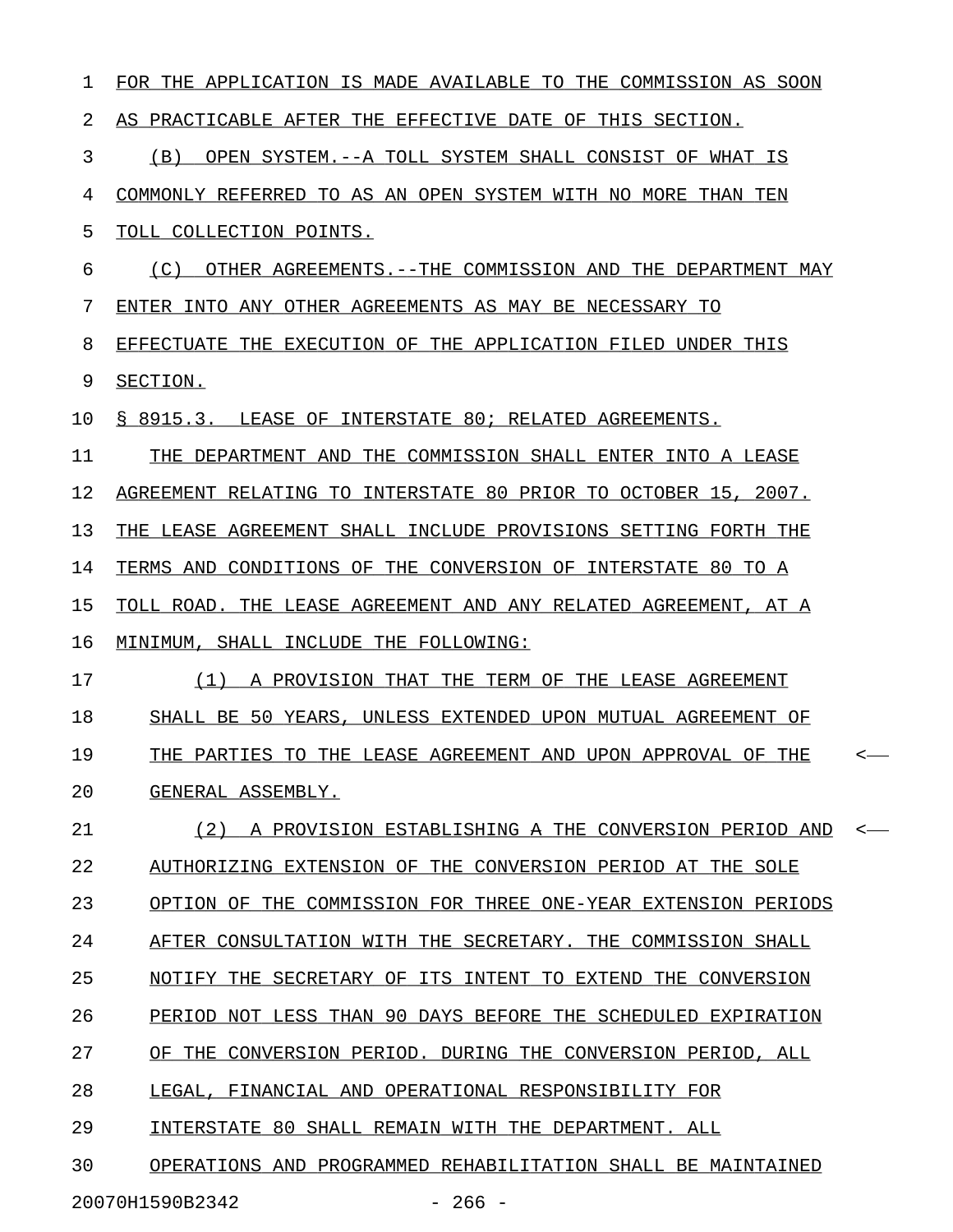1 AT LEVELS NO LESS FAVORABLE THAN THOSE SET FORTH IN THE 2 DEPARTMENT'S 12-YEAR PLAN AT THE TIME OF THE EXECUTION OF THE 3 LEASE, WITH MODIFICATIONS AS ARE APPROVED IN WRITING BY THE 4 CHAIRMAN OF THE COMMISSION.

5 (3) A PROVISION PERMITTING THE COMMISSION TO EXERCISE  $6$  ITS OPTION TO CONVERT INTERSTATE 80 TO A TOLL ROAD PRIOR TO 7 THE EXPIRATION OF THE CONVERSION PERIOD BY PROVIDING THE 8 CONVERSION NOTICE TO THE SECRETARY. BEGINNING ON THE 9 CONVERSION DATE, ALL LEGAL, FINANCIAL AND OPERATIONAL 10 RESPONSIBILITY FOR INTERSTATE 80, AS WELL AS ALL TOLL 11 REVENUES SUBSEQUENTLY COLLECTED WITH RESPECT TO ITS USE, 12 SHALL AUTOMATICALLY TRANSFER TO THE COMMISSION. THE 13 SECRETARY, WITHIN FIVE BUSINESS DAYS AFTER RECEIVING THE 14 CONVERSION NOTICE, SHALL FORWARD NOTICE OF THE CONVERSION 15 DATE TO THE LEGISLATIVE REFERENCE BUREAU FOR PUBLICATION IN 16 THE PENNSYLVANIA BULLETIN. ANY REVENUES COLLECTED PRIOR TO 17 THE CONVERSION DATE SHALL BE RETAINED BY THE DEPARTMENT. THE 18 COMMISSION <del>MAY SHALL</del> MAY CONTRACT WITH THE DEPARTMENT FOR ANY 19 PORTION OF THE MAINTENANCE OF INTERSTATE 80 AT COST LEVELS 20 AGREED TO BY THE DEPARTMENT AND THE COMMISSION. 21 (4) A PROVISION REQUIRING THE COMMISSION TO PAY ANNUAL 22 BASE PAYMENTS TO THE DEPARTMENT DURING THE TERM OF THE LEASE 23 AGREEMENT. 24 (5) A PROVISION REQUIRING THE COMMISSION TO PAY ANNUAL 25 ADDITIONAL PAYMENTS TO THE DEPARTMENT. THE ANNUAL ADDITIONAL 26 PAYMENTS SHALL BE PAYABLE IN FOUR EQUAL INSTALLMENTS ON THE 27 LAST BUSINESS DAY OF EACH JULY, OCTOBER, JANUARY AND APRIL OF 28 EACH YEAR DURING THE TERM OF THE LEASE AGREEMENT.

29 (6) A PROVISION REQUIRING THE COMMISSION TO PAY,

30 COMMENCING IN THE FISCAL YEAR INCLUDING THE CONVERSION DATE,

20070H1590B2342 - 267 -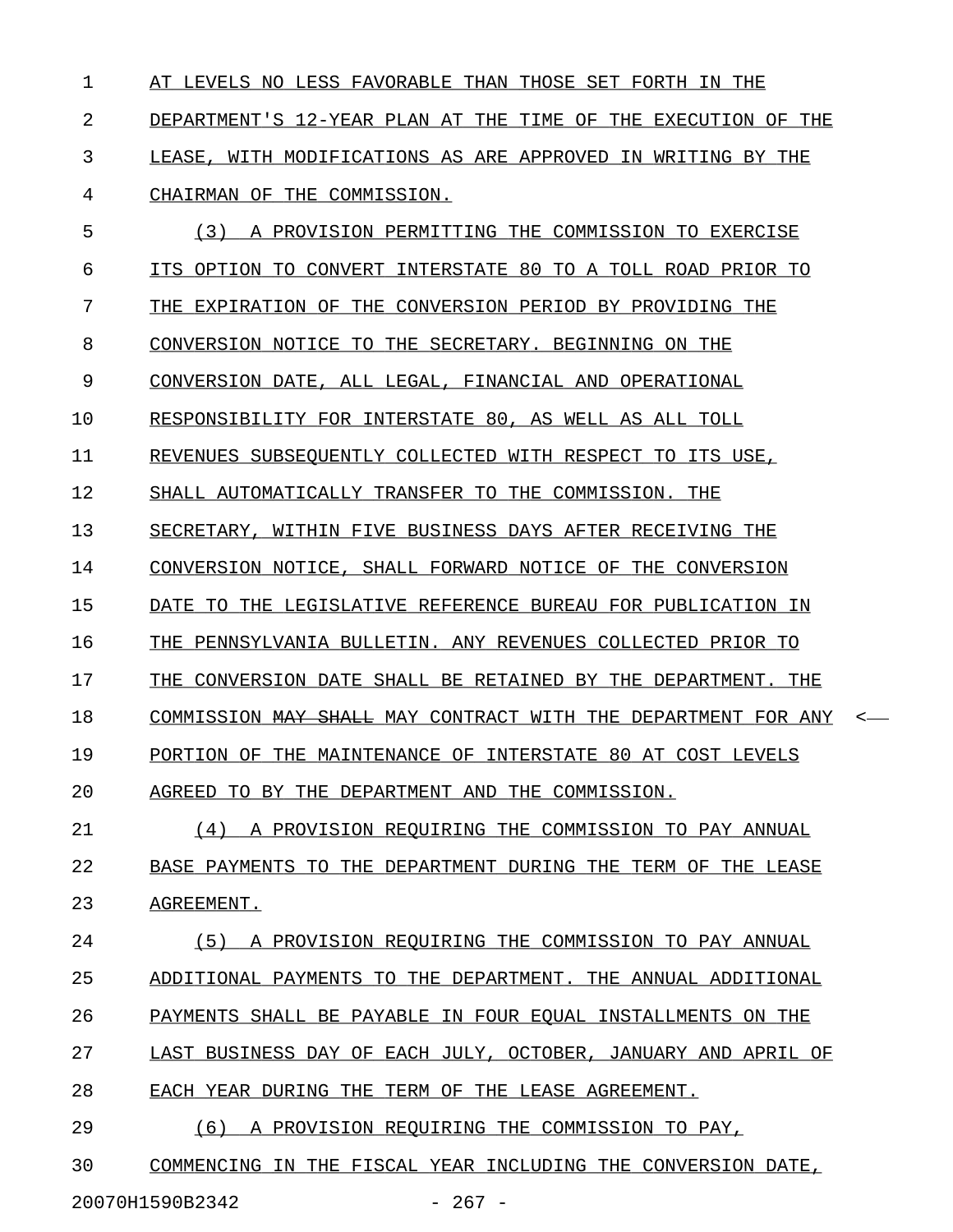1 ANNUAL SURPLUS PAYMENTS TO THE DEPARTMENT. THE ANNUAL SURPLUS 2 PAYMENTS SHALL BE PAYABLE BY THE COMMISSION WITHIN 30 DAYS OF 3 RECEIPT BY THE COMMISSION OF THE AUDITOR GENERAL'S 4 CERTIFICATE. 5 (7) A PROVISION STATING THAT THE OBLIGATION OF THE \_\_\_\_\_\_\_\_\_\_\_\_\_\_\_\_\_\_\_\_\_\_\_\_\_\_\_\_\_\_\_\_\_\_\_\_\_\_\_\_\_\_\_\_\_\_\_\_\_\_\_ 6 COMMISSION TO PAY THE ANNUAL BASE PAYMENTS, THE ANNUAL 7 ADDITIONAL PAYMENTS AND ANNUAL SURPLUS PAYMENTS SHALL BE A 8 SUBORDINATE OBLIGATION OF THE COMMISSION PAYABLE FROM AMOUNTS 9 IN THE GENERAL RESERVE FUND OF THE COMMISSION ONLY AS 10 PERMITTED BY ANY FINANCING DOCUMENTS, FINANCIAL COVENANTS, 11 LIQUIDITY POLICIES OR AGREEMENTS IN EFFECT AT THE COMMISSION. 12 § 8915.4. INITIAL PAYMENT. 13 (A) COMMISSION PAYMENT REQUIRED. -- WITHIN 20 DAYS AFTER THE 14 EFFECTIVE DATE OF THIS SECTION, THE COMMISSION SHALL PAY TO THE 15 DEPARTMENT AN AMOUNT EQUAL TO \$62,500,000, WHICH SHALL BE 16 DEPOSITED INTO THE PUBLIC TRANSPORTATION TRUST FUND. THE AMOUNT 17 PAID SHALL REPRESENT 25% OF THE AMOUNT THE DEPARTMENT IS 18 REQUIRED TO DEPOSIT INTO THE PUBLIC TRANSPORTATION TRUST FUND 19 UNDER 74 PA.C.S. § 1506(B)(1)(I)(A) (RELATING TO FUND) AND IS <-20 PAYABLE BY THE COMMISSION UNDER THE LEASE AGREEMENT. REOUIRED TO <-21 BE EXECUTED BETWEEN THE COMMISSION AND THE DEPARTMENT UNDER 22 SECTION 8915.3 (RELATING TO LEASE OF INTERSTATE 80). 23 (B) USE OF PAYMENT. --THE DEPARTMENT SHALL ALLOCATE THE FUNDS 24 RECEIVED UNDER SUBSECTION (A) AS PRESCRIBED UNDER 74 PA.C.S. § < 25 <del>1506</del> PURSUANT TO 74 PA.C.S. CH. 15 (RELATING TO SUSTAINABLE  $\sim$ 26 MOBILITY OPTIONS). 27 (C) CREDITS.--THE PAYMENT MADE BY THE COMMISSION UNDER THIS 28 SECTION SHALL BE CREDITED AGAINST THE TOTAL AMOUNT  $\Theta$ W<del>ED</del> PAYABLE <-29 BY THE COMMISSION UNDER THE LEASE AGREEMENT FOR THE 2007-2008 30 FISCAL YEAR.

20070H1590B2342 - 268 -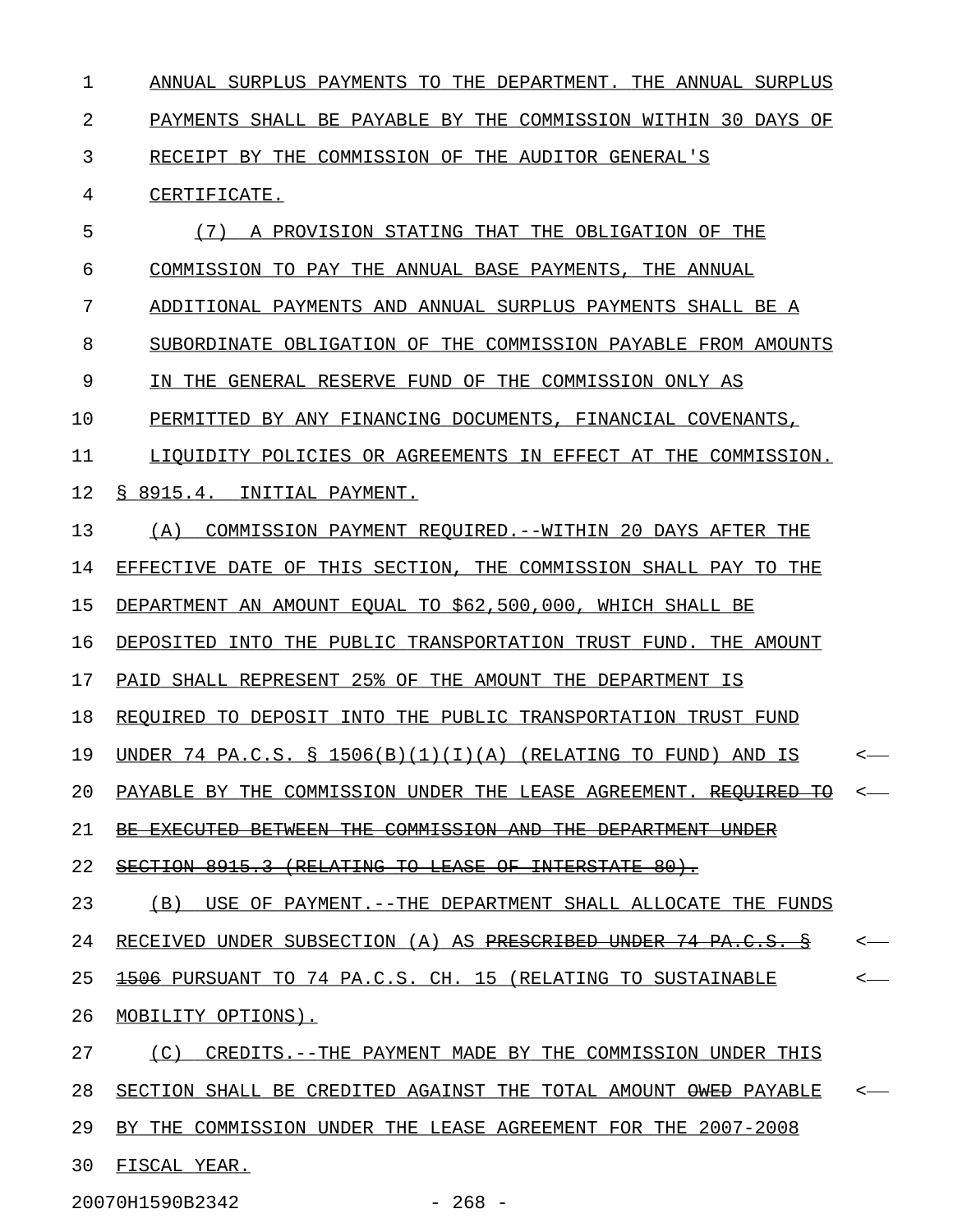1 § 8915.5. OTHER INTERSTATE HIGHWAYS.

| 2  | IN ORDER TO FACILITATE VEHICULAR TRAFFIC ACROSS THIS                       |
|----|----------------------------------------------------------------------------|
| 3  | COMMONWEALTH AND PURSUANT TO THE AUTHORITY GRANTED UNDER THIS              |
| 4  | CHAPTER, THE COMMISSION IS HEREBY AUTHORIZED AND EMPOWERED TO:             |
| 5  | AT ITS OWN EXPENSE AND IN CONSULTATION WITH THE<br>(1)                     |
| 6  | DEPARTMENT, PREPARE A CONSULTING CIVIL ENGINEER REPORT AND                 |
| 7  | FINANCIAL ANALYSIS WITH RESPECT TO THE FEASIBILITY OF                      |
| 8  | CONVERTING ANY INTERSTATE HIGHWAY OR INTERSTATE HIGHWAY                    |
| 9  | SEGMENT TO A TOLL ROAD OR ADDING TO SAID INTERSTATES                       |
| 10 | ADDITIONAL CAPACITY PROJECTS FINANCED BY TOLLS; AND                        |
| 11 | (2)<br>AT ITS OWN EXPENSE, AND IN CONSULTATION WITH THE                    |
| 12 | DEPARTMENT AND WITH APPROVAL OF THE GENERAL ASSEMBLY, PREPARE              |
| 13 | AND SUBMIT AN APPLICATION TO THE UNITED STATES DEPARTMENT OF               |
| 14 | TRANSPORTATION FOR THE CONVERSION OF ANY INTERSTATE OR                     |
| 15 | INTERSTATE SEGMENT DETERMINED TO BE ELIGIBLE FOR CONVERSION                |
| 16 | TO A TOLL ROAD UNDER ANY APPLICABLE FEDERAL PROGRAM.                       |
| 17 | § 8915.6. DEPOSIT AND DISTRIBUTION OF FUNDS.                               |
| 18 | DEPOSITS.-- <del>THE</del> UPON RECEIPT BY THE DEPARTMENT, THE<br>(A)<br>< |
| 19 | FOLLOWING AMOUNTS FROM THE SCHEDULED ANNUAL COMMISSION                     |
| 20 | CONTRIBUTION SHALL BE DEPOSITED IN THE MOTOR LICENSE FUND:                 |
| 21 | (1)<br>FOR FISCAL YEAR 2007-2008, \$450,000,000.                           |
| 22 | (2)<br>FOR FISCAL YEAR 2008-2009, \$500,000,000.                           |
| 23 | (3)<br>FOR FISCAL YEAR 2009-2010, \$500,000,000.                           |
| 24 | (4)<br>FOR FISCAL YEAR 2010-2011 AND EACH FISCAL YEAR                      |
| 25 | THEREAFTER, THE AMOUNT CALCULATED FOR THE PREVIOUS YEAR                    |
| 26 | INCREASED BY 2.5%.                                                         |
| 27 | DISTRIBUTION. -- THE FOLLOWING SHALL APPLY:<br>(B)                         |
| 28 | ANNUALLY, 15% OF THE AMOUNT DEPOSITED IN ANY FISCAL<br>(1)                 |
| 29 | YEAR UNDER SUBSECTION (A) SHALL BE DISTRIBUTED AT THE                      |
| 30 | DISCRETION OF THE SECRETARY.                                               |

20070H1590B2342 - 269 -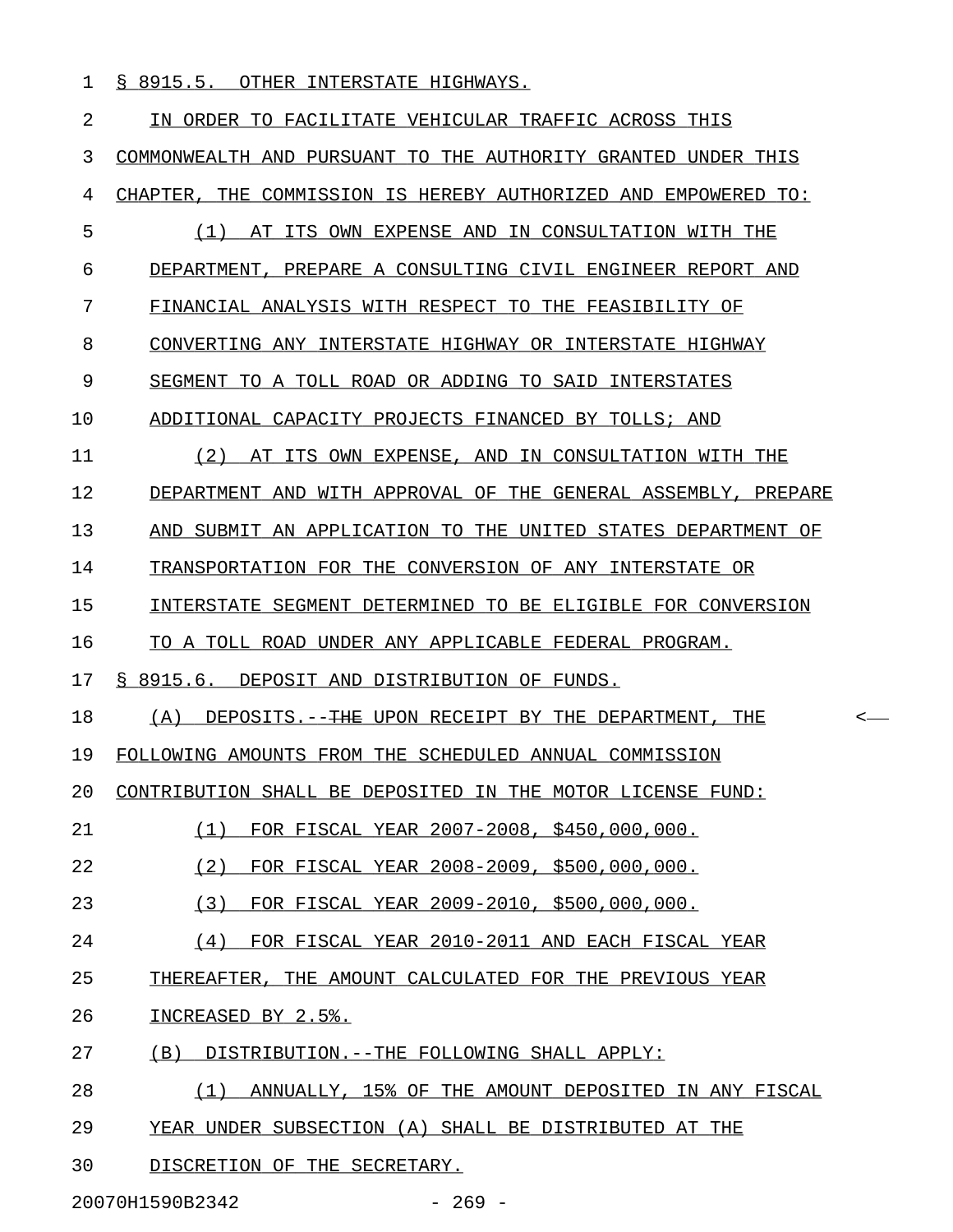| 1  | (2)<br>ANNUALLY, \$5,000,000 OF THE AMOUNT DEPOSITED<br>IN ANY |
|----|----------------------------------------------------------------|
| 2  | FISCAL YEAR UNDER SUBSECTION (A) SHALL BE DISTRIBUTED TO       |
| 3  | COUNTIES.                                                      |
| 4  | THE DISTRIBUTION SHALL BE IN THE RATIO OF:<br>( I )            |
| 5  | THE SOUARE FOOTAGE OF DECK AREA OF A<br>(A)                    |
| 6  | COUNTY'S COUNTY-OWNED BRIDGES; TO                              |
| 7  | THE TOTAL SOUARE FOOTAGE OF DECK AREA OF<br>(B)                |
| 8  | COUNTY-OWNED BRIDGES THROUGHOUT THIS COMMONWEALTH.             |
| 9  | THE AMOUNT OF SOUARE FOOTAGE UNDER SUBPARAGRAPH<br>( I I )     |
| 10 | SHALL BE THAT REPORTED AS PART OF THE NATIONAL BRIDGE<br>( I ) |
| 11 | INSPECTION STANDARDS PROGRAM.                                  |
| 12 | (3)<br>ANNUALLY, \$30,000,000 OF THE AMOUNT DEPOSITED IN ANY   |
| 13 | FISCAL YEAR UNDER SUBSECTION (A) SHALL BE DISTRIBUTED TO       |
| 14 | MUNICIPALITIES PURSUANT TO THE ACT OF JUNE 1, 1956 (1955       |
| 15 | P.L.1944, NO.655), REFERRED TO AS THE LIOUID FUELS TAX         |
| 16 | MUNICIPAL ALLOCATION LAW.                                      |
| 17 | ANY FUNDS DEPOSITED UNDER SUBSECTION (A) BUT NOT<br>(4)        |
| 18 | DISTRIBUTED UNDER PARAGRAPHS (1), (2) AND<br>(3) SHALL BE      |
| 19 | DISTRIBUTED IN ACCORDANCE WITH NEEDS-BASED FORMULAS THAT ARE   |
| 20 | DEVELOPED AND SUBJECT TO PERIODIC REVISION BASED ON            |
| 21 | CONSULTATION AND COLLABORATION AMONG METROPOLITAN PLANNING     |
| 22 | ORGANIZATIONS, RURAL PLANNING ORGANIZATIONS AND THE            |
| 23 | DEPARTMENT.                                                    |
| 24 | (C)<br>DEFINITIONS.--THE FOLLOWING WORDS AND PHRASES WHEN USED |
| 25 | IN THIS SECTION SHALL HAVE THE MEANINGS GIVEN TO THEM IN THIS  |
| 26 | SUBSECTION, UNLESS THE CONTEXT CLEARLY INDICATES OTHERWISE:    |
| 27 | "METROPOLITAN PLANNING ORGANIZATION." THE POLICY BOARD OF AN   |
| 28 | ORGANIZATION CREATED AND DESIGNATED TO CARRY OUT THE           |
| 29 | METROPOLITAN TRANSPORTATION PLANNING PROCESS.                  |
| 30 | "RURAL PLANNING ORGANIZATION." THE ORGANIZATION OF COUNTIES    |

20070H1590B2342 - 270 -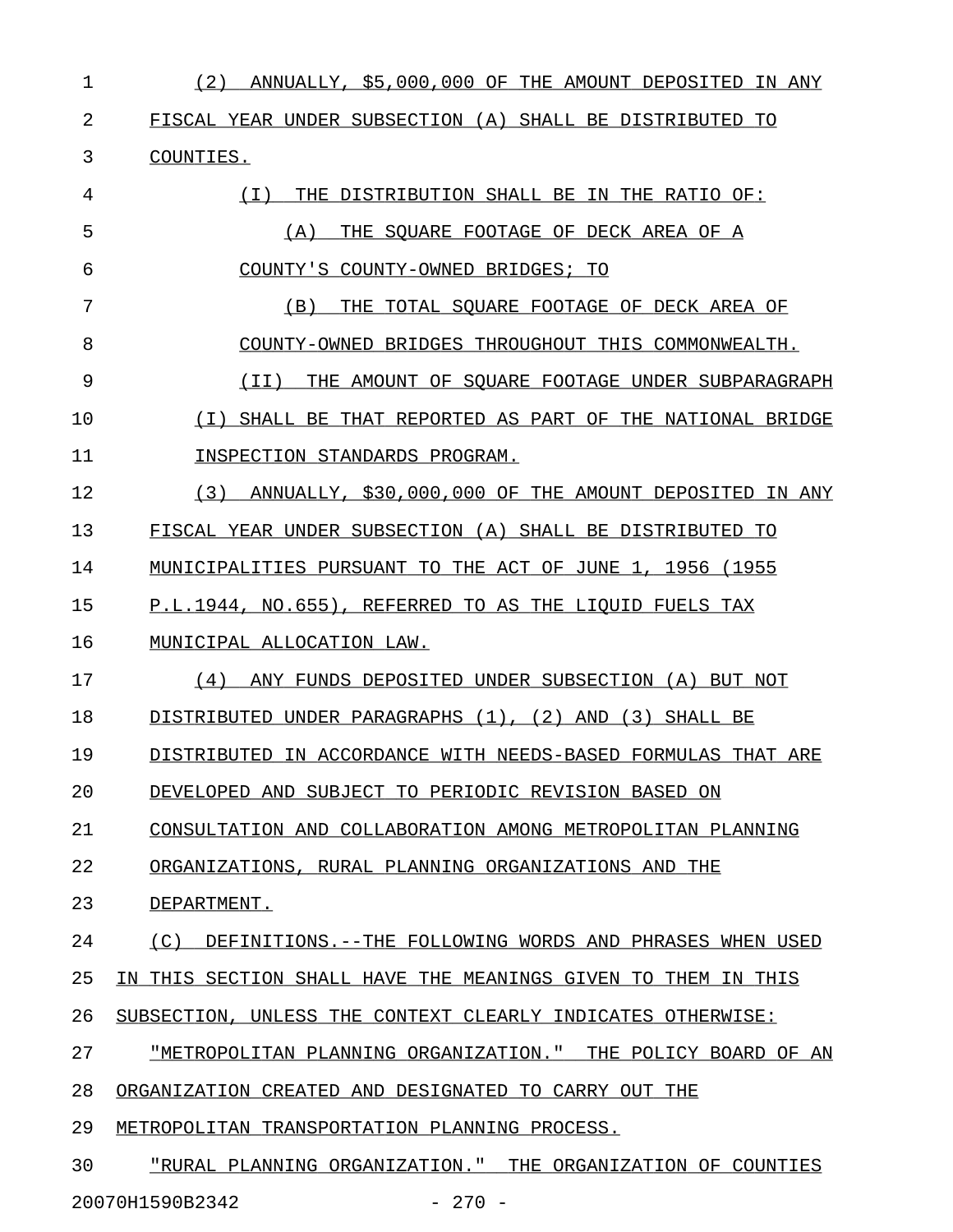| 1  | WITH POPULATIONS OF LESS THAN 50,000 CREATED AND DESIGNATED AS                       |
|----|--------------------------------------------------------------------------------------|
| 2  | LOCAL DEVELOPMENT DISTRICTS AND WHICH CARRY OUT THE RURAL                            |
| 3  | TRANSPORTATION PLANNING PROCESS.                                                     |
| 4  | § 8915.7. IMPACT ON ASSOCIATED HIGHWAYS AND LOCAL ROADS.<br>$\overline{\phantom{a}}$ |
| 5  | PRIOR TO THE CONVERSION DATE AND WITHIN ONE YEAR FOLLOWING                           |
| 6  | THE CONVERSION DATE, THE COMMISSION, IN COLLABORATION WITH THE                       |
| 7  | DEPARTMENT, SHALL CONDUCT TRAFFIC STUDIES TO DETERMINE THE                           |
| 8  | AVERAGE DAILY TRAFFIC ON ASSOCIATED ROADS AND HIGHWAYS. THE                          |
| 9  | PURPOSE OF THESE STUDIES WILL BE TO QUANTIFY ANY DIVERSION OF                        |
| 10 | TRAFFIC FROM INTERSTATE 80 TO OTHER ROADWAYS AS A RESULT OF THE                      |
| 11 | CONVERSION. THIS SECTION SHALL NOT REQUIRE DUPLICATION OF                            |
| 12 | TRAFFIC STUDIES UNDERTAKEN BY THE COMMISSION AS A PART OF THE                        |
| 13 | CONVERSION PROCESS OR UNDERTAKEN BY THE DEPARTMENT AS A NORMAL                       |
| 14 | COURSE OF THE DEPARTMENT'S OPERATIONS.                                               |
| 15 | § 8917. FINANCIAL PLAN.                                                              |
| 16 | (A) SUBMISSION.--                                                                    |
| 17 | (1)<br>NO LATER THAN APRIL JUNE 1 OF EACH YEAR, THE<br>$\overline{\phantom{a}}$      |
| 18 | COMMISSION SHALL PREPARE AND PROVIDE TO THE SECRETARY OF THE                         |
| 19 | BUDGET A FINANCIAL PLAN FOR THE ENSUING FISCAL YEAR OF THE                           |
| 20 | COMMISSION THAT DESCRIBES THE COMMISSION'S PROPOSED:                                 |
| 21 | ( I )<br>OPERATING AND CAPITAL EXPENDITURES;                                         |
| 22 | (II)<br>BORROWINGS;                                                                  |
| 23 | (III)<br>LIQUIDITY AND OTHER FINANCIAL MANAGEMENT                                    |
| 24 | COVENANTS AND POLICIES;                                                              |
| 25 | ESTIMATED TOLL RATES; AND<br>(TV)                                                    |
| 26 | (V)<br>ALL OTHER REVENUES AND EXPENDITURES.                                          |
| 27 | (2)<br>THE FINANCIAL PLAN SHALL DEMONSTRATE THAT THE                                 |
| 28 | OPERATION OF THE COMMISSION IN ACCORDANCE WITH THE PLAN CAN                          |
| 29 | REASONABLY BE ANTICIPATED TO RESULT IN THE COMMISSION HAVING                         |
| 30 |                                                                                      |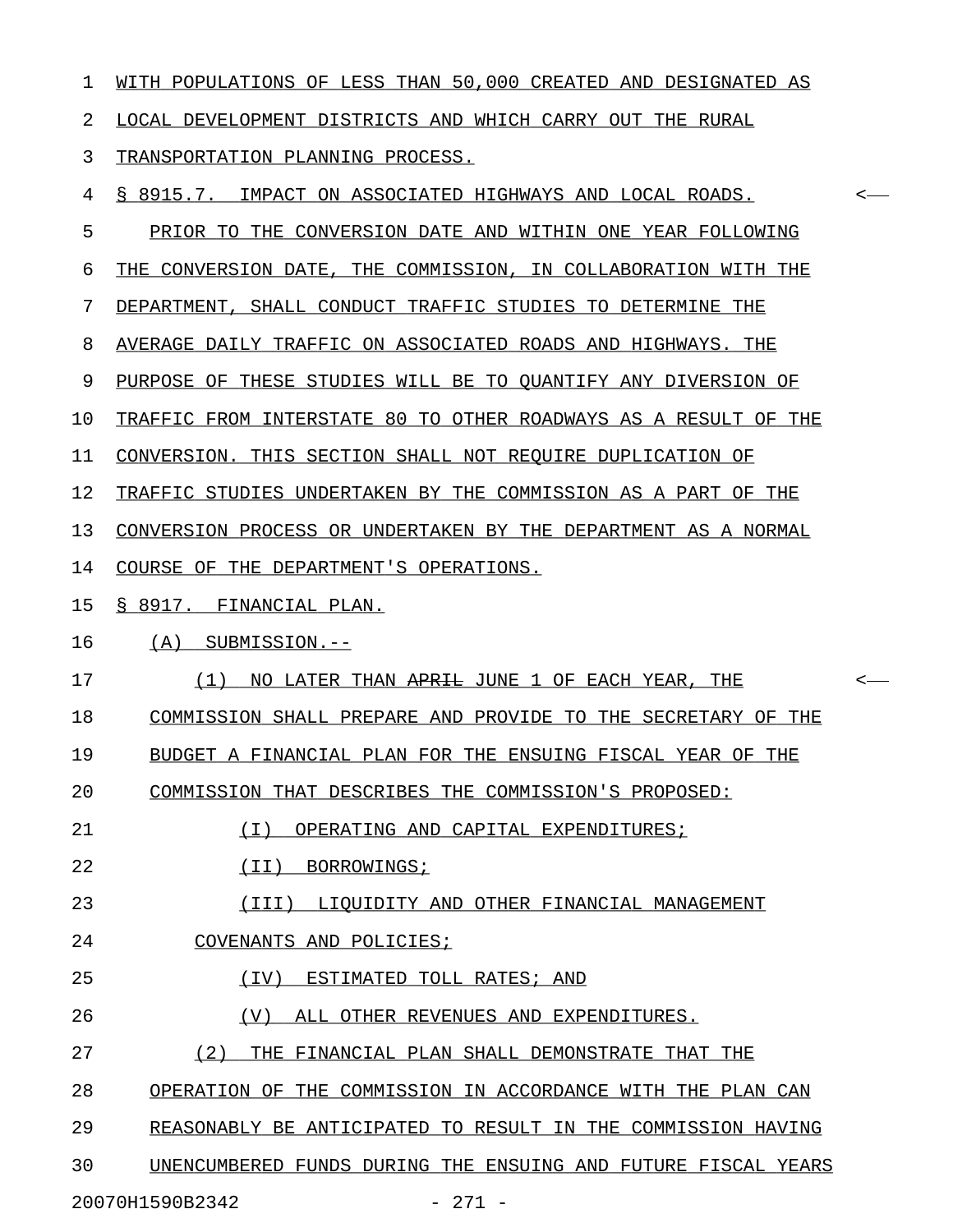1 OF THE COMMISSION SUFFICIENT TO MAKE THE PAYMENTS DUE TO THE 2 DEPARTMENT UNDER THIS CHAPTER AND THE LEASE AGREEMENT FOR THE 3 ENSUING AND FUTURE FISCAL YEARS AFTER ALL OTHER OBLIGATIONS 4 OF THE COMMISSION HAVE BEEN MET. FINANCIAL PLANS PREPARED 5 AFTER APRIL JUNE 1, 2008, SHALL ALSO DESCRIBE ANY DEVIATIONS 6 THAT OCCURRED FROM THE FINANCIAL PLAN FOR THE PRIOR FISCAL 7 YEAR OF THE COMMISSION AND THE REASONS FOR THE DEVIATIONS. 8 (B) RECEIPT.--IF THE SECRETARY OF THE BUDGET RECEIVES THE 9 FINANCIAL PLAN BY THE DATE REQUIRED UNDER SUBSECTION (A), THE 10 COMMISSION SHALL BE AUTHORIZED TO CONDUCT ITS OPERATIONS IN 11 ACCORDANCE WITH THE PLAN. THE FINANCIAL PLAN MAY NOT BE AMENDED 12 BY THE COMMISSION UNLESS THE COMMISSION NOTIFIES THE SECRETARY 13 IN WRITING OF THE AMENDMENT. 14 (C) COOPERATION.--THE COMMISSION SHALL PROVIDE TO THE 15 SECRETARY OF THE BUDGET ALL INFORMATION REQUESTED IN CONNECTION 16 WITH REVIEW OF A FINANCIAL PLAN, INCLUDING MATERIALS USED TO 17 PREPARE THE PLAN. THE INFORMATION SHALL BE PROVIDED AS SOON AS 18 PRACTICABLE AFTER THE REQUEST. 19 (D) EFFECT OF PROVISIONS.--NOTHING IN THIS SECTION  $\Theta$ R <-20 SECTION 8918 (RELATING TO FAILURE TO PERFORM) SHALL BE DEEMED TO 21 PREVENT THE COMMISSION FROM CONDUCTING ITS NORMAL COURSE OF 22 BUSINESS OR PREVENT THE COMMISSION FROM COMPLYING WITH ANY 23 COVENANTS MADE TO CURRENT BONDHOLDERS, DEBT HOLDERS OR <-24 CREDITORS. 25 (E) LEASE AGREEMENT. --THE PROVISIONS OF THIS SECTION AND 26 SECTION 8918 SHALL BE INCLUDED IN THE LEASE AGREEMENT. 27 § 8918. FAILURE TO PERFORM. 28 (A) NOTICE.--THE SECRETARY OF THE BUDGET SHALL SEND WRITTEN 29 NOTICE TO THE COMMISSION AND TO THE GOVERNOR OF THE FAILURE OF 30 THE COMMISSION TO DO ANY OF THE FOLLOWING: 20070H1590B2342 - 272 -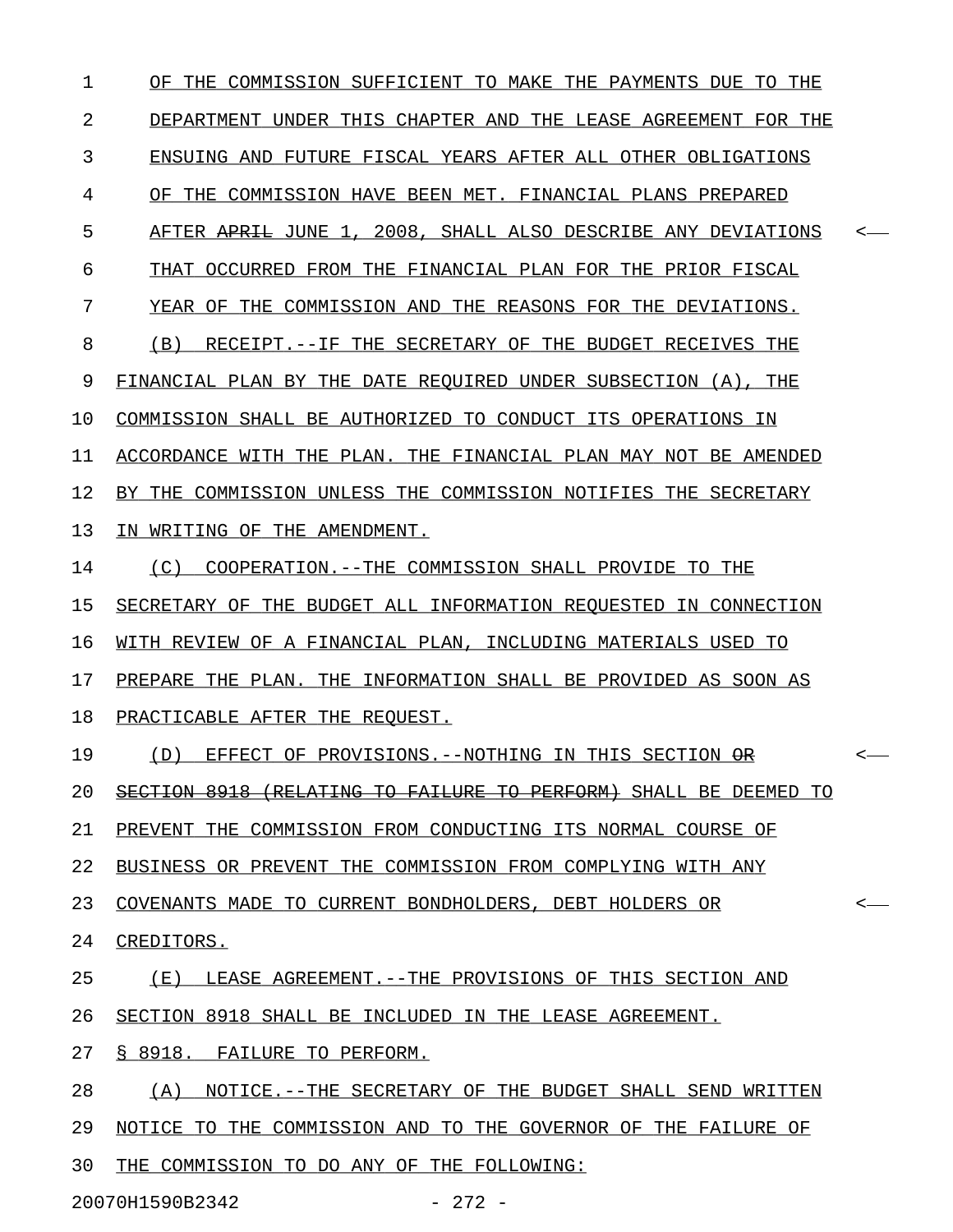| $\mathbf{1}$ | MAKE A PAYMENT TO THE DEPARTMENT UNDER THIS CHAPTER<br>(1)               |              |
|--------------|--------------------------------------------------------------------------|--------------|
| 2            | OR THE LEASE AGREEMENT.                                                  |              |
| 3            | (2) DELIVER A FINANCIAL PLAN TO THE SECRETARY OF THE                     |              |
| 4            | BUDGET WITHIN THE TIME PRESCRIBED UNDER SECTION 8917                     |              |
| 5            | (RELATING TO FINANCIAL PLAN).                                            |              |
| 6            | (B) UNANIMOUS VOTE REQUIRED.--                                           |              |
| 7            | $(1)$ UPON EXCEPT AS PROVIDED UNDER PARAGRAPH $(1.1)$ , UPON             | $\leftarrow$ |
| 8            | THE RECEIPT BY THE COMMISSION OF THE NOTICE UNDER SUBSECTION             |              |
| 9            | (A) AND NOTWITHSTANDING ANY OTHER PROVISION OF LAW, ACTION OF            |              |
| 10           | THE COMMISSION TAKEN BY VOTE OF THE COMMISSIONERS SHALL                  |              |
| 11           | REQUIRE A UNANIMOUS VOTE OF ALL COMMISSIONERS. VIOLATION OF              |              |
| 12           | THIS PARAGRAPH SHALL RENDER THE ACTION INVALID.                          |              |
| 13           | (1.1) A UNANIMOUS VOTE SHALL NOT BE REQUIRED IF IT WOULD                 |              |
| 14           | PREVENT THE COMMISSION FROM COMPLYING WITH ANY COVENANTS MADE            |              |
| 15           | TO CURRENT BONDHOLDERS, DEBT HOLDERS OR CREDITORS.                       |              |
| 16           | THE REQUIREMENT OF PARAGRAPH (1) SHALL CONTINUE<br>(2)                   |              |
| 17           | UNTIL:                                                                   |              |
| 18           | THE REQUIRED PAYMENTS HAVE BEEN MADE TO THE<br>(T)                       |              |
| 19           | DEPARTMENT OR THE REQUIRED FINANCIAL PLAN HAS BEEN                       |              |
| 20           | DELIVERED; AND                                                           |              |
| 21           | THE SECRETARY OF THE BUDGET HAS NOTIFIED THE<br>(II)                     |              |
| 22           | COMMISSION AND THE GOVERNOR OF THAT FACT.                                |              |
| 23           | SECTION 9. TITLE 75 IS AMENDED BY ADDING SECTIONS TO<br><del>READ:</del> |              |
| 24           | § 9501. DEFINITIONS.                                                     |              |
| 25           | THE FOLLOWING WORDS AND TERMS WHEN USED IN THIS CHAPTER SHALL            |              |
| 26           | HAVE THE MEANINGS GIVEN TO THEM IN THIS SECTION, UNLESS THE              |              |
| 27           | CONTEXT CLEARLY INDICATES OTHERWISE:                                     |              |
| 28           | "ACT 3." THE ACT OF APRIL 17, 1997 (P.L.6, NO.3), ENTITLED,              |              |
| 29           | "AN ACT AMENDING TITLES 74 (TRANSPORTATION) AND 75 (VEHICLES) OF         |              |
| 30           | THE PENNSYLVANIA CONSOLIDATED STATUTES, FURTHER PROVIDING FOR            |              |
|              | 20070H1590B2342<br>$-273 -$                                              |              |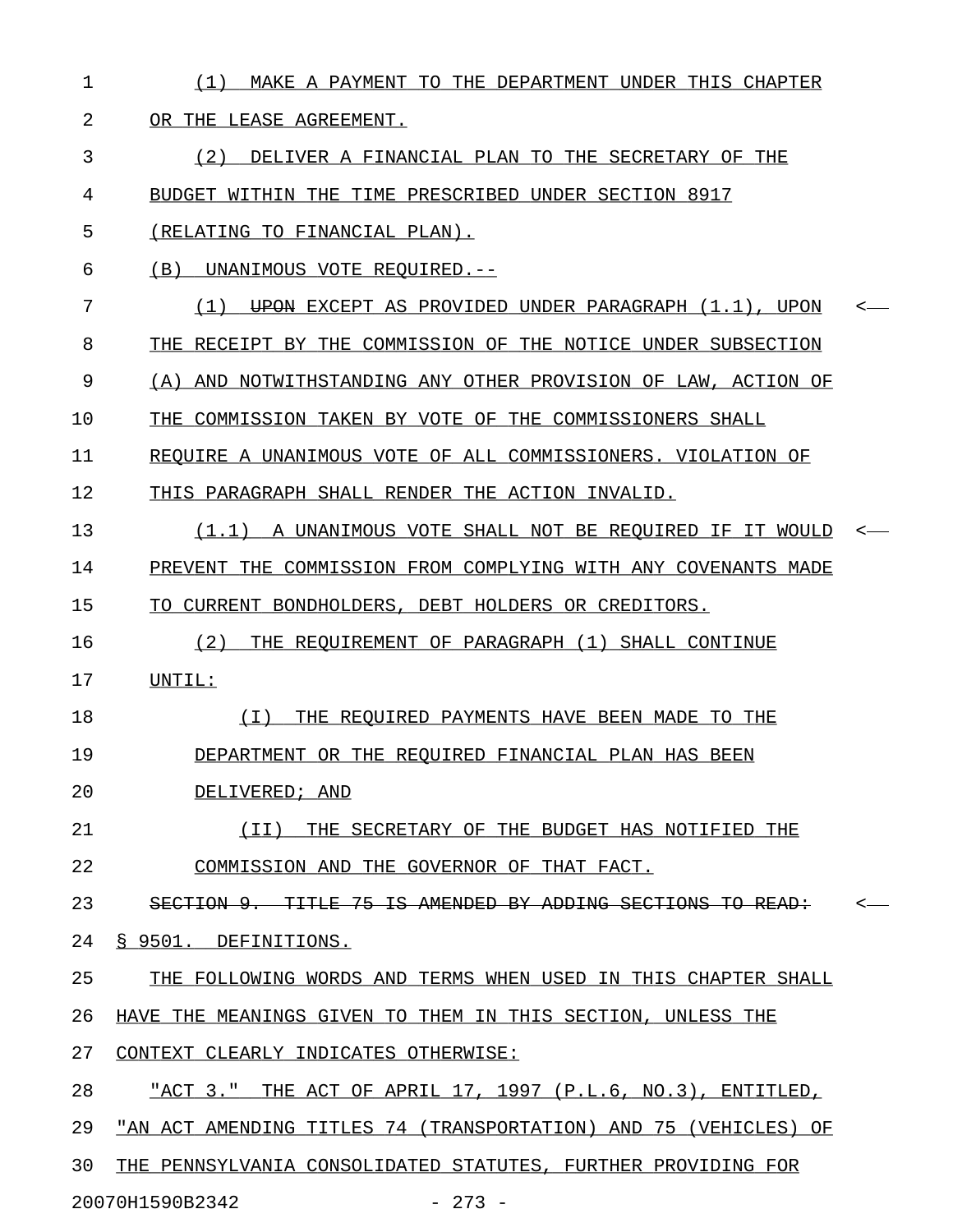| ı  | ANNUAL APPROPRIATION AND COMPUTATION OF SUBSIDY AND FOR          |
|----|------------------------------------------------------------------|
| 2  | DISTRIBUTION OF FUNDING; PROVIDING FOR DISTRIBUTION OF           |
| 3  | SUPPLEMENTAL FUNDING; FURTHER PROVIDING FOR USE OF FUNDS         |
| 4  | DISTRIBUTED; PROVIDING FOR PUBLIC TRANSPORTATION GRANTS          |
| 5  | MANAGEMENT ACCOUNTABILITY, FOR COMPETITIVE PROCUREMENT AND FOR   |
| 6  | THE PUBLIC TRANSPORTATION ASSISTANCE FUND; FURTHER PROVIDING FOR |
| 7  | PERIOD OF REGISTRATION, FOR DUTIES OF AGENTS, FOR REGISTRATION   |
| 8  | OTHER FEES, FOR REQUIREMENTS FOR PERIODIC INSPECTION OF<br>AND   |
| 9  | VEHICLES, FOR LIMITS ON NUMBER OF TOWED VEHICLES, FOR OPERATION  |
| 10 | OF CERTAIN COMBINATIONS ON INTERSTATE AND OTHER HIGHWAYS AND FOR |
| 11 | WIDTH AND LENGTH OF VEHICLES; PROVIDING FOR LIQUID FUELS AND     |
| 12 | FUELS PERMITS AND BOND OR DEPOSIT OF SECURITIES, FOR IMPOSITION  |
| 13 | OF LIOUID FUELS AND FUELS TAX, FOR TAXPAYER, FOR DISTRIBUTOR'S   |
| 14 | REPORT AND PAYMENT OF TAX, FOR DETERMINATION OF TAX, PENALTIES   |
| 15 | INTEREST, FOR EXAMINATION OF RECORDS AND EOUIPMENT, FOR<br>AND   |
| 16 | RETENTION OF RECORDS BY DISTRIBUTORS AND DEALERS, FOR            |
| 17 | DISPOSITION AND USE OF TAX, FOR DISCONTINUANCE OR TRANSFER OF    |
| 18 | BUSINESS, FOR SUSPENSION OR REVOCATION OF PERMITS, FOR LIEN OF   |
| 19 | TAXES, PENALTIES AND INTEREST, FOR COLLECTION OF UNPAID TAXES,   |
| 20 | FOR REPORTS FROM COMMON CARRIERS, FOR VIOLATIONS AND REWARD FOR  |
| 21 | DETECTION OF VIOLATIONS, FOR REFUNDS, FOR DIESEL FUEL IMPORTERS  |
| 22 | AND TRANSPORTERS, FOR PROHIBITING USE OF DYED DIESEL FUEL, FOR   |
| 23 | DISPOSITION OF FEES, FINES AND FORFEITURES, FOR CERTIFIED COPIES |
| 24 | OF RECORDS AND FOR UNCOLLECTIBLE CHECKS; FURTHER PROVIDING FOR   |
| 25 | DISTRIBUTION OF STATE HIGHWAY MAINTENANCE FUNDS AND FOR          |
| 26 | STANDARDS AND METHODOLOGY FOR DATA COLLECTION; PROVIDING FOR     |
| 27 | DIRT AND GRAVEL ROAD MAINTENANCE; FURTHER PROVIDING FOR          |
| 28 | IMPOSITION OF TAX AND ADDITIONAL TAX; PROVIDING FOR TAX ON       |
| 29 | ALTERNATIVE FUELS; FURTHER PROVIDING FOR DISPOSITION OF TAX      |
| 30 | REVENUE; MAKING AN APPROPRIATION; AND MAKING REPEALS."           |
|    |                                                                  |

20070H1590B2342 - 274 -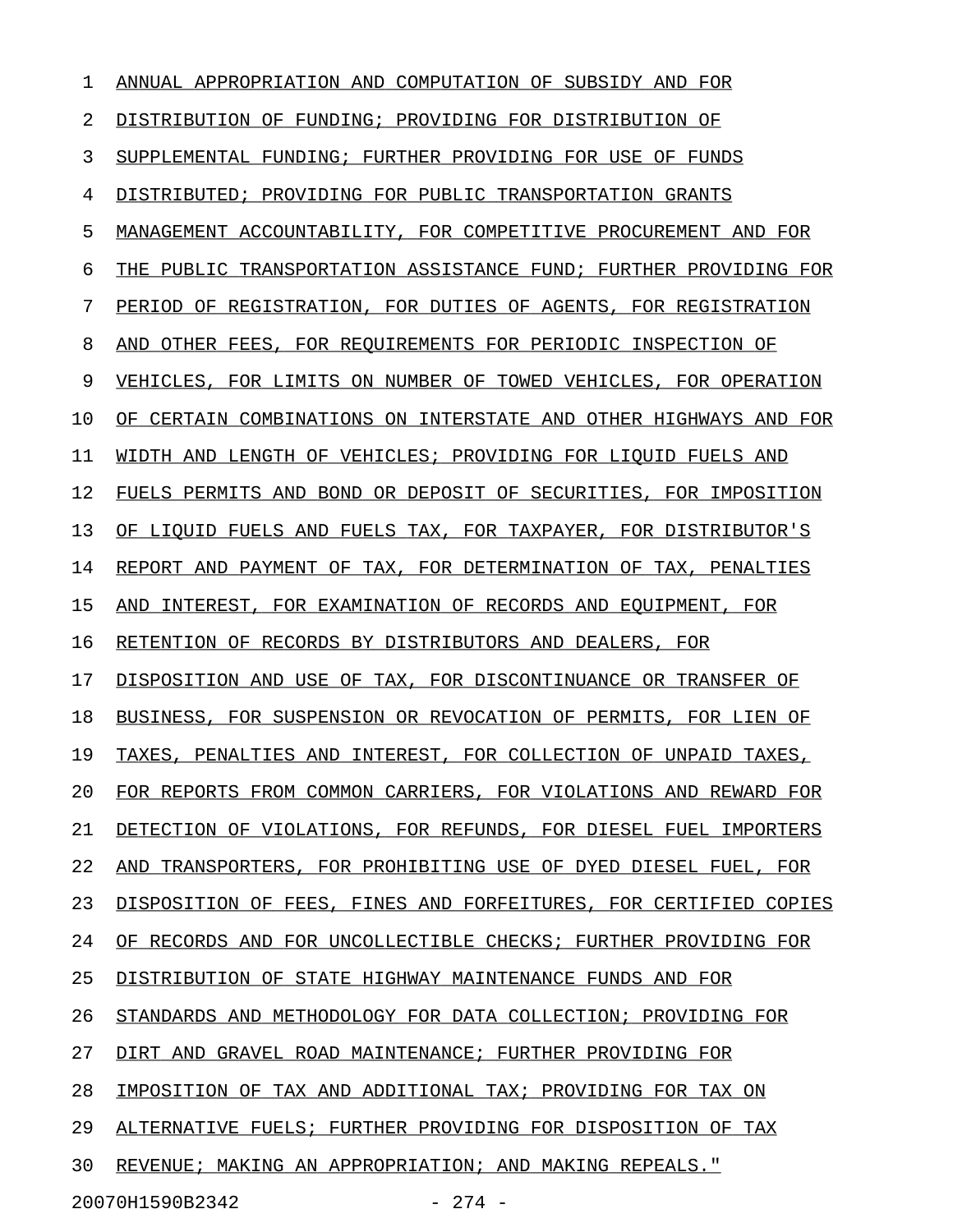| 1  | "ANNUAL DEBT SERVICE PAYMENTS." THE ANNUAL DEBT SERVICE                                       |  |
|----|-----------------------------------------------------------------------------------------------|--|
| 2  | PAYMENTS ON THE BONDS ISSUED UNDER SECTION 9511.2 (RELATING TO                                |  |
| 3  | SPECIAL REVENUE BONDS) AND PAYABLE BY THE COMMISSION TO THE                                   |  |
| 4  | DEPARTMENT AS PART OF ANNUAL BASE PAYMENTS AS DEFINED UNDER 75                                |  |
| 5  | PA.C.S. § 8901 (RELATING TO DEFINITIONS).                                                     |  |
| 6  | "BOND RELATED EXPENSES." THE TERM SHALL INCLUDE ALL OF THE                                    |  |
| 7  | <b>FOLLOWING:</b>                                                                             |  |
| 8  | (1)<br>PRINTING, PUBLICATION OR ADVERTISING EXPENSES WITH                                     |  |
| 9  | RESPECT TO THE SALE AND ISSUANCE OF BONDS.                                                    |  |
| 10 | (2)<br>FEES, EXPENSES AND COSTS OF REGISTRARS.                                                |  |
| 11 | (3)<br>FEES, EXPENSES AND COSTS OF ATTORNEYS, ACCOUNTANTS,                                    |  |
| 12 | FEASIBILITY CONSULTANTS, COMPUTER PROGRAMMERS OR OTHER                                        |  |
| 13 | EXPERTS EMPLOYED TO AID IN THE SALE AND ISSUANCE OF THE                                       |  |
| 14 | BONDS.                                                                                        |  |
| 15 | OTHER COSTS, FEES AND EXPENSES INCURRED OR<br>(4)                                             |  |
| 16 | REASONABLY RELATED TO THE ISSUANCE AND SALE OF THE BONDS                                      |  |
| 17 | INCLUDING THE FUNDING OF A DEBT SERVICE RESERVE FUND.                                         |  |
| 18 | "BOND-RELATED OBLIGATION." AN AGREEMENT OR CONTRACTUAL                                        |  |
| 19 | RELATIONSHIP BETWEEN THE PENNSYLVANIA TURNPIKE COMMISSION AND:                                |  |
| 20 | (1)<br>A BANK, TRUST COMPANY, INSURANCE COMPANY, SURETY                                       |  |
| 21 | BONDING COMPANY, PENSION FUND OR OTHER FINANCIAL INSTITUTION                                  |  |
| 22 | PROVIDING INCREASED CREDIT ON OR SECURITY FOR THE BONDS OR                                    |  |
| 23 | LIQUIDITY FOR SECONDARY MARKET TRANSACTIONS; OR                                               |  |
| 24 | (2)<br>THE COUNTER PARTY TO A SWAP AGREEMENT.                                                 |  |
| 25 | "COMMISSION." THE PENNSYLVANIA TURNPIKE COMMISSION OR ANY                                     |  |
| 26 | SUCCESSOR ORGANIZATION.                                                                       |  |
| 27 | THE DEPARTMENT." ANY OF THE FOLLOWING:<br><del>"COST-</del><br>$\Theta$ F $-$                 |  |
| 28 | COST OF CONSTRUCTING,<br>$\leftrightarrow$<br><del>THE.</del><br>RECONSTRUCTING,<br>WIDENING. |  |
| 29 | EXPANDING OR EXTENDING THE STATE HIGHWAY AND RURAL<br><del>STATE</del>                        |  |
| 30 | <b>HIGHWAY SYSTEM AND ALL CONNECTING ROADS.</b><br>TUNNELS AND BRIDGES.                       |  |
|    | $-275 -$<br>20070H1590B2342                                                                   |  |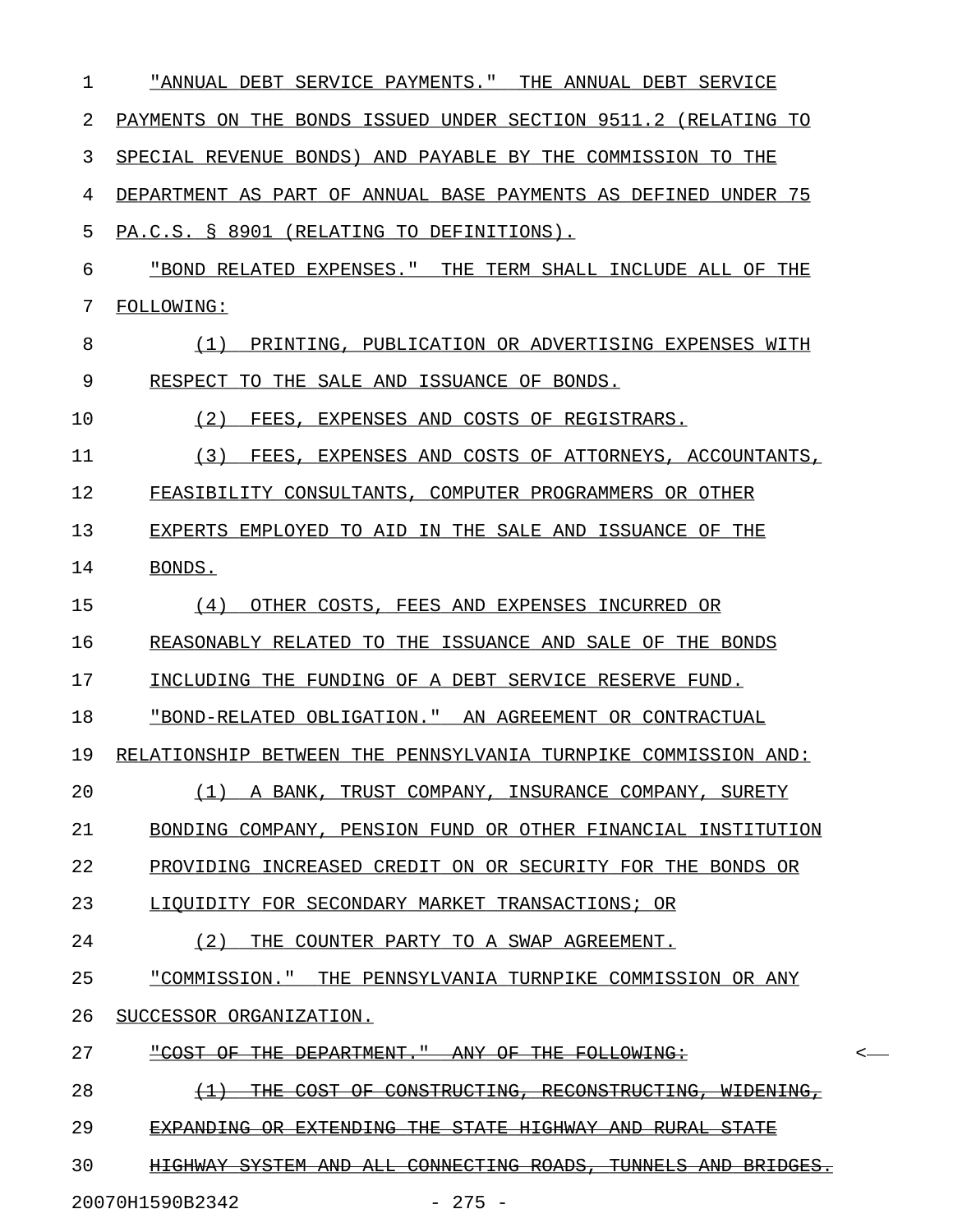| 1  | 平田民<br>COST<br><del>R T GHT S</del><br><del>RTGHTS</del>                                                                                                                     |
|----|------------------------------------------------------------------------------------------------------------------------------------------------------------------------------|
| 2  | <b>EASEMENTS</b><br>FRANCHISES<br>WHICH<br>AND<br><del>ACOUIRED.</del><br>ARE<br>WAY<br><del>DEEMED</del>                                                                    |
| 3  | CONSTRUCTION,<br><b>NECESSARY</b><br>FOR<br><del>THE</del><br>RECONSTRUCTION<br><del>CONVENIENT</del>                                                                        |
| 4  | <b>EXTENDING</b><br>PARAGRAPH<br>WIDENING.<br><del>EXPANDING</del><br><del>UNDER</del><br>ÐR                                                                                 |
| 5  | <del>THE</del><br>COST<br>ΑF<br>$\overline{\mathrm{A}}\mathrm{L}\mathrm{L}$<br><del>MACHINERY</del><br>AND<br><del>EOU PMENT</del><br><del>FINANCING</del><br><del>(3)</del> |
| 6  | ŦА<br>CONSTRUCTION<br>CHARGES<br><del>TNTEREST</del><br><del>PRIAR</del><br>AND<br><del>DHR TNG</del><br>AN∓                                                                 |
| 7  | COMPLETTON<br>CONSTRUCTION.<br>AFTER<br>-OF-<br><del>ONF.</del>                                                                                                              |
| 8  | <del>THE.</del><br>COST<br><del>TRAFFIC</del><br><b>ESTIMATES</b><br>ΑF<br>AND<br><del>ENGINEER ING</del><br>θË                                                              |
| 9  | EXPENSES.<br>SPECIFICATIONS,<br><b>SURVEYS</b><br><b>ESTIMATES</b><br>PŦ<br>ANS<br><b>ANE</b><br><del>LEGAL</del>                                                            |
| 10 | REVENUES.<br><b>OTHER</b><br><b>EXPENSES</b><br><b>NECESSARY</b><br><del>INCTD</del><br>θË                                                                                   |
| 11 | 꾸표표<br><b>FEASTBIL</b><br><del>PRACTICABILITY</del><br><b>DETERMINING</b><br>ŦŦ¥<br><del>THE</del><br>θR                                                                     |
| 12 | ADMINISTRATIVE<br><del>ENTERPRISE</del><br>AND<br><del>LEGAL</del><br><del>FXPENSES</del><br>AND<br><b>OTHER</b>                                                             |
| 13 | ŦА<br>꾸HE<br><b>EXPENSES</b><br>MAY<br>₽F.<br><b>NECESSARY</b><br><del>INCIDENT</del><br><del>FINANCING</del><br><del>AS</del>                                               |
| 14 | CHAPTER<br><b>THE</b><br>CONSTRUCTION,<br>AUTHORIZED<br><del>UNDER</del><br><del>THT S</del>                                                                                 |
| 15 | RECONSTRUCTION<br>平田民<br>WIDENING,<br><del>EXPANDING</del>                                                                                                                   |
| 16 | <b>STATE</b><br><del>SYSTEM</del><br>CONNECTING<br>ᇚᅚᅚ<br><del>RHR AT</del><br><del>HIGHWAY</del><br>ANE<br>ANE                                                              |
| 17 | ŦĦE<br>ŦĦE<br><del>TIJNNEI</del><br>GES<br><u>SAME</u><br>ΞN                                                                                                                 |
| 18 | <b>THE</b><br><b>NECESSARY</b><br><b>OPERATION</b><br>CONDEMNATION<br>ANF                                                                                                    |
| 19 | CONSTRUCTION<br>OPERATION.<br>AND                                                                                                                                            |
| 20 | CONTRA<br><b>CTEE</b><br><b>TGATION</b><br><b>EXPENSE</b><br>ANY<br>ABI<br>ΘR<br>FOR<br><del>THE</del>                                                                       |
| 21 | <b>STATES</b><br><b>DEPARTMENT</b><br><b>TRANSPORTATION</b><br>W <del>ITH</del><br><b>THE</b><br><b>UNITED</b><br>θF<br>ΘR<br>ΘR<br><u>ANY</u>                               |
| 22 | STATES,<br>TRAFFIC<br>SURVEYS,<br><b>AGENCY</b><br>THE<br><b>UNITED</b><br>FOR<br>PREPARATION<br>θ₽                                                                          |
| 23 | CONSTRUCTION<br>SPECIFICATIONS,<br><b>SUPERVISION</b><br><b>PLANS</b><br><del>AND</del><br>θF<br>ΘF<br>AND                                                                   |
| 24 | <b>ADMINISTRATIVE</b><br><b>OTHER</b><br><del>ENGINEERING,</del><br><del>LEGAL</del><br><b>SERVICES</b><br>AND<br><del>AND</del>                                             |
| 25 | CONSTRUCTION<br>CONNECTION<br>W <del>ITH</del><br><b>THE</b><br>RECONSTRUCTION,<br><b>EXPENSES</b><br>ΞN                                                                     |
| 26 | <b>EXTENDING</b><br><b>STATE</b><br><b>EXPANDING</b><br><del>THE</del><br><b>HIGHWAY</b><br>WIDENING,<br>θR<br>θF<br><del>AND</del><br><del>THE</del>                        |
| 27 | <b>SYSTEM</b><br><b>STATE</b><br><b>HIGHWAY</b><br><b>THE</b><br>CONNECTING<br><del>OR</del><br>θ₽<br>ROADS,<br><del>RURAL</del><br><del>ANY</del>                           |
| 28 | <b>TUNNELS</b><br>AND BRIDGES.                                                                                                                                               |
| 29 | OTHER<br><b>OBLIGATIONS</b><br>$\left(6\right)$<br><del>PAYMENT</del><br>θ₽<br><b>NOTES</b><br>ŦĦE<br>ANY<br>ΘR<br>ΞŦ                                                        |
| 30 | NOTES OR OTHER OBLIGATIONS<br><b>ISSUED</b><br><b>THE</b><br><b>PAYMENT</b><br><del>WERE</del><br>$_{\rm FOR}$<br>ΘF<br>Α                                                    |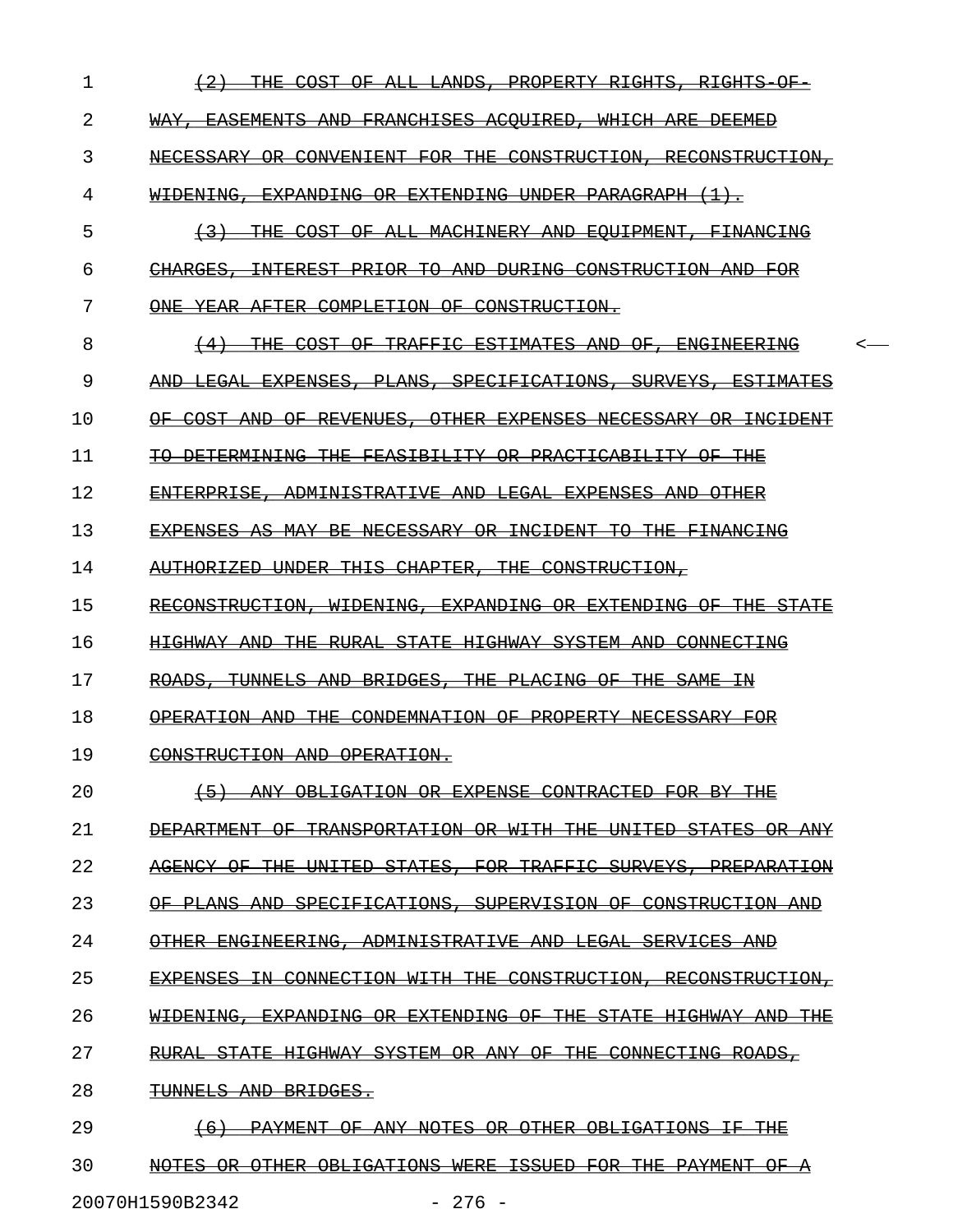1 COST. \_\_\_\_\_

2 "COST OF THE DEPARTMENT." THE TERM INCLUDES THE COSTS OF ALL < \_\_\_\_\_\_\_\_\_\_\_\_\_\_\_\_\_\_\_\_\_\_\_\_\_\_\_\_\_\_\_\_\_\_\_\_\_\_\_\_\_\_\_\_\_\_\_\_\_\_\_\_\_\_\_\_\_\_\_\_\_ 3 OF THE FOLLOWING:

4 (1) CONSTRUCTING, RECONSTRUCTING, WIDENING, EXPANDING OR 5 EXTENDING THE STATE HIGHWAY AND RURAL STATE HIGHWAY SYSTEM 6 AND CONNECTING ROADS, TUNNELS AND BRIDGES. 7 (2) SYSTEMS OF PUBLIC PASSENGER TRANSPORTATION OR 8 PORTIONS OF THE SYSTEMS, THE PLACING OF THE SYSTEMS IN 9 OPERATION AND THE CONDEMNATION OF PROPERTY NECESSARY FOR 10 CONSTRUCTION AND OPERATION OF THE SYSTEMS. 11 (3) LANDS, PROPERTY RIGHTS, RIGHTS-OF-WAY, EASEMENTS AND 12 FRANCHISES ACQUIRED, WHICH ARE DEEMED NECESSARY OR CONVENIENT 13 FOR THE CONSTRUCTION, RECONSTRUCTION, WIDENING, EXPANDING OR 14 EXTENDING UNDER PARAGRAPH (1) OR (2). 15 (4) MACHINERY AND EQUIPMENT, FINANCING CHARGES, INTEREST 16 PRIOR TO AND DURING CONSTRUCTION AND FOR ONE YEAR AFTER 17 COMPLETION OF CONSTRUCTION. 18 (5) ANY OF THE FOLLOWING: 19 (I) TRAFFIC ESTIMATES, ENGINEERING AND LEGAL \_\_\_\_\_\_\_\_\_\_\_\_\_\_\_\_\_\_\_\_\_\_\_\_\_\_\_\_\_\_\_\_\_\_\_\_\_\_\_\_\_\_\_\_\_ 20 EXPENSES, PLANS, SPECIFICATIONS, SURVEYS, ESTIMATES OF 21 COST AND OF REVENUES. 22 (II) OTHER EXPENSES NECESSARY OR INCIDENT TO \_\_\_\_\_\_\_\_\_\_\_\_\_\_\_\_\_\_\_\_\_\_\_\_\_\_\_\_\_\_\_\_\_\_\_\_\_\_\_\_\_\_\_\_\_ 23 DETERMINING THE FEASIBILITY OR PRACTICABILITY OF THE 24 ENTERPRISE. THIS SUBPARAGRAPH INCLUDES ADMINISTRATIVE AND 25 LEGAL EXPENSES. 26 (III) OTHER EXPENSES AS MAY BE NECESSARY OR INCIDENT \_\_\_\_\_\_\_\_\_\_\_\_\_\_\_\_\_\_\_\_\_\_\_\_\_\_\_\_\_\_\_\_\_\_\_\_\_\_\_\_\_\_\_\_\_\_\_\_\_\_\_\_\_ 27 TO THE FINANCING AUTHORIZED UNDER THIS CHAPTER, THE 28 CONSTRUCTION, RECONSTRUCTION, WIDENING, EXPANDING OR 29 EXTENDING OF THE STATE HIGHWAY AND THE RURAL STATE 30 HIGHWAY SYSTEM AND CONNECTING ROADS, TUNNELS AND BRIDGES.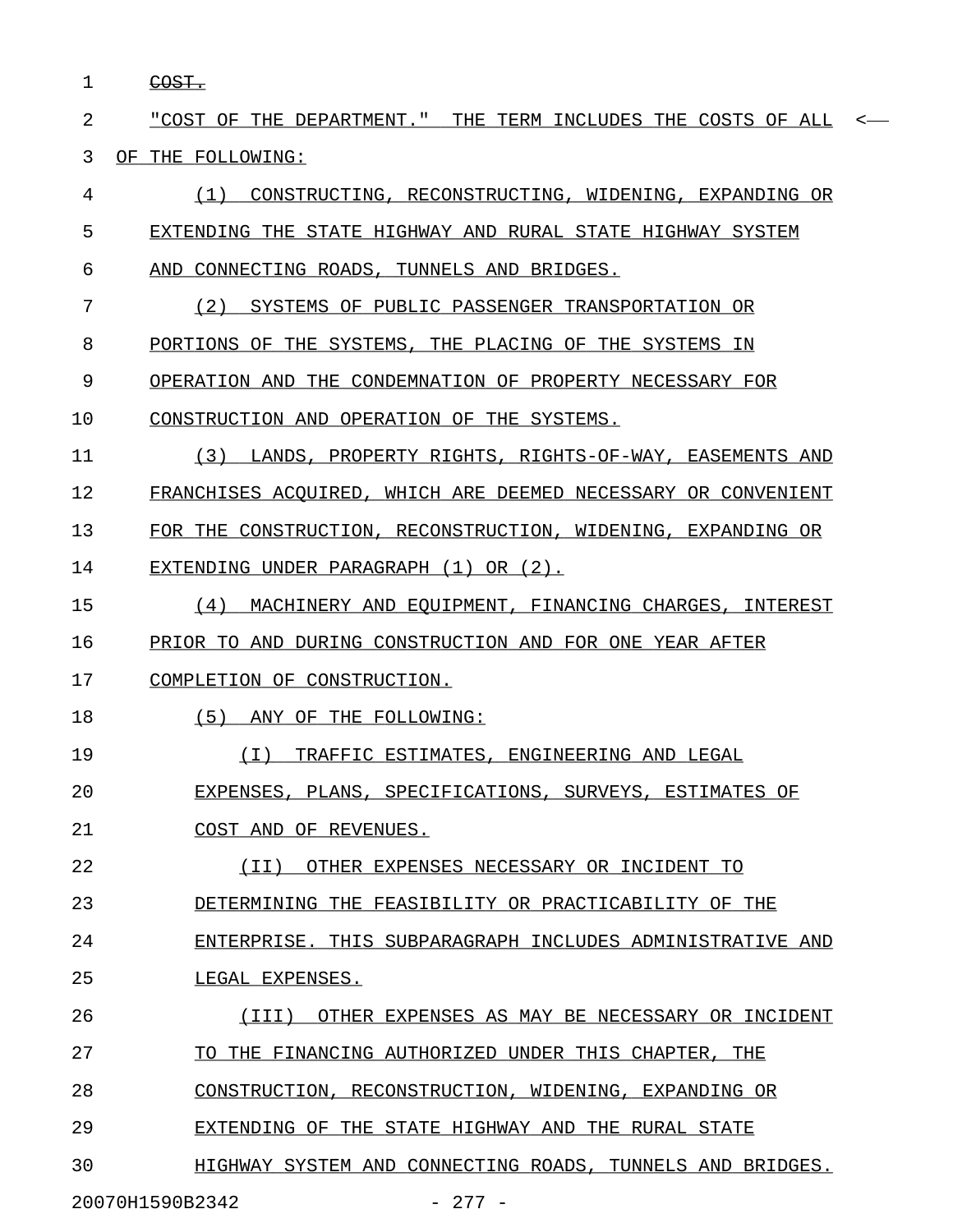1 (6) ANY OBLIGATION OR EXPENSE CONTRACTED FOR BY THE 2 DEPARTMENT OR WITH THE UNITED STATES OR AN AGENCY OF THE 3 UNITED STATES, FOR TRAFFIC SURVEYS, PREPARATION OF PLANS AND 4 SPECIFICATIONS, SUPERVISION OF CONSTRUCTION AND OTHER 5 ENGINEERING, ADMINISTRATIVE AND LEGAL SERVICES AND EXPENSES 6 IN CONNECTION WITH THE CONSTRUCTION, RECONSTRUCTION, 7 WIDENING, EXPANDING OR EXTENDING OF THE STATE HIGHWAY AND 8 RURAL STATE HIGHWAY SYSTEM OR ANY OF THE CONNECTING ROADS, 9 TUNNELS AND BRIDGES OR THE COSTS OF THE SYSTEMS OF PUBLIC 10 PASSENGER TRANSPORTATION OR PORTIONS OF THE SYSTEMS. 11 (7) PAYMENT OF ANY NOTES OR OTHER OBLIGATIONS IF THE 12 NOTES OR OTHER OBLIGATIONS WERE ISSUED FOR THE PAYMENT OF A 13 COST OF THE DEPARTMENT. 14 "DESIGN BUILD ARRANGEMENT." A PROCUREMENT OR PROJECT 15 DELIVERY ARRANGEMENT WHEREBY A SINGLE ENTITY, WHICH MAY BE A 16 SINGLE CONTRACTOR OR A CONSORTIUM COMPRISED OF MULTIPLE 17 CONTRACTORS, ENGINEERS AND OTHER SUBCONSULTANTS, IS RESPONSIBLE 18 FOR BOTH THE DESIGN AND CONSTRUCTION OF A TRANSPORTATION PROJECT 19 WITH A GUARANTEED COMPLETION DATE AND GUARANTEED MAXIMUM PRICE. 20 <u>"PLEDGED REVENUES." THE ANNUAL DEBT SERVICE PAYMENTS AND</u> <-21 REVENUES DESCRIBED IN SECTION  $9511.11(A)$  AND (B) 9511.11(B)(2) <-22 (RELATING TO PLEDGED REVENUES). 23 TREGULARLY SCHEDULED DEBT SERVICE. " THE SCHEDULED PAYMENTS 24 DUE FOR PRINCIPAL AND INTEREST ON BONDS, WITHOUT REGARD TO ANY 25 ACCELERATION OF THE DUE DATE OF SUCH PRINCIPAL OR INTEREST BY 26 REASON OF MANDATORY OR OPTIONAL REDEMPTION OR ACCELERATION 27 RESULTING FROM DEFAULT OR OTHERWISE<del>. THE TERM DOES NOT INCLUDE</del>, 28 OTHER THAN AN ADVANCEMENT OF PAYMENT RESULTING FROM A MANDATORY 29 SINKING FUND PAYMENT. 30 "RURAL STATE HIGHWAY SYSTEM." ALL ROADS AND HIGHWAYS TAKEN

20070H1590B2342 - 278 -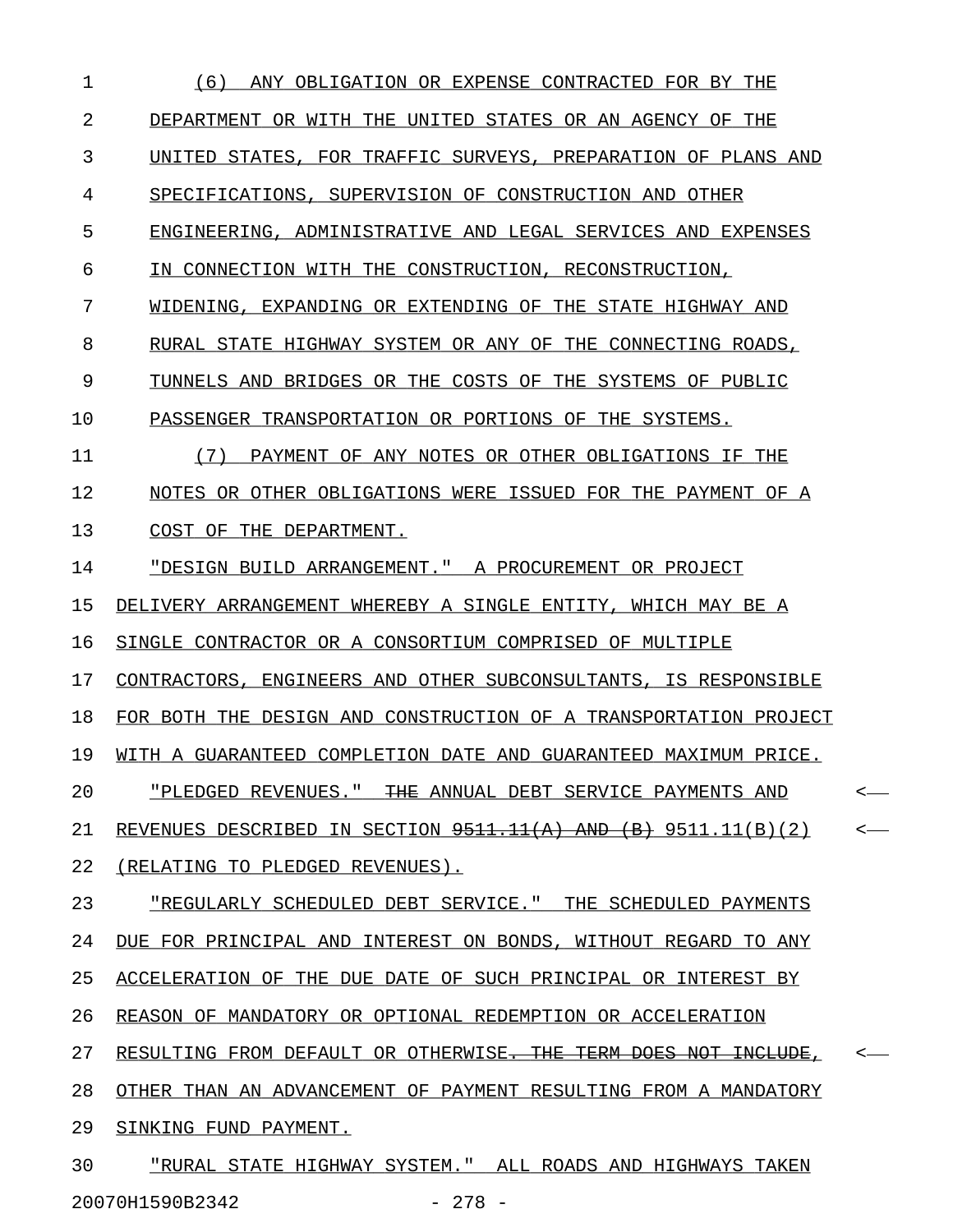| 1  | OVER BY THE COMMONWEALTH AS STATE HIGHWAYS UNDER THE PROVISIONS  |
|----|------------------------------------------------------------------|
| 2  | OF THE ACT OF JUNE 22, 1931 (P.L.594, NO.203), REFERRED TO AS    |
| 3  | THE TOWNSHIP STATE HIGHWAY LAW AND ALL OTHER ROADS AND HIGHWAYS  |
| 4  | SPECIFICALLY DESIGNATED BY THE SECRETARY OF TRANSPORTATION AS    |
| 5  | RURAL STATE HIGHWAYS.                                            |
| 6  | "STATE HIGHWAY." ALL ROADS AND HIGHWAYS TAKEN OVER BY THE        |
| 7  | COMMONWEALTH AS STATE HIGHWAYS UNDER THE PROVISIONS OF ANY       |
| 8  | STATUTE OTHER THAN THE ACT OF JUNE 22, 1931 (P.L.594, NO.203),   |
| 9  | REFERRED TO AS THE TOWNSHIP STATE HIGHWAY LAW. UNLESS CLEARLY    |
| 10 | INTENDED, THE TERM SHALL NOT INCLUDE ANY STREET IN ANY CITY,     |
| 11 | BOROUGH OR INCORPORATED TOWN, EVEN THOUGH THE SAME MAY HAVE BEEN |
| 12 | TAKEN OVER AS A STATE HIGHWAY.                                   |
| 13 | S 9511.2. SPECIAL REVENUE BONDS.                                 |
| 14 | (A) PAYMENT SOURCE.--A SPECIAL REVENUE BOND, NOTE OR OTHER       |
| 15 | OBLIGATION ISSUED UNDER THIS CHAPTER:                            |
| 16 | (1) SHALL NOT BE DEEMED TO BE A DEBT OR LIABILITY OF THE         |
| 17 | COMMONWEALTH;                                                    |
| 18 | (2)<br>SHALL NOT CREATE OR CONSTITUTE ANY INDEBTEDNESS,          |
| 19 | LIABILITY OR OBLIGATION OF THE COMMONWEALTH; AND                 |
| 20 | (3) SHALL BE PAYABLE SOLELY FROM PLEDGED REVENUES.<br>$\,<\,$    |
| 21 | (B) STATEMENT.--A SPECIAL REVENUE BOND, NOTE OR OTHER            |
| 22 | OBLIGATION ISSUED UNDER THIS CHAPTER MUST CONTAIN A STATEMENT ON |
| 23 | ITS FACE THAT:                                                   |
| 24 | (1)<br>THE COMMONWEALTH IS NOT OBLIGATED TO PAY THE BOND,        |
| 25 | NOTE OR OBLIGATION OR THE INTEREST ON IT EXCEPT FROM PLEDGED     |
| 26 | REVENUES; AND                                                    |
| 27 | (2)<br>NEITHER THE FAITH AND CREDIT NOR THE TAXING POWER OF      |
| 28 | THE COMMONWEALTH IS PLEDGED TO THE PAYMENT OF THE PRINCIPAL      |
| 29 | OR INTEREST OF THE BOND, NOTE OR OBLIGATION.                     |
| 30 | (C)<br>TAXATION. --THE ISSUANCE OF A SPECIAL REVENUE BOND, NOTE  |
|    | 20070H1590B2342<br>$-279 -$                                      |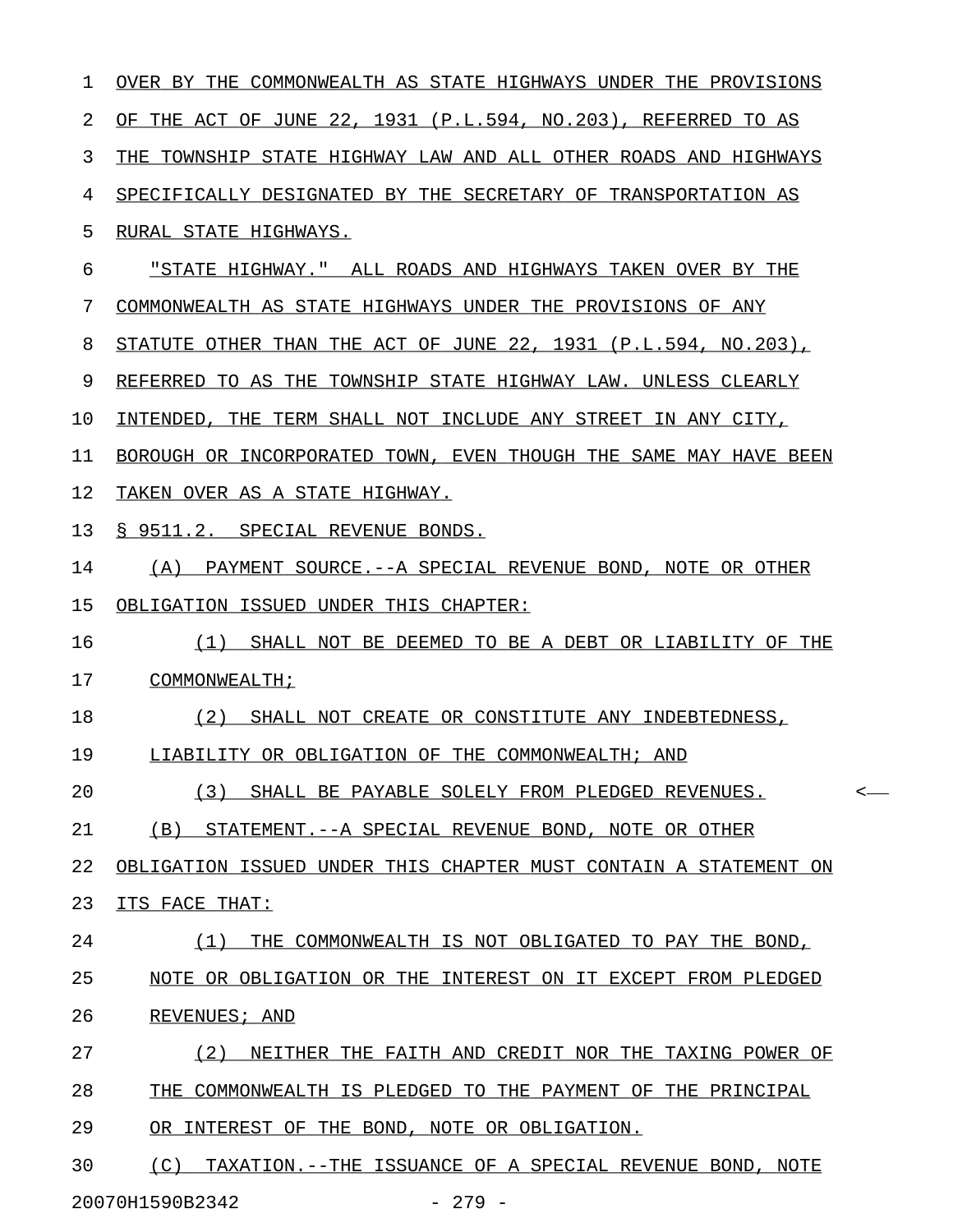| $\mathbf 1$ | OR OTHER OBLIGATION UNDER THIS CHAPTER SHALL NOT DIRECTLY,         |                  |
|-------------|--------------------------------------------------------------------|------------------|
| 2           | INDIRECTLY OR CONTINGENTLY OBLIGATE THE COMMONWEALTH TO LEVY A     |                  |
| 3           | TAX OR TO MAKE AN APPROPRIATION FOR PAYMENT.                       |                  |
| 4           | § 9511.3. EXPENSES.                                                |                  |
| 5           | (A) REIMBURSEMENT. -- THE COMMISSION SHALL BE REIMBURSED FROM <-   |                  |
| 6           | BOND PROCEEDS FOR THE NECESSARY AND DOCUMENTED REASONABLE          |                  |
| 7           | EXPENSES INCURRED IN THE PERFORMANCE OF THE DUTIES PERFORMED       |                  |
| 8           | UNDER THE PROVISIONS OF THIS CHAPTER.                              |                  |
| 9           | (B) SOURCE. -- ALL EXPENSES INCURRED IN CARRYING OUT THE           |                  |
| 10          | PROVISIONS OF THIS CHAPTER SHALL BE PAID SOLELY FROM FUNDS         |                  |
| 11          | PROVIDED UNDER THE AUTHORITY OF THIS CHAPTER, AND SUFFICIENT       |                  |
| 12          | FUNDS SHALL BE PROVIDED UNDER THE AUTHORITY OF THIS CHAPTER TO     |                  |
| 13          | MEET ANY LIABILITY OR OBLIGATION INCURRED IN CARRYING OUT THE      |                  |
| 14          | PROVISIONS OF THIS CHAPTER.                                        |                  |
| 15          | § 9511.4. SPECIAL REVENUE BONDS AND PRELIMINARY OR INTERIM         |                  |
| 16          | FINANCING.                                                         |                  |
| 17          | (A) AUTHORIZATION.--THE COMMISSION IS AUTHORIZED TO PROVIDE,       |                  |
| 18          | BY RESOLUTION, FOR THE ISSUANCE OF SPECIAL REVENUE BONDS OF THE    |                  |
| 19          | COMMISSION UP TO AN AGGREGATE PRINCIPAL AMOUNT NOT EXCEEDING       | $\longleftarrow$ |
| 20          | \$5,000,000,000, EXCLUSIVE OF ORIGINAL ISSUE DISCOUNT,<br>FOR THE  |                  |
| 21          | PURPOSE OF PAYING THE COST OF THE DEPARTMENT AND BOND-RELATED      |                  |
| 22          | EXPENSES. THE RESOLUTION MUST RECITE AN ESTIMATE OF THE COST OF    |                  |
| 23          | THE DEPARTMENT. NO MORE THAN \$600,000,000 IN AGGREGATE PRINCIPAL  |                  |
| 24          | AMOUNT OF SPECIAL REVENUE BONDS, EXCLUSIVE OF ORIGINAL<br>ISSUE    |                  |
| 25          | DISCOUNT, MAY BE ISSUED IN ANY CALENDAR YEAR. NO BOND MAY BE       |                  |
| 26          | ISSUED AND OUTSTANDING UNDER THIS SECTION UNLESS THE LEASE         |                  |
| 27          | AGREEMENT AUTHORIZED UNDER SECTION 8915.3 (RELATING TO LEASE OF    |                  |
| 28          | INTERSTATE 80) IS IN EFFECT AS OF THE DATE OF ISSUANCE.<br>NO BOND |                  |
| 29          | MAY BE OUTSTANDING BEYOND THE TERM OF THE LEASE. SPECIAL REVENUE   |                  |
| 30          | REFUNDING BONDS AS SET FORTH IN SECTION 9511.9 (RELATING TO        |                  |
|             | 20070H1590B2342<br>$-280 -$                                        |                  |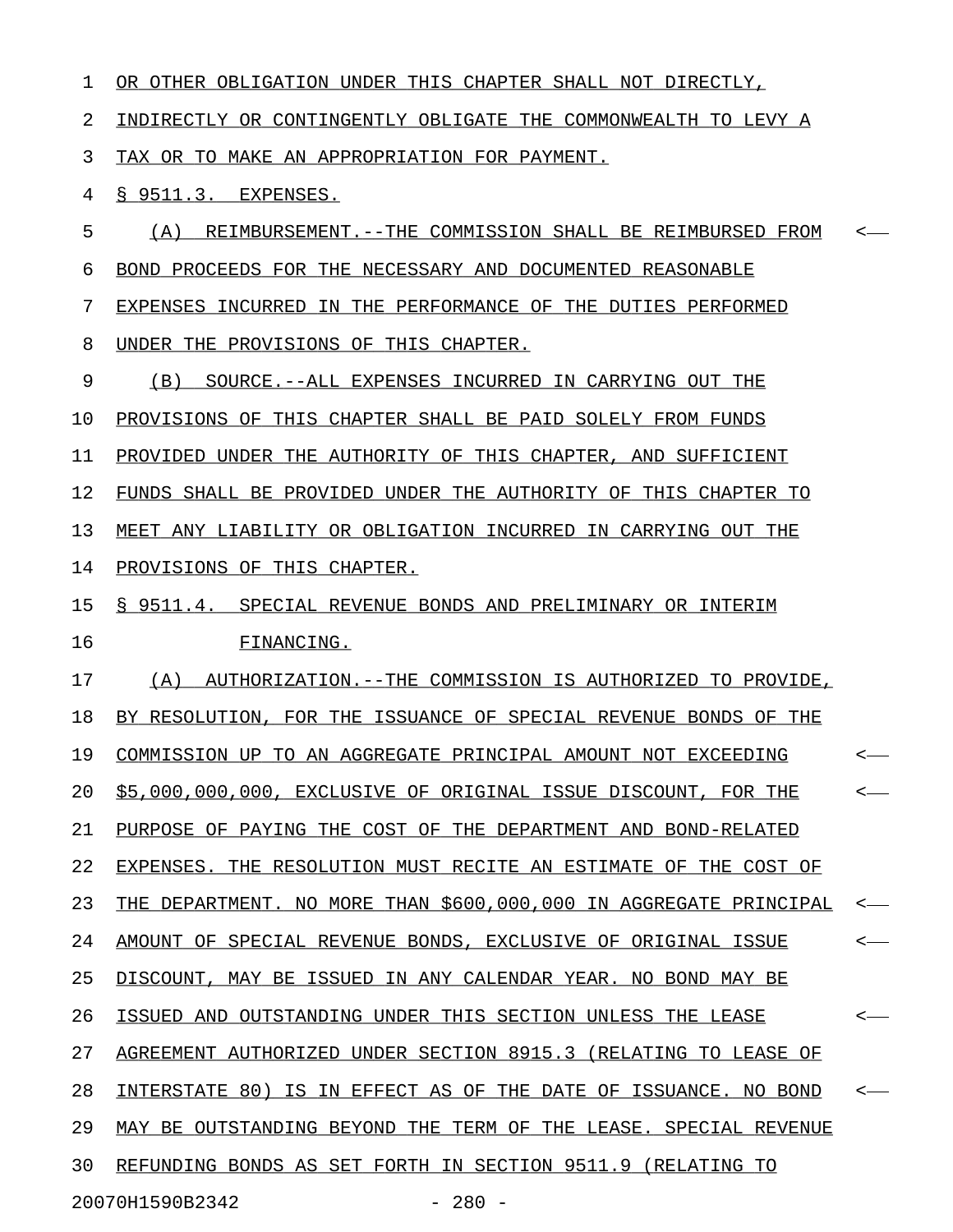| 1  | SPECIAL REVENUE REFUNDING BONDS) SHALL NOT BE DEEMED TO COUNT                  |
|----|--------------------------------------------------------------------------------|
| 2  | AGAINST THE TOTAL OR ANNUAL MAXIMUM ISSUANCE VOLUME. THE                       |
| 3  | PRINCIPAL AND INTEREST OF THE BOND SHALL BE PAYABLE SOLELY FROM                |
| 4  | REVENUES PLEDGED REVENUES. OF THE MOTOR LICENSE FUND TRANSFERRED<br><          |
| 5  | COMMISSION FOR THAT PURPOSE TO THE COMMISSION IN<br><del>TO THE</del>          |
| 6  | COMBINATION WITH ANNUAL DEBT SERVICE ON OUTSTANDING BONDS ISSUED               |
| 7  | UNDER SECTION 9511.2 (RELATING TO SPECIAL REVENUE BONDS)<br><del>PAYABLE</del> |
| 8  | AS REQUIRED PURSUANT TO THE BONDS.                                             |
| 9  | (B)<br>$FORM. --$                                                              |
| 10 | (1)<br>A BOND MAY BE ISSUED IN REGISTERED FORM.                                |
| 11 | (2)<br>A BOND:                                                                 |
| 12 | (T)<br>MUST BE DATED;                                                          |
| 13 | MUST BEAR INTEREST AT A RATE NOT EXCEEDING THE<br>(II)                         |
| 14 | RATE PERMITTED UNDER APPLICABLE LAW;                                           |
| 15 | (III)<br>MUST BE PAYABLE SEMIANNUALLY OR AT OTHER TIMES                        |
| 16 | AS SET FORTH IN THE RESOLUTION OF THE COMMISSION                               |
| 17 | AUTHORIZING THE ISSUANCE OF THE BONDS;                                         |
| 18 | (TV)<br>MUST MATURE, AS DETERMINED BY THE COMMISSION,                          |
| 19 | NO LATER THAN 40 YEARS FROM THE DATE OF THE BOND; AND                          |
| 20 | (V)<br>MAY BE MADE REDEEMABLE BEFORE MATURITY, AT THE                          |
| 21 | OPTION OF THE COMMISSION, AT A PRICE AND UNDER TERMS AND                       |
| 22 | CONDITIONS FIXED BY THE COMMISSION PRIOR TO THE ISSUANCE                       |
| 23 | OF THE BONDS.                                                                  |
| 24 | $(C)$ ISSUANCE.--                                                              |
| 25 | THE COMMISSION MAY SELL BONDS AT PUBLIC OR PRIVATE<br>(1)                      |
| 26 | SALE AND FOR A PRICE IT DETERMINES TO BE IN THE BEST INTEREST                  |
| 27 | OF THE COMMONWEALTH.                                                           |
| 28 | (2)<br>BONDS MAY BE ISSUED IN SERIES WITH VARYING                              |
| 29 | PROVISIONS AS TO ALL OF THE FOLLOWING:                                         |
| 30 | RATES OF INTEREST, WHICH MAY BE FIXED OR<br>( I )                              |
|    | 20070H1590B2342<br>$-281 -$                                                    |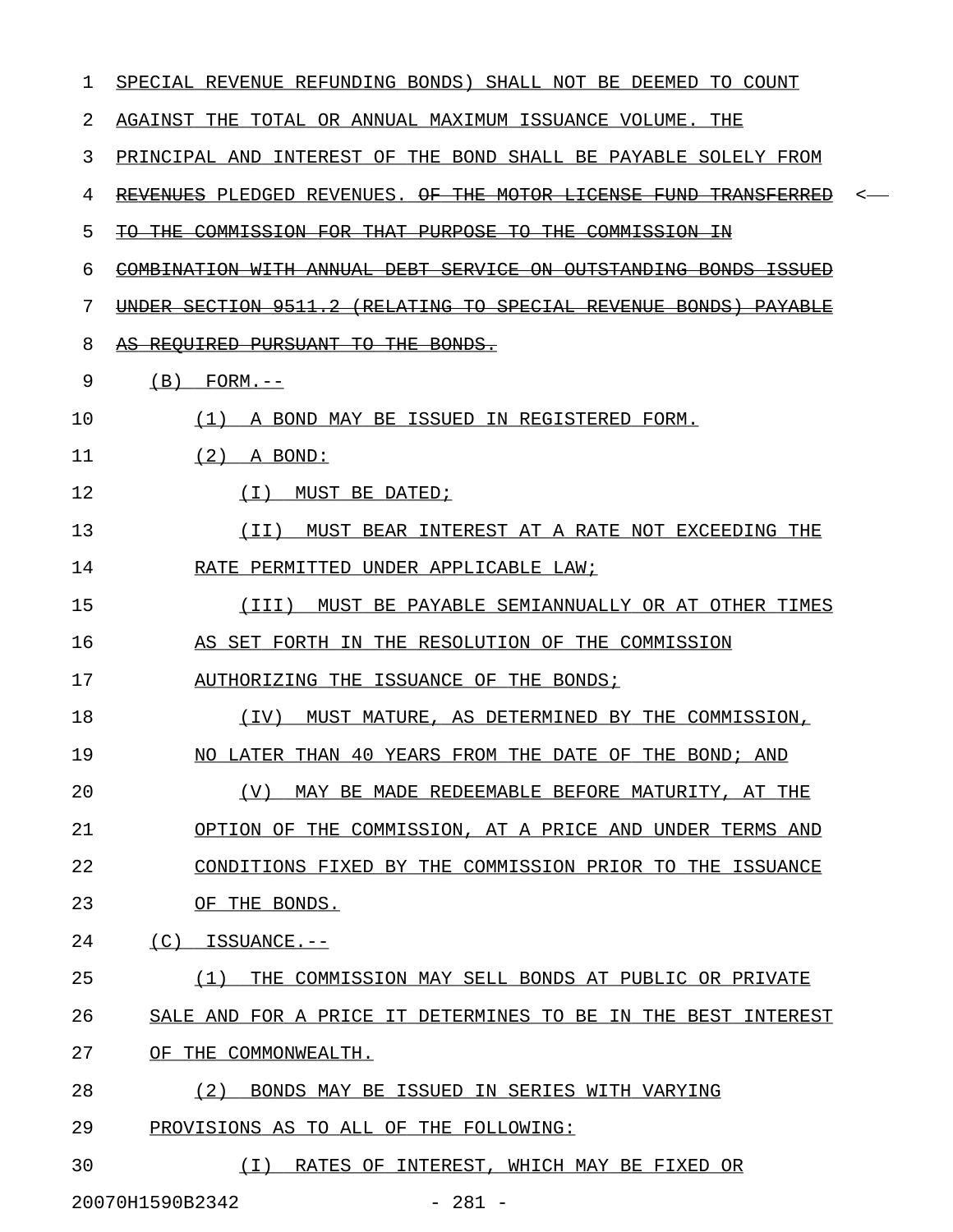| 1  | VARIABLE.                                                                           |              |
|----|-------------------------------------------------------------------------------------|--------------|
| 2  | OTHER PROVISIONS NOT INCONSISTENT WITH THIS<br>(II)                                 |              |
| 3  | CHAPTER.                                                                            |              |
| 4  | (D)<br>(RESERVED).                                                                  |              |
| 5  | ( E )<br>PAYMENT.--                                                                 |              |
| 6  | THE PRINCIPAL AND INTEREST OF THE BONDS MAY BE MADE<br>(1)                          |              |
| 7  | PAYABLE IN ANY LAWFUL MEDIUM.                                                       |              |
| 8  | (2)<br>THE COMMISSION SHALL:                                                        |              |
| 9  | ( I )<br>DETERMINE THE FORM OF BONDS; AND                                           |              |
| 10 | (TI)<br>FIX:                                                                        |              |
| 11 | THE DENOMINATION OF THE BOND; AND<br>(A)                                            |              |
| 12 | THE PLACE OF PAYMENT OF PRINCIPAL AND<br>(B)                                        |              |
| 13 | INTEREST OF THE BOND, WHICH MAY BE AT ANY BANK OR                                   |              |
| 14 | TRUST COMPANY WITHIN OR WITHOUT THIS COMMONWEALTH.                                  |              |
| 15 | (F)<br>SIGNATURE.--THE BOND MUST BEAR THE MANUAL OR FACSIMILE                       | $\leftarrow$ |
| 16 | SIGNATURE OF THE GOVERNOR AND OF THE CHAIRMAN OF THE COMMISSION.                    |              |
| 17 | THE <del>FACSIMILE OF THE</del> OFFICIAL SEAL OF THE COMMISSION <del>SHALL BE</del> | $\leftarrow$ |
| 18 | <del>AFFIXED TO</del> OR A FACSIMILE OF THE OFFICIAL SEAL SHALL BE AFFIXED          | $\leftarrow$ |
| 19 | TO OR PRINTED ON THE BOND AND ATTESTED BY THE SECRETARY AND                         |              |
| 20 | TREASURER OF THE COMMISSION. IF AN OFFICER WHOSE SIGNATURE OR                       |              |
| 21 | FACSIMILE OF A SIGNATURE APPEARS ON A BOND CEASES TO BE AN                          |              |
| 22 | OFFICER BEFORE THE DELIVERY OF THE BOND, THE SIGNATURE OR                           |              |
| 23 | FACSIMILE SHALL NEVERTHELESS BE VALID AND SUFFICIENT FOR ALL                        |              |
| 24 | PURPOSES, AS IF THE OFFICER REMAINED IN OFFICE UNTIL DELIVERY.                      |              |
| 25 | (G) NEGOTIABILITY.--A SPECIAL REVENUE BOND ISSUED UNDER THIS                        |              |
| 26 | CHAPTER SHALL HAVE ALL THE QUALITIES AND INCIDENTS OF A                             |              |
| 27 | NEGOTIABLE INSTRUMENT UNDER 13 PA.C.S. DIV. 3 (RELATING TO                          |              |
| 28 | NEGOTIABLE INSTRUMENTS).                                                            |              |
| 29 | $\overline{+H}$ PROCEEDS.                                                           | <—           |
| 30 | (1) THE PROCEEDS OF A BOND SHALL BE USED SOLELY FOR THE                             |              |

20070H1590B2342 - 282 -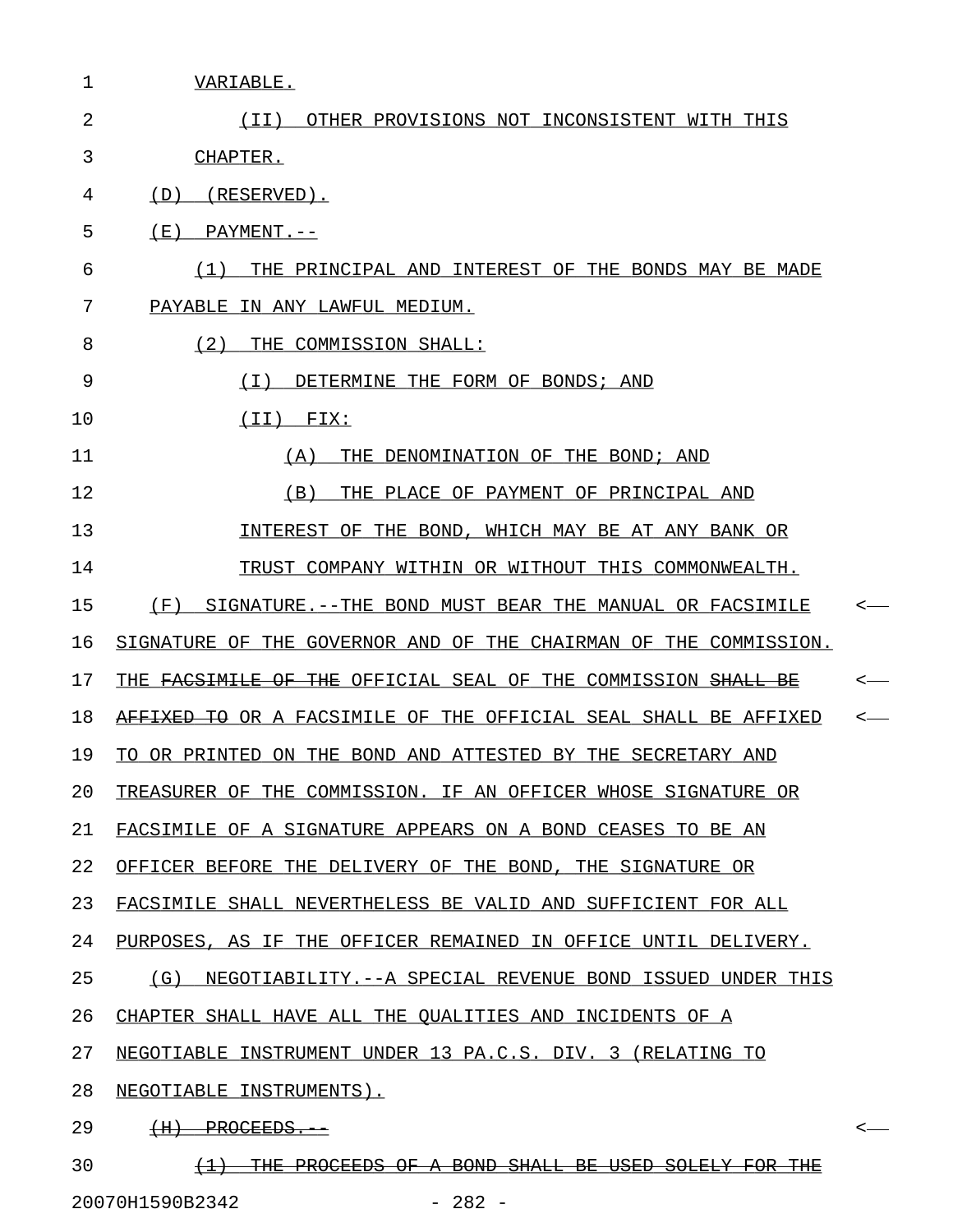| 1  | FOLLOWING:                                                                                              |  |
|----|---------------------------------------------------------------------------------------------------------|--|
| 2  | PAYMENT OF THE COST OF THE DEPARTMENT.                                                                  |  |
| 3  | BOND RELATED EXPENSES.<br>$\leftarrow$ $\leftarrow$ $\leftarrow$ $\leftarrow$ $\leftarrow$ $\leftarrow$ |  |
| 4  | <u>PROCEEDS OF A BOND SHALL BE DISBURSED.</u>                                                           |  |
| 5  | REQUISITION OF THE<br>SECRETARY UNDER RESTRICTIONS SET                                                  |  |
| 6  | THE RESOLUTION AUTHORIZING THE ISSUANCE OF THE BOND<br>-OR-                                             |  |
| 7  | TRUST INDENTURE UNDER SECTION 9511.6 (RELATING TO TRUST                                                 |  |
| 8  | <del>INDENTURE, PROTECTION OF HOLDERS OF OBLIGATIONS AND</del>                                          |  |
| 9  | DEPOSITORIES).                                                                                          |  |
| 10 | (H) PROCEEDS.--THE PROCEEDS OF A BOND SHALL BE USED SOLELY                                              |  |
| 11 | FOR THE FOLLOWING:                                                                                      |  |
| 12 | (1) PAYMENT OF THE COST OF THE DEPARTMENT.                                                              |  |
| 13 | (2) BOND-RELATED EXPENSES.                                                                              |  |
| 14 | (I) TEMPORARY BONDS.--PRIOR TO THE PREPARATION OF DEFINITIVE                                            |  |
| 15 | BONDS, THE COMMISSION MAY, UNDER SIMILAR RESTRICTIONS PROVISIONS                                        |  |
| 16 | AS THOSE APPLICABLE TO THE DEFINITIVE BONDS, ISSUE TEMPORARY                                            |  |
| 17 | BONDS, EXCHANGEABLE FOR DEFINITIVE BONDS UPON THE ISSUANCE OF                                           |  |
| 18 | DEFINITIVE BONDS.                                                                                       |  |
| 19 | $(J)$ (RESERVED).                                                                                       |  |
| 20 | (K) STATUS AS SECURITIES.--                                                                             |  |
| 21 | (1) A BOND IS MADE A SECURITY IN WHICH ANY OF THE                                                       |  |
| 22 | FOLLOWING MAY PROPERLY AND LEGALLY INVEST FUNDS, INCLUDING                                              |  |
| 23 | CAPITAL, BELONGING TO THEM OR WITHIN THEIR CONTROL:                                                     |  |
| 24 | COMMONWEALTH AND MUNICIPAL OFFICERS.<br>( I )                                                           |  |
| 25 | (II)<br>COMMONWEALTH AGENCIES.                                                                          |  |
| 26 | (III) BANKS, BANKERS, SAVINGS BANKS, TRUST                                                              |  |
| 27 | COMPANIES, SAVING AND LOAN ASSOCIATIONS, INVESTMENT                                                     |  |
| 28 | COMPANIES AND OTHER PERSONS CARRYING ON A BANKING                                                       |  |
| 29 | BUSINESS.                                                                                               |  |
| 30 | INSURANCE COMPANIES, INSURANCE ASSOCIATIONS AND<br>(IV)                                                 |  |

20070H1590B2342 - 283 -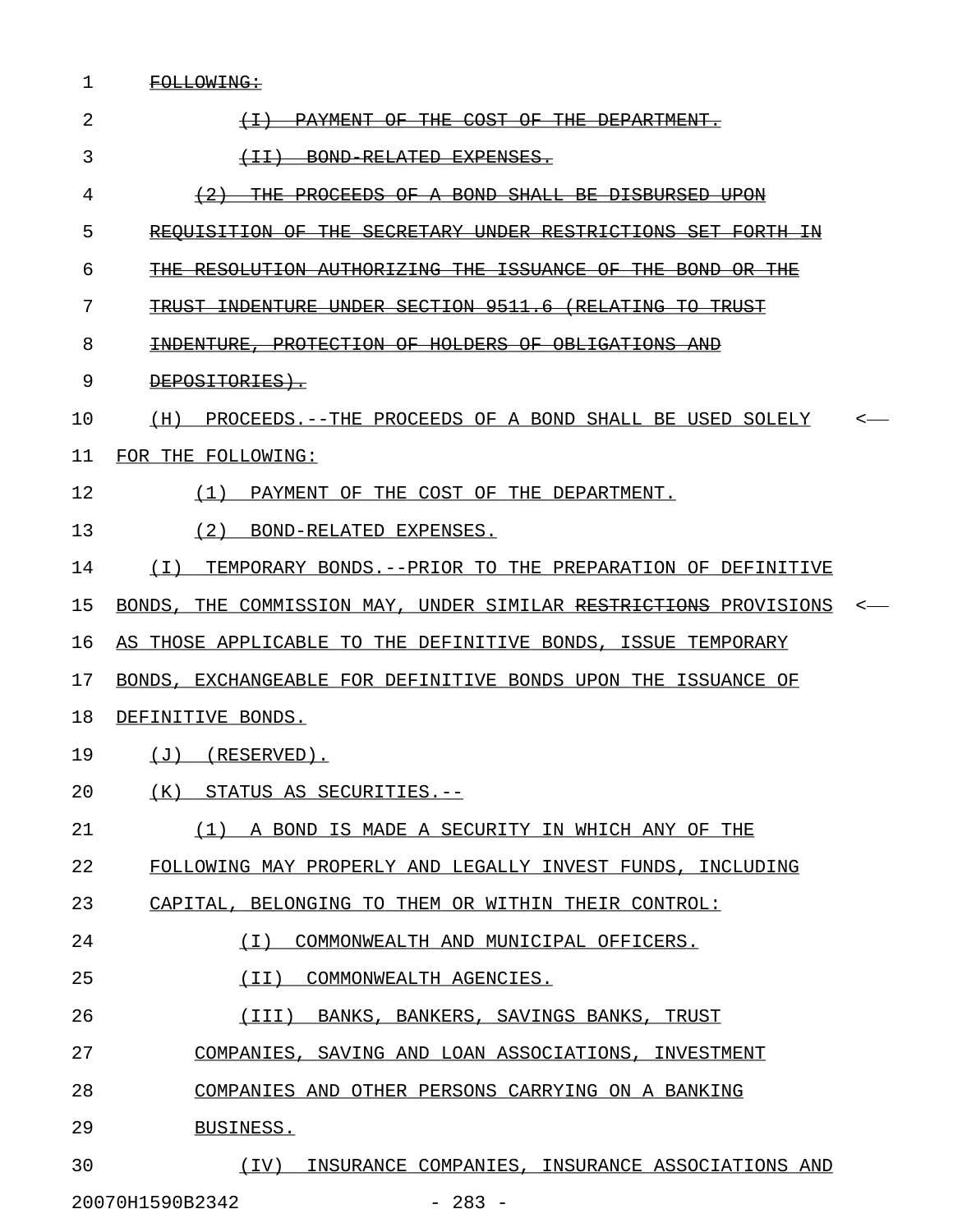| 1  | OTHER PERSONS CARRYING ON AN INSURANCE BUSINESS.            |         |
|----|-------------------------------------------------------------|---------|
| 2  | (V)<br>FIDUCIARIES.                                         |         |
| 3  | OTHER PERSONS THAT ARE AUTHORIZED TO INVEST IN<br>(VI)      |         |
| 4  | BONDS OR OTHER OBLIGATIONS OF THE COMMONWEALTH.             |         |
| 5  | (2) A BOND IS MADE A SECURITY WHICH MAY PROPERLY AND        |         |
| 6  | LEGALLY BE DEPOSITED WITH AND RECEIVED BY A COMMONWEALTH OR |         |
| 7  | MUNICIPAL OFFICER OR A COMMONWEALTH AGENCY FOR ANY PURPOSE  |         |
| 8  | FOR WHICH THE DEPOSIT OF BONDS OR OTHER OBLIGATIONS OF THE  |         |
| 9  | COMMONWEALTH IS AUTHORIZED BY LAW.                          |         |
| 10 | BORROWING. -- THE FOLLOWING SHALL APPLY:<br>(L)             |         |
| 11 | (1) THE COMMISSION IS AUTHORIZED TO DO ALL OF THE           |         |
| 12 | FOLLOWING:                                                  |         |
| 13 | BORROW MONEY AT AN INTEREST RATE NOT EXCEEDING<br>(T)       |         |
| 14 | THE RATE PERMITTED BY LAW.                                  |         |
| 15 | ( I I )<br>PROVIDE FOR PRELIMINARY OR INTERIM FINANCING,    |         |
| 16 | UP TO BUT NOT EXCEEDING THE ESTIMATED TOTAL COST OF THE     |         |
| 17 | DEPARTMENT AND BOND-RELATED EXPENSES AND TO EVIDENCE THE    |         |
| 18 | BORROWING BY THE ISSUANCE OF SPECIAL REVENUE NOTES AND,     |         |
| 19 | IN ITS DISCRETION, TO PLEDGE AS COLLATERAL FOR THE NOTE     |         |
| 20 | OR OTHER OBLIGATION, A SPECIAL REVENUE BOND ISSUED UNDER    |         |
| 21 | THE PROVISIONS OF THIS CHAPTER. THE COMMISSION MAY RENEW    |         |
| 22 | THE NOTE OR OBLIGATION, AND THE PAYMENT OR RETIREMENT OF    |         |
| 23 | THE NOTE OR OBLIGATION SHALL BE CONSIDERED TO BE PAYMENT    |         |
| 24 | OF THE COST OF THE PROJECT.                                 |         |
| 25 | A NOTE OR OBLIGATION ISSUED UNDER THIS SUBSECTION<br>(2)    |         |
| 26 | MUST CONTAIN A STATEMENT ON ITS FACE THAT:                  |         |
| 27 | THE COMMONWEALTH IS NOT OBLIGATED TO PAY THE<br>(T)         |         |
| 28 | NOTE OR OBLIGATION OR INTEREST ON IT, EXCEPT FROM PLEDGED   |         |
| 29 | REVENUES OF THE MOTOR LICENSE FUND; AND                     | $\,<\,$ |
| 30 | (II) NEITHER THE FAITH AND CREDIT NOR THE TAXING            |         |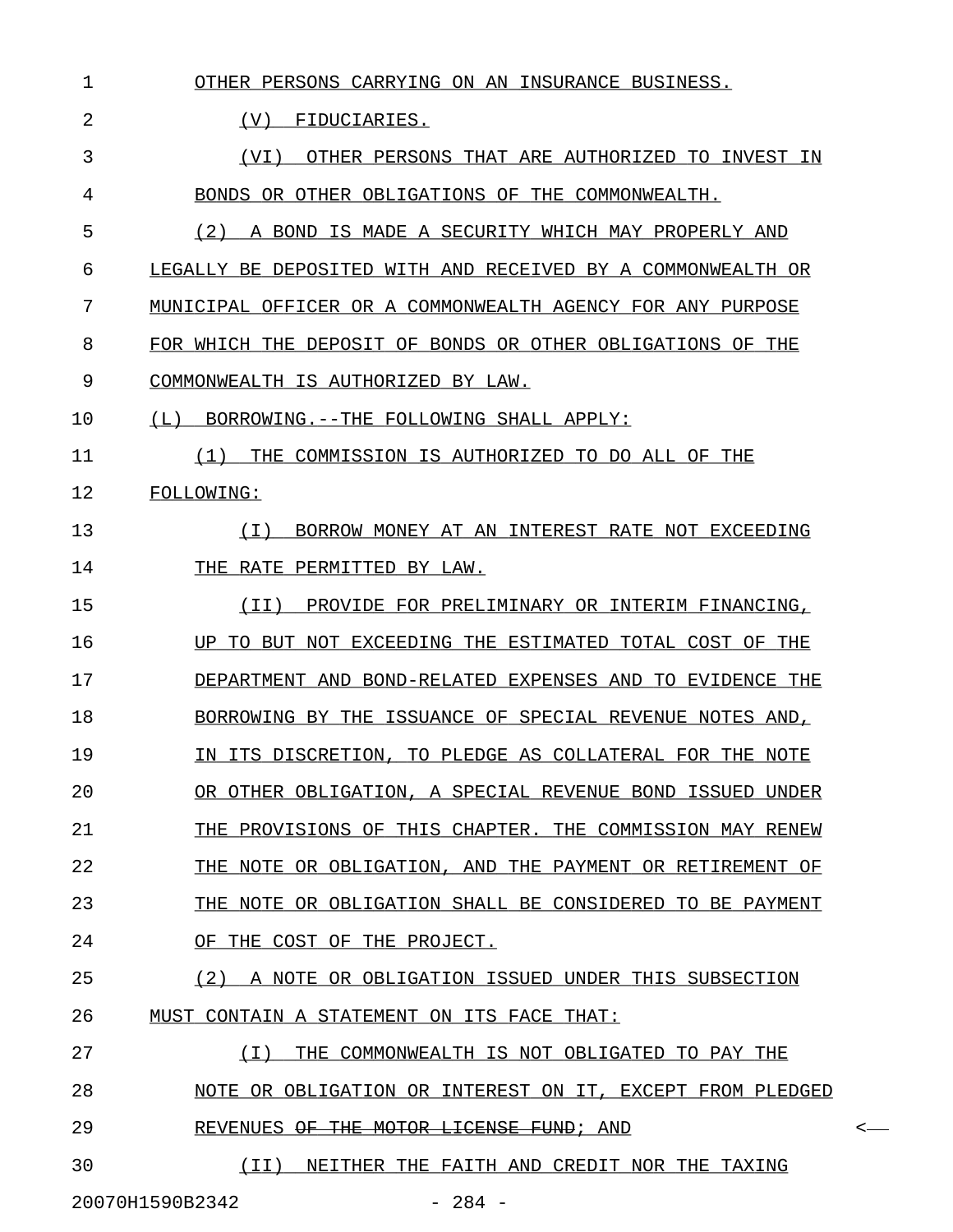1 POWER OF THE COMMONWEALTH IS PLEDGED TO THE PAYMENT OF 2 ITS PRINCIPAL OR INTEREST. 3 § 9511.5. APPLICATION OF PROCEEDS OF OBLIGATIONS, LIEN OF 4 HOLDERS OF OBLIGATIONS, DESIGN-BUILD REQUIREMENT AND 5 PROJECTS APPROVED BY GENERAL ASSEMBLY. 6 (A) APPLICATION.--THE FOLLOWING SHALL APPLY: 7 (1) ALL <del>MONEY</del> PROCEEDS RECEIVED FROM ANY BONDS, NOTES OR 8 OTHER OBLIGATIONS ISSUED UNDER THIS CHAPTER SHALL BE APPLIED 9 SOLELY TO THE PAYMENT OF: 10  $(1)$  THE COST OF THE DEPARTMENT WHICH IS CONSISTENT <-11 WITH THE PURPOSE OF THE ISSUE; AND 12 (II) BOND-RELATED EXPENSES. 13 (2) THE COMMISSION MAY PROVIDE BY RESOLUTION THAT UNTIL 14 MONEY PROCEEDS RECEIVED FROM ANY BONDS, NOTES OR OTHER  $\sim$ 15 OBLIGATIONS ISSUED UNDER THIS CHAPTER IS APPLIED UNDER 16 PARAGRAPH (1), A LIEN SHALL EXIST UPON THE MONEY PROCEEDS IN 17 FAVOR OF HOLDERS OF THE BONDS, NOTES OR OTHER OBLIGATIONS OR 18 A TRUSTEE PROVIDED FOR IN RESPECT TO THE BONDS, NOTES OR 19 OTHER OBLIGATIONS. 20 (B) DESIGN-BUILD ARRANGEMENTS.--21 (1) TO FACILITATE THE TIMELY COMPLETION OF PROJECTS TO 22 BE FINANCED BY THE DEPARTMENT WITH BOND PROCEEDS, THE 23 DEPARTMENT <del>SHALL BE REQUIRED TO</del> MAY UTILIZE DESIGN-BUILD 24 ARRANGEMENTS FOR EACH PROJECT TO BE FINANCED WITH BOND  $\leftarrow$ 25 PROCEEDS IF THE PROJECT VALUE IS ESTIMATED BY THE DEPARTMENT 26 TO HAVE A VALUE IN EXCESS OF EXCEED \$100,000,000. 27 (2) NOTWITHSTANDING THE PROVISIONS OF ANY OTHER LAW, THE 28 DEPARTMENT MAY UTILIZE DESIGN-BUILD ARRANGEMENTS FOR THE 29 FOLLOWING: \_\_\_\_\_\_\_\_\_\_ 30  $(I)$  PROJECTS TO BE FINANCED BY THE DEPARTMENT WITH

20070H1590B2342 - 285 -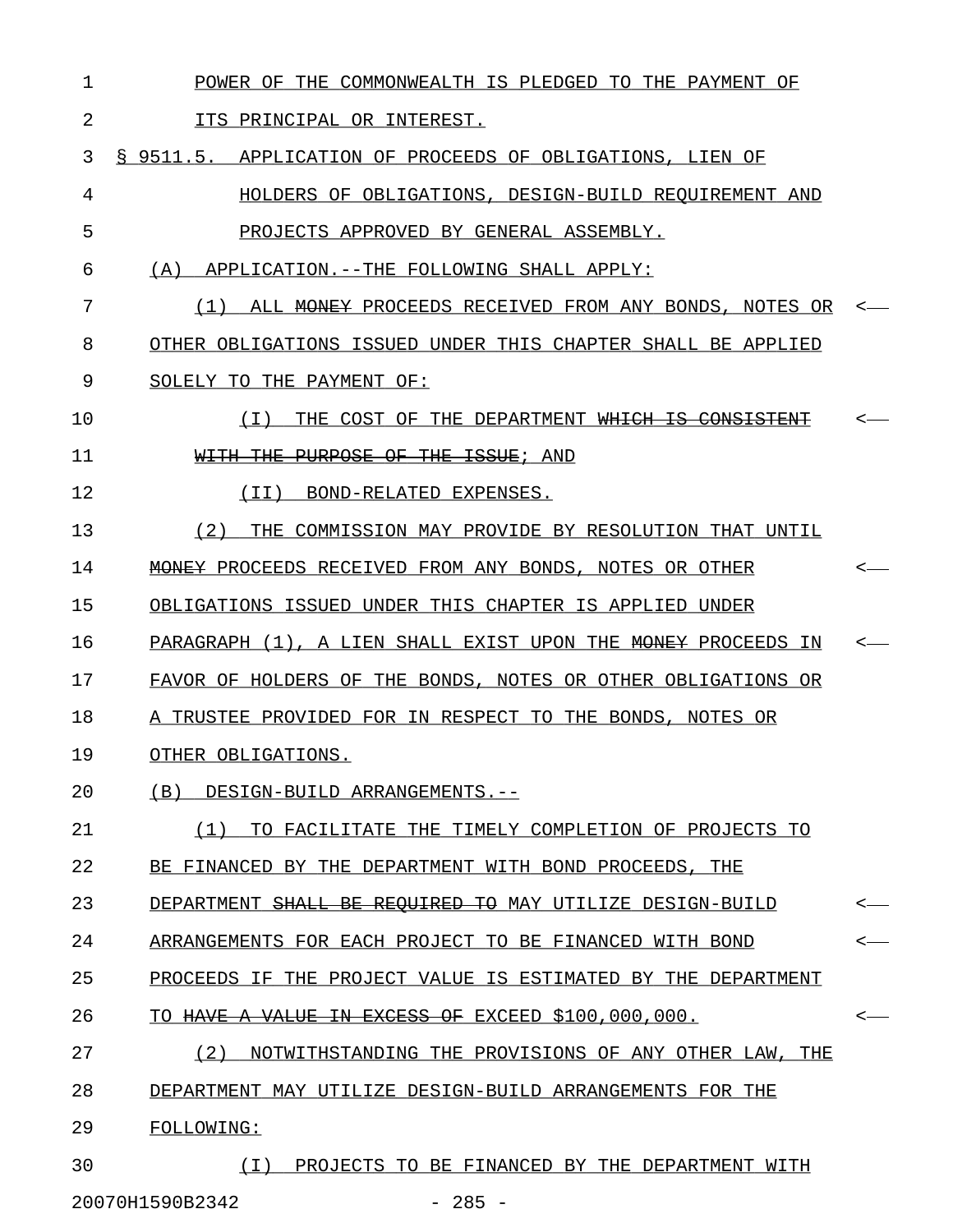| $\mathbf 1$ | BOND PROCEEDS FOR PROJECTS ESTIMATED BY THE DEPARTMENT TO                    |
|-------------|------------------------------------------------------------------------------|
| 2           | HAVE A VALUE OF \$100,000,000 OR LESS; AND                                   |
| 3           | (II) ALL OTHER CONSTRUCTION PROJECTS OF THE                                  |
| 4           | DEPARTMENT NOT INCLUDED UNDER SUBPARAGRAPH (I) OR<br><-                      |
| 5           | PARAGRAPH (1).                                                               |
| 6           | (3) THE SELECTION OF THE PARTY FOR A DESIGN-BUILD                            |
| 7           | ARRANGEMENT UNDER THIS SUBSECTION MUST BE CONDUCTED IN A                     |
| 8           | MANNER CONSISTENT WITH THE PROCUREMENT AND PUBLIC BIDDING                    |
| 9           | LAWS APPLICABLE TO THE DEPARTMENT.                                           |
| 10          | (C) CAPITAL PROJECTS.--ALL PROJECTS FINANCED BY THE                          |
| 11          | DEPARTMENT WITH BOND PROCEEDS SHALL BE INCLUDED IN ANY                       |
| 12          | SUBMISSION THE DEPARTMENT IS ALREADY REQUIRED TO MAKE TO THE                 |
| 13          | GENERAL ASSEMBLY WITH RESPECT TO THE EXPENDITURE OF FUNDS FOR                |
| 14          | HIGHWAY PROJECTS.                                                            |
| 15          | (D) INVESTMENT. -- PENDING THE APPLICATION OF PROCEEDS TO                    |
| 16          | COSTS COST OF THE DEPARTMENT AND BOND-RELATED EXPENSES, THE<br><-            |
| 17          | COMMISSION MAY INVEST THE FUNDS IN PERMITTED INVESTMENTS AS                  |
| 18          | DEFINED UNDER ANY TRUST INDENTURE. <del>IF THE INVESTMENT IS NOT</del><br><- |
| 19          | INCONSISTENT WITH EXISTING FIDUCIARY OBLIGATIONS OF THE                      |
| 20          | <del>COMMISSION.</del>                                                       |
| 21          | \$9511.6.<br>TRUST INDENTURE, PROTECTION OF HOLDERS OF OBLIGATIONS           |
| 22          | AND DEPOSITORIES.                                                            |
| 23          | (A)<br>INDENTURE.--IN THE DISCRETION OF THE COMMISSION, A BOND,              |
| 24          | NOTE OR OTHER OBLIGATION MAY BE SECURED BY A TRUST INDENTURE BY              |
| 25          | BETWEEN THE COMMISSION AND A CORPORATE TRUSTEE, WHICH MAY BE<br>AND          |
| 26          | ANY TRUST COMPANY OR BANK HAVING THE POWERS OF A TRUST COMPANY,              |
| 27          | WITHIN OR WITHOUT THIS COMMONWEALTH.                                         |
| 28          | (B)<br>PLEDGE OR ASSIGNMENT. -- A TRUST INDENTURE UNDER                      |
| 29          | SUBSECTION (A) MAY PLEDGE OR ASSIGN THE PLEDGED REVENUES, BUT                |
| 30          | SHALL NOT CONVEY OR MORTGAGE THE TURNPIKE OR ANY PART OF THE                 |

20070H1590B2342 - 286 -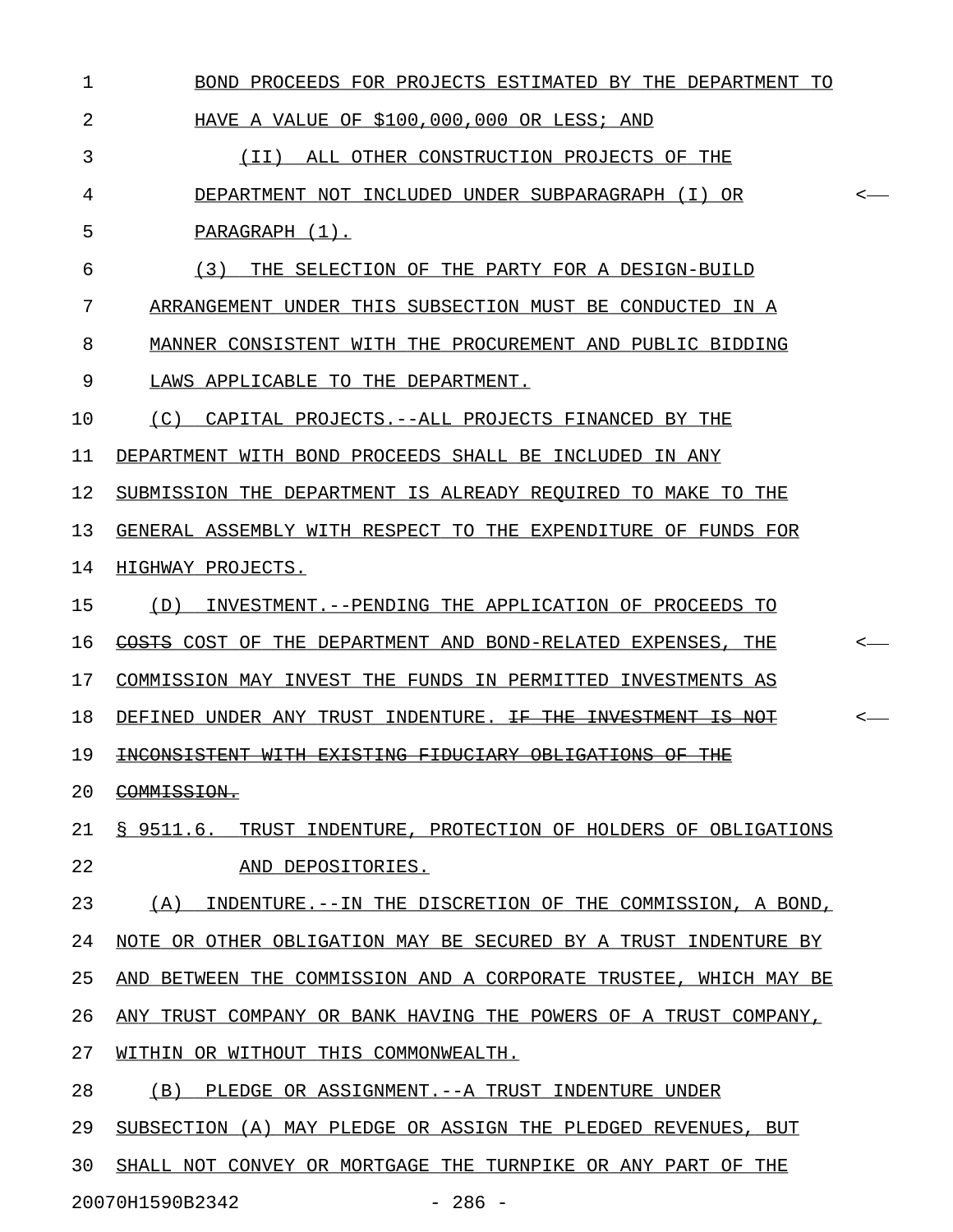1 TURNPIKE.

2 (C) RIGHTS AND REMEDIES.--THE RESOLUTION PROVIDING FOR THE 3 ISSUANCE OF THE BOND, NOTE OR OTHER OBLIGATION OF THE TRUST 4 INDENTURE MAY CONTAIN PROVISIONS FOR PROTECTING AND ENFORCING 5 THE RIGHTS AND REMEDIES OF THE BONDHOLDERS OR HOLDERS OF NOTES 6 OR OTHER OBLIGATIONS AS MAY BE REASONABLE AND PROPER AND NOT IN 7 VIOLATION OF LAW. 8 (D) DEPOSITORY.--IT SHALL BE LAWFUL FOR ANY BANK OR TRUST 9 COMPANY INCORPORATED UNDER THE LAWS OF THIS COMMONWEALTH TO ACT 10 AS DEPOSITORY OF THE PROCEEDS OF THE BOND, NOTE OR OTHER 11 OBLIGATION OR REVENUE, TO FURNISH INDEMNITY BONDS OR TO PLEDGE 12 SECURITIES AS MAY BE REQUIRED BY THE COMMISSION. 13 (E) INDENTURE.--THE TRUST INDENTURE MAY SET FORTH THE RIGHTS 14 AND REMEDIES OF THE BONDHOLDERS OR HOLDERS OF NOTES OR OTHER 15 OBLIGATIONS AND OF THE TRUSTEE AND MAY RESTRICT THE INDIVIDUAL 16 RIGHT OF ACTION OF BONDHOLDERS OR HOLDERS OF NOTES OR OTHER 17 OBLIGATIONS AS IS CUSTOMARY IN TRUST INDENTURES SECURING BONDS, 18 DEBENTURES OF CORPORATIONS, NOTES OR OTHER OBLIGATIONS. THE 19 TRUST INDENTURE MAY CONTAIN OTHER PROVISIONS AS THE COMMISSION 20 MAY DEEM REASONABLE AND PROPER FOR THE SECURITY OF BONDHOLDERS 21 OR HOLDERS OF NOTES OR OTHER OBLIGATIONS. 22 § 9511.7. EXEMPTION FROM COMMONWEALTH TAXATION. 23 THE EFFECTUATION OF THE PURPOSES OF THIS CHAPTER IS FOR THE 24 BENEFIT OF THE CITIZENS OF THIS COMMONWEALTH AND FOR THE 25 IMPROVEMENT OF THEIR COMMERCE AND PROSPERITY. SINCE THE 26 COMMISSION WILL BE PERFORMING ESSENTIAL GOVERNMENT FUNCTIONS IN 27 EFFECTUATING THESE PURPOSES, THE COMMISSION SHALL NOT BE 28 REQUIRED TO PAY ANY TAX OR ASSESSMENT ON ANY PROPERTY ACOUIRED 29 OR USED BY IT FOR THE PURPOSES PROVIDED UNDER THIS CHAPTER. A 30 BOND, NOTE OR OTHER OBLIGATION ISSUED BY THE COMMISSION, ITS 20070H1590B2342 - 287 -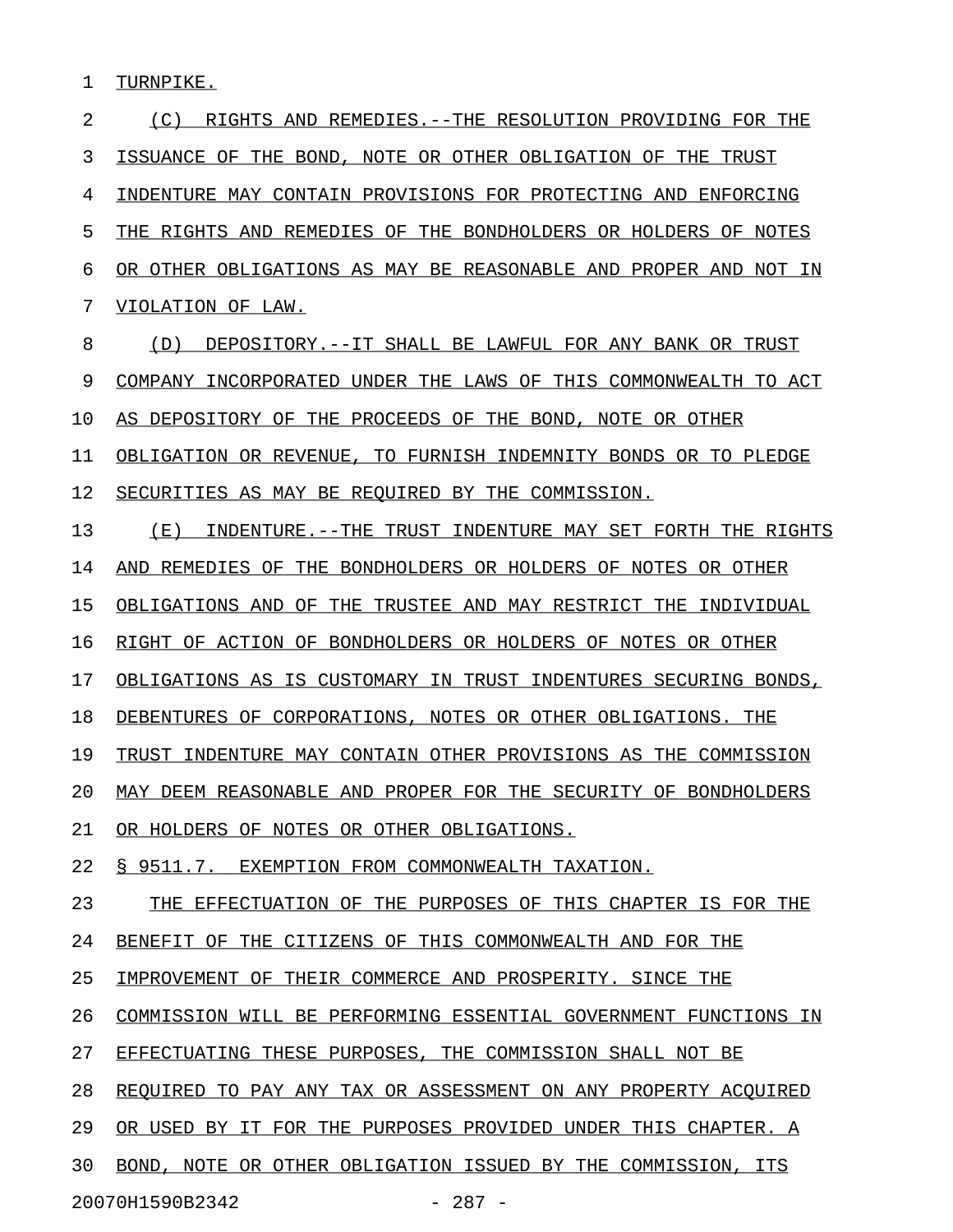| 1  | TRANSFER AND THE INCOME FROM ITS ISSUANCE AND TRANSFER,                         |
|----|---------------------------------------------------------------------------------|
| 2  | INCLUDING ANY PROFITS MADE ON THE SALE OF THE BOND, NOTE OR                     |
| 3  | OTHER OBLIGATION, SHALL BE FREE FROM TAXATION WITHIN THE                        |
| 4  | COMMONWEALTH.                                                                   |
| 5  | S 9511.8.<br>COSTS RELATED TO FEDERAL INCOME TAX MATTERS.                       |
| 6  | TAX MATTER COSTS INCURRED BY THE COMMISSION IN CONNECTION                       |
| 7  | WITH ANY PROCEEDING OF OR FILING WITH THE INTERNAL REVENUE                      |
| 8  | SERVICE CONCERNING THE USE OF PROCEEDS OF BONDS ISSUED UNDER                    |
| 9  | THIS CHAPTER SHALL BE PAID OR REIMBURSED FROM AVAILABLE FUNDS IN                |
| 10 | THE MOTOR LICENSE FUND. <del>IT IS ANTICIPATED THAT THE INCOME</del>            |
| 11 | RECEIVED BY THE COMMISSION AS A RESULT<br>OF THE SALE OF BONDS                  |
| 12 | UNDER THIS CHAPTER WILL BE FREE OF FEDERAL INCOME TAX.<br><del>-THE</del><br>—⊞ |
| 13 | ACT OR FAILURE TO ACT OF THE DEPARTMENT DIRECTLY RESULTS IN TAX                 |
| 14 | LIABILITY TO THE COMMISSION, THE DEPARTMENT SHALL PAY<br><del>TO THE</del>      |
| 15 | COMMISSION, FROM AVAILABLE FUNDS IN THE FUND, THE AMOUNT OF THE                 |
| 16 | <b>LIABILITY.</b> TAX MATTER COSTS SHALL INCLUDE ALL OF THE FOLLOWING:          |
| 17 | (1)<br>FEES OF TAX COUNSEL OR ARBITRAGE REBATE CALCULATION                      |
| 18 | PROVIDERS.                                                                      |
| 19 | (2)<br>ARBITRAGE REBATE PAYMENTS TO THE EXTENT NOT PROPERLY                     |
| 20 | PAYABLE FROM FUNDS HELD UNDER THE BOND INDENTURE.                               |
| 21 | (3) SETTLEMENT PAYMENTS TO THE INTERNAL REVENUE SERVICE,                        |
| 22 | EITHER IN RELATION TO AN EXAMINATION INITIATED BY THE                           |
| 23 | INTERNAL REVENUE SERVICE OR A CLOSING AGREEMENT REQUESTED BY                    |
| 24 | THE COMMISSION.                                                                 |
| 25 | (4) PAYMENTS TO BONDHOLDERS AS A RESULT OF CLAIMS BASED                         |
| 26 | ON PENDING, THREATENED OR ACTUAL ASSESSMENTS OF TAX, INTEREST                   |
| 27 | OR PENALTIES BY THE INTERNAL REVENUE SERVICE.                                   |
| 28 | (5) ANY OTHER COST REASONABLY RELATED TO A PROCEEDING BY                        |
| 29 | OR FILING WITH THE INTERNAL REVENUE SERVICE CONCERNING THE                      |
| 30 | USE OF PROCEEDS OF THE BONDS.                                                   |

20070H1590B2342 - 288 -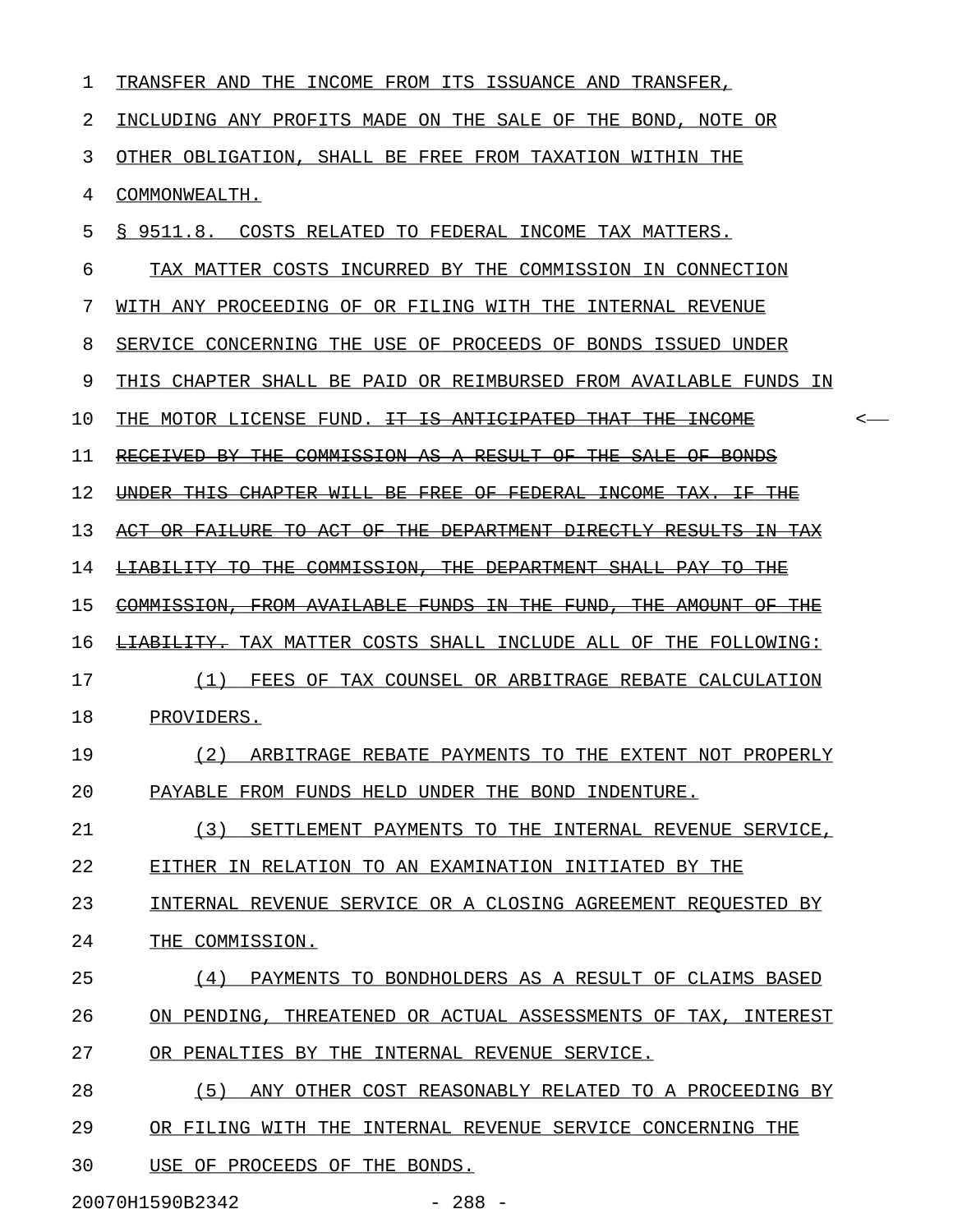|  |  |  |  |  |  |  | § 9511.9. SPECIAL REVENUE REFUNDING BONDS. |  |
|--|--|--|--|--|--|--|--------------------------------------------|--|
|--|--|--|--|--|--|--|--------------------------------------------|--|

| 2  | THE COMMISSION IS AUTHORIZED TO PROVIDE, BY RESOLUTION, FOR      |
|----|------------------------------------------------------------------|
| 3  | THE ISSUANCE OF SPECIAL REVENUE REFUNDING BONDS OF THE           |
| 4  | COMMISSION FOR THE PURPOSE OF REFUNDING ANY SPECIAL REVENUE      |
| 5  | BONDS, NOTES OR OTHER OBLIGATIONS ISSUED UNDER THE PROVISIONS OF |
| 6  | THIS CHAPTER AND THEN OUTSTANDING. THE ISSUANCE OF THE SPECIAL   |
| 7  | REVENUE REFUNDING BONDS, THE MATURITIES AND OTHER DETAILS OF THE |
| 8  | BONDS, THE RIGHTS OF THE HOLDERS OF THE BONDS AND THE DUTIES OF  |
| 9  | THE DEPARTMENT AND OF THE COMMISSION WITH RESPECT TO THE BONDS   |
| 10 | SHALL BE GOVERNED BY THE PROVISIONS OF THIS CHAPTER.             |
| 11 | § 9511.10. REMEDIES OF TRUSTEES AND OF HOLDERS OF OBLIGATIONS.   |
| 12 | (A)<br>GRANT OF RIGHTS.--A HOLDER OF A BOND, NOTE OR OTHER       |
| 13 | OBLIGATION ISSUED UNDER THIS CHAPTER AND THE TRUSTEE UNDER THE   |
| 14 | TRUST INDENTURE MAY, EITHER AT LAW OR IN EQUITY, BY SUIT,        |
| 15 | ACTION, MANDAMUS OR OTHER PROCEEDING, DO ALL OF THE FOLLOWING:   |
| 16 | PROTECT AND ENFORCE ANY RIGHT GRANTED UNDER THIS<br>(1)          |
| 17 | CHAPTER OR UNDER THE RESOLUTION OR TRUST INDENTURE.              |
| 18 | ENFORCE AND COMPEL PERFORMANCE OF ALL DUTIES<br>(2)              |
| 19 | REQUIRED UNDER THIS CHAPTER OR BY RESOLUTION OR TRUST            |
| 20 | INDENTURE TO BE PERFORMED BY THE COMMISSION OR ANY OFFICER OF    |
| 21 | ITS OFFICERS. INCLUDING THE COLLECTION OF THE PLEDGED            |
| 22 | RESERVES REVENUES.<br><                                          |
| 23 | (B)<br>EXCEPTION.--RIGHTS GIVEN UNDER THIS CHAPTER MAY BE        |
| 24 | RESTRICTED BY RESOLUTION PASSED BEFORE THE ISSUANCE OF THE       |
| 25 | BONDS. NOTES OR OTHER OBLIGATIONS, OR BY THE TRUST INDENTURE.    |
| 26 | § 9511.11. PLEDGED REVENUES.                                     |
| 27 | ANNUAL DEBT SERVICE PAYMENTS.--UPON RECEIPT BY THE<br>(A)        |
| 28 | DEPARTMENT OF THE ANNUAL DEBT SERVICE PAYMENTS, THE DEPARTMENT   |
| 29 | SHALL PAY THEM TO THE TRUSTEE FOR THE HOLDERS OF THE BONDS       |
| 30 | ISSUED UNDER SECTION 9511.2 (RELATING TO SPECIAL REVENUE BONDS). |

20070H1590B2342 - 289 -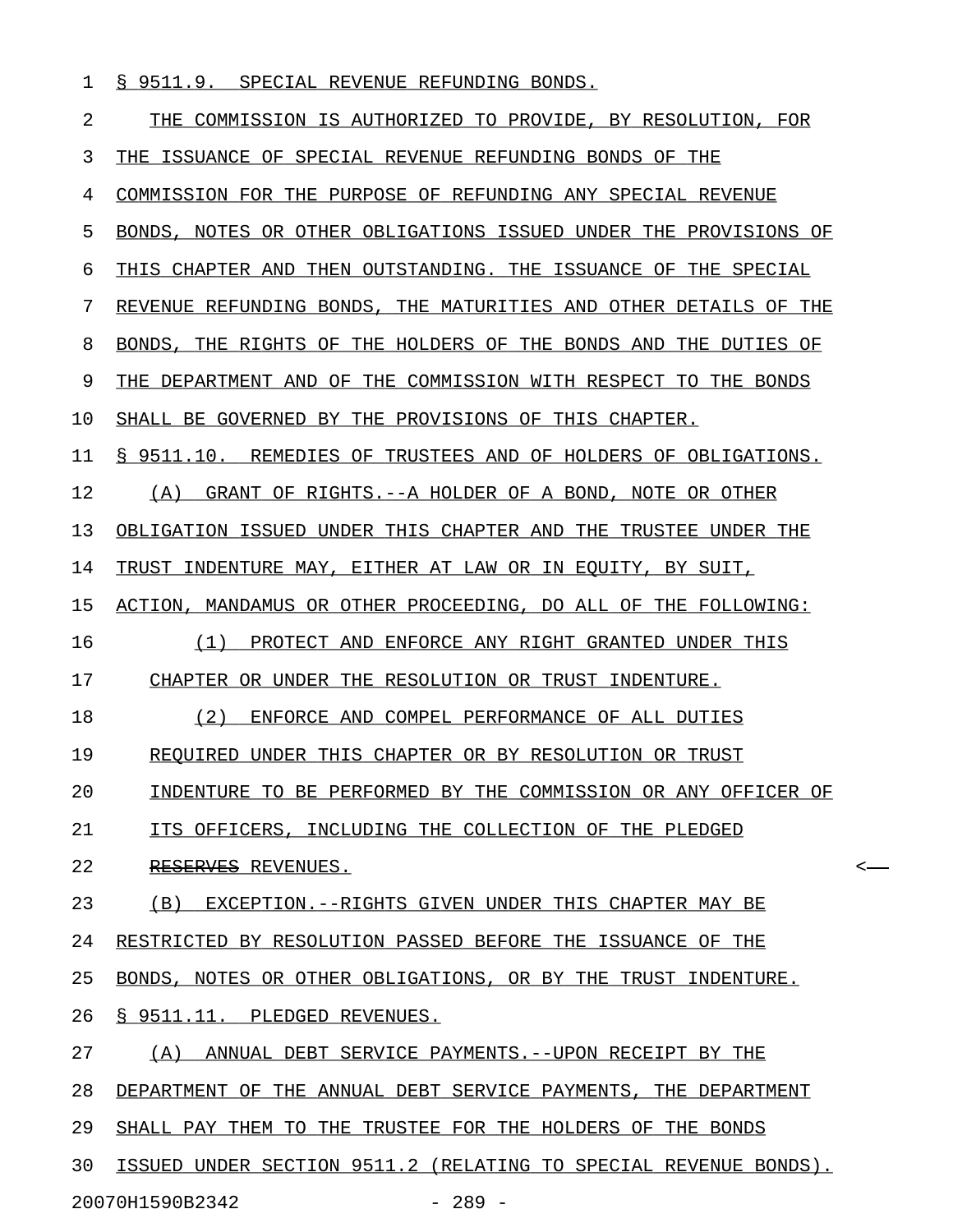1 (B) PAYMENT DEFAULT.--

| 2  | (1)<br>THE DEPARTMENT SHALL NOTIFY THE STATE TREASURER IF            |
|----|----------------------------------------------------------------------|
| 3  | THE DEPARTMENT RECEIVES A NOTICE FROM THE TRUSTEE WHICH:             |
| 4  | INDICATES THAT A DEFAULT IN THE PAYMENT OF<br>( I )<br>$\,<\,$       |
| 5  | REGULARLY SCHEDULED BY THE COMMISSION ON ITS REGULARLY<br>$\,<\,$    |
| 6  | SCHEDULED DEPOSITS WITH RESPECT TO DEBT SERVICE ON THE               |
| 7  | BONDS HAS OCCURRED; AND                                              |
| 8  | INDICATES THE AMOUNT REOUIRED TO REMEDY THE<br>( I I )               |
| 9  | DEFAULT.                                                             |
| 10 | UPON NOTICE UNDER PARAGRAPH (1), THE STATE TREASURER<br>(2)          |
| 11 | SHALL DO ALL OF THE FOLLOWING:                                       |
| 12 | NOTWITHSTANDING SECTION 9010 (RELATING TO<br>( I )                   |
| 13 | DISPOSITION AND USE OF TAX), TRANSFER TO THE TRUSTEE FROM            |
| 14 | FUNDS IN THE MOTOR LICENSE FUND AS A RESULT OF THE                   |
| 15 | IMPOSITION OF THE TAX UNDER SECTION 9004(A) (RELATING TO             |
| 16 | IMPOSITION OF TAX, EXEMPTIONS AND DEDUCTIONS) THE AMOUNT             |
| 17 | NECESSARY TO REMEDY THE DEFAULT UNDER PARAGRAPH (1)(II).             |
| 18 | (II)<br>IF FUNDS IN THE MOTOR LICENSE FUND AS A RESULT               |
| 19 | THE IMPOSITION OF THE TAX UNDER SECTION 9004(A) ARE<br>OF            |
| 20 | NOT SUFFICIENT TO REMEDY THE DEFAULT UNDER PARAGRAPH                 |
| 21 | (1)(II) AND NOTWITHSTANDING SECTION 9511 (RELATING TO                |
| 22 | ALLOCATION OF PROCEEDS), TRANSFER TO THE TRUSTEE FROM                |
| 23 | FUNDS IN THE MOTOR LICENSE FUND AS A RESULT OF THE                   |
| 24 | IMPOSITION OF THE TAX UNDER $9502(A)(1)$ , $(2)(I)$ , $(II)$ ,       |
| 25 | (3)(II)<br>(III)<br>AND<br>(TV)<br>AND<br>(RELATING TO IMPOSITION OF |
| 26 | AN AMOUNT NECESSARY, WHEN COMBINED WITH ANY FUNDS<br>TAX).           |
| 27 | TRANSFERRED UNDER SUBPARAGRAPH (I), TO REMEDY THE                    |
| 28 | DEFAULT.                                                             |
| 29 | IF FUNDS IN THE MOTOR LICENSE FUND AS A RESULT OF<br>(TTT)           |
| 30 | THE IMPOSITION OF THE TAX UNDER SECTION 9004(A) AND                  |
|    |                                                                      |

 $\overline{\phantom{0}}$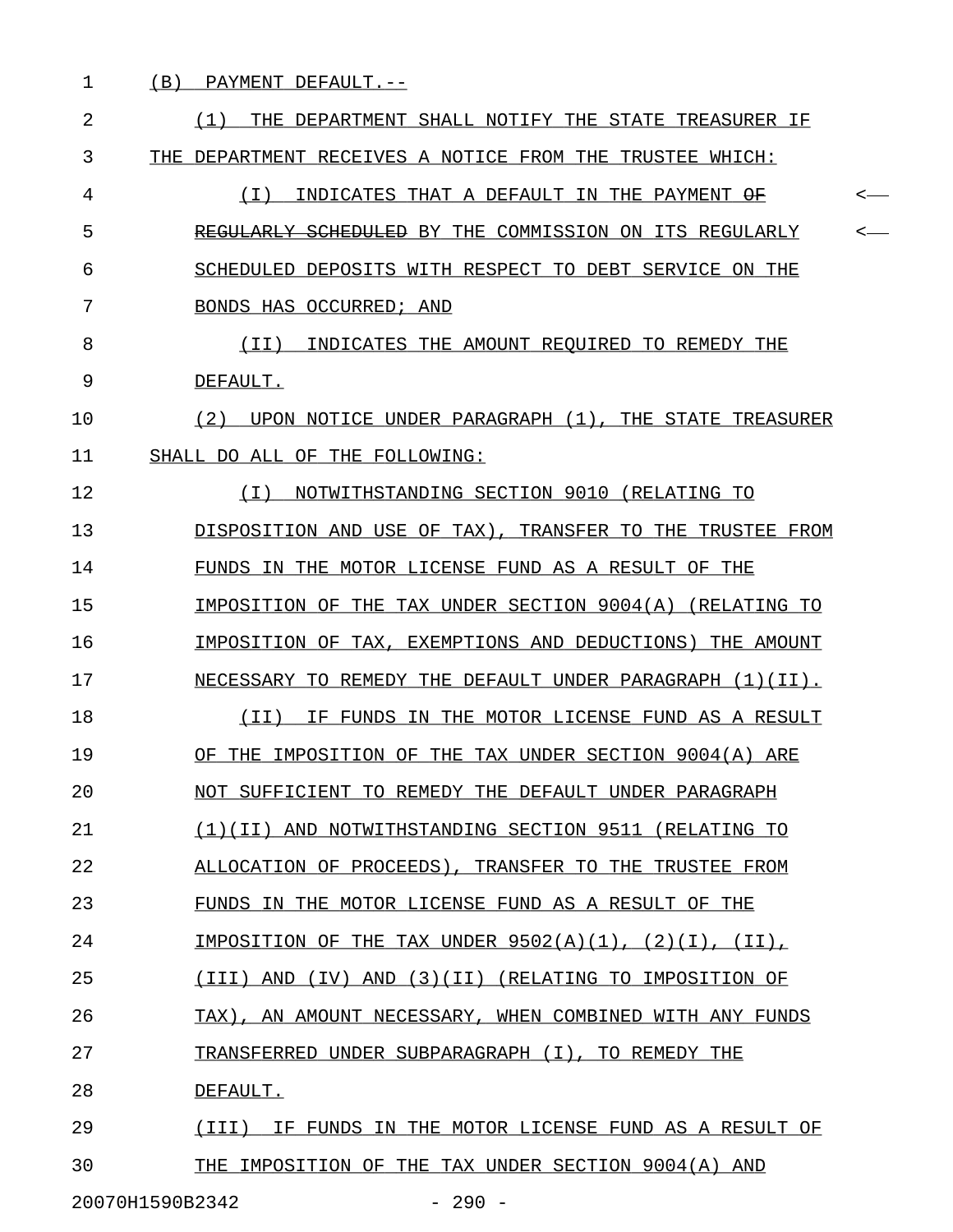| $\mathbf{1}$ |                 | SECTION $9502(A)(1)$ , $(2)(I)$ , $(II)$ , $(III)$ AND $(IV)$ AND |   |
|--------------|-----------------|-------------------------------------------------------------------|---|
| 2            |                 | (3)(II) ARE NOT SUFFICIENT TO REMEDY THE DEFAULT UNDER            |   |
| 3            |                 | PARAGRAPH (1)(II) AND NOTWITHSTANDING THE PROVISIONS OF           |   |
| 4            |                 | SECTION 20 OF ACT 3, TRANSFER TO THE TRUSTEE FROM FUNDS           |   |
| 5            |                 | IN THE MOTOR LICENSE FUND AS A RESULT OF THE                      |   |
| 6            |                 | APPROPRIATION TO THE COMMISSION UNDER SECTION 20 OF ACT           | < |
| 7            |                 | IMPOSITION OF FEES SPECIFIED UNDER SECTIONS 1912                  | < |
| 8            |                 | (RELATING TO PASSENGER CARS), 1913 (RELATING TO MOTOR             |   |
| 9            |                 | HOMES), 1914 (RELATING TO MOTORCYCLES), 1915 (RELATING TO         |   |
| 10           |                 | MOTOR-DRIVEN CYCLES), 1916 (RELATING TO TRUCKS AND TRUCK          |   |
| 11           |                 | TRACTORS), 1917 (RELATING TO MOTOR BUSES AND LIMOUSINES),         |   |
| 12           |                 | 1921 (RELATING TO SPECIAL MOBILE EQUIPMENT), 1922                 |   |
| 13           |                 | (RELATING TO IMPLEMENTS OF HUSBANDRY), 1923 (RELATING TO          |   |
| 14           |                 | ANTIQUE, CLASSIC AND COLLECTIBLE VEHICLES), 1924                  |   |
| 15           |                 | (RELATING TO FARM VEHICLES), 1925 (RELATING TO                    |   |
| 16           |                 | AMBULANCES, TAXIS AND HEARSES), 1926 (RELATING TO DEALERS         |   |
| 17           |                 | AND MISCELLANEOUS MOTOR VEHICLE BUSINESS), 1926.1                 |   |
| 18           |                 | (RELATING TO FARM EQUIPMENT VEHICLE DEALERS), 1927                |   |
| 19           |                 | (RELATING TO TRANSFER OF REGISTRATION), 1929 (RELATING TO         |   |
| 20           |                 | REPLACEMENT REGISTRATION PLATES), 1932 (RELATING TO               |   |
| 21           |                 | DUPLICATE REGISTRATION CARDS), 1933 (RELATING TO                  |   |
| 22           |                 | COMMERCIAL IMPLEMENTS OF HUSBANDRY) AND 1952 (RELATING TO         |   |
| 23           |                 | CERTIFICATE OF TITLE), NET OF AMOUNTS APPROPRIATED TO THE         |   |
| 24           |                 | COMMISSION UNDER SECTION 20 OF ACT 3, AN AMOUNT                   |   |
| 25           |                 | NECESSARY, WHEN COMBINED WITH FUNDS TRANSFERRED UNDER             |   |
| 26           |                 | SUBPARAGRAPHS (I) AND (II), TO REMEDY THE DEFAULT.                |   |
| 27           | (C)             | COMMONWEALTH PLEDGE. --THIS SUBSECTION SHALL OPERATE AS A         |   |
| 28           |                 | PLEDGE BY THE COMMONWEALTH TO AN INDIVIDUAL OR ENTITY THAT        |   |
| 29           |                 | ACOUIRES A BOND ISSUED BY THE COMMISSION UNDER SECTION 9511.2:    |   |
| 30           |                 | TO SECURE THE PORTION OF THE MONEY DESCRIBED UNDER<br>(1)         |   |
|              | 20070H1590B2342 | $-291 -$                                                          |   |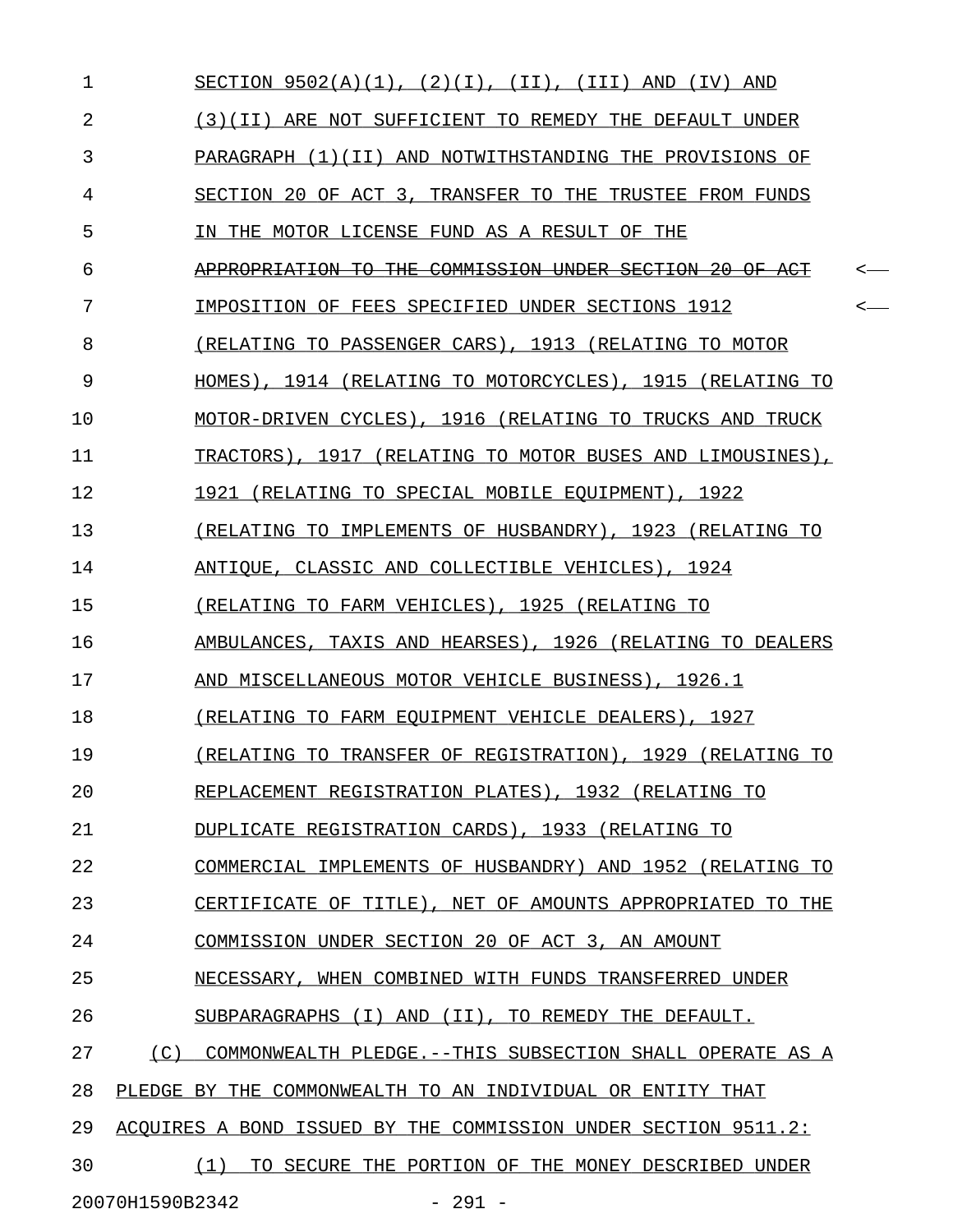| 1  | THIS SECTION AND DISTRIBUTED UNDER THIS SECTION; AND                          |  |
|----|-------------------------------------------------------------------------------|--|
| 2  | (2)<br>TO NOT LIMIT OR ALTER THE RIGHTS VESTED IN THE                         |  |
| 3  | COMMISSION OR THE TRUSTEE FOR THE BONDS TO THE APPROPRIATION                  |  |
| 4  | AND DISTRIBUTION OF MONEY SET FORTH UNDER THIS SECTION.                       |  |
| 5  | <del>§ 9511.12. LIMIT ON TRANSFERS FROM THE MOTOR LICENSE FUND.</del>         |  |
| 6  | <del>IF IN ANY MONTH THE STATE TREASURER RECEIVES A NOTICE FROM</del>         |  |
| 7  | <del>THE COMMISSION UNDER SECTION 8915.3(4) (RELATING TO LEASE OF</del>       |  |
| 8  | <del>INTERSTATE 80; RELATED AGREEMENTS) THAT MONEY IS REOUIRED TO BE</del>    |  |
| 9  | <u>THE TRUSTEE TO SATISFY THE PROVISIONS OF THE </u>                          |  |
| 10 | <del>TRUST INDENTURE RELATING TO BONDS ISSUED UNDER SECTION 9511.2</del>      |  |
| 11 | <u>(RELATING TO SPECIAL REVENUE BONDS), THE STATE TREASURER SHALL,</u>        |  |
| 12 | <del>IN THAT MONTH, TRANSFER FROM THE MOTOR LICENSE FUND UNDER</del>          |  |
| 13 | SECTION 9511.11 (RELATING TO PLEDGED REVENUES), AN AGGREGATE                  |  |
| 14 | <del>AMOUNT, NOT TO EXCEED</del><br><del>. EQUAL TO THE AMOUNT REQUIRED</del> |  |
| 15 | TO BE TRANSFERRED TO THE COMMISSION PURSUANT TO THE NOTICE.                   |  |
| 16 | $\S$ 9511.12. (RESERVED).                                                     |  |
| 17 | § 9511.13. SUPPLEMENT TO OTHER LAWS AND LIBERAL CONSTRUCTION.                 |  |
| 18 | THIS CHAPTER SHALL BE REGARDED AS SUPPLEMENTAL AND ADDITIONAL                 |  |
| 19 | TO POWERS CONFERRED BY OTHER STATUTES AND SHALL NOT BE REGARDED               |  |
| 20 | AS IN DEROGATION OF ANY POWERS EXISTING ON THE EFFECTIVE DATE OF              |  |
| 21 | THIS SECTION. THE PROVISIONS OF THIS CHAPTER, BEING NECESSARY                 |  |
| 22 | FOR THE WELFARE OF THE COMMONWEALTH AND ITS CITIZENS, SHALL BE                |  |
| 23 | LIBERALLY CONSTRUED TO EFFECT THE PURPOSES OF THIS CHAPTER.                   |  |
| 24 | SECTION 13 8. (A) FINANCIAL ASSISTANCE MADE BY THE                            |  |
| 25 | DEPARTMENT OF TRANSPORTATION UNDER 74 PA.C.S. CH. 13 PRIOR TO                 |  |
| 26 | THE EFFECTIVE DATE OF THIS SECTION MAY CONTINUE TO BE USED BY                 |  |
| 27 | RECIPIENTS FOR OPERATING OR CAPITAL EXPENSES UPON THE SAME TERMS              |  |
| 28 | AND CONDITIONS AS ARE CONTAINED IN THE NOTICE OF GRANT AWARD OR               |  |
| 29 | GRANT AGREEMENT EXECUTED IN CONNECTION WITH THE AWARD, IF THE                 |  |
| 30 | FUNDS ARE EXPENDED WITHIN FIVE YEARS FOLLOWING THE EFFECTIVE                  |  |
|    | 20070H1590B2342<br>$-292 -$                                                   |  |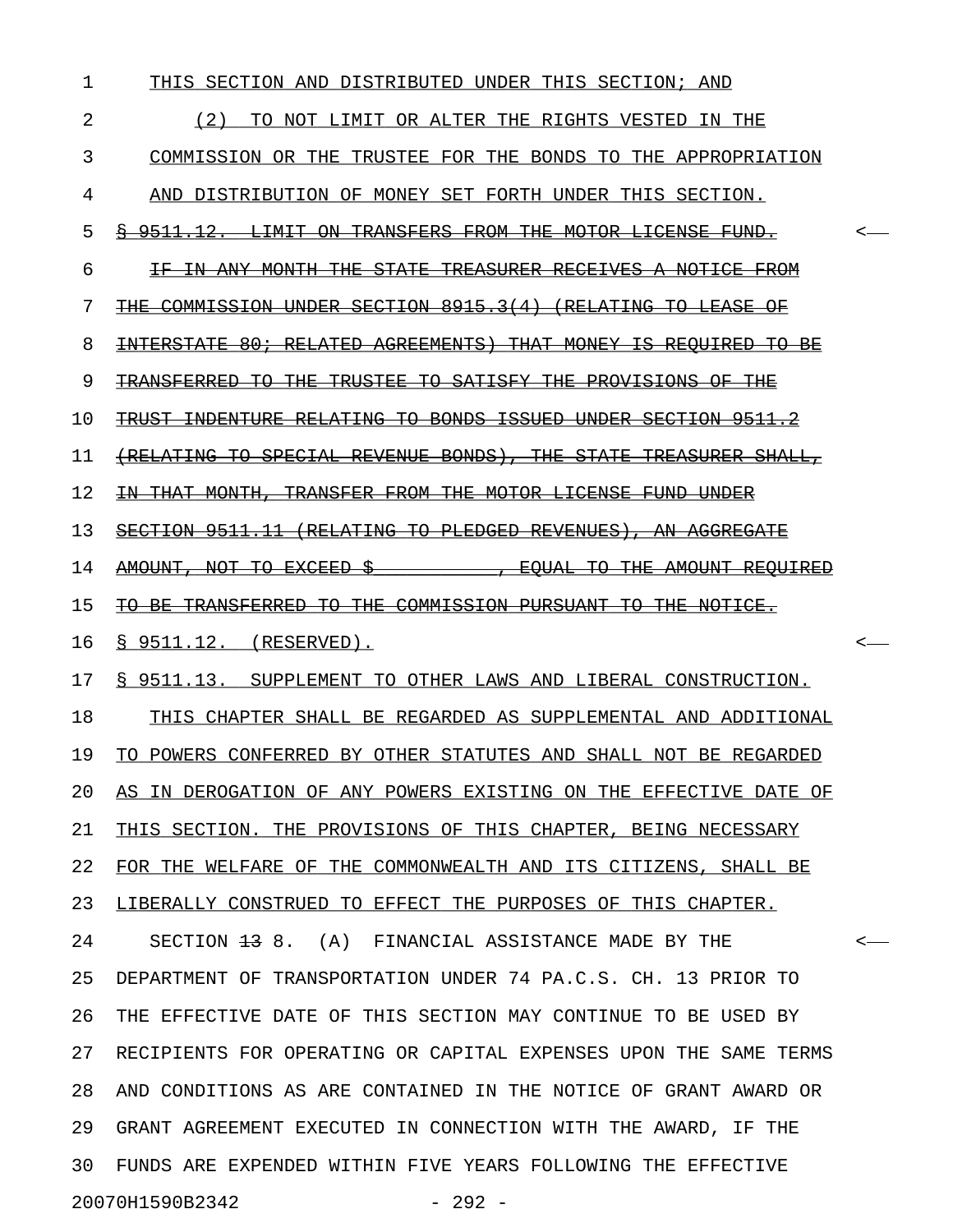1 DATE OF THIS SECTION.

2 (B) THE DEPARTMENT OF TRANSPORTATION MAY CONTINUE TO USE ALL 3 FUNDS APPROPRIATED OR OTHERWISE MADE AVAILABLE TO IT FOR PUBLIC 4 TRANSPORTATION PURPOSES PRIOR TO THE EFFECTIVE DATE OF THIS 5 SECTION IN ACCORDANCE WITH THE LAWS UNDER WHICH THE FUNDS WERE 6 MADE AVAILABLE.

7 SECTION  $\frac{13.1}{13.1}$  9. THE REPEAL OF 74 PA.C.S. CH. 13 IS SUBJECT <-8 TO THE FOLLOWING:

9 (1) NOTWITHSTANDING THE REPEAL:

10  $(1)$  THE FUND SHALL CONTINUE TO RECEIVE TAX REVENUE  $\leftarrow$ 11 THE FUND WAS ENTITLED TO RECEIVE ON JUNE 30, 2007.

12 (II) TRANSIT ENTITIES THAT HAVE OUTSTANDING 13 OBLIGATIONS SHALL CONTINUE TO RECEIVE MONEY FROM THE FUND 14 CALCULATED AND PAID IN THE SAME MANNER AS WAS PROVIDED ON 15 JUNE 30, 2007.

16 (III) TRANSIT ENTITIES THAT DO NOT HAVE OUTSTANDING 17 OBLIGATIONS SHALL NOT BE ENTITLED TO RECEIVE ADDITIONAL 18 MONEY FROM THE FUND AFTER JUNE 30, 2007.

19 (IV) NO TRANSIT ENTITY SHALL BE ENTITLED TO PLEDGE 20 THE MONEY FROM THE FUND TO SECURE ADDITIONAL OBLIGATIONS 21 ISSUED AFTER JUNE 30, 2007.

22 (V) MONEY REMAINING IN THE FUND AFTER PAYMENTS UNDER 23 SUBPARAGRAPH (II) SHALL BE TRANSFERRED MONTHLY TO THE 24 PUBLIC TRANSPORTATION TRUST FUND ESTABLISHED UNDER 74 25 PA.C.S. § 1506.

26 (VI) PAYMENTS TO TRANSIT ENTITIES UNDER 75 74 < 27 PA.C.S. CH. 15 SHALL BE <del>CALCULATED AND PAID BY THE</del>  $\leftarrow$ 28 **DEPARTMENT SO AS TO DEDUCT FROM THE PAYMENTS** REDUCED BY  $\longleftarrow$ 29 AMOUNTS RECEIVED BY THE TRANSIT ENTITY FROM THE FUND 30 UNDER SUBPARAGRAPH (II).

20070H1590B2342 - 293 -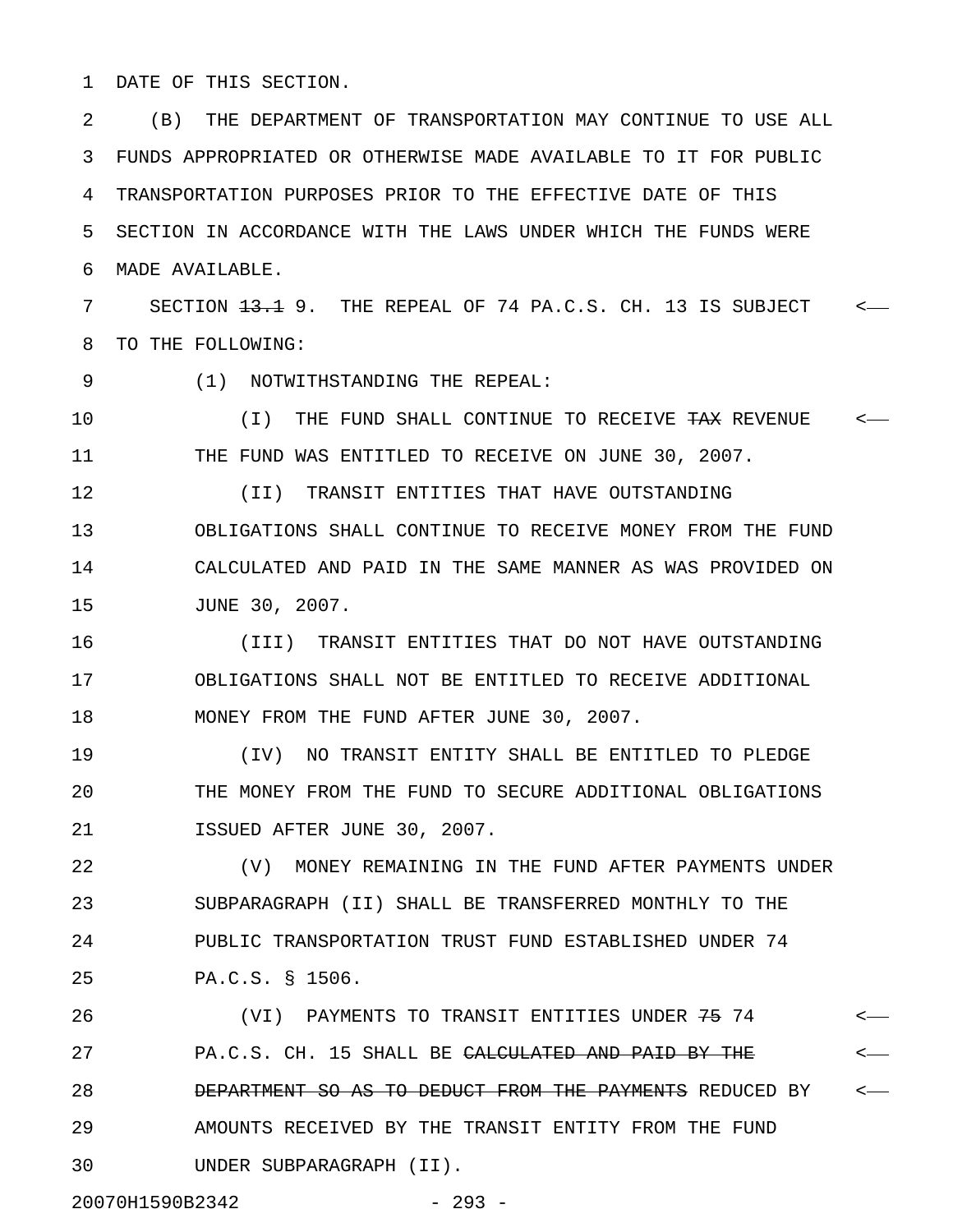1 (2) AS USED IN THIS SECTION, THE FOLLOWING WORDS AND 2 PHRASES SHALL HAVE THE MEANINGS GIVEN TO THEM IN THIS 3 SUBSECTION:

4 "DEPARTMENT." THE DEPARTMENT OF TRANSPORTATION OF THE 5 COMMONWEALTH.

6 "FUND." THE PUBLIC TRANSPORTATION ASSISTANCE FUND. 7 "OUTSTANDING OBLIGATIONS." "OBLIGATIONS." ANY BONDS, < 8 NOTES, BOND ANTICIPATION NOTES, REFUNDING NOTES AND BONDS, 9 INTERIM CERTIFICATES, DEBENTURES AND OTHER EVIDENCES OF 10 INDEBTEDNESS OR OBLIGATIONS OF A TRANSIT ENTITY WITH RESPECT 11 TO WHICH REVENUES FROM THE FUND HAVE BEEN PLEDGED PRIOR TO 12 JUNE 30, 2007.

13 "TRANSIT ENTITY." ANY CLASS OF TRANSIT ENTITY, AS 14 DEFINED IN FORMER SECTION 1301 OF TITLE 74.

15 (3) THE COMMONWEALTH PLEDGES TO AND AGREES WITH ANY < 16 PERSON, FIRM OR CORPORATION HOLDING ANY BONDS PREVIOUSLY 17 ISSUED BY, OR ANY OTHER DEBT INCURRED BY, A LOCAL 18 TRANSPORTATION ORGANIZATION AND SECURED IN WHOLE OR PART BY A 19 PLEDGE OF THE FUNDS PROVIDED TO THE LOCAL TRANSPORTATION 20 ORGANIZATION FROM THE PUBLIC TRANSPORTATION ASSISTANCE FUND 21 THAT THE COMMONWEALTH WILL NOT LIMIT OR ALTER RIGHTS VESTED 22 IN A LOCAL TRANSPORTATION ORGANIZATION IN ANY MANNER 23 INCONSISTENT WITH OBLIGATIONS OF THE LOCAL TRANSPORTATION 24 ORGANIZATION TO THE OBLIGEES OF THE LOCAL TRANSPORTATION 25 ORGANIZATION UNTIL ALL BONDS PREVIOUSLY ISSUED OR OTHER DEBT 26 INCURRED, TOGETHER WITH THE INTEREST ON THE BONDS OR DEBT, IS 27 FULLY PAID OR PROVIDED FOR.

28 SECTION <del>14</del> 10. THE FOLLOWING SHALL APPLY:  $\leftarrow$ 

29 (1) THE GENERAL ASSEMBLY DECLARES THAT THE REPEAL UNDER 30 PARAGRAPH (2) IS NECESSARY TO EFFECTUATE THE ADDITION OF 74 20070H1590B2342 - 294 -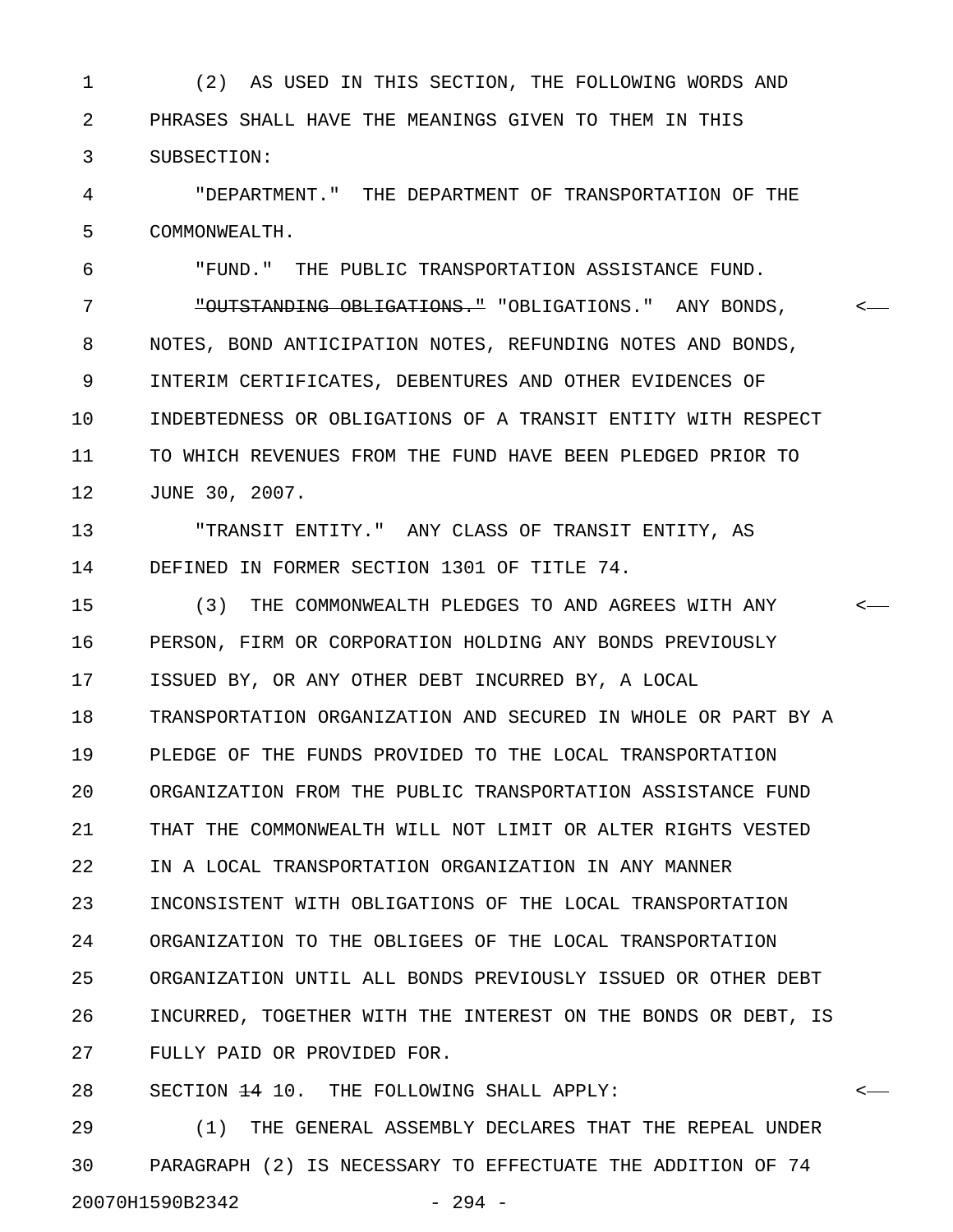1 PA.C.S. CH. 81.

2 (2) THE ACT OF SEPTEMBER 30, 1985 (P.L.240, NO.61), 3 KNOWN AS THE TURNPIKE ORGANIZATION, EXTENSION AND TOLL ROAD 4 CONVERSION ACT IS REPEALED.

5 (3) SECTION 207.1(C)(2) OF THE ACT OF APRIL 9, 1929 < 6 (P.L.177, NO.175), KNOWN AS THE ADMINISTRATIVE CODE OF 1929, 7 IS REPEALED INSOFAR AS IT IS INCONSISTENT WITH THE ADDITION 8 OF 74 PA.C.S. § 8105.

9 (3.1) IN ORDER TO EFFECTUATE THE FUNDING ASPECTS OF THIS < 10 ACT, THE FOLLOWING STATE APPROPRIATIONS IN SECTION 222 OF THE 11 ACT OF , 2007 (P.L., NO.), KNOWN AS THE GENERAL 12 APPROPRIATION ACT OF 2007 ARE REPEALED:

13 (I) THE SUM OF \$800,000 OF THE APPROPRIATION FOR 14 GENERAL GOVERNMENT OPERATIONS OF THE DEPARTMENT OF 15 TRANSPORTATION.

16 (II) THE ENTIRE APPROPRIATION FOR THE RAIL SAFETY 17 INSPECTION PROGRAM.

18 (III) THE ENTIRE APPROPRIATION FOR MASS 19 TRANSPORTATION ASSISTANCE FOR GRANTS TO LOCAL 20 TRANSPORTATION ORGANIZATIONS.

21 (IV) THE ENTIRE APPROPRIATION FOR SUPPLEMENTAL 22 GRANTS TO CLASS 3 AND CLASS 4 TRANSIT ENTITIES AND TO 23 SUPPORT ACCESS TO JOBS TRANSPORTATION DEMONSTRATION 24 ACTIVITIES.

25 (V) THE ENTIRE APPROPRIATION TO AUGMENT STATE 26 LOTTERY FUNDS FOR PAYMENTS TO TRANSPORTATION PROVIDERS 27 FOR FIXED-ROUTE TRANSPORTATION SERVICES AND RELATED 28 IMPROVEMENTS AND FOR OTHER TRANSPORTATION ACTIVITIES.

29 (VI) THE ENTIRE APPROPRIATION FOR SHARED-RIDE 30 TRANSIT FOR PERSONS WITH DISABILITIES.

20070H1590B2342 - 295 -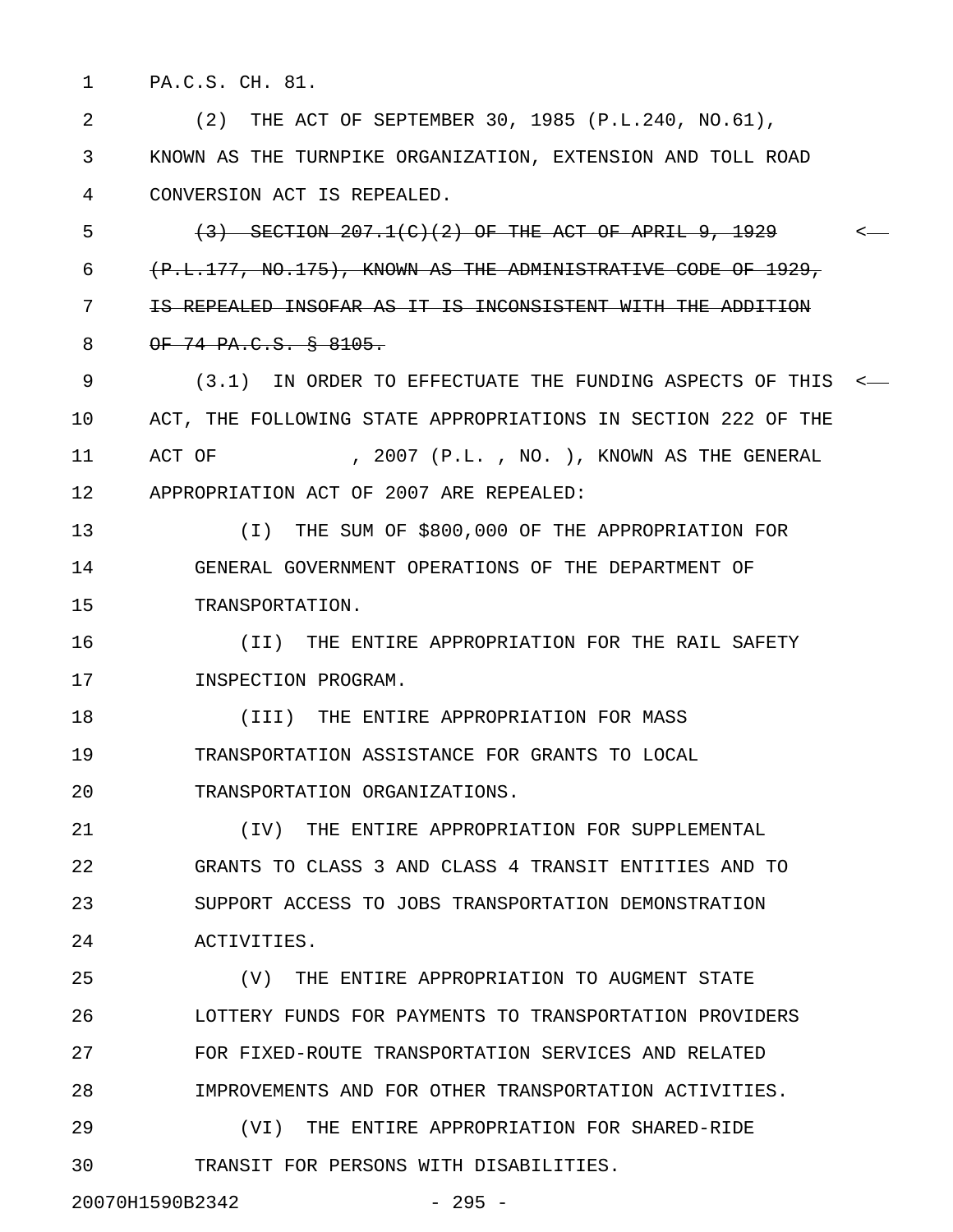1 (VII) THE ENTIRE APPROPRIATION FOR INTERCITY 2 TRANSPORTATION FOR INTERCITY BUS, RAIL PASSENGER AND 3 OTHER OPERATING SUBSIDIES AND RELATED IMPROVEMENTS. 4 (4) ALL OTHER ACTS AND PARTS OF ACTS ARE REPEALED

5 INSOFAR AS THEY ARE INCONSISTENT WITH THIS ACT.

6 SECTION 15 11. THE ADDITION OF 74 PA.C.S. CH. 81 IS A < 7 CONTINUATION OF THE ACT OF SEPTEMBER 30, 1985 (P.L.240, NO.61), 8 KNOWN AS THE TURNPIKE ORGANIZATION, EXTENSION AND TOLL ROAD 9 CONVERSION ACT. THE FOLLOWING SHALL APPLY:

10 (1) EXCEPT AS OTHERWISE PROVIDED UNDER 74 PA.C.S. CH. 11 81, ALL ACTIVITIES INITIATED UNDER THE TURNPIKE ORGANIZATION, 12 EXTENSION AND TOLL ROAD CONVERSION ACT SHALL CONTINUE AND 13 REMAIN IN FULL FORCE AND EFFECT AND MAY BE COMPLETED UNDER 74 14 PA.C.S. CH. 81. ORDERS, REGULATIONS, RULES AND DECISIONS 15 WHICH WERE MADE UNDER THE TURNPIKE ORGANIZATION, EXTENSION 16 AND TOLL ROAD CONVERSION ACT AND WHICH ARE IN EFFECT ON THE 17 EFFECTIVE DATE OF SECTION  $\frac{14(2)}{2}$  10(2) OF THIS ACT SHALL  $\longleftarrow$ 18 REMAIN IN FULL FORCE AND EFFECT UNTIL REVOKED, VACATED OR 19 MODIFIED UNDER 74 PA.C.S. CH. 81. CONTRACTS, OBLIGATIONS AND 20 COLLECTIVE BARGAINING AGREEMENTS ENTERED INTO UNDER THE 21 TURNPIKE ORGANIZATION, EXTENSION AND TOLL ROAD CONVERSION ACT 22 ARE NOT AFFECTED NOR IMPAIRED BY THE REPEAL OF THE TURNPIKE 23 ORGANIZATION, EXTENSION AND TOLL ROAD CONVERSION ACT.

24 (2) EXCEPT AS SET FORTH IN PARAGRAPH (3), ANY DIFFERENCE 25 IN LANGUAGE BETWEEN 74 PA.C.S. CH. 81 AND THE TURNPIKE 26 ORGANIZATION, EXTENSION AND TOLL ROAD CONVERSION ACT IS 27 INTENDED ONLY TO CONFORM TO THE STYLE OF THE PENNSYLVANIA 28 CONSOLIDATED STATUTES AND IS NOT INTENDED TO CHANGE OR AFFECT 29 THE LEGISLATIVE INTENT, JUDICIAL CONSTRUCTION OR 30 ADMINISTRATION AND IMPLEMENTATION OF THE TURNPIKE 20070H1590B2342 - 296 -